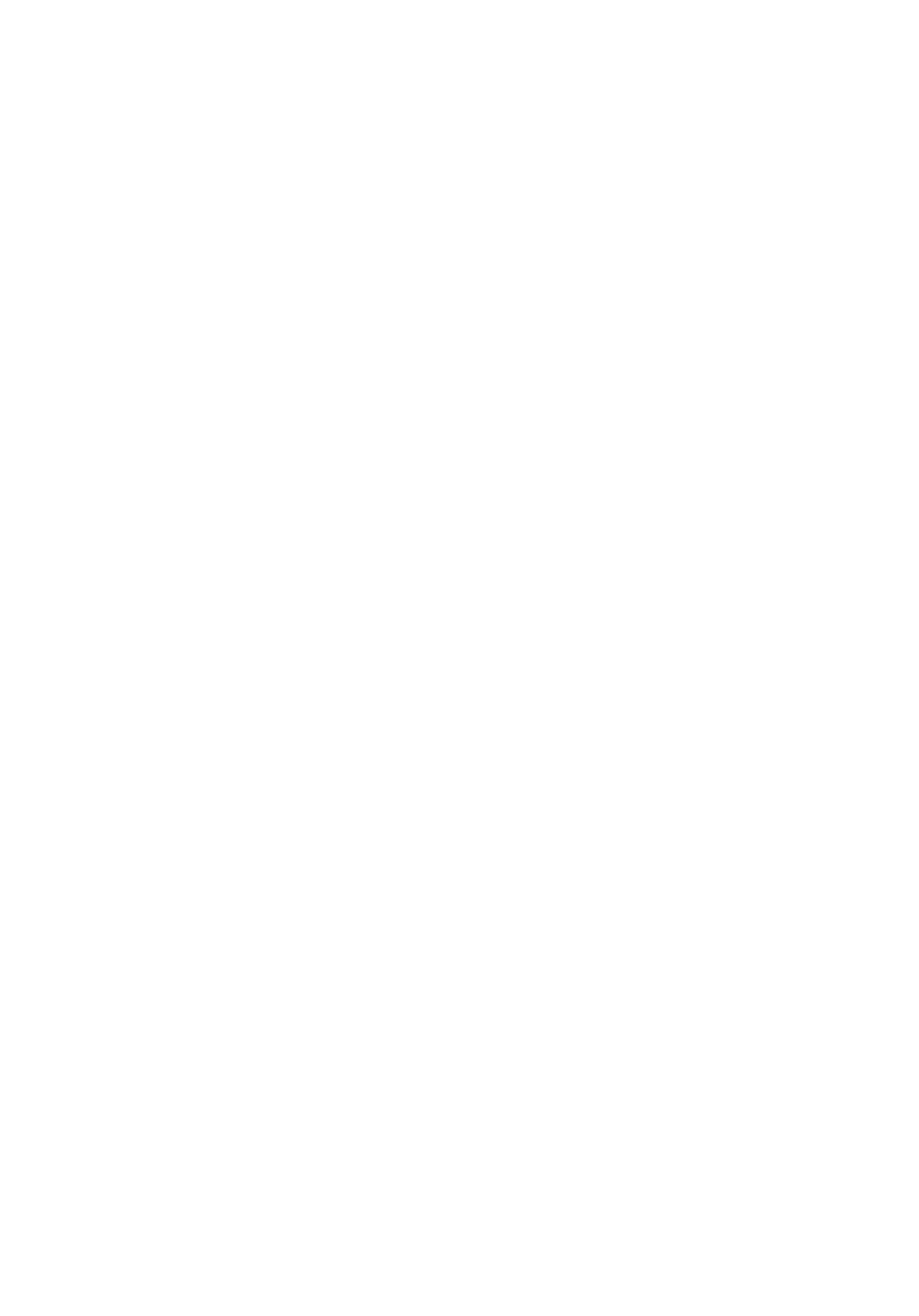# EAST TIMOR 1999 CRIMES AGAINST HUMANITY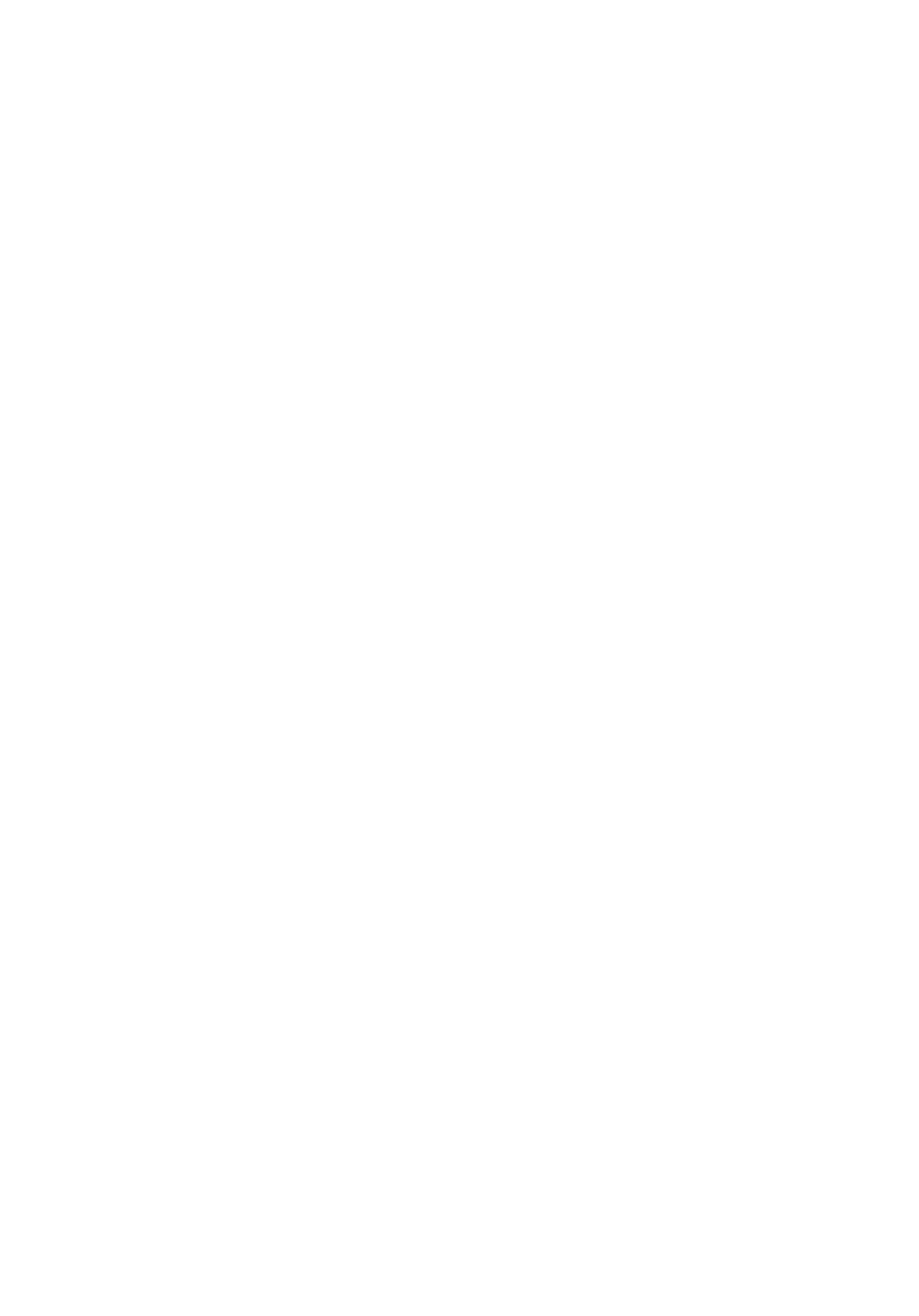# EAST TIMOR 1999 CRIMES AGAINST HUMANITY

### REPORT COMMISSIONED BY THE UNITED NATIONS OFFICE OF THE HIGH COMMISSIONER FOR HUMAN RIGHTS (OHCHR)

GEOFFREY ROBINSON UNIVERSITY OF CALIFORNIA LOS ANGELES July 2003

> HAK ASSOCIATION & ELSAM DILI & JAKARTA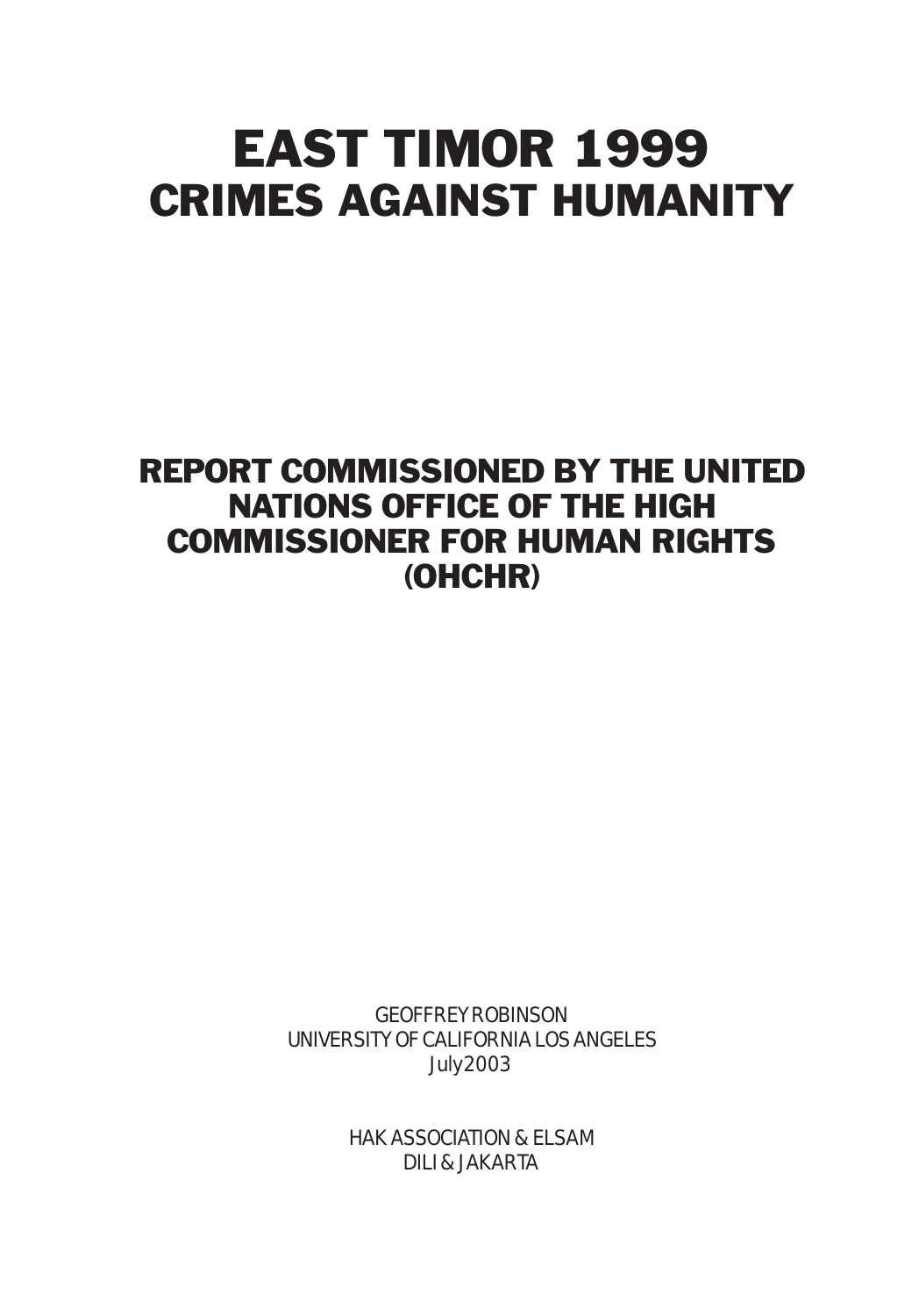#### East Timor 1999: Crimes Against Humanity

A Report Commissioned by the United Nations Office of the High Commissioner for Human Rights (OHCHR)

#### By Geoffrey Robinson

University of California Los Angeles July 2003

First published in 2006 by HAK Association & ELSAM

#### **HAK Association**

Rua Governador Serpa Rosa T-091, Farol, Dili, Timor-Leste Tel.: +670 3313323 | Fax: +670 3313324 e-mail: *direito@yayasanhak.minihub.org*

#### **ELSAM** – **Institute for Policy Research and Advocacy**

Jl. Siaga II/31, Pasar Minggu, Jakarta 12510 Tel.: +6221 7972662 | Fax: +6221 79192519 e-mail: *elsam@nusa.or.id*, *advokasi@indosat.net.id*

*Cover design & Layout by Alit Ambara | nobodycorp. <escalay@centrin.net.id> Cover photograph: HAK Association*

ISBN 979-8981-29-4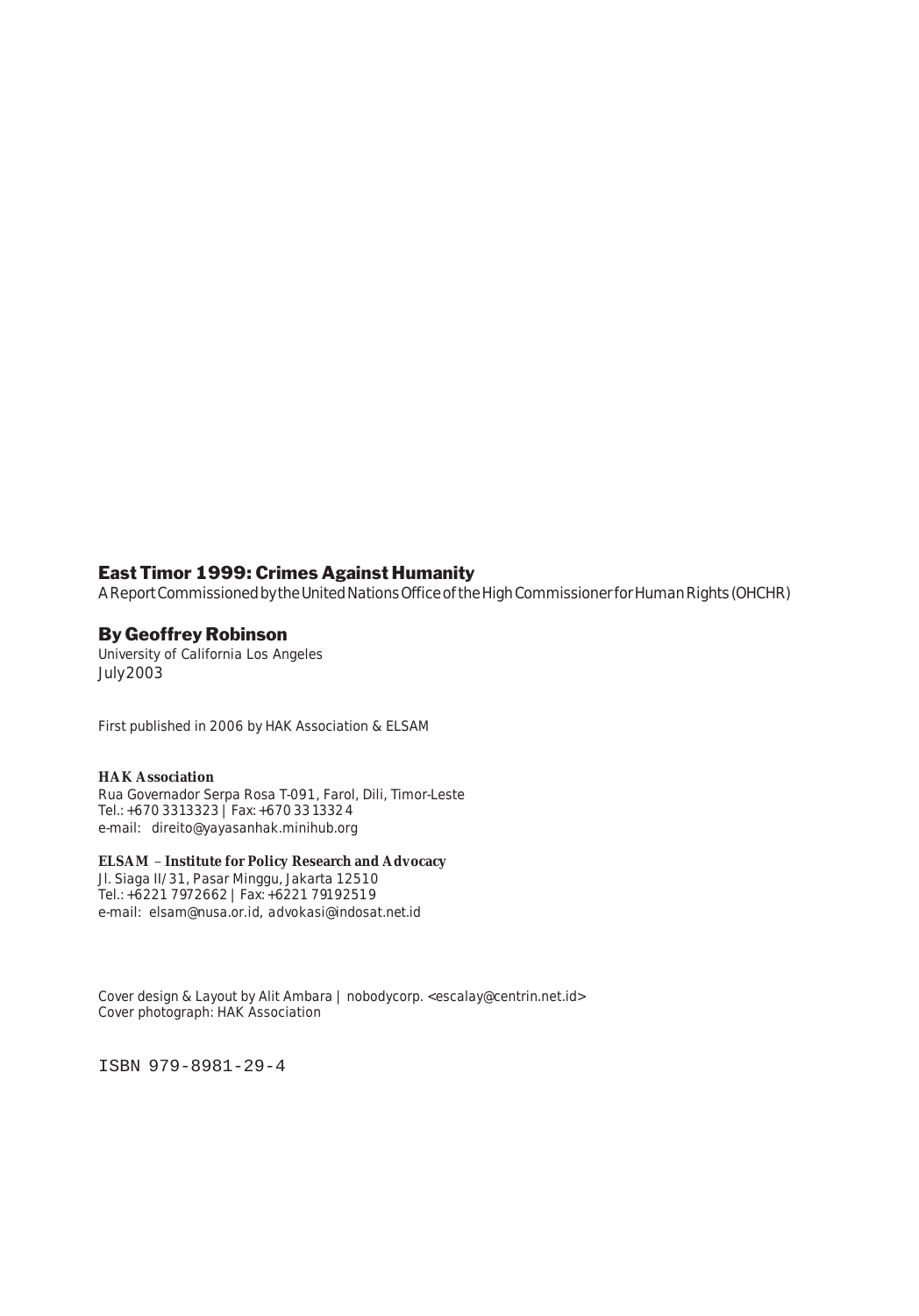# Table of Contents

| Foreword by José Luis de Oliveira                                       | viii     |
|-------------------------------------------------------------------------|----------|
| <b>Introduction by Asmara Nababan</b>                                   | X        |
| <b>Preface</b>                                                          | 1        |
| <b>Executive Summary</b>                                                | 4        |
| Method and Mandate                                                      | 5        |
| Outline and Conclusions                                                 | 6        |
| Part I: Context, Power, and Strategy                                    | 7        |
| 1. Historical and Political Context                                     | 8        |
| 1.1 Indonesian Invasion and Occupation                                  | 8        |
| 1.2 Resistance                                                          | 10       |
| 1.3 International Response                                              | 12       |
| 1.4 Breakthrough in Indonesia                                           | 14<br>15 |
| 1.5 UNAMET and the Popular Consultation                                 |          |
| 2. Indonesia: Power and Strategy                                        | 19       |
| 2.1 The Indonesian Armed Forces                                         | 19       |
| 2.2 The Militias                                                        | 23       |
| 2.3 The Indonesian Police                                               | 25<br>26 |
| 2.4 The Civilian Government and the 'Socialization' Campaign            | 28       |
| 2.5 Pro-autonomy Political Parties<br>2.6 Specialized Government Bodies | 29       |
| Part II: Human Rights in 1999: Patterns and Variations                  | 31       |
|                                                                         | 32       |
| 3. Violations, Victims, and Perpetrators                                | 32       |
| 3.1 Types of Violation                                                  | 36       |
| 3.2 Chronology of Violations: Three Periods<br>3.3 The Victims          | 38       |
| 3.4 The Perpetrators                                                    | 42       |
|                                                                         | 45       |
| <b>4. Patterns and Variations</b>                                       | 45       |
| 4.1 Temporal Variation - Turning Off the Faucet                         | 50       |
| 4.2 Police Inaction and Complicity                                      | 52       |
| 4.3 Militia Modus Operandi                                              | 54       |
| 4.4 Geographical Variations                                             |          |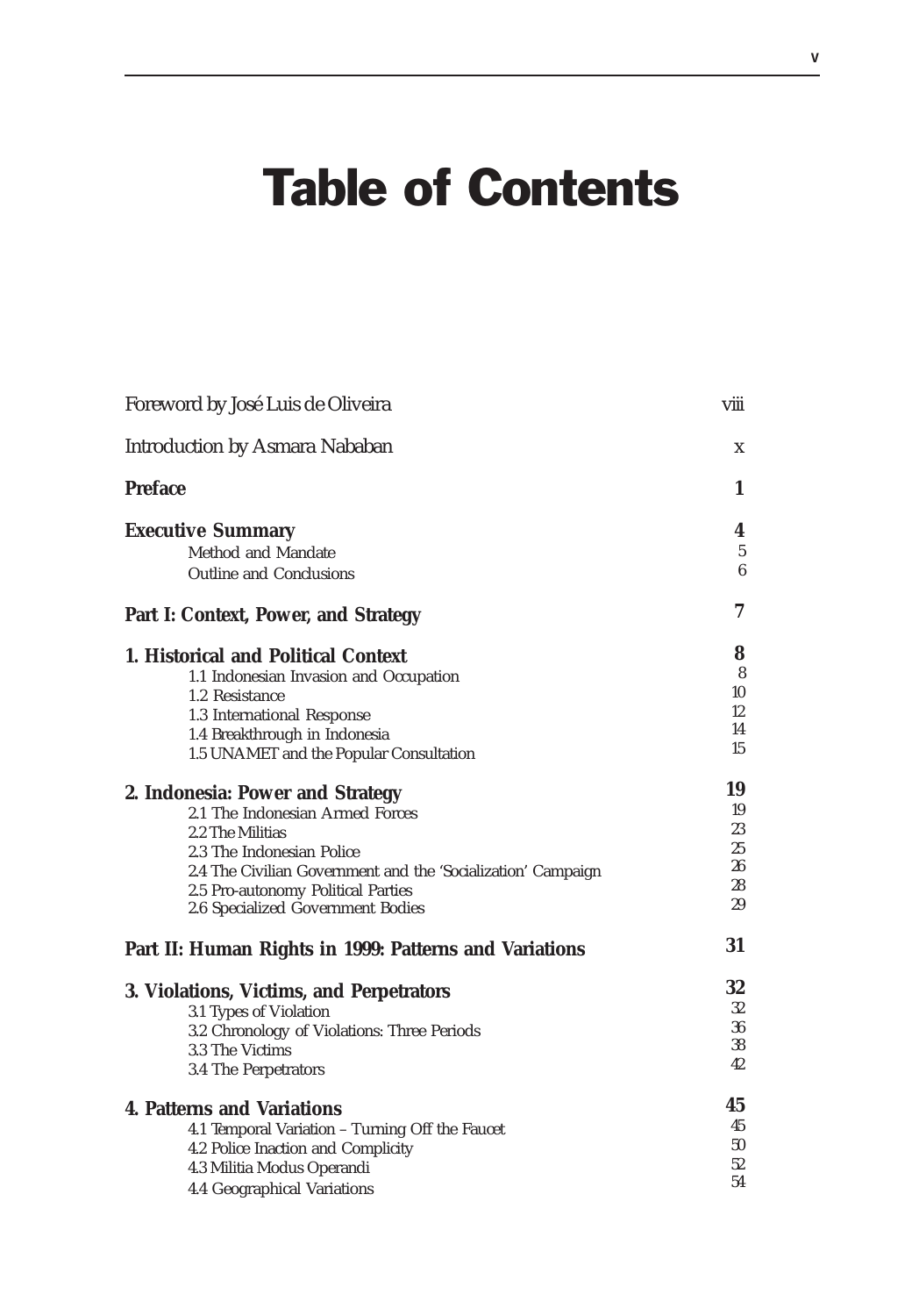| <b>5. Six Key Documents</b>                                                                                                                          | 59         |
|------------------------------------------------------------------------------------------------------------------------------------------------------|------------|
| 5.1 Operation Clean Sweep                                                                                                                            | 59         |
| 5.2 The Tavares Document                                                                                                                             | 60         |
| 5.3 The Garnadi Document                                                                                                                             | 62         |
| 5.4 The East Timor Integration Savior Brigade Telegram                                                                                               | 63         |
| 5.5 Operation Pull-Out                                                                                                                               | 64         |
| <b>Part III: The Militias and the Authorities</b>                                                                                                    | 68         |
| 6. Militias: History, Formation, and Legal Recognition                                                                                               | 69         |
| 6.1 Historical Patterns                                                                                                                              | 69         |
| 6.2 Militia Formation                                                                                                                                | 73         |
| 6.3 Political and Legal Recognition                                                                                                                  | 78         |
| 7. Militias: Recruitment, Training, Operations, and Weapons                                                                                          | 83         |
| 7.1 Recruitment                                                                                                                                      | 83         |
| 7.2 Training                                                                                                                                         | 85         |
| 7.3 Operations                                                                                                                                       | 87         |
| 7.4 Weapons: Testimonial Evidence                                                                                                                    | 90         |
| 7.5 Weapons: Documentary Evidence                                                                                                                    | 93         |
| 8. Militias: Funding and Material Support                                                                                                            | 97         |
| 8.1 'Socialization' and Militia Funding                                                                                                              | 97         |
| 8.2 Sources of Government Funding                                                                                                                    | 100        |
| 8.3 TNI Funding and Material Support                                                                                                                 | 104        |
| 8.4 FPDK as Funding Channel<br>8.5 Militia Budgets                                                                                                   | 107<br>108 |
|                                                                                                                                                      |            |
|                                                                                                                                                      |            |
| <b>Part IV: District Summaries and Case Studies</b>                                                                                                  | 111        |
| <b>9. District Summaries</b>                                                                                                                         | 112        |
| 9.1 Aileu (Kodim 1632)                                                                                                                               | 112        |
| 9.2 Ainaro (Kodim 1633)                                                                                                                              | 114        |
| 9.3 Baucau (Kodim 1628)                                                                                                                              | 118        |
| 9.4 Bobonaro (Kodim 1636)                                                                                                                            | 120        |
| 9.5 Covalima (Kodim 1635)                                                                                                                            | 126        |
| 9.6 Dili (Kodim 1627)                                                                                                                                | 128<br>134 |
| 9.7 Ermera (Kodim 1637)                                                                                                                              | 138        |
| 9.8 Lautem (Kodim 1629)                                                                                                                              | 142        |
| 9.9 Liquiça (Kodim 1638)                                                                                                                             | 147        |
| 9.10 Manatuto (Kodim 1631)<br>9.11 Manufahi (Kodim 1634)                                                                                             | 151        |
| 9.12 Oecussi (Kodim 1639)                                                                                                                            | 154        |
| 9.13 Viqueque (Kodim 1630)                                                                                                                           | 155        |
|                                                                                                                                                      | 159        |
| 10. Case Studies: Major Human Rights Incidents<br>10.1 Liquiça Church Massacre (April 6, 1999)                                                       | 159        |
| 10.2 Cailaco Killings (April 12, 1999)                                                                                                               | 163        |
| 10.3 Carrascalão House Massacre (April 17, 1999)                                                                                                     | 166        |
| 10.4 The Killing of Two Students at Hera (May 20, 1999)                                                                                              | 170        |
| 10.5 Arbitrary Detention and Rape in Lolotoe (May-June 1999)                                                                                         | 171        |
| 10.6 Attack on UNAMET Maliana (June 19, 1999)                                                                                                        | 173        |
| 10.7 Attack on Humanitarian Convoy (July 4, 1999)                                                                                                    | 175<br>179 |
| 10.8 Murder of UNAMET Staff Members at Boboe Leten (August 30 1999)<br>10.9 Forcible Relocation and Murder of Refugees in Dili (September 5-6, 1999) | 182        |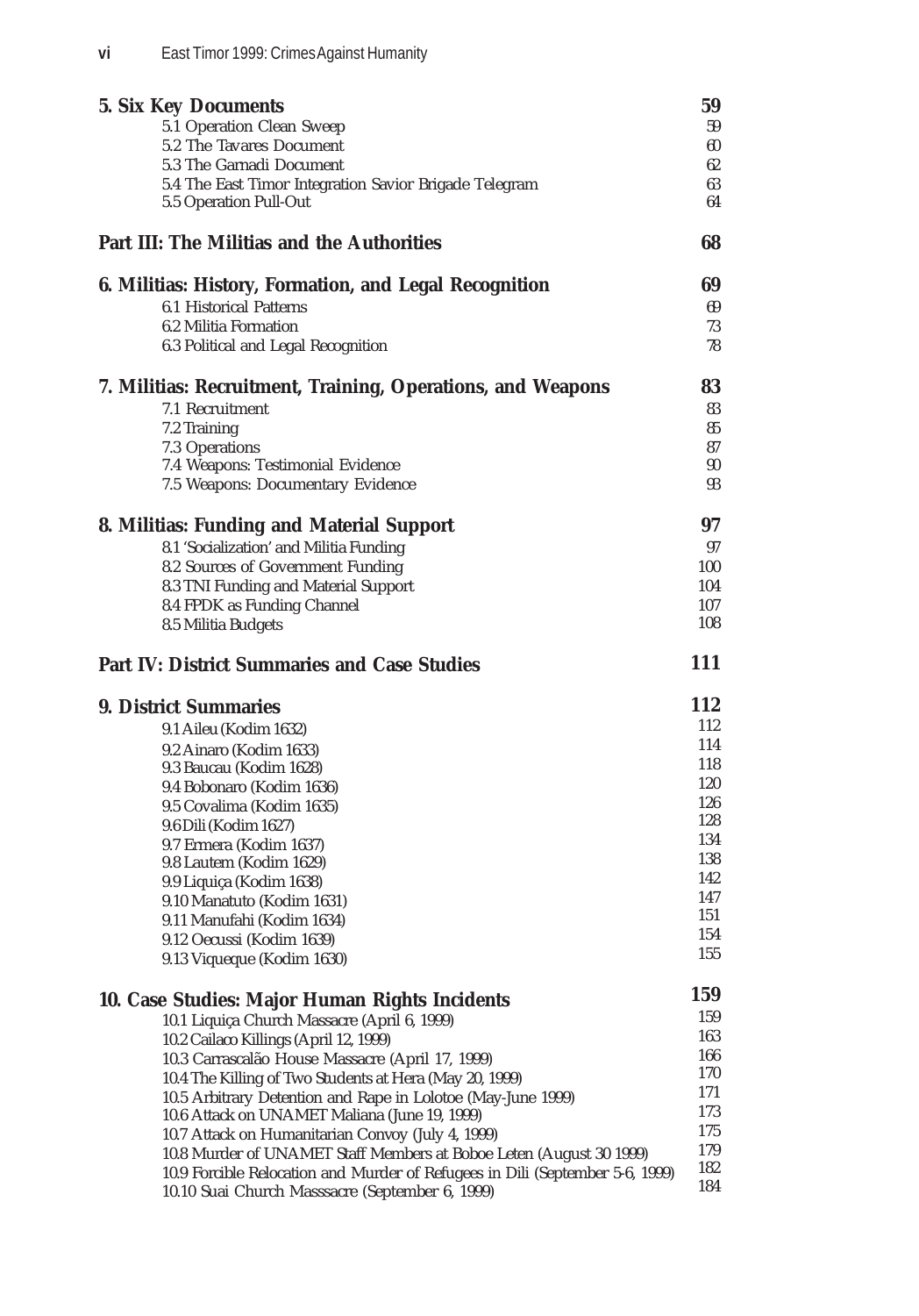| 10.11 Maliana Police Station Massacre (September 8, 1999)          | 188 |
|--------------------------------------------------------------------|-----|
| 10.12 The Passabe and Maquelab Massacres (September-October, 1999) | 192 |
| 10.13 Rape and Murder of Ana Lemos (September 13, 1999)            | 194 |
| 10.14 The Battalion 745 Rampage (September 20-21, 1999)            | 197 |
| 10.15 Murder of Los Palos Clergy (September 25, 1999)              | 201 |
| Part V: Questions of Responsibility and Justice                    | 203 |
| 11. Individual and Command Responsibility                          | 204 |
| 11.1 Individual Criminal Responsibility                            | 204 |
| 11.2 Command Responsibility                                        | 208 |
| 12. International Responsibility and Justice                       | 218 |
| 12.1 International Responsibility                                  | 218 |
| 12.2 UN Responsibility: The Question of Justice                    | 223 |
| <b>Tables</b>                                                      | 229 |
| <b>Chronology</b>                                                  | 235 |
| <b>Maps</b>                                                        | 248 |
| A Note on Sources                                                  | 249 |
|                                                                    |     |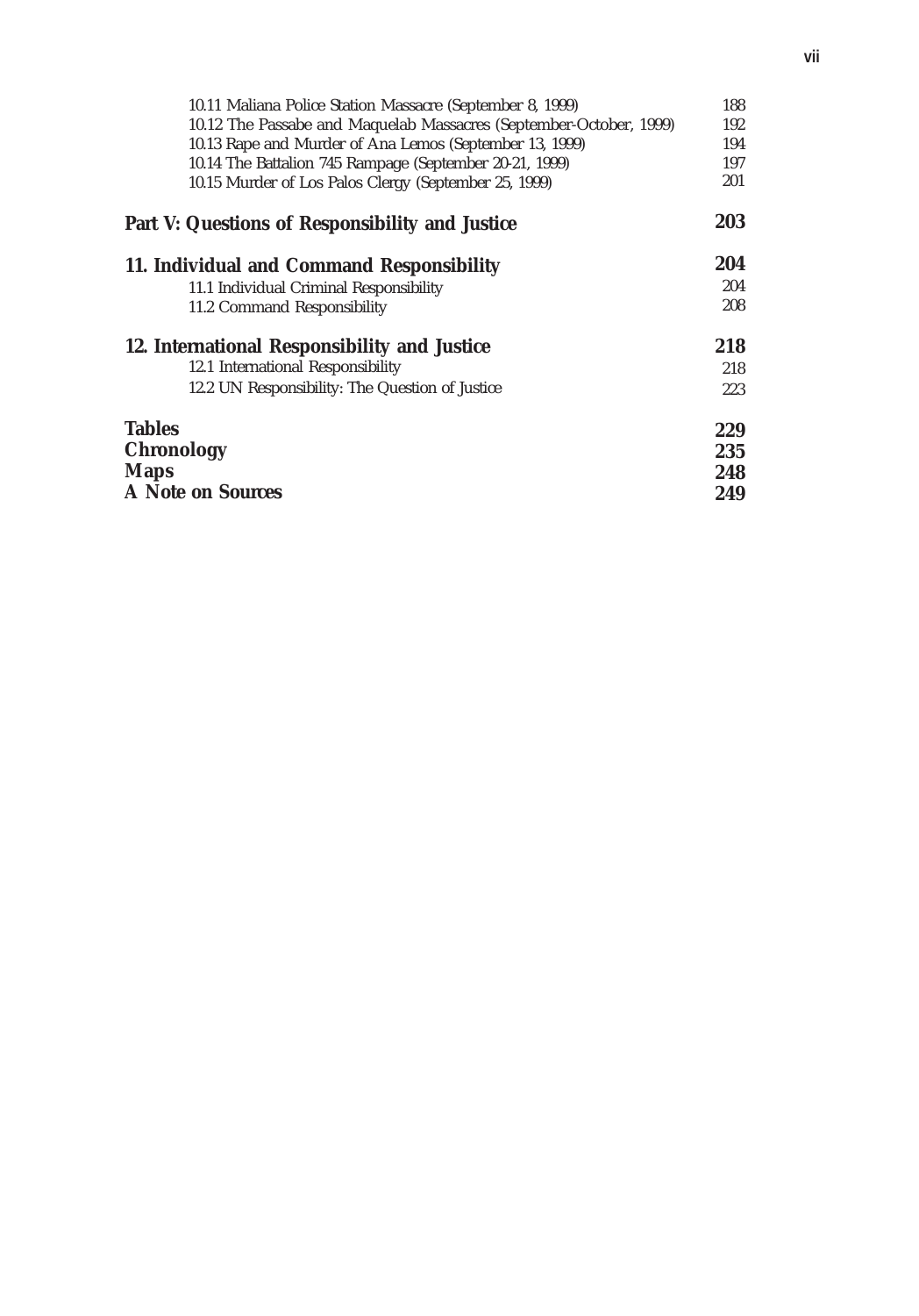### Foreword José Luis de Oliveira

According to the reports of the International Commission of Inquiry (established by the UN High Commision for Human Rights) and the Commission of Inquiry of the Indonesian National Commission of Human Rights, both released in January 2000, acts of violence against civilians by Indonesian security forces (the military and the police) and pro-Jakarta militias in 1999 were carried out in a planned, widespread and systematic manner. Both reports also concluded that violations of international humanitarian law had taken place and recommended that the perpetrators of violence be held accountable. These conclusions were reached after a serious investigation of the facts.

Everyone in East Timor was affected by the 'scorched earth' operations of 1999. Hundreds of thousands of people were victimized: their homes burnt down, their property stolen, their lives taken. Many were forcibly deported to West Timor. The victims included not only people of East Timor but also UN staff and international monitors, including some Indonesians. Agus Mulyawan, an Indonesian journalist, was killed in Los Palos along with a group of nuns. A Jesuit priest from Indonesia, Father Tarsisius Dewanto, was murdered when he was protecting refugees inside the compound of the newly built church in Suai. These facts cannot be denied by the Indonesian military.

Unfortunately, despite such strong facts about these planned crimes, the commitment to bring those responsible to justice has not been as strong. The law still sides with the powerful and not with the weak and downtrodden. The recommendations from the two Commissions gave birth to various 'resolution' mechanisms that fall far short of what justice requires in this case. In Jakarta, a Human Rights Ad Hoc Tribunal was established. In Dili, a Serious Crimes Unit and a Special Panel of Judges were established.These mechanisms reflect a willingness to compromise among international leaders and the leaders of East Timor itself. The international criminal tribunal should have become the institution for dealing with these crimes. A trial at an international court would send a strong message to everyone that such crimes will not be tolerated. It would end the circle of impunity and would provide a measure of justice to the victims.

The judicial processes in both Jakarta and Dili have proven to be ineffective as instruments for determining the responsibility of the perpetrators for crimes against humanity. The elites of Indonesia and East Timor have collaborated to sabotage the quest for justice. The ad hoc tribunal in Jakarta was a whitewash. Indeed, its failure was expected from the very beginning. It only charged the Indonesian military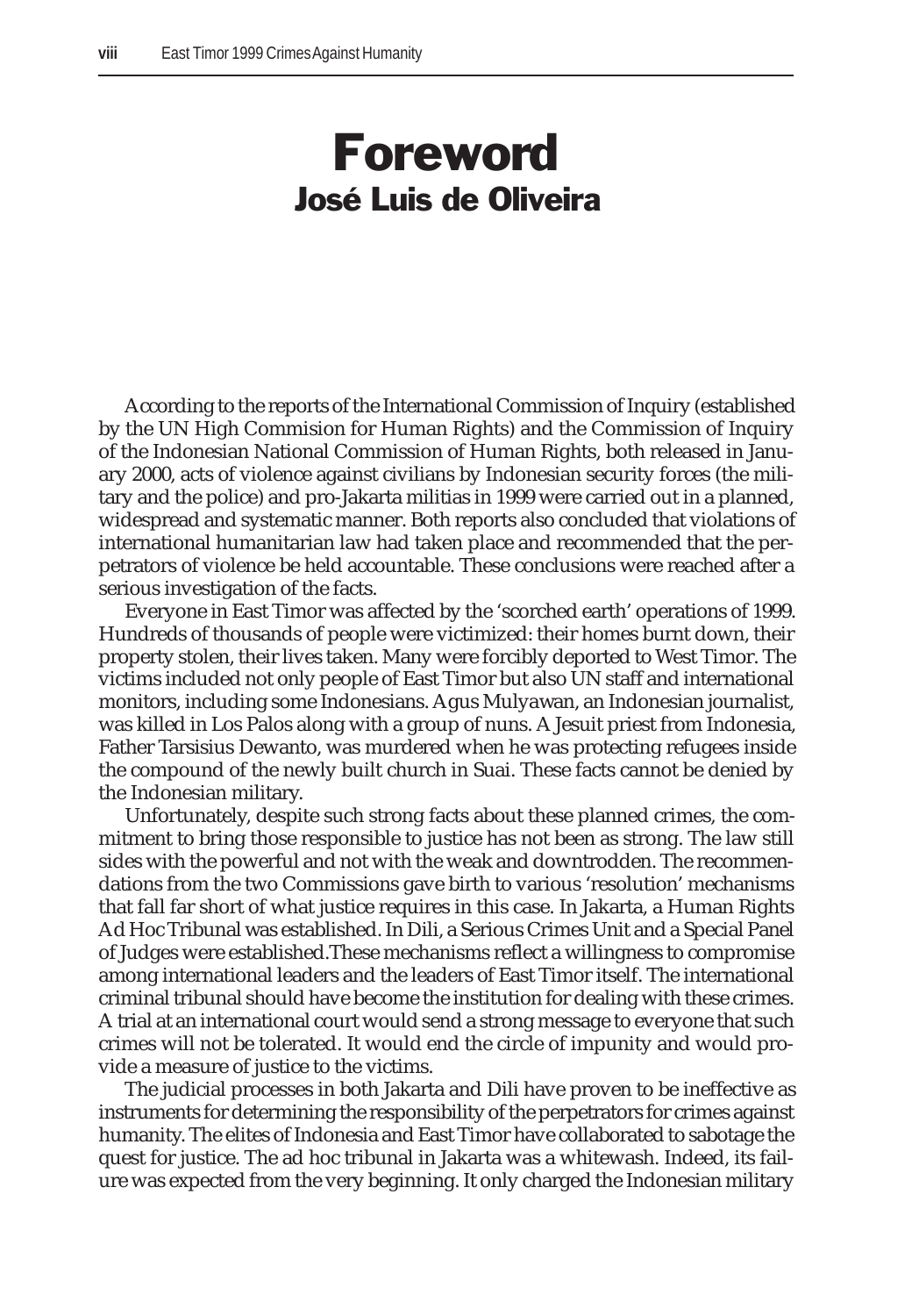officers with crimes of ommission and then acquitted them of even those meager charges. The judicial process in Dili was similarly handled with a lack of a serious commitment by those officials entrusted with processing these crimes against humanity. The UN, as its Secretary Fred Echardt explained, refused to follow up the indictment against General Wiranto issued by the Serious Crimes Unit. This indicates that the UN was half-hearted. The leaders of both countries have not been disturbed by the failure of these institutions. They are reluctant to demand responsibility for the crimes against humanity, as is stipulated by international law and the national laws of respective country. It is ironic that the suffering and dignity of the victims are being tossed around by those who are obliged to uphold justice and human rights.

The political leaders of East Timor consider an international tribunal as impossible, because, they say, it will be too expensive. However, they say nothing of the resources spent – in terms of money, energy, and thought – to carry out the tribunals in Dili and Jakarta which were merely 'political theater.' And now, the theatre continues: they have agreed to establish a Truth and Friendship Commission. Their dismissal of the calls for an international tribunal using financial excuses is entirely baseless.

At this point, the rhetoric of human rights, peace, truth, justice and other big abstract terms have become mere symbols to be bandied about by people concerned only for their own projects or political careers. Instead of defending humanity around the world, international law is being turned upside down to benefit these pet projects. The Truth and Friendship Commision is just another effort to evade the principle of justice and allow the perpetrators to go unpunished. This time the whitewashing goes under the name of friendship.

But no matter how sophisticated and complex these machinations of the elite, it will not be that easy to bury the truth, because the real truth lives on in the realities of the people as historical facts, and not in the fantasies and imaginations of politicians.

Geoffrey Robinson's report is an account of what actually happened in 1999. As a person who had long studied human rights in Indonesia and East Timor, and having been present in East Timor throughout 1999 as a Political Affairs Officer of the UN Mission in East Timor (UNAMET), Robinson not only knows first hand about what happened at that time, he is also survivor of the crimes he investigated: the UN staff became the target of pro-Jakarta militia in early September 1999.

Based on personal experience and the most comprehensive review of all the testimonies and documents about that time, Robinson's report is useful not only for revealing the truth but also as an important lesson to the international community, especially Indonesia, to seriously try to prevent such crimes from occuring again in other places.

*José Luís de Oliveira is Executive Director of HAK Association*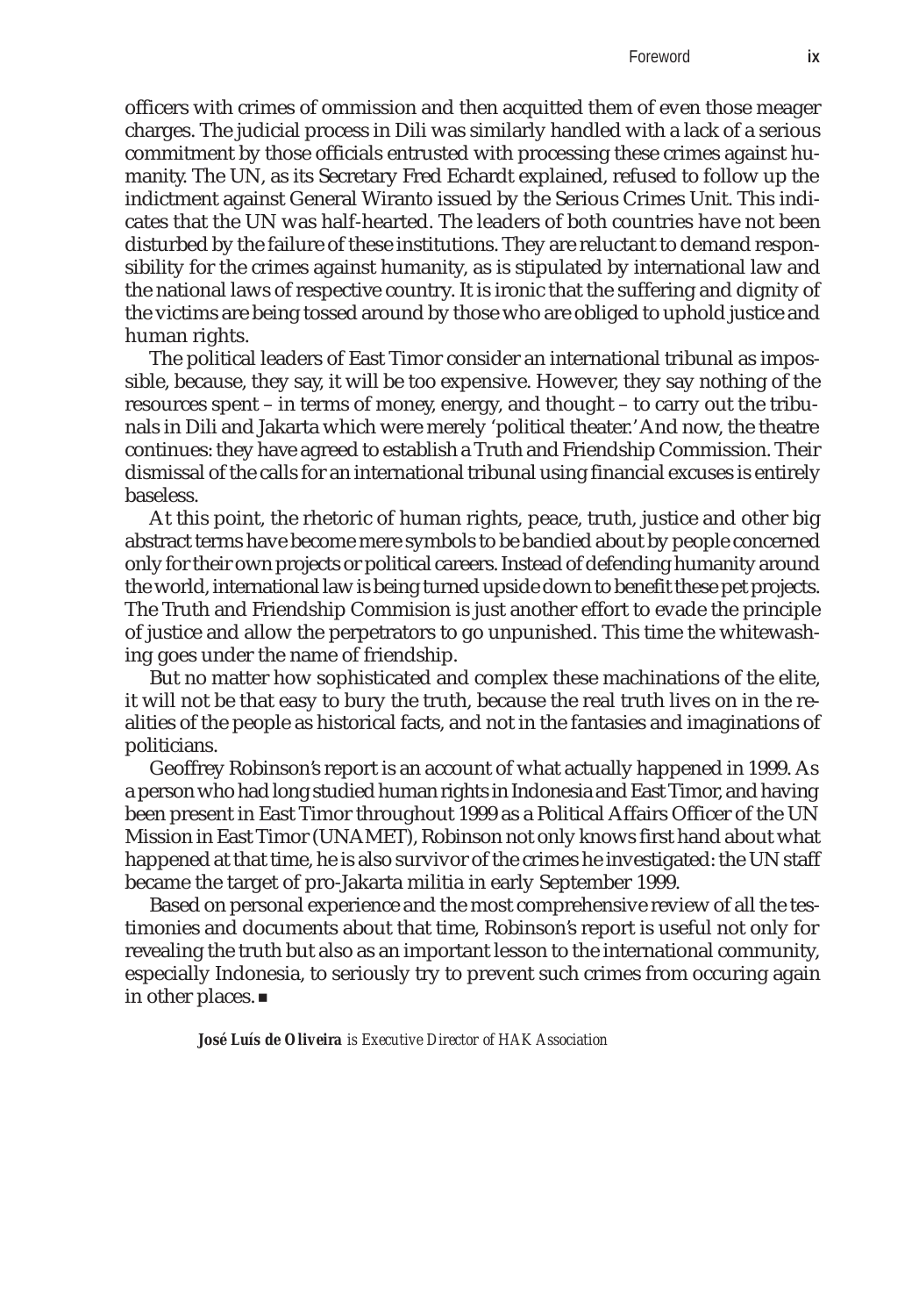### Introduction Asmara Nababan

In October 2004, Abílio Osório Soares, the former Indonesian Governor of East Timor, was acquitted of all charges relating to gross violations of human rights which took place before and after the 1999 Popular Consultation. He had been previously convicted by the Indonesian Ad Hoc Tribunal for East Timor. Although the Supreme Court at first rejected his appeal, it decided to reconsider his case and ultimately acquitted him. Thus, with the exception of Eurico Guterres, the former Commander of the Aitarak militia and Deputy Commander of the Integration Fighters' Force (PPI), all of the defendants charged with gross violations of human rights in East Timor have been acquitted.

This provides further evidence that there has been a systematic effort by dominant groups in Indonesia (military and civilian) – including using the courts – to reinforce the notion that what took place in East Timor in 1999 was a civilian dispute that was not organized or supported by the Indonesian government or military. This view is not only different from, but contradicts the findings of both the United Nations and the Indonesian National Commission for Human Rights (Komnas HAM). The crimes committed in East Timor were grave, and they could only have happened with the support, tacit consent, and protection provided by the state apparatus (civilian and especially the military) to the perpetrators.

This is a worrisome trend. The Indonesian government is aware that international pressure on it to provide justice for victims in East Timor has weakened. From the onset, doubts existed about whether the government of Indonesia had established the Ad Hoc Tribunal for Human Rights to fulfill its international obligations or merely as a tactical response to circumvent the establishment of an international tribunal to address the crimes committed in East Timor before, during, and after the Popular Consultation in 1999.

If this situation persists, the rights of the victims will continue to be denied and the cycle of impunity will go on. This is also disconcerting for Indonesia's future – raising the spectre that such crimes against humanity will be repeated elsewhere in the Unitary Republic of Indonesia.

Nevertheless, there must be a just legal resolution, not only to rectify past wrongs, but also to ensure a more humane and civilized future. A legal resolution is important, and although definitions of peace and justice differ across cultures and situations, these definitions must remain within the parameters established by international law.<sup>1</sup> This is the primary reason why the international community must consistently

<sup>1</sup> Cherif M. Bassouni, "Searching for Peace, Achieving Justice: The Need for Accountability,"*Law & Contemporary Problems* , 42 (Autumn 1996).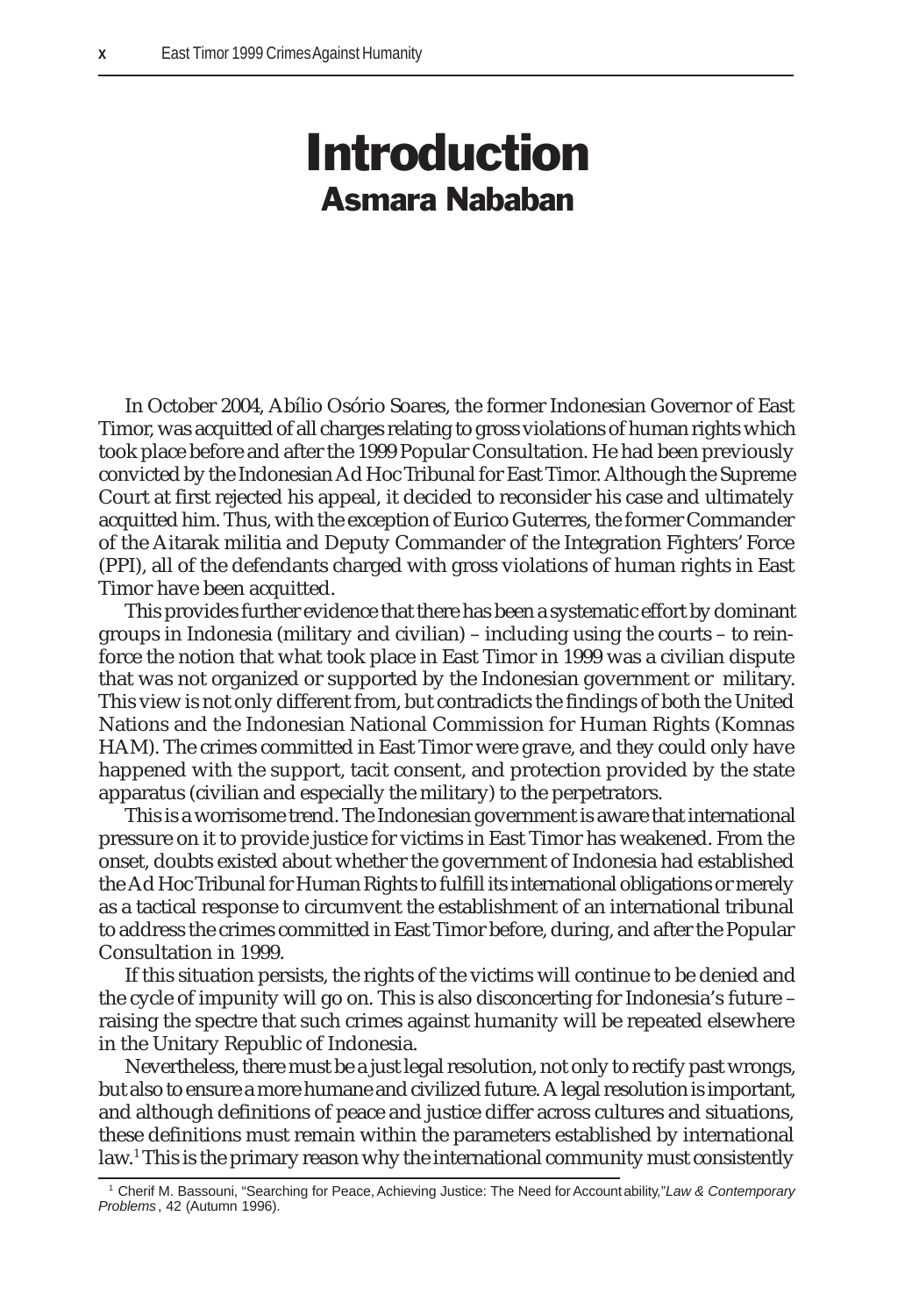uphold the standards of international law. Crimes against humanity must be punished by the state, and if the state is unwilling or unable to do so the international community is obliged to take necessary action.

International law is often criticized as being impotent, the only function of which is to justify political actions. However, the recent trend in international law shows that the international community is becoming less and less tolerant of human rights violations. The establishment of the International Criminal Tribunal for the Former Yugoslavia (ICTY) and the International Criminal Tribunal for Rwanda (ICTR) are examples of the international community taking action to address crimes against humanity which occur within national borders. This point was further established by the creation of the International Criminal Court (ICC), one of whose statutes provides that: International Tribunal is the last step taken when a state is unable or unwilling to address international crimes within its jurisdiction.<sup>2</sup>

Such international practices must be continued in order to uphold the norms of international law. The East Timorese nation has been neglected by the international community for too long. Following the Indonesian invasion in 1975, the international community ignored many injustices. The crimes in 1999 were even more deplorable because they were committed in the presence of a UN mission, UNAMET, which was present to organize a referendum.

 This is an important book because it exposes what took place in East Timor and challenges the government of Indonesia's version of events. As Geoffrey Robinson writes, "Most of the acts of violence committed in 1999 were part of a widespread and systematic attacks directed against the civilians population of East Timor, targeting those who were believed to be supporters of independence."3 The book also puts the responsibility of the international community back on the agenda so justice will finally be served for the victims of crimes against humanity in East Timor. Geoffrey Robinson has convincingly reconstructed what happened in East Timor, proving that crimes against humanity **really and truly** occurred before and after the Popular Consultation in 1999. Furthermore, readers will learn who among high-ranking Indonesian civil and military officials, should be held accountable in a court of law. Even though names such as General Wiranto and Major General Zacky Anwar Makarim have been mentioned in other reports, the list presented by Robinson is still interesting to read.

At last, it is important to note, particularly for Indonesian readers, that the publication of this book is an important contribution to the promotion of human rights law – especially in Indonesia where such references in bahasa Indonesia are scarce. Hence, the initiative by the HAK Association in Dili to publish this book should be highly commended.

Jakarta, 6 December 2004

*Asmara Nababan is Executive Director of DEMOS, Center for Democracy and Human Rights Studies (2003-present). He was the Secretary of the Commission of Inquiry into Human Rights Violations in East Timor (KPP-HAM) (1999) and Secretary General of the Indonesian National Commission for Human Rights (Komnas HAM) (2000-2002).*

<sup>&</sup>lt;sup>2</sup> Statute of Rome, article 17(a).

<sup>&</sup>lt;sup>3</sup> Executive Summary of the present book.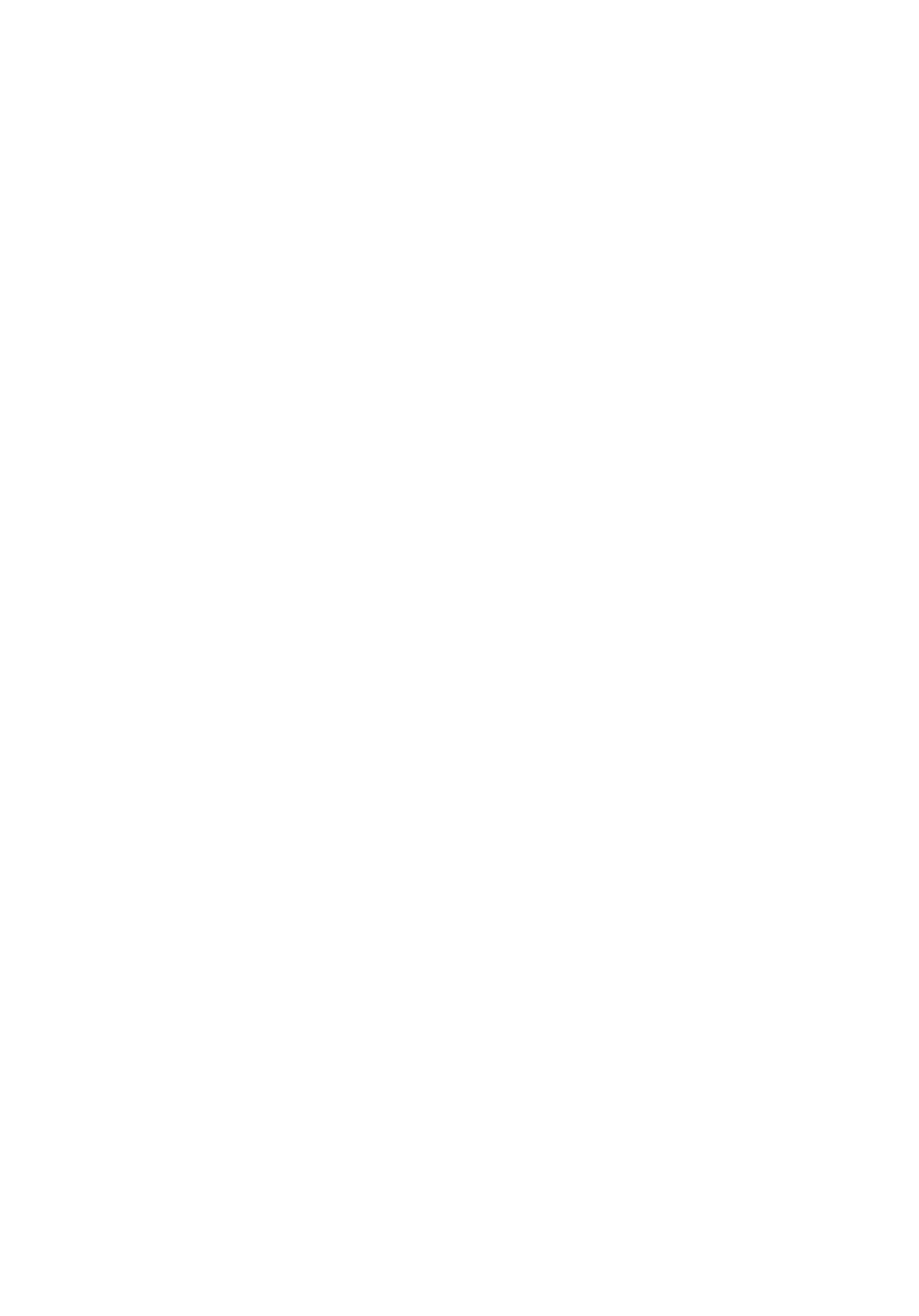### Preface

In the aftermath of East Timor's historic vote for independence in August 1999, the supporters of Indonesian rule reduced the country to a shattered, smoldering ruin. By late October, some 1,500 people had been killed, scores of women had been raped, 70% of all the buildings in the country had been destroyed, and more than half the population had been forced to flee their homes.

This report provides a detailed account of that violence, and an analysis of its principal causes, patterns and variations. Drawing upon previously unpublished documents and eyewitness testimonies, it also offers a new assessment of political and legal responsibility for the crimes committed, and recommendations aimed at ensuring that those responsible will be brought to justice.

The violence of 1999 provoked outrage not only in East Timor but around the world. State leaders and UN bodies, including the Security Council, vowed that the culprits would be punished. Two UN-authorized investigations, both conducted in late 1999, concluded that crimes against humanity had been committed, and that Indonesian authorities bore primary responsibility. A report by Indonesia's own Human Rights Commission drew similar conclusions, and all three investigations recommended that an international criminal tribunal should be established to ensure that the perpetrators would be brought to justice in accordance with international law. The UN Secretary General welcomed these findings, and said that he would follow closely the efforts to secure justice for the victims.

In an effort to defuse pressure for an international tribunal, in 2001 Indonesia established a special judicial mechanism to try some of those responsible. That process has now been widely dismissed as a sham and a travesty of justice, even by Indonesia's most loyal allies. Of the 18 people charged and tried before the Ad Hoc Human Rights Court in Jakarta, all but one have now been acquitted; and that one suspect, the notorious militia leader Eurico Guterres, remains free pending appeal of his sentence. Not a single Indonesian officer or official has been jailed as a result of those trials; indeed, most of those accused have been promoted, and some now occupy highly sensitive positions within the country's security apparatus.

East Timor's judiciary, with UN and international assistance, has done better. As of late 2004 more than 370 people had been indicted for crimes against humanity committed in 1999, including General Wiranto and several other high ranking Indonesian officers and officials. Of that number, some 50 had been convicted and sentenced to prison terms by East Timor's Special Panels for Serious Crimes. Unfortunately, virtually all of those convicted have been local militiamen or low ranking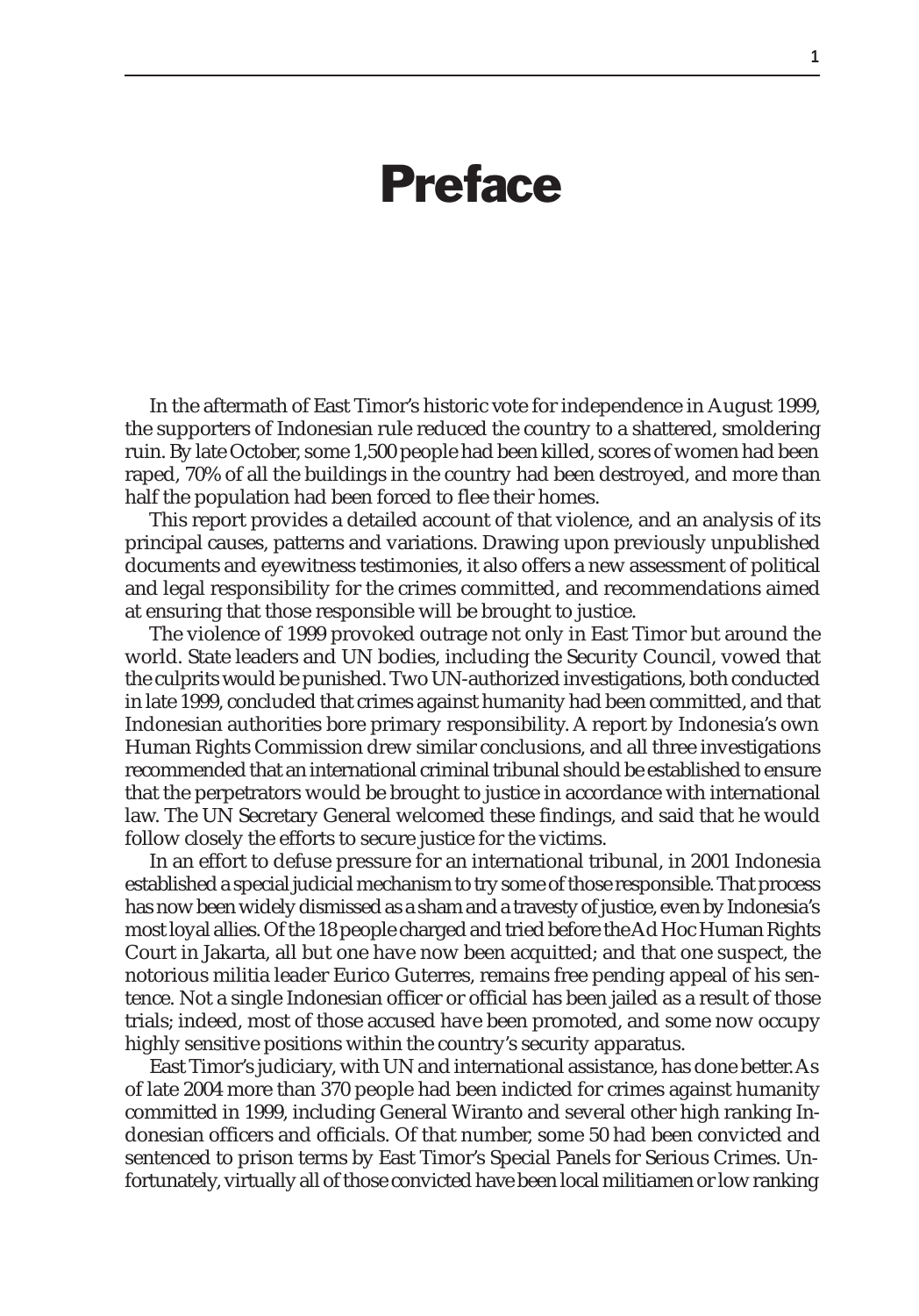East Timorese soldiers. Indonesian officers and officials have remained effectively beyond the reach of the East Timor's courts. In late 2004, for example, around 280 of the 370 indictees remained at large in Indonesia.

This disappointing lack of progress is partly due to the weakness of Indonesia's judiciary, and to the refusal by Indonesian authorities to cooperate with the East Timorese process. It is also related to the reluctance of East Timor's own political leadership to antagonize so powerful and potentially dangerous a neighbor as Indonesia. That concern has led the President, Xanana Gusmão, and some government ministers to publicly disavow the idea of an international tribunal, and to focus instead on the goal of reconciliation. The real problem, however, has been the utter failure of key states and of the United Nations itself to assume and accept responsibility in the matter. Notwithstanding early expressions of outrage, and some significant support for the judicial process within in East Timor, there has been no serious international effort to ensure that those most responsible for the 1999 atrocities will be brought to justice.

The idea of an international criminal tribunal for East Timor, endorsed by all three serious investigations, has effectively been abandoned. In its place, interested parties have proposed a variety of half-measures, including the establishment of a UN Commission of Experts, to assess the Indonesian and East Timorese trials, and a joint Indonesia-East Timor Truth and Friendship Commission, with a mandate to discuss what happened in 1999, but not to do anything about it. While some good might eventually come from such initiatives, there is a real danger that they will simply delay further, and more likely derail altogether, proper judicial proceedings.

This report offers a more straightforward recommendation: that the UN Secretary General and the Security Council establish, without further delay, an international criminal tribunal to try those responsible for the crimes against humanity committed in East Timor in 1999. Given the severity of the crimes in question, the fact that they were committed more than five years ago, and that all available remedies have been tried and found wanting, this is not an unreasonable proposal. Indeed, to do any less would arguably be an expression of contempt for the rule of law. And it would send a clear message to past and future perpetrators – whether in Indonesia, in the Sudan, in Iraq, in the United States, or elsewhere – that they need not fear any sanction for grave breaches of international human rights and humanitarian law.

The idea for this report originated within the Human Rights Unit (HRU) of the United Nations Mission of Support in East Timor (UNMISET), and I was commissioned to write it in mid-2002 by the UN's Office of the High Commissioner for Human Rights (OHCHR). The idea was to draw upon the considerable body of evidence that had been gathered by UN Political Affairs and Human Rights Officers since 1999, with a view to writing a more fully textured account than had been possible in the immediate aftermath of the violence. Among other things, it was envisioned that the report would be submitted to East Timor's new Commission for Reception, Truth and Reconciliation (CAVR) which was then just starting its important work, and to other official bodies entrusted with investigating and prosecuting the crimes of 1999. There was also general agreement that the report would be published and widely disseminated, if possible in Indonesian and Tetun as well as in English.

As expected, the information gathered by UN Political Affairs and Human Rights Officers based in East Timor was extraordinarily rich and harrowing. But it soon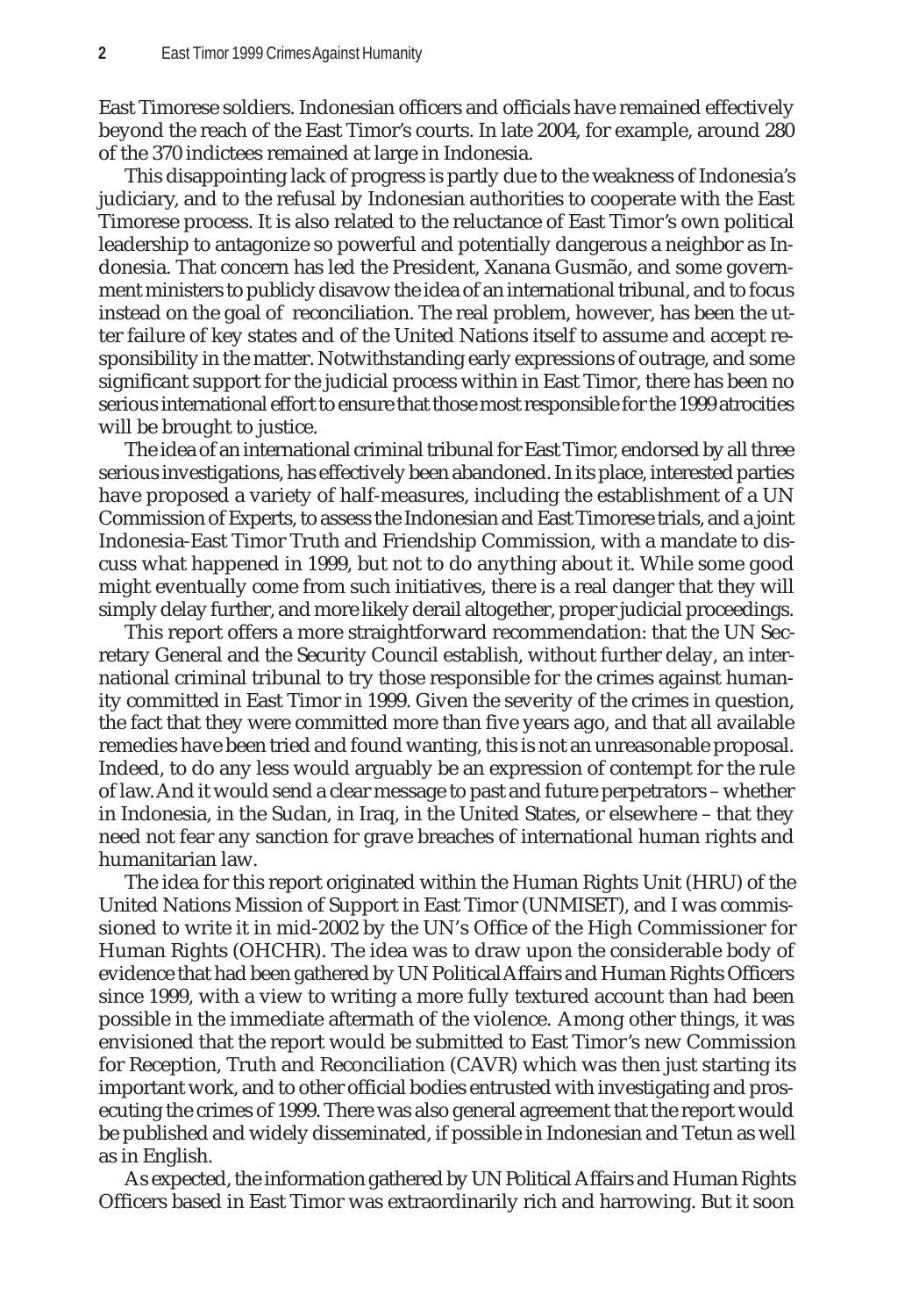became clear that other offices in East Timor held additional information that would usefully complement the evidence gathered by the HRU, including a large volume of documents that had been retrieved from the ruins of Indonesian military, police, and militia offices in late 1999. The most important collections were those held by the local human rights organization, Yayasan HAK, and the Serious Crimes Unit (SCU), an office established in 2000 by the United Nations Transitional Authority in East Timor (UNTAET).

Despite some early concerns about confidentiality, both Yayasan HAK and the SCU eventually granted access to their archival collections for the purpose of preparing this report. Both also offered invaluable assistance with fact checking and legal interpretation, as the report was being written. Other individuals and organizations – notably staff at the International Center for Transitional Justice in New York and at Amnesty International headquarters in London – provided valuable comments and advice on various drafts. Without the help of these people and organizations, without their genuine commitment to the cause of justice, this report could scarcely have been written.

The report was completed in July 2003, and in early 2004 the UN Office of the High Commissioner for Human Rights formally submitted a copy to the CAVR. Copies were also furnished to Yayasan HAK and the SCU, in accordance with earlier agreements and in appreciation of their assistance. The version published here by Yayasan HAK has been lightly edited, but its substance and its principal arguments and conclusions remain unchanged from the original.

More than five years have now passed since the crimes described in this report were committed, and since the international community vowed that those crimes would be punished. As one of those who witnessed the terrible events of 1999, and who had faith that the promises of justice were sincere, I am saddened that so little has been done to give them effect. I hope that the publication of this report will go some way toward remedying that situation.

Geoffrey Robinson November 2004, Los Angeles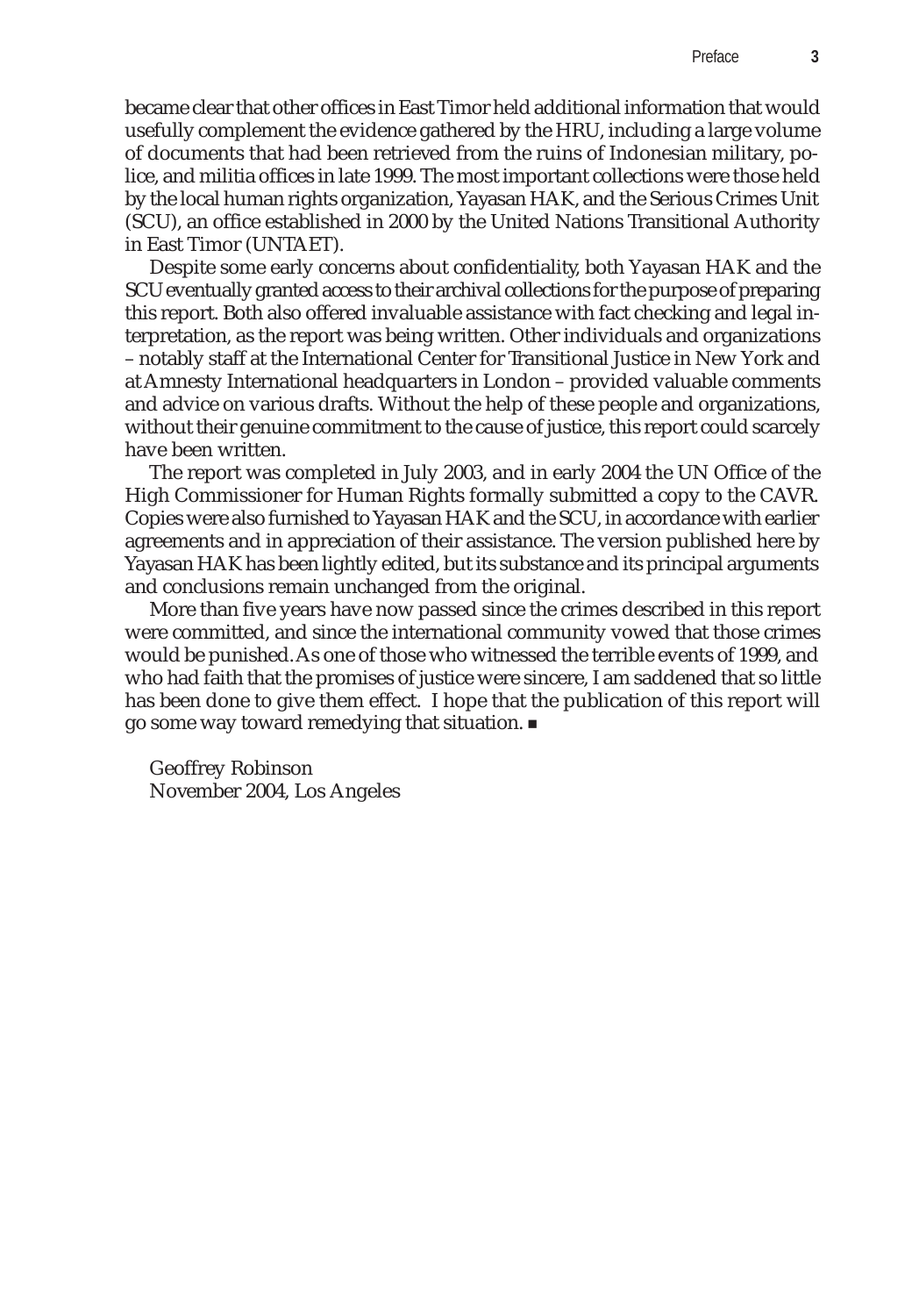## Executive Summary

*"The past cannot remain shrouded in mystery. In such situations the victims continue to seek justice and are unable to come to terms with their sorrow and distress."1*

In the course of 1999, East Timor was the scene of terrible violence. Between early January and late October, at least 1,200 civilians, and perhaps as many as 1,500, were killed. Some were shot dead, while others were decapitated, disemboweled or hacked to death with machetes. Many were subjected to torture and ill-treatment. Women and girls suffered rape and other crimes of sexual violence. The systematic violence fueled the forcible displacement of the population on a massive scale.

The violence took place in the context of a referendum, or Popular Consultation, on East Timor's political status supervised and carried out by the United Nations (UN) on August 30, 1999. In the period before the ballot, suspected supporters of independence were subjected to persistent threats and acts of violence by pro-Indonesian militia groups. In spite of the evident dangers, East Timorese welcomed the opportunity to vote on their political future and voted resoundingly for independence.

The worst of the violence followed the announcement of that vote on September 4. Over the next few weeks, Indonesian soldiers and police joined armed pro-Indonesian militiamen in a campaign of violence so sustained and so brutal that it shocked even those who had predicted a backlash. Before a UN-sanctioned military force arrived to restore order in late September, hundreds of people had been killed and an estimated 400,000 people – more than half the population – had been forced to flee their homes.

Indonesian authorities have offered a variety of explanations for these events. They have claimed that the pro-Indonesian militia groups formed spontaneously in response to provocation by pro-independence activists, and that the violence was the result of 'clashes' between the two sides. The post-ballot violence, according to the official view, was an understandable expression of anger on the part of pro-Indonesian East Timorese at a perceived UN bias toward independence. In response to evidence that Indonesian soldiers had themselves committed acts of violence, the authorities have acknowledged that some 'rogue elements' might have done so, but they have insisted that the armed forces as an institution had been disciplined and had worked hard to contain the violence.

Outside observers, as well as many East Timorese, have offered a different interpretation. They have questioned the claim that the violence was the result of 'clashes' among East Timorese, arguing instead that it was instigated by Indonesian military authorities and in particular by its Special Forces Command (*Komando*

<sup>&</sup>lt;sup>1</sup> United Nations, S*ituation of Human Rights in East Timo*r (UN No. A/54/660) December 10, 1999, paragraph 65.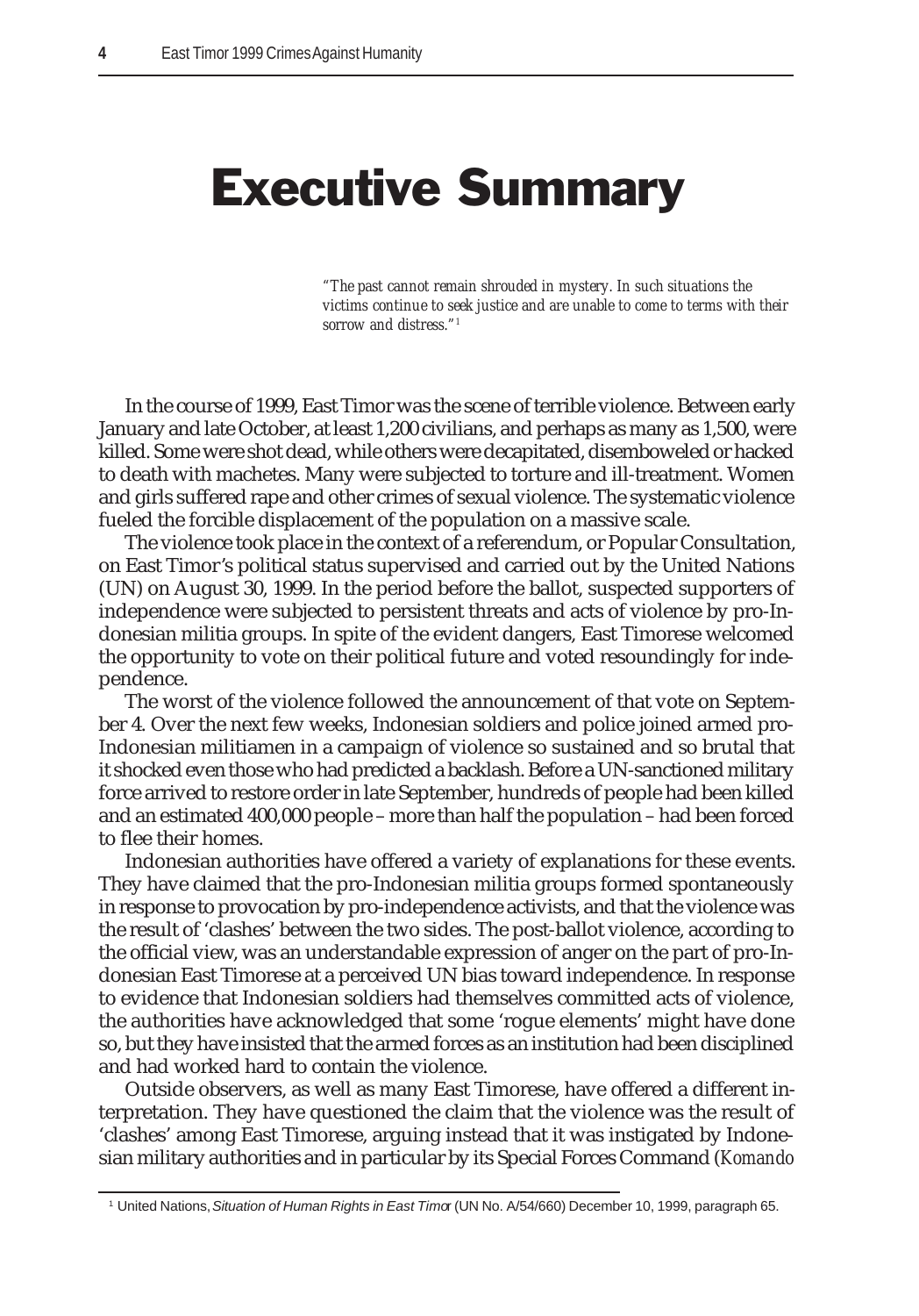*Pasukan Khusus* – Kopassus). They have asserted that the pro-Indonesian militia groups were essentially proxy forces, created, supplied, and organized by Indonesian military and civilian authorities, and that they acted under orders from Indonesian military officers. In response to official claims that military involvement had been limited to a handful of 'rogue elements,' they have pointed to evidence that highranking officers were involved, and that much of the violence appeared to have been planned.

While bearing these divergent views in mind, this report seeks to provide an independent assessment of the nature and causes of the violence in East Timor. More specifically, this report has three aims. First, it sets out to describe and to characterize the violence as fully and accurately as possible, focusing on the period between January 1 and late October 1999. Second, it attempts to explain how and why the violence happened and took the forms that it did. Third, and most importantly, it seeks to establish who was responsible for the violence, and what the appropriate remedy might be.

#### **Method and Mandate**

The findings and conclusions of this report are not based on unsubstantiated claims made by Indonesian government officials or by their critics. Nor do they rest on the discovery of a 'smoking gun,' either documentary or testimonial. Rather, they are based on a careful examination and analysis of the now substantial documentary and testimonial record. The principal sources consulted include:

- Secret internal reports, memoranda, and orders originating with Indonesian military, police, and civilian authorities, and with various militia groups and other pro-Indonesian organizations;
- $\bullet$  Testimony of eyewitnesses to and victims of the violence, as recorded and compiled by respected international and domestic human rights organizations, by jurists, and by United Nations officials;
- •Internal reports and memoranda on the events of 1999 prepared by the UN Mission in East Timor (UNAMET), the UN Transitional Administration for East Timor (UNTAET) and the UN Mission of Support in East Timor (UNMISET);
- zFindings of other credible investigations into the violence, including those issued by three UN Special Rapporteurs (December 1999), by the International Commission of Inquiry on East Timor (January 2000), and by Indonesia's Commission on Human Rights Violations in East Timor (January 2000);
- Criminal indictments filed against the suspected perpetrators of the violence, by prosecutors in Indonesia and in East Timor, and information emerging from criminal proceedings in both places;
- Scholarly analyses, media reports, and other secondary sources.

This report was commissioned by the United Nations Office of the High Commissioner for Human Rights (OHCHR) in July 2002. It was researched and written by Dr. Geoffrey Robinson, Associate Professor of History at UCLA. An expert on human rights in Indonesia and East Timor, Dr. Robinson served as a Political Affairs Officer with the United Nations Mission in East Timor (UNAMET) in Dili from June to November 1999. He conducted research for this report in Dili between August and October 2002, and completed it in July 2003. He was assisted in the preparation of this report by the Human Rights Unit of the United Nations Mission of Support in East Timor (UNMISET), and by the Serious Crimes Unit (SCU) in the Office of the Deputy General Prosecutor for Serious Crimes in Dili.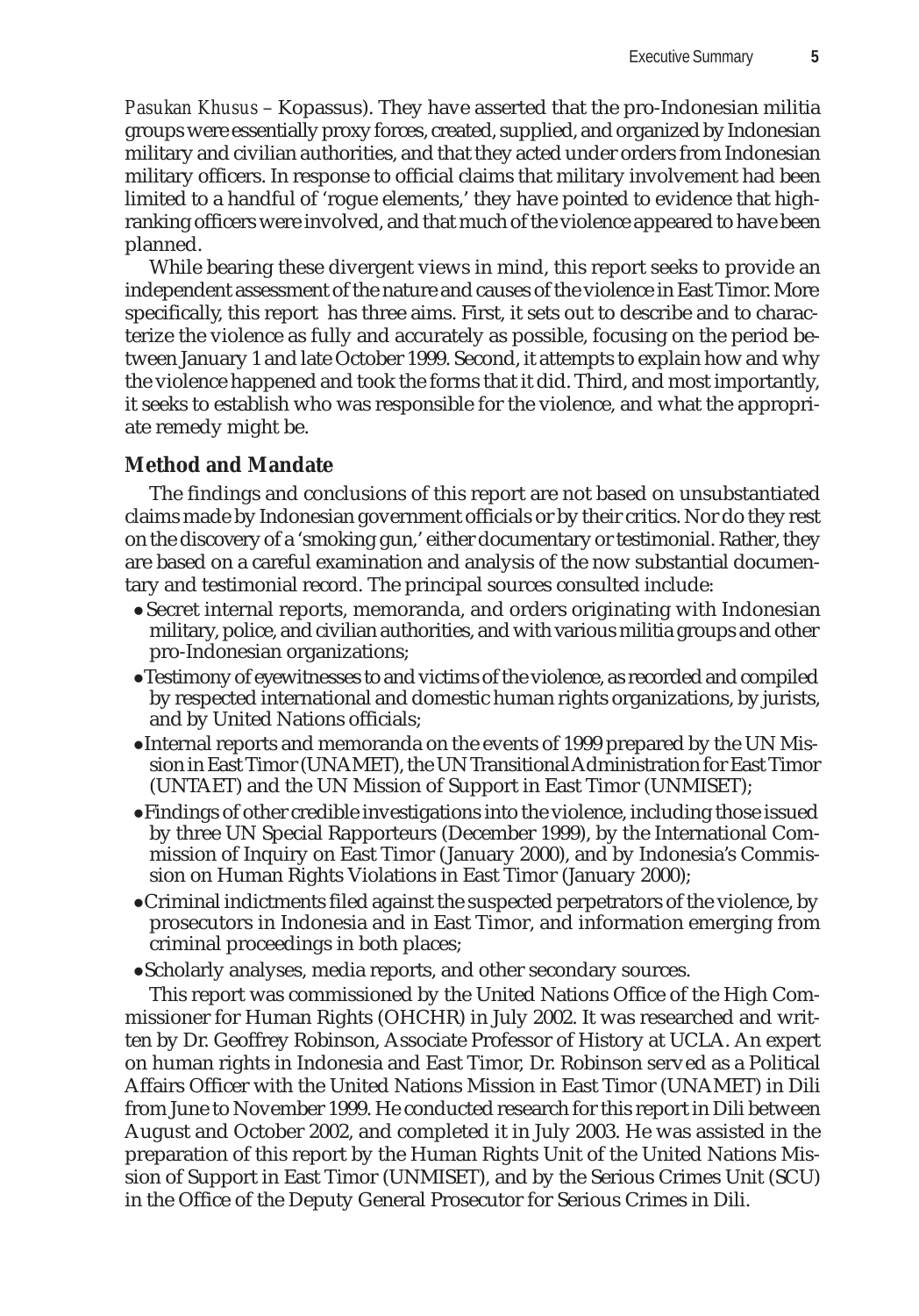#### **Outline and Conclusions**

The report is divided into five parts, each containing two or more chapters. The first part (Chapters 1 and 2) places the events of 1999 in historical and political context, and outlines the essential elements of Indonesian strategy in East Timor in 1999. The second (Chapters 3-5) examines and analyzes the main patterns of human rights violations in East Timor in 1999. The third (Chapters 6-8) spells out the nature of the relationship between the armed militia groups and the Indonesian authorities. The fourth (Chapters 9 and 10) provides summaries of the human rights situation in each of East Timor's 13 administrative districts, and detailed examinations of 15 major human rights cases. The final part (Chapters 11 and 12) addresses questions of responsibility and judicial remedy for the crimes committed in 1999.

The report concludes that the acts of violence in 1999 constituted crimes against humanity, that they were part of an operation planned and carried out by the Indonesian authorities, and that senior Indonesian officials bear individual criminal and command responsibility for the crimes committed. More specifically, it concludes that:

- 1. The acts of violence described in this report including murder, rape, torture, forcible displacement, and destruction of property – were part of a widespread and systematic attack on the civilian population of East Timor that targeted real or alleged supporters of independence. As such, they are appropriately considered not only grave violations of human rights but also crimes against humanity.
- 2. The direct perpetrators of those crimes were primarily members of armed pro-Indonesia militia groups, of which there were more than two dozen in 1999. However, members of the TNI, and to a lesser extent the Police, were also very often directly responsible.
- 3. Contrary to the claims of Indonesian officials, the militia groups did not emerge spontaneously in response to provocation by pro-independence groups. Rather, they were recruited, trained, armed, paid, and coordinated by Indonesian military authorities, in accordance with long-established Indonesian military doctrine and practice.
- 4. TNI officers and civilian government authorities conspired to use the militias as proxies to terrorize the population into supporting the 'special autonomy' option in the August 1999 ballot and, to that end, they authorized, encouraged or acquiesced in acts of violence amounting to crimes against humanity.
- 5. Some 50 military officers at or above the rank of Lieutenant-Colonel, and some 30 senior civilian government and police officials, appear to bear either command or individual responsibility for the crimes that were committed, and should be the subject of further criminal investigation.
- 6. Notwithstanding their eventual contribution to ending the violence in September 1999, powerful members of the international community share responsibility for the crimes committed in 1999, by virtue of their historical acquiescence in Indonesia's unlawful occupation of East Timor, and through their failure to insist upon adequate security provisions for the Popular Consultation in 1999.
- 7. The United Nations bears a special responsibility to ensure that the perpetrators of the violence in East Timor are brought to justice. The Security Council should act upon the recommendations of previous UN investigations, and establish an international criminal tribunal for East Timor at the earliest opportunity.  $\blacksquare$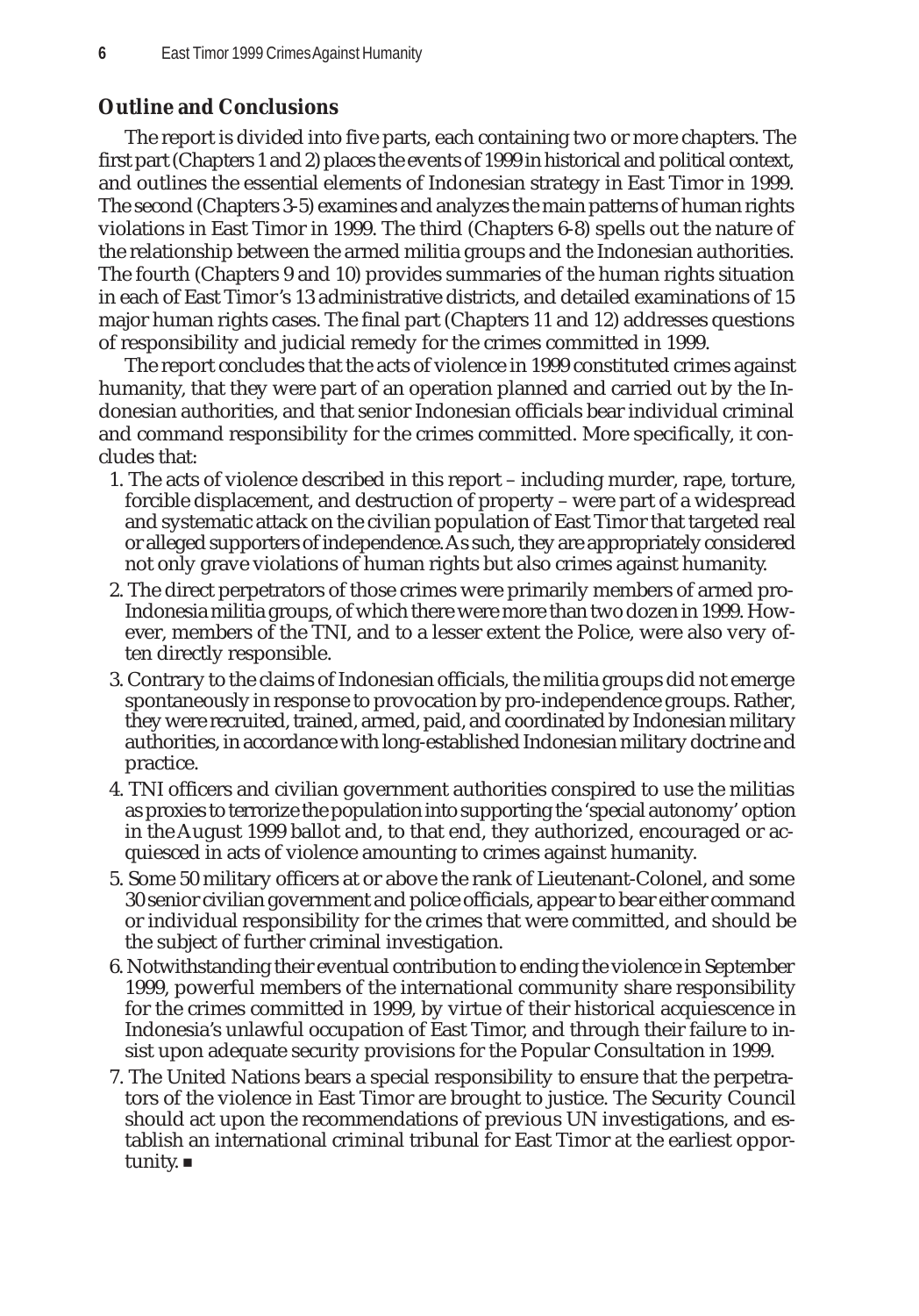# PART I CONTEXT, POWER, AND **STRATEGY**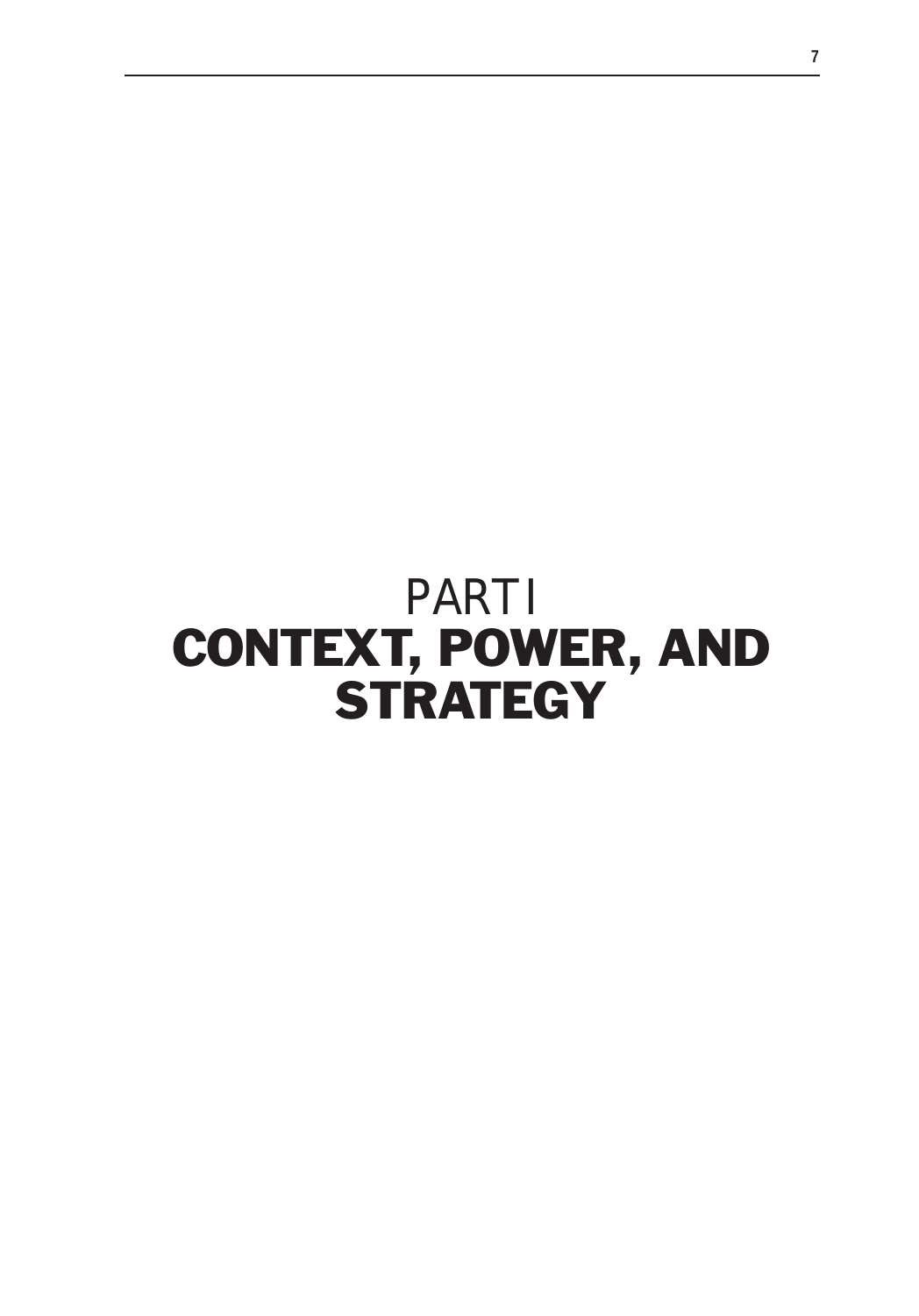### 1. Historical and Political Context

At the heart of the crisis in 1999 was the question of East Timor's political status. Long a colony of Portugal, East Timor was invaded by neighboring Indonesia in 1975 and subsequently annexed. For the next 24 years, the territory's political status remained in dispute, both in East Timor itself and internationally. Though some states recognized Indonesian sovereignty, the United Nations never did so. As far as the UN was concerned, Portugal retained its formal status as administering authority.

The period of Indonesian rule (1975-1999) was marked by persistent resistance, both armed and peaceful. In the early years, that resistance was led by Fretilin (*Frente Revolucionária de Timor Leste Independente –* Revolutionary Front for an Independent East Timor); and its armed wing, Falintil (*Forças Armadas de Libertação Nacional de Timor Leste –* Armed Forces for the National Liberation of East Timor). In the 1990s, an umbrella organization called the CNRT (*Conselho Nacional da Resistência Timorense* –National Council of Timorese Resistance) assumed the leadership, supported by a range of social and political organizations, the Clandestine Front, and by Falintil.

Indonesian rule was also marked by a pattern of serious and systematic human rights violations by the Indonesian armed forces and by pro-Indonesian militias and paramilitary groups serving as proxies. Notwithstanding growing international criticism of Indonesian abuses, and continued resistance, little concrete action was taken to address the question of East Timor 's political status.

That situation began to change with the resignation in May 1998 of Indonesia's long-time President, Suharto. In January 1999 the Government of Indonesia announced its readiness to rescind its annexation of East Timor if the people of the territory rejected its proposal for greater 'autonomy.' That initiative paved the way for a set of accords between Indonesia and Portugal, under UN auspices, known as the May 5 Agreements. The Agreements spelled out the modalities through which the people of the territory would vote and security be maintained, and stipulated that the ballot would be organized and carried out by the United Nations. The UN Mission in East Timor (UNAMET) began its work later the same month, and the ballot was conducted on August 30, 1999.

#### **1.1 Indonesian Invasion and Occupation**

For roughly three centuries, the territory known as East Timor was governed as colony of Portugal. That arrangement began to unravel in 1974 when, in the aftermath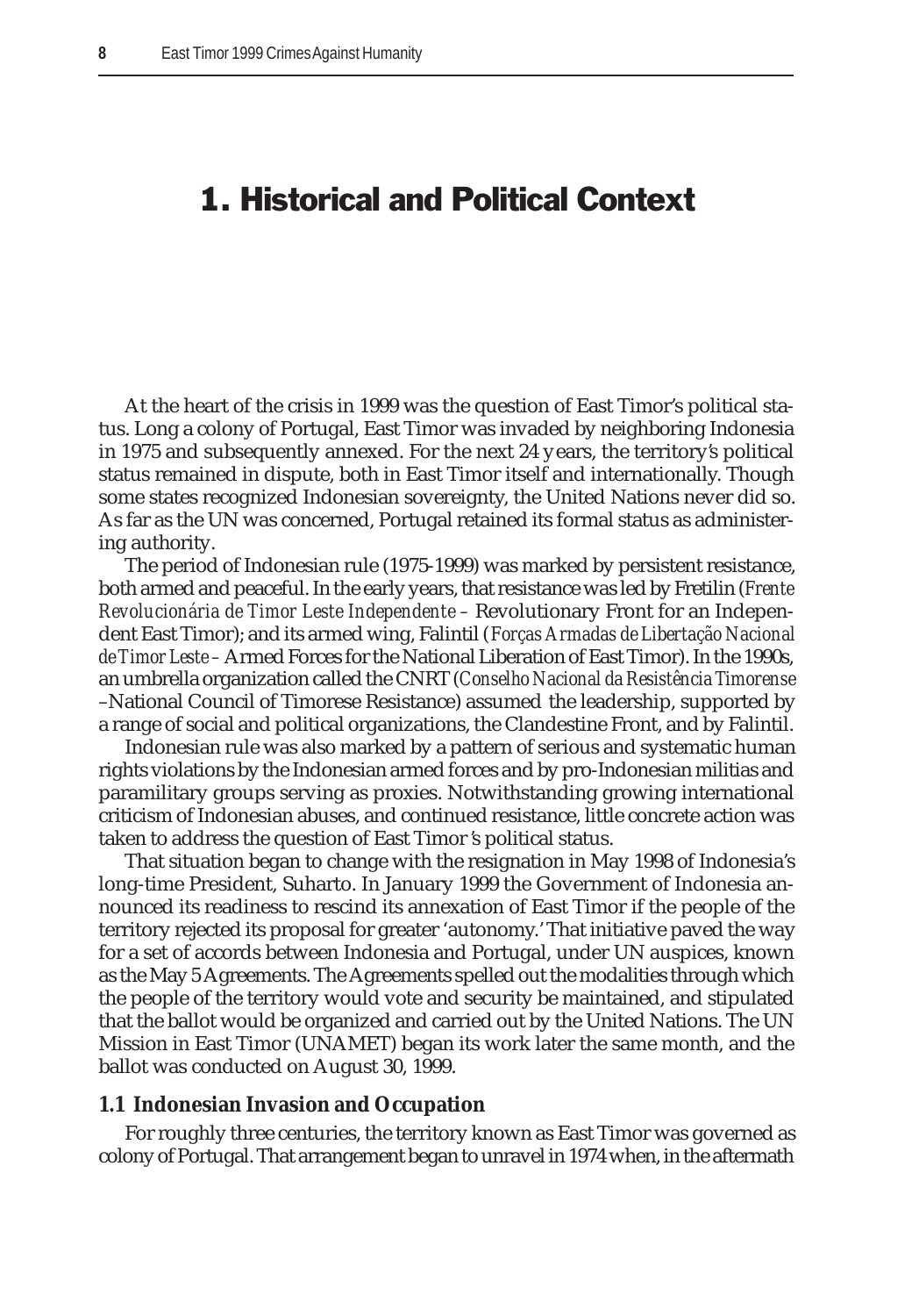of its own "Carnation Revolution," Portugal set about to relinquish control of its colonies, including East Timor. Portuguese disengagement stimulated the growth of political parties in East Timor.

By 1975, three principal parties had emerged: the ASDT (*Associação Social Democrática Timor*) later renamed Fretilin; the UDT (*União Democrática Timorense* – Timorese Democratic Union), and Apodeti (*Associação Popular Democrática Timorense* – Timorese Popular Democratic Association). Fretilin was a social democratic party whose leaders called for immediate independence. UDT, a more conservative party, advocated maintaining ties with Portugal pending a gradual transition to independence. Apodeti, the smallest of the three parties, favored integration with neighboring Indonesia.

Despite an alliance between Fretilin and UDT formed in January 1975, tensions between the two parties grew and, following an attempted UDT coup in August, degenerated into armed conflict. At that critical juncture, Portuguese authorities effectively abandoned East Timor. The Portuguese Governor and his staff fled to the offshore island of Atauro, and the government in Lisbon made only perfunctory efforts to negotiate a satisfactory process of decolonization.

After several weeks of fighting, in the course of which serious human rights violations were committed, Fretilin emerged as the victor in the civil war and began efforts to consolidate its authority at home, and to win international support. Those efforts, however, ran up against the plans of Indonesia, the neighboring country then led by President Suharto, a former Army General who had come to power in an anti-communist coup in 1965, and who remained in power until May 1998.

Suharto's so-called 'New Order' regime had provided unparalleled opportunities for the expansion of the military's economic and political power. Civilian institutions and leaders were gradually pushed to the margins of political life, and deprived of meaningful decision-making authority.<sup>1</sup> The manner in which Suharto and his allies came to power also shaped and prefigured a new style of governance that profoundly affected political life in Indonesia for the next 30 years, and which gave rise to a pattern of egregious human rights violations in Indonesia and, after 1975, in East Timor.

That new style entailed a state ideology preoccupied with security and national unity, and an extreme official intolerance of dissent. It also led to the articulation of a military doctrine of 'total people's defense' that involved the mobilization of militia forces to wage war on the state's internal enemies.<sup>2</sup> In the post-coup period, both the military and the militias adopted increasingly brutal repertoires of action, many of them modeled on the actions taken in the massacres of 1965-66. Under Army guidance – and especially under the notorious Special Forces Command (*Kopassus*) – militias and paramilitary forces were deployed to carry out a range of 'dirty tricks' and covert operations, including assassination, torture, public execution, decapitation and rape, as mechanisms of political control.<sup>3</sup>

<sup>1</sup> On the political role of the armed forces during the early New Order period, see Harold Crouch, *The Army and Politics in Indonesia*, Ithaca: Cornell University Press, 1978, chapters 9-14.

<sup>2</sup> On the history and political implications of this doctrine, see Geoffrey Robinson, "Indonesia: On a New Course?" Muthiah Alagappa, ed. *The Declining Role of the Military in Asia*. Stanford University Press, 2001. Also see Abdul Haris Nasution, *Fundamentals of Guerrilla Warfare*, Praeger, New York, 1965.

 $^{\rm 3}$  The origins and evolution of these features of New Order military doctrine and practice have been analyzed in some depth. See Richard Tanter, "The Totalitarian Ambition: Intelligence Organisations and the Indonesian State," and Michael van Langenberg "The New Order State: Language, Ideology, Hegemony," both in Arief Budiman, ed. *State and Civil Society in Indonesia,* Clayton, Vic: Monash Papers on Southeast Asia, No. 22, 1990.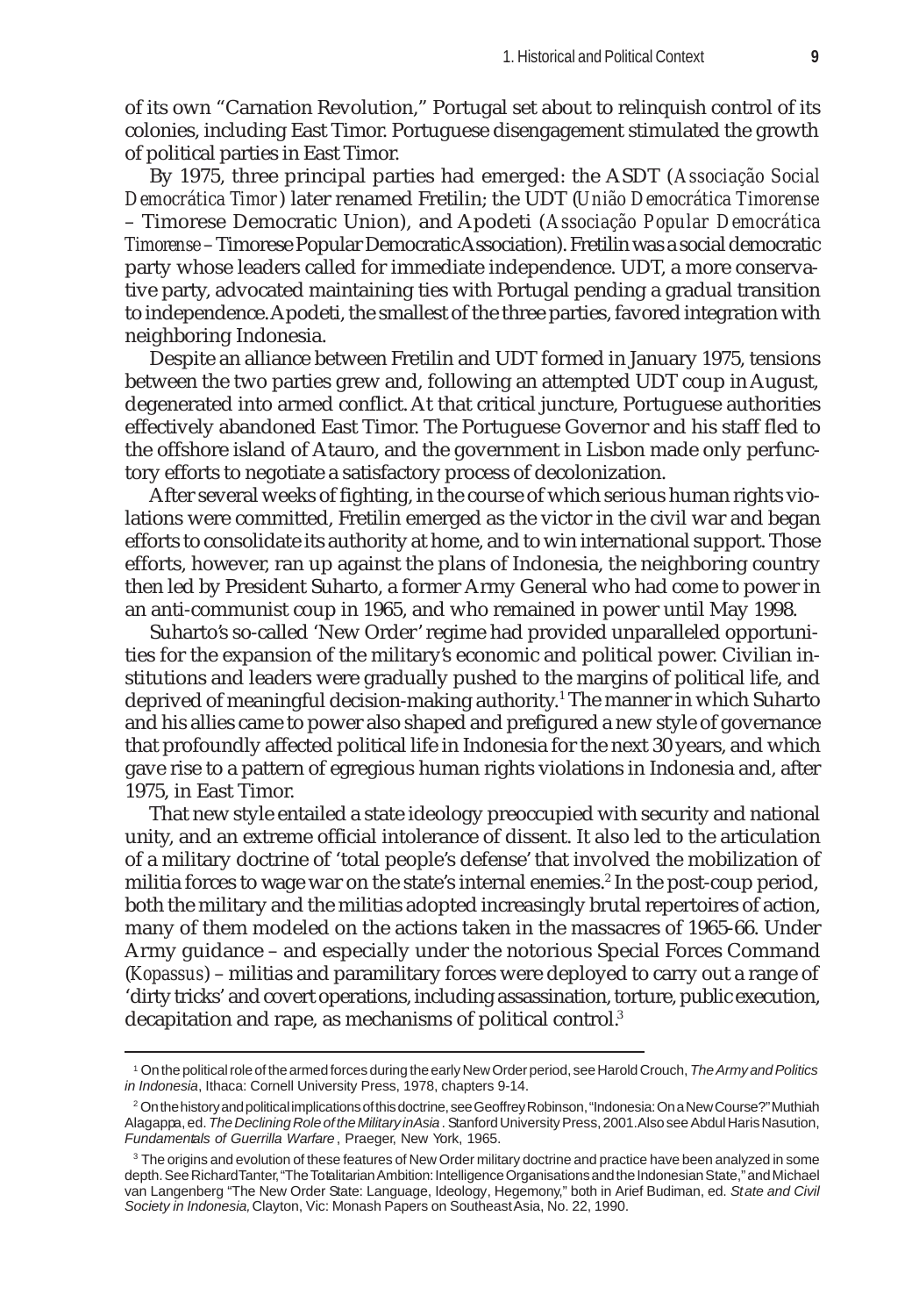Those ideological tendencies and patterns of behavior shaped the New Order's response to developments in East Timor in 1975. While outwardly conducting diplomatic negotiations with Portugal, and maintaining a public posture of non-interference in East Timor's internal affairs, Indonesia set in motion a covert campaign to ensure the territory's annexation.

The covert campaign launched in 1975 entailed the infiltration of combat units and paramilitary forces across the border from West Timor into East Timor, where they posed as anti-Fretilin 'volunteers' favoring integration with Indonesia. These covert military operations were revealed to a wider public in October 1975, when five Western journalists covering the story were killed by Indonesian troops in the town of Balibo, inside East Timor. Recently declassified government documents reveal that a number of governments chose not to press the issue with Indonesian authorities.

Under constant pressure from repeated cross-border raids, abandoned by Portugal and much of the international community, and with a full-scale Indonesian invasion looming, on November 28, 1975 Fretilin declared East Timor's independence. The declaration of an independent Democratic Republic of East Timor provided the final pretext for Indonesia's invasion. Claiming that it posed a threat of communist insurrection and political instability on its border, on December 7, 1975 Indonesia launched a combined land, sea, and air invasion of the newly independent country.

Indonesian military leaders expected that the operation to occupy East Timor would take only a matter of days, and that the population would offer no more than token resistance before succumbing to Indonesian control. The reality was different. The Indonesian operation was poorly planned and executed, and East Timorese resisted the invading force with great tenacity.

In an apparent effort to silence international critics, Indonesian authorities set up a Regional People's Assembly in East Timor that, in its sole meeting on May 31, 1976, formally requested integration as an Indonesian province. Indonesian authorities obliged on July 17, 1976, with the promulgation of Law 7/76 that provided for East Timor's integration as Indonesia's  $27<sup>th</sup>$  province.

Meanwhile, the Indonesian Armed Forces responded to continuing resistance by stepping up military operations. Particularly intense and brutal operations were conducted in the years 1975-1983. Using U.S.-supplied OV-Bronco warplanes, Indonesian forces conducted large-scale aerial bombardment of the countryside. Populations thought to be supporting the resistance were forcibly resettled in an Indonesian version of the 'strategic hamlets' used by U.S. forces in Vietnam.

The bombings and forced relocations led to widespread famine and disease. By 1980 church and human rights organizations estimated that as many as 200,000 of a pre-invasion population of less than 700,000 had already died. The vast majority died of starvation and disease, but a substantial number were killed in combat or in summary executions. While the scale of the killing and humanitarian crisis declined somewhat over the next two decades, Indonesian forces and the local militia groups they mobilized continued to be responsible for gross and systematic human rights violations until their final departure from the territory in October 1999.

#### **1.2 Resistance**

Indonesian forces faced persistent resistance, both armed and peaceful, throughout the 24 years of their occupation of East Timor. The resistance movement ben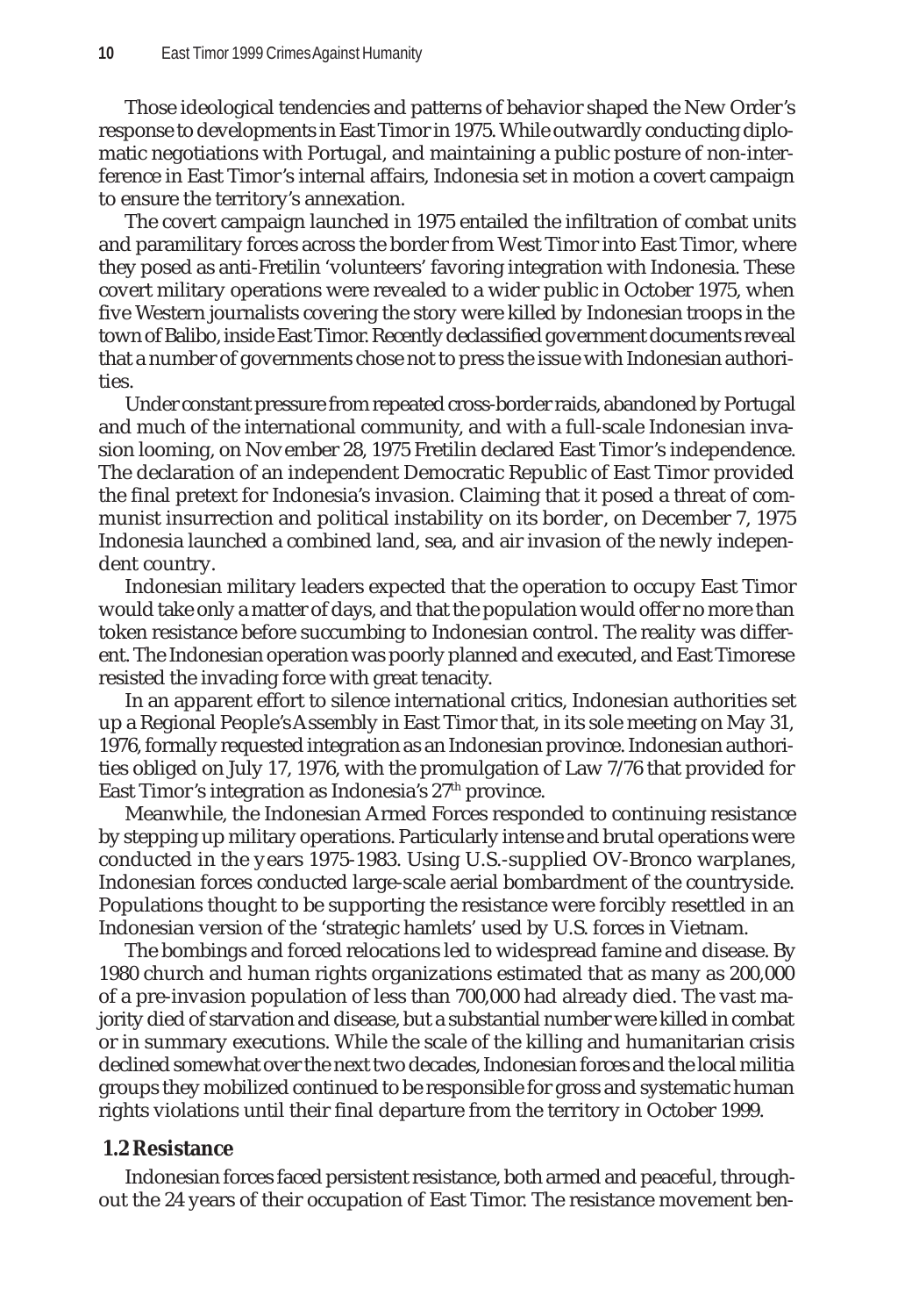efited from the support of the Catholic Church and from large segments of the younger generation that devised new strategies linking their struggle to international networks and organizations.

For most of the period of occupation, the resistance was spearheaded by Fretilin, and by its armed wing, Falintil. In the early 1980s, Falintil evolved into a mobile guerilla force, whose component units operated with a high degree of autonomy. They also had support from at least part of the population who provided them with food, shelter and intelligence. That approach created certain dangers for the civilian population, who became the target of Indonesian army operations. At the same time, it allowed a group of perhaps 1,000 armed fighters to engage and occasionally inflict casualties upon well-equipped Indonesian forces as much as twenty times larger.

 Important as these fighters were, resistance to the Indonesian occupation was not solely, or even primarily, exercised through force of arms. That was especially true after 1981, when the overall leadership of the resistance, and of Falintil, passed to José Alexandre Gusmão, better known as Xanana Gusmão. Under his leadership, the armed resistance was increasingly complemented by a network of groups that operated primarily in the political sphere, both in East Timor and abroad. The formally constituted organizations included Renetil (*Resistência Nacional dos Estudantes de Timor Leste* – East Timorese National Students Resistance), Ojetil (*Organização de Juventude de Timor Leste –* Organization of East Timorese Youth), and the women's group OMT (*Organização das Mulheres Timorenses* – Organization of Timorese Women), but they were joined by dozens of semi-formal and informal groups spread across the country and in major towns and cities in Indonesia.

Broadly described as the Clandestine Front, this network maintained links with the armed resistance, but did not play a direct role in the armed conflict. Many of those active in the Clandestine Front were young people and students who had been raised and educated under Indonesian rule. In addition to their work inside East Timor, elements of this network also gathered information on political and human rights developments and disseminated it to international human rights organizations, the media and foreign governments. Among the most prominent groups engaged in such work was the human rights group, *Yayasan HAK*.

Critics and opponents of Indonesian rule also found support within East Timor's Catholic Church, a powerful ally among a population that was overwhelmingly Catholic.<sup>4</sup> Religious leaders provided sanctuary to the victims of military operations, and spoke out strongly against the occupation. The tone was set by Monsignor Martinho da Costa Lopes, an outspoken critic of Indonesian rule who was removed from his post as Apostolic Administrator in 1983. His successor, Monsignor Carlos Felipe Ximenes Belo, was expected to be more compliant. In 1989, however, Monsignor Belo wrote to the then UN Secretary General, Javier Perez de Cuellar, decrying Indonesian violence and urging UN support for a referendum on East Timor's political future.<sup>5</sup>

In the late 1980s the resistance underwent a further political transformation. Eschewing the leftist rhetoric of previous years, Xanana Gusmão called on the different East Timorese parties to join in a united national resistance front called CNRM (*Conselho Nacional da Resistência Maubere* – National Council of Maubere Resistance).

<sup>4</sup> For an account of the role of the Catholic Church see Arnold Kohen, *From the Place of the Dead: The Epic Struggles of Bishop Belo of East Timor*. New York: St Martin's Press, 1999.

<sup>5</sup> The text of the letter is reproduced in Kohen, *From the Place of the Dead*, p. 137.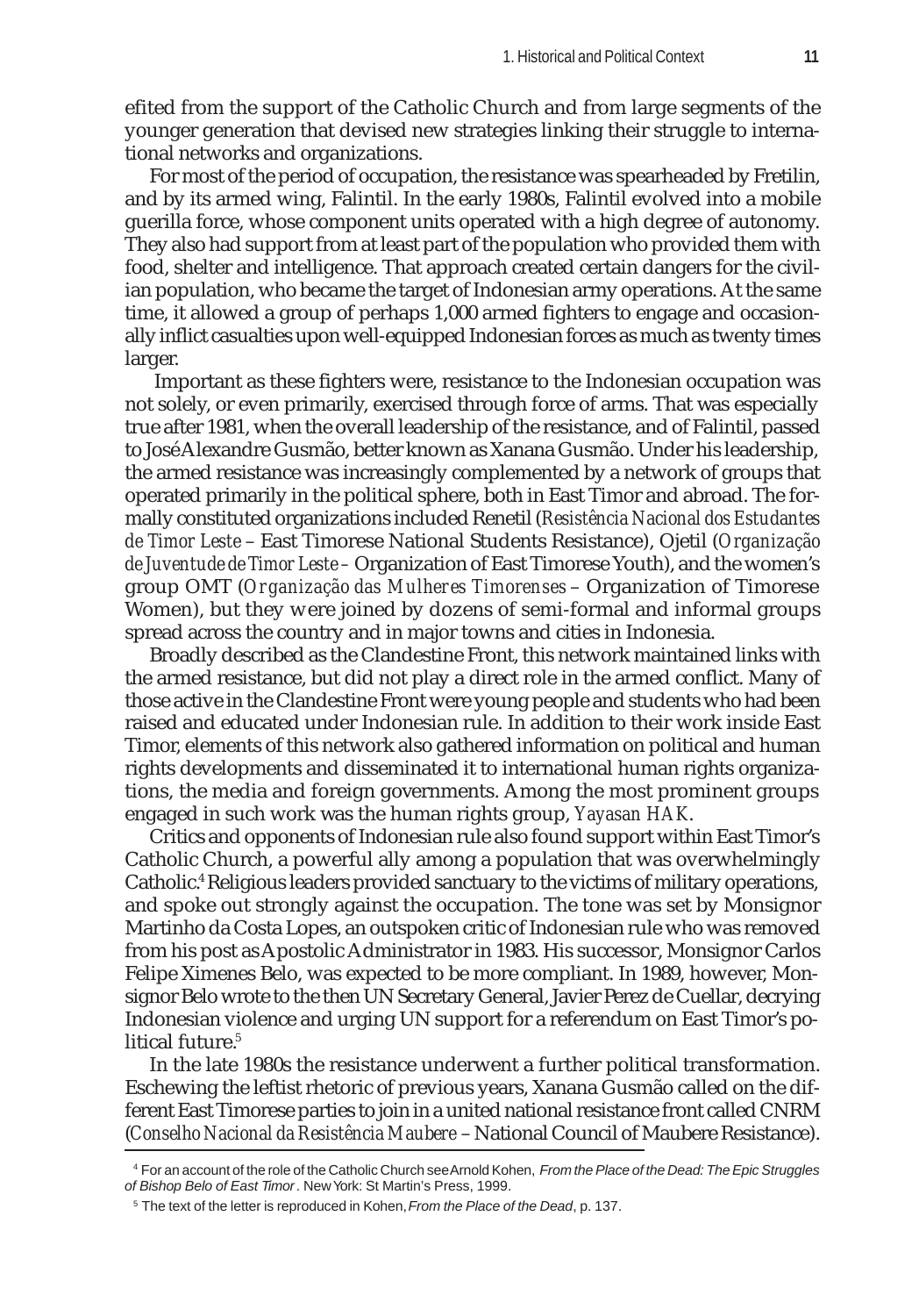At a convention in Portugal, in April 1998, the CNRM was reconstituted as the CNRT, with Xanana Gusmão as President. Falintil, which had begun as the armed wing of Fretilin, was declared to be the armed force of the whole national resistance.

The resignation of Indonesia's President Suharto in May 1998 added greater urgency to the objective of forging a national front, while also providing unprecedented opportunities for organization and mobilization inside East Timor. In September 1998, the CNRT openly declared its existence in East Timor, and established offices around the country. CNRT officials quickly came under political and physical attack by pro-Indonesian groups, forcing many of them to close down their offices and to flee. Indeed, by some accounts, the mobilization of the pro-Indonesian militia groups that became the main perpetrators of violence in 1999 began at this time in response to CNRT initiatives.

Nevertheless, by early 1999 the CNRT had emerged as the principal political representative of the pro-independence position, both in East Timor and in dealings with the United Nations and foreign governments. Notwithstanding some objections from certain groups*,* the CNRT flag became the universally recognized symbol of the independence option, and appeared as the symbol of the "No" vote on the ballot for the 1999 Popular Consultation.

#### **1.3 International Response**

Indonesia's claim to sovereignty over East Timor was never recognized by the United Nations. Between 1975 and 1981 the UN Security Council and the UN General Assembly passed a series of resolutions deploring the Indonesian invasion and recognizing the inalienable right of the people of East Timor to self-determination.<sup>6</sup> In keeping with those resolutions, the UN continued to regard Portugal as the formal administering power in the territory.

East Timor remained on the agenda of the General Assembly until 1982 when, with Resolution 37/30 (1982) the Secretary General was mandated to work with Indonesia and Portugal to find an internationally acceptable solution. Talks were held periodically under the Secretary General's auspices through the 1980s. Throughout this period, East Timor also remained on the agenda of the UN's Decolonization Committee, which convened annually in New York to consider the status of the few remaining cases of non-self-governing territories.

Nevertheless, little was done in practice to reverse the Indonesian invasion. On the contrary, many governments effectively supported Indonesia's position. The December 1975 invasion, for example, was launched just one day after a meeting in the Indonesian capital, Jakarta, between President Suharto and U.S. President Ford and Secretary of State Kissinger. The transcript of that December 6, 1975 meeting, finally released in uncensored form in 2001, reveals that the United States effectively condoned the Indonesian invasion.<sup>7</sup>

President Ford assured President Suharto that the United States would "understand" if Indonesia deemed it "necessary to take rapid or drastic action" in East Timor. Kissinger told Suharto: "Whatever you do, we will try to handle in the best way

<sup>6</sup> The relevant Security Council Resolutions were: No. 384 (1975) of December 22, 1975 and No. 389 (1976) of April 22, 1976. Both called for Indonesia to withdraw all its troops from East Timor without delay. Thereafter, until 1981, the General Assembly passed yearly resolutions reaffirming the inalienable right of East Timorese to self-determination, and expressing concern at the suffering of the population.

<sup>7</sup> U.S. Department of State, Cable from U.S. Embassy Jakarta to Secretary of State, December 6, 1975, on "Ford-Suharto Meeting." The full text of this document can be found on the website of the National Security Archives, at http:// www.gwu.edu/~nsarchiv/NSAEBB/NSAEBB62/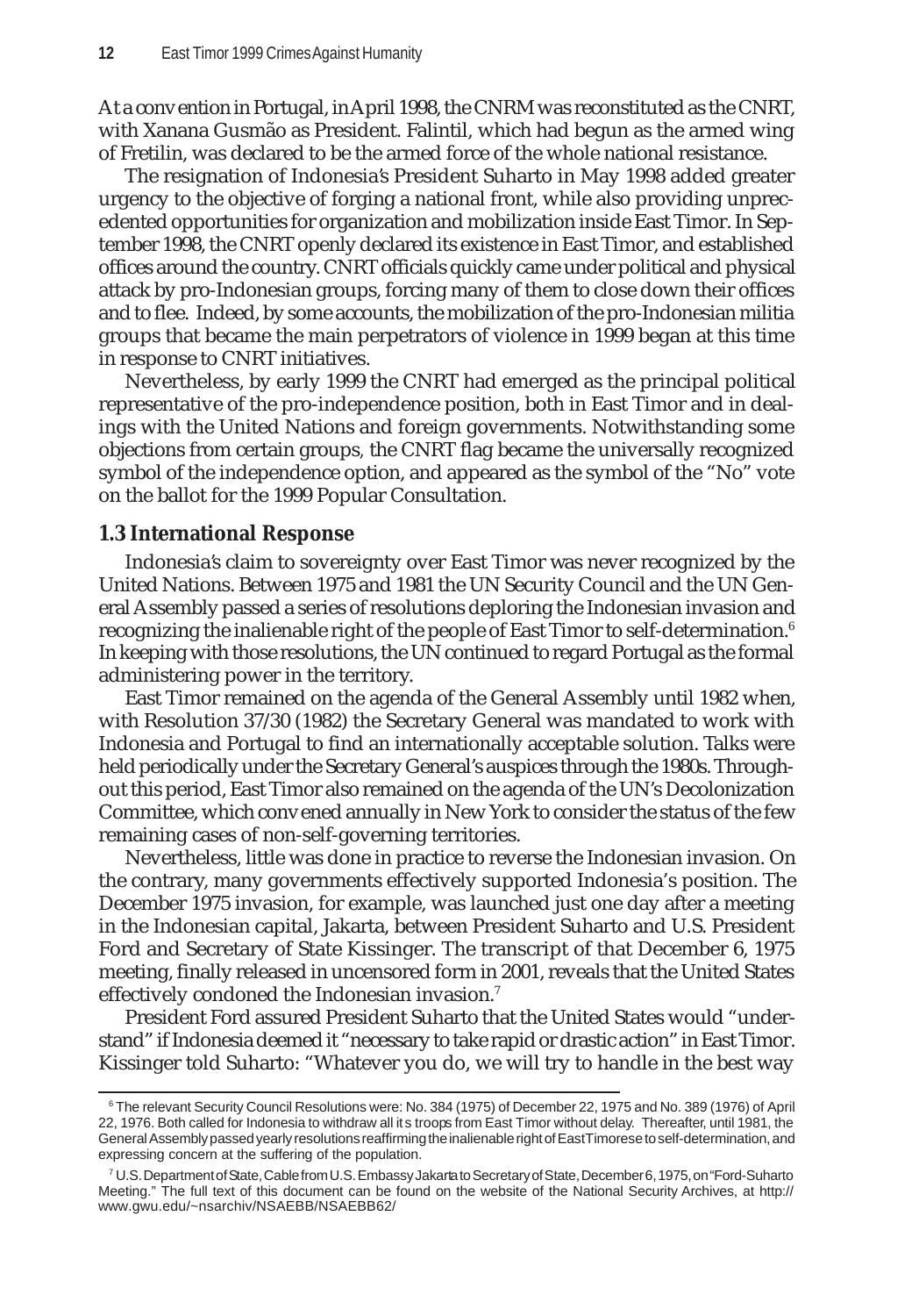possible." The two men asked only that any Indonesian action be delayed until they had returned to Washington so that, in Kissinger's words, they could "influence the reaction" and lessen "the chance of people talking in an unauthorized way."

The supportive posture of the U.S. government and its allies became even clearer in the months and years after the invasion. According to the U.S. State Department's own estimates, roughly 90% of the military equipment used in the 1975 invasion was supplied by the United States. And in the years after the invasion, successive U.S. administrations funneled hundreds of millions of dollars of economic and military aid to the Indonesian government, and protected it from any serious political challenge to its illegal occupation of East Timor.

The United States was not alone in lending its support to Indonesia. Official documents recently declassified by the governments of Australia and New Zealand reveal a similar pattern of inaction and acquiescence.

Australia chose not to interfere with the 1975 invasion, and later became the first and only major power to give *de jure* recognition to Indonesia's claim to East Timor. Declassified government documents make it clear that Australia was privy to Indonesian plans to invade in 1975, and had details of the atrocities that Indonesian forces committed throughout the 24-year occupation. $^{\text{8}}$  For most of that time, however, a succession of Australian governments sought to downplay reports of gross human rights violations in the territory, and provided substantial military training to Indonesian forces. In 2001, the former Australian Foreign Minister (1988-1996), Gareth Evans, admitted that much of Australia's military training to Indonesia had "helped only to produce more professional human rights abusers."9

Events on the ground in East Timor and shifts in the international context began gradually to weaken Indonesia's position through the 1990s. The watershed event was unquestionably the Santa Cruz massacre of November 12, 1991, in which as many as 270 people were shot or beaten to death by Indonesian soldiers.<sup>10</sup> Shocking video footage of the massacre was broadcast worldwide, prompting outrage and stimulating the formation of East Timor support groups throughout the world.

The arrest of the resistance leader Xanana Gusmão in late 1992, his political trial the following year, and his dignified advocacy for East Timor's independence from his prison cell, further raised the profile of the resistance. These developments stimulated renewed activity at the UN Commission on Human Rights, and led to the dispatch of UN officials to East Timor to investigate allegations of human rights violations.<sup>11</sup>

A further critical development came in 1996 when two East Timorese, the international spokesman for the resistance, José Ramos Horta and the Bishop of Dili, Monsignor Carlos Belo were awarded the Nobel Prize for Peace. The Nobel Prize

<sup>8</sup> See Wendy Way, ed. *Australia and the Incorporation of Portuguese Timor, 1974-1976: Documents on Australian Foreign Policy*. Melbourne University Press, 2000.

<sup>9</sup> Gareth Evans, "Indonesia: My Mistake," *International Herald Tribune*, July 26, 2001.

<sup>10</sup> For a contemporary account and analysis of the massacre, see Amnesty International, *East Timor: The Santa Cruz Massacre*, November, 1991.

<sup>11</sup> The UN Special Rapporteur on the question of torture visited Indonesia and East Timor in 1991; Amos Wako visited the territory as personal envoy to the UN Secretary-General in 1992 and 1993; the UN Special Rapporteur on extrajudicial, summary or arbitrary executions visited in 1994; the UN Special Rapporteur on violence against women, its causes and consequences, visited in late 1998; the UN Working Group on arbitrary detention visited in February 1999; and the personal envoy of the UN High Commissioner for Human Rights visited in May 1999. In November 1999, three UN Special Rapporteurs conducted a joint mission to the territory. The three were: the Special Rapporteur on extrajudicial, summary or arbitrary executions, the Special Rapporteur on the question of torture, and the Special Rapporteur on violence against women, its causes and consequences.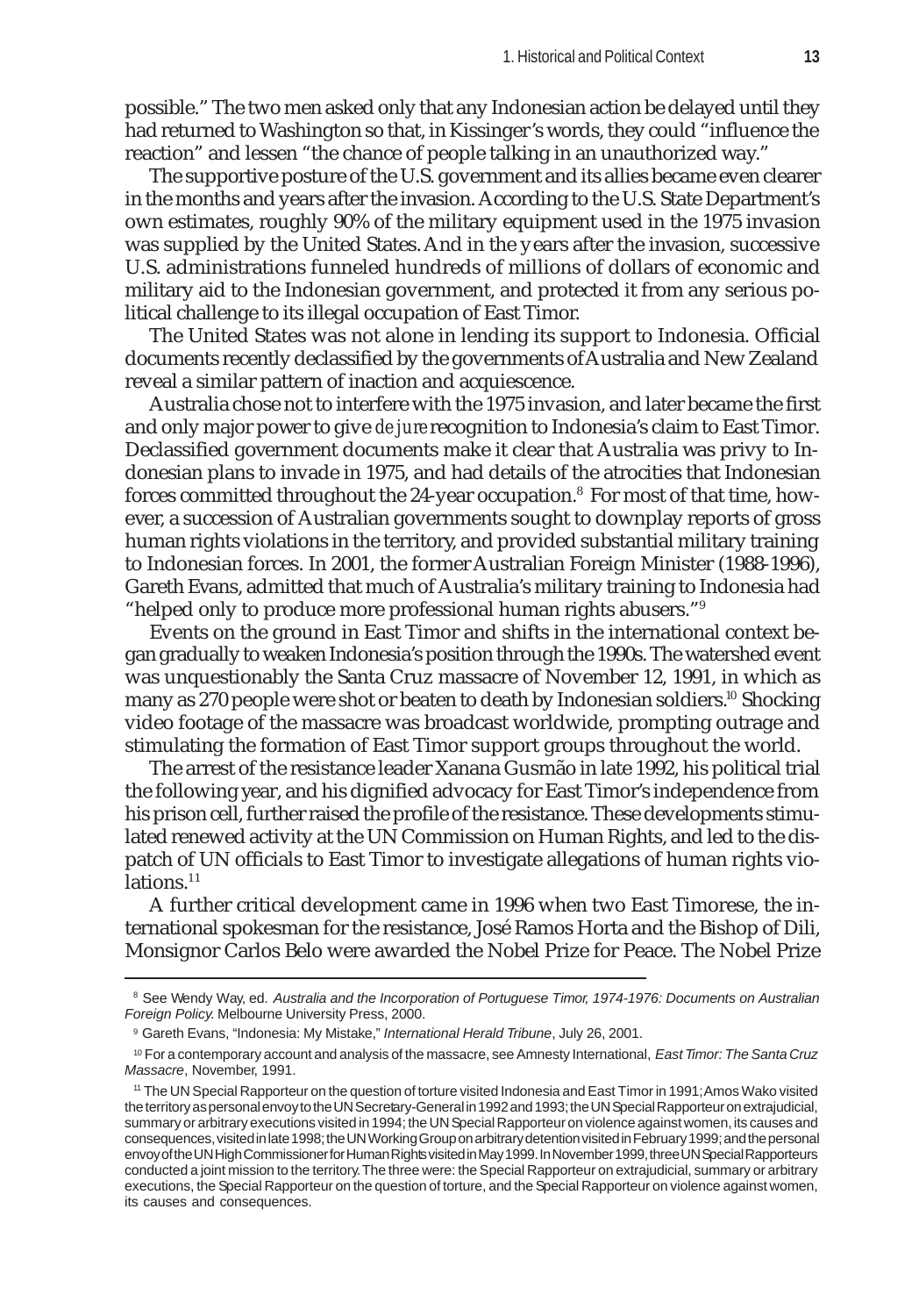raised hopes for independence to unprecedented levels, and further increased the leverage of East Timor support groups and non-governmental organizations (NGOs). The prospects for a resolution of the East Timor question were further raised in 1997 by the appointment as UN Secretary-General of Kofi Annan.

The most important change, however, came in May 1998 when a rising storm of protest in Indonesia coupled with a major economic crisis forced President Suharto to step down after more than 30 years in power.

#### **1.4 Breakthrough in Indonesia**

President Suharto's resignation stimulated widespread demands for democratization, and an unprecedented questioning of the role of the Indonesian armed forces in politics. The economic crisis, moreover, made the new government especially attentive to the demands of donor countries, and lending institutions such as the International Monetary Fund and the World Bank.

For these reasons, Suharto's successor, President B.J. Habibie, and some members of his cabinet, were anxious to demonstrate their commitment to democratization, human rights and civilian rule. As part of that new approach, in June 1998 the Habibie government indicated that it was prepared to grant East Timor wideranging autonomy, with Jakarta retaining control over foreign affairs, external defense and fiscal policy.

The new posture gave impetus to the UN-brokered talks between Indonesia and Portugal, and in October 1998 a proposal to grant East Timor 'wide-ranging autonomy' under Indonesian rule was prepared under UN auspices. Indonesia took the position that 'autonomy' would constitute a final dispensation. Portugal took the view that 'autonomy' would constitute a transitional phase, leaving open the possibility of full independence at some future date. The East Timorese leadership – including Xanana Gusmão and José Ramos Horta – took a similar view, suggesting that a referendum on independence might follow several years of autonomy under Indonesian rule. Despite these differences, all parties agreed to continue discussions on the autonomy proposal.

In East Timor, Suharto's resignation galvanized the CNRT, Falintil and other supporters of independence. Thousands of people took to the streets to demonstrate in favor of independence, and against the proposal for 'autonomy.' While most of these expressions were peaceful, some were not. In November 1998 Falintil forces attacked and killed TNI soldiers at Alas, in Manufahi District. The open expression of popular support for independence, and the attacks at Alas, generated anxiety on the part of Indonesians and East Timorese who favored continued Indonesian rule. The attacks at Alas led to heavy retaliation by TNI forces, in which more than a dozen civilians were killed (See District Summary: Manufahi). It was at about this time, too, that the mobilization of new militia groups began to gather pace.

Against this backdrop, on January 27, 1999 Indonesian President Habibie unexpectedly announced that the people of East Timor would be given a chance to express their views on the political future of the territory.<sup>12</sup> Clarifying the new policy, the Foreign Minister Ali Alatas said that East Timorese would be asked whether they accepted or rejected the proposed 'autonomy' under Indonesian rule. If they rejected it, he said, Indonesia would withdraw and East Timor would be on its own.

The boldness of the decision seems to have surprised even those who had been

 $12$  The initial announcement was made on January 27, 1999 by Foreign Minister Ali Alatas, and Minister of Information Yunus Yosfiah. *Kompas*, January 28, 1999.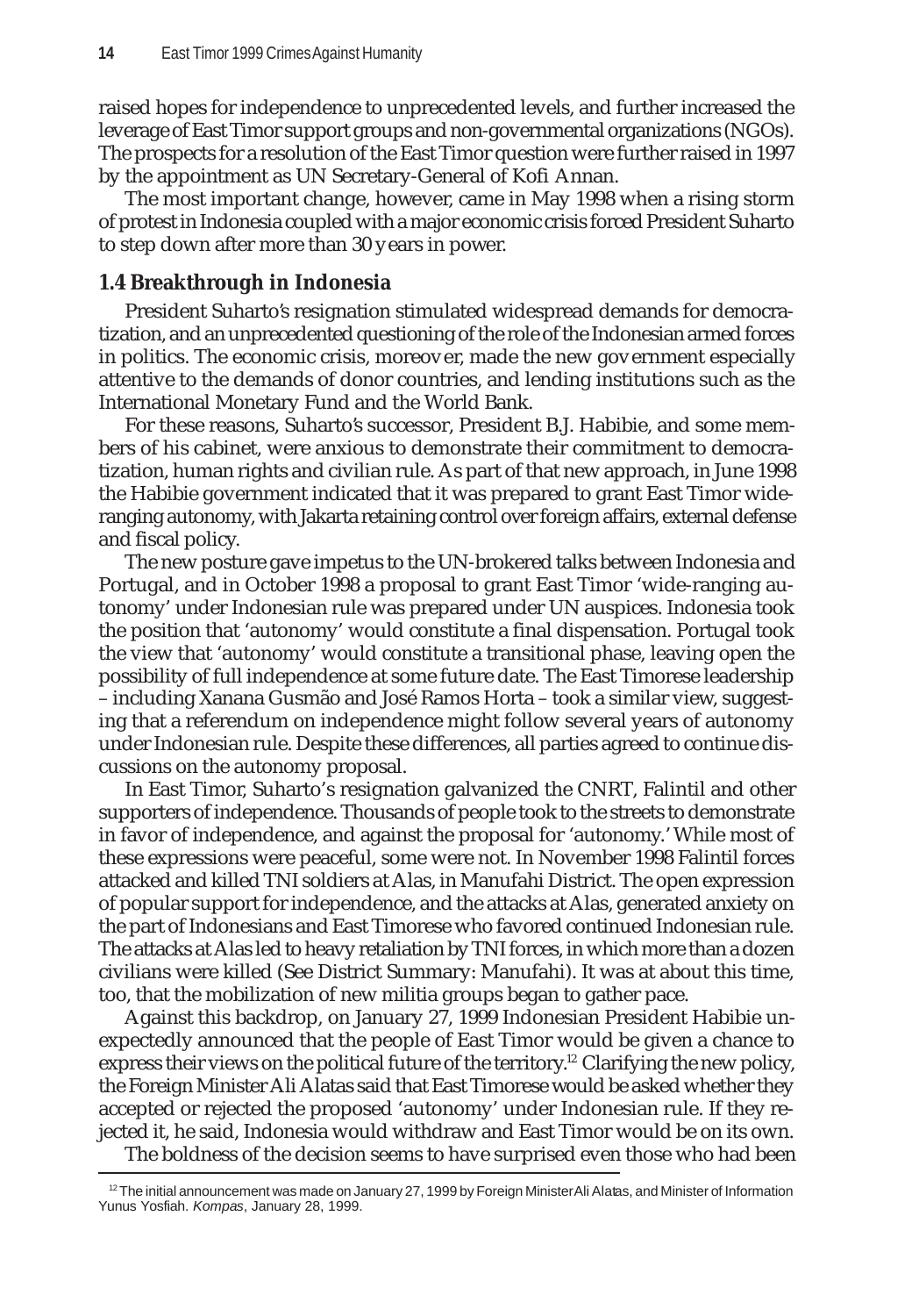urging a policy adjustment – notably Australian Prime Minister John Howard who had written to Habibie in December 1998 proposing an act of self-determination after several years of autonomy under Indonesian rule. It also surprised Indonesia's powerful armed forces. The preservation of 'national unity' at all costs had long been a central tenet of Indonesian military thinking, and most senior officers were implacably opposed to East Timor's independence.

Army leaders apparently put up little resistance to Habibie's proposal in cabinet, but that did not mean they supported it. Indeed, as discussed in greater detail elsewhere in this report, there is evidence that active and retired military officers began at this time to develop plans to derail the process or, failing that, to ensure a victory for the pro-autonomy option. In any case, the surge in the mobilization of militia forces in late 1998 and early 1999 was more than a coincidence.

#### **1.5 UNAMET and the Popular Consultation**

The Indonesian announcement on January 27, 1999 also changed the terms of reference for the continuing UN-sponsored negotiations. The focus shifted from the details of the 'autonomy' package itself, to arrangements for ascertaining the opinion of East Timorese with respect to the political status of the territory. That shift laid the foundation for the direct involvement of the UN in conducting a ballot on East Timor's political future.

To the surprise of UN and Portuguese negotiators, in March 1999 Indonesia readily accepted the idea of a direct ballot, though it rejected the use of the term 'referendum.' Thus reoriented, the talks led quickly to a set of accords known as the May 5 Agreements, signed by Indonesia, Portugal and the UN Secretary-General. The Agreements spelled out a constitutional framework for the future status of East Timor, and entrusted the UN with conducting a 'popular consultation' of East Timorese on the proposal.<sup>13</sup>

The main agreement, signed by Indonesia and Portugal and witnessed by the UN, stipulated that East Timorese would be asked to accept or reject the autonomy package. The rejection of that package, the agreement made clear, would set East Timor on the path toward independence. The two options on the ballot were to be phrased as follows: "Do you *accept* the proposed special autonomy for East Timor within the Unitary State of the Republic of Indonesia?" or "Do you *reject* the proposed special autonomy for East Timor, leading to East Timor's separation from Indonesia?" Despite some concern that this language might cause confusion, this part of the agreements was widely welcomed.

More controversial was the agreement on security – signed by Indonesia, Portugal and the UN – which placed sole responsibility for maintaining law and order during and after the consultation in the hands of Indonesian security forces, and specifically the Police. The UN contingent in East Timor would include as many as 300 Civilian Police (Civpol), but they were to serve in a purely advisory capacity, and would be unarmed. The agreement emphasized the responsibility of the Indonesian authorities in securing an environment free from violence and intimidation and conducive to the conduct of the popular consultation. It also stressed

<sup>&</sup>lt;sup>13</sup> The full text of the agreements is in *Report of the Secretary-General (A/53/951-S/1999/513)*, May 5, 1999. It consists of "Annex I: Agreement Between the Republic of Indonesia and the Portuguese Republic on the Question of East Timor" (the main agreement) to which is appended "A Constitutional Framework for a Special Autonomy for East Timor" (the autonomy proposal); "Annex II: Agreement Regarding the Modalities for the Popular Consultation of the East Timorese Through a Direct Ballot" (the modalities agreement); and "Annex III: East Timor Popular Consultation" (the security agreement).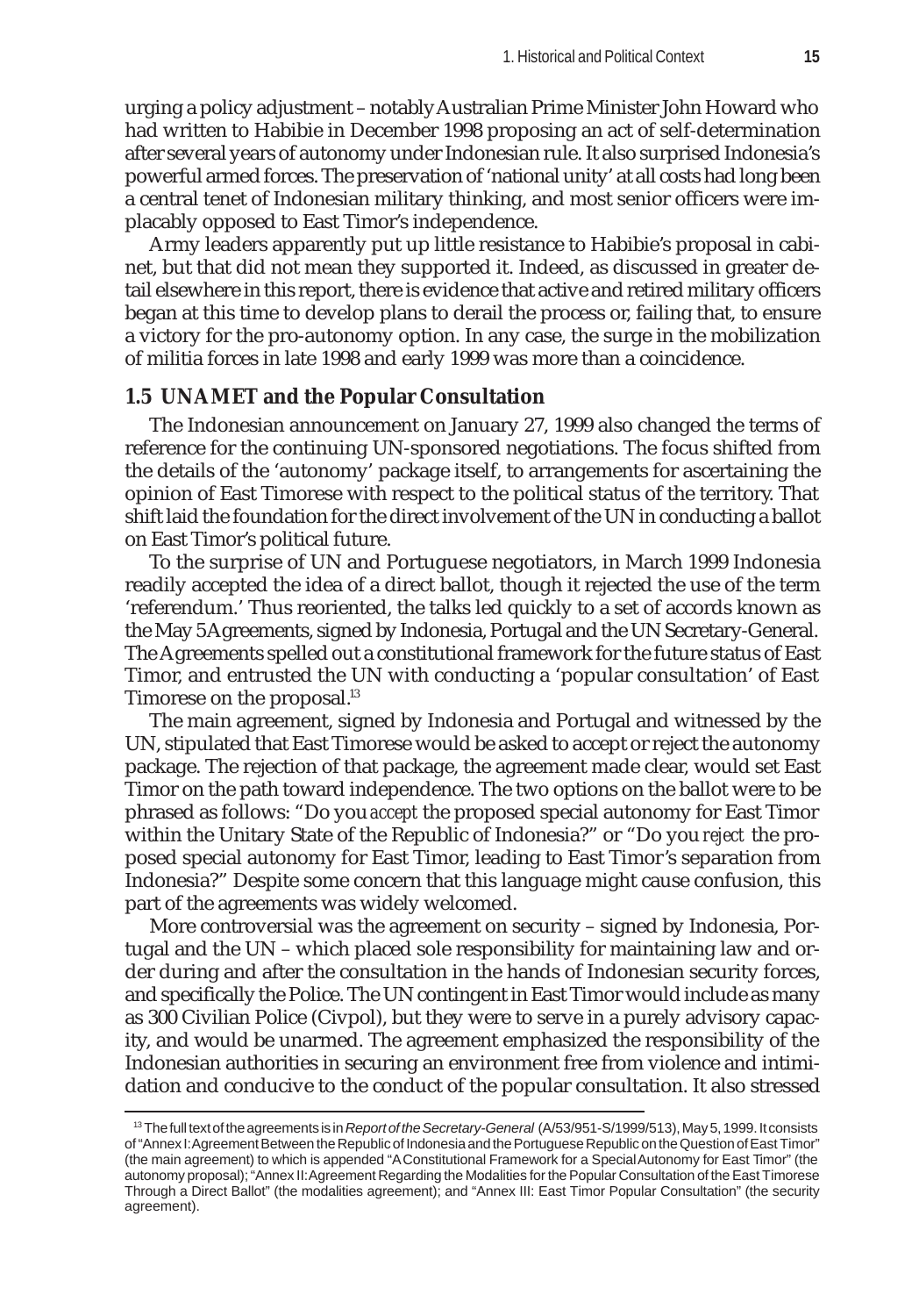that the absolute neutrality and impartiality of the Indonesian Armed Forces and Police would be essential in that regard.

Despite these caveats, the potential danger of the security arrangement was not lost on outside observers, or even on those who had helped to negotiate it.<sup>14</sup> The Secretary-General Kofi Annan was evidently so concerned about it that in a separate memorandum, submitted to the signatories, he set out several criteria by which he would judge whether the security situation was acceptable. 15 These included an immediate ban on rallies by armed groups, the prompt arrest and prosecution of those inciting or threatening violence, and the redeployment of Indonesian military forces. He also made it clear that he would stop the process should he find that these criteria were not being met.

With that fragile guarantee, in late May 1999 the UN began to recruit and to deploy its personnel in East Timor with the objective of conducting a referendum in early August. The UN flag was raised over the mission's headquarters in Dili on June 4, and a week later, on June 11, the Security Council formally established the United Nations Mission in East Timor, more commonly known as UNAMET.

The mission was led by Ian Martin, who was designated Special Representative of the Secretary General (SRSG). The principal components of UNAMET were: Civilian Police (Civpol), Military Liaison Officers (MLOS), Electoral Affairs, Political Affairs, Security, and Administration. At UN headquarters in New York, the UNAMET operation was coordinated and overseen by the Department of Political Affairs. High-level diplomatic contacts with the Indonesians were handled by Ambassador Jamsheed Marker, who had been Personal Representative of the Secretary General for East Timor since 1997.

UNAMET established its headquarters in East Timor's capital city, Dili, and eight regional offices were established to cover the territory's 13 administrative districts. Staff were deployed in, or made regular visits to, most sub-districts and villages in the territory, to conduct voter education, register voters, monitor the political and human rights situation, advise and liaise with Indonesian Police and Army forces on security issues, and finally to administer the ballot itself.

Aside from important political, logistical, and administrative matters, UNAMET's first order of business was to devise, and set in motion, a credible system of voter registration within the tight time-frame spelled out in the May 5 Agreements. That work was being carried out in record time by UNAMET's Electoral Affairs Office. On June 22, however, the Secretary-General announced a three-week delay in the registration (and also in the ballot) on both operational and security grounds. Security concerns, and in particular the continuing violence by pro-Indonesian militias, led to a further three-day delay in mid-July, and to the threat of additional delays, or even cancellation, should the situation not improve substantially by the half-way point in registration.

Despite these concerns, voter registration finally commenced on July 16, and continued without interruption through the half-way point of July 25, on the understanding that the Indonesian authorities would further improve the security climate and the situation of internally displaced persons (IDPs). Registration ended

<sup>14</sup> On the negotiations, see Tamrat Samuel, "East Timor: The Path to Self-Determination," in Chandra Lekha Sriram and Karin Wermester, eds., *From Promise to Practice: Strengthening UN Capacities for the Prevention of Violent Conflict*. Boulder: Lynne Reiner, 2003.

<sup>&</sup>lt;sup>15</sup> These points had originally been spelled out in a letter from the Secretary-General to Indonesian President Habibie, but when Foreign Minister Alatas refused to accept the letter, it was submitted to both parties in the form of a memorandum.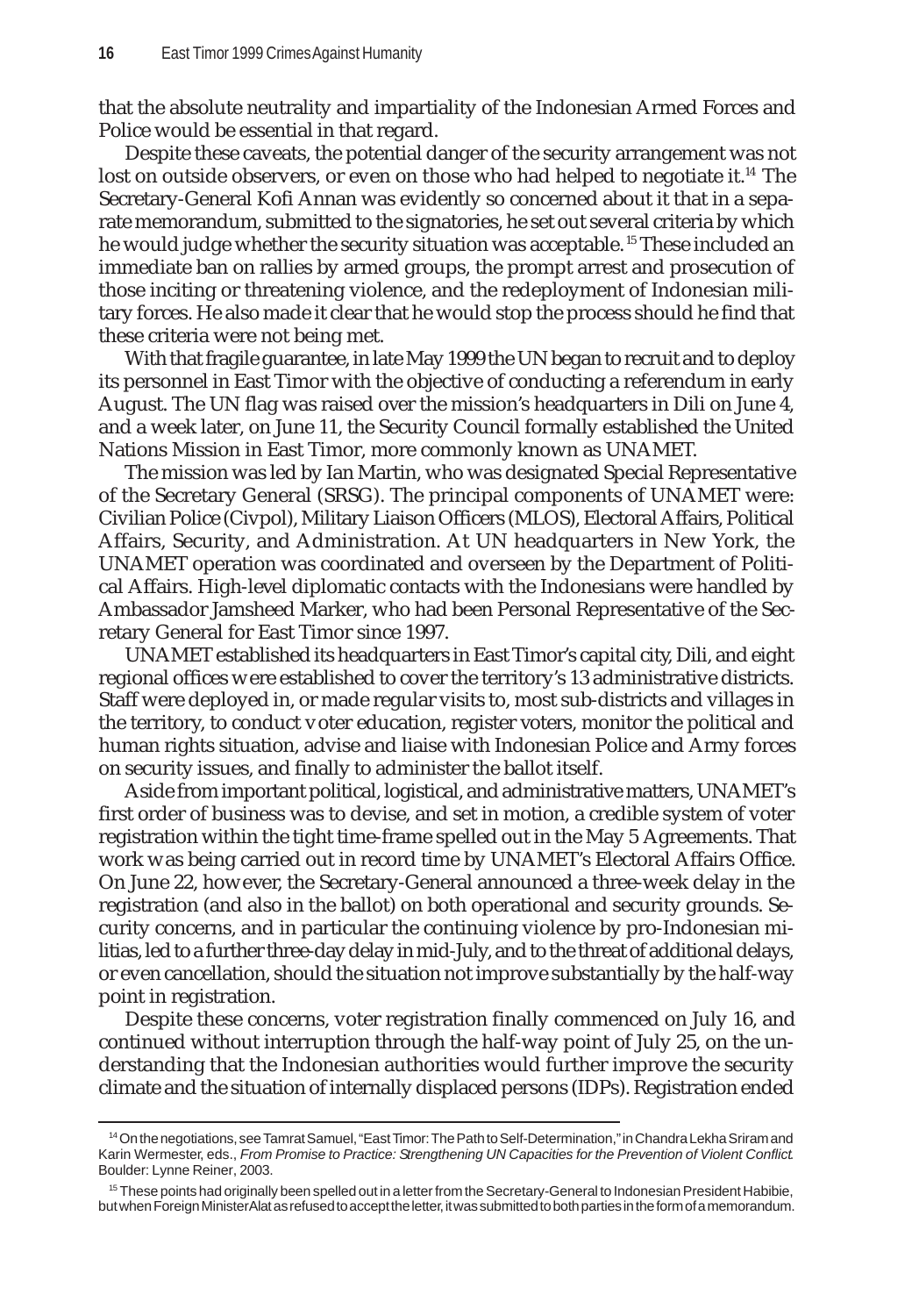on August 6, having been extended by two days beyond the planned 20-day period at the insistence of some Indonesian officials and pro-Indonesian East Timorese leaders. Notwithstanding pervasive threats and acts of violence by pro-Indonesian militias during this period, 446,666 people registered to vote, a figure that substantially exceeded expectations.16

Registration was followed by a formal campaign period lasting roughly two weeks, from August 14 to 26. Campaigning was governed by a code of conduct developed under UNAMET auspices, and monitored by committees with representatives from the different political parties. Throughout this period, UNAMET also worked toward a mutual "laying down of arms" by pro-independence and pro-Indonesian forces. Despite these initiatives, the campaign period was marred by serious acts of violence, principally from the pro-autonomy side. On the final day of pro-autonomy campaigning, for example, at least eight people were killed in the city of Dili alone (See District Summary: Dili).

In an apparent effort to limit or forestall violent conflict, in August Xanana Gusmão initiated the unilateral 'cantonment' of pro-independence forces. By August 12, Falintil had withdrawn its forces to four cantonment sites, and had given a commitment that they would remain there for the duration of the ballot process. The armed pro-Indonesian militia groups, backed by Indonesian authorities, refused to follow that example. Between August 16 and 19, the militias conducted a series of 'cantonment ceremonies' at which they handed over some, but by no means all, of their weapons to Indonesian Police and military authorities. In reality, however, the militias continued to operate without inhibition, and the weapons they had handed over were later returned to them.

Notwithstanding serious concerns about possible violence, the vote proceeded as planned on August 30. To the surprise of many, there was little violence through most of the day, and a remarkable 98.6% of registered voters cast their ballots. Regrettably, the peace did not last. Almost as soon as polling ended, militias began to attack those they believed to be supporters of independence. The earliest victims included local UNAMET staff members who were killed as they carried ballot boxes from a polling station to their vehicle.

The Secretary-General announced the results of the ballot on the morning of September 4. A substantial majority (78.5%) had voted against autonomy and for independence. Within hours of the announcement, however, pro-autonomy militias and TNI soldiers took to the streets and began a campaign of violence of unprecedented ferocity. Private homes, public buildings, and infrastructure were systematically burned and destroyed. More than 400,000 people were forced to leave their homes and flee to the hills, or were forcibly displaced by TNI and militia units to areas outside East Timor.

These events coincided with two significant changes to the chain of command in East Timor. The first came on September 4, when the TNI assumed responsibility for all security operations in the territory, formally relegating Police and civilian authorities to auxiliary roles. The new command arrangement was designated *Koops Nusra* (*Komando Operasi TNI Nusa Tenggara –* Nusa Tenggara Military Operations Command). Ko-ops Nusra was commanded by Maj. Gen. Adam Damiri, the Military Commander for Region IX of which East Timor was a part.

The second major shift came with President Habibie's declaration of Martial Law

<sup>16</sup> That number included 433,576 in East Timor, and 13,090 who registered at designation centers outside the territory.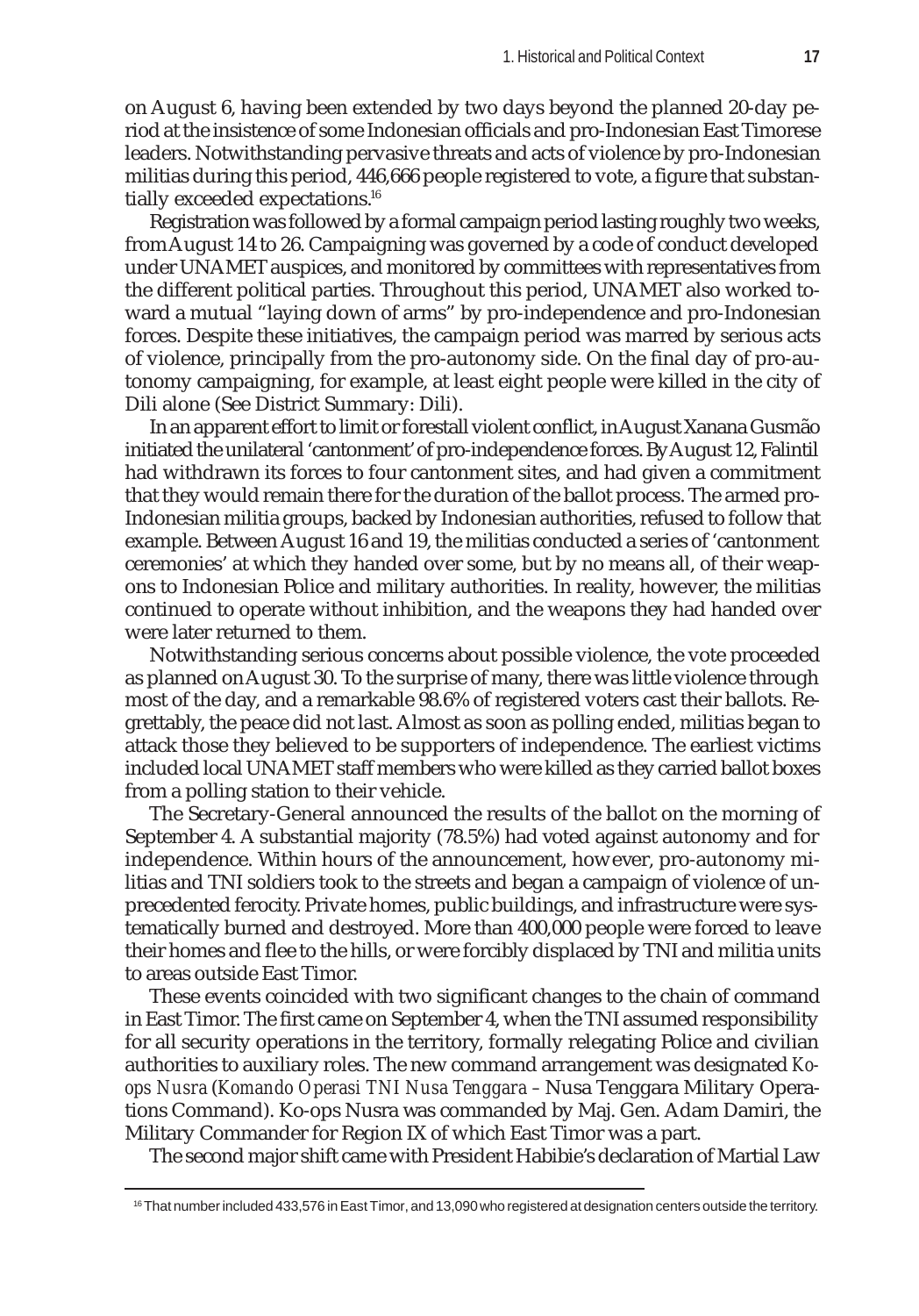in the territory, with effect from 00:00 hours on September 7. After that date all military, police and civilian operations in East Timor were formally under the control of the Martial Law Commander, Maj. Gen. Kiki Syahnakri, who was accountable to President Habibie, as Supreme Commander.<sup>17</sup>

Notwithstanding these changes, the violence continued to escalate. As a consequence, the UNAMET mission was forced to evacuate its staff from East Timor in the early morning hours of September 14, 1999. Some 1,400 East Timorese civilians who had sought refuge in the UN compound were also airlifted to safety. The violence and destruction continued unabated after the departure of the mission, despite repeated calls on the Government of Indonesia to control the situation and respect its obligation to ensure order and security.

On September 12, the Government of Indonesia formally agreed to the presence of an international intervention force in East Timor. This force, known as the International Force, East Timor (INTERFET), began deploying on September 20 and began immediately to re-establish law and order and to facilitate the distribution of humanitarian assistance. In October 1999, the Indonesian legislature rescinded the law under which East Timor had been declared an Indonesian province, and by the end of the month, Indonesian forces had completely withdrawn from the territory. ■

<sup>17</sup> Although he was formally in charge as of September 7, it would appear that Maj. Gen. Syahnakri did not take effective command in East Timor until a few days later. When UNAMET's Head of Mission Ian Martin went to Korem headquarters on the evening of September 8, for example, he found that Maj. Gen. Damiri was still in charge. A credible source later told Martin that Syahnakri did not assume effective command until his written orders arrived from Jakarta some time after September 8. Personal communication with Ian Martin, June 1, 2003. According to a separate account, Syahnakri assumed effective command at 11 p.m. on September 9. See Don Greenlees and Robert Garran, *Deliverance: The Inside Story of East Timor's Fight for Freedom.* Crow's Nest, NSW: Allen & Unwin, 2002, p. 229.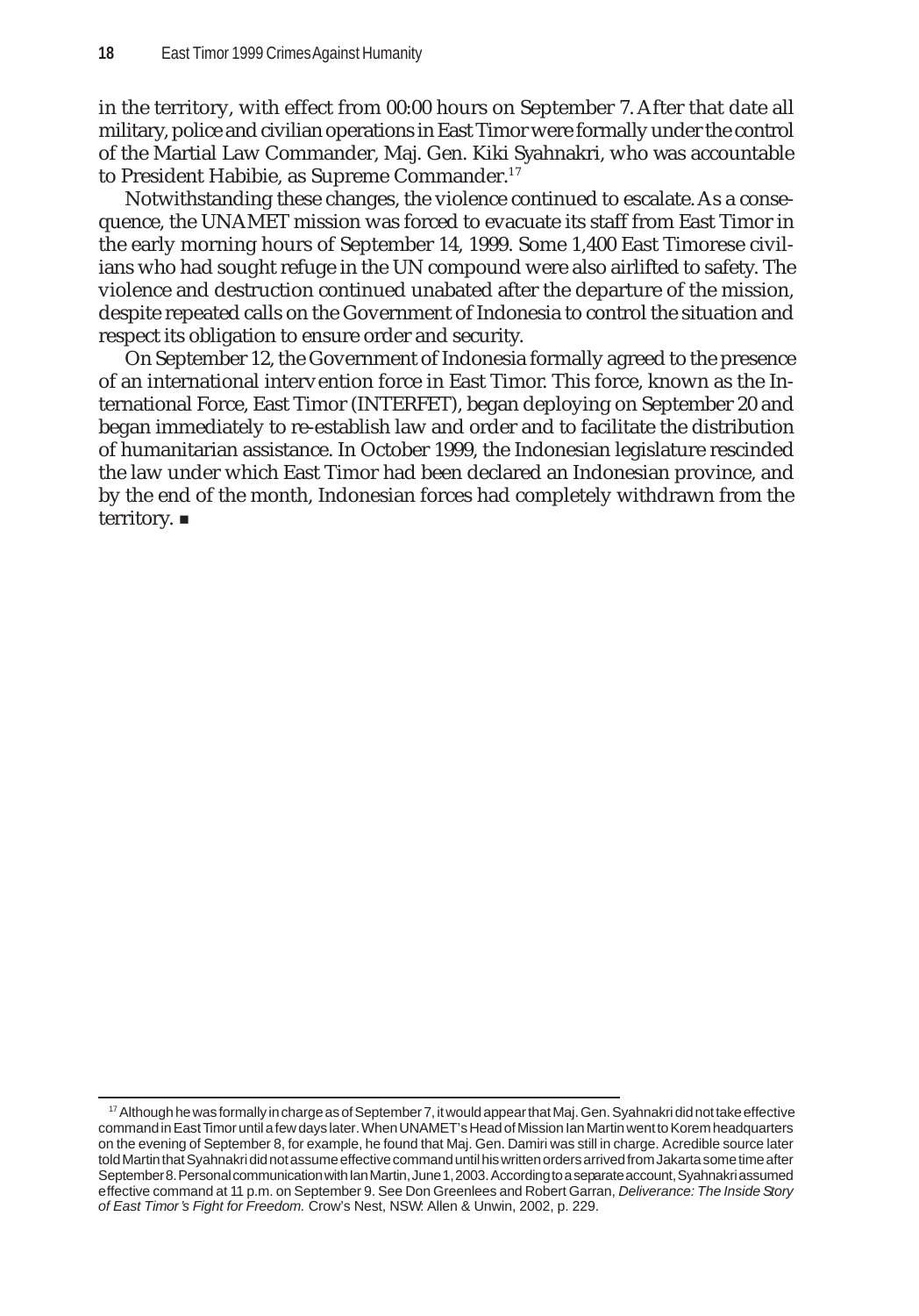### 2. Indonesia: Power and Strategy

Notwithstanding the dramatic changes that had taken place in 1998-99, the official Indonesian response to the prospect of a vote in East Timor was shaped by attitudes and structures of political and military power that had become deeply entrenched over at least three decades. Those attitudes and structures of power formed the backdrop to, and facilitated, the systematic violations of human rights observed in 1999.

The key institution within this power structure was the Indonesian Armed Forces (*Tentara Nasional Indonesia –* TNI). Despite the challenges to its authority that attended President Suharto's fall, in 1999 the TNI remained the most powerful political institution in the country, and its influence was especially great in East Timor. The unique power of the TNI, and certain aspects of its doctrine, structure, and standard operating procedure go a long way to explaining the pattern of human rights violations in 1999. Especially important were its doctrine of 'total people's defense,' its territorial command structure, the dominance of special forces and intelligence units, and its penchant for mobilizing proxy militia forces.

But the Indonesian strategy to ensure victory for the autonomy option was not simply a military, or paramilitary, one. It also relied upon a range of other institutions, including the Indonesian Police and the civilian government apparatus. Subordinate to the TNI, and therefore unable or unwilling to challenge its strategy, the Police contributed to the violence primarily by failing to take effective measures to stop it. Likewise, the civilian government apparatus played a contributing role, by implementing an official campaign to 'socialize' the autonomy option. Finally, the strategy entailed the mobilization of new pro-Indonesian political groups, such as the FPDK and the BRTT, and various specialized government agencies, which together provided a cover for official efforts to influence the outcome of the vote by peaceful as well as violent means.

#### **2.1 The Indonesian Armed Forces**

Under the terms of the May 5 Agreements, the Indonesian Armed Forces (TNI) were enjoined to maintain a strict neutrality with regard to the Popular Consultation. However, given the deeply entrenched political power of the TNI in Indonesia and in East Timor, the long established patterns of behavior of military forces, and the strong feelings of officers and men on the issue, that was an implausible expectation.

The TNI had never been purely 'professional' in the sense of being an apolitical institution that implements orders from a civilian political leadership. From its origins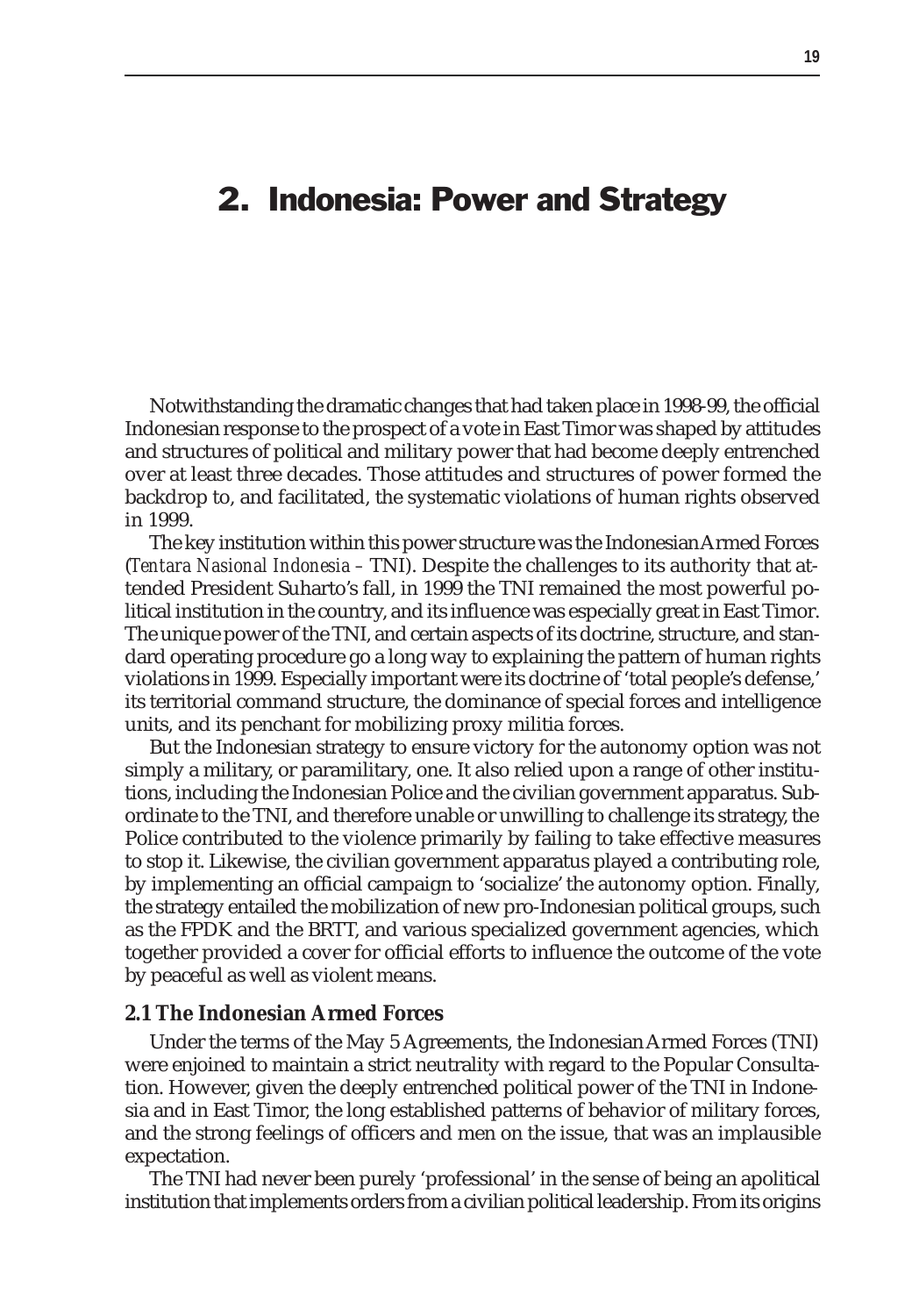during the Indonesian struggle for independence from the Dutch colonial authorities (1945-1949), the Indonesian military – and in particular the Army – had always played an important role in the political, social, and economic life of the state. The political power of the military became more deeply entrenched during the New Order regime of President Suharto (1965-1998). Even after Suharto's resignation in 1998, the TNI remained by far the most powerful institution in the country, and in East Timor.

At the heart of the TNI's power, both in Indonesia and in East Timor, were certain unique features of its command structure. One of these was its territorial organization. In 1999, roughly two thirds of TNI forces were dispersed throughout the country in a structure that descended all the way to the village level. Thus, the country was divided into ten Regional Military Commands (*Komando Daerah Militer –* Kodam). Each Kodam was further divided into a series of successively smaller geographical command units known as: Sub-Regional Military Commands (*Komando Resor Militer –* Korem); District Military Commands (*Komando Distrik Militer –* Kodim); and Sub-District Military Commands (*Komando Rayon Militer –* Koramil). At the village level, the TNI was represented by a Non-Commissioned Officer, known as a *Babinsa*.

In 1999 East Timor fell under the authority of Regional Military Command IX (Kodam IX/Udayana), which had its headquarters in Bali. Kodam IX was commanded by Maj. Gen. Adam Damiri. East Timor itself was under the authority of Sub-Regional Military Command 164 (Korem 164/Wiradharma), commanded by Col. Tono Suratman and, after August 13, by Col. Noer Muis. Beneath the Korem, East Timor was further divided into 13 District Military Commands (Kodim 1627 through 1639), each of them commanded by a 'Dandim', usually of Lt. Colonel rank. The Kodims were in turn each divided into several Sub-District Military Commands (Koramil), each of them commanded by a 'Danramil.'

It was through this structure of territorial military command that much of Indonesia's basic military policy was carried out in East Timor. Indonesian military strategy in 1999 was framed by a strategic plan called 'Operation Tatoli IV Korem 164/WD' (*Operasi Tatoli IV Rem 164/WD*).<sup>1</sup> Other operational plans framing military action in East Timor were the Sub-Regional Military Command's plan for the referendum, 'Operation Wira Dharma-99' (*Operasi Wira Dharma-99*); the Regional Military Command's post-ballot evacuation plan, 'Operation Pull-Out' (*Operasi Cabut Kodam IX/UDY)*; and an overall 'Contingency Plan 1999-2000' (*Rencana Kontingensi 1999-2000*) developed at TNI headquarters to address the possibility of Indonesian defeat in the referendum.<sup>2</sup>

The system of territorial military command ran parallel to the structures of civilian political authority down to the village level – the Korem Commander shadowed the Governor; the 13 Kodim Commanders looked over the shoulders of the 13 District Heads (Bupati); the 62 Koramil Commanders supervised the 62 Sub-District Heads (Camat); and the 442 Babinsas operated alongside an equal number of Village Heads (Kepala Desa). In this way, the territorial military command

<sup>1</sup> The title indicated that the operation was controlled by the Korem Commander, while the designation 'IV' suggested that 1999 was the fourth year of the operation. See: Dan Sat Gas Pam Dili to Danrem 164/WD and others. Secret Telegram STR/199/1999, August 24, 1999 (Yayasan HAK Collection, Doc #40).

<sup>2</sup> In some TNI documents, the 'Contingency Plan' was referred to as "Rencana Tindakan Menghadapi Kontinjensi Purna Penentuan Pendapat di Timtim [Jika] Opsi-1 Gagal." See: Menteri Pertahanan Keamanan/Panglima TNI (Gen. Wiranto), "Direktif Panglima TNI, Nomor: 02/P/IX/1999, tentang Komando Penguasa Darurat Militer Wilayah Timor Timur," September [8], 1999 (HRU Collection, Doc. TNI #9). For further discussion of the various post-ballot plans, see Chapter 5.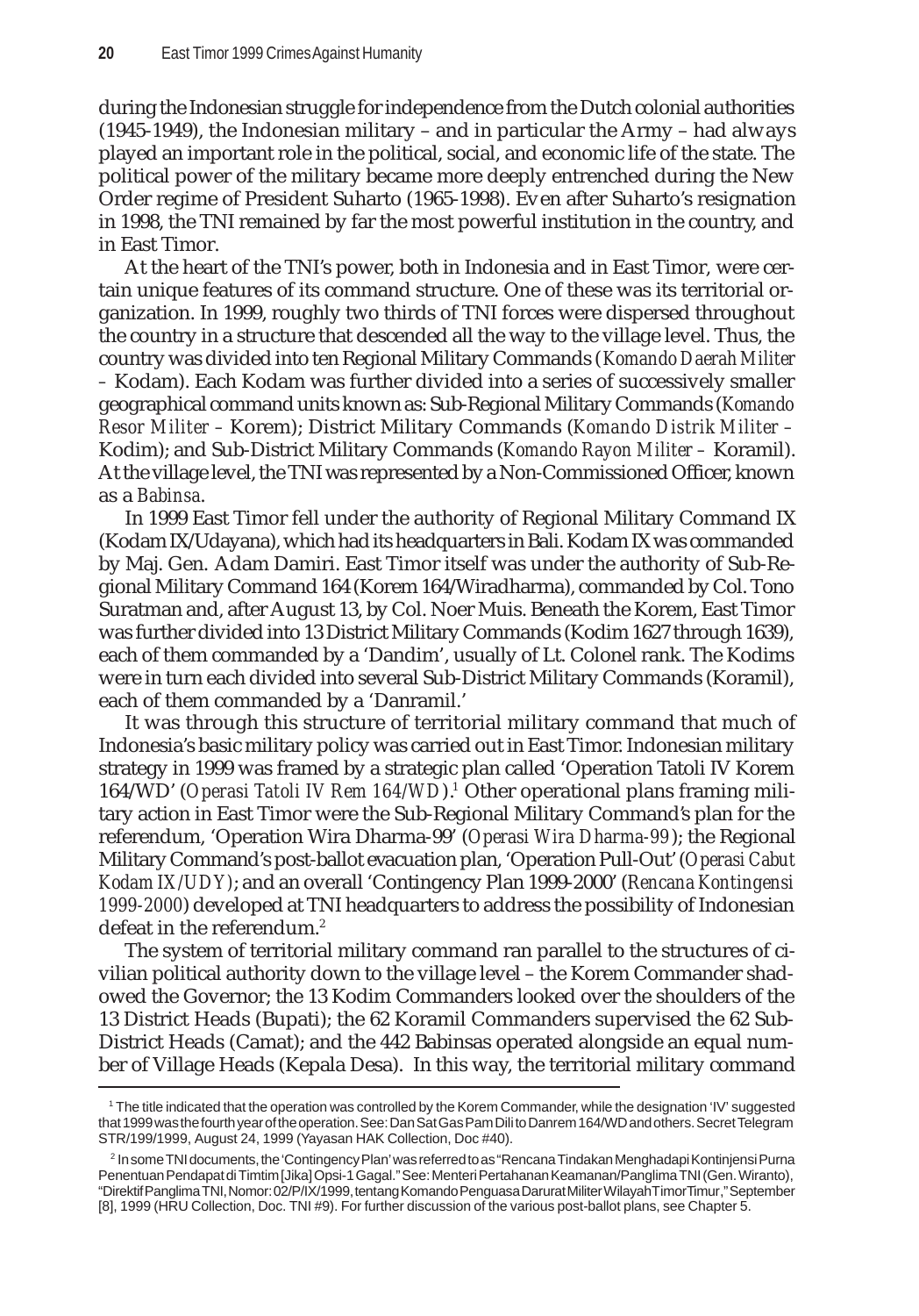effectively ensured military involvement in and dominance over, the formulation and implementation of policy at every level. Thus, even if civilian authorities such as the Governor and the Bupatis were formally in charge, in the final analysis military officers within the territorial command exercised greater power.

In addition to the territorial command system that was a feature of Indonesian rule everywhere, in 1999 military power in East Timor had a number of unique features that stemmed from its long history as an area of active military operations. It had, for example, two 'organic' infantry battalions permanently based in East Timor. Battalion 744, with its headquarters in Dili, and Battalion 745, based in Los Palos, had been formed in the late-1970s, shortly after Indonesia's invasion. Though many of the soldiers in these units were East Timorese, the officers were predominantly Indonesian. Both units, moreover, were formally answerable to the Korem commander.<sup>3</sup>

These 'territorial' and 'organic' units were supplemented by combat forces drawn from other parts of the country to perform tours of duty in East Timor. The number of combat forces deployed at any time in East Timor varied, but in the first half of 1999 there were at least ten combat battalions, bringing the total estimated TNI force there to something in excess of 15,000 men. The number of combat battalions, and the overall force strength, increased substantially with the President's declaration of Martial Law in East Timor on September 7, 1999.

Military power in East Timor and government strategy in 1999 also rested crucially on two elite counter-insurgency units: the Special Forces Command (*Komando Pasukan Khusus* –

Kopassus), and the Army Strategic Reserve Command (*Komando Strategis Angkatan Darat* – Kostrad).4 Crucially, both units operated outside the normal territorial chain of command, and often without the knowledge of territorial officers.

Established before the 1965 coup, Kostrad evolved into a formidable mobile strike force, its units deployed in response to perceived major threats to internal security in Aceh, Irian Jaya/West Papua, East Timor, and elsewhere. Despite their reputation for professionalism and *esprit de corps*, however, Kostrad units were accused of serious human rights violations. Nevertheless, with the declaration of Martial Law in East Timor, on September 7, 1999, Kostrad forces were among those deployed to restore order.<sup>5</sup>

It is noteworthy that many of the highest-ranking TNI officers, who shared command responsibility for East Timor in 1999, had Kostrad backgrounds. They included: TNI Commander, Gen. Wiranto; TNI Chief of Territorial Affairs, Lt. Gen. Bambang Yudhoyono; Head of the national intelligence agency (BIA/BAIS), Lt. Gen. Tyasno Sudarto; TNI Chief of General Staff, Lt. Gen. Sugiono; Operations Assistant to the Army Chief of Staff, and later Martial Law Commander in East Timor, Maj. Gen. Kiki Syahnakri; Assistant for Operations to the Armed Forces Chief of General Staff, Maj. Gen. Endriartono Sutarto; and the Commander of Regional Mili-

<sup>&</sup>lt;sup>3</sup> See: Dan Yonif 744/SYB (Maj. Yakraman Yagus) to Danki Yonif 744/SYB and others. Secret Telegram No. TR/74/1999, January 30, 1999 (Yayasan HAK Collection, Doc #5).

<sup>4</sup> For details of the history, size, and mission of Kopassus and Kostrad , see Lowry, *Indonesian Defence Policy*, pp. 40, 81-84, 93.

 $^5$  One full Kostrad battalion was deployed in Dili at that time, and a full company from that unit was assigned to protect UNAMET headquarters. The commander of the Kostrad troops deployed at UNAMET was Capt. Catur. See: Dandim 1627/ Dili (Lt. Col. Soedjarwo), "Data Kekuatan Pengamanan UNAMET dan Objek Vital," September 1999 (Yayasan HAK Collection, Doc #45). The overall Kostrad Commander in 1999 was Lt. Gen. Djamari Chaniago.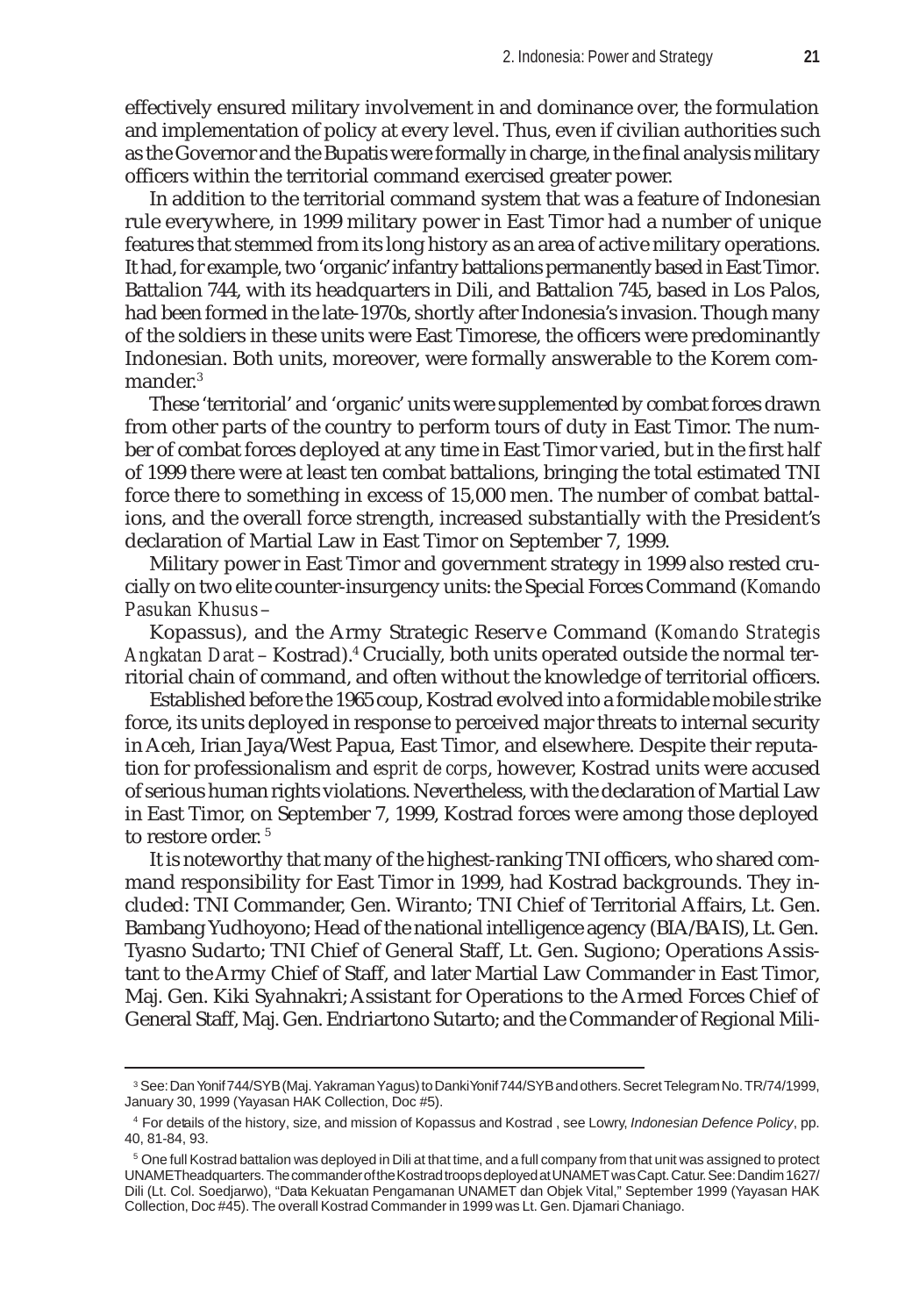#### tary Command IX, Maj. Gen. Adam Damiri<sup>6</sup>

Like Kostrad, Kopassus had a reputation for expertise in methods of unconventional warfare, but also for brutality and abuse of authority, especially in East Timor. In early 1999 Kopassus formed a special task force in East Timor, called *Satgas Tribuana VIII* (Task Force Tribuana VIII), under the command of Lt. Col. Yayat Sudrajat. <sup>7</sup> Satgas Tribuana VIII controlled a network of officers and soldiers deployed in small units across the territory.<sup>8</sup> Although Kopassus maintained some fixed posts, most Kopassus officers and men operated covertly, often in plainclothes, and were engaged mainly in intelligence gathering and counter-intelligence operations. There were credible allegations, discussed in greater detail elsewhere in this report, that some militia members were in fact highly trained Kopassus soldiers, whose job it was to command and to stiffen the resolve of local militia members.

In addition to those actively serving with Kopassus units in East Timor, a number of senior military officers with command responsibility for East Timor in 1999 had Kopassus backgrounds. They included: Army Chief of Staff, Gen. Subagyo Hadisiswoyo; Territorial Assistant to Armed Forces Chief of General Staff, Maj. Gen. Sjafrie Sjamsuddin; Deputy Assistant for Security to the Army Chief of Staff (and later Deputy Martial Law Commander in East Timor), Brig. Gen. Amirul Isnaeni; Chief of Staff of Kodam IX, Brig.Gen. Mahidin Simbolon; East Timor Korem Commander until mid-August 1999, Col. Tono Suratman; and his successor in that post, Lt. Col. Noer Muis. <sup>9</sup>

Also closely linked to Kopassus were many of the key Cabinet ministers with responsibility for East Timor in 1999. They included: the powerful Coordinating Minister for Political and Security Affairs, Lt. Gen. (ret.) Feisal Tanjung; the Minister of Transmigration and Resettlement, Lt. Gen. (ret.) Hendropriyono; the Minister of Information, Lt. Gen. (ret.) Yunus Yosfiah, and a close military adviser to President Habibie, Maj.Gen. (ret.) Sintong Panjaitan.<sup>10</sup>

The various combat forces deployed in East Timor, including Kopassus and Kostrad, appear to have had a distinct command structure related to their combat function. Unlike the territorial forces, which were divided into 13 District Military Commands, combat forces deployed in East Timor were grouped into two Sectoral Commands, known as '*Sektor A*' which covered the eastern part of the territory, and '*Sektor B*' which covered the western districts.<sup>11</sup> Each Sector was commanded by an officer of Colonel rank. Significantly, these Sectoral commanders, and their depu-

<sup>6</sup> For details on the career backgrounds of these officers, see Hamish McDonald *et al*. *Masters of Terror*, Canberra: Strategic and Defence Studies Centre, Australian National University (Canberra Paper #145), 2002. Also at: http:// yayasanhak.minihub.org/mot/booktoc.htm.

<sup>7</sup> Speaking to Indonesian investigators in September 2000, Lt. Col. Sudrajat said that he had received orders for deployment to East Timor from the Kopassus Commander on January 27, 1999. See: Yayat Sudrajat, statement to the Office of the Indonesian Attorney General, Investigations Team for Gross Violations Against Human Rights in East Timor, September 12 and 20, 1999. Translation (SCU Collection, Doc #C).

<sup>8</sup> In a September 2000 statement to Indonesian investigators, Satgas Tribuana VIII Commander, Lt. Col. Sudrajat, identified by name the Kopassus commanders in 8 of East Timor's 13 districts: Lt. Rahmat Zulkarnaen in Lautem; Capt. Alfi Shari Lubis in Baucau; Lt. Aminton Manurung in Viqueque; Capt. Sugiyono in Manufahi; Sgt. Tukiran in Ainaro; Lt. Masgen Abas in Ermera; Sgt. Mulyono in Bobonaro; and Lt. Kawan in Dili. See: Yayat Sudrajat statement, SCU Collection, Doc #C. According to a media report about leaked Australian intelligence, in September 1999 Kopassus had formed special hit squads, named 'Kiper-9' to hunt down pro-independence leaders and pro-Indonesian figures who had changed sides. See Hamish McDonald, "Australia's bloody East Timor secret," and "Silence over crime against humanity," *Sydney Morning Herald*, March 14, 2002.

<sup>9</sup> See *Masters of Terror*: http://yayasanhak.minihub.org/mot/booktoc.htm

<sup>10</sup> See *Masters of Terror*: http://yayasanhak.minihub.org/mot/booktoc.htm

<sup>11</sup> Combat Sector A apparently covered the Districts of Baucau, Viqueque, Lautem and Manauto. Sector B covered the Districts of Aileu, Ainaro, Bobonaro, Covalima, Ermera, Manufahi, and Oecussi.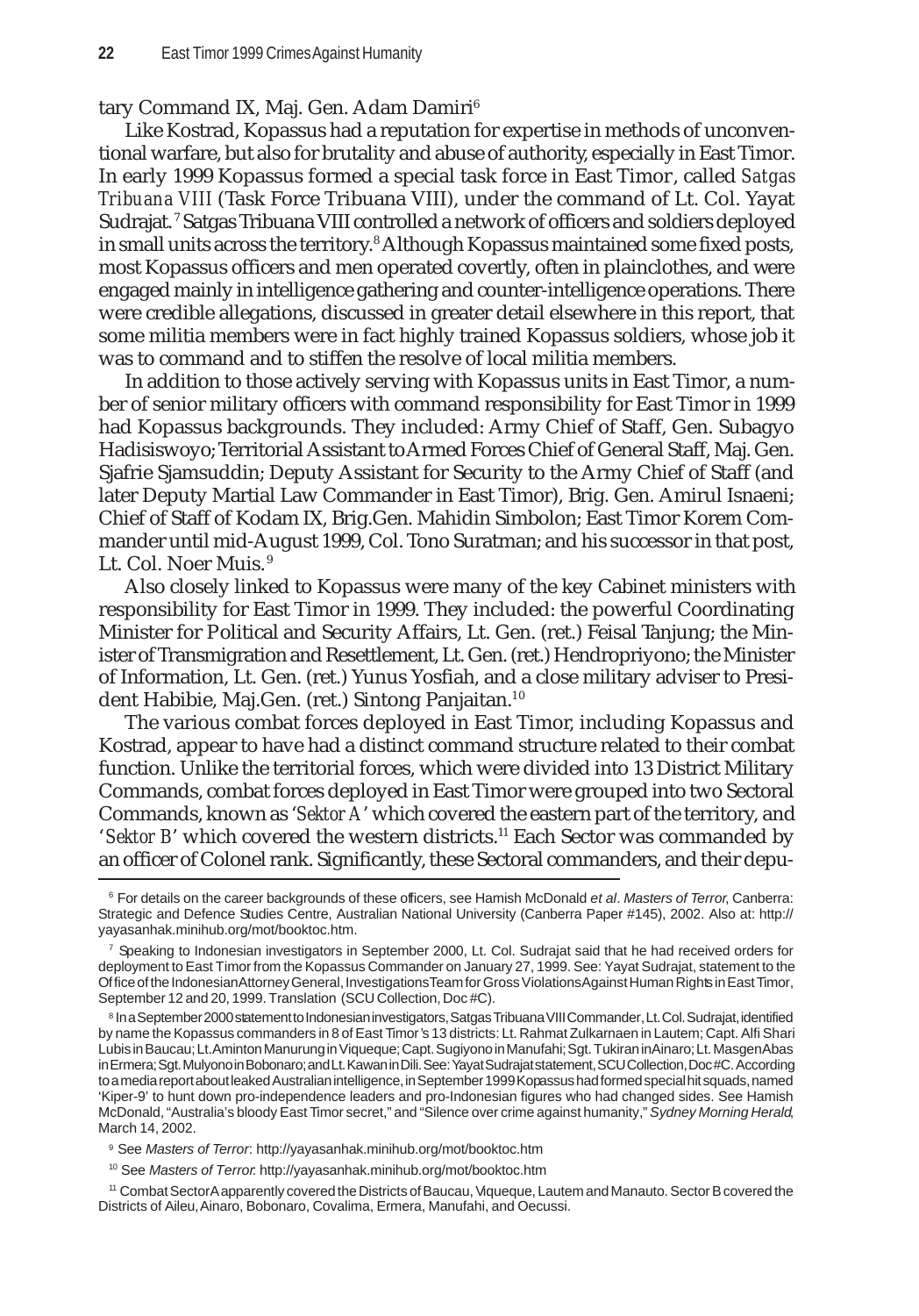ties, all had backgrounds in Kopassus or Kostrad, and in military intelligence.<sup>12</sup> The Sectoral command structure was a legacy of East Timor's long history as a military operations area, and was evidently maintained to facilitate counter-insurgency operations there. There are indications that it played a key role in mobilizing and coordinating the militias in 1999.

Finally, military power and strategy in East Timor rested on a pervasive intelligence network. Military intelligence officers and units were attached to, and often played a dominant role at, each level of the territorial command hierarchy (Kodam, Korem, Kodim, and Koramil). Complementing, and often superceding, those normal intelligence operatives, however, was the 'Intelligence Task Force' commonly referred to as SGI (*Satuan Tugas Intelijen*). In 1999, it maintained posts throughout the country but much of its work – including the mobilization and coordination of militia groups - was covert.<sup>13</sup> Formally, SGI was under the authority of the Korem.<sup>14</sup> In practice, however, it appears to have been controlled and coordinated by Kopassus officers. The SGI commander in 1999, for example, was Lt.Col. Yayat Sudrajat, who was also the commander of the Kopassus unit in East Timor, Satgas Tribuana VIII.15

Each of these units, and in particular SGI, mobilized an extensive network of spies and informants. This system permitted the armed forces, and especially Kopassus, to engage with considerable ease in continual surveillance or intelligence gathering, and also to carry out covert counter-intelligence operations, including the mobilization of militia groups.

## **2.2 The Militias**

Among the most conspicuous elements of the government's strategy, and an element with immediate consequences for human rights, was the mobilization of armed militia groups dedicated to maintaining the tie with Indonesia. Militia groups had always been an integral element of Indonesian counter-insurgency strategy in East Timor and elsewhere, so their sudden proliferation at this time pointed strongly to military involvement.

Although they had deep historical roots, militia groups began to mobilize anew in mid-1998, shortly after President Habibie first floated the 'autonomy' option for East Timor.<sup>16</sup> News of the new militia groups began to trickle out of the country in late 1998 as the UN-sponsored negotiations over special autonomy for East Timor gathered steam. With President Habibie's announcement in late January 1999 that

14 See: Kepala Bagian Intelijen (Capt. Sarengat) for Komandan Satuan Tugas Intelijen, Korem 164/WD to Koordinator Judi, concerning "Surat Panggilan," May 28, 1998 (SCU Collection, Doc #221).

15 Lt. Col. Sudrajat's predecessor as SGI Commander in East Timor was Lt. Col. Wioyotomo Nugroho.

<sup>16</sup> Aformer Secretary General of Apodeti, Francisco Carvalho, reportedly showed Australian journalists a document, dated June 24, 1998, said to be an Apodeti report on a meeting with military officers at which plans for creating a militia force were laid out. See *ABC, Four Corners*, "A License to Kill," March 15, 1999, transcript, p. 11.

 $12$  The Commander of Sector A (until June 21, 1999) was Col. Sunarko, who had a background in Kopassus and military intelligence. He was replaced by Col. Irwan Kusnadi, whose career had been spent with Kopassus and Kostrad. Sector B was commanded by Col. Tatang Zaenuddin, whose background was in Kopassus and military intelligence. The Deputy Commander of Sector B was Lt. Col. Nyus Rahasia, another career Kopassus officer. Some documents suggest that the Sector A Commander during the period of Martial Law in September 1999 was Col. Gerhan Lantara.

<sup>13</sup> One known SGI post was 'Post Nanggala-13' (*Pos-Nanggala-13*) in Baucau. A secret list of Sera militia members, issued by that post in January 1998, confirms the long-standing links between SGI and militia groups. See: Komandan Pos Nanggala-13, Satuan Tugas Intelijen (Sgt. Mudji Maulani), "Daftar Nama Nama Anggota Sera (Surwan) Kec. Baguia," January 2, 1998 (Yayasan HAK Collection, Doc #2). Another SGI post was 'SGI Post Kresna 12' (*Pos SGI Kresna 12*) in Atsabe Sub-District, Ermera. The Commander of that Post, Amran Odhe, co-signed a document listing 62 Aitarak members in the village of Atudame, again confirming the link between SGI and militia groups. See: Kepala Desa Atudame, Danramil 04/Atsabe, Dan Pos SGI Kresna 12/Atsabe, and others. "Daftar Nama-Nama Dari Markas Besar Komando Pasukan Aitarak Sektor B," August 22, 1999 (SCU Collection, Doc #20).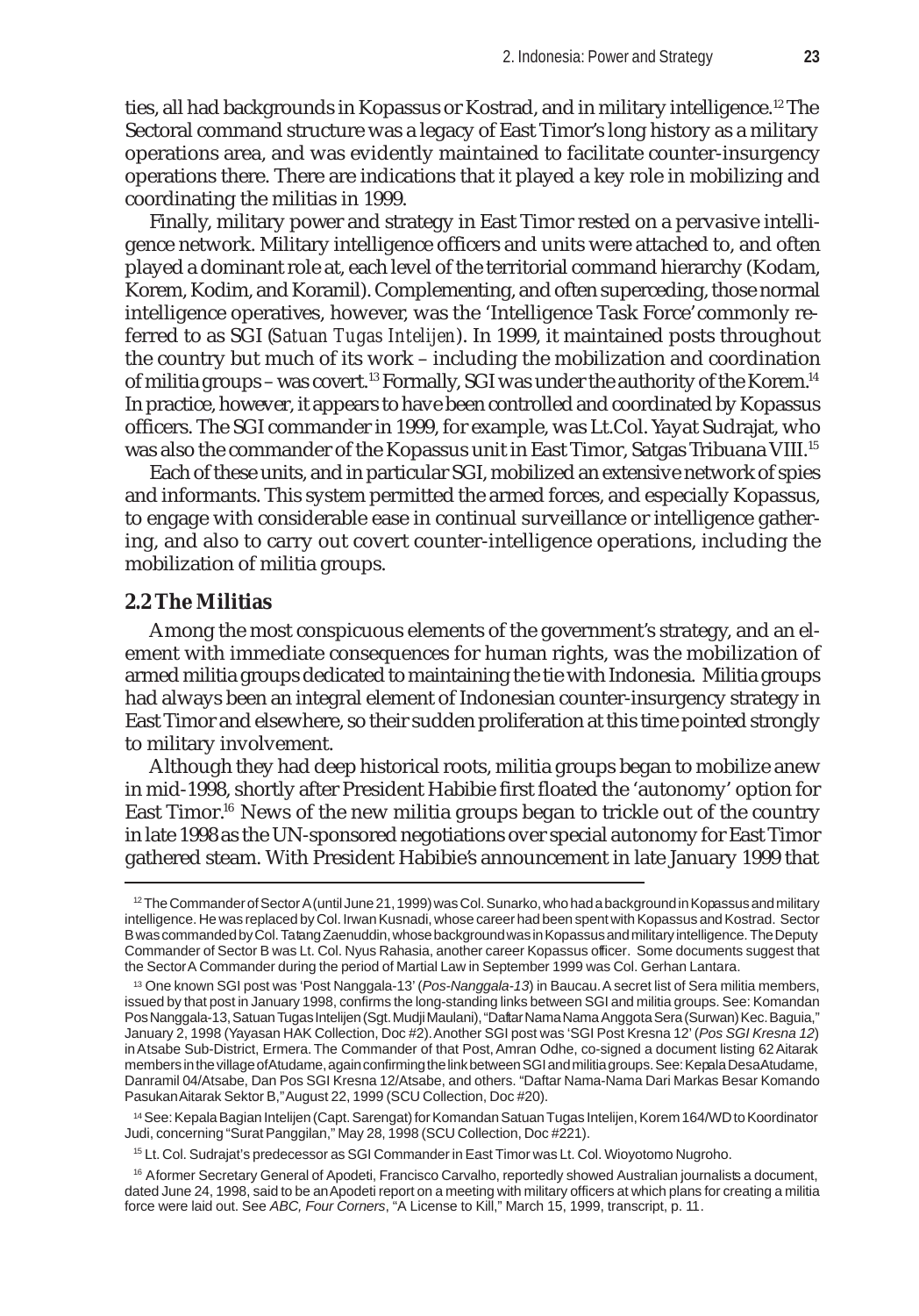East Timorese would be free to choose autonomy or independence, the trickle became a flood. Within a few months, more than two dozen militia groups had formed, and they quickly became the main conduits for pressuring the population to vote for autonomy, and the main perpetrators of human rights violations.

Some of the groups that came to light at this time had existed for several years, such as *Halilintar* in the district of Bobonaro, *Team Saka* and *Team Sera* in Baucau, and *Team Alfa* in Lautem. But others were new, including: *Besi Merah Putih*, based in Liquiça, *Aitarak* in the District of Dili, *Dadurus Merah Putih* in Bobonaro, *Mahidi* in Ainaro, *Laksaur* in Covalima, *AHI* in Aileu, and *ABLAI* in Manufahi (See Table 3: Pro-Indonesian Militia Groups in East Timor, 1999).

Reflecting their close ties to the TNI, the militia groups adopted military rhetoric and modes of organization. They were organized into 'companies' and 'platoons' and their members were described as soldiers, or freedom fighters. The headquarters of one of the most notorious groups, Aitarak, adopted the title 'Aitarak Troop Command' (*Komando Pasukan Aitarak*).17

By early 1999 the different militia groups had been drawn together under a single military-style structure, called the 'Integration Fighters Force' (*Pasukan Pejuang Integrasi –* PPI). The PPI was led by a long-time pro-Indonesia figure, João Tavares, who was given the military-style title of *Panglima* or 'Commander.' In a further imitation of military organization, the PPI was made up of three 'Sectoral Commands,' each of which was under the control of a 'Deputy PPI Commander.'18

- Sector A of the PPI covered the easternmost districts of Baucau, Lautem, Viqueque and Manatuto, and was commanded by Joanico Cesario Belo who was also commander of the Team Saka militia. A Kopassus officer with the rank of 1st Sergeant, Belo was a protégé of the notorious Kopassus officer and Suharto's son-in-law, Prabowo Subianto.19
- Sector B covered the central districts of Dili, Liquiça, Ermera and Aileu, and was under the command of Eurico Guterres, who was also the commander of Aitarak. Once a supporter of independence, Guterres emerged in 1995 as the head of Garda Paksi, a pro-Indonesian youth organization established by Kopassus, and deployed to harass and intimidate members of the independence movement.
- z Sector C covered the western districts of Bobonaro, Covalima, Ainaro, Manufahi, as well as the enclave of Oecussi. It was commanded by Cancio Lopes de Carvalho, who was also the commander of the Mahidi militia group. Carvalho had close ties to Brig.Gen. Mahidin Simbolon, a Kopassus officer who was Chief of Staff of Kodam IX in 1999.

The stated aims of the militias reflected a preoccupation with the outcome of the popular consultation, and an approach that was both dogmatic and bellicose. In a letter to his Post Commander, dated March 30, 1999, for example, an Aitarak member spelled out his vision for the coming months:

"Aitarak, which now has 400 men, is going to answer and destroy all threats from the pro-independence side . . . . If in spite of that there are still those who insist on asking for independence, they are wel-

<sup>17</sup> For details of Aitarak's structure, see: Wakil Panglima, Komando Pasukan Pejuang Integrasi (Eurico Guterres) to Governor of Nusa Tenggara Timur. Letter No. 55/SP/MK-AT/VI/1999, June 30, 1999 (SCU Collection, Doc #39).

<sup>&</sup>lt;sup>18</sup> The different militia sectors are outlined in: Wakil Panglima, Komando Pasukan Pejuang Integrasi (Eurico Guterres) to Governor of Nusa Tenggara Timur. Letter No. 55/SP/MK-AT/VI/1999, June 30, 1999 (SCU Collection, Doc #39).

<sup>&</sup>lt;sup>19</sup> Joanico was also said to be the adopted son of a career Kopassus officer, Lt. Gen. Luhut Panjaitan. See Don Greenlees and Robert Garran, *Deliverance: The Inside Story of East Timor's Fight for Freedom*. Crow's Nest, NSW: Allen & Unwin, 2002, p. 132.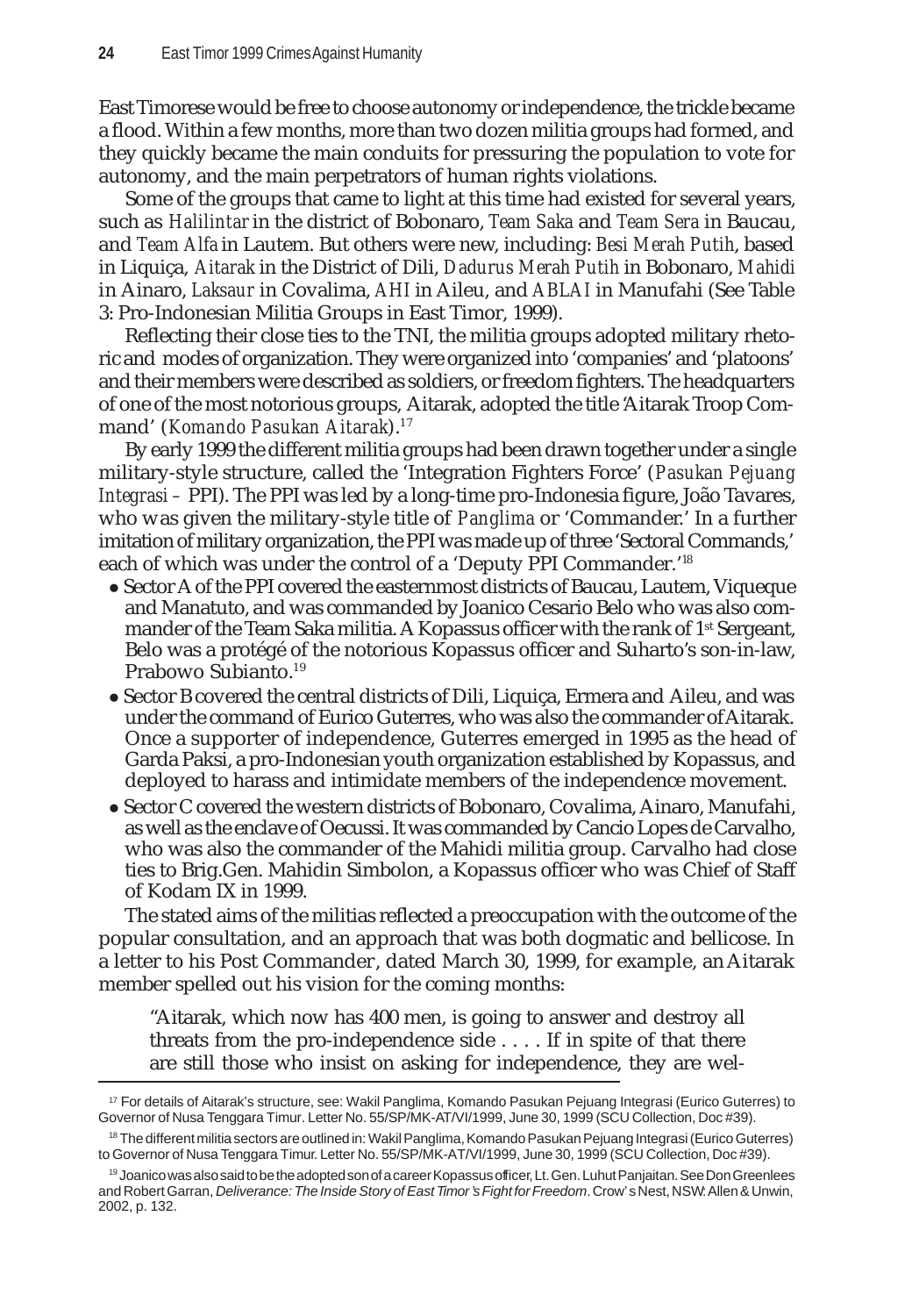come to it but they should beware that independence will, without a doubt, end with the spilling of blood . . .This is the foundation on which Aitarak has been created, under the leadership of Eurico Guterres."20

Indonesian authorities asserted that these groups were spontaneous reflections of local support for integration, and that the violence was the result of conflict among pro-independence and pro-integration East Timorese. Accordingly, they argued, the TNI and Police were more than ever needed to preserve the peace. As discussed in detail in later chapters, that claim disguised the central role of the TNI in creating and supporting the militias responsible for the violence. Thus, it helped to ensure that the relationship with the militias remained intact, and that the systematic pattern of human rights violations that stemmed from it would continue without serious interruption.

## **2.3 The Indonesian Police**

Under the May 5 Agreements, the task of maintaining security during the popular consultation was entrusted to the Indonesian national police force (*Kepolisian Negara Republik Indonesia* – Polri). The key figure on the ground in East Timor was the Regional Police Commander (*Kepala Kepolisian Daerah –* Kapolda), Col. Timbul Silaen. Beneath him were 13 Police Resort Commanders (*Kepala Kepolisian Resor –* Kapolres), one for each of East Timor's administrative districts; and a larger number of Police Sector Commanders (*Kepala Kepolisian Sektor –* Kapolsek).

As part of its responsibility for maintaining law and order, in August 1999 the Regional Police Command developed a detailed plan, called '*Operasi Hanoin Lorosae II'* (Operation Hanoin Lorosae II), which included plans for a post-ballot evacuation.21 Some observers have argued that the existence of this plan is evidence that the post-ballot violence, and in particular the forcible relocation of civilians, was planned in advance at the highest levels. A close examination of the document, however, does not support that conclusion. As discussed in greater detail in Chapter 5**,** whatever one may say about the behavior of the Police, the document itself reads as a fair attempt to plan for the widely predicted violence in the post-ballot period.

Faced with accusations that they were not doing enough to stop militia violence, Polri officials sometimes complained that they were seriously understaffed, and that maintaining order with so few men was a 'mission impossible.' But the reality was that Polri had a substantial number of officers on the ground in East Timor, and their numbers grew significantly as the ballot date drew near. The evacuation plan cited above, for example, indicates that there were 6,704 Police officers stationed in East Timor in August 1999. That number included 3,876 organic Police forces and 2,828 who had been seconded from other units.<sup>22</sup>

A more plausible explanation for the ineffectiveness of the Police in containing militia violence was that Polri was subordinate to the TNI and, at the same time, shared much of the latter's institutional culture. Polri had been part of the armed forces until April 1999, when it was formally separated. Even after the separation, however, Polri maintained its character as a highly militarized police force, and it

<sup>20</sup> The author of the letter was Mário Pinto da Costa. See: Letter from Mário Pinto da Costa to Komandan [Aitarak], March 30, 1999 (SCU Collection, Doc #262).

<sup>21</sup> Kepolisian Negara Republik Indonesia, Daerah Timor Timur, "Rencana Operasi Hanoin Lorosae II," Secret Plan No. Pol: Ren Ops/04/VIII/1999, August 1999 (Yayasan HAK Collection, Doc #39).

 $22$  Ibid.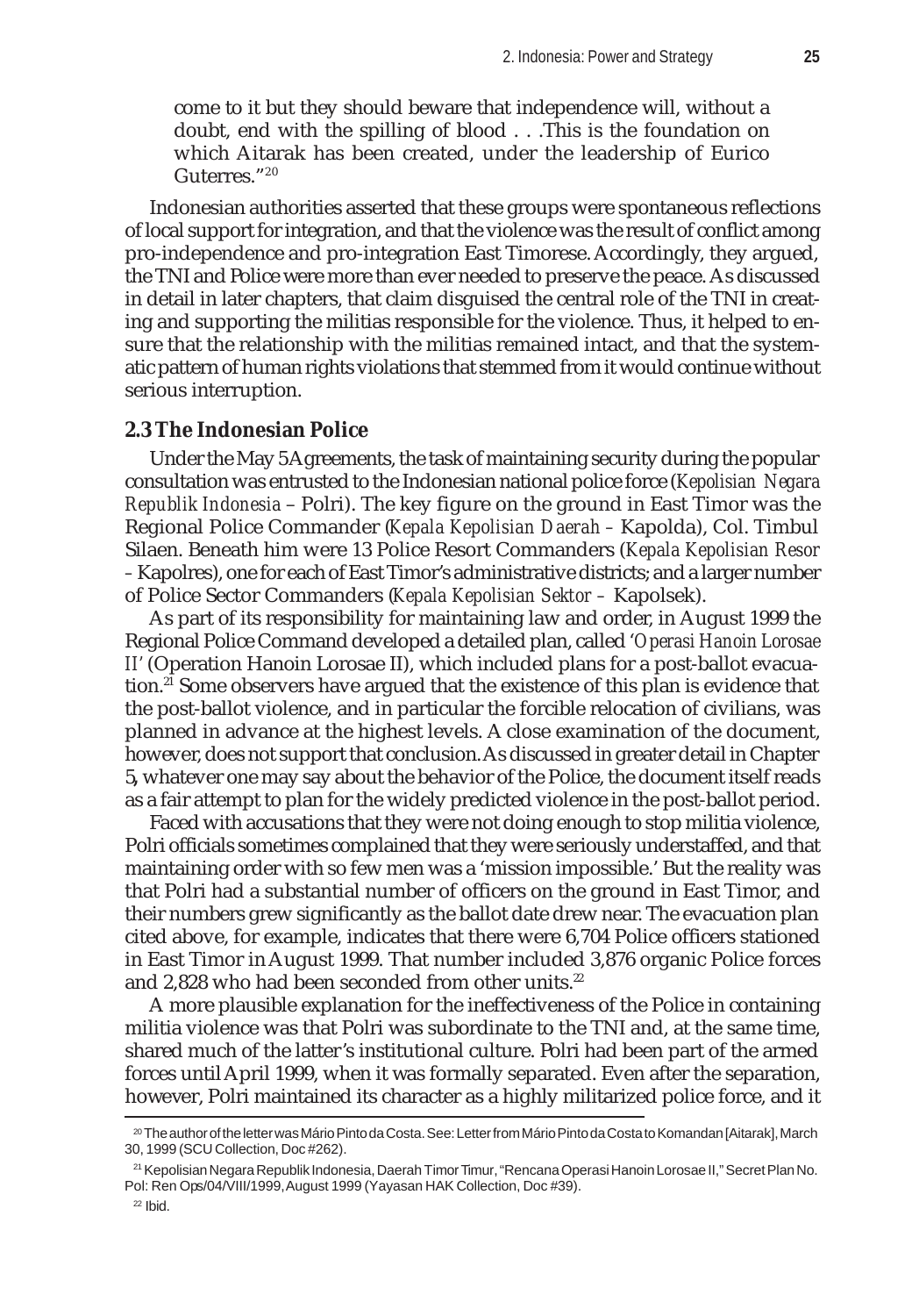remained under the authority of the Minister of Defense, Gen. Wiranto, who was simultaneously TNI Commander.

The militarized character of the Indonesian Police was especially evident in its elite unit, the Mobile Brigade (*Brigade Mobil* – Brimob), deployed in substantial numbers in East Timor. According to the Police document cited above, 2,497, or almost half, of the Police deployed in East Timor in August 1999 were from Brimob. Armed with automatic weapons, and with counter-insurgency training and field experience, Brimob was and is a paramilitary unit, with a record of serious human rights abuse across the country.

In response to criticism of the deteriorating security conditions, Indonesia deployed more and more Brimob units to East Timor as the Popular Consultation approached. Indonesian authorities argued that these deployments would help to control the situation, but they did not. By some accounts, the growing number of Brimob forces only made it worse. As discussed in more detail in Chapter 3, Brimob officers committed most of the violations of human rights committed by Police in East Timor in 1999.

# **2.4 The Civilian Government and the 'Socialization' Campaign**

A central component of Indonesian strategy in 1999 was a campaign to 'socialize' the proposed autonomy package. As depicted by government authorities, 'socialization' was a community education effort aimed at explaining the advantages of the autonomy option to the people of East Timor. In practice, it was a concerted propaganda offensive involving a combination of inducements, threats, and acts of violence designed to pressure civil servants and ordinary citizens to vote for continued Indonesian rule.

Under the auspices of the 'socialization' campaign, civilian government officials used the authority of their office to pressure civil servants and others to support the autonomy option, and to persecute those who favored independence. In some cases, the names of independence supporters were recorded and submitted to military intelligence authorities.

The Governor of East Timor, Abílio Osório Soares, had started to issue such demands and threats against disloyal civil servants as early as mid-1998. A secret Indonesian military intelligence report, dated June 23, 1998, reporting on his remarks to a meeting of the pro-integration group, Garda Paksi, quotes him saying:

"On June 23, 1998, I am going to call together all government servants of Echelon IV and above, and tell them that if they do not support integration, they must resign immediately."<sup>23</sup>

Such measures were explicitly ordered by the Governor in a circular, dated May 28, 1999, distributed to the heads of all government bodies in East Timor, and copied to the Indonesian Minister for Home Affairs. The circular stated that any civil servant who supported independence would be "terminated." The circular further stated that civil servants suspected of harboring pro-independence sympathies, would be made to sign oaths of loyalty to the government, and threatened with

<sup>&</sup>lt;sup>23</sup> The Governor's demands were echoed by the head of East Timor's Provincial parliament (DRRDI), Armindo S. Mariano, who said that disloyal civil servants would be fired. See: Dandim 1627 (Lt. Col. Endar Priyanto) to Danrem 164/WD and others, "Laporan hasil pertemuan di Gada Paksi," June 23, 1998 (Yayasan HAK Collection, Doc #3).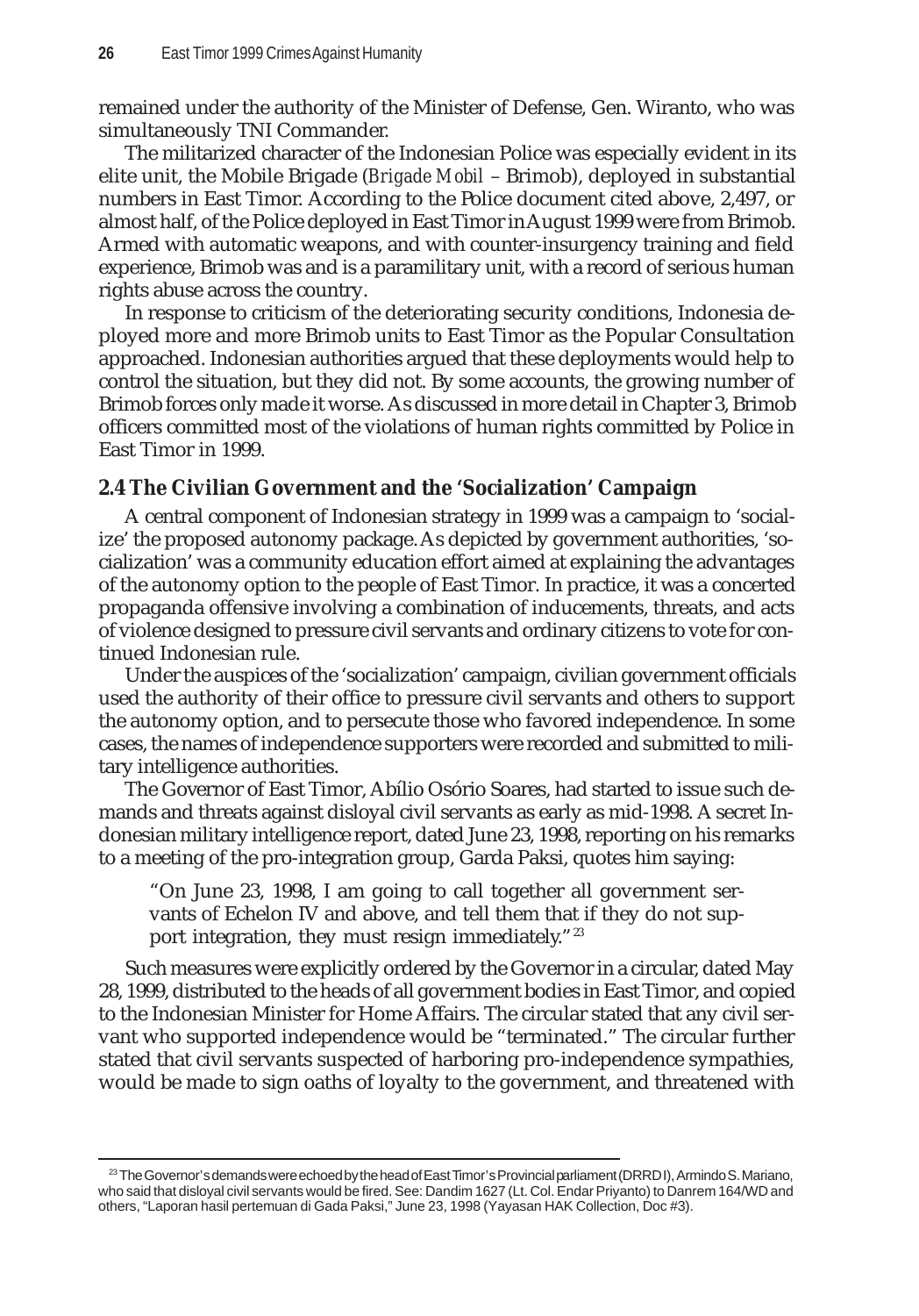dismissal should they later engage in pro-independence activities.<sup>24</sup>

These were not idle threats. Known or suspected supporters of independence were indeed forced from their jobs, and their homes, under the auspices of the 'socialization' campaign. The agents of enforcement, more often than not, were the militias. A letter from an Aitarak militia member to his Post Commander shows that the militias regarded this as one of their main purposes:

"We members of Aitarak are going to take a tough stance in investigating and rooting out civil servants who support independence. We will oust them from their positions, we will strip them of the official uniforms they are wearing, and we will confiscate from them any official vehicle they may be using. This is the concept behind the operations we plan to undertake in April 1999."25

In keeping with its status as an element of government policy, the 'socialization' campaign was amply funded by the Indonesian treasury (see Chapter 8). Public 'socialization' meetings and rallies were organized throughout the country, at which civilian and military authorities spoke at length about the benefits of autonomy. Buttressed by the government's largesse, official speakers underlined their case by distributing rice, T-shirts, and other goods, and by promising more of the same to those who supported Indonesian rule. A UN-accredited observer, commented:

"We went to one autonomy rally . . . where two big trucks came in with bags full of T-shirts, hats, bandanas, flags . . . and then they were thrown to them and the people were grabbing at them. Nobody in the pro-independence campaign had those sorts of resources."26

The distribution of rice to the population was an especially important element of the government's 'socialization' campaign. Secret military documents reveal that the explicit aim of distributing rice was to influence the opinion of the population with regard to the popular consultation. The documents also indicate that substantial resources were devoted to this effort, and that the highest-ranking military officers in the country were involved. In a secret telegram to Gen. Wiranto, dated July 6, 1999, Brig.Gen. Mahidin Simbolon (Chief of Staff, Kodam IX) requested the immediate deployment of a Frost-type Navy vessel to transport rice to East Timor. The telegram explained that "the government must distribute rice to the population" because food distributions by some 35 NGOs were bound to affect the outcome of the referendum.27

Such inducements were supplemented by open and veiled threats of violence should the autonomy option fail.<sup>28</sup> Among the threats commonly reported from 'socialization' meetings was the following: "If autonomy wins, blood will trickle.

<sup>26</sup> *ABC, Four Corners*, "Silenced Majority," transcript, p. 4.

<sup>&</sup>lt;sup>24</sup> See: Governor of East Timor to Para Kepala Instansi Vertikal dan Otonom Propinsi Dati I Timor Timur. Circular No. 200/ 827/Sospol/V/1999, concerning "Tindakan terhadap PNS yang terlibat organisasi/ kegiatan yang menentang Pemerintah RI," May 28, 1999 (SCU Collection, Doc #10). Copies of such loyalty oaths are held by UNMISET's Human Rights Unit, in Dili.

<sup>25</sup> Letter from Mário Pinto da Costa to Komandan [Aitarak], March 30, 1999 (SCU Collection, Doc #262).

<sup>&</sup>lt;sup>27</sup> Secret telegram from Chief of Staff, Kodam IX/Udayana (Brig. Gen. Mahidin Simbolon) to Armed Forces Commander (Gen. Wiranto), July 6, 1999 (HAK Collection).

 $^{28}$  Like the demands for the removal of disloval civil servants, the implied threats of violence date at least to mid-1998. Addressing a Garda Paksi meeting in June 1998, for example, the Speaker of East Timor's Parliament, Domingos S. Mariano, reportedly said: "In my opinion, if there is a referendum, there will certainly be an even greater blood-letting than we had in 1975." See: Dandim 1627 (Lt. Col. Endar Priyanto) to Danrem 164/WD and others, "Laporan hasil pertemuan di Gada Paksi," June 23, 1998 (Yayasan HAK Collection, Doc #3).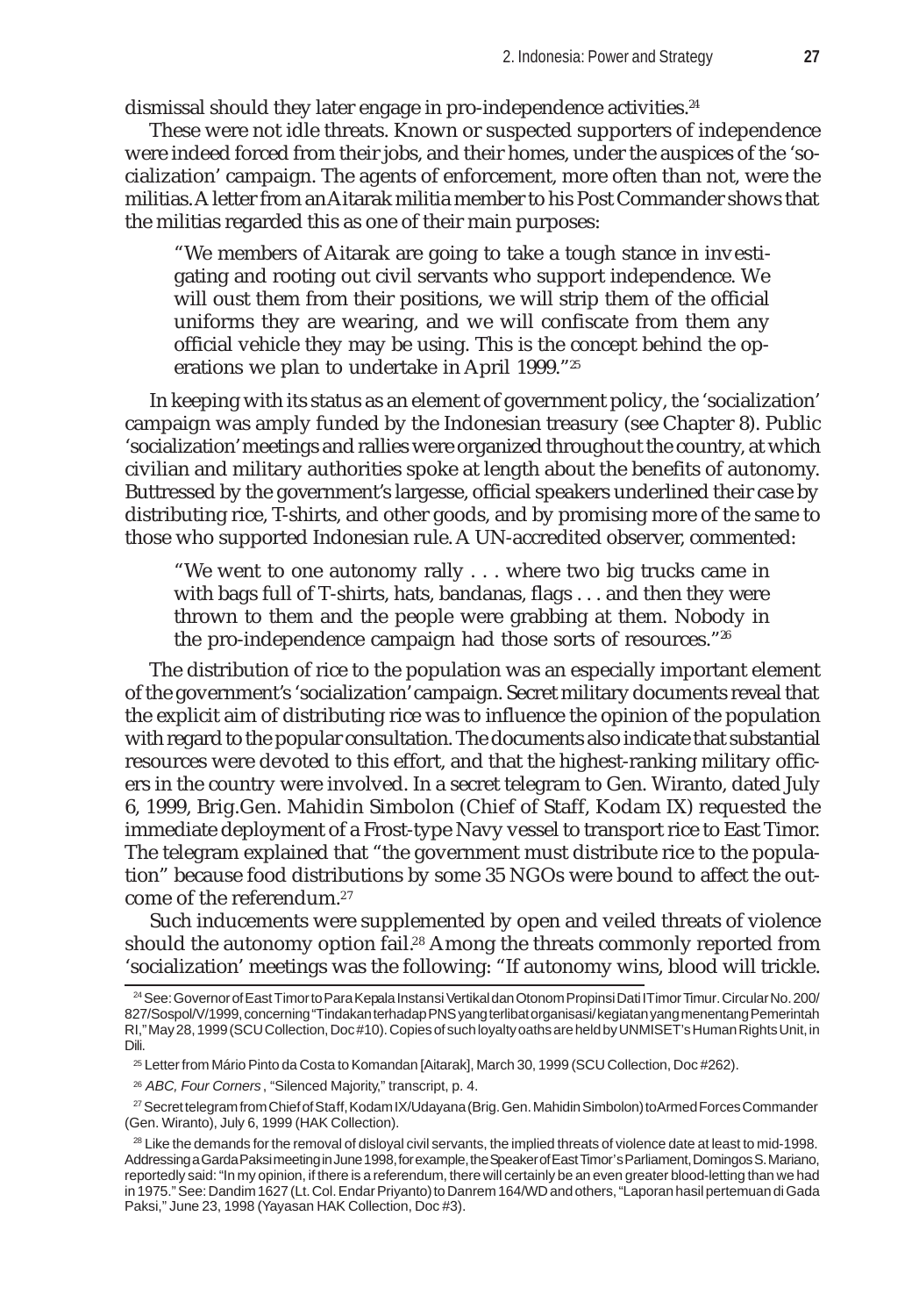If independence wins, blood will flow!" Such threats were reinforced by the public statements of pro-autonomy leaders, and further underlined by the menacing presence of armed pro-autonomy militiamen. Indeed, the militias effectively served as enforcers of the 'socialization' campaign – ensuring that people came to meetings and threatening or physically abusing those who refused.

# **2.5 Pro-autonomy Political Parties**

A related element of the government's strategy was the encouragement, and funding, of a number of new pro-integration political parties and organizations, led and staffed by East Timorese. The two principal groups were the Forum for Unity, Democracy and Justice (*Front Persatuan, Demokrasi dan Keadilan –* FPDK*)*, and the East Timor People's Front (*Barisan Rakyat Timor Timur –* BRTT), both of which were established in the first half of 1999.<sup>29</sup>

The two parties adopted slightly different tactics, with BRTT reaching out to older members of the political elite, and the FPDK seeking to mobilize a somewhat younger element.30 The FPDK was also more closely linked to the militia groups – with which it claimed an 'advisory' relationship – than was the BRTT, some of whose leaders were concerned that militia violence was counter-productive.<sup>31</sup> Despite these differences, the FPDK and the BRTT both represented the East Timorese face of the Indonesian government position. And as ballot day approached, the two groups were merged into a single party, known as the United Front for East Timor Autonomy (UNIF) which advocated the pro-Indonesian position without question. <sup>32</sup>

The formation and encouragement of these political parties may have been intended to substantiate the official Indonesian claim that the conflict was among East Timorese, with the government serving as neutral arbiter. That claim was weakened, however, by the fact that FPDK, BRTT, and UNIF leaders were overwhelmingly Indonesian government officials. The leader of the BRTT, for example, was the Indonesian Government's Ambassador-at-large for East Timor, Mr. Francisco Lopes da Cruz. That relationship was symptomatic of a more general phenomenon. As Ian Martin writes:

"The links between the local administration, the FPDK, the militia, and the TNI were so close that they constituted a single operation to counter pro-independence activities and ensure a pro-autonomy vote."33

In addition to their overt political goals, there is some evidence that these pro-

<sup>30</sup> *Far Eastern Economic Review,* May 27,1999.

<sup>29</sup> The FPDK was formally established on January 27, 1999, and BRTT was set up in April 1999. See Ian Martin, *Self-Determination in East Timor: The United Nations, the Ballot, and International Intervention*, London: Lynne Rienner Publishers, 2001, p. 43. Another organization, the East Timor Unity Form (*Forum Persatuan Timor Timur* – FPTT) was established on December 7, 1998, under the leadership of Eurico Guterres. It appears to have been dissolved some time in January 1999, and replaced by FPDK and Aitarak. See: Forum Persatuan Timor Timur (FPTT) to Danrem 164/WD. Handwritten (draft?) letter, requesting TNI funding for FPTT activities, [December] 1998 (SCU Collection, Doc#233); and Ketua Umum Forum Persatuan Timor Timur (Eurico Guterres) to Kepala Biro Keuangan Pemda Tk I Timor Timur, January 1, 1999 (SCU Collection, Doc #159).

<sup>31</sup> Some of the older group did associate with the FPDK, but there were signs of tension. In July 1999, the long-time pro-Indonesia advocate Herminio da Silva da Costa resigned from the FPDK Board of Advisors. In announcing his resignation he drew attention to the important role of the older generation of pro-integration activists. *Suara Timor Timur*, July 15, 1999.

<sup>32</sup> UNIF's formation was made public in a joint declaration by the FPDK, BRTT, and PPI, on June 23, 1999 (Yayasan HAK Collection).

<sup>33</sup> Ian Martin, *Self-Determination in East Timor*, p. 43.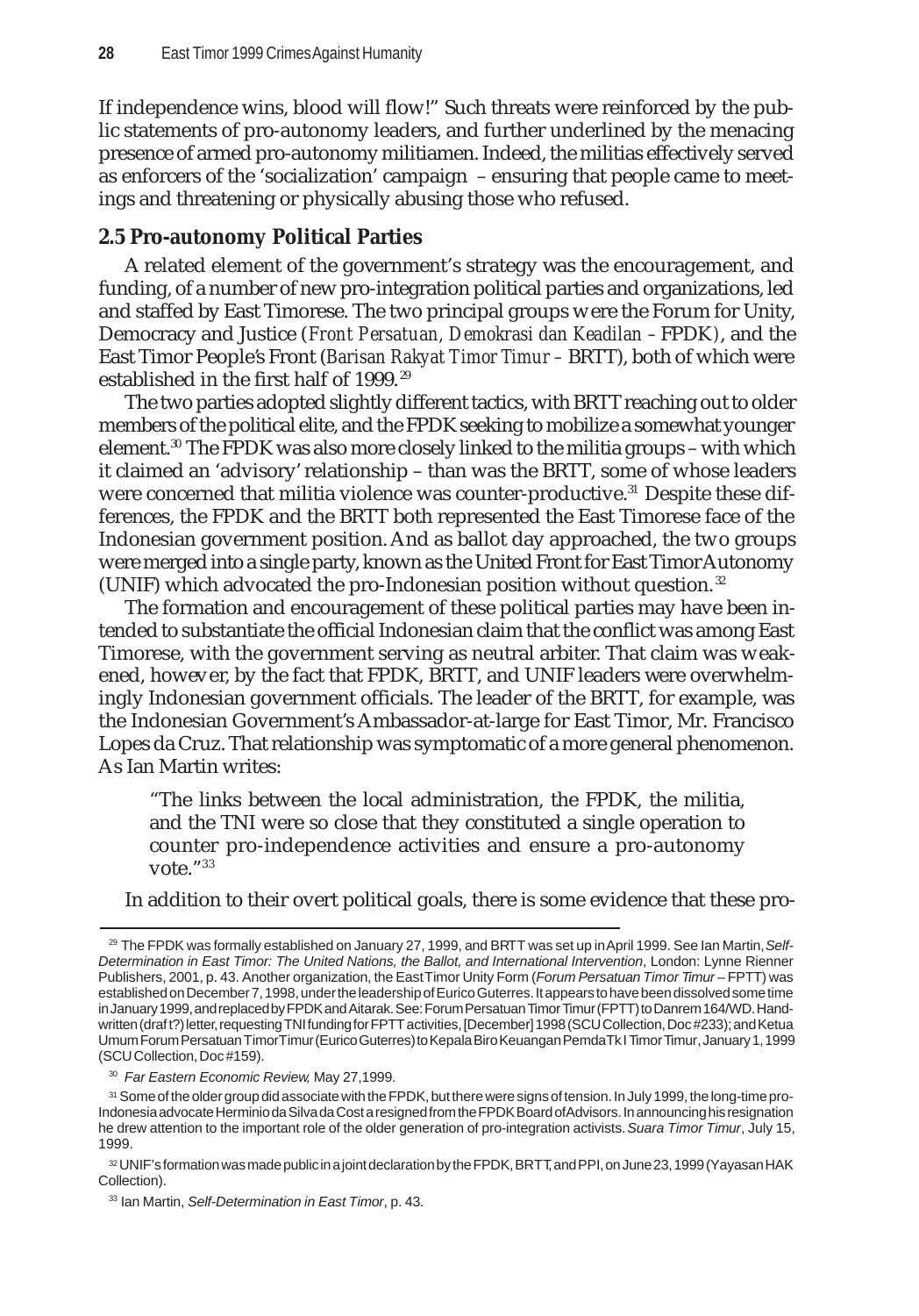autonomy political organizations also served a more covert purpose – as a conduit for the disbursement of funds and materials to the militias. As detailed elsewhere in this report, the FPDK and the BRTT both received substantial funding and resources from official sources, both civilian and military (see Chapter 8).

# **2.6 Specialized Government Bodies**

A final vital element of the government's strategy was the creation of a number of specialized political bodies in East Timor. These bodies – most notably the Commission on Peace and Stability (*Komisi Perdamaian dan Stabilitas –* KPS) and the Task Force for the Implementation of the Popular Consultation in East Timor (*Satuan Tugas Pelaksanaan Penentuan Pendapat mengenai Timor Timur* – Satgas P3TT) – served as public relations machines.34 The latter also served as a cover for the coordination of covert Indonesian government and military strategy.

The Commission on Peace and Stability (KPS) was a product of the 'peace agreement' brokered by TNI commander Gen. Wiranto and signed by pro-independence and pro-Indonesian groups in East Timor on April 21, 1999. Ostensibly established to facilitate dialogue among the different parties in East Timor, in practice the KPS almost invariably served as a mouthpiece for the Indonesian government position. This was partly the consequence of its composition, which was heavily weighted toward the Indonesian and pro-autonomy side.<sup>35</sup> It also stemmed from the deeply partisan position adopted by representatives of Indonesia's Human Rights Commission (*Komisi Nasional Hak Asasi Manusia* – *Komnas HAM*) which had been drawn in to convene the KPS.

The public relations antics of the KPS were part of a broader government effort to present its version of events, and its preferred option, to East Timorese and Indonesian audiences. It was assisted in this effort by a generally compliant domestic media – including radio, TV, and print. The government's campaign included what appeared to be deliberate efforts at dis-information by the KPS designed to discredit UNAMET and to lay the foundation for a future challenge to the credibility of the process.

In addition to their general hostility toward UNAMET, Indonesian and pro-autonomy spokesmen claimed that UNAMET had deliberately hired only supporters of independence. Despite the absence of evidence, they repeated this claim with increasing frequency as ballot day approached, and in its immediate aftermath. Government and military officials, as well as pro-autonomy leaders, also issued direct and veiled threats against local staff members, causing some of them to resign and flee to the mountains.

A less visible but significantly more influential body established by the government in 1999 was the Task Force for the Implementation of the Popular Consultation in East Timor (Satgas P3TT). The Task Force, as it was commonly known, represented a national ministerial group (TP4 OKTT) headed by the Coordinating Minister for

<sup>&</sup>lt;sup>34</sup> The English here is not an exact translation of the Indonesian. However, these were the titles used in official correspondence and documents.

<sup>35</sup> Representatives from the government, the TNI, the Police, and each of the two pro-autonomy parties, were ranged against just two delegates from the CNRT/Falintil. The sole CNRT representative present at the signing of the agreement, Leandro Isaac, was brought to the venue from a Police station where he had taken refuge after his house had been attacked. UNAMET was entirely excluded from the KPS as were local non-governmental organizations and other civil society groups. On the composition and weaknesses of the KPS, see Ian Martin, *Self-Determination in East Timor*, pp. 30-31, and 70.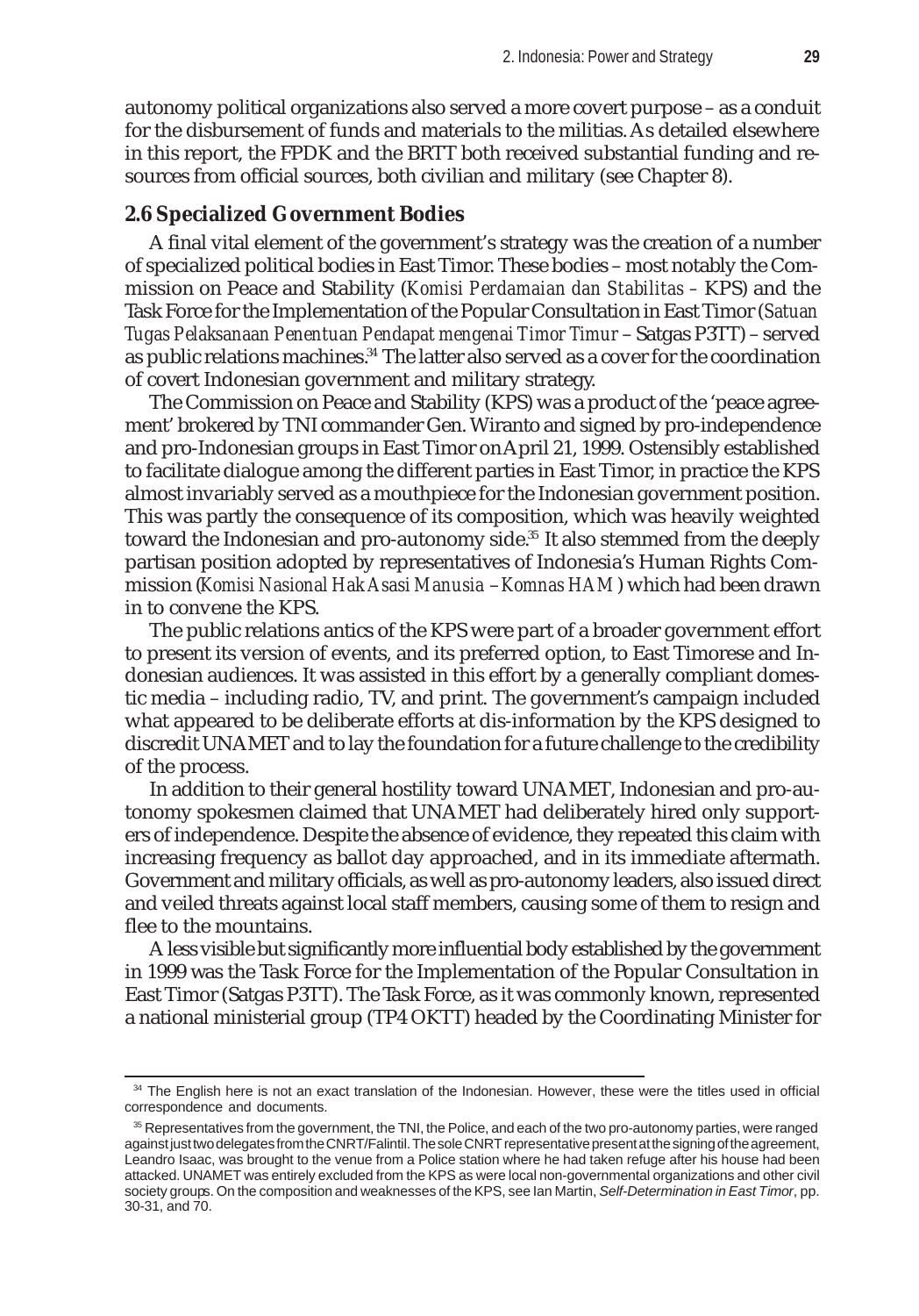Political and Security Affairs.<sup>36</sup> The Task Force was headed by a former Indonesian permanent representative to the UN in Geneva, Ambassador Agus Tarmizi, and, like its parent body (the TP4 OKTT), included representatives from several central government Ministries and bodies.

Formally, the Task Force represented Indonesian government interests in East Timor, and served as a direct point of contact with UNAMET, in the context of the Popular Consultation. However, because it reported directly to the Coordinating Minister for Political and Security Affairs in Jakarta, the Task Force also constituted a crucial channel of authority directly under the control of the Minister, Lt. Gen. (ret.) Feisal Tanjung.

Moreover, the Task Force leadership included a number of high-ranking military officers, active and retired, with long experience in East Timor, and backgrounds in military intelligence or Kopassus, or both. They included: H.R. Garnadi, a retired Army Major General, with a background in military intelligence; and Brig. Gen. Glenny Kairupan, who had served as Deputy Korem Commander in East Timor in the mid-1990s, and who reportedly had a Kopassus background.<sup>37</sup>

The key figure on the Task Force, however, was Maj. Gen. Zacky Anwar Makarim. A career intelligence officer, Makarim had served until January 1999 as head of the military intelligence agency, BIA (renamed BAIS in April 1999). Officially appointed to his post in East Timor in early June, 38 he had been involved in military and political operations there for some time before that.<sup>39</sup> In the early 1990s, he had been a military intelligence officer in Aceh, at the height of a counter-insurgency campaign in which the army mobilized militia groups to assist in their effort to crush a local independence movement.

The most senior military officer in East Timor until the declaration of Martial Law in September 1999, Maj. Gen. Makarim is the most likely candidate for the role of overall field coordinator of military and government strategy in East Timor. To the extent that that strategy entailed the mobilization of armed militia groups, and the commission of systematic acts of violence against the civilian population, he is also a leading suspect among those aiding and abetting crimes against humanity.

Ξ

<sup>36</sup> TP4 OKTT stands for *Tim Pengamanan Pelaksanaan Penentuan Pendapat mengenai Otonomi Khusus Timor Timur* – Team for the Security and Implementation of the Popular Consultation on Special Autonomy in East Timor. It would appear to have been established on the authority of Presidential Decision No. 43, dated May 18, 1999. See: Armed Forces Chief of General Staff (Lt. Gen. Sugiono) for Panglima TNI (Gen. Wiranto), "Surat Perintah No. Sprin/1096/VI/1999," June 4, 1999 (Yayasan HAK Collection, Doc #28); and Panglima TNI (Gen. Wiranto), "Surat Perintah No. Sprin 1180/P/VI/1999," June 16, 1999 (Yayasan HAK Collection, Doc #29). The TP4 OKTT ministerial team comprised: the Minister of Foreign Affairs, the Minster of Home Affairs, the Minister of Defense, the Minister of Justice, the National Chief of Police, and the Head of the National Intelligence Agency (BAIS). Ian Martin, *Self-Determination in East Timor*, p. 42.

<sup>37</sup> A third member, Col. (Pol.) Andreas Sugianto, had served as Chief of Police in East Timor in 1994-96. As such, he had worked closely with a number of TNI officers who played key roles in 1999, including Mahidin Simbolon and Kiki Syahnakri, who were Commanders of Korem 164 in the mid-1990s, and Glenny Kairupan, who served as Deputy Danrem at that time.

<sup>38</sup> Maj. Gen. Makarim was formally ordered to deploy to East Timor as a member of TP4 OKTT on June 4, 1999. The order (Surat Perintah No. Sprin/1096/VI/1999) was issued under the authority of TNI Commander, Gen. Wiranto, but signed by the Armed Forces Chief of General Staff, Lt. Gen. Sugianto (Yayasan HAK Collection, Doc #28).

<sup>39</sup> He and Maj. Gen. Kiki Syahnakri were members of a team sent by TNI headquarters to investigate the Liquiça church massacre in April 1999. See Greenlees and Garran, *Deliverance*, p. 126-127.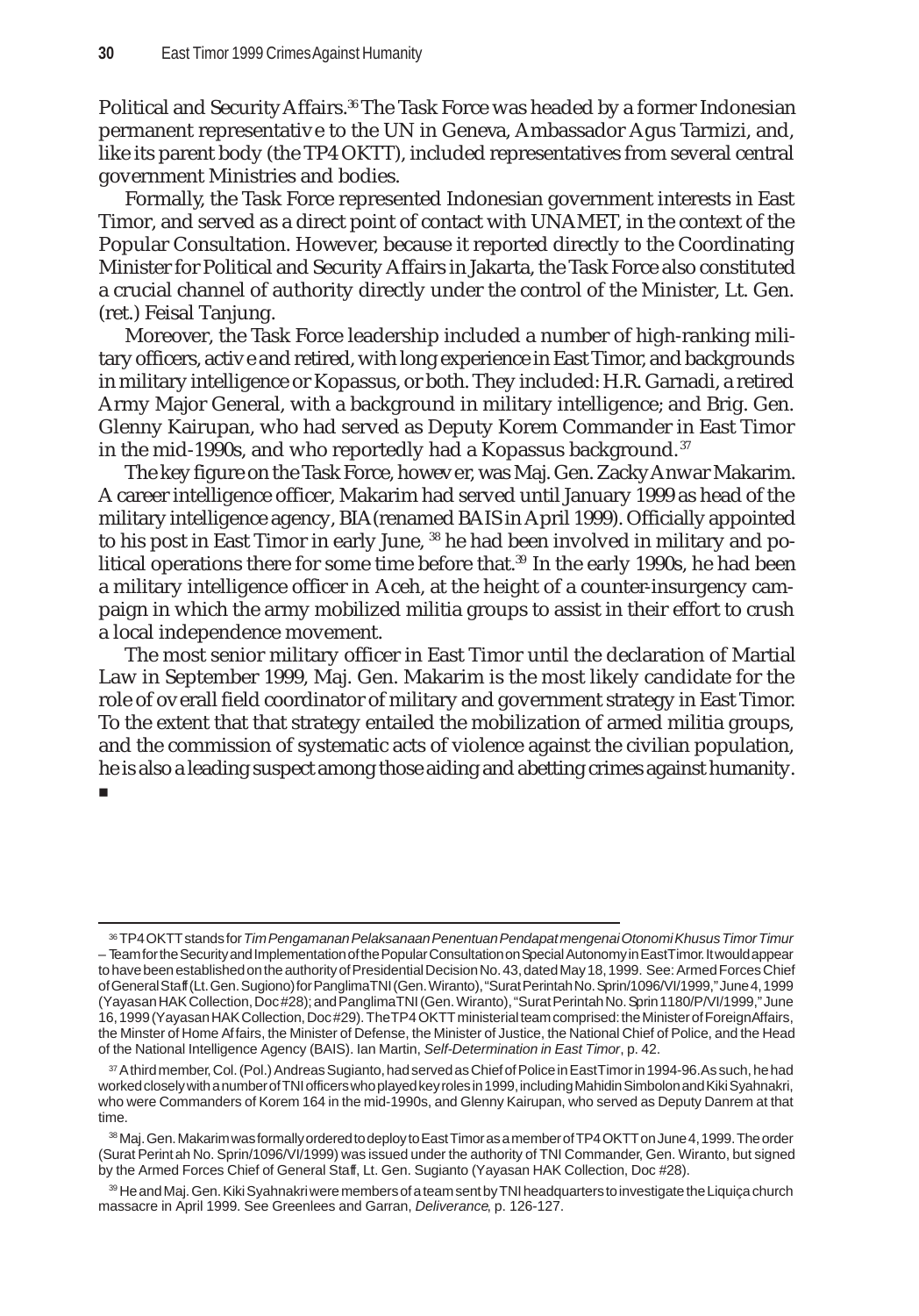# PART II HUMAN RIGHTS IN 1999: PATTERNS AND VARIATIONS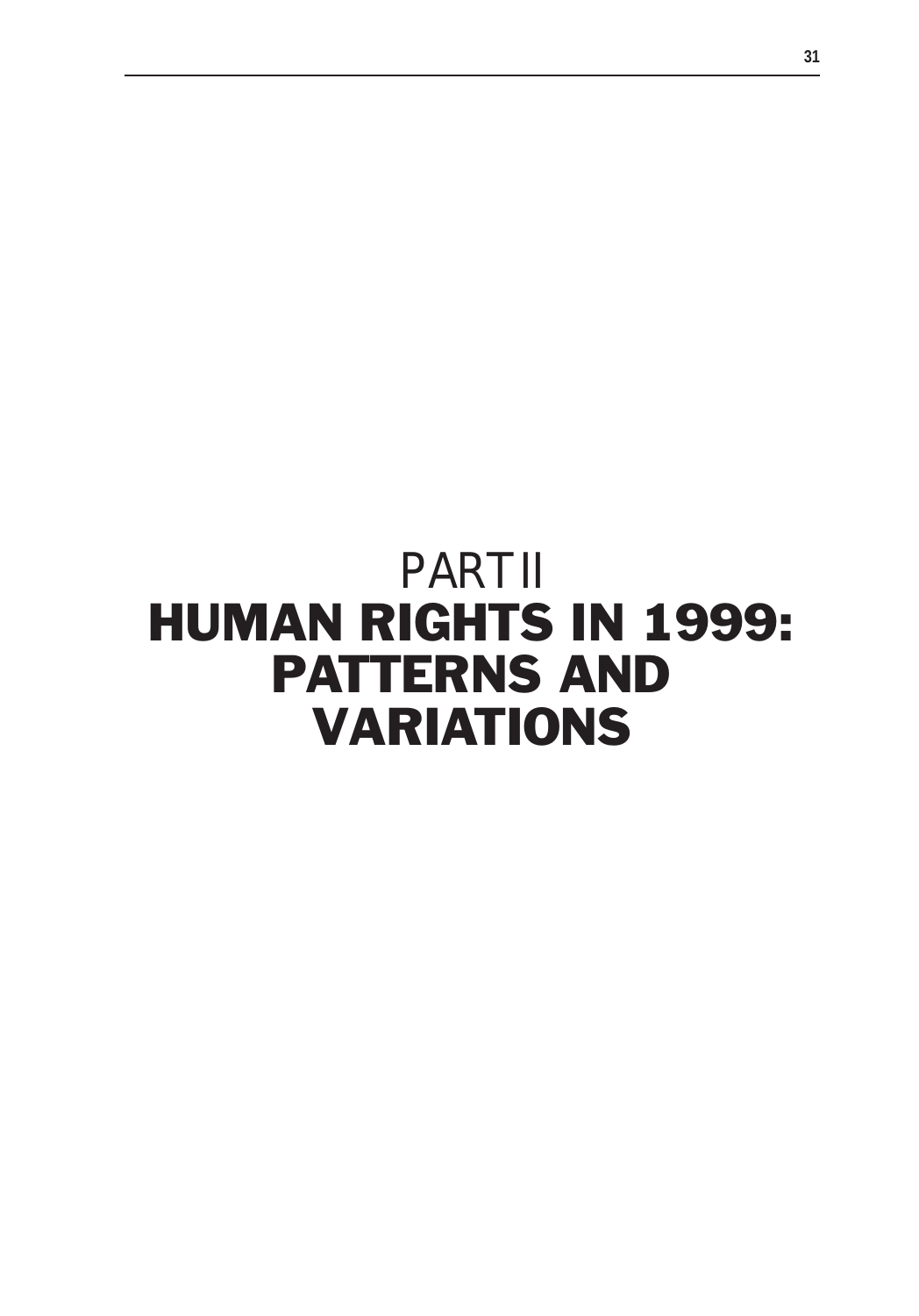# 3. Violations, Victims, and Perpetrators

There is no doubt that the Indonesian authorities sought to influence the outcome of the Popular Consultation in favor of 'special autonomy.' Nor is there any doubt that egregious acts of violence were committed in the context of that plan. The real question is whether that violence was the spontaneous work of local militiamen and 'rogue elements' of the TNI, as Indonesian authorities have claimed, or an integral part of an operation planned and carried out by Indonesian officials.

A fair answer to that question requires a careful description of the violence, and an analysis of the underlying patterns and variations in that violence. This chapter is the first of three in this report that undertake that task. It describes and analyzes the most basic patterns of the violence in 1999, asking the following questions: What kind of violations were committed? When did they happen? Who were the victims? And who were the perpetrators?

The answers point to one central conclusion: most of the acts of violence committed in 1999 were part of a widespread and systematic attack directed against the civilian population of East Timor, targeting those who were believed to be supporters of independence. As a matter of international law, then, those acts constitute not only grave violations of human rights but also crimes against humanity.

#### **3.1 Types of Violation**

The principal crimes committed in East Timor in 1999 included extra-judicial killing, torture and ill-treatment, sexual violence, forcible transfer of population, and destruction of property. These acts infringed a wide range of fundamental human rights recognized in international law, including the right to life, the right to personal security, the right to physical integrity, freedom of thought, freedom of association, and the right to own or hold property.

Extrajudicial killing: The most notorious of the crimes committed in 1999 were extra-judicial killings (murders) of which there were at least 1,200 and perhaps as many as 1,500 during the year. These killings were typically committed by multiple assailants, armed with an assortment of weapons, including knives, machetes, swords, home-made firearms, and automatic weapons.

Many of the victims were individually targeted, but a significant number – perhaps as many as 400 – died in mass killings. Many of these mass killings occurred in places of worship and/or refuge, including Catholic churches and the homes of prominent citizens (See Case Studies: Liquiça Church Massacre; Carrascalão House Massacre; and Suai Church Massacre). They also took place on the premises, or in the custody of Indonesian Army and Police forces (See Case Studies: Cailaco Killings;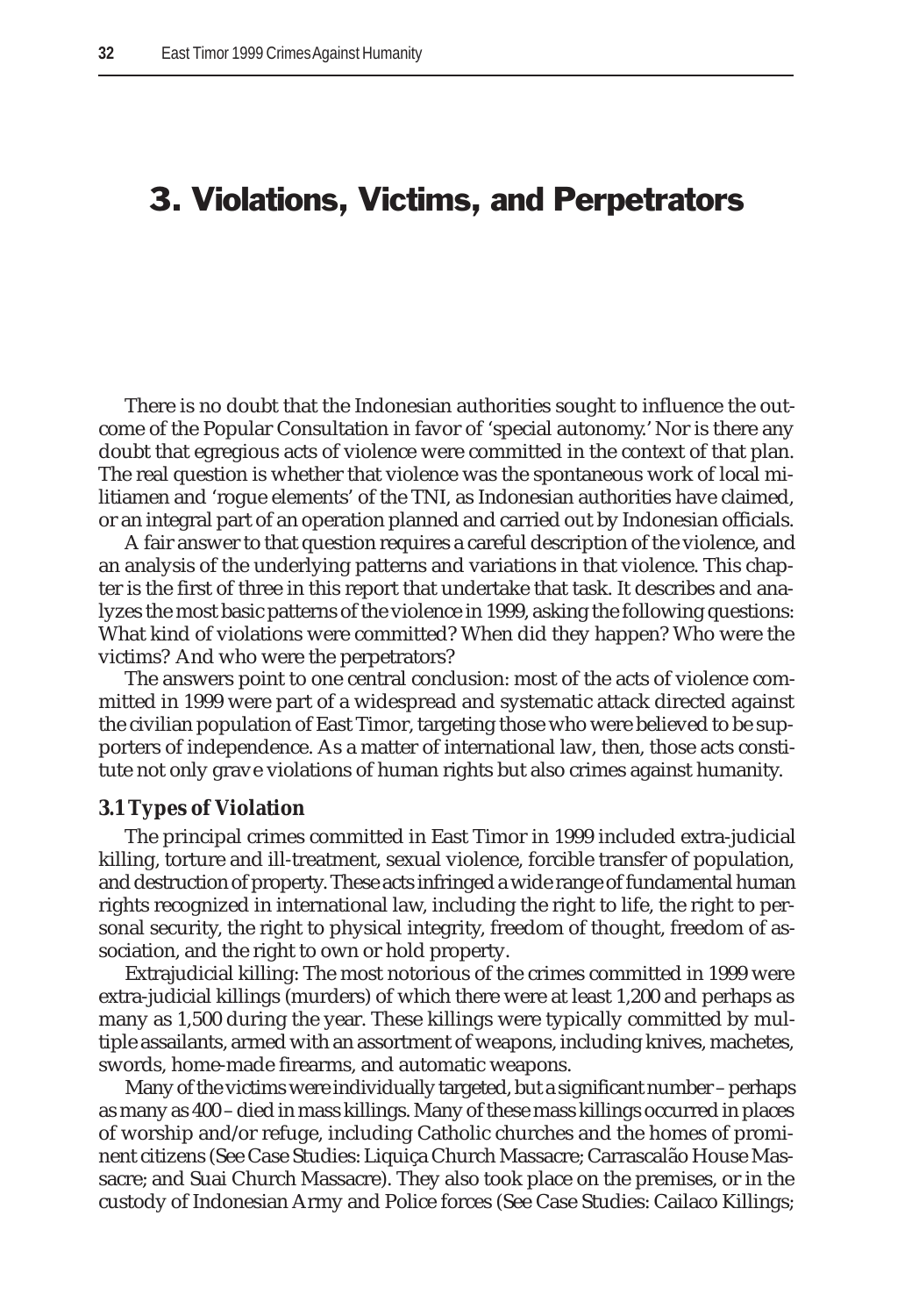and Maliana Police Station Massacre).

As a rule, the method of killing was cruel. Victims were commonly beaten, hacked with machetes or swords, and their bodies sometimes deliberately mutilated, both before and after death. An especially common form of mutilation was the removal of one of the victim's ears, but other body parts were sometimes also removed, and several victims were deliberately decapitated. In some cases, the mutilated bodies (or body parts) of the dead were left in public places, in an apparent effort to terrorize the population. In other cases, especially where large numbers had been killed, the authorities took pains to dispose of the bodies, and other evidence.

Torture and ill-treatment: Torture and ill-treatment, like extra-judicial killing, had for years been part of standard Indonesian counter-insurgency strategy in East Timor and elsewhere. It was not surprising, therefore, that the practice was commonly reported in 1999. The torture of detainees typically took the form of beatings and the infliction of wounds with sticks, machetes, knives, swords, and rifle butts.

As noted in the joint report of the UN Special Rapporteurs, in 1999 torture in East Timor commonly occurred as a prelude to murder or attempted murder.<sup>1</sup> More recent evidence indicates that torture and ill-treatment were also used, as they had been for many years, as methods for extracting information about the pro-independence movement.

As in the past, torture and ill-treatment in 1999 were also part of a strategy aimed at intimidating and terrorizing the population. The purpose of that intimidation varied over time. In the pre-ballot period, it was intended primarily to silence proindependence voices in the context of the registration and campaigning, and to force recruitment into the pro-Indonesian militia groups. In the post-ballot period, it was used to force or 'convince' the population to flee.

Gender-based violence: As the UN Special Rapporteurs noted in their report, torture and ill-treatment also took the form of sexual violence, including rape, sexual slavery, and sexual harassment. $^{\rm 2} \,$  By 2001, the local non-governmental organization Fokupers had documented some 182 cases of gender-specific violations committed in 1999. These included 46 cases of rape, five cases of attempted rape, and 16 cases of sexual assault. More than half of the 46 rape victims were raped repeatedly, or by more than one attacker. In addition, many women were raped over a period of months, and sometimes years, after being forced into a relationship of sexual slavery by TNI soldiers and militiamen.<sup>3</sup>

Given the understandable reluctance of most East Timorese women to speak about such experiences, it is very likely that the actual number of cases of rape and sexual slavery in 1999 was significantly higher than thus far reported.<sup>4</sup> The problem of underreporting has been compounded by social, legal, and logistical barriers to documentation and redress. East Timorese women, like women elsewhere, have suffered guilt, shame, and isolation in the aftermath of these attacks. Some have also been abandoned by their husbands, who have claimed or implied that their wives had con-

<sup>1</sup> United Nations, *Situation of Human Rights in East Timor*, December 10, 1999, paragraph 42.

<sup>2</sup> United Nations, *Situation of Human Rights in East Timor*, December 10, 1999, paragraphs 42 and 46-58.

<sup>&</sup>lt;sup>3</sup> They included at least 20 women taken to West Timor after the Suai Church massacre of September 6. UNTAET, "Investigations by the Serious Crimes Unit on cases of abduction of East Timorese women during the 1999 conflict," Dili, May 2001.

<sup>4</sup> Fokupers notes that ". . . barriers such as social isolation, trauma from the incident, and fear of public judgment . . . make the process of documentation . . . extremely difficult." Fokupers, "Progress Report 1 – Gender-based Human Rights Abuses," Dili, June 2000, p. 3.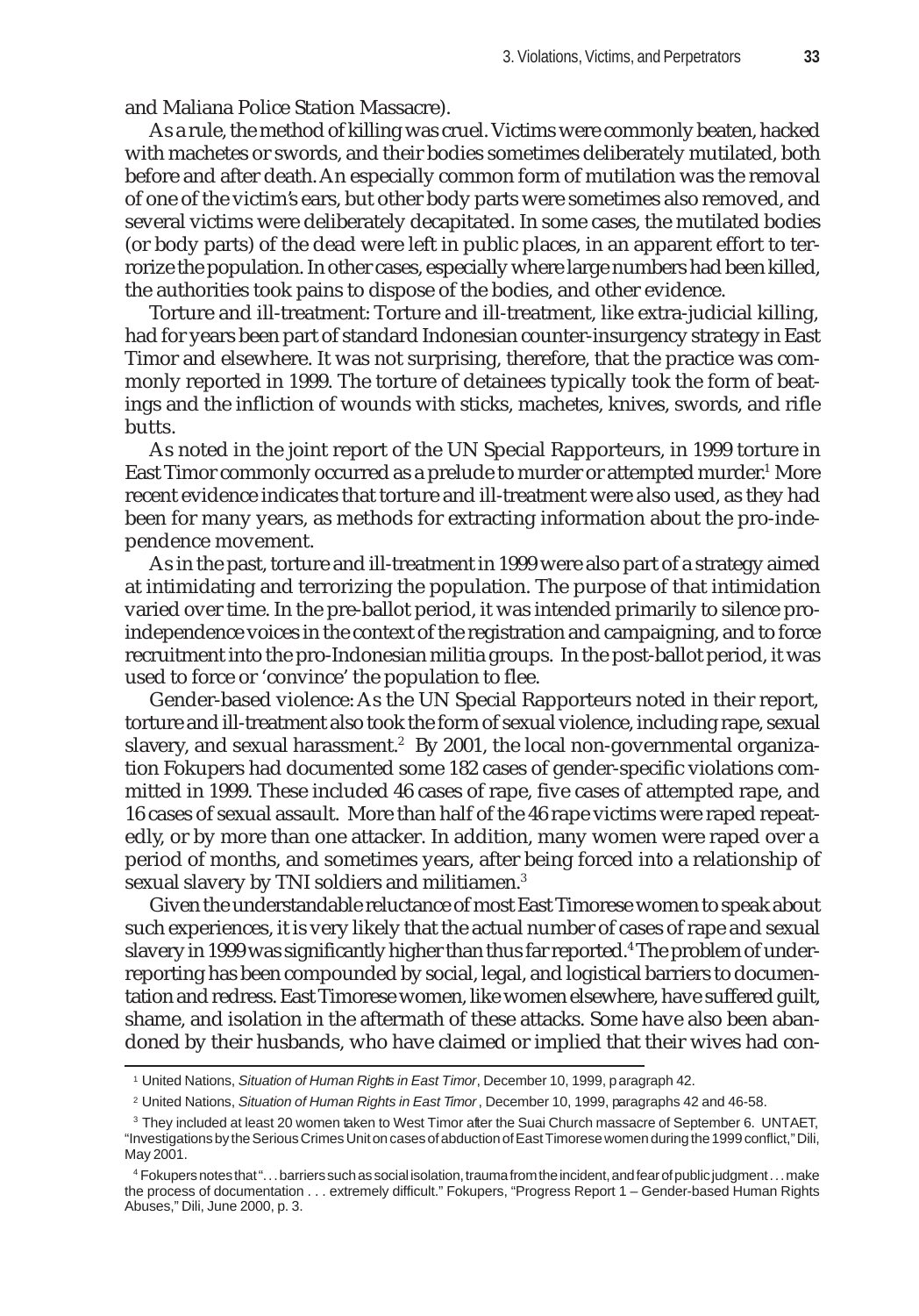sented to their own rape and or sexual slavery.<sup>5</sup>

The perpetrators of crimes of sexual violence were predominantly militiamen, but almost half were TNI soldiers and officers.<sup>6</sup> In some cases, militiamen and TNI soldiers entered the home of a young woman and, brandishing their weapons, threatened to kill family members if she refused to have sex. In other cases, TNI officers and militiamen connived to abduct women, and then shared them like chattel.

Apart from the identity of the perpetrators, certain details of these assaults make it clear that rape and sexual violence were not random acts, but were planned by or with the approval of military authorities. For example, military authorities appear to have designated those women considered 'fair game' for rape or sexual assault. Some attackers, moreover, had access to relatively sophisticated contraceptive technology, including medication that they injected into their victims prior to raping them (See Case Study: Arbitrary Detention and Rape in Lolotoe).

Forcible transfer of population: In addition to constituting crimes in their own right, sexual violence, torture, and extra-judicial killing also formed the essential underpinning for the further crime of forcible transfer of the population. Such forcible transfers occurred in East Timor in two broad waves. The first, which took place before the ballot, saw as many as 60,000 people displaced from their homes to other parts of East Timor. The second, which occurred in the immediate aftermath of the August 30 vote, resulted in the displacement of an estimated 400,000 people – or about half the total population. More than 250,000 of that number were forced across the border into Indonesian West Timor, and neighboring islands, while the remainder took refuge in the hills and forests of East Timor.

In the pre-ballot period, forcible displacement stemmed primarily from a campaign of violence and terror by pro-Indonesian forces in perceived pro-independence strongholds. The campaign took a variety of forms, including the burning of houses, and the detention, torture, and execution of alleged pro-independence leaders. Starting in late 1998, and reaching a crescendo in April 1999, that campaign caused residents of entire villages to flee to the mountains, or to neighboring towns. Many took refuge in places of worship, including churches in the towns of Liquiça, Suai, and Maliana. Others sought protection in the homes of prominent citizens in Dili and elsewhere. As noted above, many people were killed in these places of worship and refuge.

Forcible relocation of the population also threatened to derail the popular consultation and deny thousands the right to vote, by disrupting plans for registration, voter education, and voting. Internally displaced persons (IDPs), particularly those in the hills, were understandably reluctant to leave their places of refuge to take part in such activities. Ultimately, UNAMET was able to make special arrangements that permitted all but a small number of IDPs to register and to vote.

Even more serious was the forcible relocation of roughly half of the population, mostly to West Timor, in the days and weeks after the ballot. Some observers <sup>7</sup> have concluded, on the basis of documentary evidence, that the forced transfer of the population was part of a strategy devised by Indonesian authorities at the highest

<sup>5</sup> To make matters worse, in early September 1999 the office of Fokupers, the only organization that had seriously documented the problem of gender-based violations in 1999, was burned and looted by militias, and all of its records were destroyed.

 $\rm ^6$  Of the 46 cases of rape documented by Fokupers, 18 were committed by TNI soldiers alone or jointly with militiamen. See Fokupers, "Progress Report 1 – Gender-based Human Rights Abuses," Dili, June 2000.

<sup>7</sup> For example, the Indonesian Commission on Human Rights, and the International Commission of Inquiry on East Timor, whose reports were both issued in January 2000.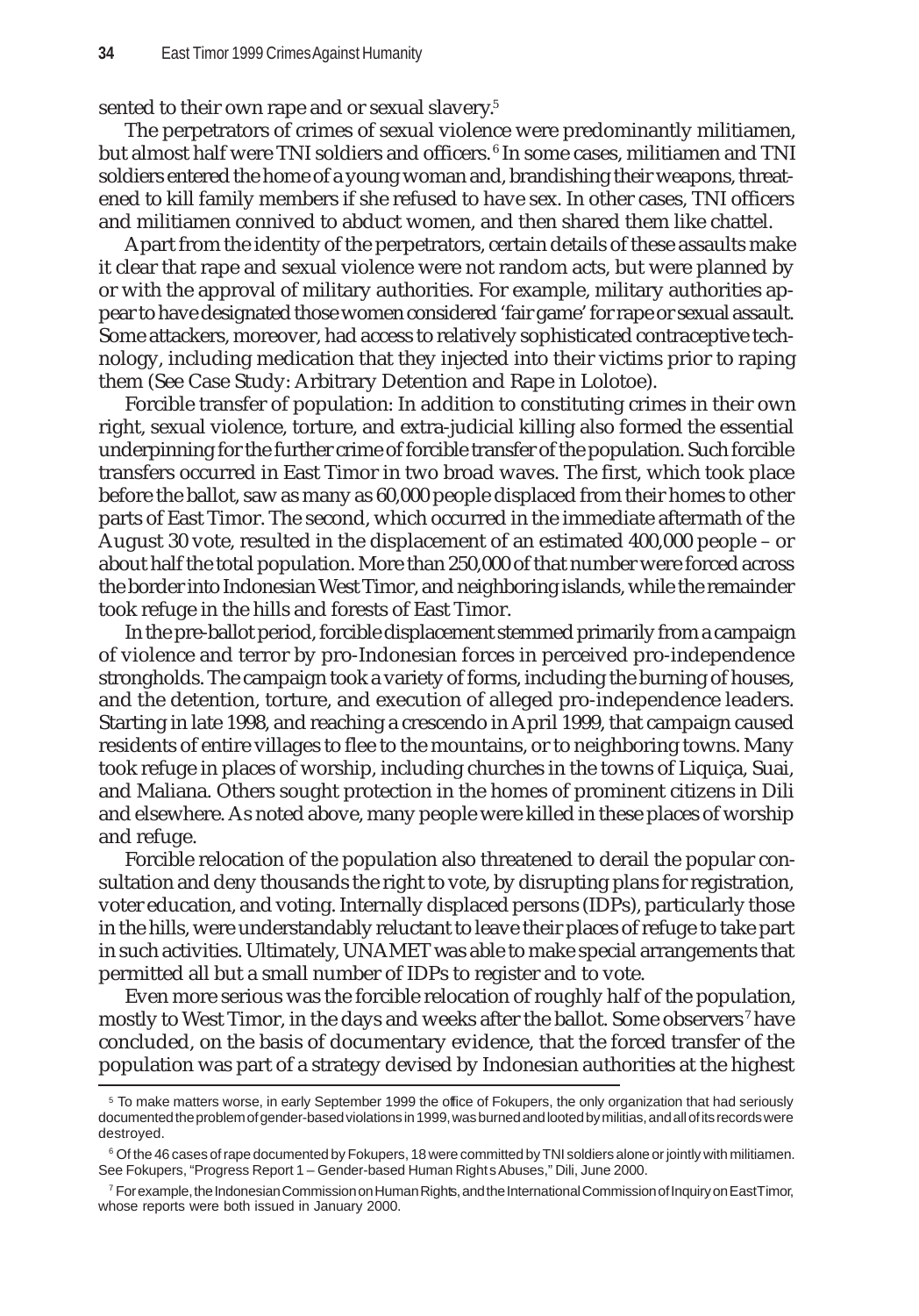level. While there is reason for caution in drawing that conclusion solely from the available documents, the pattern of behavior reported by numerous eyewitnesses strongly supports the claim that the forcible evacuation was deliberate and wellorganized (See Case Study: Forcible Relocation and Murder of Refugees in Dili).

The pattern of evacuation was virtually identical everywhere in the territory. It began in the days immediately after the vote with a campaign of intimidation and violence carried out jointly by militias and TNI soldiers. Across the territory, bands of militiamen and soldiers roamed freely through villages and towns, setting fire to homes and offices, selectively beating or killing pro-independence figures, and threatening residents that they must leave or suffer the same fate. Police either took part in the violence, or appeared unwilling or unable to stop it.

Victims and witnesses from widely disparate locations in East Timor reported that they were told by TNI and Police officials, as well as militias, that they would be killed, and in the case of women, raped, if they did not board the trucks or boats to West Timor. They also reported consistently that the vehicles used in the evacuation were seized by military officials and militia under duress, and that money was extorted from those being forced to board the trucks.

Faced with the evident collapse of law and order, and imminent danger of death, many citizens felt they had no option but to flee. Their flight was encouraged by military and civilian authorities who told residents their safety could not be guaranteed unless they moved to police and military stations, and other designated gathering points throughout the territory. At these designated sites, refugees were systematically loaded onto trucks or ships, and transported to West Timor and neighboring islands.

The problems did not stop once the refugees left East Timor. On the contrary, they faced perilous conditions in the Indonesian refugee camps where they were placed. The most serious problem was that the militiamen who had terrorized them into fleeing were also in the camps, where they continued to harass, threaten, and intimidate the refugees. As in East Timor, the Indonesian authorities, including the TNI, made little effort to control the militias inside the camps. The predictable result was that they were free to commit serious violations of human rights against the refugees, including rape, sexual slavery, and murder.

Destruction of property: The violations committed in 1999 also included the massive destruction of property, and in particular the targeted burning of houses and the killing of livestock. Some of this destruction took place in the context of the campaigns of terror in the pre-ballot period. Most, however, occurred in a period of three weeks immediately after the August 30 ballot. In that brief period, roughly 70% of all buildings in the territory were deliberately burned or otherwise rendered uninhabitable. The buildings destroyed included private homes, shops, government offices, schools and medical clinics. Crucial infrastructure, including water, electricity, and telecommunications facilities were also destroyed or disabled.

Although some parts of the territory were harder hit than others, the pattern of destruction indicated that the violence against property was planned and orchestrated at a high level. Eyewitnesses from disparate towns and villages all reported that the burning and destruction was done systematically, and with either the full participation, or acquiescence, of TNI soldiers and Police (See District Summaries).

Physical destruction on this scale had dire humanitarian consequences. It rendered hundreds of thousands of people homeless, and left a similar number without access to adequate food. It also deprived the vast majority of the population of ac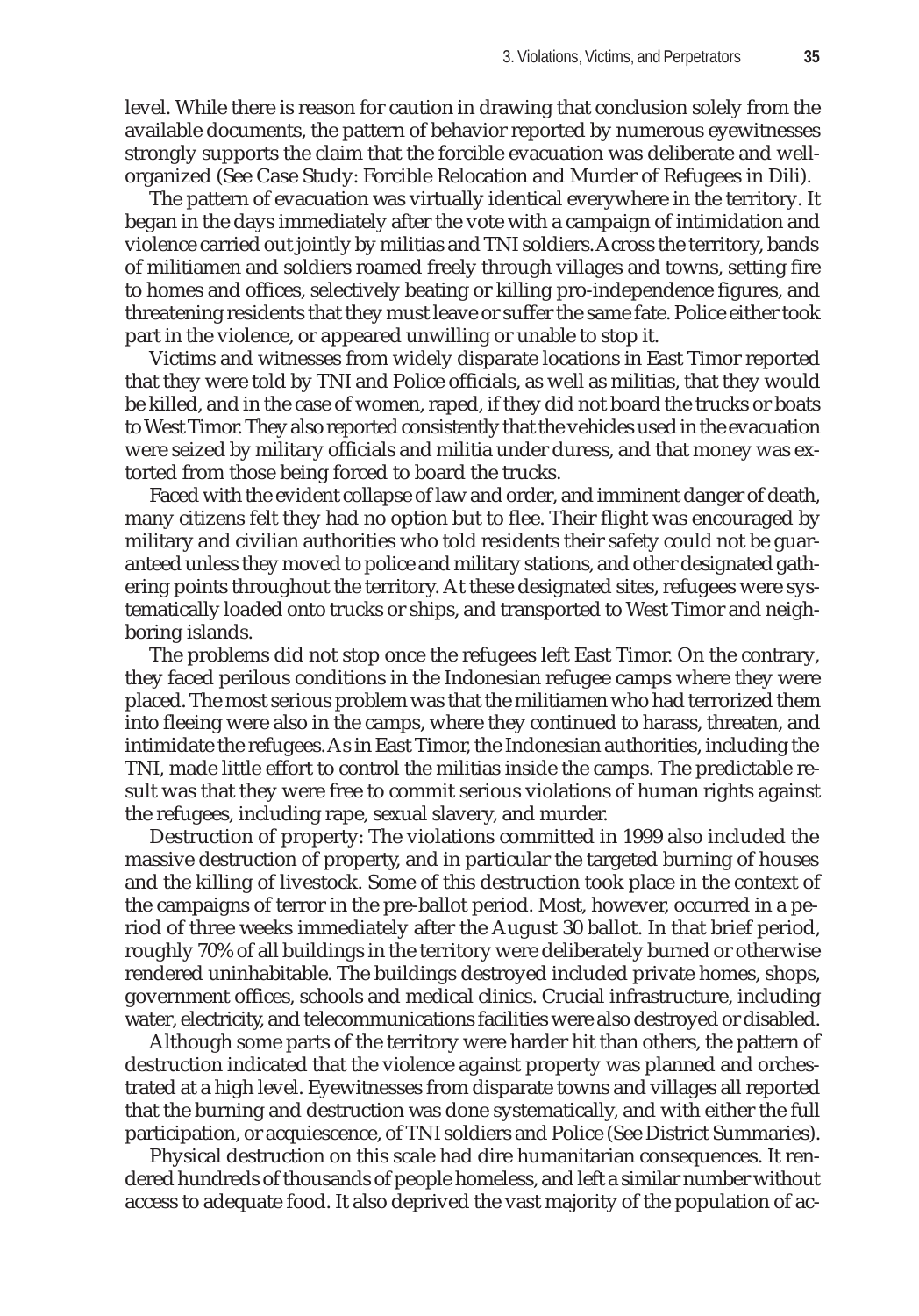cess to health care and education. In these ways, as the International Commission of Inquiry on East Timor noted in its January 2000 report, the destruction of property also constituted breaches of basic economic and social rights. <sup>8</sup>

# **3.2 Chronology of Violations: Three Periods**

The pattern of human rights violations, and crimes against humanity, committed in 1999 varied significantly over time. Three rough periods, each with its own characteristic features, can be discerned: (i) the Pre-UNAMET period (January to late May); (ii) the UNAMET period (early June to August 30); and the Post-ballot period (August 30 to late October).

Pre-UNAMET period (January to late May): Some of the worst human rights violations occurred in the pre-UNAMET period, before East Timor had become the focus of serious media and international attention. Militia groups had begun to form in mid-1998, and by January 1999, together with TNI units, some had already embarked upon a campaign of violence and intimidation targeting real or alleged supporters of independence.

As more militia groups formed, and as military and civilian authorities lent them political and logistical support, the violence accelerated and spread. Between January and the end of May 1999 several dozen people were extrajudicially killed, and tens of thousands were forcibly displaced from their homes. Many of those who fled their homes sought refuge in nearby churches or in the private homes of prominent citizens. It was against these people, and in these places of refuge, that some of the most egregious human rights violations were committed.

Among the most notorious violations of this period were three mass killings that took place in April 1999. The first, on April 6, 1999, was a massacre of at least 60 people at the parish church in the town of Liquiça. The second was the deliberate execution of seven people while they were in the custody of TNI soldiers and officers, in the Sub-District of Cailaco, Bobonaro. The third was the killing of at least 12 people who had taken refuge at the Dili home of a prominent supporter of independence, Manuel Carrascalão on April 17 (See Case Studies: Liquiça Church Massacre; Cailaco Massacre, and Carrascalão House Massacre). These massacres coincided almost exactly with the final negotiations taking place in New York that would lead to the May 5 Agreements.

UNAMET period (early June to August 30): The human rights situation improved slightly after UNAMET and a substantial number of international observers and journalists began to deploy throughout the territory in early June 1999. Measured by the number of people killed in acts of political violence, there was a marked improvement**.** Nevertheless, serious violations – including ill-treatment, sexual violence, and forcible relocation – continued. By mid-July 1999, UNAMET and other organizations estimated that there were some 60,000 IDPs, in a population of just over 800,000. <sup>9</sup>

The most commonly reported violations during the UNAMET period were acts of intimidation, beating, and forcible relocation of alleged supporters of independence. Among the best documented cases during this period was the June 29 mi-

<sup>&</sup>lt;sup>8</sup> The Commission of Inquiry noted that various economic and social rights "... were violated through the large-scale destruction, including the right to work, the right to an adequate standard of living, including food, clothing, housing and medical care, and the right to education." United Nations, Office of the High Commissioner for Human Rights, "Report of the International Commission of Inquiry on the Question of East Timor to the Secretary General," UN Doc A/54/726,S/2000/ 59, January 31, 2000. See esp. paragraphs 20, 102-103, and 142.

<sup>9</sup> Ian Martin, *Self-Determination in East Timor*, p. 57.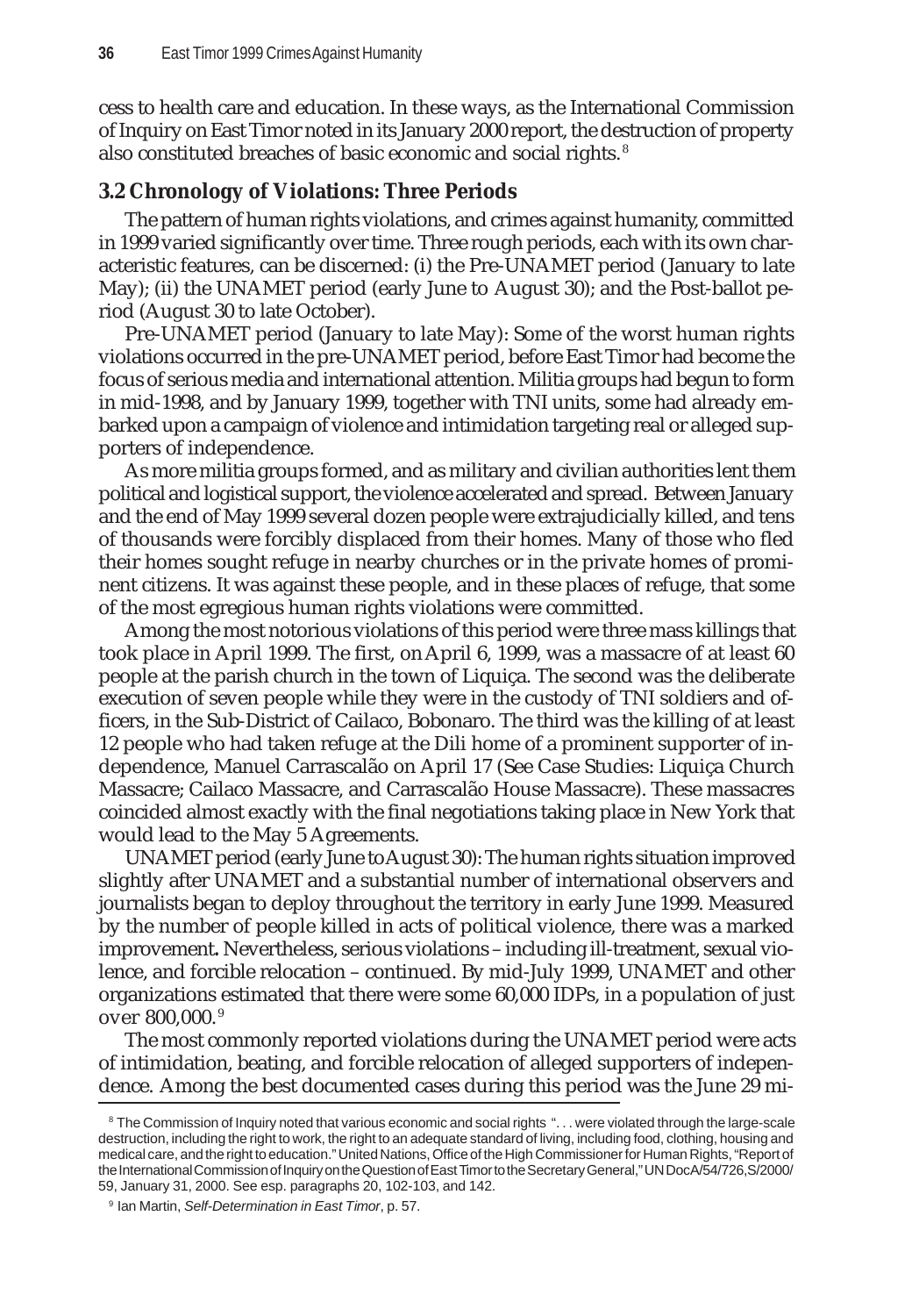litia attack on the UNAMET headquarters in the town of Maliana, in Bobonaro District. That attack left several people injured and caused considerable property destruction. An internal UN investigation concluded that the attack had been organized and coordinated by local military commanders, including the District Military Commander, and that it had been intended to intimidate UN staff (See Case Study: Attack on UNAMET Maliana). Another well-documented incident typical of this period was the July 4 militia attack on a humanitarian convoy in the town of Liquiça (See Case Study: Attack on Humanitarian Convoy).

The human rights situation deteriorated further in late August, during the period of open campaigning prior to the vote. In addition to a greater number of incidents of threat and intimidation, and a new surge in forcible displacement, there was a significant increase in the number of killings.

The worst single day of violence during the UNAMET period was August 26, the final day of campaigning for the pro-autonomy side. The incidence of human rights violations was especially great in Dili, where pro-autonomy forces from around the country had gathered in large numbers, and engaged in aggressive campaigning. In the course of the day in Dili, at least eight people were killed, all but one of them supporters of independence killed by militiamen or members of the security forces (See District Summary: Dili).

Post-ballot period (August 30 to late October): The most serious and widespread violations of human rights occurred in the aftermath of the ballot. Between August 30, 1999 and the final departure of the TNI at the end of October, an estimated 900 people were unlawfully killed, and some 400,000, or roughly half the population, fled their homes under extreme duress. Of that number at least 250,000 fled or were forcibly relocated to West Timor, and other parts of Indonesia, while the rest took refuge in the hills and forests.

The opening salvo came at about 5 p.m. on ballot day, when a group of militiamen and TNI soldiers attacked a polling station in the village of Boboe Leten, in Ermera district. Two Timorese UNAMET staff members were killed in the attack, and a third was wounded. Subsequent UN investigations revealed that the attack had been planned in advance with the knowledge of the Sub-District military commander, and that TNI soldiers had participated in the attack (See Case Study: Murder of UNAMET Staff Members at Boboe Leten).

Serious human rights violations were also reported from other notorious centers of pro-autonomy activity. On September 2, for example, militia forces and TNI soldiers in the town of Maliana began to threaten and attack known independence supporters, and to loot and burn their homes. Similar activities were reported from the districts of Covalima and Ermera.

In much of the territory, however, the violence did not begin in earnest until September 4, the day the result of the ballot was formally announced. The announcement was made in the morning, local time, and by early afternoon the militias, TNI soldiers, and Police had taken to the streets in towns and villages across the territory, firing their weapons, attacking supporters of independence, and burning houses and public buildings.

Although it had vowed to remain in East Timor after the vote, UNAMET was rendered powerless in the face of the mounting violence. By September 7, all staff had been evacuated to Dili, where they took refuge in the UNAMET headquarters. They were joined there by several hundred local people who had fled their homes for the relative safety of the compound. By September 8 there were roughly 500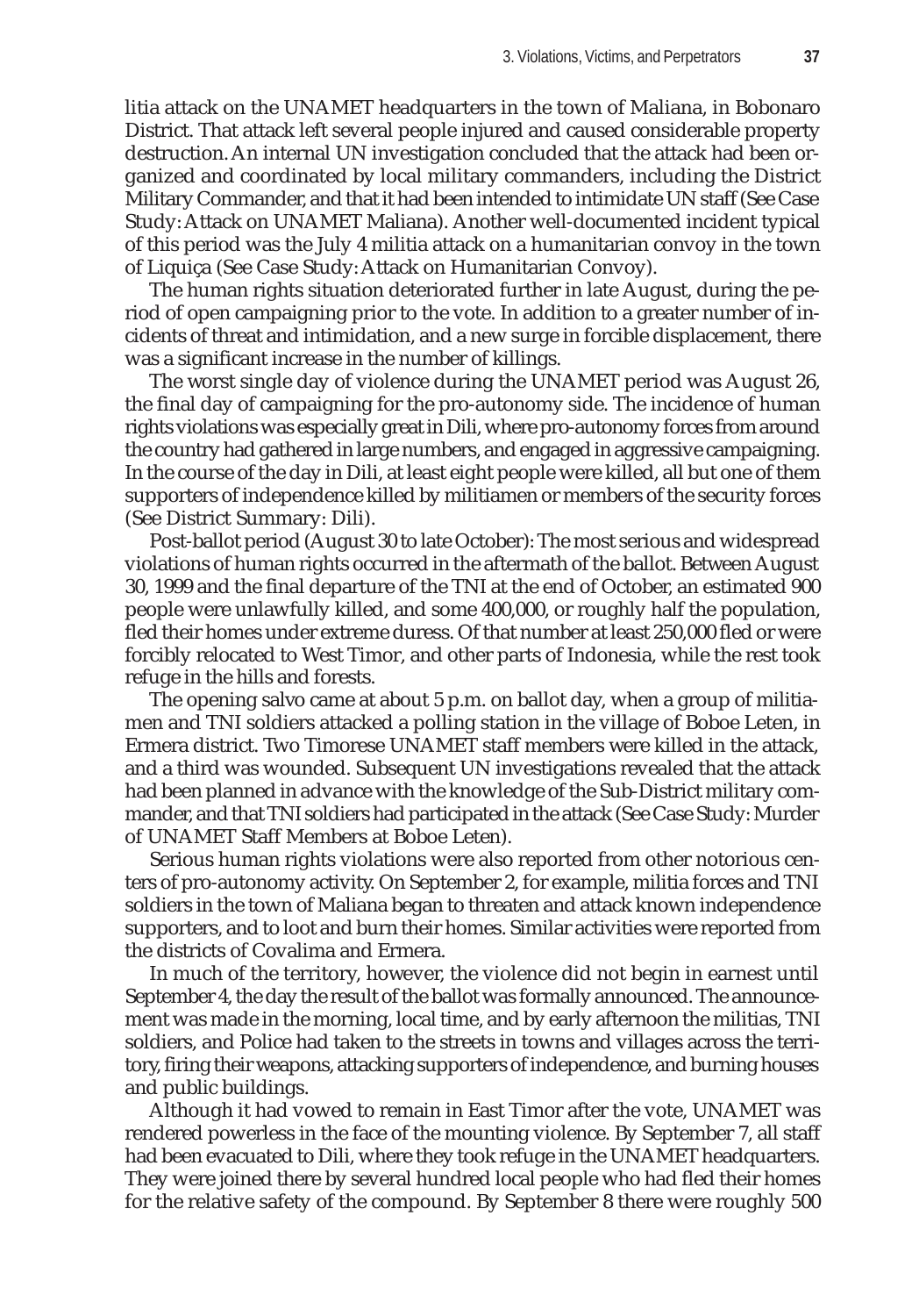UN staff and 1,500 IDPs inside the compound. Meanwhile, armed militia gangs had laid siege to the compound, preventing UNAMET staff and refugees from venturing outside. With UNAMET under siege in its main headquarters, and virtually all observers and journalists having fled the country, the violence began in earnest.

It was against this background that the TNI took two initiatives ostensibly aimed at restoring order. On September 4, the TNI assumed responsibility for law and order from the Police, under the auspices of a special command headed by Maj. Gen. Damiri, called 'Nusa Tenggara Military Operations Command' (*Ko-Ops TNI Nusra*). Then, on September 6, President Habibie declared Martial Law in East Timor, with effect from 00:00 hours, September 7. Indonesian military authorities gave assurances that these measures would bring the violence under control. In reality, however, it was during this period that the most egregious violations of human rights took place.

A sense of the pattern can be glimpsed by noting just a few of the major violations that occurred in the immediate post-ballot period, and after the military took charge.

- $\bullet$  On September 6, TNI and Brimob troops backed militias as they executed scores of people, including three Priests, who had sought refuge in the Cathedral in the town of Suai (See Case Study: Suai Church Massacre).
- On the same day, soldiers and police stood by as militias forcibly evacuated thousands of people who had taken refuge in the Dili residence of Bishop Belo, and at the International Committee of the Red Cross and the Canossian Convent nearby (See Case Study: Forcible Evacuation and Murder of Refugees in Dili).
- Two days later, on September 8, militias and TNI soldiers massacred as many as 14 people who were among hundreds who had taken refuge at the Police station in Maliana. Another 13 who fled the massacre were hunted down and killed the next day (See Case Study: Maliana Police Station Massacre).
- At least 21 people, including a foreign journalist, were killed in September, by elements of TNI Battalion 745 as it withdrew from its base in Los Palos through Baucau and Dili, en route to West Timor (See Case Study: Battalion 745 Rampage).
- In the enclave of Oecussi, almost one hundred people were massacred by militiamen and TNI soldiers in two separate incidents in September and October, bringing the total number killed in the district to 170 people (See Case Study: Passabe and Maquelab Massacres).

These incidents, and many others, formed a critical backdrop to the pattern of systematic threat, intimidation, and terror that, by a conservative estimate, led to the forcible relocation of half of the entire population in a space of two to three weeks. The mass killings were arguably an essential part of a deliberate campaign of terror. They more or less guaranteed that virtually all who could do so would flee their homes, even go into exile, to avoid a similar fate.

# **3.3 The Victims**

The victims of human rights violations in 1999 were overwhelmingly real or alleged supporters of independence, and their close relatives. Some of those targeted were well-known political leaders or prominent members of society, but most were ordinary men and women, more often than not farmers or fishermen. Important sub-categories of pro-independence victims included: CNRT leaders; local authorities; alleged traitors; villagers in pro-independence base areas; members of the Catho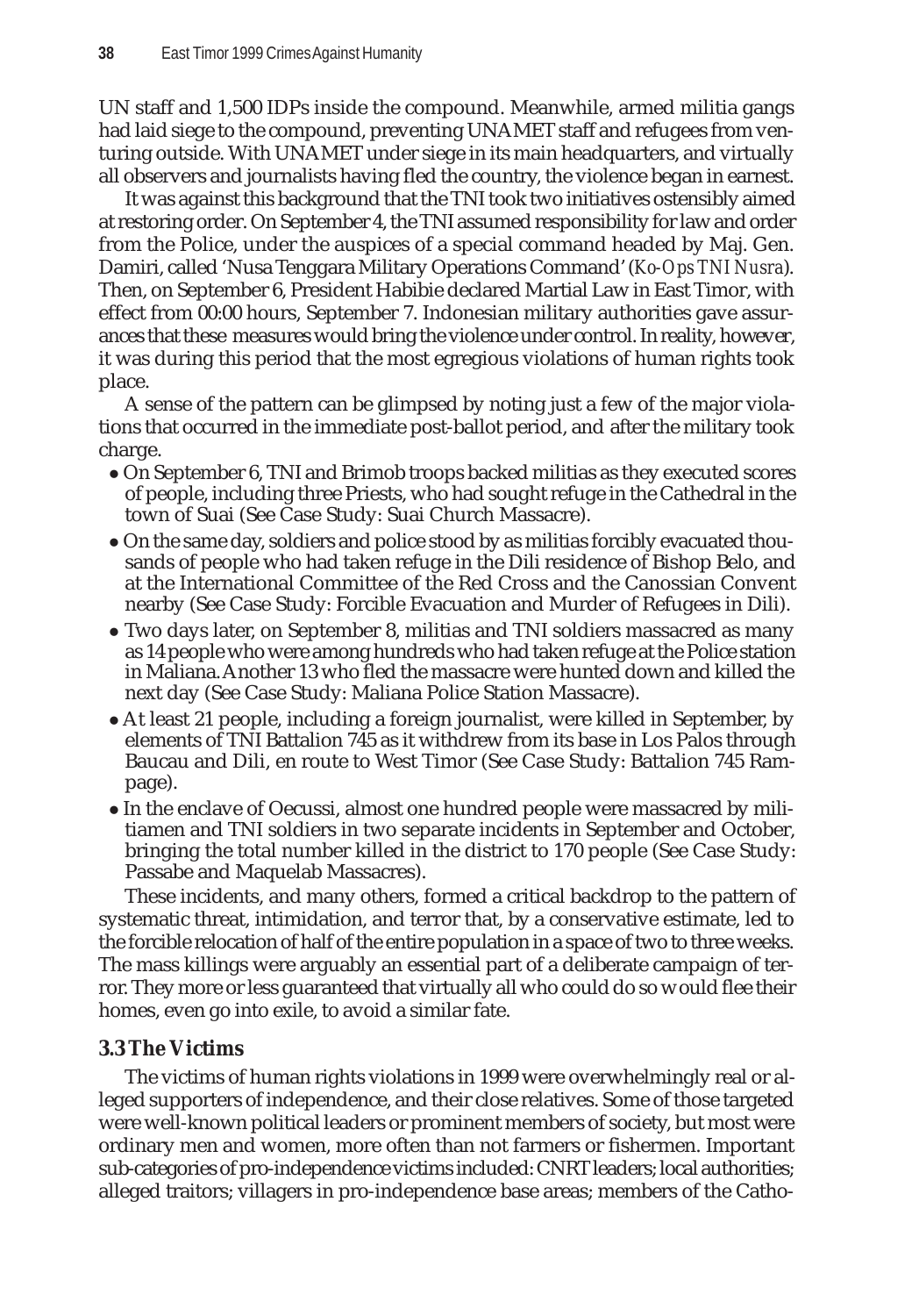lic clergy; students and young people; locally employed UNAMET staff; women and girls; and small children.

Non-Timorese – including UNAMET staff, journalists and observers – were also subjected to threats, intimidation and harassment, and some were physically attacked and injured. It was notable, however, that international staff and observers were very seldom the target of lethal violence, and only two foreigners were killed during the year.<sup>10</sup> As discussed below, that pattern appears to have been part of a deliberate strategy on the part of Indonesian authorities, rather than simply a matter of good fortune.

A small number of the victims of violence were members of pro-autonomy groups, or known supporters of Indonesia. The total number of pro-autonomy supporters killed in 1999 was not more than 20 out of a total death toll of at least 1,200. This disparity belies claims by Indonesian authorities that pro-autonomy forces were the chief victims of violence, and that the mobilization of militias was a matter of self-defense.

Taken together, these patterns make it clear that the violence in 1999 was not random, but targeted, and that it was designed to achieve a particular political purpose: victory for the pro-autonomy option in the Popular Consultation.

CNRT leaders: Known leaders of the CNRT were conspicuous among the victims of human rights violations in 1999, both before and after the ballot. In the pre-UNAMET phase, several such leaders were unlawfully killed, and dozens of others were forced to seek protection in Police stations or to flee to the mountains or other towns. The situation became even more dangerous in the post-ballot period. In virtually every district of the country, militiamen and TNI soldiers deliberately targeted CNRT leaders for execution.<sup>11</sup>

Local authorities: Also targeted, both before and after the ballot, were local authorities – including village heads, Sub-District heads, and civil servants – who had not shown sufficient enthusiasm for the pro-autonomy option, or who had resisted it altogether. Such local officials were subjected to intense pressure not only from militias but also from TNI soldiers and officers, and from civilian authorities. The forms of pressure included public denunciation at meetings, physical threats, and assault on family members, the burning and looting of the victim's house and, in some cases, killing.

Alleged traitors: An important sub-category of independence supporters targeted in 1999 were those who had once been considered supporters of Indonesian rule. Such figures were regarded as traitors by Indonesians and pro-Indonesian Timorese, and were singled out for attack or murder.

One example of that pattern was the murder of the Liurai of Los Palos, Verissimo Dias Quintas, on August 27, 1999. Although he portrayed himself to Indonesians as a supporter of Indonesian rule, he nevertheless seems to have been a covert supporter of independence, and in 1999 made his home available to the CNRT for use

<sup>10</sup> The two were an elderly German priest, Carolus Albrecht , and a Dutch journalist, Sander Thoenes (See Case Study: Battalion 745 Rampage).

<sup>11</sup> There is no doubt that CNRT leaders were deliberately targeted. In addition to the abundant circumstantial evidence outlined in this report, there is also some documentary evidence to that effect. For example, in an order dated September 3, 1999, Aitarak Commander, Eurico Guterres instructed his Deputy, Inacio de Jesus, and ten other militia members to coordinate with Aitarak and BMP members inspecting people trying to leave East Timor. The order states explicitly that they should "arrest and detain CNRT and Falintil leaders, and await further instructions from the Commander of Aitarak Forces." See: Komandan, Komando Pasukan Aitarak, Sektor B (Eurico Guterres). Order No. 39/SPT/MK-AT/IX/1999, September [3], 1999 (SCU Collection, Doc #27).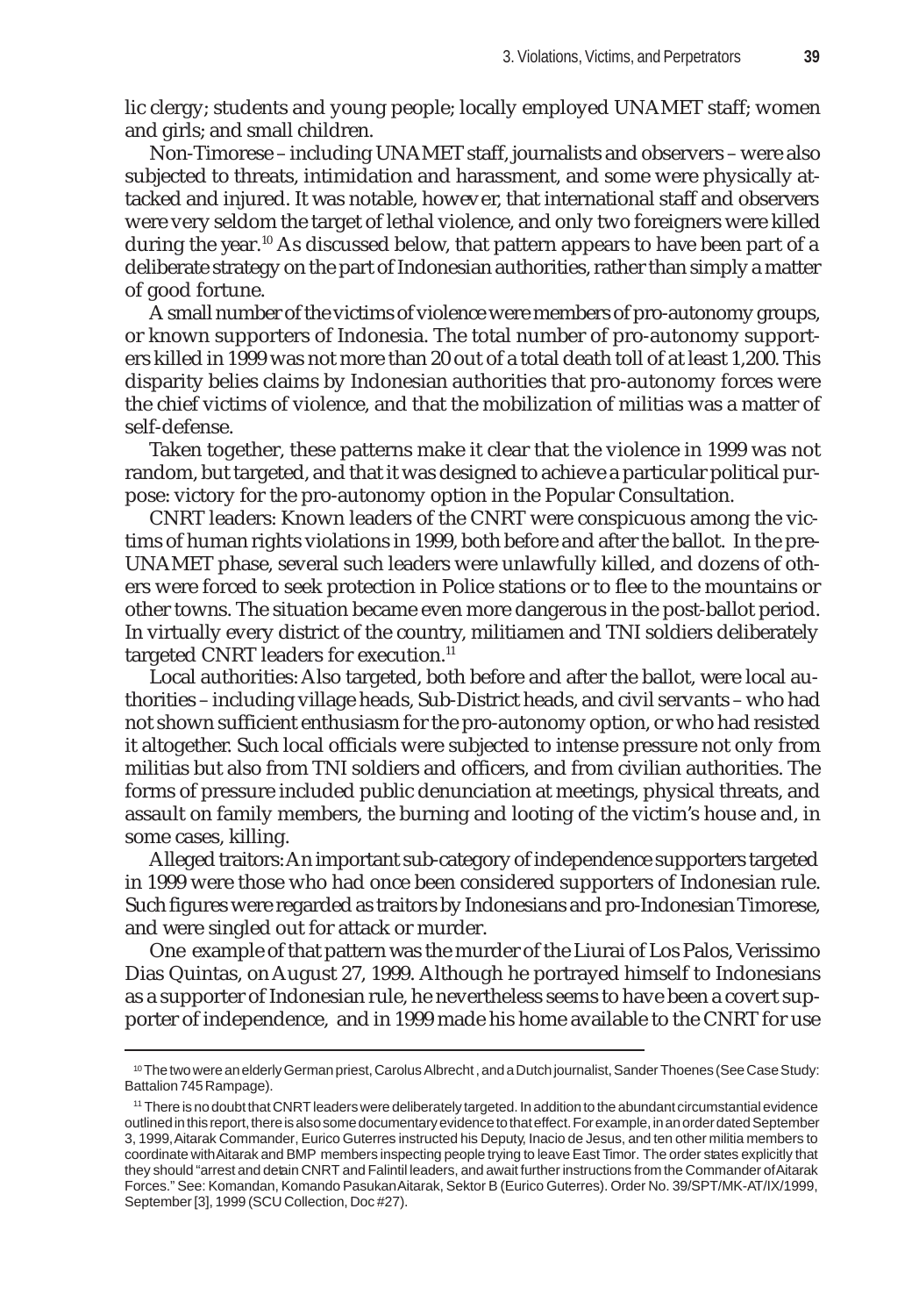as their office. His murder, committed by militias and BRTT members, under the direction of Kopassus officers and the Bupati, was widely understood as payback for his 'treachery.' Likewise, the violent attack on the home of Manuel Carrascalão on April 17, 1999, which resulted in the death of at least 12 people, appears to have been motivated by animosity toward the Carrascalão family, which had undergone a change of political heart in the final years of Indonesian rule.

Ordinary villagers: While some of the victims of human rights violations in 1999 were prominent local or national figures, most were ordinary people living in villages thought to be pro-independence strongholds. Some were suspected of being active members of the resistance, while others were accused of supplying the resistance with food. Still others were targeted as proxies for family members who had fled.

Whatever the reasons, it was overwhelmingly these people, typically farmers and fishermen, whose homes were looted and burned to the ground, and who were forced to flee to the mountains or to nearby towns, both before and after the ballot. Difficult to access by road, without telephones, and with few outside visitors, the villages were vulnerable to the depradations of militia groups and TNI soldiers. The massacre of almost 100 people in several villages in Oecussi in mid-September 1999 is a case in point (See Case Study: Passabe and Maquelab Massacres).

Members of the clergy: One of the most shocking aspects of the violence by proautonomy forces was the deliberate targeting of Roman Catholic clergy and places of worship. The massacres at the churches in Liquiça and Suai, in April and September respectively, the attack on Bishop Belo's residence in September, and the execution-style killing of a group of clergy along the road to Baucau on September 25, seemed deliberately calculated to terrorize a population that was (and still is) 80% Roman Catholic.

Some observers have suggested that the targeting of Catholic clergy and places of worship implied a religious motive to the violence, perhaps encouraged by Muslim Indonesians. The available evidence does not support that claim. Rather, it appears that the assault on religious figures and faithful was rooted in a perception that the Church had supported, and even encouraged, the cause of independence. Violence against church leaders and followers, then, was motivated, or at least justified, on political rather than religious grounds.

Students and young people: Students and young people were among those deliberately targeted by the militias and the Indonesian security forces. Like some Catholic church figures, the youth and students had gained a reputation over several years as a focal point of pro-independence activity. It is fair to say that young people had been on the frontlines of the struggle for independence, at least since the early 1990s, and many had already died in that cause. The Indonesian authorities and pro-Indonesian Timorese recognized the danger they posed, and were keen to thwart their efforts.

Members of the various pro-independence student organizations were especially vulnerable. One group singled out in 1999 was the Student Solidarity Council of East Timor (*Dewan Solidaritas Mahasiswa dan Pelajar Timor Timur –* DSMPTT), which had started to conduct vigorous public information activities in August 1998. Many of the DSMPTT's members were threatened, beaten, and killed in the course of 1999 (See Case Study: Killing of Two Students at Hera).

UNAMET local staff: Timorese working with UNAMET were also singled out for attack. At least 14 local UNAMET staff were killed in 1999, all of them in the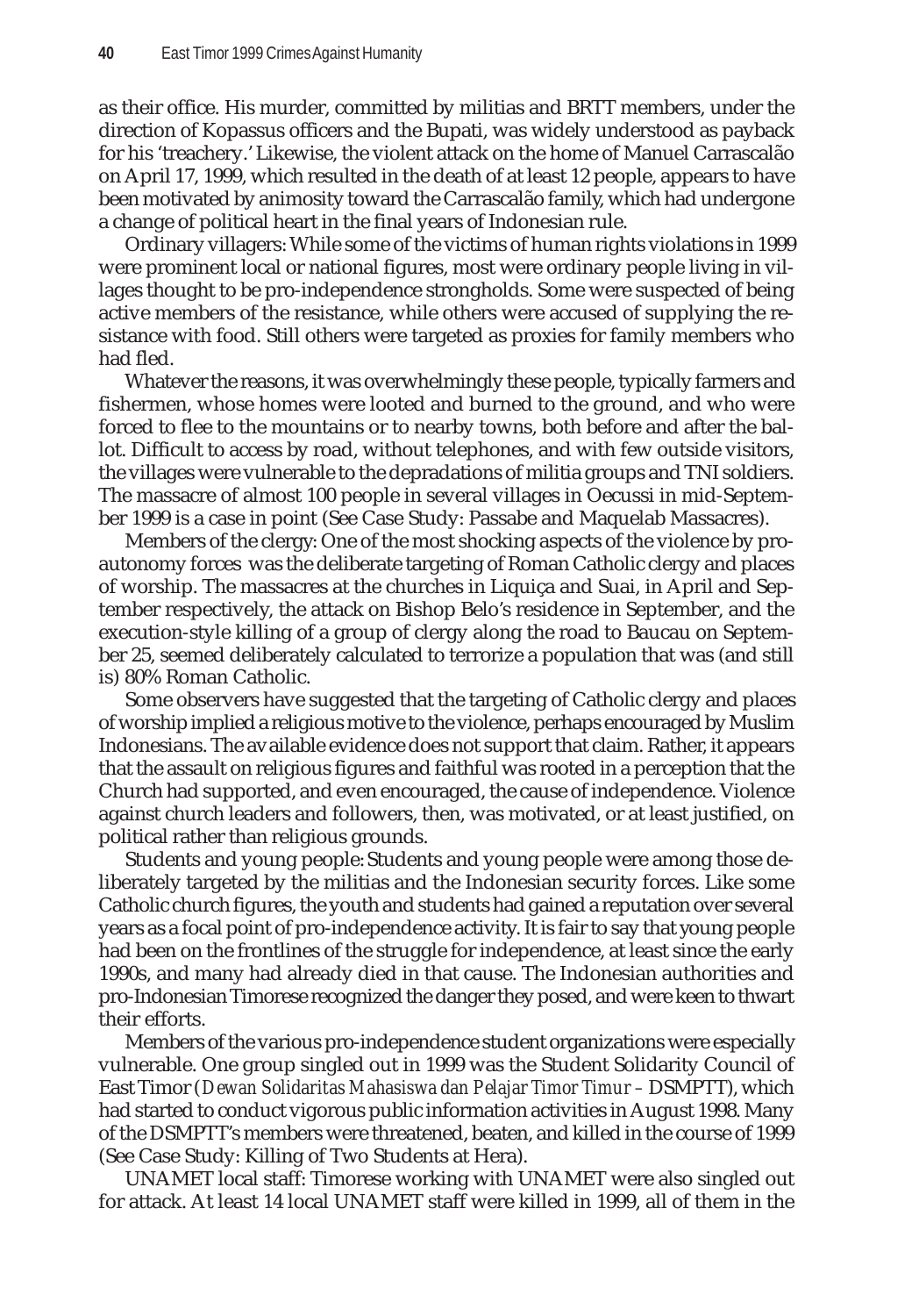post-ballot period. Among those killed were the two men, already mentioned, stabbed to death at the end of polling on August 30, in Boboe Leten, Ermera (See Case Study: Murder of UNAMET Staff Members in Boboe Leten). When militia groups began their rampage of violence in Maliana, on September 2, 1999, two more local UNAMET staff were among the first victims there.

Local UNAMET staff were sometimes targeted because of their real or alleged pro-independence sympathies. That would appear to have been one reason for the attack on Ana Lemos, a UNAMET staff member beaten, raped, and then killed in Ermera in the days after the ballot (See Case Study: Rape and Murder of Ana Lemos). They were also singled out because of a general antipathy toward UNAMET among supporters of Indonesia, that had been fueled by repeated allegations, including some from official sources, of UNAMET bias and unfairness. In other words, these killings were not random acts of violence but politically motivated assassinations.

Women and girls: Among the victims of gross human rights violations in 1999, East Timorese women and girls warrant special mention. For, in addition to suffering the full range of violations experienced by men – including murder, torture, and forcible displacement – women and girls were also subjected to gender-specific violations of human rights, including rape and sexual slavery.

The political climate in 1999 left women especially vulnerable to such attacks. As the violent campaign against independence gathered pace, many men fled to the mountains or to major towns, leaving their wives and children at home to tend fields and livestock. There, as the local women's rights organization Fokupers has noted, "women and their children became proxy targets of intimidation and terror."12 Women whose husbands were believed to be Falintil fighters, or who were alleged to have pro-independence sympathies themselves, were especially vulnerable to attack (See Case Studies: Arbitrary Detention and Rape in Lolotoe; and Rape and Murder of Ana Lemos).

Children: Although very young children do not appear to have been specifically targeted in 1999, a significant number did suffer serious human rights violations. At least a dozen children were killed in political violence during the year. They included a small child and two young teenagers killed in the massacre at the Suai church on September 6, and five children from one family killed, together with their mother, after being abducted by militiamen in September 1999. The mother of the children, Georgina Tilman, was known for her pro-independence views (See District Summary: Ermera).

Children also suffered mental anguish and serious injury when they were caught up in, and became witness to, indiscriminate violence, including attacks on their family members. A number of children witnessed their relatives being beaten or hacked to death. Children were also among the victims of sexual violence in 1999. Of the cases of sexual violence documented by Fokupers, three involved the rape of a minor, and five involved the sexual assault of a minor. Five others were cases of a minor being forced to witness a rape.<sup>13</sup>

International staff and journalists: A striking feature of the pattern of human rights violations in 1999 was that, in spite of the apparent chaos and the rampaging militias – and notwithstanding some very close calls – not a single member of the UN's international staff was killed. While some considered this to be simply a matter of good fortune, it provides a further indication that the descent into violence was

<sup>&</sup>lt;sup>12</sup> Fokupers, "Progress Report 1 – Gender-based Human Rights Abuses," Dili, June 2000, p. 7.

<sup>&</sup>lt;sup>13</sup> Fokupers, "Progress Report 1 - Gender-based Human Rights Abuses," Dili, June 2000, p. 5.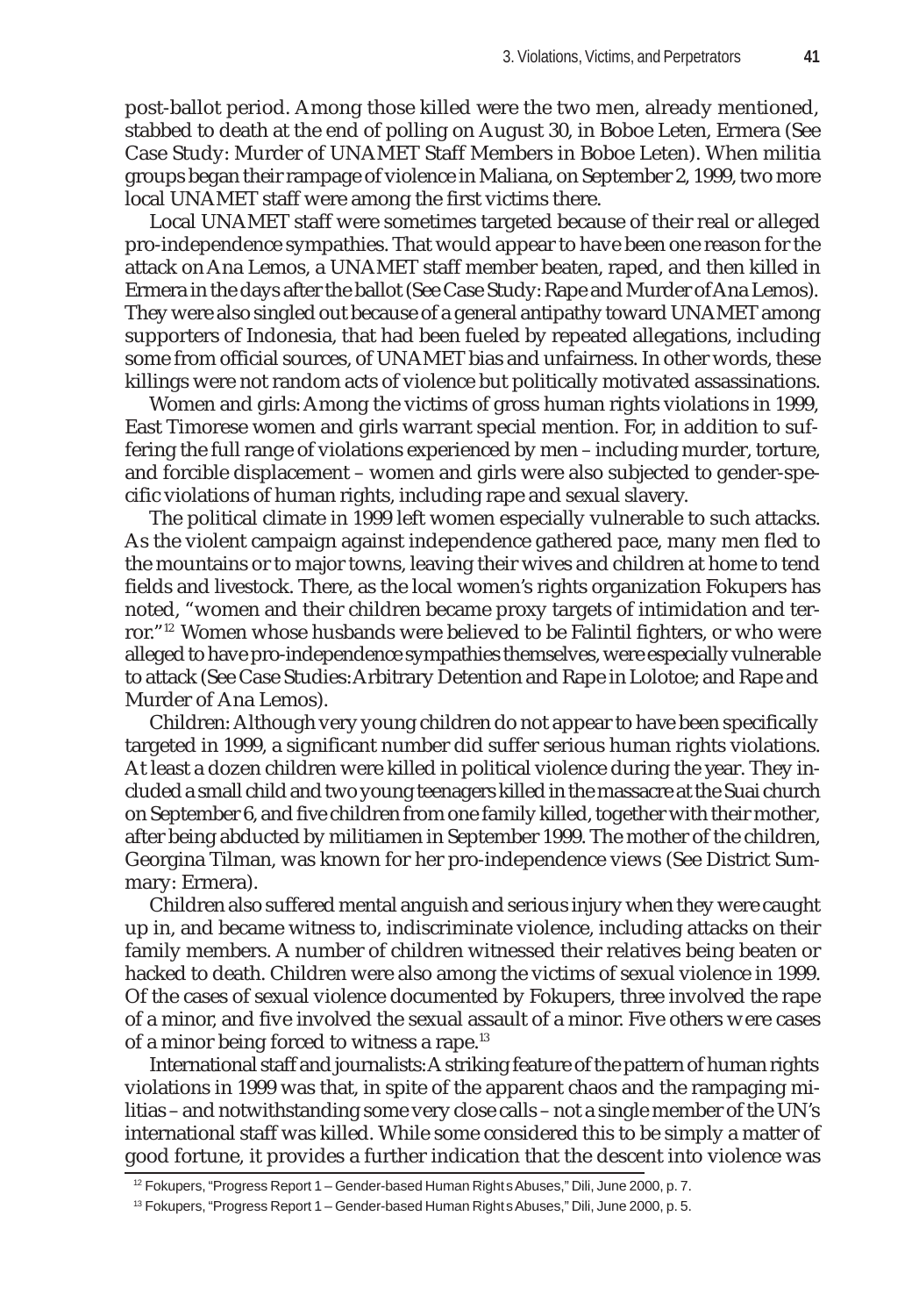carefully planned, most likely by those in Jakarta conscious of the potential international ramifications of violence against foreigners.

An essential part of the plan, it appeared, was to create an impression of anarchy that was calculated to terrify – but not to kill – UNAMET and international observers and journalists. That approach was evident in the assaults on UNAMET in late June and early July, and in the August 30 attack at Atsabe that left two local UNAMET staff dead, but no international staff killed or even injured.

One near exception to this general rule occurred in the course of the UNAMET evacuation from Liquiça, on September 4, 1999. In that case, a UNAMET convoy was ambushed and fired upon by militias, Police, and TNI as it left the compound. One U.S. Civpol was shot and seriously wounded, and several vehicles were riddled with bullet holes, but somehow there were no fatalities. A second near exception occurred in Baucau on September 7 when Brimob fired directly on the UNAMET compound, with apparent intent to kill or injure UN staff. In that case, too, there were no injuries.

Notwithstanding these near exceptions, there was clearly a strategy of terrorizing but not killing foreigners. That strategy, it would appear, was based on the recognition – at a fairly high level and most likely in Jakarta – that the death of a foreigner was likely to stimulate a strong and undesirable international response. By contrast, the creation of an appearance of chaos, and even the death of some East Timorese, would provide a plausible pretext to remove all international observers from the countryside, and to call upon the Indonesian army to 'restore order.'

For a time, in early September 1999, the strategy appeared to have worked. With most international observers having fled the territory, and the rest confined to the UN compound in Dili, Indonesian authorities and the militia were free to take their revenge against East Timorese who had voted for independence. By all accounts, this is when the worst of the violence was unleashed.

Pro-autonomy figures and militiamen: The victims of political violence in 1999 also included a number of well-known pro-autonomy figures, and members of militia groups. Some were detained, beaten, and interrogated before being released, while others were killed. Indonesian authorities and pro-autonomy leaders alleged that a great many of their supporters were killed in 1999. However, fewer than 20 such murders could be confirmed.

The killings that did occur often stimulated retaliatory violence by pro-autonomy groups and Indonesian troops, thereby contributing to the cycle of violence. For example, the murder of an FPDK officer and civil servant, Manuel Gama, in April 1999 set in motion a major crackdown by Indonesian forces that resulted in several killings in Cailaco, Bobonaro (See Case Study: Cailaco Killings). Likewise, in Manatuto, the murder of a leader of the Morok militia group, Filomeno Lopes da Cruz, in April led to retaliatory killings by pro-Indonesian forces (See District Summary: Manatuto). Similarly, the killing of two ABLAI militiamen in Dili in April appears to have contributed to a wave of violence in their home district of Manufahi later that month, in which at least five people were killed (See District Summary: Manufahi).

# **3.4 The Perpetrators**

The direct perpetrators of human rights violations in 1999 were predominantly militiamen, but TNI soldiers and officers were almost always involved, either directly or indirectly. Members of the Indonesian Police and Mobile Brigades were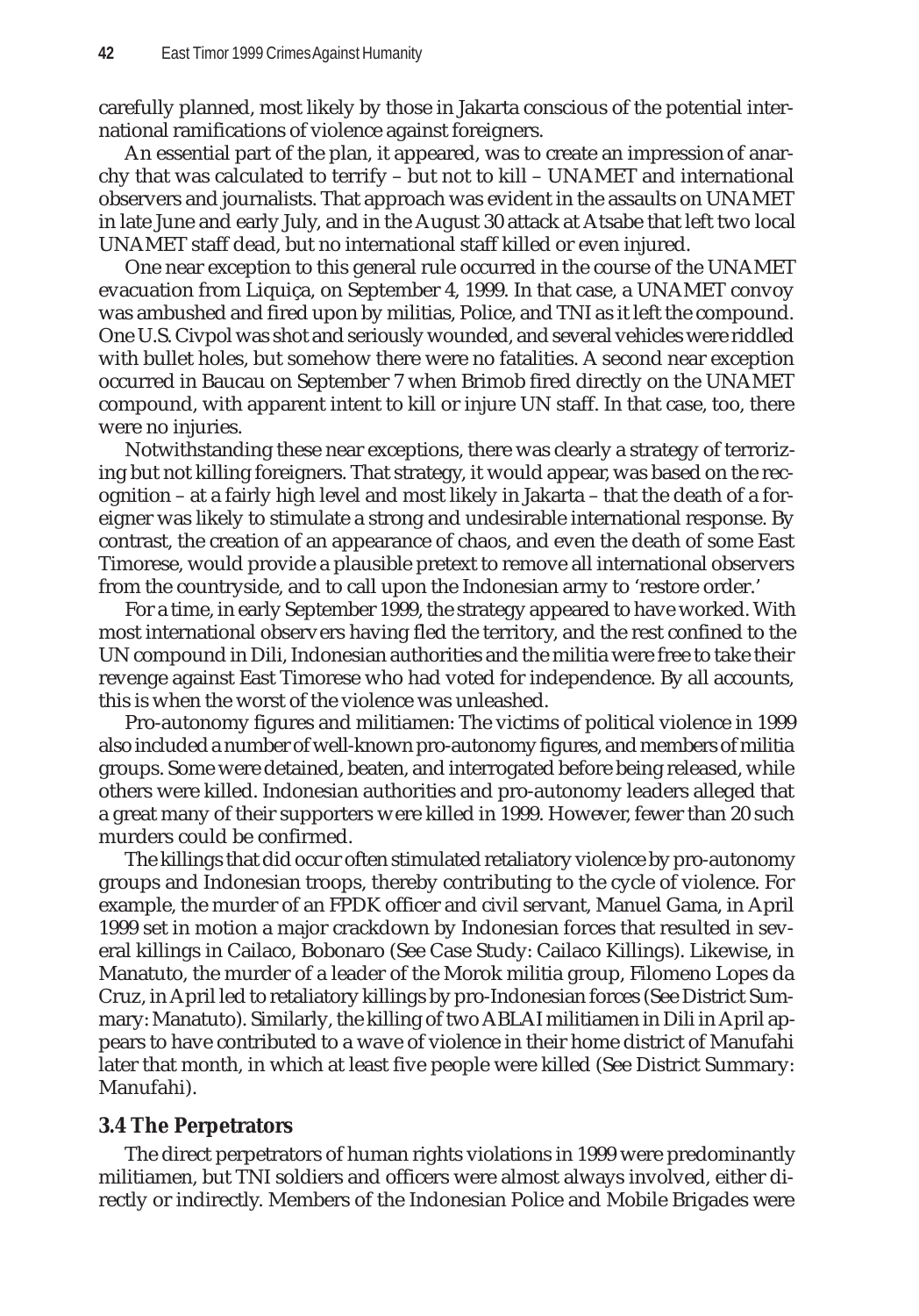somewhat less frequently identified as direct perpetrators, but they were almost always described as having taken no action to prevent, stop or investigate serious violations of human rights. Falintil soldiers, and possibly members of other proindependence groups, were responsible for ill-treating and killing a small number of pro-autonomy figures and militiamen.

Beyond these general patterns, the available evidence shows that certain militia groups, TNI detachments, and Police units were more commonly involved in directly perpetrating human rights violations than others.

Militias: The worst militia groups, from the point of view of the severity and frequency of the violations they committed, were *Dadurus Merah Putih* and *Halilintar* in Bobonaro, *Sakunar* in Oecussi, *Aitarak* in Dili, *Besi Merah Putih* in Liquiça, *Darah Integrasi* in Ermera, *Mahidi* in Ainaro, and *Laksaur* in Covalima. Somewhat less conspicuous, but nevertheless responsible for serious violations, were *Team Alfa* in Lautem, *Makikit* in Viqueque, *Saka* and *Sera* in Baucau, *ABLAI* in Manufahi, and *Morok* and *Mahadomi* in Manatuto.

Military: TNI involvement in human rights violations in 1999 took four basic forms. First, the TNI helped to recruit, train, fund, and arm militia groups that committed violations. Second, the TNI led and took part in joint operations with militia groups, in the course of which violations were committed. Third, TNI forces contributed to the commission of violations by deliberately taking no action to prevent or stop planned or continuing militia violence. Finally, in a substantial number of cases, TNI forces directly committed acts of violence amounting to grave human rights violations.

The single most dangerous military unit was the Special Forces Command, Kopassus, and its Intelligence Task Force, known as SGI (*Satuan Tugas Intelijen*). Although relatively few in number, Kopassus and SGI officers and operatives were instrumental in orchestrating and carrying out some of the most brutal and deadly assaults and acts of violence throughout the territory in 1999. The other elite TNI unit deployed in East Timor, the Stragetic Army Reserve (Kostrad) appeared to play an important, if somewhat less conspicuous role in human rights violations.

The most dangerous of the regular territorial TNI units in East Timor were those attached to Kodim 1636 in Bobonaro, Kodim 1635 in Covalima, Kodim 1638 in Liquiça, Kodim 1633 in Ainaro, and Kodim 1639 in Oecussi. Also conspicuous for its systematic violations of human rights, especially in the post-ballot period, was TNI Battalion 745 based in Los Palos. As noted above, elements of this battalion were responsible for killing at least 21 people, including the Dutch journalist Sander Thoenes, as they withdrew from Los Palos to West Timor in September 1999 (See Case Study: Battalion 745 Rampage).

Police: The Police units most frequently involved in killings and other human rights violations were the paramilitary Mobile Brigades (Brimob), which were deployed in substantial numbers throughout the territory in 1999. Brimob troops were directly responsible, for example, for the unlawful killing of an unarmed pro-independence supporter in Dili on August 26. The young man in question was exhorting the Brimob soldiers to take action against armed militiamen who were attacking unarmed pro-independence youths. In response, the Brimob soldiers raised their automatic weapons and shot him dead (See District Summary: Dili).

It needs to be noted, however, that in contrast to the other patterns of Police behavior observed, the direct perpetration of violence by Brimob officers appeared to be somewhat sporadic. Thus, there is a possibility that such incidents were not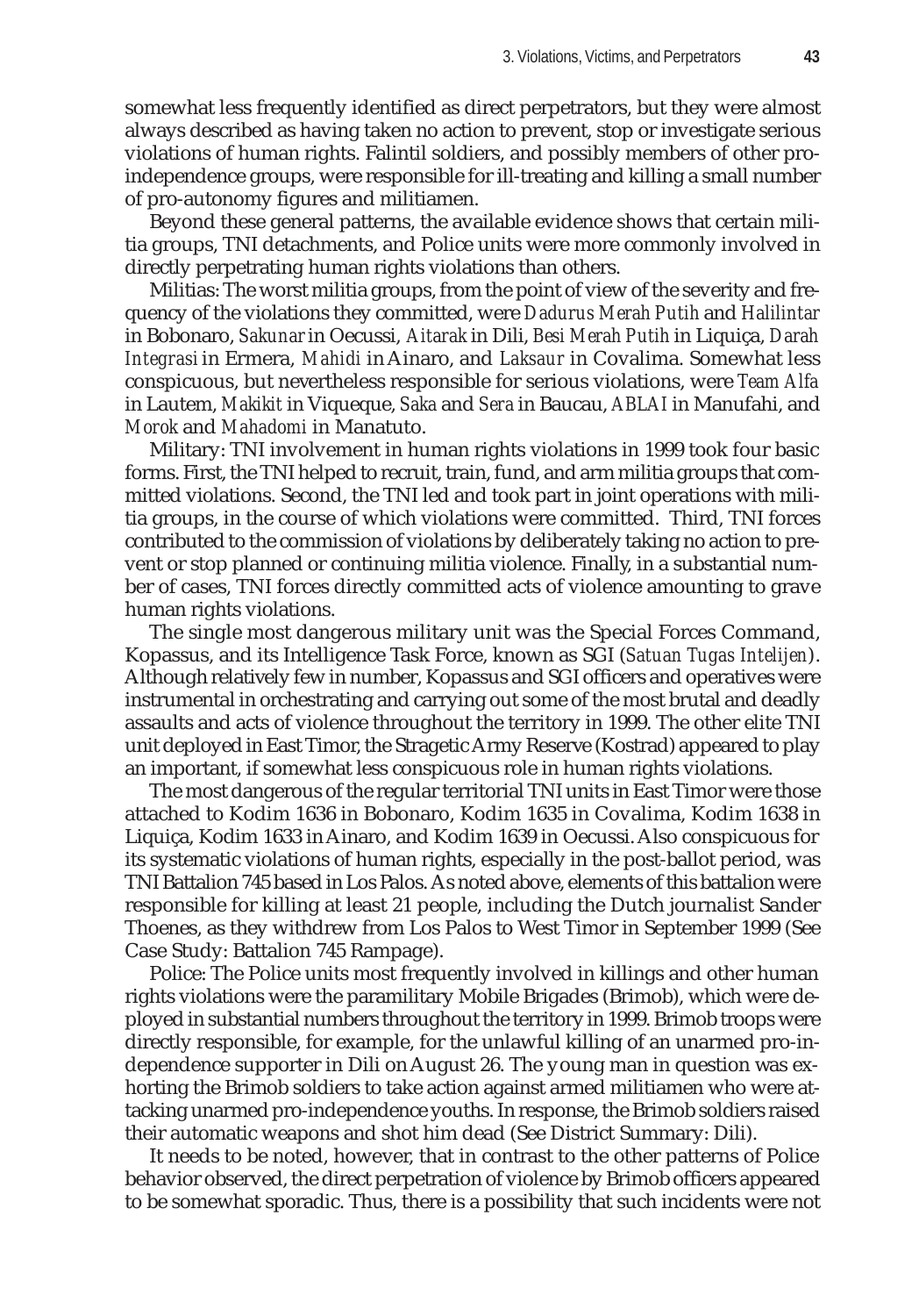in fact part of an overall plan, but were instead the product of an institutional predisposition to use lethal force. Equipped with high-powered automatic weapons (S-1s), and given military-style training, the Brimob were (and still are) essentially a paramilitary rather than a Police force, and they therefore shared much of the institutional culture of the regular TNI and combat forces.

Falintil: For the most part, Falintil forces exercised restraint in the face of attacks by pro-Indonesian forces. However, there were exceptions. In late 1998, and again in April 1999, Falintil units in different parts of the country initiated operations in which pro-Indonesia militiamen, soldiers, and civilians were detained, beaten or killed. Such attacks and killings are known to have occurred in Manufahi, Ermera, Manatuto, Bobonaro, Liquiça, and Dili. In the post-ballot period, Falintil security bodies, known as *Forças Popular* and *Segurança*, committed violations of human rights. In a number of cases, known or suspected pro-Indonesian militiamen were detained and tortured while being interrogated.

To sum up, the principal crimes committed in East Timor in 1999 included extra-judicial killing, torture and ill-treatment, sexual violence, forcible transfer of population, and destruction of property. These acts infringed a wide range of fundamental human rights recognized in international law, including the right to life, the right to personal security, the right to physical integrity, freedom of thought, freedom of association, and the right to own or hold property.

The victims of human rights violations in 1999 were overwhelmingly real or alleged supporters of independence, and their close relatives. Important sub-categories of pro-independence victims included: CNRT leaders, local authorities, alleged traitors, villagers in pro-independence base areas, members of the Catholic clergy, students and young people, locally employed UNAMET staff, women and girls, and small children. A very small number of the victims of violence were members of pro-Indonesian groups.

Non-Timorese – including international UNAMET staff, journalists and observers – were also subjected to threats, intimidation and harassment, and some were physically attacked and injured. It was notable, however, that international staff and observers were very seldom the target of lethal violence, and only two foreigners were killed during the year. As discussed in Chapter 4, that pattern appears to have been part of a deliberate strategy on the part of Indonesian authorities.

The direct perpetrators of human rights violations in 1999 were generally members of one of the many militia groups, but TNI soldiers and officers were involved in most cases. TNI officers, especially those attached to military intelligence and Kopassus units, led or directed most militia groups, while some TNI officers and soldiers directly committed grave violations of human rights. Members of the Indonesian Police and Mobile Brigades were also identified as direct perpetrators, though somewhat less frequently than members of the TNI. In addition, the Police seldom took action to prevent, stop or investigate serious violations of human rights. The main perpetrators of the violence against pro-Indonesian figures were Falintil soldiers.

These patterns leave little doubt that the acts of violence committed in East Timor in 1999 were carried out on a scale that was both widespread and systematic, in the context of a deliberate attack against particular segments of the East Timorese population. As such, we can fairly conclude that those acts constituted crimes against humanity, as defined in the Rome Statute and related international treaties and instruments.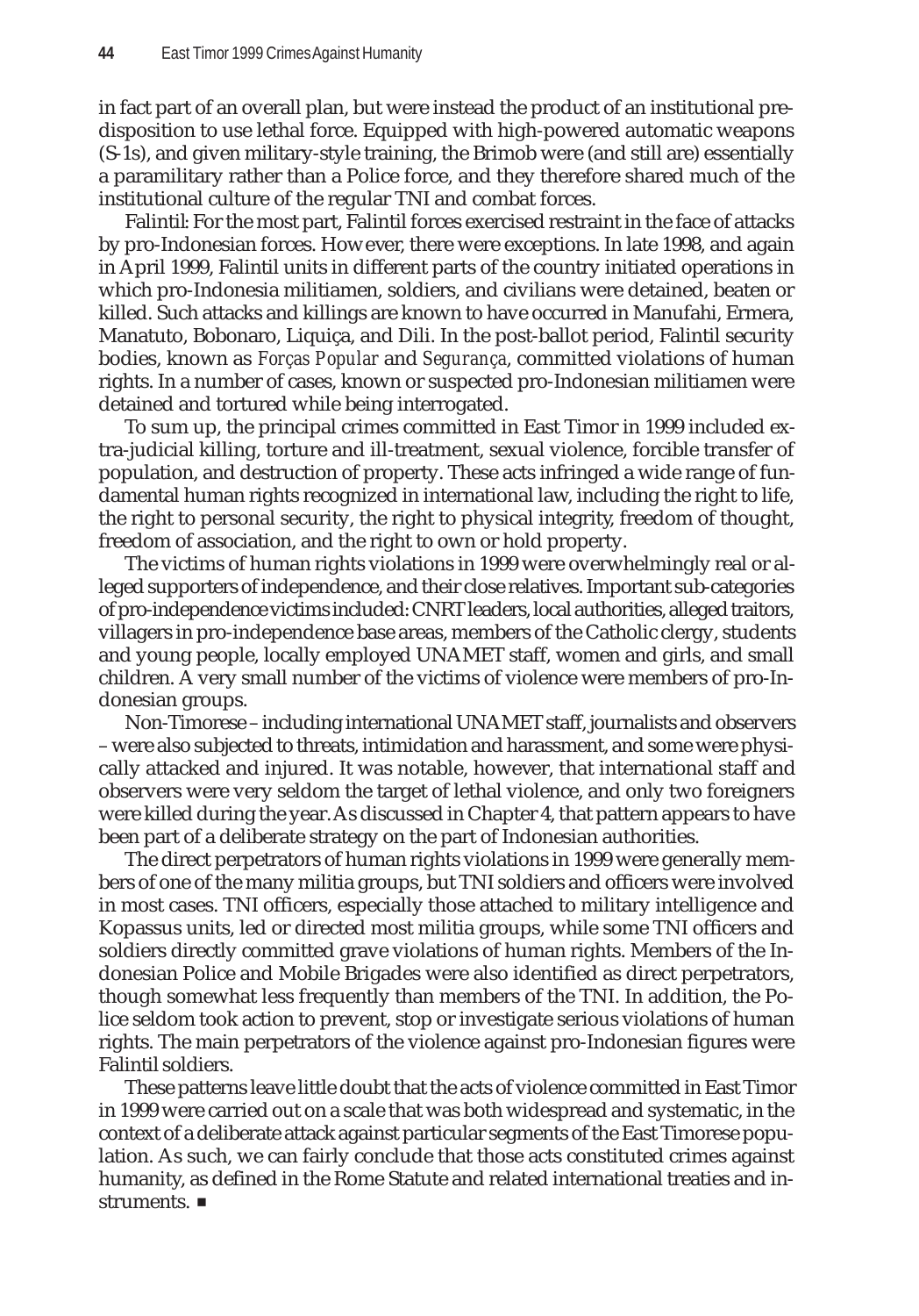# 4. Patterns and Variations

A closer examination of the violence in 1999 reveals yet further patterns and variations in its character and its distribution. These include: systematic variations in the intensity of violence over time; a pattern of routine failure by the Police to take effective measures against acts of violence; marked similarities in the *modus operandi* of militia forces; and a significant variation in the geographical distribution of violence. These patterns and variations provide some of the strongest evidence available that the violence in 1999 was not spontaneous, but was systematic and coordinated by Indonesian authorities.

#### **4.1 Temporal Variation – Turning Off the Faucet**

As noted in the last chapter, from the perspective of the severity of human rights violations in East Timor, 1999 can be divided into three periods: (i) the pre-UNAMET period, from January to late May; (ii) the UNAMET period, from June 1 to August 30; and (iii) the post-ballot period, from August 30 to late October. Broadly speaking, human rights violations were most frequent and grave in the first and third periods, and somewhat less serious in the second.

That pattern was not random, nor can it be explained by reference to the interests or attitudes of individual militia groups or 'rogue' TNI soldiers. On the contrary, in view of the systematic nature of the variation across the territory, it can only be reasonably explained as the product of a policy decision, taken minimally at the provincial level, and probably higher. More precisely, it appears to reflect a decision to exercise a measure of control over militias and troops during the period of a strong international presence. Both before and after that period of international scrutiny, both the TNI and the militias engaged jointly in systematic campaigns of violence.

Perhaps even more revealing of high level planning is the pattern of variation within each of these three broad periods. A close examination shows that the violence ebbed and flowed rather precisely in accordance with the international political interests of Indonesian authorities. Secret documents from 1999 leave no room for doubt, moreover, that TNI commanders in East Timor sought to exercise direct control over the violent actions of the militias, effectively turning the violence on or off in accordance with broader political objectives.

This pattern began to come into focus in late January 1999, at the height of the first wave of militia violence and shortly before a planned visit to East Timor by a United Nations delegation on February 9, 1999. In anticipation of that visit, Indonesian military authorities – and in particular the Danrem, Col. Tono Suratman –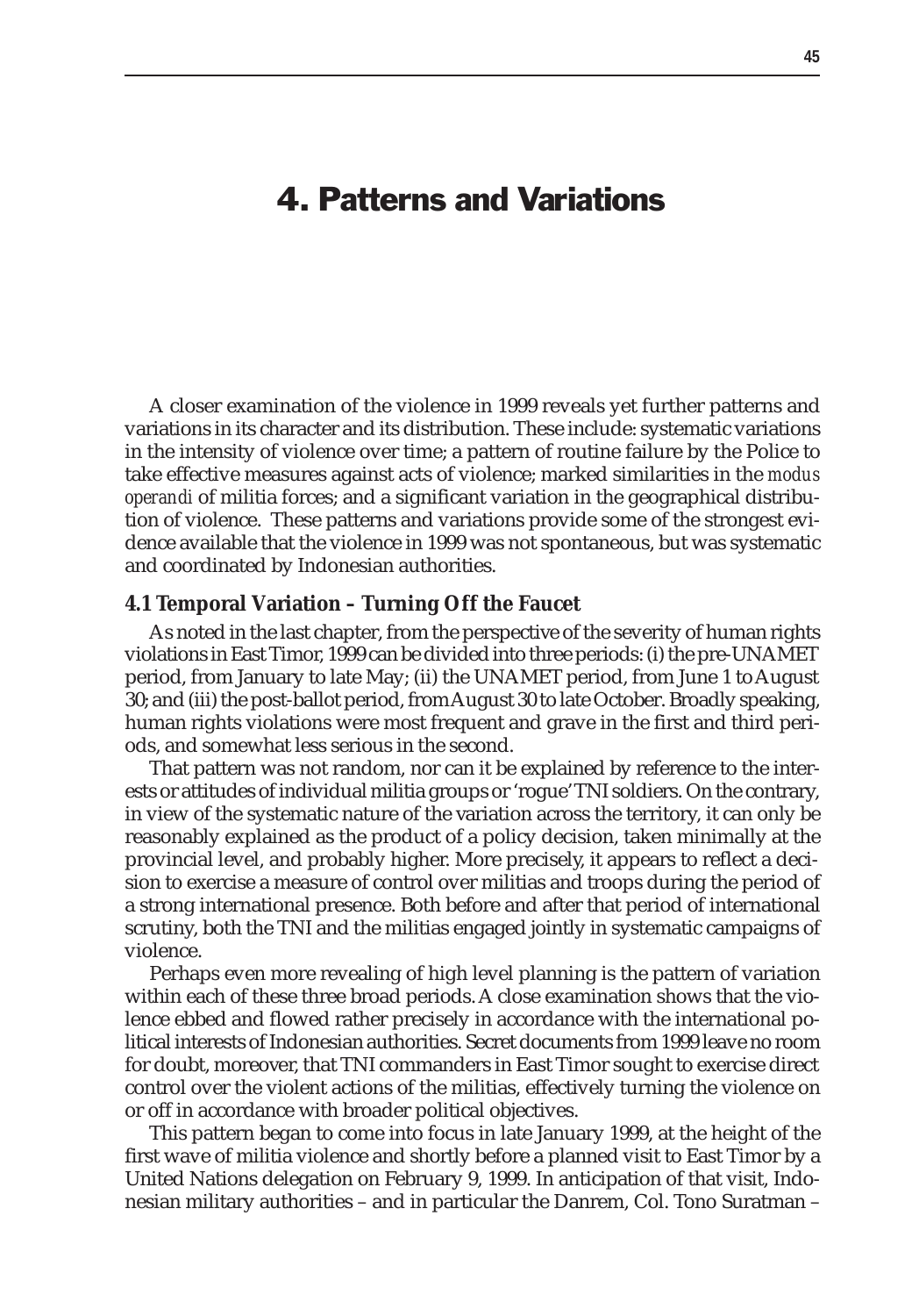took deliberate steps to ensure that the militia violence would either stop, or would be invisible to the delegation.

A number of secret TNI documents record these initiatives. The first is an order from Col. Suratman, dated January 28, 1999, to all 13 Dandim in East Timor. It opens by referring to "the planned visit by the UN Human Rights Commission to East Timor on February 9, 1999" and "a number of cases that have occurred in East Timor involving Wanra [*i.e.* militias] that resulted in the loss of life." It then continues:

"In connection with the foregoing, you are ordered to . . . withdraw the weapons held by Wanra and Ratih [*i.e.* militia] members when they are not conducting special tasks or combat operations in your respective Kodim areas."1

This document is revealing on several levels. First, as discussed in Chapter 7, it confirms that the TNI had indeed distributed weapons to the militias, and that armed militias were routinely deployed by the TNI to carry out combat operations. Second, it convincingly demonstrates that Indonesian military authorities were in a position to control the flow of militia violence, and did so in accordance with larger political objectives. In this instance, the aim was to hide from the expected UN delegation the facts about TNI-militia collaboration.

Another secret TNI document, dated April 12, 1999, reveals a similar pattern – a well-orchestrated plan by military officers to temporarily control militia violence in order to deceive international observers. The telegram is an order from Col. Tono Suratman to a wide range of operational commanders, including the commander of Kopassus' Satgas Tribuana, and the commanders of military Sectors A and B. It opens by referring to the violent "clashes" in Liquiça on April 5 that had left many dead. The crux of the matter, however, is revealed in the next paragraph of the cable, which refers to "the planned visit by foreign guests – including Military Attaches, Ambassadors and NGOs – to East Timor, and specifically to Liquiça" in the coming weeks. In connection with that visit, the recipients of the telegram are given the following order:

"In order to avoid criticism of our territorial operations by these foreign visitors, for the time being activities should be limited to base security operations."<sup>2</sup>

The reason for this order was straightforward. TNI authorities understood – or had perhaps been told by their superiors in Jakarta – that it would be politically disadvantageous to Indonesia's international position if the foreign delegation of military attaches, ambassadors and NGOs saw any evidence of joint TNI-militia cooperation. Accordingly, for the duration of the visit, unit commanders were ordered not to conduct such operations. <sup>3</sup>

The pattern of official manipulation of violence came into focus again in mid-July 1999, in the week before UN Secretary-General Kofi Annan was scheduled to

<sup>1</sup> See: Danrem 164/WD to Dandim 1627-1639 and others. Secret Telegram No. TR/41/1999, January 28, 1999 (Yayasan HAK Collection, Doc #7).

<sup>&</sup>lt;sup>2</sup> See: Wakil Danrem 164/WD (Col. Mudjiono) for Danrem 164/WD, to Dan Sektor A and B, and others. Secret Telegram No. STR/43/1999, April 12, 1999 (Yayasan HAK Collection, Doc #12).

 $^3$  The Danrem's order was passed on to lower levels in the TNI hierarchy in the following days. In a telegram dated April 16, 1999, the Dandim of Dili, Lt. Col. Endar Priyanto, conveyed the same order to all operational commanders in his command area. See: Dan Sat Gas Pam Dili to Kapolres Dili, Dan Yonif 521/DY, and others. Secret Telegram No. STR/192/1999, April 16, 1999 (Yayasan HAK Collection, Doc #50).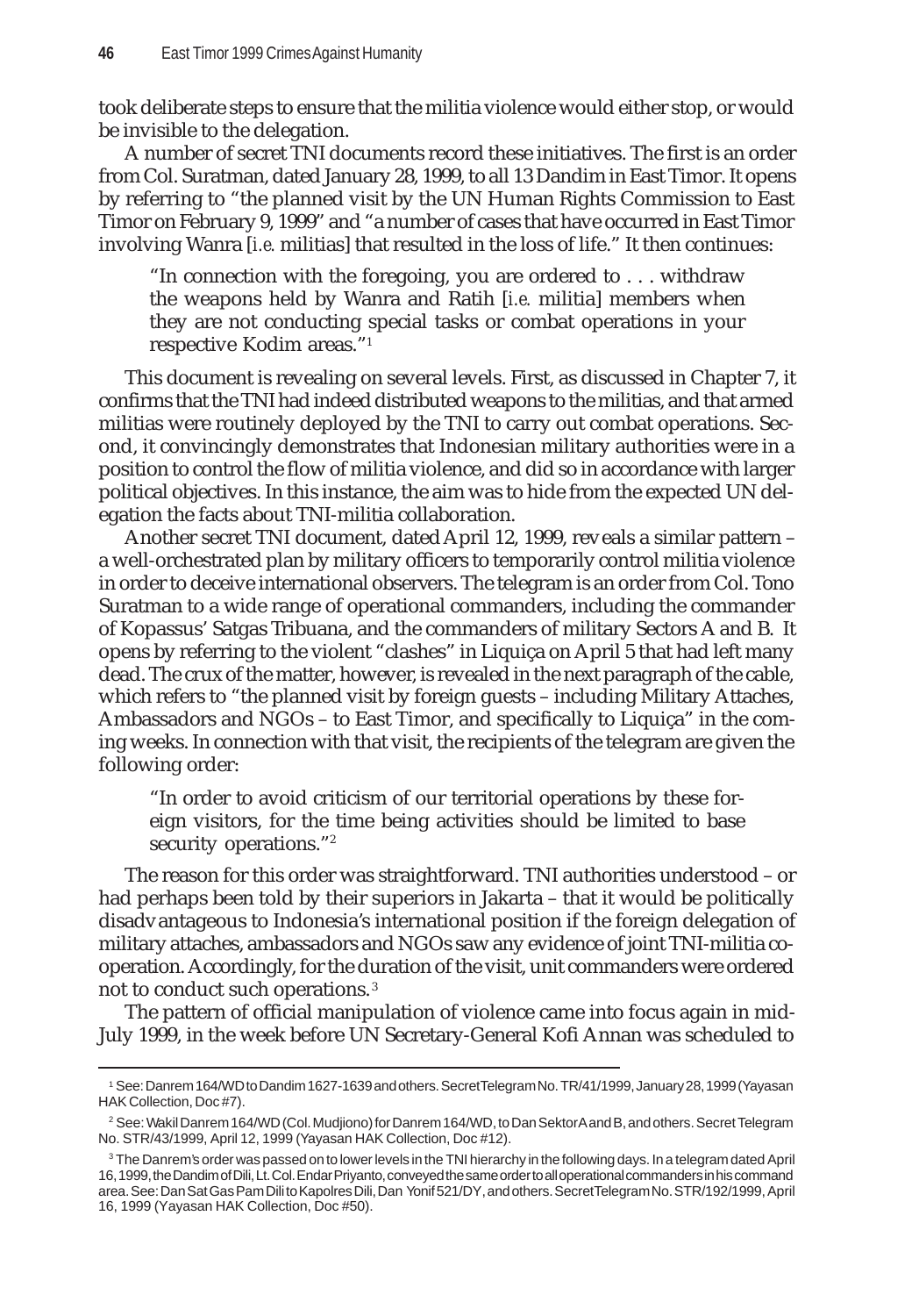determine whether the registration process, and the Popular Consultation as a whole, should continue. Serious concern had been expressed about the poor security situation and there was a real possibility that Annan might issue a negative determination, and blame it on Indonesia's failure to establish the necessary security conditions. That outcome would have been extremely damaging to the Indonesian government's international prestige and to its strategy in East Timor. The government underlined its concern by sending a high-level delegation of cabinet ministers to Dili on July 12 to meet UNAMET and local officials.

It was significant, therefore, that as the day of reckoning approached, there was a marked decline in militia activity. While there were instances of violence, the many threats of major, coordinated militia attacks on local people and UNAMET staff simply did not materialize.<sup>4</sup> More general indicators of militia activity – roadblocks, shooting incidents, house-burning, and beatings – also appeared to decline during this period. The TNI, the Police, and some Indonesian civilian authorities seemed to be making an effort to behave in accordance with the May 5 Agreements.

UNAMET's Political Affairs Office saw the lull as evidence that the violence was being coordinated at a fairly high level – from TNI headquarters, under pressure from the Foreign Ministry and the President – and that it could resume as quickly as it had ended. The metaphor they began to use was that of a water faucet, which could be turned on and off at will. What was happening in mid-July, they believed, was an example of the violence being turned off, in a carefully calibrated official effort to avoid a negative determination at the halfway point of the registration. If the violence could be turned off, they reasoned, it could just as easily be turned back  $\Omega$  n<sup>5</sup>

Documentary evidence discovered since that time provides strong support for those conclusions. The evidence includes a secret telegram from the Dandim of Dili to all Danramil, ordering them to establish tighter security at weapons stores, to assist the Police and government authorities in controlling the militias, and in particular to assist in dismantling road-blocks. The relevant passage of the order reads:

"1.BB. Weapons are only to be used on official duty; afterwards weapons should be returned to the storage area. 2.AA. Unit Commanders are to assist the Government and the Police in controlling the Pam Swakarsa in their respective areas. 2.BB. Coordinate with Police to reopen roads that have been closed by road-blocks . . . ."6

This instruction was issued as a follow up to an order on the same subject, issued by the Danrem on July 17, 1999.

The timing of these orders leaves little doubt that they came in response to strong UN and international pressure on the TNI to improve the security situation or risk a negative determination that would derail the whole process. Just as importantly, they confirmed the UNAMET analysis that military authorities had the ability to

<sup>4</sup> These included some that forced the temporary closure of registration centers in four or five locations.

<sup>&</sup>lt;sup>5</sup>A weekly situation report written by the Political Affairs Office, for the period July 12-18, 1999, noted: "There were signs of modest improvement in the security climate in certain districts during the week, but it is still too early to conclude that the necessary security conditions exist for a free and fair consultation. The main reason for caution is that there has not been any verifiable change in the fundamentals that lie at the heart of insecurity, with the result that any apparent improvements could quickly be reversed." UNAMET, Political Affairs, "Weekly Sitrep #3 (12 July-18 July)." Reprinted in UNTAET, Political Affairs Office, *Briefing Book on Political Affairs and Human Rights in East Timor,* Dili, November 1999.

 $^6$  See: Dandim 1627/Dili to Danramil 01-04 and others. Secret Telegram No. STR/173/1999, July 20, 1999 (Yayasan HAK Collection, Doc #37).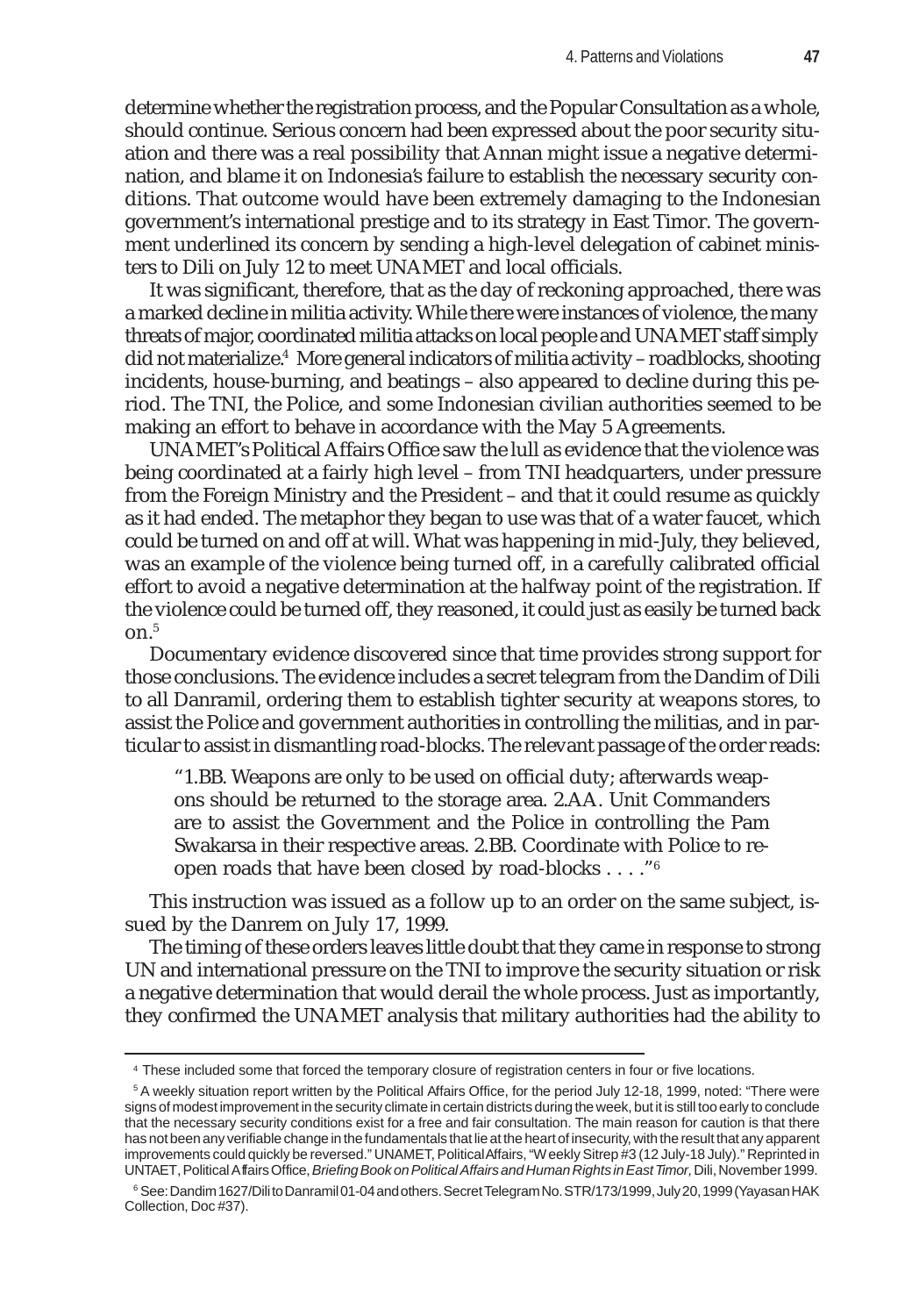turn the violence on and off, and that they did so in accordance with their political needs.

Events in August provided additional support for that interpretation. As the end of registration neared in early August, there were serious militia attacks on UNAMET staff in Bobonaro and Ainaro and then a sudden spasm of violence in Dili on the final day of campaigning in which at least eight people were killed. The surge of violence in August was followed by an almost complete cessation of militia activity on the day of the vote, August 30, and during the ballot count in the following days.<sup>7</sup>

Both of these occasions – the vote and the ballot count – offered ample opportunity for pro-Indonesian militias to completely derail the process, but they did not do so. The only plausible explanation for the sudden lull in violence at such critical moments was that the militias and their Indonesian patrons still believed their side was likely to win. Indeed, in comments to the media after the vote key Indonesian officials – including Ali Alatas and Maj. Gen. Zacky Anwar Makarim – indicated that they had expected the vote to be won or lost by a narrow margin.<sup>8</sup> If they had believed otherwise, the days of the vote and of the ballot count would have been the ideal times to step up the intimidation and violence, rather than stopping it. The fact that the same pattern occurred across the territory would seem to indicate that the decision not to attack on these days must have been made at a high level.

Finally, it was notable that militia activity, which Police and TNI authorities had consistently claimed was uncontrollable, suddenly stopped on almost every occasion that important high-level delegations visited the territory. As already noted, this had happened in February, in April, and near the mid-point of registration in July. However, the most conspicuous instance came on September 11, 1999 when the UN Security Council delegation, and Gen. Wiranto, visited Dili to investigate reports of militia and TNI violence. Sandwiched between several days of relentless shooting and burning, the day of the visit was almost completely without incident. For those who had been in East Timor for some time, including analysts in the Political Affairs Office, this came as no surprise. It was further evidence that the violence could be turned on and off like a tap, in accordance with the political interests or needs of senior TNI and government officials.

Given that evidence, the pattern of violence and human rights violations after the declaration of Martial Law on September 7, 1999 is especially revealing. In virtually every district of the territory, TNI forces joined the militia in a systematic campaign of burning and looting, or at least did nothing to stop it (See District Summaries).

In Manatuto, for example, UNAMET Military Liaison Officers witnessed the TNI transporting numerous drums of petrol that were then used in an orchestrated sixday burning operation that decimated the town. Although it is true that that operation began before September 7, the imposition of Martial Law did not appear to inhibit or slow it in any way. The same pattern was observed first hand by nu-

<sup>7</sup> A handful of polling stations had to be closed down temporarily during the day as a result of threats or acts of violence, but on the whole, voting proceeded much more smoothly than anticipated. The same was true of the ballot count that took place in the government-run museum next door to the regional Police headquarters (Polda) in Dili between August 31 and September 4.

<sup>&</sup>lt;sup>8</sup> Speaking to journalists in January 2000, Maj. Gen. Zacky Anwar Makarim said: "In our prediction, we would either lose or win by a slight margin . . . But only 21 per cent voted in favour of Indonesia's continued rule in East Timor . . . It was really disappointing." *South China Morning Post*, January 5, 2000.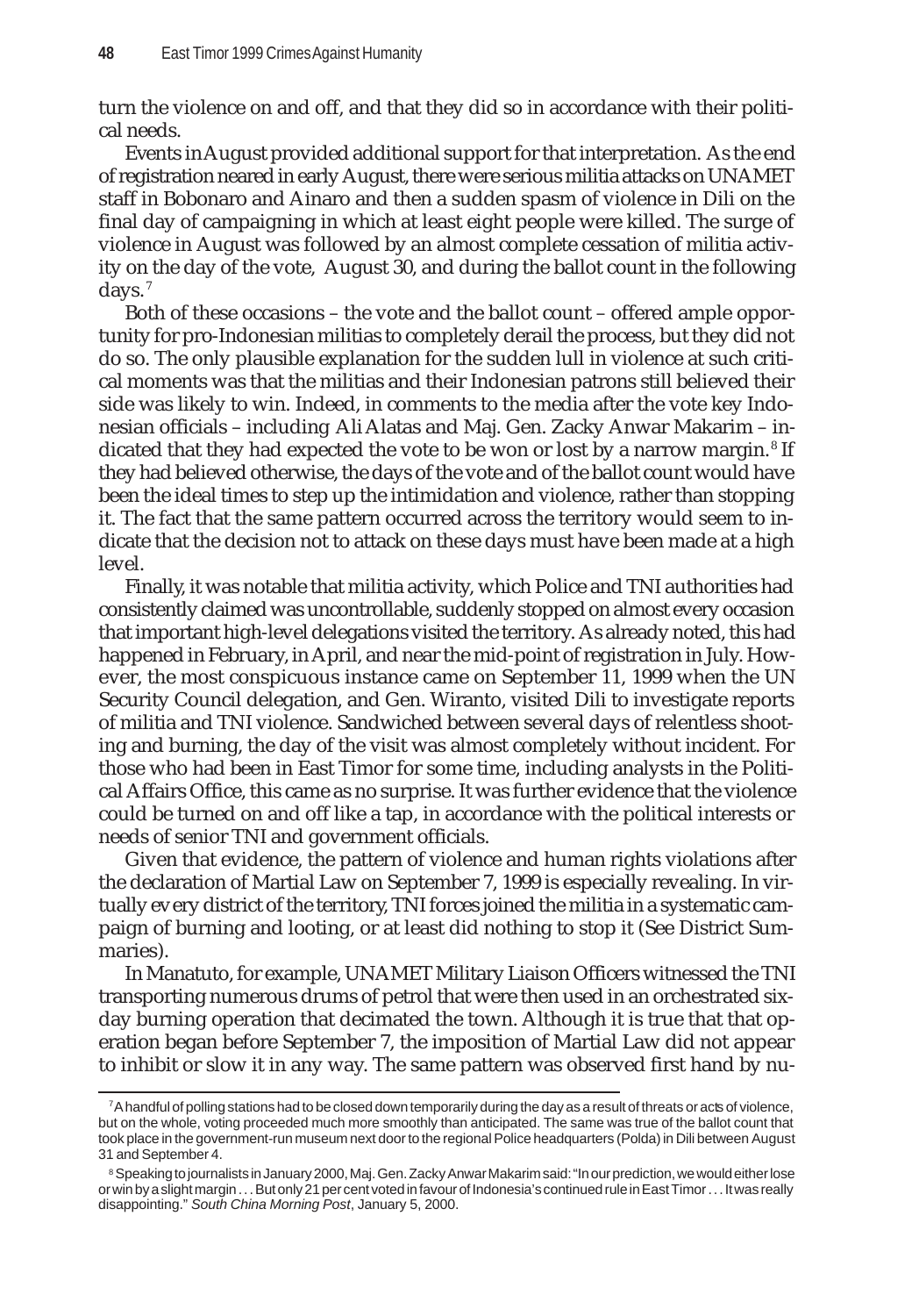merous UNAMET personnel, including the Chief Military Liaison Officer, who witnessed TNI soldiers burning buildings throughout Dili long after Martial Law had been declared and the TNI had taken full control of the territory.

Perhaps even more striking, it was after the imposition of Martial Law that some of the most notorious massacres occurred, virtually all of them with TNI and/or Police complicity. For example:

- zOn September 8, militiamen and TNI soldiers killed at least 14 people, and possibly more, who had taken refuge in the Maliana Police station (See Case Study: Maliana Police Station Massacre).
- Between September 8 and 10, militiamen together with TNI soldiers rounded up and executed at least 82 men from three villages in the District of Oecussi, in the most concentrated mass killings in the territory (See Case Study: Passabe and Maquelab Massacres).
- In a systematic campaign of violence, as they moved from their base in Los Palos to West Timor in September, soldiers of Battalion 745 killed as many as 21 people, including a Dutch journalist (See Case Study: Battalion 745 Rampage).
- zOn September 25, several Kopassus-trained and armed militiamen from Los Palos ambushed and executed five clergy and four lay people as they drove down the road toward Baucau. (See Case Study: Murder of Los Palos Clergy.)

Some observers have suggested that certain senior TNI officers made serious, albeit unsuccessful, attempts to bring the militias and territorial forces under control, shortly before and after the imposition of Martial Law. According to one unconfirmed report, for example, Gen. Wiranto tried to order the withdrawal of the militias to West Timor before the ballot, but was unable to make his order stick in the face of opposition from within the TNI. Likewise, some who had direct dealings with the TNI leadership at the time have claimed that Martial Law Commander Maj. Gen. Kiki Syahnakri and Col. Noer Muis made an effort to control the violence during Martial Law. If these claims could be demonstrated to be true, they might affect judgements about the culpability of individual officers. They might also help to clarify whether the post-ballot violence was ordered through the normal chain of command or not. However, they would not alter the more general conclusions drawn here – that very serious acts of violence were committed after the imposition of Martial Law, and that some senior TNI officers coordinated or condoned that violence.

The persistence of apparently coordinated violence after the declaration of Martial Law is especially significant because Martial Law entailed the deployment of Kostrad troops. Unlike the territorial and other forces that had been in East Timor for some time – and who it was thought may have been 'contaminated' by links with the militias – the Kostrad troops were new and centrally commanded. Moreover, they were considered to be loyal to Gen. Wiranto, who had served as Kostrad commander in 1996-97. For these reasons, some observers expected that the Kostrad troops would be more disciplined and that they would break the grip of any 'rogue elements' in the TNI who might have been assisting the militias. But as demonstrated by the evidence just noted, the reality was rather different.

In short, the patterns in the timing of the violence leave little question that the violence was systematic and that it was coordinated to some degree by the TNI and other government authorities.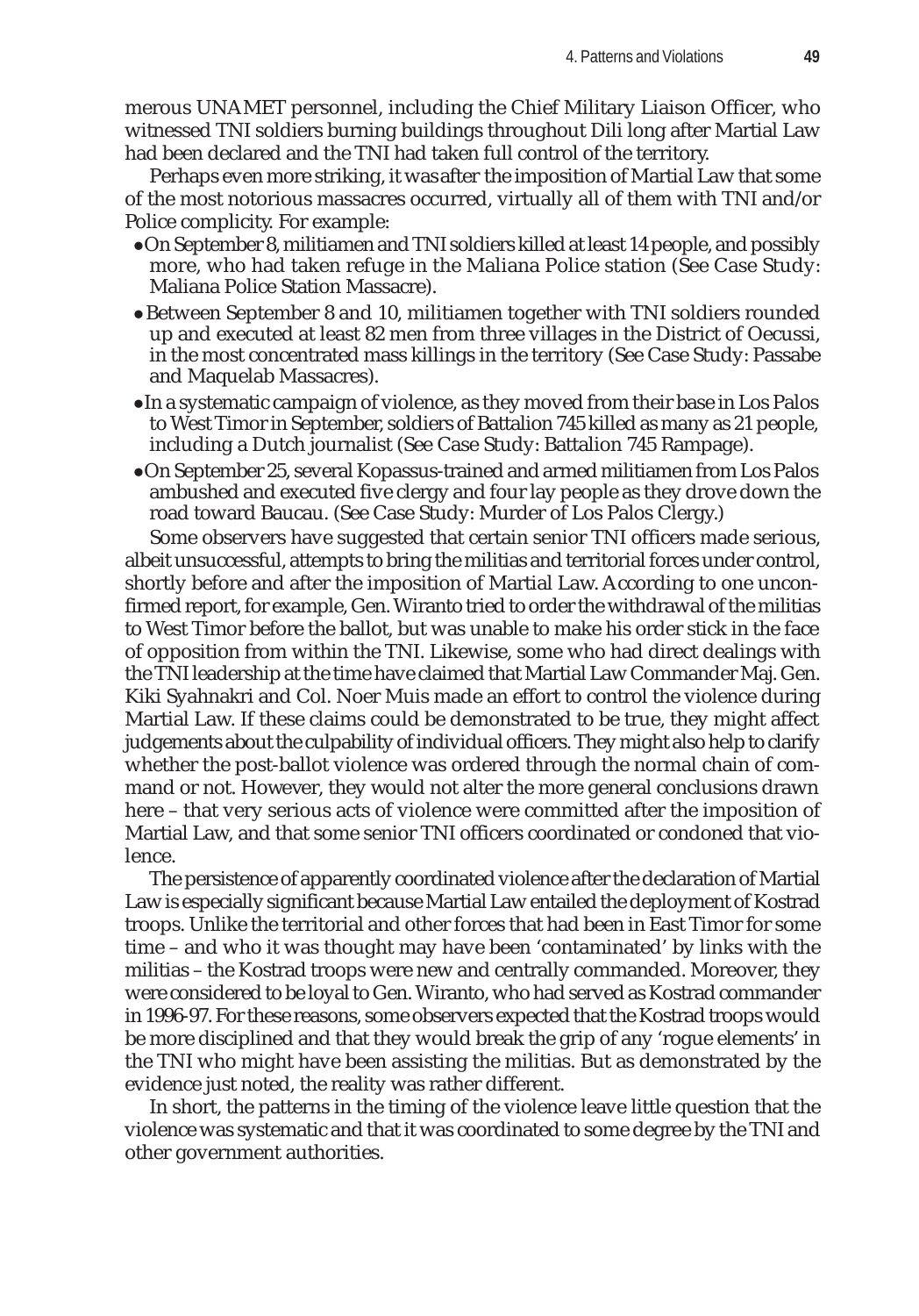# **4.2 Police Inaction and Complicity**

The view that the violence was planned, and not spontaneous, finds further support in the patterns of Indonesian Police behavior. The most conspicuous pattern was the routine failure of the Police to respond to acts of violence by militia groups while they occurred, or to take adequate measures to investigate or punish them after the fact.

One of the clearest examples of this pattern was the Police response to the militia attack on the humanitarian convoy in Liquiça on July 4. Despite clear warnings that the convoy might be attacked, and despite repeated requests by UNAMET for an official Police escort, none was provided. Indonesian Police also failed to intervene once the attack was underway, even though the District Police headquarters (Polres) was only a few minutes away by car. In the immediate aftermath of the attack, moreover, the Police made no effort to detain, or even to interview any of the militia members who had been observed attacking the convoy with weapons. On the contrary, they worked with the militia to round up those who were fleeing from the attack. As UNAMET and NGO personnel drove toward Dili in their damaged vehicles, they encountered a road-block just outside the Liquiça District Police station (Polres). The roadblock was manned by two militiamen one of whom was carrying an automatic weapon (See Case Study: Attack on Humanitarian Convoy).

Militiamen known to have committed acts of violence were almost never arrested or charged with any crime. The only known exceptions came in the wake of intense international pressure and political intervention at the highest level. In response to such pressure, several militiamen were detained and charged in connection with the July 4 attack on the humanitarian convoy, and a June 29 attack on UNAMET headquarters in Maliana. However, the cases were not vigorously prosecuted and, after receiving very short suspended sentences of four or five months, all of the accused were set free. <sup>9</sup>

The problem was not one of legal ambiguity. Even in East Timor, Indonesian law unequivocally prohibited murder, kidnapping, property destruction, and the carrying of weapons without a license, so there was ample legal foundation for Police action against the militias. Moreover, under the terms of the May 5 Agreements, the Indonesian Police were given sole responsibility for the maintenance of law and order during the Popular Consultation. Nor was it a matter of inadequate training or expertise. On occasion the Police did act assertively and professionally, although this was usually in pursuit of an alleged criminal from the pro-independence side.

The real problem was that the Indonesian Police were politically and operationally subordinate to the TNI.<sup>10</sup> To the extent that East Timor's militias were backed by the TNI – and the Police were under no illusions on that score – the chances were extremely slim that the Police would dare to interfere with them. Indeed, Indonesian Police officers told their UN Civpol counterparts that they were constrained by the TNI. This was not only a matter of following TNI demands or orders. It was also the result of a general perception that some of the militiamen were actually TNI, perhaps even Kopassus, soldiers. Under the circumstances, the Police were legitimately afraid to intervene forcefully.

<sup>9</sup> See, UNAMET, Political Affairs Office, "Weekly Sitrep #4 (26 July – 1 August)," pp. 3-4; "Weekly Sitrep #5 (2 August – 8 August)," p. 4; and "Weekly Sitrep #6 (9 August – 15 August), p. 4). Reprinted in UNTAET, Political Affairs Office, *Briefing Book*, Dili, November 1999.

<sup>&</sup>lt;sup>10</sup> Speaking to an Australian journalist in late 1999, for example, a former Indonesian Police officer said: "As for who had ultimate authority, we all know it was the TNI." *ABC*, *Four Corners*, "The Vanishing," October 18, 1999, transcript, p. 9.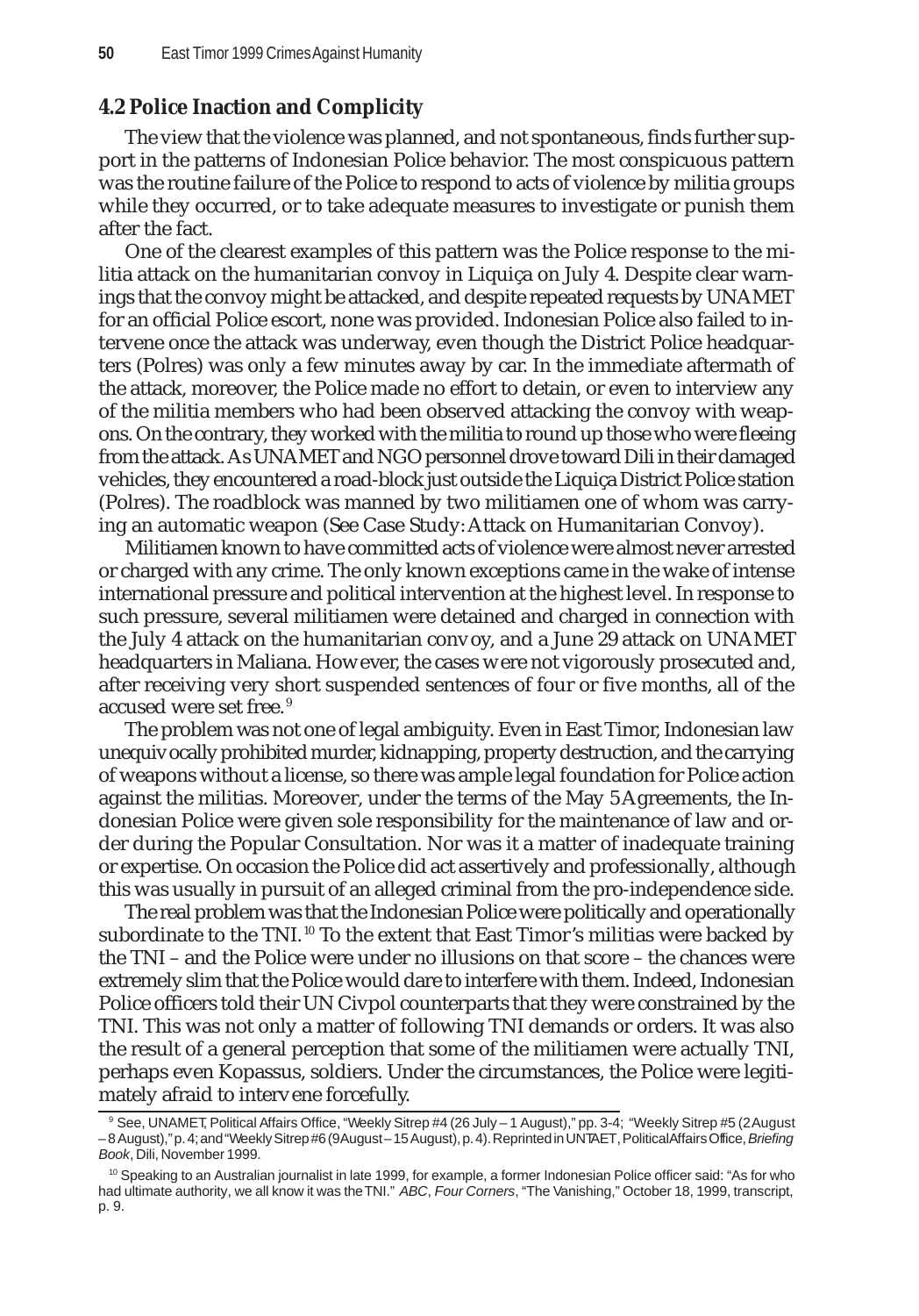The nature of the problem was well illustrated by the experience of a UNAMET team that went to the Sub-District of Atsabe on August 31, 1999 to investigate the murder of João Lopes, one of two local UNAMET staff members killed in the area by militias on ballot day. Approaching the building where Mr. Lopes' body lay, the team saw that it was surrounded by about 50 militiamen – evidently the very men who had killed him – armed with machetes, home-made guns, and rifles. Mingling among them were Police and TNI soldiers. Lengthy discussions with the local Police chief (Kapolsek) and an Indonesian Police officer based in Ermera, produced assurances that the militias would be dispersed and restrained. But no action was ever taken, and the militias remained in the immediate vicinity, weapons in hand. In response to renewed protests, both the Kapolsek and the officer from Ermera explained that they did not dare to order the militias to do anything, because they would very likely turn against the Police (See Case Study: Murder of UNAMET Staff Members at Boboe Leten).

Police also took part in operations that facilitated militia and TNI violence, some of which judging from their scope must have been planned at the provincial level or higher. The most powerful evidence to that effect came from the post-ballot period, and specifically from the behavior of the Police and TNI during the evacuation of UNAMET personnel from district offices in early September. The events leading to the evacuations bore remarkable, indeed chilling, similarities, and had the hallmarks of a well-planned psychological warfare operation. A UNAMET report about the evacuations from five separate district offices on September 3 and 4 concluded that the violence had been part of a "deliberate strategy to force UNAMET to withdraw from certain regions back to Dili."11 In retrospect, it is evident that an important aim of that operation was to terrorize UNAMET international staff and all other international observers, with a view to making them leave the territory.

In every instance, the sequence of events began with militias roaming freely through the main town, more heavily armed than usual, shooting, setting fire to buildings, and killing. In every case, the Indonesian Police and TNI either made no attempt to restrain the militias, or actively assisted them. Within a matter of hours, the Police in every affected district warned that they could no longer control the situation, and recommended that all UNAMET staff relocate to the District Police station. Once they had gathered UN staff in their stations, Police suddenly announced that they would be leaving, and advised UNAMET to follow. Having no means of guaranteeing their own security, and cut off from all independent sources of information, district UNAMET officials had little choice but to go along. And so, in each case, they joined the Police convoy out of town and back to Dili.

Now and then the Police went beyond their customary failure to act, or their facilitation of militia violence, and actually played a direct role as perpetrators of violence. This was particularly true of the Police Mobile Brigades (Brimob), several thousand of which were deployed to East Timor during the Popular Consultation. In one incident in Dili, on the final day of campaigning (August 26, 1999) a uniformed member of the Mobile Brigade shot a civilian in the back with his automatic weapon, killing him instantly. The victim was a student, Bernardino Agusto Guterres (a.k.a. Bernardino da Costa). The incident was witnessed by several bystanders and captured on video. In a sworn statement to the independent Electoral Commission

<sup>11</sup> UNAMET, Political Affairs Office, "Incidents on 3 and 4 September which led to the relocation to Dili of UNAMET staff from Aileu, Ainaro, Maliana, Liquiça and Same regencies." Reprinted in UNTAET, Political Affairs Office, *Briefing Book*, Dili, November 1999.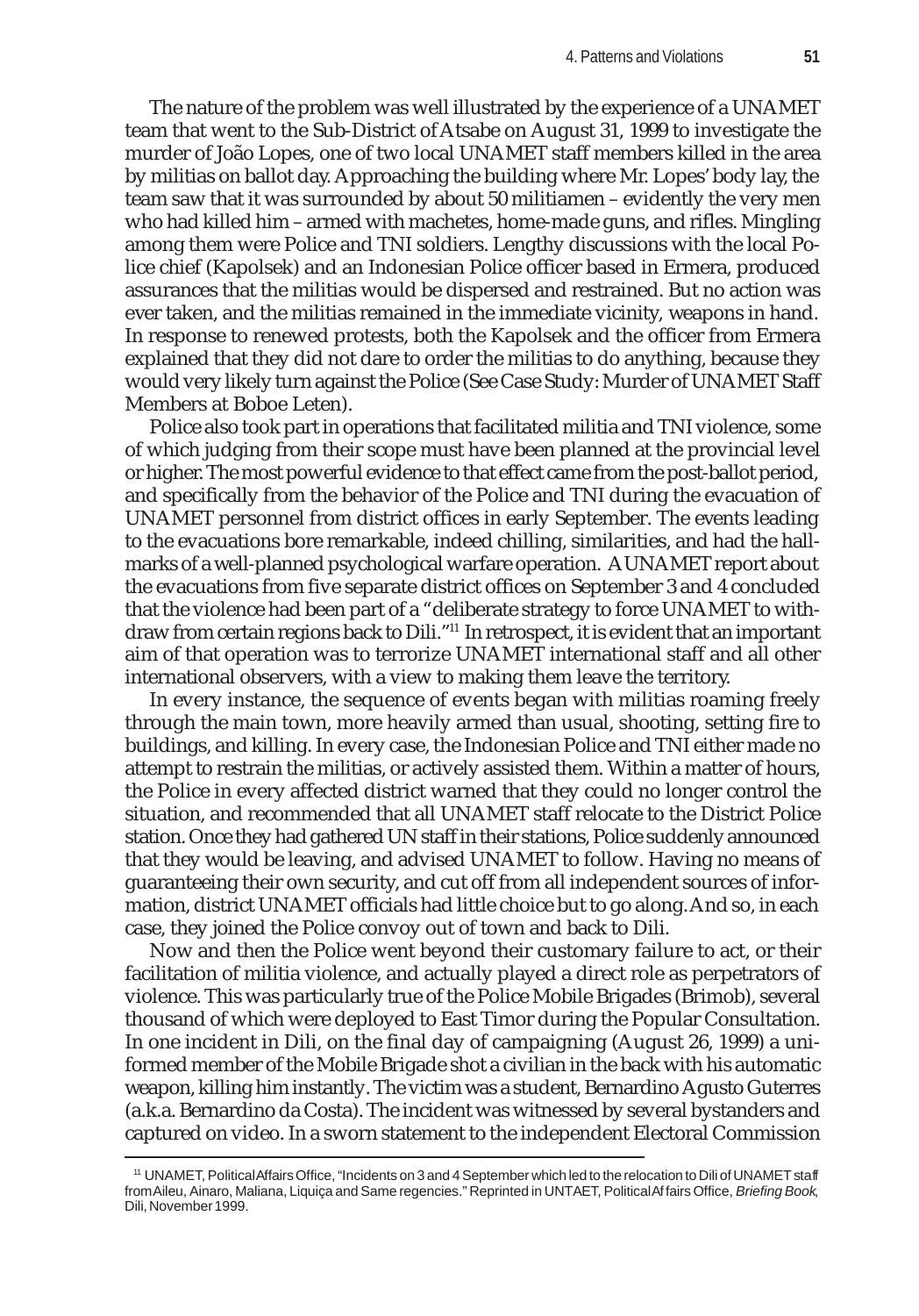that oversaw the ballot process, one eyewitness described the incident:

The crowd shouted to the Police to stop the militias who were shooting. One of them . . . remonstrated with the Police, directing their attention to the militias. A Policeman who was not wearing a beret like his comrades . . . told [the youth] that he could shoot him because he was exciting the people. [The youth] turned and ran. The Policeman thereupon shot him at a range of about three paces. I subsequently saw a gunshot wound in the middle of his back and one behind the neck. He died there. When the ambulance attendants lifted the body later I saw a large gaping wound to the throat.<sup>12</sup>

A local resident who called UNAMET later the same day, claimed that Indonesian Police had been observed handing weapons to militia members before and during the incident. Other bystanders claimed that the Aitarak militiamen were in fact TNI soldiers. These claims were never independently verified, but they were consistent with the well-established pattern of official support for the militia.

To sum up, there is a substantial body of evidence, based on field observation, that the Indonesian Police were unwilling or unable to intervene to prevent or stop unlawful militia activity, and that the reason lay primarily in their subordinate position *vis a vis* the TNI. This conclusion is not based on any single act or event but on the analysis of clearly patterned behavior.

The fact that virtually the same sort of Police behavior was observed consistently throughout the territory strongly suggests that this was a matter of policy, at least as high as the regional level (Polda). The chillingly similar pattern of Police behavior at the time of the forced evacuations of early September suggests the same conclusion. The documentary evidence also confirms that the Police role in the evacuation was planned at the Provincial (Polda) level. But, since we know (from the documents analyzed in Chapter 5 of this report) that overall strategic planning for the evacuation took place at TNI headquarters in Jakarta, we can be reasonably sure that this observed Police behavior was mapped at that level, and very likely under TNI supervision.

# **4.3 Militia Modus Operandi**

The militias' style and *modus operandi* were virtually the same everywhere in the territory. Those broad similarities, across all 13 districts, provide additional indications of planning and co-ordination of the militias by military and government authorities, at least at the provincial level, and possibly higher.

The militia style was designed to deceive. A small handful of militiamen wore Indonesian military uniforms, or parts of one, but most wore 'civilian' clothing – red and white bandanas around their neck or head, and often a T-shirt bearing a pro-autonomy slogan of some sort.Such 'civilian' garb was evidently designed to sustain the illusion that the militias had formed spontaneously, and to provide plausible grounds for denial of official involvement in acts of violence.

If the militia style was intended to deceive, the *modus operandi* was designed to terrorize, and intimidate. Significantly, perhaps, none of the methods used were unique to East Timor. Like the very idea of using 'civilian' militia forces, they were drawn from the repertoire developed by TNI forces in other counter-insurgency and anti-crime operations conducted elsewhere in Indonesia over more than thirty

<sup>12</sup> UNAMET, Electoral Commission, "Statement Minuted on Friday, August 27, 1999."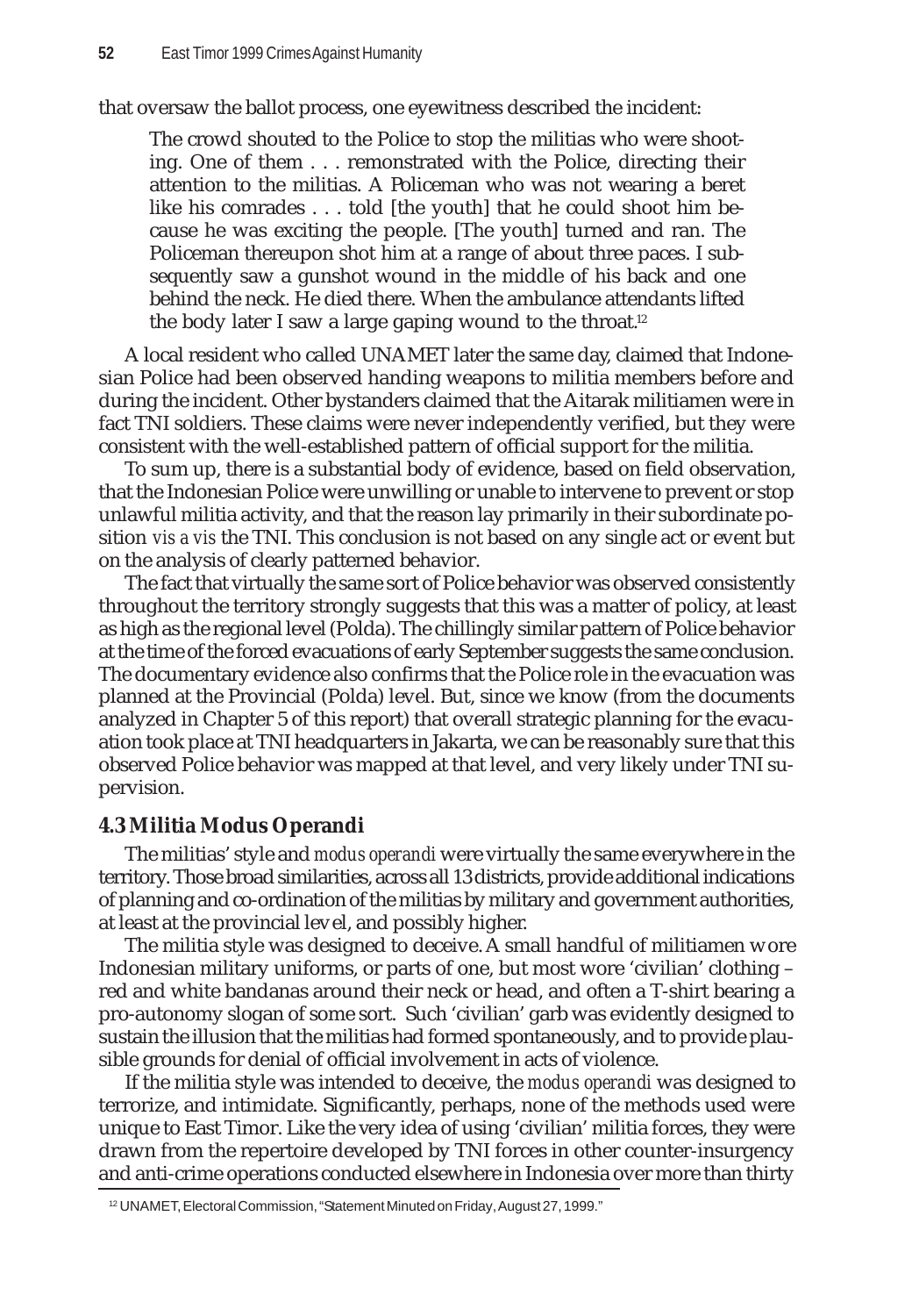years.<sup>13</sup>

The most common elements of the militia repertoire included the erection of roadblocks and check-points, beatings, house-burning, public death threats, the brandishing and firing of weapons, and in the case of women, the threat and reality of sexual violence, including rape.<sup>14</sup> When not engaged in these activities, most militia units engaged in military-style drilling and marching in formation with real or mock weapons.

Targeted killing, corpse display and mutilation were also part of the repertoire and, again following standard TNI practice, these were intended to be exemplary – to send a message to others in the community of what would happen to those who did not heed the militias' or the TNI's warnings. The bodies of the victim were often mutilated in some way – decapitated, disemboweled or hacked into small pieces – and then left in full public view. A report on the militias in Viqueque, prepared by UNAMET Military Liaison Officers (MLOs) in August 1999, noted that: "The methods of killing, as reported, are gruesome. For example, one victim had an animal bone driven through his brain . . .There appears to be an intention to achieve psychological impact and use the manner of death to intimidate others."15

Other common elements of the militia repertoire that were clearly intended to terrorize the population was the marking of targets for killing. As the UNAMET report from Viqueque explained:

"This is a basic psychological ploy, which can involve issuing threats against a victim to a wide circle of people to ensure it reaches the target. Another tactic noted in our area is the practice of marking houses with a red 'X' to denote that the occupant(s) was/were marked for death "16

In the view of UNAMET analysts, the intention of such tactics was to achieve a psychological objective ". . . such as demonstrating to the population that the militia has the power to target and kill an individual."

The militia's manner of attacking its targets was evidently intended to produce similar psychological effects. When militias staged an attack, they did not do so with the cool precision of professional hit-men. Rather, they created the impression of men in a state of frenzy, shouting and slashing the air with their weapons. In other words, they behaved as one imagines a man 'running amok.'

The 'amok' style of militia attack was captured in much of the terrifying television footage that came out of East Timor between June and September 1999. One of the earliest and most shocking incidents of this kind occurred on July 4, when members of the militia group Besi Merah Putih attacked a humanitarian convoy that had stopped briefly while passing through the town of Liquiça<sup>17</sup> (See Case Study:

<sup>13</sup> For a detailed discussion of the TNI's counter-insurgency repertoire, see Geoffrey Robinson, "*Rawan* is as *Rawan* Does: The Origins of Disorder in New Order Aceh," *Indonesia* 66 (October 1998), pp. 127-156.

<sup>14</sup> TNI soldiers were also directly implicated in rape and sexual slavery. For further detail see United Nations, *Situation of human rights in East Timor*, December 10, 1999, pp. 9-11.

<sup>15</sup> UNAMET Viqueque, "Outline of Pro-Integration Militia in Viqueque Area," August 6, 1999, p. 3. Reprinted in UNTAET, Political Affairs Office, *Briefing Book*, Dili, November 1999.

<sup>16</sup> UNAMET Viqueque, "Outline of Pro-Integration Militia in Viqueque Area," August 6, 1999, p. 4. Reprinted in UNTAET, Political Affairs Office, *Briefing Book*, Dili, November 1999.

<sup>&</sup>lt;sup>17</sup> The attacks of July 4 did not occur in isolation. In the preceding days, UN staff in Liquiça had been subjected to a series of threats and assaults. In most of these incidents, members of the Besi Merah Putih militia had directly taunted UN staff, while brandishing firearms or machetes. Each of several incidents was reported to the Indonesian Police, as a result of which some additional Police officers were posted to protect UNAMET staff. But nothing was done to prevent the militias, still armed, from moving freely about the town and engaging in acts of intimidation.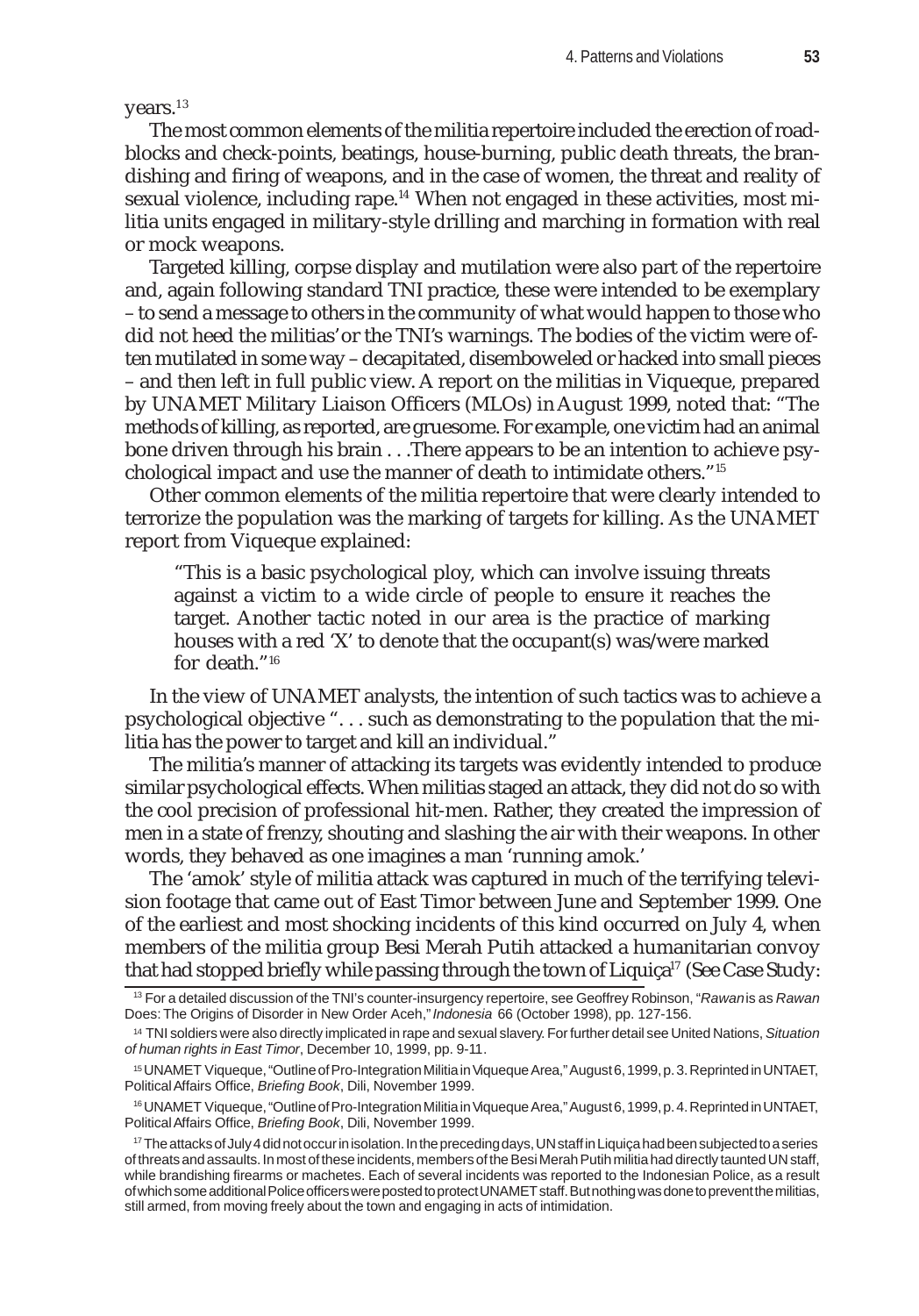Attack on Humanitarian Convoy). A UNAMET report on the attack provided the following account:

About five minutes after the convoy stopped in Liquiça, a blue-green mini-van with the word 'Miramar' on the side sped down the hill from the south, and came to a sudden stop near the middle of the line of parked vehicles. As the van stopped, some 20 young men jumped out and began to approach the NGO and UNAMET staff, shouting 'kill them!' Most were carrying machetes, knives or home-made guns. At least one member of the group was carrying an automatic weapon. Without warning or provocation the militia members began to attack, waving their machetes and knives menacingly, pointing their guns at members of the convoy, and smashing the windows of most of the vehicles. The attack continued as people tried to flee. . ."18

The marked similarity in the repertoire of militia violence across East Timor appears to confirm that the militias were trained and their actions orchestrated by the TNI. The militia behavior observed was so widespread, and so consistent, that it can only reasonably be understood as the product of coordinated planning, at least up to the 'provincial' (Korem) level. Even if all militia actions were not the result of direct TNI co-ordination, it is abundantly clear that the militias could not have behaved as they did without the acquiescence and encouragement of the TNI and, to a lesser extent, the Police.

# **4.4 Geographical Variations**

While it is true that human rights violations in East Timor varied systematically over time, and that the perpetrators adopted a very similar *modus operandi* wherever they were, there were significant geographical variations in the intensity and frequency of violations. Paradoxically, those variations provide additional support for the claim that the violence was planned, not spontaneous.

Militia groups did not emerge simultaneously or evenly throughout the territory. Broadly speaking, militias were established first in the western and central districts and somewhat later in the east, and in the enclave of Oecussi. The western and central districts also boasted larger numbers of militia recruits, and a deeper penetration of groups down to the Sub-District and Village level. It was no coincidence that the best known, and most feared, of the militia groups – BMP, Aitarak, Mahidi, Laksaur, Darah Integrasi, Dadurus Merah Putih, and Halilintar – were all concentrated in the western districts.

Similarly, there was some geographical variation in the intensity of the violence. In the pre-UNAMET and UNMAET periods, the worst areas were the western Districts of Bobonaro, Liquiça, Covalima, with the Districts of Dili, Ermera and Ainaro occasionally reaching similar levels of insecurity. By contrast the central and eastern-most Districts of Aileu, Manufahi, Manatuto, Baucau, Lautem, and Viqueque together with the enclave of Oecussi, were relatively calm, and the militias far less active, at least until the post-ballot period.

At first glance, those variations appear to lend credence to the claim that the 1999 violence was spontaneous. On closer analysis, however, the variations strongly suggest that the violence stemmed from a systematic pattern of linkages between the mi-

<sup>18</sup> UNAMET, Political Affairs Office, "Report on the Liquiça Incidents of 4 July." July 12, 1999, p. 3. Reprinted in UNTAET, Political Affairs Office, *Briefing Book*, Dili, November 1999.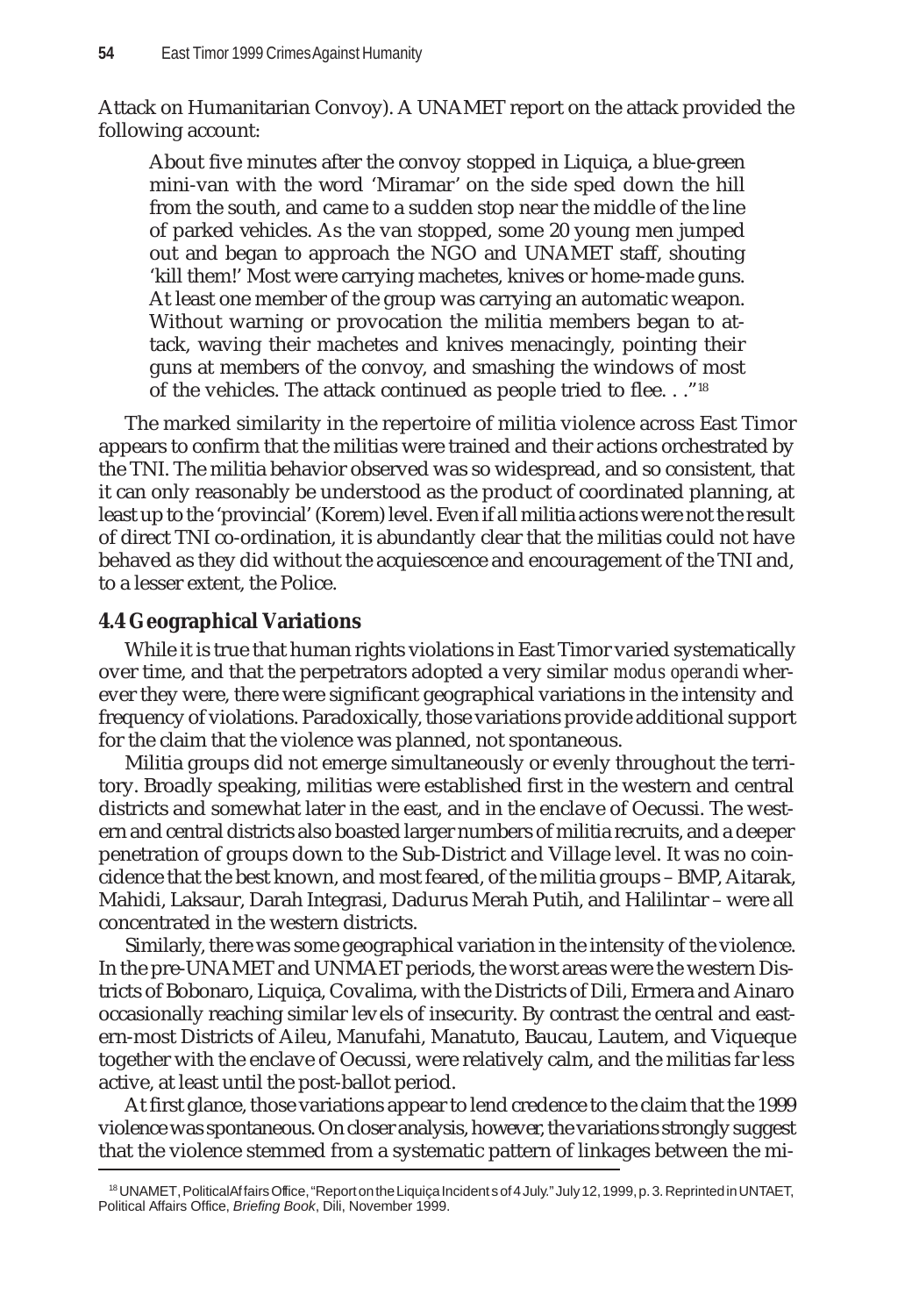litias and the Indonesian authorities that was unique to the western districts. More specifically, militias tended to be stronger and more violent in areas: (i) that shared a border with Indonesia; (ii) where military and civilian authorities played an aggressive role in supporting them; and (iii) where there was a long-established network of pro-Indonesian operatives before 1999.

The first, and arguably the most important, factor explaining the concentration of violence in the western districts was their geographical proximity to Indonesia. The most violent districts – Covalima and Bobonaro – shared a border with Indonesian West Timor. The shared border offered a number of advantages, logistical, military, and political, that facilitated and encouraged the use of violence there.

For one thing, the common border meant that young men could easily be recruited in NTT and transported across the border to serve as 'East Timorese' militias. Geographical proximity likewise made it easy to infiltrate TNI soldiers into East Timor to undertake covert operations. An investigation conducted by an Indonesian NGO in early August 1999 revealed substantial evidence of such recruitment and cross-border movement by militias, including BMP, Laksaur, Mahidi, and ABLAI. One militia member told the investigators that approximately 250 militiamen in Suai were in fact from Belu, NTT. The same report revealed that the supreme militia commander, João Tavares, had rented a house on the NTT side of the border, in Atambua, which he used as a militia headquarters.<sup>19</sup>

The shared border also facilitated the disposal of the bodies of the victims of human rights violations. In September 1999, TNI and militia forces transported the bodies of at least 27 victims of the massacre at the Suai Church across the border to West Timor, and there was anecdotal evidence that other victims were disposed of in the same way (See Case Study: Suai Church Massacre).

Geographical proximity was also an essential condition for the massive forcible deportation of the population in the post-ballot period. The vast majority of the roughly 250,000 people forcibly displaced to NTT were from the western districts that bordered Indonesia. The displacement of those populations could not have happened on so great a scale had Indonesia not been easily accessible by land. Support for that claim lies in the fact that the vast majority of those forcibly deported lived in towns and villages that lay along the main roads to the border.

The greater intensity of violence in the western districts was also clearly related to the attitudes of the military and civilian authorities serving in these areas. The posture of district and local authorities affected the way in which TNI and Police were deployed, and also the strength and level of activity of the militia groups in the area.

The attitudes of District Military Commanders (Dandim), and military intelligence officers, were particularly important. The Dandim of Bobonaro, Lt. Col. Burhanuddin Siagian, and his chief of intelligence, Lt. Sutrisno, were unusually energetic in their support for the militias, and this was the district with the most persistent human rights problems. Indeed, these officers – and others in Covalima, Liquiça and Viqueque – were considered to be so much a part of the problem that UNAMET made formal representations to the Indonesian authorities for their re-

<sup>&</sup>lt;sup>19</sup> See "Hasil Investigasi Forum Solidaritas Perdamaian Timor Leste," August [10], 1999, Kupang.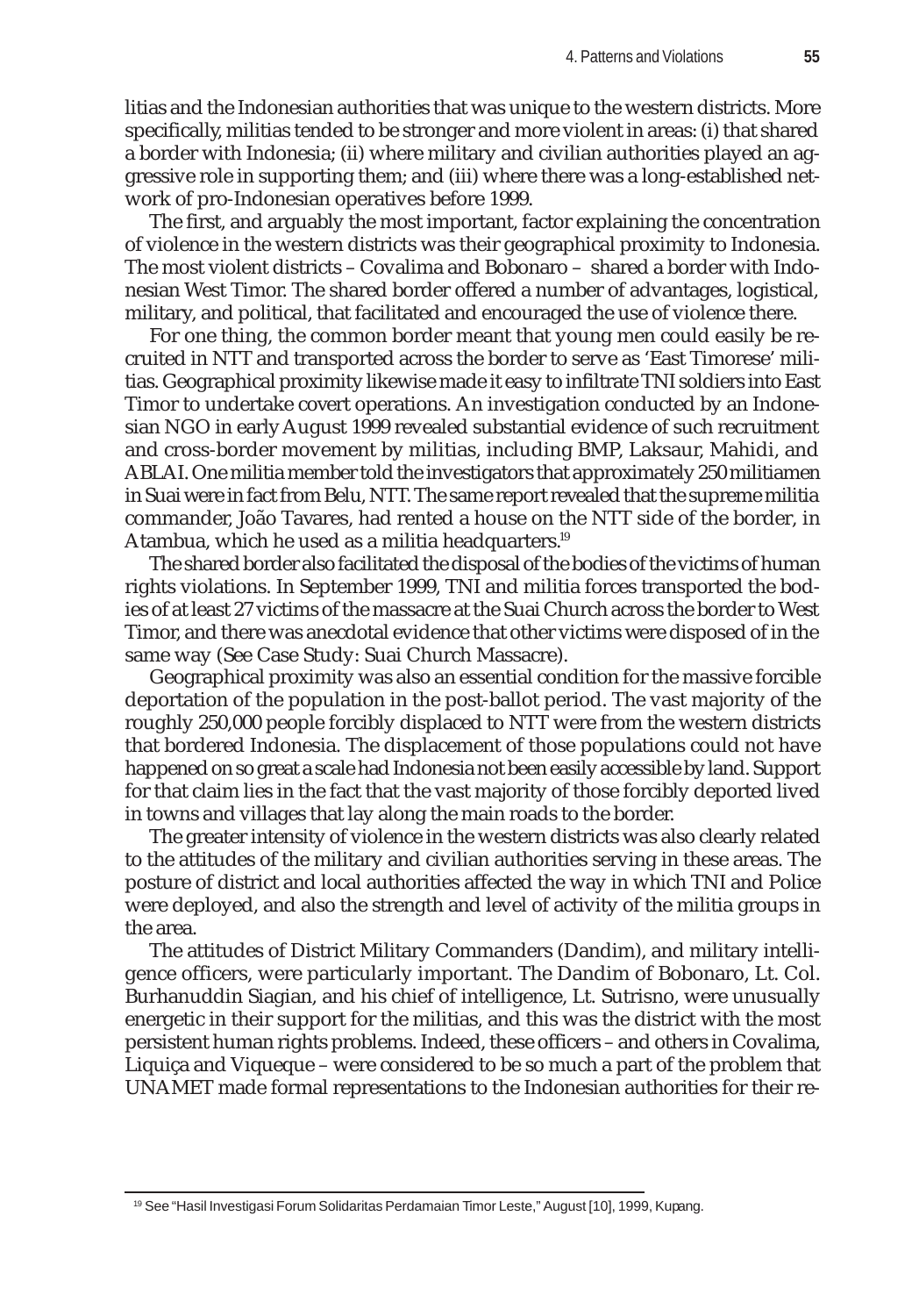moval less than two weeks before the ballot.<sup>20</sup> Apparently as a result of those representations, the Dandims of Bobonaro and Covalima were removed and replaced shortly before the ballot.

For various reasons, these  $11<sup>th</sup>$ -hour transfers did not solve the problem. In part, that was because the transfers were not fully implemented. Lt. Col. Siagian was seen in Bobonaro on August 30 and thereafter commanding troops, and his presence coincided with the reported distribution of arms to the militias and a dramatic escalation of violence in the district. It is not clear whether Lt. Col. Ahmad Mas Agus remained in Covalima District after his formal removal. But it is certain that his replacement as Dandim was a military intelligence officer hand-picked by Kodam IX commander, Maj. Gen. Adam Damiri. The new Dandim, Lt. Col. Liliek Koeshadiyanto, presided over some of the worst violence in the country, including the massacre at the Suai Cathedral on September 6. His presence at the scene of the crime reinforces the general point that individual Dandim – and military officers more generally – were singularly important in shaping the pattern of violence.

The special importance of Dandims also helps to explain the relatively low levels of violence in certain districts. In Aileu, for example, the Dandim, Maj. Maman Rahman, seems to have played a rather minor role in mobilizing and supporting the militias. That may have been because he was only a Major, outranked by the Bupati and by various Kopassus officers in the area, or because others in the district took the lead. Whatever the reason it is notable that Aileu suffered significantly lower levels of militia violence in 1999 than many other districts.

A similar pattern was evident in the District of Viqueque. By most accounts, the Dandim appointed shortly before the referendum, Lt. Col. Gustaf Hero, exercised a moderating influence on the militias, and worked actively to limit the post-ballot violence in the district. His efforts may help to explain why Viqueque reportedly suffered only two killings in the entire post-ballot period, by far the lowest level of violence in the country.

It was not only military officers, however, whose attitudes affected the geographical distribution of violence. The attitude of Bupatis, Sub-District Heads and Village Heads also made a difference. On the whole, the violence tended to be worst where Bupatis lent their full personal and professional support to the militias. This was most notably the case in Liquiça, Bobonaro, and Covalima, where the Bupatis were directly and aggressively involved in organizing militias.

The importance of the Bupati, as a potentially independent power, was also highlighted by the situation in Baucau District, where militias remained relatively quiet, even after the August 30 ballot. There, in spite of strong pressure from the Kodim Chief of Staff, the Bupati actively opposed the formation of new militias. His reasons for doing so remain unclear. There was some speculation that the older militia groups – such as Saka and Sera – were controlled by forces close to him, and that he saw the creation of new militias as a challenge to his own authority. Others have suggested that he was influenced by the Bishop of Baucau, Monsignor Nascimiento. Whatever the reasons, the fact is that he managed to impede the mobilization of new militias, at least for a time.

The Bupati of Manufahi appears to have had a similarly moderating effect on

<sup>20</sup> Ian Martin wrote to Ambassador Tarmidzi (Head of the Indonesian Task Force for the Implementation of the Popular Consultation) on August 19, 1999, requesting that his concerns be conveyed to the authorities in Jakarta (SCU Collection, Doc #B). Martin later wrote that he had called for the officers' removal because they were "contributing to rather than addressing the impunity of the militias, some of whom were serving members of the TNI." Ian Martin, *Self-Determination in East Timor*, pp. 76-77.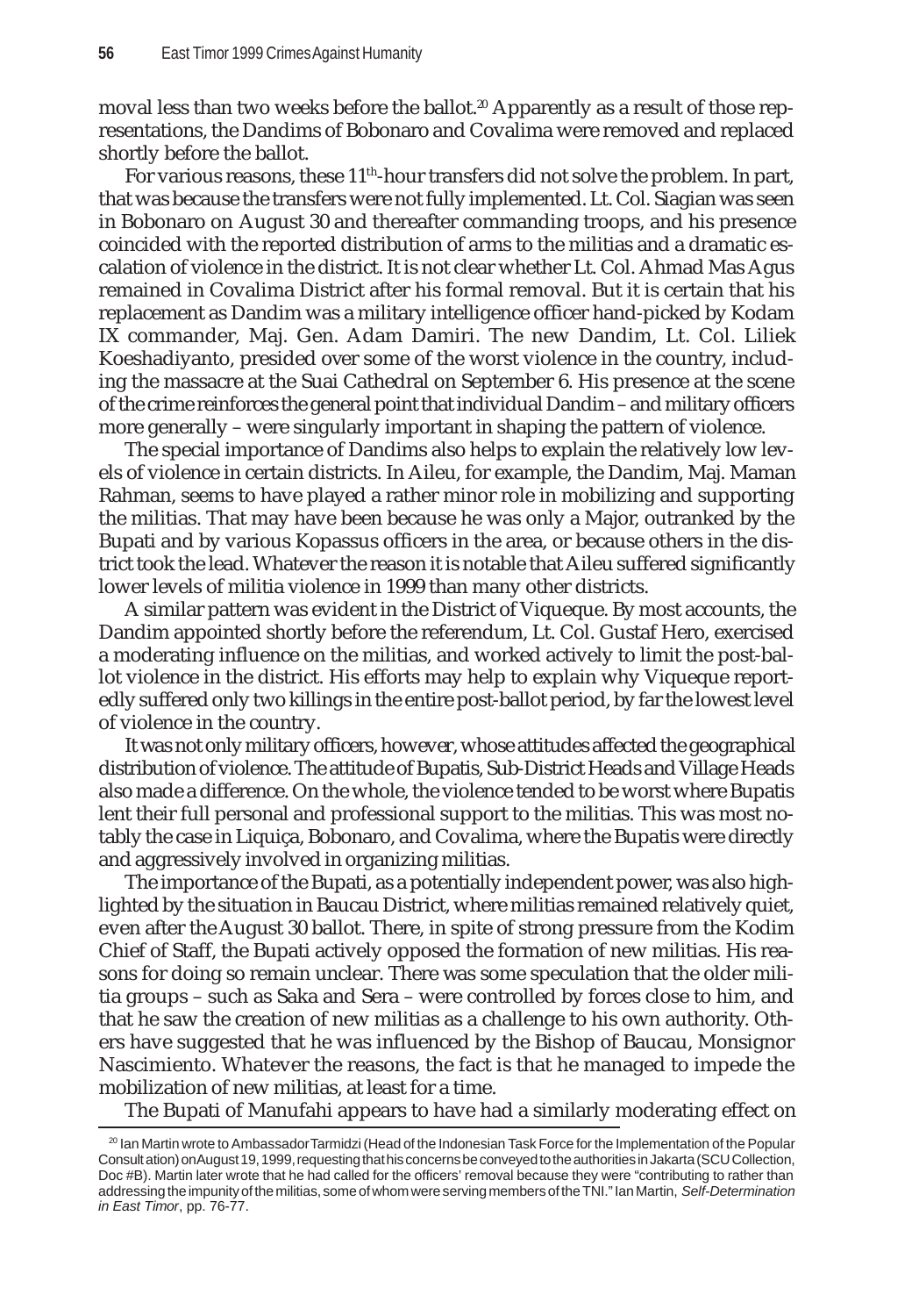militia violence there. Although he served as an Indonesian government official, Nazario José Tilman de Andrade was considered to be a moderate and perhaps even sympathetic to independence. There were signs, moreover, of a rift between him and the leadership of the ABLAI militia. It seems likely that his lack of support for Ablai contributed to its weakness, and to the relatively low levels of violence its members inflicted in 1999.

A third, and related, explanation for the somewhat uneven geographical distribution of violence in 1999 is that the western districts had a reliable network of pro-Indonesian power brokers in place long before 1999. The concentration of pro-Indonesian bosses in the western districts had deep historical roots. In the latter half of the  $19<sup>th</sup>$  century, the Portuguese regarded the kingdoms in the border region as unruly, disobedient, and lawless, and made them the focus of repeated pacification campaigns.21 As Portuguese power began to crumble in 1974-75, many of the powerful local families in the area saw an opportunity to get rid of them, and opted to support the Indonesian invasion and annexation.

That long established pro-Indonesian network was relied upon to mobilize substantial militia forces at relatively short notice. A case in point was João Tavares, the man designated in 1999 as the Supreme Commander of the Pro-Integration Forces (PPI). Tavares had earned his stripes by fighting on the Indonesian side as early as 1975. He was rewarded for his loyalty by being appointed for two terms as Bupati of Bobonaro.22 He was also able to amass substantial land-holdings, making him one of the largest landlords in the territory, after President Suharto and a number of his cronies. By 1999, then, Tavares had long been a very powerful local operator, and he was only one of several in the western districts who could be relied upon to organize pro-autonomy militias and activities.

By contrast, the central and eastern districts had a much less solid network of local pro-Indonesian bosses. In part this was because these districts were generally poorer than those in the west, and therefore arguably less conducive to the emergence of wealthy and powerful local power brokers. Just as importantly, the central and eastern districts had historically been important base areas for the Fretilin and Falintil resistance. Some Village Heads in these districts, and even some Bupatis, were sympathetic or at least not hostile to Fretilin, even if they did not show this outwardly. That situation seriously limited the cohort of people likely to join a militia, or to lead one.

Paradoxically, then, the uneven geographical pattern of militia violence does not support the claim that the violence was spontaneous. Rather, it reinforces other evidence that the violence was systematic, and that it rested crucially on the relationship between militia forces and Indonesian authorities. More precisely, the concentration of violence in the western districts was related to three main factors: geographical proximity to Indonesia; the attitude and career background of District and local authorities; and the historically conditioned location of pro-Indonesian networks.

To sum up, this chapter makes the case that discernible patterns in the character and distribution of violence in East Timor indicate that it was not spontaneous,

<sup>21</sup> On the west's reputation for lawlessness, see Katherine Davidson, *The Portuguese Colonisation of Timor: The Final Stage, 1850-1912*, Ph.D Thesis, University of New South Wales, 1994, pp. 74, 101, 170, and 181.

 $22$  Tavares was appointed Bupati of Bobonaro in 1978 and held the post for the next ten years. Dunn writes that, after the formal 'integration' of East Timor in 1976, ". . . trusted Timorese, such as João Tavares and Tomás Gonçalves were appointed Bupatis." Dunn,*Timor: A Nation Betrayed,* p. 266.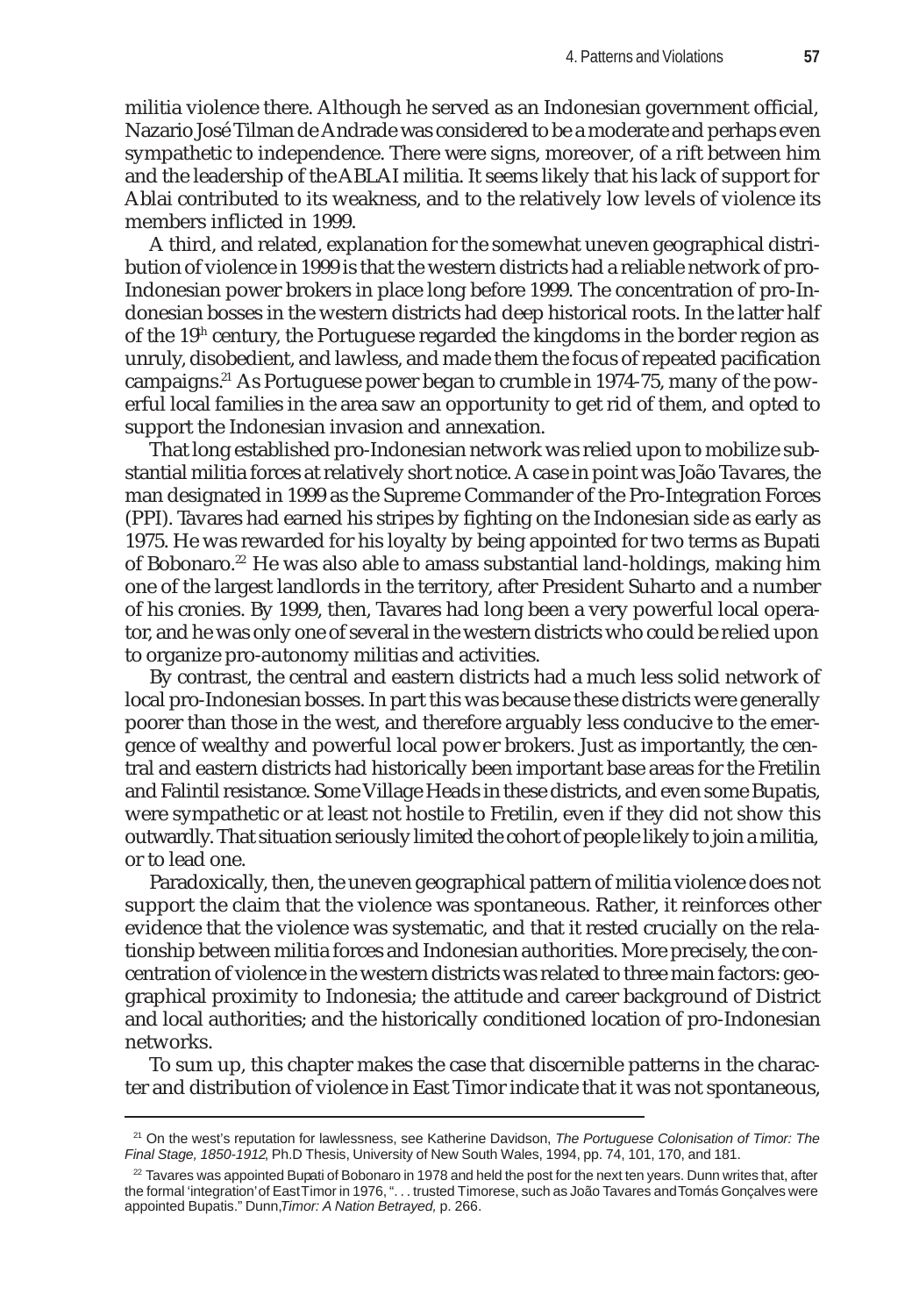but rather systematic and planned by Indonesian authorities. Four distinct patterns point to that conclusion.

First, there was systematic variation in the incidence and gravity of violence over time.

Three rough periods, each with its own characteristic features, can be discerned: (i) the Pre-UNAMET period (January to late May); (ii) the UNAMET period (early June to August 30); and (iii) the Post-ballot period (August 30 to late October). The violence ebbed and flowed in apparent harmony with the political needs and interests of the Indonesian authorities, and there was both circumstantial and documentary evidence that those variations were a matter of official policy.

Second, there was a pervasive failure on the part of the Police, and other responsible authorities, to take effective action against the perpetrators of violence. The consistency of such inaction, and the pattern of impunity to which it contributed, appeared to reflect a policy decision taken at a high level.

Third, there were striking similarities in the *modus operandi* of the militias across the territory. The consistency with which certain styles and behaviors were observed in different locales strongly suggested that the violence was coordinated at least at the level of the Sub-Regional Military Command (Korem), and probably higher.

Finally, notwithstanding such broad similarities in behavior across the territory, there were significant geographical variations in the intensity and incidence of violence. Those variations were systematic, and consistent with other evidence of overall planning by Indonesian authorities.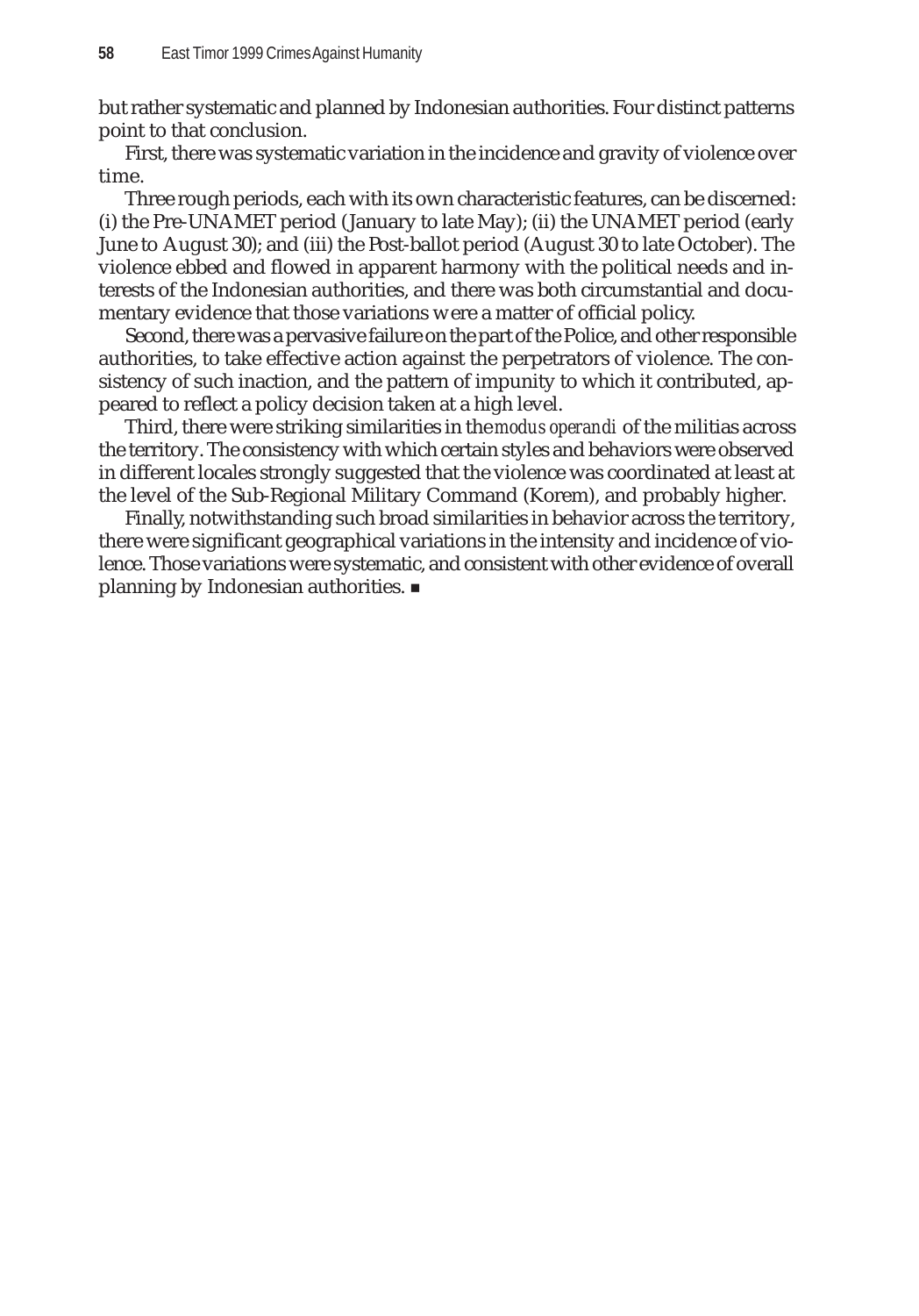# 5. Six Key Documents

Since early 1999, a number of documents have surfaced that have been portrayed as evidence of high-level TNI planning of violence both before and after the August 30 ballot. That evidence needs to be examined carefully because it may be critical in establishing questions of political and legal responsibility for the crimes committed in East Timor.

Six documents in particular deserve special scrutiny because of the claims that have been made on their behalf. They are: a secret memorandum from a militia leader spelling out plans to conduct an operation against supporters of independence; a circular allegedly issued by the supreme militia commander, João Tavares; a secret report prepared by a high ranking government official, H.R. Garnadi; a telegram outlining plans for the mobilization of a special military unit after the ballot; a Police plan for a massive post-ballot evacuation, called 'Operation Hanoin Lorosae II;' and a TNI operational plan for the popular consultation and evacuation, called 'Operation Wira Dharma-99.'

#### **5.1 Operation Clean Sweep**

The first of the documents offered as proof of high-level planning of violence is a memorandum dated March 11, 1999, addressed to East Timor's supreme militia commander, João Tavares, and other militia leaders. <sup>1</sup> Issued by the commander of the Darah Merah militia, Lafaek Saburai, the memo announces plans for the start of 'Operation Clean Sweep' (*Operasi Pembersihan*) at 00:00 hours on May 1, 1999. According to the document, the operation would "capture and eliminate" key proindependence supporters, by first moving the entire pro-Indonesian population of Dili to the district of Bobonaro, and then killing all those who remained in Dili as of a certain date.

When the document first surfaced in early 1999 some analysts quickly concluded that it proved the existence of a central plan by Indonesian military intelligence to disrupt the referendum through militia violence and intimidation. Before long, other observers and analysts had accepted this conclusion and had begun to speak and write confidently about 'Operation Clean Sweep' as a TNI plan to subvert the referendum.2 The East Timor Action Network (ETAN) wrote, for example, that "imple-

<sup>1</sup> Letter from Lafaek Saburai to João da Silva Tavares, (No. 024/Ops/R/III/1999) concerning "Operasi Pembersihan," March 11, 1999 (Yayasan HAK Collection, Doc #15). An English translation of this document is appended to the East Timor Action Network's report "Subject: *Operasi Sapu Jagad* – Indonesia's military plan to disrupt independence," Ref. Doc. FAIO-1999/10/21.

<sup>2</sup> This argument seems to have appeared first in the bulletin of the Indonesian Human Rights Campaign (Tapol), "The Indonesian Army's 'dirty war' in East Timor," *Tapol Bulletin*, June 1999.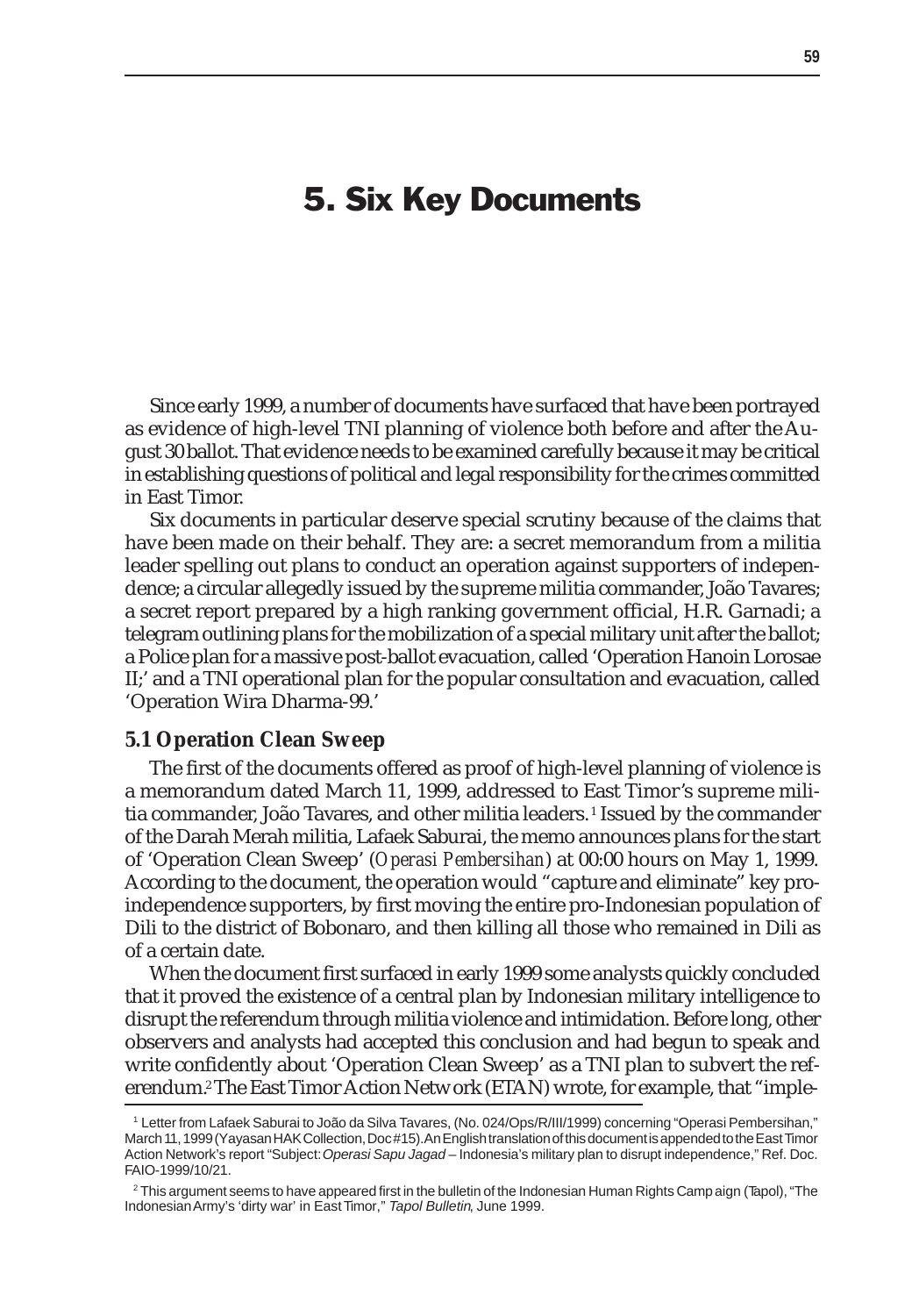mentation of the plan [to disrupt the vote] started immediately after President Habibie's broad autonomy offer in August 1998, and it came into being formally in March, 1999 under the code name Operation Clean Sweep (*Operasi Sapu Jagad*)."3

In support of this view, analysts noted that the author of the 'Clean Sweep' document, Lafaek Saburai (also known as Afonso Pinto) was known to have links to BIA, the military intelligence organization headed until January 1999 by Major General Zacky Anwar Makarim. ETAN wrote that because of Saburai's known links to BIA, "conclusions can be drawn as to where the orders were originating."4

That may be true, but there are a number of reasons for caution in accepting this reading of the document. For one thing, Saburai's background as a BIA operative does not in itself constitute evidence that his threatened 'Operation Clean Sweep' was a TNI or BIA plan, and there are reasons to doubt that it was. As later events revealed, his militia group Darah Merah was very much a local outfit and by no means among the most influential or powerful groups in the territory.<sup>5</sup> Compared to Aitarak in Dili, Besi Merah Putih in Liquiça, or Mahidi in Ainaro, Darah Merah was small and insignificant. One might reasonably ask why this would be the case if Saburai and Darah Merah really were the main conduit of a central BIA plan.

The value of the 'Clean Sweep' document as evidence of a centrally planned military operation is also diminished by the fact that the operation it announced never actually happened. May 1 came and went without any sign of the mass cleansing that the memorandum promised.

In short, the TNI may well have had a plan to terrorize the population and influence the outcome of the vote, but the 'Clean Sweep' document does not provide convincing proof of it. Instead, it appears to be the work of a slightly over-zealous local militia commander who is boasting about his intentions to fellow commanders and to any TNI officers who might be listening.

Yet if the 'Clean Sweep' document does not prove that there was a high level plan for violence by Indonesian military intelligence, it does provide additional evidence of the nature of the relationship between the militias and the Indonesian authorities. It shows, for example, that militia groups at least aspired to broad co-ordination with the TNI. It also reveals the extent to which the rhetoric of terror, a hallmark of the TNI's own counter-insurgency strategy, had become a standard feature of the militia style by early 1999.

#### **5.2 The Tavares Document**

A second document commonly cited as evidence that pre- and post-ballot violence was planned at high levels is an instruction, dated July 17, 1999, purportedly signed by East Timor 's supreme militia boss – formally known as 'Commander of the Integration Fighters Force' – João da Silva Tavares. The two-page instruction is addressed to the principal militia commanders in East Timor, and copied to various military and Police officers, including Armed Forces Commander Gen. Wiranto and Regional Military Commander for Kodam IX, Maj. Gen. Adam Damiri.

With shocking bluntness, the Tavares instruction directs all militia commanders to: "Continue your terror and intimidation campaign against those who are in-

<sup>3</sup> East Timor Action Network (ETAN), "Subject: *'Operasi Sapu Jagad'* – Indonesia's military plan to disrupt independence." (Ref doc. FAIO-1999/10/21).

<sup>4</sup> ETAN, "*Operasi Sapu Jagad*."

<sup>5</sup> *Darah Merah* (Red Blood) was reportedly formed on March 21, 1999. East Timor International Support Center (ETISC), "Indonesia's Death Squads: Getting Away With Murder," ETISC Occasional Paper No. 2 (Darwin, May 1999), p.18.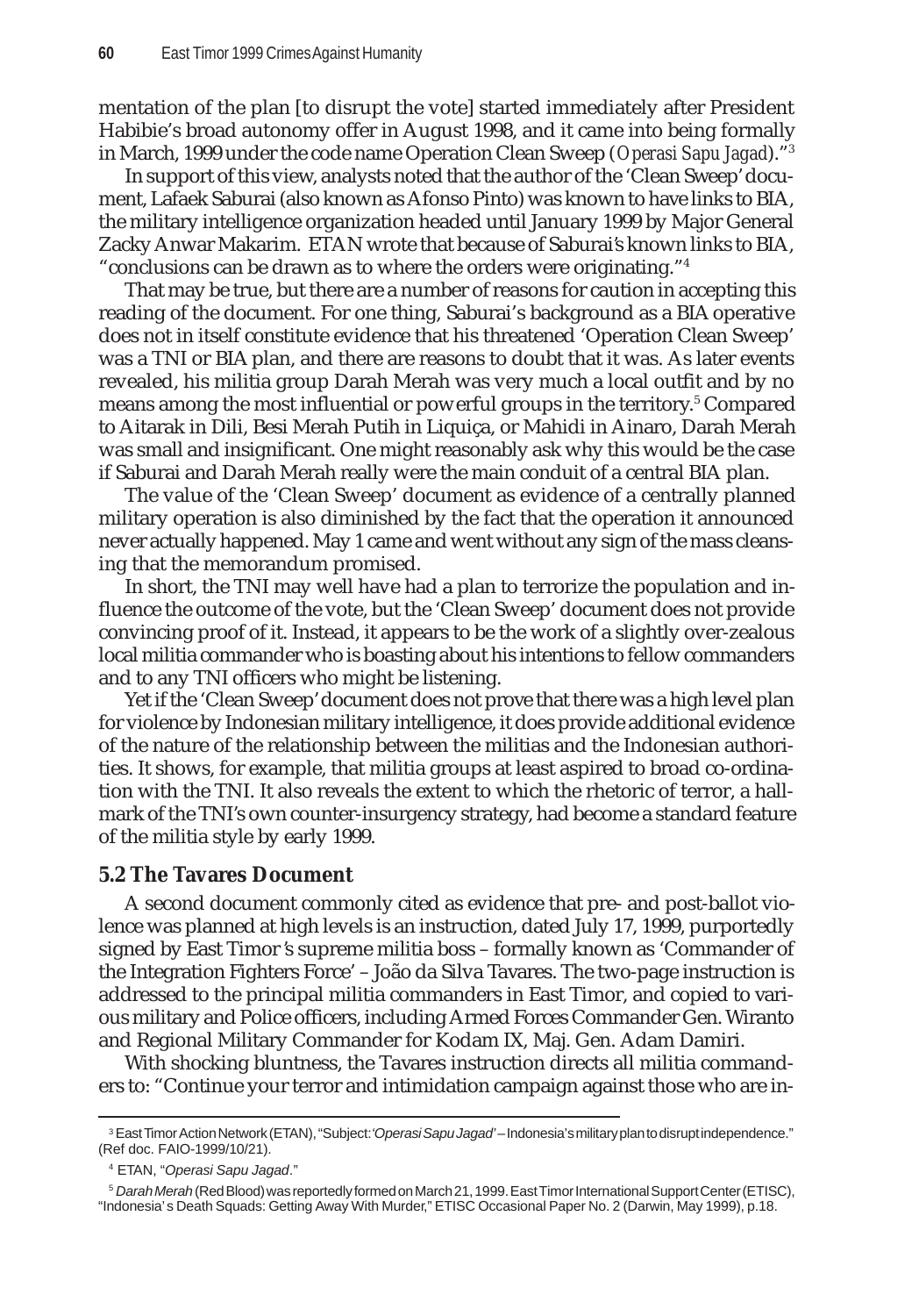fluencing the public to reject Special Autonomy" and urges them to "pressure and threaten the public not to participate in the campaign being conducted by the proindependence leaders . . ."6 The instruction also promises that the Indonesian authorities will provide the militias with substantial material support. "Before the results of the Popular Consultation are announced," it says:

. . . weapons will be distributed – 15,000 modern weapons that have been made available by ABRI [sic]. You will be supported by TNI elite troops and backed by heavy artillery/tanks and 50 modern fighter jets. . . .When the results of the Popular Consultation are announced, if the pro-Autonomy forces are defeated then Operation Clean Sweep will be simultaneously launched in full strength against the pro-independence forces beginning with those 15 years and older, both males and females, without exception.7

The document first appeared in early August 1999 and was immediately seized upon by observers as proof of TNI-militia co-operation in orchestrating violence across the territory.<sup>8</sup> UNAMET's Head of Mission asked his staff for their opinion of the document. The UN Civilian Police (Civpol) consulted with their Indonesian Police counterparts who quickly concluded, on technical grounds, that the document was a fake. The Political Affairs Office also had doubts about the authenticity of the document, but these were rooted in political, rather than technical or forensic, analysis.

For one thing, Political Affairs noted that several copies of the document had been delivered to UNAMET in a matter of just a few days. This was rather unusual, especially for so sensitive a document, and it made the analysts suspicious of its provenance. How and why had so many copies of such a document become so quickly available? Attention also focused on the use of the term 'Militia' (*Milisi*) in the document's title, a term that Indonesian authorities and pro-integration leaders alike had rejected. Why would the Commander of the Integration Fighters Force use that term?

Political Affairs analysts thought there were two possible answers to these questions. The first was that the document had been a psy-war fabrication designed by the pro-Indonesian side to sow fear among pro-independence supporters. The second possibility was that it had been created by the pro-independence side in order to discredit the TNI and the militias with one satisfying documentary blow, and at a critical moment in the process.

The content of the document contributed to suspicion. The language in the instruction presented altogether too tidy a package of outrageous threats and claims to be wholly credible. Even if at some stage João Tavares had issued some or all of the orders and promises cited in the document, it seemed very unlikely that he would have put them in writing.

Based on these considerations, the Political Affairs Office concluded that the July 17 Tavares document was probably not authentic. That did not mean that UNAMET considered Tavares and other militia leaders to be innocent of wrongdoing, or that

<sup>6 &</sup>quot;Instruksi Panglima Pasukan Pejuang Integrasi Tentang Kesiapan dan Kesiagaan Pasukan Pejuang Integrasi (Milisi) Dalam Menyikapi Perkembangan Situasi dan Kondisi di Timor-Timur,"(No. 010/INS/PPI/VII/1999). A copy of this document, and an English translation prepared by UNAMET, are in the author's possession.

<sup>7</sup> "Instruksi . . .Tentang Kesiapan dan Kesiagaan Pasukan Pejuang Integrasi (Milisi)."

 $^{\rm 8}$  Several copies of the document came to UNAMET at about the same time, together with a letter addressed to the Vice Secretary of the Internal Political Front (*Frente Politica Interna* – FPI), of the CNRT, dated August 3, 1999.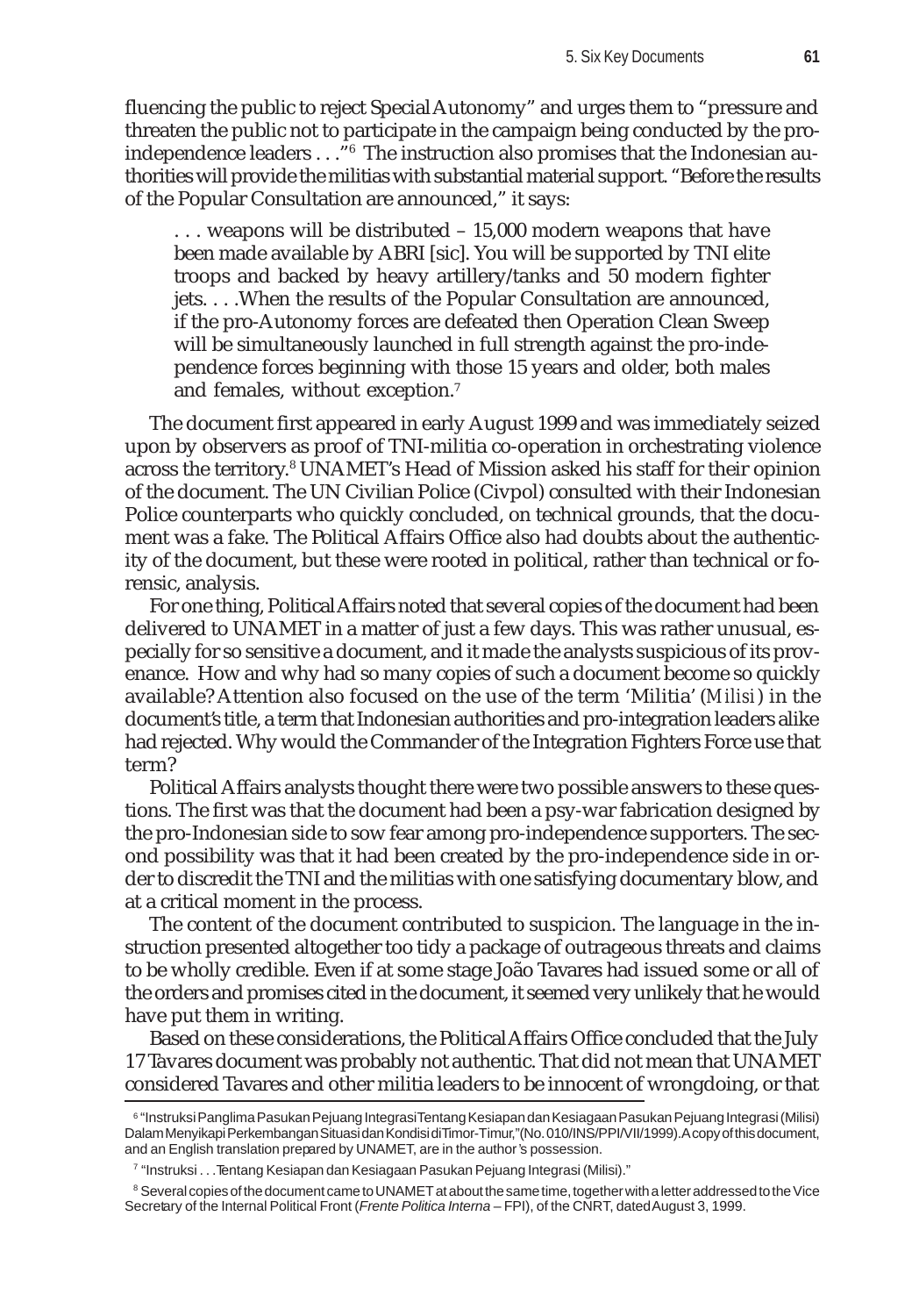it seriously doubted TNI involvement in the violence. On the contrary, it remained convinced that the TNI and the militia were working very closely together. It was simply that UNAMET did not regard the Tavares document as convincing evidence of that fact.

# **5.3 The Garnadi Document**

A third document, which surfaced in Dili in mid-July1999, is most likely authentic – but like the others already discussed, it does not necessarily prove all that some observers have claimed that it does. This is the so-called Garnadi document, which many have considered the 'smoking gun,' proving both that there was a close official relationship between the government and the militia, and that the post-ballot violence was planned at the highest levels – that is, in Jakarta.

The report, dated July 3, 1999 and entitled "General Assessment if Option I Fails," offers a candid assessment of government strategy toward the Popular Consultation process as of early July; 'Option I' referred to the government's offer of 'Special Autonomy.' The author, Maj. Gen. (ret.) H.R. Garnadi, was Special Assistant I to the powerful Coordinating Minister for Political and Security Affairs, Lt. Gen. (ret.) Feisal Tanjung. The fact that the report had been written by an important government official and sent to a senior Minister and ex-TNI General, gave it a singular significance. Here, it seemed, might be the document proving central government and TNI complicity in the violence.

Analysts noted that the document spoke of the government's duty to protect and support the anti-independence militias, whom it described as "heroes of integration." The relevant passage reads as follows: "We cannot ignore the attitude of the East Timorese militias that were recruited from the pro-integration groups. They are the heroes of integration."9 More explosively, media reports and analysts claimed that the document spoke of a central government plan to destroy East Timor in the event of a pro-independence victory at the polls. The key passage stated that "... evacuation routes must be planned and secured, possibly by destroying facilities and other key assets."10

The fact that East Timor was utterly destroyed after the ballot lent credence to claims that the Garnadi report had spelled out a 'scorched earth' plan. However, a closer examination of the document reveals that it does not actually do so. Read in context, the passage about destruction cited above provides little evidence of a scorched earth policy at this stage. In fact, Garnadi's main point in the report is that, in its confidence of victory, the government had failed to plan for the possibility of defeat, and that it had better start doing so without delay. He writes, for example:

". . . we have another six weeks to ensure that Special Autonomy wins. But if it fails, then six weeks is a very short time to prepare an evacuation plan for the pro-integration personnel and their property. Therefore a contingency plan in case of independence must be developed as quickly as possible. The government must allocate a budget to finance such a plan."<sup>11</sup>

 $^{\circ}$  H.R. Garnadi, "General Assessment if Option I Fails," a confidential report to the Coordinating Minister for Political and Security Affairs, Lt. Gen. (Ret.) Feisal Tanjung, July 3, 1999. (Yayasan HAK Collection, Doc #35). An English translation of the document can be found in UNTAET, Political Affairs Office, *Briefing Book on Political Affairs and Human Rights in East Timor*, Dili, November 1999.

<sup>&</sup>lt;sup>10</sup> Garnadi, "General Assessment if Option I Fails," paragraph 8b.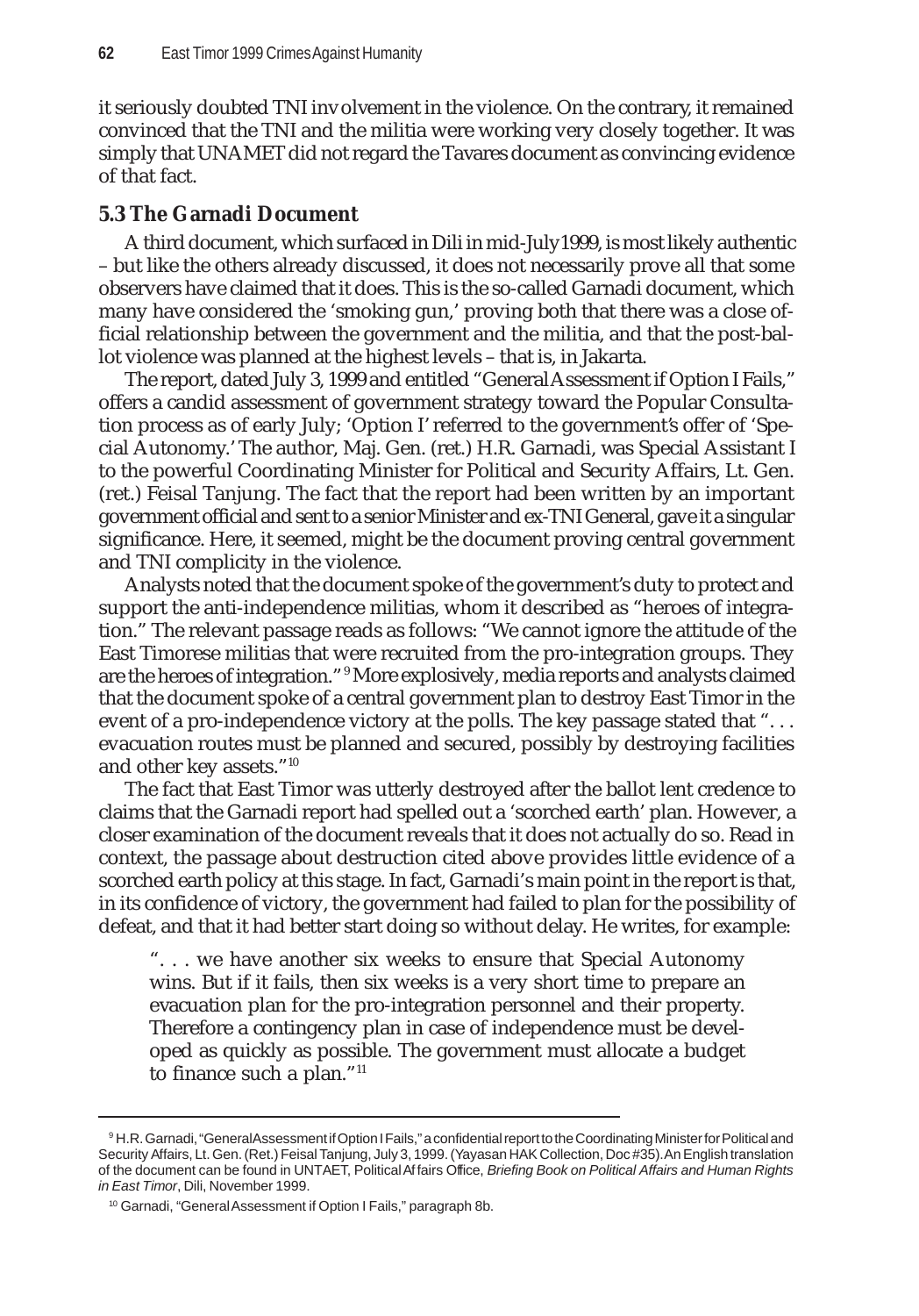His comment that vital infrastructure might be destroyed by departing Indonesian troops in the event of the defeat of Special Autonomy is offered as one of several suggestions in the direction of developing such a contingency plan. But it is not an expression of agreed policy at that stage. Indeed, what it indicates most clearly is that, as of early July, contingency and operational planning for a pro-independence victory had not really begun.

In short, the Garnadi document itself does not reveal the degree of official involvement in planning of violence that some have claimed that it does. At the same time, as noted elsewhere in this report, it does highlight important aspects of the relationship between Indonesian authorities and the militias, and of official attitudes toward the latter. It confirms official government support for, and solidarity with, pro-Indonesian militias, and a strong suggestion that they should be taken care of in the event of a pro-independence victory. It also makes clear that high-ranking officials in Dili and Jakarta were at least considering and discussing the destruction of East Timor in the event of a defeat for the autonomy option as early as July. And it confirms that the Coordinating Minister for Political and Security Affairs, Lt. Gen. (ret.) Feisal Tanjung, was very much involved in those discussions as they developed after July 3, 1999.

## **5.4 The East Timor Integration Savior Brigade Telegram**

A fourth document that seems to suggest some degree of TNI planning is a secret telegram apparently of military provenance, dated August 29, 1999, or just one day before the ballot. The telegram is directed to a wide range of TNI officers, including the Commander of Korem 164 and the Commander of Battalion 744, with copies to the supreme militia boss, João Tavares, and to various TNI intelligence officers.

The telegram is signed by Sergeant Henrike Agama, Deputy Commander of the "East Timor Integration Savior Brigade Command."12 It calls on all named recipients and their men to be ready to report for duty in the days immediately following the vote and the announcement of the result. The message is worth citing in detail:

"B. In connection with the foregoing, all unit commanders are requested to authorize those of their personnel who are part of the Dili Partisan Battalion to report for duty at the Seroja Barracks in Comoro, Dili, according to the following schedule:

- 1. Monday to Thursday 14:30 to completion
- 2. Friday and Saturday 13:30 to completion
- 3. Sunday 11:00
- C. Co-ordination.

1. Brigade Headquarters/Headquarters of Dili Partisan Battalion I are located at the Seroja Barracks in Comoro, Dili.

<sup>11</sup> Garnadi, "General Assessment of Option I Fails," paragraph 8. In paragraph 8 he also writes that "A contingency plan must be drawn up to deal with the situation in the event that Option I is rejected." On the matter of budgeting, the CNRT claimed in early August 1999 that Jakarta had set aside Rp. 28 million for the evacuation plan.

<sup>12</sup> In Indonesian, the *Komando Brigade Penyelamat Integrasi Timor Timur* or *Brigade P.I. Tims*.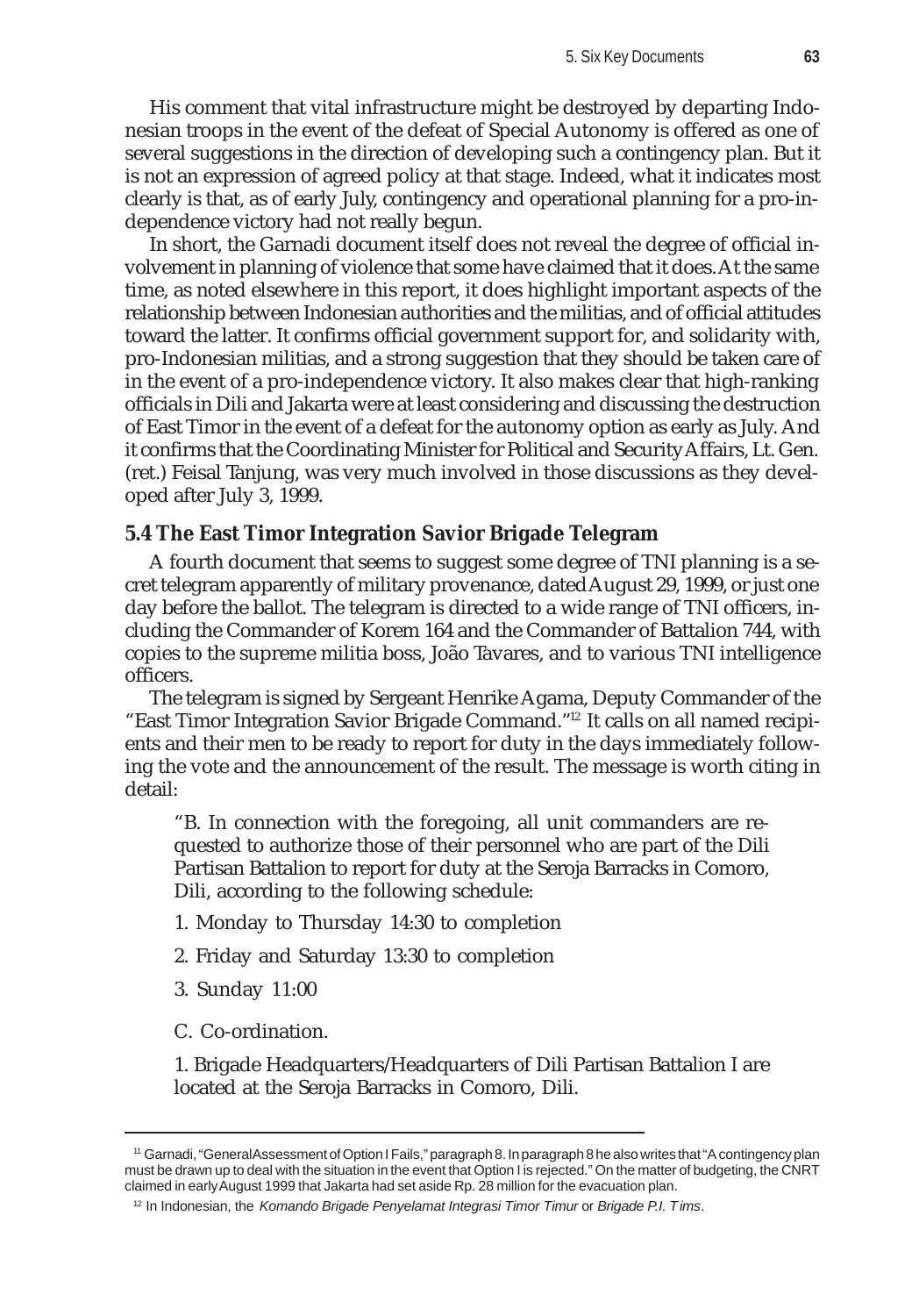2. All unit commanders can carry out a crosscheck of their members' attendance via the Chief of Operations for the East Timor Integration Savior Brigade at headquarters."<sup>13</sup>

This telegram would appear to indicate the existence of a special military command – the 'East Timor Integration Savior Brigade' and of a Dili unit of that command, the 'Dili Partisan Battalion' – made up of regular soldiers seconded from normal TNI units, and commanded by TNI officers. 14 At a minimum, it makes clear that the headquarters of these units were located at a TNI facility, the Seroja Barracks in Comoro, Dili. In other words, these would seem to be officially-sanctioned military units, preparing for action on behalf of integration in the days immediately after the ballot.

A letter from the CNRT's Internal Political Front (FPI) sent to UNAMET's Political Affairs Office on September 1, together with a copy of the telegram, provided additional information about the plans reportedly obtained from a source at the East Timor military command (Korem).15 The letter explained that the Brigade mentioned in the telegram had been recently established by the TNI – with the assistance of key civilian figures including the Bupati of Dili – to take repressive action against pro-independence figures in the event of their victory. More specifically, it said that the unit had been tasked to carry out "an operation to abduct all pro-independence activists, like the operation conducted at the time of the October 1965 coup in Indonesia." Finally, the letter reported that on August 31, the Korem Commander had presided over the distribution of 600 weapons to militias, and that a further 800 weapons were to be distributed in the near future.

The fact that repressive actions were indeed taken with TNI help after the ballot results were announced on September 4 forces us to take the CNRT letter seriously. Viewed together, the August 30 telegram and the CNRT letter appear to provide some documentary evidence that the post-ballot violence and repression were indeed conducted with the full knowledge of the TNI, at least up to the Korem level, and were perhaps even orchestrated by TNI officers.

But once again there is a need for caution. The telegram may simply prove that the TNI – or some part of it – was preparing for the possibility of disturbances after the vote; not an unreasonable course of action under the circumstances.

## **5.5 Operation Pull-Out**

The same ambiguity characterizes two documents that outline the TNI and Police plans for evacuation after the vote. These include a plan developed by the East Timor military command (Korem) in July 1999, for 'Operation Wira Dharma-99' (*Operasi Wira Dharma-99*), and a Police plan developed in August, dubbed 'Operation Hanoin Lorosae II' (*Operasi Hanoin Lorosae II*).16

Both of these documents appear to have been prepared in accordance with a

<sup>&</sup>lt;sup>13</sup> Telegram, dated August 29, 1999, signed by the Vice Commander of the East Timor Integration Savior Brigade, Sgt. Henrike Agama. A copy of this document is in the author's possession.

<sup>14</sup> It is also possible that these units incorporated irregular forces, including militiamen. A letter dated August 23, 1999, from Cancio Lopes da Carvalho (Commander of the Mahidi militia and of PPI Sector C) to Gen. Wiranto, Maj. Gen. Damiri, and Col. Noer Muis, proposes the formation of "Partisan Battalions" throughout East Timor (SCU Collection, Doc #222).

<sup>15</sup> Letter from CNRT, Internal Political Front, Secretariat of Region-4 Command, to Political Section, UNAMET, dated September 1, 1999. A copy of this document is in the author's possession.

<sup>16</sup> Korem 164/WD, "Rencana Operasi Wira Dharma-99," Dili, July 1999. (Yayasan HAK Collection, Doc #33); and Kepolisian Negara Republik Indonesia, Daerah Timor Timur, "Rencana Operasi Hanoin Lorosae II," No. Pol: Ren Ops/04/ VIII/1999, August 1999 (Yayasan HAK Collection, Doc #39).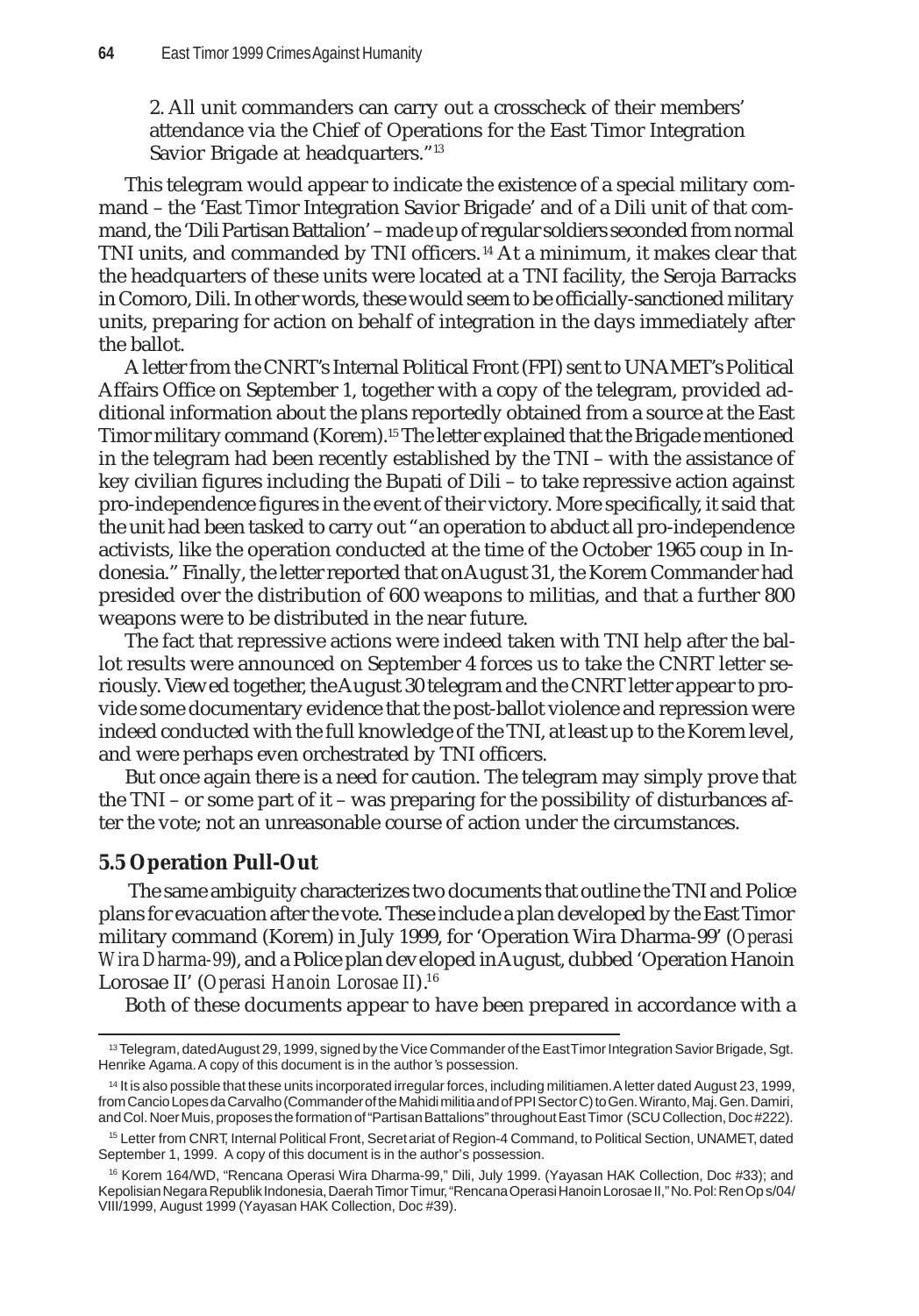Kodam IX operational plan for post-ballot evacuation, known as 'Operation Pull-Out' (*Operasi Cabut*), and with an overall 'Contingency Plan 1999-2000' (*Rencana Kontinjensi 1999-2000*) developed at TNI headquarters in Jakarta.17 Although we do not yet have copies of these last two documents, we do know something about them.18 'Operation Pull-Out' was prepared in accordance with a May 5, 1999 order from the Army Chief of Staff, Gen. Subagyo Hadisiswoyo, to the Commander of Kodam IX, Maj. Gen. Adam Damiri. In that May 5 order, Subagyo called on Damiri to develop a plan for "evacuation in the event that the Option II [independence] is chosen."<sup>19</sup> The plan was developed in July and set in motion in early September 1999.<sup>20</sup> 'Contingency Plan 1999-2000' was reportedly prepared, on General Wiranto's order, by Maj.Gen. Endriartono Sutarto, the Assistant for Operations to the Armed Forces Chief of General Staff. The 13-page document outlined with considerable accuracy what actually happened in the days and weeks after the ballot.<sup>21</sup>

The two documents we do have (in whole or in part) describe plans for a massive post-ballot evacuation that accord very closely with the evacuation that was actually carried out in September 1999. Those targeted for evacuation in the plans, for example, included about 180,000 East Timorese, and some 70,000 Indonesian civil servants, soldiers and police, and their respective families.<sup>22</sup> The total numbers of evacuees in both plans was about 250,000, or almost exactly the number that were in fact evacuated. The Police document also includes an intelligence assessment that predicts widespread destruction and violence in the event of a pro-independence victory.

At least one analyst who has examined these documents has concluded that ". . . the military was not planning on 'a peaceful and orderly transfer of authority . . .' as the May 5 agreement stipulated. It was secretly planning for chaos."23 This is essentially true, and it is damning evidence that the Indonesian authorities were being dishonest in assuring the international community that they would stay in East Timor and maintain order regardless of the outcome of the vote. It is partially confirmed, moreover, by the private and public statements of senior Indonesian officials in the weeks before the ballot. In August 1999, Maj. Gen. Zacky Anwar Makarim and Col. Noer Muis both told UNAMET about official preparations for a large post-ballot evacuation. Col. Muis and Indonesia's Minister for Justice and

<sup>17</sup> In some TNI documents, the Contingency Plan was referred to as "Rencana Tindakan Menghadapi Kontinjensi Purna Penentuan Pendapat di Timtim [Jika] Opsi-1 Gagal." See: "Direktif Panglima TNI, Nomor: 02/P/IX/1999, tentang Komando Penguasa Darurat Militer Wilayah Timor Timur," September [8], 1999 (HRU Collection, Doc. TNI #9).

<sup>&</sup>lt;sup>18</sup> On August 31, 1999, Army Chief of Staff Gen. Subagyo Hadisiswoyo said that the TNI had prepared a contingency plan to face any possibility in East Timor. Embassy of Japan, "Political News Round Up," August 31, 1999. In January 2000 Maj. Gen. Zacky Anwar Makarim further clarified that "TNI headquarters . . . prepared a contingency plan while the Udayana military commander made an operational plan." See *Jakarta Post*, January 5, 2000. 'Operation Pull-Out' and 'Contingency Plan 1999-2000' are both mentioned explicitly in an order (No. Sprin/811/VII/1999) issued by Brig. Gen. Simbolon, Chief of Staff of Kodam IX, on July 14, 1999 (Yayasan HAK Collection).

<sup>&</sup>lt;sup>19</sup> Secret telegram (No. STR/172/1999) from the Army Chief of Staff (signed by Deputy Army Chief of Staff, Lt. Gen. Johny J. Lumintang) to Pangdam IX/Udayana, May 5, 1999 (Yayasan HAK Collection, Doc #21).

<sup>&</sup>lt;sup>20</sup> In a secret telegram from early September, the Dandim of Dili, Lt. Col. Soedjarwo, informed the Danrem, Col. Noer Muis, that 'Operation Pull-Out' had officially commenced in Dili District at 15.00 hours on September 6, 1999 (Yayasan HAK Collection).

<sup>21</sup> Don Greenlees and Robert Garran, *Deliverance*, p. 209.

<sup>22</sup> An appendix (on logistical needs) to the TNI's 'Operation Wira Dharma-99' estimates the total number requiring evacuation at 251,187, broken down as follows: Military personnel and families (26,015), Non-Timorese (43,347), East Timorese (180,000). See: Korem 164/WD, "Operasi Wira Dharma-99, Lampiran-D (Rencana Banmin), Sub-Lampiran-3 (Kebutuhan Angkutan)," Dili, July 1999, n.d. (Yayasan HAK Collection, Doc #33).

<sup>23</sup> Samuel Moore, "The Indonesian Military's Last Years in East Timor: An Analysis of Its Secret Documents." *Indonesia*, No. 72 (October 2001), p. 41.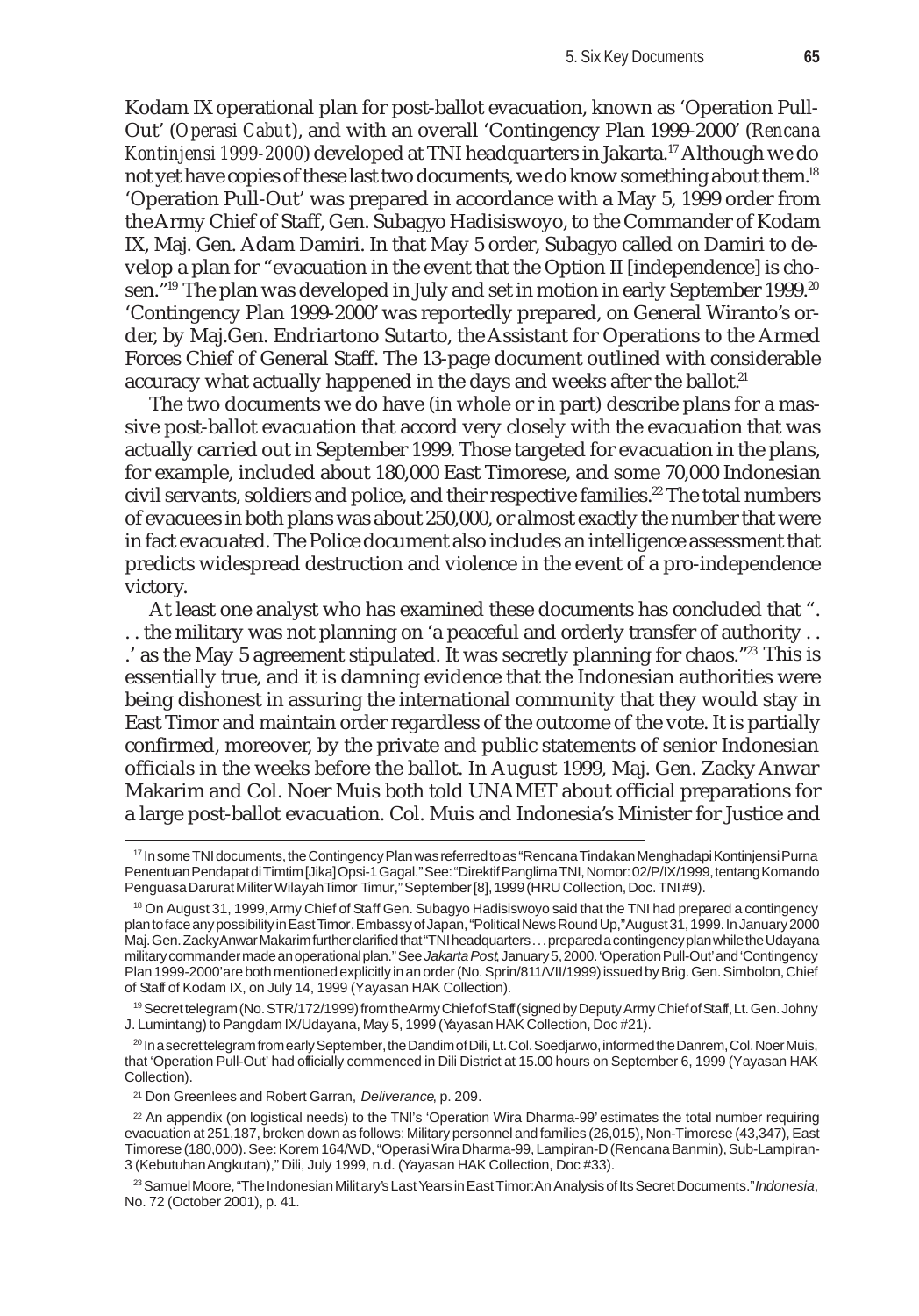State Secretary, Muladi, were also quoted in the press on the issue. Muladi reportedly noted the "strong possibility" of an exodus of some 223,000 people in the event of a pro-independence victory.<sup>24</sup>

But the question remains whether the documents in question prove that the postballot violence that did transpire was planned by TNI and/or Police authorities. The honest answer is that they do not. Indeed, the documents say nothing about the 'scorched earth' policy that is often said to have guided TNI and Police actions after the vote. Evidence of such planning might exist in the still missing documents outlining Kodam IX's 'Operation Pull-Out' or in TNI headquarter's overall 'Contingency Plan 1999-2000.' But it is unlikely that even those documents contain an explicit discussion of a post-ballot scorched earth policy. Indeed, it is quite likely that there are no written plans at all, and that the search for a documentary 'smoking gun' will ultimately prove to be fruitless.

Nevertheless, these two documents do provide important insights into official attitudes with regard to the Popular Consultation. They offer strong evidence that Indonesian Police and military authorities formally adopted positions antipathetic to the pro-independence side, to many outside observers, to UNAMET, and also to the Catholic Church leadership.

The intelligence assessment contained in the Police plan 'Operation Hanoin Lorosae II' is especially revealing.<sup>25</sup> It describes several international and domestic organizations as having "acted in a way that is offensive to the pro-integration masses and to the government of Indonesia."<sup>26</sup> The groups so described include: the United States Agency for International Development (USAID), The Australian Agency for International Development (AUSAID), the US-based Carter Center, and a number of Indonesian and East Timorese non-governmental organizations. The assessment takes a similarly hostile position toward UNAMET which it says is "on a political mission, as evidenced in its biased and discriminatory attitude" toward the pro-integration side, and its encouragement of the pro-independence side.<sup>27</sup> Finally, the document says that the majority of the population are "fanatical" Catholics, and that "the Bishop has taken advantage of that fact for his own political purposes by influencing the population to support the anti-integration group."<sup>28</sup>

The TNI's 'Operation Wira Dharma-99' provides similarly revealing insights into the thinking of the military authorities. In a section called "Enemy Forces" it lists the CNRT, the DSMPTT (Dewan Solidaritas Mahasiswa dan Pelajar Timor Timur – the Student Solidarity Council of East Timor) and Ojetil (Organizaçao de Juventude de Timor Leste – Organization of East Timorese Youth) all of which were civilian pro-independence groups, and all of which were key targets of violence by pro-Indonesian forces. An introductory paragraph to that section of the operational plan clarifies that: "Enemy forces are East Timorese who are against integration with Indonesia and who reject the Special Autonomy option that has been proposed by the government of Indonesia."29

<sup>24</sup> See *Sydney Morning Herald*, August 24, 1999; *Jakarta Post*, August 26, 1999; and *Media Indonesia*, August 27, 1999. Also see Ian Martin, *Self-Determination in East Timor*, p. 82.

<sup>25</sup> The full title of the assessment, contained in the 'Operation Hanoin Lorosae II' document is: "Perkiraan Keadaan Intelijen Kepolisian Khusus tentang Menghadapi Kontinjensi Opsi I dan Opsi II di Polda Timor Timur," (Yayasan HAK Collection, Doc #39).

<sup>26</sup> Polda Timor Timur, "Perkiraan Intelijen," p. 4, (Yayasan HAK Collection, Doc #39).

<sup>27</sup> Polda Timor Timur, "Perkiraan Intelijen," p. 2, (Yayasan HAK Collection, Doc #39).

<sup>&</sup>lt;sup>28</sup> Polda Timor Timur, "Perkiraan Intelijen," p. 5, (Yayasan HAK Collection, Doc #39).

<sup>&</sup>lt;sup>29</sup> Korem 164/WD, "Rencana Operasi Wira Dharma-99," Dili, July 1999, p. 2 (Yayasan HAK Collection, Doc #34).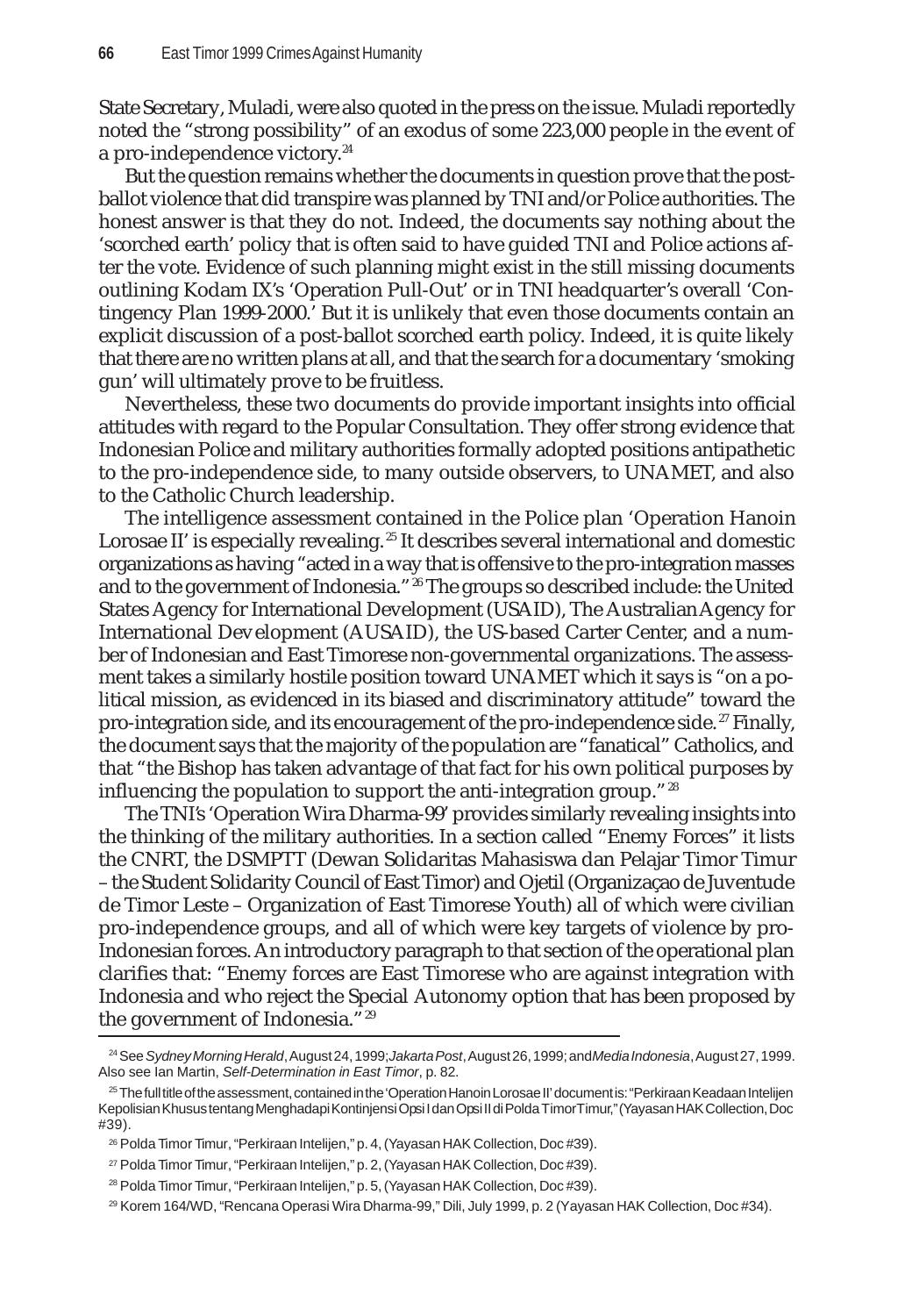Thus, while these documents do not prove that the post-ballot violence was planned at the highest levels, they provide other important evidence about military and Police responsibility for that violence. For one thing, they confirm that Indonesian military and Police authorities formally adopted positions that blatantly contravened the pledges of impartiality made by the government in the May 5 Agreements. The documents also prove that hostility to the pro-independence side – to the point that even civilians were described as "enemy forces" – was a matter of policy, and was not limited to a few 'rogue elements' driven by 'emotion.' Finally, by providing details of military and Police attitudes toward particular organizations and individuals, these documents also help to explain the particular pattern of human rights violations in 1999. With such openly hostile positions articulated in key policy documents, it is easier to understand why certain groups – including the CNRT, the DSMPTT and the Catholic Church – were specifically targeted.

To sum up, these documents do not provide definitive proof of direct high level official involvement in planning or carrying out specific acts of violence. In fact, the analysis here suggests that the planning of violence may never have been explicitly stated in writing. Accordingly, the case for or against official responsibility for the violence must instead be established through the analysis of events observed in the field, and a more patient examination of the hundreds of documents that are now available.

Viewed in that light, the six documents can contribute to our understanding of the violence in several ways. First, they help to establish the existence and the nature of links between the TNI and the militias. Second, they show definitively that there was discussion at the highest levels of the TNI of contingency plans, including plans for a massive evacuation, and at least the possibility of physical destruction as part of such an evacuation. Third, they demonstrate beyond any doubt that military and Police authorities formally adopted positions hostile to the pro-independence side (and to the UN), in contravention of their obligations under the May 5 Agreements.

The documents reviewed in this chapter also provide an indication that the key actors responsible for military policy and planning on East Timor included: Army Chief of Staff, Gen. Subagyo Hadisiswoyo; Army Vice Chief of Staff, Lt. Gen. Johny Lumintang; Coordinating Minister for Political and Security Affairs, Lt. Gen. (ret.) Feisal Tanjung; the Commander of Kodam IX, Maj. Gen. Adam Damiri; the Commander of Korem 164/Wira Dharma, Col. Tono Suratman, and the Regional Chief of Police, Col. Timbul Silaen. Although they are not specifically mentioned in the available documents, we may assume that officers responsible for operations, both at TNI headquarters and at Kodam IX, were also involved.  $\blacksquare$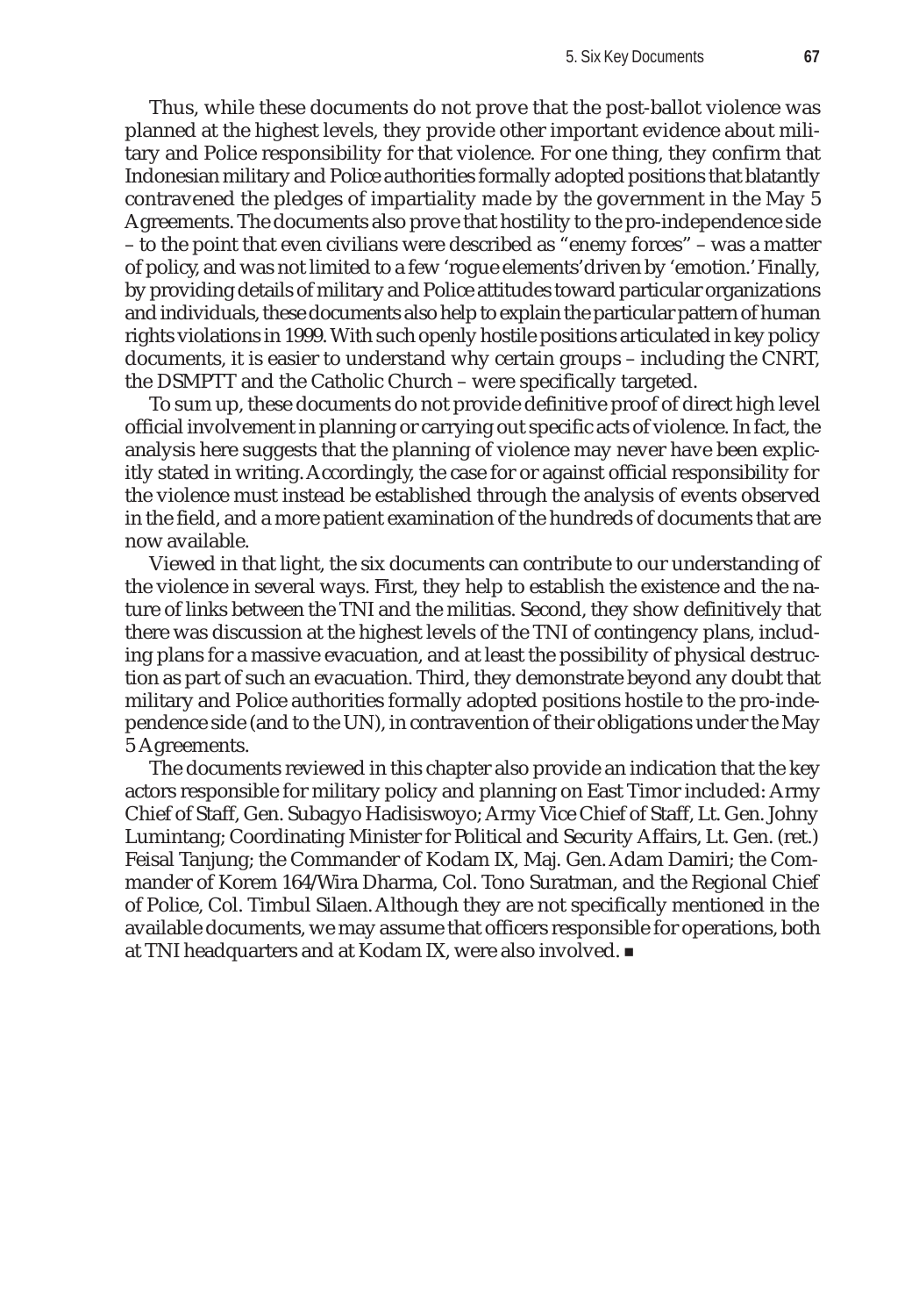# PART III THE MILITIAS AND THE AUTHORITIES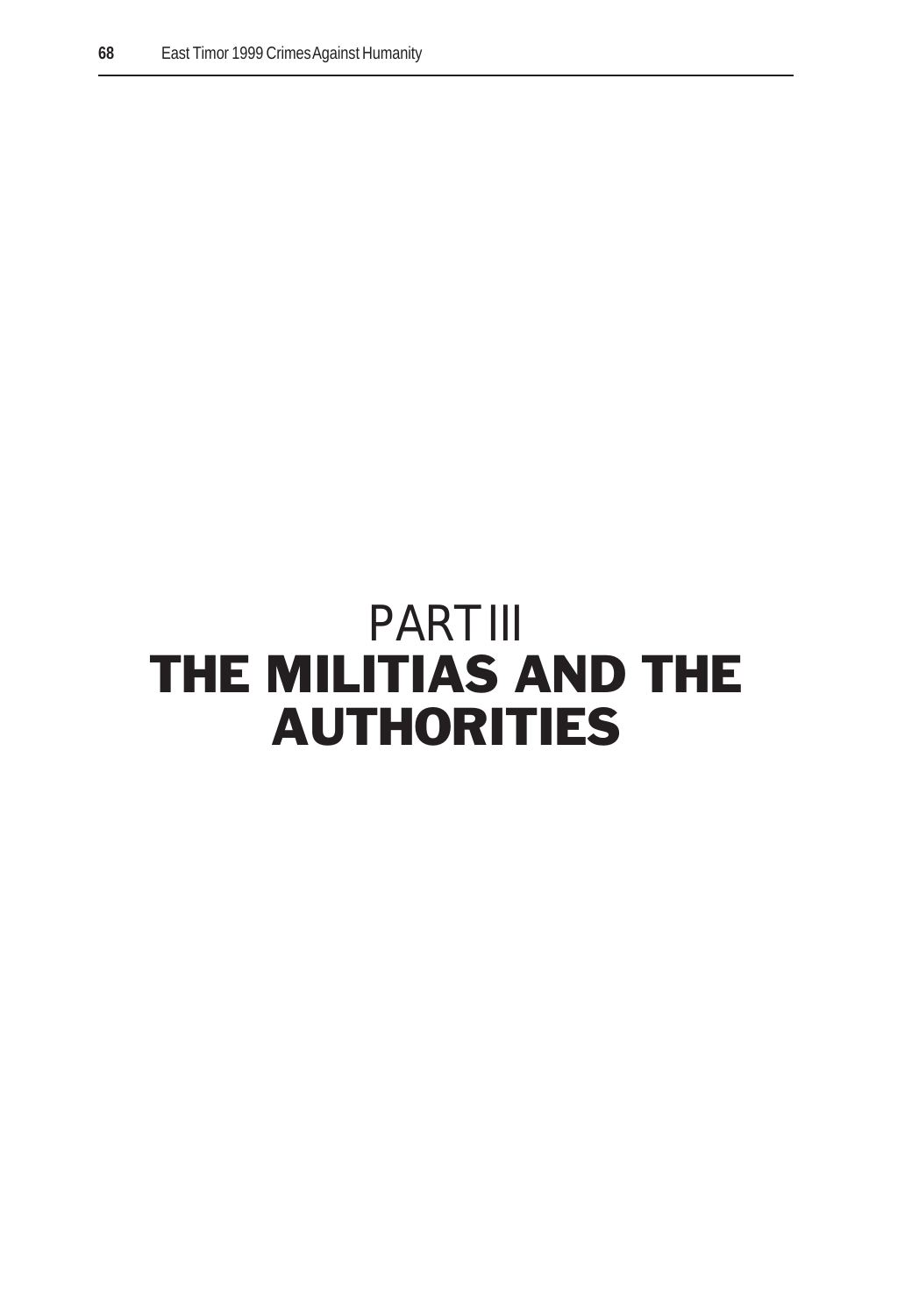# 6. Militias: History, Formation, and Legal Recognition

The question of responsibility for human rights violations and crimes against humanity in East Timor hinges critically on the nature of the links between the militias and the Indonesian authorities. If, as Indonesian officials have claimed, the militias acted without official backing or approval, then responsibility for the crimes they committed rests with the militias themselves. If, on the other hand, the militias were created by Indonesian authorities, and received support and direction from them, responsibility for the crimes they committed extends to those authorities.

This chapter is the first of three in this report that examine those links in detail, by drawing together extensive documentary and testimonial evidence. Focusing on three types of evidence – the historical relationship between militias and the TNI, the involvement of senior officials in forming the militias, and the granting of formal legal recognition to the militias – it demonstrates beyond reasonable doubt that the militia groups were created, supported, and authorized by Indonesian authorities. That finding, in turn, means that the Indonesian authorities in question share responsibility for human rights violations, even those that were directly perpetrated by the militias.

#### **6.1 Historical Patterns**

Militias are not a new phenomenon in East Timor. They have existed, in some form, at least since the time of Portuguese rule, and without interruption through the Japanese occupation and the Indonesian invasion. Since 1975, their history has been tightly intertwined with that of the Indonesian army, and especially its counterinsurgency force, Kopassus.

Militias have been a central element of Indonesian counter-insurgency and counter-intelligence strategy at least since the 1950s, and they have been mobilized in every counter-insurgency operation the Indonesian army has ever undertaken. Although justified in terms of the military doctrine of 'total peoples' defense,' the main reason they are used is that they are cheap and effective, they help to establish bonds of loyalty with occupying forces, and they provide plausible deniability for acts of violence committed by soldiers.

That history offers compelling evidence that the militias that emerged in East Timor in 1999 were part of a carefully prepared and directed military intelligence operation. A glance at that history confirms that virtually everything about the organization, language, style, and repertoire of the modern militias derives from wellestablished Indonesian military doctrine and historical practice. It also helps to explain how the militias could have sprung up as quickly as they did all across the coun-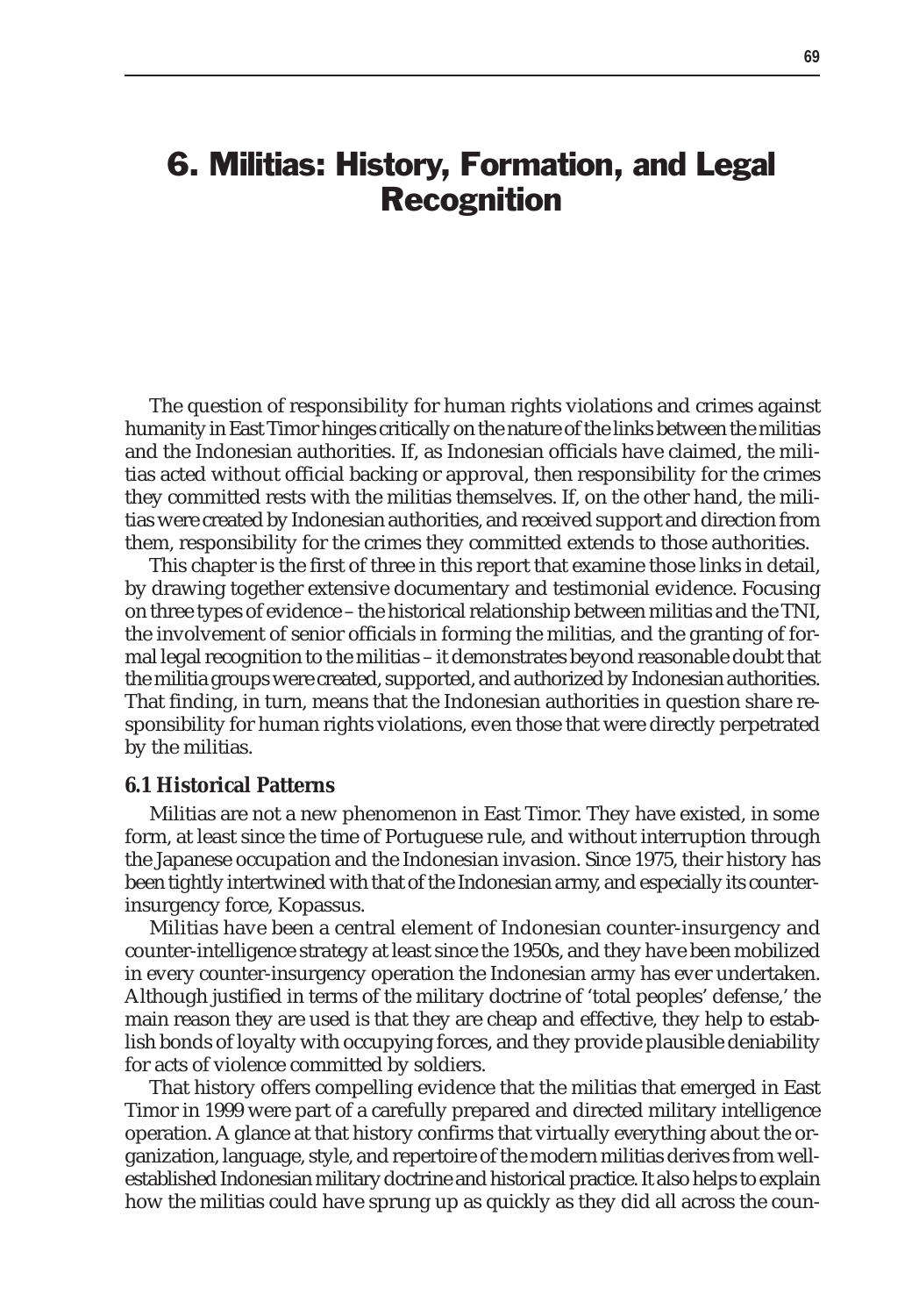#### try in 1998-99.

Even before the December 1975 invasion, Indonesian military planners sought to mobilize local people to gather intelligence and to assist in military operations. In September 1975, a U.S. State Department report noted bluntly that "Indonesian intelligence . . . has trained, organized and covertly committed 650 Timorese irregular troops into Portuguese Timor to stem the advance of Fretilin forces."1 In the period after the invasion, Indonesian forces established local militia forces, known as 'Partisan,' wherever they had established a reasonable measure of control. Remnants of these early 'Partisan' groups were still evident in certain parts of the country in 1999, and some of their members were active in the new militia groups.

With the start of a major new military campaign in September 1977, the Indonesian army began even more energetically to recruit local people to fight on their side. Thousands of ordinary Timorese were conscripted to join military operations against the pro-independence group Fretilin that the Indonesian authorities portrayed as communists. By the early 1980s, the use of such civilian forces had been institutionalized. Semi-permanent militia forces were now spread throughout the entire territory, a certain number in every village and town; and they were tightly controlled by Indonesian military officers and other government officials, with nominal support from District, Sub-District and Village Heads.

Secret army documents from 1982 provide important details of the original nature of these militia units and their role in the army's counter-insurgency strategy.<sup>2</sup> They make clear, for example, that the essential starting point for the strategy was the military doctrine of 'total peoples' defense.'3 They also show that, in practice, this meant that East Timorese could expect to be called upon to fight 'the enemy' at a moment's notice. It is also notable that a number of these documents were signed by the then Chief of Military Intelligence for East Timor, Maj. Williem T. da Costa, who later served as Chief of Staff (1997-98), and Commander (2000-02) of Regional Military Command IX.

Most local conscripts and 'volunteers' were grouped into two distinct, but related, official bodies – Ratih and Hansip – and the role of each in eliminating the enemy was carefully spelled out in official documents. Both were village-based auxiliary units, designed to assist the armed forces in detecting and combating the enemy. Like the militias of 1999, they were organized along military lines, divided into Companies, Platoons, and Teams, and were 'guided' by an assortment of military figures, including the Sub-District Military Commander (Danramil), soldiers from Battalion 745, and representatives of the powerful Kopassus intelligence outfit, SGI (*Satuan Tugas Intelijen,* Intelligence Task Force).4 In other words, these were virtual replicas of the militias that emerged in 1999.

The most basic units were the Ratih (*Rakyat Terlatih* – Trained Populace). Ratih recruits received rudimentary military training, with an emphasis on discipline and ideology. Although the Village Head was usually their formal commander, they were

<sup>1</sup> U.S. Department of State, cited in James Dunn, *Timor: A People Betrayed*, Sydney, NSW: ABC Books, 2001, p. 193.

<sup>2</sup> The eight documents in question were prepared by the Intelligence Section of the Sub-Regional Military Command (Korem) for East Timor, and signed by the Korem commander, Col. Rajagukguk, or by the Chief of Intelligence for East Timor, Maj. Williem T. da Costa.

<sup>3</sup> After referring explicitly to this doctrine one document states grandly: "Thus, at root, it is the whole populace that serves as resisters of the enemy." See, Korem 164/Wira Dharma, Seksi Intel, "Rencana Penyusunan Kembali Rakyat Terlatih," prepared by Maj. Williem T. da Costa, 1982, p. 2.

<sup>4</sup> The presence of SGI and of Battalion 745 soldiers is mentioned in: Korem 164/Wira Dharma, Seksi Intel, "Petunjuk Tehnis tentang Desa" (Juknis/01-A/IV/1982*)*, pp. 6-7.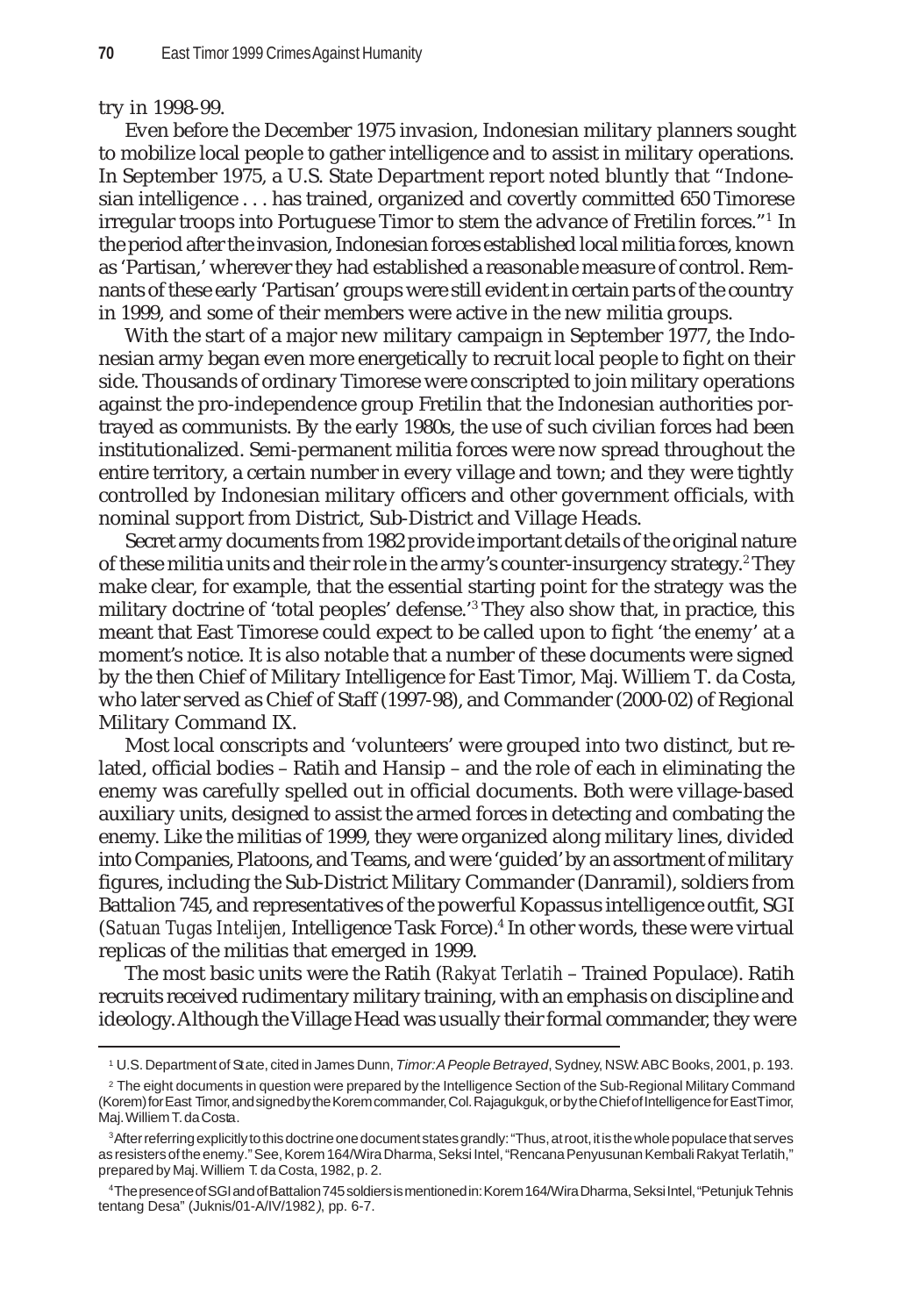in reality controlled by military officers.<sup>5</sup>

One step up in the militia hierarchy were the Hansip (*Pertahanan Sipil –* Civil Defence). They received somewhat more intensive military training, typically carried firearms, and performed a variety of combat-related functions, including reconnaissance. Hansip was in fact further divided into two sections, one of which (Kamra) served as a police auxiliary, while the other (Wanra) served with the army. In practice, Wanra were far more important than Kamra, so that the terms Wanra and Hansip came to be used interchangeably.

In addition to these basic militia forces, in the late 1970s and 1980s the army also established a number of more highly trained paramilitary units, including: Makikit, Halilintar, Team Saka, Team Sera, 59/75 Junior, Team Alfa, and Railakan. These units performed important reconnaissance, intelligence and combat roles, but they also took part in special operations, including assassinations. Formally coordinated at the level of the District Military Command (Kodim), they had close ties with and often operated alongside the elite counter-insurgency force, Kopassus – and in particular its Intelligence Task Force, the SGI, and operational units known as Nanggala.<sup>6</sup>

The persistence of close ties between the paramilitary groups and Kopassus/TNI is confirmed by a document, dated January 2, 1998, prepared by 'SGI Post Nanggala-13.' The document is a listing of 57 members of the Saka paramilitary unit in the Baguia Sub-District of Baucau District.<sup>7</sup> Apart from indicating that Saka was, in fact, coordinated by SGI, the document also shows clearly that many Saka members were themselves members of Kopassus' Nanggala-13. In other words, as late as 1998 Saka and very likely other paramilitary units were not only supported by the TNI, they were in fact TNI units.

This network of militia and paramilitary organizations formed an essential bulwark in the Indonesian occupation and counter-insurgency campaign through the next two decades. The Hansip, Ratih and paramilitary infrastructure continued to function throughout this period, and provided the model for the basic repertoire of training, marching, patrolling, and combat that were common throughout the territory in 1999. Moreover, many of the militia units that seemed to appear out of nowhere in 1999 were in fact the remnants of much older militia and paramilitary outfits that had been set up starting in the late 1970s and had continued to function in the intervening years.<sup>8</sup> Indeed, as explained later in this chapter, in 1999 Indonesian authorities commonly referred to the militias using the old terminology.

Nevertheless, these were not the only models for the militias that emerged in 1999. By the 1990s, a new version of the militia forces – more like death squads than citizens' auxiliaries – began to make its presence felt in East Timor. The best known manifestations of the new type were the so-called *Ninja* gangs, first reported abroad in 1991, but very likely in existence a year or two before that.<sup>9</sup> These gangs roamed

<sup>5</sup> Korem 164/Wira Dharma, Seksi Intel, "Rencana Penyusunan Kembali Rakyat Terlatih," pp. 2 and 6.

<sup>6</sup> The Nanggala were special Kopassus units, set up in the late 1970s. A unit called Nanggala 28, commanded by a young Prabowo Subianto, was responsible for killing the Fretilin commander Nicolau Lobato in December 1978.

<sup>7</sup> Komandan Pos Nanggala-13, Satuan Tugas Intelijen (Sgt. Mudji Maulani), "Daftar Nama Nama Anggota Sera (Surwan) Kec. Baguia," January 2, 1998 (Yayasan HAK Collection, Doc #2).

 $^{\rm 8}$  The January 1998 list of Saka members cited above, for example, indicates that many of the 57 members listed had joined the unit more than a decade before. While many of the dates of entry in the document are illegible, most are from the 1980s and at least 11 are from the late 1970s (Yayasan HAK Collection, Doc #2). Similarly, according to a letter from Eurico Guterres to the Dili District Chief of Police, dated June 22, 1999, at least 93 members of the Aitarak militia at that time were members of the police auxiliary, Kamra. See: Komandan, Komando Pasukan Aitarak, Sektor B (Eurico Guterres) to Kapolres Dili, June 22, 1999 (SCU Collection, Doc #244).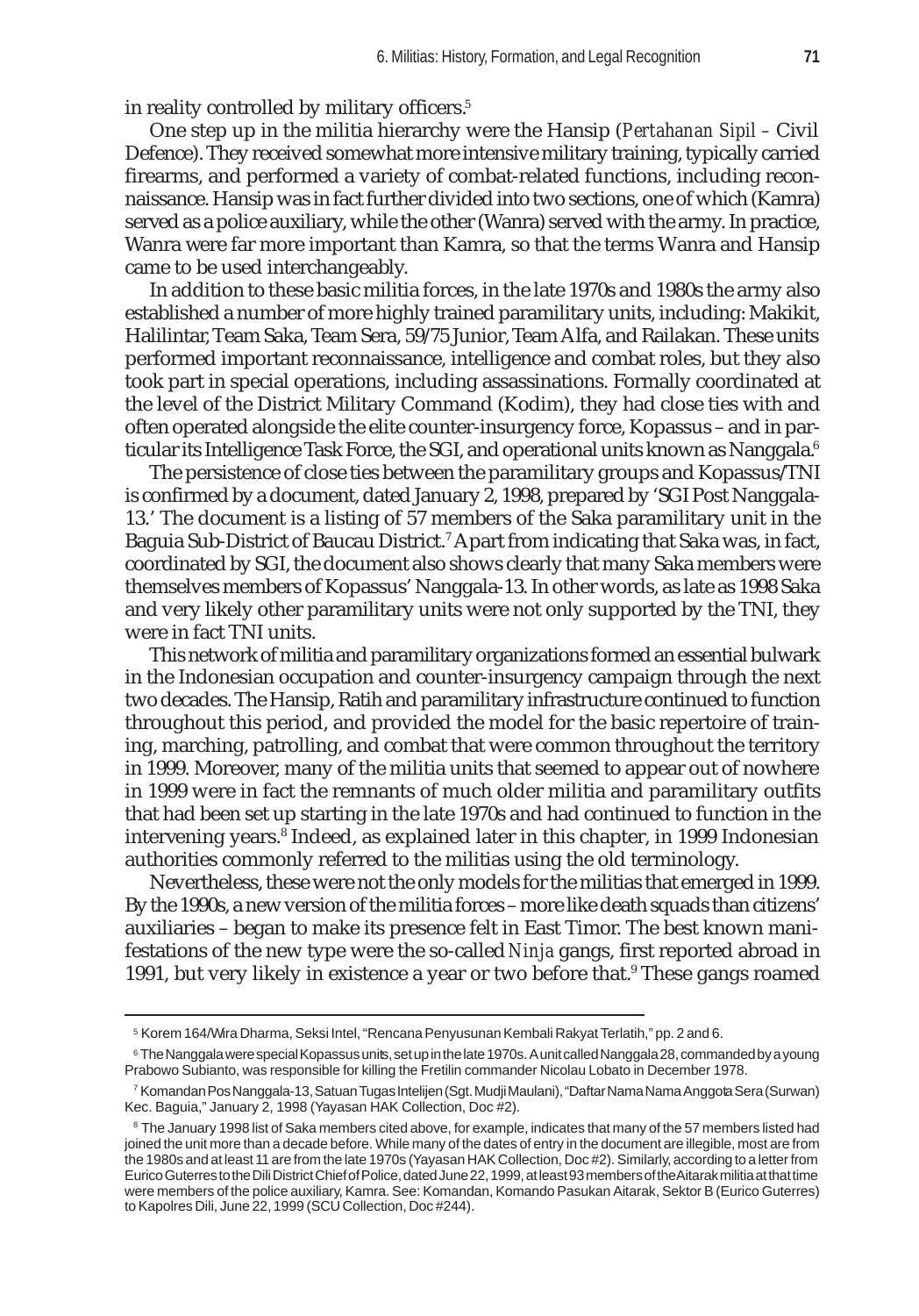the streets at night, dressed in black, their heads covered with dark balaclavas, harassing, kidnapping, and sometimes killing supporters of independence, leaving their dead bodies in public places.

For Indonesians, and probably for East Timorese, the Ninjas evoked memories of the terrifying state-sponsored killing of some 5,000 alleged petty criminals in the mid-1980s in Indonesia, known by the acronym Petrus (*penembakan misterius*, or mysterious killings). 10 Those executions were often carried out by men in plain clothes and balaclavas, and the victims' bodies were usually left in full public view. At the time, officials denied government responsibility. Yet in 1989 President Suharto boasted in his memoirs that the killings had been deliberate government policy – 'shock therapy' to bring crime under control. The admission suggested that there was very likely also an official military hand guiding East Timor's Ninjas.

The military also set about reactivating and recasting its militia forces in the East Timorese countryside at this time. In October 1993, an army spokesman announced that some 3,844 East Timorese men had recently been sworn in as auxiliaries. Rather than calling them Ratih and Hansip or Wanra, however, the spokesman referred to them as 'Traditional Forces' (*Pasukan Adat*). The decision to mobilize these auxiliaries, and the odd choice of name may have been related to the fact that Indonesia was at the time under unusual international pressure to reduce its troop presence in East Timor, and also to show progress on the human rights front.

In 1995 a new pro-Indonesian group emerged with many of the hallmarks of the earlier Ninjas – now mixed with characteristics of the notorious politically-connected gangsters of Java (known as *preman*). The new group was called *Garda Paksi* (*Garda Pemuda Penegak Integrasi*, or Youth Guard for Upholding Integration).11 *Garda Paksi*'s assigned role appears to have been to infiltrate the underground resistance and to provoke disturbances among East Timorese. Dressed in black and armed with knives, they terrorized Dili and other towns, throwing rocks, burning houses, setting up road-blocks, abducting and occasionally killing independence activists.

Like the Ninjas, Garda Paksi members and leaders had links to criminal networks and to Kopassus.12 We know of Garda Paksi's historical link to Kopassus/TNI through both anecdotal and documentary evidence. Among the most telling documents is a monthly report, dated November 10, 1995, on the training of Garda Paksi recruits in Surabaya, East Java. The report is signed by a TNI officer (Capt. Handy Geniadi) and pays special attention to the intelligence training received by recruits. The report does not say explicitly that the training was coordinated by Kopassus, but that conclusion may reasonably be drawn from the fact that the sole order cited as a basis for the report is a July 1995 order issued by the Kopassus Commander.<sup>13</sup> Additional evidence of the link between Kopassus and Garda Paksi lies in the fact that the SGI commander in Dili from 1996-99 had previously been in charge of training Garda

 $^{\circ}$  Circumstantial evidence suggests that they emerged in the late 1980s, when Abílio Osório Soares, the $A$ podeti leader and future Governor with close links to Prabowo Subianto, was the Mayor of Dili.

<sup>10</sup> On the Petru*s* killings, see David Bourchier, "Crime, Law and Authority in Indonesia," in Arief Budiman, ed. *State and Civil Society in Indonesia*, pp. 177-211.

<sup>11</sup> Garda Paksi (sometimes called Gada Paksi) was inaugurated in July 1995. *Reuter*, July 19, 1995.

 $12$  A senior pro-Indonesia figure who fled East Timor in 1999 told an Australian journalist that the Indonesian authorities had cancelled Eurico Guterres' gambling debt as an inducement for him to lead Garda Paksi. See, "Timor Coup Planned," *The Age*, June 22, 1999.

<sup>13</sup> The order referred to was 'Sprin/489/VII/1995'*.* See: Komandan Kelompok BLK Surabaya (Capt. Handy Geniadi), "Laporan Bulanan Kegiatan Pelatihan Gada Paksi di BLK Surabaya," November 10, 1995 (Yayasan HAK Collection, Doc #1).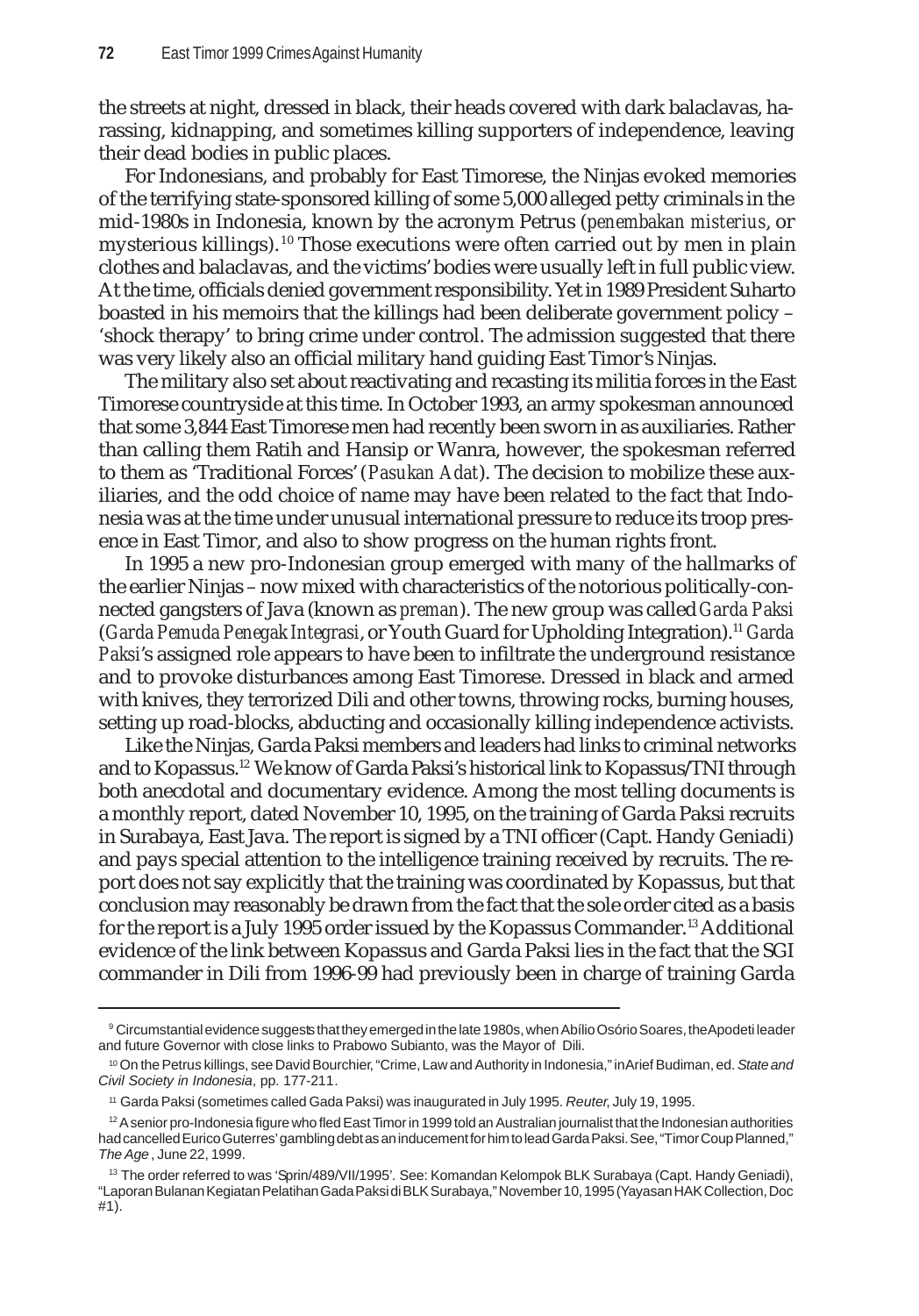Paksi in Central Java and then in Surabaya.

Garda Paksi was still active in 1998, and continued to have the strong support of government authorities. A Garda Paksi meeting on June 22, 1998 was addressed by, among others, the Governor of East Timor, the Head of the provincial legislature (DPRD) and the Bupati of Lautem. A secret military intelligence report on that meeting, submitted to the East Timor military commander, Col. Suratman, on June 23, 1998, quoted the Governor as saying: "I formally declare myself to be a member of Garda Paksi."14

Garda Paksi survived until early 1999 when, almost overnight, it disappeared and the militia group Aitarak emerged in its stead. The link between the two groups was personified by the career path of one of the most notorious of East Timor's militia leaders, Eurico Guterres. Between 1995 and January 1999, he was the leader of Garda Paksi.<sup>15</sup> When the militias were mobilized in early 1999, he was rewarded for his loyalty by being made commander of Aitarak, and overall commander for militia (PPI) Sector B. There is no reason to believe that the link with Kopassus/SGI was affected by the transformation of Garda Paksi into Aitarak.

In short, the militias that appeared to come from nowhere in 1999 were nothing new. Many had been around for years, though often under a different name. That fact helps to explain how the militias were able to organize and mobilize so swiftly in 1999. It also helps to explain their unique style and repertoire of violence. Forged during the 24 years of Indonesian rule, and shaped by Indonesian military doctrine and practice, the militias enacted much of the deliberate brutality that was central to the TNI's own institutional culture. Most importantly, the historical pattern of militia mobilization by the TNI offers compelling evidence that the militias that became visible in 1999 were the product of a standard TNI strategy, of which the acts of violence they committed were an important part.

## **6.2 Militia Formation**

There is considerable evidence that the close relationship between Indonesian authorities and militias continued through 1999, and that high-ranking military officials were in fact directly involved in forming and coordinating the militias in that period. The evidence comes both from the statements of former pro-integration figures, and from the secret communications of high-ranking TNI officers and civilian government officials. Given the nature and actions of the groups in question, such official involvement in forming the militias arguably constitutes incitement to commit, and therefore complicity in, serious human rights violations and crimes against humanity.

Some of the information about the role of high ranking TNI officers in forming the militias in late 1998 and early 1999 – and of TNI orders to commit acts of vio-

<sup>14</sup> See: Dandim 1627 (Lt. Col. Endar Priyanto) to Danrem 164/WD and others, "Laporan hasil pertemuan di Gada Paksi," June 23, 1998 (Yayasan HAK Collection, Doc #3).

<sup>15</sup> Guterres was evidently still the head of Garda Paksi until some time in January 1999, when he wrote to the Government of East Timor to request Rp. 7.5 million in support of Garda Paksi activities. See: Ketua DPP Gada Paksi (Eurico Guterres) to Assisten III Kessos Sekwilda Tingkat I Timor Timur, January 1999 (SCU Collection, Doc #205). After that date, Garda Paksi disappeared from sight. For a time, it was replaced by the FPTT (*Forum Persatuan Timor Timur*) a pro-integration organization established on December 7, 1998, and headed by Guterres. In that capacity, in January 1999 Guterres wrote to the Head of the Finance Bureau of the Government of East Timor, to request that a staff member in that bureau be seconded to the FPTT. The staff member was Inacio de Jesus Soares, who later emerged as the Deputy Commander of Aitarak. See: Ketua Umum Forum Persatuan Timor Timur (Eurico Guterres) to Kepala Biro Keuangan Pemda Tk-I Timor Timur, January 5, 1999 (SCU Collection, Doc #159); and Forum Persatuan Timor Timur (FPTT) to Danrem 164/WD, [December] 1998 (SCU Collection, Doc #233). The FPTT was apparently dissolved some time in January 1999, and replaced by Aitarak and the FPDK.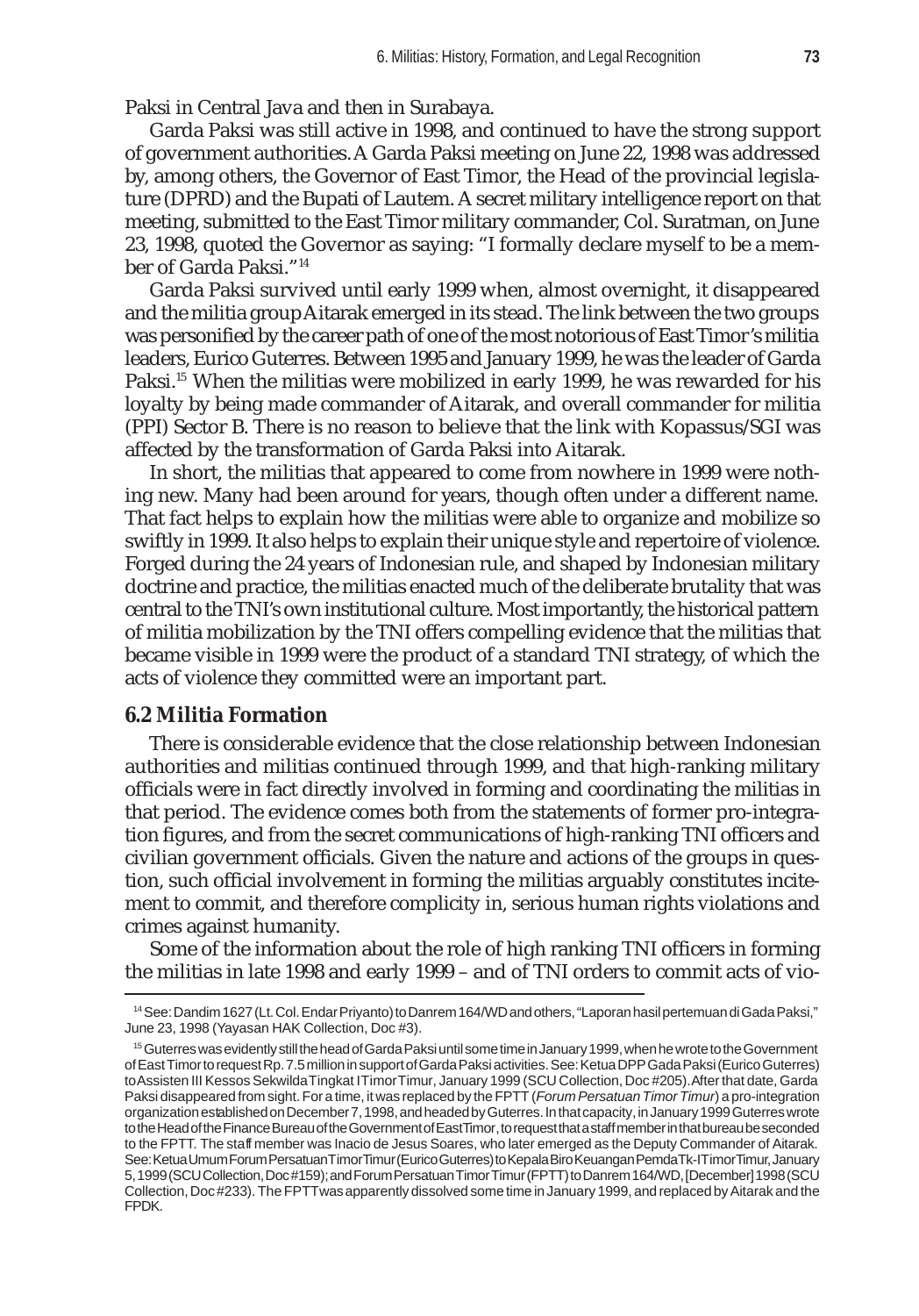lence – has come from former government officials and pro-Indonesian East Timorese figures. In early 1999 the long-time pro-integration figure Tomás Gonçalves told Australian television how militia formation began in 1998:

"The order came from the regional commander, [Maj.Gen.] Adam Damiri, to the East Timor commander [Col. Tono Suratman] and the Special Forces commander, [Lt. Col.] Yayat Sudrajat – liquidate all the CNRT, all the pro-independence people, parents, sons, daughters and grandchildren. Commander Sudrajat promised a payment of Rp. 200,000 [US\$ 26.66] to anyone wanting to serve in the militia."16

Other sources confirm the central role of Damiri, Suratman and Sudrajat in forming the militias, but indicate that higher ranking officers – notably Maj. Gen. Kiki Syahnakri and Maj. Gen. Zacky Anwar Makarim – were also directly involved. Those sources have described a series of meetings that took place from mid-1998 to early-1999, in Dili, Denpasar, and Jakarta, at which high-ranking TNI officers formulated plans for the mobilization of militia forces.

Much of the evidence of those meetings is summarized in an indictment of eight senior Indonesian officials filed by East Timor's Deputy General Prosecutor for Serious Crimes in February 2003. 17 The passages relevant to the issue of militia formation read as follows:

"11. In or about August 1998 Adam Rachmat DAMIRI arranged for a pro-Indonesian East Timorese leader to fly from East Timor to Denpasar, Bali, for a meeting. At this meeting, DAMIRI told the East Timorese leader to establish a group to promote integration.

12. In or about August 1998 DAMIRI traveled to Dili and met with TNI commanders and pro-integration East Timorese leaders. Suhartono SURATMAN was present at this meeting. DAMIRI told the group that international attention was focused on East Timor and this was a problem for Indonesia. He told them that they needed to come up with a plan for creating organizations that would spread pro-Indonesian sentiment throughout East Timor. He told them they must form a solid civil defense force based on previous TNI-supported models and that this force should be expanded and developed to protect integration.

13. In or about November 1998 DAMIRI traveled to East Timor. During his visit he again met with pro-Indonesian East Timorese leaders in Dili, including individuals who later became leaders of militia groups. DAMIRI asked the men to join together and assist TNI to fight the pro-independence group . . . During this meeting with pro-Indonesian leaders, DAMIRI praised future militia leader Eurico Guterres as being a young man eager to fight for integration and said that he was willing to give Guterres fifty million rupiah to begin his work.

<sup>16</sup> *ABC, Four Corners*, "The Ties That Bind," February 14, 1999.

<sup>17</sup> Timor Leste, Deputy General Prosecutor for Serious Crimes, Indictment of Wiranto *et. al*., February, 2003.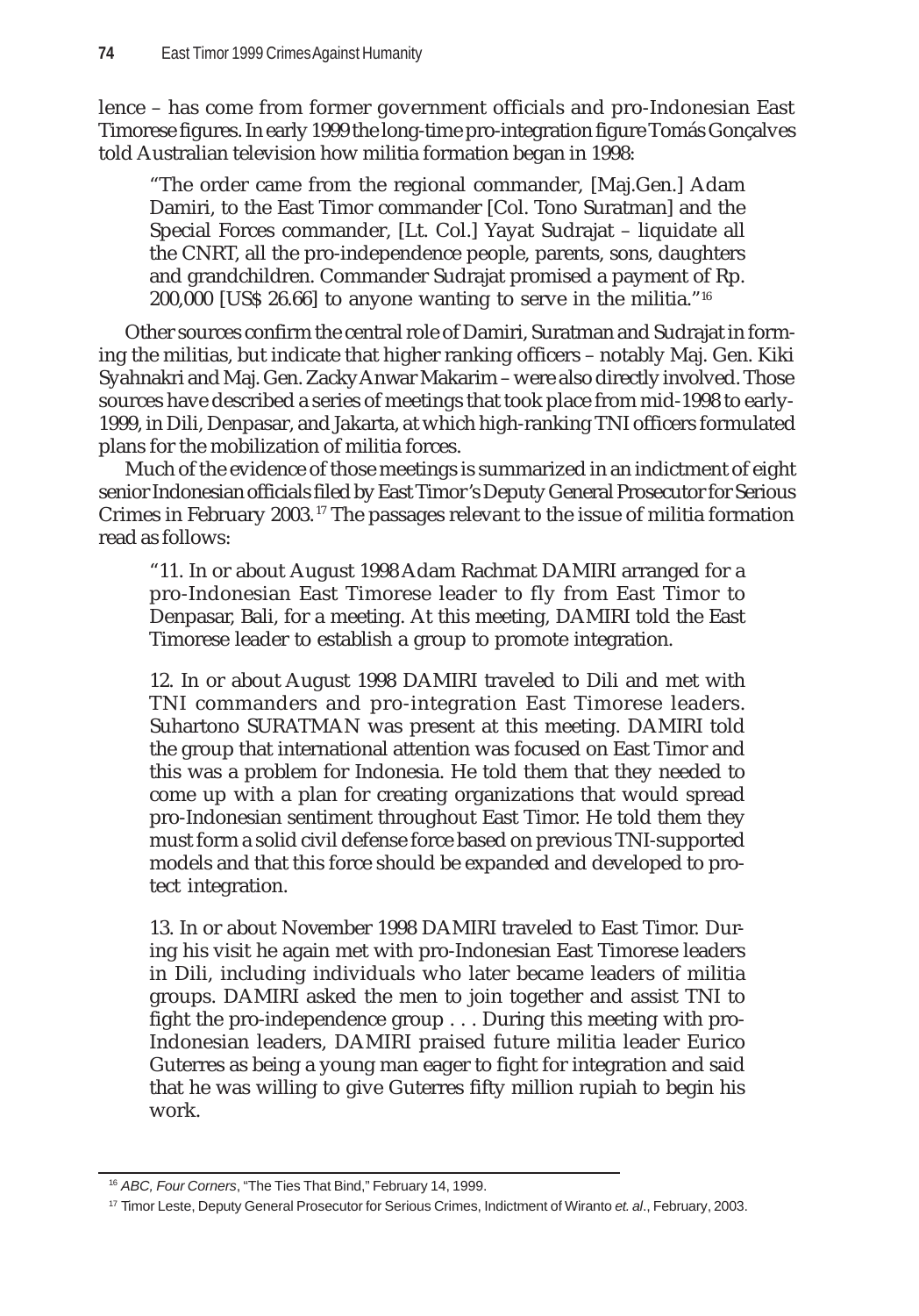14. In or about November 1998 SURATMAN met with pro-Indonesian East Timorese leaders at his headquarters in Dili. Yayat SUDRAJAT was present at this meeting. SURATMAN told the group that he wanted future militia leader Eurico Guterres to form a new organization to defend integration similar to the pro-Indonesian youth organization *Gada Paksi*.

15. In early 1999 Zacky Anwar MAKARIM received the founding members of the pro-Indonesian East Timor People's Front [*Barisan Rakyat Timor Timur* – BRTT] at his office in Jakarta. During the meeting he said that guerrilla warfare would be necessary to overcome independence supporters if the autonomy option lost at the ballot.

16. In or about February 1999 DAMIRI met with pro-Indonesian East Timorese leaders at Regional Military Command IX headquarters in Denpasar, Bali. DAMIRI told the men that TNI was ready to give secret support to pro-Indonesian forces. He explained that it must be secret in order to avoid international scrutiny and criticism. DAMIRI asked the men to gather East Timorese who had served in TNI. He told them that they should meet with SURATMAN for further instructions.

17. In or about February 1999 SURATMAN met with a pro-Indonesian East Timorese leader in Dili. He told him that because TNI was under a reformist regime, it could not take part in open operations against the independence movement. SURATMAN asked the pro-Indonesian leader to form a militia group. SURATMAN said that TNI was willing to provide any form of assistance required by the militia groups.

18. In or about February 1999 SUDRAJAT met with TNI personnel and pro-Indonesian East Timorese leaders at Intelligence Task Force headquarters in Dili. SUDRAJAT told the group that the Intelligence Task Force had a list of independence supporters that were to be killed. He stated that the Intelligence Task Force and the pro-Indonesian groups would cooperate to carry out these killings. He said that KOPASSUS dressed as thugs would start to carry out murders of pro-independence supporters.

19. In or about March 1999 Kiki SYAHNAKRI met with pro-Indonesian East Timorese leaders at TNI headquarters in Jakarta. SYAHNAKRI told the group that TNI would support their pro-Indonesian efforts and that MAKARIM was responsible for coordinating activities leading up to the popular consultation. SYAHNAKRI told them that firearms had been sent to East Timor, and that when the men returned to Dili they should contact SURATMAN to arrange distribution of the firearms."

Additional evidence of high-level support for the militias comes from a number of secret documents and radio communications that have come to light since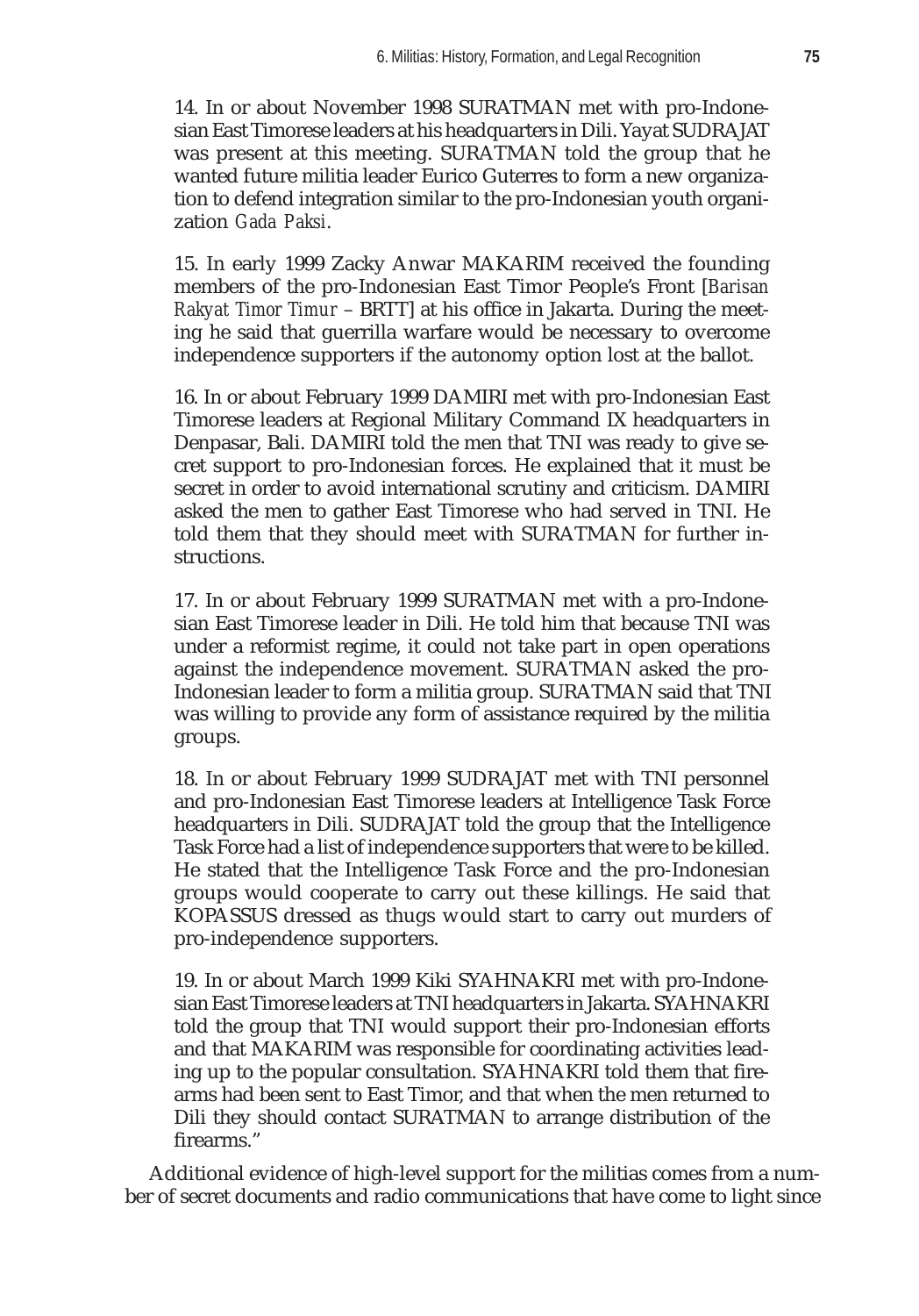1999. In the secret Garnadi report dated July 3, 1999, discussed in Chapter 5, a senior official of the Coordinating Ministry of Political and Security Affairs referred to East Timor's militias as "heroes of integration" whose opinions would have to be taken into account in any post-ballot contingency planning. 18 Likewise, in a secret letter to President Habibie, dated September 6, 1999, the Armed Forces Commander, Gen. Wiranto, explained that TNI forces had found it difficult to control the violence in the post-ballot period because of the "emotional bonds between the security forces and the pro-integration side."19

These remarks by senior officials reflected a widely shared sympathy for the militias within the highest official circles, though they stopped short of confirming a direct TNI role in mobilizing and coordinating militia activity. Evidence to that effect, however, has reportedly been uncovered in a series of secret radio and telephone communications intercepted by the Australian Defense Signals Directorate (DSD) in 1999. The full transcripts of those intercepts have not yet been made public, but excerpts reported in the media appear to confirm the allegations made in the February 2003 indictment. They also add specificity and detail concerning the nature of official backing for the militias, and the identity of those involved.

For example, a telephone conversation between the Danrem, Col. Tono Suratman, and Eurico Guterres, reportedly intercepted on May 5, 1999 appears to confirm Suratman's direct involvement in militia operations. In that phone call, Suratman asked Guterres where he was massing his militia forces for a show of force in Dili. Guterres reportedly responded that he had some 400 militiamen gathered outside a Dili hotel (the Tropical) which served as Aitarak's headquarters.

About one month later, on June 1, 1999, Australia's DSD allegedly intercepted another phone call between the two men. Evidently concerned to conceal his direct involvement with the militias, Col. Suratman is said to have told Guterres "Don't deal with me directly. Contact me via Bambang."<sup>20</sup> The Bambang to whom Suratman referred was also a senior TNI officer in East Timor, the head of military intelligence at the Korem, Maj. R.M. Bambang Wisnumurty. Along with another intelligence officer, Lt. Masbuku, Maj. Bambang became one key point of contact between the TNI and the militias.

Another, more senior, TNI officer who evidently maintained close ties with the militias was Brig. Gen. Mahidin Simbolon, in 1999 Chief of Staff of Kodam IX. A former East Timor military commander (1995-1997), he had long been suspected of involvement in establishing and running militia groups in East Timor. His tie to the militias was apparently confirmed by a February 14, 1999 telephone conversation intercepted by the DSD. The conversation was between militia leader Eurico Guterres and an officer of the Kopassus unit, Satgas Tribuana VIII. Speaking about a Mahidi militia member who had been injured, the Kopassus officer reportedly said: "We know that Brig. Gen. Simbolon is concerned that one of his crew was in-

<sup>18</sup> The author of the report, H.R. Garnadi, a retired Major General, was writing in his official capacity as Assistant to the Minister, Lt. Gen. (ret.) Feisal Tanjung, with responsibility for Internal Politics (Pol/Dagri) and as a member of the joint ministerial body on East Timor (the P4-OKTT) over which Tanjung presided. See: Garnadi, "Gambaran umum apabila Opsi I gagal," July 3, 1999 (Yayasan HAK Collection, Doc #35).

<sup>19</sup> Letter from Gen. Wiranto to President Habibie (No. R/511/P-01/03/14/Set) concerning "Perkembangan lanjut situasi Timtim dan saran kebijaksanaan penanganannya," September 6, 1999 (HRU Collection, Doc. TNI #7). Expressing a similar view, in October 2000, Maj.Gen. Endriartono Sutarto (Assistant for Operations to the Armed Forces Chief of General Staff in 1999) said: "It is the psychology of our soldiers, because for so long they've had links to work together (with the militias) to secure East Timor as part of Indonesia." *Channel News Asia* (Singapore), October 12, 2000.

<sup>&</sup>lt;sup>20</sup> Sydney Morning Herald, "Silence over crime against humanity," March 14, 2002.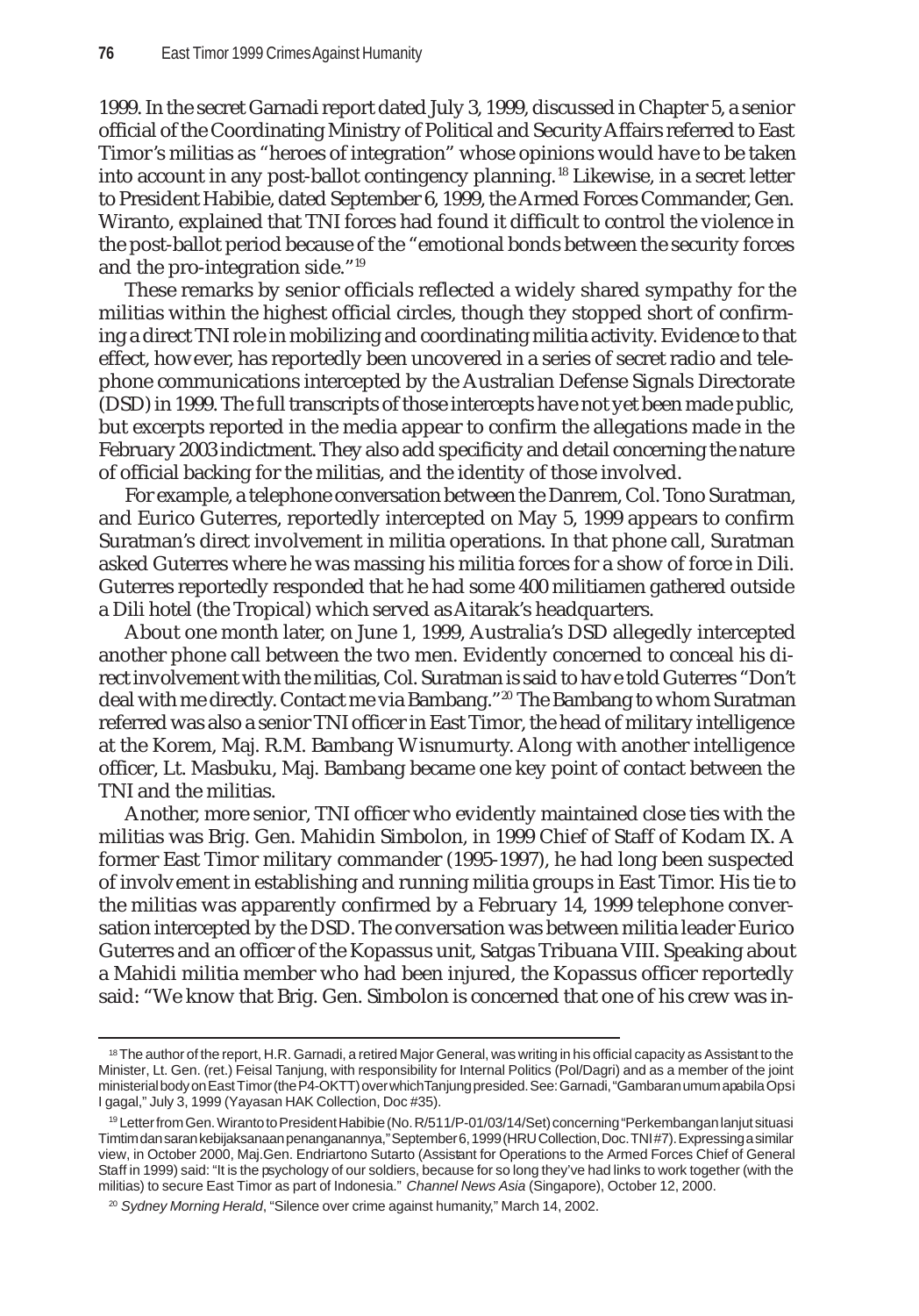jured."<sup>21</sup>

Simbolon is reputed to have had especially close ties to Cancio Lopes de Carvalho, the commander of the Ainaro-based Mahidi militia, and overall commander of Sector C of the PPI. Indeed, by some accounts the name of his militia group, Mahidi, was a tribute to the general, Mahidin Simbolon. That special link may help to explain Cancio Carvalho's emergence as one of the most powerful militia leaders in the country, and the peculiarly aggressive character of his militia group.<sup>22</sup>

The officer most widely suspected as the chief militia coordinator in East Timor – and named in the February 2003 indictment of Gen. Wiranto *et al.* – was Maj.Gen. Zacky Anwar Makarim. Makarim's career history made him an ideal candidate for that position, and his appointment as the senior military member of the government's Task Force in East Timor immediately raised eyebrows among both local and international observers. Until January 1999, he had been head of the Indonesian military intelligence agency, BIA, a body with years of experience in mounting counter-intelligence operations in situations of just this sort.

Just as important, in the early 1990s Makarim had served as an intelligence officer in Aceh, in the context of a major counter-insurgency campaign in which thousands of people had been killed. One of the hallmarks of that campaign, though it was little known at the time, was the mobilization of local militia groups, and their deployment in crushing the armed opposition movement, Aceh Merdeka, now better known as GAM (*Gerakan Aceh Merdeka*).<sup>23</sup> Maj. Gen. Makarim was widely believed to have been responsible for that operation, so his arrival in East Timor gave rise to concern that a similar strategy would be adopted there.

Makarim's role as militia boss has not been, and may never be, confirmed. DSD intercepts from early September 1999, however, appear to confirm allegations that he served as a coordinator of the pro-autonomy campaign, of which the militia groups were only one part. Those intercepts, as reported, reveal Makarim contacting several of the key military and political players both in Dili and in Jakarta, and discussing with them the outcome of the vote, and post-ballot plans. Among those with whom he is said to have spoken frequently in the days immediately after the vote were the Coordinating Minister for Political and Security Affairs, Lt. Gen. (ret.) Feisal Tanjung, and two other retired Generals who were cabinet ministers at the time, Lt. Gen. Hendropriyono, and Maj.Gen. Yunus Yosfiah. All three of these men were old East Timor hands, with backgrounds in military intelligence or Kopassus, or both.

In Dili, Makarim reportedly spoke with Brig. Gen. Glenny Kairupan, another Army officer with East Timor experience, and the pro-autonomy leader Basilio Araújo among others. Those conversations, as they have been reported, revealed a preoccupation with the outcome of the vote and the potential defection of key militia leaders. In a conversation with Basilio Araújo, on September 4, 1999 Makarim apparently threatened to have militia leader Eurico Guterres killed if he switched sides at the eleventh hour. After asking Araújo to keep an eye on Guterres, Makarim is reported to have said: "I'll take care of him if he goes over to the other side."<sup>24</sup>

<sup>21</sup> *Sydney Morning Herald,* "Silence over crime against humanity," March 14, 2002.

 $22$  It is also noteworthy that violent militia groups appeared in West Papua at about the time Mahidin Simbolon, by then a Major General, was appointed Regional Military Commander there.

<sup>23</sup> See Geoffrey Robinson, "*Rawan* is as *Rawan* Does: Restoring Order in New Order Aceh," *Indonesia*, 66 (October 1998).

<sup>&</sup>lt;sup>24</sup> Sydney Morning Herald, "Silence over crime against humanity," March 14, 2002.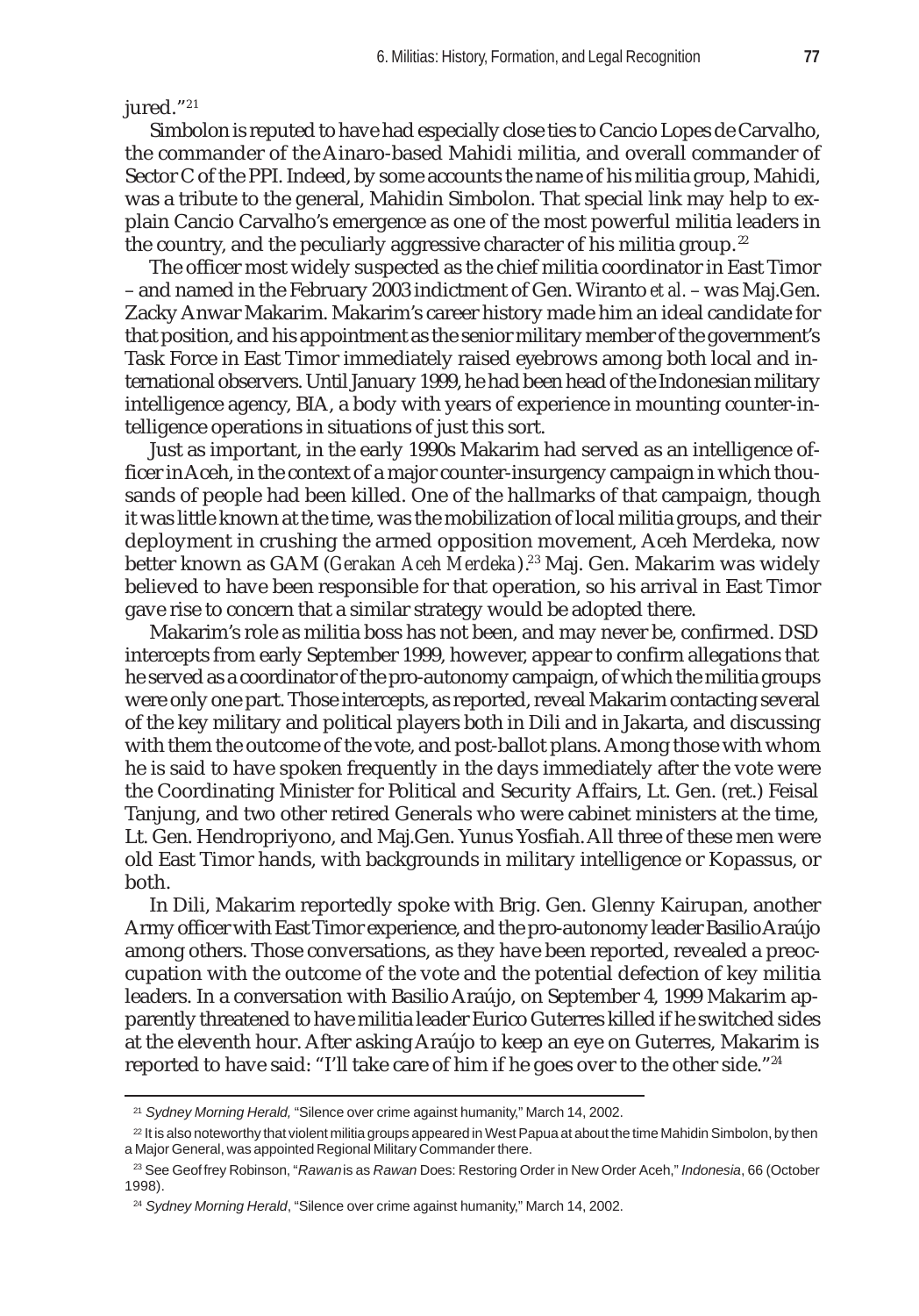In short, the available evidence lends strong support to the general allegations made in the February 2003 indictment of Wiranto *et al*. that:

"During the period leading up to the popular consultation, Indonesian officials established and strengthened civilian groups to campaign for the autonomy option . . . [and that] such groups were established and maintained by the active conduct of officials within the Armed Forces of Indonesia . . . and the civilian government."25

# **6.3 Political and Legal Recognition**

The militias were effectively given formal political and legal status by the Indonesian authorities. The granting of such recognition brought with it certain practical advantages for the militias, and it gave them access to inner circles of power. More importantly, it meant that Indonesian authorities bear legal and political responsibility for their actions, including violations of human rights and crimes against humanity.

Military, Police, and civilian authorities initially made no secret of their support for the pro-autonomy groups, and for the militias. Starting in late 1998, and with increasing frequency in early 1999, TNI, Police, and civilian officials took part in numerous ceremonies marking the formation of militia groups, or spurring those already formed to take action against pro-independence forces. 26 Those documented included inaugural ceremonies in Cassa (December 12, 1998), Same (March 11, 1999), Viqueque (March 11, 1999), Dili (April 17, 1999), Maliana (April 1999), Suai (mid-April, 1999), Oecussi (May 1, 1999)**,** Manatuto (May 8, 1999), Lolotoe (May 10, 1999), Laclubar (May 18, 1999) and Gleno (April or May 1999). Without exception, the respective Dandim, Kapolres and Bupati were present at all of these ceremonies. In some cases, the ceremonies were attended by higher ranking authorities, including the East Timor military commander, Col. Tono Suratman.<sup>27</sup>

One of the clearest examples of such public support came on April 17, 1999, when key officials – including the Governor of East Timor, the Bupati of Dili, Col. Tono Suratman, and Maj. Gen. Kiki Syahnakri<sup>28</sup> - gathered in front of the Governor's office for a large pro-autonomy rally, attended by hundreds of militiamen from all over the territory.29 According to various accounts of the rally, the militia leader, Eurico Guterres, urged those present to "conduct a cleansing of all those who have betrayed integration. Capture and kill them if you need to."30 Later that afternoon, an estimated 1,645 militias went on a rampage through Dili, firing their weapons and attacking the home of a prominent pro-independence leader, Manuel Carrascalão,

<sup>25</sup> Timor Leste, Deputy General Prosecutor for Serious Crimes, Indictment of Wiranto *et al*. February, 2003, paragraph 10.

<sup>26</sup> As UNAMET's head of mission, Ian Martin, has written: ". . . there was no concealment of the degree of official approval of their existence: military, police, and civilian officials attended inaugural and other functions throughout the territory." Ian Martin, *Self-Determination in East Timor*, p. 25.

<sup>27</sup> The ceremony in Manatuto – led by the Bupati and attended by an estimated 5,000 people – was attended by the Danrem, Col. Tono Suratman. See Kodim 1631/Manatuto, Secret Daily Situation Report, May 12, 1999 (Yayasan HAK Collection, Doc #23).

<sup>28</sup> According to unconfirmed accounts, Maj.Gen. Adam Damiri and Maj.Gen. Zacky Anwar Makarim were also in attendance.

<sup>&</sup>lt;sup>29</sup> ATNI intelligence report on the April 17 ceremony estimated that there were 1,645 militia members present. According to the report, the groups in attendance included: Aitarak (760), BMP (400), Laksaur (750), Mahidi (75), Ahi (80), Naga Merah (75), Morok (80), Alpha (50), and Saka (50). See: Dan Sat Gas Pam Dili to Dan Rem Up. Kasi, Intel Rem 164/WD and others. Secret Telegram No. STR/200/1999, April 17 (18?), 1999 (Yayasan HAK Collection, Doc #16).

<sup>30</sup> Cited in Amnesty International, *Seize the Moment* (AI Index ASA 21/49/99), June 21, 1999, p. 20.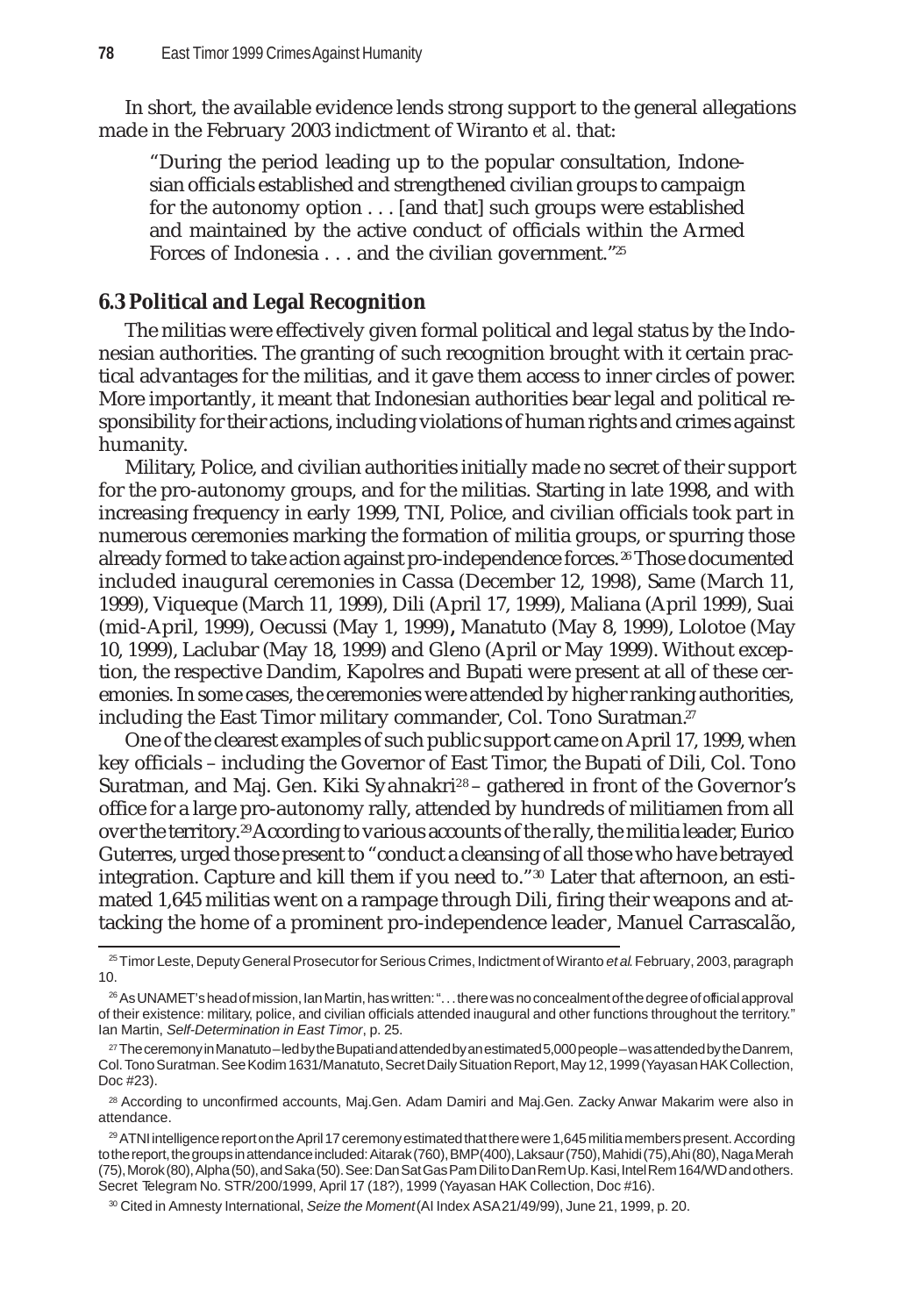and killing at least 12 people. (See Case Study: Carrascalão House Massacre).

No official voices were raised in protest against Guterres' inflammatory remarks, and no serious effort was made to prevent the militia violence. On the contrary, powerful officials studiously avoided taking action, and in so doing effectively facilitated and condoned the violence. Among those who failed to act was the East Timor military commander, Col. Tono Suratman. As the militia rampage began, Manuel Carrascalão came to his office pleading for him to intervene. According to the Irish Foreign Minister, David Andrews, who was there, Colonel Suratman was dismissive, and did nothing.<sup>31</sup>

In addition to such *de facto* political recognition, the Indonesian authorities also conferred formal legal status on the militias. In the first few months of 1999, officials characterized the militia groups as Wanra, Hansip and Ratih and sometimes *Surwan* (abbreviation of *Sukarelawan* or Volunteers) – that is, as the officially sanctioned citizen's auxiliaries that had been in existence for many years. This was not a mere public relations exercise; the same terminology was used in secret TNI reports and memoranda. In a letter of March 1999, for example, a Kopassus officer in Baucau described the militia groups Saka, Sera, and Alfa as 'Ratih.'32 The significance of this designation was that it confirmed that militia groups had been granted legal standing by the Indonesian authorities.

Such legal standing implied a privileged relationship with official bodies, notably TNI and Kopassus units. The nature of that special relationship is suggested by various documents from 1999. In a letter of March 1999, for example, a Kopassus officer requested the Baucau office of health services to make medicines available to some 600 Ratih members and their families. There was no immediate medical rationale for the request. Rather, the explicit intention was to reward them for supporting TNI operations, and to improve their morale.<sup>33</sup>

Even the Armed Forces Commander, Gen. Wiranto, evidently regarded the militia groups as an acceptable, and lawful, component of military strategy. In a contingency plan cited by the Indonesian Commission on Human Rights Violations in East Timor, Wiranto described the militias as follows:

"The armed force is about 1,100 people with 546 weapons of various kinds, including assembled [home-made?] weapons; they are joined in pro-integration organizations. The mass of militant supporters is 11,950 people joined in opposition organizations like Besi Merah Putih, Aitarak, Mahidi, Laksaur Merah Putih, Sakunar, Ahi, Jati Merah Putih, Darah Integrasi, Dadarus Merah Putih, Guntur Kailak, Halilintar, Junior, Team Pancasila, Mahadomi, Ablai and Naga Merah."34

Notwithstanding their view that such groups were legitimate, with the prospect of increased international scrutiny, Indonesian authorities made an effort to garb the new militia groups in a veneer of civilian legality. Starting in April 1999, key militia groups were formally designated as voluntary civil security organizations, or *Pam Swakarsa.* That term had been used to legitimize the gangs of youths mobilized to

<sup>31</sup> Ian Martin, *Self-Determination in East Timor*, p. 27.

<sup>32</sup> See: Komandan Satuan Lapangan-A, Satuan Tugas Tribuana VIII, to Kepala Dinas Kesehatan Tingkat-II, Kab. Baucau, "Permohonan Dukungan Obat Bulanan Pos Dan Kes Satlap-A," March 1999 (Yayasan HAK Collection, Doc #14).

 $33$  Ibid.

<sup>34</sup> Wiranto, cited in Report of the Indonesian Commission on Human Rights in East Timor (Internal), Jakarta, January 2000, paragraph 40.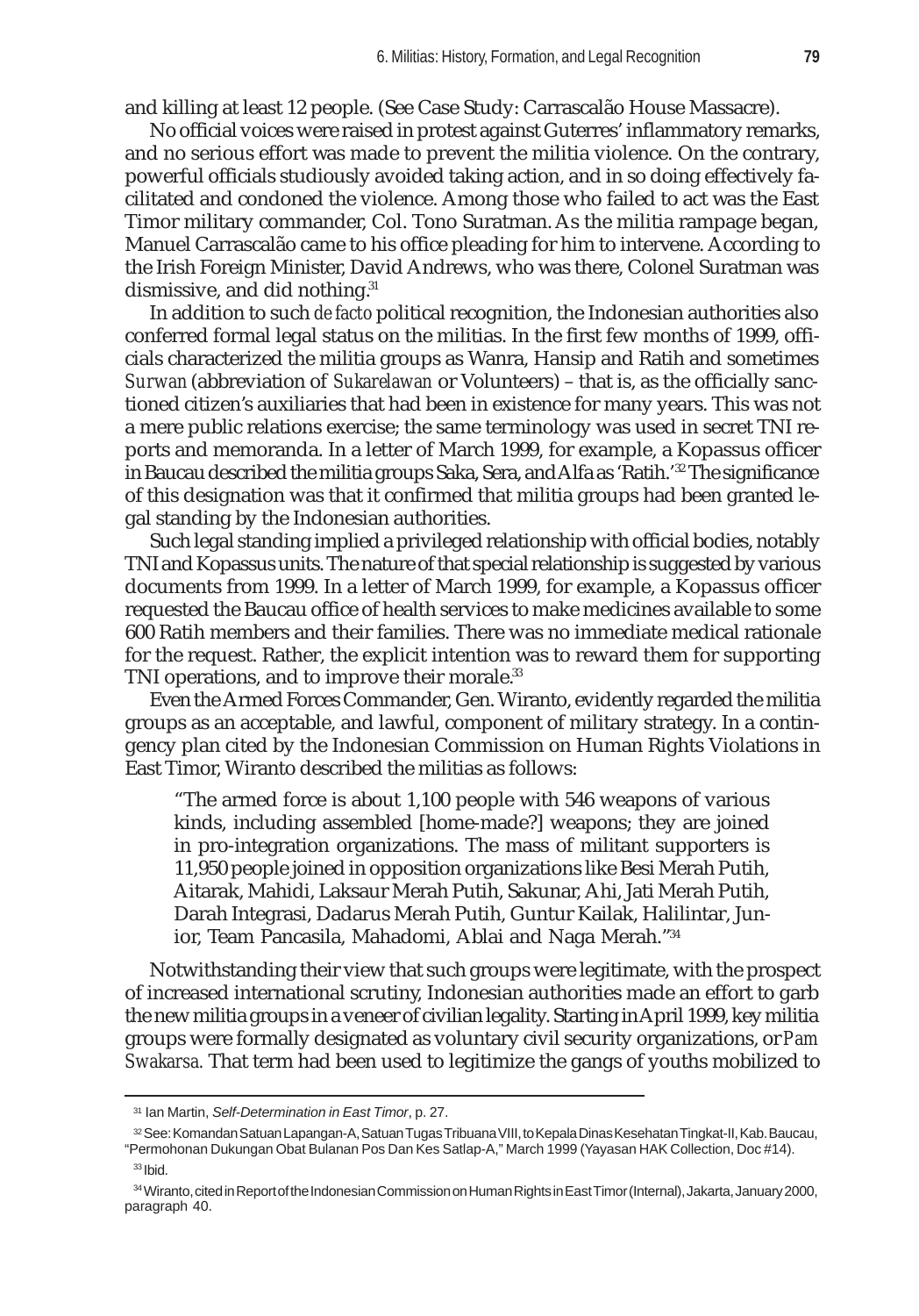provide 'security' in other parts of Indonesia in preceding years. In discussions with UNAMET, and in public statements, government officials insisted that the groups in East Timor were not militias but Pam Swakarsa, and that their activities were entirely within the law.

The formal status of the militias as Pam Swakarsa is confirmed by two documents. The first is an order from the Governor, Abílio Osório Soares, and the East Timor Commander, Col. Tono Suratman, dated April 23, 1999 calling for the creation of Pam Swakarsa throughout the territory.<sup>35</sup> The second is an instruction from the District government of Dili, also from April 1999, formally incorporating the Aitarak militia as integral elements of Pam Swakarsa, and listing a range of civilian and military officials as its leaders.<sup>36</sup>

Even after the call to create Pam Swakarsa across the territory, TNI and other officials continued to portray the militias as part of the long-established civil defense apparatus; that is as Wanra, Hansip and Ratih. In a report of August 5, 1999 UNAMET MLOs in the District of Viqueque noted that TNI training with militias "is explained away as legitimate Wanra activity or as civic action on the part of TNI. . . Similar to the PAM-Swakarsa-isation of militias in Dili we have seen the militias associate with TNI under the guise of Wanra and Hansips."37

Given the historical connection between these civilian auxiliaries and the new militias, this claim was perhaps somewhat closer to the truth. At the same time, it concealed the fact that, by June 1999, the militias had been formally organized into a single military-type structure, with the explicitly military name of the 'Integration Fighters Force' (*Pasukan Pejuang Integrasi* – PPI*)*, and were subject to commands and instructions from the leaders of that organization. That structure, formally acknowledged by Indonesian authorities, adds weight to the claim that the militia groups were officially organized, not spontaneous, and that their actions – including acts of violence – were coordinated.

The official status of the militias, and their close relationship to the TNI, is further confirmed by a secret report, dated June 21, 1999, from the Kodim Dili to the Korem. The report is a response to a request from the head of military intelligence for East Timor for clarification on a number of human rights violations reported by the local NGO, *Yayasan HAK*. By way of checking into these reports, Kodim Dili ran the list past Aitarak, whose members were the principal perpetrators named in the complaint. Not surprisingly, Aitarak's leadership declared that there was no truth to any of the allegations. It was revealing that that claim was accepted without further examination and was conveyed to the Korem as a Kodim finding.<sup>38</sup>

Militia leaders were also granted quasi-official status within state bodies responsible for security and political affairs. Militia leaders were routinely invited to meetings and briefings with TNI, Police and civilian authorities. Some of these meetings were secret affairs, but many were a matter of public record. When asked about such meetings, government and military officials sometimes claimed that they were intended to urge the militias to desist from unlawful activities. However, participants and witnesses consistently reported to UNAMET that a common purpose of the

<sup>35</sup> The letter itself has not yet been found, but explicit reference is made to it in other official documents.

<sup>36</sup> See: Bupati Dili, "Surat Keputusan Bupati Kepala Daerah Tk. I Dili, No. 33 Tahun 1999, Tentang Pengamanan Swakarsa (Pam Swakarsa) dan Ketertiban Kota Dili," May 14, 1999 (SCU Collection, Doc #304).

<sup>37</sup> UNAMET Viqueque, "Outline of Pro-Integration Militia in Viqueque Area," August 6, 1999. Reprinted in UNTAET, Political Affairs Office, *Briefing Book on Political Affairs and Human Rights in East Timor*, November 1999.

<sup>38</sup> See: Dandim 1627/Dili to Danrem Up. Kasi, Intel Rem 164/WD, and others. Secret Telegram No. STR/137/1999, June 21, 1999 (Yayasan HAK Collection, Doc #30).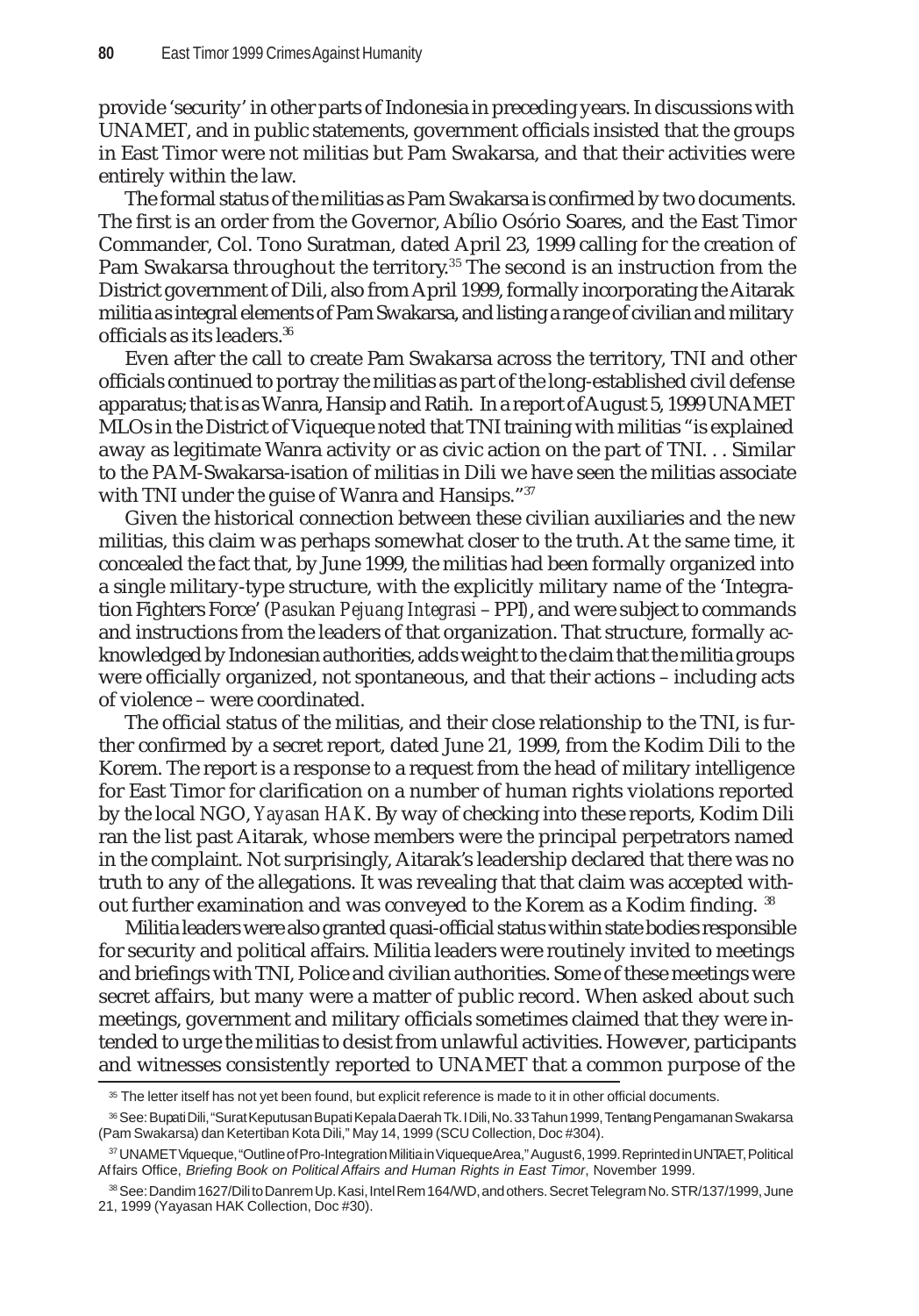meetings was to convey strategic and tactical plans for deliberate acts of violence – including house burning, beating, and killing – against supporters of independence.

In addition to countless low-level meetings, there were numerous meetings in 1999 between high-ranking military officers and militia leaders. In March 1999, for example, Maj. Gen. Damiri reportedly addressed a gathering of pro-autonomy and militia leaders at a luxury hotel in Bali, telling them that Indonesia was "behind them 100% and would never abandon them."39 At Korem headquarters on June 18, Maj.Gen. Kiki Syahnakri, Maj.Gen. Zacky Anwar Makarim, Brig.Gen. Glenny Khairupan, Col. Tono Suratman, and several militia leaders reportedly met to discuss detailed contingency plans to influence the vote, and to cause mayhem in the event of a pro-independence victory.40 A further high-level meeting is said to have taken place in Dili in the immediate aftermath of the vote. Attended by Maj.Gen. Zacky Anwar Makarim, Maj.Gen. Sjafrie Sjamsuddin, and several other senior TNI officers, the meeting reportedly discussed plans to destroy vital infrastructure, and to kill key pro-independence leaders, in the event that the ballot result favored independence.<sup>41</sup>

It should be noted that meetings among key military, police, and civilian authorities were not unique to East Timor. Together, these authorities comprised an institution responsible for security issues that existed at each level of the Indonesian administrative hierarchy. Known as the Muspida at the district level, and by different names at lower levels of the administrative structure, these bodies met on a regular basis, in East Timor and in Indonesia itself. What was unusual about the situation in East Timor in 1999, was that militia leaders were invited to take part in such discussions. In effect, notwithstanding their responsibility for serious human rights violations, the militias were incorporated into the formal decision-making apparatus of the Indonesian state.

The official status of the militias, abundantly evident from their participation in such meetings, is further confirmed by a substantial number of official documents that are jointly signed by Indonesian authorities and militia commanders. These include, for example, an order co-signed by a Sub-District Military Commander (Danramil) and a Sub-District militia commander instructing another militia leader and his men to attend a meeting at a designated place and time.<sup>42</sup> They also include scores of 'travel permits' (*surat izin jalan*) co-signed by the militia commander Eurico Guterres and various military, police and civilian officials in early September 1999.43 Among the most remarkable of these 'travel permits' is one co-signed by Guterres and the Chief of Staff for Kodim Dili, Capt. Manafe.44 The document is remarkable because it grants travel permission to Capt. Manafe himself, and to his family. In other words, in September 1999, even the Kodim Chief of Staff needed and evidently accepted the legal authority of a militia commander in matters of secu-

<sup>39</sup> Dan Murphy, "Spotlight: School's Out," *Far Eastern Economic Review*, September 23, 1999.

<sup>40</sup> Douglas Kammen, "The trouble with normal: The Indonesian military, paramilitaries, and the final solution in East Timor," in Benedict Anderson, ed., *Violence and the State in Suharto's Indonesia*. Ithaca, NY: Cornell Southeast Asia Program, 2001.

<sup>41 &</sup>quot;Maj.Gen. Zacky Anwar Makrim," *Masters of Terror*, http://yayasanhak.minihub.org/mot/booktoc.htm; and "Sjafrie Sjamsuddin siapkan rencana darurat," *MateBEAN*, September 1, 1999.

<sup>42</sup> The order (No. 02/HMP/Kec.BB/VII/1999), dated July 30, 1999, is signed by the Danramil for Bobonaro, Sgt. Poniran, and the Commander of the Hametin Merah Putih militia in Bobonaro, Alberto Leite (HRU Collection, Doc. BOB #10).

<sup>43</sup> See, for example, SCU Collection, Documents #42, 43, 53, 54, 57, and 283-299.

<sup>44</sup> See: Kepala Staf Kodim 1627 (Capt. Salmun Manafe) and Wakil Panglima PPI (Eurico Guterres), travel permit No. SIJ/ 14/IX/1999, September 3, 1999 (SCU Collection, Doc #53).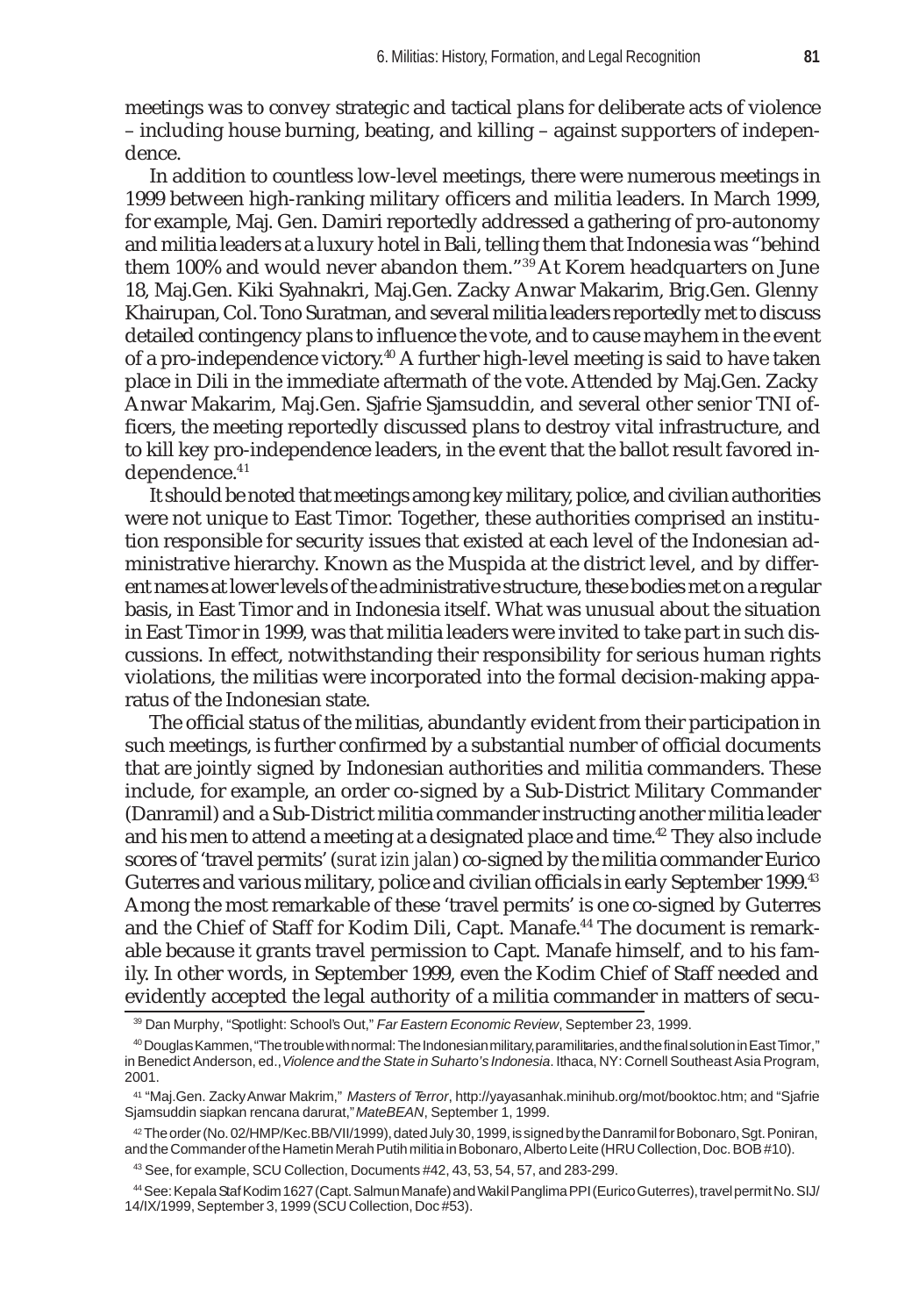rity.

In short, the evidence presented in this chapter offers strong support for the conclusion that the militias were not independent bodies acting outside the purview of the Indonesian state, but were in fact created, supported and directed by Indonesian authorities. It demonstrates, moreover, that support for the militias was not provided simply by a handful of 'rogue elements' in the TNI, but constituted official policy, and had the backing of some of the highest ranking and most powerful officials in the country. These conclusions are based on three main findings.

First, the militias that wreaked havoc in 1999 were not new. On the contrary, they were the continuation of a well-established military and political strategy that had been employed by the Indonesian army in East Timor since the invasion in 1975. In fact, some of the militia forces active in 1999 had been mobilized by Indonesian forces at the time of the invasion, while others had been set up by Army officers in the 1980s and 1990s. Throughout the 24-year occupation of East Timor, such groups were trained, supplied and directed by the Indonesian Army, and used tactics virtually identical to those seen in 1999. This historical pattern provides powerful grounds to doubt the Indonesian claim that the militias emerged spontaneously and acted independently in 1999.

Second, high ranking military officers, in Dili, Denpasar, and Jakarta, were actively involved in forming the new militia groups, and in coordinating their activities, from mid-1998 through 1999. The evidence of continued official involvement comes from the testimony of former pro-Indonesian East Timorese leaders, and from the secret communications between Indonesian civilian and military officials in 1998 and 1999. This evidence points the finger at particular high-ranking officials, including: Gen. Wiranto, Lt. Gen. (ret.) Feisal Tanjung, Maj. Gen. Zacky Anwar Makarim, Maj. Gen. Damiri, Col. Tono Suratman, and Maj. Bambang Wisnumurty.

Finally, there is unequivocal evidence that the militias were granted formal political and legal standing by Indonesian government and military authorities. Public statements in support of the militias, made by numerous officials, constituted expressions of formal state recognition and support for those groups. They may also be viewed as having encouraged, and even incited, militia groups to commit grave human rights violations. On those grounds, the case can be made that the militias were a formal arm of the Indonesian political and security apparatus, and that their actions were thereby the direct responsibility of Indonesian authorities. The militia's legal standing, moreover, was not merely theoretical, but was confirmed by the routine inclusion of militia leaders in the security and political deliberations and decisions of Indonesian officials at all levels. Thus, both in law and in practice, the militias acted with the full sanction of Indonesian authorities.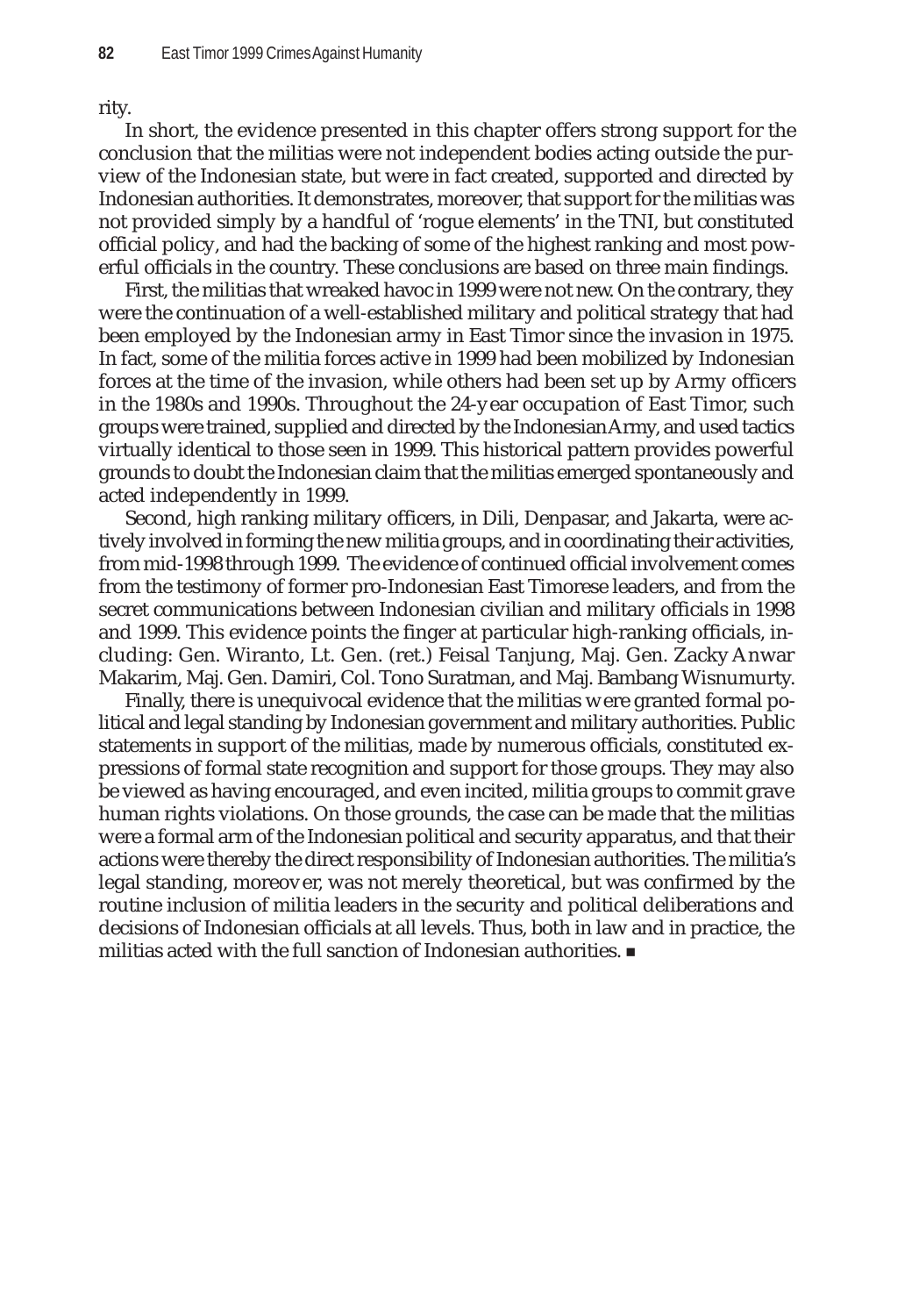# 7. Militias: Recruitment, Training, Operations, and Weapons

The link between the militias and the TNI and other Indonesian officials is also clearly evident in the patterns of militia recruitment, training, operations, and access to weapons. Such patterns are significant because they demonstrate that the militias were not independent entities beyond official control, as Indonesian authorities have claimed, but rather existed and acted in accordance with TNI guidance and procedures. Moreover, they clearly implicate the TNI, including several highranking Army officers, in the commission of serious human rights violations by the militias.

#### **7.1 Recruitment and Membership**

Direct TNI involvement with the militias is revealed in the patterns of militia recruitment and membership in 1999. TNI soldiers and officers were directly and indirectly involved in the recruitment of militiamen, sometimes under duress. Equally important, TNI soldiers and officers served as militia leaders and falsely posed as militiamen, rendering the distinction between the TNI and the militias virtually meaningless.

Militia members were a varied group, and became involved for many different reasons. Some joined a militia group more or less willingly. They included men who had fought on the Indonesian side at some stage since 1975, who had relatives who had been killed by the pro-independence party, Fretilin, or who had done relatively well under Indonesian rule. Others were recruited directly from criminal gangs involved in gambling rings, protection rackets and so on, or they were seduced by the possibility of wielding a gun and exercising raw power over others.

A considerable number, however, joined under duress as part of the systematic official recruitment effort set in motion in early 1999 in the context of the pro-autonomy 'socialization' campaign. In each district a target was established by government and military authorities for the number of militiamen to be recruited. Typically, the target was about ten men per village. It was the responsibility of the respective Village Heads and Sub-District Heads to ensure that the target was met but, in keeping with the historical pattern described in Chapter 6, TNI officers were invariably involved.

Speaking to journalists in early 1999, the Korem Chief of Staff, Lt. Col. Supardi, said that the military had already recruited roughly 1,200 militiamen, and that recruitment was scheduled to continue until March.<sup>1</sup> The former pro-Indonesian fig-

<sup>1</sup> "Lt. Col. Supadi," *Masters of Terror*, http://yayasanhak.minihub.org/mot/booktoc.htm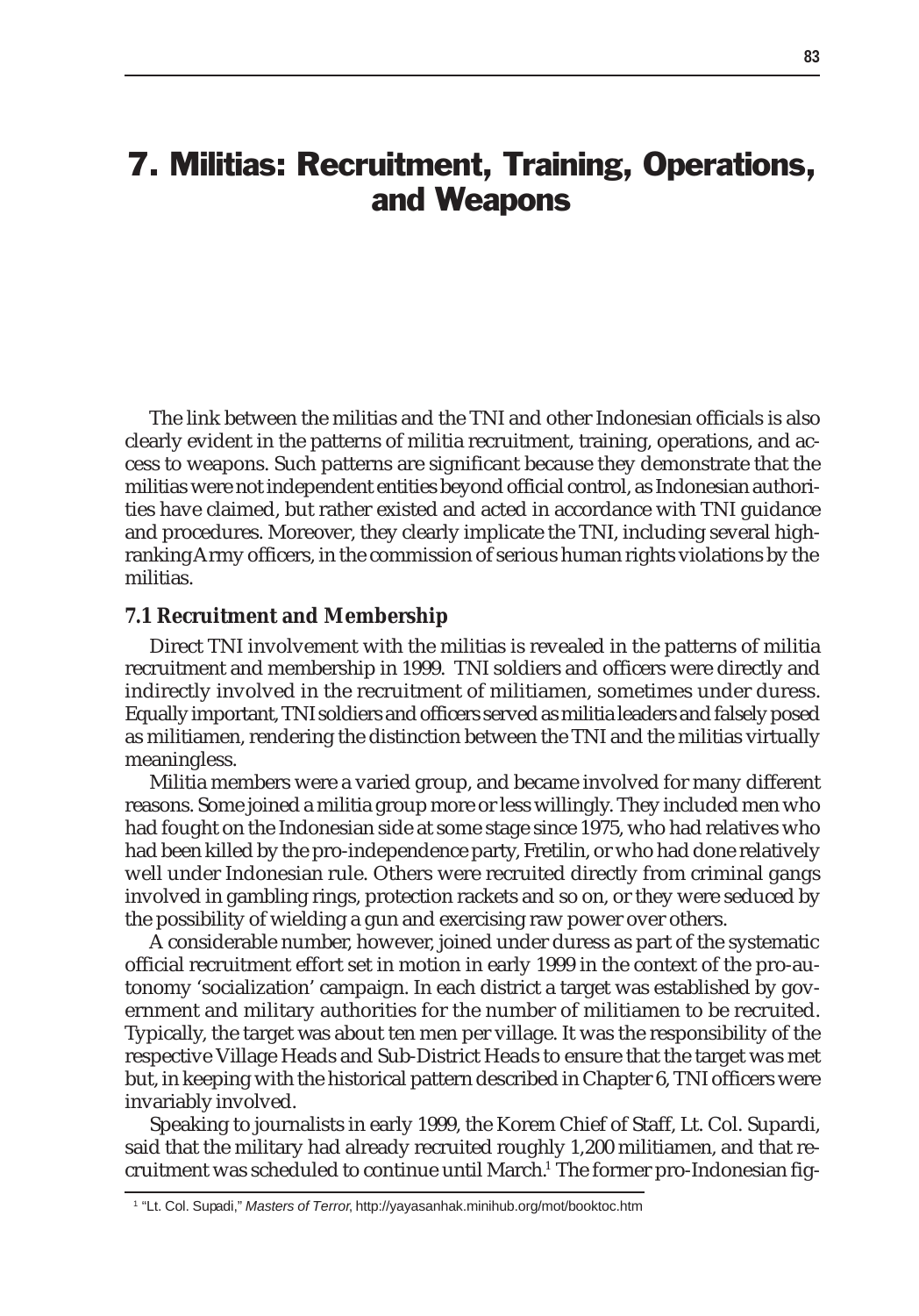ure, Tomás Gonçalves, has alleged that officers of the Kopassus unit Satgas Tribuana played an especially important role in recruitment efforts. Speaking in early 1999, he said:

"It's these people who are recruiting the militias – they force them. If they don't, they are picked up at night and killed. [Those who join] are given military training, arms, and indoctrinated."2

Although it was not the case that all those who refused to join were killed, coercion and threats were common elements of the recruitment effort. At public meetings and in house-to-house campaigns conducted in early 1999, members of existing militias and TNI soldiers pressured men to join. Those who refused or resisted, for whatever reasons, were typically accused of harboring pro-independence sentiments, and were subjected to reprisals. Many had their homes burned and their families threatened, and some were killed. Where Village Heads or Sub-District Heads were themselves unenthusiastic about forming militia groups, they were subjected to threats and reprisals by militia groups, and TNI soldiers, from neighboring communities.

As one former militiaman testified: "They called us, took our names and said, 'you've got to join this group.' We said, 'what are we joining it for?' They said, 'If you refuse to join, you'll see what happens.' So we were scared and we joined."3 Similarly, the wife of a man who had fled his village after refusing to join the militias testified that: "They came to our village and destroyed everything. They killed our chickens, they took what they could carry and sold it. And they said, if [they couldn't] find [my] husband they would come back and beat me and my children to death."4

In addition to those who were recruited under duress, and those who joined willingly, there were some 'militiamen' who were evidently not East Timorese civilians at all, but Indonesian army soldiers dressed up as local militias. Particularly in the pre-UNAMET and post-ballot periods, there were frequent reports that the militiamen were in fact TNI soldiers in civilian clothing. Drawing on the testimony of rape survivors from 1999, the UN Special Rapporteurs reported in late 1999 that:

". . . on many occasions no distinction could be made between members of the militia and members of the TNI, as often they were one and the same person in different uniforms."5

Film footage, shot in 1999, which shows a TNI soldier changing into militia 'costume' and donning a long-haired 'militia' wig, lends support to allegations that at least some of the militia were not what they appeared.

In some cases, Indonesian authorities acknowledged that militia members were, in fact, TNI officers. In August 1999, UNAMET officials wrote to Task Force chief, Agus Tarmidzi and to Maj. Gen. Zacky Anwar Makarim, to complain about the involvement of TNI officers in militia activities. Among the TNI officers they mentioned by name were Sgt. Domingos dos Santos and Sgt. Julião Gomes, both attached to the Kodim in Bobonaro.<sup>6</sup> In reply, Makarim acknowledged that the two

<sup>2</sup> Cited in "Timor Coup Planned," *The Age*, June 22, 1999.

<sup>3</sup> Cited in *SBS*, *Dateline*, "Timor Terror Fund," February 16, 2000, transcript, p. 34.

<sup>4</sup> Cited in *ABC*, *Four Corners*, "A License to Kill," March 15, 1999, transcript, p. 6.

<sup>5</sup> United Nations, *Situation of Human Rights in East Timor*, December 10, 1999, p. 12.

 $^6$  The two were named in Ian Martin's letter to Agus Tarmidzi, dated August 19, 1999. Cited in Greenlees and Garran, *Deliverance*, p. 184.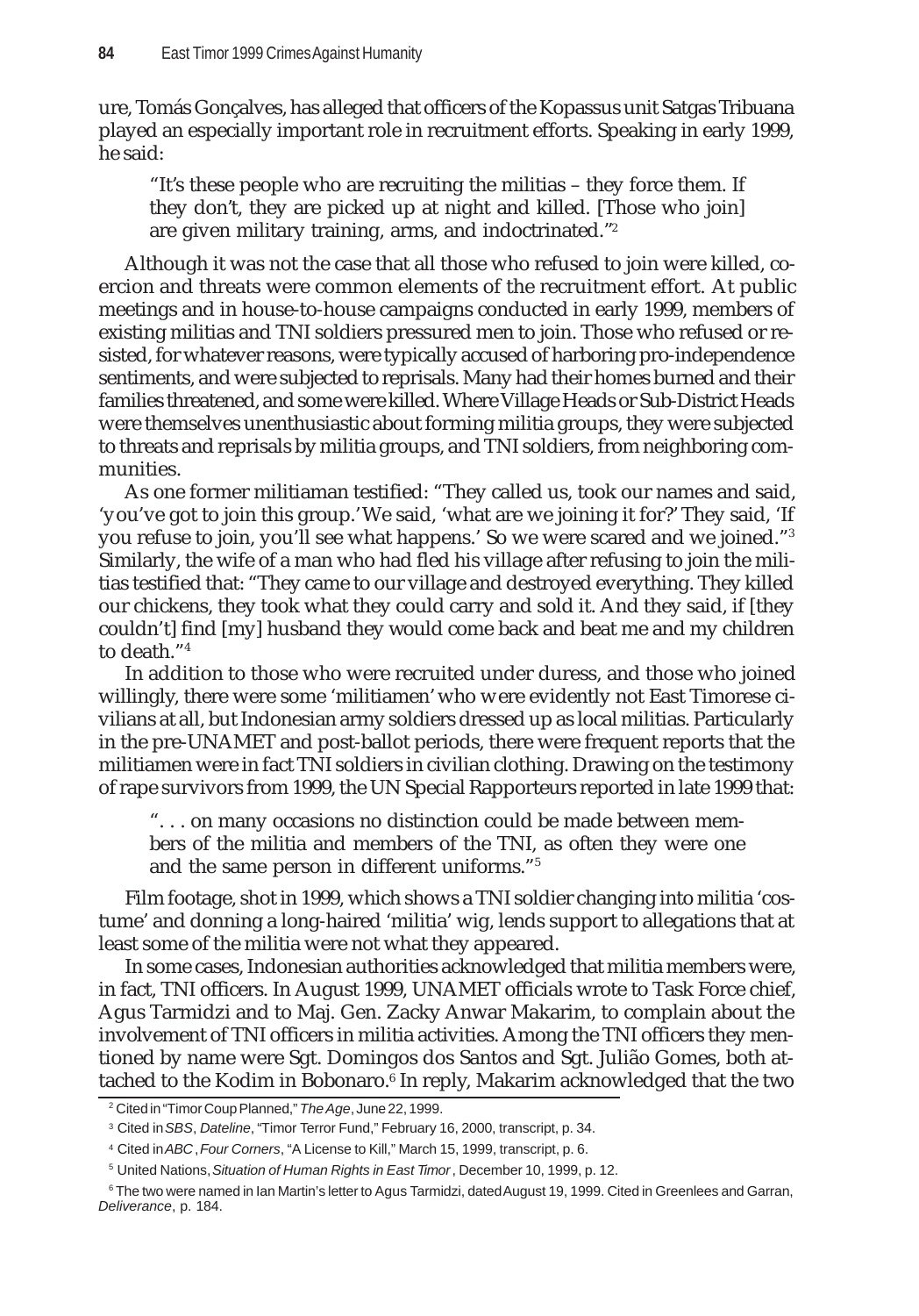men were indeed TNI officers and members of the DMP militia. In an apparent effort to deflect UNAMET criticism, he claimed, incorrectly, that the two officers had been confined to barracks.7

A number of military and government documents from late 1998 and 1999 confirm that there was considerable overlap in the TNI and militia membership, and that some militia members were in fact enlisted TNI soldiers. For example, a document from late 1998, listing 49 members of the Viqueque-based militia group Makikit, indicates that six of those listed were actually soldiers from TNI Infantry Battalion 328.<sup>8</sup> A letter from militia leader Eurico Guterres to the Dandim of Dili suggests that it was a routine matter for TNI officers to be deployed within militia units. The letter, dated June 22, 1999, requests the Dandim of Dili to permit a TNI intelligence officer (1<sup>st</sup> Sgt. Elizario da Cruz P.) to serve with Aitarak for an indefinite period.<sup>9</sup>

Another document confirms these patterns, and also reveals that some 'militia' groups were, in fact, formally constituted special TNI units. An official list of 91 members of the militia group Saka (also known as Pusaka), dated February 3, 1999, shows that all were TNI soldiers, with military ranks and serial numbers, and that the unit was officially designated as a 'special company' of Kodim 1638/Baucau. In other words, Saka was not a volunteer civilian force at all, but a special TNI unit. The same document shows, moreover, that the commander of the company, Joanico Cesario Belo – who was also Commander of PPI Sector A – was in fact a Kopassus officer, with the rank of  $1<sup>st</sup>$  Sergeant.

Finally, several internal documents of the Aitarak militia clearly show that TNI personnel were members of the militia, and that they were paid as such. One such document, prepared by the Aitarak treasurer and dated August 24, 1999, is a summary of wages paid out to the group's members. Among those paid were 96 persons who were either TNI members or government civil servants.<sup>10</sup>

The direct involvement of TNI forces and officers in the forcible recruitment of militiamen in 1999, and the significant and formally sanctioned overlap between militia and TNI memberships, leaves little room for doubt about the TNI-militia link. It also underlines the case that the TNI leadership bears responsibility for human rights violations committed by militia forces.

# **7.2 Training**

Notwithstanding strenuous official denials, there is no doubt that the TNI provided training to the militias on a regular basis.<sup>11</sup> Like the evidence of forced recruitment and overlapping membership with the militias, the evidence of training clearly implicates the TNI in militia violence.

In a rare instance of official candor, in early January 1999 the Korem Chief of Staff, Lt. Col. Supadi, reportedly told journalists that the military had indeed given

<sup>7</sup> Personal communication, Ian Martin, June 1, 2003.

<sup>8</sup> See: Kodim 1630, "Daftar: Nominatif Pemegang Senjata Team Makikit," undated, but found at Kodim 1630 on November 28, 1998 (Yayasan HAK Collection, Doc #4).

<sup>9</sup> See: Komandan Komando Pasukan Aitarak Sector B (Eurico Guterres) to Dandim 1627/Dili and others. Letter No. 46/ PD/MK-AT/VI/199 concerning "Permohonan Dispensasi," June 22, 1999 (Yayasan HAK Collection, Doc #31).

<sup>&</sup>lt;sup>10</sup> According to the report, the 96 were each paid Rp.120,000. See: Memorandum from Treasurer to Eurico Guterres concerning Aitarak budget, August 28, 1999 (SCU Collection, Doc #79).

<sup>11</sup> Testifying before the Ad Hoc Human Rights Tribunal in Jakarta, in October 2002, Col. Tono Suratman categorically denied that the TNI had ever provided training to East Timor's militias. "We never educated or trained them," he said. See "Tono Bantah Keterlibatan TNI dan Polri," *Media Indonesia*, October 23, 2002.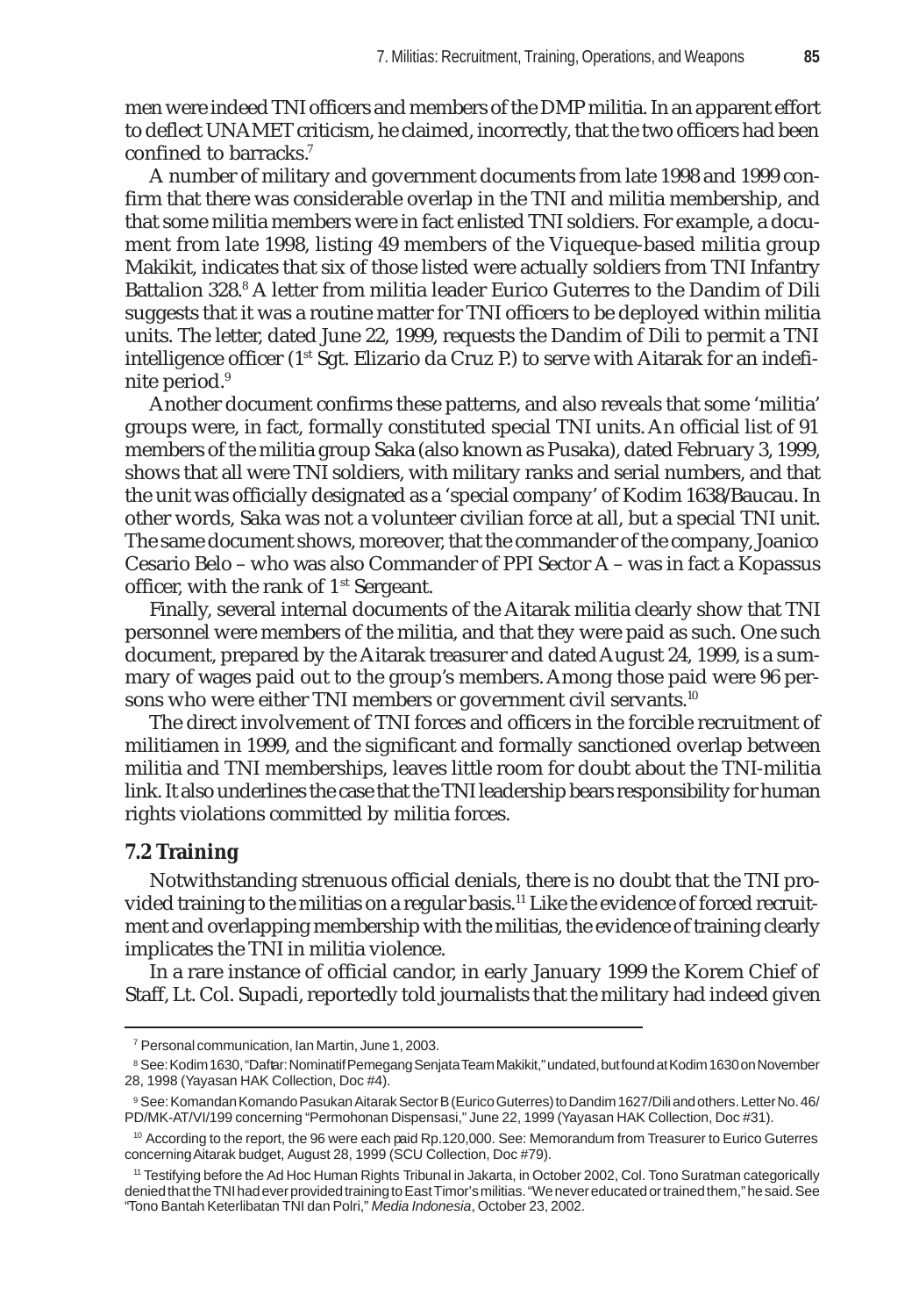new militias two-week training courses.12 His admission of a TNI role was confirmed by numerous reports by contemporary observers, and by substantial testimonial evidence gathered since 1999. The pivotal role of the TNI in militia training, however, is most convincingly demonstrated by the documentary record.

Four documents are especially revealing. The first is a secret telegram from the Danrem, Col. Tono Suratman, dated April 13, 1999, which orders all Dandim to exercise greater care and discipline in training Ratih (*i.e.* militia) units in their districts. In doing so, it confirms that the training of militia groups was routine, and that it was subject to the oversight and control of one of the highest-ranking military officers in the territory, Col. Suratman. In the relevant passages of the April 13 telegram, Suratman orders all Dandim to:

"Carry out security precautions and activities in the context of each Ratih training session to ensure that such activities proceed smoothly;" and "Insist upon strict order and discipline in order to prevent any losses, physical or non-physical, inside and outside the training unit."<sup>13</sup>

Significantly, the Danrem's telegram is based on an order from the Regional Military Commander, Maj. Gen. Adam Damiri (No. STR/90/1999, undated), confirming that such training was done with his knowledge, and under his orders. Moreover, the Danrem's telegram of April 13, 1999 cites for authority a 1996 order of the Army Chief of Staff concerning the appropriate procedures for recruiting and training Ratih. In so doing, the telegram confirms that the militia training in 1999 was regulated by well-established rules and procedures issued at the very highest levels of the TNI. The relevant passages of the Danrem's telegram orders all Dandim to:

"Stress the preparation of a Security Plan when putting together any *Ratih* Training Plan, in accordance with Army Chief of Staff directive No. ST/1156/96 of 26 November 1996;" and "Pay due attention to the stipulated requirements for all auxiliaries who are used to ensure that they are consistent with existing requirements/regulations and procedures."14

The second document relevant to the issue of training is a secret telegram, dated April 16, 1999, from the Dandim of Dili to all Danramil under his command. Referring to the Danrem's telegram of April 13, 1999, his telegram reminds all Danramil of the existing "regulations and procedures" governing the training of Ratih. In this way, it provides additional confirmation that the training of militias was a routine TNI task, conducted throughout the territory at least down to the Koramil level, in accordance with established regulations and procedures. 15

The third document of importance is a secret TNI intelligence report from Kodim Liquiça, dated April 18, 1999. It reports, among other things, on a visit to the towns of Liquiça and Maubara by the Danrem, Col. Tono Suratman in mid-April. The document confirms not only that the TNI was actively involved in training the BMP

<sup>12 &</sup>quot;Lt. Col. Supadi," *Masters of Terror*, http://yayasanhak.minihub.org/mot/booktoc.htm.

<sup>13</sup> Danrem 164/WD to Dandim 1627-1639 and others. Secret Telegram No. STR/44/1999, April 13, 1999 (Yayasan HAK Collection, Doc #10).

 $14$  Ibid.

<sup>15</sup> Kepala Staf Kodim 1627 (Capt. Salmun Manafe) for Dandim 1627, to Daramil 01-04 and others. Secret Telegram No. STR/198/1999, April 16, 1999 (Yayasan HAK Collection, Doc #13).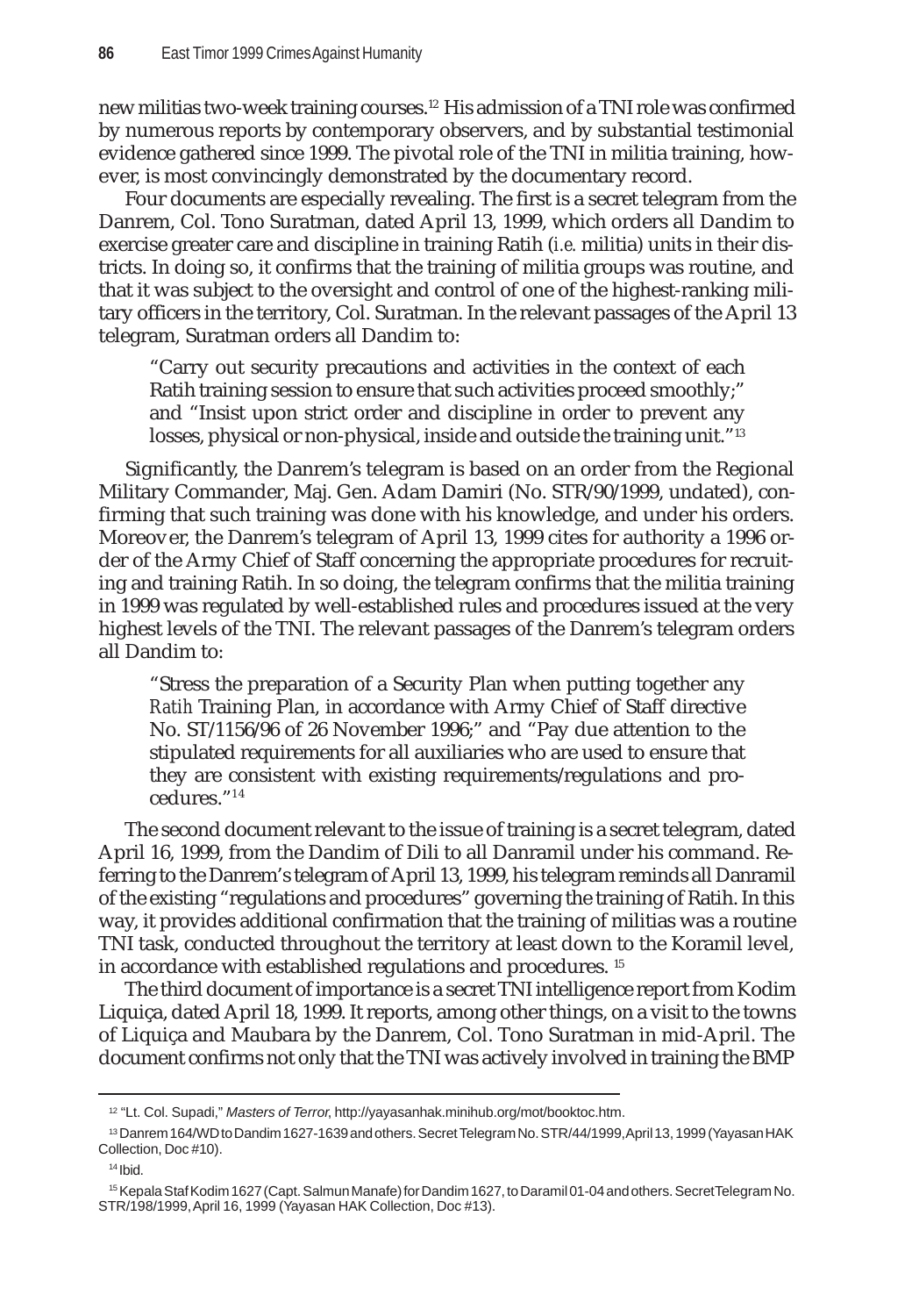militia at that time, but also that Col. Suratman played a direct role in it. The relevant passage of the report reads:

"On April 16, 1999 at 1400 hours, the Dan Rem 164/WD and his entourage arrived at the Kodim headquarters in Liquiça. Later he visited Koramil 1638/Maubara in order to offer words of guidance to some 500 BMP members there. . . ."16

It is noteworthy that this address by Suratman to the BMP in Maubara occurred only two weeks after these very militias spearheaded the violent assault on the church in Liquiça in which dozens of people were killed. It is also worth stressing that Col. Suratman addressed the militiamen while they were gathered at an official TNI post, the Koramil headquarters in Maubara.<sup>17</sup>

The fourth document is a daily situation report, dated May 20, 1999, from Kodim 1631/Manatuto to the Korem head of intelligence, Maj. Bambang Wisnumurty, copied to the Commander of Satgas Tribuana.18 Among other things, the report states explicitly that, on May 17, 1999 two senior TNI officers had given "guidance" to militiamen at the Morok militia base in Manatuto. The two officers in question were the Commander of Sector A, Col. Sunarko, and the Commander of "Sub-Sector Manatuto," who was not identified by name.<sup>19</sup> Thus, in addition to confirming that the TNI was involved in training militias, this report points clearly to the role of high-ranking Sectoral commanders in that effort.<sup>20</sup> It also shows that senior intelligence and Kopassus officers, notably Maj. Bambang Wisnumurty at the Korem and the Commander of Satgas Tribuana, Lt. Col. Yayat Sudrajat, were fully aware of the situation.

Taken together, these documents confirm abundant testimonial evidence that the training of militias was a standard element of TNI activity in East Timor in 1999. They also show that the training was governed by a set of well-established rules and procedures, and in accordance with orders issued by officers at the highest levels of the military hierarchy, including the Danrem, Col. Tono Suratman, the Pangdam IX, Maj. Gen. Adam Damiri, and the Army Chief of Staff.

#### **7.3 Operations**

There is also substantial evidence, both testimonial and documentary, that militia groups received direct operational support from the TNI in 1999. Operational support took a variety of forms. In some cases, especially in the pre-UNAMET and post-ballot periods, TNI soldiers were deployed alongside militias in operations that resulted in serious human rights violations. In other cases, most commonly during the UNAMET period, militias were allowed to use TNI bases and posts as staging areas for their operations.

<sup>16</sup> Perwira Seksi Intelijen Kodim 1638 to Kepala Seksi Intelijen Korem 164/WD, Dan Sektor B, and others, "Laporan Harian Seksi Intelijen Dim 1638/Lqs Periode tgl. 16 s/d 17 April 1999," April 18, 1999 (Yayasan HAK Collection, Doc #11).

<sup>17</sup> It may also be significant that Suratman's visit took place exactly one day before a team from the Army Inspector General's office came to the district to investigate the Liquiça Church massacre.

<sup>18</sup> Perwira Seksi Intelijen (Capt. Dulhadjar) Kodim 1631/Manatuto to Kasi Intel Korem 164/WD, Dan Satgas Tribuana, and others. Secret Daily Situation Report, May 20, 1999 (Yayasan HAK Collection, Doc #24).

<sup>19</sup> This may have been Lt. Col. Nyus Rahasia, a Kopassus officer who was reportedly in Manatuto from mid-May to mid-June coordinating military-style training for the militias there. (See District Summary: Manatuto).

 $20$  Other documents confirm the role of the Sectoral commands in training the militias. They include an order, dated April 27, 1999, from the Danrem, Col. Tono Suratman, to the Commanders of Sector A and Sector B, instructing them temporarily to cease regular morning drills of pro-integration forces (*i.e.* militias). See: Danrem 164/WD to Dan Sektor Aand B. Secret Telegram, April 27, 1999 (Yayasan HAK Collection, Doc #18).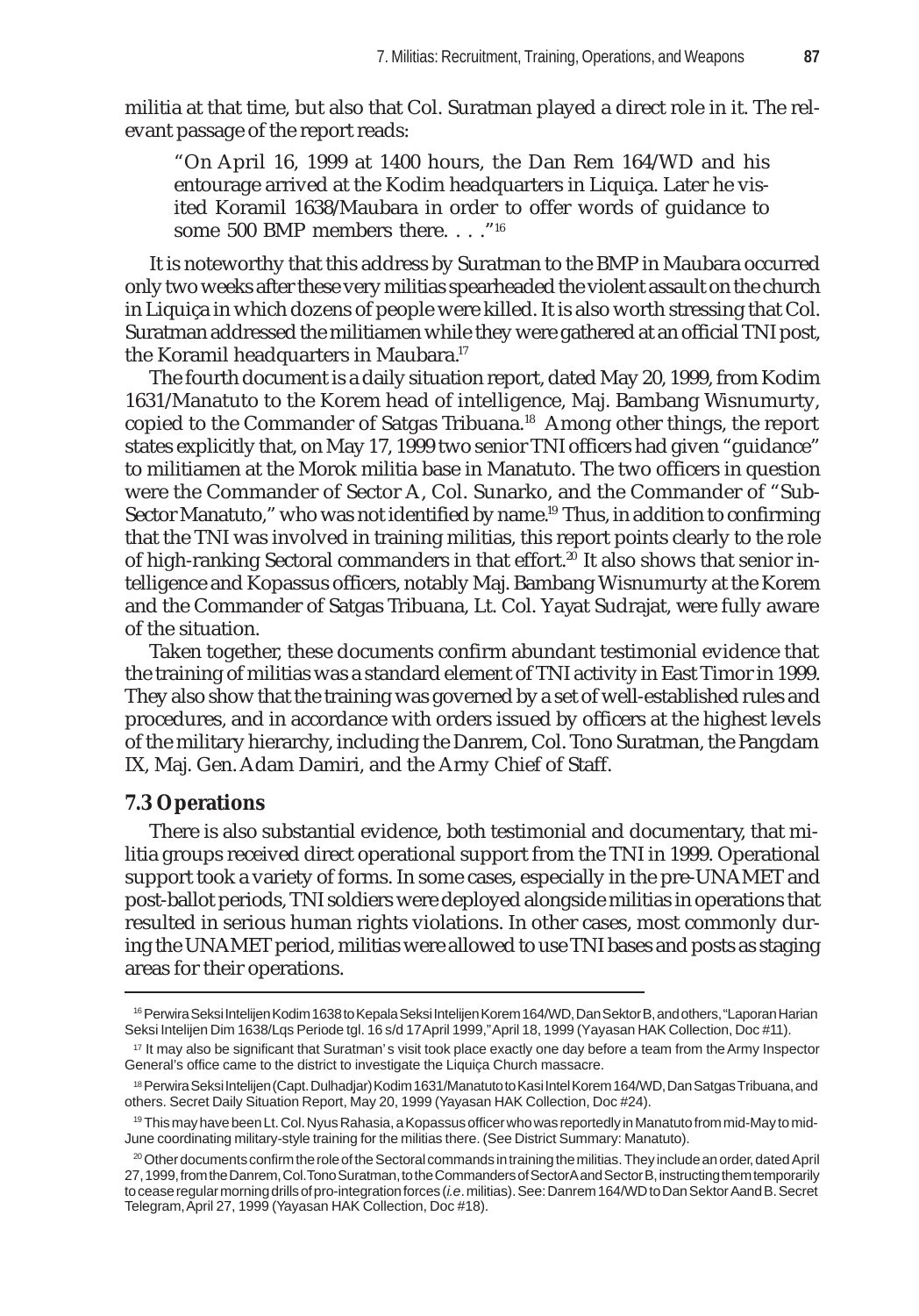Joint TNI-militia operations had two distinctive features. First, TNI soldiers typically took up positions behind militia forces, firing their weapons only when their militia proxies were in danger. Second, in the case of killings, TNI officers and soldiers generally took the lead in organizing the disposal of bodies.

One of the clearest examples of this pattern was the April 6 massacre in the church at Liquiça. In that case, hundreds of BMP and Aitarak militiamen attacked a group of people who had taken refuge in a church compound in Liquiça, killing dozens**.** Present throughout the attack were well-armed TNI, Police, and Mobile Brigade (*Brimob*) troops. Not only did those troops do nothing to prevent the attack, or to stop it once it was underway, by most accounts they helped to carry it out. A BMP member involved in the attack later told UNAMET that the dead bodies had been taken away in at least five military trucks. Notably, a secret Police report on the incident noted that the close ties between the TNI and the militias had been an obstacle to Police investigations<sup>21</sup> (See Case Study: Liquiça Church Massacre).

With the deployment of UNAMET in June 1999, and the arrival of hundreds of journalists and observers, the TNI made an effort to avoid being seen with militias. $^{22}$ The shift in tactics led to a decline in reports of joint TNI-militia operations after early June and, probably not by coincidence, to a decline in the absolute levels of human rights violations in East Timor.

Nevertheless, joint TNI-militia operations did continue. For example:

- $\bullet$ In mid-June 1999, UNAMET officials directly witnessed TNI and militia forces forcibly displacing the population of certain villages in Liquiça, and burning the contents of their houses.23
- $\bullet$ In late June, officers of the Bobonaro District Military Command were observed coordinating an attack by members the Dadurus Merah Putih militia against the UNAMET headquarters in the town of Maliana (See Case Study: Attack on UNAMET Maliana).
- In mid-August, UNAMET personnel in Viqueque witnessed TNI and Police members coordinate and join local militias in an attack on pro-independence youths that left at least two people dead.<sup>24</sup>
- zOn ballot day, August 30, a group of militiamen accompanied by TNI soldiers stabbed and killed two UNAMET staff members near the polling booth in Boboe Leten, Ermera District. Later investigations revealed that the Sub-District Military Commander took part in planning and carrying out the attack (See Case Study: Murder of UNAMET Staff Members in Boboe Leten).

There is also substantial testimonial and documentary evidence that TNI forces allowed militias to use TNI bases and posts as staging areas for their operations. One piece of evidence is a secret telegram, dated April 18, 1999, from the Dandim Dili, Lt. Col. Endar Priyanto, to the Danrem, Col. Tono Suratman. The telegram reports, in a matter of fact way, that up to 250 Aitarak members had gathered inside the 744 Battalion's Company B headquarters in Dili in the course of a 'cleansing' operation

<sup>21</sup> In a section called "Obstacles encountered," the report states bluntly that "Army support for the pro-integration group strongly influenced the investigation process." Kepolisian Daerah Timor Timur, Direktorat Reserse, "Laporan Penanganan Kasus Liquisa," April 15, 1999. Reprinted in UNTAET, Political Affairs Office, *Briefing Book on Political Affairs and Human Rights in East Timor,* Dili, November 1999.

 $22$  The shift in approach was confirmed by a radio communication, intercepted by Australian intelligence on June 1, 1999. In that radio exchange, Korem Commander Col. Tono Suratman reportedly told militia leader, Eurico Guterres: "Don't deal with me directly. Contact me via [Korem Head of Intelligence, Maj.] Bambang [Wisnumurty]." *Sydney Morning Herald*, "Silence over crime against humanity," March 14, 2002.

<sup>23</sup> For a detailed report of that incident see UNTAET, Political Affairs Office, *Briefing Book*, Dili, November 1999.

<sup>24</sup> For further details, see UNTAET, Political Affairs Office, *Briefing Book*, Dili, November 1999.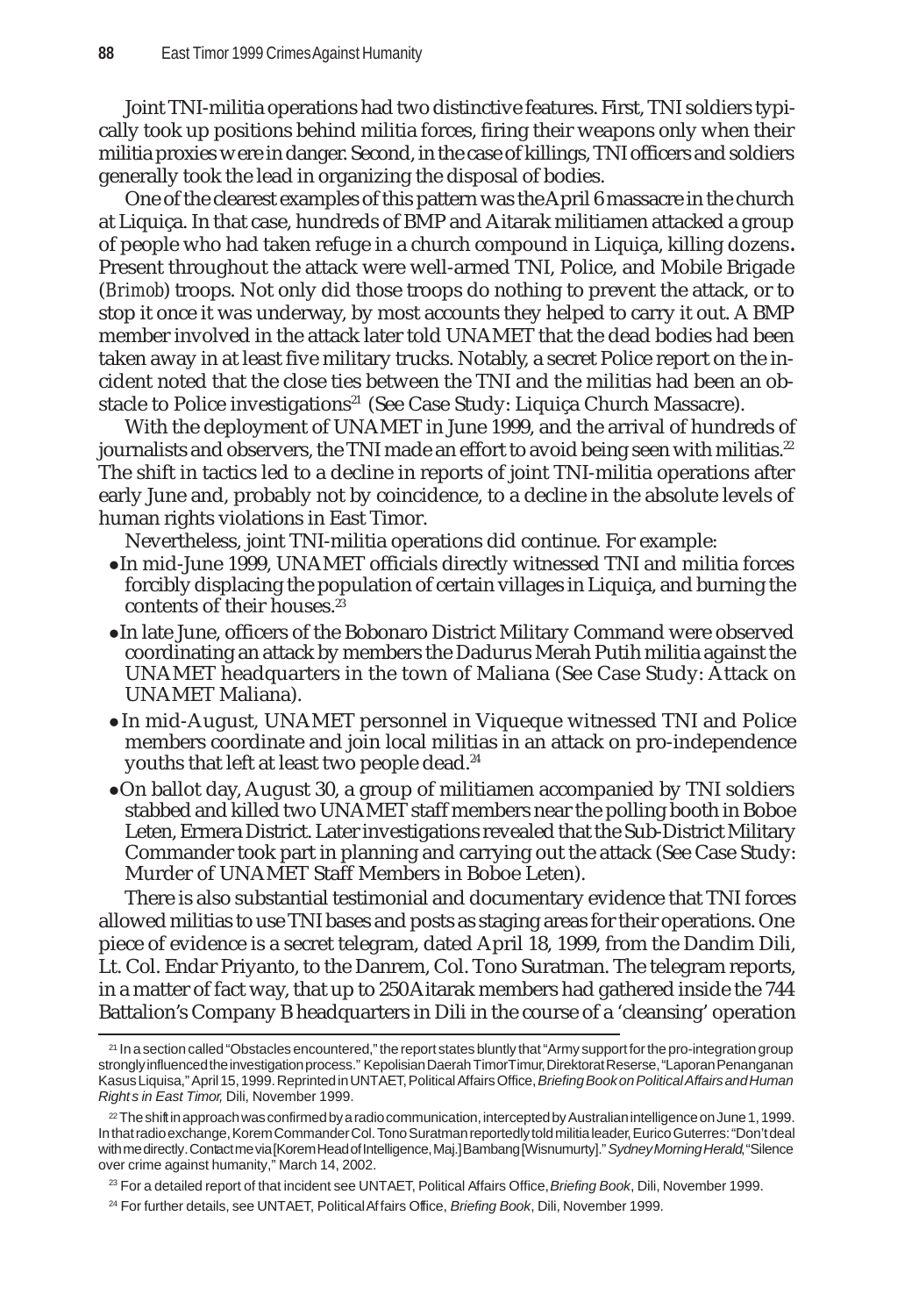that left at least one pro-independence youth dead. The report reads:

"At 1315 hours on April 18, 1999 one element of the Aitarak forces finished their cleansing operation and returned to Company B of Battalion 744/SYB where they joined the other Aitarak groups who had gathered there earlier. They then returned to the Tropical Hotel."<sup>25</sup>

It is worth recalling that this degree of TNI cooperation – and acquiescence – occurred just one day after Aitarak had gone on a violent rampage through Dili in which they killed at least 12 civilians who had taken refuge in the home of Manuel Carrascalão (See Case Study: Carrascalão House Massacre).

The same pattern – of TNI facilities and premises being made available to militias – was evident throughout the territory. In Lautem, for example, Kopassus shared its headquarters with the Team Alfa militia group, and provided it with logistical and transportation support (See District Summary: Lautem). In at least two Sub-Districts of Covalima, the Laksaur militia headquarters were located right inside the Koramil.26 In Liquiça, as we have seen, the Koramil in Maubara Sub-District doubled as the BMP militia headquarters (See District Summary: Liquiça). Such examples could be cited for virtually every District in the country.

The pattern of TNI-militia joint operations shifted again in the post-ballot period. With UNAMET under siege in its main headquarters, and virtually all observers and journalists having fled the country, the TNI was free to engage in acts of violence, both directly and jointly with militias. It was in this context that some of the clearest examples of joint TNI-militia operations occurred. These included, among many other cases, the massacre of at least 40 and perhaps as many as 200 people at the church in Suai on September 6; the massacre of at least 14 refugees in the Maliana Police Station on September 8; and the systematic execution of at least 82 people in the Sub-District of Oesilo in Oecussi District between September 8 and 10. (See Case Studies: Suai Church Massacre; Maliana Police Station Massacre; and Passabe and Maquelab Massacres).

Witnesses to the post-ballot violence have also testified that TNI soldiers routinely did nothing to prevent or stop the militias from committing acts of violence. A clear example of that pattern occurred right under UNAMET's nose. On September 10, three days after the declaration of Martial Law, UNAMET staff watched as a group of armed militia approached the school-yard next to the compound and began to attack the people gathered there. Scores of combat-ready Kostrad soldiers and Indonesian Police who were supposed to be protecting the area not only failed to stop the militias, but actually joined them in smashing the windows of UN vehicles and either looting them or stealing them.<sup>27</sup>

When a UNAMET staff member asked one of the Kostrad soldiers why he and his colleagues did not shoot at, or at least apprehend, the militias, the soldier replied that his unit had no orders to do so. And when Gen. Wiranto was confronted with these facts by the visiting UN Security Council delegation that same day, he denied

<sup>25</sup> Dan Sat Gas Pam Dili to Dan Rem, Up. Kasi Intel Rem 164/WD and others. Secret Telegram No. STR/202/ 1999, April 18, 1999 (Yayasan HAK Collection, Doc #17).

<sup>26</sup> See Timor Leste, Deputy General Prosecutor for Serious Crimes, Indictment against Herman Sedyono *et al*. Dili, April 7, 2003, p.12.

<sup>&</sup>lt;sup>27</sup> According to an internal TNI document, the UNAMET compound was being guarded by a full Kostrad Company (91 soldiers) and 100 Indonesian Police, under the command of Infantry Capt. Catur. See: Dandim 1627/Dili (Lt. Col. Soedjarwo), "Data Kekuatan Pengamanan UNAMET dan Objek Vital," September 1999 (Yayasan HAK Collection, Doc #45). For a detailed, first-hand account of the September 10 assault, see UNAMET, Political Affairs Office, "Note on Militia Incursion into UNAMET Compound, 10 September 1999," in UNTAET, Political Affairs Office, *Briefing Book*, Dili, November 1999.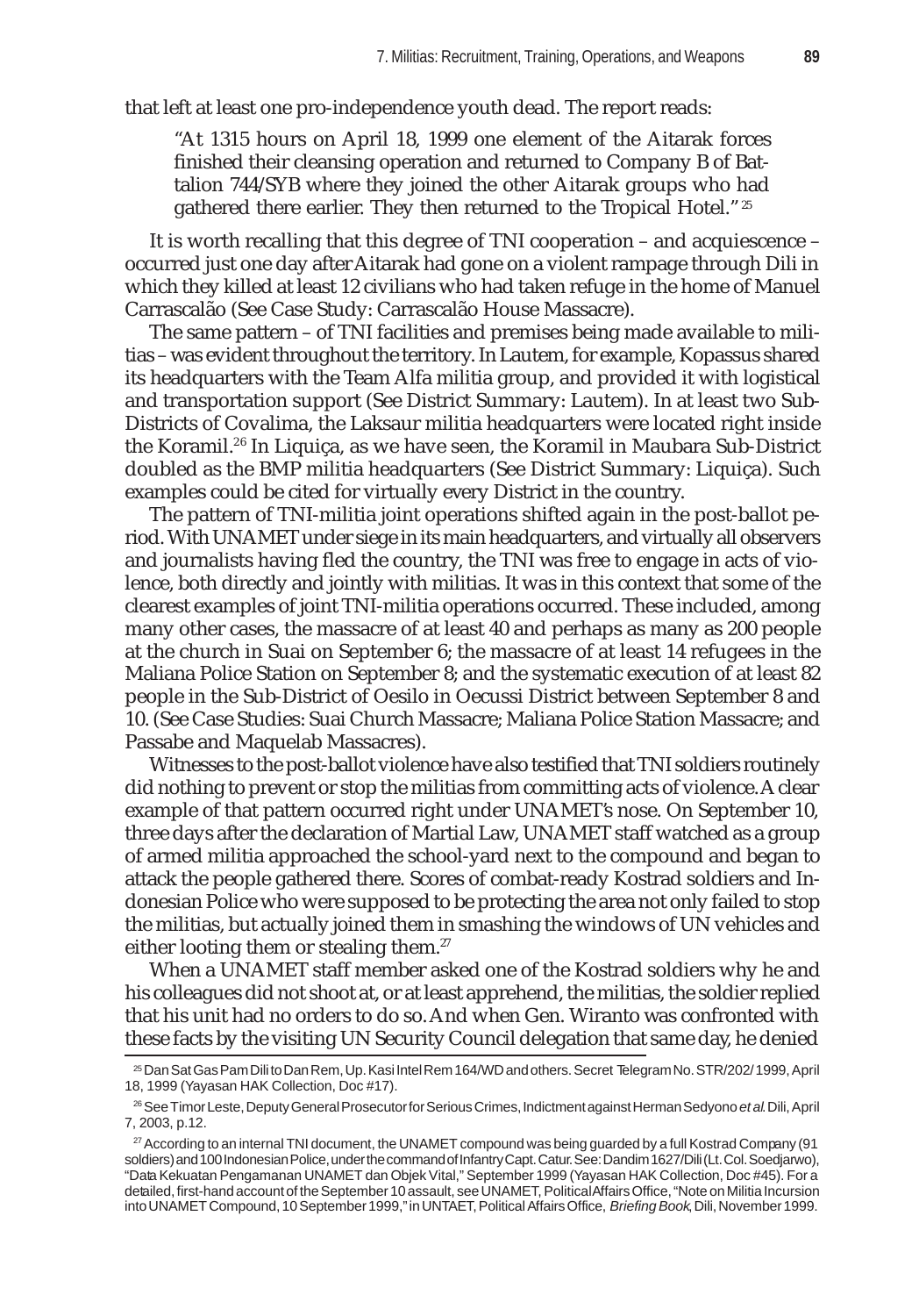that there was a problem and insisted that the security situation in Dili was under control.

# **7.4 Weapons: Testimonial Evidence**

Some of the clearest evidence of the TNI link to the militias lies in the fact that military officials supplied the militias with modern firearms, and permitted them to carry a range of other weapons in contravention of the law. TNI involvement in distributing weapons to militias, and their refusal to enforce laws against the possession of weapons, constituted a clear case of official complicity in the acts of violence they committed. This is all the more so in view of the knowledge military commanders had – knowledge that is confirmed by documentary evidence – of the use to which the weapons were being put.

The earliest evidence that weapons were being distributed to the militias came from the public statements of high-ranking TNI officers, and from two key militia leaders. In early 1999 the Korem Chief of Staff, Lt. Col. Supadi, reportedly told journalists that the military had supplied weapons to the militias. "If we don't arm them," he said, "there will be more victims on our side. It is better for there to be victims on their side."28 In February, the Korem Deputy Commander, Col. Mudjiono, told a journalist that firearms had been distributed to pro-integration groups to allow them to resist Falintil forces. 29 The Regional Military Commander, Maj. Gen. Adam Damiri, also told the media that the TNI had supplied arms to the militias, though he denied that the intention was to support the pro-integration side.<sup>30</sup> In early February, the Army Chief of Staff, Gen. Subagyo Hadisiswoyo, said that the Army was arming 'Wanra' auxiliaries to help the armed forces secure East Timor.<sup>31</sup> In mid-February, the Armed Forces spokesman in Jakarta, Gen. Sudradjat, confirmed that guns had been distributed to the militias, but insisted that "we only give weapons to those we trust." 32

At about the same time the leader of the Mahidi militia, Cancio Carvalho, told journalists that the TNI had given his group 20 Chinese-made SKS automatic weapons in late December 1998, which had then been used to carry out a number of deadly attacks on nearby villages.<sup>33</sup> The attacks reportedly included one in Galitas village, in Zumalai, on January 25, 1999, in which several people were killed, including a pregnant woman and a 15-year-old boy<sup>34</sup> (See District Summary: Covalima).

Speaking to journalists shortly after these events, Cancio Carvalho – who, it may be recalled, had close ties with Mahidin Simbolon, the Chief of Staff of Kodam IX –admitted to his personal involvement in the killings: "The attack was like this. I fired like this. I was leading them and we attacked in two lines. I ordered them to fire in a scissor action, like this. The woman was torn apart. I didn't cut her." He also sought to explain why the woman and other victims had been targeted: "This woman was the wife of a Falintil commander. I'm not sure if the old man was a

<sup>28 &</sup>quot;Lt. Col. Supadi," *Masters of Terror*, http://yayasanhak.minihub.org/mot/booktoc.htm*.*

<sup>29 &</sup>quot;Up in Arms," *Far Eastern Economic Review*, February 18, 1999.

<sup>30</sup> Cited in East Timor International Support Center (ETISC*)*, *Indonesia's Death Squads: Getting Away With Murder*. Darwin: ETISC Occasional Paper No. 2. May 1999, p. 12. Damiri made a similar remark shortly before the attack on the Liquiça church, noting that the military had supplied weapons to a "limited number" of militia groups. See "Timor Needs No Foreign Soldiers," *Indonesian Observer*, April 5, 1999.

<sup>31 &</sup>quot;KSAD Jelaskan Soal Sipil Dipersenjatai," *Media Indonesia*, February 2, 1999.

<sup>32</sup> Cited in ETISC, *Indonesia's Death Squads*, p. 13.

<sup>33 &</sup>quot;Crossbows and Guns in East Timor," *Economist*, v. 350 n. 8106 (February 13, 1999), p. 40.

<sup>34</sup> *ABC, Four Corners*, "A Licence to Kill," March 15, 1999; and ETISC, *Indonesia's Death Squads,* p. 12.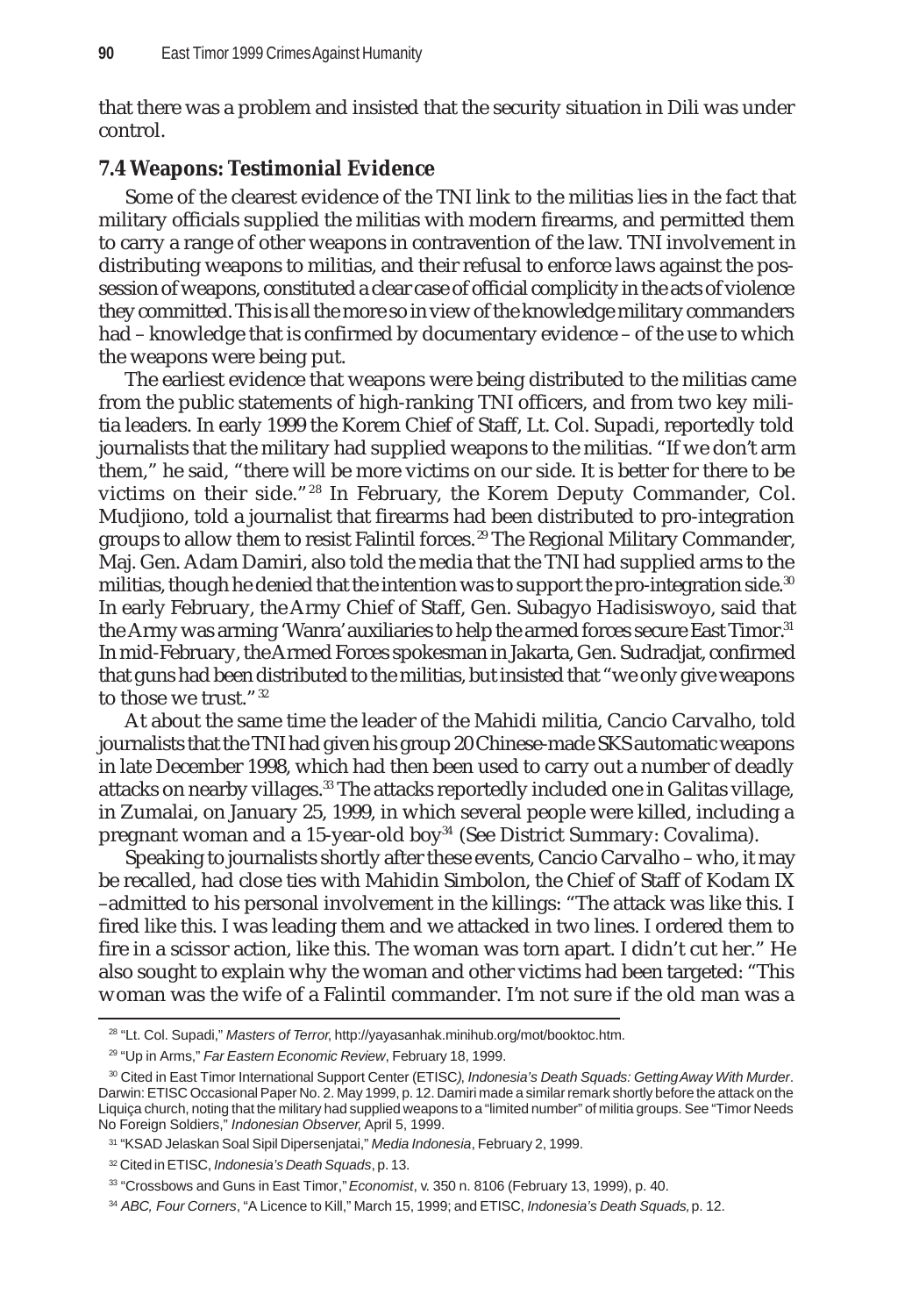trouble maker or not."35

Cancio Carvalho's brother, Francisco Carvalho, a former General Secretary of the pro-Indonesian party Apodeti, had little doubt that the TNI had distributed weapons: "Guns have been handed out" he said at the time, "everyone knows that."36 Likewise, the Aitarak militia leader, Eurico Guterres, confirmed that weapons had been distributed, but insisted that: "I was given guns not just to protect myself and the other integrationists but to protect opponents of integration as well."37

The direct involvement of high-ranking TNI authorities in the distribution of weapons in this period has been summarized in the indictment filed against eight senior Indonesian officials by East Timor's Deputy General Prosecutor for Serious Crimes.38 The indictment directly implicates Maj. Gen. Kiki Syahnakri, Maj. Gen. Zacky Anwar Makarim, Col. Tono Suratman, and Lt. Col. Yayat Sudrajat in these acts. The relevant passages read as follows:

"19. In or about March 1999 Kiki SYAHNAKRI met with pro-Indonesian East Timorese leaders at TNI headquarters in Jakarta. SYAHNAKRI told the group that TNI would support their pro-Indonesian efforts and that MAKARIM was responsible for coordinating activities leading up to the popular consultation. SYAHNAKRI told them that firearms had been sent to East Timor, and that when the men returned to Dili they should contact SURATMAN to arrange distribution of the firearms . . .

23. In or about March 1999 SUDRAJAT and other members of the TNI delivered a large number of firearms to a pro-Indonesian East Timorese leader. SUDRAJAT asked the East Timorese leader to give the weapons to pro-Indonesian militia groups.

24. In or about April 1999 MAKARIM told TNI commanders and pro-Indonesian East Timorese leaders that they should work hard for autonomy because if autonomy lost, more blood would flow. He offered pro-Indonesian East Timorese leaders the use of automatic firearms and ordered SURATMAN to arrange for the collection and distribution of the firearms.

25. In or about April 1999 SURATMAN, after being asked by MAKARIM to provide automatic firearms to pro-Indonesian East Timorese leaders, ordered his subordinate SUDRAJAT to arrange for the collection and distribution of the firearms."

Faced with widespread international condemnation for the massacres in Liquiça and Dili, in April 1999 the Indonesian authorities began to deny that weapons had ever been distributed, and efforts were made to conceal any further distributions.<sup>39</sup>

<sup>35</sup> *ABC, Four Corners*, "A License to Kill," March 15, 1999, transcript, p. 10.

<sup>36</sup> *ABC, Four Corners*, "A License to Kill," March 15, 1999, transcript, p. 11.

<sup>37</sup> *ABC, Four Corners*, "A Licence to Kill," March 15, 1999, transcript, p. 5.

<sup>38</sup> Timor Leste, Deputy General Prosecutor for Serious Crimes, Indictment of Wiranto *et al.* February 2003.

<sup>39</sup> The denials became even more emphatic after the terrible violence of September 1999. Testifying before the Ad Hoc Human Rights Tribunal in Jakarta, Col. Tono Suratman categorically denied that the military had supplied weapons to the militias. "We never gave them weapons," he said. See "Tono Bantah Keterlibatan TNI dan Polri," *Media Indonesia*, October 23, 2002.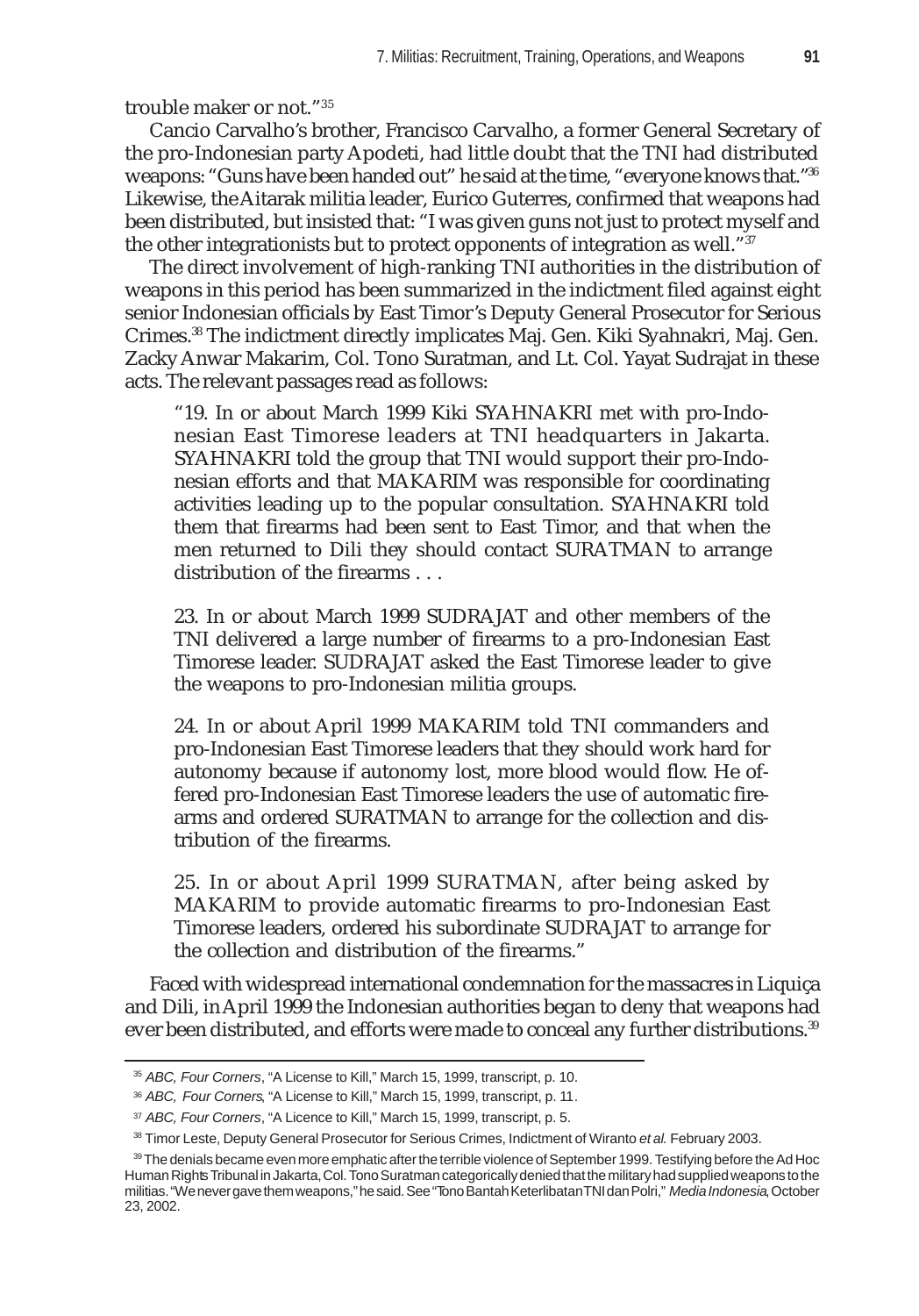But a substantial body of evidence indicates that weapons continued to be made available to the militias after April.

Perhaps the most obvious evidence was the fact that militiamen throughout the country were seen carrying, and using, modern TNI and Police-issue weapons, including M-16s, SKSs, S-1s, and hand grenades, while a larger number had Portuguese-era Mauser and G-3 rifles. Even if one accepts the implausible claim that these weapons were not distributed by the TNI or Police, the fact remains that the authorities took no measures to take the weapons away, or to bring charges against those in possession of them. The only reasonable explanation is that the authorities wished to ensure that the militias had access to firearms.

The same conclusion can be drawn from the actions of officials and militia leaders when the question of disarmament, long a subject of intense discussion, came to a head in mid-August 1999. As noted in Chapter 1, in early August 1999 Falintil began to withdraw its armed units into four 'cantonment' areas in different parts of the country. There they remained, in spite of the mounting threat of violence by militias and TNI forces as ballot day approached. UNAMET officials expressed appreciation for Falintil's evident commitment to avoiding armed conflict through cantonment, and called on the militias, and the TNI, to do the same.

TNI and militia leaders refused categorically to do so, but in the face of mounting international pressure, in mid-August they organized four public 'cantonment ceremonies,' at which militiamen handed over an assortment of weapons to local military and Police authorities. Most outside observers, including UNAMET Military Liaison Officers (MLOs), expressed deep skepticism that the weapons publicly transferred represented anything more than a small fraction of the arms in militia hands. They also noted that, in view of the fact that militiamen were not in fact in cantonment, there was no guarantee that the weapons returned would not be redistributed to the militias immediately after the ceremonies.

By most accounts that is exactly what happened. As ballot day approached, the distribution of weapons to militias increased substantially, and with the departure of most international observers after September 4, TNI officials were once again free to distribute arms to the militias without inhibition. Credible eye-witness testimony suggests that large numbers – perhaps in the hundreds – of firearms were distributed by the TNI and the Police after the vote. This pattern suggested not only a close relationship between the militia and the TNI, but a degree of planning and co-ordination on the part of the latter, at least at the Korem level and probably higher. That conclusion also accords with evidence that high-ranking TNI officers were involved in the provision of weapons in the pre-ballot period.

It would be misleading, however, to suggest that the militias were fully equipped with sophisticated, modern firearms. While some did have access to such weapons, the average militiaman was armed with so-called 'home made' guns (*senjata rakitan*), as well as machetes, swords, knives, and spears. Fashioned from two or more tubes of steel attached to a wooden grip, a senjata rakitan was fired by holding a match or cigarette lighter to a fuse on top of the weapon, at the base of the steel tubes. The resulting explosion sent a ball or cluster of metal down the tubes and more or less in the direction of the target. To the untrained eye, they resembled  $17<sup>th</sup>$  or  $18<sup>th</sup>$  century firearms, and by all accounts they were just as unreliable.

At first glance, the militia's reliance on such low-tech weapons does not seem to accord with the claim that they were officially backed by the TNI, or that the violence was carefully planned. If they were serious about using the militias to intimidate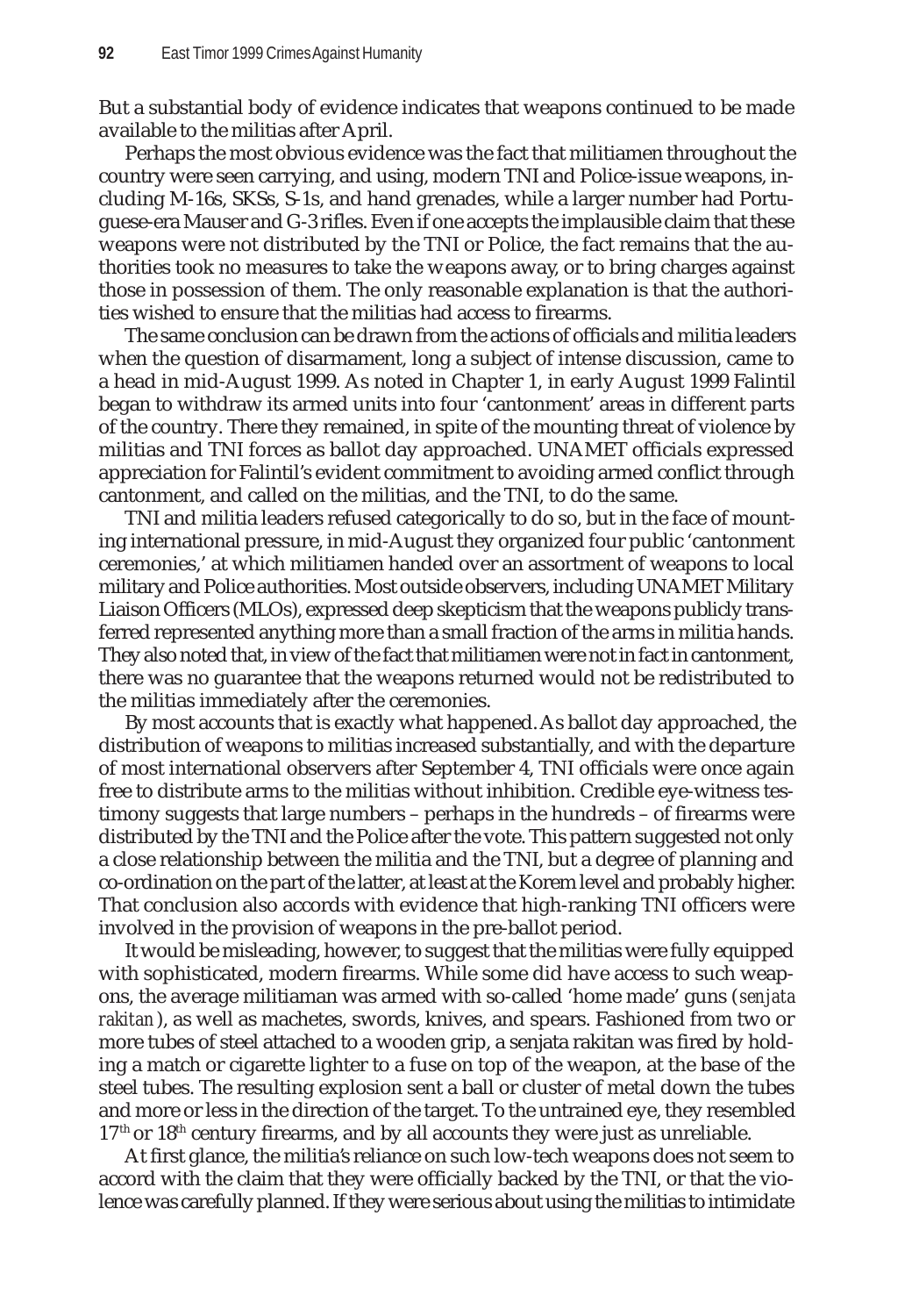the opposition and to create mayhem, surely the TNI would simply have given them all access to sophisticated weapons and let them loose. On closer analysis, however, it is clear that the use of such basic weapons technology is entirely consistent with the evidence of TNI distribution of weapons, and co-ordination of militia violence.

From the point of view of TNI strategists, home-made guns, machetes, knives, spears, swords, and rocks had at least three advantages. First, they made it easier to sustain the illusion that the militias had grown spontaneously from the community. Second, there was much less danger that such rudimentary weapons could be turned against the TNI or Police in the event of a mutiny, or of the weapons' loss or sale to the other side.<sup>40</sup> Finally, despite their simplicity, these weapons were extremely effective in spreading terror. Although senjata rakitan were almost as likely to injure their owners as their intended targets, they could inflict serious wounds, and they had a terrifying effect. The same was true of machetes, knives, spears, swords, and rocks.

#### **7.5 Weapons: Documentary Evidence**

In addition to such testimonial evidence, a number of secret documents have come to light since 1999 confirming direct TNI responsibility in distributing weapons to, and tolerating their possession by, militia groups. These documents demonstrate, moreover, that TNI officers exercised careful control over the flow of weapons, handing them out and calling them back in accordance with their military and political objectives.

One important piece of evidence is a document from the District Military Command in Baucau (Kodim 1628/Baucau) dated February 3, 1999. The document lists 91 members of the Pusaka Special Company, also known as the Saka militia. Titled "List of Members of the Pusaka Special Company, Kodim 1628/Baucau," the document records the type and registration number of the weapon assigned to all but one member of the group. The weapons listed include: 1 PMI/Pindad, 19 G-3s, 56 SP-IIs, 10 SP-Is, 1 FNC, 1 M16A1, 1 AK, and 1 Mauser. The document is signed by the well-known militia leader, Joanico C. Belo, who is identified as a First Sergeant and Commander of the Pusaka Special Company.41

A second document relevant to the question of TNI weapons distribution is a list prepared by the Kodim in Viqueque, listing more than 49 members of the Makikit militia. Titled "List of Team Makikit Members Authorized to Carry Weapons," the document specifies the type and registration number of the weapon assigned to each member. The weapons listed include 3 M16A-1s, 35 SP-1s, and 11 Garands. The document is undated, but a marginal note indicates that it was found at Kodim 1630/ Viqueque on October 28, 1998.<sup>42</sup>

A third piece of documentary evidence bearing on the question of weapons is a secret telegram, dated February 2, 1999, from the Danrem to all Dandim and to the Commander of Satgas Tribuana, issued in anticipation of a visit to East Timor

<sup>40</sup> UNAMET MLOs in Viqueque suggested this concern in relation to the militia group 59/75 Junior, in an August 1999 report: "We do not believe that TNI or KOPASSUS trust 59/75 Junior rank and file to issue them with weapons and ammunition." UNAMET, MLO-Viqueque, Sitrep, August 5, 1999, p. 3. This report is reprinted in UNTAET, Political Affairs Office, *Briefing Book*, Dili, November 1999.

<sup>41</sup> Kodim 1628/Baucau, "Daftar: Nominatif Anggota Kompi Khusus Pusaka, Kodim 1628/Baucau," February 3, 1999 (Yayasan HAK Collection, Doc #9).

<sup>42</sup> Kodim 1630/Viqueque, "Daftar: Nominatif Pemegang Senjata Team Makikit," undated, but found at Kodim 1630/Viqueque on November 28, 1998 (Yayasan HAK Collection, Doc #4).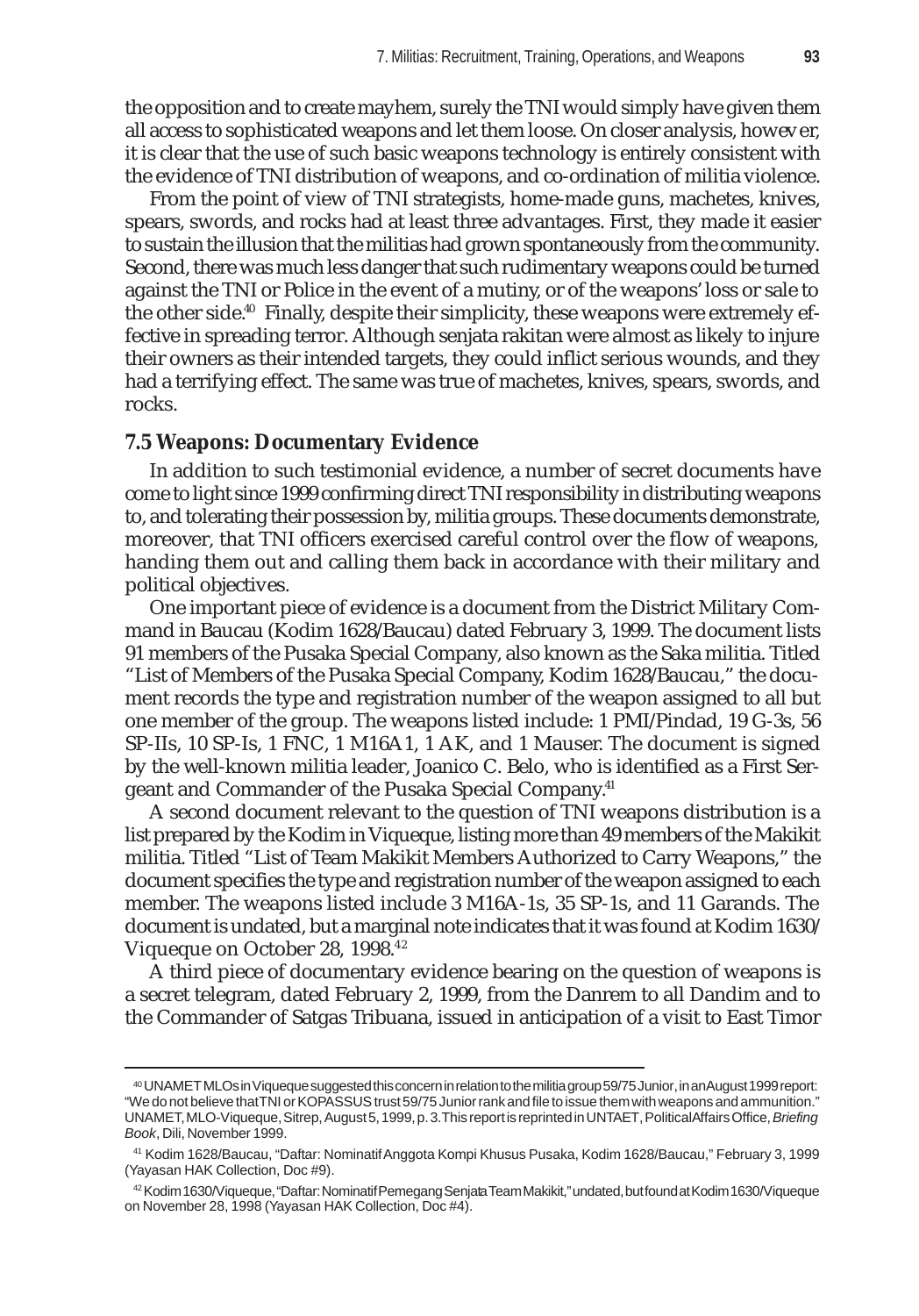by a UN delegation later that month.<sup>43</sup> The document makes it clear that the TNI had temporarily withdrawn weapons from the militias and then later returned these weapons to them. The telegram orders all Dandim and the Commander of Satgas Tribuana V to prepare reports on acts of violence committed against militias by the pro-independence side, and instructs them to focus on the "period after weapons were withdrawn from the Ratih and Surwan until the weapons were returned to them." The fact that this order was copied to the Commander of Satgas Tribuana indicates that Kopassus was integrally – though not exclusively – involved in the distribution and control of weapons.<sup>44</sup>

The role of Kopassus in distributing weapons and in training has been confirmed in court proceedings conducted since 1999. In April 2000, a leader of the Sakunar militia group in Oecussi, Laurentino Moko, testified in an Indonesian court that he had been given guns in 1999 by two Kopassus officers<sup>45</sup> (See District Summary: Oecussi). Similarly, in the trial of several members of the Team Alfa militia convicted of killing five members of the clergy and four other people on September 25, 1999 the militia leader, Joni Marques, testified that he had been trained by Kopassus since 1986, and had received weapons from Kopassus officers after the August 30 ballot.<sup>46</sup> In its judgement in the case, the Dili District Court concluded that: "Kopassus Special Forces provided weapons and training to the members of Team Alfa<sup>"47</sup> (See Case Study: Murder of Los Palos Clergy).

It is worth noting that, while demonstrating direct TNI and Kopassus involvement in arming the militias, this evidence also confirms that the militias were not given unrestricted access to modern firearms. Rather, the weapons were stored – usually at a military command post – and distributed to militias in advance of particular military operations. After an operation, the weapons would be returned to the military. Speaking to Indonesian investigators in late 1999, Gen. Wiranto made precisely this point: "Sometimes weapons were provided," he said, "but this does not mean that [militias] carried weapons wherever they went. The weapons were stored at Sub-District military headquarters." 48

This pattern of TNI control over militia access to weapons, often mentioned in witness testimony, is also confirmed by other military documents. One such document is a secret telegram, dated January 28, 1999, from the Danrem, Col. Tono Suratman, to all 13 Dandim in the territory. The telegram orders the Dandims to:

"Collect all weapons held by Wanra and Ratih members when they are not conducting special tasks or combat operations in their respective areas."49

This order not only demonstrates that TNI officers exercised a significant measure of control over militia access to weapons, it also adds weight to the evidence

<sup>43</sup> Danrem 164/WD to Dandim 1627-1639, Dansatgas Tribuana, and others. Secret Telegram No. TR/46/1999, February 2, 1999 (Yayasan HAK Collection, Doc #8). According to the telegram, there was to be a visit by the "Head of the UN Commission on Human Rights" on February 29, 1999.

<sup>44</sup> Ibid.

<sup>45</sup> Karen Polglaze, "Timor militia leader back in court," *AAP*, April 10, 2000.

<sup>46</sup> Dili District Court, "Judgement," Joni Marques *et al.,* p. 58.

<sup>47</sup> Dili District Court, "Judgement," Joni Marques *et al*., p. 53.

<sup>48</sup> Cited in Kevin O'Rourke, *Reformasi: The Struggle for Power in Post-Soeharto Indonesia*, Sydney: Allen & Unwin, 2002, p. 352.

<sup>49</sup> Danrem 164/WD to Dandim 1627-1639 and others. Secret Telegram No. TR/41/1999, January 28, 1999 (Yayasan HAK Collection, Doc #7).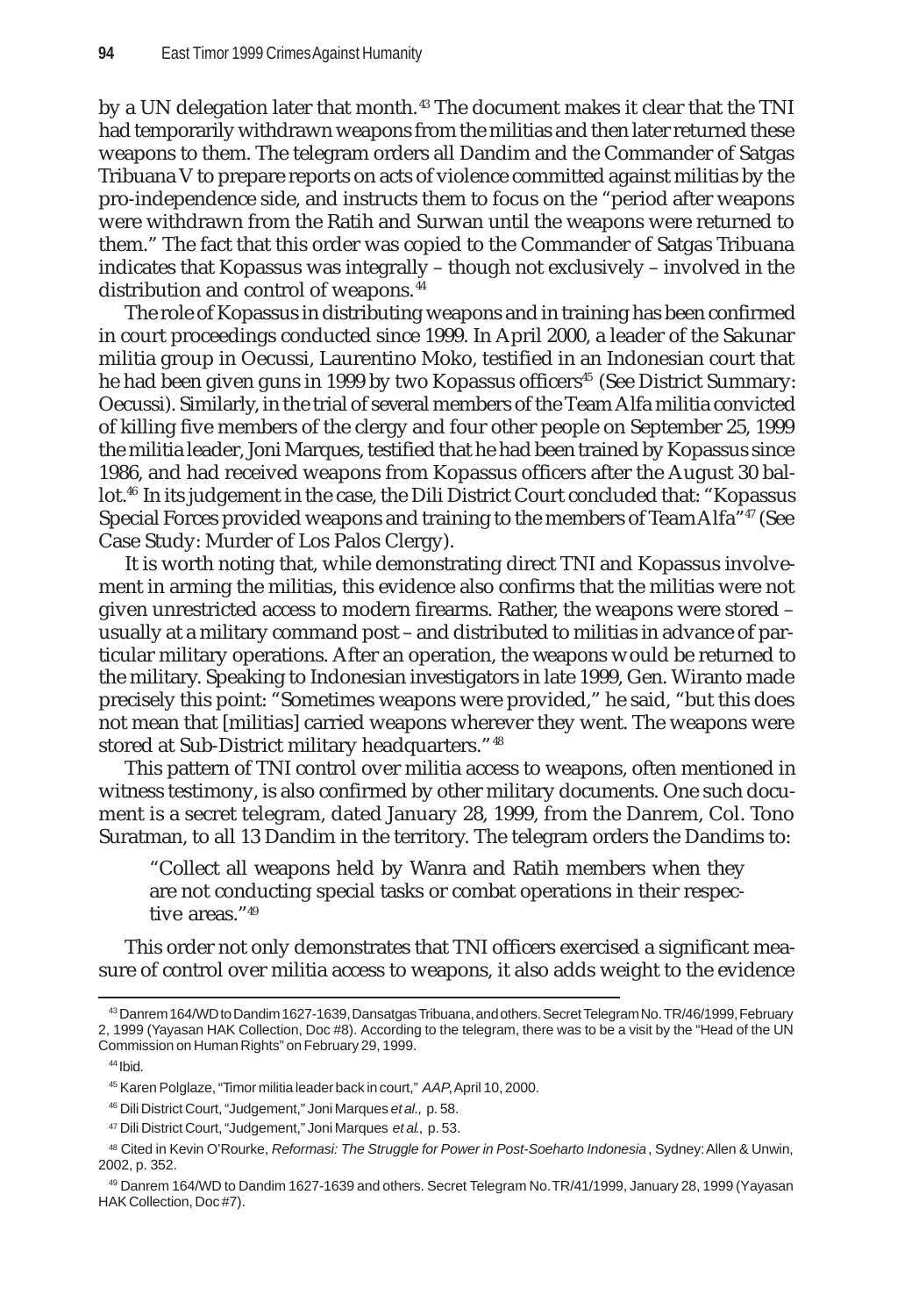that military authorities were directly involved in planning and coordinating militia operations, including those that resulted in grave violations of human rights, including murder.

On this last point, the January 28 telegram provides important evidence. It refers explicitly to several cases in which militia members had used the firearms given to them by the TNI to kill or seriously injure civilians. The cases noted in the order included: the killing of Julião Gonçalves Sarmento by Saka militia member Norberto Lopes, in the village of Defauasi, Sub-District of Baguia, District of Baucau, on December 3, 1998; the killing of two pro-independence youth, and the wounding of five others, by Mahidi militia members in the village of Manutasi, District of Ainaro, on January 3, 1999; and the killing of Fernando Cardoso by Ratih member Alfredo, in the village of Raiman, Sub-District of Zumalai, District of Covalima, on January 23, 1999.

As early as January 28, 1999 then, East Timor's military commander, Col. Tono Suratman, was aware that militia groups were committing serious acts of violence with the weapons provided by the TNI. That knowledge was shared by all Dandims and by several higher ranking TNI commanders to whom the telegram was sent, including: the Commander of Regional Military Command IX; his Assistants for Intelligence, Operations, and Territorial Operations; the Commanders of Sector A and Sector B in East Timor; and the Commander of the Kopassus Task Force Tribuana.50 Moreover, in view of the fact that Col. Tono Suratman's order was issued shortly before an expected visit by a UN delegation in February 1999, it also fits the pattern, discussed in Chapter 4, of TNI officials carefully controlling militia violence in accordance with larger political objectives.

Taken together, the evidence presented in this chapter points conclusively to a powerful TNI role in the recruitment, training, and operations of the militia forces, and to direct TNI complicity in the grave violations they committed. More specifically, it allows the following conclusions.

First, TNI soldiers and officers were integrally involved in recruiting the militias in late 1998 and early 1999, and some actually served as militia members and leaders. The documented overlap between TNI and militia memberships renders meaningless the formal distinction between the two, and directly implicates the TNI in the acts ostensibly committed by independent militia groups.

Second, there is no doubt whatsoever that militia groups received training and guidance from TNI officers. That training was not carried out on the sly, or by a handful of 'rogue elements.' On the contrary, the evidence shows conclusively that militia training was a routine affair, carried out in accordance with well-established rules and procedures originating at TNI headquarters in Jakarta. It was done, moreover, with the full knowledge of high-ranking TNI officers, including at a minimum: the Regional Military Commander, Maj. Gen. Adam Damiri; the Danrem Col. Tono Suratman; the Commander of Kopassus Task Force Tribuana; the Commanders of Sectors A and B; and probably all Dandims and Danramils in the territory.

Third, the TNI routinely conducted joint operations with militia groups, and provided backing and support for operations ostensibly conducted by the militias. High-ranking TNI officers, including Col. Tono Suratman and others, knew very well that those operations were resulting in serious acts of violence. They also un-

<sup>50</sup> See: Danrem 164/WD to Dandim 1627-1639 and others. Secret Telegram No. TR/41/1999, January 28, 1999 (Yayasan HAK Collection, Doc #7).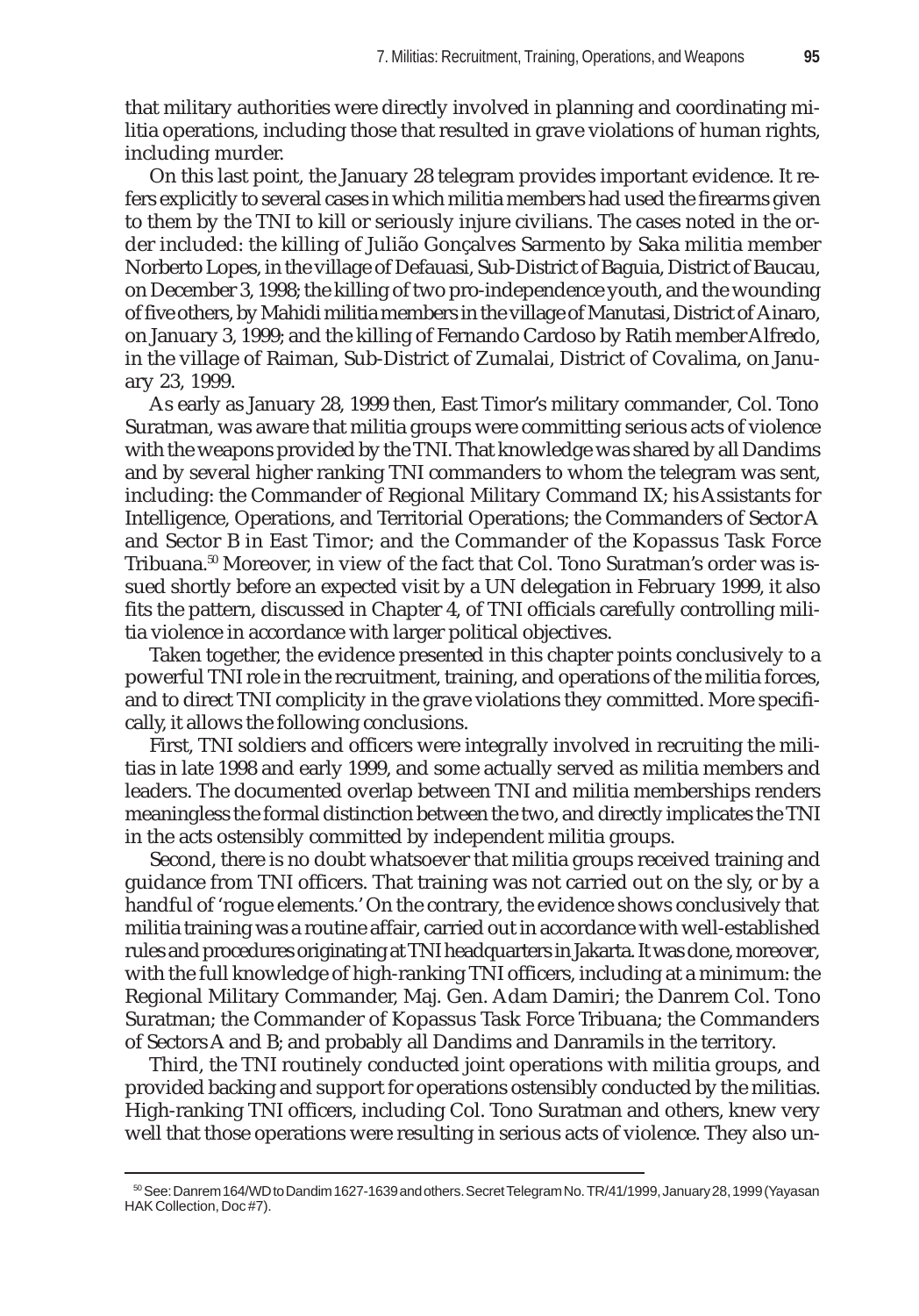derstood that such operational cooperation was in breach of the May 5 Agreements. For that reason, once UNAMET began to deploy in June 1999, the TNI sought unsuccessfully to disguise its operational links to the militias.

Fourth, the TNI provided sophisticated modern weapons directly to some militiamen, and allowed others to keep and use their own weapons, contrary to the law. High-ranking officers, including Maj. Gen. Kiki Syahnakri, Maj. Gen. Adam Damiri, Col. Tono Suratman, and Lt. Col. Yayat Sudrajat knew that these weapons were being used to commit grave violations of human rights, but failed to take action against the perpetrators, or to end militia access to weapons.

Finally, contrary to official claims that the militias were acting on their own, and that the TNI and Police were doing their best to contain the violence, it is clear that the TNI exercised significant control over militia access to weapons. That finding reinforces the argument, made in Chapter 4, that the authorities distributed and withdrew weapons as part of a carefully calibrated effort to influence the rhythm of the violence, in accordance with broader military and political objectives.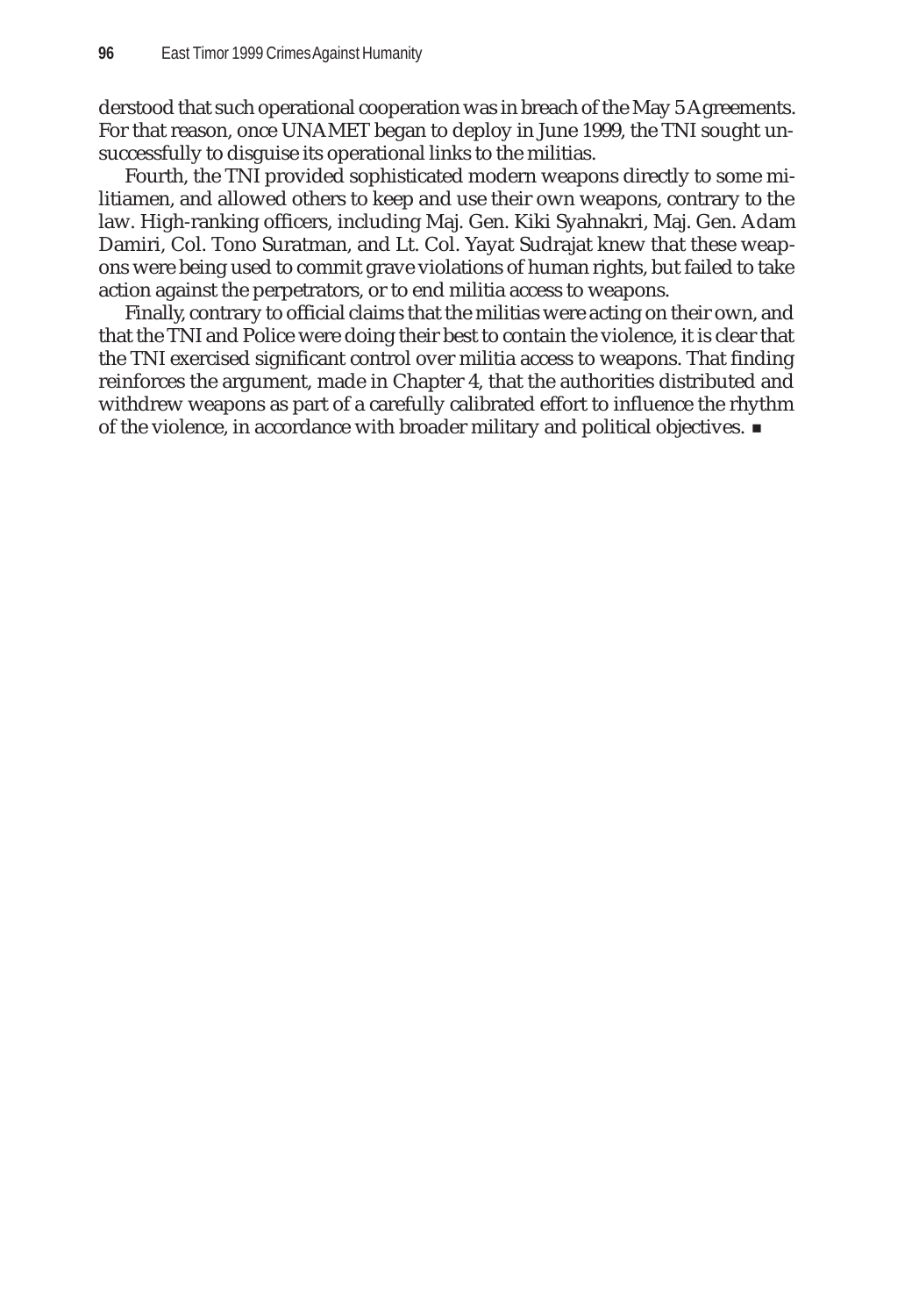# 8. Militias: Funding and Material Support

Government officials have strenuously denied it, $^{\rm 1}$  but the militias in East Timor received substantial financial and material backing from the Indonesian government and military authorities. Indeed, official largesse provided the essential underpinning for the entire militia operation. Ordinary militia members typically received Rp.200,000 (\$26.66) at the time of enlisting, and between Rp.50,000 (\$6.66) and Rp.150,000 (\$20) per month thereafter. In addition to cash payments and access to weapons, they received regular distributions of rice, vehicles, regular meals when on operation, transport, fuel, office space, communications equipment, posters, clothing, and medical supplies. The provision of such funding and material support implicates civilian and military officials in the violations of human rights that were carried out by militiamen to whom it was channelled.

#### **8.1 'Socialization' and Militia Funding**

The official funding about which we know most flowed through the civilian government apparatus, mainly under the auspices of the pro-autonomy 'socialization' campaign. High ranking government officials have acknowledged that government funds were made available for that campaign. Foreign Minister Alatas, for example, has said: "There was money of course for the efforts towards spreading of information ... We agreed with the UN that there would be a socialisation period."<sup>2</sup>

The full extent of that funding for 'socialization' is not yet known, but Indonesian government documents uncovered to date suggest that roughly Rp.3 billion (\$400,000) was channeled to each of the 13 districts to support the campaign in 1999, for a total of at least Rp.39 billion (\$5.2 million).3 Although the amount varied somewhat from one district to the next, in every case some part of that total was allocated to pay for the militias.

Evidence and details of official funding for the 'socialization' campaign, and through it the militias, is found in several documents uncovered in the course of 1999 and since. The relevant documents include: (i) a letter of May 1999 from the Governor of East Timor to all Bupatis instructing them to prepare budget proposals for the use of government funds for 'socialization' activities; (ii) budget proposals for 'socialization' activities submitted to the Governor by the Bupatis of Manufahi

<sup>1</sup> See, for example, Ali Alatas in *SBS*, *Dateline* "Timor Terror Fund," February 16, 2000, transcript, p. 17.

<sup>2</sup> Cited in *SBS*, *Dateline* "Timor Terror Fund," February 16, 2000, transcript, p. 23.

<sup>&</sup>lt;sup>3</sup> The indictment of Wiranto and seven other senior Indonesian officials, issued by East Timor's Deputy General Prosecutor for Serious Crimes, alleges that the total figure diverted into the 'socialization' campaign was Rp.52 billion, or 60% of East Timor's Regional Development Budget. See Indictment, Wiranto *et al.*, paragraph 28.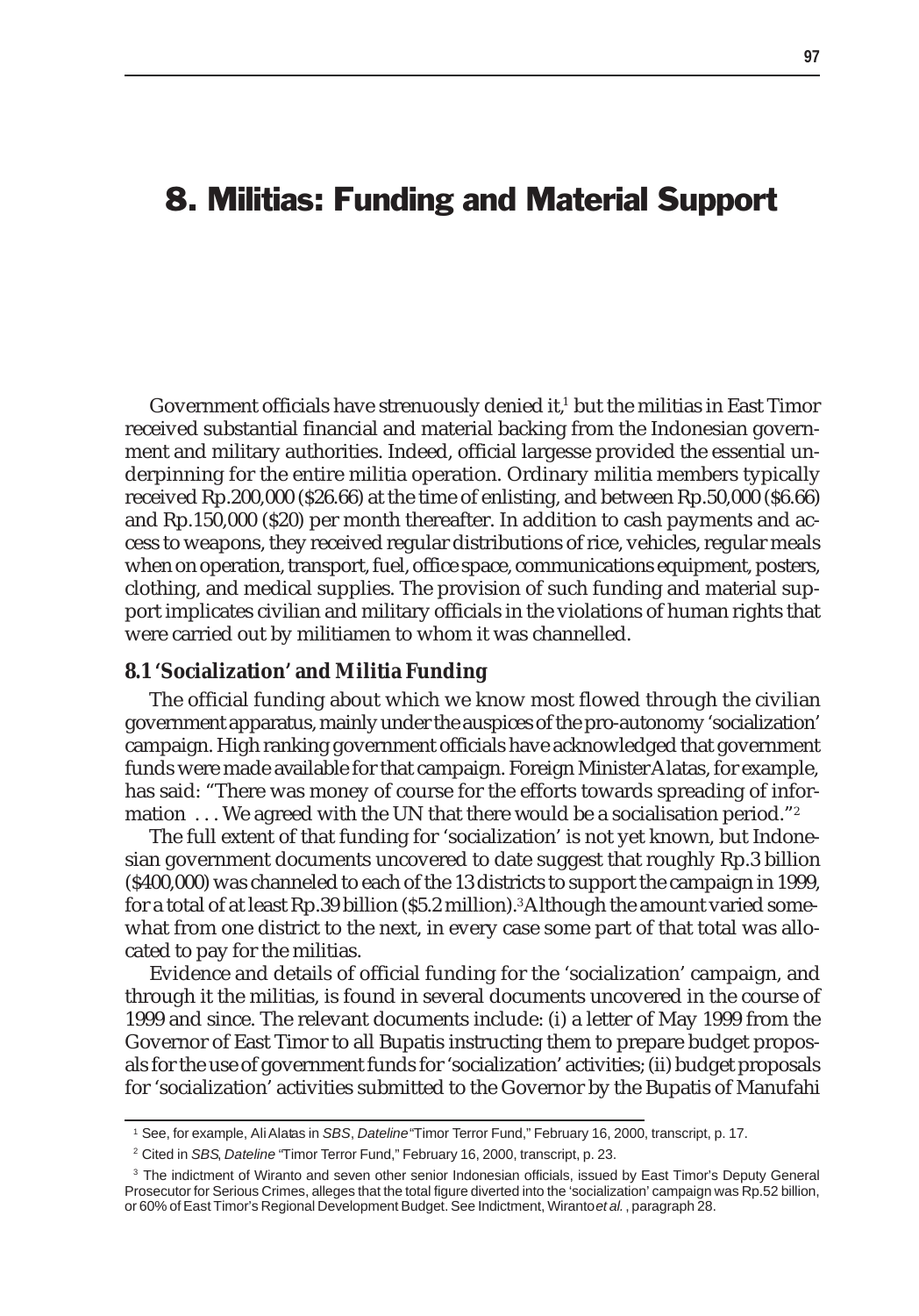and Bobonaro in May 1999; and (iii) letters from the Governor to the Bupatis of Lautem and Oecussi in May and June respectively, approving similar budget proposals.4

These documents clearly indicate that all Districts were instructed to submit requests for funds to cover 'socialization' activities, that they did so, and that such requests were approved by the Governor. They also demonstrate, beyond any doubt, that some of the money allocated for 'socialization' in such budgets was explicitly earmarked for the militias, and for a range of activities that might well have provided a cover for militia activities.

The clearest piece of evidence in support of these conclusions is the May 1999 letter from the Governor of East Timor to all Bupatis. In it, the Governor instructs each Bupati to prepare a budget proposal, in accordance with an outline that includes expenditures for 'socialization' and 'Pamswakarsa' (i.e. militias).<sup>5</sup> Later that month, the Bupatis submitted their proposals.

The proposals submitted to the Governor by the Bupatis of Manufahi and Bobonaro each requested roughly Rp.3 billion in government funding for 'socialization' activities in their respective districts.<sup>6</sup> The letters from the Governor to the Bupatis of Lautem and Oecussi granted official approval for proposals requesting roughly Rp.3 billion for the socialization campaign in each district, making only minor changes to the budget in each case. "We are pleased to inform you," the Governor wrote to both Bupatis, "that in principle your proposal and funds totaling Rp.3,000,000,000, have been approved."7

The budget proposals and the Governor's letters of approval spelled out clearly how the government money was to be spent. As much as 20% of the total was to be allocated for payments to key government and military officials at the District level, collectively referred to as Kodal (*Komando dan Pengendalian*, Command and Control). <sup>8</sup> According to the Manufahi budget proposal, Kodal payments would include: Rp.100 million (\$13,333) for the Bupati, Rp.50 million (\$6,666) for the Dandim, Rp.50 million (\$6,666) for the Kapolres, Rp.30 million (\$4,000) for the TNI Sector Commander, Rp.25 million (\$3,333) for the Territorial Battalion Commander, Rp.25 million (\$3,333) for the Commander of the Kopassus Task Force Tribuana, Rp.20 million (\$2,666) for each of the four Sub-District Heads in the District and Rp.10 million (\$1,333) for each of the 29 Village Heads. $9$ 

According to the Manufahi proposal, these 'Kodal' expenditures were intended to cover ". . . expenses associated with the substance of the autonomy plan and other

6 The exact amounts requested were Rp. 3.162 billion for Bobonaro, and Rp. 3.0 billion for Manufahi. See: Bupati Bobonaro, "Proposal Sosialisasi Otonomi Khusus dan Luas Propinsi Timor Timur," March 24, 1999 (HRU Collection, Doc. BOB #2); and Bupati Manufahi, Proposal for the socialization of special autonomy in Manufahi, May 1999 (SCU Collection, Doc #2).

7 See: Letter from Governor of East Timor to Bupati of Oecussi, June 1999; Letter from Governor of East Timor to Bupati of Lautem, May 21, 1999 (SCU Collection, Doc #2).

<sup>8</sup> The figure of 20% for Kodal was stipulated in the revised budgets outlined in the Governor's letters to the Bupatis of Oecussi and Lautem (SCU Collection, Doc #2).

 $^{\circ}$  Bupati Manufahi, Proposal for the socialization of special autonomy in Manufahi, May 1999 (SCU Collection, Doc #2). The Bobonaro proposal allocated Rp. 510 million for Kodal payments, with a roughly similar breakdown. See: Bupati Bobonaro, "Proposal Sosialisasi Otonomi Khusus dan Luas Propinsi Timor Timur," March 24, 1999 (HRU Collection, Doc. BOB #2).

<sup>4</sup> See: Letter from Governor of East Timor to Bupati of Oecussi, June 1999; Letter from Governor of East Timor to Bupati of Lautem, May 21, 1999; Proposal for the socialization of special autonomy in Manufahi, May 1999, (SCU Collection, Doc #2); and Bupati Bobonaro, "Proposal Sosialisasi Otonomi Khusus dan Luas Propinsi Timor Timur," March 24, 1999 (HRU Collection, Doc. BOB #2).

<sup>5</sup> A copy of the Governor's letter sent to the Bupati of Liquiça is dated May 21, 1999 (Yayasan HAK Collection). Another copy of the letter, addressed to all Bupatis, is signed but undated. See: Governor of East Timor, letter to all Bupatis concerning "Proposal," May 1999. (SCU Collection, Doc #A).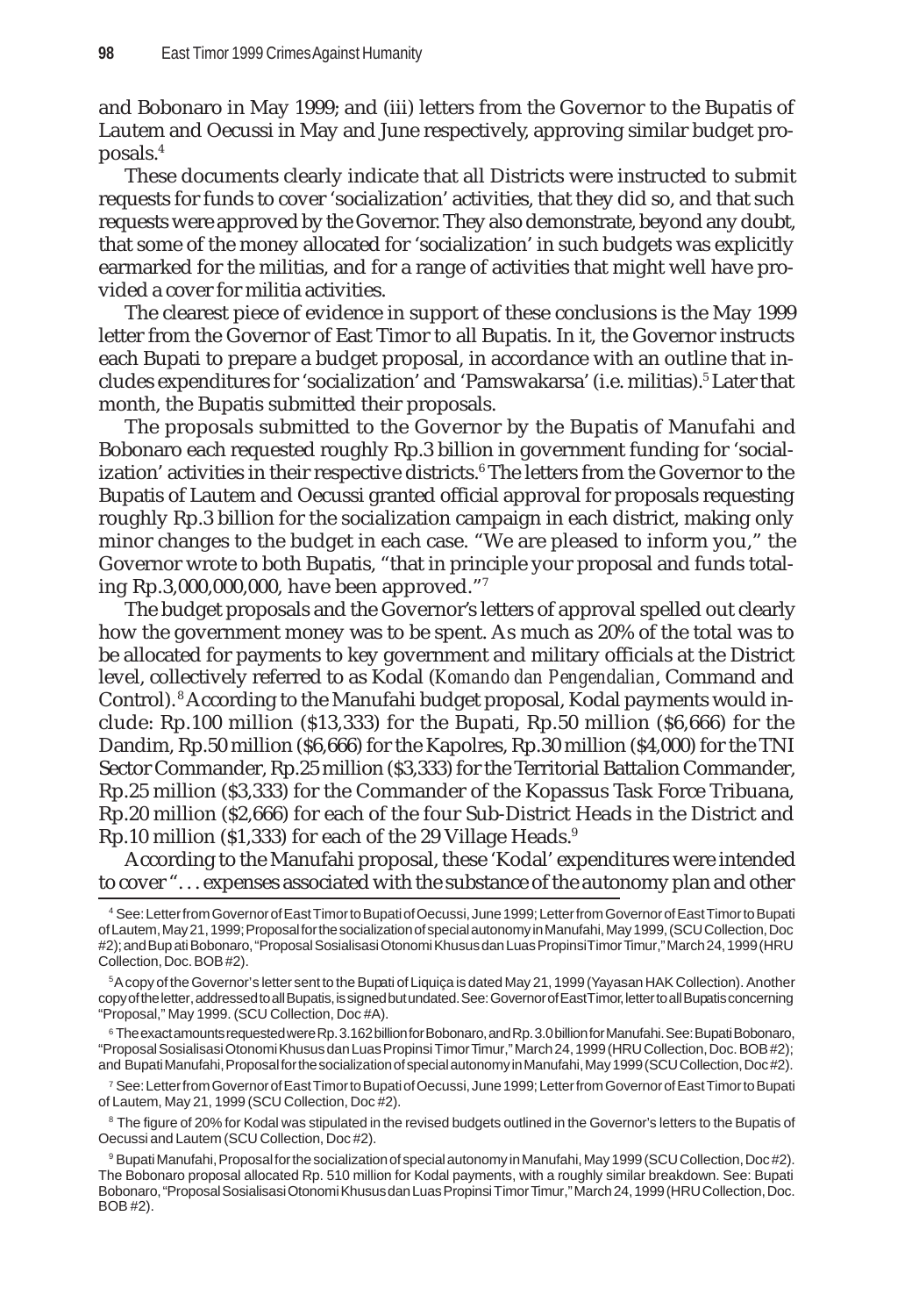needs linked to socialization activities." That vague formulation ensured that Kodal allocations could easily be used, among other purposes, to finance and supply militia groups. Although it is difficult to confirm, one former official in the Bobonaro District government (Benjamin Barreto) has alleged that the Dandim there received some Rp.800 million (\$106,666), and that he used it to pay bounty for the murder of proindependence people: "For each person you killed you got 3 million Rupiah (\$400). That was the District Military Commander's plan."10

Large portions of the budgets approved by the Governor were also set aside for such amorphous categories as 'socialization' (20%), 'community assistance' (30%), 'mobilization' (15%), and 'infrastructure development'  $(5\%)$ .<sup>11</sup> These broad categories provided ample leeway for funds to be siphoned off by officials and used as they wished. According to the Manufahi proposal, for example, Rp.356 million (\$47,466) in 'Socialization Task Force' funds were "intended to support the work of 150 members of the Socialization Task Force, including provision of clothing, food, training and salaries." The Bobonaro proposal also referred to a 'Socialization Task Force' to which it allocated Rp.150 million  $(S20,000)$ .<sup>12</sup> The precise composition of these 'Socialization Task Forces' was not specified in either proposal, but judging from the actual conduct of the 'socialization' campaigns in Manufahi and Bobonaro and elsewhere, it included militia leaders and members. In a similar fashion, some part of the allocations for 'community assistance,' 'mobilization,' and 'infrastructure development' were almost certainly channeled to the militias.

In addition to such indirect appropriations, all of the socialization budget proposals and the Governor's approvals explicitly allocated funds for militia and paramilitary organizations. In his May letter of instruction to all Bupatis, and his letters of approval to the Bupatis of Lautem and Oecussi, for example, the Governor earmarked 5% of the total budget in each District for Pam Swakarsa, the official term for militia groups.<sup>13</sup>

Additional funds were provided to militia groups under various other categories. Under the rubric 'assistance to organizations,' for instance, Manufahi proposed the disbursement of funds to various pro-autonomy groups and militias. As the proposal explained:

"In educating the public about autonomy, the role of community organizations is very important. In order to boost the capacity of local organizations, such as BRTT, FPDK, Klibur and ABLAI, funding will be provided to each of these groups."14

The first three of these groups were each to receive Rp.25 million (\$3,333), while ABLAI, the principal armed militia group in the District, was allocated Rp.50 million (\$6,666). These funds were in addition to the 5% of the total Manufahi budget allocated for Pam Swakarsa.<sup>15</sup>

The Bobonaro proposal also requested funds for pro-autonomy organizations and militias. Under the category 'infrastructure development' the proposal allocated Rp.90 million (\$12,000) for the FPDK, the BRTT, and the paramilitary militia group

<sup>10</sup> Cited in *SBS, Dateline*, "Timor Terror Fund," February 16, 2000, transcript, p. 31.

<sup>11</sup> The categories and percentages cited here are from the revised budgets contained in the Governor's letters of approval to the Bupati of Lautem and the Bupati of Oecussi (SCU Collection, Doc #2).

<sup>12</sup> See: Bupati Bobonaro, "Proposal Sosialisasi Otonomi Khusus dan Luas Propinsi Timor Timur," March 24, 1999 (HRU Collection, Doc. BOB #2).

<sup>13</sup> See: Letter from Governor of East Timor to Bupati of Oecussi, June 1999; Letter from Governor of East Timor to Bupati of Lautem, May 21, 1999 (SCU Collection, Doc #2).

<sup>14</sup> Bupati Manufahi, Proposal for the socialization of special autonomy in Manufahi, May 1999 (SCU Collection, Doc #2).  $15$  lbid.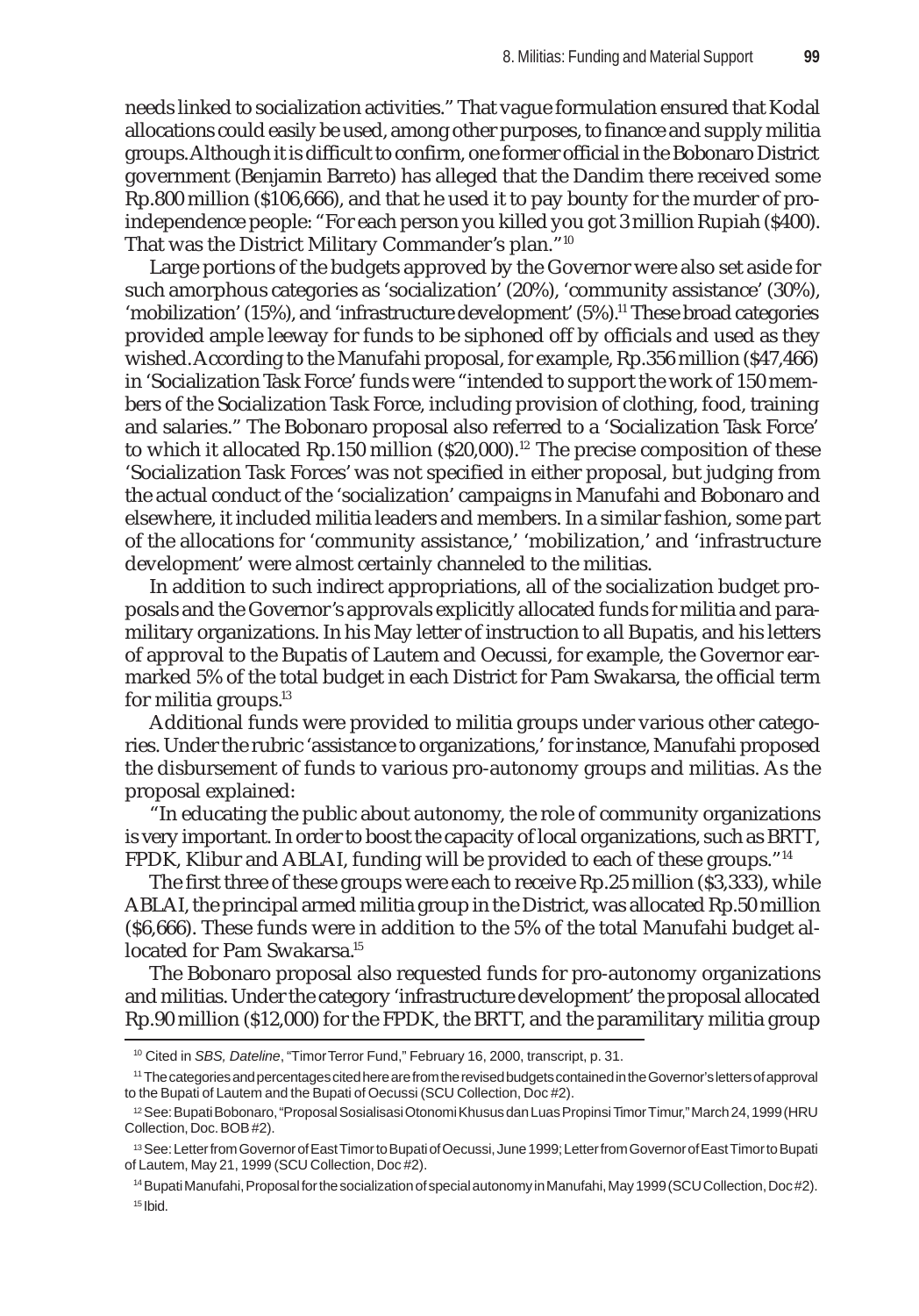Halilintar. In a separate category, it allocated Rp.1 billion, or roughly one third of the entire socialization budget, to the District's Pam Swakarsa (*i.e.* militias). That amount, the proposal clarified, would cover the cost of "wages," "food," and "communications equipment" for the militia groups.<sup>16</sup>

In addition to this evidence that district administrations requested funding for the militias, and that these funds were approved by the Governor, there is evidence that funds and other supplies were actually distributed to the militias. Documents from the militia group Aitarak, for example, provide details of the payments made to militia members in the District of Dili. A document from June 1999, signed by Aitarak Commander Eurico Guterres, indicates that ordinary militia members each received 10 kg of rice and Rp.150,000 (\$20) per month, while members who were civil servants received 10 kg of rice and Rp.50,000 (\$6.66) on top of their normal salary. The document lists 1,355 ordinary members, 107 members who were civil servants, and 60 'advisors,' and indicates that the total amounts disbursed for the month of June 1999 were 15,220 kg of rice and Rp.22,760,000 (\$3,034.66) in wages. <sup>17</sup>

#### **8.2 Sources of Government Funding**

Government documents and the testimony of former civil servants provide important information about the sources of government funding to the militias and pro-autonomy groups. They show that funds were diverted, with official approval, from the budget lines of various government departments (including Education and Culture, Public Works, and Transmigration) to the 'socialization' budget from which the militias were paid. They also confirm allegations that some part of the 'socialization' budget came directly from Jakarta under the auspices of a development plan funded through the Office of the President.

Some of the key pieces of evidence come from the District of Bobonaro, and include: (i) a document from the Bobonaro District Budget Office, concerning the Regional and District Development Program;18 (ii) a ledger from the Bobonaro District Budget Office, dated July 5, 1999; 19 and (iii) a letter from the Bupati of Bobonaro to the Governor requesting permission to divert funds from other budget lines for use in the 'socialization' campaign.<sup>20</sup> Together, these documents confirm that funding for the militias, and for the 'socialization' campaign more generally, was diverted from normal government budgets, and that some if not all of it came directly from Jakarta.

The first of these documents, which refers to Bobonaro's 'Regional and District Development Program,' indicates that the total budget for that project was Rp.3.162 billion – exactly the amount of the proposed socialization budget submitted by the Bupati to the Governor in late May 1999. This exact match all but confirms that the appropriation for the 'socialization' campaign was approved and funded under the

<sup>16</sup> Bupati Bobonaro, "Proposal Sosialisasi Otonomi Khusus dan Luas Propinsi Timor Timur," March 24, 1999 (HRU Collection, Doc. BOB #2).

<sup>&</sup>lt;sup>17</sup> Similarly, an internal Aitarak document shows that the group had a wage budget of Rp. 356,340,000 (\$47,512) of which it had expended Rp.221,104,000 (\$29,480) as of August 23, 1999. See:

Komando Pasukan Aitarak, memorandum from Treasurer to Eurico Guterres, August 24, 1999 (SCU Collection, Doc #79).

<sup>18</sup> Kabupaten Daerah Tingkat II Bobonaro, "DIPDA [Daftar Isian Proyek Daerah] Proyek Bantuan Pembangunan Daerah Tingkat II Tahun Anggaran 1999/2000" (HRU Collection, Doc. BOB #3).

<sup>19</sup> Kabupaten Daerah Tingkat II Bobonaro, "Laporan: Keadaan Kas Bendahara Per 30 Juni 1999," Maliana, July 5, 1999 (HRU Collection, Doc. BOB #4).

<sup>&</sup>lt;sup>20</sup> Bupati Bobonaro to Governor of East Timor. Secret Letter No. 195/UM/VII/1999, July 27, 1999 (HRU Collection, Doc. BOB #5).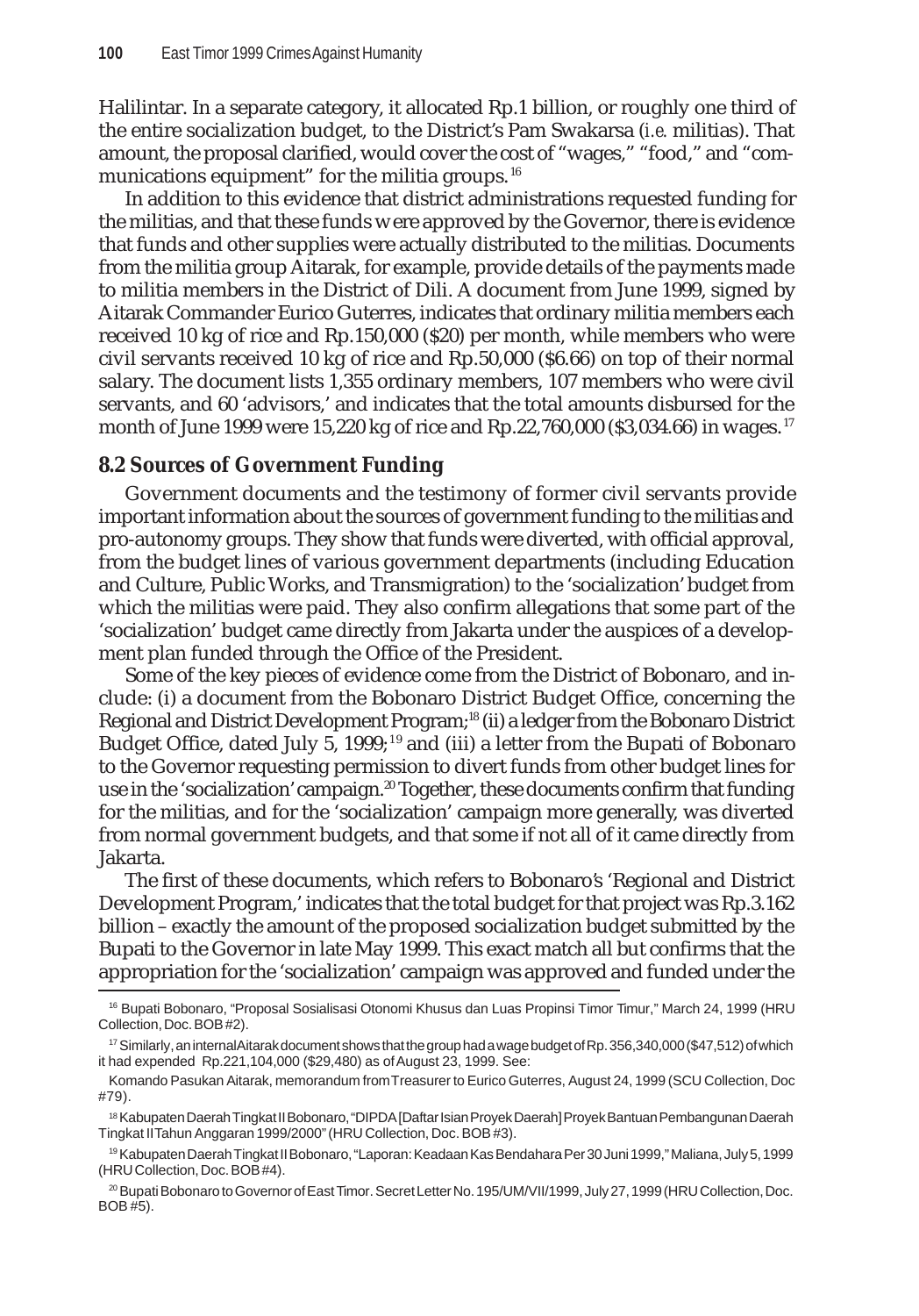name of the 'Regional and District Development Program,' and that the 'socialization' campaign and this 'development' program were one and the same thing

That conclusion is confirmed by the second key document, the ledger from the Bobonaro District Budget Office dated July 5, 1999 that provides a detailed breakdown of the 'Regional and District Development Program' budget. The items listed in the ledger are precisely the same as those listed in the Bupati's 'socialization' proposal. The document confirms, moreover, that roughly two thirds of the total project budget (Rp.3.162 billion or \$421,600) had been received and disbursed by June 30, 1999, while roughly one third was still being awaited by the District.<sup>21</sup>

The third document, a letter from the Bupati of Bobonaro to the Governor, dated July 27, 1999, provides important information about other sources of funding for the 'socialization' campaign in Bobonaro, and insight into the accounting mechanisms that might have been used in other districts. In this letter, the Bupati explained to the Governor that the District was short of funds to pay for the 'socialization' campaign, and specifically requested permission to divert some Rp.2.5 billion (\$333,333) from the District Offices of the Department of Education and Culture and the Department of Public Works into the 'socialization' campaign.<sup>22</sup> The language of the Bupati's request is straightforward:

"In that connection, I am requesting that funds already allocated for various projects under the 1999/2000 budget, be diverted for activities related to the socialization of autonomy."23

An attachment to the letter clarifies that the money to be diverted from the Department of Education and Culture had originally been allocated for building and repairing elementary schools in the District.

Bobonaro was hardly alone, however, in diverting funds from other budget lines to pay for the 'socialization' campaign. Indeed, the documentary evidence makes it clear that the diversion of funds for socialization was ordered by the Governor, with the full knowledge of the central government. In a May 1999 letter sent to all provincial Heads of Department (*Kakanwil*) in East Timor, and copied to key ministers in Jakarta, the Governor explicitly instructed that between 10% and 20% of all departmental budgets should be diverted to fund the socialization campaign.<sup>24</sup> The key passage of the letter reads as follows:

"With this in mind, all available resources in the province should be mobilized in an optimal fashion to ensure the success of the autonomy option. All departments are therefore asked to contribute between 10% and 20% of their 1999/2000 budgetary allocations for the socialization of autonomy."25

Testifying before an Indonesian court in June 2002, the East Timor Provincial Secretary, Rajakarina Brahmana, confirmed that between 10% and 20% of the pro-

<sup>21</sup> Kabupaten Daerah Tingkat II Bobonaro, "Laporan: Keadaan Kas Bendahara Per 30 Juni 1999," Maliana, July 5, 1999 (HRU Collection, Doc. BOB #4).

 $22$  The precise amounts the Bupati wished to have diverted were: Rp.850,790,000 (\$113,438) from the Department of Education and Culture and Rp.1,165,000,000 (\$155,333) from the Department of Public Works. Bupati Bobonaro to Governor of East Timor. Secret Letter No. 195/UM/VII/1999, July 27, 1999 (HRU Collection, Doc. BOB #5). 23 Ibid.

<sup>&</sup>lt;sup>24</sup> The Governor's letter was copied to several key officials including: the Armed Forces Commander, the Minister of Foreign Affairs, and the Minster of Finance (Yayasan HAK Collection).

<sup>25</sup> Letter from Governor of East Timor to all Provincial Heads of Department (*Kakanwil*) in East Timor, dated May 1999 (Yayasan HAK Collection).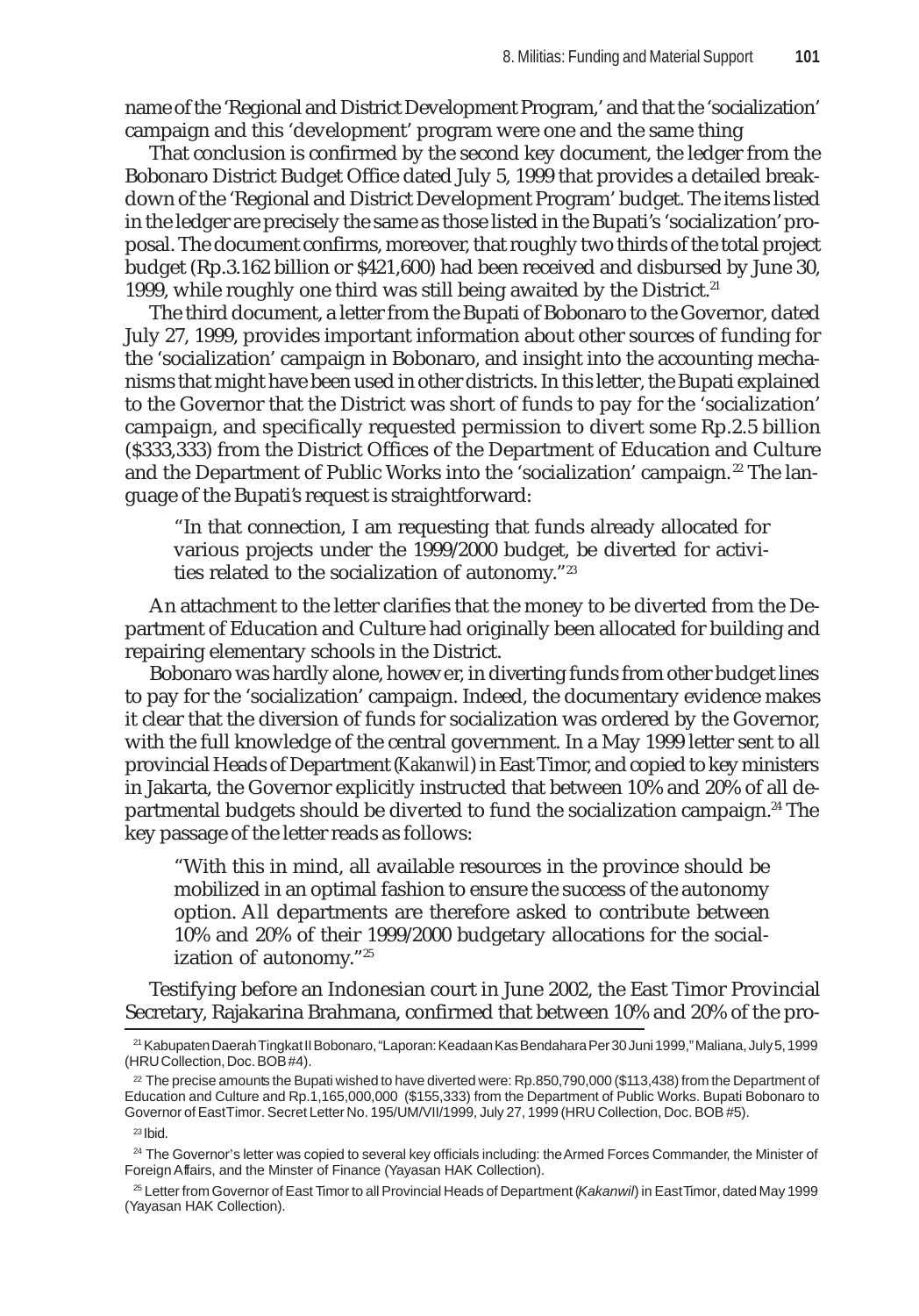vincial government budget had indeed been diverted to the pro-autonomy socialization campaign, including the militias. $26$ 

There is also good evidence that much of the roughly Rp.3 billion made available to each District administration in 1999 was drawn from a World Bank-mandated 'Social Safety Net' welfare project (*Proyek Dukungan Jaringan Pengamanan Sosial* – JPS). The clearest evidence to that effect is the May 1999 letter from the Governor to all Bupatis, noted earlier, in which he instructed them to prepare socialization budget proposals. That letter referred explicitly to the 'Social Safety Net' project as the source from which funds would be drawn:

"Further to my letter Number: 915/712/II.BIPRAM/V/1999 of May 5, 1999 concerning the implementation of the Regional and District Development Program, Social Safety Net Project (JPS) in each District, you are hereby requested to prepare a draft outline for the use of these funds, in accordance with the following proposal."27

A number of other documents similarly indicate that 'Social Safety Net' funds were used for the socialization campaign. One of the 'socialization' budget proposals (from Manufahi), and both of the Governor's letters of budgetary approval, refer explicitly to that 'Social Safety Net' as the project from which 'socialization' funds will be drawn.<sup>28</sup>

Testimonial evidence supports the claim that 'Social Safety Net' funds were diverted to pay for the 'socialization' campaign. In November 1999, a former civil servant told the International Commission of Inquiry on East Timor of a meeting in Lautem at which it had been explained that the funding for socialization in that District would come from monies originally allocated for 'welfare activities' – very likely 'Social Safety Net' funds. In the words of the Commission:

"A former government official testified that at an official meeting on 5 May 1999 the question of use of funds allocated for welfare activity to meet the cost of securing support for autonomy had been discussed. It had been decided to spend 3.5 million Rupiah for the distribution of rice and other gifts to the people, with a view to manipulating the vote in favour of autonomy."29

Significantly, the documents show that these funds were not diverted in a clandestine fashion, but in apparent accordance with established bureaucratic procedures. 30 In his letters of approval to the Bupatis of Lautem and Oecussi, for example, the Governor explained that the 'Control Team' of the 'Social Safety Net' project had vetted and approved both proposals. In his letter to the Bupati of Lautem, dated May 21, 1999, the Governor wrote:

27Governor of East Timor to all Bupatis. Circular Letter concerning "Proposal," May 1999. (SCU Collection, Doc #A).

<sup>26 &</sup>quot;Funding for East Timor Militias Came From State," *Jakarta Post*, June 14, 2002.

<sup>28</sup> Letter from Governor of East Timor to Bupati of Oecussi, June 1999; Letter from Governor of East Timor to Bupati of Lautem, May 21, 1999; Proposal for the socialization of special autonomy in Manufahi, May 1999 (SCU Collection, Doc #2).

<sup>29</sup> United Nations, Office of the High Commissioner for Human Rights, "Report of the International Commission of Inquiry on the Question of East Timor," January 31, 2000, paragraph 63.

<sup>30</sup> A related allegation regarding the use of 'Social Safety Net' funds has been difficult to confirm. An Australian documentary has claimed that the 'Department of Political Affairs' (sic) [possibly referring to the Coordinating Ministry for Political and Security Affairs] brokered a loan to the East Timor office of the Department of Finance, with an agreement that the loan would be repaid when the 'Social Safety Net' money came through. See*SBS*, *Dateline*, "Timor Terror Fund," February 16, 2000, transcript, pp. 25.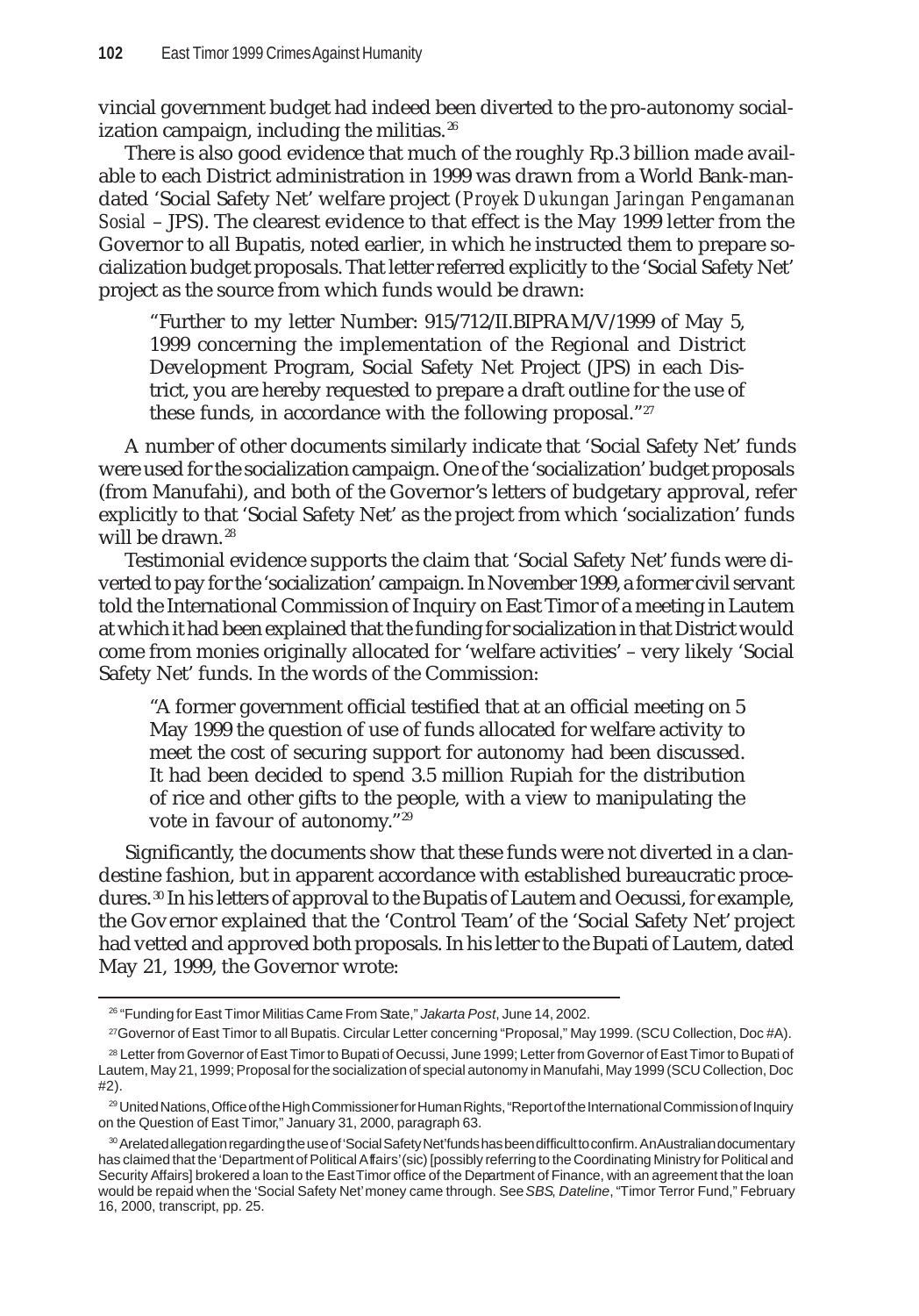"I have the pleasure to inform you that the proposal has been studied by the Control Team of the Social Safety Net project . . . administered by the provincial government, and that in principle your proposal . . . has been approved."31

This documentary and testimonial evidence might appear to suggest that the funding of the 'socialization' campaign, and of the militias, was organized exclusively at the District and Provincial level, and that the parties ultimately responsible were the Governor and the 13 Bupatis. Yet the reality is that, given the highly centralized structure of the Indonesian bureaucracy, these funding arrangements could not have been made without the approval of government officials in Jakarta. On those grounds alone, it is reasonable to conclude that funding for the militias was done with the approval of central government authorities.

There is also substantial evidence that central government bodies – including several Ministries, the military intelligence agency, BAIS (before April 1999, BIA), and even the Office of the President – were directly involved in diverting funds to the militias, usually under the auspices of the 'socialization' campaign. The testimony of former pro-Indonesian leaders and East Timorese government officials suggests that substantial funding was provided, or authorized, among others, by the Ministry of Transmigration, the Ministry of Information, and the Ministry of Foreign Affairs. That evidence places responsibility even more squarely with central government officials.

One former pro-Indonesian figure, Tomás Gonçalves, has claimed that in early 1999 he met several high ranking TNI officers to discuss the provision of funds and weapons to pro-autonomy groups. The officers he met reportedly included the Regional Military Commander for Kodam IX, Maj. Gen. Adam Damiri; the Assistant for Operations to the Army Chief of Staff (and later Martial Law Commander), Maj. Gen. Kiki Syahnakri; the Minister of Transmigration, Lt. Gen. (ret.) Hendropriyono, and the Minister of Information, Maj. Gen. (ret.) Yunus Yosfiah. "The point they made," Gonçalves said, "was that if we continue[d] to defend the red and white flag, they were ready to provide any funding and all sorts of guns and all the troops here could help us."32

According to Gonçalves, the Minster of Transmigration, Lt. Gen. (ret.) Hendropriyono, was especially enthusiastic, and instructed the Head of the Transmigration Department for East Timor to "devote the whole department budget for the use of the militias."33 The Minister of Information, Maj. Gen. (ret.) Yunus Yosfiah, was also keen on the militias, according to Gonçalves, and offered to introduce the pro-autonomy leaders to key people in Jakarta in order to obtain government support: "In his conversation on preparing the militia he even called [the Danrem, Col.] Tono Suratman a coward because he was taking too long to act. We should act now because we're ready to support you with guns or anything else."34

A former official of the East Timor office of the Department of Finance has stated that money was also made available to pro-autonomy groups by the Ministry of Foreign Affairs.At least Rp.9 billion (\$1.2 million), he has said, was given to the FPDK

<sup>31</sup> Letter from Governor of East Timor to Bupati of Lautem, May 21, 1999 (SCU Collection, Doc #2).

<sup>32</sup> Cited in *SBS*, *Dateline*, "Timor Terror Fund," February 16, 2000, transcript, pp. 18-19.

<sup>33</sup> *SBS*, *Dateline*, "Timor Terror Fund," February 16, 2000, transcript, p. 19. For a similar allegation, see "Timor Coup Planned," *The Age*, June 22, 1999.

<sup>&</sup>lt;sup>34</sup> Cited in SBS, *Dateline*, "Timor Terror Fund," February 16, 2000, transcript, p. 21.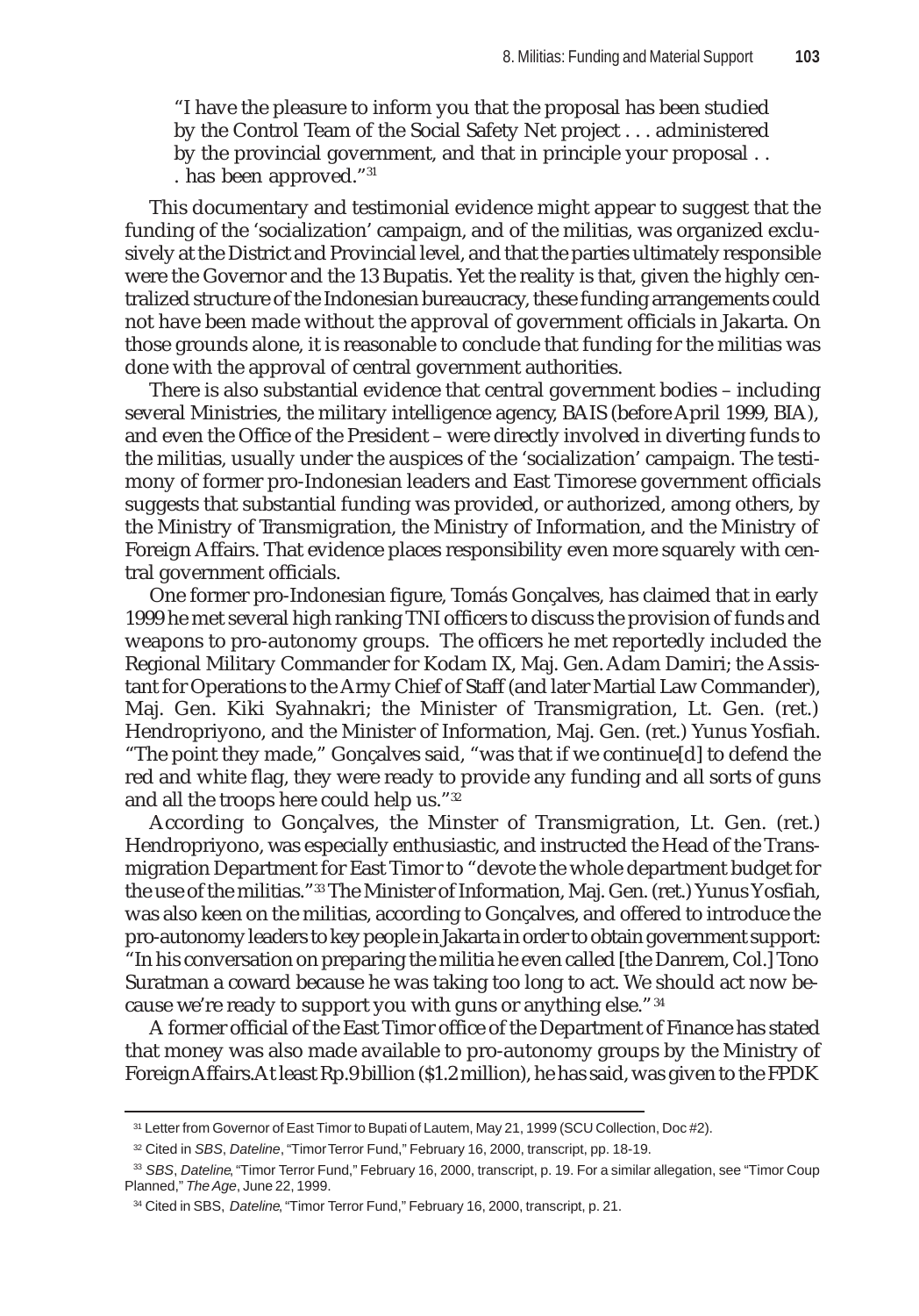in early 1999. In view of the evidence detailed below that the FPDK channeled funds and supplies to militia groups, that testimony implicates the Foreign Ministry in the financial backing of the militias. In fact, a second installment of funds to the FPDK was reportedly stopped when the Ministry discovered how the first tranche had been used.<sup>35</sup>

Perhaps most significantly, there is documentary evidence that funding for 'socialization,' and therefore also for the militias, came directly from the Office of the President. The evidence lies in two of the documents from Bobonaro already discussed. The first of those documents, which refers to the 'Regional and District Development Program' for Bobonaro, specified that the source of the money for the project, and thus for the socialization budget, was 'INPRES DATI II.' INPRES means '*Instruksi Presiden*' or Presidential Instruction, and DATI II, means *Daerah Tingkat II*, or District. <sup>36</sup>

What this signifies is that the Rp.3.162 billion (\$421,600) allocated for Bobonaro's 'socialization' campaign, including the money allocated for militias, came directly from Jakarta, under the authority of the Office of the President. It is very likely that the 'socialization' budgets in other Districts came from the same source. If that is the case, it means that responsibility for funding the militias in 1999 extends to the Office of the President.

# **8.3 TNI Funding and Material Support**

In addition to the substantial resources that flowed directly from, and through, the civilian government apparatus, some funding for 'socialization' – and therefore also for the militias – came from, or was distributed through, military channels. The TNI also provided ample material and logistical support to the militias in the form of equipment, clothing, transport, lodging, medical supplies, and weapons. The full extent of military involvement in such funding and material support is not yet known, but the testimony of former TNI officers, and recently discovered documents, show conclusively that it took place, and that it was officially sanctioned.

A document from Ermera, for example, shows clearly the military's official involvement in the distribution of funds and supplies to the militias. The document is a letter from the Dandim of Ermera to the Bupati, dated April 1999, in which he requests Rp.104 million (\$13,866) to cover the Rp.200,000 (\$26.66) monthly salaries of the newly recruited Pam Swakarsa (*i.e.* militias) in the District. The Dandim also requests  $6,405$  kg of rice for distribution to the new militia members.<sup>37</sup> As authority for these requests, the Dandim refers explicitly to an April 23, 1999, order from the Governor and the Danrem calling for the creation of Pam Swakarsa.

This document confirms that, while 'socialization' funding was formally channeled through the office of the Bupati, in some instances funding for the militias also flowed through the TNI hierarchy. That evidence is consistent with information from TNI and militia sources obtained by international observers in 1999. The Dandim in Baucau, for example, told officials of the Carter Center in July 1999 that the militias in his area were organized, trained, and supplied by the TNI. Likewise,

<sup>35</sup> *SBS*, *Dateline*, "Timor Terror Fund," February 16, 2000, transcript, p. 22.

<sup>36</sup> Kabupaten Daerah Tingkat II Bobonaro, "DIPDA [Daftar Isian Proyek Daerah] Proyek Bantuan Pembangunan Daerah Tingkat II Tahun Anggaran 1999/2000" (HRU Collection, Doc. BOB #3).

<sup>37</sup> Only the newly recruited members, of whom there were then 175 in Ermera, would receive Rp.200,000/month (\$26.66). The rate for old members, of whom there were 136, was set at Rp.125,000/month (\$16.66). Letter from Lt. Col. Muhamad Nur, District Military Commander 1637/Ermera, to the Bupati of Ermera, "Permohonan Uang Saku PAM Swakarsa," dated June, 1999. A copy of this document is in the author's possession.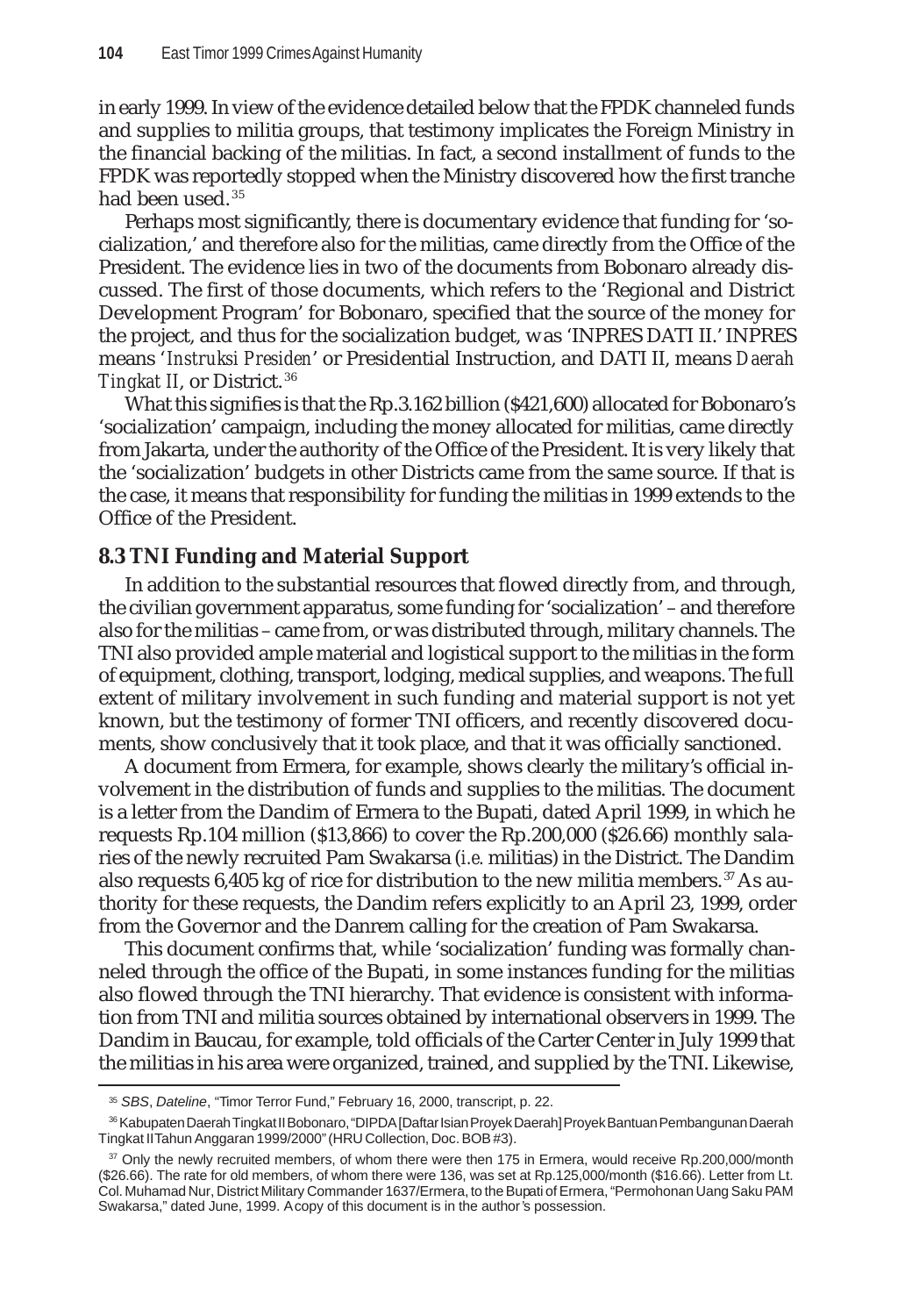militia members in Baucau told the Carter Center that they went to the Kodim in Baucau each month to collect their pay.<sup>38</sup>

The TNI also supported 'socialization' and the militias by channeling its own funds back to the civilian government. That process is revealed in a letter dated June 23, 1999, from the Dandim of Dili, Lt. Col. Endar Priyanto, to the Bupati. The letter explains that the Dandim was contributing Rp.50 million (\$6,666) to the Bupati as "support for Kodal," as agreed at a meeting regarding preparations for the Popular Consultation. The money, it further explains, was intended to help "in the creation of conditions that are conducive, peaceful and orderly" in the District of Dili.39

Although still limited, there is growing evidence that some of the funding and material support for the militias originated from military sources in Jakarta, including the military intelligence agency BIA (renamed BAIS in April 1999).

An Australian DSD intercept of August 9, 1999 reportedly revealed that Brig. Gen. Arifuddin, 'Director A' of BIA/BAIS, had arranged for the production of several thousand pro-autonomy flags and T-shirts to be distributed to militias and others in East Timor.40 That evidence confirmed that the military, and especially military intelligence, was directly involved in providing material support to pro-autonomy groups, including the militias. It may be significant, too, that until January 1999, BIA/BAIS had been headed by Maj. Gen. Zacky Anwar Makarim. Given Makarim's own key role in orchestrating military and militia strategy in East Timor in 1999, it would not be unreasonable to see his hand in these BIA/BAIS militia support operations.

Further indications of TNI and BIA/BAIS support for the militias emerged in 2000, when a number of Army officers were accused of producing and distributing millions of dollars of counterfeit money. One of those implicated was Brig. Gen. Soemaryono, a planning officer under Army Chief of Staff, Gen. Subagyo Hadisiswoyo. 41 According to reports, he had helped to organize the counterfeit scheme in order to fund East Timor's militias. Other testimony in the case suggested that the operation had been run by the military intelligence agency, BIA/BAIS, on orders from Gen. Wiranto. After testifying in the case in late 2000, a retired intelligence officer reportedly said that the head of BIA/BAIS, Lt. Gen. Tyasno Sudarto, had told him "that General Wiranto had picked BIA to run the counterfeit money operation to fund the militias."42

There is some evidence, too, that Gen. Wiranto may have authorized the diversion of real state funds in order to pay for the pro-autonomy campaign. During a court hearing on a corruption case in late 2001, the Head of the State Logistics Board (Bulog), Rahardi Ramelau, said that he had taken Rp.10 billion from Bulog's funds and 'loaned' it to Gen. Wiranto. He said he was told that the funds were to be used to pay for the pro-autonomy groups in East Timor.<sup>43</sup>

Finally, there is evidence that other senior military officers promised to deliver

<sup>38</sup> Personal communication with the Carter Center, July 26, 1999.

<sup>39</sup> Dandim 1627/Dili (Lt. Col. Endar Priyanto) to Bupati Dili. Letter No.B/415/VI/1999, June 23, 1999 (Yayasan HAK Collection, Doc #32).

<sup>40 &</sup>quot;Silence Over Crimes Against Humanity," *Sydney Morning Herald*, March 14, 2002.

<sup>41</sup> See "Retired General Faces 4-year Term," *Indonesian Observer*, November 28, 2000; "Two ex-Army Colonels Nabbed Over Fake Money," *Jakarta Post*, July 3, 2000.

<sup>42 &</sup>quot;Two Ex-soldiers Jailed for Counterfeiting," *Jakarta Post,* September 22, 2000; "Alleged Counterfeiter Claims Army Used Him to Finance Timor Militia," *AFP*, September 13, 2000.

<sup>43 &</sup>quot;Wiranto Akui Dana Rp 10 M. Untuk Jajak Pendapat Timtim," *Detikcom*, October 31, 2001; and "Soal Dana Bulog Rp 54 milyar: Rahardi – Diserahkan Kepada Akbar Tandjung dan Wiranto," *Kompas* , October 10, 2001.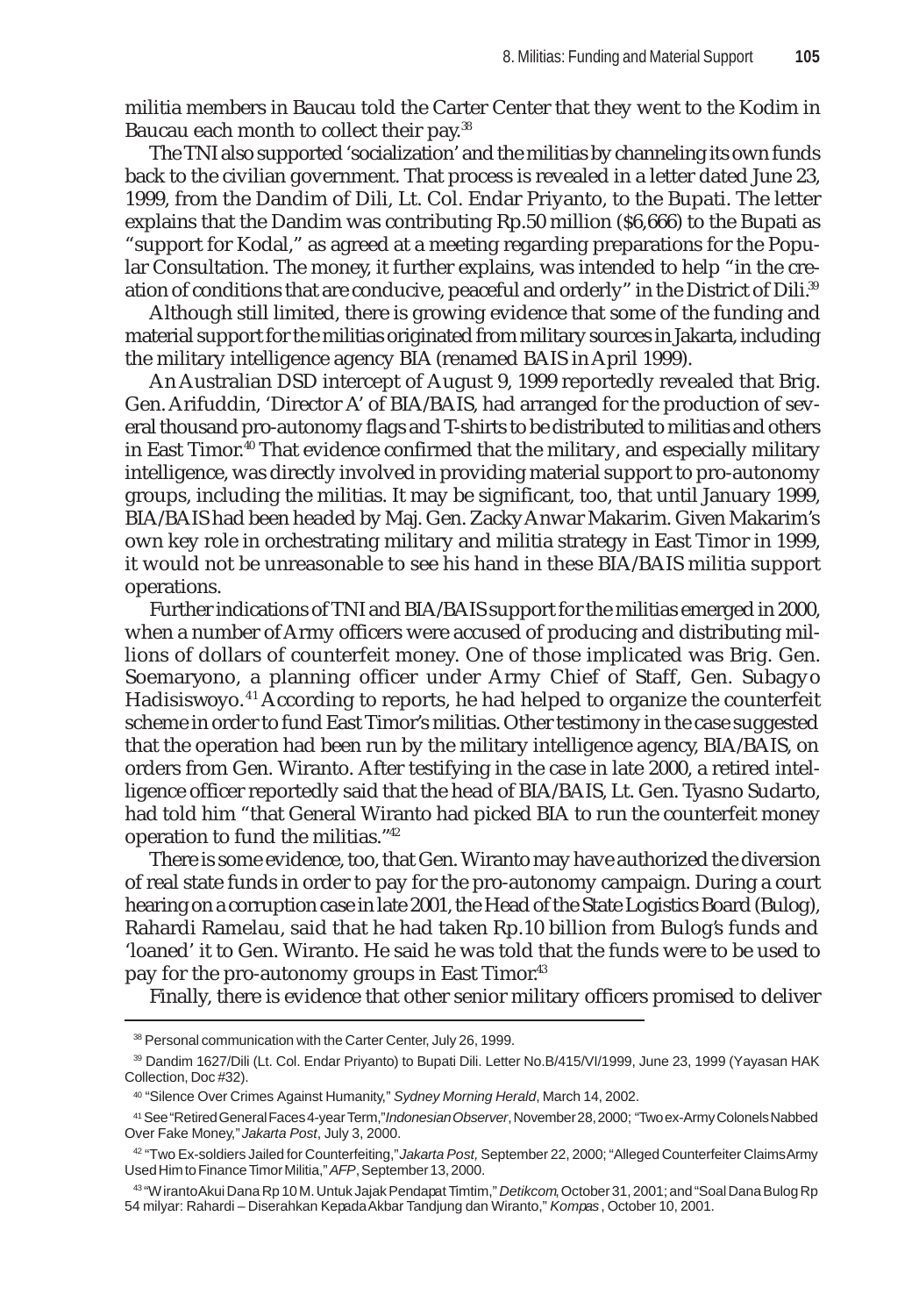substantial funds to militia groups. The indictment of Gen. Wiranto and seven others, issued by East Timor's Deputy General Prosecutor for Serious Crimes alleges, for example, that at a meeting in Dili in November 1998, the Regional Military Commander, Maj.Gen. Adam Damiri offered to give Eurico Guterres Rp.50 million to start the work of forming militia groups.<sup>44</sup>

The TNI also had a number of formally established budget lines that were tapped for pro-autonomy purposes in 1999. One of these was the 'Operation Elections-'99 Security Task Force Fund' (*Dana Satuan Ops Pam Pemilu '99*). Though its name suggested it was to be used for activities related to the June 1999 Indonesian elections, it was also used for activities related to the Popular Consultation in East Timor. When the Regional Military Commander, Maj. Gen. Adam Damiri, ordered a delegation of several Kodam IX officers to go to East Timor in early June 1999 to check on plans for the elections and the Popular Consultation, he specified that this fund should be used.<sup>45</sup> It is very likely that the same fund  $-$  and others about which we do not yet know – were used for other purposes related to the Popular Consultation.

Military involvement in funding and supplying the militias took other forms as well, both formal and informal. It is self-evident that the TNI paid for the weapons and other military gear that they distributed to the militias. Some militia units – such as Halilintar in Bobonaro, and Rajawali and Saka in Baucau – were especially well equipped, and could be seen sporting full or near-complete combat gear (fatigues, boots, etc.). But virtually all militia groups were equipped with, or had access to, a range of expensive materials, including sophisticated radio communications equipment normally used only by military and police authorities.

Military and police authorities in East Timor also made informal financial and in-kind 'contributions' to militia groups. In a report to the Commander of Aitarak Company B, dated August 2, 1999, a local militia commander provided a list of the contributions that had been secured from various official agencies and businesses in support of festivities to be held at his militia post in Dili. The list contained 14 names with signatures, and the amount contributed by each. The offices and officials on the list included the key civilian, police and military figures in the city: the Office of the Mayor of Dili, the Dili Chief of Police, and Kodim Dili.<sup>46</sup>

Finally, military authorities could and did exert their authority over other government agencies to ensure that funds and supplies were directed to militia groups even where there was no formal budgetary provision for such expenditures. A March 1999 letter from a Kopassus officer to the head of the Baucau District health office, offers insight into the process.<sup>47</sup> The letter requests medical supplies for the explicit purpose of 'mobilizing' the population and 'improving the morale' of local militia members and supporters. After mentioning the militia groups Saka, Sera and Alfa, and referring to some 600 family members and "supporters of the operation," the letter requests medical supplies in order to facilitate "the mobilization of the

<sup>44 &</sup>quot;During this meeting with pro-Indonesian leaders," the indictment reads "Damiri praised future militia leader Eurico Guterres as being a young man eager to fight for integration and said that he was willing to give Guterres fifty million rupiah to begin his work." Indictment of Wiranto *et al*, February 2003, paragraph 13.

<sup>45</sup> Panglima Kodam IX/Udayana (Maj. Gen. Adam Damiri). "Surat Perintah No. Sprin/654/V/1999," May 31, 1999 (Yayasan HAK Collection, Doc #27).

<sup>46</sup> Komandan Peleton IV, Pos III, Aitarak (Nicolau P. Lobato) to Komandan Kompi B Aitarak. Report No. 03/Pos III/ATK/IV/ 1999, concerning "Laporan hasil dukungan," August 2, 1999 (SCU Collection, Doc #219).

<sup>47</sup> The letter is from the head of the health unit of 'Field Unit-A' of Kopassus' 'Task Force Tribuana-VIII.' See: Komandan Satuan Lapangan-A, Satuan Tugas Tribuana VIII, to Kepala Dinas Kesehatan Tingkat-II, Kab. Baucau, "Permohonan Dukungan Obat Bulanan Pos Dan Kes Satlap-A," March 1999 (Yayasan HAK Collection, Doc #14).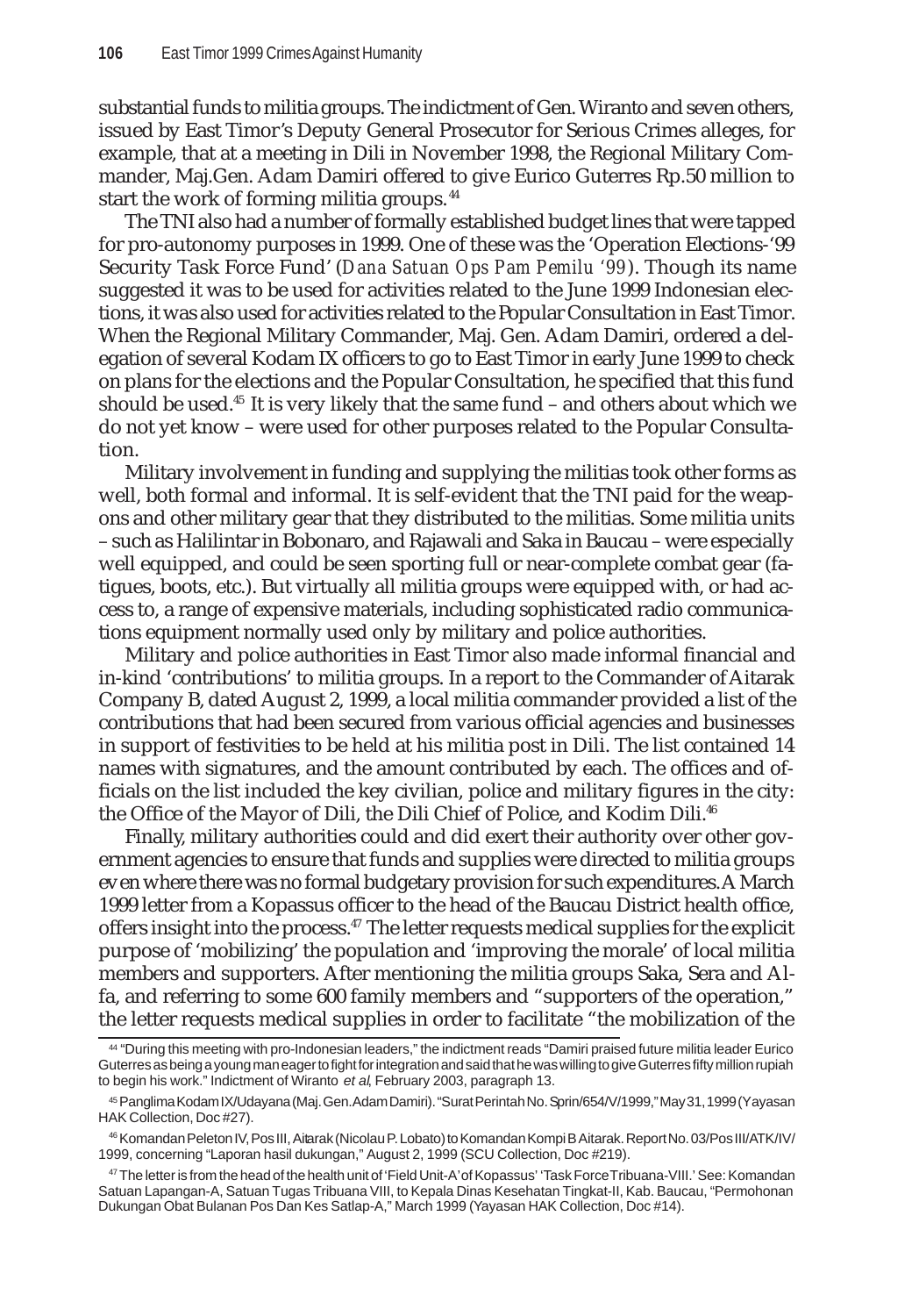local population and to improve the morale of militia members and sympathizers."<sup>48</sup> The letter leaves little doubt that the TNI, and in particular Kopassus, exerted its considerable authority to direct material support to the militias.

# **8.4 FPDK as Funding Channel**

In addition to the money and resources that flowed through civilian government and military channels, support was provided to the militias through a variety of indirect means. Much of it was channeled through the FPDK, one of the two proautonomy organizations set up in early 1999. Indeed, there is reason to believe that, whatever else it did, the FPDK served a covert purpose – as a conduit for the disbursement of government and military funds and materials to the militias. There is reason to believe that the BRTT also served as a mechanism of support, and perhaps a conduit of funds, for the militias.

Some of the evidence for these claims is circumstantial. For example, by his own account, in early 1999 the FPDK leader, Basilio Araújo, went to Jakarta to ask government and military officials for money and weapons. Interviewed by an Australian journalist at the time, he said that he was quite sure that his request would be positively received.49 On its own, that does not prove much. However, together with the testimony that the Foreign Ministry provided FPDK with Rp.9 billion (\$1.2 million), and documentary evidence that the group soon had access to substantial amounts of money and supplies, which it distributed to the militias, it points the finger of responsibility clearly toward officials in Jakarta.

Some of the clearest evidence that the FPDK distributed money and supplies to the militias comes from Covalima District. A document prepared by the FPDK district office in Covalima, for example, lists the names of 143 members of the Laksaur militia group (Company 2/Tilomar), each of whom had received Rp.800,000 from the FPDK between April and July 1999.<sup>50</sup> A second document from the same FPDK office lists the names of 16 civil servants, also members of Laksaur, who had each received Rp.400,000 from the FPDK in the same four-month period.<sup>51</sup>

Documents from Dili point to a similar patronage relationship between FPDK and the militia group, Aitarak. In a letter to the provincial head of the FPDK, dated August 18, 1999, Aitarak leader Eurico Guterres requests Rp.117,000,000 to cover the cost of meals for 600 Aitarak members who would be staying at Aitarak headquarters during the 13-day campaign period. Guterres wrote: "I request the General Chairman of the Governing Council of the FPDK to release operational funds to pay the cost of food to support Aitarak Troop Command member activities." The matter-of-fact tone of this letter, and the fact that it requests the "release of operational funds," strongly suggest that a budget line already existed within the FPDK for such purposes, and that requests from militias were a routine occurrence.<sup>52</sup>

Another letter to the provincial head of the FPDK, dated August 21, 1999, confirms that suspicion. In that letter, Guterres requested 120 "additional" pro-autonomy

<sup>48</sup> Ibid.

<sup>49</sup> *ABC*, *Four Corners*, "License to Kill," March 15, 1999, transcript, p. 6.

<sup>50</sup> See: Ketua FPDK-Covalima (Alberto de Neri), "Daftar: Nama Satuan Tugas Laksaur Merah Putih Kompi-2 Tilomar Yang Menerima Bantuan Biaya Dari FPDK Kabupaten Covalima Bulan April s/d Juli 1999," [August] 1999 (SCU Collection, Doc #182).

<sup>51 &</sup>quot;Nama Satuan Tugas Laksaur Merah Putih Kompi 2 Tilomar Yang Menerima Bantuan Biaya Dari FPDK Kabupaten Covalima Bulan April s/d Juli 1999 Khusus Untuk Pegawai Negeri Sipil." (SCU Collection, Doc #182).

<sup>52</sup> See: Komandan, Komando Pasukan Aitarak, Sektor B (Eurico Guterres) to Ketua Umum DPP FPDK Timor Timur, concerning "Mohon Dukungan Dana,"August 18, 1999 (SCU Collection, Doc #47).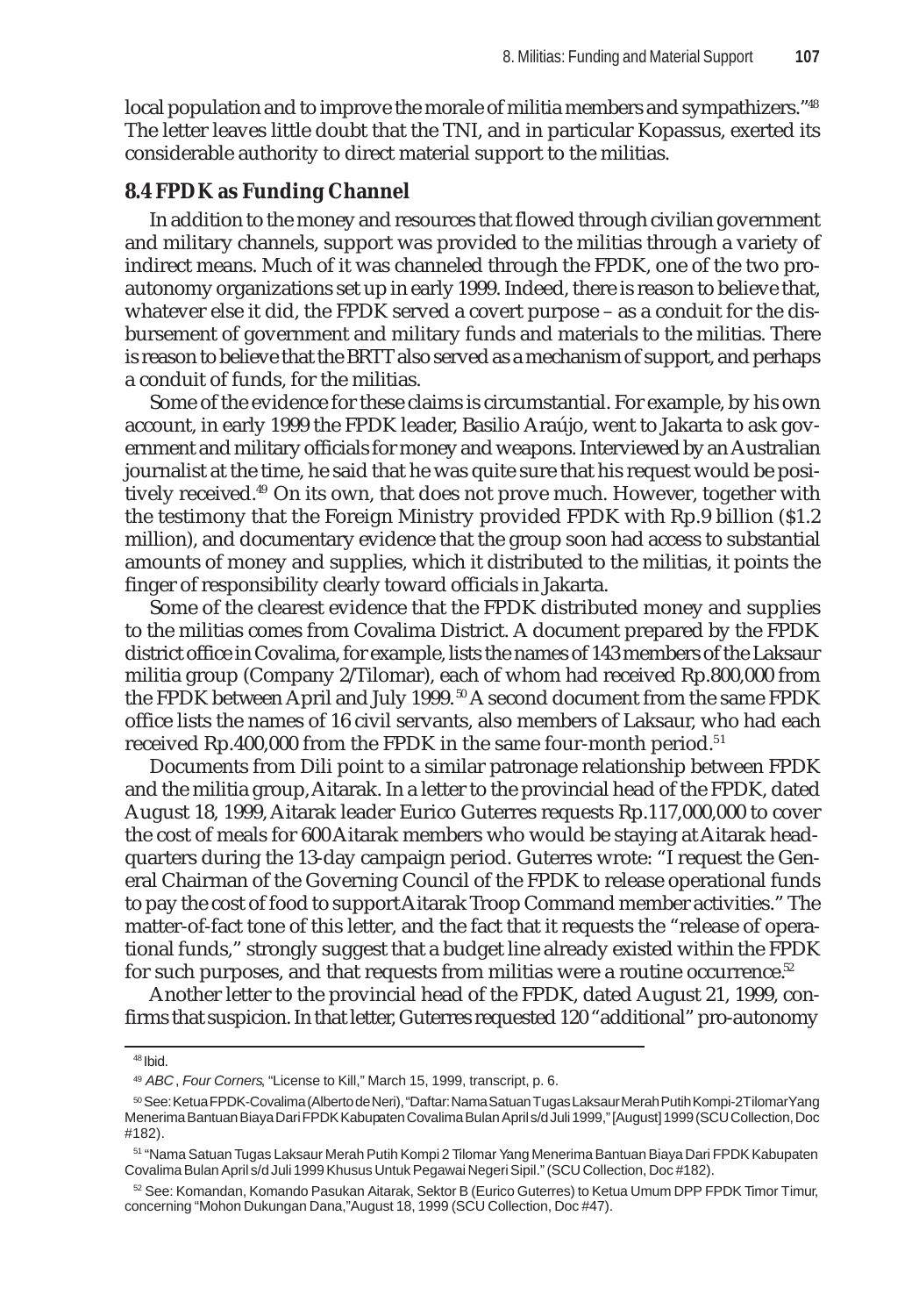T-shirts, 70 of them for Aitarak members "who have not already received one" and 50 for people in the village of Motael, Dili. The language in the letter – and specifically the word 'additional' – leaves no doubt that the FPDK had already provided T-shirts to Aitarak members on previous occasions. Moreover, in referring to 70 militia members who had not yet received a shirt, the letter implicitly but clearly indicates that Aitarak's other members – who numbered about 1,500 – had already received shirts from FPDK.<sup>53</sup>

The letter of August 21 takes on even greater significance when it is viewed alongside the evidence already noted that Brig. Gen. Arifuddin, Director A of the military intelligence agency, BAIS, had arranged for the manufacture of some 5,000 proautonomy T-shirts in 1999. That evidence could well indicate that the FPDK was a conduit for the disbursement of funds and material from BAIS itself, or from highranking TNI officers, like Maj. Gen. Zacky Anwar Makarim, with close ties to the agency.

# **8.5 Militia Budgets**

Some of the evidence pointing to official funding of the militias is in the form of requests and budget proposals submitted to civilian and military authorities by militia groups. On their own, such requests and proposals do not necessarily prove that official support was forthcoming. However, viewed in the context of the pattern of official funding already described – and noting the routine tone and language that is common to these requests – they offer further support for the claim that the militias received official funding and logistical support. They also provide a sense of the range and character of the funding and other material support that may have been provided.

It is noteworthy that many of these requests were addressed to the TNI, and especially the Korem and Kodim commanders. In a letter to the Dandim of Dili, dated August 16, 1999, the Aitarak leader, Eurico Guterres requested that the TNI pay the wages of 76 Aitarak members who had not yet received payment through the normal channels. Only 1,445 of Aitarak's 1,521 members had received their wages, he complained, and the Mayor of Dili had said there was no money left to pay them. In addition to confirming that the militias were normally paid through the civilian administrative apparatus, the letter reveals that the TNI was regarded as a funding source of last resort for the militias.<sup>54</sup>

Other documents suggest that militia leaders were accustomed to having the TNI pick up the tab for their routine operating expenses. In a letter to the head of the state electricity agency in Dili, dated August 12, 1999, Eurico Guterres explained in a matter-of-fact tone that the unpaid electric bills for two houses in Dili should be forwarded to the Korem, because the houses in question were being used as Aitarak posts. We do not have proof that the Korem actually paid these bills, but the tone of the letter – and the fact that it was copied to senior officials including the Governor – strongly suggests that it was a routine matter for the TNI to pick

<sup>&</sup>lt;sup>53</sup> The relevant passage reads: "Accordingly, I hereby request the General Chairman of the Governing Council of the FPDK to provide 120 additional Pro-autonomy T-shirts . . . including 70 for Aitarak members who have not already received one, and 50 for people in the village of Motael." See: Komandan, Komando Pasukan Aitarak, Sektor B (Eurico Guterres) to Ketua Umum DPP FPDK Timor Timur. Letter No. 57/Mk-AT/VIII/1999, concerning "Mohon Dukungan Baju Kaos Otonomi," August 21, 1999 (SCU Collection, Doc #156).

<sup>54</sup> See: Komandan, Komando Pasukan Aitarak, Sektor B (Eurico Guterres) to Dandim 1627/Dili. Report No. 148 SL/MK-AT/VIII/1999, August 16, 1999 (SCU Collection, Doc #26).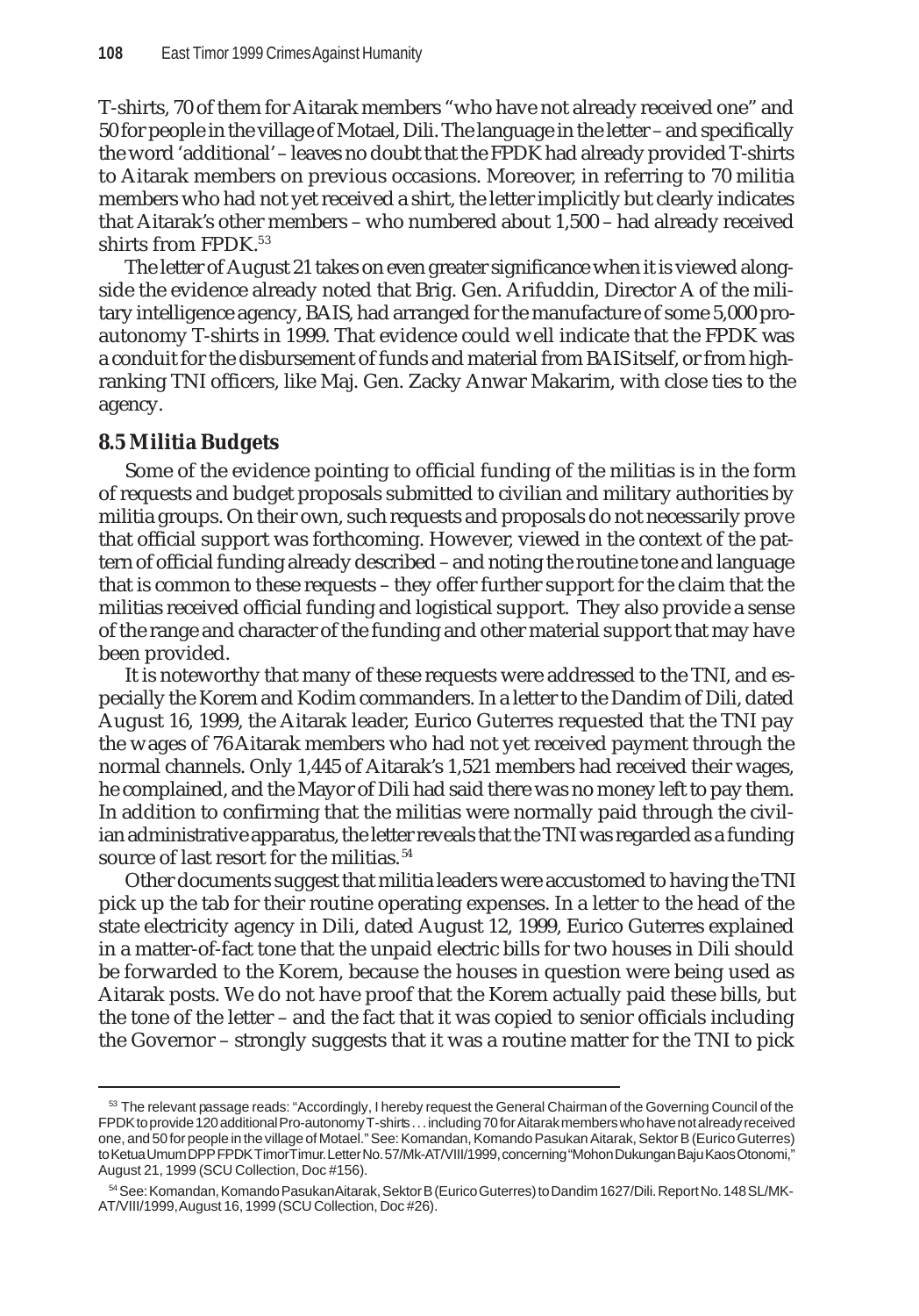up such expenses.<sup>55</sup>

Militia leaders made similar requests for logistical support from civilian government officials. In late April 1999, for example, the commander of Aitarak Company A and a militia post commander in the village of Vila Verde, Dili, wrote to the head of the East Timor office of the Ministry of Education and Culture requesting office space and a vehicle in order to carry out their pro-autonomy activities. The militia leaders helpfully suggested that the vehicle they received should be seized from a civil servant who, they said, had been using it for pro-independence activities.<sup>56</sup>

Another example of such a request for support came in a letter of August 10, 1999, from Eurico Guterres to the Mayor of Dili. In the letter, Guterres requested Rp.60 million (\$8,000) to cover fuel expenses for Aitarak personnel using 50 vehicles and 100 motorcycles during the campaign period. Like the others mentioned here, this appeared to be a routine request for the 'release' of funds, language that again suggested that there was a budget line already available for such expenditures. <sup>57</sup>

By far the largest requests for aid so far discovered are two budget proposals prepared by Aitarak, and signed by Eurico Guterres. One was submitted to the Governor of East Timor on May 18, 1999, and the other to the Governor of East Nusa Tenggara (NTT), the neighboring Indonesian province, on June 30. The proposal to the Governor of East Timor requested a total of Rp.477,490,000 (\$63,665), to cover a wide range of needs, including: four vehicles, twenty motorbikes, funds for 'socialization,' two computers, four typewriters, five cupboards, five desks, five fans, two computer desks, and so on. The proposal submitted to the Governor of NTT, for a total of Rp.1,009,990,000 (\$134,665), included a similar list, but added to it: salaries for 1,522 Aitarak members, as well as the cost of telephone, water, electricity, transport, and 'miscellaneous' items.<sup>58</sup>

On their own, these large budget proposals do not prove that official funding was forthcoming. However, like the many smaller requests already described, they do tell us that Guterres, and perhaps other militia leaders, had reason to expect that he would get something from government authorities. Moreover, in view of the fact that Aitarak did eventually acquire vehicles, motorcycles, office space, office equipment, and wages for some 1,500 members, it is not unreasonable to conclude that at least some of these requests did lead to funding from official sources.

The evidence presented in this chapter leaves little room for doubt that Indonesian civilian and military authorities, up to and including the Office of the President, provided the essential financial and material underpinning for the militias, both directly and indirectly under the auspices of the 'socialization' campaign. More specifically, the evidence points to the following conclusions.

First, much of the official funding – an estimated Rp. 39 billion or US\$ 5.2 million – was channeled through the civilian government bureaucracy in East Timor,

<sup>55</sup> See: Komandan, Komando Pasukan Aitarak, Sektor B (Eurico Guterres) to Kepala PLN Wilayah IX Cabang Dili Tim-Tim. Letter No. 147/SP/MK-AT/VIII/1999, August 12, 1999 (SCU Collection, Doc #83).

<sup>56</sup> See: Danki Kompi A Aitarak, Danpos Aitarak Desa Vila Verde, and Komandan Aitarak, Sector B (Eurico Guterres) to Kakanwil Depdikbud. Letter No. /PVV/AT/IV/1999, concerning "Permohonan Dukungan Sarana Untuk Pos Aitarak Desa Vila Verde," April 26, 1999 (SCU Collection, Doc #170).

<sup>57</sup> See: Komandan, Komando Pasukan Aitarak, Sektor B (Eurico Guterres) to Wali Kota Administratif Dili. Letter No. 142/ MK-AT/VIII/1999, concerning "Mohon Dukungan Biaya Bahan Bakar Kendaraan," August 10, 1999 (SCU Collection, Doc #172).

<sup>58</sup> See: Komandan, Komando Pasukan Aitarak, Sektor B (Eurico Guterres) to Governor of East Timor. Letter No. 16/SP/ AT/V/1999, May 18, 1999 (SCU Collection, Doc #38); and Wakil Panglima, Komando Pasukan Pejuang Integrasi (Eurico Guterres) to Governor of Nusa Tenggara Timur. Letter No. 55/SP/MK-AT/VI/1999, June 30, 1999 (SCU Collection, Doc #39).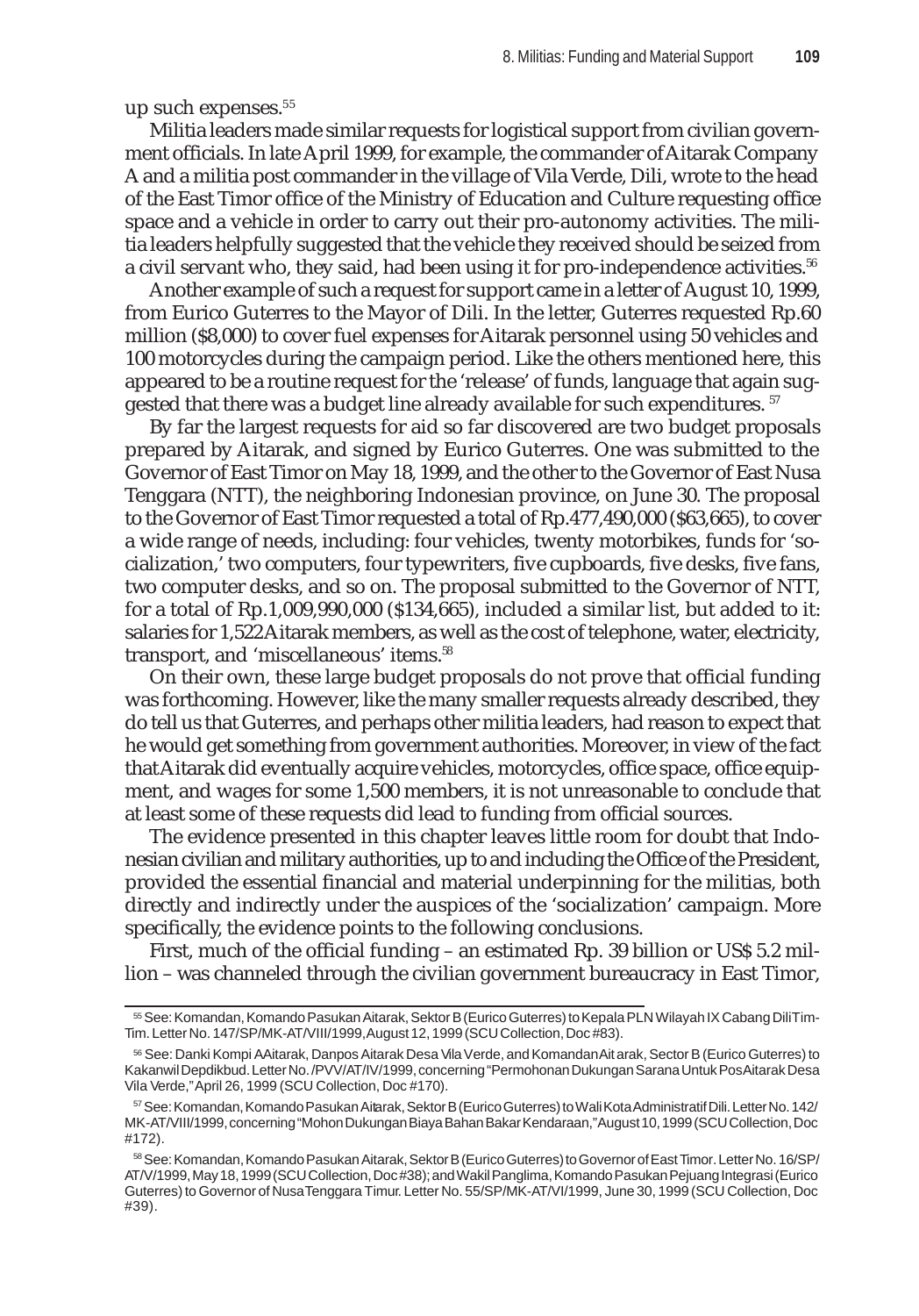with the explicit approval of the Governor and the Bupatis. Some, perhaps most, of those funds were drawn or diverted from existing government budgets and programs, including a World Bank-mandated 'Social Safety Net' project, and the Provincial budgets for Education and Culture, and Public Works. Given the highly centralized structure of the Indonesian bureaucracy, these arrangements could not have been made without the approval of central government officials in Jakarta.

Second, there is evidence that several Indonesian government ministries and bodies - including the Ministry of Transmigration, the Ministry of Information, the Ministry of Foreign Affairs, and the military intelligence agency, BAIS – provided enthusiastic support, and funding, for 'socialization,' including the militias. There is documentary evidence, moreover, that at least some part of the money used to support the militias in East Timor came directly from Jakarta under the guise of a development program funded through the Office of the President.

Third, documentary and testimonial evidence show that some funding for the militias was also channeled, directly and indirectly, through the TNI. In some districts militia members received their monthly wages and rice allotments at the Kodim office. The TNI also provided material support in the form of voluntary 'contributions' to militia groups, by exerting its authority to divert supplies to the militia from other government agencies, and by supplying the militias with weapons, combat gear, clothing, radio equipment, medical supplies, transportation and other logistical assistance.

Finally, additional funding and supplies were channeled through the pro-autonomy group, the FPDK. In some districts, such as Covalima, the FPDK paid the monthly wages of local militias. Elsewhere, it provided the militias with T-shirts, flags, and other pro-autonomy paraphernalia. There is evidence to suggest, moreover, that the FPDK served as a covert channel for the distribution of funds and supplies to the militias from various central government agencies, including the Foreign Ministry and the main military intelligence agency, BAIS.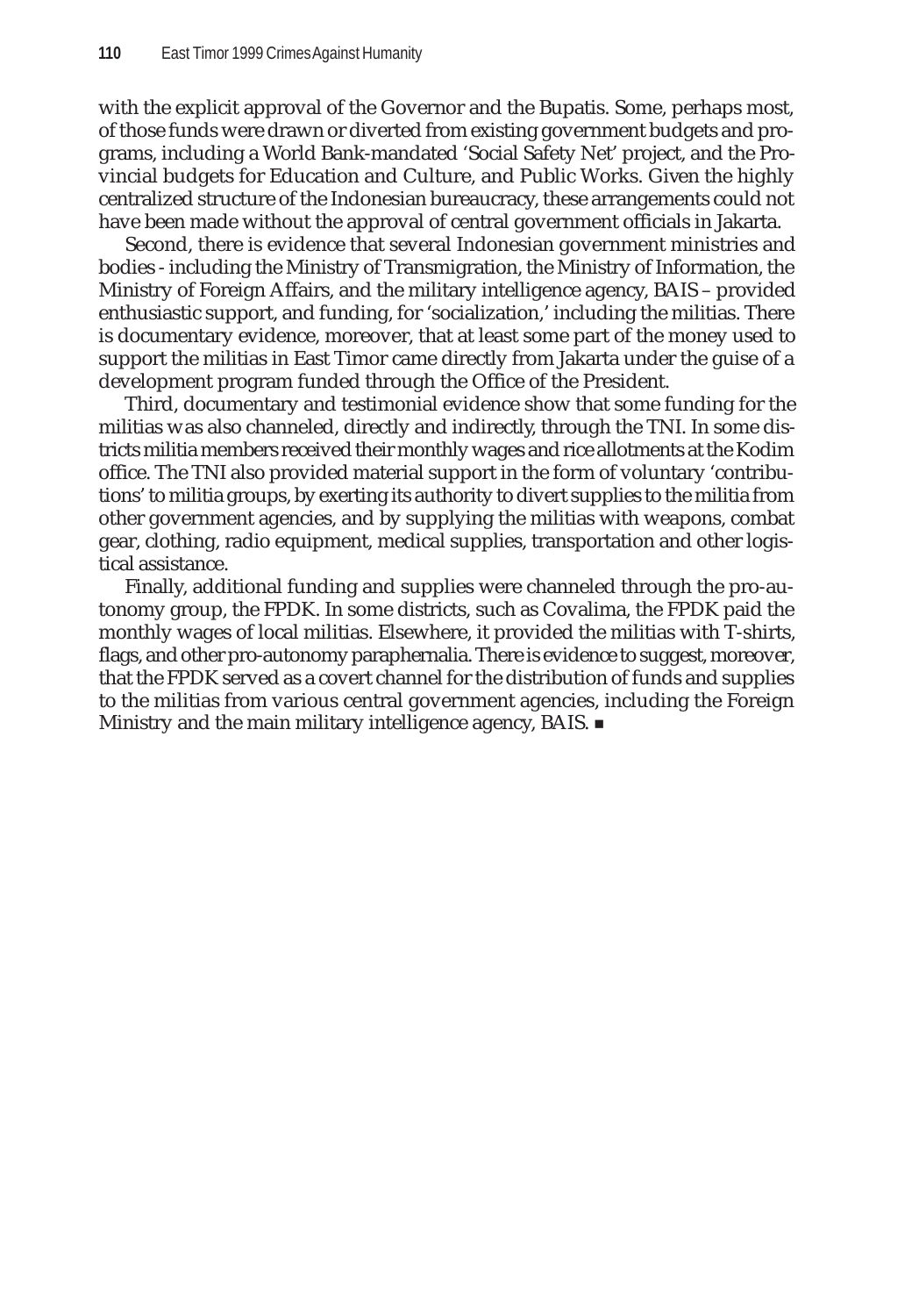# PART IV DISTRICT SUMMARIES AND CASE STUDIES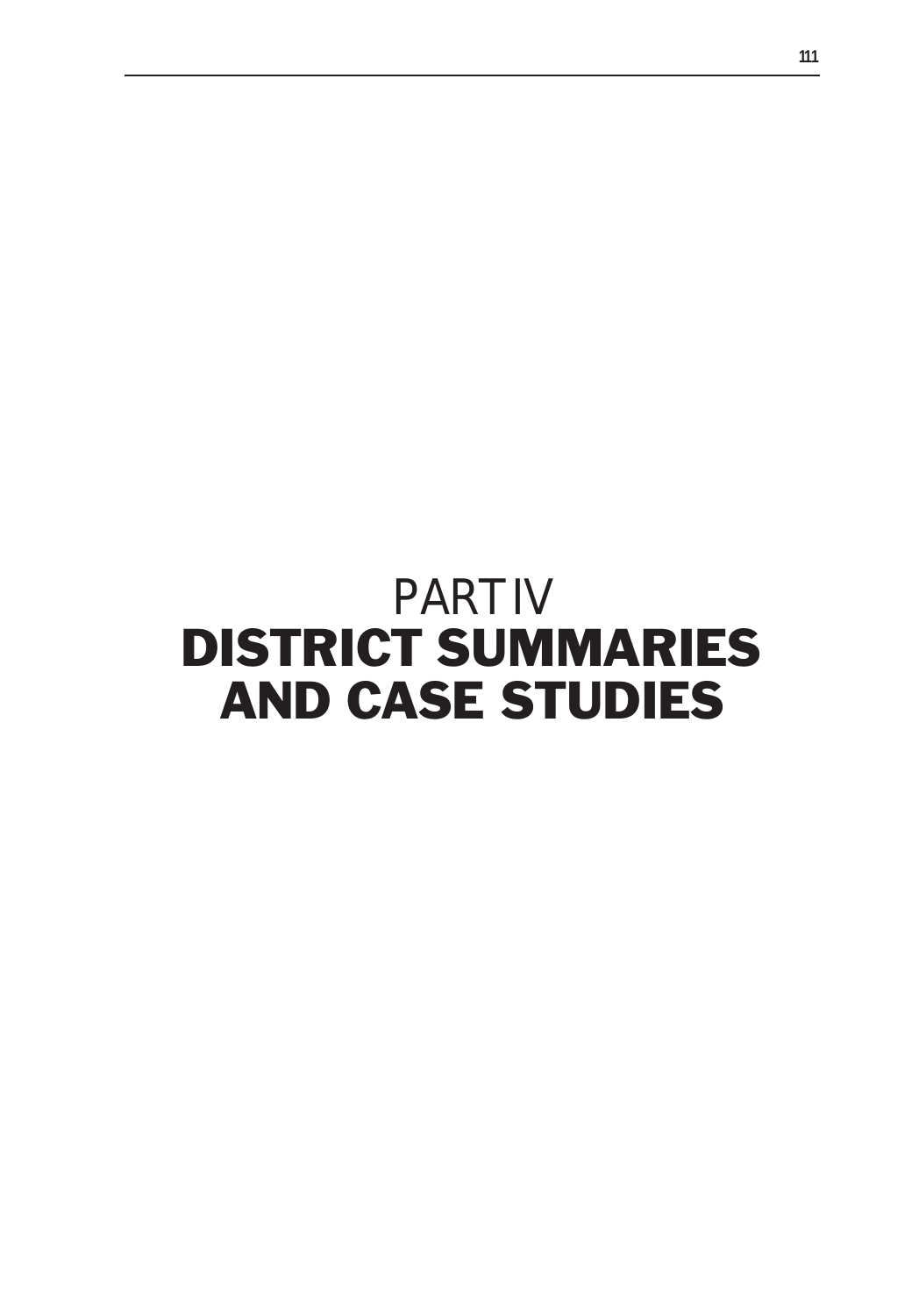# 9. District Summaries

The examination of the broad patterns of violence in 1999, and of the relationships that underlay them, can create a misleading sense of the uniformity of the situation across the country. This chapter aims to correct that imbalance, and to provide a more nuanced and complex picture of the events of 1999, by examining the human rights situation in 1999 in each of East Timor 's 13 administrative districts: Aileu, Ainaro, Baucau, Bobonaro, Covalima, Dili, Ermera, Manufahi, Manatuto, Lautem, Liquiça, Oecussi, and Viqueque.

Each district summary consists of two main sections. The first describes the principal militia groups that operated in the district in 1999, and examines the relationship between those groups and the key military, police and civilian authorities in the district. The second section provides an overview of major human rights events and developments in the district in 1999, highlighting both general themes and specific incidents of violence. While they add complexity to the picture of events in 1999, these summaries also illustrate very clearly the general patterns and relationships discussed in the early part of this report.

#### **9.1 Aileu (Kodim 1632)**

| Dandim:     | Maj. Maman Rahman                |
|-------------|----------------------------------|
| Bupati:     | Col. (ret.) Suprapto Tarman      |
| Kapolres:   | Lt. Col. (Pol.) Drs. Hermanu, SH |
| Militias:   | AHI                              |
| No. Killed: | 28                               |
|             |                                  |

Compared to some other districts, Aileu suffered relatively low levels of political violence in 1999.<sup>1</sup> Twenty-eight people were killed during the year, the vast majority in one Sub-District (Aileu Kota). On the other hand, the district suffered levels of physical destruction comparable to other districts, and several thousands of people were forced to flee their homes, taking refuge in the mountains or in West Timor. The main perpetrators of the violence in Aileu were TNI soldiers and, to a lesser extent, members of the local militia, *AHI*. Members of the Police Mobile Brigade were also directly responsible for some acts of violence.

#### *Militias and Authorities*

The main militia group in the district, AHI, was formally established in April 1999,

<sup>1</sup> Unless otherwise noted, this account is based on UNTAET, DHRO Aileu, "A Profile of Human Rights Violations in Aileu District During 1999," December 2001.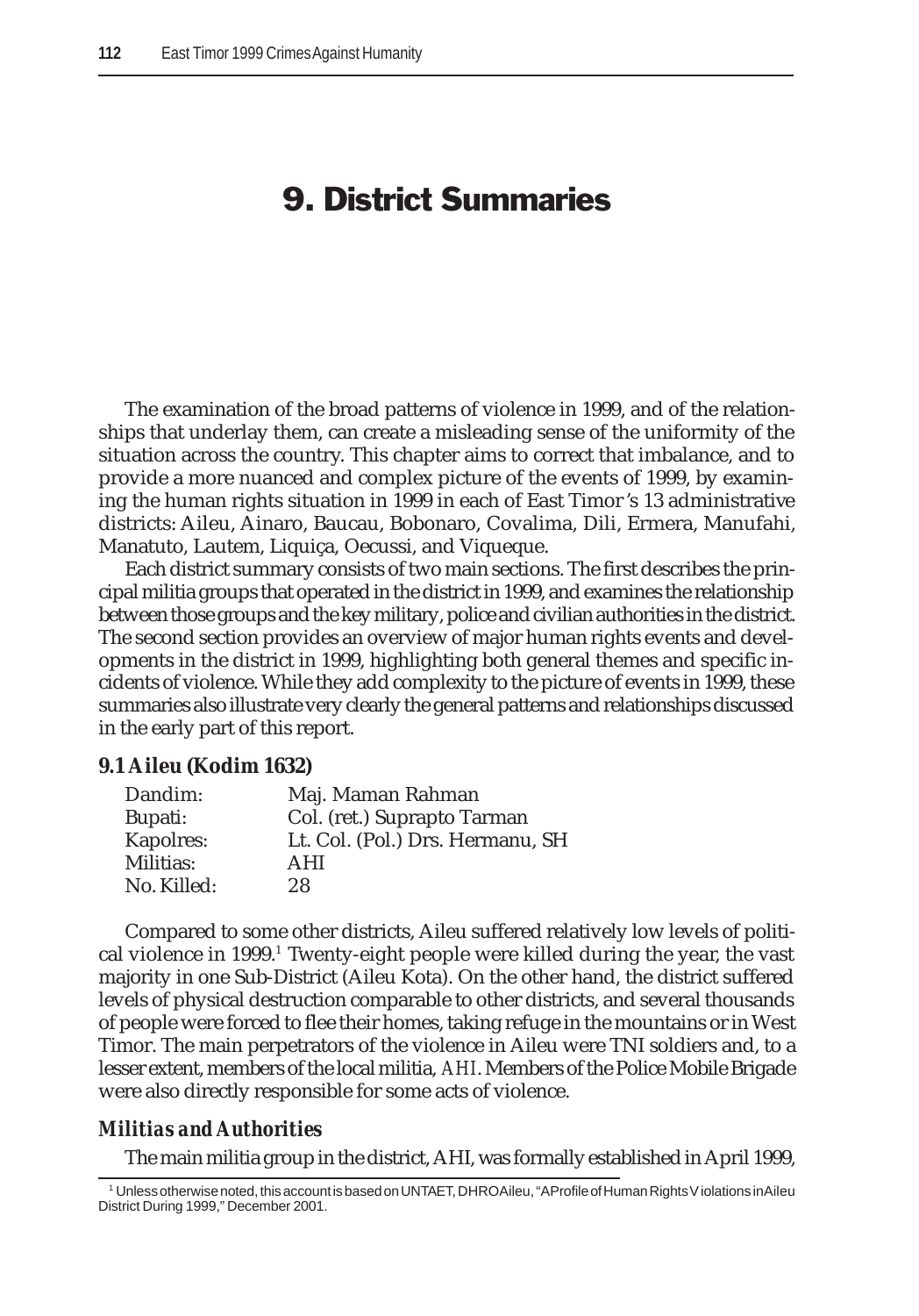and it had an estimated strength of approximately 260 members. Like many of the ostensibly new militia groups that emerged at this time in East Timor, AHI was formed on the basis of pre-existing militia and paramilitary organizations. The most important of these in Aileu was Garda Paksi, a quasi-military youth group established in 1995. At the time of AHI's formation, all existing members of those older groups were effectively folded into the new one. Highlighting the continuity, AHI's leaders in 1999 reportedly included the former commanders of the old groups.<sup>2</sup>

Formally, AHI had the support of the leading civilian authorities, including the Bupati, Col. (ret.) Suprapto Tarman and local government officials.3 It was allocated office space in Aileu town, and in each of the Sub-Districts. The District authorities also provided AHI with two vehicles, which were used by its key leaders, and like militias everywhere it received funding and rice through the Bupati's office.

Despite these signs of official support, the backing of the authorities was not nearly as solid as it was in some other districts. At least some government authorities were evidently ambivalent about the militias. The Dandim, Maj. Maman Rahman, does not appear to have been a strong militia supporter, and the record of the Bupati, Col. Suprapto Tarman, was mixed. Although he threatened grave violence against pro-independence figures in August, and adopted an extremely bellicose posture in the post-ballot period, he was evidently not a quick convert to the idea of a militia force. In fact, he did not authorize the formation of AHI until April, and then evidently only to keep other militias – notably the Dili-based Aitarak – from operating in his district. That ambivalence would appear to have limited AHI's strength, and it may therefore help to explain the relatively small number of killings in the district.

Certain aspects of AHI's leadership and composition probably contributed to the same outcome. For example, AHI's commander Tomás Mendonça was said to be reluctant to distribute weapons to militia members. An ex-civil servant and former head of the District legislature, Mendonça was not as aggressive or as inclined to use violence as leaders of militias in other districts. AHI's behavior was probably also constrained by the fact that Aileu was a major CNRT and Falintil base area. In fact, by some accounts CNRT and Falintil members had managed to infiltrate AHI units, and at least one of AHI's commanders (the second-in-command, Julio Oscar Galucho) was said to be a clandestine agent of Falintil.

AHI did, however, benefit from the support of some regular TNI officers, including the Kodim Chief of Staff, Capt. Solapidin Dolok Seribu. In certain areas TNI officers and soldiers were directly involved in mobilizing and coordinating militia activities. The Commander for the Sub-District of Aileu, Sgt. Maj. Alex Cocoleu, was a strong militia supporter. In the Sub-District of Laulara, AHI was unofficially coordinated by a Babinsa, Pte. José Aleixo; while in Seloi Kraik, it was coordinated by TNI officer, Sgt. Pedro Araújo.

AHI's strongest base of support in Aileu was arguably from the Kopassus unit stationed there, and from the Dili-based militia group, Aitarak, itself a Kopassus creation. Aitarak had actually begun to operate in the Laulara Sub-District of Aileu in early 1999, apparently prompting the Bupati to accept Kopassus calls for the formation of a local group. Aitarak was also instrumental in setting up AHI, and Aitarak members came to Aileu periodically in 1999 to check up on AHI's operations.

 $^{\rm 2}$ They included Horacio de Araújo, a former Garda Paksi leader, who was AHI's third in command.

 $\rm{^3}$  Col. Tarman had previously served as Dandim in Manufahi, and as Chief of Staff of Korem 164/WD.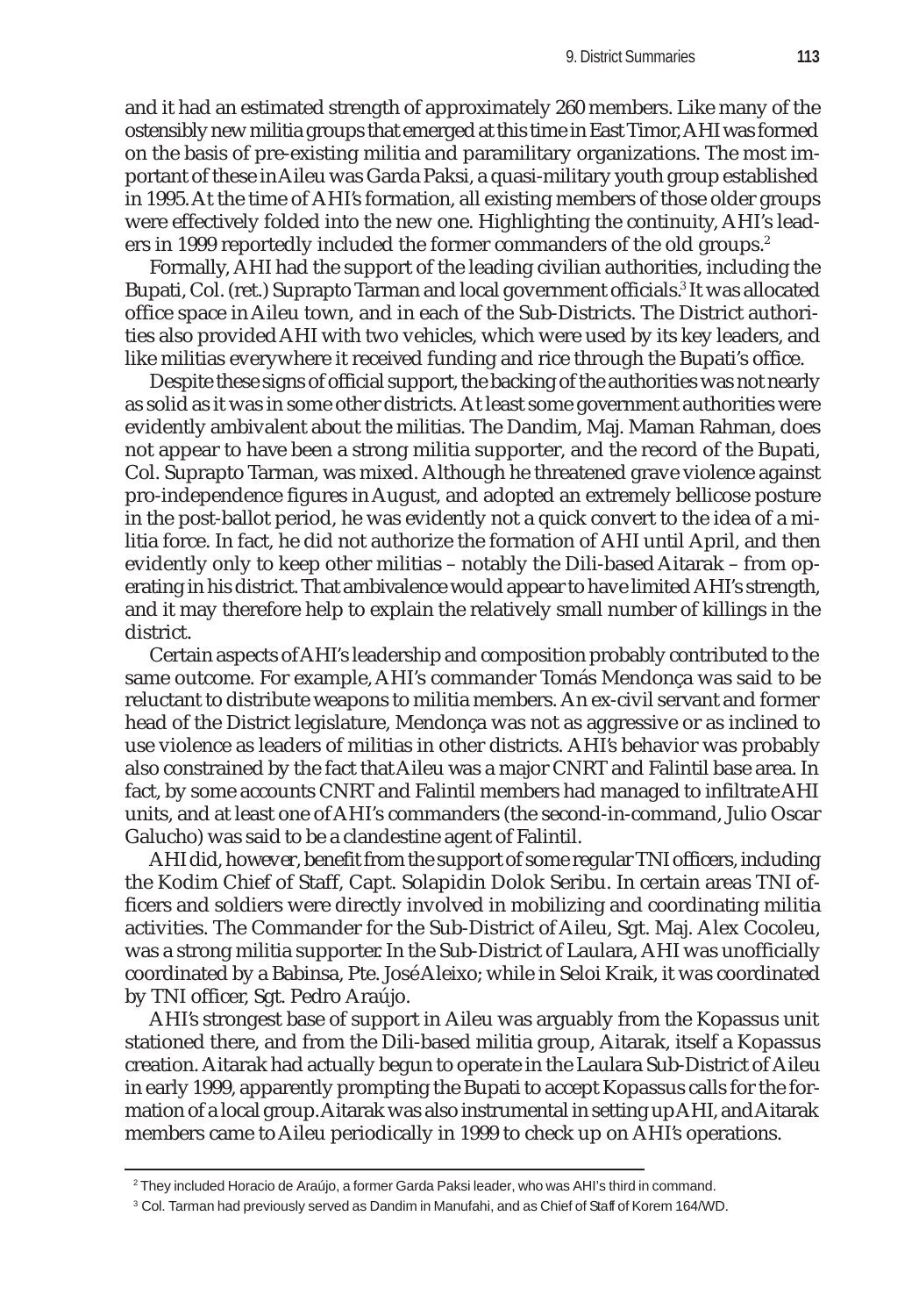# *Major Human Rights Events*

Perhaps owing to AHI's weakness, and the relative strength of Falintil and CNRT in the district, there were no killings reported through the entire pre-ballot period. However, these months were not completely free of violence. There were frequent reports of arrest, beating and torture of suspected CNRT and Falintil members. Sometimes these beatings took place at AHI premises, but just as often they occurred at Kodim heaquarters or in one or another Koramil. Some instances of sexual harassment and sexual violence, especially against women with CNRT sympathies, were also reported.

As it was throughout the territory, polling day was relatively peaceful in Aileu, and the calm continued at least until September 3 or 4. With the announcement of the result, however, the situation changed dramatically. According to some accounts, the violence began that day with the systematic killing of livestock. TNI soldiers began the slaughter, using high-powered weapons, and then gave guns to militiamen to continue the task. From there, the violence escalated quickly.

TNI soldiers and Police frequently played a direct role in the violence. TNI officers reportedly ordered militia leader Tomás Mendonça to organize the burning of buildings in Aileu town. UNAMET Civpol officers reported that Indonesian Police had stood idly by while militias had burned down the CNRT office in Aileu town. And on September 8, Capt. Seribu and Sgt. Maj. Cocoleu called some 20 TNI soldiers together at the Kodim. Once they had gathered, Sgt. Maj. Cocoleu reportedly told them to go out and burn and kill.

Between September 4 and 14, at least 15 people were killed in the district. Eleven of the 15 were killed in the Sub-District of Aileu Kota, and four were killed in the Sub-District of Laulara. Apparently, none were killed in the Sub-Districts of Lequidoe and Remexio. The available information on the reported killings points again to the direct role of the security forces. TNI or Police officers were directly involved in at least 8 of the 15 killings, and they were the sole perpetrators in at least five. On September 9, for example, Domingos Maukinta was shot and killed near Hohulu village, in Aileu Kota, by a TNI Sergeant, while on operation with several militiamen. The murder took place in the course of a joint TNI-militia campaign of burning and forcible evacuation directed by TNI Sgt. Maj. Alex Cocoleu.

As in other districts, the post-ballot period was also marked by massive destruction of property, intimidation, and forced evacuation. In that regard as well, the leading role of the TNI and Police was conspicuous. The burning of Alieu town began on September 5, and was both deliberate and systematic. TNI soldiers and militiamen arrived at villages with 5-litre cans of petrol or kerosene, which they sprayed on the buildings before lighting them on fire. Villages in the vicinity of Aileu town were burned one-by-one on successive days.

Against this background, TNI and AHI militiamen began to round up thousands of villagers and transport them, or exhort them to walk, to Aileu town. As in a number of other districts, those living closest to the main roads were most likely to be rounded up. After waiting in Aileu for several days, on September 14th those who had been rounded up were moved from Aileu to Dili. A few days later, they were loaded on to trucks and transported from Dili to Atambua in West Timor.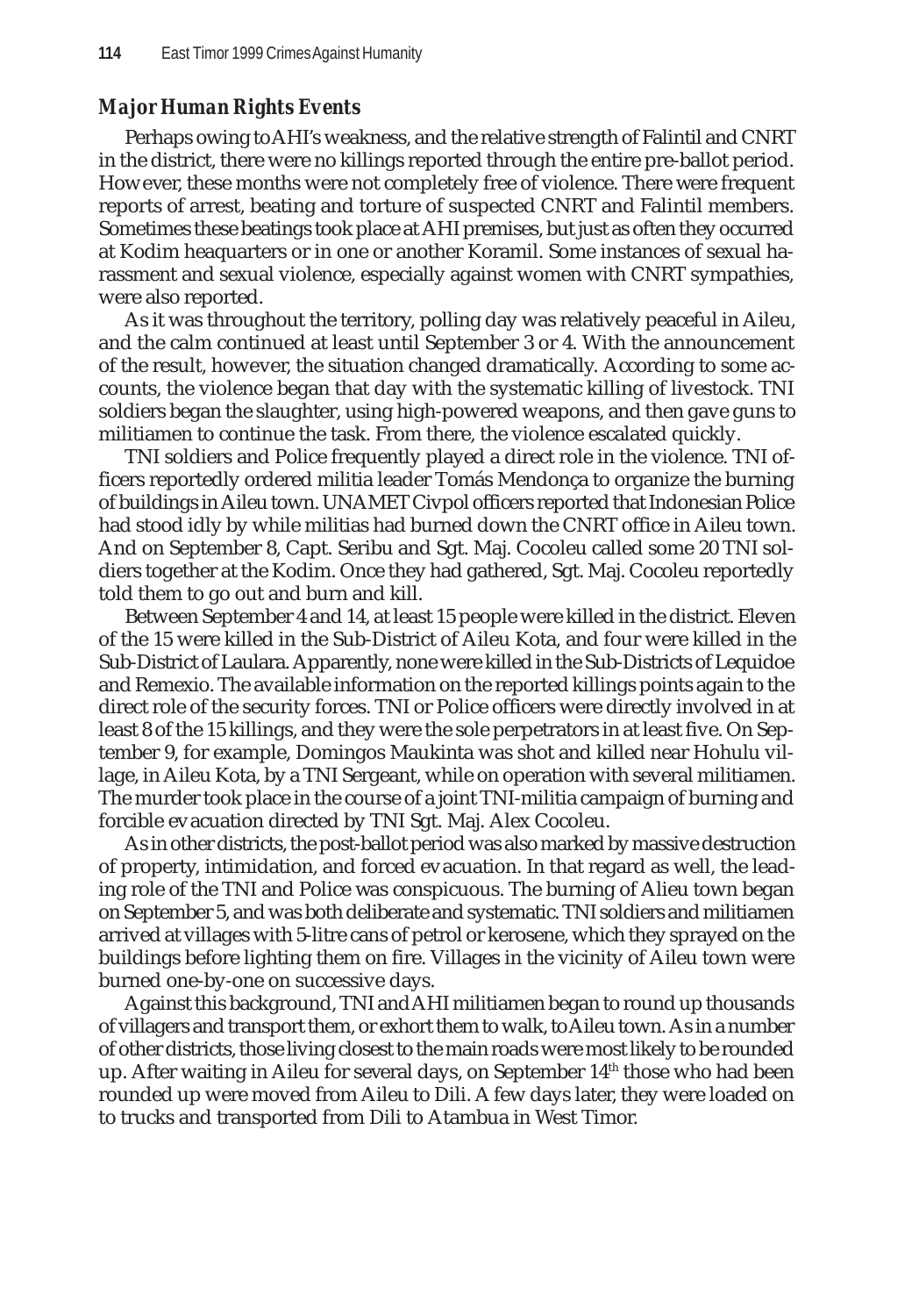# **9.2 Ainaro (Kodim 1633)**

| Lt. Col. Paulus Gatot Rudianto  |
|---------------------------------|
| <b>Evaristo Doutel Sarmento</b> |
| Maj. (Pol.) Drs. Rizali, SH     |
| Mahidi, Laksaur                 |
| 34                              |
|                                 |

The District of Ainaro suffered significantly higher levels of violence and destruction than Aileu.<sup>4</sup> At least 34 people were killed during the year, virtually all of them known or alleged supporters of independence. More than half of these killings (18) occurred in the Sub-District of Ainaro. An estimated 13,000 people were forcibly relocated in the post-ballot period, and some 3,700 buildings were burned or destroyed. Members of the TNI and the local militia group, *Mahidi*, were responsible for the vast majority of human rights violations in the district, including murder, attempted murder, torture and ill-treatment, intimidation, forcible relocation, and destruction of shelter and property.

# *Militias and Authorities*

The main militia group in Ainaro district was Mahidi (*Mati Hidup Integrasi dengan Indonesia* – Live or Die for Integration with Indonesia). Mahidi was formally established at a ceremony in Cassa in December, 1998.<sup>5</sup> The inauguration ceremony was reportedly attended by a number of government officials, including the national proautonomy figure Francisco Lopes da Cruz. The principal organizers, however, were said to be elements of the Kopassus-led intelligence unit, SGI. $^{\rm 6}$  At the time of the inauguration, that group was referred to as 'Halilintar 612' and 'Battalion 612' suggesting a link with the TNI in neighboring Bobonaro.

Over the next few months, Mahidi branches were established in each of Ainaro's sub-districts and villages. By mid-1999, Mahidi had an estimated strength of at least 1,000 men, divided into a military-type structure of Company, Platoon and Cell.7 There were four main Companies (A, B, C and D) plus a headquarters company and a women's company.

Mahidi was under the overall command of Cancio Lopes de Carvalho.<sup>8</sup> His younger brother, Nemesio de Carvalho, was Deputy commander based in Cassa, and had responsibility for operations in the southern part of the district. A second Deputy Commander, Daniel Pereira, based in Manutassi, was responsible for operations in the north.

Like many of the militias that appeared in 1999, Mahidi had deep historical roots, and long established links with the Indonesian military. Its antecedents dated at least

<sup>4</sup> Unless otherwise noted, this account is based on: UNTAET, DHRO-Ainaro, "Report on Human Rights Violations in 1999, Ainaro District," May 2001.

<sup>5</sup> Sources differ on the precise date of the ceremony. Most witnesses say it took place on December 17, but others say December 31, 1999. A detailed, hand-written memo from July 1999 states that Mahidi was first established in Cassa on December 31 (SCU Collection, Doc #268).

<sup>6</sup> They included Lt. Col. Nyus Rahasia, a Kopassus officer – and Deputy Commander of TNI Sector B – who also trained militias in Manatuto in May and June 1999 (See District Summary: Manatuto).

 $7$  In April 1999, some reports estimated Mahidi's strength at 2,000 members with 500 weapons, but local NGOs said the real figures were closer to 1,000 members and 37 firearms. UNTAET Peace Keeping Force*, Militia Handbook*, Dili, April 5, 2001.

 $^8$  "In the wake of the Santa Cruz massacre, [Cancio Carvalho] collaborated with the SGI (Military Intelligence) in their hunt for the pro-independence activists. Since 1996, he has been living in Kupang where, until the fall of Suharto, he worked at the Ministry of Justice." UNTAET, *Militia Handbook*.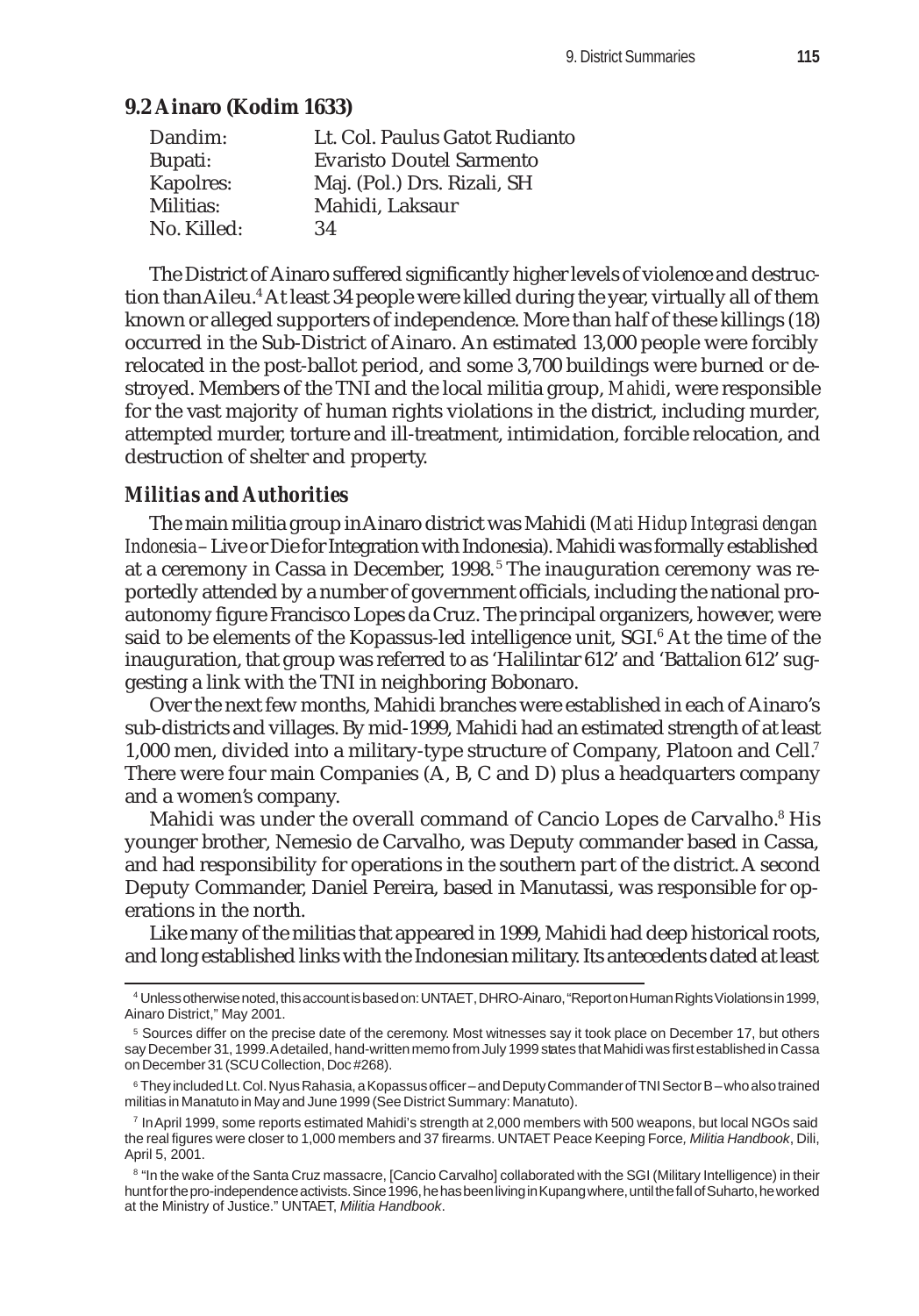to 1991, when a militia organization called the 'Volunteers' Organization' (*Organisasi Sukarelawan*) was formed in the district. The leader of that group was none other than Cancio Carvalho, the Mahidi Commander. Like Mahidi, moreover, the 'Volunteers' Organization' base area was the village of Cassa, in Ainaro Sub-District. Along with Manutassi, Cassa had also been one of the key strongholds of the pro-Indonesian Apodeti party in 1975-76. In the mid-1990s, the future leaders and members of Mahidi took part in a military training program run by the SGI in Aileu.

These strong ties to the military were very much in evidence in 1999. TNI officers demonstrated their support for Mahidi by attending its inaugural meetings, and by conducting joint meetings to 'socialize' the autonomy option. Among those who attended such meetings was the District Military Commander, Lt. Col. Paulus Gatot Rudianto.

The TNI was also instrumental in training Mahidi, and in planning and executing its operations. One training session, conducted by Kodim officers, was directly observed by UNAMET officials in June 1999. Militia training is also reported to have been conducted in the district by Kopassus officers attached to Combat Sector B. The TNI was also the main source of supply of weapons to Mahidi. A former Hansip member told UN investigators that, starting in late December 1998, weapons were supplied to Mahidi commanders, who then distributed them to the Sub-Districts (See Chapter 7). Finally, UNAMET officials and others routinely observed TNI and Mahidi members conducting joint patrols.

Mahidi also had the support of the Indonesian Police, or at the very least, they were able to operate without fear of Police interference. As in the rest of East Timor, the Police in Ainaro were conspicuously unwilling to intervene to prevent or stop unlawful actions by the militias, or to investigate them when they were reported. In fact, confirming what had long been suspected, one former Police officer in Ainaro told UN investigators that Police had been given instructions to protect and assist the pro-autonomy groups, and to turn a blind eye to crimes against supporters of independence.

Of course, there were exceptions. A number of East Timorese Police officers were themselves supporters of independence, and did what they could to limit or prevent militia violence. But the consequences of such efforts could be fatal. On September 6, 1999, for example, a Police officer in the Sub-Village of Hatu-fae, in Maubisse Sub-District, was shot and killed after he tried to prevent militias from looting and burning the village. Fearing a similar fate, several Police with pro-independence sympathies fled to the hills or to West Timor as the violence descended.

In addition to the support it received from the TNI and the Police, Mahidi had the effective backing of key members of the civilian government apparatus, and of the two main pro-autonomy groups, the FPDK and BRTT. In fact, the leaderships of these different groups overlapped so significantly that they arguably constituted a single, tightly-knit entity.

The Sub-District Heads of Ainaro and Hatobuilico, for example, were at the same time coordinators of Mahidi in their areas. The two Mahidi deputy commanders, Nemesio Carvalho and Daniel Pereira, were simultaneously leaders of the FPDK, which had official government backing. The two men, moreover, were respectively President and Deputy President of the District legislature. Finally, the leader of the BRTT in the District was the Bupati, Evaristo Doutel Sarmento.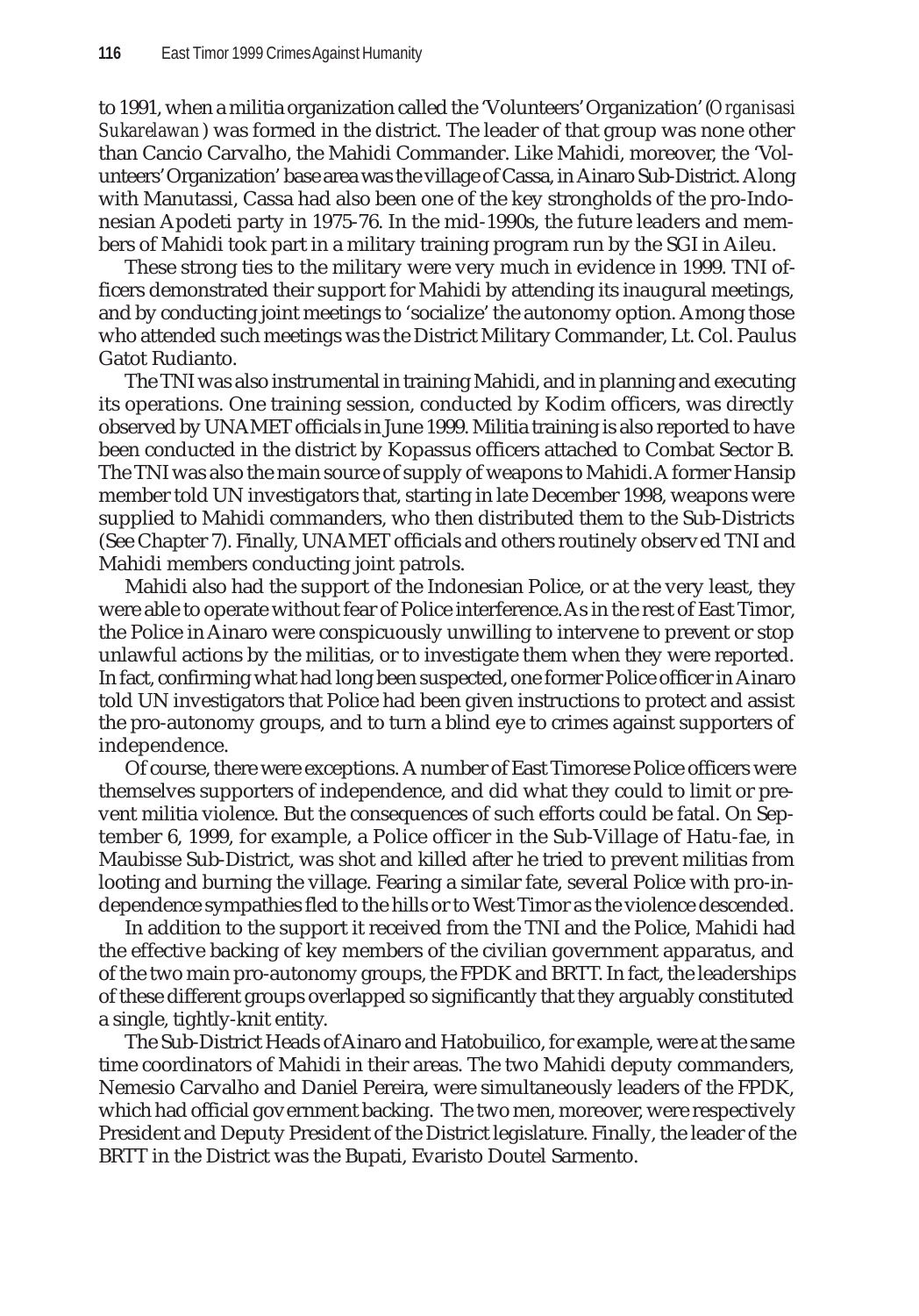#### *Major Human Rights Events*

As in much of East Timor, serious violations of human rights occurred through 1999, but with greatest intensity and frequency in the pre-UNAMET and post-ballot periods. All of the 34 recorded murders occurred in these periods. These periods also witnessed a surge in cases of kidnapping, beating, intimidation, forced dislocation, sexual violence, and destruction of property. The worst of the violence was concentrated in two Sub-Districts – Ainaro and Maubisse – but all Districts suffered serious violations and destruction.

The pre-UNAMET period was characterized by a climate of fear and intimidation. At least five people, all of them supporters of independence, were killed during this period. Two of those killed, in the same incident on January 3, 1999 were evidently targeted because they had protested against the formation of the Mahidi militia in Cassa. Three others were deliberately killed after being detained by TNI soldiers and Mahidi members and badly beaten.

As in the rest of the country, there were fewer serious human rights incidents during the UNAMET period, but beatings, kidnappings, and intimidation by militia and TNI continued. The main targets of these actions included CNRT leaders, student activists associated with the DSMPTT, and UNAMET staff. On August 5, for example, Mahidi militias attacked a meeting in Ainaro town organized by the DSMPTT, injuring a UNAMET Civpol. Police failed to intervene, and refused to investigate the assault on the grounds that UNAMET should not have attended the meeting. Later in August, during the period of campaigning, a Mahidi group burned the CNRT headquarters to the ground.

Ballot day was more tense in Ainaro than in many other districts. In addition to widespread intimidation, and brandishing of firearms, by TNI and militia, there was an unsuccessful attempt to kill a CNRT figure in Cassa.

As in the rest of the territory, however, the worst of the violence and destruction began after the ballot, and took on a special intensity after the announcement of the result on September 4. The pattern was virtually identical in every Sub-District. Joint teams of TNI and Mahidi moved systematically from village to village, first ordering residents to leave, before looting and then burning all houses and buildings. Most were ordered to go to Ainaro town, from where they were transported by truck to West Timor. In all, an estimated 13,000 were forcibly relocated in this way.

The process of dislocation and destruction was accompanied by serious human rights violations, and most notably, by selective or targeted killings. Most of those violations were committed by joint teams of TNI and Mahidi militia. In a handful of cases, mainly in Hato Udo Sub-District, members of the ABLAI militia from neighboring Manufahi, were also involved.

In a number of instances, the killings were committed while the victims were in TNI custody. In one such case, on September 6, in Aituto-Rina Sub-Village, in Hatubuilico Sub-District, two men were beaten and then killed while detained at the TNI compound. The men had been among a larger group captured by TNI soldiers and militias on September 5, and detained at a nearby TNI post. The following morning, pro-independence supporters were separated from the others before being beaten severely and killed.

As in the case above, those targeted were mainly known supporters of independence, but the victims also included members of their families. On September 10,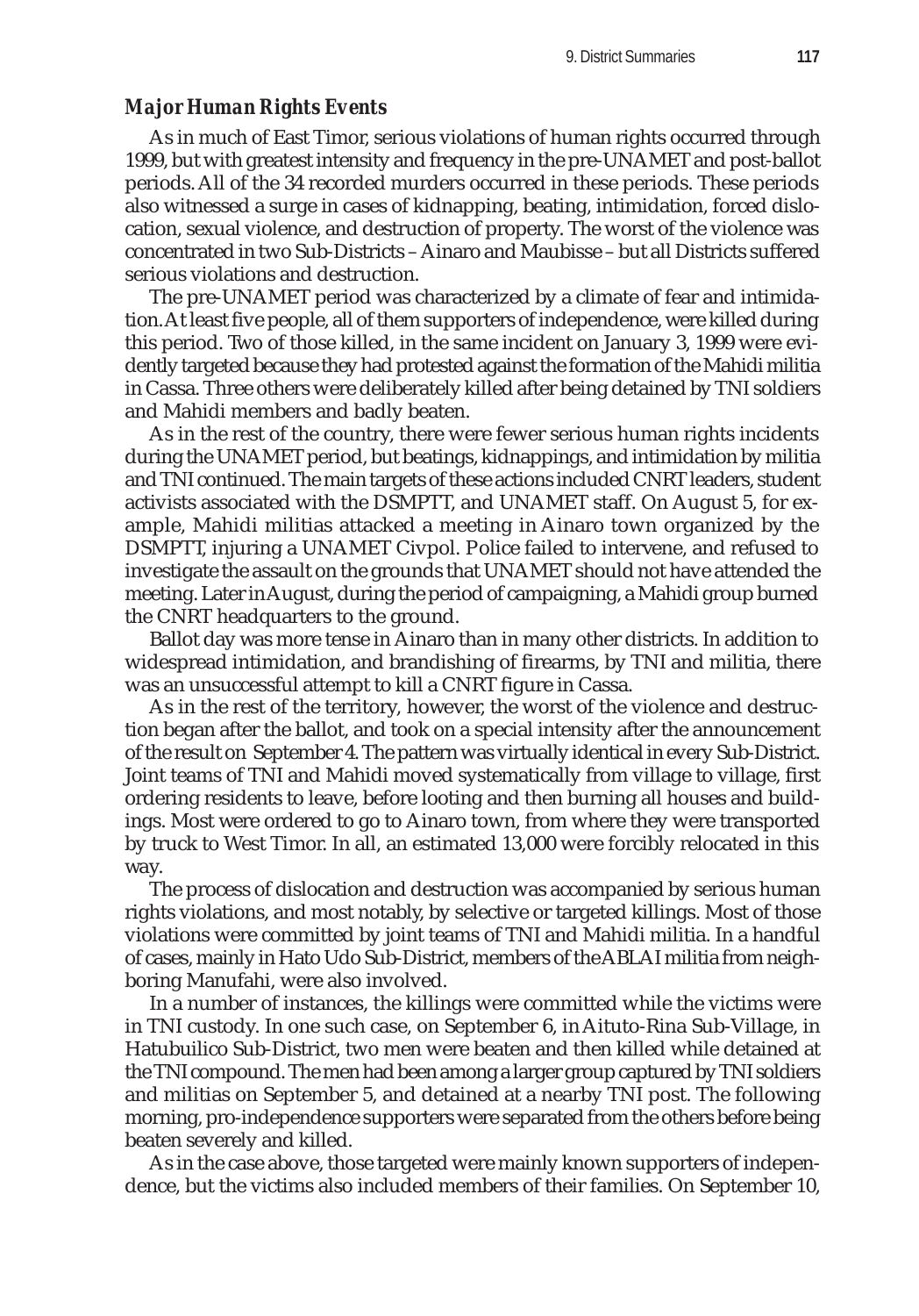for example, a two-year-old girl was shot in the head and killed at her home in Sebagalau Sub-Village, by militiamen attempting to murder her father.

The worst single case of violence in the District was the massacre at Maununu village, on September 23. Mahidi and the TNI had left Ainaro on September 21, but two days later, a force of about sixty armed men returned to Maununu. In a carefully coordinated and executed military-style operation, the armed men – which may have included TNI soldiers – killed at least 11 people, tried to kill 5 more, burned as many as 165 buildings, and forcibly evacuated roughly 75 villagers.

#### **9.3 Baucau (Kodim 1628)**

| Dandim:     | Lt. Col. Hisar Richard Hutajulu             |
|-------------|---------------------------------------------|
| Bupati:     | Virgilio Marçal                             |
| Kapolres:   | Lt. Col. (Pol.) Drs. Sodak C. Marpaung      |
| Militias:   | Saka, Sera, Forum Komunikasi Partisan (FKP) |
| No. Killed: | 43                                          |

The District of Baucau, the location of East Timor's second largest city, suffered significant violence and destruction in 1999. <sup>9</sup> At least 43 people were killed during the year, about half of them in the post-ballot period. As in other districts, there was widespread physical destruction in the aftermath of the vote, and an estimated 5,000 people were forced to flee their homes. Nevertheless, given the size and political importance of the district, the violence in Baucau was relatively limited.

The vast majority of those killed were supporters of independence, while five were TNI soldiers or supporters of autonomy. The main perpetrators of the violence were the local militia group, *Saka*, and various TNI units, including Rajawali, and Battalion 745. Other militia groups, including *Sera* and the *Forum Komunikasi Partisan* (FKP) also played a role.

# *Militias and Authorities*

The main militia group in the district was Saka (a.k.a. Team Saka and Team Pusaka). Most of its members had access to weapons, sophisticated communications equipment, and other military gear. Originally formed during the Indonesian army's *'Operasi Kikis'* in 1983, Saka had long-established ties with the TNI. An officer at Kodim Baucau, Sgt. António Monis, was directly responsible for Saka liaison and operations.

The Saka commander, Joanico Cesario Belo, was a Kopassus officer. A protégé of the notorious Kopassus officer and Suharto's son-in-law, Prabowo Subianto, Belo carried a card that bore the Kopassus emblem and identified him as 'Commander of Special Company Pusaka' (*Dan Ki Sus Pusaka*).10 Commander of Saka since 1996, Cesario was also the overall militia commander for the eastern region (PPI, Sector A), with responsibility for Makikit and 59/57 Junior in Viqueque, Team Alfa in Lautem, Moruk in Manatuto, and both Saka and Sera in Baucau.

Although it was the largest and the most active militia in the district, and was indeed responsible for many killings and other acts of violence, Saka was generally less aggressive than militia groups such as BMP in Liquiça and Aitarak in Dili. One reason seems to have been the lukewarm support it received from the Bupati,

<sup>9</sup> Unless otherwise noted, this account is based on: UNTAET, DHRO-Baucau, "Baucau 1999 Report" [n.d.].

<sup>&</sup>lt;sup>10</sup> A copy of Cesario's business card is in the author's possession.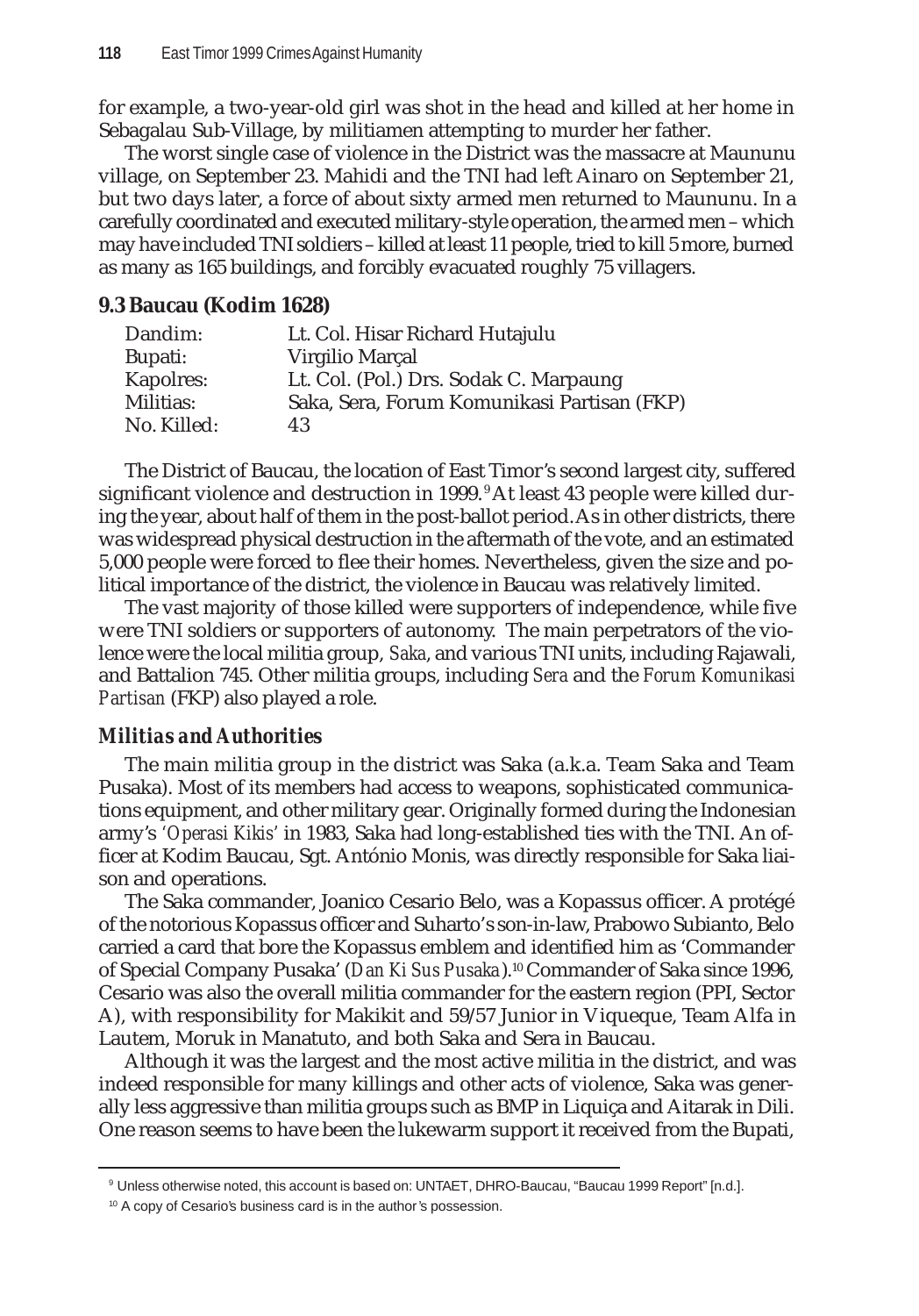Virgilo Marçal (a native of Baucau and well-regarded in the District), and from the Dandim, Lt. Col. Richard Hutujulu.

Formally, these officials backed Saka. As in other districts, funding flowed to the group from the Bupati's office and through the Kodim. At the same time, both the Bupati and the Dandim expressed to UNAMET their apprehension about the militias, and their desire to ensure a peaceful outcome to the Popular Consultation. Their posture may have been influenced by the views of the Bishop of Baucau, Basilio do Nascimiento, a widely respected and influential figure in Baucau, and indeed in the country.

There was also ambivalence within Saka itself. Some Saka members, it seems, were sympathetic to independence, and secretly assisted Falintil by passing on money and food they received as militias. Even the Commander, Joanico Cesario Belo, appeared to lack conviction. In the pre-ballot period, his public pronouncements were seldom as bellicose as those of Eurico Guterres, Cancio Carvalho, and other militia leaders. And in the post-ballot period, he reportedly assisted many pro-independence people to flee Dili to Baucau, possibly saving many lives.

A second militia group in Baucau was Team Sera. Commanded by Agostino Freitas Boavida (a.k.a. Sera Malik), Team Sera also dated back to the 1980s, and had close ties to the TNI. However, it was much smaller and less active than Saka.

The last of the militia groups in Baucau, Forum Komunikasi Partisan (FKP), was not formed until July-August 1999. The name alluded to the first ever militia group created by the TNI in 1975-76, the so-called 'Partisan,' and some of its members were said to be former members of that older group. The FKP was set up on the initiative of the Kodim Baucau Chief of Staff, Capt. Karel Pola, despite efforts by local authorities and UNAMET officials to prevent it. The circumstances of its creation clearly indicate that the FKP was a TNI project designed to augment or replace the existing militia groups that were deemed to be insufficiently active.

The controversy over the formation of the FKP – as reported by UNAMET in 1999 –provided further insight into the reasons for the relatively low level of violence in the district. It confirmed, for example, that the Bupati, Virgilio Marçal, the Dandim, Lt. Col. Richard Hutujulu were far less supportive of militia violence than many of their colleagues in other districts. It also confirmed the Bishop's strong opposition to TNI support for the militias, and his willingness to intervene with Indonesian authorities to limit their activities.

All three men expressed to UNAMET their concern that Capt. Pola's efforts would give rise to violence, and they supported efforts to have him removed from the district. All parties expressed relief and satisfaction in mid-July when word was received that Pola had been reassigned. Then, when he reappeared in the District on August 2, the Bishop reportedly commented that he must have the support of one or more Generals in Jakarta. Immediately after Capt. Pola's return, FKP recruitment efforts resumed, and by the second week in August, units of the new militia existed in all Sub-Districts. Commanded by José Manuel do Reis (a.k.a. José Bife), the FKP brought together a mixed bag of ex-Partisans, civil servants, as well as former members of Saka and Sera. Together with Saka, and with the TNI, they were principally responsible for the human rights violations that occurred in the post-ballot period.

#### *Major Human Rights Events*

As in many other districts, the most serious violence in Baucau occurred in the pre-UNAMET and post-ballot periods. Virtually all of the killings in 1999 occurred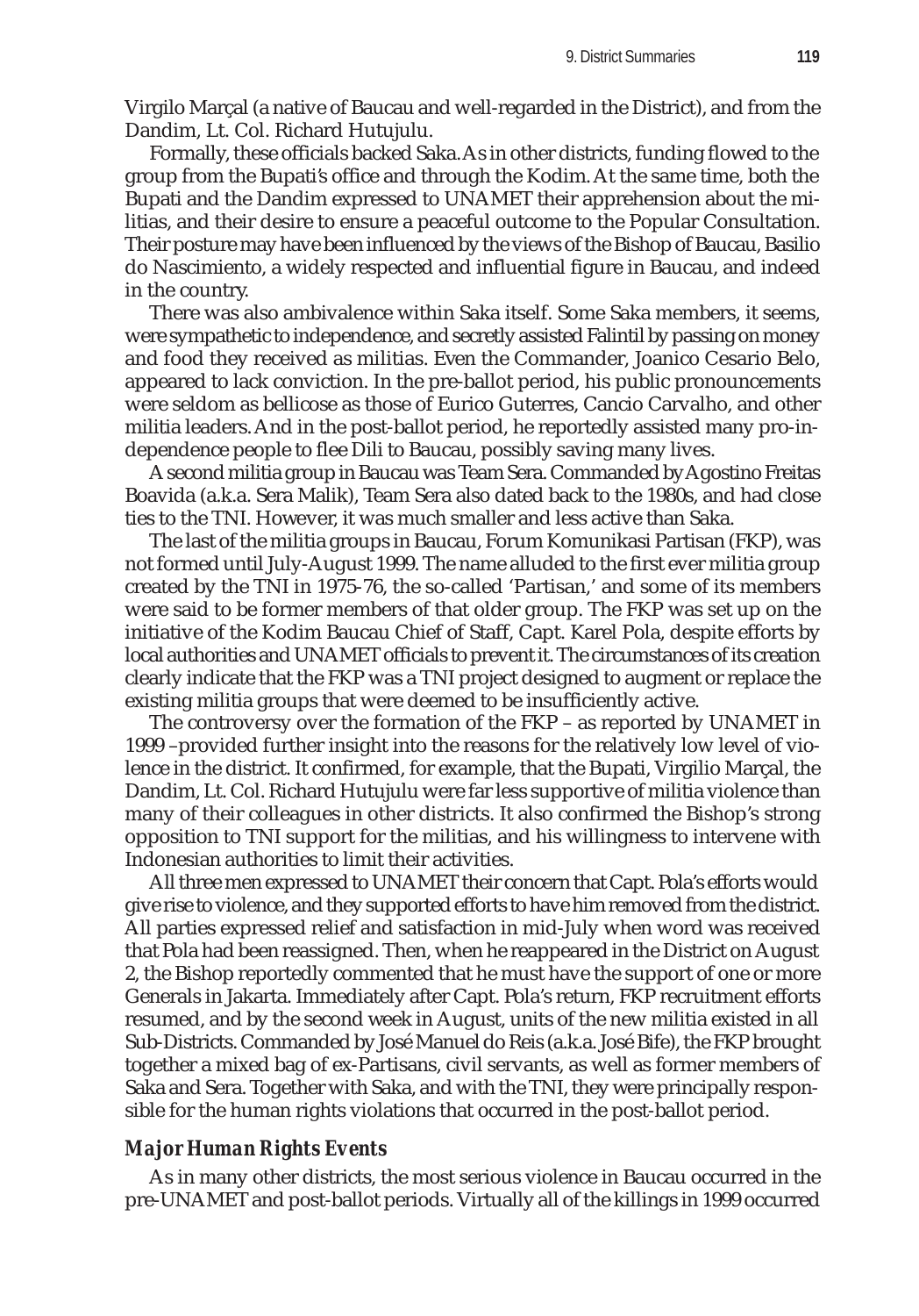between January and May, or in September, 1999. The UNAMET period was marked by systematic intimidation, including overt threats of future violence, beatings etc., but apparently no killings.

Many of the serious human rights violations committed in the pre-UNAMET period, including several killings, were perpetrated by TNI and Kopassus soldiers. A number of these killings appeared to be acts of revenge for Falintil or Clandestine attacks. One such case occurred in the area of Uaibeana and nearby Burburaca on March 17, 1999. Apparently in retaliation for the killing of a TNI soldier that month, five young men were detained by the TNI and killed. The bodies of three of the five were later discovered in a shallow grave at Triloka, near the Baucau airport. The bodies of the other two victims had not been located as of early 2003.

Baucau District was calm on polling day, and for the first few days of September. On September 3, however, militias began to appear on the streets of Baucau town, some of them carrying and firing automatic weapons. On the evenings of September 4, 5, and 6 men on motorbikes drove around the town firing their weapons into the air. Others circled or drove past the UNAMET and Civpol houses, throwing rocks, smashing the windows of vehicles, and firing guns.

On September 7, the UNAMET office in Baucau town came under attack. The attack lasted for about an hour, during which time live gunfire rounds entered the building at chest height. MLOs outside reported that shots were being fired by Indonesian Police, possibly Brimob. About two hours after the attack began, a TNI unit appeared on the scene. Later that day, UNAMET evacuated to Dili by helicopter.

The worst of the violence then began in earnest, and it continued until the end of September. Over the next three weeks, six people were killed in the Sub-District of Baucau; five in Venilale; four in Laga; three in Quelicai; two in Vemasse; and one in Baguia. A number of these killings were committed by TNI forces, including several by the 745 Battalion as it passed through Baucau on its way from Los Palos to Dili in late September. (See Case Study: Battalion 745 Rampage).

In addition to these 21 killings, militia and TNI units carried out acts of violence in much of the district, burning or destroying houses, government buildings, livestock, and food supplies. Some areas suffered relatively minor damage, including Baucau town and the Sub-District of Venilale. Other areas suffered major destruction, most notably the Sub-Districts of Quelicai, a center of militia activity, and Laga.

In Quelicai, on September 7, Saka militiamen tried unsuccessfully to arrest a number of CNRT leaders. The following day, September 8, militiamen and TNI soldiers joined forces to burn down the CNRT office, and all the houses and buildings along the main road. On September 9, TNI soldiers in Laga together with Saka and Sera militias forced people together at the TNI headquarters for transportation, by boat, to West Timor.

In the course of September, at least 5,000 people, and possibly many more, fled their homes either as a result of direct intimidation by militia and TNI forces, or because of a generalized fear of violence. Interfet forces arrived in Baucau at the end of September, and the violence subsided shortly thereafter.

# **9.4 Bobonaro (Kodim 1636)**

| Dandim:   | Lt. Col. Burhanuddin Siagian                             |
|-----------|----------------------------------------------------------|
| Bupati:   | Guilherme dos Santos                                     |
| Kapolres: | Maj. (Pol.) Drs. Budi Susilo                             |
| Militias: | Halilintar, Dadurus Merah Putih, Firmi Merah Putih, Saka |
|           |                                                          |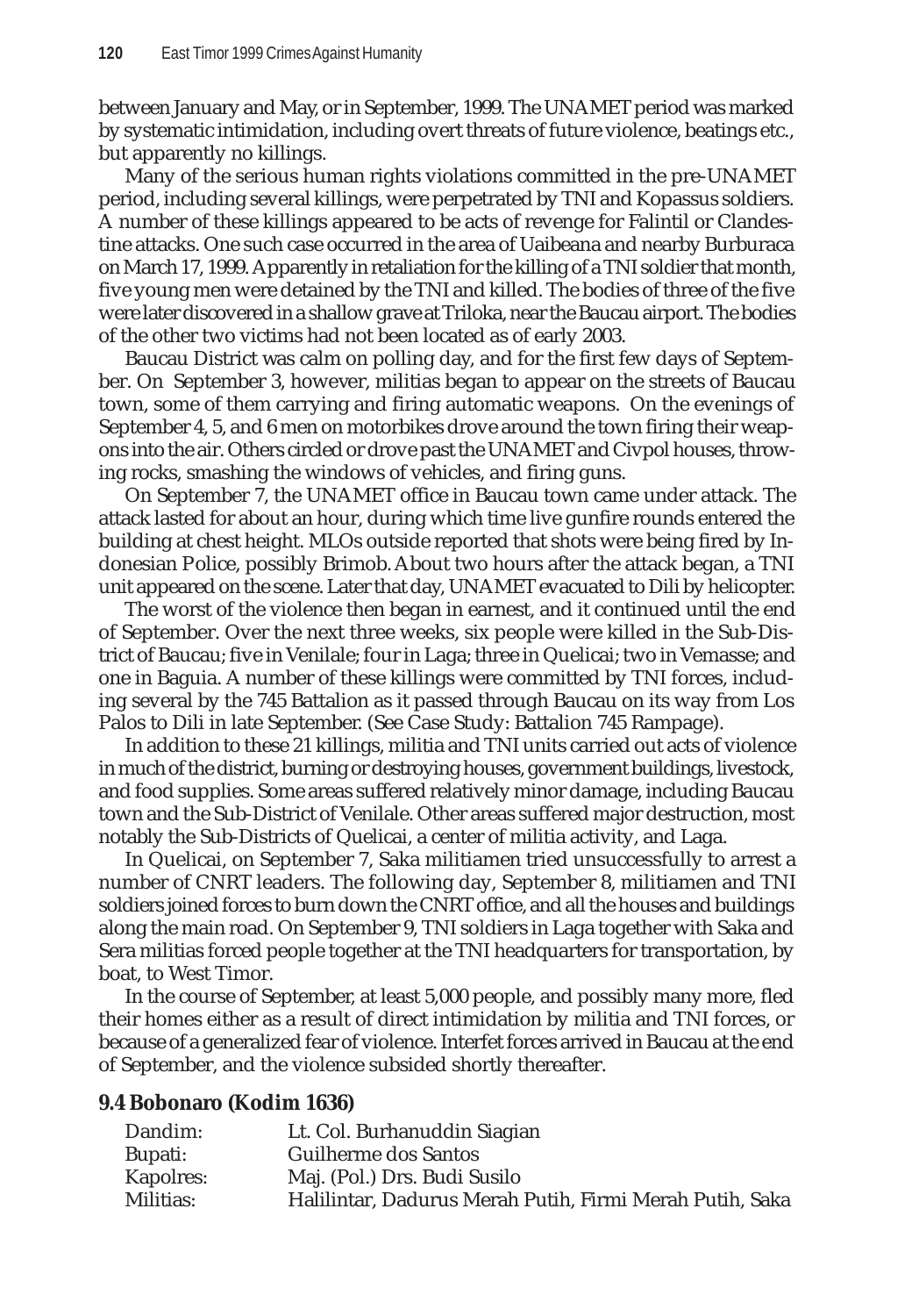Loromonu, ARMUI Merah Putih, Guntur Merah Putih, Hametin Merah Putih, Harimau Merah Putih, Kaer Metin Merah Putih No. Killed: 229

The District of Bobonaro was a major center of pro-autonomy violence in 1999.<sup>11</sup> At least 229 people, and possibly as many as 300, were killed during the year. Many others suffered beating, torture, forcible relocation, and property destruction. By one estimate, 8,612 houses were burned, and a further 4,382 were otherwise rendered uninhabitable. Gender-crimes, including rape and sexual slavery, were also commonly reported.

The vast majority of the victims were supporters of independence, though an estimated 20 pro-autonomy supporters or TNI soldiers were among the dead. The perpetrators of the violence were generally members of one of the militia groups operating in the district, but also included TNI soldiers and Police. These groups were almost invariably led or directed by members of TNI intelligence units.

#### *Militias and Authorities*

Bobonaro boasted an unusually well-developed network of militia and paramilitary groups in 1999.12 At least nine different groups existed in late 1998 and early 1999, and all of them had the full support of military and civilian authorities.

The principal group was the elite paramilitary unit, *Halilintar* (Lightning/Thunderbolt), formally led by the supreme militia commander João Tavares. First established at the time of the Indonesian invasion in 1975, Halilintar was dormant for several years and was then resurrected in the mid-1990s. Although the unit's total membership in 1999 was only about 120 men, it operated throughout the district and beyond, and had the full backing of the TNI leadership. 13 An elite unit, its members received Rp. 300,000 per month, as well as uniforms and firearms. They were also trusted to join SGI and regular TNI units on combat and counter-insurgency operations.

Beneath Halilintar were several militia units of varying size, most of them formed in early 1999. At least one group was established in each of Bobonaro's six Sub-Districts, and some Sub-Districts had two. Among the most active, and most frequently involved in serious acts of violence, was the DMP (*Dadurus Merah Putih* – Red and White Typhoon) based in Maliana Sub-District. Led by a serving TNI officer, Sgt. Domingos dos Santos, the group played a central role in the attack on UNAMET headquarters in Maliana in late June 1999, the murder of two UNAMET staff on September 2, and the mass killings at the Maliana Police station on September 8.

As in other districts, much of the militia violence in Bobonaro was coordinated by, and carried out with the acquiescence of, District military and civilian authorities.

<sup>11</sup> Unless otherwise noted, this account is based on: UNTAET, DHRO-Bobonaro, "Bobonaro District 1999 Report," September 2002; Deputy General Prosecutor for Serious Crimes, Indictment against Lt. Col. Burhanuddin Siagian *et al*., February 3, 2003; and General Prosecutor of the Democratic Republic of East Timor, Indictment against Lt. Sutrisno *et al*., June 2002.

<sup>12</sup> Peter Bartu, who served as UNAMET's Political Affairs Officer in Bobonaro, writes that "the militia structure in Bobonaro district was the most developed in terms of organization and funding." Bartu, "The Militia, the Military, and the People of Bobonaro," in Tanter, Selden and Shalom, eds., *Bitter Flowers, Sweet Flowers: East Timor, Indonesia, and the World Community*, Rowman & Littlefield, 2001, p. 78.

<sup>&</sup>lt;sup>13</sup> On Halilintar's links to the TNI, Bartu writes: "Certainly it had a close relationship with Satgas Intel (Satuan Tugas Intelijen, SGI), the Kopassus intelligence unit that oversaw its reestablishment, tended to its logistic needs, and provided bodyguards to Tavares and training for its senior cadre." Bartu, "The Militia," p. 80.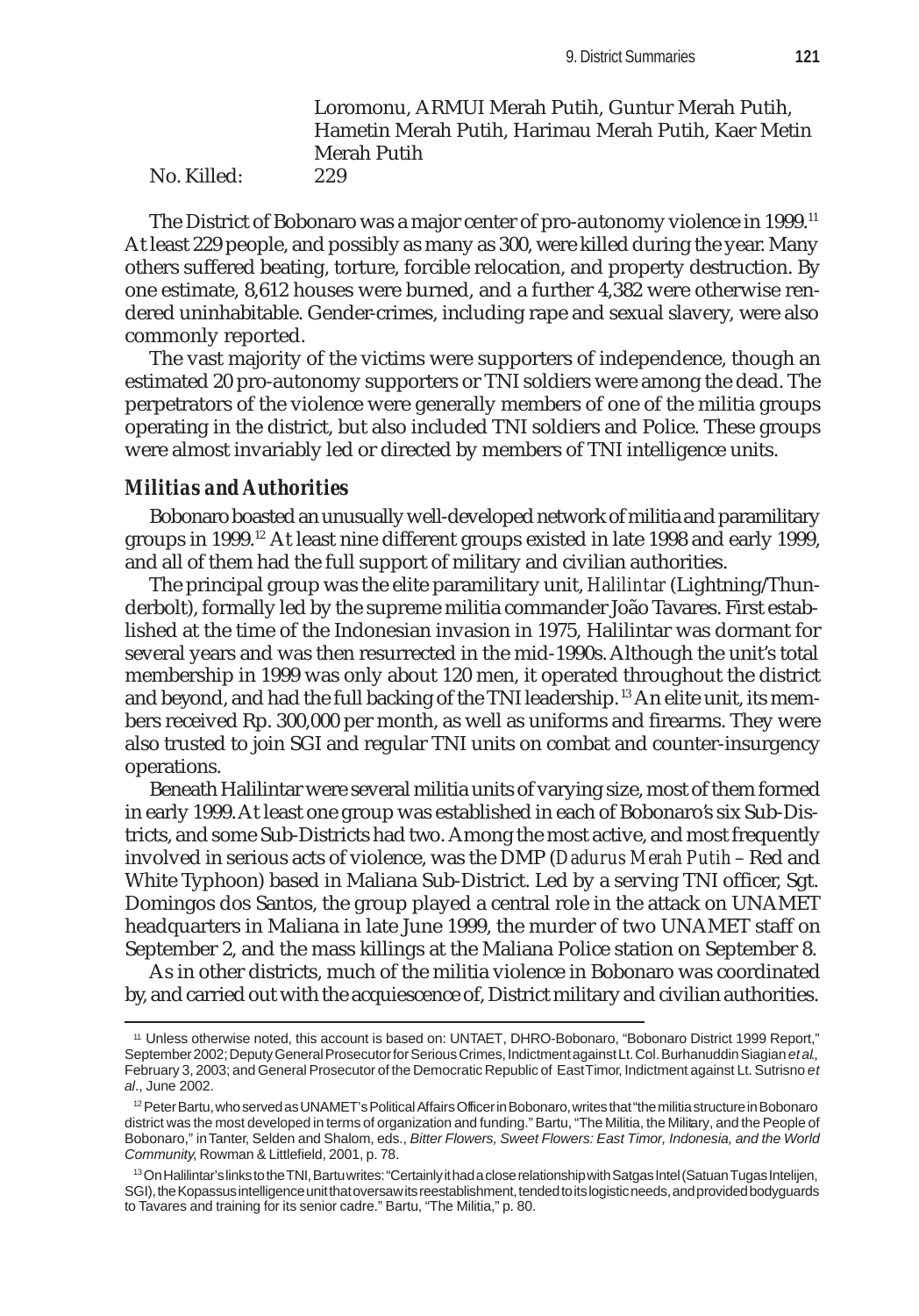The key officials in Bobonaro were: the District Military Commander (Dandim), Lt. Col. Burhanuddin Siagian; the Head of military intelligence in the District, Lt. Sutrisno; and the Bupati, Guilherme dos Santos. In addition, the leadership of each of the Sub-District level militia groups was leavened with, and in some cases dominated by, active and retired TNI officers. 14 These men were assisted in their work by a number of local pro-autonomy figures, including the militia commander, João Tavares; the FPDK deputy chief, Natalino Monteiro; the BRTT leader, Francisco Soares; and the Head of the District legislature, Jorge Tavares.

| Militia Name              | <b>Sub-District</b> |
|---------------------------|---------------------|
| Halilintar                | Maliana, Atabae     |
| Dadurus Merah Putih (DMP) | Maliana             |
| l Firmi                   | <b>Balibo</b>       |
| Saka Loromunu             |                     |
| <b>ARMUI Merah Putih</b>  | Atabae              |
| <b>Guntur Merah Putih</b> | Cailaco             |
| Hametin Merah Putih       | <b>Bobonaro</b>     |
| Harimau Merah Putih       |                     |
| l Kaer Metin Merah Putih  | Lolotoe             |

Table 4: Pro-Indonesian Militia Groups in Bobonaro District

Official support for the militias took a variety of forms, including mobilization, training, the provision of weapons and logistical support, and funding. Evidence of official financing of the militias, and other pro-autonomy groups, is especially rich in Bobonaro. Documents leaked from the District administration in 1999 reveal, for example, that the Bupati requested some Rp.3 billion from the Provincial Governor for 'socialization' activities, and that roughly 35% of that amount was designated for militia groups under various guises. Those documents also indicate that, when finances began to run low in July 1999, the Bupati requested approval from the Governor to divert funds from other budget lines – including education and public works – to cover the costs of the 'socialization' campaign. These documents are analyzed in detail in Chapter 8 of this report.

As in other districts, Indonesian Police authorities claimed to be powerless in the face of strong military and government support for the militias. One senior official reportedly described the problem to UNAMET as follows: "If we arrest a militiaman, Dili and Jakarta will tell us to let them go. If we shoot one of them, then we know they will attack our district headquarters."<sup>15</sup> Whether it was due to their powerlessness, or because of their active support for the pro-autonomy cause, the Police played a supporting role through their failure to intervene to prevent acts of violence, or to take action against those known to have carried out killings and other violations of human rights.

# *Major Human Rights Events*

As in some other districts, violence against pro-independence individuals and

<sup>&</sup>lt;sup>14</sup> Bartu writes: "The TNI was heavily involved in all aspects of militia activity in Bobonaro district aimed at ensuring a pro-autonomy vote in the Popular Consultation. At the higher levels the subdistrict militia leaders were coordinated and directed by the *dandim* and his intelligence chief from the *kodim* and from the *bupati's* office. At the subdistrict level the militia was either directly commanded by TNI personnel or directly supported by *koramil* staff. At the village level the militia worked hand in hand with military posts and *babinsas*." Bartu, "The Militia," p. 88.

<sup>15</sup> Cited in Bartu, "The Militia," p. 75.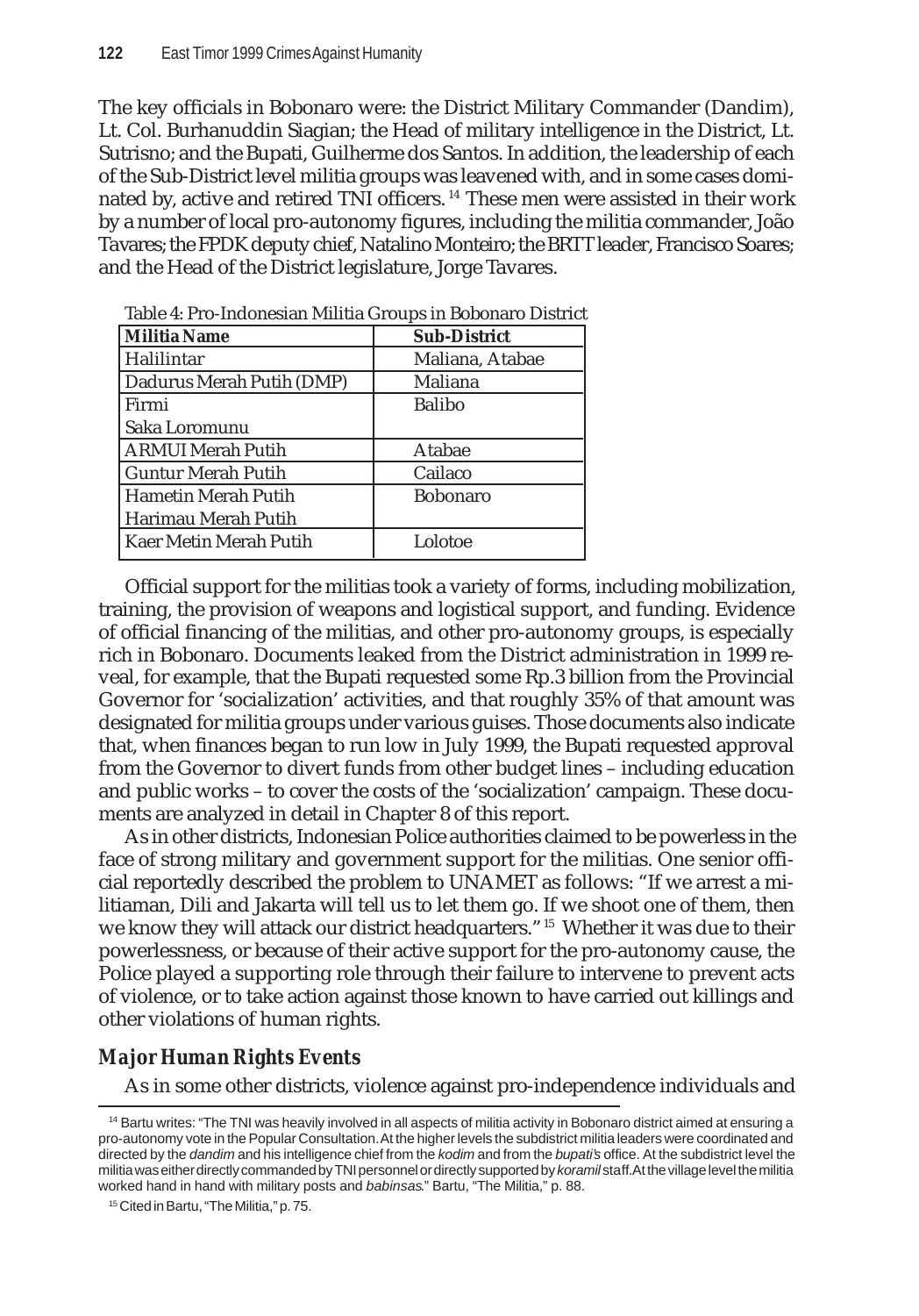villages began even before President Habibie's announcement of late January 1999. Nevertheless, it was not until March 1999 that anti-independence violence became systematic and widespread in Bobonaro. In that month, TNI and SGI units carried out several raids on suspected CNRT meetings, and on villages deemed sympathetic to Falintil, in the course of which several people were killed.

On March 19, for example, TNI soldiers and Halilintar members, fully armed and wearing 'Ninja' masks, raided what they thought was a clandestine pro-independence meeting in the village of Moleana in Maliana Sub-District, killing four people, including two children.16 A few days later, on March 22, soldiers severely beat a prominent CNRT leader in public and dragged him through town to the local TNI headquarters. The victim, José Andrade da Cruz, was eventually released but his public beating, and the raids on CNRT meetings, had generated widespread fear among supporters of independence. As a consequence, hundreds of people fled their homes for the relative safety of Dili, or nearby churches. The forcible displacement of the population, and the IDP problem that would continue for the rest of the year, had begun.

The situation worsened in April with the inauguration of new militia groups and their mobilization in the context of the government's 'socialization' campaign. Just days after the official launch of the campaign, TNI soldiers operating jointly with Halilintar and militia units embarked on one of the most concentrated campaigns of extra-judicial killing in many years. It began with the execution of seven people in a single day in the Sub-District of Cailaco. Witnesses have testified that the executions were ordered by the District Military Commander, Lt. Col. Burhanuddin Siagian, and the District Head of Military Intelligence, Lt. Sutrisno. Over the next two weeks, as many as 20 more people were murdered in the Sub-District. The operation followed the ambush and killing of the District finance chief and proautonomy figure, Manuel Gama, on April 12.<sup>17</sup> (See Case Study: The Cailaco Killings).

The killings sparked a new wave of internal displacement in Cailaco, as villagers fled to the mountains, or to nearby towns and villages. More than 4,000 people were moved from four villages to rough camps in the Sub-District capital, where they were placed under the 'protection' of militia groups and told they would not be able to return home until after the consultation.18 Elsewhere in the district, the homes of two prominent CNRT leaders were burned and looted, and the men were forced to take refuge in the Maliana Police station.

In May, the focus of TNI and militia operations shifted to the Sub-District of Lolotoe, which like Cailaco was considered a pro-independence stronghold. Over the course of several days in late May, TNI forces together with members of the Kaer Metin Merah Putih (KMP) militia conducted sweeping operations in which hundreds of suspected supporters of independence and CNRT leaders were rounded up. Many of those detained were badly beaten, and some were tortured or mutilated by their captors in an effort to extract confessions about their links to Falintil. Several instances of rape and sexual slavery by TNI and militiamen were also reported in the context of the raids (See Case Study: Arbitrary Detention and Rape

<sup>16</sup> UNTAET, DHRO-Bobonaro, "Background Information Concerning the 19 March Attack," March 20, 2001.

<sup>17</sup> It is unclear who killed Manuel Gama. Some observers have concluded that it was probably a Falintil unit. On the other hand, Bartu says: "The weight of evidence suggests that Gama was killed by a combined Halilintar/SGI/TNI team, as a pretext for a district-wide crackdown against pro-independence supporters." Bartu, "The Militias," p. 82.

<sup>&</sup>lt;sup>18</sup> Bartu, "The Militias," p. 83.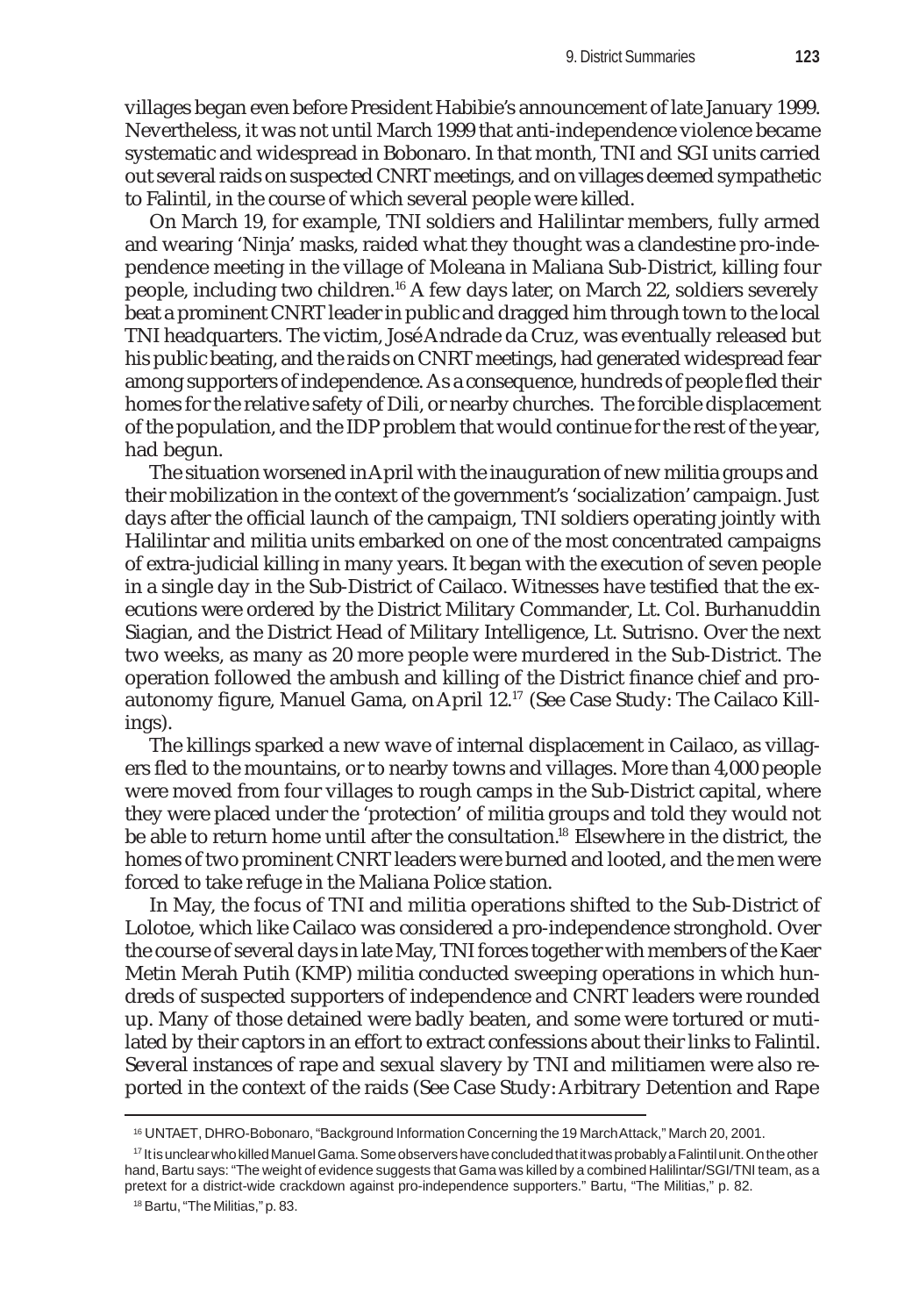in Lolotoe).

On June 1, CNRT leaders who had been in protective custody since April were compelled to sign a declaration officially 'dissolving' the CNRT, at a large pro-autonomy rally in Maliana. The declaration was later cited by the pro-autonomy side to prove that the CNRT had ceded its right to campaign for the Popular Consultation. In the face of such tactics, and threats of violence, the CNRT chose not to campaign publicly.

As in other districts, the level of killing declined with the deployment of UNAMET and other international observers in June. However, UNAMET's presence did not bring an end to the other activities of pro-autonomy groups or the depradations of the militias. In fact, UNAMET and its local employees became targets of militia violence during this period. On June 29, for example, a gang of militiamen attacked the newly opened UNAMET headquarters in Maliana, seriously injuring several people and causing extensive property damage. A UNAMET investigation into the attack concluded that it had been organized by senior TNI officers in the district, and that the Police response to the attack had been wholly inadequate. (See Case Study: Attack on UNAMET Maliana).

International protests over that attack, and another against a humanitarian convoy in Liquiça a few days later, resulted in a temporary improvement in the security situation. Before long, however, armed militias were once more roaming freely throughout the district, threatening supporters of independence and UNAMET staff. To make matters worse, it was clear that they had the full support not only of the Dandim, Lt. Col. Siagian, but also of the Bupati, Guilherme dos Santos. As the ballot approached, both men adopted an increasingly antagonistic attitude toward UNAMET. In mid-July, Guilherme dos Santos threatened to kill Australian UNAMET personnel,19 and on at least two occasions Lt. Col. Siagian personally told UNAMET local staff members that they would be killed after the Popular Consultation.<sup>20</sup>

These tensions came to a head toward the end of the registration period, in early August. Insisting that the registration process was unfair to the pro-autonomy side, the Bupati threatened that UNAMET staff would be detained if a single resident of the district were unable to register. In comments to journalists at about this time, dos Santos seemed also to be threatening UNAMET staff with acts of violence. The immediate crisis was averted through a face-to-face meeting between the Bupati and UNAMET's Head of Mission, Ian Martin, on August 3, and an extension of the registration deadline.

However, the official antagonism toward UNAMET, and overt threats against supporters of independence, continued, and degenerated into serious violence in the final days before the ballot. On August 18, a young pro-independence activist was hauled off a bus in Maliana town by DMP militia, and hacked to death. On 27 August, militias and Indonesian Police attacked residents in the village of Memo, in the Sub-District of Maliana, killing at least two people, and destroying some twenty houses.

In late August, UNAMET's Political Affairs Office reported to UN headquarters in New York that, barring some dramatic turn of events, or the deployment of armed peacekeepers, there would be massive violence in the District of Bobonaro after the

<sup>19 &</sup>quot;Mayor threatens to kill Aussies," *Sydney Morning Herald*, July 17, 1999.

<sup>20</sup> Bartu, "The Militias," p. 88.

<sup>21</sup> UNAMET, Political Affairs Office, "Weekly Sitrep #7 (16 August – 22 August)." Reprinted in UNTAET, Political Affairs Office, *Briefing Book*, Dili, November 1999.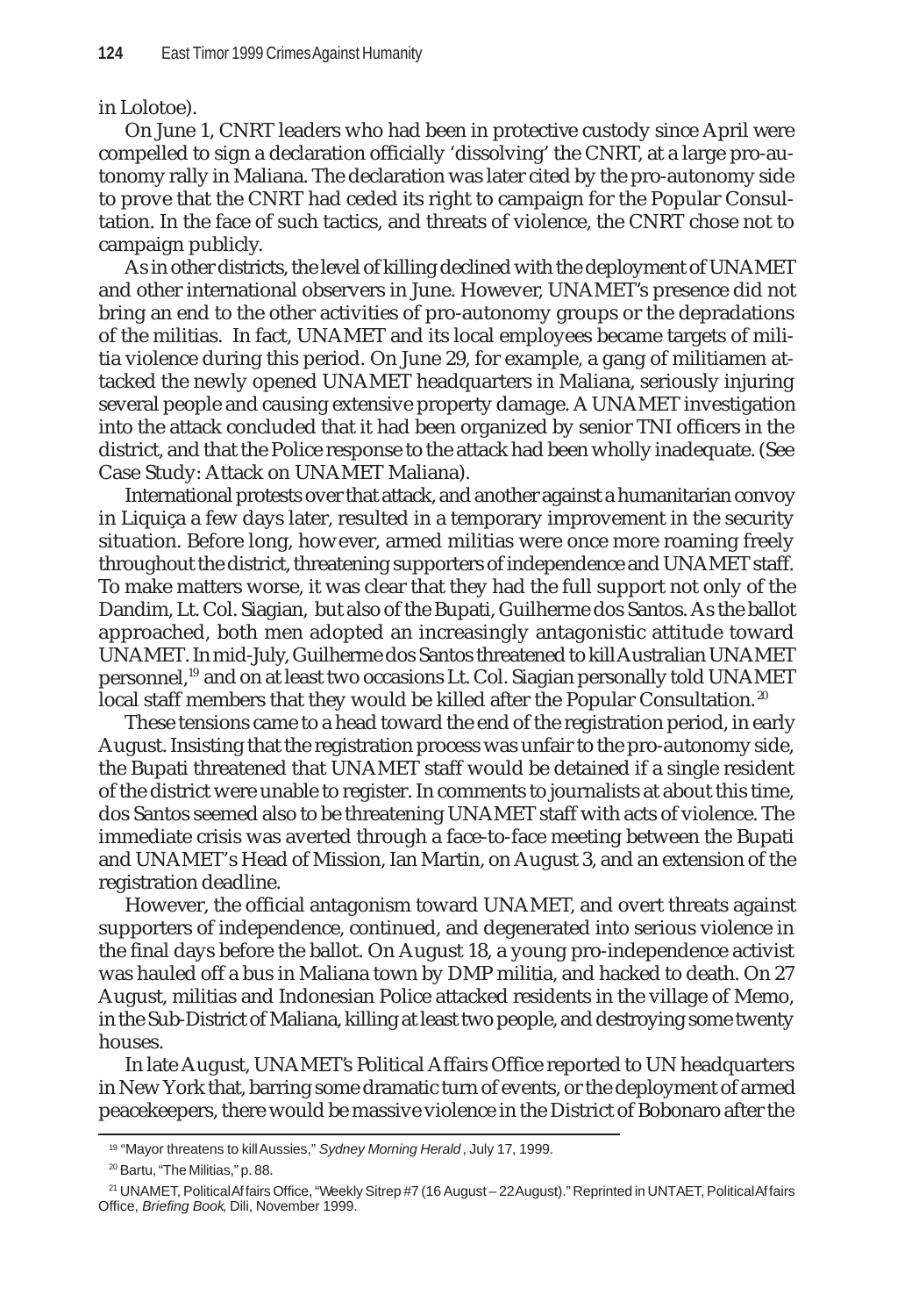vote.<sup>21</sup> That view was widely shared by the residents of Bobonaro, many of whom fled to the mountains, or other places of sanctuary, within hours of casting their ballots.

By September 2, the widely predicted violence had begun, and when UNAMET evacuated all international staff on September 3, it escalated further. Backed and coordinated by TNI and Police forces, militiamen then began a systematic campaign of violence in towns and villages throughout the district. Thousands of houses were looted and burned, and tens of thousands of people were loaded onto trucks and transported to West Timor.

The total number killed in the district in September 1999 is believed to be at least 111, and some estimates range as a high as 200. Given the strong possibility that as many as 40 bodies were thrown into the sea during this period, however, it is unlikely that the precise number of dead, or their final resting places, will ever be known.

As in other districts, pro-independence leaders and supporters were specifically targeted in the post-ballot violence in Bobonaro. So too were UNAMET local staff members. Among the first victims after August 30 were two members of the UNAMET staff in Maliana, Ruben B. Soares and Domingos Pereira, who were killed in front of their homes on September 2. Their assailants included the chief of military intelligence for the District, Lt. Sutrisno, and a TNI intelligence officer, Asiz Fontes, who doubled as a DMP militia commander in Maliana town.<sup>22</sup> With Lt. Sutrisno and Fontes observing, several militiamen dragged Ruben B. Soares from his house before stabbing him repeatedly and smashing his head with a rock. At about the same time the TNI intelligence officer, Asiz Fontes, shot Domingos Peireira and militiamen stabbed him repeatedly. Both men died from their wounds. Lt. Sutisno and Asiz Fontes were accused, together with eight other men, of individual criminal responsibility for the murders.<sup>23</sup>

In addition to these and dozens of other deliberate killings of individuals or small groups, Bobonaro witnessed a number of mass killings in September 1999. The most gruesome, and also the most revealing of the links between the militias and the military and Police authorities, was the massacre of refugees at the Maliana Police Station, where an estimated 6,000 people had take refuge in the days after the ballot.

At about 5:30 p.m. on September 8, while Police stood guard, a joint team of armed militiamen and TNI soldiers wearing 'Ninja' masks assaulted the station, and killed as many as 14 refugees with machetes and knives. The dead included a number of prominent CNRT figures who were evidently specifically targeted for execution. Thirteen people who managed to escape the carnage at the Police station were tracked down and executed by TNI and militia forces the next day in the village of Mulau. On September 10, two Police officers were killed for their alleged pro-independence leanings, and their bodies dumped down a well at the Police station. (See Case Study: Maliana Police Station Massacre).

The key perpetrators of the post-ballot violence in Bobonaro were members of the district's many militia groups. But, to an even greater degree than in the preballot period, in September the militias had the active backing of the TNI, and the acquiescence or full backing of the Police and civilian authorities. Coordinating the violence at the district level were a number of familiar figures: Lt. Col. Burhanuddin

<sup>22</sup> See Bartu, "The Militias," p. 88.

<sup>23</sup> General Prosecutor of the Democratic Republic of East Timor, Indictment against Lt. Sutrisno *et al*. June 2002.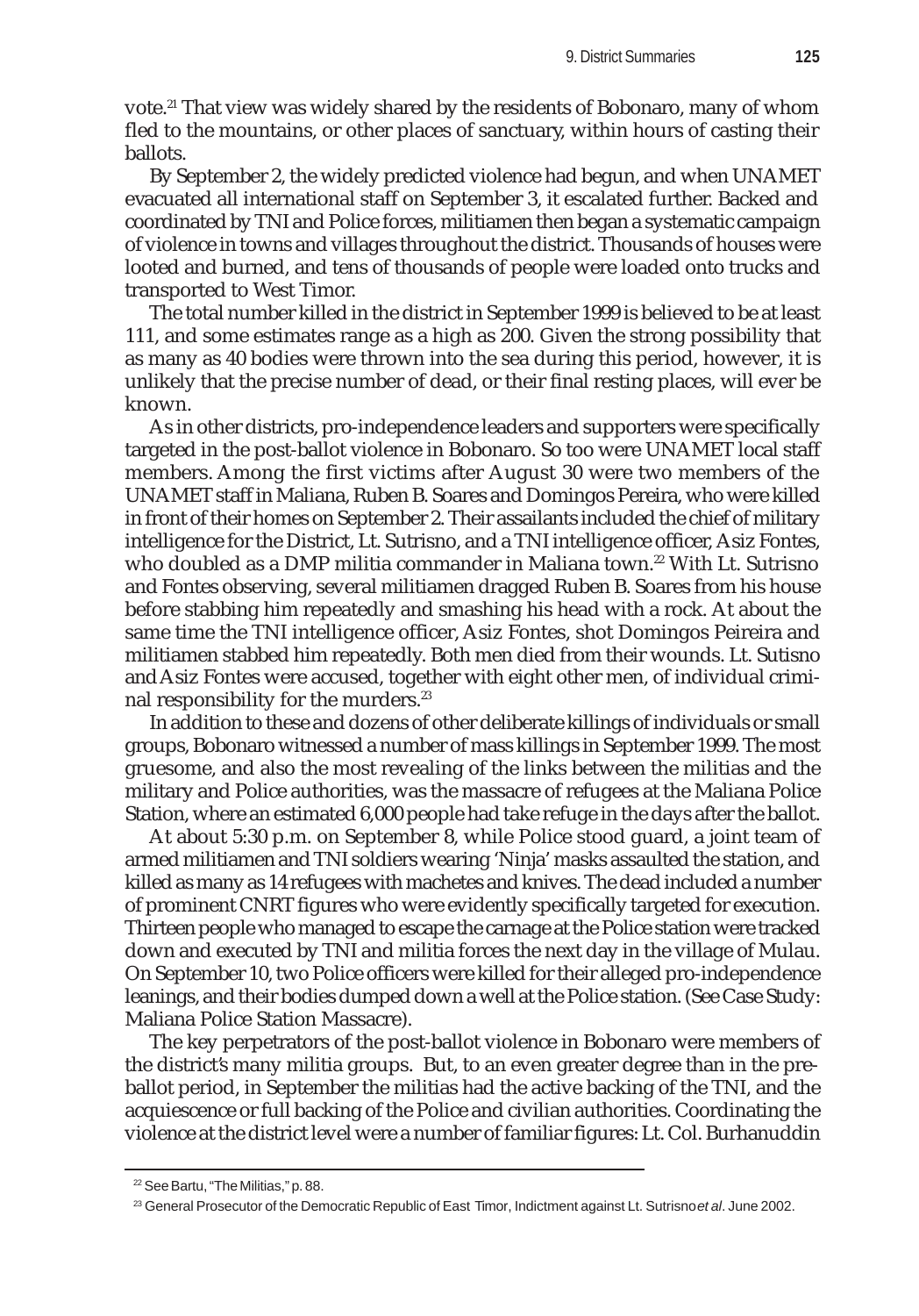Siagian who had ostensibly been removed as Dandim in mid-August; Lt. Sutrisno, the chief of military intelligence for the District; Guilherme dos Santos, the Bupati; and João Tavares, the overall commander of the militia forces. As of early 2003, none of these men had been detained or tried.

# **9.5 Covalima (Kodim 1635)**

| Lt. Col. Ahmad Mas Agus; Lt. Col. Liliek Koeshadianto |
|-------------------------------------------------------|
| Col. Herman Sedyono                                   |
| Lt. Col. (Pol.) Gatot Subiaktoro                      |
| Laksaur, Mahidi                                       |
| 190                                                   |
|                                                       |

The District of Covalima was the scene of widespread human rights violations both before and after the ballot in 1999.<sup>24</sup> At least 190 people, and possibly more, were killed during the year, and several thousands were forcibly displaced. Numerous cases of beating, torture and intimidation were reported throughout the year, as well as several instances of sexual violence.

# *Militias and Authorities*

The main militia group in Covalima was *Laksaur* (a.k.a. *Laksaur Merah Putih*). The militia group based in the neighboring Distict of Ainaro, known as Mahidi, also operated in parts of Covalima District, and had a branch in the Sub-District of Zumalai. On at least one occasion, in late June 1999, members of the Dili-based militia group, Aitarak, were also reported to be operating in the District.25

Laksaur was set up in January 1999, and formally inaugurated in mid-April. By mid-1999, it was one of the largest militia groups in East Timor, with an estimated strength of between 600 and 1,000 men. As in other districts, Laksaur grew out of earlier paramilitary organizations, and its leadership was closely linked with the military and civilian authorities. Covalima had had a strong 'Partisan' militia group in 1975, and for several years thereafter; and those earlier allegiances were important in the 1999 militia recruitment. The group was formally led by Olivio Mendonça Moruk, a former official in the District administration and a member of the FPDK.<sup>26</sup>

As in the case of militias in other districts, Laksaur received funding from official sources, and had the strong support of a range of military and civilian officials in Covalima. Formal funding for Laksaur came from the Governor's office through the office of the Bupati. Additional funds and supplies of rice were made available from the unused salaries and allotments of government officials with pro-independence leanings who went into hiding in early 1999. In some sub-districts, more-

<sup>24</sup> Unless otherwise noted, this account is based on UNTAET, DHRO-Covalima, "Covalima District: 1999 Report," December, 2001; and Deputy General Prosecutor for Serious Crimes, Indictment against Col. Herman Sedyono *et al.* April 7, 2003, Dili.

<sup>25</sup> Four truckloads of Aitarak militiamen, some of them armed, appeared in the town of Suai on June 28, 1999. Following UNAMET inquiries, the District Chief of Police confirmed that the militias in question were Aitarak. See UNAMET, Political Affairs Office-Covalima, "Report 7/99," June 30, 1999.

<sup>&</sup>lt;sup>26</sup> Moruk was killed in West Timor, shortly after Indonesia's Attorney General released a list of suspects on August 31, 2001. There was speculation at the time that he was killed to prevent him from testifying in any future trial, and revealing the role of TNI and civilian authorities. Other sources say that he was killed in a private dispute.

 $27$  The details of FPDK funding to Laksaur are discussed in Chapter 8 of this report.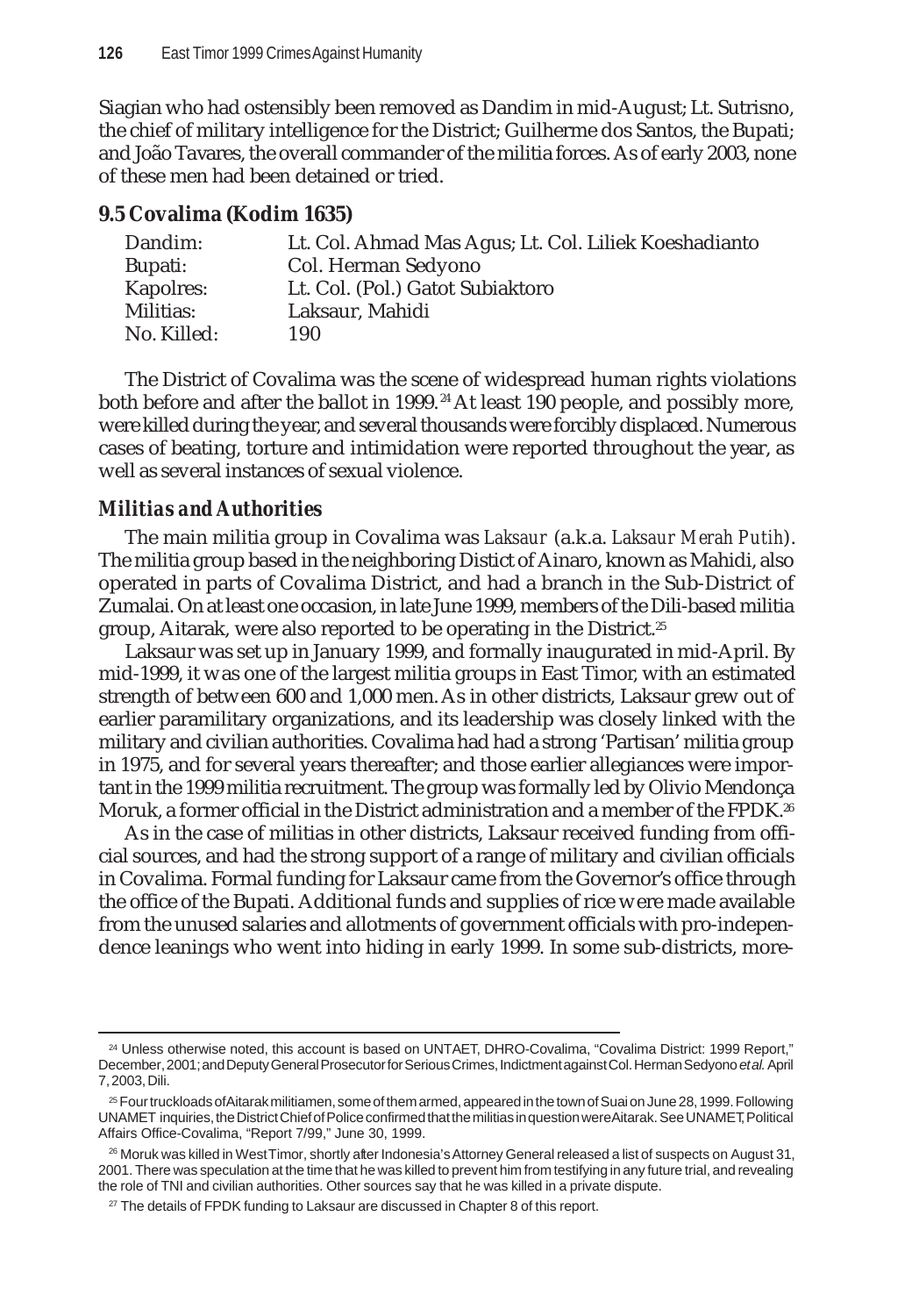over, Laksaur salaries were paid out by the pro-autonomy group, FPDK.<sup>27</sup>

Among the most ardent backers of Laksaur was the Dandim of Covalima, Lt. Col. Ahmad Mas Agus. Indeed, Agus was so closely involved with Laksaur that he was the subject of explicit complaints by UNAMET, as a result of which he was briefly replaced as Dandim in late August 1999.<sup>28</sup> His replacement, Lt. Col. Liliek Koeshadianto (a.k.a. Lilik Kushadiyanto) was not significantly different in his approach toward the militias. Another stalwart Laksaur supporter was the Bupati of Covalima, Col. Herman Sedyono, a Catholic from East Java who had spent much of his career in East Timor.<sup>29</sup> Other key backers included the Danramil of Suai, Lt. Sugito, the Kodim Chief of Staff, Capt. Ahmad Syamsuddin, and the District Chief of Police, Lt. Col. (Pol) Gatot Subiaktoro.

#### *Major Human Rights Events*

Serious human rights violations were reported in Covalima throughout 1999, with peaks of violence in the pre-UNAMET and post-ballot periods. The vast majority were killed after August 30.

The first of the killings in the district occurred on January 22, and several other murders followed over the next week. By the end of January at least five people, all of them alleged supporters of independence or their relatives, had been killed. Three of them, including a pregnant woman and a boy aged 15, had been killed in a single incident on January 25 at Galitas village, in Zumalai.

An eyewitness to the killings at Galitas told investigators that about a dozen armed Mahidi militiamen arrived in the village in three vehicles at about 9:00 p.m. on the night of January 25, 1999. Some residents tried to hide in nearby bushes, but the militias found Olandino Pereira (60), his pregnant daughter, Angelica de Jesus (18), and her brother, Luís Pereira (15). The three were reportedly shot and then hacked with machetes. According to one account, so far unconfirmed, the assailants cut off the older man's head (or a part of it) and took it with them to Mahidi headquarters in Cassa, Ainaro.

In April and May, Laksaur militias launched another major campaign of violence and terror against villagers perceived to be supporters of independence.<sup>30</sup> In the wake of these attacks, which resulted in numerous killings, residents from the targeted villages began to flee to the town of Suai, where they took refuge in the Ave Maria Church. On April 12, Laksaur militias overtly threatened CNRT members in Suai town, leading CNRT leaders there to close their office and go into hiding.

UNAMET's arrival in the district in June 1999 led to a marked reduction in the most egregious human rights violations. Only one person was reported killed between June 1 and August 30, 1999, and some who had gone into hiding in April were able to return to their homes. Nevertheless, the Laksaur militia continued to roam freely throughout the district, intimidating and beating real or alleged supporters of independence. As a consequence, the vast majority of IDPs were reluctant to return to their homes, some were unable to register for the referendum, and

<sup>28</sup> Testifying before the Ad Hoc Tribunal in Jakarta in June 2002, the Commander of Kodam IX, Maj. Gen. Adam Damiri said: "It was UNAMET who made Jakarta replace Suai military commander Lt. Col. Ahmad Mas Agus for no clear reason, so I appointed Liliek [Koeshadiyanto] to fill the post."*Jakarta Post*, June 20, 2002. There remains some uncertainty about the precise date of Lt. Col. Agus' removal and reinstatement. Most sources concur, however, that he was replaced by Lt. Col. Koeshadiyanto from August 29 to September7, 1999.

<sup>&</sup>lt;sup>29</sup> One source suggests that Sedyono was a career Kopassus officer, but provides no details. See "Col. Herman Sedyono," *Masters of Terror*, http://yayasanhak.minihub.org/mot/booktoc.htm.

<sup>30</sup> For details of the attacks in April and May 1999, see Deputy General Prosecutor for Serious Crimes, Indictment against Col. Herman Sedyono *et al*. April 7, 2003, Dili, pp. 17-33.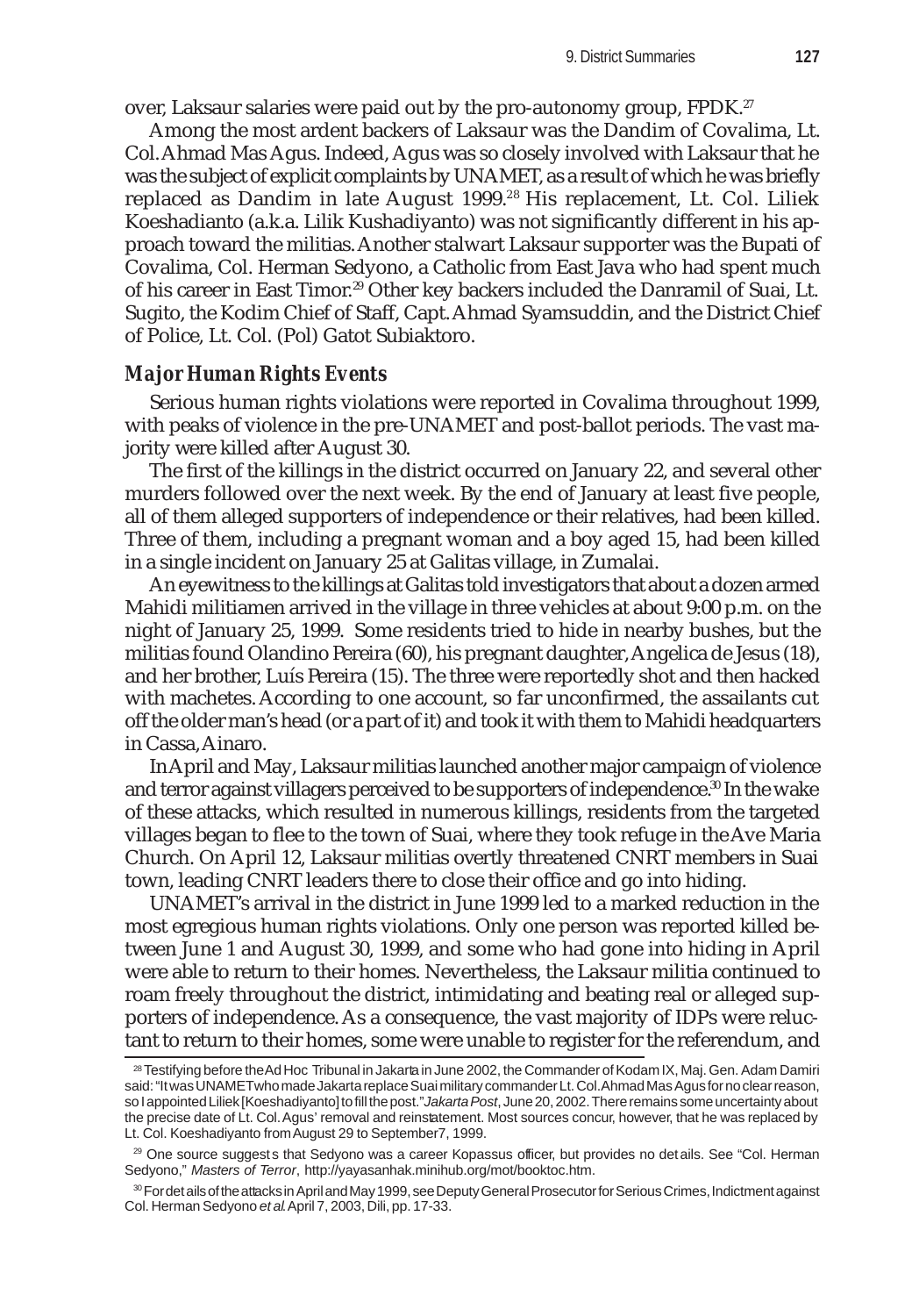the CNRT was effectively unable to campaign.

By August, several thousand people had gathered in the Suai church, and it had become a focus of pro-autonomy hostility in the district. On August 19, the Bupati, Col. (ret.) Herman Sedyono, declared that the refugees would not be permitted to remain in the church, and he ordered that both water and food supplies be cut. Notwithstanding strong protests from UNAMET and a visiting U.S. Congressional delegation, and a promise from Maj. Gen. Zacky Anwar Makarim to rectify the matter, the blockade was maintained for several days, before the Bupati finally relented. But official hostility to those in the church did not abate.

On August 29, the last day before the ballot, pro-autonomy and pro-independence leaders and members came together in Suai town for a reconciliation mass, a public ceremony, and the issuing of a joint declaration. Some present seem to have had a genuine desire for reconciliation, but that was not enough to prevent the massive violence in the post-ballot period. 31 In fact, a militia leader from Suai, Rui Lopes, later told journalists that, on the same day, he had taken part in a meeting with the Bupati and the Dandim at which orders were given to burn down Covalima, and to drive the population to West Timor.<sup>32</sup>

As in most other districts, the violence began in earnest after the announcement of the result of the referendum. On September 4 and 5, the burning began – in the villages of Debos, Tabaco, Leogore, and Kampung Baru in Suai – and thereafter spread to the rest of the district. Forced to flee their homes by the violence, as many as 20,000 people were assembled at three school grounds, and in military and police compounds in Suai town, before being transported accross the border. By September 20, all Indonesian authorities, including the Police, had also evacuated the district to West Timor. From that point until the deployment of INTERFET troops on October 6 the district was thoroughly looted by militias, some of which had left for West Timor and later returned.

All told, more than 170 people are believed to have been killed in the post-ballot period. Four people were killed in the village of Matai on September 9; at least 14 were killed at Lactos and nearby Raihun, by a joint TNI-militia team on September 12; and three others were killed at Kamenasa on September 24 and 25.<sup>33</sup>

The worst single incident of violence, however, was the massacre at the church in Suai on September 6. At least 40 people, but possibly as many as 200, were killed when Laksaur and Mahidi militias, backed by TNI and Brimob troops, stormed the church compound. Of the 40 whose identities had been established by early 2003, three were Catholic priests, ten were minors (under 18 years), and several were women or girls (See Case Study: Suai Church Massacre).

# **9.6 Dili (Kodim 1627)**

| Dandim: | Lt. Col. Endar Priyanto; Lt. Col. Soedjarwo |
|---------|---------------------------------------------|
| Bupati: | <b>Domingos Soares</b>                      |

<sup>31</sup> Jim Fox writes: "At the point in the mass when members of the congregation wish each other 'peace,' the front of the church erupted in an outpouring of emotions as members of the two factions left their seats and embraced each other." James J. Fox, "Ceremonies of Reconciliation as Prelude to Violence in Suai, East Timor." [unpublished manuscript, n.d.]

<sup>32 &</sup>quot;Indonesia/East Timor: Forced Expulsions to West Timor and the Refugee Crisis," *Human Rights Watch*, Vol. 11, No. 7.

 $33$  For detail on these and other crimes committed in the post-ballot period, see Deputy General Prosecutor for Serious Crimes, Indictment against Col. Herman Sedyono *et al*. April 7, 2003, Dili, pp. 35-57.

<sup>34</sup> Unless otherwise noted, this account is based on: UNTAET, DHRO-Dili, "Key Cases of HRVs/Abuses in Dili District," September, 2002.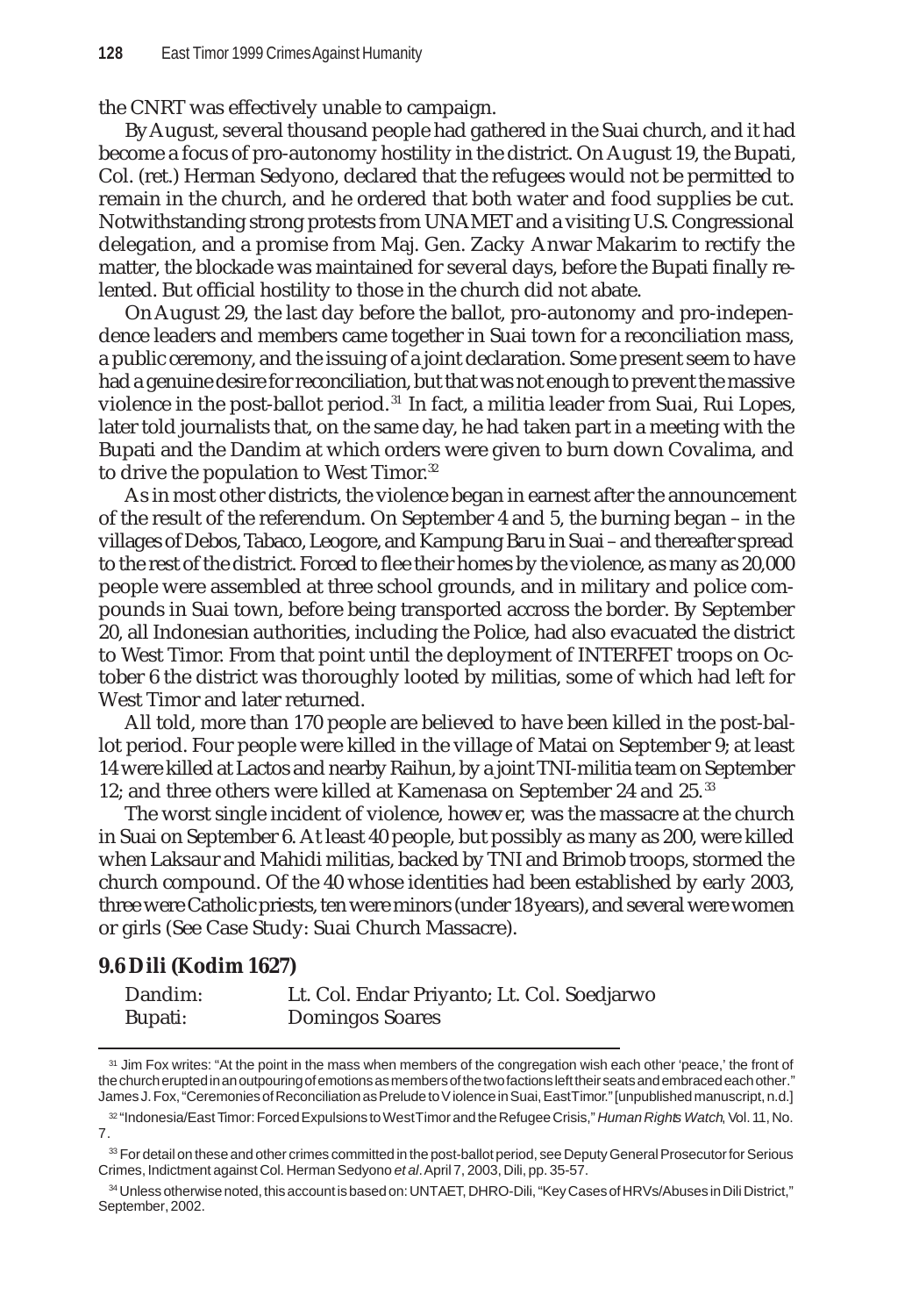| Kapolres:   | Lt. Col. (Pol.) Drs. Hulman Gultom |
|-------------|------------------------------------|
| Militias:   | Aitarak                            |
| No. Killed: | 192                                |

The District of Dili was a major center of political violence in  $1999.^{34}$  As many as 192 people were murdered during the year. The victims included at least 13 people killed in a single day on April 17, another 15 killed or disappeared during an attack on the Dili Diocese office on September 5, and a Dutch journalist killed by TNI soldiers on September 21. Many others were threatened, beaten, tortured, or seriously wounded in attempted killings. In addition, an estimated 7,165 buildings were burned or destroyed, while tens of thousands of people were forced to flee their homes as violence erupted in the aftermath of the August 30 vote.<sup>35</sup> The perpetrators of these human rights violations included members of the TNI, the Indonesian Police and Mobile Brigades, and militiamen.

# *Militias and Authorities*

The principal militia group in Dili district was *Aitarak* (Thorn), led by Eurico Guterres, who was also Deputy Commander of the overall militia force, the PPI. Based in the capital city of Dili, with links to key provincial and district officials, Aitarak was widely regarded as the most powerful and well-connected militia group in the country. It was also among the most violent and, with some 1,500 members, probably the largest. Aitarak was especially active in the vicinity of Hera, the site of a polytechnic college, and strategically located along the main road running east from the town of Dili. The Aitarak unit there, led by the Hera Village Head Mateus de Carvalho, was responsible for numerous grave violations of human rights, including the murder of two college students in May 1999 (See Case Study: The Killing of Two Students at Hera).

Although based in Dili, armed Aitarak units operated in other districts as well. At one time or another in 1999, there were reports of Aitarak units based or operating in the Districts of Viqueque, Aileu, Liquiça, Covalima, Ermera, and Oecussi.<sup>36</sup>

Internal Aitarak documents, discovered in late 1999, indicate that the group was organized on the model of an Indonesian army battalion. Beneath the 'Commander' Eurico Guterres, were a 'Deputy Commander' and four staff officers – one each for Intelligence, Operations, Personnel, and Logistics. The main force was divided into four 'Companies' (A, B, C, and D). Each Company was divided into 'Platoons,' and these in turn were each comprised of several 'Teams.'

Aitarak was formed in early 1999 but like most other militia groups, its roots can be traced back to much earlier paramilitary formations. As described in Chapter 6, Aitarak grew directly out of a pro-Indonesian 'youth' organization, Garda Paksi (*Garda Muda Penegak Integrasi*), established in July 1995. Aitarak's commander, Eurico Guterres, had been the leader of Garda Paksi until early 1999. Like Garda Paksi, Aitarak had close ties to military intelligence, and in particular to the Kopassus Intelligence Task Force, commonly known as SGI.

<sup>35</sup> The estimate of buildings burned is from the "Survey of Population Movements and Refugees in Dili District," prepared by the 'Dili District Returns Committee' in August 2000.

<sup>&</sup>lt;sup>36</sup> A document dated August 22, 1999 lists 62 Aitarak members in a village in Ermera's Atsabe Sub-District. See: "Daftar Nama-Nama Dari Markas Besar Komando Pasukan Aitarak Sektor B," August 22, 1999 (SCU Collection, Doc#20). A letter from an Aitarak member to Eurico Guterres, dated March 30, 1999, indicates that an Aitarak branch had already been established in Ossu, Viqueque before that date. See: Letter from Mário Pinto da Costa to Komandan [Aitarak], March 30, 1999 (SCU Collection, Doc #262).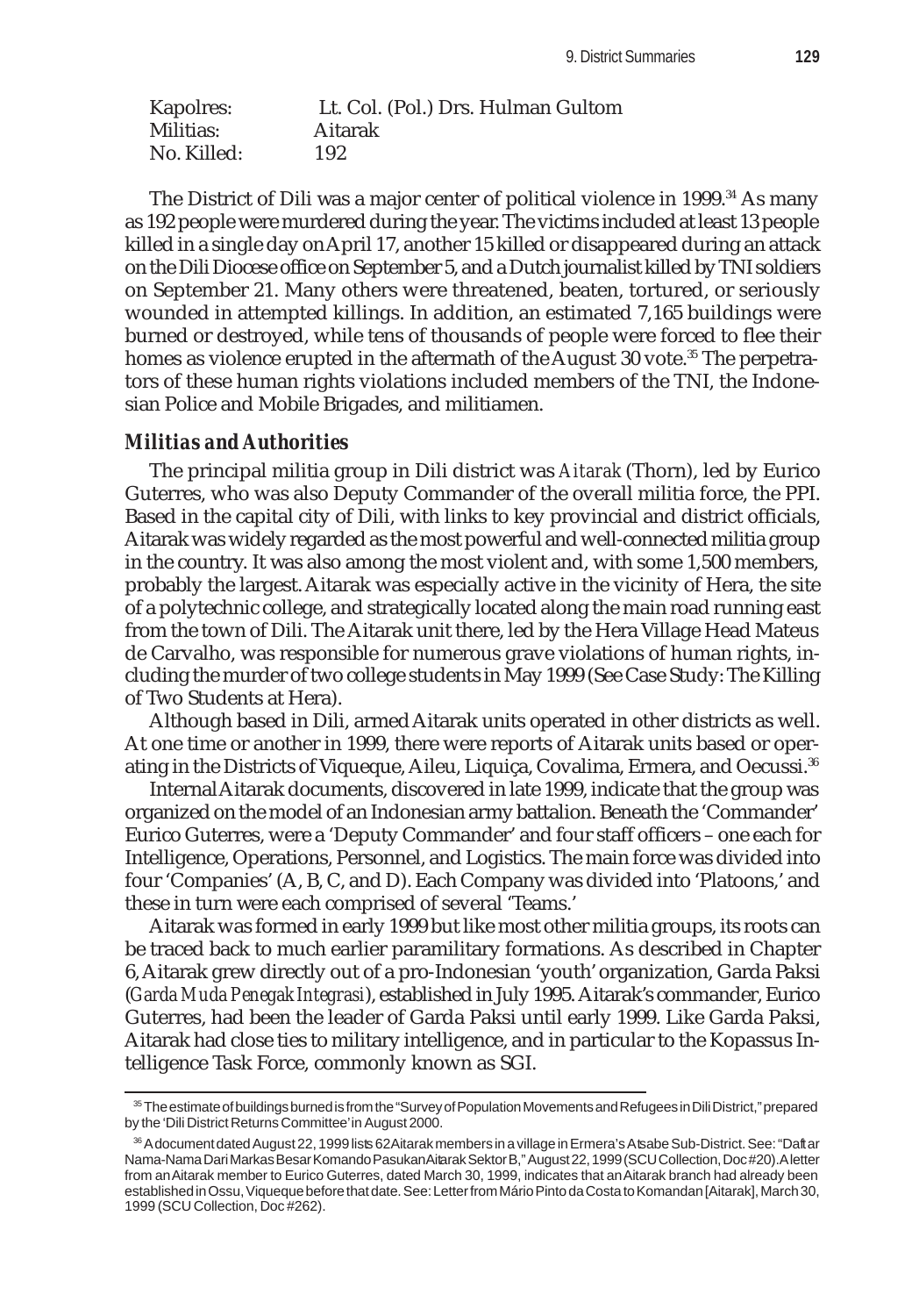Official support for Aitarak was scarcely disguised, at least in the pre-UNAMET period.

During the first five months of 1999, senior TNI, Police, and civilian officials openly attended pro-autonomy rallies at which Aitarak groups were established or honored. These included the large pro-autonomy rally at the Governor's office, on April 17, 1999, that immediately preceded the violent rampage through Dili by Aitarak and other militias, in which 13 people were killed. Two days later the Bupati of Dili, Domingos Soares, appointed the Aitarak Commander, Eurico Guterres, as head of the district's new community defense body, the Pam Swakarsa.

Secret documents and communications intercepts indicate that a wide range of TNI and civilian officials regarded Aitarak as an ally, and were closely involved in coordinating its activities. According to these documents, and other evidence, the key officials involved included: the Korem Commander (until mid-August), Col. Tono Suratman; the Korem Assistant for Intelligence, Lt. Col. Bambang Wisnumurty; the Commander of Sector A during the period of Martial Law, Col. Gerhan Lantara; the District Military Commander, Lt. Col. Endar Priyanto, and his successor, Lt. Col. Soedjarwo; the District Chief of Police, Lt. Col. (Pol.) Drs. Hulman Gultom; the Governor of East Timor, Abílio Osório Soares; the Bupati of Dili, Domingos Soares, and the Mayor of the city of Dili, Mateus Maia.

As in other districts, the authorities in Dili conspicuously failed to take action against the militias, even when they had flagrantly broken the law. As a resident of Dili complained to an international observer, after an execution-style killing by an Aitarak commander named Julio, in early August 1999:

"Please, I want to emphasize how important it is that the TNI and their guns be pulled out of East Timor. Men such as Julio will continue to shoot people. Maybe today, tomorrow or the day after, Julio will kill again. People are aware that he is armed, is set out to kill and yet no one does anything to prevent it from happening . . . not the army, not the police, not anyone."37

# *Major Human Rights Events*

Roughly one quarter of all victims in Dili District were killed before June 1, while most of the others were killed in the three weeks immediately after the ballot. One explanation for the high concentration of killing in the pre-UNAMET period is that the town of Dili became a place of refuge for people fleeing the mounting militia violence in neighboring villages and districts. Several thousand such refugees, who came to Dili in a search for shelter and safety, in fact became the targets of militia violence.

Among the most notorious incidents in the district, and indeed in the whole territory, was the April 17 attack on scores of people who had taken refuge in the home of a prominent pro-independence figure, Manuel Carrascalão. The attack, by Aitarak and BMP militiamen, backed by TNI and Police, left at least 12 people dead, including Carrascalão's teenaged son, Manuelito. (See Case Study: Carrascalão House Massacre). In the aftermath of the attack, most of the CNRT leadership went into hiding; some CNRT leaders were placed in protective police custody, along with some 100 other supporters of independence.

<sup>&</sup>lt;sup>37</sup> Carter Center, "Killing of Pro-Independence Supporter by Aitarak Militia Leader," unpublished report, Dili, August 1, 1999.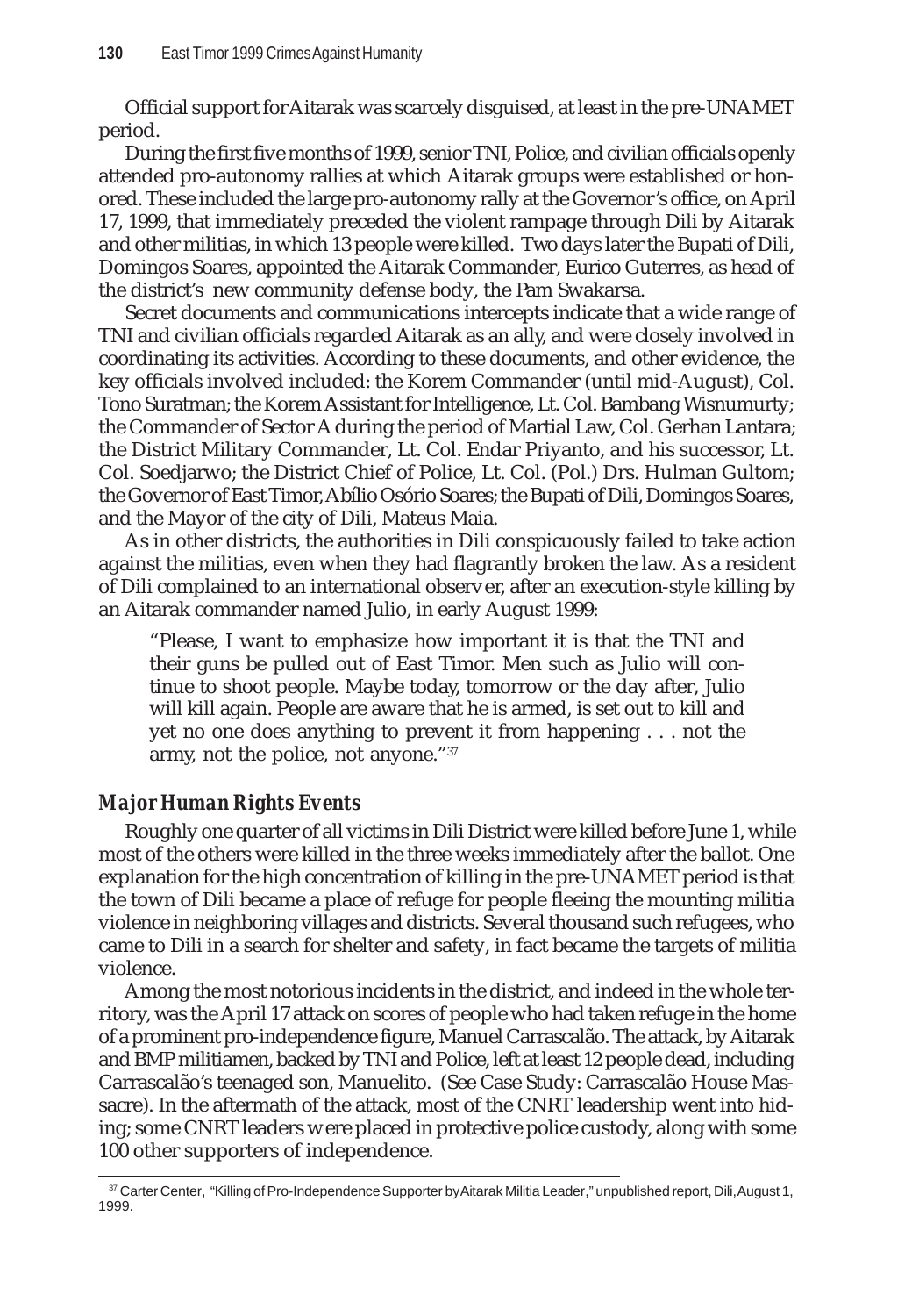There were many other victims of political violence before and after the April 17 killings. At least three supporters of independence were killed in February and March – and in all three cases, the perpetrators reportedly included members of the TNI and/or Indonesian Police. The victims included: Benedito de Jesus, who was killed by shots fired from within a Mobile Brigade post on February 14; Joaquim de Jesus who was shot dead on February 24 by several men carrying automatic weapons wearing TNI uniforms; and João Texeira, who was tortured (with lit cigarettes), killed, and beheaded on March 11 by a group allegedly led by a TNI intelligence officer.

More pro-independence figures were targeted and killed in late April and May 1999. They included: several people killed in Hera in late April;<sup>38</sup> a man named Eugenio António Fatima, killed by militias on May 9; nine people killed by Aitarak and TNI forces in the villages of Quintal Kiik and Quintal Boot on May 10; and two students at the Hera Polytechnical Institute killed after being detained and beaten by TNI forces on May 20 (See Case Study: The Killing of Two Students at Hera).

As in other districts, the rate of killings declined significantly after the arrival and deployment of UNAMET in early June. No killings at all were reported in June, three were reported in July, and two more in the first three weeks of August.<sup>39</sup> Those statistics, however, do not capture the whole story. For while killings declined, other kinds of human rights violations continued. Scarcely a day passed without reports of militiamen threatening, beating, or burning down the house of a suspected supporter of independence. The CNRT office remained under constant threat of attack, and most CNRT leaders were in hiding. By contrast, armed militiamen roamed the towns and villages of Dili with impunity, erecting roadblocks, checking papers, extorting tolls, burning houses, firing their weapons and so on – all without a hand being raised by the Indonesian Police or the TNI.

Any illusion that the violence was under control in Dili – or that the security forces were committed to containing it – was completely dispelled on August 26, the last day of campaigning by the pro-Indonesian side. For several hours, militias fired weapons, burned houses, and attacked supporters of independence. By the end of the day, at least eight people had been killed, two journalists had been shot and wounded, the CNRT office had been ransacked, and several houses had been burned down.

Internal UNAMET reports on the day's events catalogued, and expressed serious concern about, the utter failure of the Indonesian Police to prevent the violence by pro-Indonesian militias, to intervene once it had begun, or to detain or arrest those known to be responsible. One such report noted that the events of the day "highlighted the total inadequacy of the response provided by the Indonesian Police."40 Among the many examples cited in the report, the militia attack on the CNRT headquarters stands out:

<sup>38</sup> According to a resident of Hera who wrote to UNAMET in July 1999, the dead included: a man named Luís Dias Soares, tortured and killed by militias and soldiers on April 20; two more pro-independence youths killed on April 24 and allegedly buried in front of the TNI post in Hera; a man named Bastian and another named Thomas killed on April 25 and reportedly buried at the Protestant Church in Akanunu-Hera. Letter from Carlos Gabriel Pinto to UNAMET, July 5, 1999.

<sup>&</sup>lt;sup>39</sup> José Soares was reported killed on July 25 by unidentified men who shot him from a passing vehicle near Fatu-Ahi. Angelino Amaral (a.k.a. Sabino) was shot dead early on the morning of August 1, just outside UNAMET's district headquarters in Dili. The perpetrators in the second case were identified as Julio do Amaral, an Aitarak Platoon commander, and Zokin, a member of the Mahidi militia from Maubisse. Carter Center, "Killing of Pro-Independence Supporter by Aitarak Militia leader," unpublished report, Dili, August 1, 1999.

<sup>40</sup> UNAMET, "Report on the Incidents in Central Dili: 26 of August 1999," Reprinted in UNTAET, Political Affairs Office, *Briefing Book*, Dili, November 1999.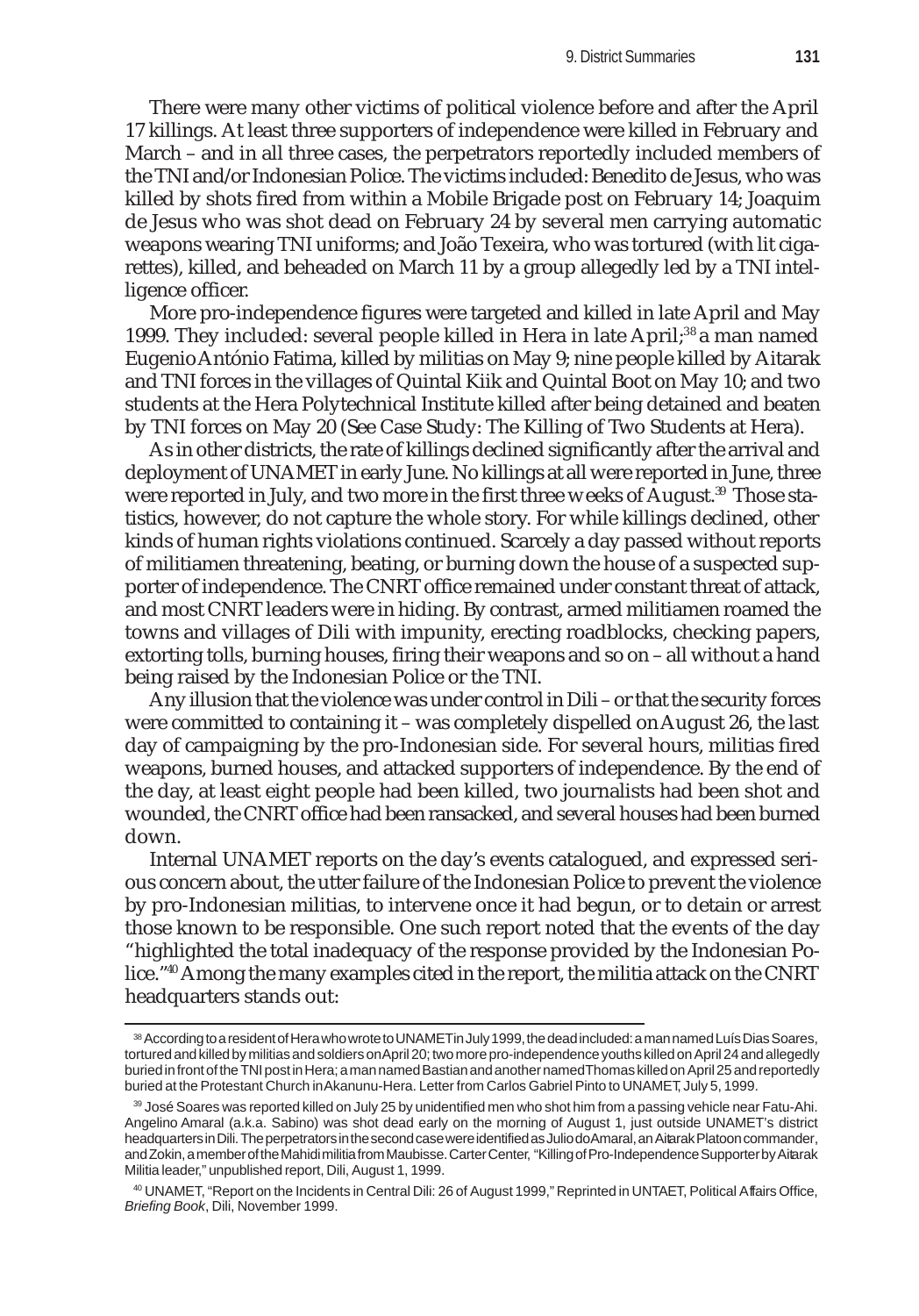"At 15:55 hours, the situation near the CNRT office was volatile. Two truckloads of Brimob were deployed outside the CNRT. Despite this heavy Police presence, a vehicle drove east along 'Jalan 15 October' [name of street], with the occupants continuously discharging gunfire. As the offending vehicle approached the Polri road block, the Brimob members moved to allow the vehicle to pass through their lines. The vehicle continued along 'Jalan 15 October' and stopped less than 100 metres from the Polri officers. The occupants of the vehicle disembarked and were seen to fire at unknown targets over the course of several minutes. The offenders then got back into the vehicle, turned around and drove the wrong way back down the one way street, through the Polri officers and continued out of sight. At no stage did the Polri or Brimob officers attempt to stop the vehicle, or prevent the occupants from discharging numerous and indiscriminate fire. . . There were at least 20 Brimob deployed at the road-block in full riot gear carrying semi-automatic assault rifles. They clearly out-numbered the offenders in the vehicle but took no action against them."41

One of the many victims of the day's violence was Bernardino Agusto Guterres (a.k.a. Bernardino da Costa), a university student shot in the back and the neck, and killed by Mobile Brigade troops in the Kuluhun area of Dili. Various eyewitnesses testified that Bernardino had been remonstrating with the Police to stop militias from attacking when he was shot. A photograph of his dead body appeared on the cover of *Time* magazine in December 1999. In a sworn statement to the independent Electoral Commission that oversaw the ballot process, one eyewitness described the incident:

"The crowd shouted to the police to stop the militias who were shooting. One of them . . . remonstrated with the police, directing their attention to the militias. A policeman who was not wearing a beret like his comrades . . . told [the youth] that he could shoot him because he was exciting the people. [The youth] turned and ran. The policeman thereupon shot him at a range of about three paces. I subsequently saw a gunshot wound in the middle of his back and one behind the neck. He died there. When the ambulance attendants lifted the body I saw a large gaping wound to the throat. $42$ 

The situation deteriorated even more dramatically in the days and weeks after the ballot. As in the rest of the territory, militia groups began an orchestrated campaign of violence. Real and alleged supporters of independence were threatened, beaten and sometimes killed; houses were burned, and property was looted or destroyed. As in other districts, too, the TNI and Police either acquiesced in this violence or helped to carry it out. The imposition of Martial Law, on September 7, made no appreciable difference. By some accounts, in fact, the violence grew steadily worse after that date.

Fearing for their lives, thousands of residents sought refuge in the nearby hills,

<sup>41</sup> UNAMET, "Report on the Incidents in Central Dili: 26 of August 1999," Reprinted in UNTAET, Political Affairs Office, *Briefing Book* , Dili, November 1999.

 $42$  Electoral Commission, E. Timor Popular Consultation, "Statement Minuted on Friday, 27 August 1999."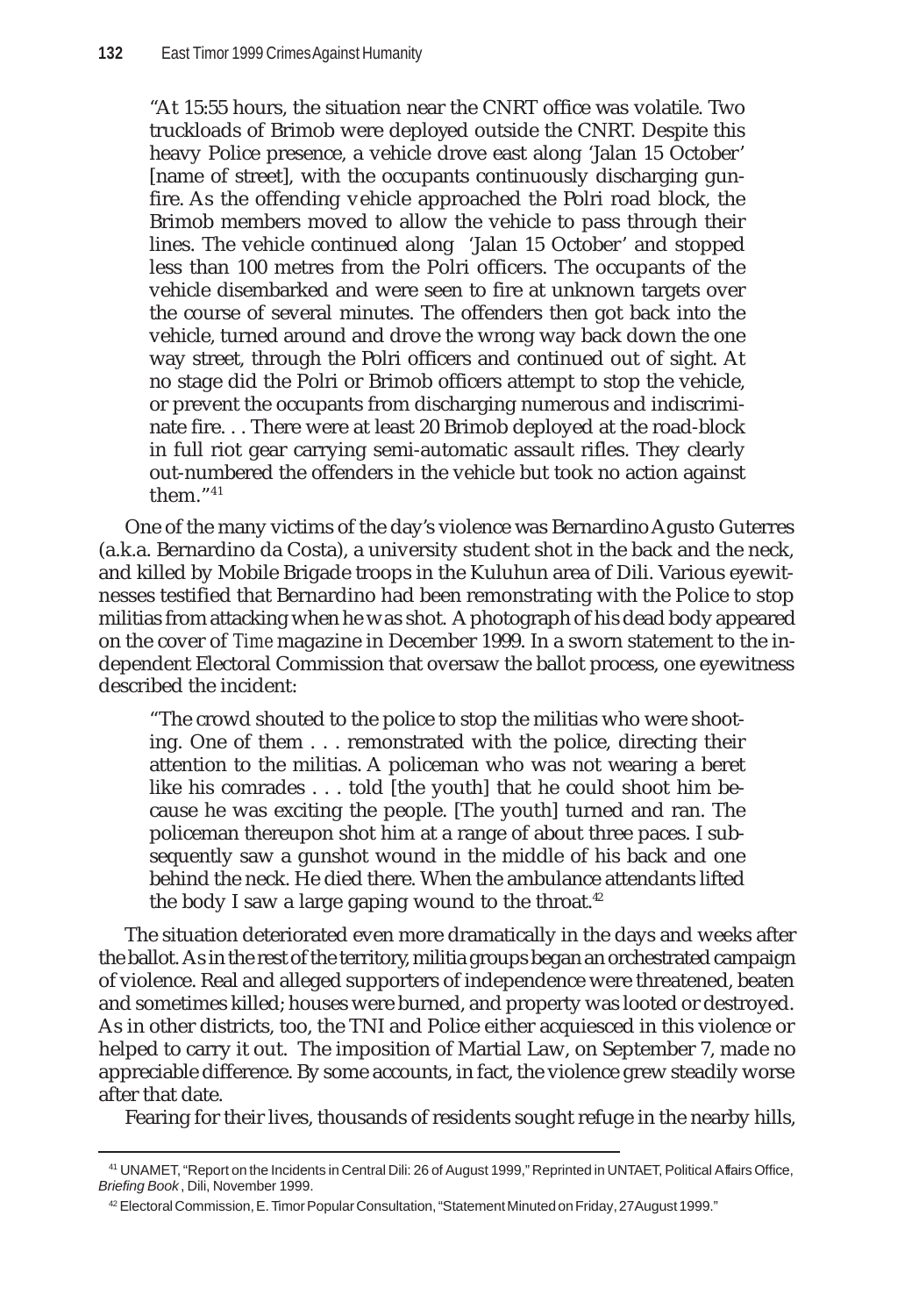or in a variety of places that were considered to be safe havens within the city. Tens of thousands, however, were soon rounded up by joint teams of militia, TNI, and Police and transported to West Timor.<sup>43</sup> Some were sent by ship from the port of Dili, but the majority were grouped at Police and TNI stations and then transported by truck.

Within days of the vote, most UNAMET staff were relocated from the outlying offices to the main headquarters in Dili. There they were joined by some 1,500 East Timorese refugees, and the small handful of international observers and journalists who had not already left the territory. For roughly ten days (September 4-14) the UN compound was effectively under siege. Militias threatened violence against those inside, while continuing to burn and loot the city. Eventually, on the early morning of September 14, all those remaining in the compound – including the refugees – were safely evacuated to Darwin, Australia.

But the violence continued. In the space of just three weeks, scores of people were killed in the district. The victims included: a young boy named Marcelino hacked to death and then burned by a group of militiamen on September 1; as many as 15 people killed or disappeared when militias attacked and burned the Dili Diocese office (Camara Eclesiastica) on September 5; a man named Thomas Americo, reportedly tortured and then killed by Aitarak members on September 7; and an elderly German priest, Carolus Albrecht, shot in his own home by soldiers on September 11. One of several witnesses to the killing of the young boy Marcelino, gave the following account:

"The Militia were in the street with a 16 year old boy. His name was Mercelino, but I don't know his last name . . . There were 10 or 20 Militia trying to chop Marcelino's head off. They were chopping at his neck but he didn't die right away. We say that was because it wasn't time for him to die. All of the Militia had knives. The knives were so long. There was lots of blood. It was like killing a cow. . . .Because Marcelino didn't die immediately, the Militia took some kerosene out of the [nearby] deli. The Militia then set [the] deli on fire and then they tipped kerosene on Marcelino's body. The Militia then threw Marcelino on that fire. . . The Indonesian police were behind the Militia, further down the road. They were watching what the Militia were doing. They could see them. They were there the whole time from when the Militia chopped at Marcelino and threw him on the fire."44

Among the most widely reported cases of post-ballot violence in Dili was the September 6 attack on the compound of Bishop Carlos Felipe Ximenes Belo, where some 5,000 people had taken refuge after the vote. At least one person was killed in the attack and several were injured, including at least one child. However, the attack on the Bishop's compound was less notable for the number killed than for the fact that it was one of four almost identical assaults launched on places of refuge in Dili in the space of 24 hours. These coordinated attacks, which together left

<sup>43</sup> A secret telegram from the Dili District Military Commander to the Danrem, from September [7] 1999, reported that 17,620 people were then at different sites in the city, awaiting evacuation. The breakdown by site was given as follows: Koramil East Dili (120), Koramil West Dili (1,000), Museum (3,000), Regional and District Police headquarters (6,000), Dili harbor (3,000), Koramil Metinaro (1,000), and Kodim Dili (3,500). See: Dan Sat Gas Pam Dili to Danrem 164/WD and others. Secret Telegram STR/—/1999, September [7], 1999 (Yayasan HAK Collection, Doc #44).

<sup>44</sup> Deposition by Isabel da Conceição, recorded and compiled in Australia, November 11, 1999.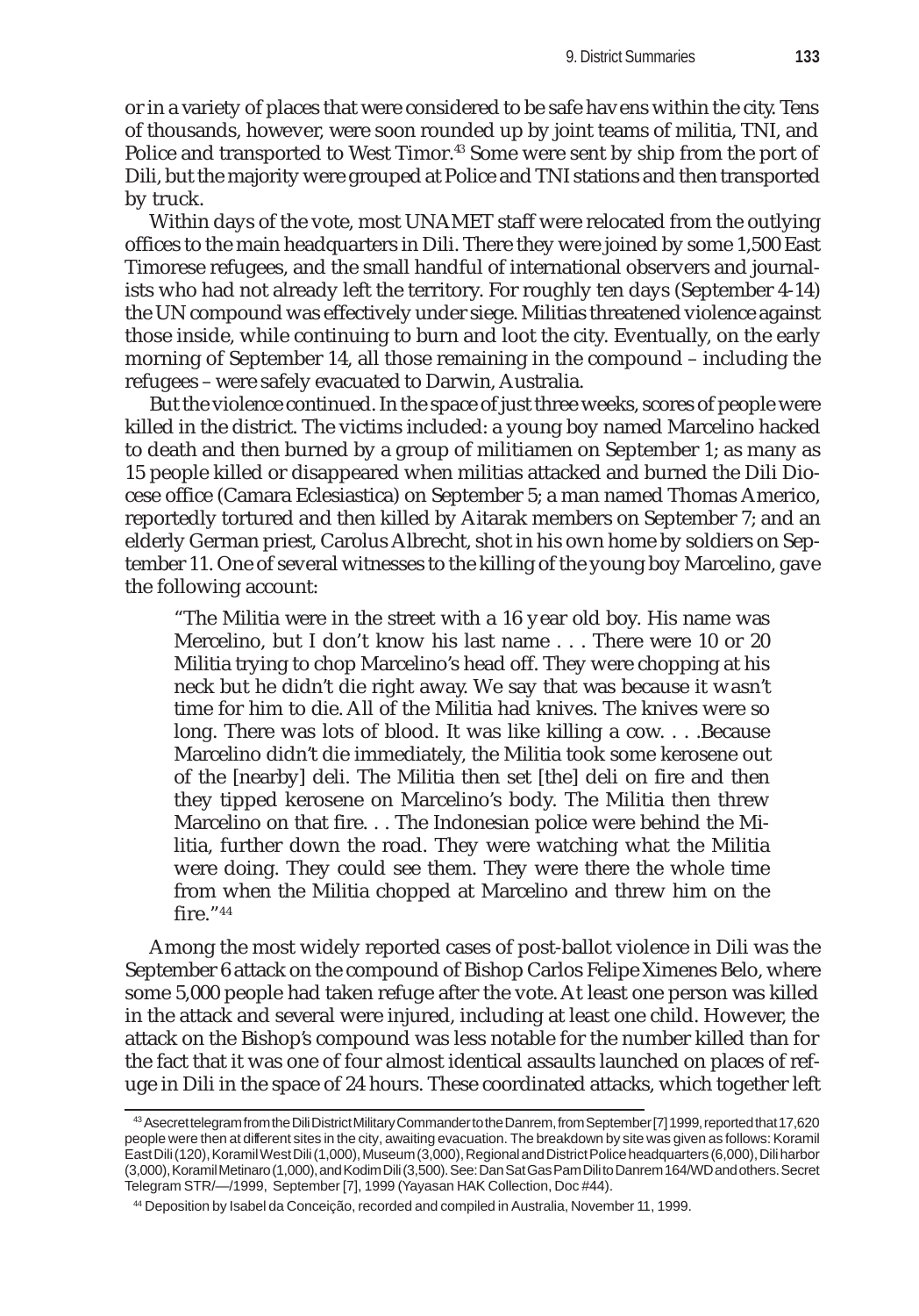at least 17 people dead, typified the methods deployed jointly by the militias, Police, and TNI throughout the territory to force residents to flee to West Timor (See Case Study: Forcible Relocation and Murder of Refugees in Dili).

While TNI and Police facilitated, and very likely coordinated, these attacks by militia forces, there were other instances in which TNI forces were directly responsible for committing serious human rights violations. One such case was the murder of the Dutch journalist Sander Thoenes on September 21, 1999. There is compelling evidence that Thoenes was killed by members of the TNI's Battalion 745, which had only just reached Dili from its base camp in Lautem District. According to that evidence, Sander Thoenes was killed by a shot in the back. However, his body was badly mutilated; one ear and part of his cheek were cut off with near surgical precision (See Case Study: Battalion 745 Rampage).

# **9.7 Ermera (Kodim 1637)**

| Dandim:     | Lt. Col. Muhamad Nur                                                 |
|-------------|----------------------------------------------------------------------|
| Bupati:     | <b>Constantino Soares</b>                                            |
| Kapolres:   | Lt.Col. (Pol.) Ery T.B. Gultom                                       |
| Militias:   | Darah Integrasi, Darah Merah, Naga Merah, Team Pancasila,<br>Aitarak |
| No. Killed: | 82                                                                   |

The District of Ermera was the site of very serious human rights violations in 1999.45 At least 82 people were killed during the year. The vast majority of the dead were real or alleged supporters of independence and their families, including a mother and five of her small children. The victims also included 11 pro-autonomy supporters said to have been killed by Falintil. Internal displacement of the population began as early as February 1999, and some 17,000 people were forcibly relocated from their homes in September. Several instances of rape and other forms of sexual violence were also reported during the year.

As in other districts, the worst of the violence in Ermera occurred in the pre-UNAMET and post-ballot periods. Unlike most others, however, the perpetrators of the violence in Ermera, particularly in the pre-UNAMET phase, were just as often TNI soldiers as militiamen. That pattern seemed to stem from early difficulties with the recruitment of miltia forces in the district.

# *Militias and Authorities*

A number of different militia groups operated in Ermera in 1999, including *Darah Integrasi*, *Team Pancasila*, and *Aitarak*. Of these the largest was Darah Integrasi, with a few hundred members. It operated in three of the five Sub-Districts (Ermera, Letefoho and Hatolia) both independently and through two subsidiary groups, Darah Merah<sup>46</sup> and Naga Merah. These latter groups were based in Ermera and Hatolia Sub-Districts respectively. The militia group known as Team Pancasila, was based

<sup>45</sup> Unless otherwise noted, this account is based on: UNTAET, DHRO-Ermera, "Report on Human Rights Violations During 1999: Ermera District," [March, 2000]; and Helene van Klinken, "Taking the Risk, Paying the Price: East Timorese Vote in Ermera," in Tanter, Selden and Shalom, eds. *Bitter Flowers, Sweet Flowers: East Timor, Indonesia, and the World Community* . Rowman & Littlefield, 2001, pp. 91-107. Helene van Klinken was the UNAMET Political Affairs Officer posted in Ermera in 1999.

<sup>46</sup> The leader of Darah Merah was Lafaek Saburai, the author of the 'Operation Clean Sweep' letter of March 1999, discussed in Chapter 5 of this report. Although much was made of that letter, and he was said to have been a bodyguard of Prabowo Subianto, Lafaek Saburai did not emerge as a major player in 1999.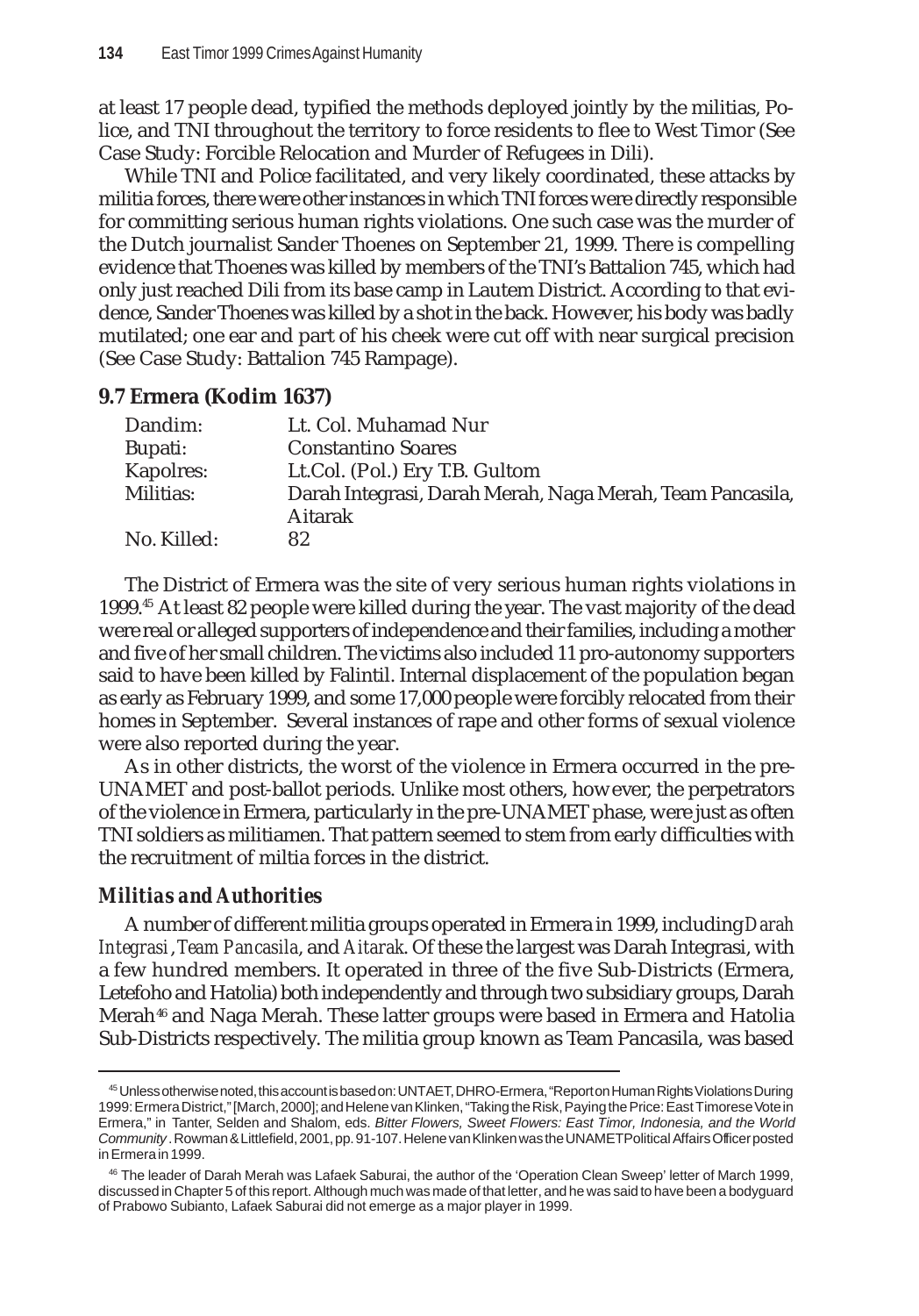in the Sub-District of Atsabe in the southernmost part of the District, while Aitarak operated in the Sub-Districts of Railako and Atsabe.<sup>47</sup>

As in virtually every district, these militia groups had historical and institutional roots dating at least to the early years of the Indonesian invasion. With the assistance of a number of key figures, such as Tomás Gonçalves, the Indonesians had established an early militia force, known as 'Partisan,' at the time of the 1975 invasion. In the mid-1990s, Partisan forces received regular military training from the TNI. Together with the Wanra and Kamra groups that had been established in the 1980s, they formed an essential element in the TNI's counter-insurgency strategy.

These older units – Partisan, Wanra, and Kamra – remained in place through 1999, and were armed and deployed by the TNI to carry out intelligence and security operations. Partisan members were observed in 1999 wearing TNI uniforms and carrying standard issue automatic (SKS) weapons; and they continued to receive wages of Rp.75,000 and some rice every month. The total Partisan strength in 1999 was estimated at 130 men.

Partisan and Wanra groups also provided the foundation upon which new militia groups were mobilized in early 1999. Partisan and Wanra leaders became the leaders of the new militias, and many members followed. The Wanra commander for Ermera, Miguel Babo, became the commander of Darah Integrasi, and a longtime Partisan leader, António dos Santos, became the group's Deputy, and *de facto*, Commander.

All of these groups – Partisan, Wanra, and the new militias – were closely linked to the authorities and particularly to the SGI. António dos Santos, the Deputy Commander of Darah Integrasi, was said to be the leader of an SGI group and simultaneously Village Head in Letefoho. He was also the main conduit for the distribution of wages and rice to militia members; he reportedly came to Hatolia every month in 1999 to distribute Rp. 100,000 and several kg of rice to militia members. The two main Partisan commanders in Gleno in 1999 were Capt. Abas and Sgt. Heru, both TNI officers attached to SGI. Finally, there is evidence that the Commander of the SGI post in Atsabe Sub-District (SGI Post Kresna 12 Atsabe) was intimately involved in coordinating Aitarak militia groups there.<sup>48</sup>

The militias also received political, financial, and logistical support from the regular TNI command. A document from Ermera, discussed in Chapter 8, shows clearly the military's official involvement in the distribution of funds and supplies to the militias. The document is a letter from the Dandim of Ermera, Lt. Col. Muhamad Nur, to the Bupati, dated April 1999, in which he requests Rp.104 million (\$13,866) to cover the Rp.200,000 (\$26.66) monthly salaries of the newly recruited Pam Swakarsa (*i.e.* militias) in the District. In the letter Lt. Col. Nur also requests 6,405 kg of rice for distribution to the new militia members.<sup>49</sup>

The Police in Ermera were somewhat less helpful to the militias than they were in some other districts, at least in the first four or five months of 1999. One of the

<sup>47</sup> A document dated August 22, 1999 lists 62 Aitarak members in the village of Atudame, in Atsabe Sub-District. See: "Daftar Nama-Nama Dari Markas Besar Komando Pasukan Aitarak Sektor B," August 22, 1999 (SCU Collection, Doc #20).

<sup>48</sup> The Commander of that SGI, Amran Odhe, was one of the co-signatories of a list of 62 Aitarak members in Atudame village, in Atsabe Sub-District. The list of names was also signed by the Danramil for Atsabe, Lt. M. Roni, and the Kapolsek, Sgt. Maj. I Ketut Suriana. See: "Daftar Nama-Nama Dari Markas Besar Komando Pasukan Aitarak Sektor B," August 22, 1999 (SCU Collection, Doc #20).

<sup>49</sup> Only the newly recruited members, of whom there were 175 in Ermera, would receive Rp.200,000/month (\$26.66). The rate for old members, of whom there were 136, was set at Rp.125,000/month (\$16.66). Letter from Lt. Col. Muhamad Nur, District Military Commander 1637/Ermera, to the Bupati of Ermera, "Permohonan Uang Saku PAM Swakarsa," June,1999. A copy of this document is in the author's possession.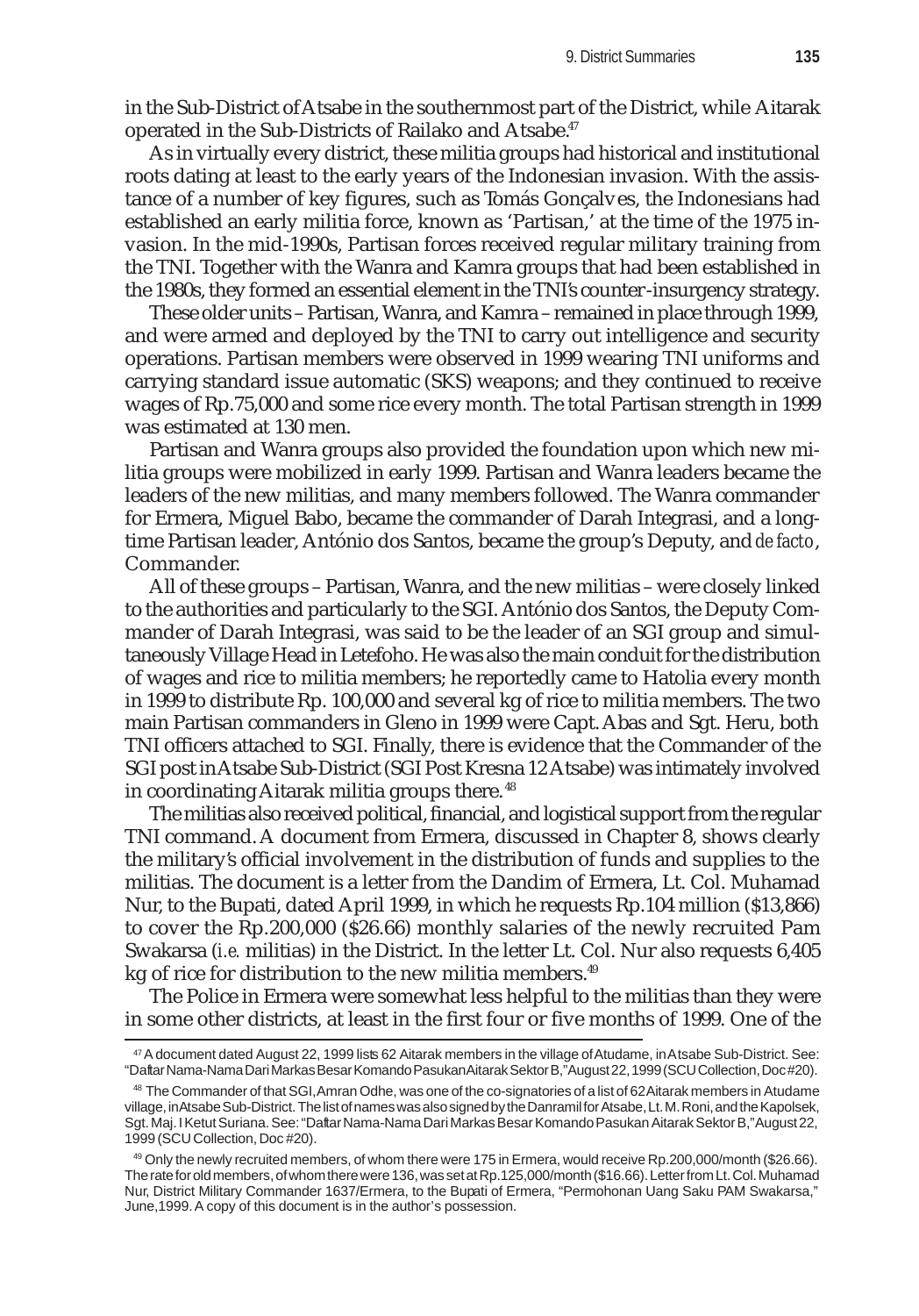reasons, it appeared, was that the Chief of Police for the district, Lt. Col. Ery T.B. Gultom was sympathetic to the independence cause and used his authority to protect and assist CNRT members in danger.

The Police position changed, however, in May 1999 when Lt. Col. Gultom was transferred, and Brimob forces were deployed to the district. Although there were individual Police officers who acted bravely to save lives, as a rule after May the Police played a more passive role, which gave the militias greater freedom of maneuver. Eyewitnesses to the August 30 murder of two UNAMET local staff members at Boboe Leten, for example, noted that armed Brimob forces were in a position to prevent and stop the assault, but did nothing. On the same day, shortly after a UNAMET convoy had come under fire from militias, the Brimob officer in charge told UNAMET electoral staff and Civpols in Atsabe: "We saved you today: Tomorrow we do not know."

As in some other districts the pro-autonomy organization, FPDK, also played a significant role in supporting the militias, primarily by serving as a conduit for official (and perhaps unofficial) funds. Such funds were channeled through the FPDK Security Chief who, conveniently, was the Deputy Commander of the Darah Integrasi, António dos Santos.

In contrast to several other Districts, most notably neighboring Bobonaro and Liquiça, the militias in Ermera did not have the strong backing of the Bupati, Constantino Soares. On the contrary, Soares frequently lent his assistance to CNRT and Clandestine Front members who were in danger. And while he was formally the chair of the district office of the BRTT, he did little more than was required of him by way of supporting the pro-autonomy cause and militia groups. His position, together with the existence of a strong CNRT and clandestine network in the district, helps to explain the slow growth of the militias in Ermera. It also suggests why Soares continued to be well regarded in the district even after the referendum.

## *Major Human Rights Events*

The early months of 1999 in Ermera were marked by the influx of thousands of IDPs from neighboring districts. A campaign of threats and intimidation by militias in Liquiça District, for example, prompted thousands to flee to Hatolia Sub-District for safety in January and February 1999. Others fled from neighboring Bobonaro District and from different parts of Ermera itself. By June, when UNAMET arrived, the number of IDPs in the district was estimated at 3,000-4,000.

Tensions mounted in February 1999 when TNI and pro-autonomy leaders reported that eleven militiamen – possibly Mahidi from neighboring Ainaro – had been detained in Ermera, transferred to Falintil custody in Hatolia Sub-District, and then killed. The bodies were reportedly discovered in Fatubessi, in May 1999, and a CNRT member was said to have been tried for his role in the abduction. Further details of the alleged killings were difficult to confirm, and Falintil denied involvement, but the reported killings provided added stimulus to pro-autonomy activities, and to the mobilization of new militia groups. So too did the reported detention of six militiamen by Falintil for about one week in early April.

Finally, in early April 1999, the killing of independence supporters began, setting in motion a two-month campaign of intimidation and terror against supporters of independence that left at least 20 people dead. In contrast to the pattern in many other districts, many of these killings were not committed by militiamen but by TNI units – including Kodim and combat troops – acting alone or in concert with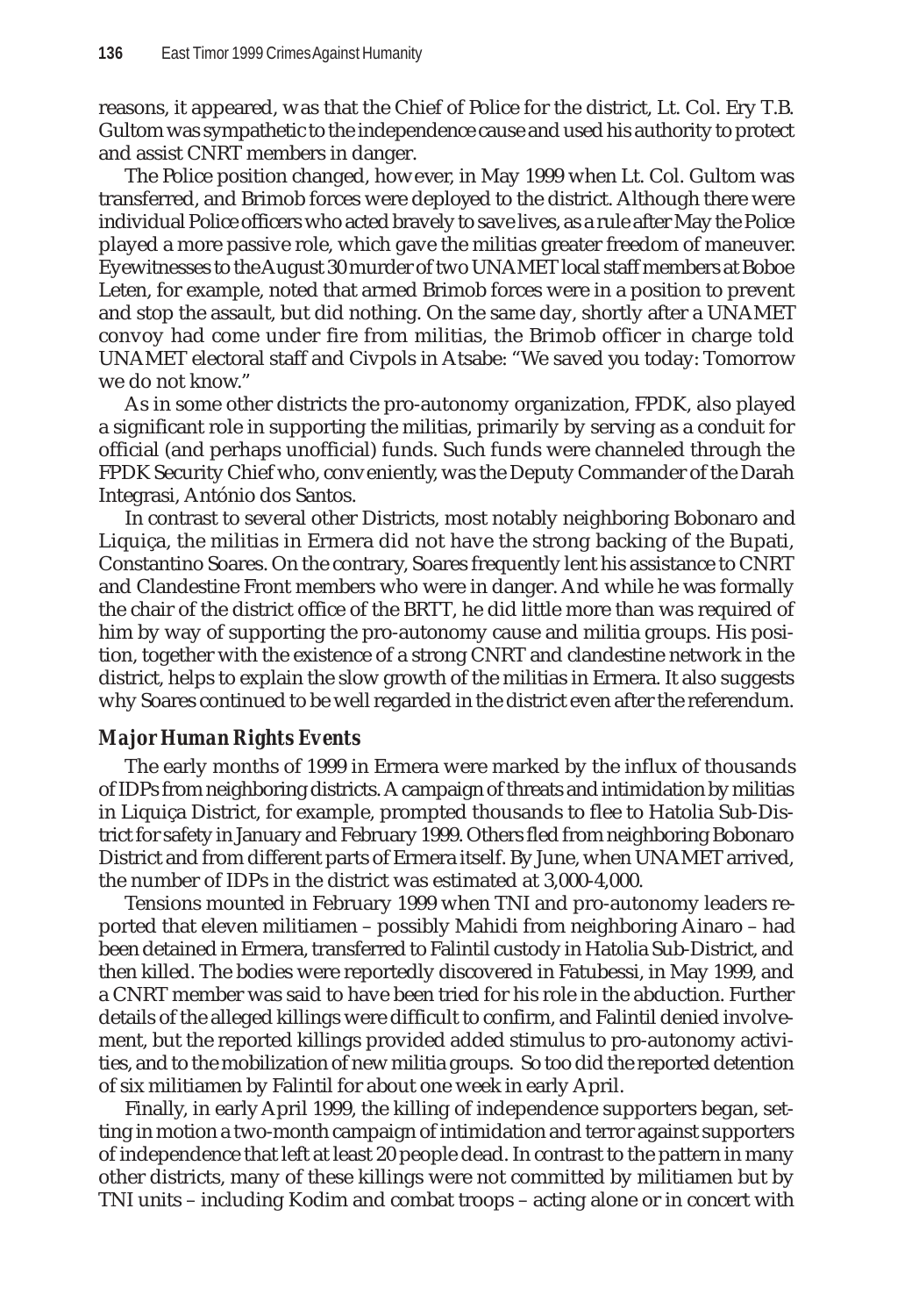militia forces. Moreover, the circumstances in which this wave of killings began strongly suggested that it was part of a campaign coordinated by the TNI.

On April 9, 1999, the Dandim Lt. Col. Muhamad Nur met leaders of Darah Integrasi, FPDK and BRTT in the district capital, Gleno. The following day, April 10, TNI and militiamen together burned down the CNRT headquarters in Gleno, and killed a well-known CNRT supporter and local parliamentarian, António Lima. Further killings followed over the next few weeks, including four people killed in the village of Talimoro in two days. The violence continued unabated through May 1999. Three people were killed by TNI forces in Poerema village, Hatolia Sub-District, on May 10. Six more were killed by a combined TNI/militia force in the village of Atara, Atsabe Sub-District, on May 16.

With the arrival of UNAMET in the district in June, the overt physical violence subsided, but the atmosphere of intimidation remained, and grew steadily worse as the ballot date drew near. Villagers and humanitarian workers who sought to assist IDPs in the district were a special focus of hostility by pro-autonomy groups. So too were student activists who arrived in the district in July to carry out voter education and, in reality, to campaign for independence. To an extent seen in only a handful of other districts, UNAMET local staff members were also major targets of anger and intimidation by militia and TNI forces.

Within hours of the ballot, this pattern of intimidation erupted again in overt violence. Between August 30 and September 22, at least 67 people were killed in the district. Of those, at least five were UNAMET local staff members. In addition to those killed, roughly 17,000 people fled or were forcibly displaced from their homes in this period, as a result of a systematic campaign of terror and violence. The homes of those who had left, as well as most public buildings, were looted and burned.

As in other districts, the post-ballot campaign of violence in Ermera was conducted jointly by the TNI, Police, and militias. As in other districts, too, the evacuation and destruction was concentrated in certain areas – notably those closest to major roads leading to West Timor. Hardest hit was the Sub-District of Atsabe, from which some 50% of the population was forcibly evacuated. Areas further from the main roads, and with a sizeable Falintil presence, such as parts of Hatolia, were much less seriously affected.

The first victims of the post-ballot violence, in Ermera and in the country as a whole, were two UNAMET local staff members. João Lopes and Orlando Gomes were beaten and stabbed to death as they carried ballot boxes from the polling station at Boboe Leten to the UNAMET vehicles. A third local staff member, Alvaro Lopes, was seriously wounded in the same attack, and left for dead, but survived. Later investigations revealed that the attack was carried out with the prior knowledge of the Sub-District military commander for Atsabe, and that TNI and Brimob forces were at the scene but had done nothing to stop the attack. (See Case Study: The Murder of UNAMET Local Staff in Boboe Leten)

The attack at Boboe Leten was not an isolated incident. In the hours and days after the ballot, militias threatened and attacked UNAMET staff and installations throughout the district. As a result, all UNAMET staff were called back to the regional headquarters in Gleno. Even there, however, their safety could not be guaranteed, as militiamen wandered the streets firing their weapons, setting fire to buildings and pulling suspected independence supporters from their vehicles at roadblocks.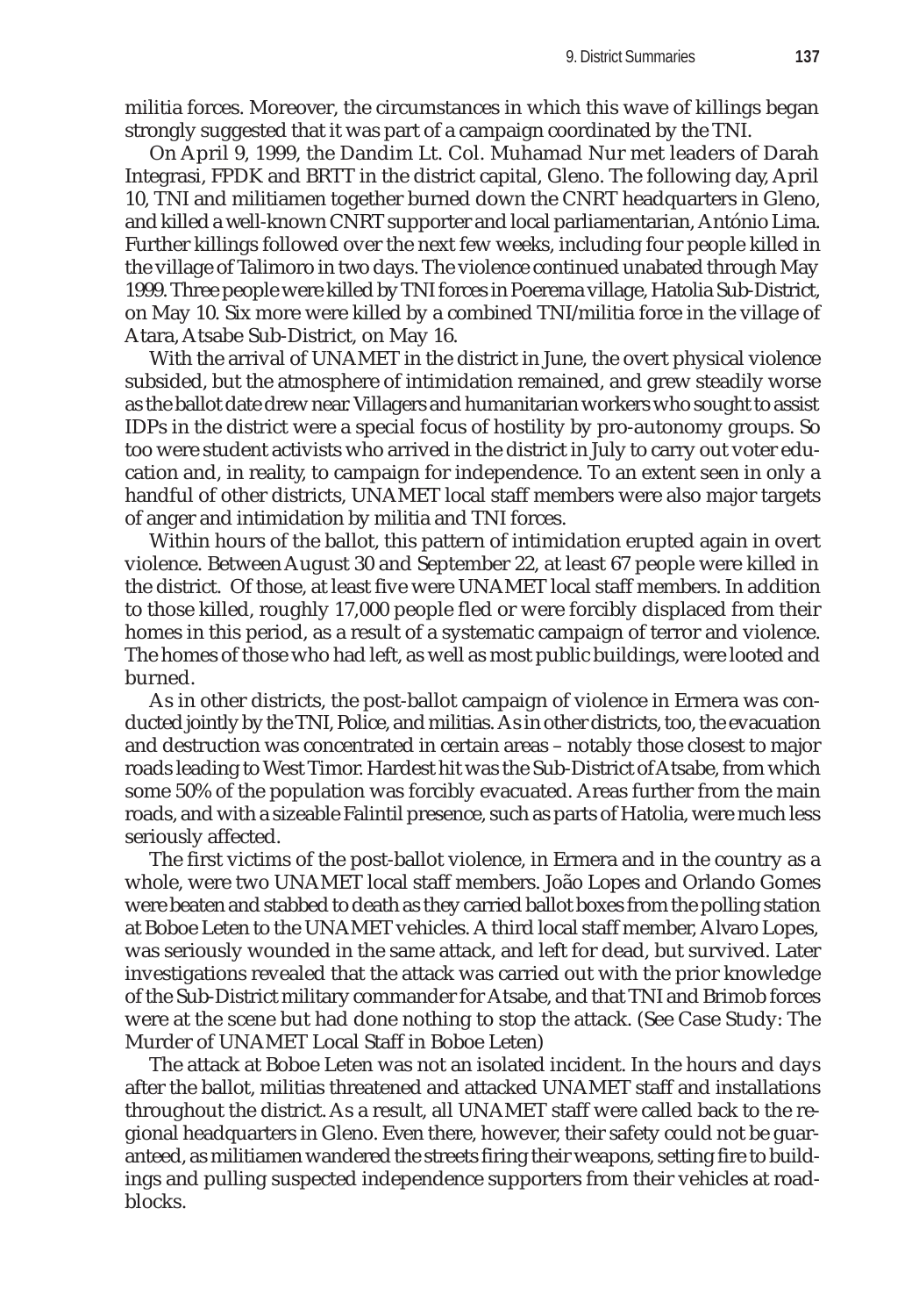In a number of instances, notably at Boboe Leten, armed militias accompanied by TNI and Police prevented UNAMET staff from leaving their polling stations, or sought to keep them from taking the ballot boxes with them. On August 31, militias threw stones and fired weapons at the UNAMET helicopter that had landed at Gleno to retrieve the ballot boxes for the district. Police did not act to prevent the attack. In fact, an MLO reported seeing a policeman handing a weapon to a militiaman at the scene shortly before the attack.

In the face of the mounting violence, UNAMET staff evacuated to the relative safety of Dili. With UNAMET's departure, the situation in Ermera deteriorated further, and the targeted killings began in earnest. One of those singled out was Ana Xavier da Conceição Lemos. An active member of the pro-independence women's organization, OMT, she had served as a UNAMET queue-controller on polling day. With the assistance of a Brimob officer, she had made her way to Gleno shortly after the close of balloting. Later that night, she was accosted and beaten in her home by a TNI officer, Sgt. Melky and several other men. She eventually made it to UNAMET headquarters in Gleno and she accompanied the UNAMET convoy to Dili. A few days later, however, she returned to Gleno to see that her children were safe. Upon her return she was detained first at the Kodim, and then handed over to militiamen, who raped and killed her (See Case Study: Rape and Murder of Ana Lemos).

These were only some of the better-known examples of the terrible violence that gripped Ermera in September. Less well known is the case of Georgina Imaculada Tilman Ribeiro, who was killed together with five of her children (ages 2 to 12), after she had fled to the apparent safety of West Timor. Like Ana Lemos, Georgina Tilman was a member of the OMT (*Organisaçao da Mulheres Timorenses –* Organization of Timorese Women*)*, and her husband was an active member of the Clandestine Front. Having made it to the other side of the border, on September 18 she and her children crossed back into East Timor with men who said they had been sent by her husband. All six of them subsequently disappeared. Georgina's remains, and those of her five children, were discovered in February 2000, rudely buried in a dry creek bed, in Kampung Mahir about 13 km from the town of Atabae in Maliana district. Among the suspected perpetrators of this crime was Sgt. Melky, the TNI officer also accused of raping and killing Ana Lemos.

#### **9.8 Lautem (Kodim 1629)**

| Dandim:     | Lt. Col. Sudrajat A.S.            |
|-------------|-----------------------------------|
| Bupati:     | Edmundo da Conceição Silva        |
| Kapolres:   | Lt. Col. (Pol.) Drs. Irsan Wijaya |
| Militias:   | <b>Team Alfa</b>                  |
| No. Killed: | 53                                |

Lautem suffered serious human rights violations in 1999, the vast majority of them in the post-ballot period.<sup>50</sup> At least 53 people were killed during the year, and of that number 51 died during a three week period in September. In that same period, an estimated 6,000 people fled to West Timor, and thousands of others to the hills, in the face of mounting violence and destruction.

<sup>50</sup> Unless otherwise noted, this account is based on UNTAET, DHRO-Lautem, "Lautem District Events of 1999 Report," March, 2002; Dili District Court, Special Panel for Special Crimes, "Judgement" in the case of Joni Marques *et al.*, December 11, 2001; and General Prosecutor of the Democratic Republic of East Timor, Indictment againstEdmundo da Conceição Silva *et al*. November 15, 2002.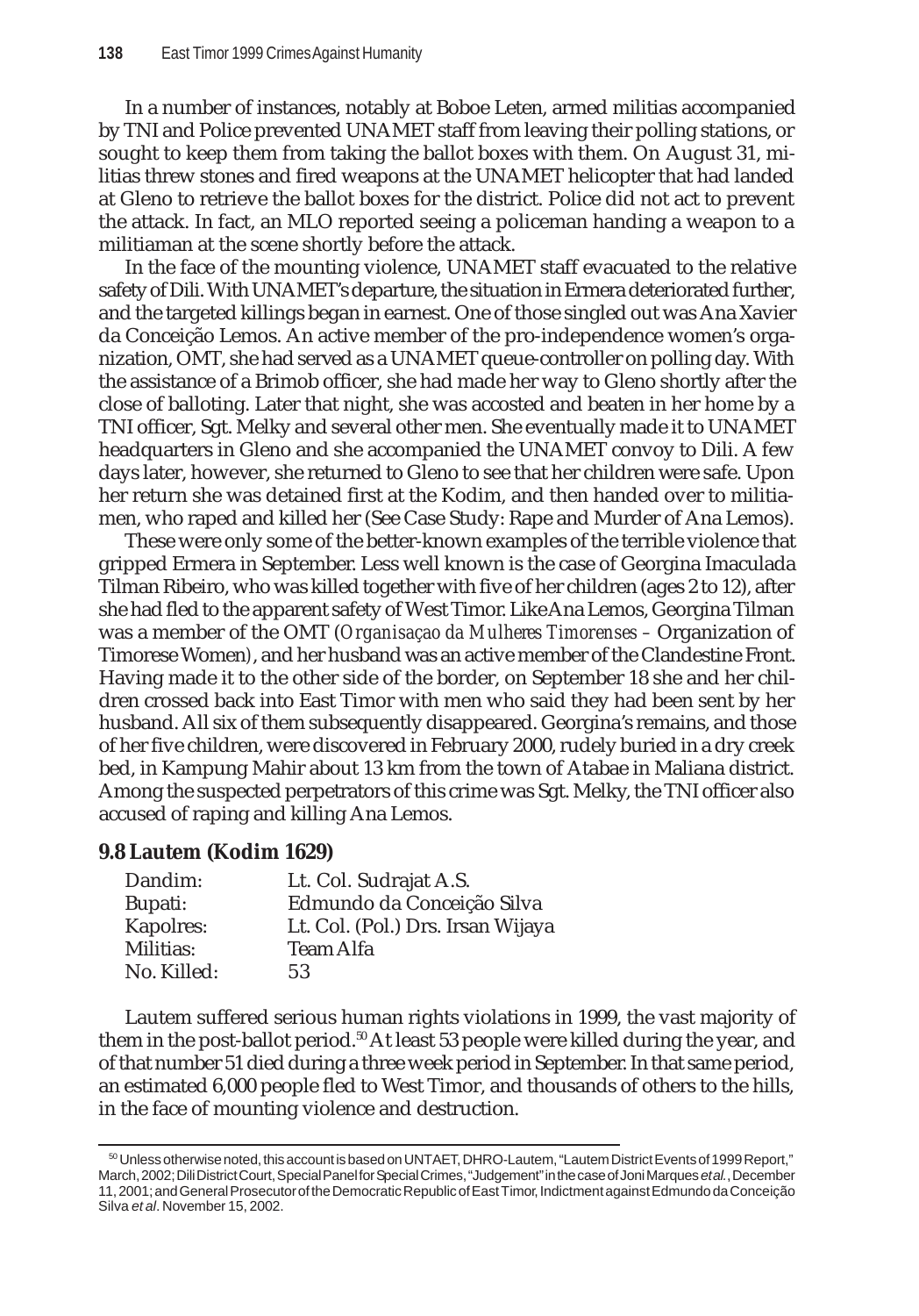#### *Militias and Authorities*

The main perpetrators of human rights violations in Lautem district were members of the local militia group, *Team Alfa*, and soldiers from various TNI units, notably Kopassus and Battalion 745, which had its headquarters in Los Palos. Team Alfa had especially close ties to Kopassus, and operated under its command. Battalion 745 was less well connected to Team Alfa, and more often committed human rights violations independently.

Team Alfa had been set up by Kopassus in the mid-1980s, to infiltrate the clandestine movement and to assist in combat operations. That institutional tie remained in 1999. Team Alfa operated out of the Kopassus headquarters in Laurara in Los Palos town, and shared logistical support and transportation with Kopassus personnel. Team Alfa was directly controlled by the Kopassus officer Sgt. Syaful Anwar and by the Kopassus commander for Lautem District, Lt. Rahman (a.k.a. Rahmat) Zulkarnaen.

The direct link between Team Alfa and Kopassus was confirmed by a former Team Alfa leader, Joni Marques, during his trial in 2001. Testifying under oath, Marques said he had been trained by Kopassus, and that he had been invited in 1993 to take part in military training with Australian forces in Bandung, Indonesia, under the guise of being a TNI soldier.<sup>51</sup> He also told the court that, in 1999, Team Alfa reported to the Kopassus headquarters in Los Palos: "As a Team Alfa member," he said, "I had to go there."52

Team Alfa also had the strong backing of the Bupati of Lautem, Edmundo da Conceição Silva. The Bupati's support was unsurprising given his own close tie with Kopassus, of which he was an honorary member. As in other districts, the funding for the militia was channeled first through the Bupati's office, but then passed on to other agencies, including the TNI , for distribution to the militias. The Bupati was also the General Chairman of the BRTT, and its members provided security at his residence. There are unconfirmed allegations that the Bupati distributed 117 guns to militias and/or the BRTT in early 1999.

Operating independently from Kopassus, and sometimes in conflict with it, was Battalion 745, based in Fuiloro village. Members of Battalion 745 were directly involved in widespread violations of human rights in 1999, including house burning, intimidation, beatings, and at least 21 arbitrary killings. Many of those killings were committed as the Battalion withdrew from Lautem to Dili and on to West Timor in late September. Most notoriously, members of the Battalion were responsible for the murder in Dili of Dutch journalist Sander Thoenes on September 21, 1999 (See Case Study: Battalion 745 Rampage).

Established in 1976, Battalion 745 was one of two so-called 'organic' combat battalions in East Timor. A substantial proportion of its soldiers were East Timorese, while most of its commanding officers were Indonesian. In the lead-up to the 1999 referendum, there were indications that some of the East Timorese soldiers were sympathetic to independence. The unit's commanders therefore took measures to ensure that those soldiers were not included in military operations, and were kept out of the loop with regard to planning. In the post-ballot period, some of those soldiers were targeted and killed. At the same time, the Battalion cooperated with

<sup>51</sup> In the same testimony, Marques said he had received military training from Kopassus as far back as 1986. Dili District Court, "Judgement," Joni Marques *et al*., p. 55.

<sup>52</sup> Dili District Court, "Judgement," Joni Marques *et al*., p. 53.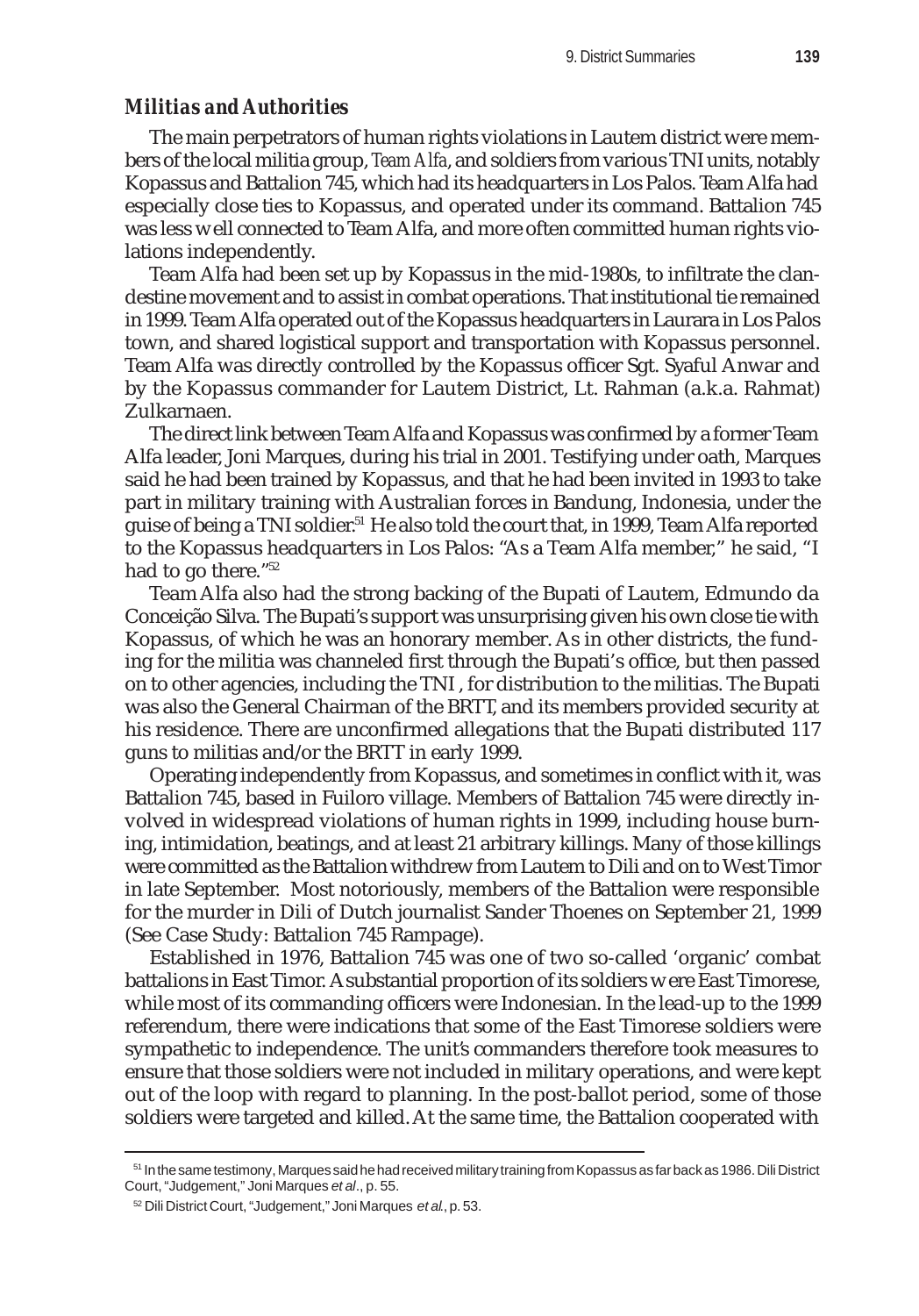Team Alfa members, even permitting them to review the Battalion's lists of displaced persons to check for possible supporters of independence.

Other military units and officers in the district were also involved in violence, though somewhat less conspicuously. The Kodim headquarters, under the command of Lt. Col. Sudrajat, was reportedly used as a site for the detention and beating of suspected supporters of independence. Witnesses, including the militia leader Joni Marques, have testified under oath at trial that a number of people were tortured and killed there, and that their bodies were discovered nearby.<sup>53</sup> Two 'nonorganic' combat battalions, Battalion 621 and Battalion 623, based temporarily in Lautem, appear less frequently in testimonies of violence.

#### *Major Human Rights Events*

Apart from two killings in April 1999, there were relatively few serious human rights incidents in the pre-UNAMET and UNAMET periods.<sup>54</sup> However, as in other districts, there was a great deal of intimidation in connection with the government's pro-autonomy 'socialization' campaign.

Public 'socialization' meetings were commonly addressed by TNI officers, the Bupati and by BRTT and militia leaders. In the course of these meetings the speakers, some of whom carried weapons, issued threats. A common threat was: "UNAMET will leave on August 30, 1999 and then we will kill you." UNAMET staff, both international and local, were also subjected to threats and intimidation, including pelting with rocks.

The most conspicuous incident of violence in the pre-ballot period was the murder of the Liurai of Lautem, Verissimo Dias Quintas, on August 27, 1999. Having portrayed himself to Indonesians as a supporter of Indonesian rule, he seems nevertheless to have been a secret supporter of independence. In early August, he allowed the CNRT to establish their district office in his residential compound. That decision seems to have made him a particular target of the pro-autonomy camp.

Reports at the time strongly suggested official complicity in the murder. Indonesian Police established a roadblock prior to the incident, and neither Police nor TNI troops nearby moved to halt the attack once it was underway. Kopassus forces reportedly provided transport for the attackers. As in virtually every killing in 1999, Indonesian Police conducted only perfunctory investigations, and brought no charges against the alleged perpetrators.

Later investigations into Quintas' murder confirmed that the assailants had included members of the BRTT and the Team Alfa militia group. They also demonstrated that the attackers had been directed and assisted by Kopassus, Police, and civilian authorities. An indictment issued by East Timor's Deputy General Prosecutor for Serious Crimes in November 2002 explicitly implicated the Kopassus commander for Lautem, Lt. Rahman Zulkarnaen, Kopassus officer Sgt. Syaful Anwar, the Bupati, Edmundo da Conceição da Silva, as well as members of Team Alfa and the BRTT.55

Ballot day was tense in Lautem, and armed militias moved freely about the district.

<sup>53</sup> Dili District Court, "Judgement," Joni Marques *et al.*

<sup>54</sup> One important exception was the torture and murder of Evaristo Lopes in April 1999. Witnesses, including militia leader Joni Marques, have testified that Lopes' was tortured and executed while in custody, and under the direct supervision of local Kopassus officer, Sgt. Syaful Anwar. See Dili District Court, "Judgement," Joni Marques *et al.*, pp. 53-57.

<sup>55</sup> General Prosecutor of the Democratic Republic of East Timor, Indictment againstEdmundo da Conceição Silva *et al*. November 15, 2002.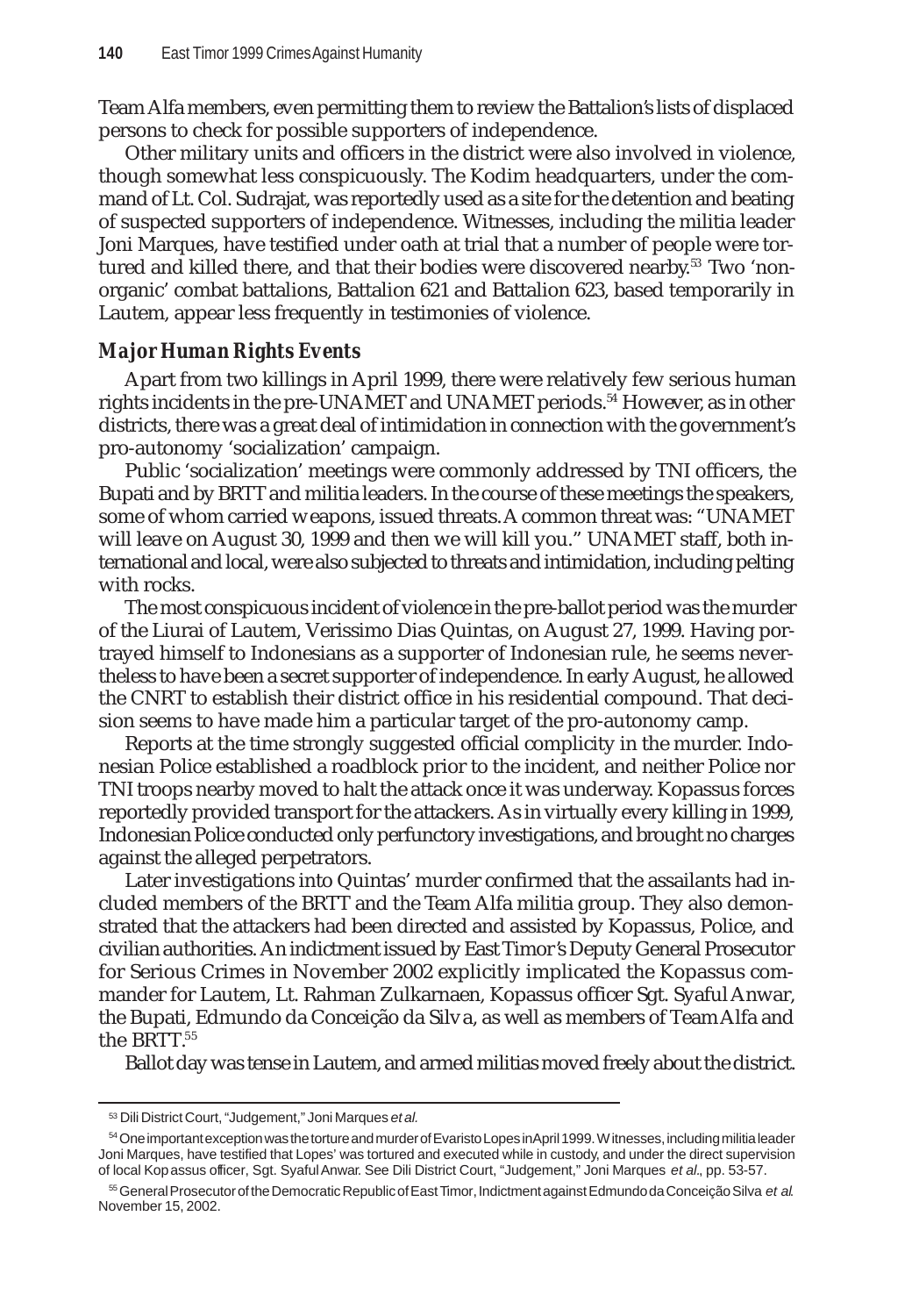As in the rest of the territory, however, there were no serious acts of violence during balloting. While tensions continued to rise in the immediate post-ballot period, and the church in Los Palos was burned on September 5, the violence did not begin in earnest until after UNAMET and other international observers left the district on September 7.

Over the next three weeks more than 50 people were killed by Team Alfa and TNI soldiers. The killings occurred almost entirely in the Sub-Districts of Los Palos and Muro. No killings were reported in the Sub-Districts of Iliomar, Tutuala, and Luro, although these latter areas were extensively burned. Virtually all of the victims were well-known supporters of independence.

The worst single incident in the post-ballot period occurred on September 25, near Verokoco village, on the main road from Lautem to Baucau. There, Team Alfa members ambushed and executed a group of five clergy and four lay people.<sup>56</sup> The victims included a nun who was hacked with a machete as she knelt praying by the roadside, then thrown into a river and shot dead.<sup>57</sup> Although the immediate perpetrators were members of Team Alfa, the local Kopassus officer, Sgt. Syaful Anwar, was also implicated in the massacre (See Case Study: Murder of Los Palos Clergy).

Members of Battalion 745, including the Battalion commander, Maj. Jacob Sarosa, and a Platoon commander, Lt. Camilo dos Santos, were also directly implicated in serious human rights violations in the post-ballot period, including as many as 21 extrajudicial executions. Several of those killings took place in the immediate vicinity of the Battalion's compound (*e.g.* in Asalaino, Home Baru and Motolari). The bodies of some of the dead were found in wells inside the compound.

On September 20, after most of the battalion had left by ship for Indonesia, some 120 soldiers and officers, including Maj. Sarosa and Lt. Camilo, formed a convoy and prepared to depart for Dili and onward to West Timor. Before leaving, Lt. Camilo reportedly briefed the soldiers. An East Timorese officer who was there, later told UN investigators that Lt. Camilo had told the soldiers: "If you find anything on the way . . . just shoot it."58 That order, the witness said, was issued within earshot of the Battalion Commander, Maj. Sarosa. The same day TNI soldiers beat and then killed three men near a rice warehouse in Lautem. Maj. Sarosa and Lt. Camilo were reportedly at the scene, but did not intervene. The next day, the convoy moved out of Lautem toward West Timor, leaving a path of killing and destruction in its wake. By the time it reached Dili, two days later, at least 13 more people had been killed by members of the Battalion (See Case Study: Battalion 745 Rampage).

In addition to killing, in the post-ballot period members of Team Alfa, Kopassus, and Battalion 745 conducted a systematic campaign to destroy the infrastructure of the territory, and to deport a large part of the population. Although there was some variation in the extent of destruction – with the Sub-District of Luro being worst hit – most buildings in the district, including government buildings, shops and private homes, were burned or destroyed. Livestock was killed and communications systems were disabled. In the face of this destruction and violence, many people fled to the hills and some 6,000 went to West Timor.

<sup>56</sup> See Dili District Court, "Judgement," Joni Marques *et al.*

<sup>57</sup> The deceased were identified in trial proceedings as: Sister Emilia Cazzaniga, Sister Celeste de Carvalho, Brother Jacinto Xavier, Brother Fernando dos Santos, Brother Fernando da Conceição, Agus Muliawan, Cristovão Rudi Barreto, Titi Sandora Lopes, and Izinho Freitas Amaral. See Dili District Court, "Judgement," Joni Marques *et al.*

<sup>58</sup> Cited in Cameron W. Barr, "A Brutal Exit: Battalion 745," Part 3 of 4, *Christian Science Monitor*, March 16, 2000.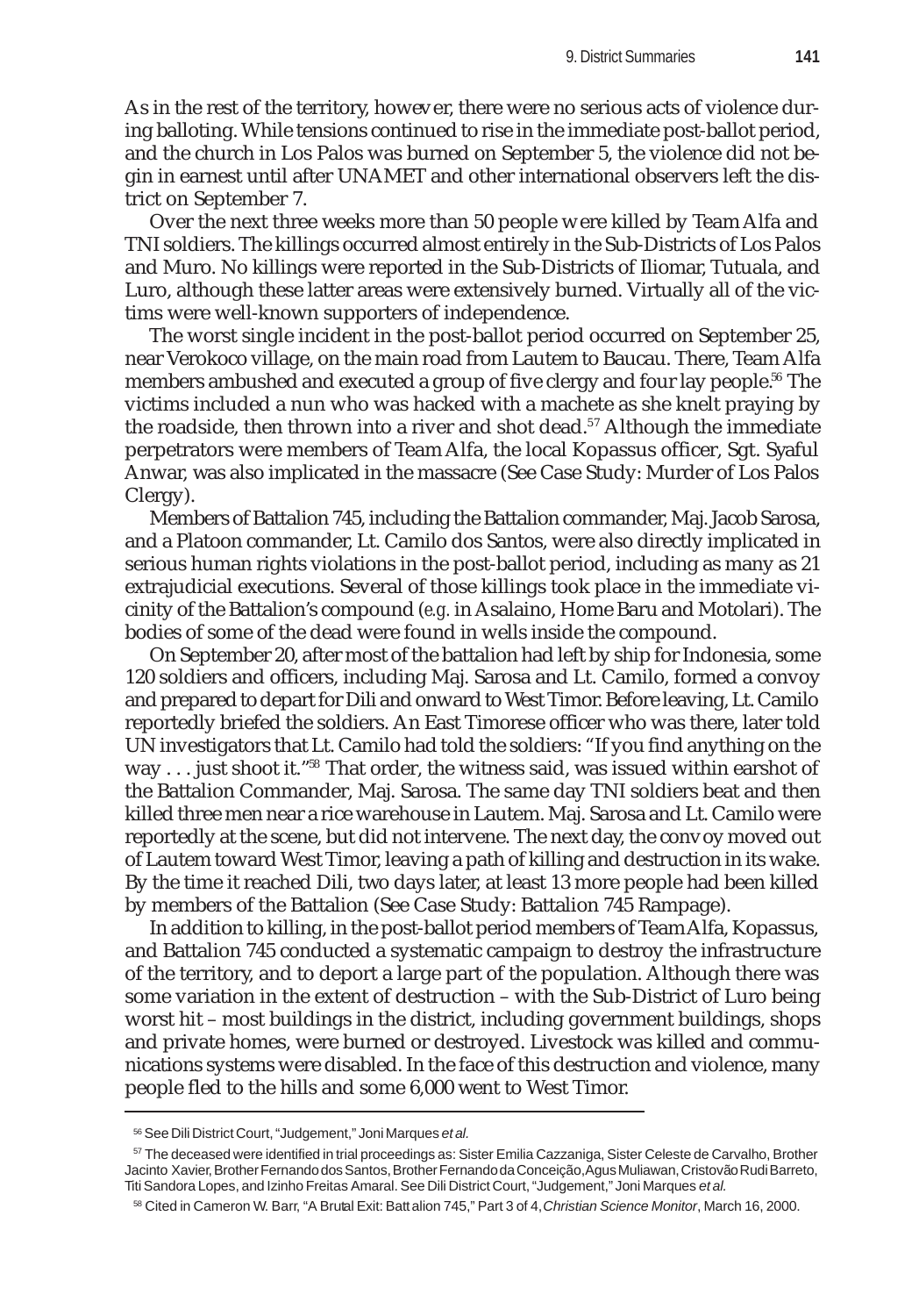# **9.9 Liquiça (Kodim 1638)**

| Lt. Col. Asep Kuswadi                                       |
|-------------------------------------------------------------|
| <b>Leoneto Martins</b>                                      |
| Lt. Col. (Pol.) Adios Salova; Maj. (Pol.) Drs. Joko Irianto |
| Besi Merah Putih (BMP), Pana                                |
| 183                                                         |
|                                                             |

The District of Liquiça was a notorious center of militia and TNI violence in 1999.<sup>59</sup> As many as 183 civilians were reportedly killed there during the year, the vast majority of them leaders or supporters of independence, and their relatives. In addition, some 20,000 residents were forced to flee their homes, both before the vote and afterward, in the face of systematic intimidation and violence.

# *Militias and Authorities*

The main militia group in the district was the BMP (*Besi Merah Putih* – Red and White Iron).<sup>60</sup> First formed in January 1999 in the Sub-District of Maubara, the BMP soon established command posts ('*pos komando*') throughout the district. By June 1999, it had an estimated strength of 600 men. Most were armed with so-called 'traditional' weapons, such as machetes and knives, but some carried firearms including high-powered automatic weapons of the sort used by the TNI.

Like the Aitarak militia in Dili, the BMP did not confine its operations to one district. With the evident approval of district and provincial authorities it took part in serious acts of violence in Dili, including the attack on the home of Manuel Carrascalão in April that left at least 12 people dead. Members of the BMP also traveled as far as Oecussi, where they are reported to have operated alongside the Sakunar militia in September 1999.

Although nominally led by Manuel Sousa, the BMP was created, trained, and coordinated by the highest-ranking military and civilian authorities in the district and the province. The group was formed in late 1998 following a meeting called by the Bupati, Leoneto Martins. An honorary member of Kopassus, Martins remained one of the BMP's principal backers throughout 1999. Before becoming Bupati in 1995, Martins had served as Sub-District Head in Maubara, which was also the location of his home village. It was probably not a coincidence that the first BMP posts were established in that sub-district, and that it remained the group's main base area through 1999.

The BMP, like other militias, also had the solid backing of the TNI and Kopassus at the district level. In fact, the BMP grew directly out of an earlier group, Garda Paksi, established, funded, and trained by Kopassus beginning in 1995. With the formation of the BMP in early 1999, many of the roughly 200 members of Garda Paksi in Liquiça simply moved into the new group. Likewise, TNI and Kopassus backing continued, albeit under a new name and with renewed vigor.

TNI and Kopassus backing for the BMP in 1999 took a variety of forms, including public expressions of support, the provision of military training, the conduct of joint operations, and official inaction in the face of unlawful militia conduct. As discussed in Chapter 7, internal TNI documents demonstrate that the provision of militia train-

<sup>59</sup> Unless otherwise noted, this account is based on the following sources: UNTAET, UNMO-Liquica, "History of Liquiça District Through 1999," December 1999; UNTAET, DHRO-Liquiça, "Narrative Report on Events in Liquiça District During 1999"; and UNTAET, General Prosecutor, Indictment against Leoneto Martins *et al*., Dili, [n.d.].

<sup>&</sup>lt;sup>60</sup> A much smaller group, called Pana, was formed in the village of Vatuboro, the home village of Bupati, Leoneto Martins.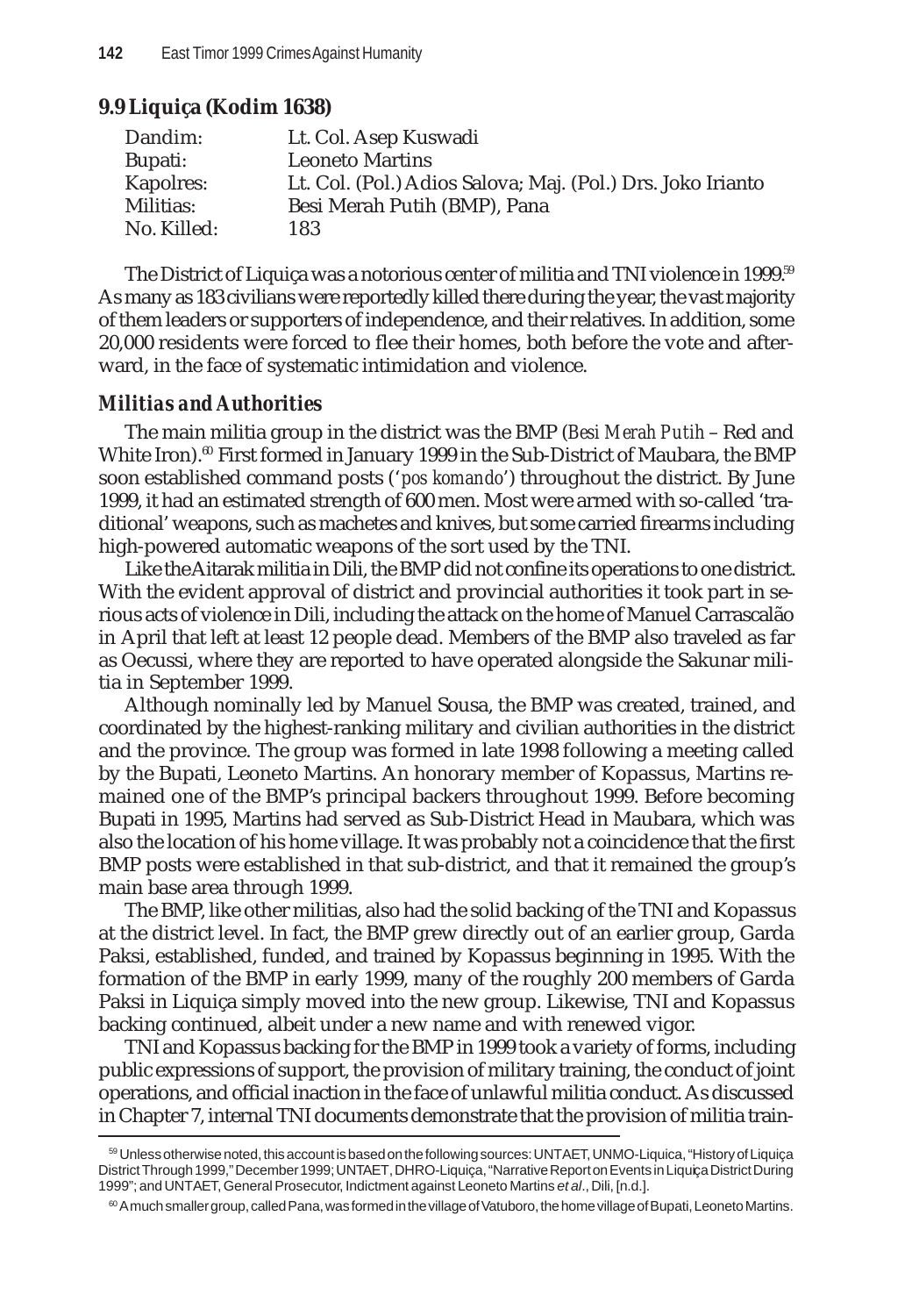ing and guidance were a routine matter, carried out with the full knowledge of TNI commanders. One such document, from the Liquiça Kodim, reveals that the Sub-Regional Military Commander, Col. Tono Suratman visited Maubara on April 16, 1999, to address and give 'guidance' to a group of 500 BMP militias at the Koramil headquarters there.<sup>61</sup>

TNI officers also routinely conducted joint military operations with the BMP, or acquiesced in their operations. As described below, several high-ranking TNI officers, including Kopassus personnel, were on the scene when BMP militias massacred as many as 60 refugees at the church in Liquiça in April 1999. Although such joint operations were more common in the pre-UNAMET period, they continued in some form throughout the rest of the year. A UNTAET report from December 14, 1999 describes the situation in late June 1999:

"At this stage the militia clearly had the run of the town. Large groups of men, armed with machetes and home-made weapons were a common sight throughout the district. It was not uncommon to come across groups of militia, accompanied by TNI, moving through villages and burning houses in broad daylight."<sup>62</sup>

In addition to providing training and operational support, TNI officers were effectively integrated into the BMP's leadership and command structure. The most notorious BMP commander was the TNI Sgt. Tome Diogo. A local man who had served in the TNI for many years, Sgt. Diogo had a fearsome reputation in the district, and was an intelligence officer.<sup>63</sup> The Sub-District Military Commander (Danramil) for Maubara, the center of BMP operations, was a Kopassus officer, Sgt. Maj. Carlos Amaral.<sup>64</sup>

The importance of the link between the TNI and the militias was also evident in the geographical distribution of the main BMP command posts in the district. One of the first posts was established in Vatuboro village, where Battalion 143 was based.65 Three more BMP command posts were set up in the villages of Vaviquinia, Dato, and Fatumasi, where three more Sub-District Military Commands were located. A fifth post was created in Maumeta village, in Bazartete Sub-District, which was also the location of a Kopassus base.<sup>66</sup>

Finally, the BMP had at least the tacit support of district Police authorities. As in other Districts, the Police in Liquiça routinely turned a blind eye to militia activities including serious acts of violence. In some cases, such as the Liquiça church massacre, Police officers and troops played a more directly supportive role. The most conspicuous police ally of the BMP was Lt. Col. (Pol.) Adios Salova, who was Liquiça Chief of Police until July 1999. His successor, Maj. (Pol.) Joko Irianto, played a somewhat less active role in support of the militia.

In sum, the key authorities involved in organizing and supporting the BMP in-

<sup>61</sup> See: Perwira Seksi Intelijen Kodim 1638 to Kepala Seksi Intelijen Korem 164/WD, Dan Sektor B, and others, "Laporan Harian Seksi Intelijen Dim 1638/Lqs Periode tgl. 16 s/d 17 April 1999," April 18, 1999 (Yayasan HAK Collection, Doc #11).

<sup>62</sup> UNTAET, UNMO-Liquiça, "History of Liquiça District Through 1999," December 1999.

<sup>&</sup>lt;sup>63</sup> According to a list prepared by UNTAET Civpol, Sgt. Tome Diogo was one of 27 intelligence officers at the Liquiça Kodim. See UNTAET, "Roster of Troops: Kodim 1638 Liquiça," Liquiça, [n.d.]

<sup>64</sup> According to a list prepared by UNTAET Civpol, there were seven Kopassus SGI members in Maubara alone. See UNTAET, "Roster of Troops: Kopassus SGI Maubara," Liquiça, [n.d.]

 $65$  The BMP camp commander at Vatuboro and his brother were often seen in the Battalion 143 compound, and rice was delivered to the local BMP from the Battalion 143 camp.

<sup>&</sup>lt;sup>66</sup> Kopassus had additional posts in Dato (in the official residence of a government official), in Maumete, and in Lunturi.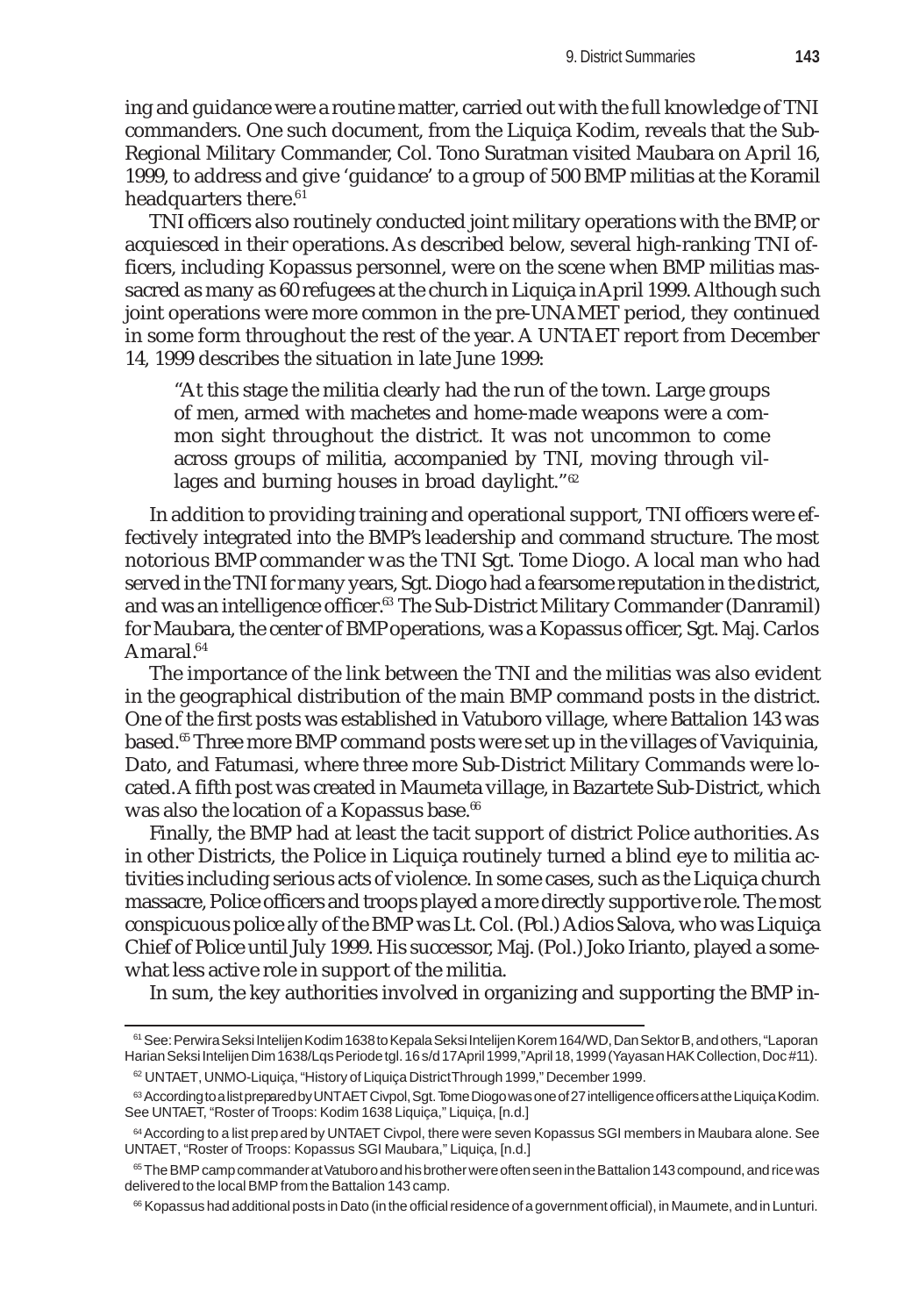cluded, at a minimum: the Bupati of Liquiça, Leoneto Martins; the Commander of the Kopassus 'Satgas Tribuana,' Lt. Col. Yayat Sudrajat; the District Military Commander, Lt. Col. Asep Kuswadi; the Kodim Chief of Staff, Capt. Purwanto; the Kodim intelligence officer, Sgt. Tome Diogo; the Maubara Sub-District Military Commander, Sgt. Maj. Carlos Amaral; and the District Chief of Police, Lt. Col. Adios Salova.

# *Major Human Rights Events*

Serious acts of violence – including beating, house burning, and murder – began in Liquiça as early as January 1999, forcing thousands of residents to flee their homes. Villages deemed to be sympathetic to Falintil bore the brunt of these attacks. The village of Guiço in Maubara Sub-District, for example, was attacked on four separate occasions in January and February. The perpetrators of those attacks included BMP militiamen and soldiers of Battalions 143 and 144 based in nearby Caicassa and Vatuboro.

The violence escalated further in early April, as a result of which thousands more fled to the mountains or to the Catholic church in Liquiça town. By some estimates there were now as many as 6,000 internally displaced people in the district, in a total population of only 50,000. A large number of IDPs gathered in the vicinity of Loes, in Maubara Sub-District, an area with a strong Falintil presence, and therefore considered relatively safe. Nevertheless, the people there remained vulnerable to attack, and lacked access to sufficient food, housing, and medical care.

Against this background, BMP militias and TNI soldiers began a concerted campaign of violence against the IDPs. The campaign, which reached its peak in early April 1999, revealed the intimate links between the BMP and both military and civilian authorities.

One of the victims of this wave of violence, Ilidio dos Santos, was killed by militiamen near the Liquiça Sub-District Military Command on April  $5.67$  Dos Santos had sought refuge there but rather than finding protection, he was confronted by six militiamen who announced their intention to kill him. He attempted to flee but was soon captured, and killed with a machete. TNI and SGI officers at the Koramil post reportedly made no attempt to stop his assailants.

Another victim, Fernando da Costa, was arrested on April 5, and killed in TNI custody two days later.68 Da Costa, a CNRT supporter, was detained in Liquiça town by a group of TNI, BMP militiamen and Police who had been moving house to house in search of known CNRT leaders. Outside his house, he was badly beaten by TNI soldiers. He was then taken to the Liquiça District Police Station, where he was detained for two days, during which time he reportedly suffered further beatings by a TNI soldier. On April 7, he was taken from his cell to the Liquiça Sub-District Military Command (Koramil) by TNI soldiers**.** From there he was transported to the Maubara Sub-District Military Command, accompanied by TNI Sgt. Tome Diogo and BMP leader, Zacharia Alves. Shortly after arriving there, he was stabbed repeatedly and killed.

The violent events of early April culminated in the massacre of as many as 60 people in Liquiça church on April 6, 1999. Those killed had taken refuge in the church in the face of the escalating militia violence. Although the attack was carried out

<sup>67</sup> See UNTAET, General Prosecutor, Indictment against Leoneto Martins *et al*., paragraphs 94-95.

<sup>68</sup> See UNTAET, General Prosecutor, Indictment against Leoneto Martins *et al*., paragraphs 80-84.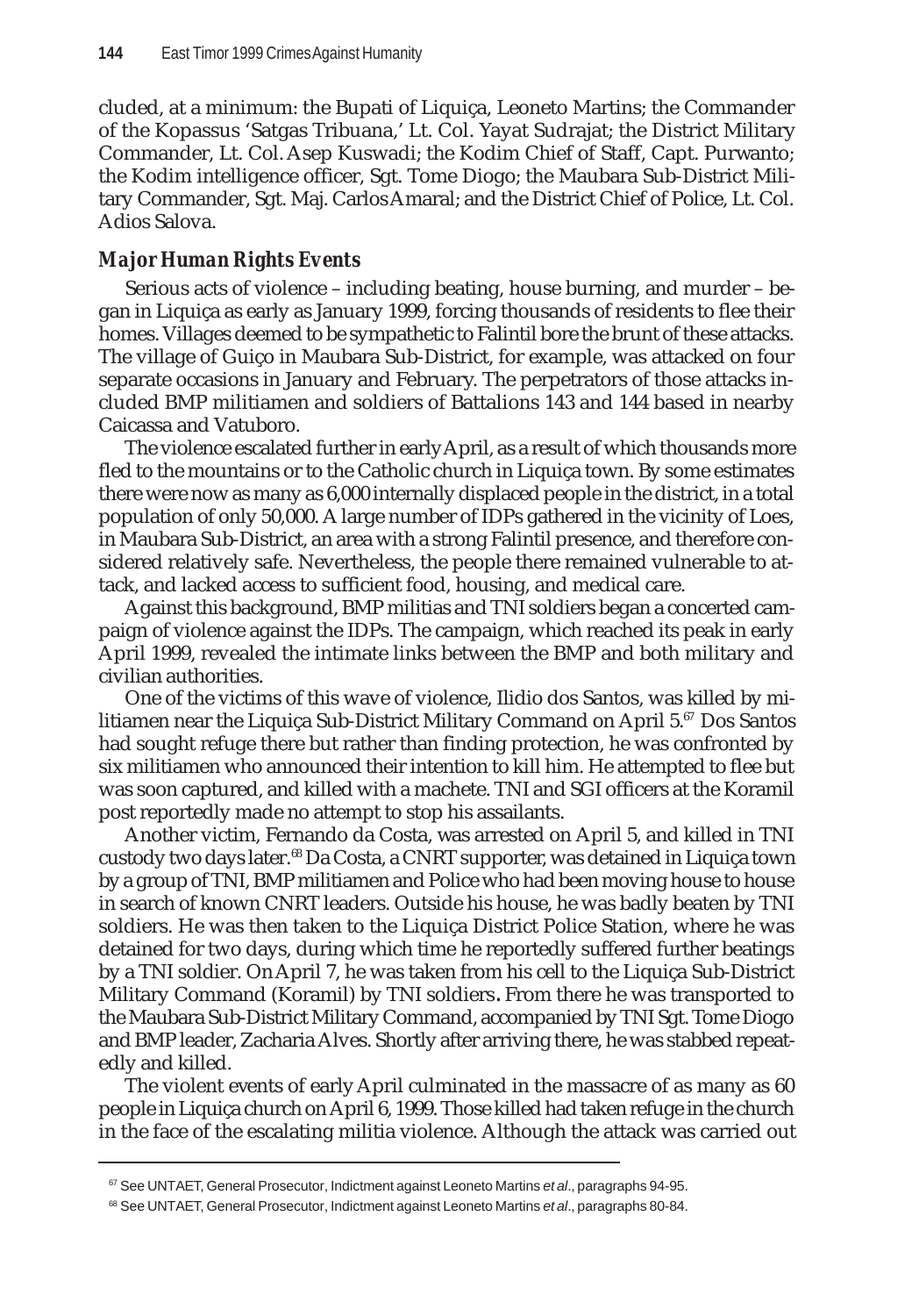mainly by BMP militiamen, eyewitnesses have testified that TNI (including Kopassus) and Brimob troops backed up the miltias and fired their weapons during the attack. Those involved were said to include soldiers from Kopassus 'Satgas Tribuana;' Battalion 143; the Liquiça District Military Command (Kodim); the Maubara Sub-District Military Command (Koramil*)*; and the Police Mobile Brigades (Brimob).

Several eyewitnesses have testified that senior TNI officers and civilian officials were in the immediate vicinity at the time of the attack. They included: the Dandim, Lt. Col. Asep Kuswadi; the Commander of the Kopassus unit Satgas Tribuana, Lt. Col. Yayat Sudrajat; the Bupati, Leoneto Martins; and the Chief of Police, Lt. Col. (Pol.) Adios Salova. Those authorities took no effective measures to prevent the attack, to stop it once it had begun, to investigate the incident, or to bring the suspected perpetrators to justice. Indeed, there was circumstantial evidence that these authorities had prior knowledge of, and may even have planned, the attack (See Case Study: Liquiça Church Massacre).

In the days and weeks after the massacre, the attacks on independence supporters spread throughout Liquiça. At least six more people were killed in different parts of the district in April, and houses were burned and looted. In the face of the mounting violence, thousands more residents fled to the forest around Loes, Hatuquesi, and Dare. Some also went to Dili, and environs, bringing the total estimated number of people dislocated from their homes in the district to more than 10,000**.** In Dili, some 150 IDPs took refuge in the home of the respected pro-independence figure Manuel Carrascalão. Less than two weeks later, on April 17, the IDPs in that house were also attacked by militias and TNI, and at least 12 were killed (See Case Study: Carrascalão House Massacre).

Overt violence diminished somewhat with the deployment of UNAMET to the district in late June, but systematic intimidation continued and BMP militias, often bearing arms, continued to roam freely about the district. The main difference was that the targets of militia and TNI intimidation now included UNAMET staff and humanitarian workers. Local UNAMET staff in particular were repeatedly threatened, and on occasion assaulted, by BMP militiamen. There were also several incidents in which militiamen pointed weapons at UN vehicles and personnel as they drove by in trucks and minibuses. No action was taken against the perpetrators, indicating that their behavior was officially condoned.

The complicity of TNI and Police officials in the pattern of intimidation and violence was highlighted by an attack on a humanitarian convoy on July 4. The convoy, which was accompanied by UNAMET's Humanitarian Affairs Officer and escorted by UNAMET MLOs, had stopped in Liquiça town after delivering food and medicine to IDPs in the vicinity of Loes. Shortly after the convoy stopped, it was attacked by about a dozen BMP militiamen, swinging machetes and firing home-made guns. One person was seriously injured in the attack and the vehicles were badly damaged. Indonesian Police and TNI in the immediate vicinity did nothing to stop the attack. Their inaction contributed to UNAMET's decision to conduct an emergency evacuation of all personnel later the same day. Suspicions of official complicity were confirmed by later events, most notably by the wholly inadequate Police investigation of the incident (See Case Study: Attack on Humanitarian Convoy).

The intimidation and low-level violence intensified during the campaign period in August and continued until ballot day. On August 8, a UNAMET employee named Mariano da Costa was detained and beaten by BMP militiamen who suspected him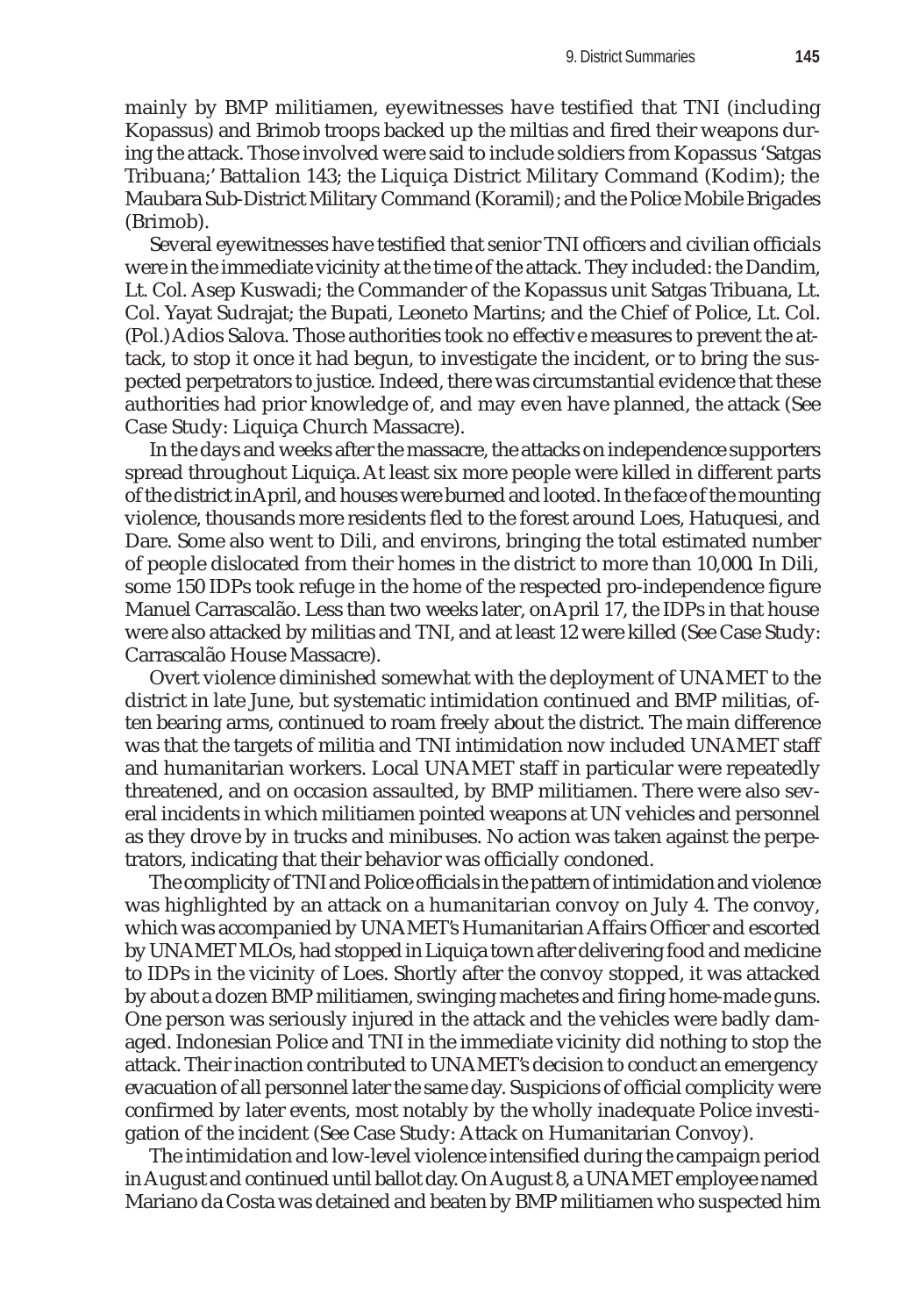of being a CNRT member. On the order of TNI Sgt. Tome Diogo and BMP commander Zacharia Alves, he was driven away, and never seen again. Militiamen later reported that Mariano da Costa had been stabbed to death. <sup>69</sup> Also in August, a group of six CNRT activists was arrested by Police and militia as they entered Liquiça. They were beaten and held in custody for six days 'for their own protection.'

The violence and intimidation made it virtually impossible for the CNRT to campaign openly. It also inhibited the return of IDPs to their home villages. Despite these problems, and a legitimate fear of further violence, voter turn-out on August 30 was high; a special polling center established near one of the main IDP concentrations ensured that most IDPs were able to cast a vote.

As in other districts, polling day was relatively quiet. However, tension mounted in the days after the vote and, with the announcement of the result on September 4, a systematic campaign of violence began. Within hours of the announcement, houses in Liquiça town started to burn, automatic weapons fire could be heard, and armed militias began to roam freely around the towns and villages. Over the next three weeks, thousands of people were placed on trucks and driven across the border, and an unknown number were killed. An UNTAET report from December 1999, noted that 77 bodies had already been recovered in the district, and that another 61 inquiries were still under investigation.<sup>70</sup> By early 2003, the number of reported killings in the district had reached 183.

The dead included three men, all suspected supporters of the CNRT, who were detained by TNI soldiers and BMP militiamen in Metagou village on September 3. The three men were severely beaten and then killed the following day, September 4, immediately after the results of the ballot were announced.<sup>71</sup> Other victims included three men, all suspected CNRT members, who were deliberately killed on September 7 in the village of Buka Mera by a combined team of TNI soldiers and BMP militiamen.<sup>72</sup> In each case, the soldiers and militiamen went to the homes of the victims and asked for them by name before killing them.

The operation to forcibly relocate the population reportedly began in Fatumasi village, in Bazartete Sub-District. People were taken from their homes to the church compound in Liquiça and the beach in Dato. From there, they were loaded onto several vessels bound for West Timor. After the forcible evacuation of its residents, Fatumasi was burned to the ground. The same process was then repeated in Mataulun, Ipelu, and Liquiça town. A similar pattern of forcible evacuation and destruction was observed in Maubara Sub-District, except that the bulk of the population there was loaded onto trucks and transported overland. Highland villages were less seriously affected, perhaps because access was difficult, and perhaps because the militia and TNI were reluctant to venture into areas traditionally controlled by Falintil forces.

All told, an estimated 20,000 people were forcibly relocated from their homes in Liquiça and up to 80% of the buildings were destroyed or damaged.<sup>73</sup> In every

<sup>69</sup> See UNTAET, General Prosecutor, Indictment against Leoneto Martins *et al*., paragraphs 141-146.

<sup>70</sup> UNTAET, UNMO-Liquiça, "History of Liquiça District Through 1999," December 1999.

<sup>71</sup> The three killed in Metagou were: Jacinto dos Santos, Pedro Alves, and Francisco da Silva. See UNTAET, General Prosecutor, Indictment against Leoneto Martins *et al*., paragraphs 148-157.

 $^{72}$  The three killed in Buka Mera were: Paulo Goncalves, Guilhermo Alves, and Clementino Goncalves, See UNTAET, General Prosecutor, Indictment against Leoneto Martins *et al*., paragraphs 158-166.

 $73$  These are approximate figures. UNTAET's DHRO-Liquiça estimated that 25,000 were displaced, while an UNTAET report of December 1999 said that roughly one third of the population (*i.e.* c.18,000) were forced to flee.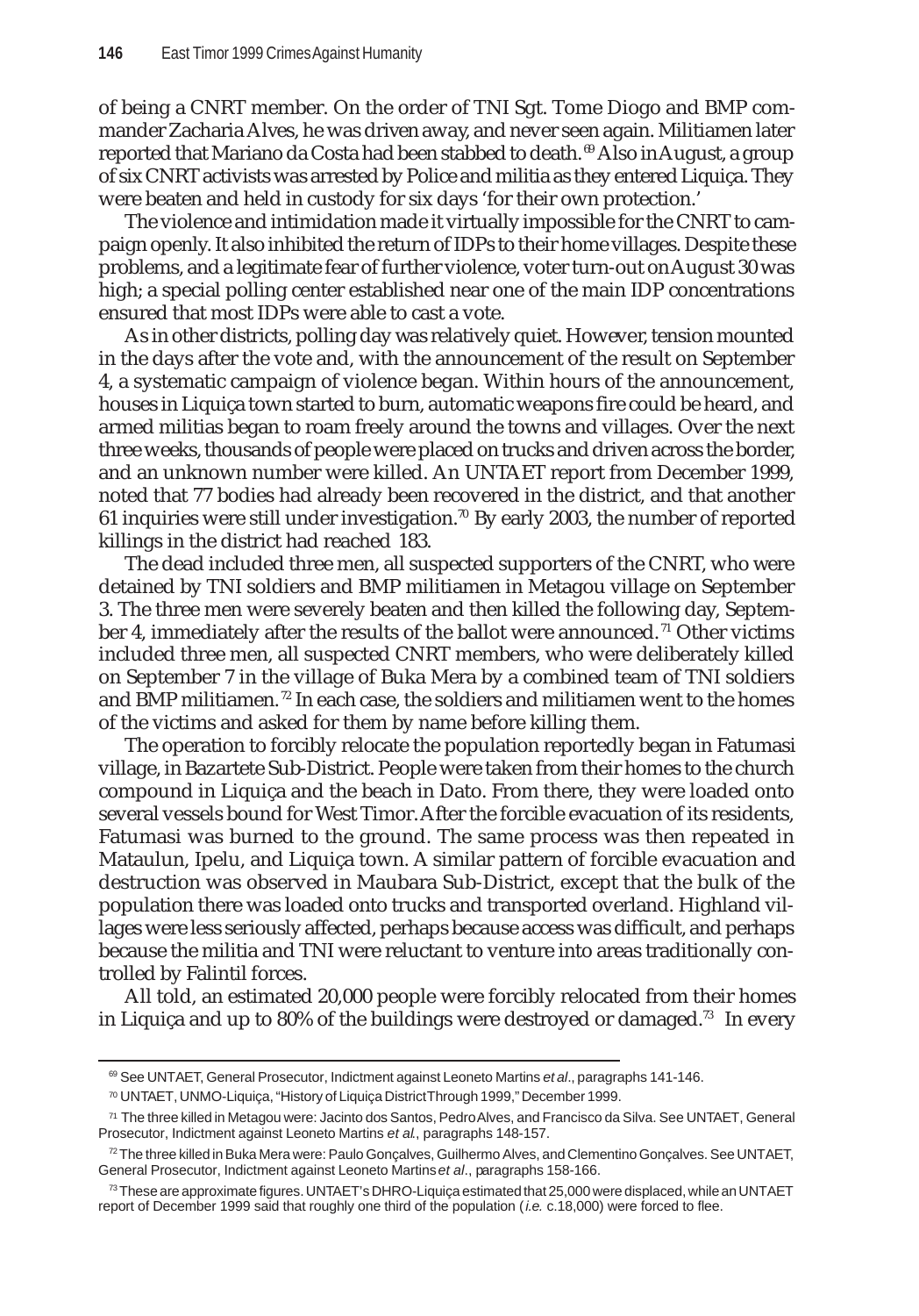known instance, the relocation operation and destruction were carried out jointly by TNI soldiers, Police, and BMP militias, assisted in some cases by Aitarak members sent from Dili. In short, the general pattern of post-ballot violence in Liquiça provided strong evidence that the campaign was conducted with the knowledge and approval of Police and TNI authorities.

One particularly revealing incident was the armed attack on UNAMET staff as they attempted to evacuate Liquiça town on September 4. As the convoy left the UN compound, it came under sustained weapons fire from several attackers, including some who were identified as Indonesian Police and TNI officers. Each of the six vehicles was hit an average of 15 times, with single and automatic shots. One Civpol officer, Earl Candler, was gravely wounded in the attack, receiving two rounds in the stomach and one under the arm. At the Liquiça District Police station, in the immediate aftermath of the attack, militia leaders were seen together with TNI liaison officers and Police. The militia leaders, moreover, were holding two-way radios and were judged to be coordinating militia activity. As the UN helicopter came in to evacuate the wounded Civpol officer, the Police, and TNI officers present also allowed militiamen to fire their weapons at it.

The BMP militia and TNI began to leave Liquiça on about September 20. By the time INTERFET forces arrived there on September 28, there were only a handful of militiamen remaining, and they departed the same day.

| <b>9.10 Manatuto</b> | <b>(Kodim 1631)</b>                       |
|----------------------|-------------------------------------------|
| Dandim:              | Lt. Col. Sulastiyo; Lt. Col. Gerson Ponto |
| Bupati:              | <b>Vidal Doutel Sarmento</b>              |
| Kapolres:            | Lt. Col. (Pol.) Drs. Johan A. Sumampow    |
| Militias:            | Morok, Mahadomi                           |
| No. Killed:          | 32                                        |

At least 32 people, and probably more, were arbitrarily executed in Manatuto in 1999.74 As in other districts, most of the victims were real or alleged supporters of independence, and most were killed in April-May, or in the immediate aftermath of the August 30 ballot. In the pre-UNAMET period, the main perpetrators of serious human rights violations were TNI soldiers, while in the post-ballot period, militia members played an equally prominent role. The district also suffered extensive property destruction, looting and forcible evacuation in the post-ballot period.

#### *Militias and Authorities*

The two principal militia groups in Manatuto were *Morok* and *Mahadomi* (*Manatuto Hadomi Otonomi* – Manatuto Loves Autonomy). Morok was the older of the two, having been established several years earlier. Based in the central-western Sub-Districts of Laclubar and Soibada, Morok was led in early 1999 by TNI officer Filomeno Lopes da Cruz. With his murder in mid-April, allegedly by Falintil forces, the field leadership of Morok passed to Domingos Metan.75 Mahadomi was a newer group,

<sup>74</sup> Unless otherwise noted, this account is based on the following sources: UNAMET, Civpol Manatuto, "Regional Report," September 21, 1999; UNTAET, DHRO-Manatuto, "Report of the District Human Rights Officer for Manatuto covering the period 11-28 September 2000"; UNTAET, Manatuto District Civpol, "History of Manatuto District 1999," October 26, 2000; and João Soares Reis Pequinho, "Situasi keamanan di Manatuto kota berubah drastis dari keadaan yang aman ke keadaan yang menyeramkan," Dili, October 16, 2002.

<sup>75</sup> Other sources say that the leader of Morok was Thomas de Aquino Kalla. See "Lt. Col. Sulastiyo," in *Masters of Terror*, http://yayasanhak.minihub.org/mot/booktoc.htm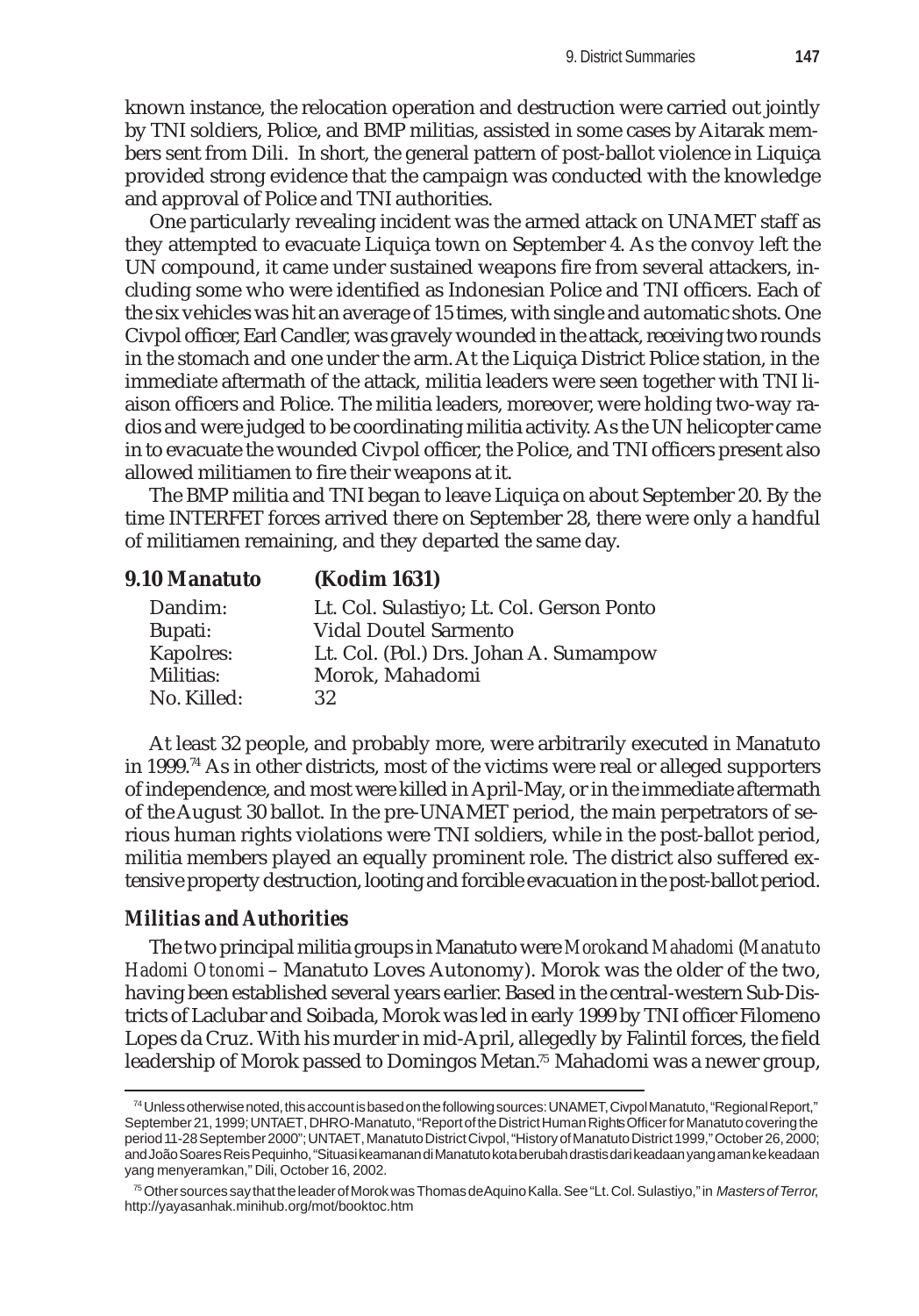created in early 1999 as part of the government's plan to 'socialize' the autonomy option. Based in the Sub-District of Manatuto, Mahadomi's main field commanders were Aleixo de Carvalho and Filomeno Barreto.

Despite differences in age and base of operations, Morok and Mahadomi worked closely together in 1999. In fact, according to some observers, the two groups were formally amalgamated as a single unit, under the name Mahadomi in May 1999.

The principal backer of the militias in the district, and formally their overall commander, was the Bupati, Vidal Doutel Sarmento. Witnesses who attended official meetings with him in 1999, said that he frequently remarked that, if the autonomy option did not win, Manatuto would burn. Although a civilian official, the Bupati was known to have close ties with the TNI and particularly with Kopassus. Indeed, like a number of senior East Timorese government officials, he had been designated an honorary Kopassus officer. As tensions rose in the aftermath of the vote, Sarmento is reported to have donned his Kopassus officer's uniform.

Mahadomi and Morok also had the backing of virtually the entire military and civilian apparatus at the district and provincial level. That backing was openly expressed in a series of official ceremonies for the inauguration of the militias, and the disbanding of the CNRT, that took place throughout the district in May 1999.

One such ceremony, held in Manatuto town on May 8, 1999 was led by the Bupati, and attended by the District Military Commander, Lt. Col. Sulastiyo, the Sub-Regional Military Commander, Col. Tono Suratman, and a variety of pro-autonomy figures from Baucau, Dili and Lautem. The keynote speaker at the ceremony was Indonesia's Ambassador at large for East Timor, Francisco Lopes da Cruz, who happened also to be the brother of the recently killed militia leader, Filomeno Lopes da Cruz. A secret military intelligence report, dated May 12 1999, reporting on the event, claimed that some 5,000 local people attended.<sup>76</sup>

A similar ceremony was held in the Sub-District of Laclubar on May 17. According to a situation report from the Military Intelligence staff of the Manatuto Kodim to the Korem Head of Intelligence, that ceremony was attended by the District Military Commander, by officers and soldiers of Infantry Battalion 301/PKS, and Brimob troops. <sup>77</sup>

In addition to such public displays of official support, the militias in Manatuto also had practical backing from TNI officers and soldiers. The public face of TNI support for the militias was the District Military Commander, Lt. Col. Sulastiyo. With his transfer in July or August 1999, that role was assumed by his successor, Lt Col. Gerson Ponto.<sup>78</sup> By most accounts, however, Lt. Col. Ponto was not a strong supporter of the militias, and indeed may have helped to limit militia violence during his brief tenure.

In any case, the District Commanders were not acting alone. Testimony from a former TNI member in Manatuto indicates that officers and soldiers associated with Kopassus and military intelligence played a crucial role in the mobilization and training of the militias there. A central Kopassus figure in the district was Lt. Col. Nyus Rahasia, the Deputy Commander of Combat Sector B, who was reportedly in Manatuto from mid-May to mid-June coordinating military-style training for

<sup>76</sup> Kodim 1631/Manatuto, Perwira Seksi Intelijen to Kasi Intel Korem 164/WD and others. Secret Daily Situation Report, May 12, 1999 (Yayasan HAK Collection, Doc #23).

 $\%$  Kodim/1631 Manatuto, Perwira Seksi Intelijen to Kasi Intel Korem 164/WD and others. Secret Daily Situation Report, May 20, 1999 (Yayasan HAK Collection, Doc #24).

<sup>78</sup> According to some sources, Lt. Col. Sulastiyo was replaced in July 1999 by Lt. Col. Gerson Ponto (a.k.a. Lexi Herson Ponto). Other sources suggest that Sulastiyo remained as Dandim until mid-August 1999.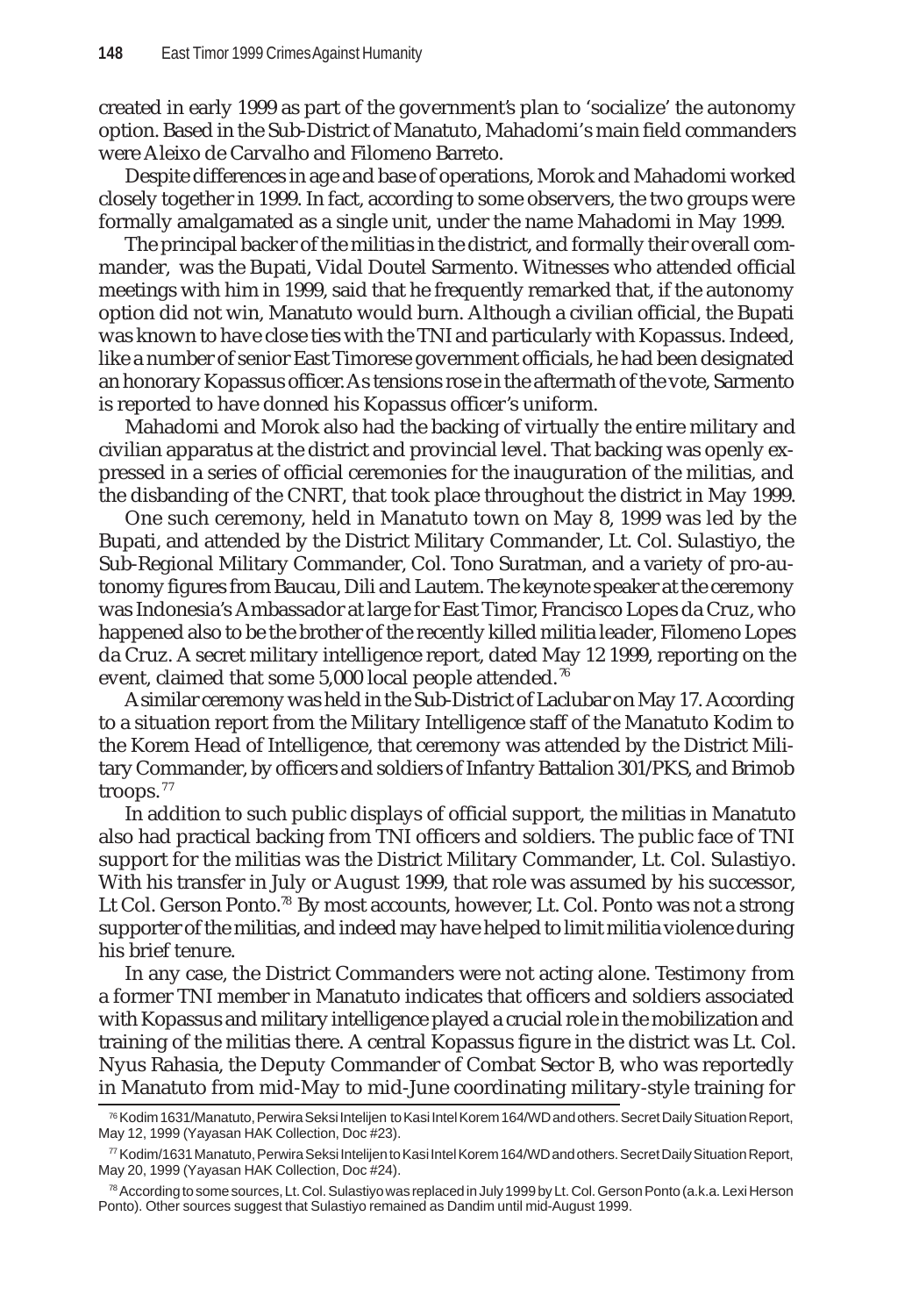militias.

At least four other Kopassus officers remained in the district, training and operating with militias in Manatuto in 1999. Three of these officers – identified only as Wayan, Ipon, and Agus – reportedly delivered weapons to the Bupati's residence on September 4, 1999. Those weapons were subsequently distributed to Mahadomi militia members and used in committing serious human rights violations, including arbitrary killings in the ensuing weeks.

The claim that Kopassus and intelligence officers played a central role in Manatuto is supported by documentary evidence. A crucial piece of evidence comes from the military intelligence report of May 20, mentioned above. Prepared by a Military Intelligence officer at the Kodim for the Korem Head of Intelligence, Maj. Bambang Wisnumurty, and copied to the Commander of Kopassus Satgas Tribuana, the report states explicitly that, on May 17, 1999 two senior TNI officers had given "guidance" to militiamen at the Morok militia base in Manatuto. Although not mentioned by name, the two officers in question were described as the "Commander of Sector A" and the "Commander of Sub-Sector Manatuto." The Commander of Sector A was Col. Sunarko, and the Commander of Sub-Sector Manatuto was probably Lt. Col. Nyus Rahasia.

These men, both Kopassus officers, were among the highest ranking and most powerful TNI officers in the territory. The fact that their actions were reported routinely, and without censure, in an intelligence report to the Korem Head of Intelligence, indicates that they were not considered 'rogue elements' and that their actions were in fact consistent with established TNI norms and procedures.

# *Major Human Rights Events*

The first victim to fall in Manatuto District in 1999 was not a pro-independence figure but the Morok militia leader, Filomeno Lopes da Cruz. He was shot and killed in mid-April, allegedly by Falintil forces, in Seur Tulan village, Laclubar Sub-District. In the following days, at least three pro-independence activists were killed by TNI troops, and a village was burned, in apparent retaliation for his murder.

Among those killed were Marcelino Soares and Mateus. The two were reportedly killed on the night of April 24 by Rajawali troops and soldiers of the Koramil Laclubar in the vicinity of Orlalan village. According to witnesses, the two men were decapitated, and their heads were placed atop their makeshift graves. The same night, Rajawali and Koramil troops reportedly burned the neighboring village of Manelima, and killed a young man named Manuel Almeida, also in retaliation for the death of the militia leader Filomeno Lopes da Cruz. Manuel Almeida had been the driver for the Catholic priest in Soibada, Father Julio, but TNI soldiers evidently suspected him of involvement in Filomeno's murder.

At least one more killing and a number of instances of serious ill-treatment or torture were reported in mid-May. This time the chief perpetrators were Moruk and Mahadomi militia members, though they were clearly acting with the acquiescence of the highest civilian and military authorities. On May 13, for example, militiamen seized two men (João da Costa and Paulino Soares) and took them to the Bupati's residence, which also served as a militia headquarters and detention center.79 The two men, who were suspected of supplying food to Falintil, were held for two weeks and severely beaten before the Catholic Church and the Red Cross intervened and secured their release.

 $79$  One account of these events suggests that the two men were handed over to SGI.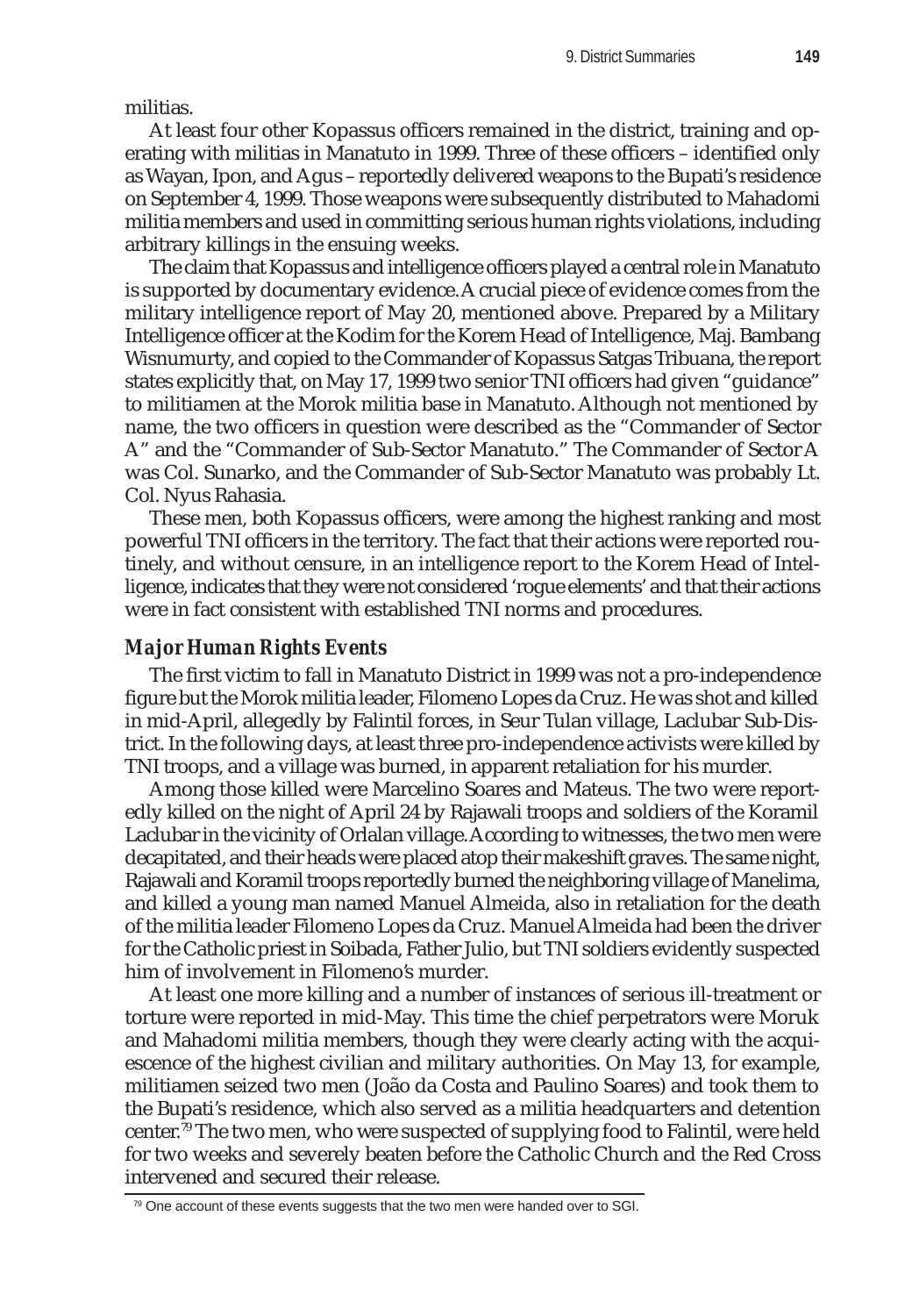Militia harassment and intimidation continued through the UNAMET period. In mid-August, militiamen and TNI soldiers roamed through the town of Manatuto tearing down CNRT posters. On August 19, again assisted by soldiers, militias destroyed the CNRT office. UNAMET officials lodged formal protests with the Bupati and other officials over their support for the militias, and about the patently unfair political climate in the district. Those protests appeared to keep the most extreme forms of violence in check, but they did not change the underlying relationship between the authorities and the militias.

With the announcement of the vote on September 4, and the departure of UNAMET staff a few days later, the stage was set for open violence to resume. Over the next two weeks, at least 18 people were killed, thousands of people were forcibly displaced from their homes, and much of the physical infrastructure in the district was destroyed.<sup>80</sup>

Efforts by the Catholic Church and by leaders on both sides went some way toward delaying the violence, thereby giving the population an opportunity to flee to safety. In the days immediately after the result was announced, for example, pro-independence and pro-autonomy leaders seemed to reach an agreement to avoid acts of violence. According to one account, there was even an agreement to disband the militia, in exchange for a promise that Falintil would not attack.

There were key figures, however, who chose to ignore those agreements. One was the Bupati, Vidal Doutel Sarmento, who refused to allow the militia to be disbanded, and played a critical role in distributing weapons to them after September 4. As noted above, those weapons were reportedly brought to Sarmento's house by Kopassus officers on September 4, and then distributed to Mahadomi militia members.

On September 6, the burning began in the town of Manatuto. According to residents watching from the hills behind the town, the first buildings targeted appeared to be the homes of known CNRT leaders, such as the First Deputy Secretary for Manatuto, Boaventura Soares. Within a few days, virtually every structure in the town had been burned or otherwise destroyed. As in the rest of the country, TNI soldiers played an active role in organizing and carrying out the burning. On September 7, UNAMET MLOs in Manatuto directly witnessed TNI soldiers spraying buildings with petrol and then lighting them on fire.

The killings followed soon after. Among those killed was Abílio Amaral, a university student and independence supporter who had worked with the District administration. Amaral was reportedly killed at or near a TNI base in the village of Ailili in Manatuto Sub-District, some time after being detained by soldiers on September 10. Two witnesses who saw him at the TNI base some time after September 10, said his face was severely bruised and swollen, apparently as a result of being beaten. On October 4, 1999 another witness saw a dead body lying behind the TNI base camp, and believed that it was the body of Abílio Amaral.<sup>81</sup> In September 2000, UNTAET Civpol officers reportedly discovered one grave, and possibly more, behind a TNI barracks in the same vicinity.<sup>82</sup>

Another victim of the post-ballot violence was António (Pinto) Soares, a mem-

<sup>80</sup> The severity of the dislocation varied among Sub-Districts. In the Sub-District of Manatuto, virtually the entire population fled or was displaced. In Laclubar, roughly half fled, while in Soibada very few were forced from their homes. Personal communication with former UNAMET Manatuto staff, João Pequinho, October 2002.

<sup>81</sup> UNTAET, Manatuto District Civpol, "History of Manatuto District 1999," October 26, 2000.

<sup>82</sup> UNTAET, DHRO-Manatuto, "Report of the District Human Rights Officer for Manatuto covering the period 11-28 September 2000."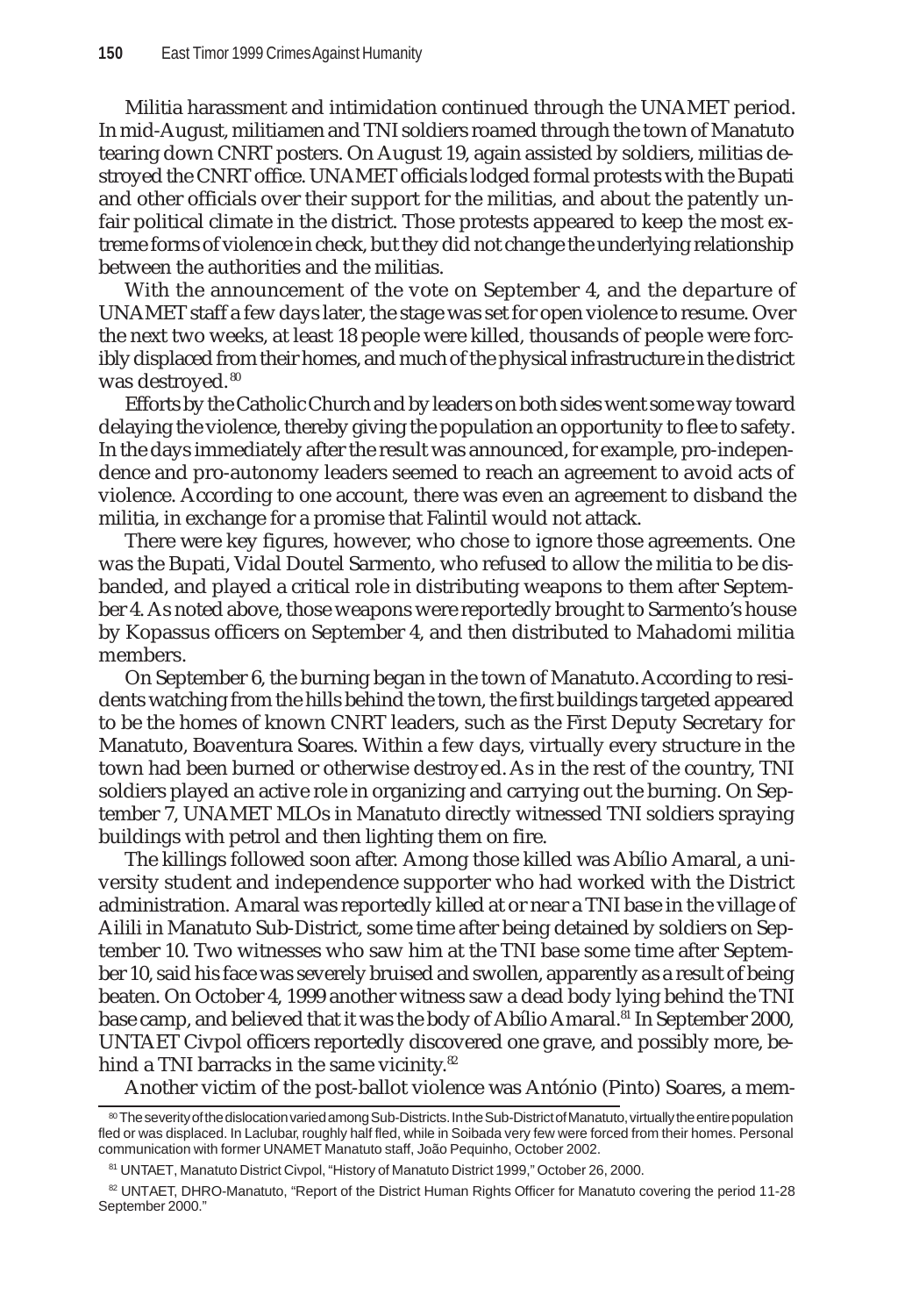ber of a clandestine youth group, shot and killed by soldiers of Kodim Manatuto on September 11. Immediately after the announcement of the ballot result, Soares had fled to the hills outside Manatuto with his wife and small child. Early on the morning of September 11, he had returned to the town with a group of clandestine youth to find food for those hiding in the hills. Returning later that day Soares and two others (João Pequinho and Marito Lay), all carrying large sacks of rice, were ambushed from behind by three soldiers of Kodim Manatuto. António Soares was felled with a single bullet to his head.<sup>83</sup>

Manatuto also suffered the wrath of members of TNI Battalion 745, as they headed in convoy from their base in Lautem toward Dili on September 20-21. (See Case Study: Battalion 745 Rampage). In the first weeks of September members of the Battalion killed at least 21 people. Several of those killings took place near the village of Laleia, in the District of Manatuto.

The dead included three men, apparently unarmed, who were killed in the course of an assault on the eastern side of Laleia bridge, and one man, an alleged Falintil fighter, who was stabbed and shot by soldiers who then cut off one of his ears. Three other people, including one woman, were reportedly detained near Laleia, beaten then handed over to soldiers of the Manatuto Kodim. They were not seen again and it is thought that they were killed.<sup>84</sup>

#### **9.11 Manufahi (Kodim 1634)**

| Maj. Drs. H.M. Sinaga             |
|-----------------------------------|
| Nazario José Tilman de Andrade    |
| Lt. Col. (Pol.) Drs. Abdul Rachim |
| ABLAI                             |
| 27                                |
|                                   |

Manufahi suffered somewhat less than many other districts in 1999, but the violations of human rights there were still significant.<sup>85</sup> At least 27 people were killed during the year, thousands were forcibly relocated to West Timor, and there was major destruction of property.

## *Militias and Authorities*

The perpetrators of the violence in Manufahi were predominantly members of the local militia group, *ABLAI*, formed in March 1999. However, TNI forces were directly responsible for at least three killings and they were indirectly involved in other grave violations of human rights. Most of those killed were known supporters of independence, but two were pro-autonomy militiamen. All but three of the known killings happened in Same Sub-District, so much of the District was not subject to the most severe forms of violence.

Serious violence was reported in Manufahi as early as November 1998, some time before it began in the rest of the territory. The trouble began in Alas Sub-District when Falintil fighters killed seven TNI soldiers in a two-week period. In an operation that foreshadowed the violence of 1999, TNI forces (including elements of

<sup>83</sup> João Soares Reis Pequinho, "Situasi keamanan di Manatuto kota berubah drastis dari keadaan yang aman ke keadaan yang menyeramkan," Dili, October 16, 2002.

<sup>84</sup> UNTAET, SCU, "Synopsis in Respect to TNI 745 Battalion and the Murder of Sander Thoenes," September 9, 2001.

<sup>85</sup> Unless otherwise noted, this account is based on the following sources: UNTAET, DHRO-Manufahi, "Manufahi," June, 2002; UNTAET, DHRO-Manufahi, "Manufahi Human Rights Events Timeline," February, 2001; and UNTAET, DHRO-Manufahi, "The Situation in Turiscai," February, 2001.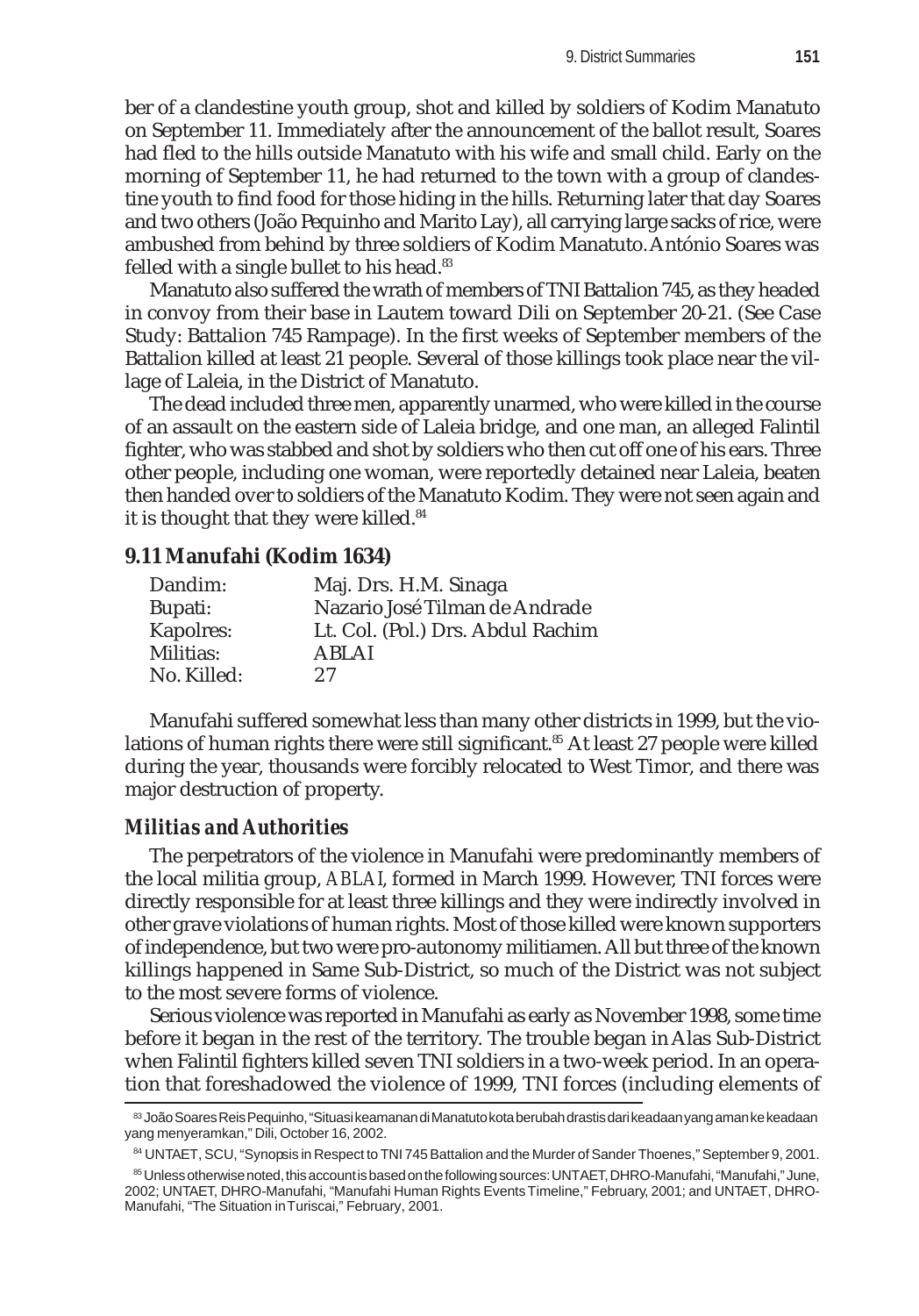Battalion 744, Kodim, and Koramils) joined militia forces and auxiliaries in launching a major retaliation campaign against the alleged perpetrators, and on the communities deemed to be supporting them. In the course of the initial operation, roughly two dozen people were arrested, nine were beaten or tortured, two were beaten to death, and about 1,000 residents were displaced. In the following weeks, a further 13 people are believed to have been killed, all of them known members of the resistance.

The groups that joined the TNI in the November 1998 operation were the forerunners of ABLAI, the militia formed in early 1999. Many of ABLAI's key leaders had been members of Garda Paksi, formed in 1995, or of army auxiliary units that had been in existence for many years. These auxiliaries were known colloquially as the 'Three-Week Army' (*Tentara Tiga Minggu*), a reference to the fact that its members had undergone a three-week training course led by Kopassus at the Battalion 744 base in Aileu in 1995.

Like other militias in the country, ABLAI had close links with Indonesian military and civilian authorities. The upper echelon of the ABLAI leadership had longestablished ties with Kopassus and other TNI units and officers. The overall ABLAI Commander, Nazario Corte Real, for example, had worked for Kopassus for years, and had undergone 'Three-Week Army' training in 1995. ABLAI's second-in-command, Francisco Capella Ferrão, had worked with the TNI even longer, by some accounts since the late 1970s.

In 1999, the key link between ABLAI and Kopassus was said to be a militiaman (possibly a Kopassus officer) named Nelson de Araújo. Apart from his involvement in numerous acts of violence in 1999, de Araújo was accused of involvement in the killing of a Nepali peacekeeper in Suai in August 2000.<sup>86</sup> A key figure on the TNI side was the Sub-District Military Commander (Danramil) in Alas, António Perreira**.**

ABLAI also had links with militias in other parts of the country, and through them with other military officials. The ABLAI inauguration ceremony held in March 1999, in Same, was addressed by the notorious Aitarak (and ex-Garda Paksi) leader Eurico Guterres well known to have close ties to the military leadership.

ABLAI also had the active support of some local civilian authorities, including Mattius da Silva, the Village Head of Taitudak, and Baltazar Doutel Sarmento, the Village Head of Mahaquidan, both in Alas Sub-District. But the link between ABLAI and the authorities was not a seamless one. In particular, there were signs of a rift between the Bupati, Nazario José Tilman de Andrade on the one hand, and the ABLAI leadership on the other.

Despite working for the Indonesians, de Andrade was considered to be a moderate, or even pro-independence, and opposed to the militia's use of violence. By some accounts, ABLAI commanders wanted to kill him, and the BRTT head Jaime da Costa; and it is almost certain that the head of the FPDK hid a Fretilin leader, thereby saving his life. Whatever the reasons for the rift, it seems to have imposed some limits on ABLAI's strength and freedom of operation. That may help to explain why the violence in 1999 was relatively less serious in Manufahi than in some other districts. The interventions of other local officials, such as the Sub-District Head of Same, Filomeno Tilman, may also have helped to limit the violence.

<sup>86</sup> As of March 2003, Serious Crimes investigators had found little evidence to support these allegations, and had released Nelson de Araújo from custody. However, the failure to find evidence may have been related to the fact that investigations in the Manufahi District, to that date, had been extremely limited.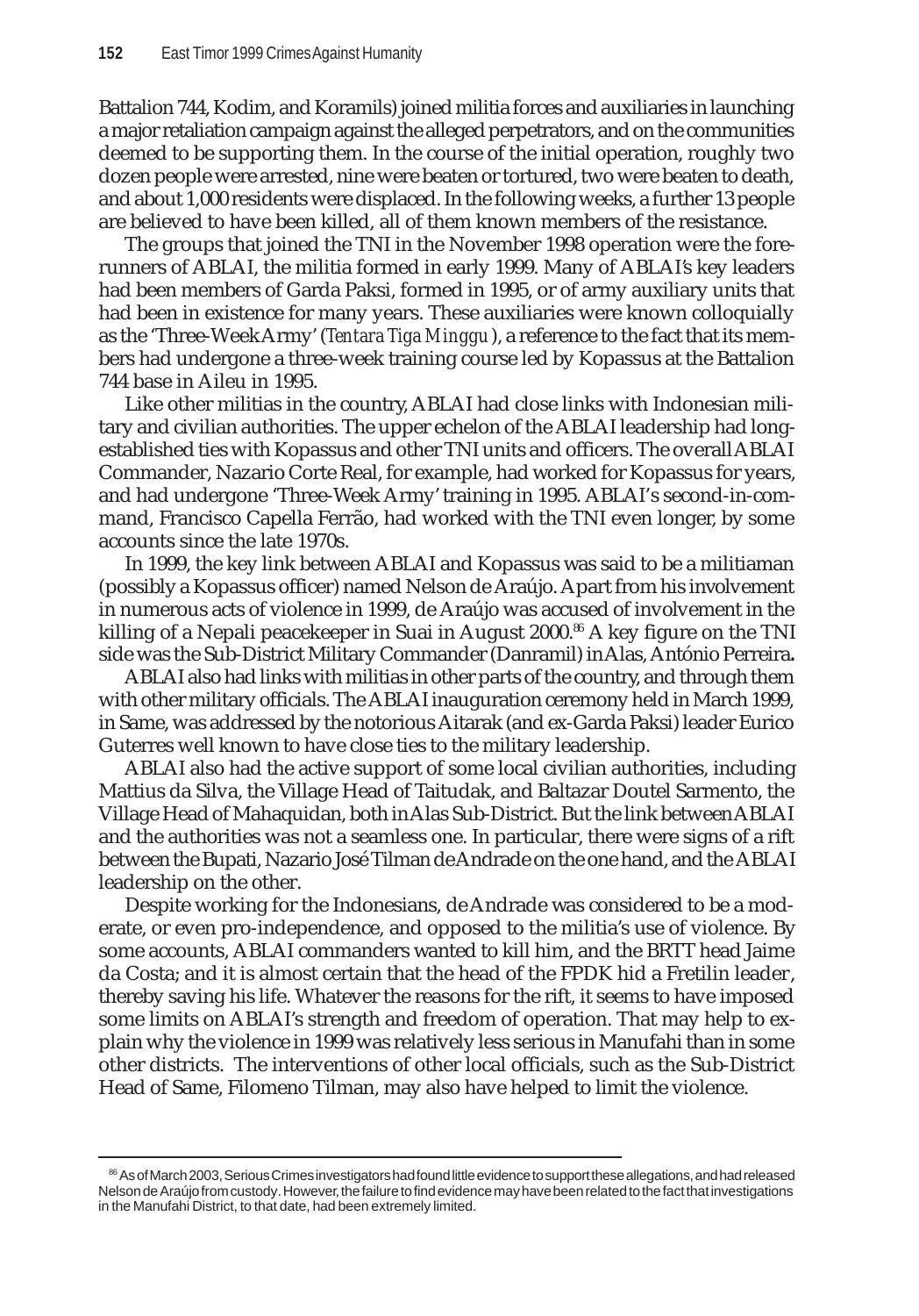# *Major Human Rights Events*

The violence in Manufahi occurred in two distinct waves, and in different parts of the district. The first wave, in April 1999, was in the Orema area. The second, in September, was concentrated in the Datino and Betano areas.

The first serious violations in the district, in 1999, came on February 21 when three men disappeared after being taken to a TNI post near the market in the town of Same. Tension mounted in March, especially after Eurico Guterres visited the area on March 11. From that point on, militiamen as well as TNI officers and some civilian officials frequently addressed community meetings, and issued threats and warnings against voting for independence. A threat commonly voiced throughout the run-up to the vote was that if the vote favors independence "blood will flow from west to east."

On April 10, a student leader was detained by ABLAI members and badly beaten.<sup>87</sup> About one week later, two ABLAI militiamen from Orema were killed while in Dili. The precise circumstances of their deaths are unclear, but militia leaders in Manufahi accused the pro-independence side of killing them. Their bodies were returned to Same by the TNI and buried at the TNI cemetery in mid-April.

The killings and burial occurred just days before Eurico Guterres addressed a large pro-autonomy crowd in front of the Governor's office in Dili, and urged the crowd to take action against supporters of independence. Guterres' speech, on April 17, was followed not only by a violent militia rampage in Dili, but by an escalation of militia violence in Manufahi District. The homes of most pro-independence figures in the district were burned. Terrified, many residents fled to the church in Same, to the hills or to the relative safety of Dili.

At least five people were killed in the course of this wave of violence (April 17- 25). Residents of Orema, the main area of the militia activity, also reported that ABLAI members forced them under threat of violence to hand over pigs, horses, and women. One man was reportedly killed when his daughter refused to go with the militiamen. After killing him, the militias took the woman against her will. She subsequently reported that she had been forced to serve as a militia slave, and that she had been raped by militiamen.

The second major wave of violence in Manufahi began on the day of the ballot, August 30, and continued for roughly three weeks. During this period, at least 15 people were killed, and thousands were forcibly displaced. The violence began with the torture, murder, and decapitation of two men on August 30. The severed heads of the two men were displayed in public, with the evident intention of terrorizing others into leaving for West Timor.

That tactic, together with the systematic burning of houses and public buildings by militia, Police, and TNI forces (including Battalion 301), drove many villagers to flee their homes. The pattern varied slightly from one area to the next, but one pattern common throughout the district was that the worst destruction, and the greatest number of displacements, occurred along the main roads linking the district to the border. The most remote villages in the district were spared major destruction, either because the militia could not be bothered to go there, or because they were Falintil strongholds.

The violence ended with one final killing spree. Near Betano, just before their departure from Manufahi, ABLAI militia killed up to ten people in a single day, Sep-

<sup>&</sup>lt;sup>87</sup> By some accounts he was hacked with machetes.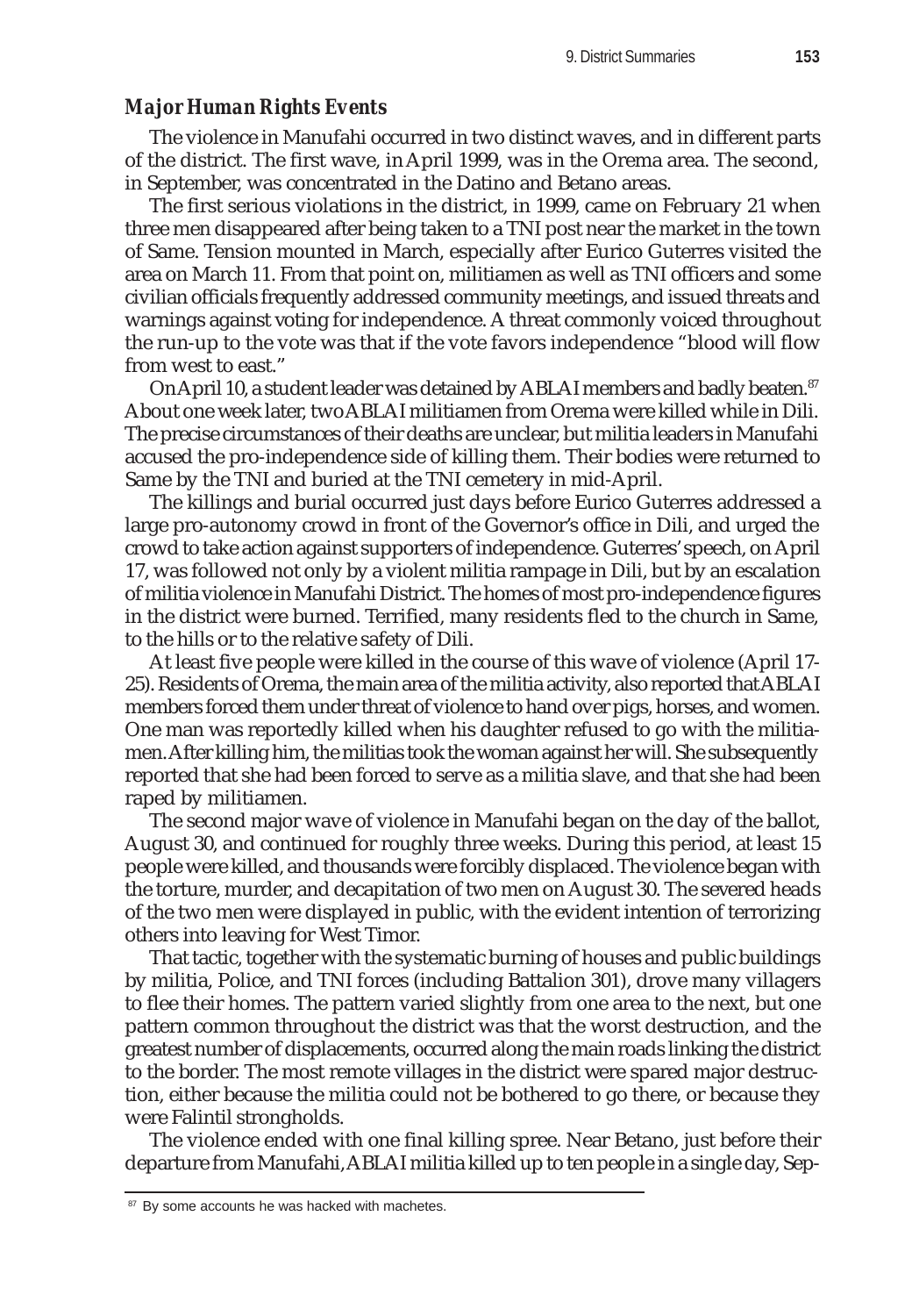tember 24. By the time INTERFET forces arrived, the militias had left, as had the TNI, the Police, and most civilian authorities.

#### **9.12 Oecussi (Kodim 1639)**

| Dandim:     | Lt. Col. Kamiso Miran; Lt. Col. Bambang Sungesti |
|-------------|--------------------------------------------------|
| Bupati:     | Filomeno Misquito da Costa                       |
| Kapolres:   | Lt. Col. (Pol.) Drs. Wilmar Marpaung             |
| Militias:   | Sakunar                                          |
| No. Killed: | 170                                              |

The District of Oecussi suffered among the most serious human rights violations of any district in East Timor in 1999.<sup>88</sup> At least 170 people were killed during the year, the vast majority of them in the weeks after the ballot. As in other districts, thousands of people fled their homes during this period in the face of systematic intimidation and violence.

#### *Militias and Authorities*

The district's main militia force, *Sakunar* (Scorpion), was created and strongly supported by TNI, Police, and civilian authorities. It was formed in April 1999 with the full backing of the Governor of East Timor, Abílio Osório Soares, the Bupati of Dili, Domingos Soares, and the two principal militia commanders for East Timor, João Tavares and Eurico Guterres.

From the time of its formation, moreover, it received the full political and financial backing of the Bupati of Oecussi, Filomeno Misquito da Costa, the Kapolres, Lt. Col. (Pol.) Drs. Wilmar Marpaung and, most importantly, the Dandim (until August 1999), Lt. Col. Kamiso Miran and his successor, Lt. Col. Bambang Sungesti.<sup>89</sup> All of these officials attended a ceremony on May 1, 1999 at which Sakunar was formally inaugurated, and at which supporters of independence were publicly threatened and beaten by militiamen.

Sakunar's links with officialdom did not stop there. Testifying before a Jakarta court in April 2000, a former Sakunar leader said he had received weapons from two senior Kopassus officers, whom he identified as 'Bambang' and 'Tatang.'<sup>90</sup> Although the court did not seek to clarify the officers' identity, it is likely that they were Maj. Bambang Wisnumurty, the Korem Head of Intelligence, and Col. Tatang Zaenuddin, Commander of Combat Sector B. Both men were involved in mobilizing and coordinating militias elsewhere in East Timor.

Moreover, the principal organizers and leaders of Sakunar, and the key instigators of the post-ballot violence, were themselves active military and Police officers and civil servants. They included the Danramil of Passabe, Anton(io) Sabraka; the Babinsa and militia trainer in Passabe village, Sgt. Andre Ulan; the civil servant and overall Sakunar commander, Simão Lopes; the Head of Passabe Village and Police officer, Gabriel Colo; and the Head of Cunha Village, Laurentino Soares (a.k.a. Moko).

This web of official linkages, and overlapping memberships between the militias and state agencies, allowed Sakunar to operate with impunity, and ensured that its members had the operational and logistical means to commit systematic viola-

<sup>88</sup> Unless otherwise noted, this account is based on the following sources: UNTAET, DHRO-Oecussi, "Report on Human Rights Violations During 1999: Oecussi District," November, 2001; UNTAET, General Prosecutor, Indictment of Simão Lopes *et al*. (Case No. OE-12-99-SC), Dili, September 2001.

<sup>89</sup> Lt. Col. Sungesti replaced Lt. Col. Miran on August 9, 1999.

<sup>90</sup> The militia leader was Laurentino Moko. Karen Polglaze, "Timor militia leader back in court," *AAP*, April 10, 2000.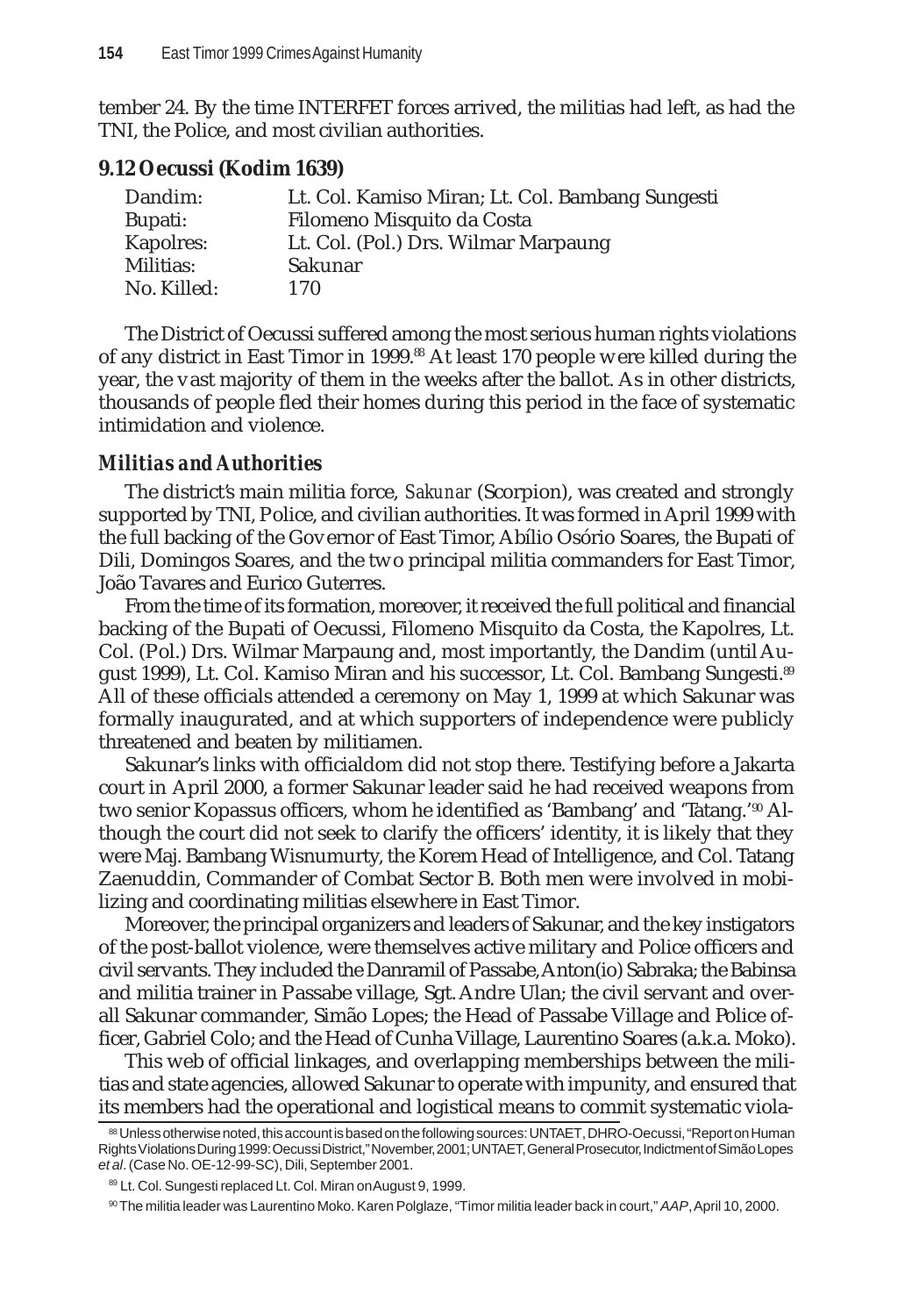tions of human rights.

#### *Major Human Rights Events*

At least 12 people, and possibly more, were killed in Oecussi in the pre-ballot period, and numerous instances of physical assault, intimidation, and property destruction were reported. As in other districts, CNRT leaders and activists were subjected to acts of intimidation and violence by pro-autonomy forces, and they numbered among the dead.<sup>91</sup> Compared to some other districts, however, Oecussi was not a major center of military or militia activity in the pre-UNAMET and UNAMET periods.

That situation changed dramatically in the final days before the ballot and in the immediate post-ballot period, especially after the departure of UNAMET personnel and other international observers in early September 1999. Over the next several weeks more than 150 civilians were murdered, some in very gruesome fashion, bringing the total number killed in the District in 1999 to at least 170. In addition, thousands of people fled their homes in the face of systematic intimidation and violence.

The so-called Passabe massacre of September 1999 was among the most systematic of all the acts of violence committed in the post-ballot period in East Timor. In the course of three days, from September 8 to 10, at least 82 people were killed. All of the victims were residents of four villages in the Sub-District of Oesilo, in the southeastern part of the district. At least another 12 people were killed *en masse* in the village of Maquelab, on the north coast, in October. Virtually all of the targeted villages were known as pro-independence strongholds, and the victims were overwhelmingly independence leaders or supporters (See Case Study: The Passabe and Maquelab Massacres).

The very large numbers of victims and the systematic nature of the killings at Passabe and Maquelab would appear to be attributable to three main factors. First, as already noted, the militia force was strongly supported by all military, police, and civilian authorities in the district.

A second factor was the early departure of UNAMET and other international personnel, and the relatively late arrival of the multinational force. As in other districts, UNAMET personnel came under threat in the early days of September, leading to a decision to evacuate to Dili. That left Oecussi entirely without international observers, a situation in which TNI, Police, and Sakunar militias were free to act with complete impunity. INTERFET troops began to arrive in Dili as early as September 20 and deployed to other districts in the following days, but they did not reach Oecussi until October 22, by which time scores of civilians had already been killed.

A third and related factor was Oecussi's proximity to Indonesian territory, and its geographical isolation from the rest of East Timor. As an enclave surrounded to the east, west, and south by Indonesian West Timor, and bounded by the sea to the north, Oecussi was essentially cut off from the rest of East Timor. Its geographical position meant that TNI and militia forces could move with relative ease across the border into Indonesia, as they did in the course of the so-called Passabe massacre.

<sup>91</sup> At a public ceremony in early May, CNRT leaders were forced to 'voluntarily' dissolve their organization, and to renounce their support for independence.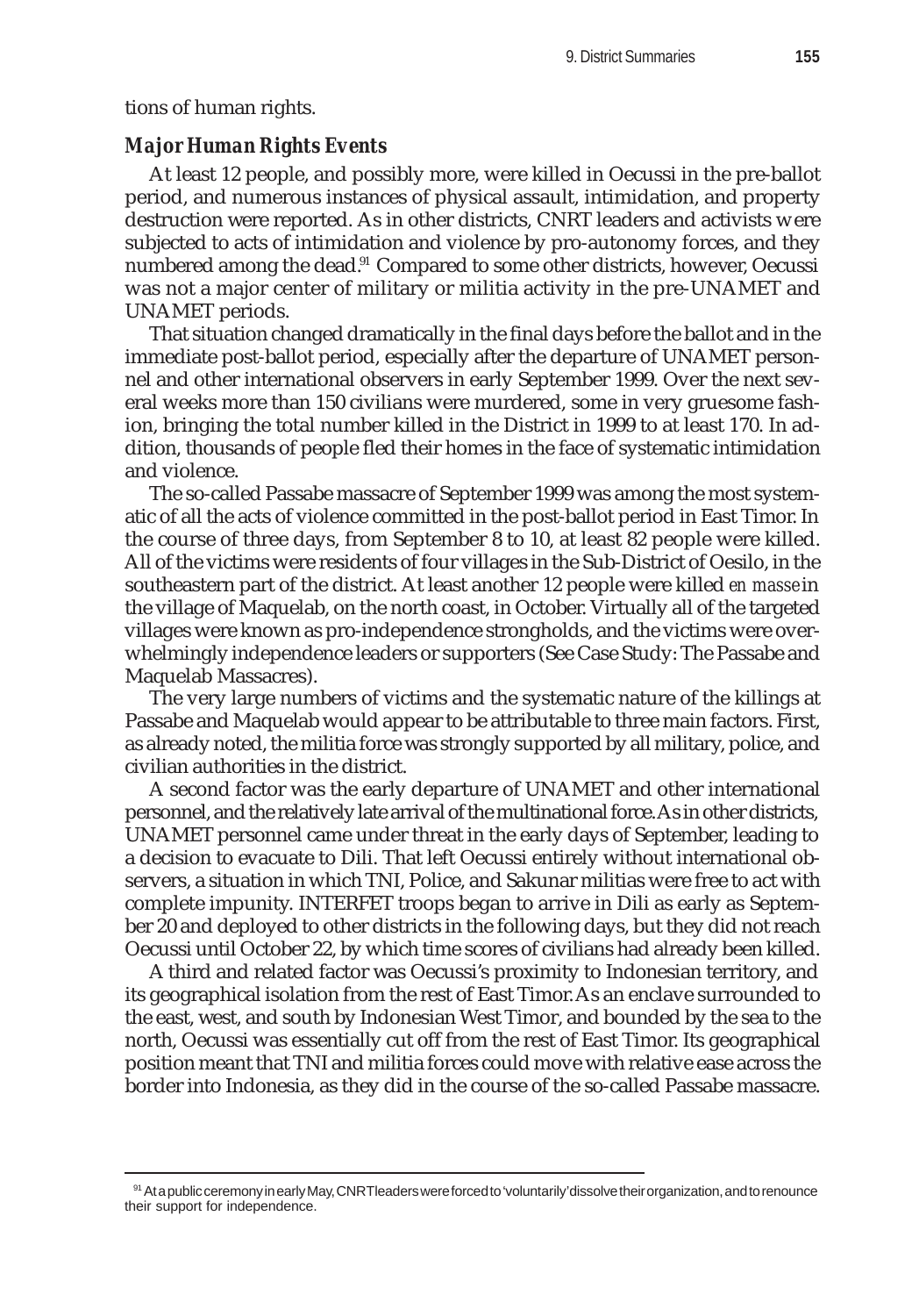| 9.13 Viqueque (Kodim 1630) |  |
|----------------------------|--|
|----------------------------|--|

| Dandim:     | Lt. Col. Djoko Sukarsono; Lt. Col. Gustaf Hero |
|-------------|------------------------------------------------|
| Bupati:     | <b>Martinho Fernandes</b>                      |
| Kapolres:   | Lt. Col. (Pol.) Drs. Abdul Rahman              |
| Militias:   | Makikit, 59/75 Junior                          |
| No. Killed: | $8 - 30$                                       |

The District of Viqueque experienced a lower incidence of serious human rights violations than most other districts, but it did not escape the violence entirely.<sup>92</sup> At least 8 people, but possibly as many as 30, were killed during the year, and an estimated 10,000 were forcibly displaced from their homes. In a reversal of the pattern elsewhere in the country, most of the killing in Viqueque occurred before the ballot. Physical destruction varied widely within the district. In some areas, 90% of all buildings were destroyed, while in other areas there was almost no destruction at all.

#### *Militias and Authorities*

The two main militia groups in Viqueque were *Makikit* (Eagle) and *59/75 Junior.* Compared to militia groups in the western districts, neither was especially strong. In three of the five Sub-Districts – Ossu, Uato Lari and Uato Carabau – they were virtually absent. By one estimate there were fewer than 100 militiamen in the entire district in mid-1999.

The relative weakness of the militias in Viqueque may have been related to the strong Falintil presence there, and the reluctance of Sub-District and Village Heads, as well as ordinary citizens, to take part in them. One of Falintil's four cantonment sites was in Uai Mori on the Viqueque border**,** and several sub-districts were considered to be Falintil strongholds. There were also indications that some TNI officers in the District – with the notable exception of Kopassus and Military Intelligence officers – provided only limited support to the militias, and that both the TNI and the Police had been infiltrated by supporters of independence.<sup>93</sup> The second Dandim, Lt. Col. Gustaf Hero, adopted a notably moderate posture in the post-ballot period.

Makikit was especially active in the Sub-District of Lacluta, where it was based. In August, for example, it conducted operations against IDPs attempting to return to their homes in the area. The militia group 59/75 Junior – which took its name from the year of an abortive anti-Portuguese uprising in the district (1959), and the year of Indonesia's invasion of East Timor (1975) – was based in Beobe village, in the town of Viqueque. Although active in the pre-UNAMET period, for most of the UNAMET period it kept a low profile. In mid-August it became more aggressive, intimidating local residents, and attacking recently opened CNRT and DSMPTT offices in Viqueque town.

By all accounts, Viqueque's militias were strongly supported by the Bupati, Martinho Fernandes, who was said to be a former associate of Prabowo Subianto, and an honorary member of Kopassus. Indeed, Fernandes told an international observer delegation in 1999 that he considered the militias to be a legitimate ele-

<sup>92</sup> Unless otherwise noted, this account is based on the following sources: UNTAET, DHRO-Viqueque, "Human Rights Violations: Viqueque District," [n.d.]; and UNAMET, MLO-Viqueque, "Outline of Pro-Integration Militias in Viqueque Area," August 6, 1999, reprinted in UNTAET, Political Affairs Office, *Briefing Book*, Dili, November 1999.

<sup>&</sup>lt;sup>93</sup> Until some time in August, the Dandim was Lt. Col. Djoko Soekarsono (a.k.a. Joko Suharsoyo). He was replaced by Lt. Col. Gustaf Hero.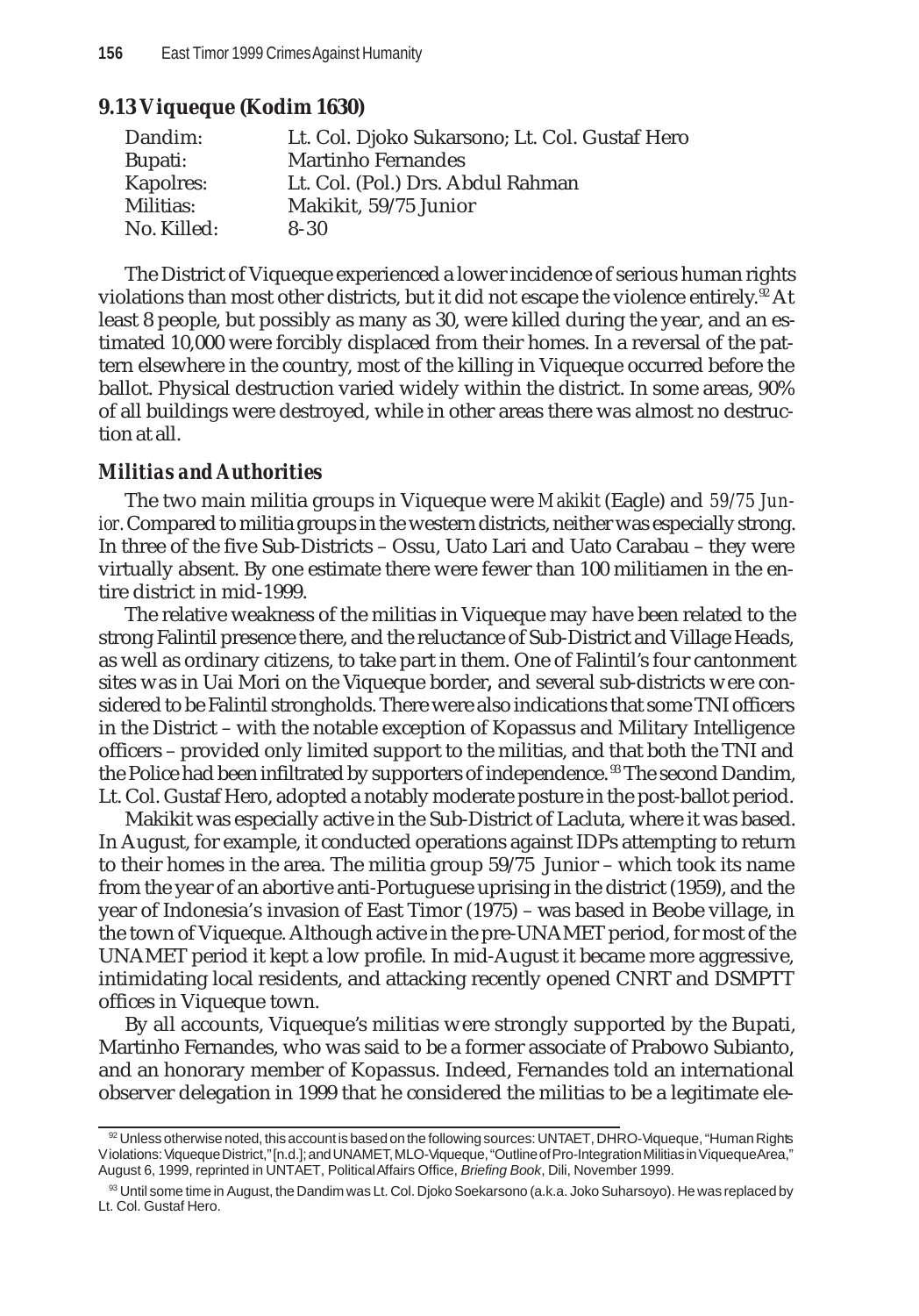ment of the pro-autonomy effort, despite the fact that they were armed. As in other districts, funding for the militias was channeled through the Bupati's office.

The militias also received training and logistical support from the TNI, and especially Kopassus. According to UNAMET MLOs posted in the district, a small number of Kopassus soldiers operated with each militia unit, serving an essential command and control function, and allowing coordination among militia sub-units and with other militias. Kopassus elements were also reported to have routinely conducted training sessions with 59/75 Junior militias at the militia base in Beobe village, Viqueque town. An MLO report of August 5, 1999, concluded that "59/75 Junior are an instrument of political repression backed and probably controlled by Kopassus."94

Several TNI officers within the territorial command structure, especially those in Kodim Intelligence, were also directly involved in coordinating militia activities. The most prominent and high ranking among them included: the Kodim Intelligence Chief, Lt. Yusuf Tandi; three Kodim Intelligence staff officers, Sgt. Andreas Prawin, Sgt. Abdul Mansyur, and Sgt. Gabriel Tahu; and the Danramil in Lacluta, Sgt. Maj. Nicodemus Y. Y., who had served for seven years with Kopassus before becoming Danramil.

In addition to official funding and training, there is strong evidence that militias in Viqueque received weapons from Indonesian military authorities. UNAMET MLOs observed militias in Viqueque carrying a variety of modern firearms, including SP-1 self-loading rifles, and handguns. The Bupati admitted to international observers (IFET) that 59/75 Junior had weapons. A former member of the 59/75 Junior militia told investigators that two of the Kodim Intelligence officers named above (Sgt. Gabriel Tahu and Sgt. Andreas Prawin) had arranged for 12 cases of weapons to be delivered to the militias in Beobe on March 8, 1999. Another witness claimed that 60 weapons had been stored at the Koramil headquarters in Dilor, and had been distributed at night by the Danramil, Sgt. Maj. Nicodemus Y.Y.

Finally, the militias in Viqueque had the tacit support of Battalion 406, the combat battalion stationed in the district. While there was little direct evidence of a link between Battalion 406 and the militias, in early August UNAMET MLOs concluded that the unit had probably formed a 'friendly' relationship with them. At the very least, the report concluded, "it is inconceivable that the CO 406 BTT Lt. Col. Sonny does not at least have visibility of 59/75 Junior activities given his high profile in local affairs."95

#### *Major Human Rights Events*

There were a limited number of human rights incidents in Viqueque in the first few months of 1999, but they became more frequent and more serious with the start of militia recruitment in March. On March 20, after gathering at the TNI post in Dilor, in Lacluta Sub-District, newly recruited militias attacked people in surrounding villages, beating and threatening alleged supporters of independence. Roughly 160 people were briefly detained at the Koramil in Dilor by TNI and Makikit militia, and an estimated 500 people from the area fled their homes in fear, taking refuge some 20 km away. The violence escalated further in April, as militiamen carried out campaigns of intimidation against alleged pro-independence figures in Lacluta

<sup>94</sup> UNAMET, MLO-Viqueque, "Outline of Pro-Integration Militias in Viqueque Area," August 6, 1999. Aitarak was reported to have assisted with militia training in the Dilor area, and MLOs believed that it probably did so as a front organization for Kopassus/SGI.

<sup>95</sup> UNAMET, MLO-Viqueque, "Outline of Pro-Integration Militias in Viqueque Area," August 6, 1999.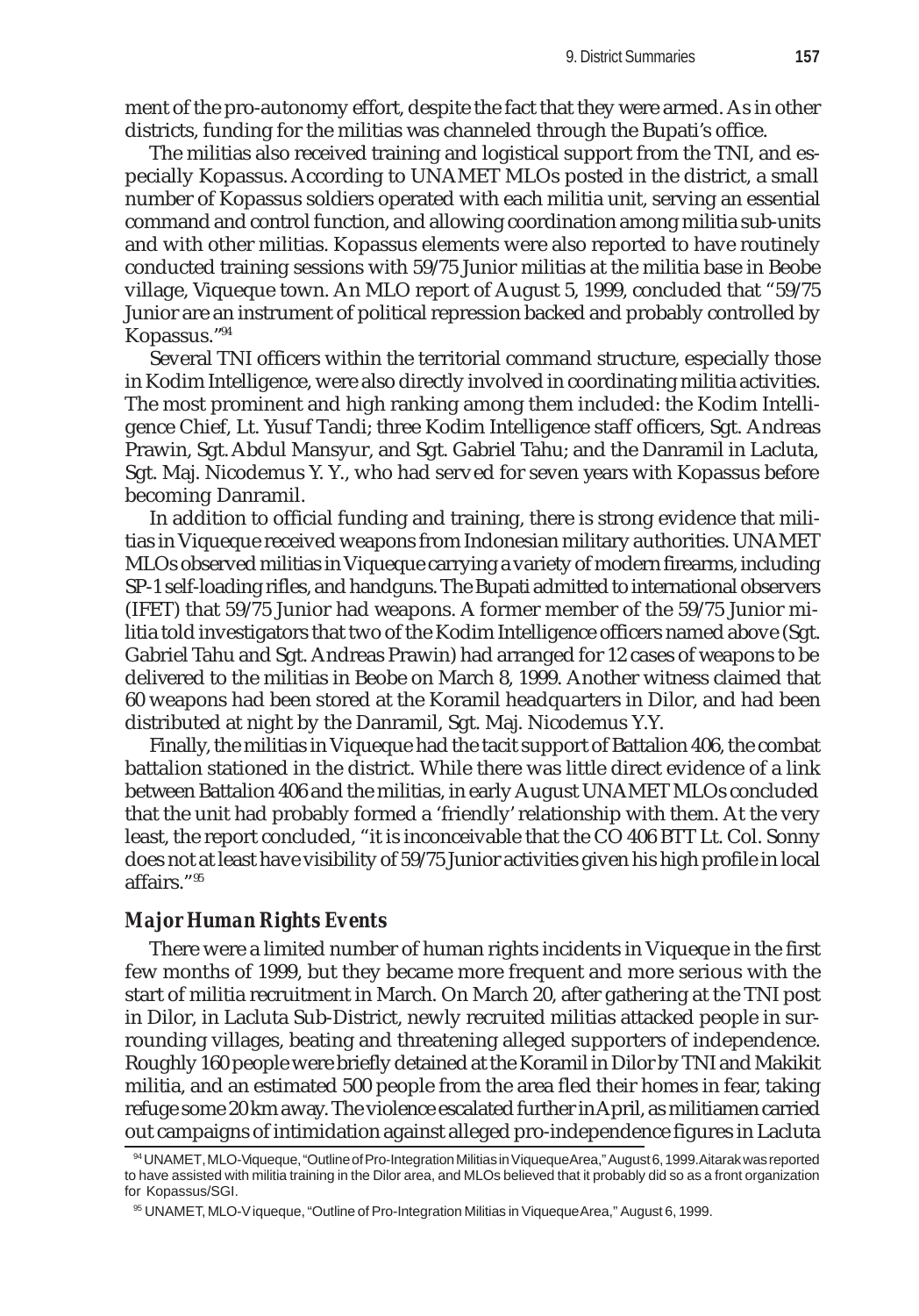and Viqueque Sub-Districts. In one incident in Viqueque Sub-District, on April 18, members of 57/75 Junior kidnapped 18 youths whom they suspected of supporting Falintil.

The worst of the violence, however, occurred in May. According to a former militia member, at least 14 people were killed by militias in two separate incidents, on May 2 and 13, and their bodies buried in the Beobe cemetery, in Viqueque town. UN investigators later found as many as 18 gravesites in that cemetery, which they believed to contain the bodies of those killed in May 1999. Examination of their remains revealed that some had been killed in a distinctive, and especially gruesome, way – an animal bone had been driven through the roof of their mouth into their brain.

On May 30, 13 men from Lacluta were detained on allegations of supporting Falintil, then beaten with lengths of pipe and sticks. The beatings were reportedly carried out in the Koramil headquarters, under the supervision of the Danramil of Lacluta, Sgt. Maj. Nicodemus Y.Y.

Militia activities subsided significantly with the deployment of UNAMET and international observers in June, and there was relative calm for most of the next three months. The most serious exception to that rule came on August 10-11 in the town of Viqueque. On August 10, the Student Solidarity Council of East Timor (DSMPTT) formally opened an office in the town. Later that evening, a group of militiamen arrived at the office on motorbikes and trucks and began to fire shots into the building; as many as 14 bullet holes were later found in the ceiling. On the same day, two student members of the CNRT were accused of stealing a motorcycle and detained by the TNI.

The following day, August 11, the offices of both the CNRT and the DSMPTT were attacked by armed militias. TNI and Police officials failed to intervene. In fact, witnesses reported seeing several TNI soldiers walking with three militiamen in the vicinity of the DSMPTT office. Later the same day a group of armed militiamen, backed by TNI soldiers, took up positions across the river from a group of students. The militiamen (and possibly the soldiers) opened fire, killing one student. Two more young people were killed later that day by militias, and three were wounded. <sup>96</sup>

As a result of these events, most DSMPTT and CNRT members fled the town of Viqueque; many residents in nearby villages also fled their homes. The next two weeks saw a further increase in militia intimidation in certain sub-districts, with threats of dire consequences should the pro-autonomy side lose. By one estimate, the campaign of terror prompted the displacement of as many as 1,700 people before the end of August.

Despite these threats, and the serious attacks of mid-August, the post-ballot period in Viqueque was unusually free of violence, with only two people reported killed. That unique situation may be attributable to the relative weakness of the militias in the district, and the strength of Falintil. The moderate position taken by the new Dandim, Lt. Col. Gustaf Hero, may also have been a factor. In a meeting held before the announcement of the result, Lt. Col. Hero is reported to have called on both sides to respect the outcome of the ballot, and not to resort to violence. He is also said to have made some effort to prevent violence in the post-ballot period. Nevertheless, militia and TNI forces did carry out acts of destruction in some areas, and as many as 10,000 residents fled the district in fear.

<sup>96</sup> The three dead were identified as: Rogério Soares (a.k.a. Rogério Amaral), Carlos Sarmento, and Mariano Soares Pinto (a.k.a. Mariano Gusmão).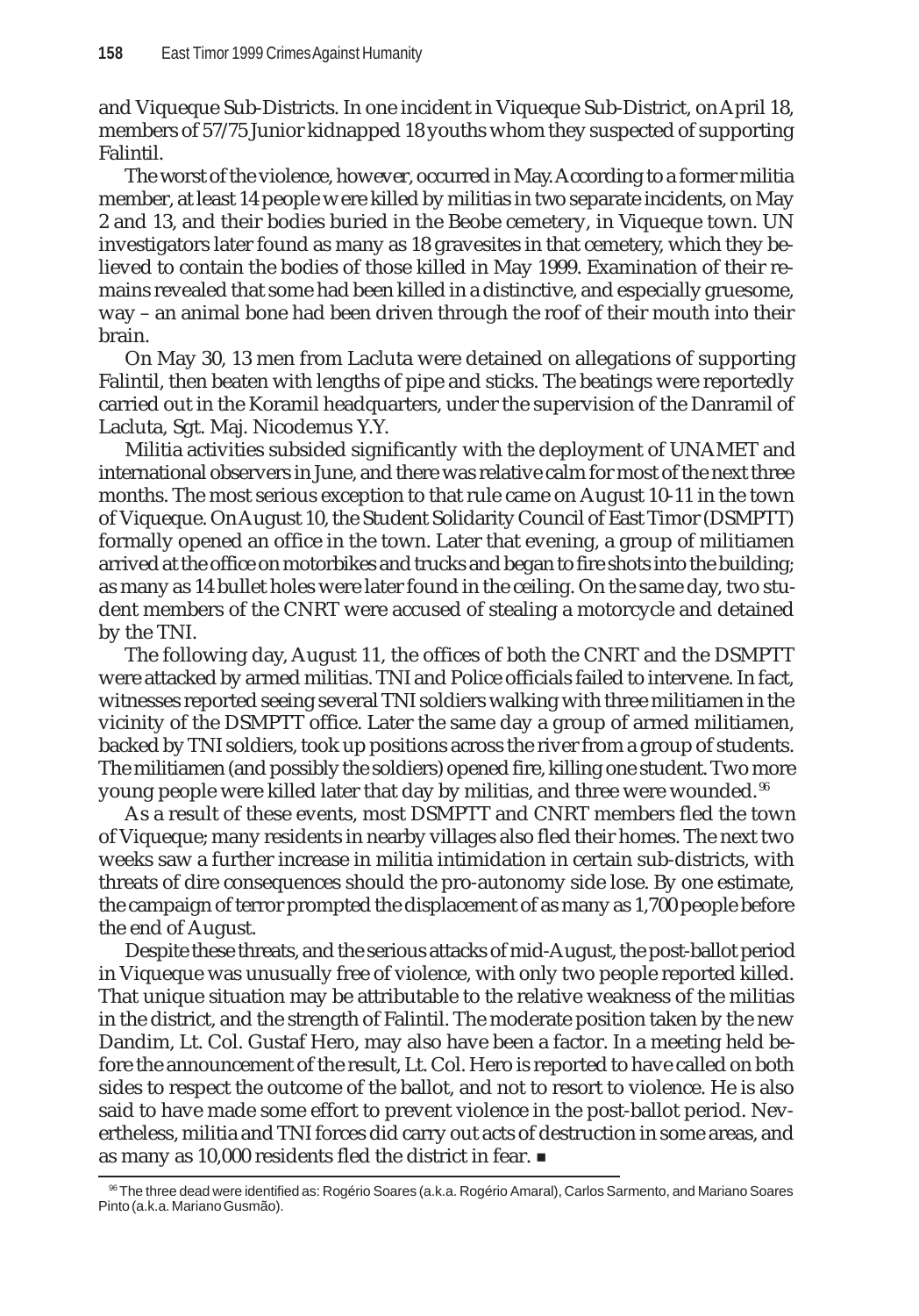# 10. Case Studies: Major Human Rights **Incidents**

The terrible reality of the violence in 1999 is almost impossible to grasp. In a report issued shortly after visiting East Timor in late 1999, the International Commission of Inquiry on East Timor noted that its members had been "confronted with testimonies surpassing their imagination."1 This chapter aims to provide some limited sense of that reality, by recounting in some detail fifteen major human rights incidents from 1999.

Some of the cases examined here – such as the Liquiça Church massacre and the Suai Church massacre – are relatively well known, and have been the focus of legal proceedings. Others are somewhat less well-known, at least outside of East Timor. They are included here because they are part of the fabric of violence and suffering and, like the better-known cases, they provide valuable insights into the general patterns of violence and responsibility discussed elsewhere in this report.

#### **10.1 Liquiça Church Massacre (April 6, 1999)**

One of the earliest and most shocking incidents of violence in 1999 was the massacre of as many as 60 refugees at the Catholic church in the town of Liquiça on April 6.2 The attack also provides some of the most powerful evidence of the intimate links between militias and military and civilian authorities.

The Liquiça Church massacre occurred against the backdrop of escalating militia violence in the district. In the days before the massacre, members of the BMP, together with TNI soldiers and Police had assaulted and arrested a number of known CNRT leaders in the Sub-Districts of Liquiça and Maubara, where the BMP was based. In the course of those attacks, on April 4 and 5, dozens of houses were burned and several civilians were killed.

Terrified by the mounting violence, residents of Liquiça and Maubara began to seek refuge in places they considered safe, including the Catholic church compound. The sound of automatic weapons fire for about an hour in the afternoon of April 5, followed by the arrival of hundreds of BMP militiamen, added urgency to their flight. By late afternoon, an estimated 2,000 people, many of them women and small children, had taken refuge in the church compound. Some were in the church it-

<sup>1</sup> United Nations, Office of the High Commissioner for Human Rights, "Report of the International Commission of Inquiry on East Timor to the Secretary General," January 2000, paragraph 34.

<sup>2</sup> Unless otherwise noted, this account is based on the following sources: KPP-HAM, "Report of the Indonesian Commission on Human Rights Violations in East Timor," (internal), Jakarta, January, 2000; Deposition of Pastor Rafael dos Santos, recorded and compiled in Sydney, Australia on October 27-28, 1999; UNTAET, General Prosecutor, Indictment against Leoneto Martins *et al*., Dili, [n.d.]; and Polda Timor Timur, Direktorat Reserse, "Laporan Penanganan Kasus Liquisa," (No. R/355/IV/1999/Ditserse) Dili, April 15, 1999.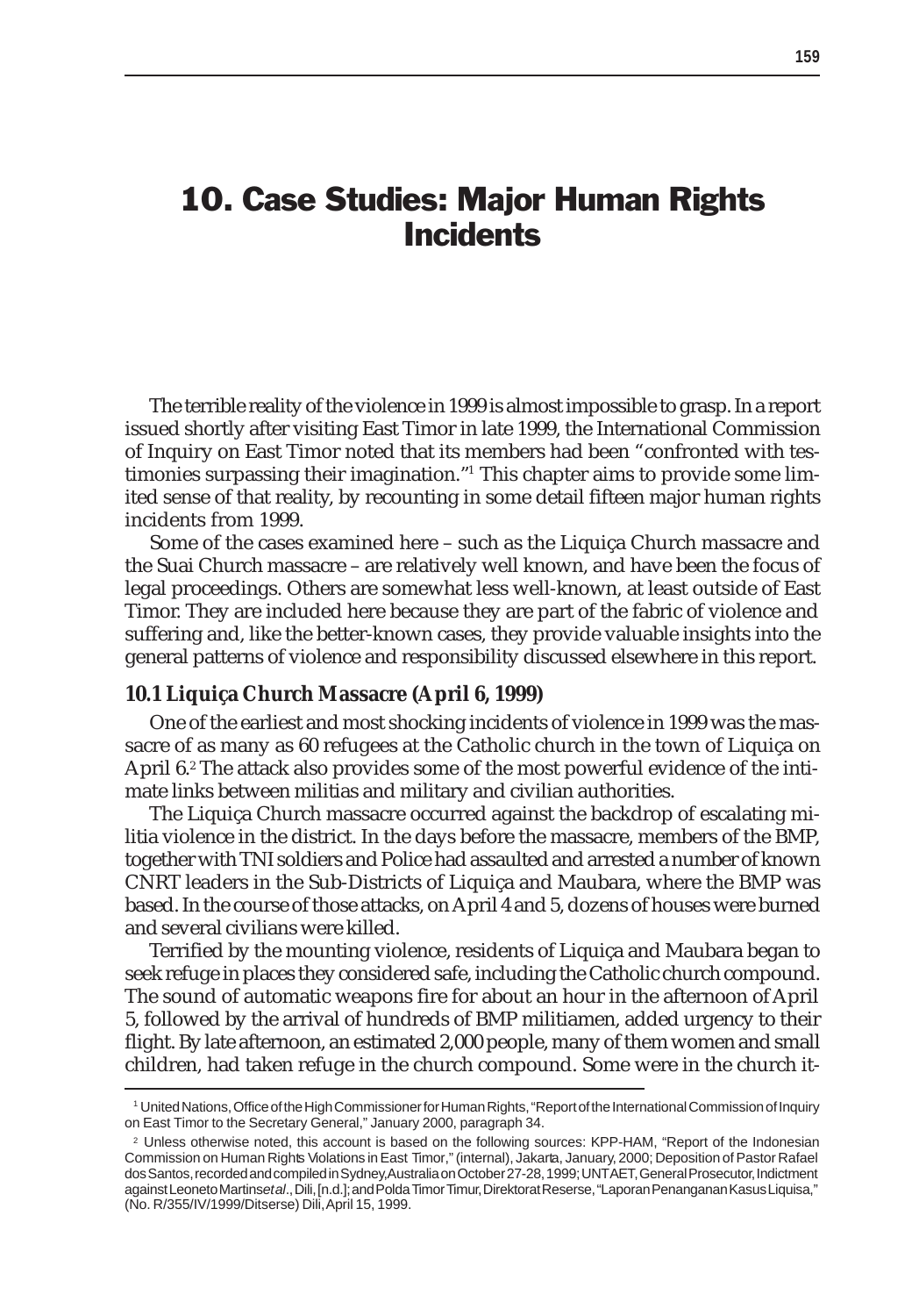self while others were in the residence of the local priest, Pastor Rafael dos Santos, adjacent to the church.

Outside, BMP militiamen and TNI soldiers roamed the streets of Liquiça, in search of pro-independence leaders and youths. Some militiamen and soldiers gathered outside the church and fired their weapons menacingly in the air. Terrified to return to their homes, the refugees stayed in the church overnight.

Early the following morning, April 6, BMP militiamen armed with machetes, knives, spears, and an assortment of firearms gathered outside the church. Also present at the scene were TNI troops from the Liquiça Kodim, the Maubara Koramil, the Kopasssus 'Satgas Tribuana,' and Battalion 143. Throughout the morning the BMP militiamen, and some soldiers, taunted and threatened the IDPs, calling on them to 'surrender.' According to the parish priest, Pastor Rafael, BMP members threatened the IDPs that two more militia groups (Mahidi and Halilintar) would be joining them at 10:00 a.m., at which point they would all attack the church. In addition to such threats, some militiamen hurled rocks, causing injury and damaging vehicles in the yard. Some also fired their home-made guns in the air. The TNI troops did not intervene in any way.

Roughly 15 Police officers from Polres Liquiça and one platoon of Mobile Brigades (Brimob) from Dili were also deployed to the scene, ostensibly to protect the IDPs. However, in the hours before the attack the Police were seen chatting amicably with the armed militia members, who now numbered in the hundreds. Like the TNI, the Police and Brimob troops made no effort to detain or disarm the militiamen, or to prevent them from threatening those inside the church.

Rather than seeking to disband the militias, Police officers at the scene requested that Pastor Rafael surrender two pro-independence leaders – the Village Head of Dato, Jacinto da Costa Pereira, <sup>3</sup> and one other man. Pastor Rafael explained that one of the men was not there, and he refused to hand Jacinto da Costa Pereira to the Police because he feared that he would be killed. He also denied suggestions, made by the Brimob officers and the militias, that Jacinto da Costa Pereira had brought a weapon with him into the church.

Inaction by the Police and the TNI in the face of mounting militia violence was hardly surprising. A substantial body of evidence points to the conclusion that the massing of the militias in Liquiça, and the attack on the refugees, were part of a wellorganized plan, set in motion by high-ranking civilian and military officials. As events unfolded, the Dandim, Lt. Col. Asep Kuswadi and the Bupati, Leoneto Martins, met frequently with key TNI, Kopassus, Police, and BMP commanders.

At one such briefing, led by the Dandim on the morning of April 6, TNI soldiers were reportedly forewarned of an imminent militia attack on the IDPs, but were given no orders to prevent it, or to protect those in the compound. In another meeting on the same day, the Bupati and the BMP Commander, Manuel de Sousa, reportedly told militia leaders that they must prepare to attack the church and be ready to kill any IDPs who tried to escape.

A final meeting at the Liquiça Kodim, held just before the attack, was attended by the most important civilian and military leaders in the district and the province. They included: the Deputy Danrem for East Timor, Col. Mudjiono; the Commander of the Kopassus Satgas Tribuana VIII, Lt. Col. Yayat Sudrajat; the Liquiça Dandim, Lt. Col. Asep Kuswadi; the Bupati, Leoneto Martins; and the District Chief of Police, Lt. Col. Adios Salova.

<sup>3</sup> The KPP-HAM report gives his name as Jacinto da Costa Conceição.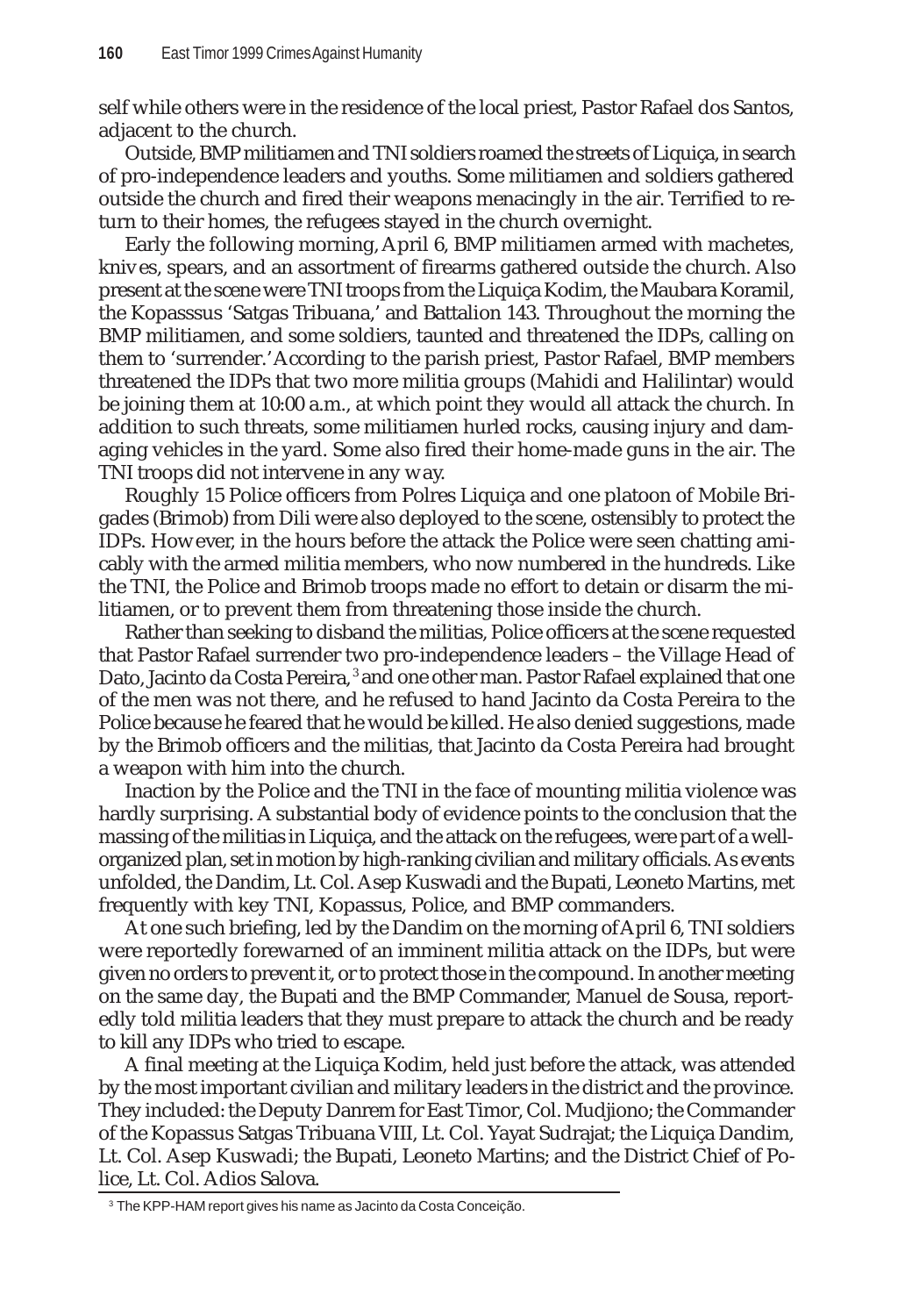Shortly after that meeting ended, between 12 noon and 1:00 p.m., a shot rang out in the vicinity of the church.<sup>4</sup> Brimob troops and BMP militias started to fire their weapons in the direction of the compound, and the attack began. The militias took the lead, but TNI and Brimob forces were close behind.<sup>5</sup> Most eyewitnesses concur that some TNI and Brimob troops stood by and allowed the militias to attack, while others actively joined in. The indictment issued in this case by the UNTAET General Prosecutor states that "TNI members went on shooting into the crowd indiscriminately killing several people."6 Pastor Rafael dos Santos, the Liquiça parish priest, gave this account of the opening moments of the massacre:

" . . . I heard shooting by the Besi Merah Putih (BMP) and Brimob group in front of the Parish house. They were firing into the air. After this the Besi Merah Putih and Kodim members entered and surrounded the community in the Church complex. They started to shoot everyone. Men whom they found outside the Parish house were hacked down . . . The militia members were accompanied by Kodim troops and the Brimob elements. They entered the residence of the church and they started to kill people with machetes and shoot people in the house. At the time there were still women, children and men in the complex. They started to kill the men first because they were closer to the door. The men had pushed the women and children to the back."7

Brimob troops assisted in the attack by throwing tear gas into the parish house, forcing the refugees to come out. As they ran from the church, they were hacked with machetes and knives, or shot. Pastor Rafael's account continues:

"I saw the Brimob members break the parish house window and throw tear gas repeatedly into the Parish house until those who were sheltering inside ran out because they could not stand their eyes hurting. As the community ran out of the Parish house the Militia started to kill the men, but they did not kill the women and children. The children and women were allowed to leave the complex, whereas the men were hacked down."8

When most of the refugees had left the church and the parish house, BMP members, Police, and TNI soldiers, including TNI Sgt. Tome Diogo, came in looking for stragglers. Those they found were killed. Pastor Rafael described the scene:

"After we came out of the Parish house the Besi Merah Putih and Polres members and the Kodim members went from room to room in the Parish house destroying things, seeking and killing people. A number of young community leaders of the Liquiça pro-independents [sic] had tried to hide in the roof of the house. The militia pulled

<sup>4</sup> According to one source, the shot was fired in the direction of Brimob troops by a TNI Babinsa from Fatumasi, as a deliberate provocation intended to trigger the assault.

<sup>5</sup>Allegations of direct involvement by TNI troops in the assault at Liquiça may find further confirmation in a memorandum to General Wiranto, from the Chief of Staff for Kodam IX, Brig. Gen. Mahidin Simbolon. In that memo, reportedly submitted as evidence in one of the ad hoc trials in Jakarta, Simbolon is said to have confirmed that Kopassus and Kodim troops backed the pro-autonomy forces and fired their weapons in the course of the incident. See *Suara Timor Leste*, September 11, 2002.

<sup>6</sup> UNTAET, General Prosecutor, Indictment against Leoneto Martins *et al*., Dili, [n.d.], paragraph 112.

<sup>7</sup> Deposition of Pastor Rafael dos Santos, recorded and compiled in Sydney, Australia on October 27-28, 1999, p. 8.

<sup>8</sup> Deposition of Pastor Rafael dos Santos, p. 8.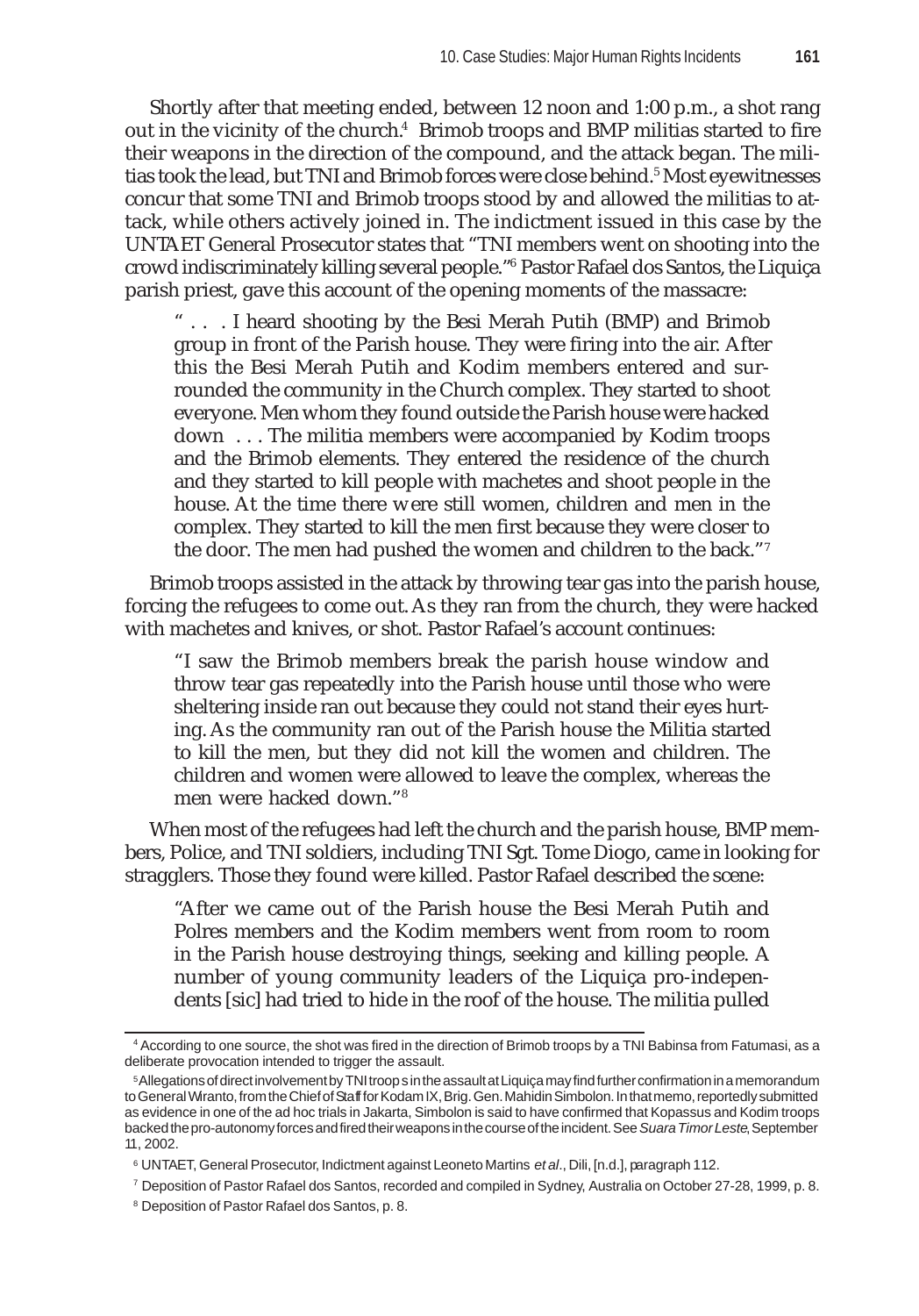down the roof of the Parish house. They pulled the young people down and executed them."9

Pastor Rafael's account, and specifically his claim that soldiers and police joined in the attack, has been confirmed by other witnesses. Testifying in the Jakarta trial of Lt. Col. Asep Kuswadi, Lt. Col. (Pol.) Adios Salova, and Leoneto Martins, in July 2002, a survivor of the massacre said he had seen uniformed soldiers and Police fire shots into the church compound: "The shots were all directed towards the church," he said, and those firing were "not only police but also soldiers." 10

The official Police report on the Liquiça Church massacre claimed that only five people were killed in the attack.11 Independent investigations suggest that the true figure is at least 30, and possibly as many 60 killed. 12 The exact number of victims is not known, however, because the bodies of the dead were taken away and disposed of shortly after the massacre. In statements to investigators, witnesses have indicated that dozens of bodies were taken in trucks by TNI soldiers and militiamen and dumped or buried in various locations.

One witness has testified, for example, that he and six other men received an order from the Danramil and the Sub-District Head of Maubara (Sgt. Maj. Carlos Amaral and José Afat respectively) to assist in burying five of the bodies.13 According to his statement, the bodies were brought to Maubara in a truck by officers of Kodim Liquiça on the evening of April 6, and buried later the same night, near the home of a member of Koramil Maubara. 14 That account is consistent with a separate report that a truck containing five bodies was driven from Koramil Maubara to a BMP post on the road between Liquiça and Maubara, and that militiamen at the post were then ordered to dig graves about 200 meters away and bury the corpses.15

Another witness, a former BMP militia member, told Indonesia's Human Rights Commission that he had been ordered by a TNI officer to bring a military truck to transport 15 corpses from Liquiça to Masin Lake, a marshy body of water just off the road between Liquiça and Maubara. After dumping the bodies, the witness said, he was ordered to return with the truck to Koramil Maubara.<sup>16</sup> Indonesia's Human Rights Commission also found that some corpses had been thrown into

<sup>9</sup> Deposition of Pastor Rafael dos Santos, p. 9.

<sup>&</sup>lt;sup>10</sup> António Conceição Santos, cited in AFP, "Survivor Says Soldiers, Police Fired Shots at Refugee-filled Timor Church," July 17, 2002. Another witness, testifying in the Jakarta trial of East Timor Chief of Police, Col. Timbul Silaen, told the court, "I saw the soldiers entering the church and they were armed." Emilio Barreto, cited in *Reuters*, "Indonesian Soldiers Stormed Timor Church: Witness," May 31, 2002.

<sup>11</sup> The report was prepared by the East Timor Regional Police (Polda) Research Directorate, and submitted to national police headquarters on April 15, 1999. The report is: Polda Timor Timur, Direktorat Reserse, "Laporan Penanganan Kasus Liquisa," (No. R/355/IV/1999/Ditserse) Dili, April 15, 1999.

<sup>&</sup>lt;sup>12</sup> An UNTAET report from December indicated that Civpol held a list of 61 people allegedly killed in the incident, and noted that "it is generally accepted that the total is probably somewhere around the 50-60 mark." See UNTAET, UNMO-Liquiça, "History of Liquiça District Through 1999," December, 1999, p. 3. In its January 2000 report, Indonesia's KPP-HAM concluded more cautiously that "at least 30 people" had been killed. An indictment issued by the UNTAET General Prosecutor said that "more than a hundred people were killed or injured" in this incident. Pastor Rafael believed that more than 100 may have died.

<sup>&</sup>lt;sup>13</sup> Cited in KPP-HAM, "Report of the Indonesian Commission on Human Rights Violations in East Timor," (internal), Jakarta, January, 2000, p. 17.

<sup>14</sup> The officers who allegedly brought the bodies to Maubara were Sgt. Tome Diogo and Sgt. Jacob. KPP-HAM, "Report of the Indonesian Commission on Human Rights Violations in East Timor," (internal), Jakarta, January, 2000, p.17.

<sup>15</sup> It is also consistent with testimony that TNI Sgt. Tome Diogo drove a truck containing five bodies to the hospital in Liquiça on the evening of April 6, 1999, before driving it away again, with the bodies still in it. See UNTAET, General Prosecutor, Indictment against Leoneto Martins *et al.*, Dili [n.d.], paragraph 120.

<sup>16</sup> KPP-HAM, "Report of the Indonesian Commission on Human Rights Violations in East Timor," (internal), Jakarta, January, 2000, p.18.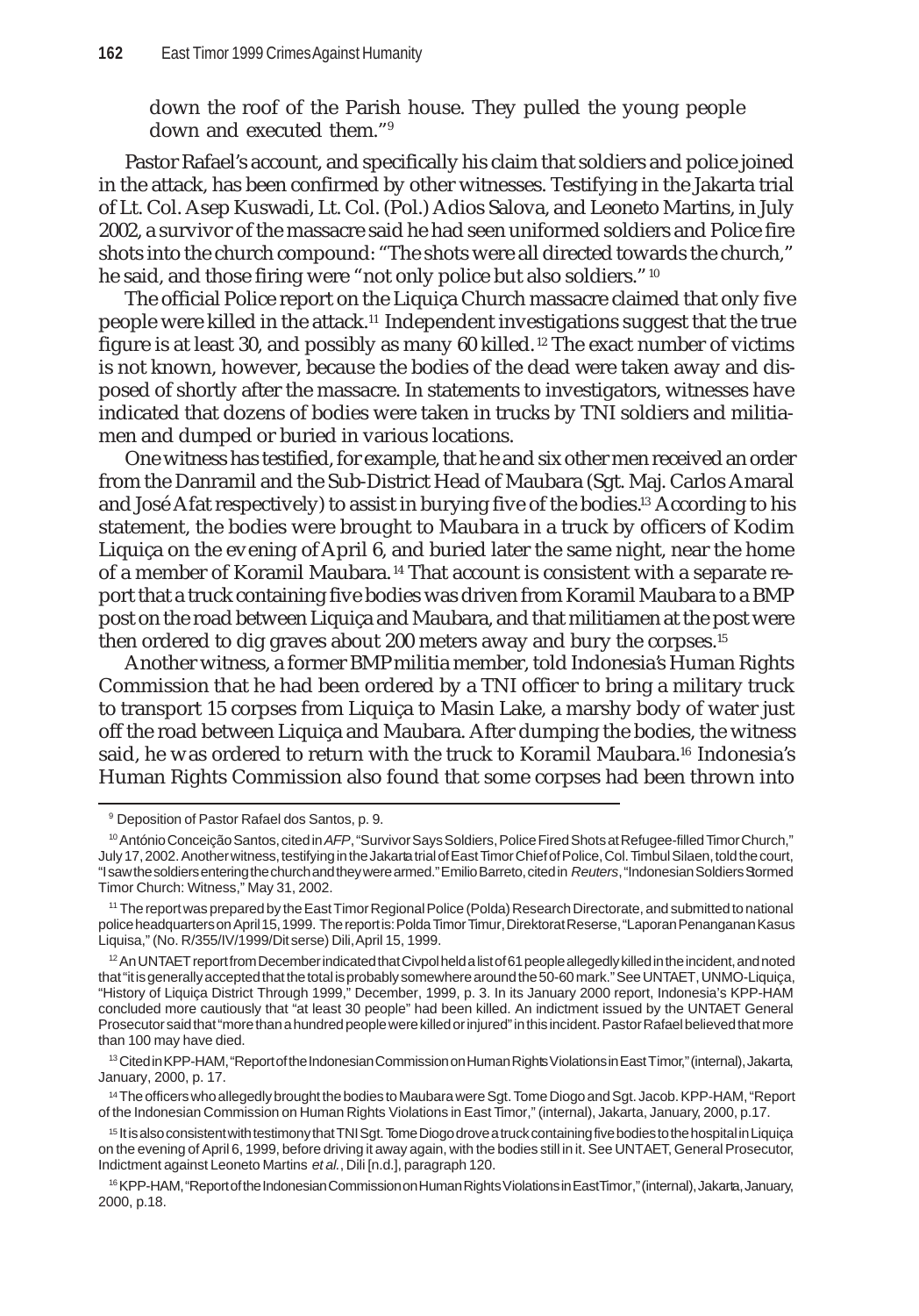the sea in the Sub-District of Maubara, using as many as seven trucks and four jeeps.<sup>17</sup>

The systematic disposal of corpses described in these testimonies is markedly similar to the pattern of corpse disposal that followed the massacres at Suai Church on September 6, and at the Maliana Police Station on September 8. Together with the substantial evidence of TNI and Police involvement in the massacre itself, the presence of key officials at the scene of the crime, and the responsibility of those officials for creating and coordinating the BMP, this evidence makes it a virtual certainty that the Liquiça Church massacre was planned by high-ranking TNI and civilian authorities.

#### **10.2 Cailaco Killings (April 12, 1999)**

Some of the most notorious violations of human rights in 1999 occurred in the District of Bobonaro, where at least 229 civilians were killed in political violence, and many others suffered torture (including rape), beatings, destruction of property, and forcible relocation. All but a handful of the victims were supporters of independence. The perpetrators were generally members of one of the several militia groups operating in the district, but in many cases, the principal perpetrators were TNI soldiers and officers.

One of the clearest examples of this general pattern occurred in the Sub-District of Cailaco on April 12, 1999.<sup>18</sup> In two separate incidents on the same day, TNI soldiers and militiamen rounded up and deliberately executed seven people. The dead have been identified as: Carlito Mau Leto (32), Domingos Resi Mau (29), João Evangelista Lima Vidal (40), Paulino Soares (34), José Pau Lelo (37), António Soares (45), and Manuel Maulelo Araújo.

According to an indictment filed by East Timor's Deputy General Prosecutor for Serious Crimes<sup>19</sup> these seven killings were committed with the knowledge and acquiescence of several senior military and civilian officials, including: the District Military Commander (Dandim), Lt. Col. Burhanuddin Siagian; the District Head of Military Intelligence (Kasi Intel), Lt. Sutrisno; the Bupati, Guilherme dos Santos; the militia commander, João Tavares; and the District head of the FPDK, Jorge Tavares. The indictment also names Lt. Sutrisno as one of the direct perpetrators of the seven murders.

By some accounts, the Cailaco killings were an act of official retaliation for the murder of a local pro-autonomy figure, Manuel Gama, and at least one TNI soldier, in an ambush near Poegoa village, Cailaco Sub-District, early on the morning of April 12. Gama, who was Finance Head of the District administration and had recently been named deputy leader of the FPDK in Maliana, was driving from Cailaco to Maliana with an escort of TNI soldiers when the attack occurred. He and one of the TNI soldiers were both shot and killed at close range, while a second TNI soldier reportedly survived the ambush.

As of early 2003, the identity of Manuel Gama's killers had not been established. Some residents claimed that the attack was carried out by a member of the Halilintar militia, as a deliberate pretext for the crackdown on pro-independence supporters that was to follow. Others believe that the ambush and killings were the work

<sup>17</sup> KPP-HAM, "Report of the Indonesian Commission on Human Rights Violations in East Timor," (internal), Jakarta, January, 2000.

<sup>18</sup> Unless otherwise noted, this account is based on UNTAET, DHRO-Bobonaro, "Bobonaro District 1999 report," September 2002.

<sup>&</sup>lt;sup>19</sup> The indictment was filed on February 3, 2003.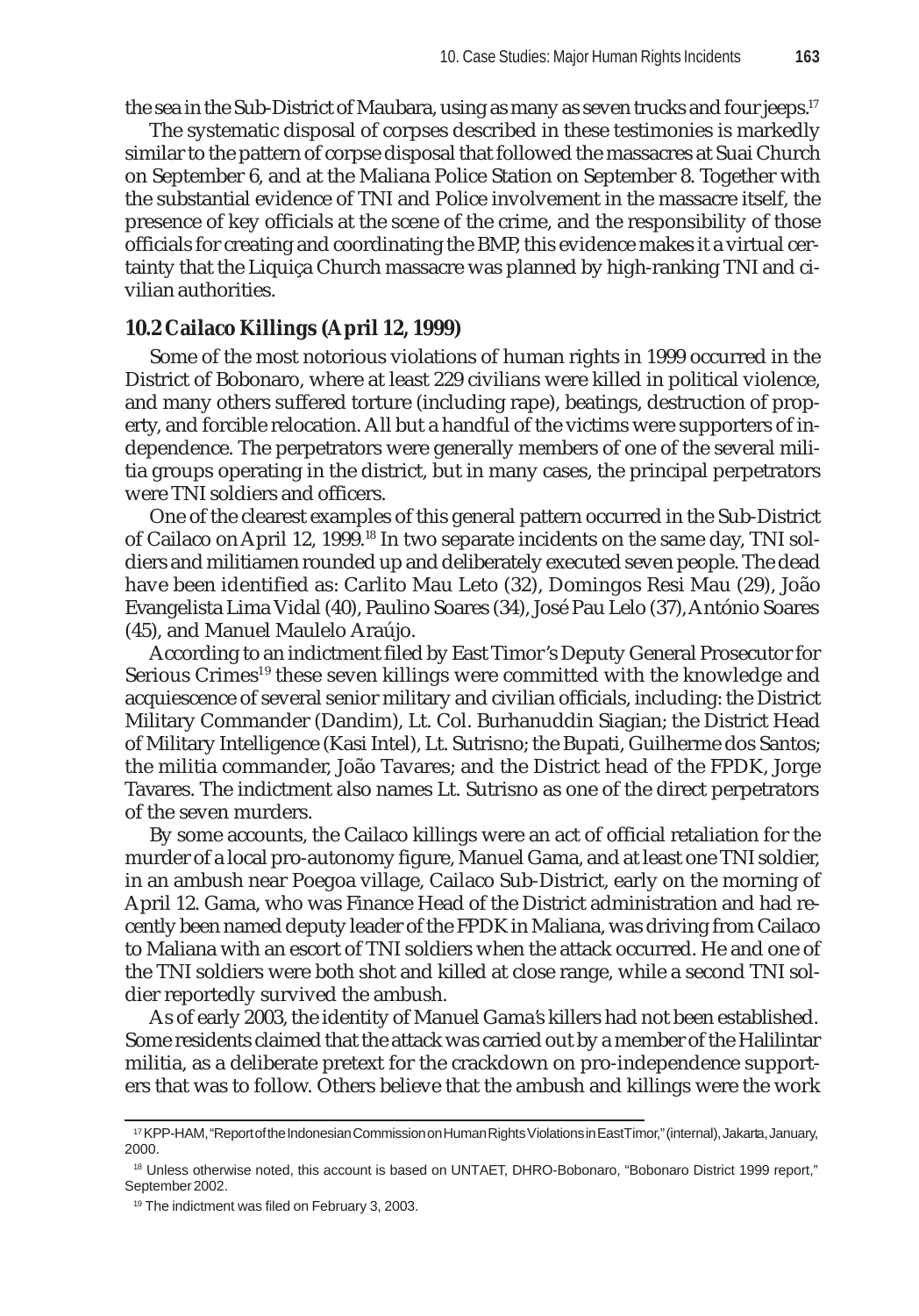of Falintil fighters, who had been operating in the area in preceding months. Whoever the perpetrators were, the attack did indeed set in motion a campaign of retribution in which local residents were detained, beaten, forcibly relocated and killed by TNI soldiers and Halilintar militiamen.

After learning of Manuel Gama's death, the commander of the SGI post at Marco, Mahalan Agus Salim, ordered TNI and Halilintar militiamen to track down those responsible. 20 Teams of soldiers and militiamen then fanned out to villages in the immediate vicinity, looking for suspects.<sup>21</sup> In the course of this initial sweep some 30 residents, including women and children, were detained and forcibly marched to the Sub-District Military Command (Koramil) headquarters at Marco. The women and children were held separately for up to four days, before being released. Several of the detained men – including Carlito Mau Leto and Domingos Resi Mau who would later be killed – were badly beaten while in detention. The beatings reportedly began after orders were received from the Kodim in Maliana and from militia commander João Tavares.<sup>22</sup> In the words of the indictment issued by the Deputy General Prosecutor for Serious Crimes:

"The detainees were told to lie on the floor and the TNI and militiamen present hit them with their fists and boots. They were also beaten with rifle butts while being questioned about the murder of Manuel Gama."23

A number of the detainees were released, but some remained in custody in Marco. Two others – Carlito Mau Leto and Domingos Resi Mau – were taken to the site of Manuel Gama's murder, near the village of Poegoa. TNI soldiers and militiamen had already brought three other villagers to that spot, and had begun to beat and interrogate them about the killing of Manuel Gama. 24 The soldiers and militiamen at the site were under the authority of TNI Lt. Sutrisno, the District Military head of intelligence. Lt. Sutrisno was present when soldiers and militiamen beat the detainees. According to witnesses, he also kicked one of the detainees in the face and the body as he lay on the ground, with his hands tied.<sup>25</sup>

Having received word of Manuel Gama's death, senior TNI and civilian figures in Maliana gathered at the office of the Bupati to plan their response. Those present included: the Dandim, Lt. Col. Burhanuddin Siagian, the Bupati, Guilherme dos Santos, the militia commander, João Tavares, and the district FPDK leader, Jorge Tavares. According to the Serious Crimes indictment, the men discussed plans to kill CNRT members and pro-independence civil servants.<sup>26</sup>

After the meeting, the group traveled in a convoy to the site near Poegoa village where Manuel Gama had been killed, and where at least five men were being held by TNI soldiers and militiamen. There, according to witnesses, three of the men who had earlier been beaten were shot dead by TNI soldiers. The circumstances

<sup>26</sup> Cailaco Indictment, paragraph 73.

<sup>&</sup>lt;sup>20</sup> East Timor, Deputy General Prosecutor for Serious Crimes, Cailaco Indictment, paragraph 44.

 $21$  The Cailaco indictment characterizes the operation as follows: "On 12 April 1999, TNI and Halilintar militia members attacked the civilian population of the Sub-District of Cailaco perceived to be supporters of independence. This attack was an integral part of the ongoing campaign of violence against the civilian population of East Timor." Cailaco Indictment, paragraph 42.

<sup>22</sup> Cailaco Indictment, paragraphs 46-50.

<sup>23</sup> Cailaco Indictment, paragraph 51.

<sup>24</sup> Cailaco Indictment, paragraphs 57-59.

<sup>&</sup>lt;sup>25</sup> Cailaco Indictment, paragraph 66.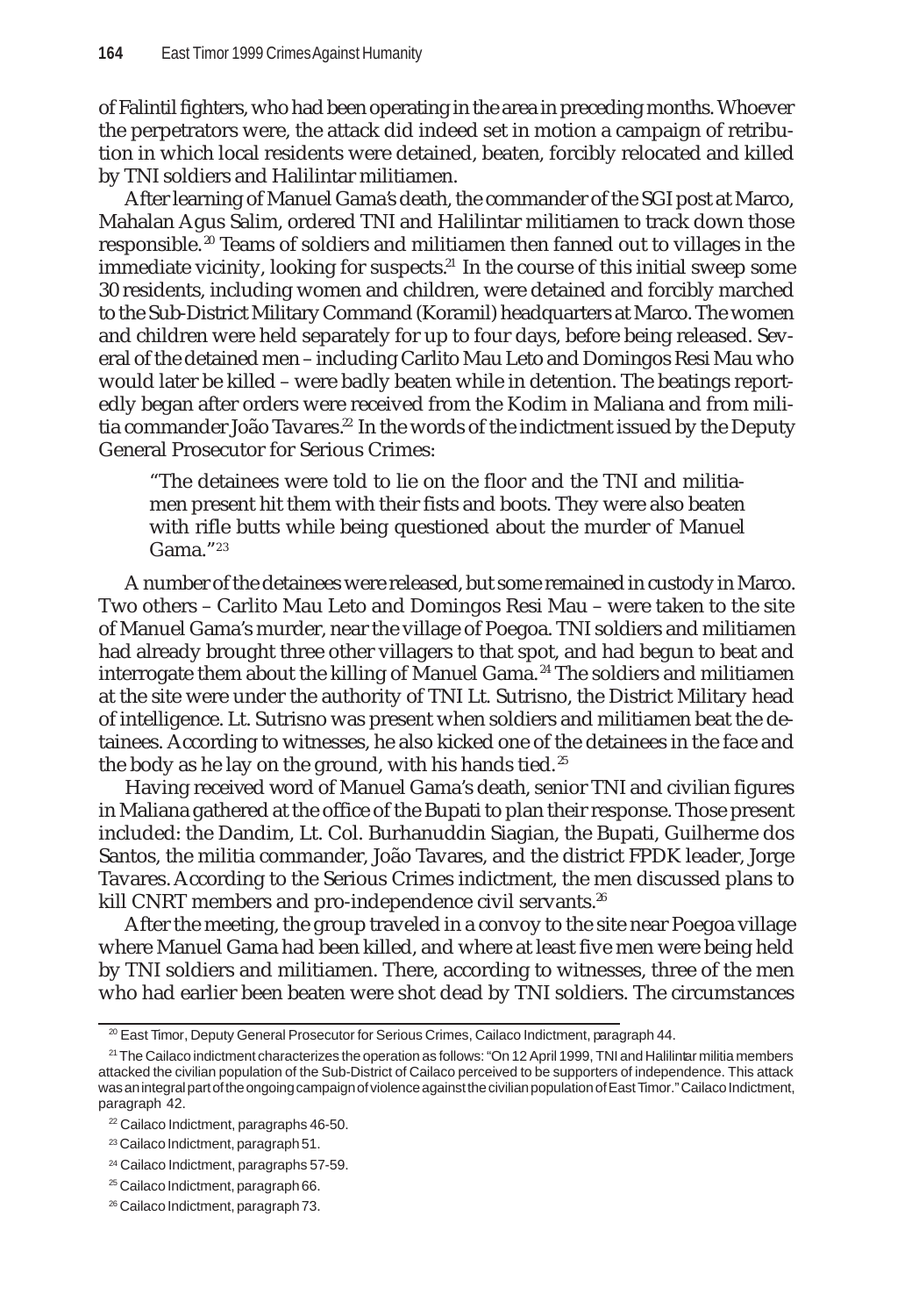of their killing leave no doubt that the men were deliberately executed while in custody, and strongly suggest the direct responsibility of senior TNI officers and the militia commander, João Tavares.

Shortly after they arrived at the site the militia commander, João Tavares, reportedly walked up to one of the detainees and said: "These are the people that receive money from the government, and they feed the Falintil. These people we have to kill."<sup>27</sup> Following this order, several TNI soldiers dragged three of the detainees – Carlito Mau Leto, Domingos Resi Mau, and João Evangelista Lima Vidal – to the top of a nearby hill. They were followed by Lt. Sutrisno, who was carrying a 5.56 caliber rifle. A few minutes later several gunshots were heard coming from the place where the detainees had been taken. Witnesses said that the gunshots sounded like those of a 5.56 caliber rifle. The three men were not seen alive again.<sup>28</sup>

From the site of the killings, a convoy of officials, soldiers, and militiamen returned to Marco, where residents and civil servants had been ordered to gather at the home of Manuel Gama. There, according to witnesses, Lt. Col. Burhanuddin Siagian directly threatened district civil servants, indicating that if they were independence supporters they would suffer the same fate as the three men just killed in Poegoa. Then, Lt. Sutrisno gave the order to arrest four men, all of them known independence supporters: Paulino Soares, José Pau Lelo, António Soares, and Manuel Maulelo Araújo.

The four men were singled out of the crowd and led away to the SGI compound next to the Koramil. Later that afternoon, April 12, they were shot dead by TNI soldiers and Halilintar militiamen. As in the case of the three killed earlier in Poegoa, there is little doubt that the four were killed in custody, and that their murders were ordered by senior TNI officers, including Lt. Col. Burhanuddin Siagian and Lt. Sutrisno.

Some time after the four men were taken to the Koramil, Lt. Col. Siagian, João Tavares and Jorge Tavares went there and talked with Lt. Sutrisno.<sup>29</sup> After their conversation, TNI soldiers and Halilintar militiamen were instructed to seal off the area, and Lt. Sutrisno gave the order for the four detainees to be taken outside. Once outside, the detainees were told to run. Paulino Soares, the youngest of the four, started to do so and was immediately shot and killed. The other three men were then killed by shots fired by TNI soldiers and militiamen surrounding the compound. The bodies of the four men were gathered in a single pile and guarded by TNI soldiers.30

Lt. Sutrisno has been identified as one of the direct perpetrators of all four of the killings. Lt. Col Burhanuddin Siagian, João Tavares, and Jorge Tavares were present and took no action to stop the killings. $31$ 

As of early 2003, the bodies of the seven victims of the Cailaco killings had not been found. Relatives believe that the bodies were taken by militiamen and soldiers to a beach at Atabae, early in the morning hours of April 13, and dumped at sea. The site of their probable disposal is marked by a stone monument and some clothes discovered on the beach on the morning after the killings, and believed to be those of the deceased. In early 2000, several fishermen told UN Civpol investigators that on the morning after the killings they had discovered that their boats, which had

<sup>&</sup>lt;sup>27</sup> Cailaco Indictment, paragraph 78.

<sup>28</sup> Cailaco Indictment, paragraphs 79-81.

<sup>29</sup> Cailaco Indictment, paragraph 90.

<sup>30</sup> Cailaco Indictment, paragraph 97.

<sup>&</sup>lt;sup>31</sup> Cailaco Indictment, paragraphs 92-96.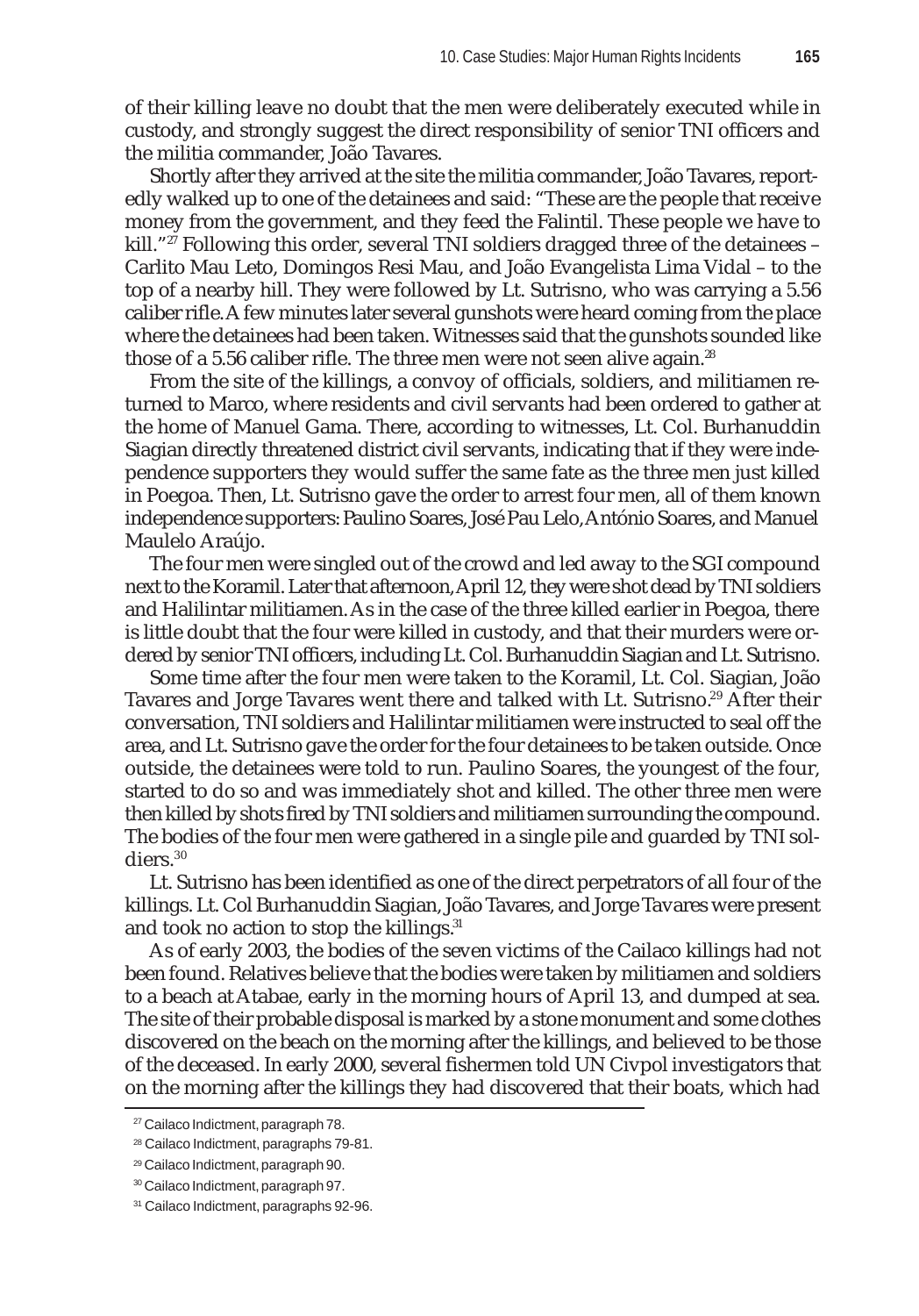been left on the beach overnight, were spattered with blood and that they had been moved. One fisherman claimed that, earlier that morning, he had seen several men, whom he described as militia, pushing a dump truck that had got stuck in the sand. $32$ 

The seven murders on April 12, 1999 marked the start of a systematic campaign of officially sanctioned violence against villagers in the Cailaco Sub-District who were believed to be supporters of independence (See District Summary: Bobonaro). Over the next two weeks, soldiers and armed militiamen conducted joint patrols in which they burned and looted houses, detained and beat hundreds of villagers, raped an unknown number of women and girls, and killed as many as 20 people. No action was ever taken by Indonesian authorities against those alleged or known to have carried out these acts.

# **10.3 Carrascalão House Massacre (April 17, 1999)**

At least 12 people were killed in Dili on April 17, 1999 when militiamen and TNI soldiers attacked the home of a prominent citizen, Manuel Carrascalão.<sup>33</sup> The dead were among some 150 people who had sought refuge there from mounting militia violence elsewhere in the territory. The attack highlights the close cooperation between the militias and military and civilian authorities in committing acts of violence in 1999. It also offers evidence of the direct involvement of TNI soldiers in the violation of human rights, and of the complicity of high-ranking TNI officers in those acts.

The attack took place in the early afternoon, shortly after a large pro-autonomy rally in front of the Governor's office. Attended by some 5,000 people, including key government officials and as many as 1,645 militiamen,<sup>34</sup> the rally marked the formal inauguration of the militia group Aitarak, under the leadership of Eurico Guterres. In his keynote address, Guterres openly incited those present to 'cleanse' and kill supporters of independence and 'traitors,' and in particular members of the Carrascalão family. According to one account of the event, Guterres urged them to "conduct a cleansing of all those who have betrayed integration. Capture and kill them if you need to."35

A secret TNI report on the events of April 17 provided a fuller account of Guterres' remarks. According to that document, Guterres said:

"Aitarak forces are going to carry out a cleansing operation (*operasi sisir*) against civil servants who have used official facilities while being traitors to the integration struggle. Aitarak forces are going to crush (*memberantas*) anyone – be they government officials, community leaders or businessmen – who has assisted the anti-integration camp. Aitarak forces will not hesitate to kill (*menghabisi*) Mário Viegas Carrascalão and his circle, who have been traitors."36

 $32$  See memoranda from UNTAET DHRO-Bobonaro to SCU-Bobonaro, January 16, 2001, and April 27, 2001. 33 Unless otherwise noted this account is based on UNTAET, DHRO-Dili, "Key Cases of HRVs/Abuses in Dili District," September, 2002; and UNTAET, DHRO-Dili, "Dili Chronology," Dili, 2002.

<sup>34</sup> The number of militiamen is taken from a secret TNI report on the events of April 17, 1999. See: Dan Sat Gas Pam Dili to Dan Rem Up. Kasi, Intel Rem 164/WD, and others. Secret Telegram No. STR/200/1999, April 17 (18?), 1999 (Yayasan HAK Collection, Doc #16).

<sup>&</sup>lt;sup>35</sup> Cited in Amnesty International, "East Timor: Seize the Moment," ASA 21/49/99, June 21, 1999, p. 20.

<sup>36</sup> Dan Sat Gas Pam Dili to Dan Rem, Up. Kasi Intel Rem 164/WD, and others. Secret Telegram No. STR/200/1999, April 17 (18?), 1999 (Yayasan HAK Collection, Doc #16). Mário Viegas Carrascalão is Manuel Carrascalão's brother and a former Governor of East Timor. The reference in this document to Mário rather than Manuel may be an error, or it may reflect Guterres' view that Mário Viegas Carrascalão was also a traitor.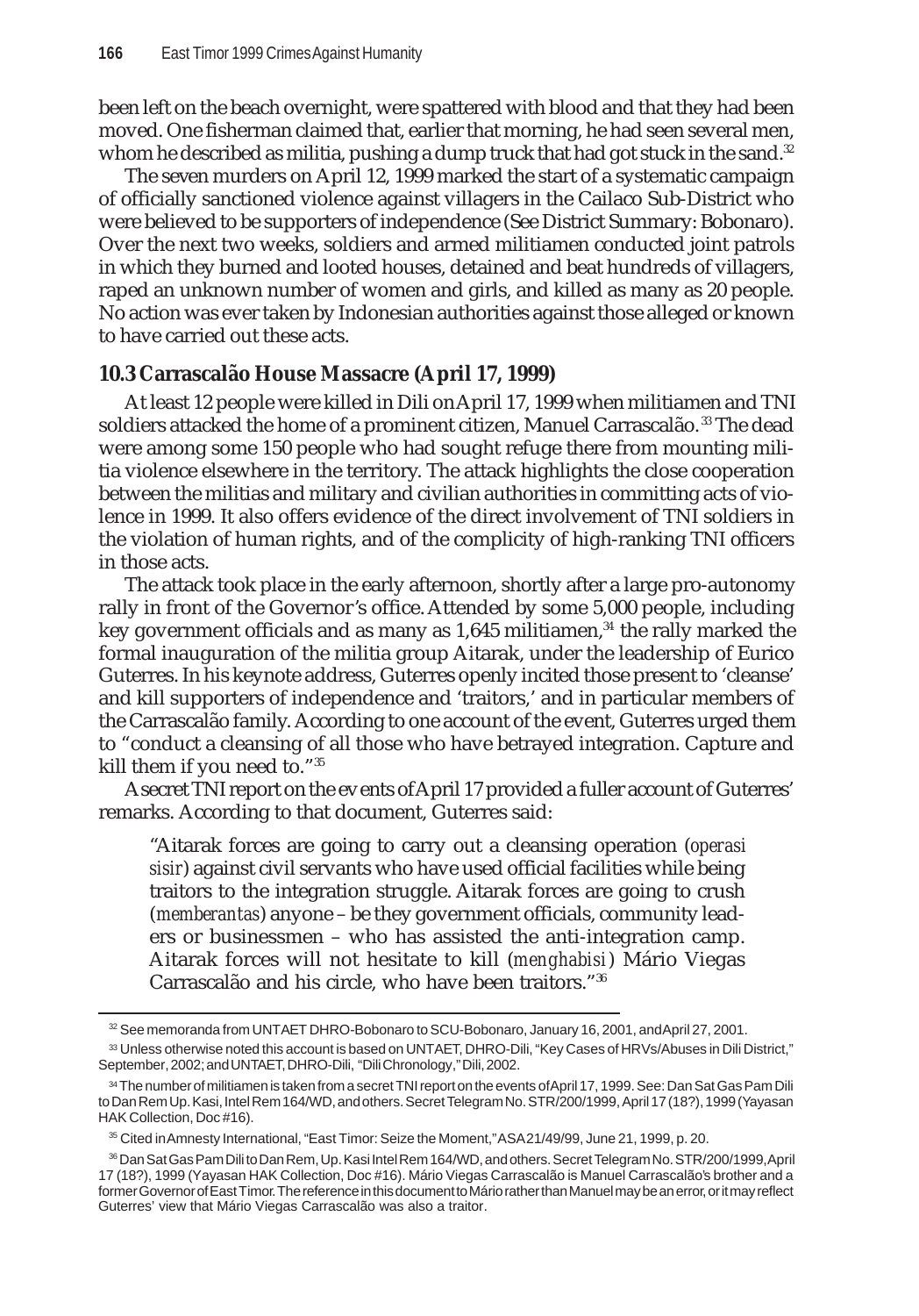The rally ended at about 11:15 a.m. with a volley of gunfire from some two dozen militiamen. Immediately thereafter, the militias and others began a mass procession through the streets of Dili. $37$  The procession quickly degenerated into a violent rampage, in which the homes, vehicles, and offices of alleged supporters of independence were attacked and destroyed. Among the first targets of the violence was the office of East Timor's only newspaper, the *Suara Timor Timur*. Although it was owned by a supporter of integration, the militias were evidently angry with the paper's reporting on the Liquiça Church massacre of April 6. For that reason, a group of the Liquiça-based militia, BMP, attacked the office, threatening local staff and foreign journalists, and destroying much of the equipment. Elsewhere in the city, militias burned or destroyed houses, shops and vehicles.<sup>38</sup>

The rampage through Dili culminated in the attack on the home of Manuel Carrascalão. Carrascalão's home was targeted, in part, because the pro-integration side considered him a traitor. Once a supporter of integration with Indonesia, and the brother of a former Governor of East Timor, in recent years Manuel Carrascalão had become more critical of the Indonesian authorities, and had formed a moderate pro-independence organization called the Movement for the Reconciliation and Unification of the People of East Timor (*Gerakan Rekonsiliasi dan Persatuan Rakyat Timor Timur* – GRPRTT).

Carrascalão's home was also targeted because he had offered it as a place of refuge for people who had fled from mounting violence in Turiscai, Maubara, Liquiça, and Alas. In the weeks after refugees had begun to take shelter there, he had received numerous threats. Carrascalão later told Amnesty International he believed those threats had been "prompted by the fact that many of the people he was sheltering were witnesses to human rights violations elsewhere in East Timor." 39

Sometime early in the afternoon of April 17, a group of Aitarak and BMP militiamen began to gather outside the Carrascalão house. Some came on foot, while others arrived in large trucks. One of the trucks was used to break down a large iron gate in front of the house. With the gate down, militiamen rushed into the house compound and, after smashing the windows, into the house itself. The militiamen were carrying an assortment of homemade and automatic weapons and reportedly shouting threats, including "Kill Manuel Carrascalão!"<sup>40</sup>

Inside the house, Manuel Carrascalão's teenaged son, Manuelito, tried to prevent the militias from attacking the refugees. Shortly thereafter, he was stabbed and shot to death. Others were killed or severely injured by militias wielding machetes and knives. One militiaman, Armando dos Santos, was accused of stabbing a man named Antónino to death in the course of the attack. The prosecution alleged that dos Santos' knife had bent in the midst of the stabbing and that he had stopped to straighten his knife before finishing the job.<sup>41</sup> Some of the refugees tried to climb over the fence to escape but could not because the house was surrounded by armed

<sup>&</sup>lt;sup>37</sup> The exact route of the procession is detailed in the secret TNI report of April 17 (18?), 1999 (Yayasan HAK Collection, Doc #16).

<sup>38</sup> The secret TNI report on these events noted the destruction of seven houses or shops, four vehicles, and one motorcycle (Yayasan HAK Collection, Doc #16).

<sup>39</sup> Amnesty International, "East Timor: Seize the Moment," ASA 21/49/99, June 21, 1999.

<sup>40</sup> Testimony of Victor dos Santos, cited in "Saksi Kasus HAM TL Mengaku Lihat TNI Tembak Pengungsi," *Suara Timor Lorosae*, September 27, 2002.

<sup>41</sup> Armando dos Santos was indicted by the Deputy General Prosecutor for Serious Crimes on charges of crimes against humanity on June 5, 2001. He was found guilty of the murder of a refugee by a decision of the court on September 9, 2002. He was sentenced to 20 years imprisonment for this and two other murders.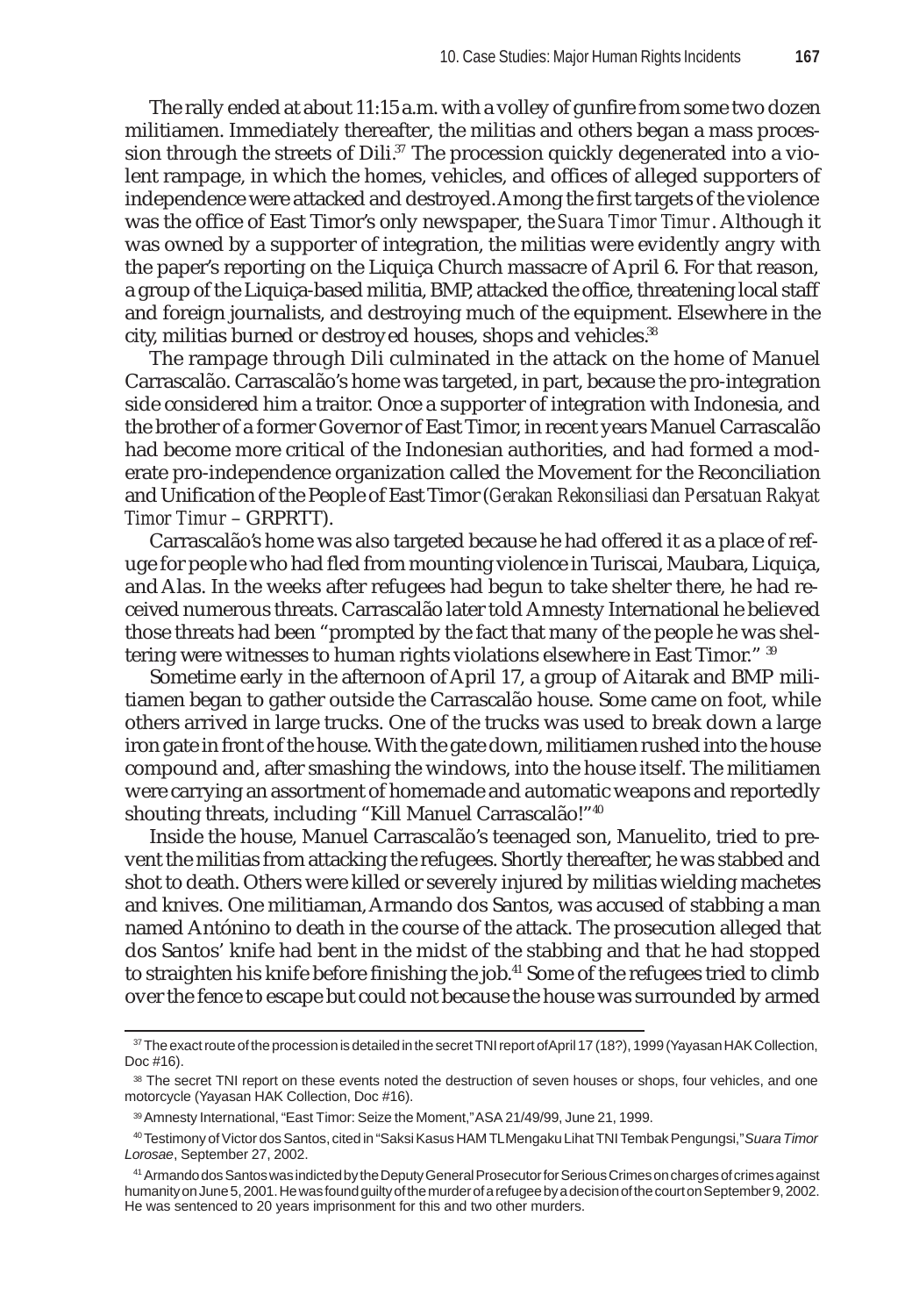men. Testifying in the Jakarta trial of Dili District Military Commander, Lt. Col. Endar Priyanto, in late 2002, one survivor said: "I tried to jump the fence and run but some men came after me and I was wounded by a machete slash on my back."<sup>42</sup>

The attack finally ended with the arrival of a Police Mobile Brigade unit. Roughly 50 survivors of the massacre were then taken to the Dili Police headquarters (Polres), where they remained in 'protective' custody for some time. They were joined there by Manuel Carrascalão, his daughter Christina, and the outspoken CNRT figure Leandro Isaac. 43 Some of the wounded were loaded into ambulances, but even then they were not safe. One survivor testified that the ambulance in which he was riding stopped in front of the Aitarak headquarters, where militias rocked it shouting "Just kill them! Just kill them!"<sup>44</sup>

The exact number of people killed in the attack is not known. The secret military report cited earlier said that five people had been seriously wounded and 13 people killed – 12 of them at the Carrascalão house and one elsewhere in the city. Human rights organizations have put the total figure slightly higher, while others (including Manuel Carrascalão himself) have suggested that the figure might be as high as 60. 45 Nor is it known where the bodies were disposed. One witness reported seeing bodies loaded onto a large unmarked truck shortly after the attack, and driven away to an unknown destination.<sup>46</sup> In late 1999, a different witness told the International Commission of Inquiry on East Timor that eleven bodies had been driven by truck to a lake near Maubara, in Liquiça District, where they were dumped. <sup>47</sup>

As in many other cases of serious militia violence in 1999, Indonesian military and Police authorities sought to portray the attack and the killings as a 'clash' between pro-integration and pro-independence groups. But there was no evidence that the refugees in the house had engaged in any violence. By contrast, there was substantial evidence of direct TNI involvement in the attack, and also of culpable acquiescence in the violence by high ranking TNI and Police authorities.

A number of people who survived the attack have testified that TNI soldiers in plainclothes were among the attackers. One witness, a student from Maubara named Florindo de Jesus, testified in court: "I am certain that the TNI launched the attack because I recognized several people among the attackers as being TNI members from Maubara."48 Asked for more detail, he gave the names of six soldiers, all of them posted in Maubara Sub-District. One of those, he said, was his own uncle.

46 Testimony of Florindo dos Santos, cited in "Saksi Mengaku ," *Suara Timor Lorosae*, September 27, 2002.

47 According to the indictment in this case issued by Deputy General Prosecutor for Serious Crimes, the bodies of 11 victims from Liquiça were taken by TNI truck to Leboke, Liquiça, on April 19 for burial. See Carrascalão Indictment. There is an uncorroborated report that 30 bodies were found in a well near the Carrascalão home in late September 1999. See UNTAET, DHRO-Dili, "Key Cases of HRVs/Abuses in Dili District," Dili, September, 2002.

48 De Jesus testimony cited in "Indonesian Soldiers Among Attackers in 1999 Dili Incident: Witness," *AFP*, October 8, 2002.

<sup>42</sup> Testimony of Florindo de Jesus, cited in "Indonesian Soldiers Among Attackers in 1999 Dili Incident: Witness," *AFP*, October 8, 2002. The TNI document of April 17 (18?), 1999 lists Florindo de Jesus as one of five people "seriously wounded" in the attack (Yayasan HAK Collection, Doc #16).

<sup>&</sup>lt;sup>43</sup> Police said 96 were in police protective custody, of whom 46 were survivors of the Carrascalão massacre. See Amnesty International, ASA 21/31/99.

<sup>44</sup> Testimony of Victor dos Santos, cited in "Saksi Mengaku," *Suara Timor Lorosae*, September 27, 2002.

<sup>45</sup> Those reported dead included: Adelino dos Santos (18), Afonso Ribeiro (25), Alberto dos Santos (30), Eduardo dos Santos (25), Januario Pereira (40), João da Silva (25), Manuel Gama Intan Carrascalão (16 or 18), Marlito Correira, Rafael dos Santos (25), Raul dos Santos (30). Another man, Manuel Pinto (50 or 67) was reportedly killed at the Becora bus terminal (or Terminal Camea) on the same day. From UNTAET, DHRO-Dili, "Dili Chronology," Dili, 2002, p. 2. The killing of Manuel Pinto is confirmed in the TNI report of April 17 (18?), which describes him as a retired civil servant who had worked in the Baucau Kodim (Yayasan HAK Collection, Doc #16).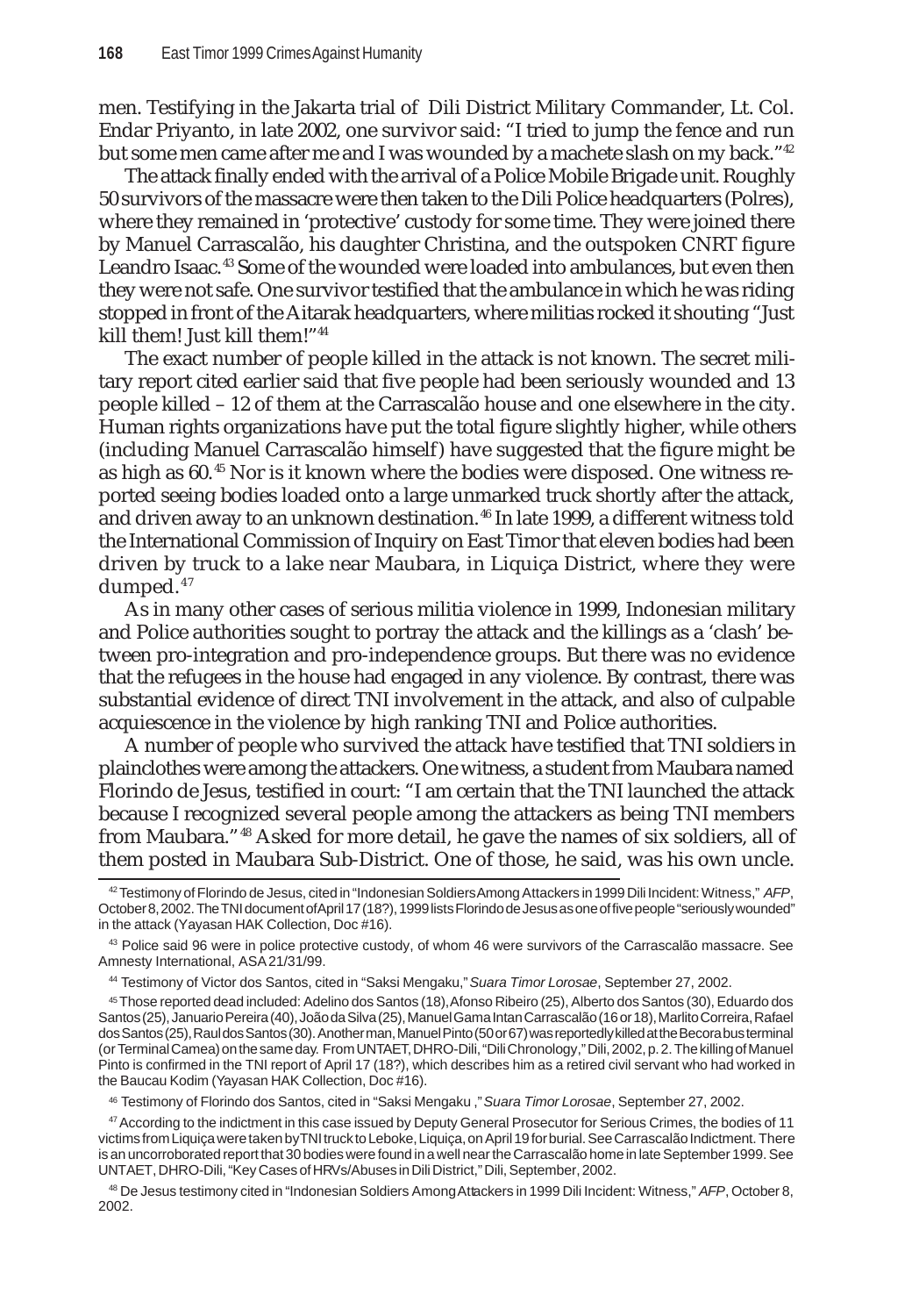Another witness, Victor dos Santos, told investigators in July 2000 that behind the militias dressed in black t-shirts and red and white bandanas he had seen dozens of well-built men with short haircuts: "I know them as TNI soldiers from the Koramil in Maubara."49 Testifying in the Jakarta trial of Dili District Police Chief, Lt. Col. Hulman Gultom, in mid-2002, Manuel Carrascalão said that TNI soldiers out of uniform had joined in the attack.<sup>50</sup>

High-ranking TNI and Police officers also facilitated the killings through their failure to intervene in the mounting violence until it was too late. The pre-massacre rally was attended by some of the most senior government officials in the territory, including the provincial Governor, the Bupati of Dili, and the East Timor military commander, Col. Tono Suratman. Video footage obtained by UN investigators, moreover, shows Col. Suratman standing on the first floor balcony of the Governor's office, together with Maj. Gen. Kiki Syahnakri (Assistant for Operations to the Army Chief of Staff), and four other senior military officers.<sup>51</sup>

None of those officials expressed any public opposition to, or concern about, Guterres' remarks or about the presence of armed militias. Nor did any military or Police authority seek to disarm the several hundred militia men who paraded around Dili in defiance of legal restrictions on carrying firearms. The secret military report on the events of April 17, cited above, provided a thorough account of Guterres' remarks, and of the destruction and killing that followed, but revealed no concern nor any intention to take action. The report concluded simply that the matter would be handled by the Dili District Police. 52

Most damning is the evidence of willful inaction on the part of the commanding TNI officer for East Timor, Col. Tono Suratman. When Manuel Carrascalão went to Suratman's home early in the afternoon of April 17 to request urgently that he intervene to stop the imminent attack on the refugees, Suratman flatly refused to do so.53 Suratman's refusal has been confirmed by the then Irish Foreign Minister, David Andrews, and the pro-autonomy figure, Basilio Araújo, both of whom were with Suratman at the time.<sup>54</sup>

In view of his political sympathies, Basilio Araújo's account is especially telling. Testifying before a Jakarta court in August 2002, he said that the TNI did nothing whatsoever to prevent the attack on the Carrascalão house. Asked to comment on the claim that Suratman had in fact insisted on helping Carrascalão, he told the court: "I didn't see that Pak Danrem [Suratman] insisted on helping him. I didn't see it."55 Also revealing were the remarks of the presiding Indonesian judge in the Jakarta trial of Eurico Guterres, in November 2002. The judge said: "Tono [Suratman] ignored a report from Manuel that his house would be attacked by pro-Jakarta militiamen. He did not take any action until the incident occurred."56

<sup>49</sup> Victor dos Santos testimony, cited in "Saksi Kasus HAM TL ," *Suara Timor Lorosae*, September 27, 2002. The TNI document of April 17 (18?), 1999, lists dos Santos as one of the five "seriously wounded" in the attack (Yayasan HAK Collection, Doc #16).

<sup>50</sup> Carrascalão's testimony is cited in *AFP*, August 7, 1999.

<sup>51</sup> The video footage is held by the Serious Crimes Unit in Dili. According to unconfirmed accounts, the other officers included: Maj. Gen. Zacky Anwar Makarim and Maj.Gen. Adam Damiri.

<sup>52</sup> Dan Sat Gas Pam Dili to Dan Rem, Up. Kasi Intel Rem 164/WD and others. Secret Telegram No. STR/200/1999, April 17 (18?), 1999 (Yayasan HAK Collection, Doc #16).

<sup>53</sup> According to one account of that meeting, Suratman told Carrascalão "We can't do anything – we are neutral. You didn't want to play our game." Cited in Dili DHRO 1999 report, September 15, 2002.

<sup>54</sup> See Ian Martin, *Self-Determination in East Timor*, p. 27.

<sup>55</sup> Cited in *Jakarta Post*, August 9, 2002.

<sup>56</sup> Cited in *Sydney Morning Herald*, story by Hamish McDonald, November 30, 2002.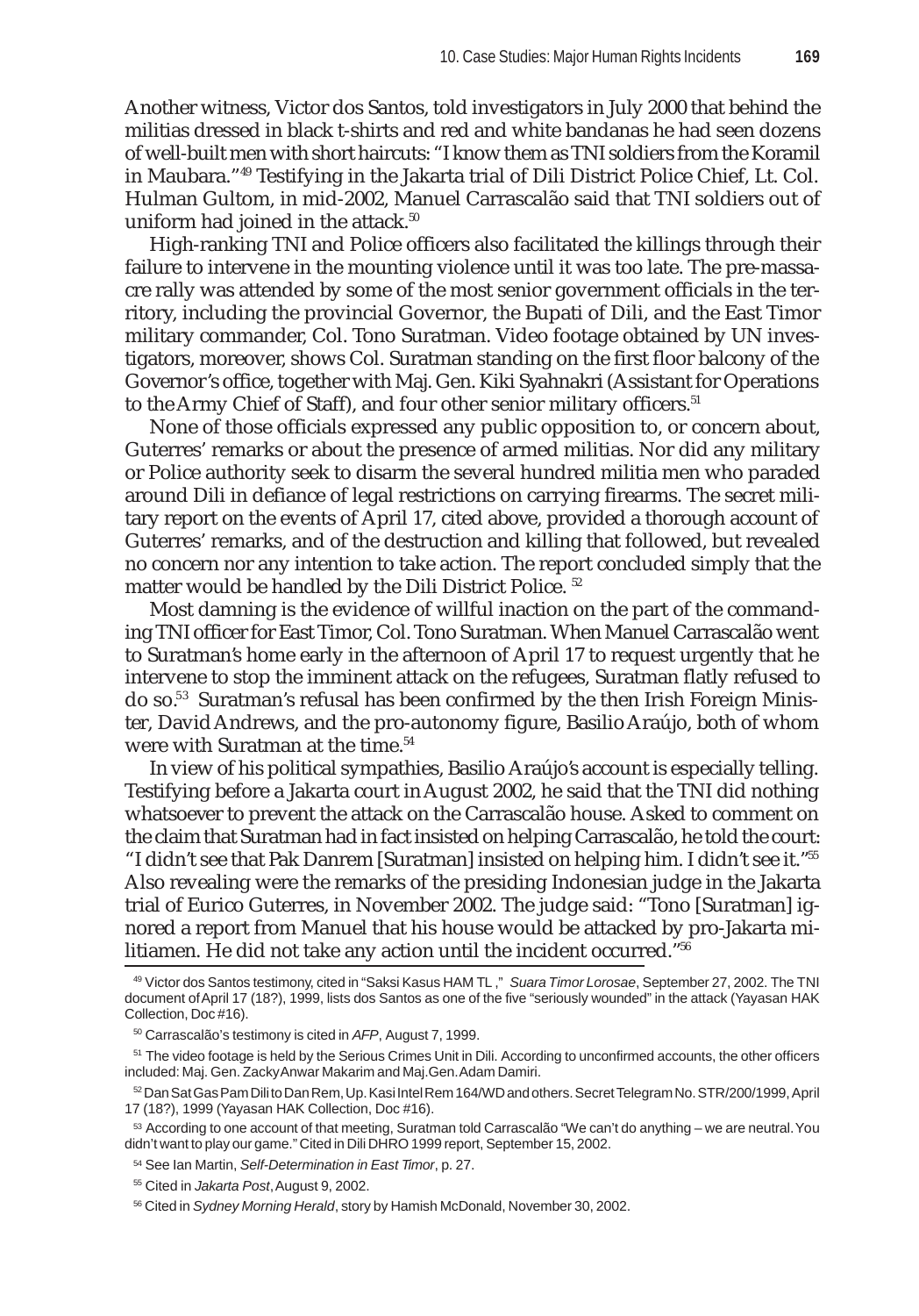Police authorities also share responsibility for the killings at the Carrascalão home, both through their failure to intervene effectively to prevent them, and through their wholly inadequate, and perhaps deliberately misleading, investigation work. Police investigators reportedly urged witnesses to say that the violence had been provoked by a shot fired from within the Carrascalão home. 57 It is worth noting that the Police had advanced precisely the same 'provocation' scenario in the case of the Liquiça Church massacre, and they did it once again in early July when militias attacked a humanitarian convoy (See Case Study: Attack on Humanitarian Convoy). In all three cases, the claim of provocation was patently false, and seemed designed primarily to divert attention away from the real culprits.

### **10.4 The Killing of Two Students at Hera (May 20, 1999)**

Young people and students were among those deliberately targeted by the militias and the Indonesian security forces. Members of pro-independence organizations, such as the Student Solidarity Council of East Timor (*Dewan Solidaritas Mahasiswa dan Pelajar Timor Timur –* DSMPTT), were especially vulnerable, and many of their members were threatened, beaten, and killed.

Of the incidents in which students were targeted, among the most notorious was the detention and killing of two young men, Augustino de Carvalho (24) and Estevão Xavier Pereira (20), in Hera on May 20, 1999.58 The Hera Polytechnical Institute, where they studied, had been the focus of joint TNI and militia operations for some time, in part because many students there belonged to the pro-independence DSMPTT.

On May 10, TNI and Aitarak militiamen arrested roughly 100 students and residents of Hera, just east of Dili, and took them for questioning at the Regional Police headquarters (Polda) in Dili. Most were subsequently released, but that was not the end of the story. After the round-up, the Polytechnic was occupied by some 50 soldiers of an East Timor-based TNI paramilitary force known as Rajawali.<sup>59</sup>

On May 20, the two students who were killed returned to the campus at Hera, with seven others, to collect their belongings. On the way back to their vehicle, they were detained for questioning by TNI soldiers.<sup>60</sup> A woman who lived nearby and witnessed the questioning gave the following account of their encounter with the soldiers:

"I could see from my yard that the students were across the road near the security room with the military. The military were emptying the students' bags of their contents onto the ground. [The two students] were also on the ground and the soldiers were kicking and hitting them badly. I watched this for about ten minutes. I then went inside and took my daughter with me as I did not want to be seen watching this take place. I was also very scared and I was crying.  $.61$ 

<sup>57</sup> Testimony of Florindo dos Santos, cited in "Saksi Mengaku ," *Suara Timor Lorosae*, September 27, 2002.

<sup>58</sup> Unless otherwise noted, this account is based on the Dili DHRO report, "Key Cases of HRVs/Abuses in Dili District," September 2002.

<sup>59</sup> Testimony of an East Timorese woman [name withheld], recorded and compiled in Australia by the "East Timor Documentation Project," December 3, 1999.

 $60$  According the Amnesty International, the soldiers were members of Rajawali and Battalion 744 units. AI Doc. ASA 21/43/99.

<sup>&</sup>lt;sup>61</sup> Testimony of an East Timorese woman [name withheld], recorded and compiled in Australia by the "East Timor Documentation Project," December 3, 1999.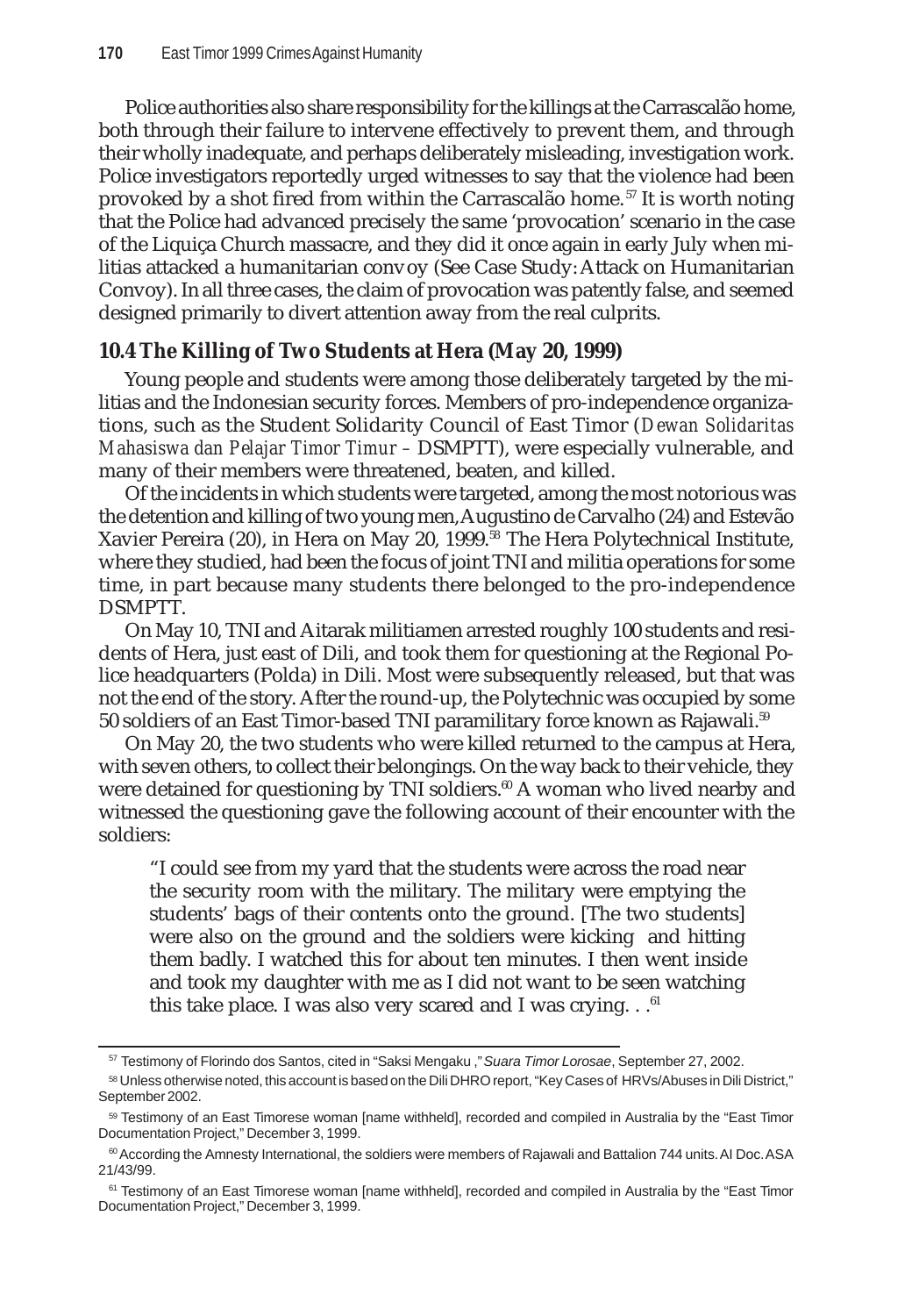After being questioned and searched, the two students (Carvalho and Pereira) were taken away. In response to inquiries into their whereabouts by a local human rights organization, Yayasan HAK, the authorities said that the two men had escaped from custody. However, there was reason to believe that they had in fact been beaten and killed. The story of the witness just cited, continued:

"At about 3 p.m. I was still worried about [the two students] and I wanted to find out what was happening to them. I went across to the Polytechnic pretending that I needed to do some laundry. This is where we normally got our water from. I was able to see inside the security room. There were about 25 soldiers in there and also [the two students], who were tied up with their hands behind their back in a corner on the floor. They had something in their mouths which prevented them from yelling out. There were two or four soldiers taking turns hitting them repeatedly with the large stick taken from the tree in my yard. . . At about 9 p.m., when the light in my house was still on, one of the soldiers again came to my house and told me that I should not be awake. I then turned off the light and pretended to go to sleep. Soon after that I heard two shooting sounds seconds apart coming from across the road in the direction of the security room. The shots sounded very close by. About five minutes later I also heard a car drive off very fast from outside the same area. In my heart I knew that those gunshot sounds meant that the students had been killed."62

In an exhumation, performed on August 30, 2000, investigators found what were believed to be the bodies of the two men, buried together with their hands tied.

### **10.5 Arbitrary Detention and Rape in Lolotoe (May-June 1999)**

The victims of serious human rights violations in 1999 included many ordinary villagers living in areas considered to be pro-independence strongholds. In such areas, TNI units and militias conducted joint sweeping operations that led to a wide range of abuses, including arbitrary detention, murder, and rape.

An operation of this kind was conducted in the Sub-District of Lolotoe, Bobonaro District in late May 1999. Over the course of several days, TNI forces together with members of the Kaer Metin Merah Putih (KMP) militia rounded up hundreds of suspected supporters of independence and CNRT leaders. Many of those detained were badly beaten, and some were tortured or mutilated by their captors in an effort to extract confessions about their links to Falintil. Several instances of rape and sexual slavery by TNI and militiamen were also reported in the context of the raids.

The victims of the Lolotoe operation included a CNRT leader from Guda village, Mário Gonçalves. He was detained on May 24, and tortured by a large group of KMP militia, in the presence of the Village Head. An indictment for crimes against humanity filed by the General Prosecutor of UNTAET in May 2001, described his ordeal as follows:

"When Mário Gonçalves came out of the church he was beaten by the KMP militia members whilst being dragged to the field outside the CNRT office. At the field, Sabino Gouveia Leite [the Village Head],

 $62$  Testimony of an East Timorese woman [name withheld], recorded and compiled in Australia by the "East Timor Documentation Project," December 3, 1999.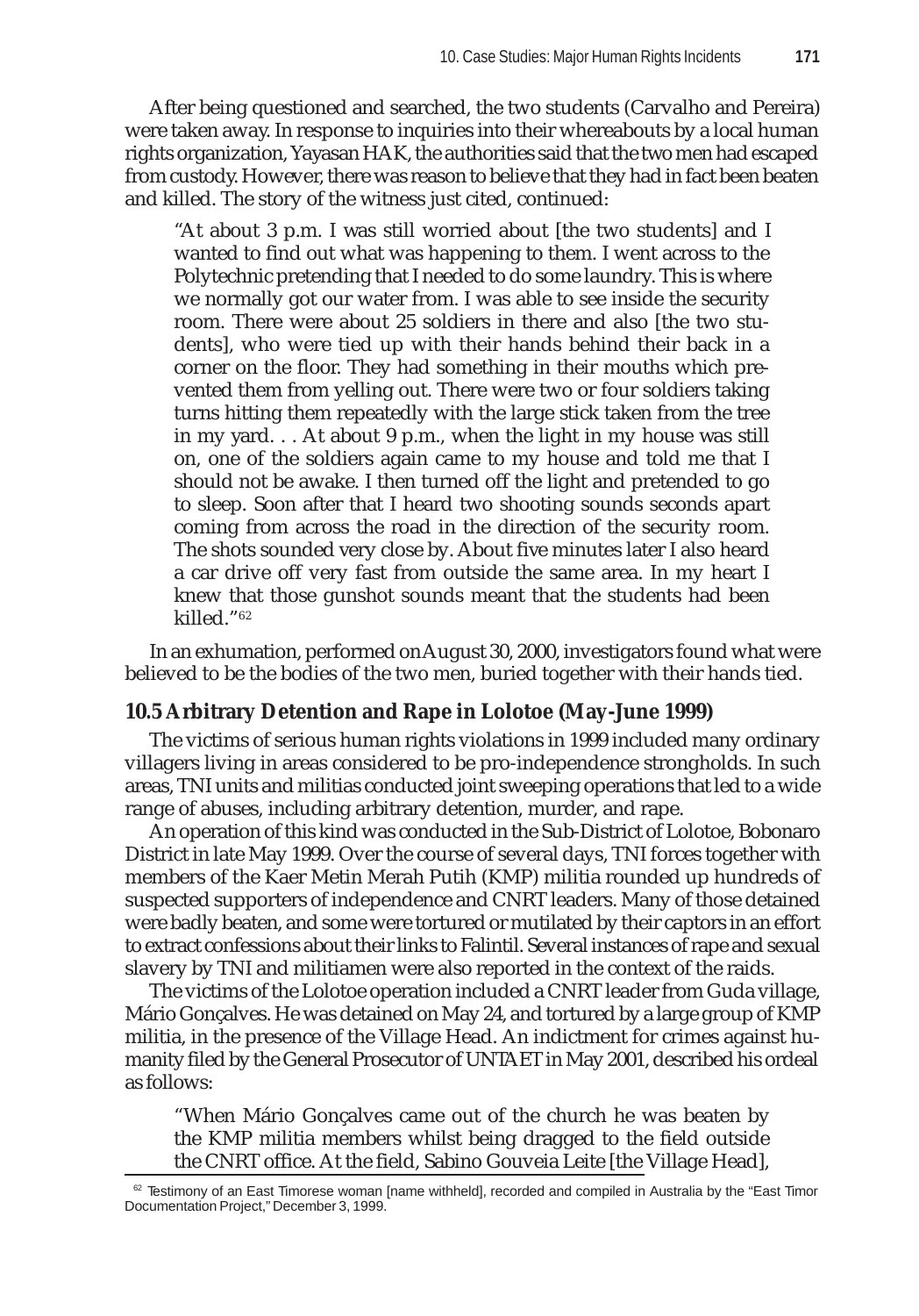José Cardoso Fereira alias Mouzinho [the KMP deputy commander] and João Franca da Silva alias Jhoni Franca [the KMP commander] ordered members of the KMP militia to beat Mário Gonçalves in turns. Approximately thirty-seven KMP militia members beat Mário Gonçalves. João Franca da Silva alias Jhoni Franca also attacked Mário Gonçalves with a machete, cutting him on his right arm and stabbing him in the left shoulder."

"Sabino Gouveia Leite incited José Cardoso Fereira alias Mouzinho and João Franca da Silva alias Jhoni Franca to cut off Mário Gonçalves' ear. . . His ear was thrown on the ground and Sabino Gouveia Leite and João Franca da Silva alias Jhoni Franca forced Mário Gonçalves to eat it. Mário Gonçalves feared for his life and did as he was ordered by eating his right ear."63

Dozens of those detained in the sweep were also held without charge at the Lolotoe Sub-District Military Command (Koramil) until some time in July 1999. Testimony and documentation of their arbitrary detention, and of their eventual release, highlight the close and routine cooperation between the militias and both military and civilian authorities in the commission of human rights violations in Bobonaro.

A document confirming the return of six people to Guda village on July 8 is especially revealing. The document explains that the six people listed had been held for 'guidance' since May 22, that they were now being returned to their village "in a safe and healthy condition," but that they might be called for further questioning at some time in the future. The document is co-signed by the Lolotoe Sub-District military commander, Lt. Bambang Indra, the Guda Village Head, Sabino Gouveia Leite, and the Commander of the KMP, José Cardoso Fereira (alias Mouzhino).<sup>64</sup> These three men were all indicted in 2001 for crimes against humanity committed in 1999.

Military officers and militia members also conspired to abduct and to rape women in the context of the Lolotoe operations. In one notorious case, three men abducted and repeatedly raped three young women whom they alleged had been assisting Falintil. Two of the rapists named by the victims were familiar figures: the Sub-District Military Commander, Lt. Bambang Indra, and the KMP militia commander, José Cardoso Fereira (alias Mouzhino). The third man was a TNI intelligence officer, Francisco Noronha.

The rapes in question took place over several days at the end of June 1999 in a hotel in the town of Atambua, in West Timor. According to one of the women, the TNI intelligence officer Noronha and the militia leader Fereira told them that if they refused to have intercourse with the three of them, they would be killed, and their bodies thrown into the ocean. Two of the men (Lt. Indra and Fereira) were carrying automatic weapons, and at least one was equipped with contraceptive technology.

One of the victims later described her ordeal. She said that Francisco Noronha came into her room and gave her an injection in the buttock, telling her that it was to prevent her from getting pregnant. According to her account, Noronha then told the woman that he had heard that her name was on a list of people working for Falintil

<sup>&</sup>lt;sup>63</sup> UNTAET, General Prosecutor, Indictment of João Franca da Silva et al. (Case No: BO-06.1-99-SC), May 25, 2001.

<sup>64</sup> See: "Surat Pengembalian," July 8, 1999 (HRU Collection, Doc. BOB #9). Fereira's name appears in this document as "José Mauzino Cardoso," but it is clear that this is the same man as José Cardoso Fereira (alias Mouzhino) named in the indictment.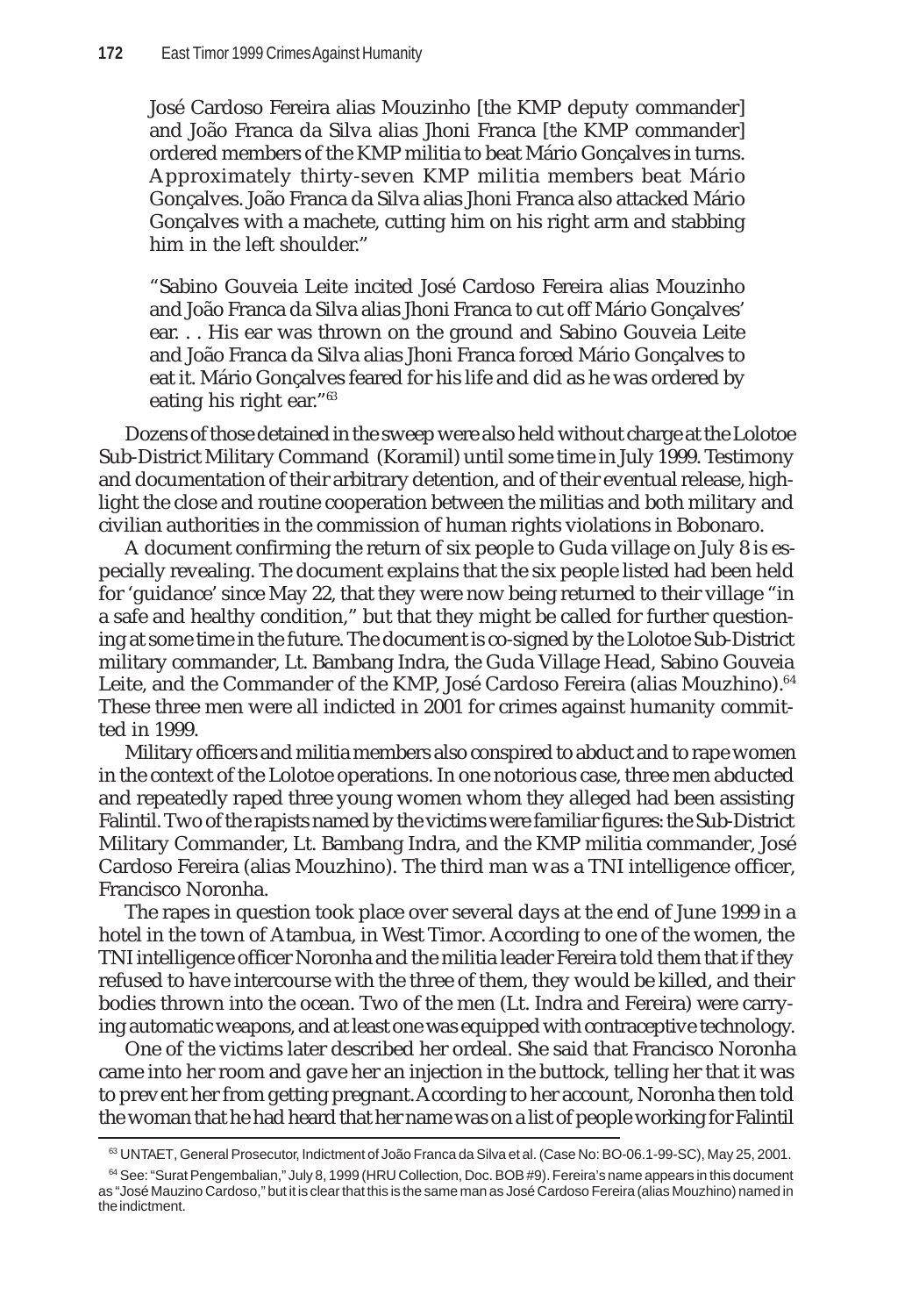and that she must therefore service him. Then he pushed her down on the bed and raped her.

After two nights of repeated rape, and four more days in detention, the women were eventually brought to the Sub-District Military Command in Lolotoe. There, one of the three rapists, Lt. Bambang Indra, in his capacity as Sub-District commander, prepared a letter granting them permission to return to their homes.

### **10.6 Attack on UNAMET Maliana (June 29, 1999)**

At about 10:00 a.m. on June 29, 1999, a group of roughly 100 members of the local militia group, Dadurus Merah Putih (DMP), converged rapidly on the UNAMET compound in the town of Maliana, Bobonaro District, and attacked it with stones. The available evidence indicates clearly that the incident was orchestrated by District military officers, and that it was directed against the UN compound and those who took refuge there.<sup>65</sup>

Early on the morning of June 29, some 30 pro-independence supporters had gathered at the front gate of the UNAMET headquarters to report assaults by militia members against their friends and families the previous night. By 10:00 a.m. the crowd outside the compound and in the large field across the street was estimated to number at least 600. While most of the crowd were believed to be casual bystanders, a distinct group of roughly 100 people wearing red and white scarves, some of them carrying machetes, were identified as members of the DMP. Their identity was later confirmed by a DMP leader, Paulus Fereira, in an interview with a UNAMET Political Affairs Officer.

Shortly before 10:00 a.m., members of the DMP group were observed beneath a tree at the south end of the field, close to a Sub-District Military Command post. From there, they moved quickly in the direction of the UNAMET compound, rocks in hand. Film footage shows that, as they reached the road, the militia members broke into a run and began to throw stones in the direction of the UNAMET building. The footage also shows a man in a red jacket and baseball cap on the near side of the road, directing the group and pointing emphatically in the direction of the UNAMET building.

Large stones were hurled first through the windows facing the main street, and then over the high walls surrounding the compound, smashing windows on the south and east sides of the building. Rocks continued to rain into the compound for 10 to 15 minutes. The shouts of the attackers continued for some time after the rock-throwing had subsided, and militia members were observed in the large field directly opposite the UNAMET compound for several hours thereafter.

As many as twelve people were injured in the incident, including one UN Volunteer, and several of the estimated 26 local people who had fled into the compound when the attack began. The injuries sustained included concussion, a compound fracture, laceration, and severe bruising; and at least two local people were rendered temporarily unconscious as a result of severe blows to the head. The hail of stones also resulted in property damage, both to the UN building itself and to UN vehicles.

The response of the Police to this incident was seriously inadequate and suggested either an unwillingness, or an inability, to take effective action against the militia even though they had clearly committed a crime. In the face of strong international

 $\rm ^{65}$  Unless otherwise noted, this account is based on the report prepared by UNAMET shortly after the event, and submitted to Indonesian Government authorities. UNAMET, Political Affairs Office, "Report on 29 June Incident in Maliana," July 5, 1999. Reprinted in UNTAET, Political Affairs Office, *Briefing Book on Political and Human Rights in East Timor*, Dili, November 1999.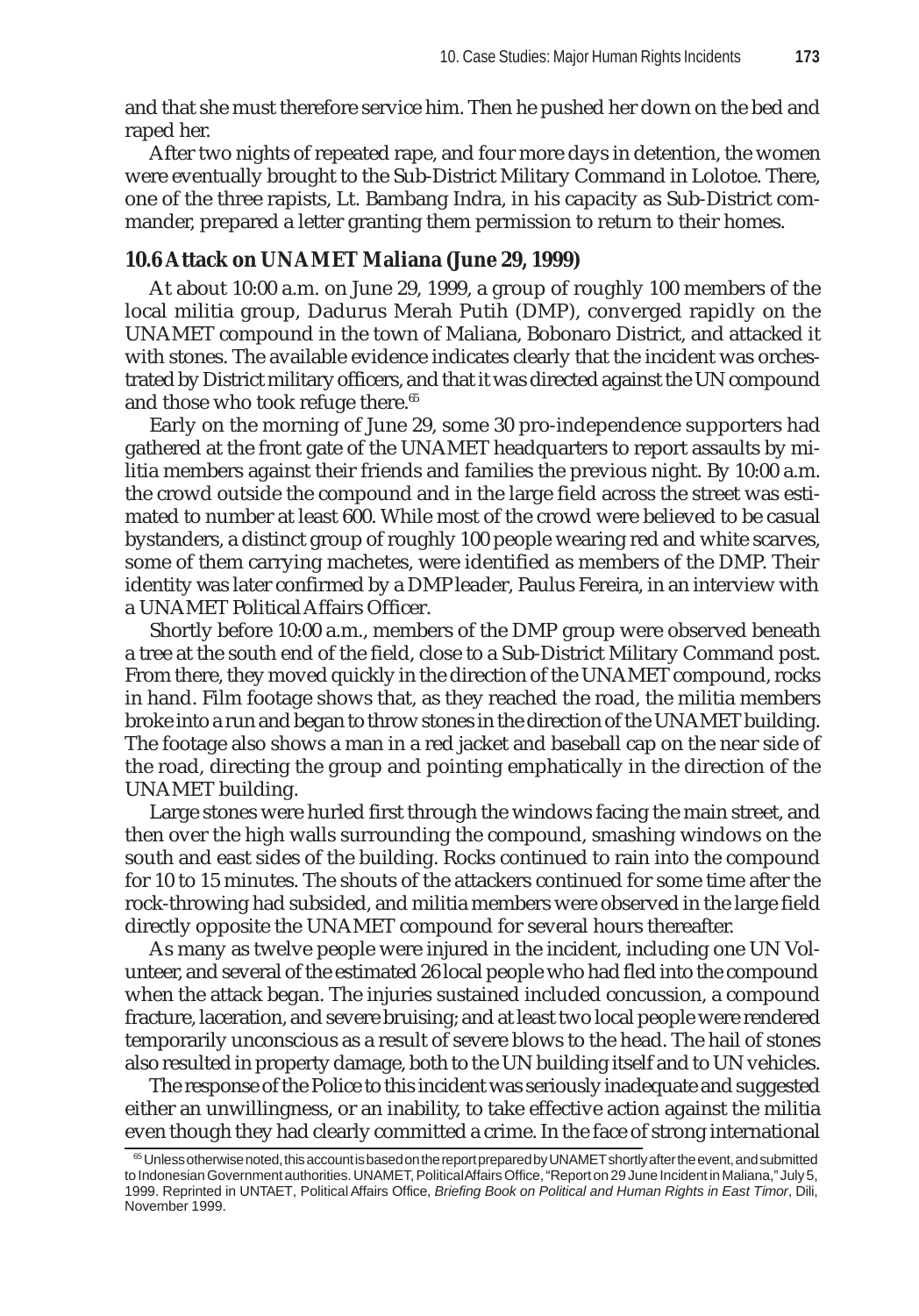pressure, Police did arrest and charge five militiamen for their alleged role in the attack. However, the cases were not vigorously pursued and, after receiving brief suspended sentences, the accused were all released.

The weakness of the Police response could not reasonably be attributed to a lack of advance information about the possibility of an attack. In the days before the incident, UNAMET personnel and others had relayed to Police authorities several reported threats against UN facilities and personnel. On June 28, UN Civpol officers conveyed a credible report that a militia attack against UNAMET was planned for the morning of June 29.

Despite such advance reports, there were no more than six ordinary policemen on duty in front of the UNAMET headquarters when the attack occurred. Two of these six may have been members of the Police auxiliary unit, known as Kamra. As the assault on the compound began, one Police officer made a brief but ineffectual attempt to intercede, but he and his colleagues soon turned and ran for cover. Film footage from inside the compound confirms that a number of Indonesian Police officers were there during and shortly after the attack. At least one of these was reported to have provided assistance to UN staff and others taking cover there.

In addition to the six policemen posted in front of the UNAMET office, some 24 police were said to be deployed to assist crowd control in the field across the road, while a Mobile Brigade (Brimob) contingent of roughly 20 men was reportedly deployed to guard the UN helicopter that had landed there at about 9:30 a.m. that morning. None of these forces, however, took any action to prevent the violence and intimidation, which was allowed to continue unimpeded for some 15 to 20 minutes. About 20 Mobile Brigade (Brimob) Police finally arrived on the scene after the violence had subsided.

The inadequacy of the Police response was especially troubling in view of the proximity of the UNAMET headquarters to various Police stations in Maliana and the relative speed with which the incident was reported to them. The District Police headquarters (Polres) was only about 500 meters from the UNAMET office, and there was a Police post (Polsek) about 150 meters away. In addition, there was a Sub-District Military Command (Koramil) about 100 meters from the UNAMET office. An emergency call was placed from UNAMET to the Police switchboard within a minute of the start of the attack, and a journalist personally alerted authorities at the Polres a few minutes later.

Just as troubling as the slow response were the actions of the Police once they finally arrived on the scene. Despite clear evidence that a crime had been committed, neither the regular Police nor the Brimob made any arrests. Indeed, as noted above, militia members were seen and heard in the immediate vicinity of the UNAMET compound for several hours after the attack. For several days thereafter, the DMP appeared free to operate, and to commit acts of intimidation and violence, with impunity.

A series of developments on the day and night prior to the incident, and elements of the attack itself, confirmed the alleged links between the militia group, Dadurus Merah Putih, and TNI officers in Maliana. Those links, described in detail below, help to explain why the Police were unwilling or unable to restrain the militia group.

On June 28, the day before the incident, a full meeting of the DMP militia was reportedly convened at 7:30 a.m. at the sports building across the playing field from the UNAMET office. Present at the meeting, according to reports, were the Maliana District Military Commander (Dandim), Lt. Col. Burhanuddin Siagian; the Head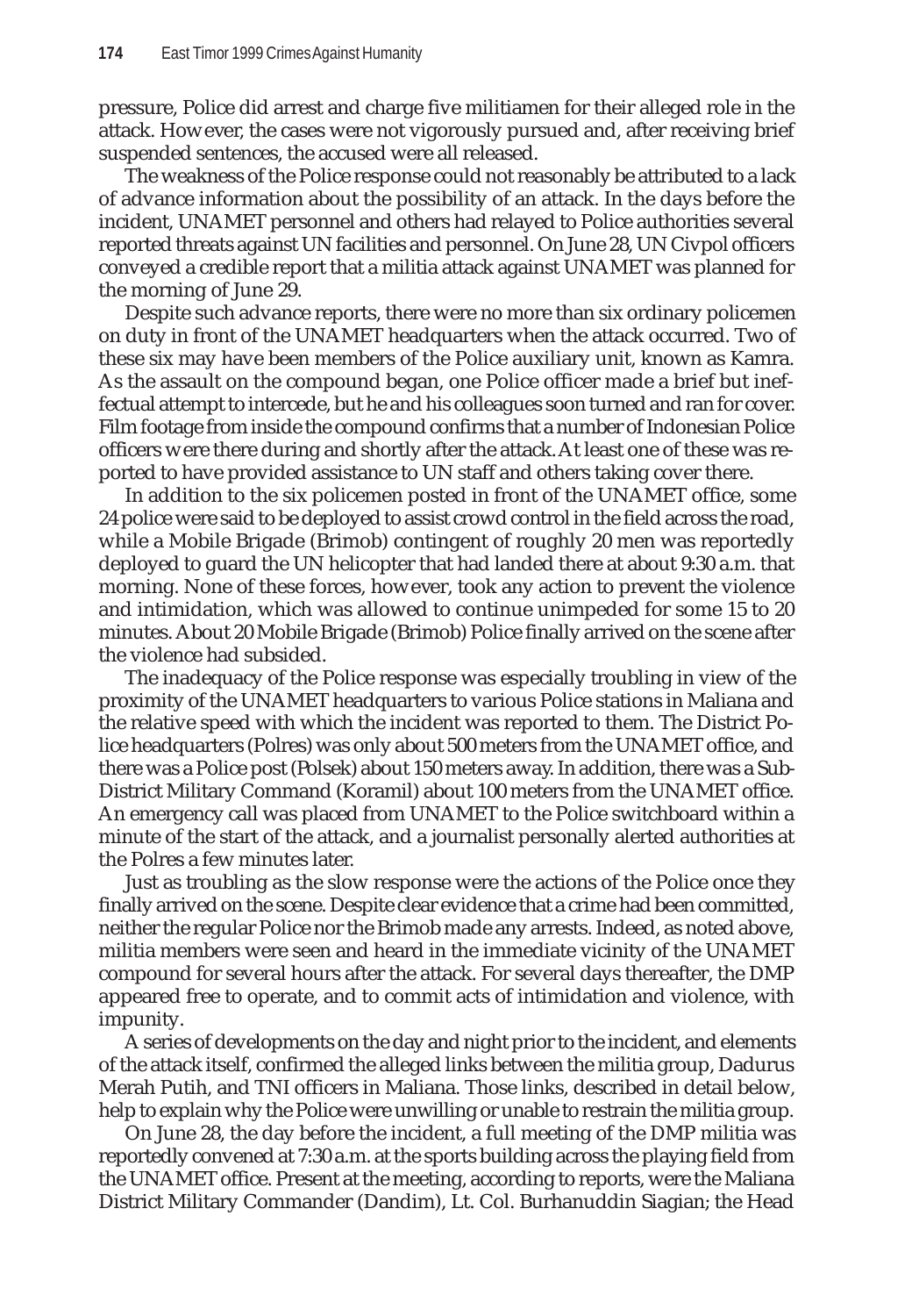of Military Intelligence (Pasi Intel), First Lt. Sutrisno; the DMP commander, Domingos dos Santos; and two other DMP leaders, Mau Buti and Julião Gomes. The last three named were active or retired TNI officers or soldiers.

At the meeting the Dandim, Lt. Col. Siagian, reportedly briefed the DMP about their duties with respect to the Popular Consultation and the arrival of UNAMET. Witnesses reported that Siagian stressed the following points: that the Popular Consultation was not necessary in Bobonaro District; that nobody should be allowed to approach the UNAMET office; that the local UNAMET staff should be scared off and replaced by DMP members; and that the UNAMET flag should be pulled down. A member of the DMP who was present at the briefing testified that Lt. Col. Siagian had also told the group not to worry about any repercussions or reactions from the Police or Mobile Brigades posted to defend the UN compound because, in his reported words, "they are one of us."

Observations made on the morning of June 29, and the testimony of those who were at the scene of the incident, strengthen beyond reasonable doubt the probability of a link between the local military authorities and the militia, and their joint responsibility for the attack.

At least two local eyewitnesses reported observing the Head of Military Intelligence, First Lt. Sutrisno, and the District Military Commander, Lt. Col. Siagian, at the scene of the incident in plainclothes, and they concur that they made no effort to prevent the attack, or to stop it once it had commenced. When the UNAMET Political Officer arrived at the scene roughly 15 minutes after the incident began, he encountered Lt. Col. Siagian who, in turn, introduced him to three DMP commanders, saying that they wished to explain their actions to UNAMET. Local witnesses also reported the names of several active and retired TNI members who were among the militia group itself at the time of the incident, all of them dressed in civilian attire. Finally, it is noteworthy that, at the conclusion of the attack, members of the militia assumed a military-style formation and marched toward the local military post, about 100 meters from the UNAMET compound.

Taken together, this evidence suggests very clearly that the militia group responsible for the June 29 attack, the DMP, was controlled by TNI officers in Maliana, and more specifically by the District Military Commander, Lt Col Burhanuddin Siagian, and Chief of Intelligence, First Lt. Sutrisno. In view of this finding, it is difficult to escape the conclusion that the attack, and the inadequacy of official efforts to prevent and stop it, were part of an effort by these authorities to impede or disrupt the work of the United Nations.

#### **10.7 Attack on Humanitarian Convoy (July 4, 1999)**

At about 4:00 p.m. on Sunday, July 4, a convoy of vehicles returning from a successful humanitarian mission to assist internally displaced persons (IDPs), was attacked by roughly 20 members of the armed militia group Besi Merah Putih (BMP) as it passed through the town of Liquiça. One UNAMET staff member was directly targeted, many NGO personnel were assaulted, and one was hospitalized with a serious head injury. NGO and UNAMET vehicles were badly damaged.<sup>66</sup>

In response to the increasingly unsafe situation, it was decided to evacuate all UNAMET personnel from the Liquiça area the same day, and a helicopter was sent

 $^{66}$  Unless otherwise noted, this account is based on the report prepared by UNAMET shortly after the event, and submitted to Indonesian Government authorities. UNAMET, Political Affairs Office, "Report on the Liquiça Incidents of 4 July," Dili, July 12, 1999. Reprinted in UNTAET, Political Affairs Office, *Briefing Book on Political and Human Rights in East Timor*, Dili, November 1999.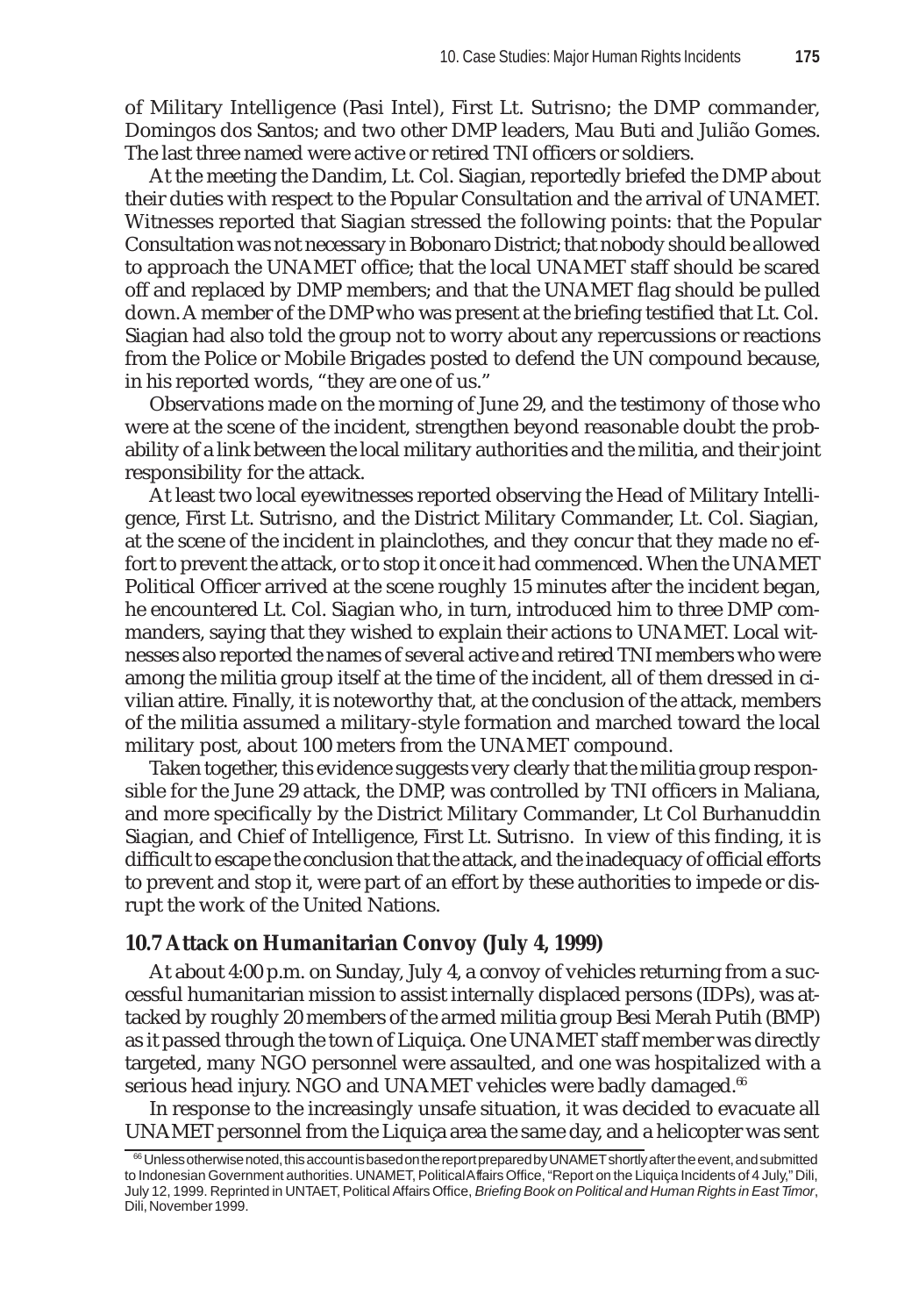from Dili for this purpose. However, the evacuation plan had to be aborted when another group of armed militias, probably BMP, attacked the helicopter with stones and home-made guns. A second evacuation effort was also aborted when militias surrounded UNAMET personnel, and attempted to assault local staff members.

The two attacks occurred against the background of a series of threats against UN personnel in the town of Liquiça – and just a few days after the attack on UNAMET headquarters in Maliana and militia intimidation of UN personnel in Viqueque. A number of these incidents were reported to Police authorities (Polres) in Liquiça, as a result of which some additional Mobile Brigade personnel were posted to protect UNAMET staff. However, these provisions and prior warnings did not have any significant impact on the freedom with which the militia moved about town and engaged in acts of intimidation and violence.

Those in the humanitarian convoy included some 50 representatives of local NGOs, and about 20 IDPs who had been evacuated from villages along the border between Ermera and Liquiça to receive medical attention. The group was accompanied by the UNAMET Officer for Humanitarian Affairs, and a representative of the UNHCR. About one hour before reaching Liquiça, the convoy was joined by two UNAMET Military Liaison Officers (MLOs) who were in the area on another assignment.

At the time of the attack, the convoy was stationary, and many of the passengers were taking the opportunity to stretch their legs or buy refreshments at nearby shops. The Humanitarian Affairs Officer had requested the brief stop to speak with the UNAMET MLOs, who planned to leave the convoy at that point. Concerned for the safety of the IDPs, he asked the MLOs to return to the area of the humanitarian distribution to ensure that the population would not be harassed by the militia. Having finished his conversation, the officer began to walk from the MLO vehicle back up the road and around a corner toward the front of the convoy. As he rounded the corner, he witnessed the early moments of the militia attack.

Television footage and the eyewitness testimonies of more than a dozen people, including some BMP members and bystanders, allow the following reconstruction of the incident. About five minutes after the convoy stopped in Liquiça, a blue-green mini-van with the word "Miramar" on the side sped down the hill from the south, and came to a sudden stop near the middle of the line of parked vehicles. As the van stopped, about 20 young men jumped out and began to approach the NGO and UNAMET staff, some shouting "kill them!" Most were carrying machetes, knives, or home-made guns. At least one member of the group was carrying an automatic weapon. Without warning or provocation the militia members began to attack, waving their machetes and knives menacingly, pointing their guns at members of the convoy, and smashing the windows of most of the vehicles. The attack continued as people tried to flee on foot and in vehicles. At least two eyewitnesses testified that armed militiamen clung to, and thrust weapons into, one of the UNAMET vehicles as it drove eastward along the main road toward Dili.

NGO staff took the brunt of the attack, but UNAMET personnel were also targeted. The Humanitarian Affairs Officer was threatened by three militia men who pointed their weapons directly at him at close range. Television footage also shows him trying to protect some members of the group, before he and the others turn and flee for the safety of a vehicle. Most of the group was finally able to run or drive to the nearby Liquiça District Police station (Polres), while about ten people fled to the local Police post (Polsek). Eventually, all members of the convoy, including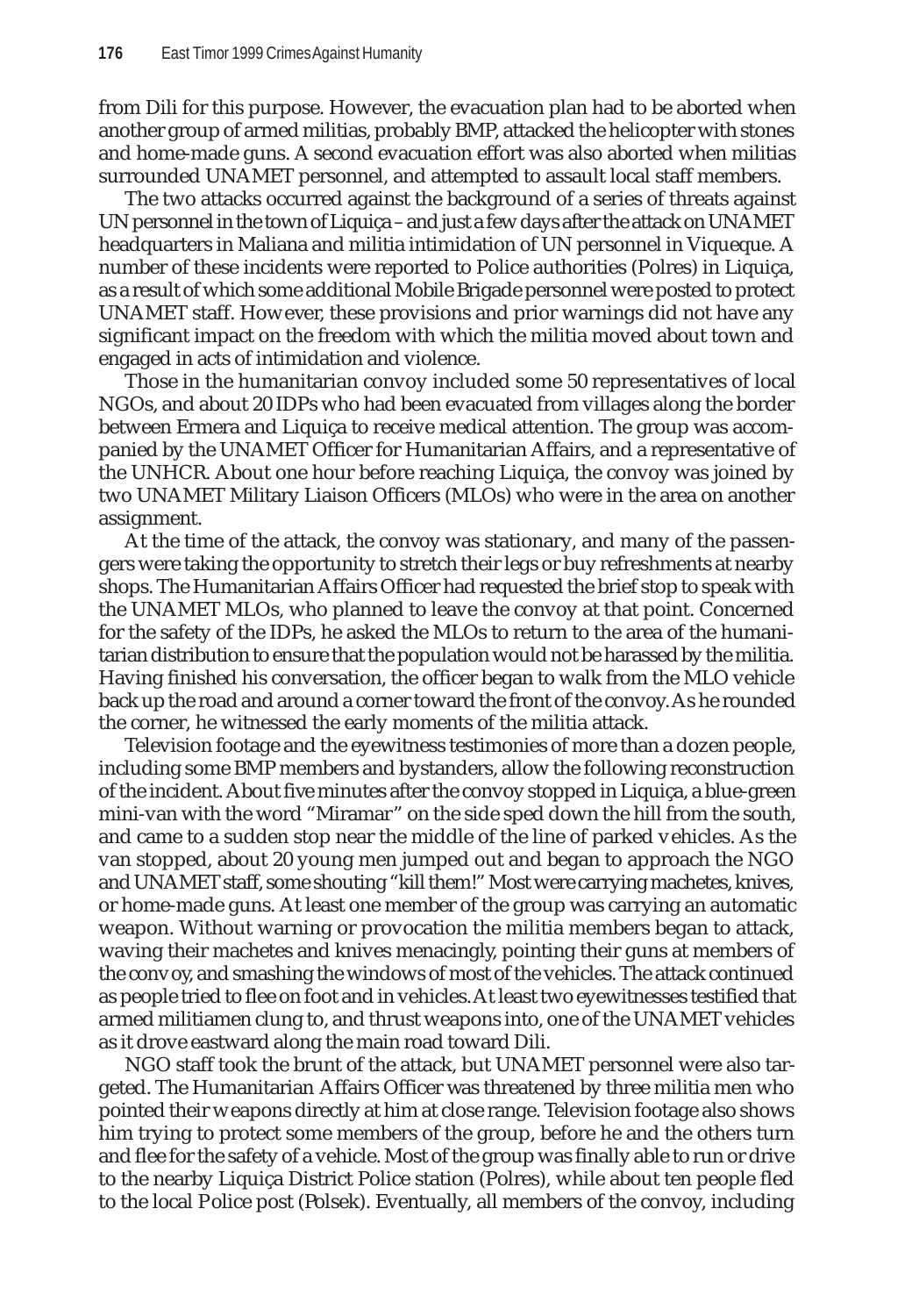UNAMET personnel, were brought to the Polres. There, the Humanitarian Affairs Officer voluntarily passed to the Police a home-made gun that had been discovered inside his vehicle.

Several people were injured in the attack, and most were seriously shaken. Film footage reveals that one man was kicked brutally in the head by a BMP member. The victim of that attack was Laurentino Soares, the driver of one of the NGO vehicles, who was hospitalized with severe trauma to his head. A BMP member testified that Mr. Soares was also struck in the head with a gun before being kicked. Two members of the BMP, also suffered gunshot wounds during the incident. They were identified as Romaldo Corea Martins, the local BMP post commander and member of the Liquiça Police auxiliary (Kamra), and Fernando Ramos, a BMP member and farmer. All three victims were transported to Wirahusada military hospital in Dili, where they were interviewed by UNAMET personnel on July 4 and again on July 6. Mr. Laurentino Soares was subsequently transferred to a different medical facility. Six other people reported missing after the attack were subsequently located.

Shortly after the attack on the humanitarian convoy, an armed militia group launched a separate attack on UNAMET personnel who were preparing to evacuate from Liquiça. Nobody was injured in that incident, and all personnel were eventually brought back to Dili safely, but the attack again highlighted the unwillingness or inability of the Police to intervene.

The decision to evacuate had been taken in response to early reports of the attack on the humanitarian convoy, and to the series of attacks on and threats against the UN over the previous two days. A helicopter was sent from Dili to a specified location on the beach near Liquiça, and all UN staff were gathered in one house in preparation for moving to that location in convoy. While the UN staff waited, they were guarded by a contingent of Mobile Brigades (Brimob).

The evacuation plan had to be aborted, however, when two UN staff members, one Civpol and the Field Security Officer, were ambushed by militia members as they drove toward the beach to meet the helicopter. The militiamen carried machetes and home-made guns and brandished these at the UN personnel. Despite these threats, the two UN staff managed to drive their vehicle to the beach in time to warn the pilot and passengers of the militia's presence, and of the probability of an attack. The decision was taken to fly the helicopter to a different location in order to draw the militia away from the area. As the helicopter prepared to take off the militia arrived and began to pelt it with stones. Those present at the scene also reported that shots were fired at the helicopter.

After the helicopter took off, the convoy of eight UN vehicles that had been preparing for evacuation drove to the alternative evacuation site. Soon after arriving at the site, however, they were surrounded by militia members who had arrived in a truck. The militia banged on the windows of the vehicles, leveled their weapons directly at the passengers, made menacing gestures, and tried to drag at least one local staff member from a vehicle. Indonesian Police present at the scene did nothing to stop the attack. They did not take measures against the militia members, who remained in the area making threatening gestures.

Eventually, the UNAMET personnel managed to drive away from the scene. As they headed toward Dili, however, they encountered a roadblock just outside the Liquiça Police station (Polres) manned by two militiamen, one of whom was observed carrying an automatic weapon. Prevented from continuing down the road,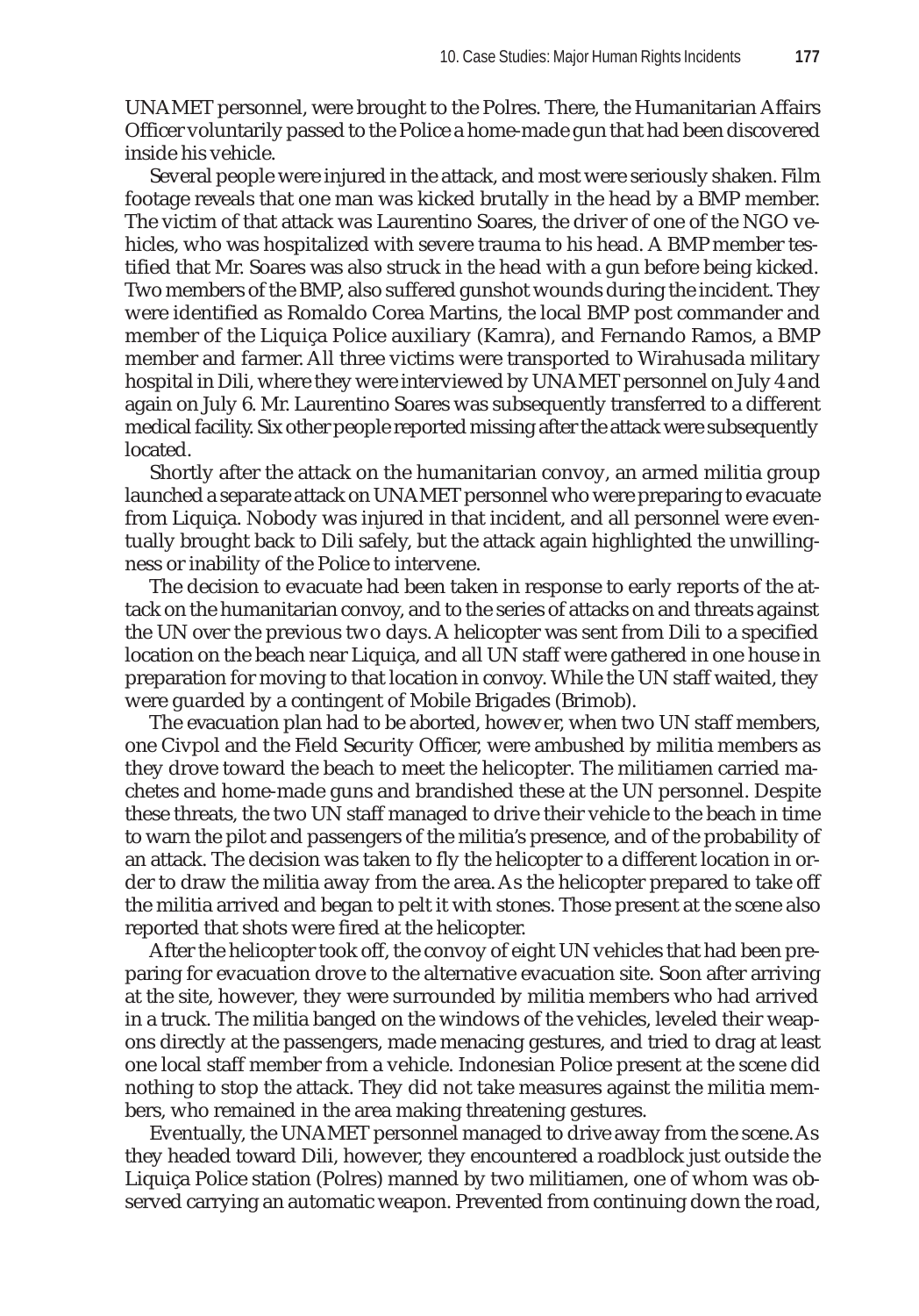they turned into the Liquiça Police station, where they joined members of the humanitarian convoy who were already there. Later the same evening, both groups returned in a convoy to Dili, arriving there safely at about 10:00 p.m.

In a related incident, two UNAMET vehicles that had been dispatched from Dili encountered a militia roadblock a few kilometers east of Liquiça. Several militia members aimed home-made guns at the first UN vehicle carrying Indonesian Police Colonel Sitompul and Civpol Superintendant Polden. When the first vehicle went past, the militiamen then aimed their weapons at the second vehicle, containing another Civpol officer. At least one home-made gun was discharged in the direction of the UNAMET vehicles, but no damage or injuries were sustained.

The available evidence strongly suggests that the Indonesian Police were either complicit in the attacks of July 4 or, at a minimum, were unwilling or unable to stop them. That conclusion is reinforced by the refusal of the Police to provide a requested escort for the humanitarian convoy, by the inadequacy of the Police response once the attacks were underway, by Police behavior in the immediate aftermath of the incident, and by the nature of their subsequent investigations. An especially troubling aspect of the Police response was the energy with which they pursued the spurious allegations of NGO and UNAMET provocation, while taking no action against the militia groups who were known to have committed criminal acts. As in the case of the attack on UNAMET headquarters in Maliana, strong international pressure led to the arrest of several militiamen. However, those charged were soon released after receiving short suspended sentences.

Concern with the Police approach to the humanitarian convoy began to emerge a few days before the July 4 militia attack. Before heading out, the NGOs – through UNAMET – had requested a Police escort to accompany the convoy, and this appeared to be approved. Shortly before the convoy was set to depart, however, Police authorities informed UNAMET that it would not be providing an escort. The reason given was that the delivery of humanitarian assistance was not within UNAMET's mandate, although UNAMET made clear that it was requesting the escort on behalf of the NGOs organizing the convoy**.** On the morning of Sunday, July 4, UNAMET conveyed to the Police a further request that, in view of threatened militia attacks, the convoy should be escorted by Police on its return journey to Dili. This was agreed, but did not happen. Without question, the refusal to provide a Police escort created the conditions in which an attack could easily take place.

The Police also failed to respond effectively once the attack on the humanitarian convoy was underway, allowing the incident to continue without impediment, and taking no action whatsoever to arrest those responsible. In view of the fact that the incident took place just around the corner from the local Police station (Polsek), and just minutes by car from the District Police station (Polres), the failure of Police to stop the attack, or to detain the perpetrators, was troubling.

Finally, Police investigations were marked by a conspicuous lack of impartiality. From the outset, Police efforts were directed toward proving allegations that the attack had been 'provoked' by people in the humanitarian convoy. Meanwhile, no effort was made to detain or investigate the militia members who had been observed attacking the convoy with weapons. Most of the evidence pointed to the conclusion that the Police investigation was being influenced by TNI authorities, without regard to proper police procedure.

In short, the passive attitude of the Police toward the perpetrators of the attacks, and the woeful inadequacy of their investigations, clearly suggests that the militias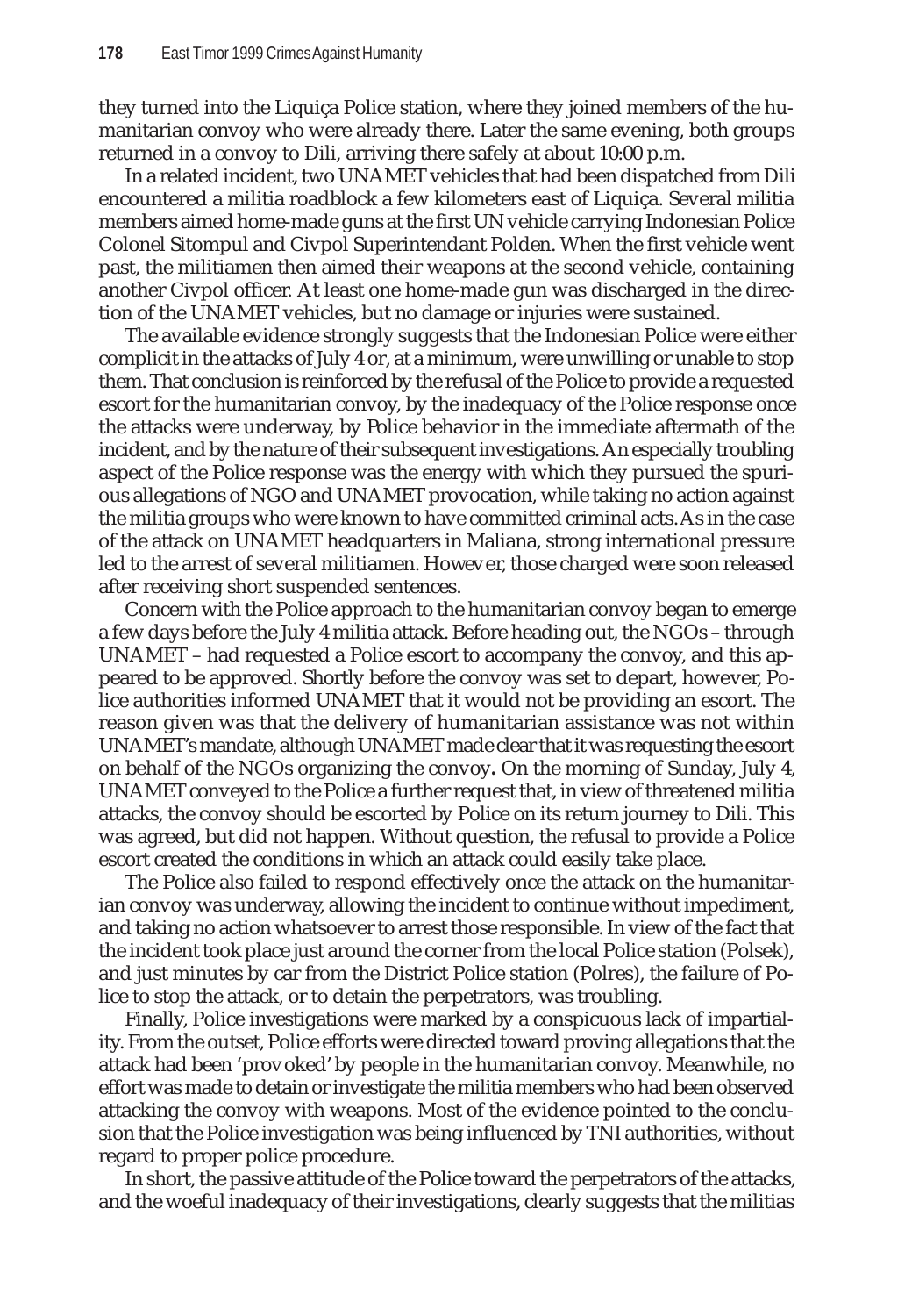were under the control of, and protected by, TNI authorities over whom the Police had no effective power.

## **10.8 Murder of UNAMET Staff Members at Boboe Leten (August 30, 1999)**

Among the targets of grave human rights violations both before and after the ballot were members of UNAMET's East Timorese staff. At least 14 local staff members were killed in 1999, and many others suffered injury, death threats, and forcible deportation.<sup>67</sup>

Local staff members were targeted because of their real or alleged pro-independence sympathies and because of a general antipathy toward UNAMET fueled by repeated allegations by Indonesian officials of UNAMET bias and unfairness. In other words, the killings were not random acts of violence but politically motivated assassinations. In virtually every case, moreover, they were carried out with the acquiescence or the direct involvement of Indonesian military and Police forces.

The murder of two UNAMET staff members, João Lopes and Orlando Gomes, and the attempted murder of a third, Alvaro Lopes, in Ermera is one of the clearest examples of this general pattern. The three men were all UNAMET staff members working at the polling station in the village of Boboe Leten, in the Sub-District of Atsabe. They were attacked by armed militiamen while loading ballot boxes onto UNAMET vehicles at the end of polling on August 30.<sup>68</sup>

The trouble began in the late afternoon, when a group of militiamen armed with machetes, knives, and guns arrived at the polling center, and began to issue threats against local staff members. Eyewitnesses have testified that the militias arrived in a dark blue jeep-like vehicle (a '*Kijang*'), and that they were accompanied by TNI members carrying automatic weapons.

UNAMET staff reported their presence by radio, and expressed concern for the security of the ballots and for their own safety. The message was relayed to the nearest polling center, in Lauana. Having established that polling had finished there, the Lauana team was directed to load their vehicles immediately and travel by Policeescorted convoy to Boboe Leten. The convoy arrived at Boboe Leten at about 5:00 p.m. Two or three minutes later, the convoy leader radioed to report that militias were firing automatic weapons in the immediate vicinity of the polling station. The attack was underway.69

As militias and TNI soldiers fired their automatic weapons, a man later identified as a TNI soldier, João da Costa, entered the polling center. There he stabbed João Lopes who was carrying a ballot box to a waiting UNAMET vehicle. The militiaman then dragged Mr. Lopes outside, where two more militiamen stabbed him in the back. UNAMET staff managed to get to Mr. Lopes and place him in the back of a UN vehicle. He was then driven to the Civpol building in Atsabe town, where Civpol officers administered emergency medical treatment for a punctured lung and severe blood loss. Despite these efforts, João Lopes died shortly after 6:00 p.m.

69 UNAMET, HF email message from Ermera to HQBPG, August 30, 1999, Subject: "Murder of Locally Employed UNAMET Staff." Reprinted in UNTAET, Political Affairs Office, *Briefing Book*, Dili, November, 1999.

<sup>67</sup> The UNAMET staff members known to have been killed in 1999 are: João Lopes, Ruben Barros Soares, Domingos Pereira, José Ernesto Jesus Maia, Orlando Gomes, Leonel Silva de Oliveira, Manuel de Oliveira, Mariano da Costa, Ana Lemos, Carlos Maia, Abrui da Costa, Hilario Boavida da Silva, Francisco Taek, and Paulos Kelo. It is not clear that all of those killed were targeted because they were UNAMET employees, but most were.

<sup>&</sup>lt;sup>68</sup> An internal TNI report mistakenly states that all three men died. See: Secret telegram from Dandim Ermera (Lt. Col. Muhammad Nur) to Danrem 164/WD (Col. Noer Muis), No. TR/148/1999, August 31, 1999 (Yayasan HAK Collection, Doc #42).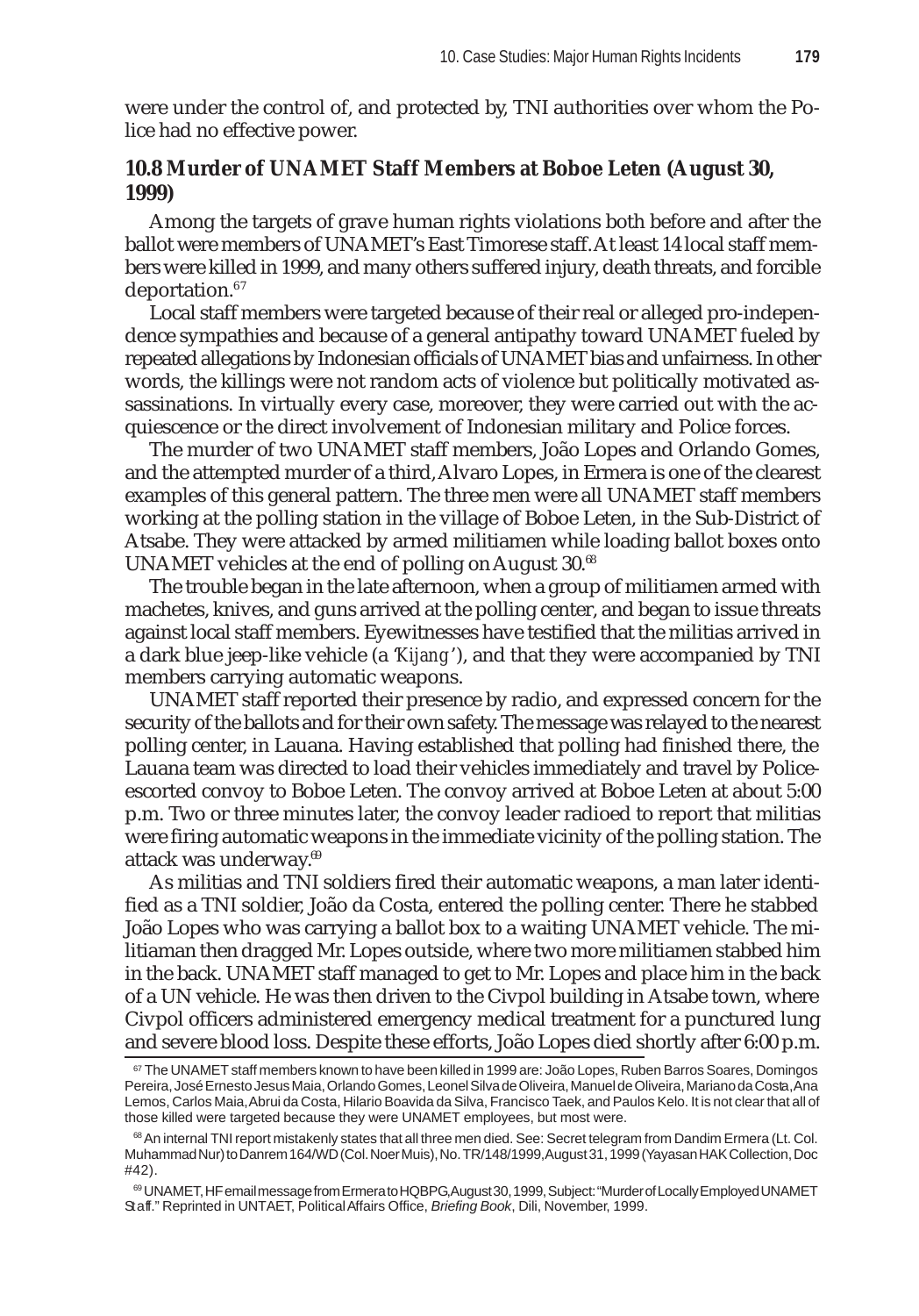Back in Boboe Leten, the militias had attacked two more poll workers. According to an internal UN report one of the two victims, Orlando Gomes, was severely beaten with a stick and then stabbed to death by militias.<sup>70</sup> His body was reportedly buried in a sewer. His remains were later exhumed and reburied at a site close to the Polling Center.

The third man, Alvaro Lopes, was also attacked while carrying a ballot box to the UN vehicles. He was seriously wounded but survived. According to the UN report cited above, the TNI member João da Costa first grabbed Alvaro by the arm, and then stabbed him. The blade entered into the lower left side of his back and came out the front on the lower right hand side of his torso. He was then dragged to a corner and left there by militias who apparently assumed he was dead. When the militias had finally left, Alvaro's father retrieved him and took him to the mountains where he treated him with traditional medicines.

A UNAMET investigation undertaken the next day established that TNI officers and soldiers had been directly involved in the attack, and that others had acquiesced in it. It also revealed the clear political motivation behind the killings, and provided abundant evidence of the inadequacy of the Police and TNI response to the incident. These observations were recorded in an internal UNAMET report, dated August 31, which recorded the highlights of a UNAMET investigative visit to Atsabe that day. $71$ 

On the matter of TNI complicity, the report noted that a Civpol officer had testified in writing that TNI members were directly involved in the attack at Boboe Leten. The report also drew attention to evidence of the acquiescence and complicity of the Sub-District Military Commander (Danramil) in the attack. Several UNAMET staff observed, for example, that the vehicle (the dark blue Kijang) being driven by the Danramil on August 31 was the same vehicle that had been used to transport the militias to the scene of the attack. According to the report, moreover, the Danramil admitted to UNAMET officials that he had known of the plan to attack UNAMET on August 30, but had done nothing to prevent it. According to the report, the Danramil:

" . . . expressed no regret at the violence of the previous night, but instead sought to justify it [on] the grounds that the 'people' had been angry at UNAMET's alleged lack of neutrality. He volunteered that he had been forewarned that there would be an attack against UNAMET personnel on August 30, and that he had told the militia not to injure any UNAMET international staff. When [UNAMET officials] asked why he had not sought to prevent the attack entirely, the Danramil said that if he had interfered, the militias might have turned against him."72

On the matter of the motivation behind the assault, the report confirmed that the militias were acting with political intent. It noted that, in a discussion with

<sup>70</sup> UNTAET, DHRO-Ermera, "Report on Human Rights Violations During 1999: Ermera District," [March, 2000], pp. 28- 30.

<sup>71</sup> UNAMET, Political Affairs Office, "Notes on Atsabe Investigation, 31 August 1999." Reprinted in UNTAET, Political Affairs Office,

*Briefing Book*, Dili, November 1999. For a first-hand account of that visit, see Geoffrey Robinson, "The Fruitless Search for a Smoking Gun: Tracing the Origins of Violence in East Timor," in Freek Columbijn and J. Thomas Lindblad, eds. *Roots of Violence in Indonesia*, Leiden: KITLV Press, 2002, pp. 263 and 267.

<sup>72</sup> UNAMET, Political Affairs Office, "Notes on Atsabe Investigation, 31 August 1999." Reprinted in UNTAET, Political Affairs Office, *Briefing Book*, Dili, November 1999.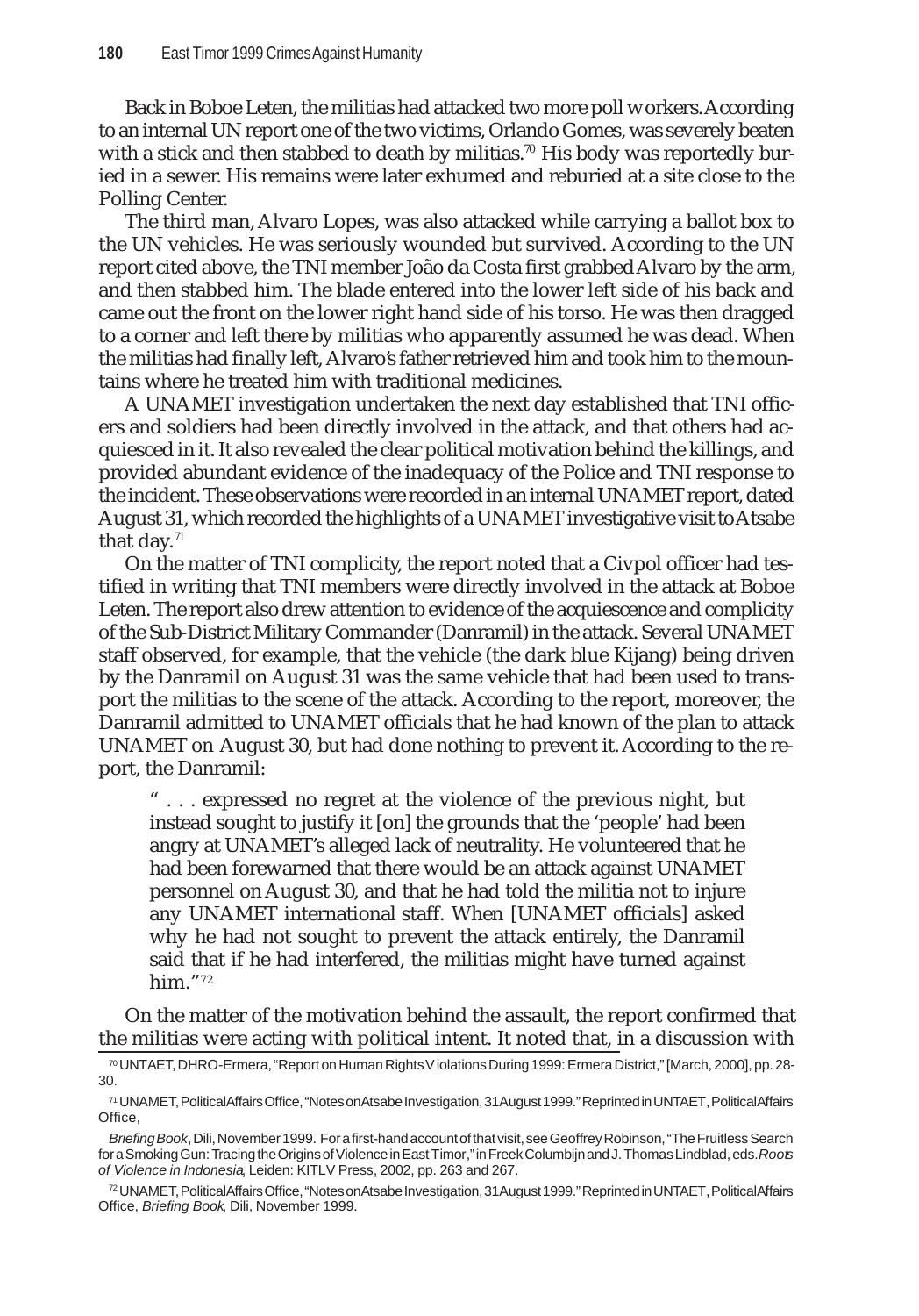UNAMET officials on August 31, "the militia leader said his people had killed Mr. Lopes because UNAMET staff had not been neutral and had 'forced' people to vote against autonomy. He also said that, for the same reasons, his men would not allow the ballot boxes or UNAMET local staff, to leave."73

Finally, on the question of the official response to the incident, the UNAMET report described it as "completely inadequate," and offered the following observations of official behavior during UNAMET's visit to Atsabe on August 31:

"The first team, which arrived in Atsabe at about 7:00 hours, found the deceased, João Lopes, lying in the Civpol house, accompanied by his mourning family, and the house surrounded by about 50 armed militia members . . . Lengthy discussions with the local Police chief (Kapolsek) and a Police Liaison Officer from Polres Ermera, produced assurances that the militias would be dispersed and restrained, but no action was taken and the militias maintained their armed presence in the immediate vicinity of the Civpol house . . . In response to repeated UNAMET requests that the militias be asked to disperse he explained that he did not dare to make such a request." Likewise, the report noted, the Danramil "refused to provide any guarantee that the militias would be restrained, let alone arrested."74

A high-level TNI and Police delegation from Dili and Ermera that arrived later on the afternoon of August 31 managed to convince the militias to allow the ballot boxes and local staff to leave. However, even that delegation – which included Police Col. Made Pastika from Dili, and both the Dandim and Kapolres from Ermera – was unable or unwilling to secure UNAMET access to the scene of the crime. According to the UNAMET report, "Police and military authorities . . . continued to insist that security could not be ensured, and were unwilling to exert their authority to make a visit possible."75

Later investigations and documentation have substantiated these early observations, while adding important details. Investigations have found eyewitnesses able to identify several of the attackers by name. Significantly, those named include four alleged agents of the notorious military intelligence outfit SGI and three regular members of the TNI.<sup>76</sup> This evidence adds further weight to the conclusion that the TNI was directly involved in the killings.

A secret military report on the attack, dated August 31 and signed by the Dandim of Ermera, does not provide evidence of direct TNI involvement, but it does reveal the remarkable extent to which TNI officers accepted or perhaps shared the militia outlook and interpretation of events. The explanation offered for the murders of August 30 in the report, for example, is virtually identical to the explanation provided to UNAMET by the militia leader on August 30. It reads: "The cheating of local UNAMET staff members angered the pro-autonomy people, leading them to attack those staff members at about 5:00 p.m. on 30 August."77

 $73$  Ibid.

<sup>74</sup> Ibid.

<sup>75</sup> Ibid.

<sup>76</sup> The alleged SGI agents named are: Manuel Gonçalves, Antonino Beremau, Miguel Gonçalves, and Manuel Halimau. The three TNI members named are: João da Costa, Laurindo, and Domingos de Deus Soares. UNAMET, DHRO-Ermera, Report on 1999, pp. 29-30.

 $\frac{77}{2}$  Secret telegram from Dandim Ermera (Lt. Col. Muhammad Nur) to Danrem 164/WD (Col. Noer Muis), No. TR/148/1999, August 31, 1999 (Yayasan HAK Collection, Doc #42).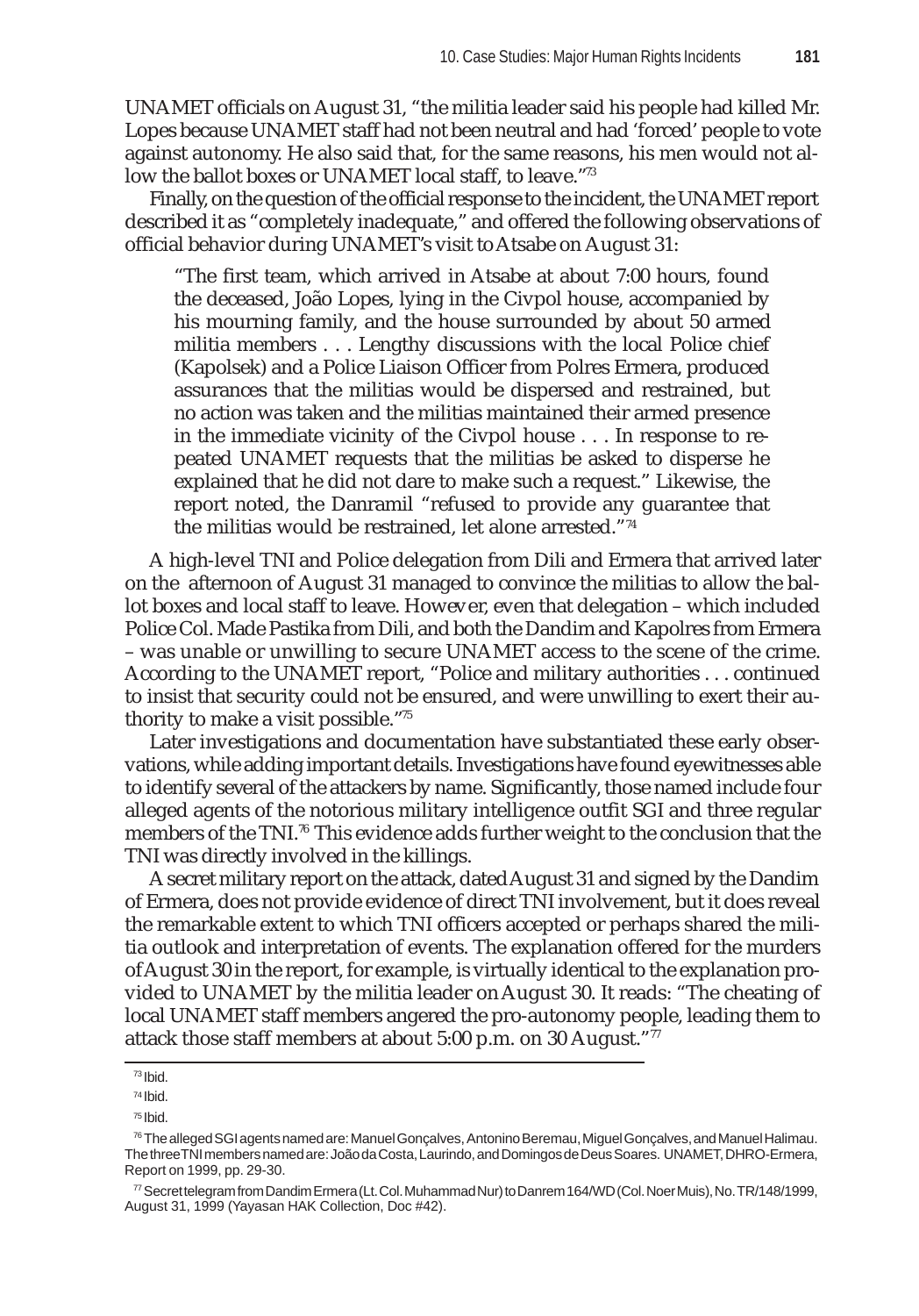# **10.9 Forcible Relocation and Murder of Refugees in Dili (September 5-6, 1999)**

Fearful of the mounting violence, in the days after the August 30 vote many of Dili's residents fled to the surrounding hills or sought out places of refuge within the city. On September 5 and 6, these places of refuge were attacked by large groups of militiamen, as well as TNI and Police personnel. The compounds themselves were destroyed and burned, dozens of refugees were seriously injured, and at least 17 people were killed. <sup>78</sup>

Eyewitness testimony indicates that these attacks were not a random assault by marauding militiamen intent on revenge, but a carefully orchestrated operation intended to terrorize refugees and to force their removal to West Timor. In that sense, the attacks stand as a clear example of the methods employed by security forces and militias throughout the territory to bring about the forcible relocation of some 400,000 people in the days and weeks after the ballot.

The first of the attacks was on the Dili Diocese, where some 300 people had sought refuge in previous days. At about noon on September 5, as many as 50 armed Aitarak militiamen began to assault the refugees there, and to destroy and set fire to the buildings in the compound. The attack continued until the late afternoon. A large number of TNI and Police personnel were present at the scene throughout this time, but took no action to prevent the attack, or to stop it once it was underway. In fact, some TNI and Police joined in the attack.

The assault proceeded in two stages. First, all of the refugees were forced from the compound and across the road to Dili harbor. Next, the men were separated from the women and children, and subjected to further interrogation and beatings. Those believed to be students, UNAMET staff or CNRT members were singled out for especially harsh treatment. The precise number of casualties is not known. However, investigators have established the identities of more than 20 people subjected to inhumane acts during the attack, and at least 15 people who were killed or disappeared.

As the attack on the Dili Diocese began, some of Indonesia's most senior military, police, and civilian officials were meeting at the home of the East Timor military commander, Col. Noer Muis, about two kilometers away.79 According to an aide to Bishop Belo, Manuel Abrantes, who attended and took notes at that meeting, Bishop Belo explicitly asked General Wiranto to instruct the TNI and Police commanders in East Timor to control the militias.<sup>80</sup> After some discussion, and clear opposition from the supreme militia commander, João Tavares, the Bishop repeated his request. This time General Wiranto replied "Yes, Bishop." <sup>81</sup> The events of the following day, however, demonstrated either that no such order was ever issued or that an order was issued but ignored. In the course of just a few hours on the morning of September 6, three major places of refuge in Dili were attacked by armed mili-

<sup>78</sup> Unless otherwise noted, this account is based on: East Timor, Deputy General Prosecutor for Serious Crimes, Indictment against Eurico Guterres *et al.*, Dili, February 27, 2003.

<sup>79</sup> Senior military, police, and civilian authorities present at the September 5 meeting included: the TNI Commander, Gen. Wiranto; the Coordinating Minister for Political and Security Affairs, Lt. Gen. (ret.) Feisal Tanjung; Commander of Military Region IX, Maj. Gen. Adam Damiri; the Task Force officer, Maj. Gen. Zacky Anwar Makarim; the Assistant for Operations to the Army Chief of Staff (and soon to be Martial Law Commander) Maj. Gen. Kiki Syahnakri; the Police Commander for East Timor, Col. Timbul Silaen; and the Sub-Regional Military Commander for East Timor, Col. Noer Muis. Several leading pro-autonomy figures, including João Tavares and Francisco Lopes da Cruz, were also present. See, Deputy General Prosecutor for Serious Crimes, Indictment against Eurico Guterres *et al.*, Dili, February 27, 2003.

<sup>80</sup> Testimony of Manuel Abrantes, recorded and compiled in Brisbane, Australia, November 26, 1999.

<sup>81</sup> Testimony of Manuel Abrantes, p. 6.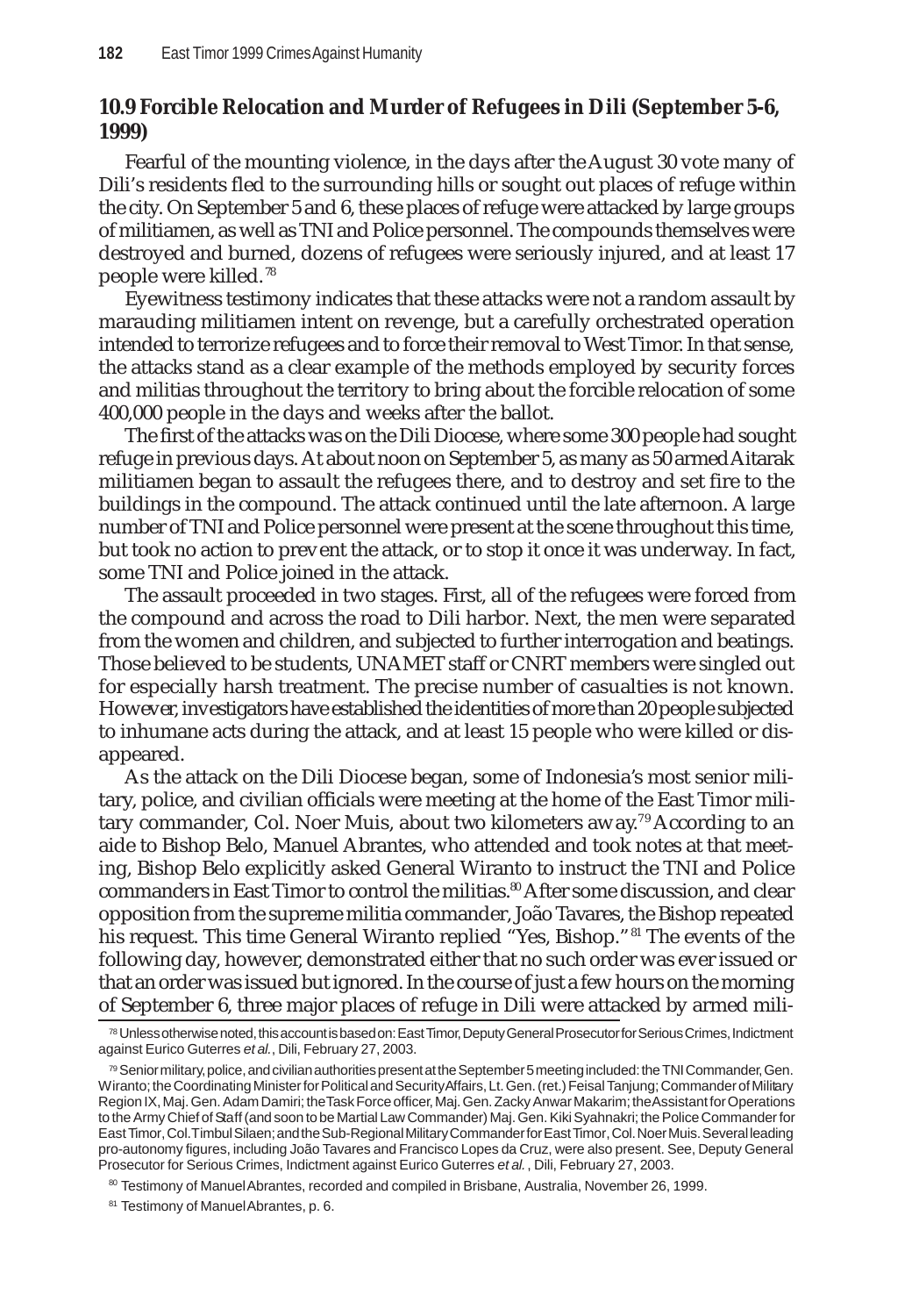tiamen.

One target was the Canossian Convent where some 100 people and nine Sisters had sought sanctuary. Militias drove all of them from the compound, assaulting one Sister in the process, and then destroyed most of the property inside. A second target was the compound of the International Committee of the Red Cross (ICRC), where an estimated 2,000 people had gathered in the days after the vote. Firing their weapons and shouting, militiamen forced the refugees out onto the road, where suspected pro-independence activists were separated from the others before being marched away. As in the case of the Dili Diocese, Police and TNI personnel either took part in these attacks or failed to take action to prevent them.

The most widely reported and thoroughly documented of the three attacks of September 6 targeted an estimated 5,000 people who had sought refuge in Bishop Belo's residence. More than 15 people were seriously wounded in the attack, at least one was killed, and the Bishop's house was reduced to a smoldering ruin.

The attack was preceded by ominous signs of official complicity. Early on the morning of September 6, Bishop Belo called the East Timor Chief of Police, Col. Timbul Silaen, to request assistance in protecting and perhaps evacuating the refugees. Col. Silaen reportedly said he could not help, and advised the Bishop to contact the East Timor Military Commander, Col. Noer Muis. The Bishop then called Col. Muis, who also said he could not help. At about 9:00 a.m. an unidentified Kostrad officer arrived at the residence to speak to the Bishop. The officer told the Bishop that he wished to protect him and the compound, and he invited the Bishop to call if anything happened. He then took his leave. About 15 minutes later, militias began to arrive.

The first group, about 20 men wearing no shirts, arrived on motorbikes. They were followed by dozens of others, riding in several jeep-like vehicles (Kijang) and yellow dump trucks. Those in the trucks were wearing red and white headbands. In all, there were more than 100 militiamen. As they gathered, the militias shouted abuse at the refugees inside, calling them "Sons of whores," and threatening "We will kill you – we know you are pro-independence!" Some reportedly shouted "Fuck your mother!" and "You can eat your own shit if you want to be independent!"<sup>82</sup>

The attack then unfolded in what appeared to be a coordinated fashion. The militias began by driving around the compound, which is bounded on all sides by roads. The first time around they fired pistols, automatic weapons, and home-made guns into the compound, breaking windows and apparently causing some injuries. The second time around, they hurled incendiary devices (Molotov cocktails) into the compound. Some of those devices entered the Bishop's residence, and soon the house was in flames.<sup>83</sup>

Meanwhile, dozens of militias armed with guns and swords entered the compound and began arresting young men while shouting for others to leave. People were screaming and crying, and a number of people were seriously injured. Among them was a girl, aged seven, who lost her left eye when hit by a stray bullet, and a young boy who was shot in the back of the head.<sup>84</sup>

According to the indictment issued by the Deputy General Prosecutor for Serious Crimes, Police and TNI personnel actively participated in the attack. More specifically, the indictment states that:

<sup>82</sup> Testimony of Manuel Abrantes, p. 8.

<sup>83</sup> Testimony of Manuel Abrantes, p. 9.

<sup>84</sup> The girl was Liliana Trindade.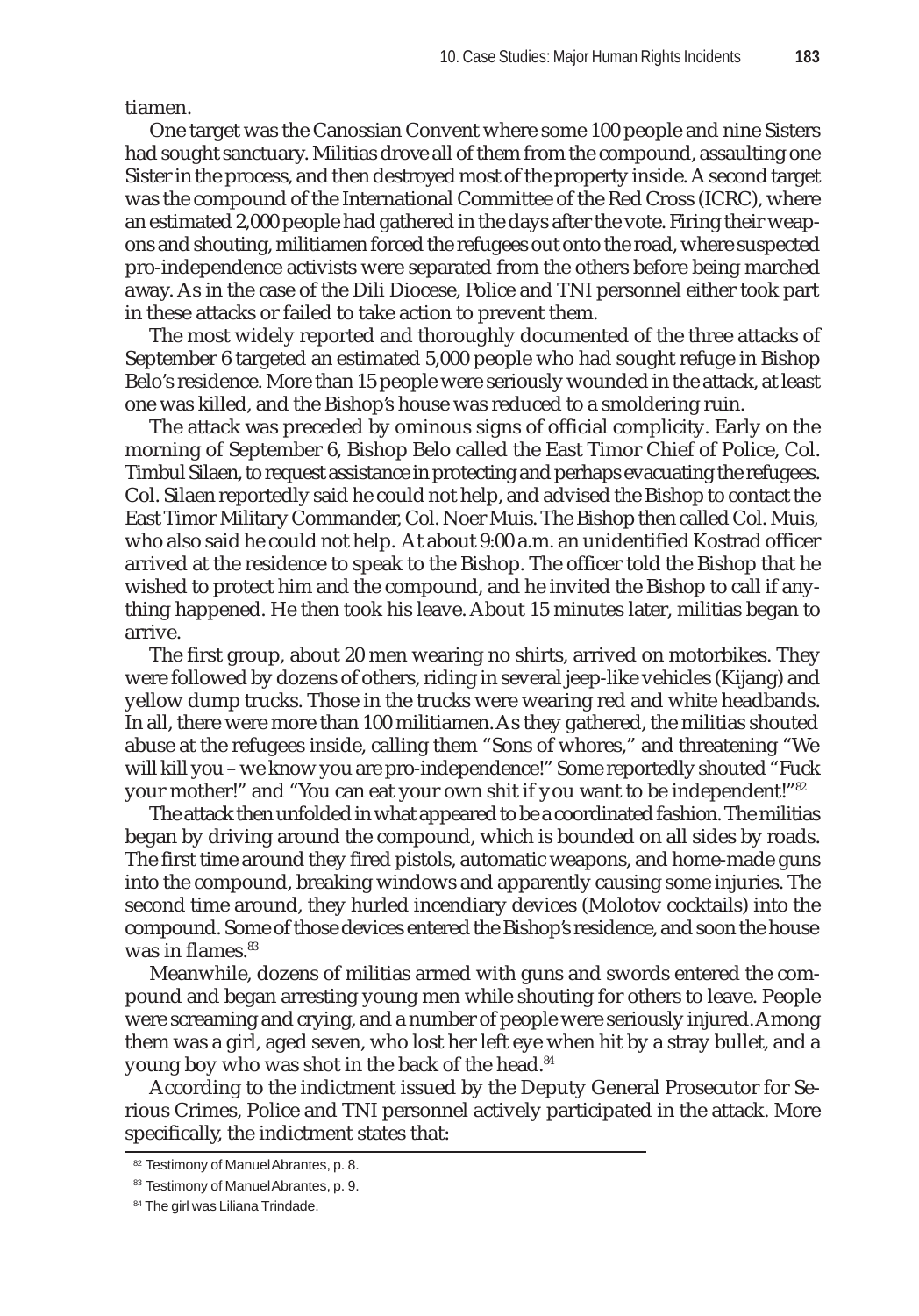" . . . members of TNI and Brimob entered the compound firing automatic weapons, assaulting refugees and ordering them outside. Members of POLRI entered the compound and ordered the refugees out. One member of POLRI set Bishop Belo's house alight with a number of gerry-cans of petrol."85

Eventually, the refugees made their way outside to the Travessa Lecidere, a square adjacent to the Bishop's compound. Indonesian Police and TNI units, and at least one TNI officer, were present throughout this operation.86 Manuel Abrantes, who was there, described the scene:

"As people were leaving the compound, units of Kostrad and the Police appeared, including the Commander of Kostrad. As we were being directed by the militia into the *Travessa Lecidere*, militia members said 'Don't talk, don't scream. If you scream, we'll kill you.' Guns were pointed at us by the militia, the Police and Kostrad."87

In the midst of the chaos, the Bishop left the compound to speak to the Kostrad commander who had earlier offered his assistance. After some discussion with him and with Police officers, the Bishop was taken away. He was driven first to the Regional Police headquarters (Polda), before being taken by helicopter to the city of Baucau, where he joined Bishop Nascimiento.

Meanwhile, at the compound in Dili, five or six militiamen were interrogating the assembled refugees. A militia leader, armed with a pistol and a grenade and wearing an Indonesian flag on his head, demanded to know whether the refugees were for independence or integration. The refugees shouted that they were for integration. Still brandishing his weapons, the militia leader demanded to know where the CNRT members were, mentioning two leaders (Leandro Isaac and Manuel Carrascalão) by name. As the interrogations proceeded, additional militiamen arrived. The new militias, apparently BMP from Liquiça, were wearing red berets and camouflage uniforms similar to those worn by Kopassus troops. 88

At about 1:00 p.m. the militia commander ordered the refugees to gather their things and go to the Regional Police headquarters (Polda) on the other side of town. According to Manuel Abrantes, the militia commander threatened the refugees, saying that if they did not go to the Police station "We'll kill you and won't be responsible."<sup>89</sup> Some of the refugees managed to escape in the direction of the mountains but, fearing for their lives, a substantial number made their way to the Regional Police headquarters some three kilometers away. After a period of waiting, they were loaded onto trucks and transported to West Timor, joining some 250,000 others in exile.

### **10.10 Suai Church Massacre (September 6, 1999)**

The District of Covalima was the scene of widespread human rights violations

<sup>85</sup> Deputy General Prosecutor for Serious Crimes, Indictment against Eurico Guterres *et.al.*, Dili, February 27, 2003, p. 14.

<sup>86</sup> A former SGI informant, Francisco Kalbuadi, has said that he saw Maj.Gen. Sjafrie Sjamsuddin (Territorial Assistant to the Armed Forces Chief of General Staff) at the scene, in civilian dress, directing operations from outside the compound. Sjamsuddin has denied the allegation, claiming that he was at TNI headquarters in Jakarta at the time. See "Sjafrie Mengaku Berada di Mabes TNI," *Kompas*, December 30, 1999.

<sup>87</sup> Testimony of Manuel Abrantes, p. 10.

<sup>88</sup> Testimony of Manuel Abrantes, p. 13.

<sup>89</sup> Testimony of Manuel Abrantes, p. 12.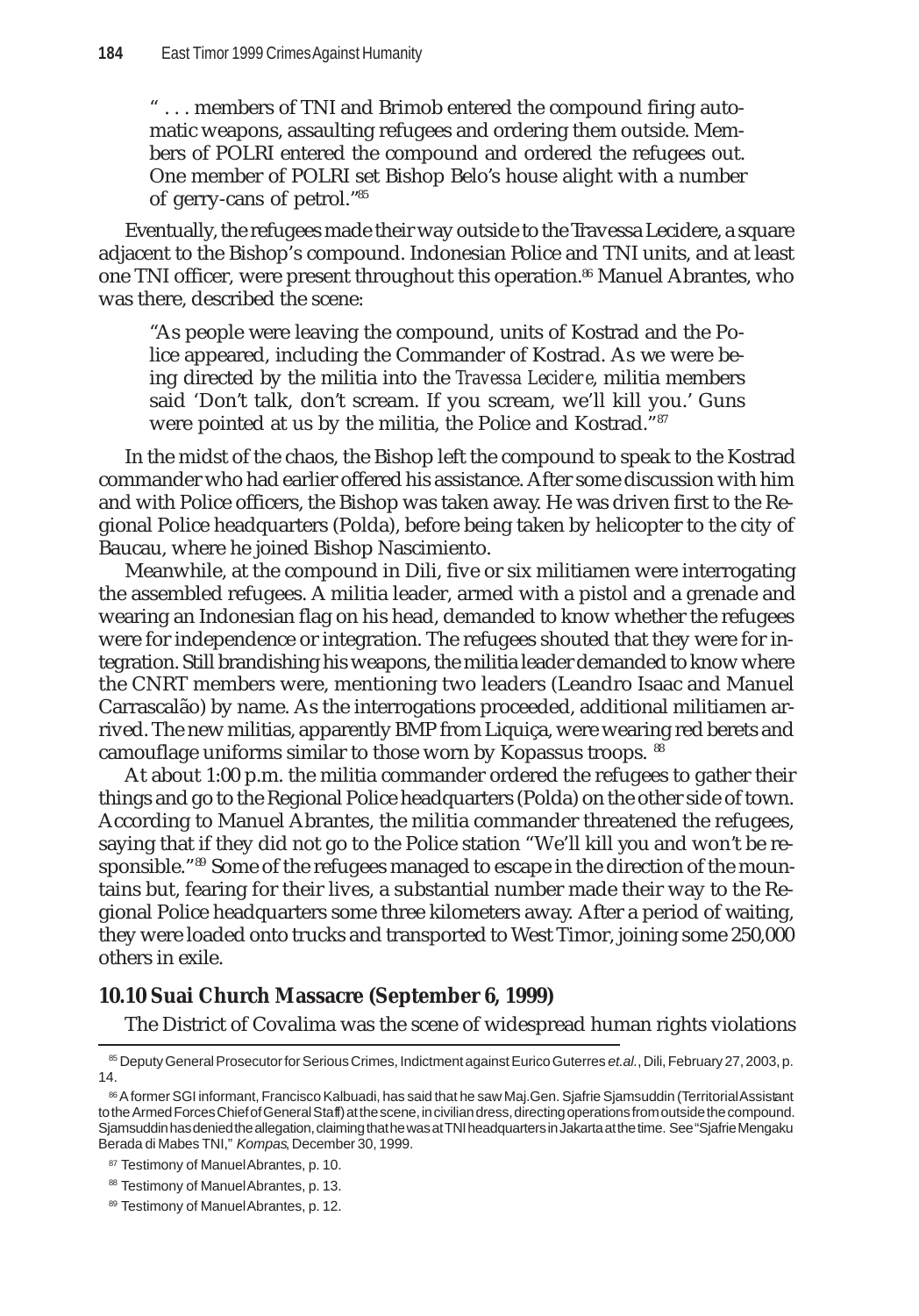both before and after the ballot in 1999. The worst single incident in the District, and among the worst in the country, was the massacre at the Ave Maria church in the town of Suai on September 6, 1999.<sup>90</sup>

At least 40 people, but possibly as many as 200, were killed in the massacre.<sup>91</sup> Of the 40 whose identities were known by late 2002, three were Catholic priests, ten were under the age of 18, and more than a dozen were women. The dead were among some 1,500-2,000 people who had taken refuge at the old church, in the Priest's quarters adjacent to it, and in a new half-built church a few hundred meters away, because of mounting violence and intimidation by militias and security forces.

The key perpetrators of the Suai church massacre, and of the 1999 violence in Covalima generally, were members of the district's main militia group, Laksaur, commanded by Olivio Mendonça Moruk. Some of the perpetrators also belonged to the Ainaro-based militia group, Mahidi, led by Cancio Lopes de Carvalho. But the militias did not operate independently. As in all other districts, they were formed, trained, supplied, and directed by TNI officers. They also had the financial and political backing of the civilian administration, and the support or acquiescence of the Police and the Mobile Brigades in the district.

The officials with most immediate responsibility for the control of the militias in Covalima, and with direct responsibility for the Suai church massacre, were the Bupati, Col. Herman Sedyono, the Dandim, Lt. Col. Liliek Koeshadianto (a.k.a. Lilik Kushadiyanto), the District Chief of Police, Lt. Col. (Pol.) Gatot Subiaktoro, and the Sub-District Military Commander for Suai, Lt. Sugito. All four men were observed, bearing arms, at the scene of the massacre, and all are alleged to have participated in the attack.<sup>92</sup>

Although they were not reported at the scene of the attack, two other military officers arguably share responsibility for the massacre because of their direct role in mobilizing and coordinating militia activities in the district. They are the District Military Commander until late August, Lt. Col. Ahmad Mas Agus, and a TNI intelligence officer, Sgt. Yus Nampun.

The massacre of September 6 was preceded by several months of tension and violence in the town of Suai, much of it centering on the IDPs in the church. The IDPs had first come to the church in early 1999, following the murder of several CNRT leaders, and a series of militia attacks on villages deemed to be pro-independence strongholds. A group of about 300 IDPs had gone to the church in late June after UNAMET officials facilitated their return to Suai from their places of refuge in the mountains. Throughout this period, the militias, the Bupati, and other proautonomy leaders, adopted a hostile attitude toward the IDPs, and toward the priests and nuns who were providing them with sanctuary.

With the announcement of the result of the ballot on September 4, militiamen

<sup>90</sup> This account is compiled from multiple sources, including: UNMISET, DHRO-Covalima, "Covalima District: 1999 Report"; Report of the Indonesian Commission on Human Rights Violations in East Timor (KPP-HAM), January 2000; James Dunn, "Crimes Against Humanity in East Timor, January to October 1999 – Their Nature and Causes," February 2001; Deputy General Prosecutor for Serious Crimes, Indictment against Col. Herman Sedyono *et al.*, Dili, April 7, 2003; several witness statements, recorded and compiled by UN investigators in East Timor between 1999 and 2002; and selected media reports of the Ad Hoc Human Rights Trials in Jakarta.

<sup>91</sup> The KPP-HAM estimates that 50 were killed, while the local human rights organization, Yayasan HAK, places the figure between 50 and 200. The indictment issued in this case says that "between 27 and 200 civilians were killed during the attack." See Deputy General Prosecutor for Serious Crimes, Indictment against Egidio Manek *et al.*, Dili, February 28, 2003, p. 232.

<sup>92</sup> See Deputy General Prosecutor for Serious Crimes, Indictment against Col. Herman Sedyono *et.al.*, Dili, April 7, 2003, p. 42. Herman Sedyono acknowledged in a Jakarta court that he was at the church during the massacre, but claimed that he was trying to stop the violence. See *AP*, July 30, 2002.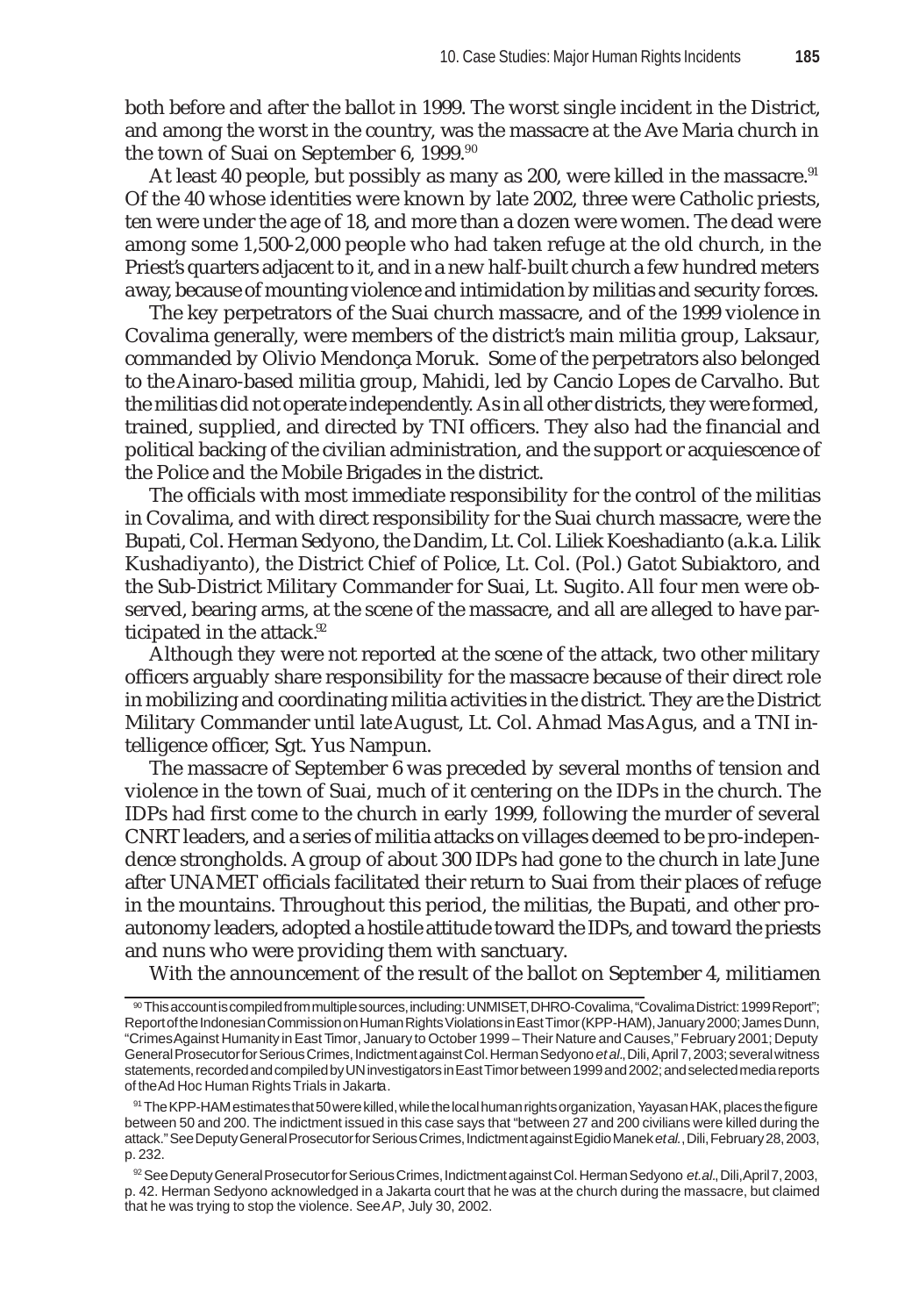and the TNI began a campaign of violence that quickly came to focus on the IDPs in the church. Laksaur militiamen began, on September 4, threatening, beating and killing residents of Debos village, in the town Suai, and then looting and burning houses. Some residents fled to the hills, while others joined the hundreds of IDPs already sheltering at the church. At least three people were killed. On September 5, TNI forces, including the Suai Danramil, Lt. Sugito, joined the militia in burning, looting, and firing their weapons in the vicinity of the church. In the course of the day, at least one more person was shot and killed by Laksaur militiamen, and the flow of IDPs swelled.

Starting at about 8:00 a.m. the following day, September 6, Laksaur commanders had a series of meetings with TNI officers, first at the Koramil in Salele, which also served as the militia headquarters in the area, and then at the Kodim in Suai. After the meeting at the Salele Koramil, Laksaur militia members were informed that they would be attacking the Suai church that day. At about 10:00 a.m., Laksaur and Mahidi militiamen armed with machetes, swords and firearms began to gather around the church compound, and to threaten and taunt the IDPs inside. According to witnesses, a militia member entered the compound and told one of the priests (Father Hilario Madeira) that trucks would soon be arriving to transport the IDPs to West Timor. Later the same day, TNI soldiers and Mobile Brigade units arrived and took up positions around the church.

Meanwhile, Laksaur commanders and some militia members had gathered at the house of the Bupati, Herman Sedyono. They were armed with rifles, swords and machetes. At about 2:30 p.m. the militiamen left the Bupati's house and headed towards the church. The Bupati, wearing a TNI uniform and armed with a rifle, followed them to the church in a vehicle.

Inside the church, there was growing anxiety. There had been a number of warnings of a planned attack. One of these came from a militiaman who had entered the compound in the morning in search of his niece, and had urged people to leave while they could. Other warnings came by telephone. The head of the District legislature called to offer assistance in taking the IDPs to safety. Finally, around 12 noon, the priests began to urge the IDPs to pack their things and prepare to leave. Hundreds of younger men, thought to be the likely targets of an attack, did leave but as many as 1,500, many of them women and children, remained in the church.

Shortly after 2:30 p.m. the attack began. According to witnesses, two grenades were thrown and then the militia and the TNI started to fire their weapons into the church compound. The attack continued for roughly three hours. Witnesses and prosecutors say that several high-ranking officials were at the scene throughout, and participated in the attack. They included: the Bupati, Col. (ret.) Herman Sedyono; the Dandim, Lt. Col. Liliek Koeshadianto; the District Chief of Police, Lt. Col. (Pol.) Gatot Subiaktoro; and the Danramil, Lt. Sugito.<sup>93</sup>

The first to enter the church were scores of Laksaur and Mahidi militiamen, armed with machetes, swords, knives, and home-made firearms. Immediately behind them were a mixed group of TNI soldiers and militiamen. According to witnesses, the militias headed first toward the priests' and nuns' quarters, adjacent to the old church. As they proceeded they hacked, stabbed, and shot many people in their path. Outside the compound, witnesses said, TNI and Mobile Brigade units maintained a perimeter from which they shot at those fleeing the mayhem.

<sup>93</sup> Deputy General Prosecutor for Serious Crimes, Indictment against Col. Herman Sedyono *et al.*, Dili, February 28, 2003, p. 42. The indictment also names 14 TNI personnel who took part in the killings at the church.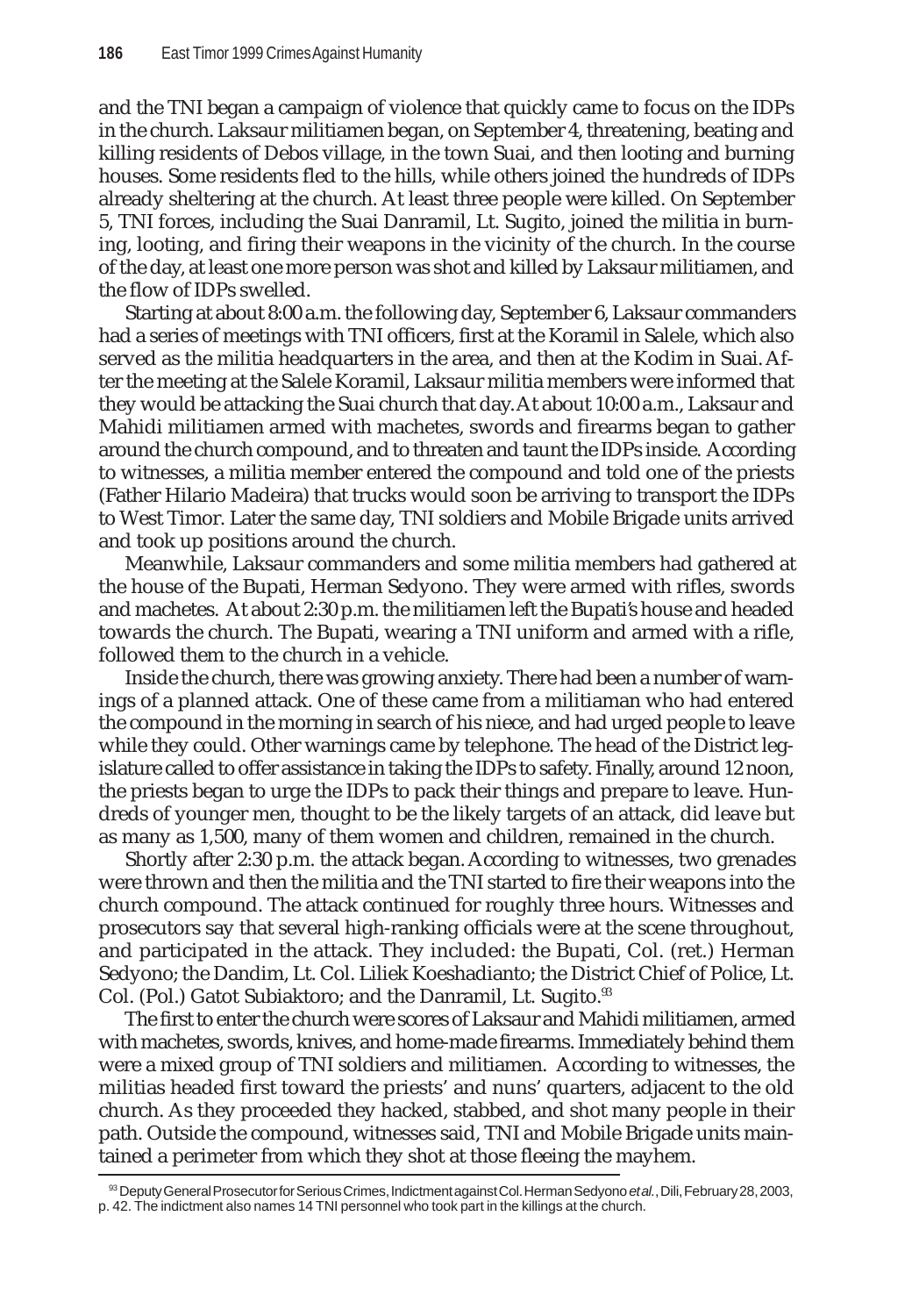Several witnesses reported hearing between three and five large explosions, which they believed to be grenades, in the course of the attack. One witness, who was hiding in the priests' quarters, said that a grenade was thrown into Father Hilario's room, after which the room was raked with automatic gunfire.

Among the first to be killed were the three priests, Father Hilario Madeira, Father Francisco Soares, both Timorese, and Father Tarsisius Dewanto, who was Indonesian. The precise circumstances of their killing remain somewhat unclear, but the statements of witnesses indicate that they were clearly identifiable as priests at the time of their murders. In any case, all three were well known in the community, and they were killed in or nearby the priests' quarters of the old church, making it unlikely that there was doubt about their identity.

Witnesses concur that Father Hilario was shot and also stabbed or hacked, by a Laksaur militiaman (Egidio Manek) as he emerged from his room in the priests' quarters. One witness stated that he saw Father Hilario's dead body lying on the floor of the sitting room in the house. Father Francisco is also said to have been stabbed and hacked to death by a Laksaur militiaman (Americo) near his quarters. According to one witness statement, shortly before being killed he implored his attackers to spare the women and children. Father Dewanto, the Indonesian priest, was reportedly killed by gunfire in or near the old church. One witness said that, as Father Dewanto was about to be killed, one of the attackers shouted "Don't kill him! He is one of us!" But the warning came too late.

By about 5:00 p.m. the killing had finally stopped. A number of survivors, some of them women, were led out of the compound by militiamen and TNI soldiers. As they walked they were told not to look around them, but they could not help seeing corpses strewn about the compound. One witness said that blood was flowing like a long stream from inside the church, across the compound and all the way to the street outside. From the church, the survivors were taken to the Kodim headquarters, and to a nearby primary school, where they were interrogated. Several of them were held for about eight days, and at least one woman is reported to have been sexually assaulted by a militiaman while in detention.<sup>94</sup>

Early the following morning, September 7, TNI and militia leaders set about disposing of the bodies and destroying as much evidence as possible. According to one of the indictments issued in the case, those directly involved in the disposal efforts included the former Dandim, Lt. Col. Ahmad Mas Agus, and the Suai Danramil, Lt. Sugito.<sup>95</sup> At least 27 bodies, and probably more, were placed onto trucks (the type, color and registration numbers of which are known) and driven out of town, across the border to West Timor.

An Indonesian Police officer based in Mettamauk, Wemasa, West Timor, told investigators that trucks loaded with bodies had stopped at his Police post at around 8:30 on the morning of September 7.<sup>96</sup> The witness said that Lt. Sugito, the Suai Danramil, had been present, and had told him that the dead were from the church at Suai. Another witness said that he had seen the bodies being buried near the shore in Alas Selatan village, in the District of Belo, West Timor, at about 9:00 a.m. on September 7. He stated that the burial party was led by Lt. Sugito and included three TNI soldiers and a platoon of Laksaur militiamen from Suai.

In late November 1999, Indonesian investigators went to the site indicated by

<sup>94</sup> The report was made by the victim's father. He identified the militiaman as Alipi.

<sup>95</sup> Deputy General Prosecutor for Serious Crimes, Indictment against Egidio Manek *et al.*, Dili, April 7, 2003, p. 42.

<sup>96</sup> The officer has been identified as Sgt. Maj (Pol) Kanakadja, Kapolsek Mettamauk, Wamesa.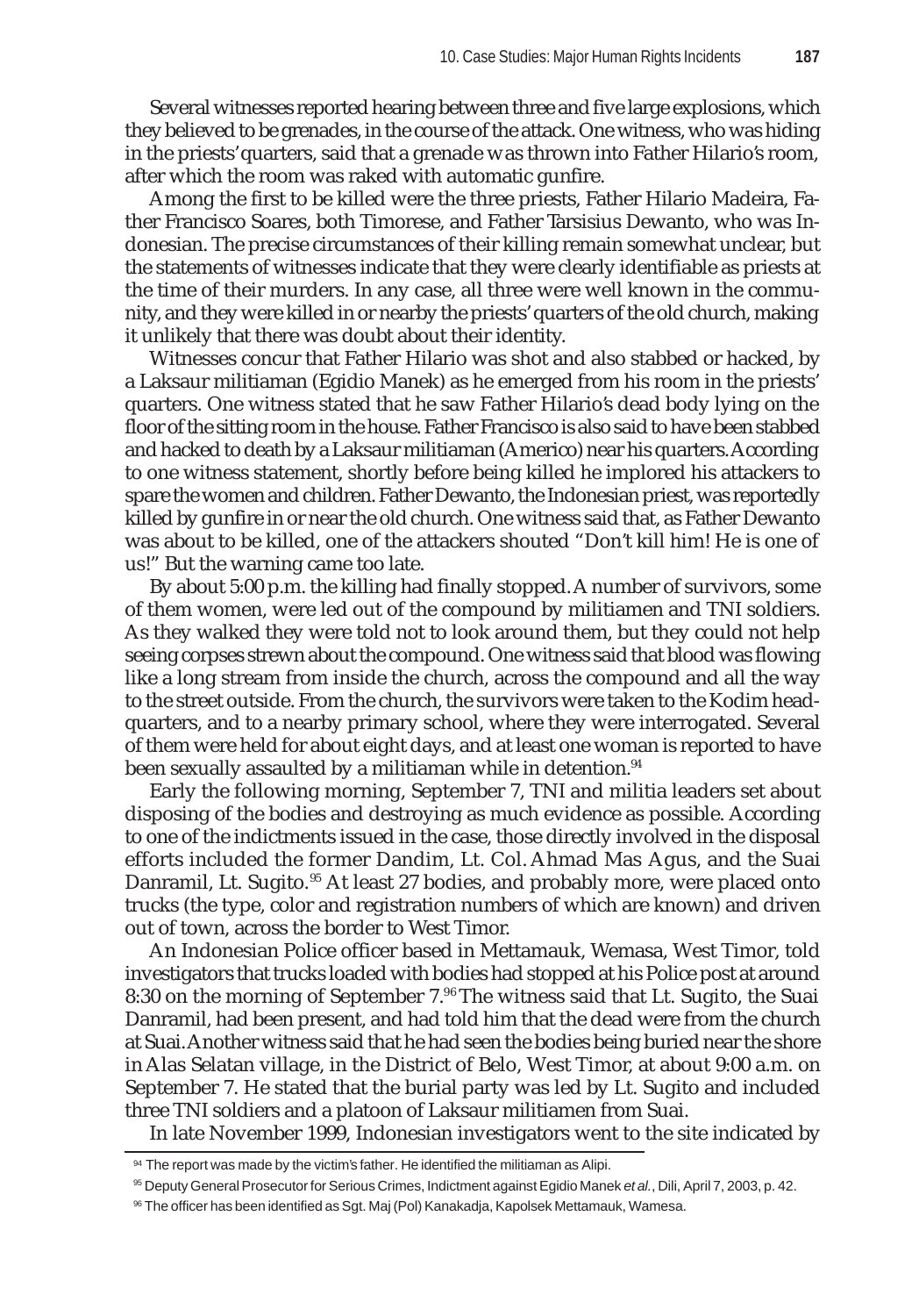witnesses, and discovered three mass graves. From these graves they exhumed the remains of 27 people, including 16 men, 8 women, and three others whose gender could not be determined. Among those exhumed were the remains of a child of about 5 years, a young man whose lower limbs and pelvis were missing, and a teen-aged woman who was naked, and whose body had been burned.

In addition to those buried in West Timor, and others allegedly thrown into the sea, an undetermined number of bodies were reportedly gathered together at the Suai church and burned beyond recognition. Investigators who visited the site in late 1999 found what appeared to be charred human bones and skulls. On the basis of this information, and statements gathered from families and local officials, by late 2002 UN human rights investigators had identified 40 people thought to have died in the massacre. However, credible estimates of the total number who may have died range as high as 200.

### **10.11 Maliana Police Station Massacre (September 8, 1999)**

Bobonaro witnessed a number of mass killings in September 1999. The systematic nature of these killings, the presence of TNI and Police officers at the scene, and the deliberate efforts to dispose of the bodies, all offered powerful evidence that the killings were pre-meditated and organized by Indonesian authorities.

The most notorious of the mass killings, and the most revealing of official responsibility, was the attack on refugees at the District Police headquarters in the town of Maliana on September 8. The victims were among many hundreds of Maliana residents who had sought refuge at the Police station as the town erupted in violence after the August 30 vote. As many as 14 people, some of them children, were killed in the attack.<sup>97</sup> In addition, at least 13 people who fled the scene were killed the next day in nearby Mulau, and two more were killed at or near the Police station on September 10. In all, at least 71 people were killed in Maliana Sub-District alone in the period 2-29 September.

Witness testimonies concur that the massacre at the Maliana Police station was conducted jointly by TNI soldiers of Kodim 1636 and members of the DMP militia, under the apparent supervision of TNI and SGI officers.<sup>98</sup> They also agree that Indonesian Police and Brimob forces took no action to prevent the attack, to stop it once it was underway, or to apprehend the perpetrators when it was over.

The TNI officers directly implicated in the attack include: the former District Military Commander, Lt. Col. Burhanuddin Siagian, and the District Head of Military Intelligence, Lt. Sutrisno. Lt. Col. Siagian had ostensibly been removed from his post in mid-August, in response to overwhelming evidence of his sponsorship of militia violence. In reality, however, he never left Maliana in the weeks after his removal. Although he wore civilian attire instead of his TNI uniform, he continued to operate in a command position during that period. In the days leading up to the massacre he was repeatedly observed at the Police Station, where he took part in meetings with the Chief of Police and militia boss João Tavares.

The Police station massacre was preceded by several days of mounting violence in the town of Maliana, in which several people were executed, many were assaulted and threatened, and some 80% of all buildings were burned or destroyed. Residents

 $97$  Higher estimates announced in the weeks and months after the massacre appear to reflect the number of people killed in the area at about this time, only some of whom were actually killed at the Police Station.

<sup>98</sup> There are unconfirmed allegations that elements of Kostrad's Linud 700, reportedly posted to Maliana in early 1999, were also involved.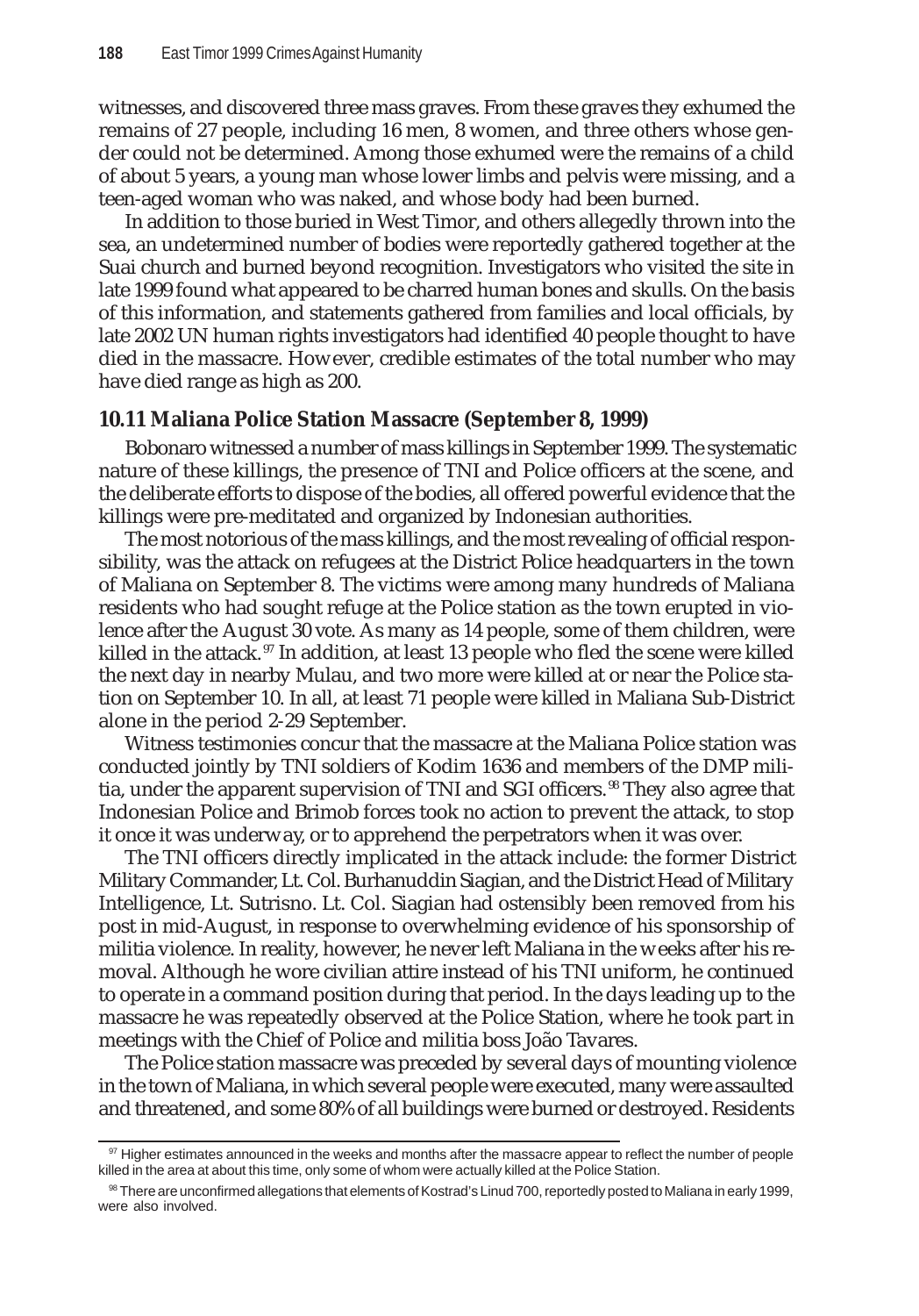who were unable to flee to the hills had begun to gather at the Police station immediately after the ballot.

One of those who did so with his family was a veteran Police officer. He later told investigators how armed militiamen and TNI soldiers had come to his village, Lahomea, spreading a message of terror:

"All of them had surrounded the village and they announced in Bahasa Indonesia and Tetun: 'Since you are all pro-independence supporters we have to kill all of you.' We were afraid that they would return and do what they had announced, so I and my family together with our relatives began to pack our belongings and moved to Polri headquarters where we believed we would have protection."99

For a time, the refugees seemed safe at the Police station, but there were ominous signs of danger. Starting on September 3, dozens of militiamen and TNI soldiers were observed moving freely in and out of the Police station compound, and among the refugees.<sup>100</sup> Between September 3 and 7, moreover, several meetings took place at the Police station, attended by the former Dandim, Lt. Col. Burhanuddin Siagian, the Chief of Police, Major Budi Susilo, and the pro-autonomy leaders João Tavares and Natalino Monteiro.

On the morning of September 7, this group had one final meeting at the Police station.101 After the meeting concluded, the Chief of Police and his deputy informed the IDPs that they would have to move to a single area at the rear of the compound, ostensibly to make room for Police officers and their families.102 Prosecutors allege that the instruction was a ploy by officials to concentrate the IDPs prior to an attack, and it was in the area where they had been regrouped that the IDPs were trapped and killed when the attack began the following day.

In the hours before the attack, on September 8, dozens of militiamen gathered at the Koramil. There they were divided into four groups and briefed on their mission by TNI and SGI officers. Two of the groups were tasked with forming a security perimeter around the Police station. The other two were assigned to seek out and kill the pro-independence leaders sheltering in the Police station compound. Before departing for the Police station, some of the militias had their faces painted black by SGI soldiers.

The attack began at about 5:30 p.m. Two trucks pulled up in front of the Police station, and three others stopped on a road running along side the compound.<sup>103</sup> The vehicles were filled with soldiers and militiamen, armed with machetes, knives, and swords. Many of the militiamen were dressed in black and wearing 'Ninja' type hoods or Indonesian flags to cover their faces. The TNI soldiers, most of them wearing combat trousers and black t-shirts, were carrying automatic weapons and side arms. When the vehicles stopped, the soldiers and militiamen jumped down, and took up positions in and around the compound. Some TNI soldiers sealed off the main

<sup>99</sup> Deposition by Manuel Gomes da Silva to UNAMET, October 27, 1999.

<sup>100</sup> One witness provided a list of 38 militiamen and soldiers he had seen inside the compound during this period. Of the 38 names on the list, 12 are identified as TNI soldiers. Testimony of Luis Cairo in a joint deposition concerning the killing of Manuel Barros,, March 17, 2000.

<sup>101</sup> Joint deposition by Vicente dos Santos, Victor dos Reis, and Luis Cairo, March 17, 2000.

<sup>&</sup>lt;sup>102</sup> Joint deposition by Vicente dos Santos, Victor dos Reis, and Luis Cairo, March 17, 2000.

<sup>&</sup>lt;sup>103</sup> The following account of the attack is drawn from the testimony of various eyewitnesses, including: witness "FB-1" interviewed by UNAMET, October 29, 1999; witness "FG-1" interviewed by UNTAET, November 12, 1999; Manuel Gomes da Silva, deposed by UNAMET, October 27, 1999; and joint deposition by Vicente dos Santos, Victor dos Reis and Luis Cairo, March 17, 2000.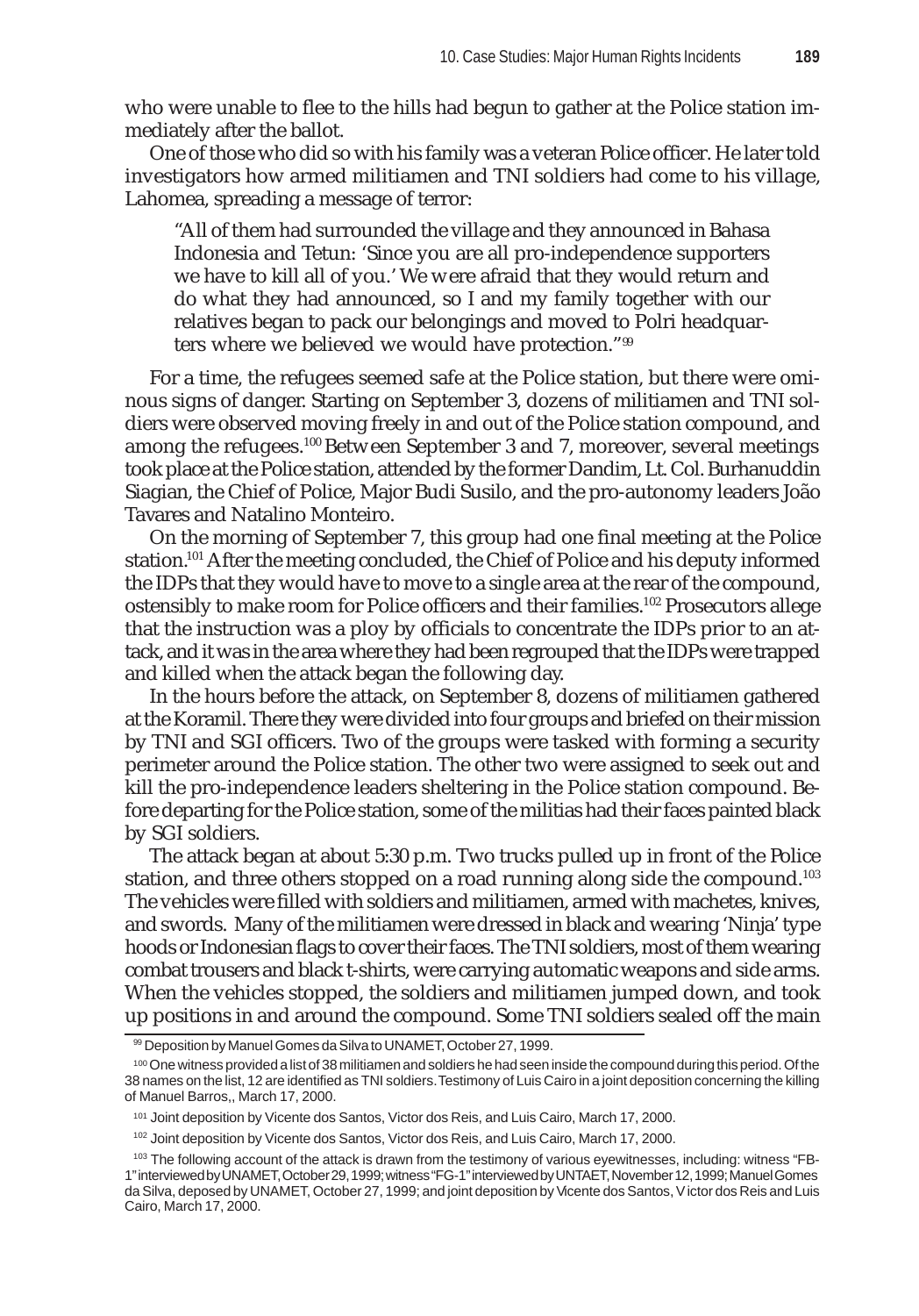road running in front of the Police station, while others formed a perimeter around the compound.

Meanwhile, dozens of militiamen and TNI soldiers entered the compound from the side entrance and ran into the area where the refugees were gathered. One witness described the initial moments of the attack:

"I saw the militias running in all directions, chasing men and boys to kill them . . . The refugees were screaming in fear but they could not escape as militias and TNI were all around guarding the place."104

In panic, many refugees ran to the security post at the front entrance of the compound, but Brimob soldiers there told them to return to their tents. Not all did so, but those who did then witnessed the attack unfold.

Among the first victims was a 13-year-old boy, José Barros Soares, who was hacked to death by militiamen while his younger sister looked on. 105 But the violence was not as random as that scene suggested. The attackers were clearly singling out wellknown pro-independence figures for execution. The victims included a number of CNRT leaders, as well as a Sub-District Head, two Village Heads, and several civil servants with pro-independence sympathies.<sup>106</sup>

The militias also targeted the families of such figures. According to one report, for example, the militias who killed the young boy, José Barros Soares, told his sister that they were killing him because they could not find his father, a known independence figure. Also singled out were members of the TNI and Police who were considered to be independence sympathizers. <sup>107</sup>

In some instances, the attackers asked for their intended victims by name. In other cases, they appear to have known exactly where in the compound to find them. One witness said that the attackers had a list of names to which they referred as they made their way through the compound.

"I was cooking and suddenly the militias came in cars and people started running from one side to the other. Then when people calmed down they divided into sections and entered the tents seeking people on lists to kill."108

Among those targeted in this way was the prominent Maliana pro-independence figure Manuel Barros, who had taken refuge at the Police station with his family on September 2. At least four people witnessed his killing, including one man who was just a few feet away when it happened.

According to the testimony of that man, shortly after the attack on the compound began, three militiamen walked straight up to Manuel Barros and began to speak to him in an aggressive manner. First they ordered him to stand, then to sit, and then to extend his hand. As he extended his hand, one of the three militiamen lunged

<sup>104</sup> UNTAET interview with witness "FG-1," November 12, 1999.

<sup>105</sup>A western journalist reported in 2001 that several other children – Renato Gonçalves (12), Victorino Lopes (11), and Francisco Barreto (10) – had been killed in the police station massacre. See Mark Dodd, "Widows who share a legacy of murder," *Suara Timor Lorosae*, August 10, 2001. This report would appear to be in error. Several children were killed in Maliana, along with their father, on the morning of September 8, but they were not killed in the Police station.

<sup>106</sup>Those reportedly killed at the Police station include: Lourenço Gomes, a high-level clandestine figure; Manuel Barros, a well-known pro-independence leader; Julio Barros, the Camat of Maliana; Domingos Pereira, the Head of Ritabou Village; and Damião, the former Head of Tapo Village.

<sup>&</sup>lt;sup>107</sup>They included Domingos P. Gonçalves, a TNI soldier. Filomeno Guterres, a Police officer, was killed at or near the station on September 10, 1999. UNTAET interview with witness "FG-1," November 12, 1999.

<sup>108</sup> Interview with Teresinha de Jesus Calao, by Jill Jolliffe, November 16, 1999.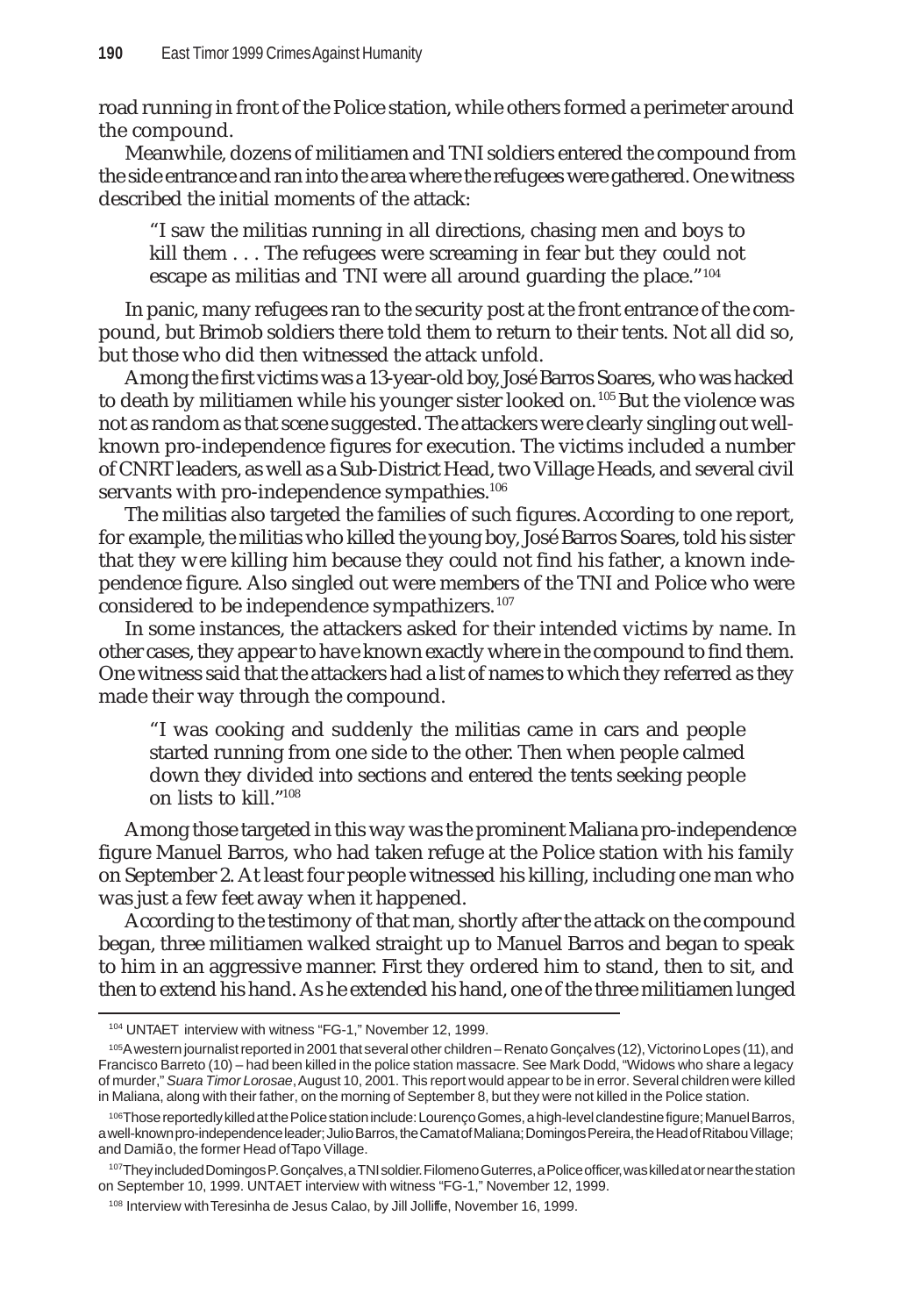forward and stabbed him in the chest with a knife. Manuel Barros immediately fell to the ground and died soon thereafter. His body was then dragged away by the three militiamen.109

Many witnesses have said that they saw the Police Chief, Major Budi Susilo, inside the compound as the killings took place, and several witnesses have testified that they saw the District Head of Military Intelligence, Lt. Sutrisno, on a motorbike near the Koramil on the evening of September 8. At least one witness claims to have seen both Lt. Col. Siagian and Lt. Sutrisno in the immediate vicinity of the Police station: "When I walked out of the compound" the witness told a journalist "I saw the chief of the Kodim [Siagian] there, with the Intel chief, Lt. Sutrisno. They were waiting for something near the Kijang pick-ups."<sup>110</sup>

The attack continued until about 9:00 p.m. and the disposal of the bodies began shortly thereafter. As in other cases of mass killing in 1999, the process of disposal was methodical, and supervised by TNI officers, indicating that it had been planned in advance by the authorities. It was also clearly intended to conceal the evidence of a crime.

The electricity to the area was cut, and the corpses were loaded onto two or more trucks under the cover of darkness. According to a man who was ordered to assist in loading the bodies onto the trucks, a TNI officer kept track of the identities and the number of dead.<sup>111</sup> The trucks were then driven out of town to Batugade, a proautonomy stronghold near the Indonesian border. The TNI had made arrangements with local militia leaders Rubén Tavares (João Tavares' nephew) and Rubén Gonçalves to receive the corpses and dispose of them. According to prosecutors, the militiamen filled large rice sacks with sand and attached them to the bodies. Weighted down by the sand-filled sacks, the bodies were then taken out to sea on fishing boats, and dumped overboard.

The systematic and planned character of the crime at the Maliana Police station is also suggested by further killings of a similar nature that took place in the two days immediately afterward. At least 13 people who managed to flee the attack on the Police station were hunted down and killed with knives and machetes on September 9, at the Mulau lagoon outside Maliana town. One day later, on September 10, two Timorese policemen were killed in a similar fashion, for their suspected pro-independence leanings.<sup>112</sup>

Like the victims at the Maliana Police station, those killed on September 9 and 10 included prominent leaders and alleged supporters of independence.<sup>113</sup> And like them, their bodies were disposed of in an apparent attempt to hide the crime. The remains of two of those killed at Mulau were later found on the beach at Batugade, some 50 kilometers from the scene of their murder.<sup>114</sup>

In large part because of the deliberate efforts to hide the bodies, the precise number

114The two found at Batugade were Carlos Maia and Lamberto Benevides. Memo from UNTAET District Human Rights Officer, Bobonaro, to Serious Crimes Unit, October 3, 2000.

<sup>109</sup> Testimony of Victor dos Reis, in joint deposition, March 17, 2000. Also see interview of Duarte Barros, by Jill Jolliffe, November 11, 1999.

<sup>110</sup> Interview with Duarte Barros, by Jill Jolliffe, November 17, 1999. Another witness said she had seen the former Dandim, Lt. Col. Siagian, and the Kodim Head of Intelligence, Lt. Sutrisno, inside the compound at the time of the killings. Interview with Teresinha da Jesus Calao, by Jill Jolliffe, November 16, 1999.

<sup>111</sup> Interview of witness "FB-1" by UNAMET, October 29, 1999.

<sup>112</sup> The two policemen killed were Filomeno Guterres, and Martino Lopes Amaral. Their bodies were discovered in a deep well inside the Maliana Police station, and exhumed by INTERFET on November 11, 1999.

<sup>113</sup> Those killed at Mulau on September 9 included: Carlos Maia, Lamberto Benevides, Manuel Magalhães de Oliveira, Paulo da Silva, Lucas da Costa, Agostino Marques, Albino Marques, Domingos Titi Mau, and Vicente Lobato.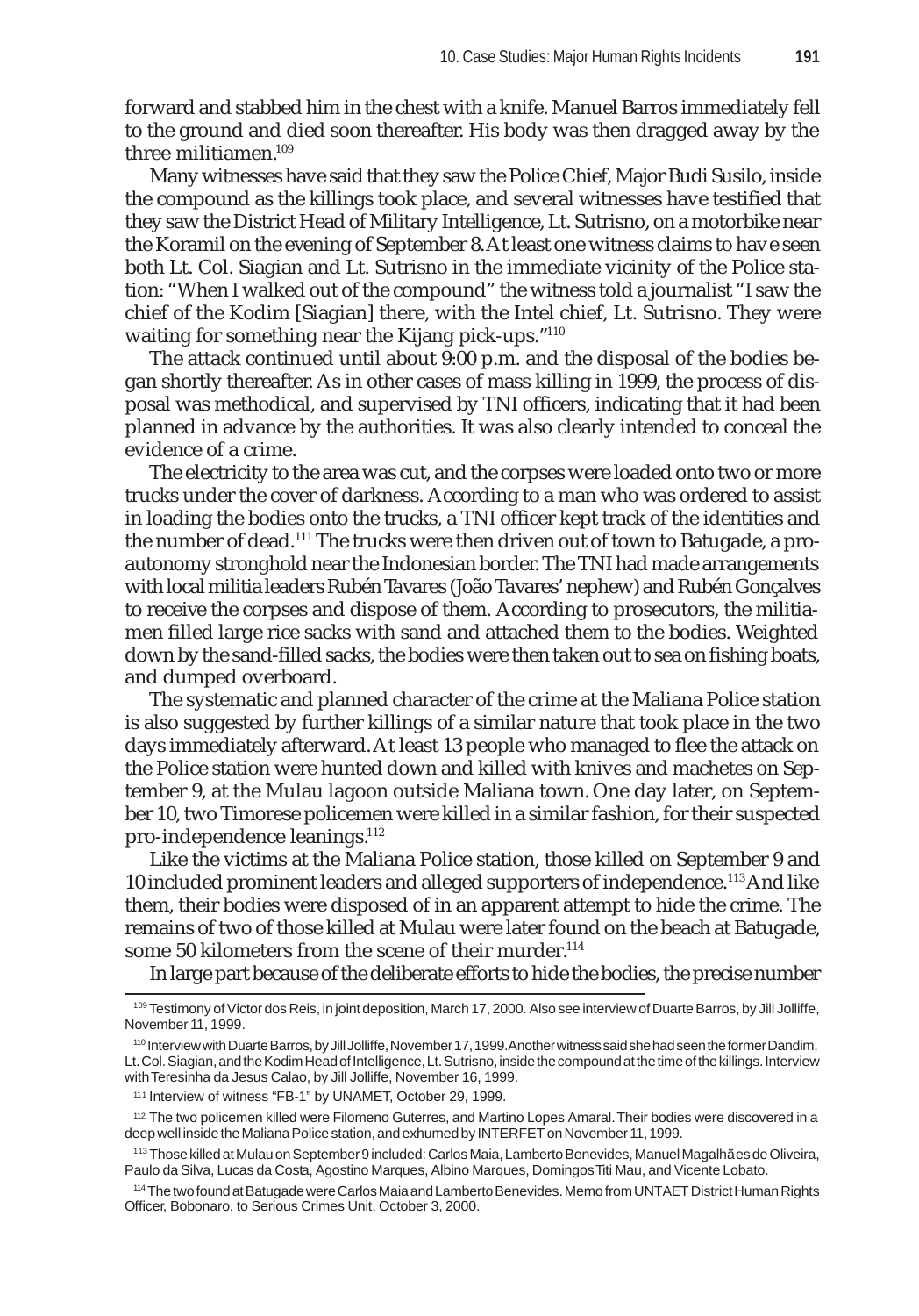of people killed at the Maliana Police station on September 8, and over the next two days, has been difficult to determine. According to prosecutors, at least 14 people were killed in the Police station on September 8. Together with the 13 believed killed at Mulau on September 9, and two others killed on September 10, the total from those two days is at least 29 dead. For the District of Bobonaro as a whole, the total number killed in September 1999 is at least 111, and some estimates range as a high as 200. Given the strong possibility that as many as 40 bodies were thrown into the sea, however, it is unlikely that the precise number of dead, or their final resting places, will ever be known.

The Maliana Police station massacre is significant not only because of the numbers who died there, but because it so clearly highlights the close operational relationship between the militias, the TNI, and the Police. It therefore points clearly to official responsibility for gross human rights violations amounting to crimes against humanity.

### **10.12 The Passabe and Maquelab Massacres (September-October, 1999)**

Compared to some other districts, the District of Oecussi was not a major center of military or militia activity for much of 1999. That situation changed dramatically in the post-ballot period, especially after the departure of UNAMET personnel and other international observers in early September 1999. Over the next several weeks more than 150 civilians were murdered, some in very gruesome fashion, bringing the total number killed in the District in 1999 to at least 170.<sup>115</sup>

The worst of the violence in the district, and probably in the country as a whole, took place near the villages of Passabe and Maquelab. There, roughly 100 people were deliberately killed in what have become known as the Passabe and Maquelab massacres. Eighty-two of the victims were residents of four villages in the Sub-District of Oesilo, in the southeastern part of Oecussi; they were killed *en masse* near Passabe on September 8-10. At least 12 more people were deliberately killed in the village of Maquelab, on the north coast on October 20, just two days before INTERFET forces arrived in the district. Virtually all of the targeted villages were known as proindependence strongholds, and the victims were overwhelmingly independence leaders or supporters.

The sequence of events known as the Passabe massacre began early in the morning of September 8. At about 6:00 a.m. some 200 Sakunar militiamen, accompanied by members of the TNI's 745 Battalion, attacked the villages of Tumin, Quebesilo, Nonquican, and Nibin, in the Sub-District of Oesilo, near the border with Indonesia. The attacks were launched simultaneously from three different directions, suggesting a significant measure of coordination and planning.

Indeed, the attacks were preceded by a number of meetings between Sakunar leaders and TNI officers. At one meeting on September 7, held at a TNI post in Padimau and attended by about 30 people, Sakunar Commander Simao Lopes outlined the plan to attack the villages. A second meeting took place the following morning, September 8, at the home of the Passabe Village Head (and Sakunar leader), Gabriel Colo. At that meeting, particular villages were identified as targets, after which militias set out on foot, accompanied by at least four TNI soldiers.

Further evidence of planning, and of the coordinating role of the TNI, lies in the

<sup>115</sup> Unless otherwise noted, this account is based on the report of UNTAET, DHRO-Oecussi, "Report on Human Rights Violations During 1999: Oecussi District," November 2001; and UNTAET, General Prosecutor, Indictment of Simão Lopes *et al.*, Dili, September 2001.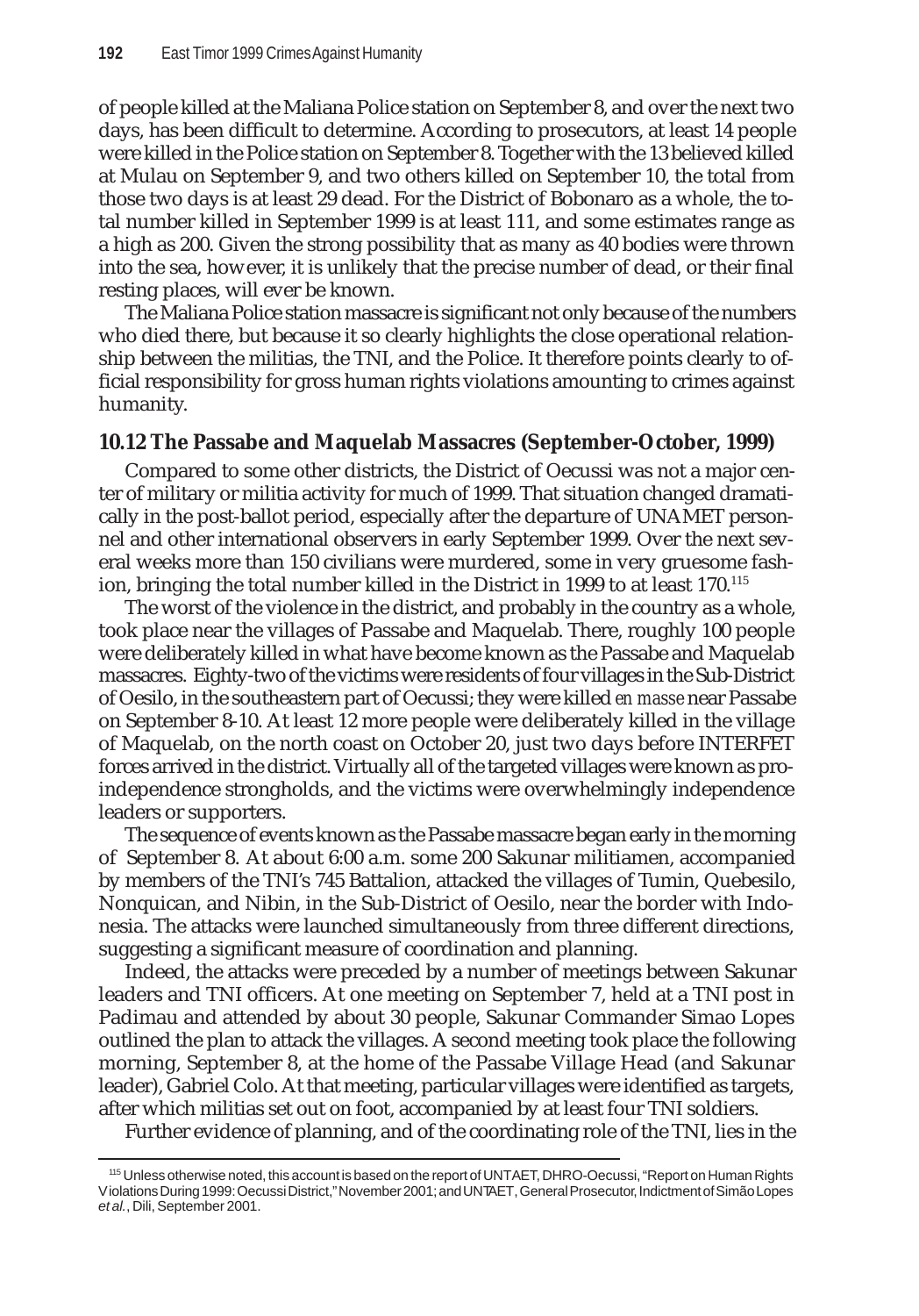fact that some residents of the targeted villages had received advance warning of the attacks from relatives living in the Indonesian town of Imbate just across the border. Evidently, the militia and TNI had established an operational base at Imbate, which was intended to serve as a gathering station after the initial September 8 attack.

Many residents heeded the advance warnings and fled to the mountains before the attack. Those who remained behind were subjected to a coordinated assault by militiamen and soldiers armed with a combination of automatic and home-made firearms, as well as machetes, knives, and spears. At least 18 people were killed in this initial attack and another five suffered serious injury.116 A number of houses were looted and burned.

After the killings, surviving members of the targeted communities were rounded up by Sakunar militiamen and forced across the border to the Indonesian town of Imbate. There they were subjected to a process of screening and sorting that again suggested a measure of advance planning, and a clear intention to target particular categories of the population. Over the course of two days, on September 8 and 9, all of those brought to Imbate were made to register at the Sub-District office, and divided into groups according to age, level of education, and village of origin.

Late in the afternoon of September 9, a group of some 80 young men with better than average education, from the villages of Quebesilo and Tumin, were separated from the rest. At around 6:00 p.m. they were bound together in pairs, with their hands tied behind their backs. Surrounded by a large number of militiamen, including TNI officers Lt. Col. Sabraka and Sgt. Andre Ulan, and Police officer Gabriel Colo, they were force-marched out of Imbate. With the TNI, Police, and militiamen threatening and beating them, they walked along the border to the village of Sungkaen, where they crossed the river into East Timor, and then descended along the riverbank toward the village of Passabe.

Not far from Passabe, at a place called Nifu Panef, the men were ordered to stop and line up along the river-bed. The distance from the head of the line to the tail was some hundreds of meters. There, at about 1:00 a.m., on September 10, a signal was given and the militia and TNI soldiers began to hack the young men to death with machetes and swords. Some of the attackers also used firearms.

At about 6:00 a.m. the following morning, still on September 10, about 100 men from Passabe village were instructed by militiamen to gather tools suitable for road repair work. They were then taken to the site of the killings and ordered to bury the bodies where they had fallen. The villagers were told they would be killed if they revealed any information about what they had seen.

Evidence of the attack was later gathered from seven men who had managed to escape and run into the bush. Most had sustained life-threatening injuries from machetes and knives, and some had serious gunshot wounds. Photographs taken by investigators a few months after the events illustrated the severity of the wounds. Investigators examined the massacre site in 2000, and found at least 47 sets of human remains. Nine of the remains had no skull, suggesting that the victims may have been decapitated by their attackers. The investigators also found binding material with the remains, confirming the testimony of survivors that they had been bound by their captors.

The murders took place in the middle of the night, and the scene was lit only with a few kerosene lamps, making it difficult for the survivors to identify all of those

<sup>116</sup> For the names of those known to have been killed, see UNTAET, General Prosecutor, Indictment of Simão Lopes *et al.*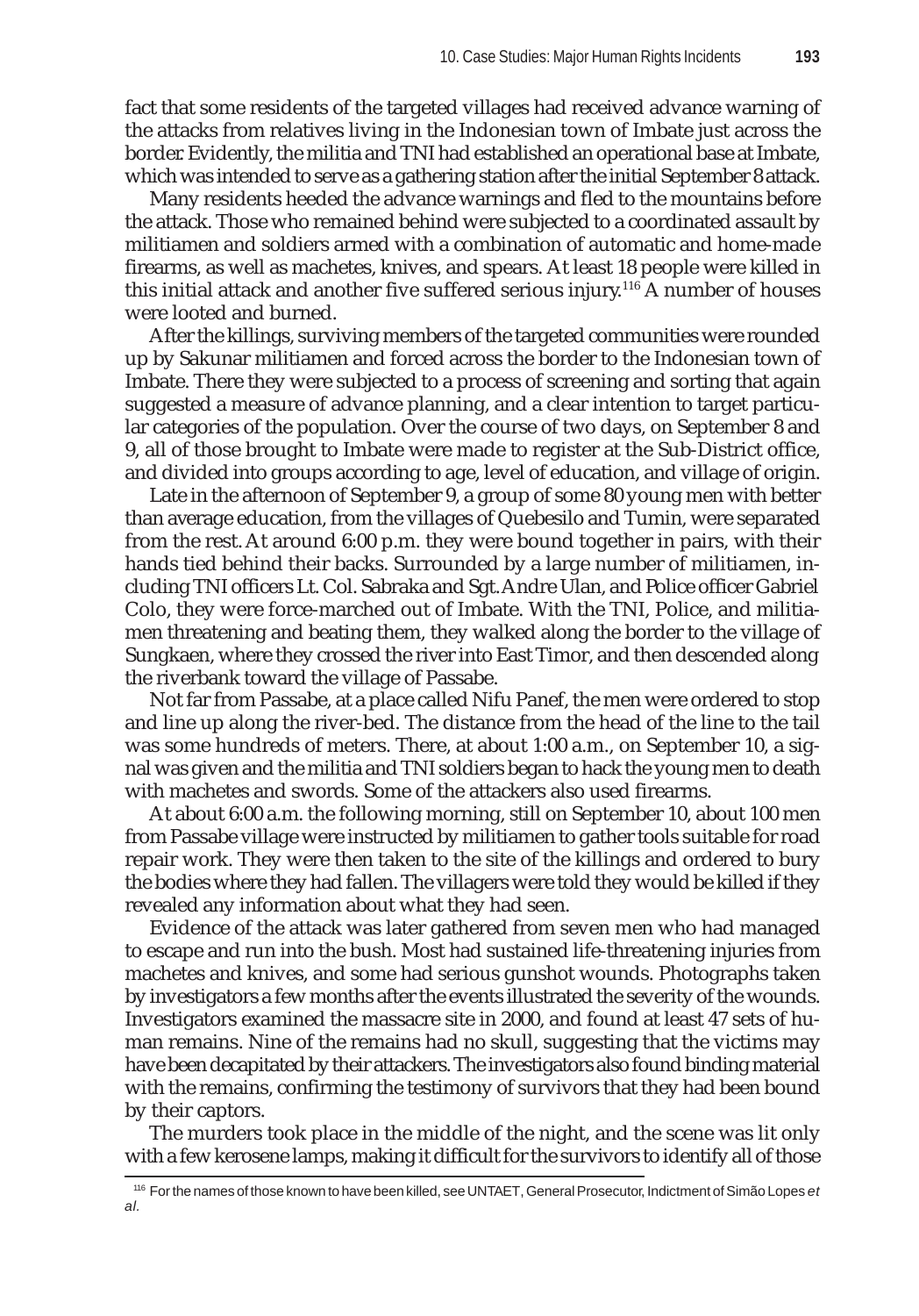involved in the killings. However, the key instigators and perpetrators of the massacre are known to have included: the Danramil of Passabe, Lt. Anton Sabraka, the Babinsa (TNI officer) of Passabe village, Sgt. Andre Ulan; Police officer and Head of Passabe village, Gabriel Colo; and the Head of Cunha Village, Laurentino Soares (a.k.a. Moko).

The second massacre of the post-ballot period in Oecussi took place in the vicinity of Maquelab on October 20, 1999. Once again, the main perpetrators were Sakunar militiamen, and the victims were known or alleged supporters of independence. Two local UNAMET employees were also among the dead.

Until this massacre, the people of Maquelab had largely been spared the campaign of terror. Their good fortune had been due largely to the efforts of their former Village Head who, despite having been replaced by a pro-autonomy figure, had managed to convince the local militia group not to use violence. The massacre of October 20, however, was beyond his capacity to control. The militiamen in question were not local men, but part of a large mobile group engaging in a systematic cleansing operation. On the day they reached Maquelab, the militia group had already killed two people in Bokos village and one more in Sai Laut.

The trouble in Maquelab began in the early afternoon of October 20, as the armed militiamen, riding in eight trucks, arrived in the area and started searching for people who had fled to the mountains. Upon finding a large group, the militiamen announced that they had come to take them back to the village so that they could then travel safely to West Timor. The militiamen then rounded up about 300 people and marched them back to the village. On the way, some of the men were beaten. At about 2:00 p.m. two CNRT leaders were pulled out from the group, and taken behind the Maquelab market where they were killed.

About thirty minutes later, the Deputy Commander of Sakunar, Laurentino Soares (a.k.a. Moko) arrived at the scene and ordered the group of villagers to sit down. He then selected four men and ordered them to stand. As the rest of the group watched in horror, he raised his gun and shot the four men. The victims were: the CNRT chief of security and UNAMET local staff member, Francisco Taek; another UNAMET local staff member, Paulos Kelo; a pro-independence student, Mateus Ton; and a CNRT leader, Augustinho Sufa.

Immediately after these executions, and evidently on command, the Sakunar militiamen set about burning all of the houses and buildings in Maquelab, without exception. In the course of the afternoon they also killed another six, and possibly seven, people in the village, before moving out to West Timor. INTERFET forces arrived in the district two days later.

# **10.13 Rape and Murder of Ana Lemos (September 13, 1999)**

The victims of human rights violations in 1999 included women and girls. Like men, they were targeted because of their membership in pro-independence organizations. They were also singled out because of the political activities of their husbands or male relatives, a practice of Indonesian security forces that long pre-dated the events of 1999.

Women and girls were subjected to many of the same kinds of violence as men, including beating, torture, killing and forcible relocation. In addition, however, they suffered a disproportionate number of sexually-related crimes, such as molestation and rape.

The fate of many East Timorese women in 1999 was epitomized by the experi-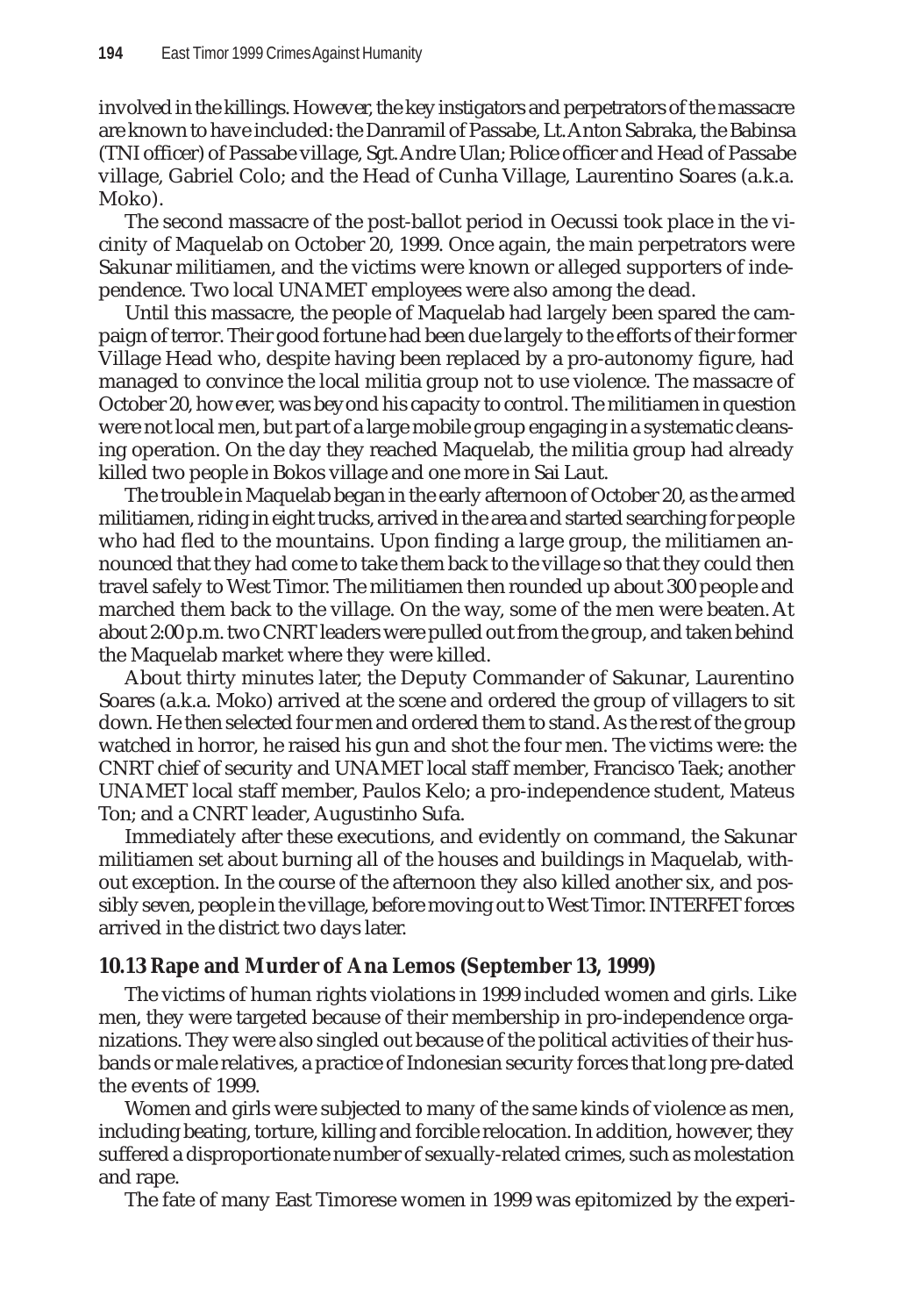ence of Ana Xavier da Conceição Lemos, a pro-independence activist and mother of three from Ermera District. She was beaten, raped, and killed by militiamen and TNI soldiers in early September 1999.117

Ana Lemos was a well-known member of the OMT, a prominent pro-independence women's organization. When the possibility arose in 1999, she campaigned vigorously for independence, openly criticizing Indonesian rule at political gatherings. Her two brothers were also involved in pro-independence organizations, one in the CNRT and the other as a member of Falintil.

As a result of these pro-independence activities and associations, Ana Lemos was subjected to repeated threats, and physical violence, by pro-Indonesian militias. In April 1999, for example, her house was surrounded, and its windows smashed, by members of the Darah Integrasi militia, who also stole some Rp.400,000 from the premises. The threats abated somewhat with the arrival of UNAMET officials in the district in June, but they never stopped entirely. In fact, throughout that period, Ana Lemos reported to UNAMET officials that she feared for her life. Her fears proved to be well-founded.

On ballot day, Ms. Lemos worked as a queue controller at a voting station in Poetete, in Ermera Sub-District. At the close of polling, local militias threatened to attack, so most CNRT people decided to flee to the Falintil cantonment in the nearby mountains. Ana Lemos decided instead to return to Gleno, where her children were. With the assistance of a sympathetic member of the Police Mobile Brigade, she made her way, together with two students, back to her home in Gleno by about 8:00 p.m. that evening, August 30.

Some time around midnight a TNI officer whom she knew, Sgt. Melky, arrived at her home together with several other men thought to be militia members. Two shots were fired and windows and lamps in the house were smashed. Ana and the two students initially hid under their beds, but the men pointed guns at them, so they came out. The three were then subjected to interrogation, in the course of which they were beaten.

Sgt. Melky, who led the interrogation, was angry with Ana Lemos. He said that he had protected her when the militias had attacked Gleno on April 10, but that she had nevertheless persisted with her pro-independence activities. He threatened that, if she reported this encounter to UNAMET, he would get her and her three children after the UN had gone. He hit Ana several times, pulled her hair and knocked her down. Meanwhile, the militiamen ransacked the house looking for money and other items, which they took, claiming they were Indonesian property. The telephone lines to the house were cut.

After the men finally left, Ana and the two students hid in the garden of a Balinese temple not far from her home. Early the following morning, August 31, she called the Mobile Brigade officer who had helped the day before, and he took the three of them to his house, and then to the UNAMET headquarters in Gleno. Even there, however, their safety was far from guaranteed. Militiamen had already begun to congregate menacingly in the vicinity of the office, effectively preventing UN staff from leaving the premises. Outside, militias were roaming the streets, setting fire to buildings and firing their weapons.

 $117$  Unless otherwise noted, this account is based on the following sources: UNTAET, DHRO-Ermera, "Report on Human Rights Violations During 1999: Ermera District" [March, 2000]; and Helene van Klinken, "Taking the Risk, Paying the Price: East Timorese Vote in Ermera," in Tanter, Selden and Shalom, eds., *Bitter Flowers, Sweet Flowers: East Timor, Indonesia, and the World Community*. Rowman & Littlefield, 2001, pp. 91-107. Helene van Klinken was the UNAMET Political Affairs Officer posted in Ermera in 1999.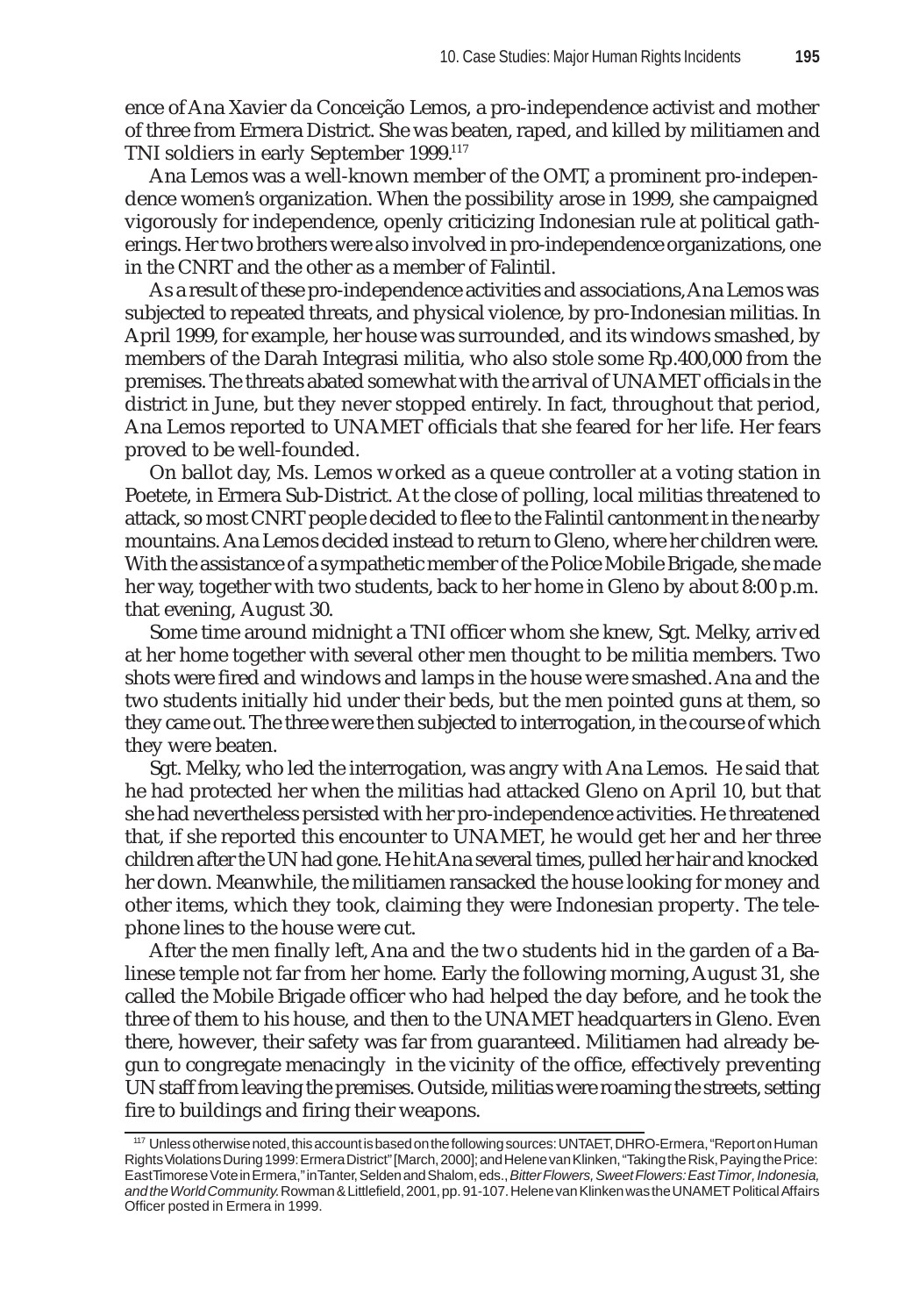In view of the deteriorating security conditions, UNAMET officials decided to relocate all but a small group of staff to Dili. For several hours, they negotiated with Police, TNI, and militia leaders to permit their safe evacuation from the compound. Militiamen insisted that local staff members, and other East Timorese, should not be permitted to leave, while UNAMET was equally insistent that they should be. Eventually, an agreement was reached and a convoy of vehicles was loaded and set to depart. Even at this stage, however, armed militiamen and security forces were inspecting all the vehicles for known pro-independence figures.

In one of the vehicles, driven by UNAMET's Humanitarian Affairs Officer, Patrick Burgess, was Ana Lemos, squeezed between two international staff members, her face covered with a scarf. As the militias made their way from one vehicle to the next, the sympathetic Mobile Brigade officer stood beside that vehicle, chatting with Mr. Burgess. In doing so, he effectively prevented the militias from discovering Ana Lemos there, and ensured that she was able to make her way safely to Dili with UNAMET.

The convoy arrived at UNAMET headquarters in Dili later that evening**.** Ms. Lemos stayed in Dili for several days, moving to a new location every few days. Eventually, after an attack on the Don Bosco School where she was then staying, she fled to the Regional Police headquarters (Polda). While there, she reportedly met her ex-husband, the father of her three children. The two reportedly argued about the children, who were still in Gleno. Shortly thereafter, Ana Lemos set out on foot for Gleno.

Just outside of Gleno, she was reportedly picked up by a TNI officer, and driven to the Kodim where she was questioned. From the Kodim, she was reportedly moved to the office of the Darah Merah militia in Gleno. It is not known how long she was held there, nor exactly what transpired in that time, but when she returned to her mother's house on September 11 she was covered in bruises, and she told her mother that she had been beaten. She told a close friend, Aliança Gonçalves, that while held at the Kodim the previous day she had been raped by Sgt. Melky. According to Aliança, Ana Lemos said Sgt. Melky had threatened her with a pistol and told her that he would kill her if she did not cooperate.

On the evening of September 11, a large party was held at the local primary school in Gleno, at which a cow was killed and eaten. According to one of Ms. Lemos' brothers, the CNRT member Flaviano Lemos, a militia member at the party said to others: "Let's just kill the woman who likes to play politics." The same evening, Ana Lemos gave her mother some money and some rice, and told her she thought they would kill her.

At about 9:00 a.m. on September 13, she was taken from her home by an unidentified militiaman. Her mother asked to go along but she was not allowed. That was the last time Ana Lemos was seen alive. Two days later, September 15, her mother and her three children were taken to Atambua. A militiaman told her mother that she need not bother waiting for Ana as she would never come back.

On November 5, the clothes Ana Lemos was wearing when she was last seen, were found about 4 kilometers along the road to Aileu. Not far from the clothes, the remains of a female body were also found. On the request of family members, in March 2000 the body was exhumed. Forensic examination established that it was most likely the body of Ana Lemos.

The chief suspects in the abduction and killing of Ana Lemos are: Zeca Pereira, the leader of the Darah Merah militia in Gleno; Lucas, leader of the Naga Merah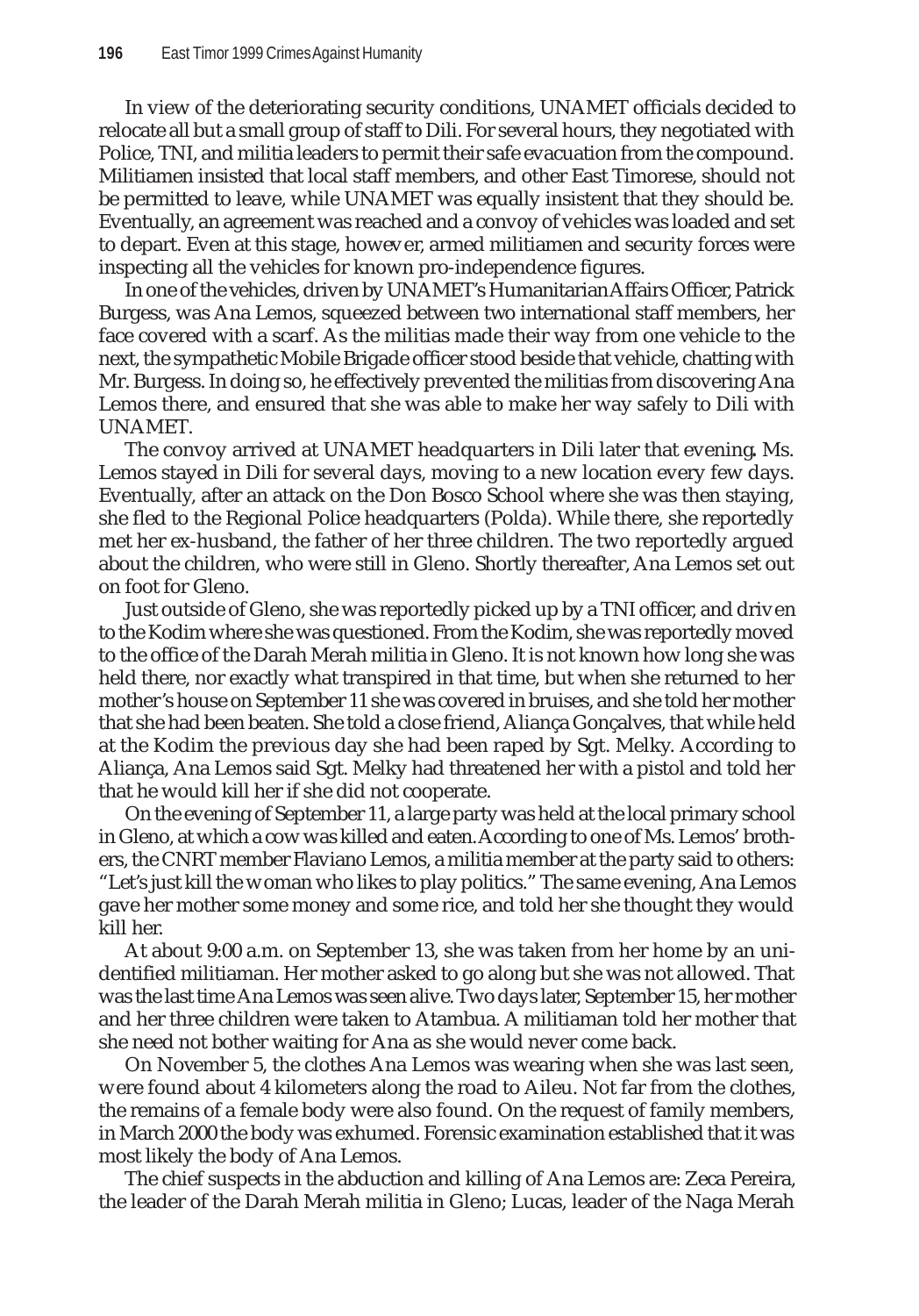militia in Hatolia; and Hilario, a TNI soldier. As the account above makes clear, TNI Sgt. Melky was directly responsible for an assault on Ana Lemos on August 31, and he is strongly suspected of involvement in her abduction, rape, and murder.

Ana Lemos is now considered a hero in the District of Ermera. The primary school in the town of Gleno is dedicated to her memory, and her remains are buried under a monument built in the same town to commemorate East Timor's independence day in May 2002.

### **10.14 The Battalion 745 Rampage (September 20-21, 1999)**

Very few foreigners were victims of human rights violations in 1999. One tragic exception was the Dutch journalist Sander Robert Thoenes, killed by TNI soldiers on September 21 in Dili. Thoenes' murder was only the final act in a campaign of deliberate killing and destruction carried out by elements of TNI's Battalion 745 as it withdrew from its base in Fuiloro village, in Lautem in September. When the rampage was finally over, members of the battalion had killed at least 21 people, and burned or destroyed dozens of houses.

There were strong indications that the violence was planned and directed by TNI officers. Shortly before the announcement of the ballot result, a Platoon Commander in Battalion 745, Lt. Camilo dos Santos, reportedly told his troops that if the vote favored independence, their job would be to destroy houses and livestock, and kill CNRT supporters. Those orders evidently originated with the Commander of Battalion 745, Maj. Jacob Sarosa. According to the criminal indictment filed against Maj. Sarosa by East Timor's General Prosecutor:

"At 7:00 a.m. on August 30, 1999, the day of the Popular Consultation, Major Jacob Djoko Sarosa ordered the East Timorese soldiers to line up. He addressed the soldiers. Showing them an Indonesian flag and a CNRT flag he said whoever was going to vote for CNRT would be killed."<sup>118</sup>

With those orders evidently still in effect, on September 17, Battalion 745 moved from its base in Fuiloro to the village of Lautem on the north coast. From there, the bulk of the battalion boarded troop ships bound for Indonesia, but roughly 120 members and their families, and another 20 soldiers from the local Kodim, remained behind to perform convoy duty. The convoy consisted of some 40 motorcycles and more than 60 assorted vehicles, including at least one TNI truck mounted with a 12.7 mm gun. All soldiers in the convoy were armed with automatic weapons, and many were wearing red and white bandanas. They were led by the Commander of Battalion 745, Maj. Sarosa.

By that stage TNI units, including Battalion 745, had already committed a string of serious human rights violations in Lautem. These included the killing of at least ten people between September 8 and 13 (See District Summary: Lautem).119 However, the concerted campaign of TNI violence really began in earnest on September 20 with the killing of three men near a rice warehouse in the town of Lautem. The charred remains of three bodies were discovered at a gravesite near the warehouse two years later. Several witnesses have testified that the three men – Amílcar Barros, João Gomes, and Agusto Venancio Soares – were detained, beaten, shot, and

<sup>118</sup> General Prosecutor of the Democratic Republic of Timor Leste [East Timor], Indictment of Maj. Jacob Djoko Sarosa and Lt. Camilo dos Santos, Dili, November 6, 2002, paragraph 10.

<sup>119</sup> Indictment of Maj. Jacob Djoko Sarosa *et al*., paragraphs 12-40.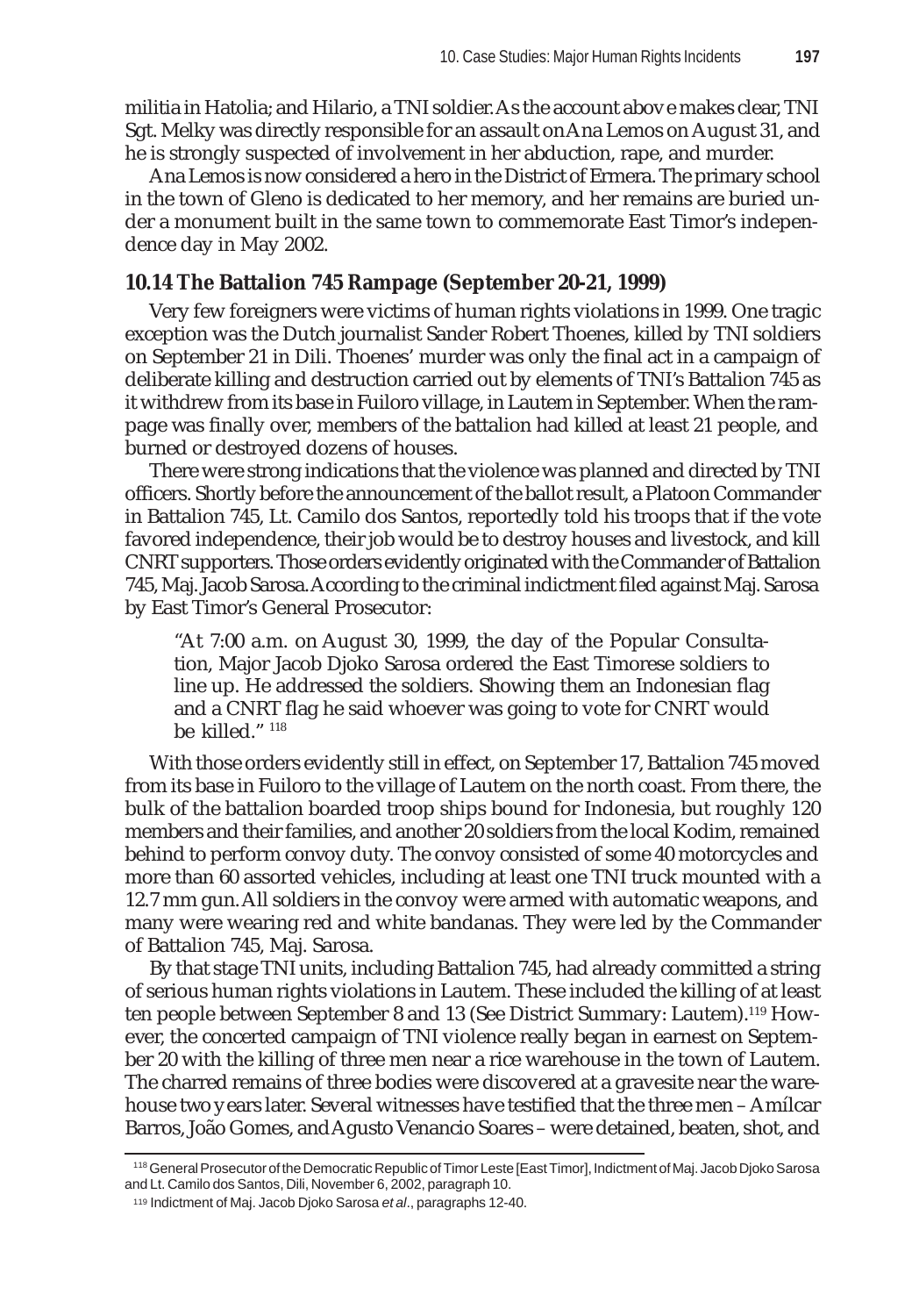then burned by TNI soldiers, including members of Battalion 745.<sup>120</sup> They have also stated that the Commander of Battalion 745, Maj. Sarosa and Platoon Commander, Lt. dos Santos, were present at the attack but took no action to prevent or stop it.  $121$ 

Later that day, September 20, the Battalion 745 convoy began to move from Lautem to the village of Laga in Baucau District. After camping at Laga for the night, members of the Battalion destroyed and burned their lodgings, and several houses in the village, before heading off.

As they moved westward, on September 21, members of Battalion 745 reportedly killed two young men whom they encountered riding a motorcycle along the main road from Baucau. Witnesses have said that the two men – Egas da Silva and Abreu da Costa – were stopped near the village of Buile, in the Sub-District of Laga, and then shot by soldiers as they tried to flee. According to the indictment filed by East Timor's General Prosecutor, Abreu da Costa was shot in the right leg and through the right eye, and Egas da Silva was shot in the stomach, neck and chest.<sup>122</sup> A relative of the two men later told a journalist "I constantly dream about them."<sup>123</sup>

Later the same day, members of Battalion 745 killed at least four more people, including two women, as they passed through the villages of Buruma and Caibada, just east of Baucau town. The four victims – Victor Belo, Carlos da Costa Ribeiro, Elisita da Silva, and Lucinda da Silva – were killed as soldiers conducted raids of the villages, and fired indiscriminately at civilians as they ran for safety. According to family members and friends, Victor Belo was shot by two soldiers at the end of the convoy after returning to lock the door on his house; Carlos da Costa Ribeiro was shot in the head inside his home; Lucinda da Silva was shot in the chest while running away from the soldiers; and Elisita da Silva died after being shot in both her legs.<sup>124</sup>

Elisita da Silva's father gave the following account of the assault:

"When I saw the TNI convoy they were already firing their weapons into the bushes. There was single and automatic gunfire and they also fired grenade launchers into the bushes. I also saw TNI soldiers on foot searching houses and the bush-land for people. So we (Jacinta, Elisita, Cezarina and Zelia) hid behind a big rock, which was next to our house. A few moments later, two TNI soldiers detained me . . . After the soldiers released me I went straight to the back of my house and I saw that my daughter Elisita had been shot in both legs. Her legs were broken and there was a lot of blood. She was still alive and she told me she was in a lot of pain."125

Battalion 745 soldiers committed several more killings near the village of Laleia, in the District of Manatuto, west of Baucau. The dead included three men, apparently unarmed, who were killed in the course of an assault on the eastern side of Laleia bridge, and one man, an alleged Falintil fighter, who was stabbed and shot by soldiers who then cut off one of his ears. Three other people, including one woman, were reportedly detained near Laleia, beaten then handed over to soldiers of the

<sup>&</sup>lt;sup>120</sup> Soldiers from Battalion 621 were also said to have taken part in these killings.

<sup>121</sup> UNTAET, SCU, "Synopsis in Respect to TNI 745 Battalion and the Murder of Sander Thoenes," September 9, 2001. 122 Indictment of Maj. Sarosa *et al*., paragraph 65.

<sup>123</sup> Cited in Cameron W. Barr, "A Brutal Exit: Battalion 745" Part 1 of 4, *Christian Science Monitor*, March 13, 2000.

<sup>124</sup>Cameron W. Barr, "A Brutal Exit: Battalion 745" Part 3 of 4, *Christian Science Monitor,* March 16, 2000.

<sup>125</sup> Recorded in UNTAET, SCU, "Synopsis in Respect to TNI 745 Battalion," September 9, 2001.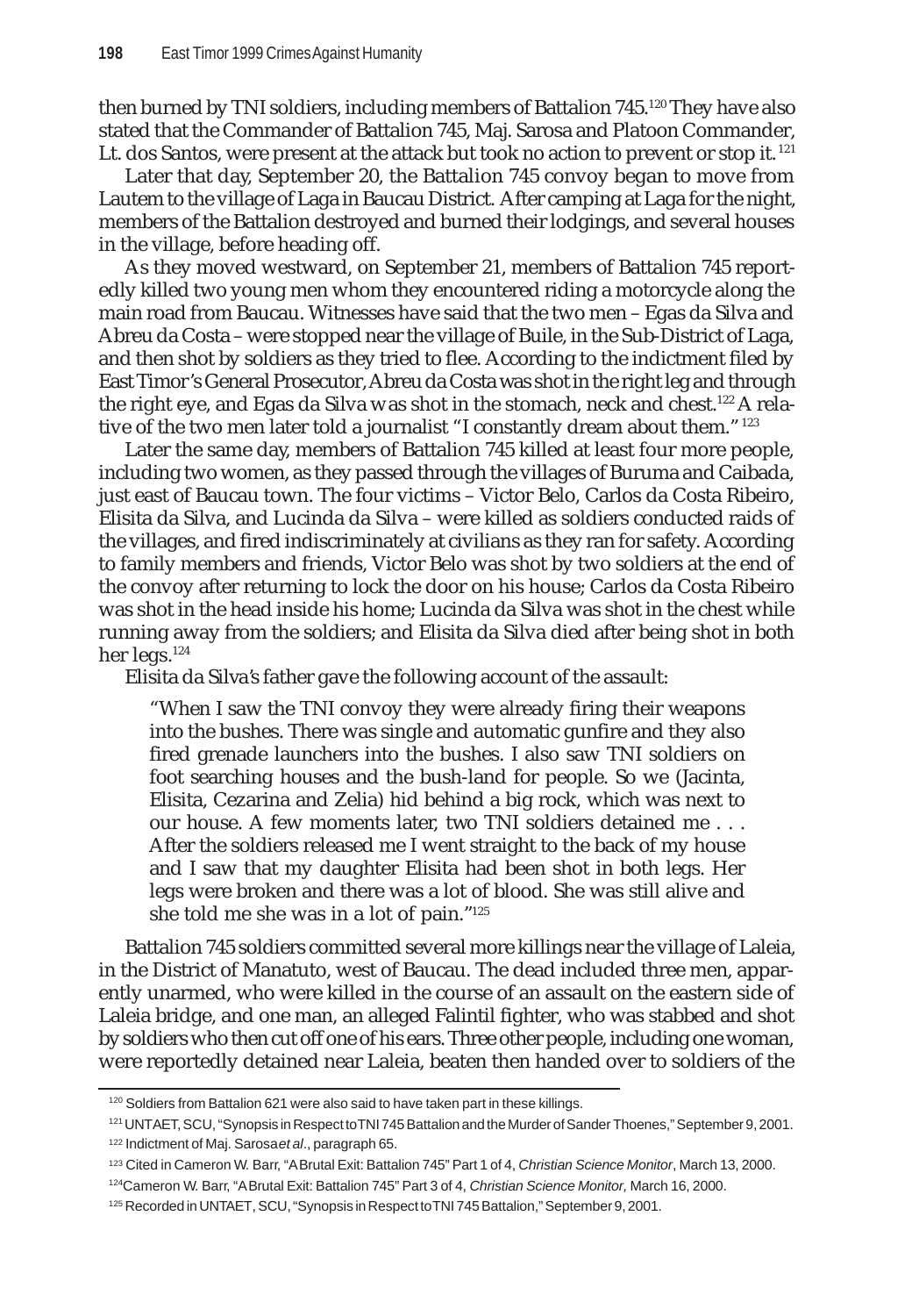Manatuto Kodim. They were not seen again and it is thought that they were killed.<sup>126</sup> Some of the victims were executed while in custody, and reportedly under orders from TNI officers.<sup>127</sup>

More violence, including at least three more killings, followed as the Battalion 745 convoy rolled into Dili in the late afternoon on September 21. Travelling along Becora Road at about 4:30 p.m. a British journalist, Jon Swain, and an American photographer, Chip Hires, encountered the convoy. The journalists, accompanied by an interpreter, Anacleto da Silva, were travelling in an old blue taxi, driven by a local man, Sancho Ramos da Resuriçao.128

According to a number of witnesses, soldiers from the convoy stopped and surrounded the taxi, and started hurling abuse and tugging at the doors. One soldier struck the driver in the head with the butt of his rifle, "causing his right eye to come out from its socket."129 The interpreter, Anacleto da Silva, was reportedly forced from the taxi and into a TNI vehicle. One witness told UN investigators he saw a man fitting Anacleto's description being beaten by Battalion 745 soldiers at the Korem in Dili later that evening. He was never seen again, and is believed to have been killed.130

A number of soldiers searched the taxi and seized the journalist's possessions, including cameras, rolls of film, and a bag. A soldier then shot at the taxi's tires and radiator to prevent the journalists from continuing their journey. The driver of the taxi later testified to UN investigators that Lt. Camilo dos Santos of Battalion 745 took part in the assault.<sup>131</sup>

Also present at the scene was the Battalion Commander, Maj. Jacob Sarosa. During the incident, he reportedly told the journalists that his soldiers were "very angry, very angry with [the] UN and you Westerners. You must understand."132 In an interview with UN investigators in November 1999, Maj. Sarosa denied any knowledge of, or involvement in, the beating of the driver or the abduction of the interpreter.<sup>133</sup> He did admit, however, that the taxi had been stopped and searched, the journalists' possessions seized and destroyed, and the taxi's tires shot out, on his orders.

Still on the afternoon of September 21, about 400 meters down the Becora Road, soldiers of Battalion 745 killed yet another man, Manuel Andreas. The murder was witnessed by two people, one of whom gave the following testimony to investigators:

"Later that afternoon, I think it was about 5:00 p.m. myself, Manuel [the deceased] and António . . . started to walk up the main road towards the bridge and river. I think António was in front, followed by me, and Manuel was behind us. As we were walking, I heard a burst of gunfire and saw straight away that António had been shot in the right arm. At the same time I saw Manuel fall to the ground and start screaming. I then saw that he had been shot in the chest. The

<sup>126</sup> UNTAET, SCU, "Synopsis in Respect to TNI 745 Battalion," September 9, 2001.

 $127$  Ibid.

<sup>128</sup> Different sources give the driver's name as 'Sanjo Ramos' and Sanchos Ramos Daressuricao.

<sup>129</sup> Indictment of Maj. Sarosa *et al*., paragraph 88.

<sup>130</sup> UNTAET, DHRO-Dili, "Key Cases of HRVs/Abuses in Dili District," September 15, 2002.

<sup>131</sup> UNTAET, SCU, "Synopsis in Respect to TNI 745 Battalion," September 9, 2001.

<sup>132</sup> UNTAET, DHRO-Dili, "Key Cases," September 15, 2002.

 $133$  Ibid.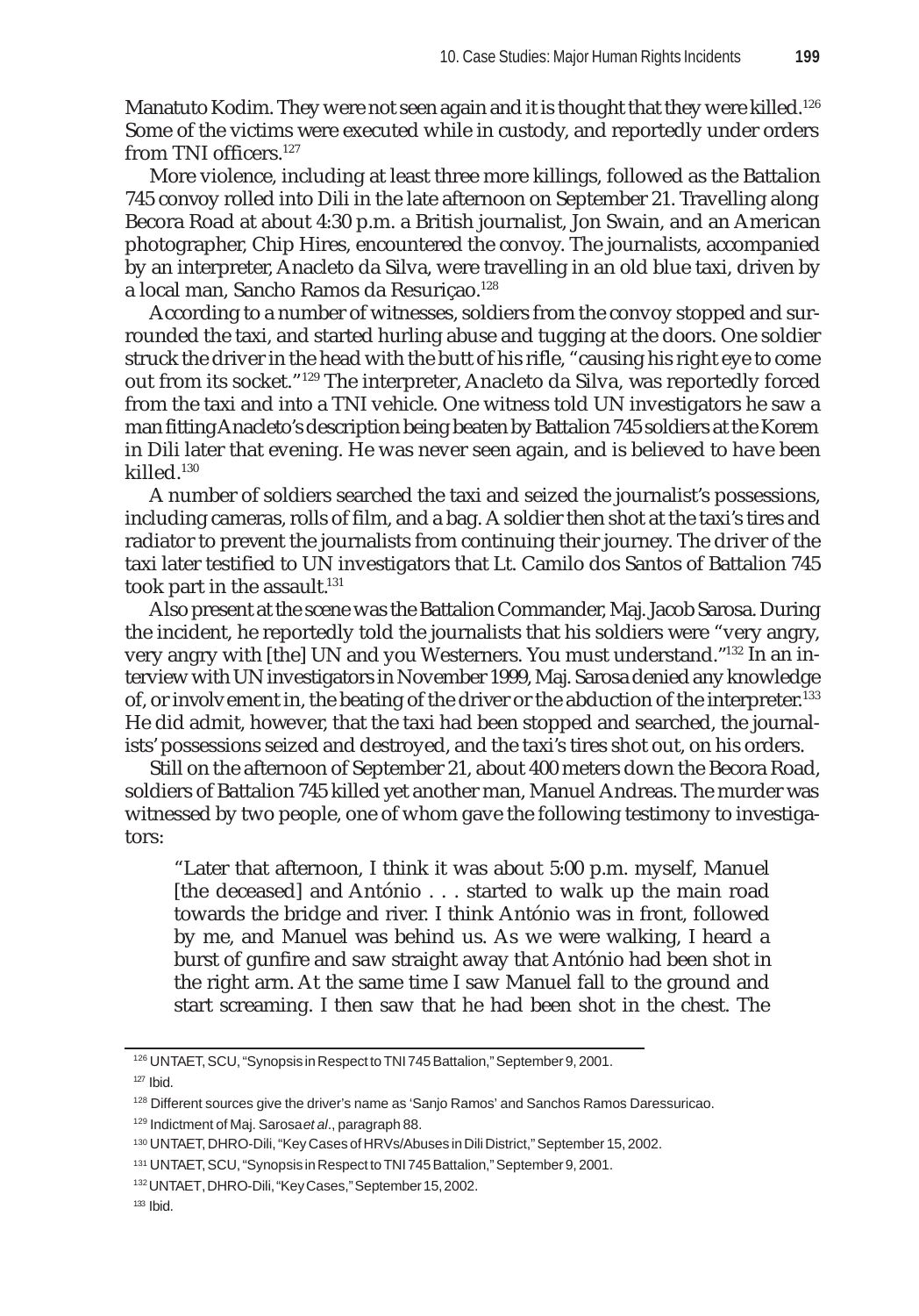gunfire continued and António and I ran for cover in the hills."134

The final act in Battalion 745's two-day campaign of violence occurred shortly thereafter, roughly 300 meters further along the Becora Road. There, soldiers killed and mutilated the body of Dutch journalist Sander Robert Thoenes.

Mr. Thoenes had recently arrived in Dili to cover the arrival of INTERFET for the *Financial Times* newspaper. According to witnesses, he left the Hotel Turismo at about 5:00 p.m. on September 21, riding on the back of a motorcycle driven by a local man, Florindo da Conceição Araújo. As they drove down the Becora Road, they encountered several TNI soldiers on motorcycles, armed with automatic weapons. The soldiers shouted for the men to stop but, fearing for his own and his passenger's safety, the driver attempted to execute a U-turn and flee. The soldiers opened fire, and the motorcycle rolled over causing both driver and passenger to fall to the ground. The driver managed to run off, leaving Mr. Thoenes lying on the road. <sup>135</sup>

Witnesses said that four or five soldiers then dragged Mr. Thoenes off the road into a secluded area, where his body was found the following morning.136 He had been shot in the chest, and his assailants had cut off his left ear and sliced off part of his face, apparently with surgical precision. Some of Mr. Thoenes' fingers were also missing, but it is believed that that injury occurred when the motorcycle fell to the ground.

According to an Australian pathologist who conducted a post-mortem examination on Thoenes's body in Darwin on September 24, 1999, the cause of death was a single gunshot to the chest. In 2001, a Dutch investigator and an Australian military policeman wrote: "It can be concluded . . . [that] Sander Thoenes was killed by a military [sic] of TNI Battalion 745 with a shot in the back."<sup>137</sup>

Shortly after Mr. Thoenes' murder, the Battalion 745 convoy proceeded to the Korem headquarters in the center of Dili. There, together with Brimob and Korem units, they received a briefing from the recently appointed Korem Commander, Col. Noer Muis. According to witnesses, Col. Muis ordered the members of Battalion 745 to move out as soon as they had eaten and refueled their vehicles. He also ordered them to say nothing about their actions of the previous two days. By one account, his words were as follows:

"You don't need to tell anyone about what you have done on your way here. Don't even tell your wives. From Dili to Kupang the way is safe, so you will not need to open fire."<sup>138</sup>

Later that evening, the convoy moved out, reaching the border town of Balibo without further incident. The following day, September 22, it proceeded to Kupang, arriving at about 10:00 p.m. Some time after arriving there, Maj. Sarosa, Lt. Camilo, and Lt. James were interviewed by TNI military police. The three were subsequently

<sup>134</sup> UNTAET, SCU, "Synopsis in Respect to TNI 745 Battalion," September 9, 2001.

<sup>135</sup> INTERFET, Investigation Section, "Alleged Murder of Sander Robert Thoenes – Interim Report," Dili, November 24, 1999.

<sup>136</sup> The witnesses are cited in Cameron W. Barr, "A Brutal Exit: Battalion 745", Part 4 of 4, *Christian Science Monitor,* March 17, 2000; and in INTERFET, Investigation Section, "Alleged Murder of Sander Robert Thoenes – Interim Report," Dili, November 24, 1999.

<sup>137</sup> Cited in INTERFET, Investigation Section, "Alleged Murder of Sander Robert Thoenes-Interim Report," Dili, November 24, 1999.

<sup>138</sup> Indictment of Maj. Sarosa *et al*., paragraph 104.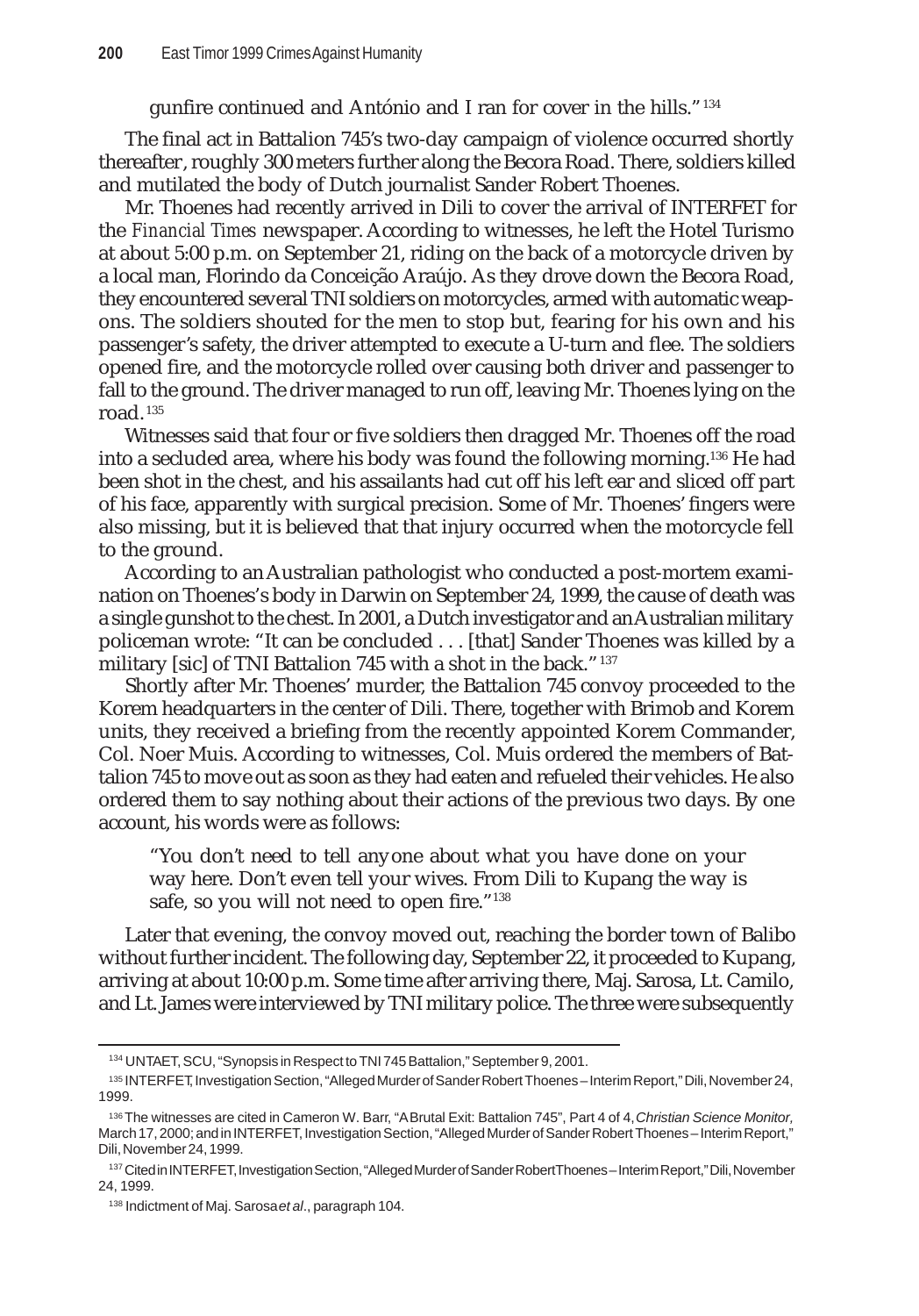Apart from those brief detentions, as of March 2003 no member of Battalion 745 had been punished in connection with the murders and other criminal acts described here. Indonesian investigators claim to have found little evidence of TNI involvement in any of the murders, and Indonesian prosecutors elected not to bring any of these cases to trial.

### **10.15 Murder of Los Palos Clergy (September 25, 1999)**

One of the most shocking aspects of the pro-autonomy strategy, both before and after the ballot, was the deliberate targeting of Roman Catholic clergy and places of worship. The massacres at the churches in Liquiça and Suai, in April and September respectively, and the attack on the Bishop's residence in September seemed deliberately calculated to terrorize a population that is 80% Roman Catholic. The assaults were also motivated by a perception that the Church had supported the pro-independence position.

Both of these motivations were evident in one of the most grisly incidents of violence of the post ballot period: the ambush and execution-style killing of a group of five clergy and four lay people by a gang of militiamen in Lautem on September 25.140 The victims included a nun who was hacked with a machete as she knelt praying by the roadside, and then thrown into a river and shot dead.<sup>141</sup>

The trial of the perpetrators, all of them associated with the Team Alfa militia group, confirmed that the killings had been deliberate and politically motivated. The leaders of the operation knew the identities of the religious figures they killed, and considered them legitimate targets because of their alleged pro-independence sympathies. Significantly, the trial also confirmed that Team Alfa was organized by, received orders from, and had "close ties and continuous contact" with Kopassus, and in particular its local commander, Lt. Syaful Anwar.<sup>142</sup>

On September 25, a Team Alfa commander, Joni Marques, and several other members of the group drove from the port of Com, in Lautem District, toward the town of Lautem. The ostensible purpose of their journey was to get rice from a warehouse near Lautem, but there was reason to believe that the actual intention was to ambush and kill the clergy. The most obvious indication that they were not in fact intending to get rice was that they drove right past the rice warehouse. In addition, at least seven of the men were armed with SKS automatic weapons, the type used by Indonesian security forces, and most were also carrying machetes and knives.

About one kilometer past Lautem, the militiamen passed two young men pushing a cart along the road. The militia commander, Joni Marques, ordered his driver to stop, and the militiamen got out and chased the two men, hurling rocks and firing their weapons at them. One of the two men, José Pereira, was wounded but managed to escape.143 The second, Izinho Freitas Amaral, was caught, tied to a tree

<sup>139</sup> INTERFET, Investigation Section, "Alleged Murder of Sander Robert Thoenes – Interim Report," Dili, November 24, 1999.

<sup>140</sup> Unless otherwise noted, the following account is based on evidence and testimony recorded in: Dili District Court, Special Panel for Serious Crimes, "Judgment" in the case of Joni Marques *et al.,* December 11, 2001.

<sup>141</sup> The deceased were identified in trial proceedings as: Sister Emilia Cazzaniga, Sister Celeste de Carvalho, Brother Jacinto Xavier, Brother Fernando do Santos, Brother Fernando da Conceição, Agus Muliawan, Cristovão Rudi Barreto, Titi Sandora Lopes, and Izinho Freitas Amaral. See, "Judgment," Joni Marques *et al.*, December 2001.

<sup>142</sup> Testimony of Joni Marques, in "Judgement," pp. 52-57, and 398.

<sup>143</sup> For José Pereira's account of this encounter, see "Judgment," Joni Marques, *et al.*, pp. 264-265.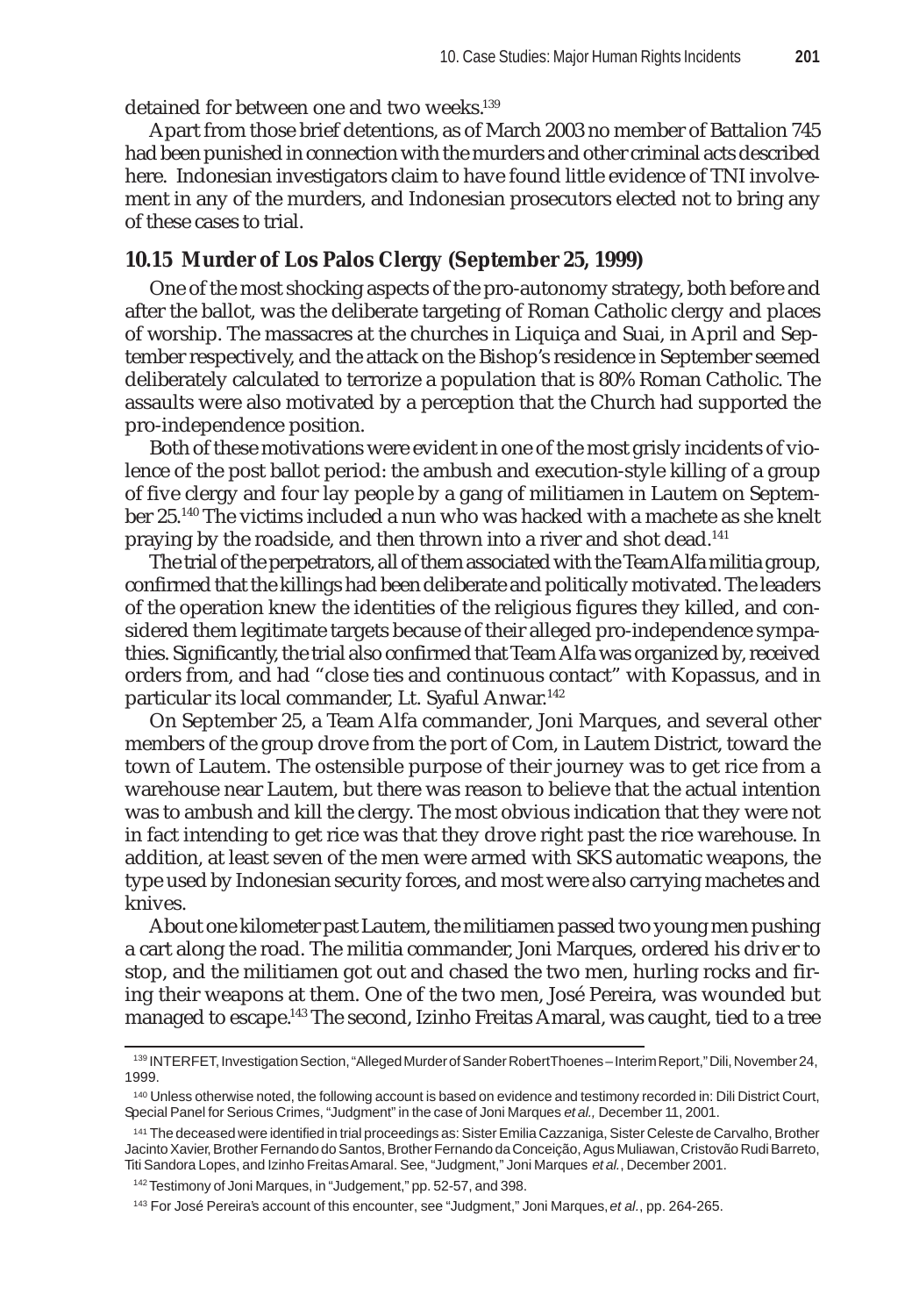near the side of the road, and later killed. In its findings in this case in December 2001, the Special Panel for Serious Crimes of the Dili District Court concluded that the militias had chased the two young men, and killed one of them, in order to ensure that there would be no witnesses to the crime they were about to commit.<sup>144</sup>

Joni Marques then ordered his men to set up a roadblock by placing large stones on the road. Some militiamen were posted on a nearby hill as a lookout, and others took up positions in a ditch with their weapons aimed up the road. Some witnesses testified in court that they knew that there was a plan to ambush the clergy's vehicle. One witness recalled that after setting up the roadblock, Joni Marques had said: "Now we will wait for the Sisters who will be coming towards Baucau . . . and when they come we will kill them all."<sup>145</sup>

At about 2:30 p.m. the same day, a gray four-wheel drive vehicle came into sight from the direction of Lautem heading west toward Baucau. There were eight people in the vehicle, including two nuns, three Brothers/Priests, a journalist and two other lay persons. When the vehicle stopped at the roadblock, Joni Marques and two other militiamen opened fire on it with their automatic weapons, instantly killing the driver and some of the passengers.

As one of the surviving passengers tried to get out of the vehicle, a militiaman grabbed him and dragged him to the river where he was shot and killed. The same militiaman poured petrol over three other survivors and lit them on fire. One of the three ran from the car to the river, where Joni Marques and another man shot and killed him.

One of the nuns, Sister Erminia, got out of the vehicle and knelt down by the roadside to pray. As she prayed, a militiaman (Horacio) slashed her with a machete. Another militiaman (Pedro da Costa) testified that he had yelled "Don't kill a Sister!" but that Joni Marques had replied "Kill them all! They are all CNRT!" A militiaman then picked up Sister Erminia and threw her in the river, before shooting her twice. At the trial, a witness testified:

"I noticed a nun sitting beside a [ditch]. There was a body beside the nun. I noticed the cap of the nun was on her shoulder. The nun talked to me in Tetum. I cannot remember all the words, but I remember she was saying 'Oh! God!'"146

At about this time, Joni Marques ordered his men to push the clergy's vehicle into the river. Several witnesses testified that he shouted: "Come here and push the car, you mother fuckers!" The men did so, though one person was still inside the vehicle. When the person got out of the car, he was shot and killed.

The attackers then turned to Izinho Freitas Amaral, the young man they had earlier tied to a tree. One militiaman cut off Izinho's ear and hacked his neck with a sword. He was then pushed into the river, where he was shot and killed. Finally, Joni Marques threw a grenade into the river, where the dead and wounded lay, to be sure that there would be no survivors.

For this and other crimes committed in 1999, Joni Marques, and two other members of Team Alfa were found guilty and sentenced to 33 years and 4 months in prison. Six other militiamen received sentences ranging from 5 to 19 years. No TNI officers had been tried in connection with this crime by March 2003.

<sup>144 &</sup>quot;Judgment," Joni Marques *et al.*, pp. 403-404.

<sup>145 &</sup>quot;Judgment," Joni Marques *et al.*, Testimony of Manuel da Costa, p. 279.

<sup>146 &</sup>quot;Judgment," Joni Marques *et al.*, Testimony of Gilberto da Costa, pp. 6-271.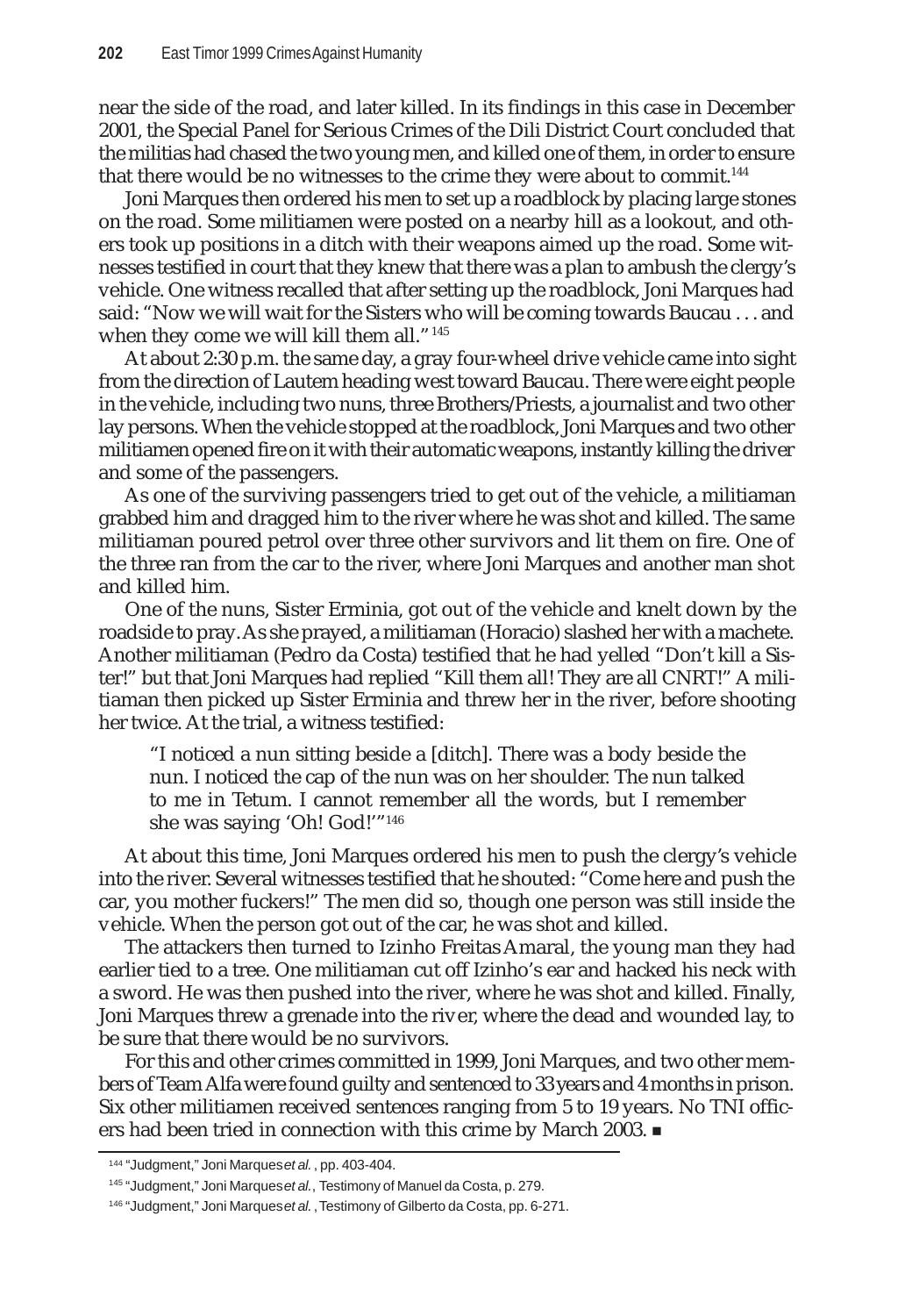# PART V QUESTIONS OF RESPONSIBILITY AND **JUSTICE**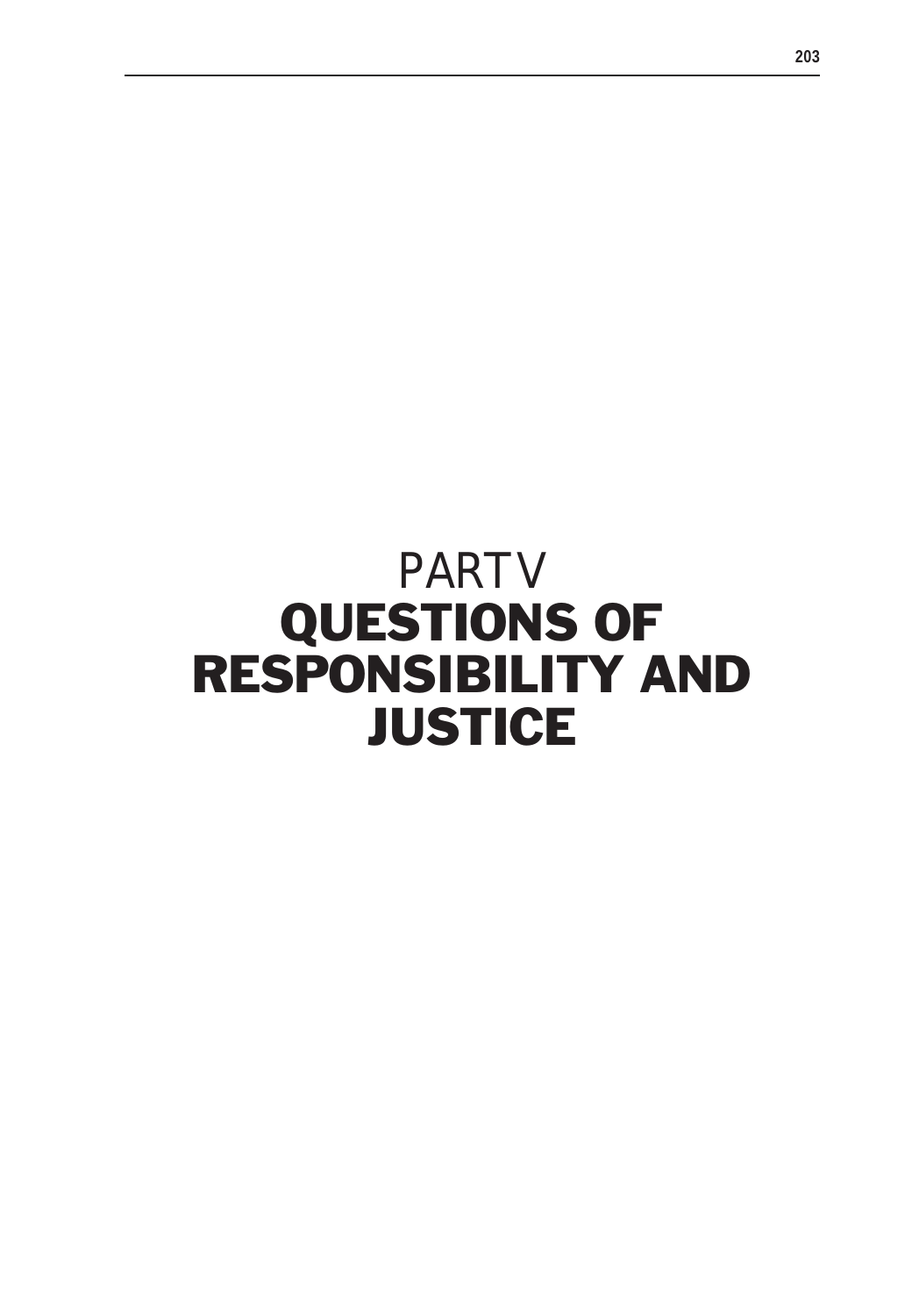# 11. Individual and Command Responsibility

The evidence presented in this report demonstrates conclusively that the violence in 1999 was part of a widespread and systematic attack on the civilian population, in which supporters of independence for East Timor were deliberately targeted. As such, the acts in question are appropriately considered not only grave violations of human rights but also crimes against humanity.<sup>1</sup> It remains to consider who should be held responsible for those crimes.

In one sense, the answer is straightforward: the responsible parties are the scores of militiamen, TNI soldiers, and Police who directly carried out the crimes. Many of these individuals have already been indicted, and some have been tried both in East Timor and in Indonesia, for individual or multiple acts of murder, rape, torture, and persecution committed in 1999. However, responsibility for crimes against humanity does not stop with the immediate perpetrators. Under international law, as well as the domestic laws of both Indonesia and East Timor, it extends also to those who ordered or facilitated those crimes, and to those who failed to take adequate measures to stop them or to punish the perpetrators.

On those grounds, this report concludes that responsibility for crimes against humanity in 1999 extends to the highest reaches of Indonesia's military, police, and civilian leadership. More precisely, it identifies some 80 Indonesian officers and officials, at or above the rank of Lt. Colonel and Bupati, who appear to bear legal responsibility for the crimes against humanity committed in 1999 (See Table 1). Some were actively involved in committing, ordering or facilitating such crimes, and so may be said to bear 'individual criminal responsibility' for them. Others failed to stop or punish the crimes of their subordinates and so arguably bear 'command responsibility' for them.

The evidence presented in this report, and discussed in this chapter, also serves as a reminder that in addressing the question of responsibility, it is necessary to look beyond the actions of individuals, to consider the impact of institutional and state norms and practices. Accordingly, this report suggests that responsibility for the crimes committed in 1999 also rests with the Indonesian armed forces as an institution, and with the Indonesian state.

#### **11.1 Individual Criminal Responsibility**

The concept of individual criminal responsibility is spelled out in Article 25 of

<sup>1</sup> Although the case has not been made in this report, many of the acts in question might also be considered violations of international humanitarian law.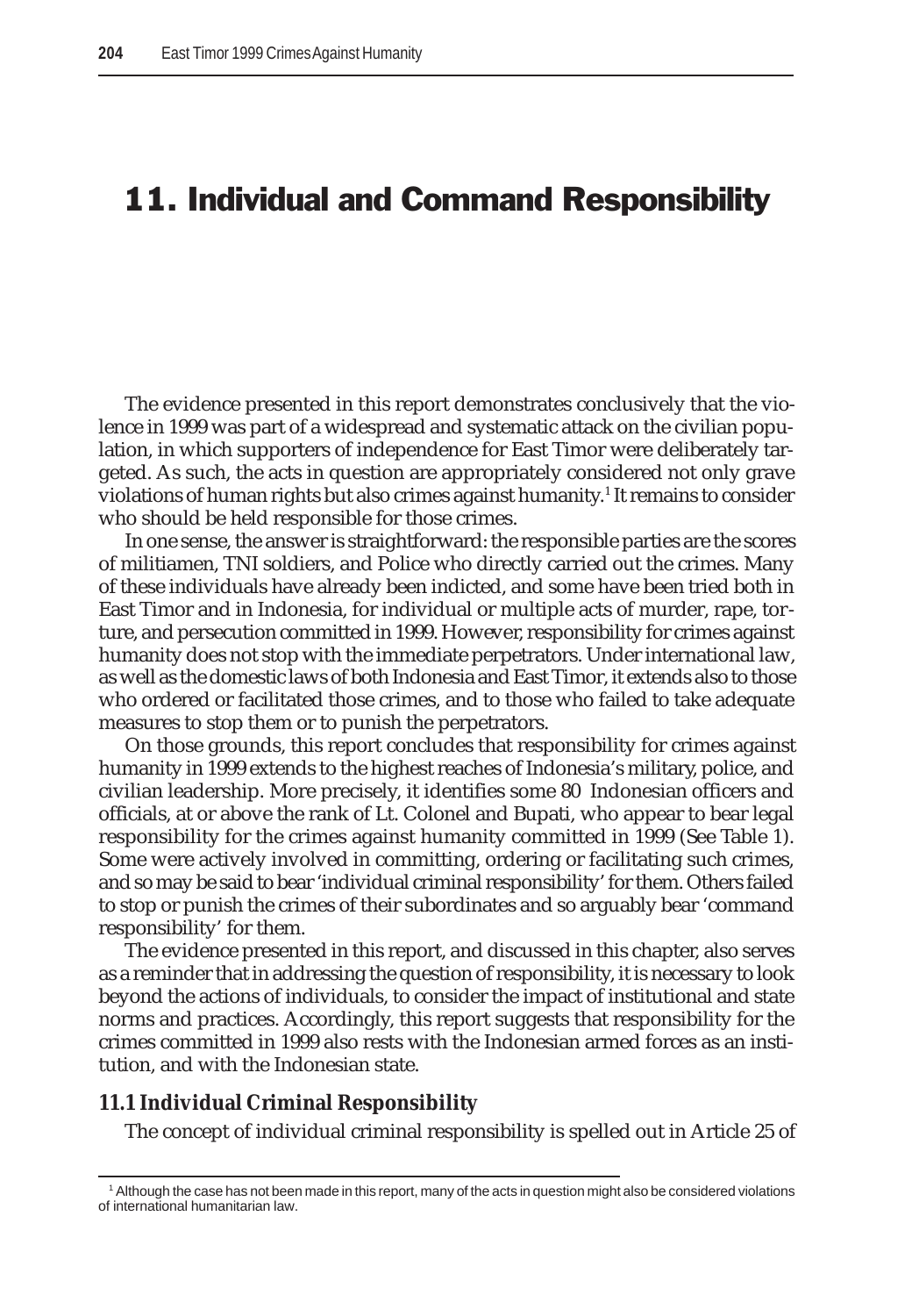the Rome Statute of the International Criminal Court,<sup>2</sup> and in the national laws of East Timor and Indonesia. Under Article 14 of UNTAET Regulation 2000/15, which is based on Article 25 of the Rome Statute, a person is said to bear individual criminal responsibility if s/he commits, orders, solicits, induces, aids, abets or otherwise contributes to the commission, or attempted commission, of a serious crime. More precisely, Section 14.3 states that:

". . . a person shall be criminally responsible and liable for punishment for a crime within the jurisdiction of the [serious crimes] panels if that person:

(a) commits such a crime, whether as an individual, jointly with another or through another person, regardless of whether that other person is criminally responsible;

(b) orders, solicits or induces the commission of such a crime which in fact occurs or is attempted;

(c) for the purposes of facilitating the commission of such a crime, aids, abets or otherwise assists in its commission or its attempted commission, including providing the means for its commission;

(d) in any other way contributes to the commission or attempted commission of such a crime by a group of persons acting with a common purpose. . ."

Further clarification of the concept of individual criminal responsibility in international law is found in the Tadic Appeals decision (July 15, 1999) at the International Criminal Tribunal for Yugoslavia (ICTY). That decision distinguishes between participation in a crime through 'aiding and abetting' and participation in furtherance of a 'common criminal purpose.'3 Both kinds of participation constitute grounds for individual criminal responsibility for a crime against humanity. The main difference between the two concepts lies in the specificity of the acts described, with 'aiding and abetting' implying a greater degree of specificity than an act in furtherance of a 'common criminal purpose.' In the language of the ICTY decision:

"The aider and abettor carries out acts specifically directed to assist, encourage or lend moral support to the perpetration of a certain specific crime (murder, extermination, rape, torture, wanton destruction of civilian property, etc.) and this support has a substantial effect upon the perpetration of the crime. By contrast, in the case of acting in pursuance of a common purpose or design, it is sufficient for the participant to perform acts that in some way are directed to the furthering of the common plan or purpose."4

The Tadic Appeals decision also clarifies that such a common criminal plan, design

<sup>2</sup> The full text of the Rome Statute can be found on the website of the International Criminal Court: http://www.un.org/ law/icc/

<sup>3</sup> Tadic Appeals decision, July 15, 1999: http://www.un.org/icty/tadic/appeal/judgement/index.htm paragraphs 185- 230.

<sup>4</sup> Ibid., paragraph 229 (iii).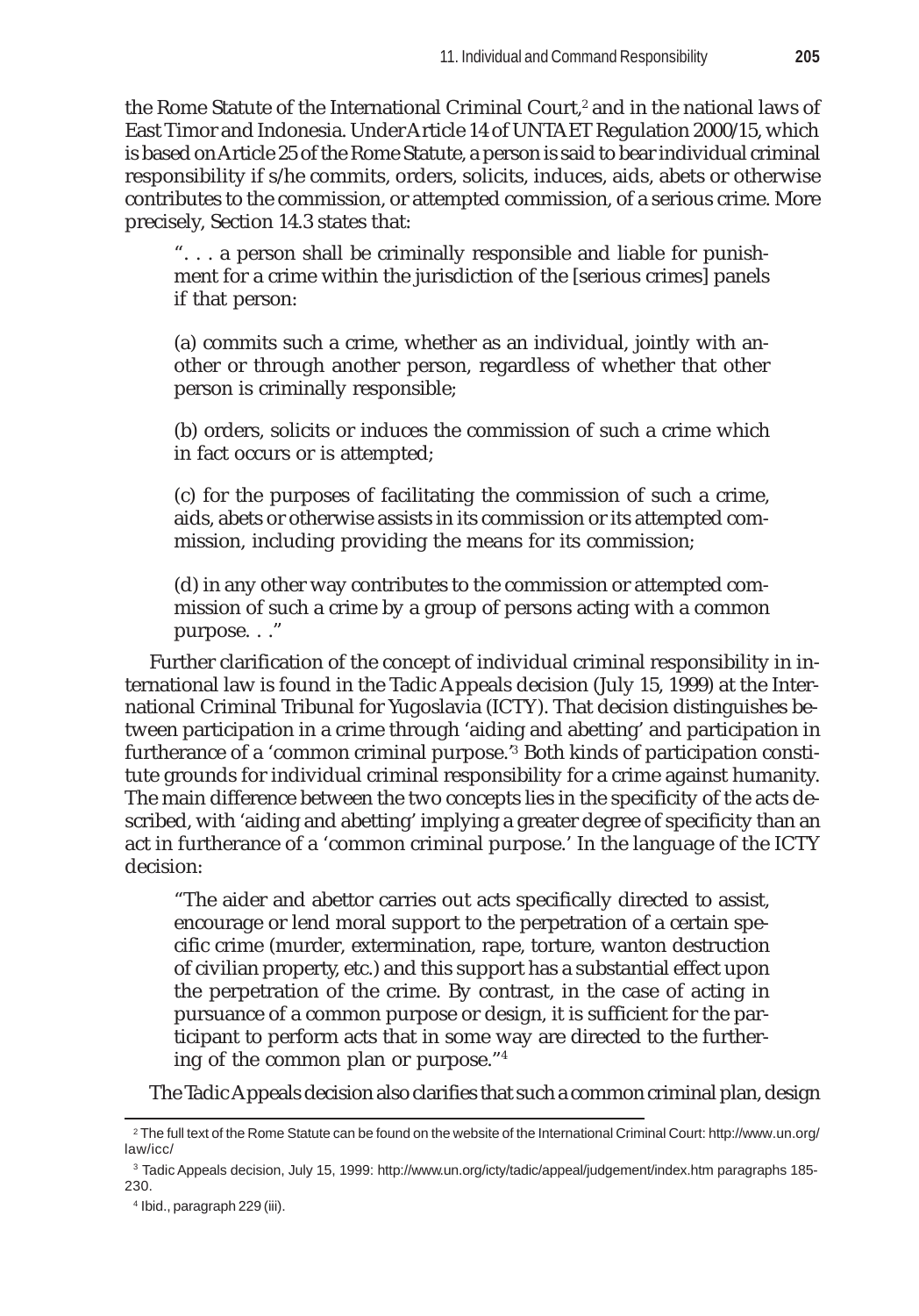or purpose need not have been previously arranged or formulated. "The common plan or purpose may materialize extemporaneously and be inferred from the fact that a plurality of persons acts in unison to put into effect a joint criminal enterprise."5

Using these statutes as a guide, and drawing upon the evidence presented in this report, it is possible to identify by name scores of militiamen, TNI, Police, and civilian government officials as individually responsible for crimes against humanity. That list, of course, includes militiamen who directly committed acts of murder, rape, torture, and persecution against supporters of independence in the course of 1999. It also includes a number of lower-ranking members of the TNI and of the Police who directly committed or ordered such crimes. Many of these individuals have been indicted by East Timor's Deputy General Prosecutor for Serious Crimes, and some have been charged and tried before Indonesia's Ad Hoc Human Rights Court. <sup>6</sup>

The vast majority of suspects formally charged with individual criminal responsibility have been the ordinary militiamen or militia leaders who 'pulled the trigger.' Some, however, have been charged with individual responsibility for aiding, abetting or otherwise contributing to the commission of such crimes. It is on those grounds that Maj. Gen. Zacky Anwar Makarim, Maj. Gen. Kiki Syahnakri, Maj. Gen. Adam Damiri, Col. Tono Suratman, Lt. Col. Yayat Sudrajat, and Governor Abílio Osório Soares were indicted by East Timor's Deputy General Prosecutor for Serious Crimes, in February 2003.<sup>7</sup> The evidence in this report strongly supports the allegations made in that indictment.

In addition, however, the evidence presented here suggests that other officers and officials also bear individual criminal responsibility for crimes committed in 1999. Indeed, the language of Regulation 2000/15, and of the 1999 Tadic Appeal decision of the ICTY cited above, allows that those responsible for crimes against humanity in East Timor – beyond the direct perpetrators of those crimes – may include any person who did one or more of the following:

- $\bullet$ helped to establish the militias and to recruit their members;
- $\bullet$  made public statements in support of the militias;
- zgranted the militias legal and political recognition;
- zprovided militiamen with military training and guidance;
- zcoordinated or conducted joint combat operations with militia groups;
- zprovided militiamen with weapons and/or ammunition;
- zprovided the militias with financial and/or material support.

Given the abundant evidence presented in this report on the role of Indonesian authorities in doing precisely these things, it can reasonably be argued that there are dozens of military, police, and civilian officials who bear individual criminal responsibility for crimes against humanity in East Timor. The key suspects are listed in Table 1.

# *Managers and Planners*

While many officials might bear individual legal responsibility for the crimes of

<sup>5</sup> Ibid., paragraph 227 (ii).

 $^6$  As of late May 2003, the authorities in EastTimor had issued 60 indictments related to the events of 1999, charging 247 individuals, most of them with crimes against humanity. See UNMISET, Serious Crimes Unit, "Serious Crimes Update V/03," Dili, May 28, 2003. Meanwhile, the Indonesian authorities had issued several indictments charging a total of 18 individuals with crimes against humanity. For further discussion of both judicial processes, see Chapter 12.

<sup>7</sup> East Timor, Deputy General Prosecutor for Serious Crimes, Indictment of Wiranto *et al*., February 2003.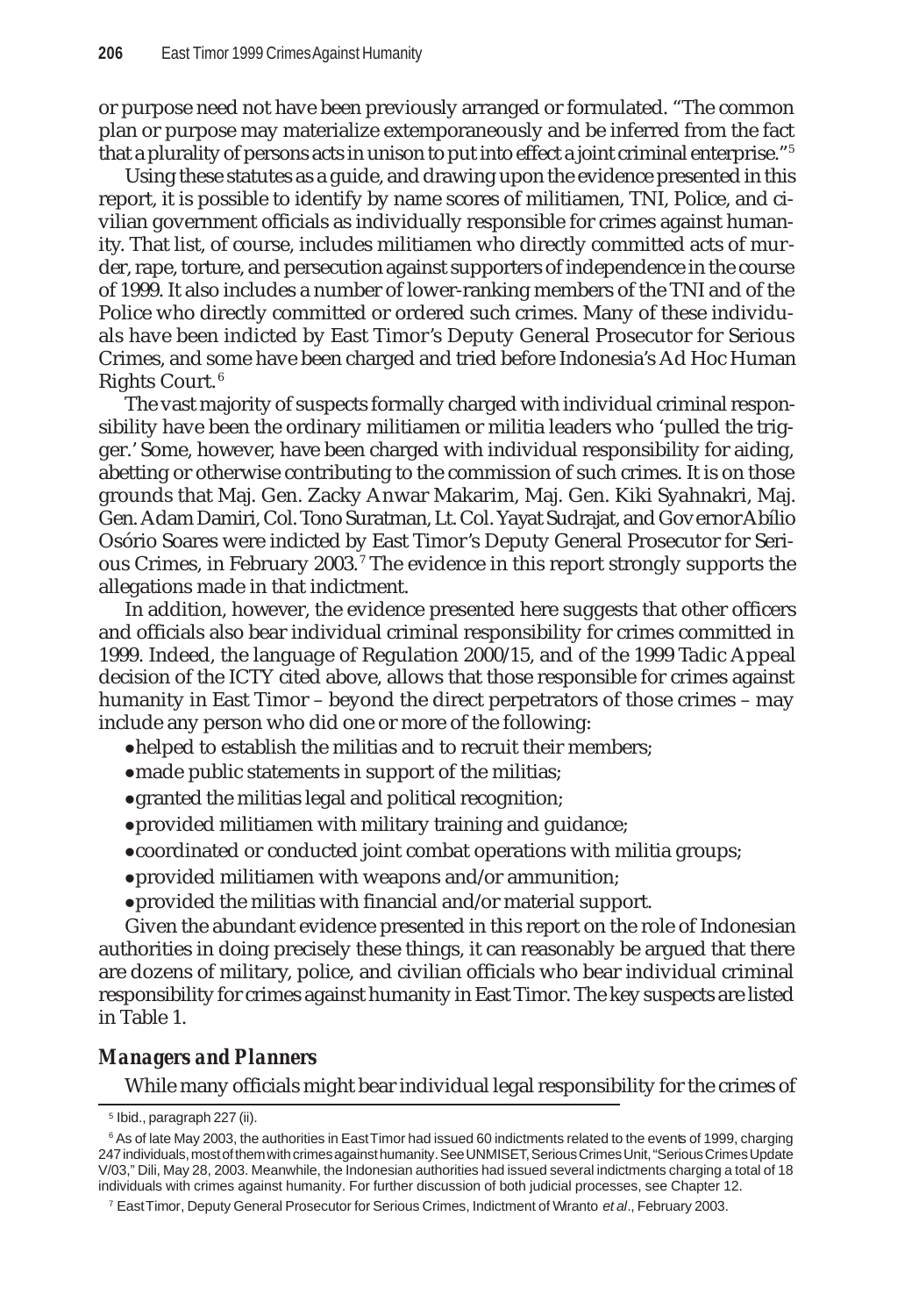1999, it is nevertheless useful to distinguish between different types or degrees of culpability. Two broad categories beyond the 'trigger pullers' are suggested here*: first,* those who managed the militia groups in East Timor in 1999; and *second*, those who were responsible for devising and coordinating the overall policy that called for the mobilization of the militias and the use of violence against civilians.

In the first category, which we may call the 'managers' of violence, belong: all militia commanders, all Kopassus and Sectoral Commanders, most (but not all) District Military Commanders, some (but not all) District Chiefs of Police, the Governor, and some (but not all) District Heads.<sup>8</sup> There is little doubt that many of these 'managers' aided and abetted, and in some cases ordered, specific criminal acts. At a minimum, their participation took the form of furthering a 'common criminal purpose' that entailed the commission of crimes against humanity. Nevertheless, a strong argument can be made that they would not, and could not, have done these things in the absence of an overall policy, initiated and coordinated by higher-ranking officials – whom we may call the 'planners.'

In this second category, the 'planners,' arguably belong a dozen, and possibly more, high-ranking TNI officers and Cabinet-level civilian officials. The evidence in this report suggests that the following officers and officials were very likely involved in such planning, and should at a minimum be the subject of further criminal investigations:

- 1. Maj. Gen. Kiki Syahnakri Assistant for Operations to the Army Chief of Staff; Martial Law Commander in East Timor
- 2. Maj. Gen. Sjafrie Sjamsuddin Assistant for Territorial Affairs to the Armed Forces Chief of General Staff
- 3. Brig. Gen. Arifuddin Director 'A' of BAIS
- 4. Maj. Gen. Zacky Anwar Makarim Head of BIA (to January 1999); Member, Task Force for the Implementation of the Popular Consultation in East Timor
- 5. Maj. Gen. Adam Damiri Commander, Regional Military Command IX/Udayana
- 6. Brig. Gen. Mahidin Simbolon Chief of Staff, Regional Military Command IX/Udayana
- 7. Col. Tono Suratman Commander of Sub-Regional Military Command 164/WD (to August 13, 1999)
- 8. Col. Noer Muis Commander, Sub-Regional Military Command 164/WD (from August 13, 1999)
- 9. Lt. Col. Yayat Sudrajat

Commander, Satgas Tribuana-VIII (Kopassus), East Timor

- 10. Lt. Gen. (ret.) Feisal Tanjung Coordinating Minister for Political and Security Affairs
- 11. Lt. Gen. (ret.) Hendropriyono

Minister of Transmigration and Resettlement

 $^8$  Dandim who probably do not belong in this category include those inAileu, Baucau, Manatuto (Lt. Col. Gerson Ponto), Manufahi, and Viqueque. Kapolres who should not be considered 'managers' of violence include those in Aileu, Baucau, Ermera, Lautem, Liquiça (Maj. Joko Irianto), Manatuto, Manufahi, and Viqueque. Likewise, the Bupatis of Baucau, Ermera, and Manufahi should arguably be excluded from the list of 'managers' of violence.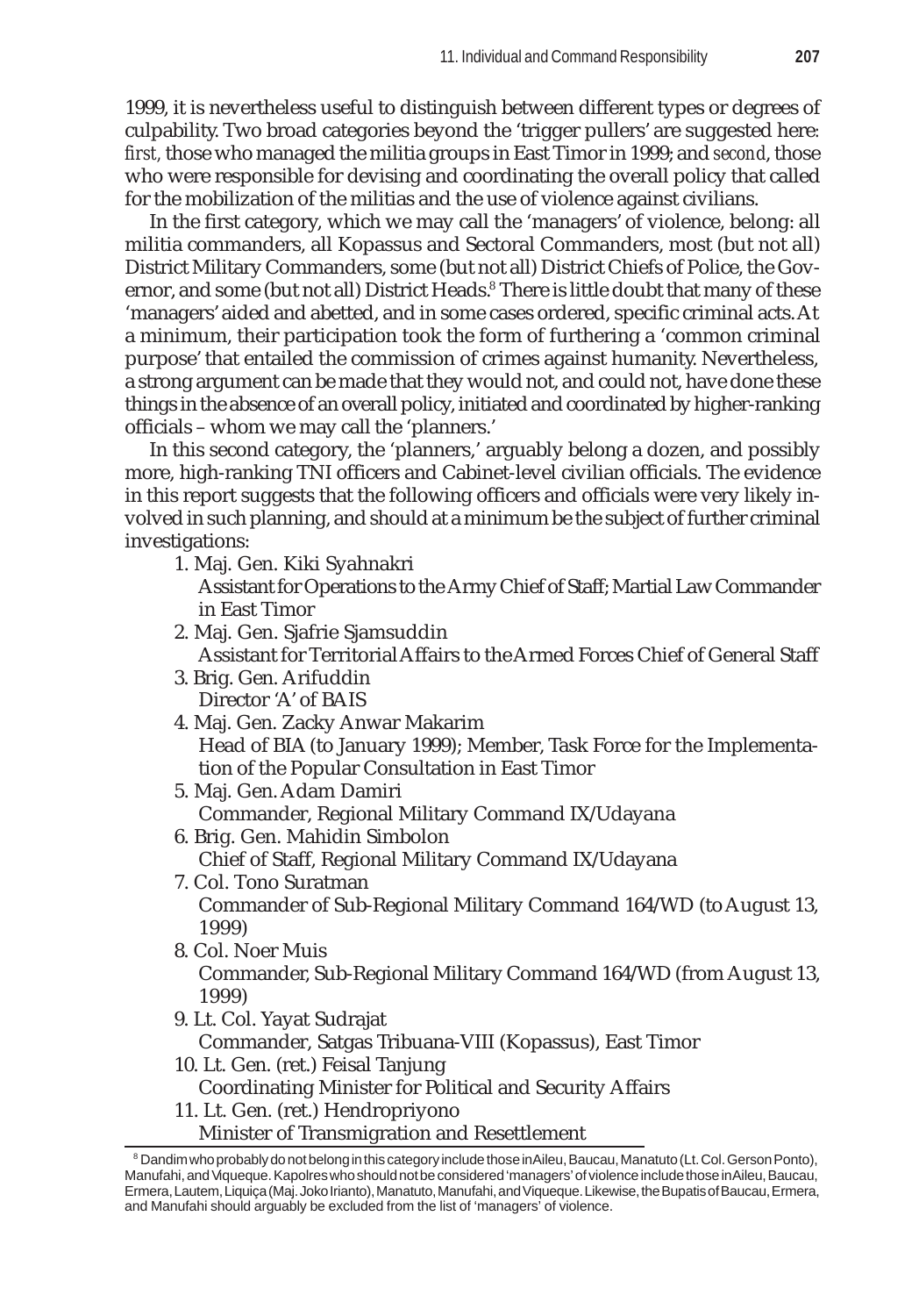## 12. Maj. Gen. (ret.) Yunus Yosfiah Minister of Information

It is noteworthy that virtually all of the officers on this list were either deployed with Kopassus units in East Timor, or shared career histories in Kopassus or military intelligence.<sup>9</sup> The pivotal role of Kopassus and intelligence officers in the 1999 violence is consistent with long-standing patterns of responsibility for grave human rights violations in East Timor and Indonesia, and it suggests a serious, underlying institutional problem in the Indonesian armed forces. Accordingly, a proper assessment of the causes of the violence in 1999, and of responsibility for it, must extend beyond matters of individual criminal responsibility, and address broader patterns of command and control within the Indonesian military and state apparatus.

# **11.2 Command Responsibility**

International law provides that, under certain conditions, military commanders as well as police and civilian superiors may be liable for crimes against humanity committed by their subordinates. That principle, commonly described as 'command responsibility,' is spelled out in Article 28 of the Rome Statute of the International Criminal Court.10 It is also articulated in the national laws of Indonesia and East Timor. Drawing from the Rome Statute, Section 16 of East Timor's UNTAET Regulation 2000/15 stipulates that a commander or superior is responsible for the criminal acts of his/her subordinate if s/he:

". . . knew or had reason to know that the subordinate was about to commit such acts or had done so and the superior failed to take necessary and reasonable measures to prevent such acts or to punish the perpetrator thereof."11

It is principally on the basis of such 'command responsibility' that prosecutors both in Indonesia and in East Timor have brought charges against several high-ranking TNI, Police and civilian officials. In February 2003, for example, East Timor's Deputy General Prosecutor for Serious Crimes issued an indictment accusing seven TNI officers – Gen. Wiranto, Maj. Gen. Zacky Anwar Makarim, Maj. Gen. Kiki Syahnakri, Maj. Gen. Damiri, Col. Tono Suratman, Col. Noer Muis, and Lt. Col. Yayat Sudradjat – of responsibility for the crimes of their subordinates, pursuant to Section 16 of UNTAET Regulation 2000/15.

The evidence provided in this report supports those allegations. At the same time, it suggests that many other military officers, as well as police and civilian officials may also bear command responsibility for the crimes committed in 1999. Some 80 officers and officials who appear to bear such responsibility are listed in Table 1. The assessment of their culpability is based on an analysis of the evidence, as it relates to the three elements necessary to prove 'command responsibility' – *first*, that there was a superior-subordinate relationship; *second*, that the superior knew or had reason to know of the crimes being committed by his subordinates; and *third*, that the official failed to take necessary and reasonable measures to stop those crimes,

<sup>9</sup> Those with Kopassus and/or intelligence positions or career histories included: Lt. Gen. Feisal Tanjung, Lt. Gen. (ret.) Hendropriyono, Maj. Gen. (ret.) Yunus Yosfiah, Maj. Gen. Sjafrie Sjamsuddin, Maj. Gen. Zacky Anwar Makarim, Brig. Gen. Arifuddin, Brig. Gen. Mahidin Simbolon, Col. Tono Suratman, Col. Noer Muis, and Lt. Col. Yayat Sudrajat.

 $10$  The full text of the Rome Statute can be found on the website of the International Criminal Court: http://www.un.org/ law/icc/

<sup>11</sup> UNTAET Regulation No. 2000/15 (June 6, 2000) "On the Establishment of Panels with Exclusive Jurisdiction Over Serious Criminal Offences."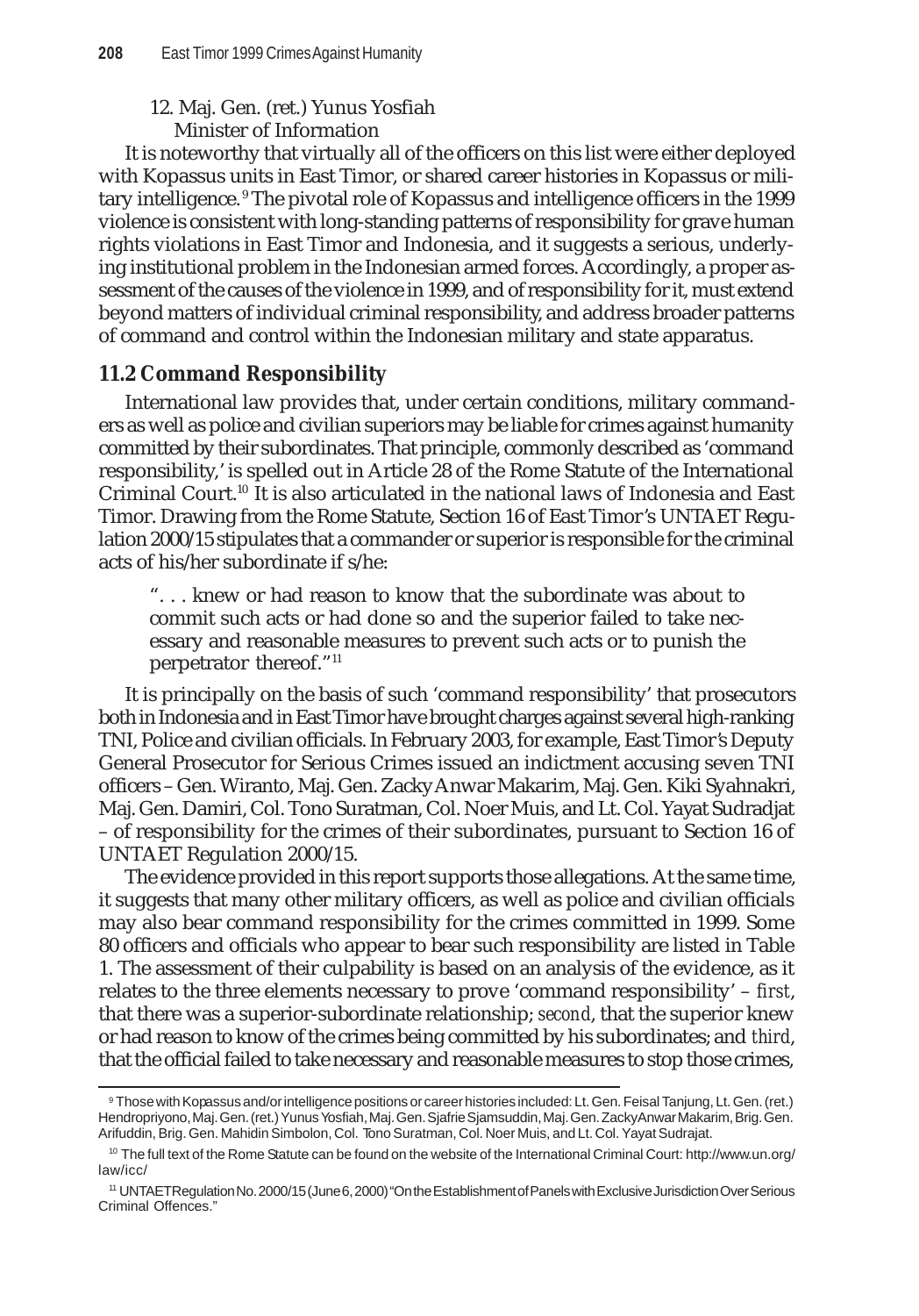and punish the perpetrators. These three elements are discussed in turn below.

## *Superior-Subordinate Relationships*

Military, police and civilian lines of authority in East Timor were complex, and often opaque. Formal chains of command did not always signify real or effective authority. To determine whether effective superior-subordinate relationships existed, therefore, it is necessary to look carefully at both the formal and the informal lines of authority that were operating in 1999.

Under Indonesian law, the Supreme Commander of the Indonesian Armed Forces in 1999 was the President, B.J. Habibie.12 Major strategic initiatives, such as the decision to hold a referendum in East Timor, and the declaration of Martial Law on September 7, 1999, required his approval. An argument might be made, therefore, that ultimate command responsibility for any acts committed by members of the armed forces in East Timor in 1999, or those operating under their command, rested with the President.<sup>13</sup> On the other hand, there is serious doubt that President Habibie had anything more than a theoretical control over the TNI hierarchy in 1999. Indeed, as noted elsewhere in this report, senior TNI officers evidently opposed his East Timor policy and sought to subvert it. Under these circumstances, it would be difficult to argue that Habibie had effective command over his subordinates in the TNI, or over the militias.

As a matter of law and in practice, effective command responsibility over TNI units in East Timor rested with the Armed Forces Commander and Minister of Defense and Security, Gen. Wiranto. As Armed Forces Commander, Gen. Wiranto stood at the apex of a chain of territorial military command that passed through the Commander of Kodam IX/Udayana, Maj. Gen. Adam Damiri, and his Chief of Staff, Brig. Gen Mahidin Simbolon, to the Commanders of Korem 164/Wira Dharma, Col. Tono Suratman and Col. Noer Muis, the Korem Deputy Commander, Col. Mudjiono, and Chief of Staff, Lt. Col. Supadi, and beneath them, to the 13 Kodim Commanders, 62 Koramil Commanders, and 442 Village level Babinsas. Within this territorial chain of command, the commanding officers at each level had direct responsibility for the actions of officers and soldiers at lower levels. As might be expected, there was some variation in the effective authority of different commanders, and questions have been raised about Gen. Wiranto's authority over some of his subordinates. Broadly speaking, however, this formal chain of territorial command did reflect real superior-subordinate relationships.

Most other TNI units deployed in East Timor in 1999 – such as Infantry Battalions 744 and 745 that were permanently based there, and the various combat battalions that passed through on tours of duty – also operated within this chain of command. However, there were some important exceptions. The two elite combat units, Kopassus and Kostrad, were commanded directly from their headquarters in Jakarta. Thus, to the extent that crimes were committed or facilitated by Kopassus and Kostrad officers or soldiers, command responsibility arguably did not rest formally with officers in the territorial chain of command (Kodam, Korem, Kodim etc.) but with the commanding officers of those units, such as the Kopassus commander in East Timor Lt. Col. Yayat Sudrajat, with their overall commanders in Jakarta,

 $12$  The President's position as Supreme Commander is specified in a 1983 law on security and defense, and a 1983 Presidential decree.

<sup>13</sup> Indeed, some of those who have been tried since 1999 (*e.g.* Col. Timbul Silaen and Eurico Guterres) have insisted that ultimate responsibility for the violence in East Timor rests with Habibie.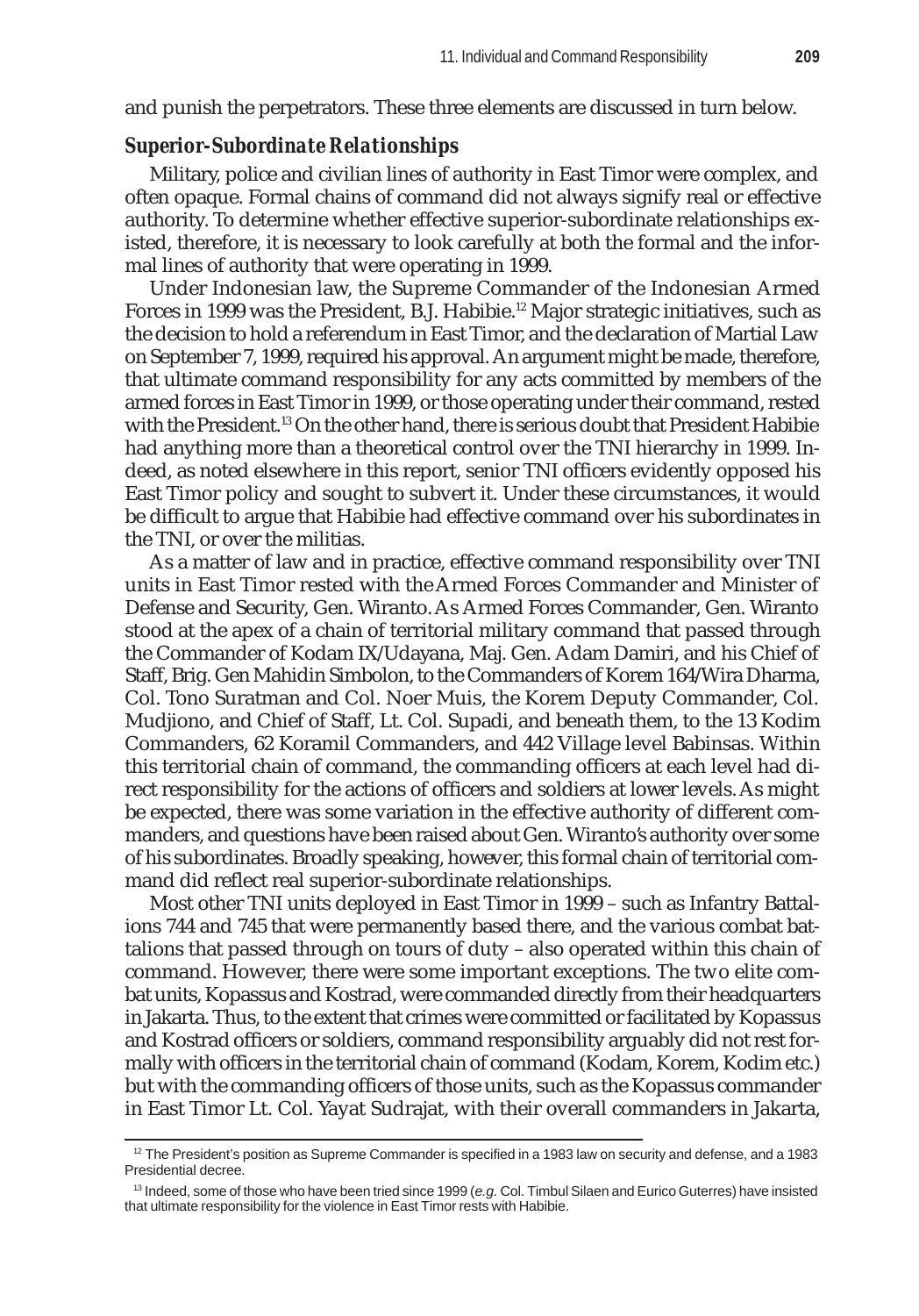Kopassus Commander Maj. Gen. Syahrir and Kostrad Commander Lt. Gen. Djamari Chaniago, and ultimately with Gen. Wiranto. The status of units grouped within TNI Combat Sectors A and B in East Timor is less clear. As Kopassus officers, however, those Sectoral commanders appear to have operated outside the normal territorial chain of command, answering instead to their Kopassus commanders.

A number of senior officers at Army, Armed Forces and BIA/BAIS headquarters also appear to have exercised effective command responsibility over junior officers and troops in East Timor. At Army headquarters in Jakarta the key officers included: the Army Chief of Staff, Gen. Subagyo Hadisiswoyo, and his Assistant for Operations (and later Martial Law Commander), Maj. Gen. Kiki Syahnakri. At Armed Forces headquarters, the main players were: the Armed Forces Chief of General Staff, Lt. Gen. Sugiono; his Assistant for Territorial Affairs, Maj. Gen. Sjafrie Sjamsuddin; and his Assistant for Operations, Maj. Gen. Endriartono Sutarto. Within BIA/BAIS, the central figures in 1999 were the Head, Lt. Gen. Tyasno Sudarto, Director 'A', Brig. Gen. Arifuddin, and Maj. Gen. Zacky Anwar Makarim, Head of BIA until January 1999, and thereafter senior member of the Task Force for the Implementation of the Popular Consultation in East Timor.

Administrative authority over the Indonesian Police rested formally with Gen. Wiranto, in his capacity as Minister of Defense and Security. However, operational command responsibility lay with the National Chief of Police, Gen. (Pol.) Roesmanhadi. Beneath him, the Police chain of command descended through the Regional Chief of Police for East Timor, Col. Timbul Silaen, to the Chiefs of Police in each of the territory's 13 Districts, 62 Sub-Districts, and 442 Villages. The Police Mobile Brigades (Brimob), and other Police units specially deployed in East Timor for the referendum, were under the command of the Regional Chief of Police.<sup>14</sup>

As explained elsewhere in this report, the authority of Police officials was limited by the TNI. That was particularly true with respect to Police actions against TNI soldiers and militias. Police officials who attempted to stop TNI or militia violence were themselves subject to reprisals, and some were killed. Nevertheless, the National, Regional and District Chiefs of Police did exercise effective authority over their own police subordinates and, in some cases, over militia groups. <sup>15</sup>

The lines of authority within the civilian government apparatus in East Timor were similarly mixed. The authority of the Governor, Abílio Osório Soares, the 13 Bupatis and the hundreds of lesser civilian officials was circumscribed by the TNI. Nevertheless, the Governor and the Bupatis did exert some real control over their subordinates, and some even held positions of authority within militia groups. Thus, while the Governor and the Bupatis were hardly the most powerful figures in the structure of power, they did exercise authority over their subordinates.

At the national level, several Cabinet Ministers were involved in shaping and implementing the government's East Timor policy, and exercised effective authority over some pro-Indonesian groups. They included: the Minister of Transmigration and Resettlement, Lt. Gen. (ret.) Hendropriyono; the Minister of Information, Maj. Gen. (ret.) Yunus Yosfiah; and the Coordinating Minister for Political and Security Affairs, Lt. Gen. (ret.) Feisal Tanjung. Among these, Lt. Gen. Tanjung undoubtedly

<sup>&</sup>lt;sup>14</sup> The only exception to this rule occurred when Brimob troops were formally seconded (in Indonesian BKO'd) to the TNI, in which case overall command responsibility shifted to a TNI officer.

<sup>&</sup>lt;sup>15</sup> Police officials who exercised some real authority over militia groups included: the Regional Chief of Police, Col. Timbul Silaen, and the District Police Chiefs in the Districts of Ainaro, Bobonaro, Covalima, Dili, Liquiça (Lt. Col. Adios Salova), and Oecussi.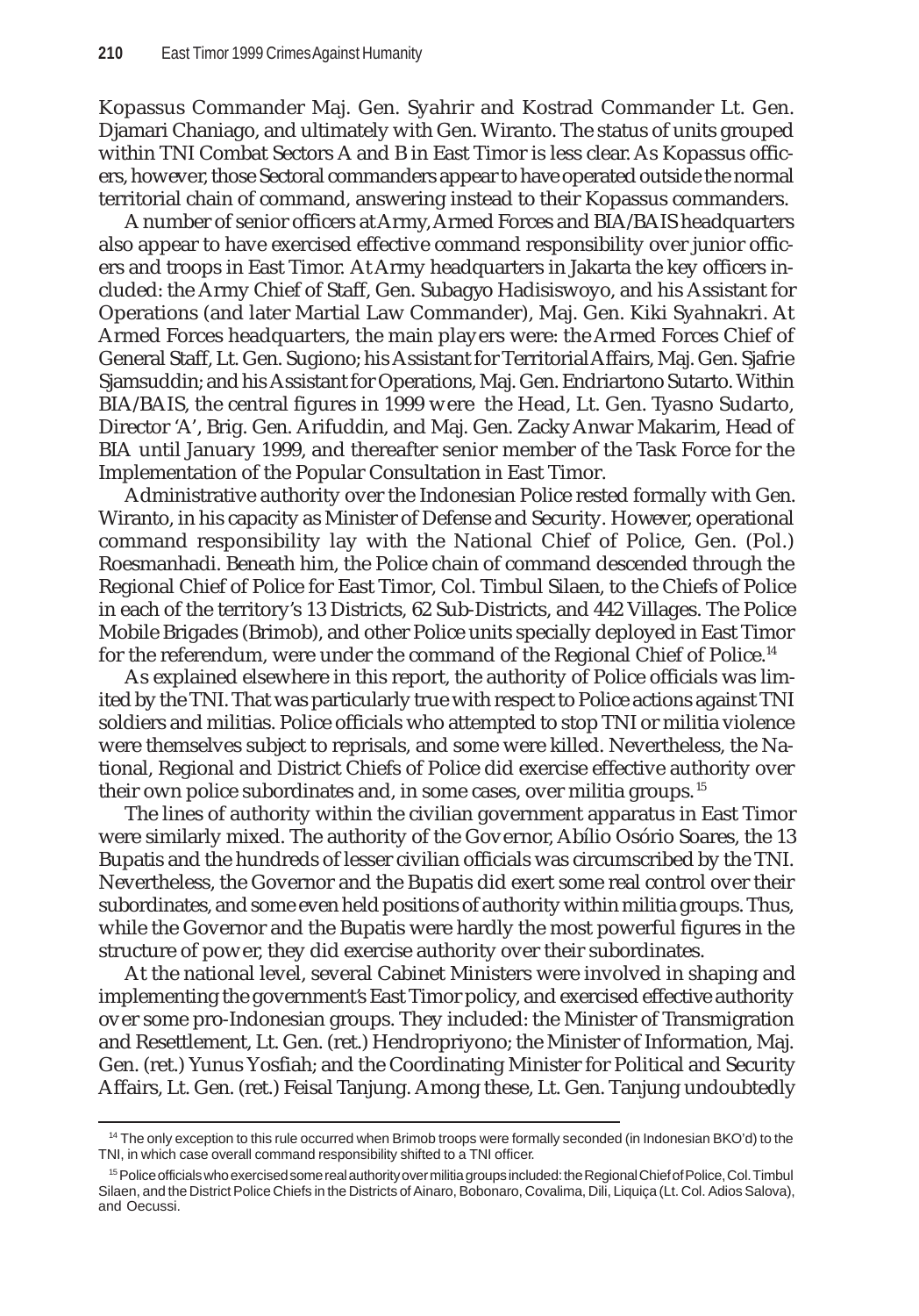had the greatest authority, both formal and informal. In his capacity as Coordinating Minister, Tanjung effectively shaped and oversaw political strategy on East Timor. As the Minister responsible for the Task Force for the Implementation of the Popular Consultation, he also stood at the apex of the network of officers and officials, including Maj. Gen. Zacky Anwar Makarim, who are believed to have controlled East Timor's militia groups.16

These military, police, and civilian chains of command were in effect through most of 1999. However, they underwent two significant changes in the immediate post-ballot period. First, on September 4, 1999 the TNI assumed direct command over all security operations in East Timor, relegating Police and civilian authorities to an ancillary role.<sup>17</sup> The new arrangement was formalized under a command structure called "*Ko-ops Nusra*" (*Komando Operasi TNI Nusa Tenggara* – TNI Operations Command, Nusa Tenggara), under the command of Maj. Gen. Damiri.<sup>18</sup>

The second shift came at 00:00 hours on September 7, 1999, when Martial Law was formally declared in East Timor.<sup>19</sup> Thereafter, until late September 1999 when Martial Law was lifted, a very different chain of command was in effect. During that period all military, police, and civilian operations in the area were formally under the control of the Martial Law Commander, Maj. Gen. Kiki Syahnakri, who was accountable to Gen. Wiranto and, in theory, to President Habibie as Supreme Commander.<sup>20</sup>

In principle, then, it is possible to determine with some precision which officers and officials might bear overall command responsibility for the criminal acts of their subordinates at any give time in 1999. For example, responsibility for crimes committed before September 4, 1999 would rest with the TNI and, in certain cases, with Police and civilian authorities, or some combination of the three. Command responsibility for crimes committed in the period September 4-7, 1999, would rest with TNI officers in the normal chain of command, but not with Police or civilian authorities. Crimes committed after 00:00 hours on September 7 would also fall formally under the command responsibility of TNI officers and particularly the Martial Law Commander, Maj. Gen. Kiki Syahnakri.

In practice, however, the determination of command responsibility during these time periods is somewhat more complicated, mainly because those in formal positions of authority did not always exercise effective command over their subordinates.

The problem is clearest in the case of the Martial Law Commander, Maj. Gen. Kiki Syahnakri. Although he was formally appointed commander with effect from 00:00 hours on September 7, it would appear that he did not assume effective com-

19 The Presidential order imposing Martial Law is dated September 6, 1999. "Keputusan Presiden Republik Indonesia Nomor 107 Tahun 1999 tanggal 6 September 1999, tentang Keadaan Darurat Militer di Timtim."

 $20$  The authority of the Martial Law Commander is spelled out in an order issued by Gen. Wiranto, dated September 20, 1999. See: Menteri Pertahanan Keamanan/Panglima TNI, "Surat Keputusan Nomor Skep/821/P/IX/1999, tentang Ketentuan Penggunaan Wewenang Penguasa Darurat Militer Daerah Timor Timur" (HRU Collection, Doc. TNI #10).

<sup>&</sup>lt;sup>16</sup> Testifying at his own trial in Jakarta, the former East Timor Chief of Police, Col. Timbul Silaen, said that Lt. Gen. Tanjung should be held accountable for the violence in 1999. "Those accountable for security affairs at the national level are Feisal Tanjung and Wiranto. I was only a field officer . . ." Cited in *Jakarta Post*, April 25, 2002.

<sup>17</sup> Gen. Wiranto has testified that the change took effect on September 5, 1999, but contemporary documents indicate that it happened on September 4. See: Secret telegram to the Armed Forces Chief of General Staff (No. B/01/IX/1999) September 4, 1999, signed by Maj. Gen. Damiri as "Panglima, Komando Operasi TNI Nusra" (Yayasan HAK Collection, Doc #47).

<sup>18</sup> Testifying in the trial of East Timor Police Chief, Col. Timbul Silaen, Gen. Wiranto explained that the decision had been taken at TNI headquarters because it was considered that the Police would not be able to handle the situation. See *Jakarta Post*, April 9, 2002.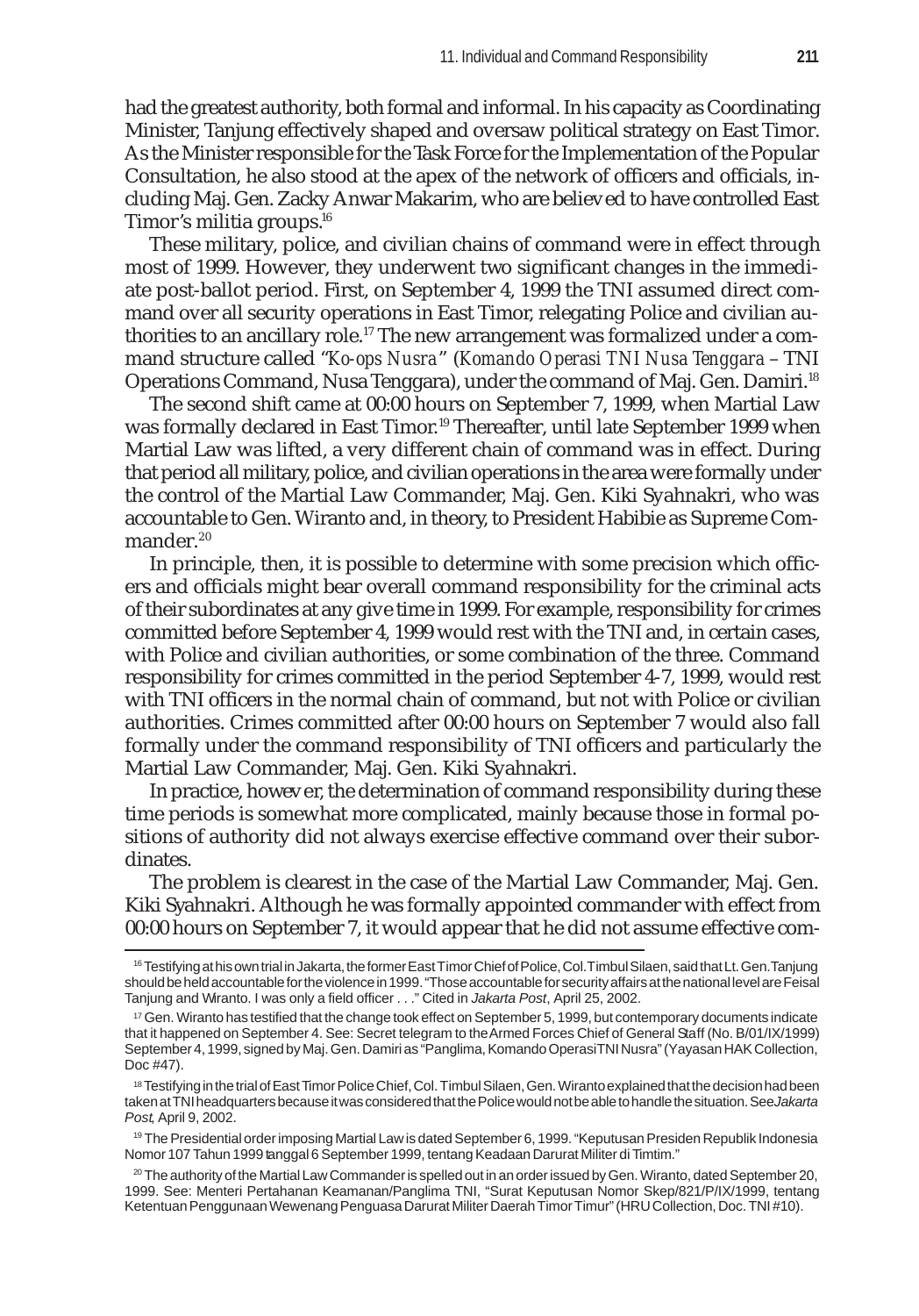mand until a few days later, perhaps as late as the evening of September 9. Until that time, effective command responsibility remained with Maj. Gen. Adam Damiri in his capacity as Commander of Ko-ops Nusra. That does not mean that Syahnakri is off the hook. On the contrary, as Martial Law Commander he clearly bears command responsibility for many of the crimes committed by TNI troops, Police and militiamen after September 9. Moreover, he arguably bears individual and command responsibility for his role in mobilizing and backing the militias long before the declaration of Martial Law.

A somewhat different complication affects judgements about the culpability of at least two other TNI officers: Gen. Wiranto and Col. Noer Muis. As noted elsewhere in this report, there have been suggestions that Wiranto and Muis lacked effective control over at least some of the officers and men formally under their command, especially in the immediate post-ballot period. If that was indeed the case, their culpability for crimes committed by their subordinates would be open to question. At the same time, if the acts in question are viewed as the continuation of longstanding policies that violated international law, and for which these officers shared responsibility, the case for their culpability would be considerably strengthened. Such an argument could well be made in regard to Gen. Wiranto.

These cases serve as a reminder that effective command authority cannot be taken for granted, but must be proven. The same is true of blanket claims to a lack of effective authority. Such claims have been used, disingenuously, as a legal defense strategy by some TNI and Police officers charged and tried in Indonesian courts. At his own trial in July 2002, for example, Maj. Gen. Damiri reportedly rejected all of the charges against him because he "was not in the field" at the time of the crimes in question.<sup>21</sup> His denial of command responsibility was supported by Maj. Gen. Zacky Anwar Makarim, who testified that Damiri did not have "effective command" over troops in the field, and therefore "cannot be tried for anything done by TNI soldiers in East Timor."22

These claims are patently untrue, most obviously for the critical days in early September when Damiri was the Commander of Ko-ops Nusra, and was in fact on the ground in East Timor.<sup>23</sup> Moreover, they are at odds with the repeated pronouncements of Indonesian authorities in 1999 that TNI forces were well-disciplined, and that the authorities were fully in control of the security situation.<sup>24</sup> As the International Commission of Inquiry on East Timor noted in its January 2000 report:

"Throughout [1999] the Government . . . gave repeated assurances to the United Nations and the East Timorese people that it would take measures to guarantee security and maintain law and order. At no time did the Government express its inability to do so or its intention to give up this responsibility."<sup>25</sup>

Beyond these questions of formal and effective authority, the determination of

<sup>21</sup> *Jakarta Post*, July 11, 2002.

<sup>22</sup> *Suara Timor Lorosae*, September 12, 2002.

<sup>23</sup> UNAMET head, Ian Martin, met Maj. Gen. Damiri in Dili on at least two occasions during this period, on September 2 and 8, 1999. Personal communication, June 4, 2003.

<sup>&</sup>lt;sup>24</sup> Asked in early 1999 if he could trust all sections of the Indonesian armed forces, for example, Foreign Minister Ali Alatas replied: "Yes, our armed forces are a very disciplined lot." See *ABC, Four Corners*, "A License to Kill," March 15, 1999, transcript, p. 14.

<sup>&</sup>lt;sup>25</sup> United Nations, Office of the High Commissioner for Human Rights, "Report of the International Commission of Inquiry on East Timor to the Secretary General," January 2000, paragraph 64.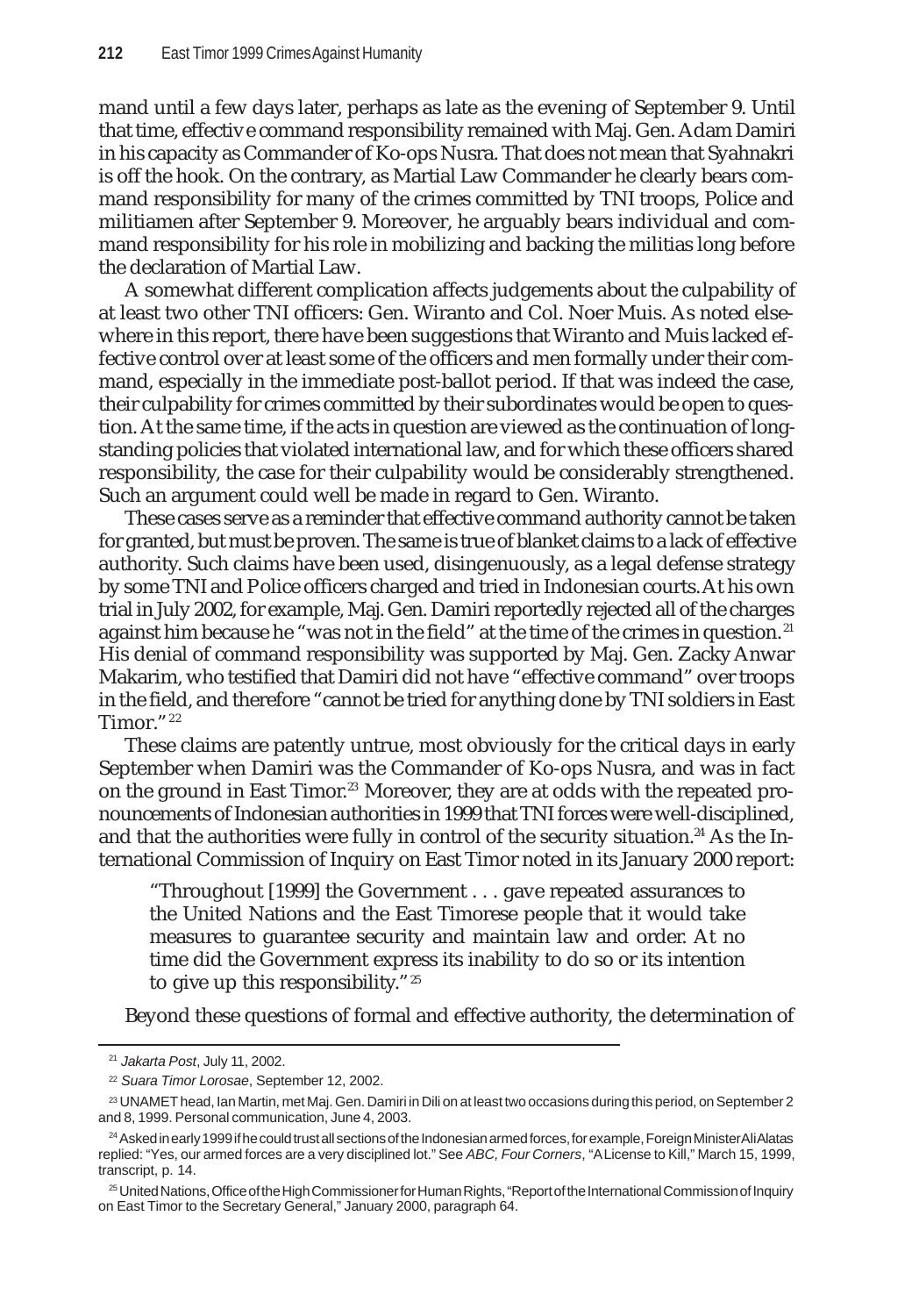command responsibility for crimes against humanity hinges on two further criteria: whether a superior officer knew or had reason to know of the crimes in question, and whether he took necessary and reasonable measures to prevent and punish them. In the language of UNTAET Regulation 2000/15, a commander or superior can be held responsible for the criminal act of a subordinate only if he "knew or had reason to know that the subordinate was about to commit such acts or had done so and the superior failed to take necessary and reasonable measures to prevent such acts or to punish the perpetrator thereof."26

# *"Knew or Had Reason to Know"*

Did the officers and officials in the chain of command know, or have reason to know, about the involvement of their subordinates in the widespread and systematic violence being committed in 1999? The answer is that, without doubt, key commanders had reason to know what was going on. In several specific instances, moreover, it can be proved that they had such knowledge.<sup>27</sup>

The general case that key officers and officials had reason to know of the crimes committed is made in the Deputy General Prosecutor's February 2003 indictment of Gen. Wiranto *et al*. Referring specifically to Gen. Wiranto, the indictment reads:

"During 1998 and 1999 WIRANTO made frequent visits to East Timor. During those visits he met with East Timorese community leaders, members of the press and officials representing the international community, including Military Liaison Officers and other officials from the United Nations Mission in East Timor [UNAMET]. At these meetings he was repeatedly informed of acts of violence and other crimes being perpetrated by TNI and militia groups in East Timor. In these meetings requests were made that he control the TNI and militia groups that were committing those crimes."28

The indictment makes similar allegations against the other accused TNI officers: Makarim, Syahnakri, Damiri, Suratman, Muis, and Sudrajat. Given the structure of military, police and civilian authority outlined in the previous section, moreover, it is reasonable to assume that knowledge of the crimes committed extended beyond these men, to include many of those occupying key command positions. That claim is substantiated by the following points of fact, all of which have been elaborated elsewhere in this report.

On a regular basis between June and October 1999, senior UNAMET officials presented written and oral briefings concerning general patterns, and specific incidents, of violence to high-ranking TNI, Police and civilian government officials. These briefings frequently highlighted evidence of the close relationship between

<sup>26</sup> UNTAET Regulation No. 2000/15 (June 6, 2000) "On the Establishment of Panels with Exclusive Jurisdiction Over Serious Criminal Offences."

<sup>&</sup>lt;sup>27</sup> Indicators suggested by the UN Committee of Experts regarding Former Yugoslavia in determining whether a superior officer must have known of crimes committed are the following: the number, type and scope of illegal acts; the time during which the illegal acts occurred; the logistics involved; the widespread occurrence of the acts; the geographical location of the acts; the speed of operations; the modus operandi of similar illegal acts; the officers and staff involved; and the location of the commander at the time.

<sup>28</sup> Deputy General Prosecutor for Serious Crimes, Indictment of Wiranto *et.al*., February 22, 2003.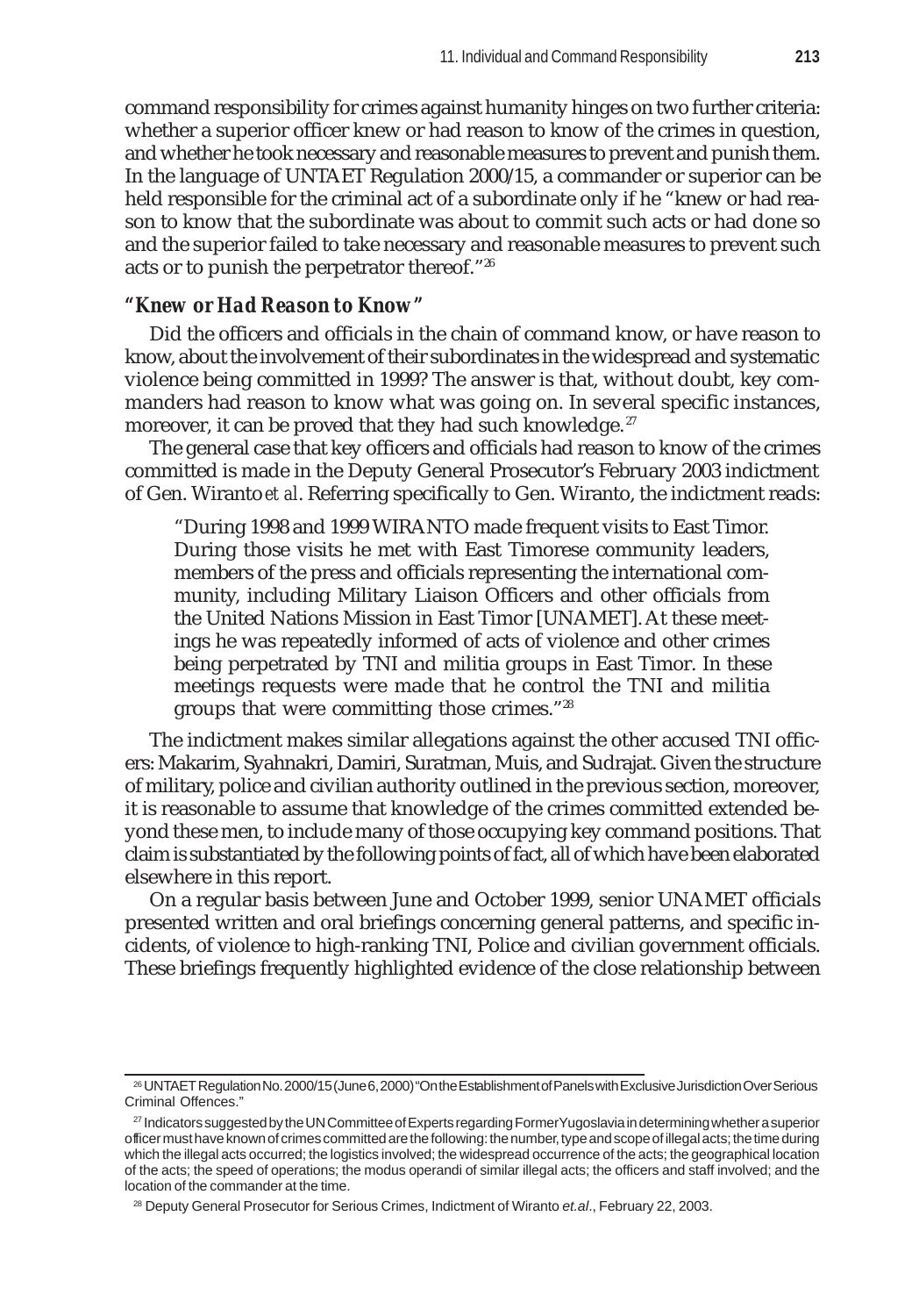the TNI and the militias.<sup>29</sup> Briefings and complaints were also routinely conveyed to the Indonesian authorities by representatives of governments, by international organizations such as Amnesty International and Human Rights Watch, and by local non-governmental organizations, including Fokupers and Yayasan HAK. Allegations and detailed information about the violence were also abundantly available through the East Timorese, Indonesian, and international media.

In addition to the information they received from such outside sources, highranking Indonesian officials received frequent written and oral reports about the situation in East Timor through their own command hierarchy. As Gen. Wiranto reportedly told Indonesian investigators in December 1999: "Of course, I received reports regularly and I studied those reports, and at critical junctures those reports were forwarded to the President."<sup>30</sup>Although these internal reports often skirted the question of direct TNI involvement with militias, some did make it clear that there was a link, and described the violence in detail.<sup>31</sup>

In short, it is clear that many of those in positions of command responsibility, up to and including the highest authorities in the country, knew or had reason to know about the criminal violence in East Timor and about the involvement of their subordinates in that violence. That conclusion strongly supports the allegations made in the indictment of Wiranto and six other TNI officers issued by East Timor's Deputy General Prosecutor in February 2003. At the same time, it suggests that knowledge of the crimes committed – and possible command responsibility for them – extended beyond the seven officers named in that indictment, and included dozens of other high-ranking TNI, Police and civilian officials.

# *"Necessary and Reasonable Measures"*

Given that senior TNI, Police, and civilian officials in the chain of command knew, or had reason to know, about the violence, the question of command responsibility for that violence hinges on whether, in the language of UNTAET Regulation 2000/ 15, those officers took "necessary and reasonable measures to prevent such acts or to punish the perpetrator thereof." The answer is that, with rare exceptions, those in authority failed to do so.<sup>32</sup> Indeed, as this report has shown, TNI and Police officials consistently encouraged, or at a minimum condoned such acts, and only a

32 In the words of Maj. Gen. Peter Cosgrove, Commander INTERFET, in late 1999: "The evidence is that there was

<sup>&</sup>lt;sup>29</sup> Written briefings provided by UNAMET officials included: two dossiers of evidence on the misuse of official funds and recourse to pressure of office in support of the pro-autonomy campaign, submitted to the government on June 16 and July 14, 1999; detailed reports on the Maliana incident of June 29, and the Liquiça incidents of July 4, submitted to the government in mid-July 1999; a letter dated August 5, from UNAMET 's head of mission Mr. Ian Martin to Task Force Chairman Tarmidzi conveying deep concern about a recent attack on UNAMET staff, and about possibly criminal behavior by government officials in Bobonaro; a letter dated August 19, from Mr. Ian Martin, to Tarmidzi, and another from the Chief UNAMET MLO, Brig. Gen. Rezaq, to Maj. Gen. Zacky Anwar Makarim, outlining the involvement of named TNI officers in supporting the militias, and calling for their removal. Personal communication, Ian Martin, June 4, 2003.

<sup>30</sup> Cited in Kevin O'Rourke, *Reformasi: The Struggle for Power in Post-Soeharto Indonesia*, Sydney: Allen & Unwin, 2002, p. 352.

<sup>31</sup> The reports included: a secret TNI telegram from Col. Suratman, dated January 28, 1999, recounting several killings of civilians recently committed by militias (Yayasan HAK Collection, Doc#7); a secret TNI telegram, dated April 18, 1999, describing the widespread militia violence in Dili on April 17, 1999 in which 13 civilians were killed (Yayasan HAK Collection, Doc #16); a secret TNI telegram, dated April 21, 1999, from the Chief of Staff of Korem 164, concerning several cases of direct TNI involvement in unlawful killings, and mentioning in particular the discovery of two corpses in Triloca, Baucau (Yayasan HAK Collection, Doc #48); the secret 'Garnadi report,' dated July 3, 1999 which referred to militias as 'heroes of integration' (Yayasan HAK Collection, Doc #35); a secret TNI telegram, dated August 31, 1999, describing the killing of two UNAMET staff members in Boboe Leten, on August 30, 1999 (Yayasan HAK Collection, Doc #42); a letter from Gen. Wiranto to President Habibie, dated September 6, 1999, describing the widespread violence and destruction in East Timor, and referring to the close emotional ties between the TNI and the militias as a factor inhibiting firm action against the latter (HRU Collection, Doc. TNI #7).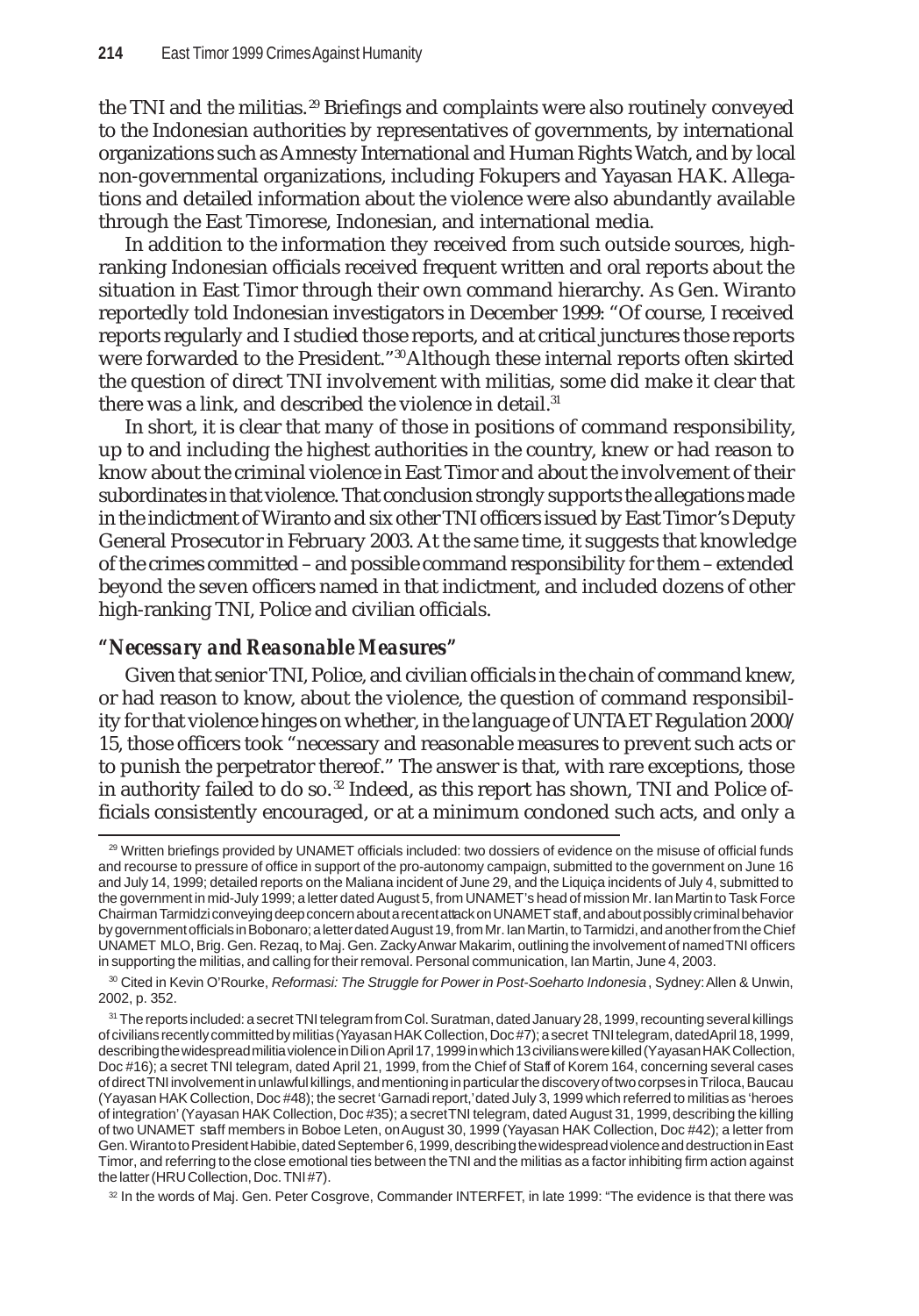handful of the perpetrators were ever detained or tried.

That overriding failure substantially reinforces the case that command responsibility for the violence rests with TNI officers and, to a lesser extent, with senior civilian and Police authorities. The evidence also strongly supports the allegation in the Deputy General Prosecutor's February 2003 indictment against Wiranto *et al.* that:

"During 1999 WIRANTO [and the other accused] failed to take necessary and reasonable measures to prevent the crimes being committed by his subordinates and he failed to take necessary and reasonable measures to punish the perpetrators of those crimes."33

One possible explanation for the authorities' failure to stop the crimes or punish the perpetrators is that they did not have the material ability to do so. As already noted, that was arguably the case for most civilian officials in East Timor because, with some exceptions, their effective authority over the militias and TNI soldiers was heavily circumscribed by the TNI. Nevertheless, the Governor and the 13 Bupatis did have the material ability, and the responsibility, to stop and to punish crimes by their civilian subordinates. The same was true for Police officials. Their capacity to stop and punish crimes committed by TNI soldiers and militias was limited by the effective subordination of the Police to the TNI. Nevertheless, the Regional Chief of Police and the 13 District Chiefs of Police did have the material ability to stop and punish unlawful acts committed by their Police subordinates and, in some cases, by militia groups.

Lack of material ability was not a problem for most TNI commanders. On the contrary, as shown conclusively in this report, TNI officers were able to control the timing, the geographical distribution, and the character of the violence with remarkable precision. Having mobilized the militias, and having provided them with training, weapons, financial and logistical support, TNI authorities were in a position to exercise powerful control over militia actions. Their control over TNI soldiers, with rare exceptions, was even more secure. Had senior commanders wished to stop the violence permanently, and to punish the perpetrators, they could have done so without difficulty. Indeed, in a meeting with Mr. Ian Martin on July 7, 1999, General Wiranto said that if Falintil was ready to surrender its weapons to the Indonesian Police, he could guarantee that the militias would be disarmed within two days.<sup>34</sup>

It should be noted that some TNI officers took actions that they claimed were intended to stop or control the violence. On a number of occasions in 1999, for example, Col. Tono Suratman ordered his subordinates to exert greater control over militia groups, to withdraw weapons from them, and to halt joint TNI-militia operations.35 In apparent response to international pressure, in mid-August 1999 Gen. Wiranto replaced the Korem commander, Col. Tono Suratman, with Col. Noer Muis, and replaced the Kodim Commanders in Bobonaro and Covalima.<sup>36</sup> According to reports, both President Habibie and Gen. Wiranto periodically reprimanded TNI

<sup>33</sup> East Timor, Deputy General Prosecutor for Serious Crimes, Indictment of Wiranto *et al*., February 2003, paragraph 213.

<sup>34</sup> The meeting took place in Jakarta. Personal communication, Ian Martin, June 4, 2003.

<sup>&</sup>lt;sup>35</sup> For details, see Chapters 4 and 7 of this report.

<sup>36 &</sup>quot;Indonesia Changes Military Command in East Timor," *AFP*, August 13, 1999. It was made clear to UNAMET that these changes were part of an effort to exert central control over the military and the militias in East Timor. Personal communication, Ian Martin, November 20, 2000.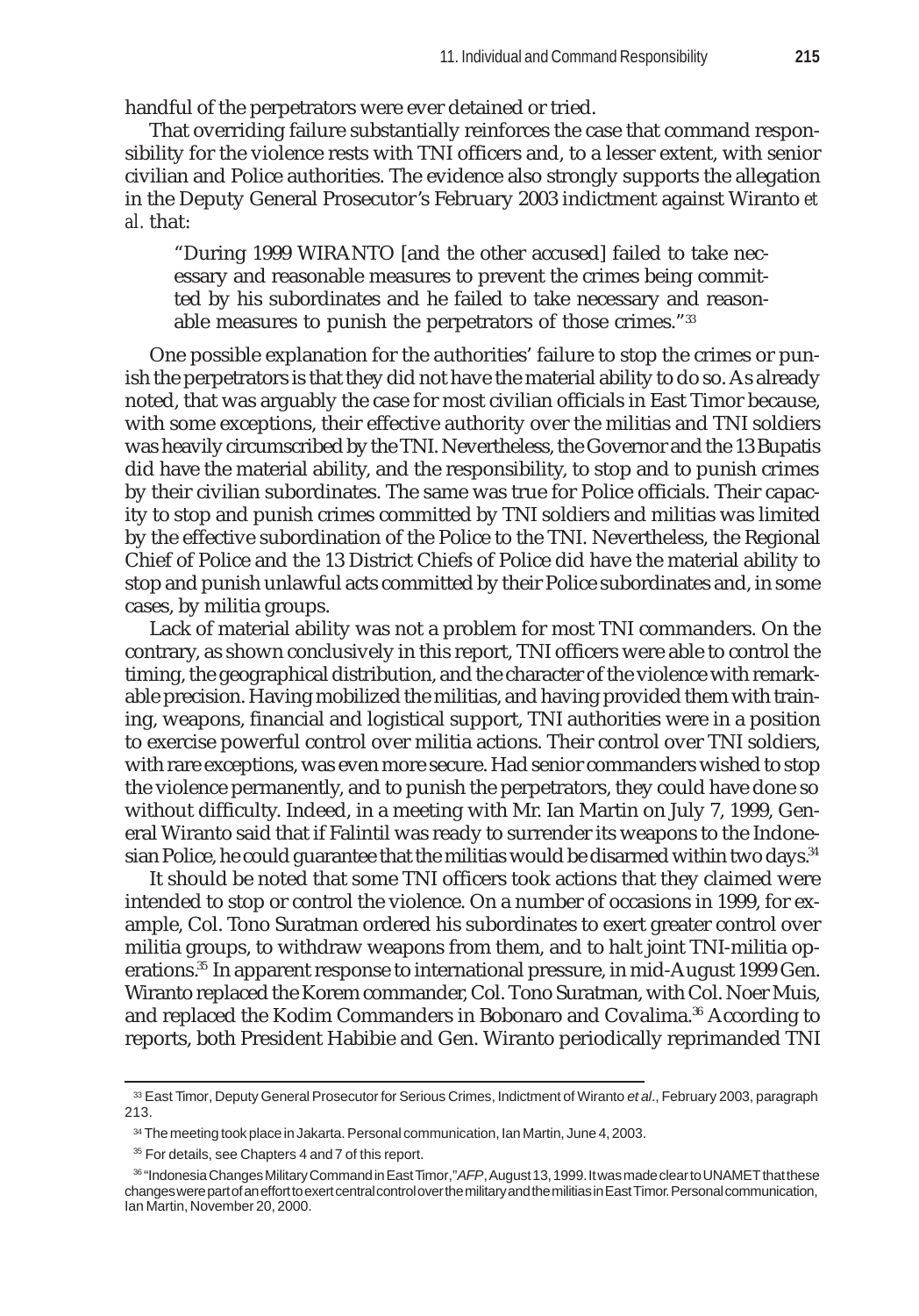officers in East Timor for failing to control the militias.<sup>37</sup> President Habibie ostensibly imposed Martial Law, on Gen. Wiranto's recommendation, as a measure to restore law and order. Finally, according to some accounts, Maj. Gen. Syahnakri and Lt. Col. Noer Muis tried, unsuccessfully, to control the violence during the period of Martial Law.

Taken at face value, these initiatives suggest that some attempt was made by certain commanders – Col. Tono Suratman, Gen. Wiranto, President Habibie, Maj. Gen. Syahnakri and Col. Noer Muis – to contain the actions of the militia, to control the TNI, and to limit the violence. These claims require further discussion, both in the interest of fairness to the officials involved, and to help clarify the question of command responsibility.

Some of the initiatives in question, it must be said, clearly did not constitute necessary and reasonable measures to stop crimes or punish the perpetrators. As detailed elsewhere in this report, the measures taken by Col. Suratman were arguably no more than tactical moves designed to achieve a short term political advantage, either by concealing the nature of the TNI-militia relationship from foreign delegations, or by answering mounting international pressure for some action without effectively interfering with the planned violence. Moreover, there is no evidence that Col. Suratman ever made any serious attempt to punish the perpetrators of the crimes in question.

There is more debate about the other initiatives noted above, including the transfer of certain TNI officers in August 1999, the decision to impose Martial Law, and the reported efforts to control the violence during Martial Law. Some observers have suggested that these measures were nothing more than a smokescreen, intended to deceive or divert international opinion. In support of that view, it may be recalled that the moves in question were singularly ineffective and, in the case of Martial Law, seemed to coincide with a worsening of the security climate rather than its improvement. Moreover, like Col. Suratman's efforts, these other initiatives did not include the punishment of known perpetrators.

Others have argued that these attempts to contain the violence were sincere, but that they failed because of strong resistance from militiamen, as well as TNI soldiers and officers. If this interpretation is correct – and that remains an open question – it would tend to limit the culpability of certain individual officers for some of the crimes committed by their subordinates. However, it would not affect the general conclusion here that senior TNI officers failed to take necessary and reasonable measures to stop crimes against humanity or to punish the perpetrators.

In short, the evidence presented in this report demonstrates that most, though perhaps not all, TNI officers in the chain of command, as well as some senior Police and civilian officials, knew or had reason to know about the crimes being committed by their subordinates, and had the material ability to stop and punish those crimes, but failed to take necessary and reasonable measures to do so. Thus, not only does the evidence strongly support the allegations made in East Timor's February 2003 indictment against Wiranto *et al.*, it also suggests that command responsibility extended well beyond those named in that indictment.

In the face of mounting evidence of TNI complicity in the violence, in late 1999 Indonesian Foreign Minister Alatas suggested that, beyond the militias, responsibility for the massive violence in East Timor may have rested with certain 'rogue

<sup>37</sup> *Peristiwa*, July 21, 1999.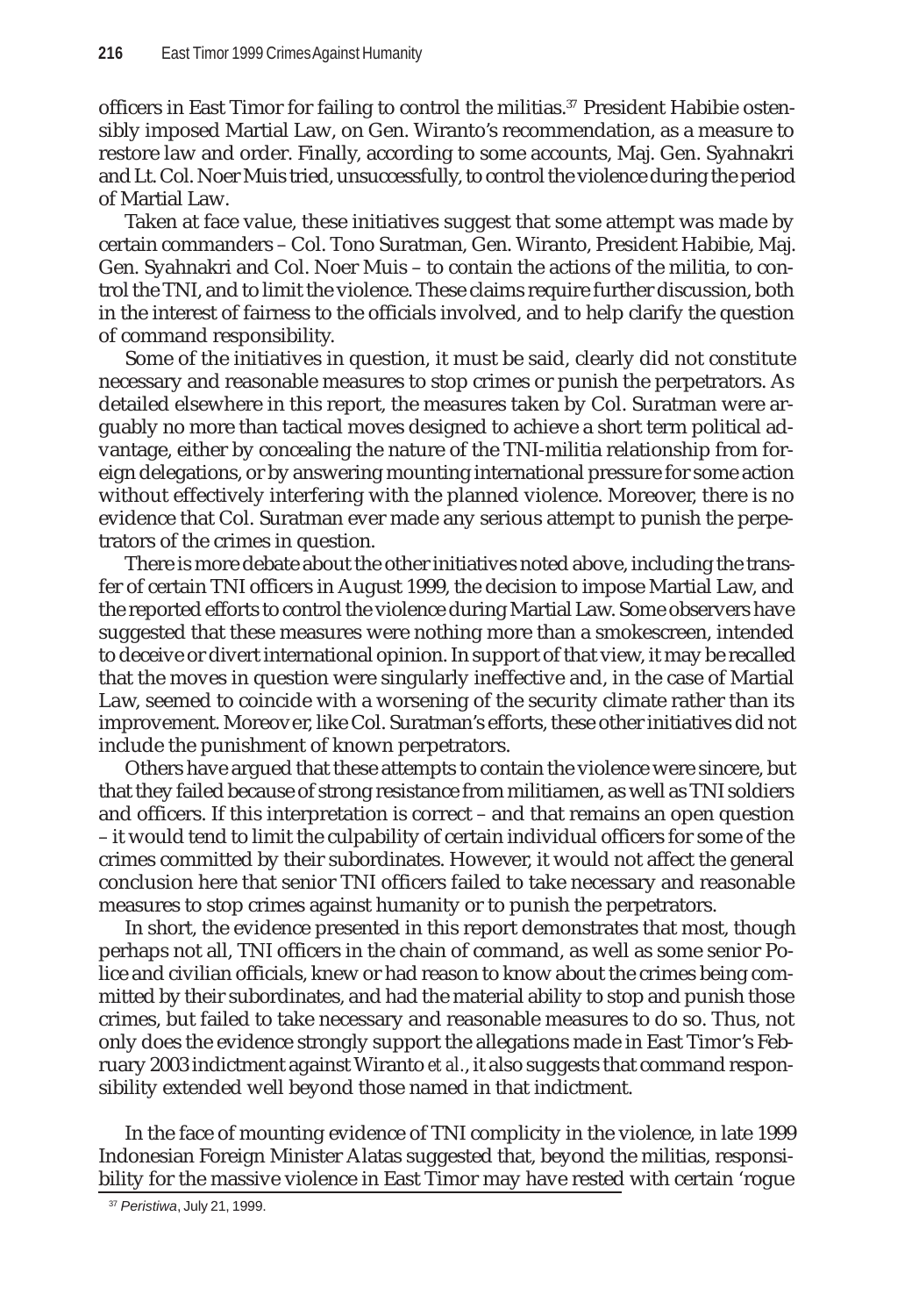elements' within the TNI. "We have acknowledged," he said, "that there are rogue elements . . . [that] have been supportive of some of the actions of the militia."<sup>38</sup> The evidence in this report belies the claim that official involvement was limited to such 'rogue elements.' On the contrary it demonstrates that those responsible included many of the highest-ranking military officers and police and civilian officials in the country.

From the perspective of international and national law, two sorts of responsible party can be identified. First, there are those who bear 'individual criminal responsibility' either because they directly committed the crimes in question, or because they assisted others in doing so. Second, there are those who bear 'command responsibility' because they failed to stop or punish the crimes committed by their subordinates. Based on these widely accepted legal principles, this report identifies some 80 TNI, Police and civilian government officials who may be responsible for crimes against humanity, and should therefore be the focus of further criminal investigations.

38 Cited in *ABC, Four Corners*, "The Vanishing," October 18, 1999, transcript, p. 10.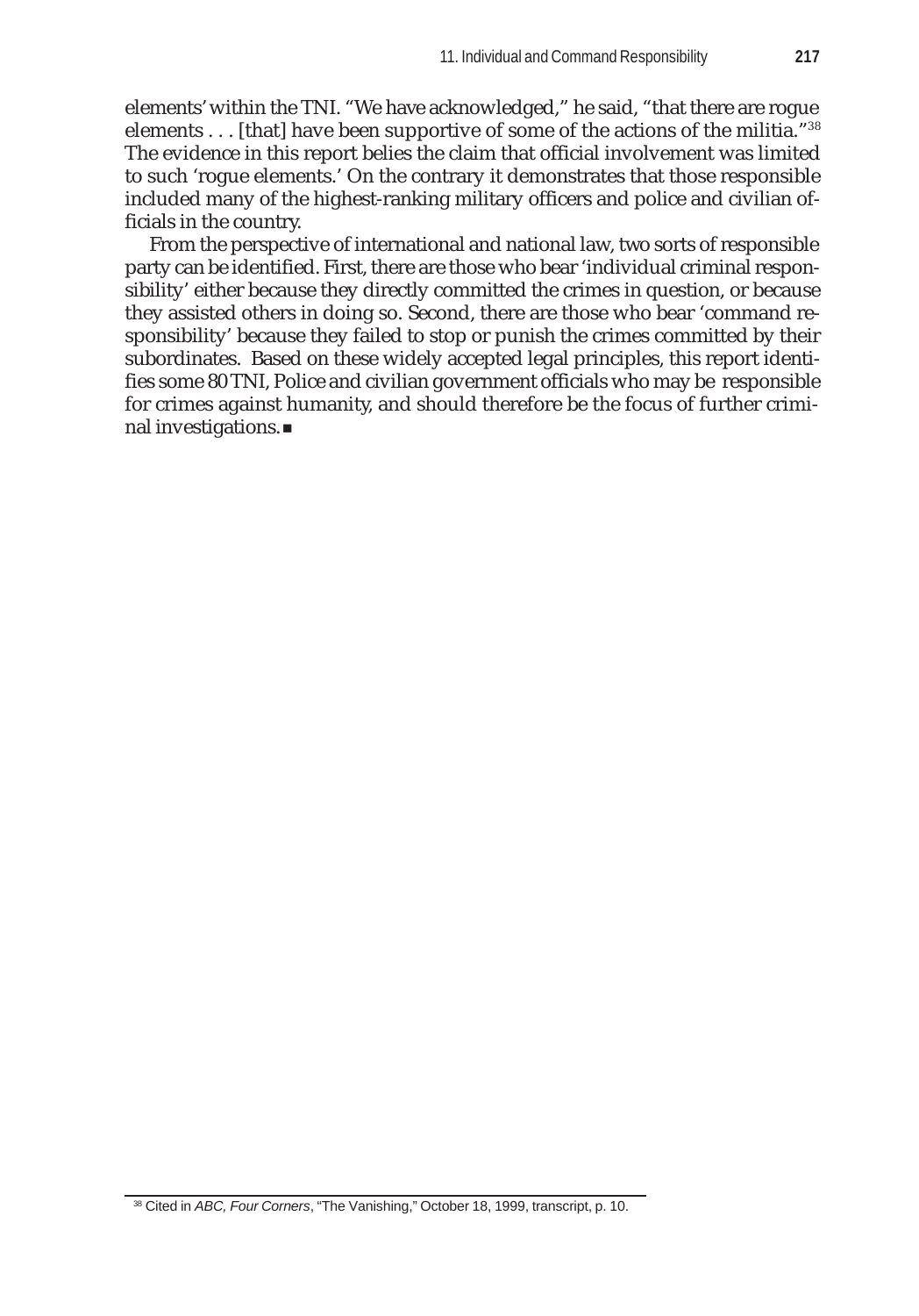# 12. International Responsibility

The responsibility of Indonesian officials is only part of the story. East Timor's political status was the subject of international dispute for 24 years, and the violence in 1999 took place in the context of a United Nations operation aimed at resolving that dispute. Accordingly, any discussion of responsibility for that violence must consider the role of the international community, including the United Nations and its most powerful member states.

This chapter argues that, notwithstanding their eventual contribution to ending the violence, through their acts and omissions powerful members of the international community share political and moral responsibility for the crimes committed in 1999. It also argues that the United Nations bears a special responsibility to ensure that the perpetrators of the violence in East Timor are brought to justice. It concludes that an international criminal tribunal for East Timor should be established at the earliest opportunity, and that the United Nations Security Council and Secretary General should take the lead in doing so.

### **12.1 International Responsibility**

Indonesian authorities have sought to blame UNAMET for the violence in East Timor, especially in the post-ballot period. Criticism has typically focused on allegations of UNAMET bias or foul play in conducting the referendum. Testifying in the trial of former East Timor Chief of Police, Col. Timbul Silaen, for example, Gen. Wiranto said: "UNAMET's failure to remain neutral during that historical moment sparked anger among East Timorese who felt they were being treated unfairly . . . ."1 Similar allegations have been made by many other military and government officials. <sup>2</sup>

Some officials have also alleged that UNAMET bears responsibility for the violence because it usurped control over security in East Timor from the TNI and the Police. In September 2002, Maj. Gen. Zacky Anwar Makarim testified in an Indonesian court that the TNI had been unable to maintain security because "UNAMET had to be informed of every TNI movement."3 Testifying in the trial of former Governor Abílio Soares, Maj. Gen. Adam Damiri blamed UNAMET even more directly, reportedly telling the court:

<sup>1</sup> Cited in "Jakarta Troops Faced 'Mission Impossible' in E. Timor: Wiranto," *Jakarta Post*, April 9, 1999.

<sup>2</sup> In December 1999, for example, Maj. Gen. Zacky Anwar Makarim told Indonesian investigators that UNAMET had supplied weapons to Falintil and that UNAMET cheating had led to the post-ballot violence. See "Persiapan Pemanggilan KPP HAM Timtim," *Kompas*, December 9, 1999. In 2000, Col. Noer Muis released a 'white paper' blaming UNAMET cheating for the violence. See "TNI 'White Paper' Tells of Referendum Fraud," *Suara Timor Timur*, October 10, 2000.

<sup>3</sup> Cited in *Suara Timor Lorosae*, September 12, 2002.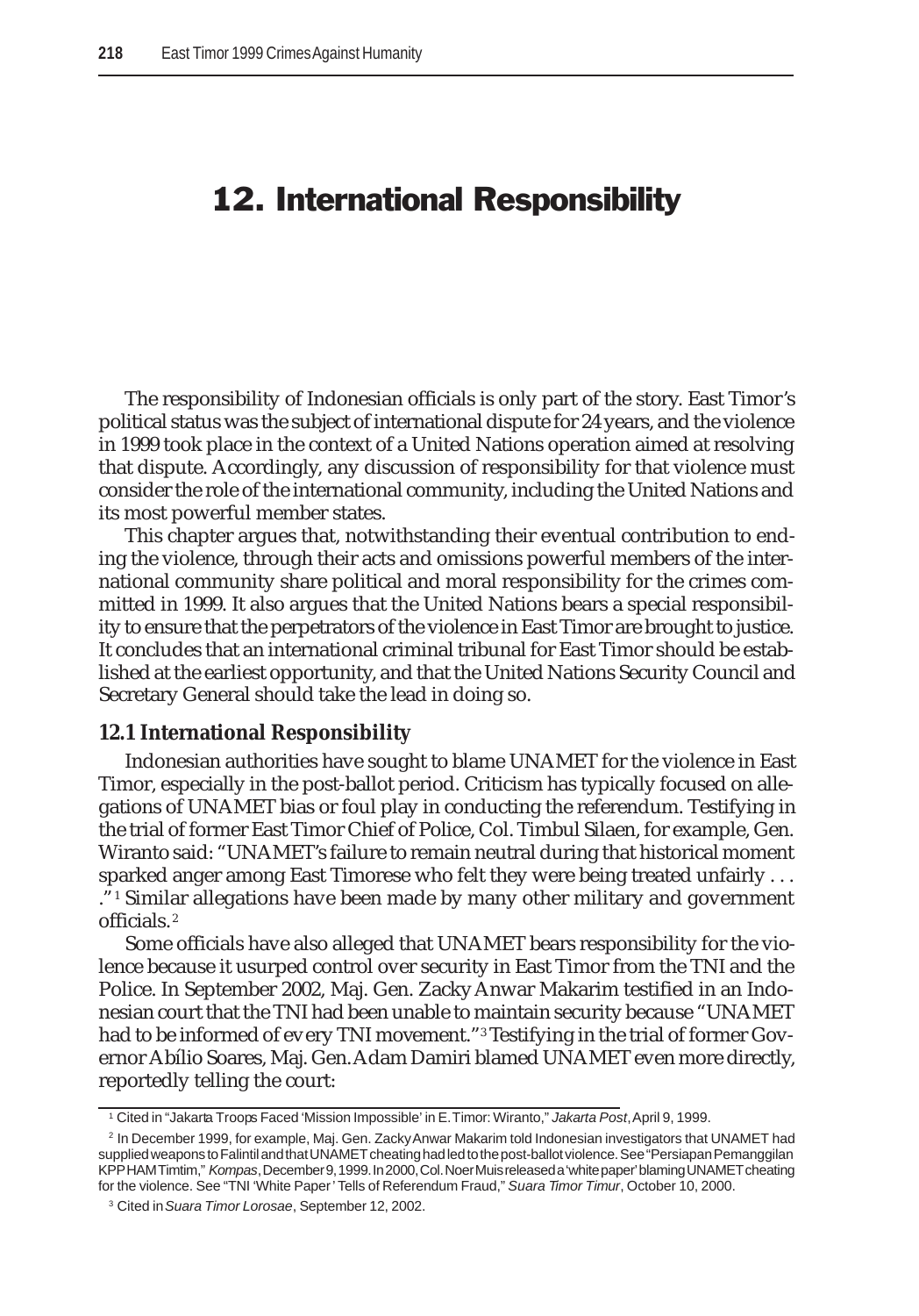"According to the UN resolution, the security responsibility before, during and after the UN self-determination ballot lay with the UN Civilian Police . . . The TNI had been 'excluded' from such matters."4

This claim was demonstrably false. The May 5 Agreements spelled out very clearly that responsibility for security rested solely with the Indonesian Police. Likewise, the oft-repeated allegations of UNAMET bias have never been substantiated. Indeed, when they were submitted to the independent Electoral Commission, that body concluded that they were without merit.

Yet if the specific Indonesian allegations of UNAMET responsibility for the violence in 1999 are unconvincing, there are nevertheless grounds for arguing that the international community shares some responsibility. The chief argument in that regard is that powerful members of the international community facilitated the violence both through their long record of acquiescence toward Indonesia's violations of human rights in East Timor since 1975, and through their failure to take reasonable and necessary measures to stop widely predicted violence in 1999.

The United Nations, it is true, condemned Indonesia's 1975 invasion in a series of resolutions. But for much of the 24-year occupation, no concrete action was taken to force Indonesia's withdrawal from East Timor or to end the widespread violations of human rights perpetrated by Indonesian forces and their proxies. On the contrary, those countries best placed to do something, like the United States and Australia, actually facilitated the occupation and the violence. Right up until 1999, the behavior of key states was characterized by a combination of overt support, inaction, and silence, the main purpose of which was evidently to maintain friendly relations with the Indonesian government and the TNI.

Such behavior, on the part of key states, is more than a regrettable historical fact. It arguably implicates those states in the human rights violations committed under the Indonesian occupation. The same may be said of the actions of certain international agencies, like the World Bank and the International Monetary Fund, and corporations that sold arms to Indonesia. At a minimum, those states, agencies, and corporations had an obligation to ensure that their activities did not contribute to the commission of human rights violations in East Timor. For the most part, they failed to do so.

The problem of international acquiescence and complicity was highlighted by the position taken by key powers on the issue of security for the 1999 Popular Consultation. In spite of the mounting militia violence in early 1999, and credible predictions of worse to come, the most influential states made no serious effort to ensure that there would be effective security arrangements for the referendum. Instead, the May 5 Agreements placed sole responsibility for maintaining law and order in the hands of Indonesian security forces. Even a brief glimpse at the history of the Indonesian armed forces, and its behavior in East Timor, would have indicated what a dangerous approach that was.

Some who were privy to the negotiations of early 1999 have maintained that strong representations for a UN force were made during the negotiations, but that these were powerfully rebuffed by Indonesian officials. The UN Secretary General's Per-

<sup>4</sup> Cited in *Jakarta Post*, May 13, 2002. In a cable to UN headquarters in New York, dated May 13, 2002, UNTAET SRSG Sergio Vieira de Mello referred to Damiri's allegation as "an outrage." On a separate occasion, Maj. Gen. Damiri complained that "It was UNAMET who made Jakarta replace Suai military commander Lt. Col. Achmad Mas Agus for no clear reason, so I appointed [Lt. Col.] Liliek [Koeshadianto] to fill the post. UNAMET also prohibited the military from patrolling." Cited in *Jakarta Post*, June 20, 2002.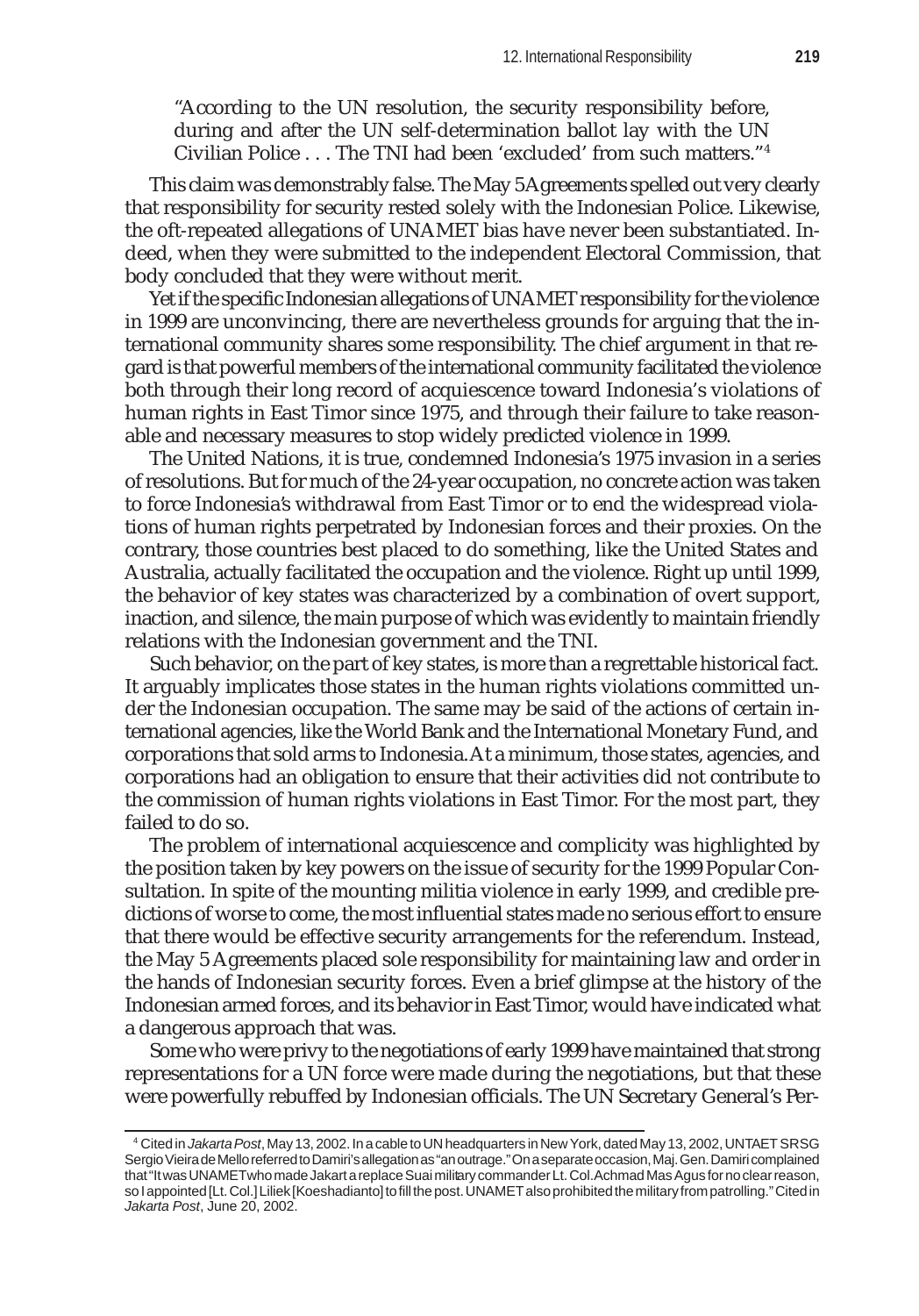sonal Representative for East Timor, Ambassador Jamsheed Marker, has written, for example, that the suggestion of a UN security presence was indignantly rejected by Indonesia's Foreign Minister Ali Alatas at a meeting in March 1999.<sup>5</sup> Similarly, when Australian Prime Minister John Howard raised the possibility of UN peacekeepers at a meeting with President Habibie in late April 1999, Habibie is said to have 'exploded,' rejecting categorically the deployment of foreign troops on 'Indonesian' territory.6

Yet there is reason to doubt that the case for UN peacekeepers was made as forcefully as these participants have claimed. In a press conference in New York, in April 1999, announcing that an agreement had been reached, Indonesian Foreign Minister Ali Alatas told reporters that "throughout our discussions, UN peacekeeping forces have not been an issue that has been raised."7 In the same press conference, Ambassador Marker explained the decision not to push for peacekeepers, saying: "We have not found it necessary under the present circumstances to send in a peacekeeping force, to parachute a whole lot of Blue Helmets down there. We don't think the situation calls for that."8

The feeble position adopted during the negotiations was evidently influenced by the posture of a few powerful states. Marker has noted, for example, that UN negotiators faced strong pressure from the U.S. and Australian governments not to push too hard on the security issue.<sup>9</sup> Similarly, a UN official who was privy to the negotiations has written of the deep reluctance of key states to support the deployment of an international military or police force. 10 The regrettable result was that the argument for a UN peacekeeping force was not seriously made. As a Jakartabased diplomat later admitted, in the course of the negotiations "everybody conceded too much."11

The failure to secure adequate security arrangements had direct consequences on the ground in East Timor, where the TNI and their militia proxies continued to terrorize and to kill supporters of independence. The security situation was so poor that, almost immediately after the start of the UN deployment in May 1999, the question arose about whether it was wise to proceed with the vote. UNAMET's position on that question was not a foregone conclusion. In a series of assessments written in June and July, UNAMET analysts argued that none of the security criteria spelled out in the UN Secretary General's memorandum of early May had been met, and that the referendum should therefore not go ahead.

In the end that position did not prevail. It would be a mistake, however, to conclude that the UN's decision to proceed with the vote was as foolhardy as some critics have suggested. The decision stemmed partly from the fluidity of the situation on the ground, and indications that the violence might yet be brought under control.

8 United Nations, Press Release SG/SM/6966, April 23, 1999.

<sup>5</sup> Jamsheed Marker, *East Timor: a Memoir of the Negotiations for Independence*. Jefferson, N.C.: McFarland & Company, 2003, p. 139.

<sup>6</sup> This is Howard's account of the meeting, as reported in Greenlees and Garran, *Deliverance*, p. 145.

<sup>7</sup> United Nations, Press Release SG/SM/6966, April 23, 1999.

<sup>9</sup> Marker, *East Timor*, pp. 153-154. It is worth noting that, as late as February 1999, senior U.S. State Department officials, anxious to avoid alienating the Indonesian Government, were still looking for alternatives to a direct vote in East Timor. It is difficult to imagine, under those circumstances, that U.S. officials would have been pushing hard for a UN peacekeeping force.

<sup>10</sup> Tamrat Samuel, "East Timor: The Path to Self-Determination," in Chandra Lekha Sriram and Karin Wermester, eds. *From Promise to Practice: Strengthening UN Capacities for the Prevention of Violent Conflict*. Boulder: Lynne Reiner, 2003, pp. 211-212 and 225.

<sup>11</sup> *Financial Times*, September 7, 1999.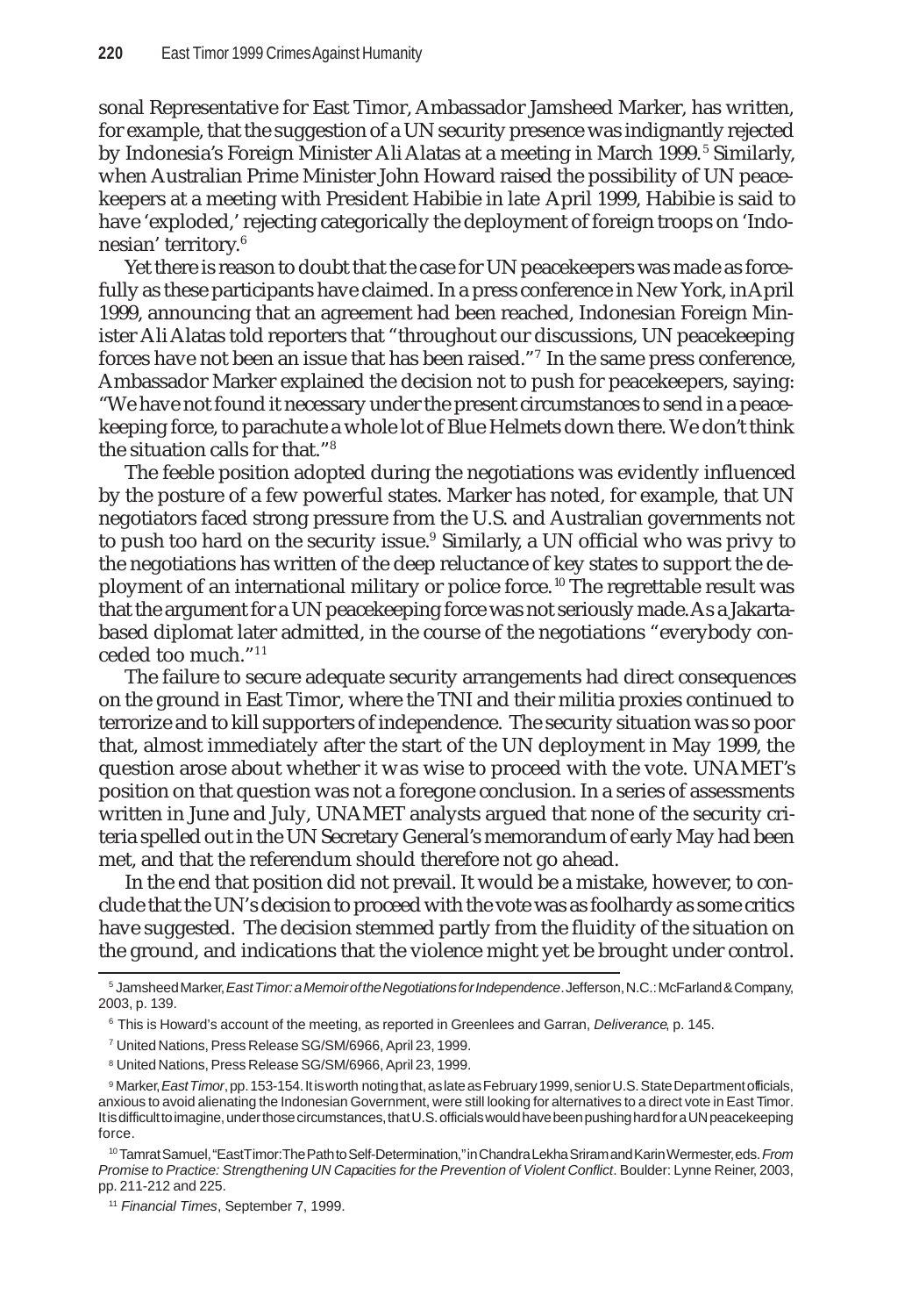Senior UNAMET officials took the view that sustained political pressure might yet convince the Indonesian authorities to rein in the militias, and allow the ballot to proceed with only minor disruptions. The decision to proceed was also supported by the main resistance leader, Xanana Gusmão, and many other East Timorese. They pointed out that any delay would only benefit the side responsible for the violence – the same side that did not wish to see a free expression of the popular will.

However, the decision to move ahead was most powerfully shaped by the political pressures emanating from the UN in New York, and from the capitals of major powers. At the political level, the UN position was constrained by the interests of the five permanent members of the Security Council – the U.S., the U.K., France, Russia, and China. It was also guided by a group of five states specially convened in New York for this purpose, the U.S., the U.K., Australia, New Zealand and Japan, informally known as the Core Group. The Permanent Five and the Core Group were anxious to move ahead with the referendum, and reluctant to do anything that might unduly upset the Indonesian government and military.<sup>12</sup> There was also constant pressure from the Indonesian government. It was understood that any Security Council statement or resolution that did not have the support of Indonesia would be rejected by China and Russia; and as a consequence, such initiatives were generally avoided.

As it became clear that the vote would proceed, some observers took the view that an armed international peacekeeping force ought to be deployed – and that it should happen before ballot day. Among those who reached that conclusion was a delegation from Canada. At the end of their visit, on August 12, 1999, the delegation's spokesman said: "Unless Indonesia is going to live up to its obligation, we believe it is critical for a peacekeeping force to be sent to the territory immediately." <sup>13</sup> A U.S. Congressional delegation made an equally emphatic statement in late August 1999.

The idea of a pre-ballot deployment of peacekeepers, however, never got off the ground. The reason was simple: the idea was actively opposed by key powers in the Security Council, most notably the United States. As the *New York Times* noted in early September 1999, " . . . no major country on the Council urged the creation of an armed peacekeeping force. Diplomats said the U.S., in particular, remained opposed to such action."14 That is not to say that the U.S. and other powers remained silent in the face of the mounting violence. There was plenty of criticism. In June, for example, the vice chief of the Australian defense force, Air Marshall Doug Riding, delivered an unusually blunt message to senior TNI officers about official support for the militias. Further criticism was voiced at a donor meeting for Indonesia in Paris in late July, and again as voting day approached in late August.<sup>15</sup> But peacekeepers were never seriously discussed. Instead, key states, and the UN Security Council as a body, stuck steadfastly to the position that security was the responsibility of the Indonesian authorities.

When UN staff, or outside observers, asked about or urged the possible deployment of peacekeeping forces, the answer was that it would be impossible to deploy peacekeepers without Indonesian approval, or by invoking Chapter VII of the UN Charter.<sup>16</sup> It was also said, as early as July that it would take too long – three months

<sup>12</sup> Members of the Security Council and key states "were also eager not to give the impression that the campaign of violence was threatening to derail the process." Tamrat Samuel, "East Timor: Path to Self-Determination," p. 213.

<sup>13</sup> The speaker was New Democratic Party MP, Svend Robinson. Cited in *AFP*, August 12, 1999.

<sup>14</sup> *New York Times*, September 6, 1999.

<sup>15</sup> For criticisms and threats at the Paris meeting, see *AFP*, July 27, 1999. For expressions of concern in late August, see *Australian Financial Review*, August 19, 1999.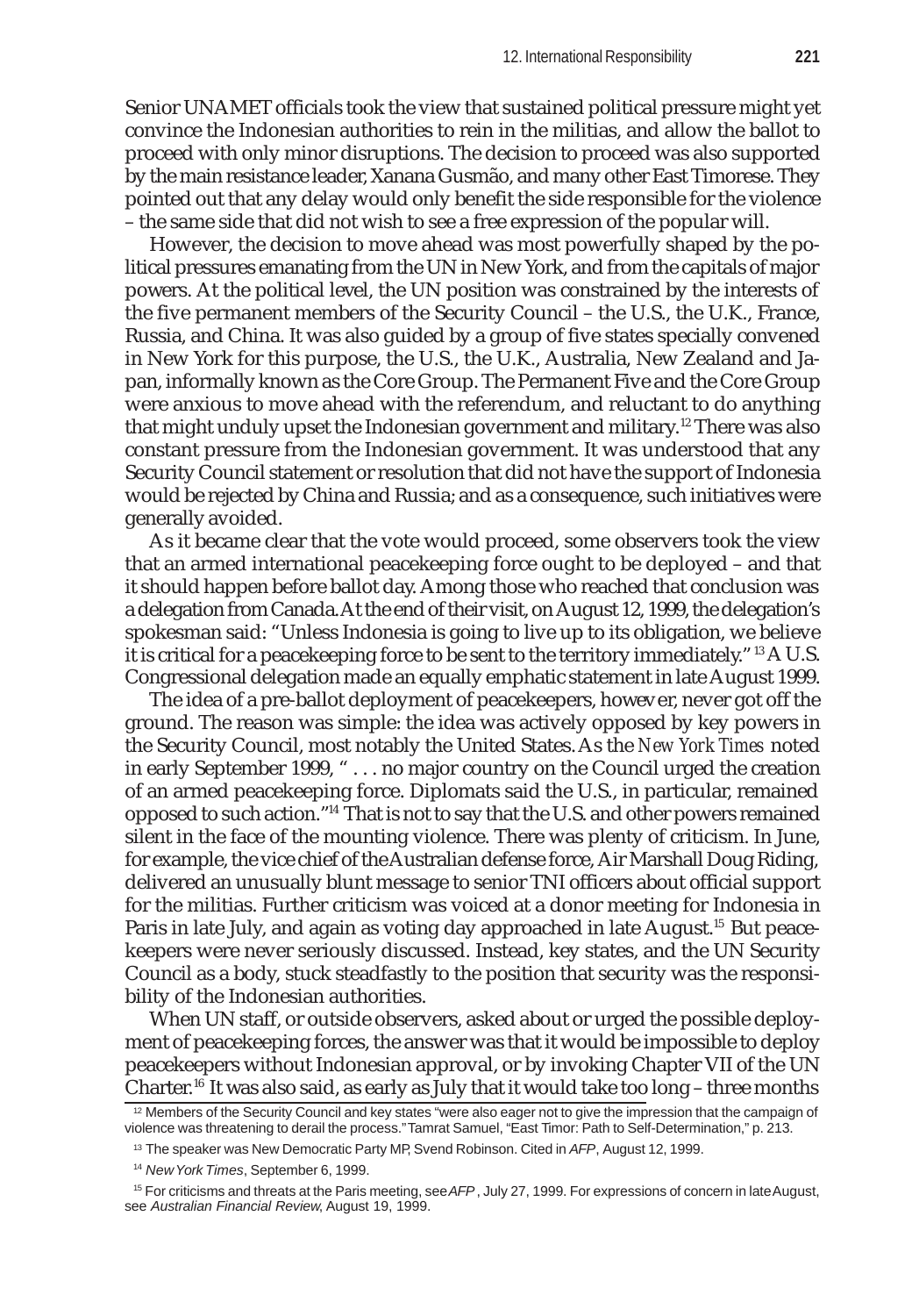at least – to mobilize such a force, so that there was no point in discussing a preballot deployment in any case.

Significantly, when the Security Council finally lent its unanimous support to the Australian-led Multi-National Force (MNF) on September 15, 1999, its resolution (No. 1264) invoked Chapter VII of the UN Charter, and gave the MNF authority to use all necessary means to restore security. Moreover, notwithstanding the earlier claim that a force would take at least three months to deploy, the MNF was on the ground within a week of the Security Council resolution. In other words, all that had been said about the impossibility of deploying peacekeepers was not entirely true. What had prevented it from happening sooner was not an immutable 'political reality,' nor even logistical difficulties, but rather an acute lack of political will.17

Whatever the reasons, opposition to peacekeepers prevailed in the U.S., and among its allies, at least until September 10 – almost two weeks after the militias and the TNI had begun their campaign of violence on August 30. That is not to say that the U.S and its allies did nothing during this period.18 President Clinton wrote twice to President Habibie to express his concern, and to urge that every effort be made to restore security. On September 8, the Commander in Chief of U.S. forces in the Pacific, Adm. Dennis Blair, traveled to Jakarta to convey a similar message directly to Gen. Wiranto. Australian Prime Minster John Howard and senior officers of the Australian defense force were also in frequent contact with their counterparts in Jakarta.

Unusual and sincere as these initiatives may have been, they were not nearly enough to effect a change in the situation on the ground in East Timor. And so it was that UNAMET found itself helpless to do anything as the violence descended. It was mainly in those days, and in the two further weeks before the MNF was approved and deployed, that East Timor was burned to the ground, that more than a thousand people were killed, and that roughly one half of the population was forcibly displaced.

In short, a strong case can be made that political and moral, if not legal, responsibility for the violence in 1999 rests, in part, with the international community, and in particular with some of its most powerful member states. Through their actions and acquiescence, key states effectively encouraged the invasion of East Timor and, together with international agencies and corporations, facilitated a historical pattern of grave human rights violations there. More directly, by failing to take effective measures to prevent the widely predicted violence in 1999, key members of the international community facilitated crimes against humanity committed by the Indonesian armed forces and the militias.

Support for this argument, paradoxically, lies in the effectiveness of the actions that were eventually taken by those same states and agencies in mid-September

<sup>16</sup> Article 42 of Chapter VII of the UN Charter (1945) stipulates that where other measures have proved to be inadequate, the Security Council "may take such action by air, sea or land forces as may be necessary to maintain or restore international peace and security." Some human rights advocates argued at the time that a Chapter VII resolution was not needed, since the UN had never recognized Indonesian sovereignty in East Timor. That argument, however, appears not to have been taken seriously within the Security Council.

<sup>&</sup>lt;sup>17</sup> Tamrat Samuel, who had responsibility for East Timor and Indonesia in the UN's Department of Political Affairs from 1992 to 2000, has written that "there was virtually no desire among key states to deploy a peacekeeping force." Samuel, "East Timor: The Path to Self-Determination," p. 211.

<sup>18</sup> For an account of international responses to the crisis in early September, see Greenlees and Garran, *Deliverance*, Chapter 12. Also see, Geoffrey Robinson, "If You Leave Us Here, We Will Die," in Nicolaus Mills and Kira Brunner, eds. *The New Killing Fields: Massacre and the Politics of Intervention*, New York: Basic Books, pp. 159-183.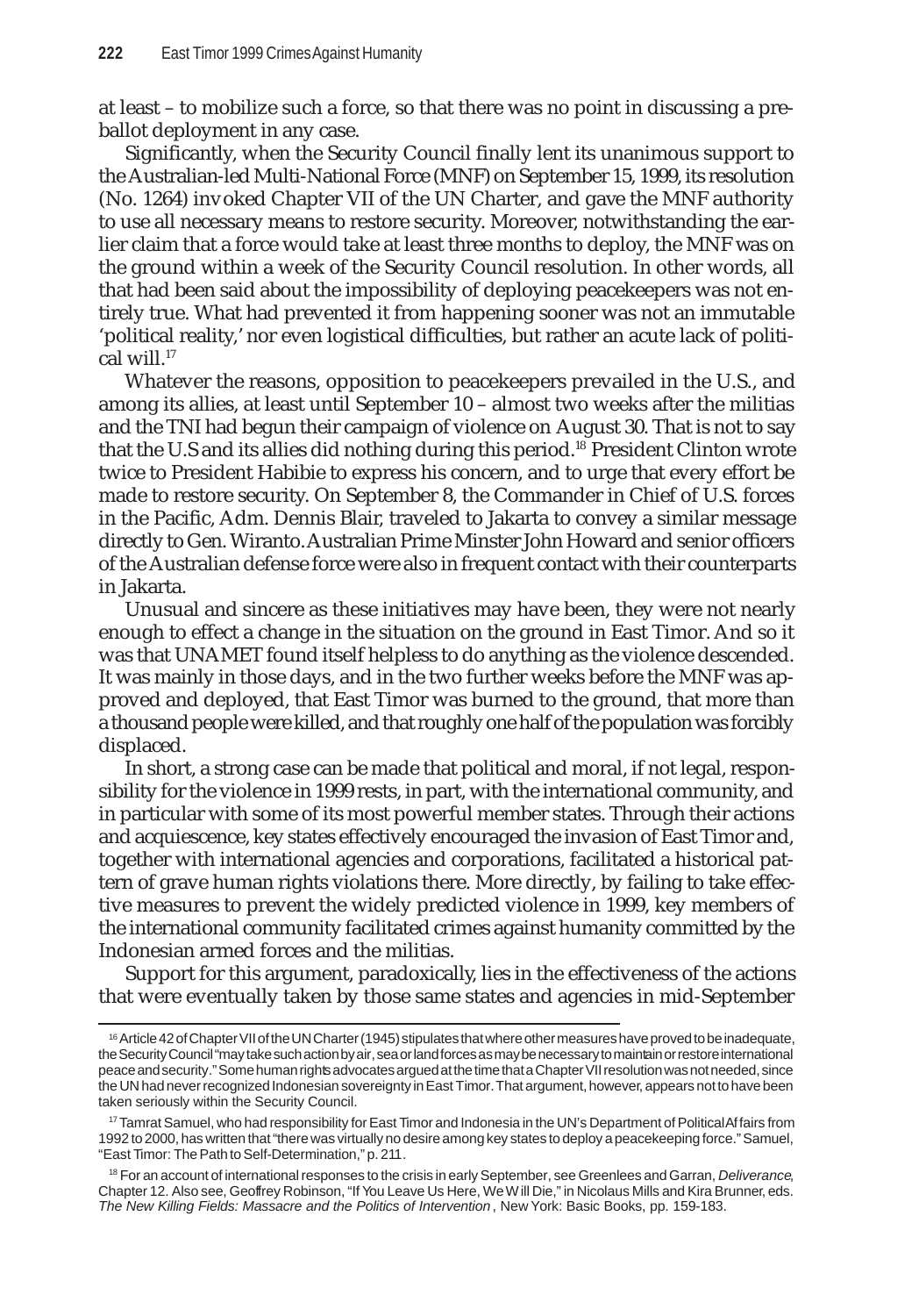1999. In response to mounting public outrage, the United States and other key governments, as well as the World Bank and the International Monetary Fund, finally took steps to rein in the Indonesian Army and their militia proxies. For the first time in 24 years, these parties placed serious and concerted pressure on the Indonesian government by cutting military ties and threatening to suspend economic aid. These initiatives coincided with an unusual visit to Jakarta and Dili by a UN Security Council delegation that strongly urged the Indonesian authorities to accept international intervention. Under this unprecedented pressure, on September 12 Indonesia agreed to permit the deployment of an international armed force. That force landed about one week later and within a few weeks of its deployment, the worst of the violence had stopped.

## **12.2 UN Responsibility: The Question of Justice**

If members of the international community share responsibility, through their silence or inaction, for the crimes against humanity perpetrated in 1999, the United Nations as an institution shoulders an additional burden: the responsibility to ensure that those crimes do not go unpunished.

Ensuring that the perpetrators of crimes against international human rights and humanitarian law are brought to justice is, of course, a general concern of the United Nations. Yet in the case of East Timor in 1999, that general principle applies with special force, for three reasons. *First*, the crimes against humanity committed in 1999 occurred in the context of a process overseen by the United Nations under an explicit mandate from the Security Council.19 *Second*, those crimes constituted direct breaches of Security Council resolutions, and of the May 5 Agreements between Indonesia, Portugal, and the UN.<sup>20</sup> *Third*, resolutions adopted by the Security Council and by the Commission on Human Rights since September 1999 explicitly committed the United Nations to bringing the perpetrators of the crimes in question to justice.<sup>21</sup> Several years have now passed since those commitments were made, and the chief perpetrators continue to walk free.

The special responsibilities of the UN were highlighted by the International Commission of Inquiry on East Timor, a body established by the Secretary General in November 1999.<sup>22</sup> In its report, the Commission stressed that:

"The actions violating human rights and international humanitarian law in East Timor were directed against a decision of the United Nations Security Council acting under Chapter VII of the Charter and were contrary to agreements reached by Indonesia with the United Nations to carry out that Security Council decision. Under Article 25 of the Charter, Member States agree to accept and carry out the deci-

<sup>19</sup> The UN arguably also had legal responsibilities under the UN Charter, in connection with its central role in the process of East Timor's decolonization.

<sup>20</sup> Moreover, under the May 5 Agreements, the UN effectively became the administering authority in East Timor after the ballot. As such it arguably had a legal obligation, similar to the obligation of a state, to bring to justice the perpetrators of crimes against humanity.

<sup>21</sup> UN Security Council Resolution 1272 (October 25, 1999) states clearly that the Council " condemns all violence and acts in support of violence in East Timor . . . and demands that those responsible be brought to justice." UN Commission on Human Rights Resolution 1999/S-4/1 of September 27, 1999 affirms that the international community will exert every effort to ensure that those responsible for the crimes committed in East Timor will be brought to justice.

 $22$  The Commission was established in accordance with UN Human Rights Commission Resolution 1999/S-4/1 of September 27, 1999, as endorsed by the Economic and Social Council in its decision 1999/293 of November 15, 1999. The Commission was mandated to "gather and compile systematically information on possible violations of human rights and acts which might constitute breaches of international humanitarian law committed in East Timor since January 1999."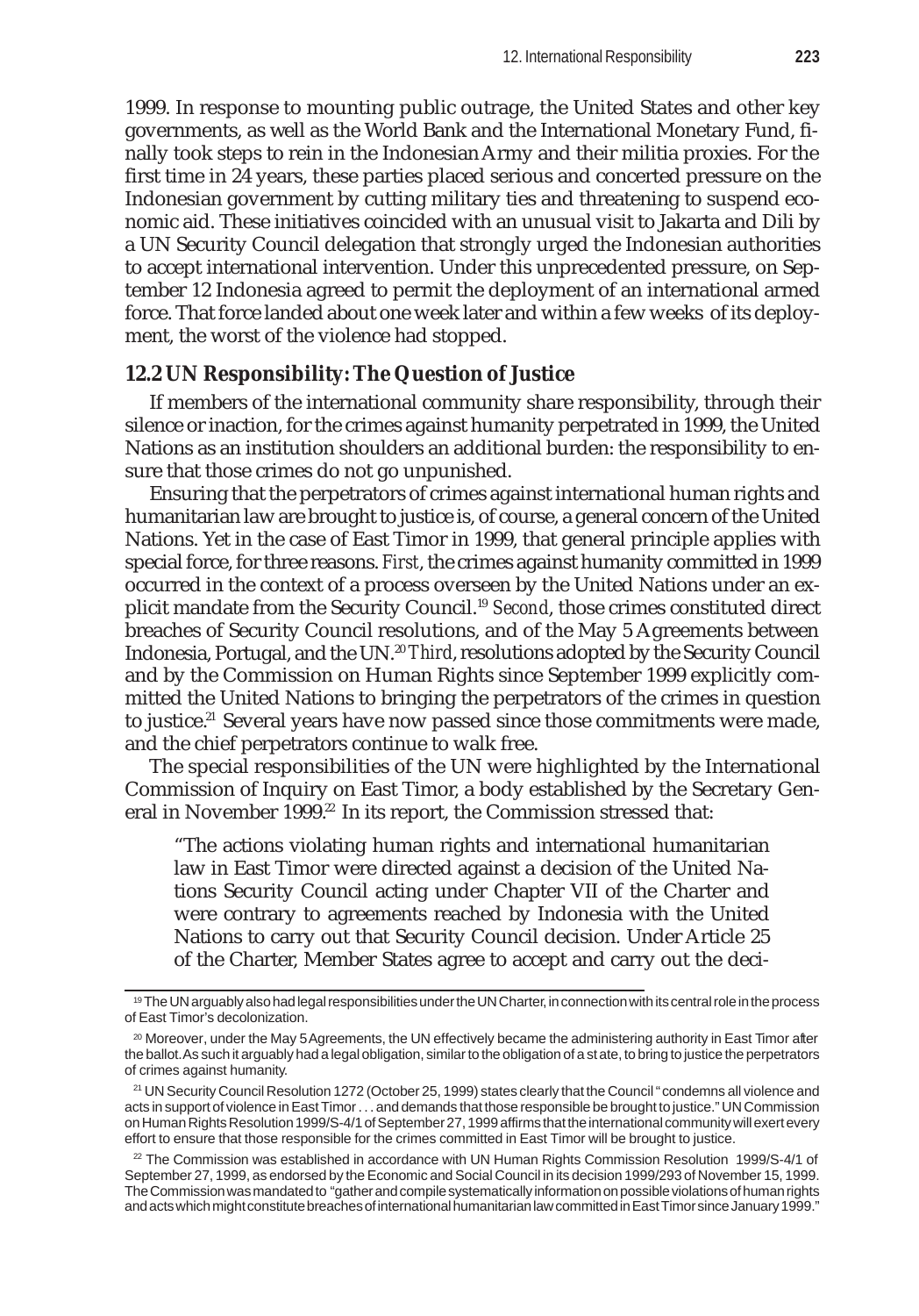sions of the Security Council. The organized opposition in East Timor to the Security Council decision requires specific international attention and response. The United Nations, as an organization, has a vested interest in participating in the entire process of investigations, establishing responsibility and punishing those responsible and in promoting reconciliation."23

Significantly, the Commission's view was endorsed by the Secretary General, Kofi Annan. The Secretary General, moreover, stressed his commitment to cooperate with and monitor progress on this matter. In his January 2000 letter to the President of the Security Council and others, introducing the Commission's report, Annan wrote:

"As the report indicates, the actions violating human rights and international humanitarian law were directed against a decision of the Security Council and were contrary to agreements reached by Indonesia with the United Nations to carry out the decision of the Security Council. This fact reinforces the need to hold the perpetrators accountable for their actions. . . . I wish to assure Member states of my firm commitment to cooperate with the intergovernmental process in this important matter. I will closely monitor progress towards a credible response in accordance with international human rights principles."24

On the question of what exactly should be done to give effect to these commitments, the Commission of Inquiry was very clear. It recommended that the UN Security Council should establish an international criminal tribunal, along the lines of those created for Rwanda and the former Yugoslavia. More specifically, the Commission of Inquiry recommended that:

"The United Nations should establish an international human rights tribunal consisting of judges appointed by the United Nations, preferably with the participation of members from East Timor and Indonesia. The tribunal would sit in Indonesia, East Timor, and any other relevant territory to receive the complaints and to try and sentence those accused by the independent investigation body of serious violations of fundamental human rights and international humanitarian law which took place in East Timor since January 1999 regardless of the nationality of the individual or where that person was when the violations were committed."25

The three UN Special Rapporteurs who conducted investigations in East Timor in late 1999 made essentially the same recommendation.<sup>26</sup> In their report of December

<sup>23</sup> United Nations, Office of the High Commissioner for Human Rights, "Report of the International Commission of Inquiry on East Timor to the Secretary-General," January 2000, paragraphs 146-147.

<sup>24</sup> United Nations, Secretary General, Identical Letters to the President of the General Assembly, the President of the Security Council and the Chairperson of the Commission on Human Rights, (UN. A/54/726,S/2000/59), January 31, 2000. Cover letter introducing the report: United Nations, Office of the High Commissioner for Human Rights, "Report of the International Commission of Inquiry on East Timor to the Secretary-General," January 2000.

<sup>25</sup> United Nations, Office of the High Commissioner for Human Rights, "Report of the International Commission of Inquiry on East Timor to the Secretary General," January 2000, paragraph 153.

<sup>26</sup> Pursuant to UN Human Rights Commission Resolution 1999/S-4/1 of September 27, 1999, three UN Special Rapporteurs conducted a joint mission to East Timor in November 1999. The three were: The Special Rapporteur on extrajudicial, summary or arbitrary executions, the Special Rapporteur on the question of torture, and the Special Rapporteur on violence against women, its causes and consequences. Their report, *Situation of Human Rights in East Timor* (UN No. A/54/ 660) was issued on December 10, 1999.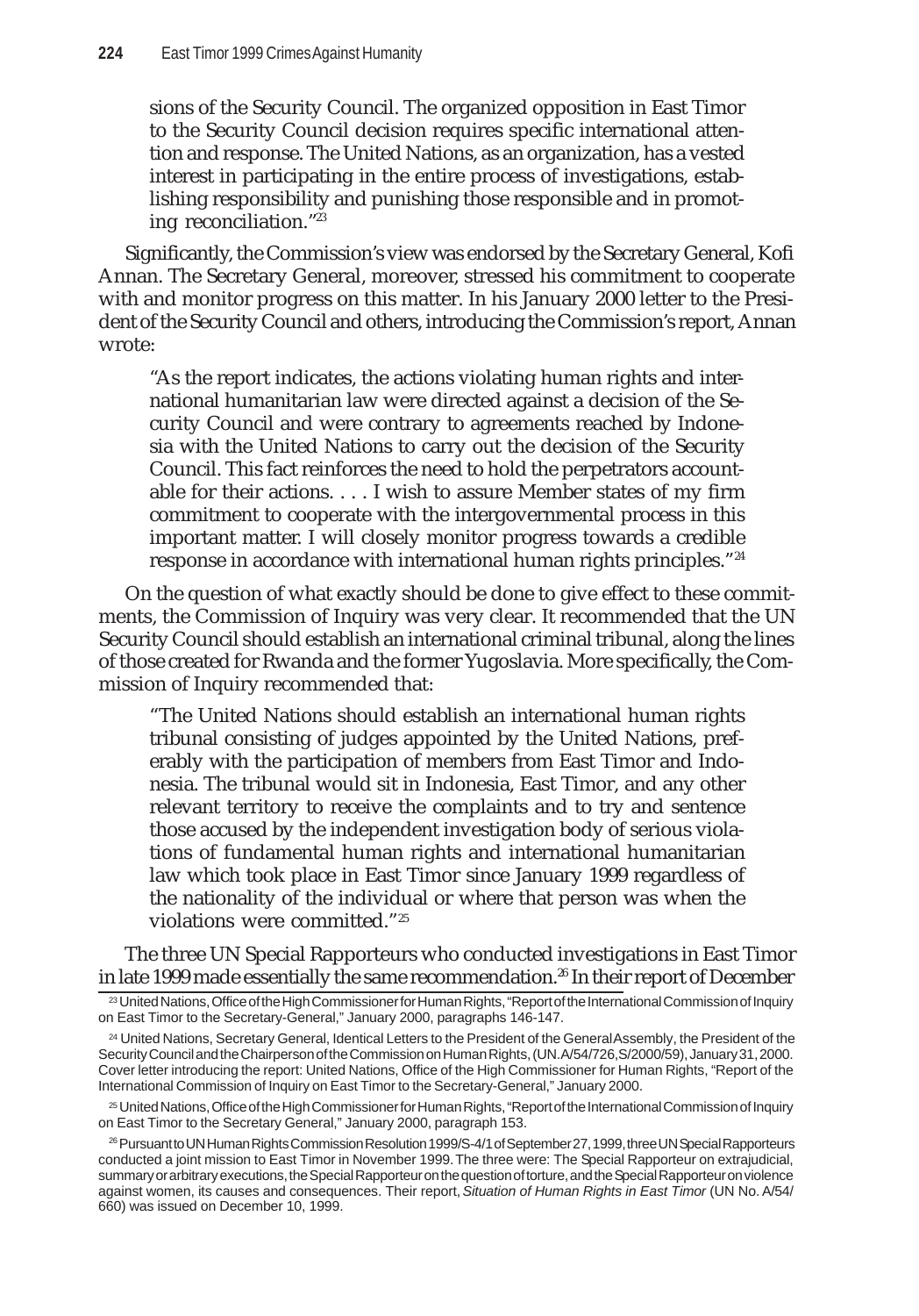1999, they argued that, in keeping with accepted norms of international law, primary responsibility for investigating the crimes in East Timor and bringing the perpetrators to justice lay with the Indonesian Government. Accordingly, they argued that the Indonesian authorities should be given an opportunity to conduct such investigations and prosecutions before any further action was contemplated. They noted, however, that in the event that the Indonesian authorities failed to make satisfactory progress in that work, it would be appropriate to establish an international criminal tribunal. More specifically, the UN Special Rapporteurs recommended that:

"Unless, in a matter of months, the steps taken by the Government of Indonesia to investigate TNI involvement in the past year's atrocities bear fruit, both in the way of credible clarification of the facts and the bringing to justice of the perpetrators – both directly and by virtue of command responsibility – the Security Council should consider the establishment of an international criminal tribunal for the purpose. This should preferably be done with the consent of the Government, but such consent should not be a prerequisite. Such a tribunal should then have jurisdiction over all crimes under international law committed by any party in the Territory [of East Timor] since the departure of the colonial Power [Portugal]."27

The Special Rapporteurs made clear, then, that the need for an international criminal tribunal was contingent upon the adequacy of measures taken by the national Indonesian authorities. It is fair to ask, then, what progress has been made in the years since that recommendation was made. The simple answer is, very little.

Largely in response to demands for an international tribunal, in 2001 Indonesia established an Ad Hoc Human Rights Court to try cases arising from the events in East Timor.<sup>28</sup> After considerable delay, in January 2002 indictments were finally issued against 18 individuals for crimes against humanity allegedly committed in 1999. The accused included several high-ranking Indonesian TNI and Police officers, including Maj. Gen. Adam Damiri, Brig. Gen. Noer Muis, and Col. (Pol.) Timbul Silaen. Of the 18 people charged, twelve were acquitted in first instance trials, and four were later acquitted on appeal. The only two whose convictions were upheld were the former Governor of East Timor, Abílio Osório Soares, and the militia leader, Eurico Guterres, both of them East Timorese. No Indonesian officers or officials were jailed, and some were actually promoted and appointed to highly sensitive command positions.<sup>29</sup>

This is not the place for an exhaustive analysis of the trials, or of the Ad Hoc Human Rights Court which heard them.<sup>30</sup> However, a few general points can be made by way of judging their effectiveness in clarifying the facts and bringing the perpetrators to justice.

First, there were fatal problems with the mandate of the court. Most glaringly, the Presidential decree through which it was established limited its jurisdiction to

<sup>27</sup> UN, *Situation of Human Rights in East Timo*r (UN No. A/54/660) December 10, 1999, p. 14.

<sup>28</sup> The court was established by Presidential Decree No. 96/2001.

<sup>&</sup>lt;sup>29</sup> For example, by the time he was brought to trial in 2002, Maj. Gen. Damiri had assumed the powerful post of Assistant for Operations to the Armed Forces Chief of General Staff. In that position he played a central role in organizing the TNI military operation in Aceh that began in May 2003.

<sup>30</sup> For a detailed analysis of the trials, see David Cohen, *Intended to Fail: The Trials Before The Ad Hoc Human Rights Court in Jakarta*. New York: International Center for Transitional Justice, 2003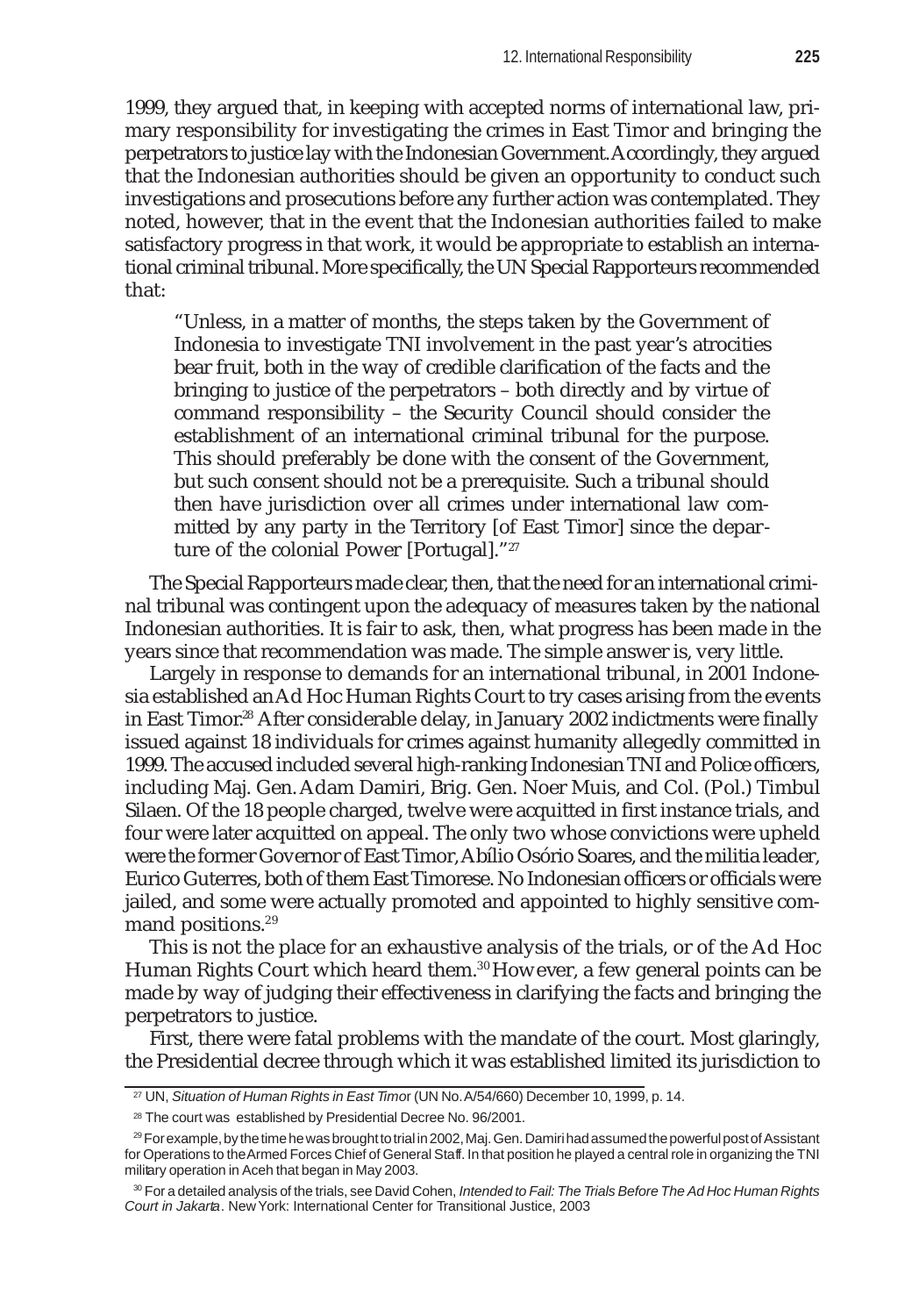violations that had occurred in only two months of 1999 (April and September), and in just three of East Timor's thirteen districts (Dili, Liquiça, and Covalima). That decision effectively guaranteed that a majority of crimes would never be investigated or tried, and that the widespread and systematic nature of the crimes would not be established.

Second, the Attorney General decided to prosecute only four cases, thereby further limiting the likelihood of establishing that the violence was widespread and systematic. Moreover, key suspects – including many of the high-ranking officers identified in this report and in the report of Indonesia's own Human Rights Commission – were not among the defendants. Among the most glaring omissions were Gen. Wiranto, Maj. Gen. Zacky Anwar Makarim, and Maj. Gen. Kiki Syahnakri.

Third, the prosecutions were poorly prepared and weakly argued. The prosecutors generally failed to take advantage of the abundant documentary and testimonial evidence available to them. Most also appeared reluctant to argue their cases vigorously, especially against high-ranking TNI officers. The prosecution's call for the acquittal of Maj. Gen. Adam Damiri in mid-2003 was a case in point.<sup>31</sup> In some cases, moreover, the judges appeared more diligent and energetic than the prosecutors in uncovering evidence against the accused.

Finally, the conduct of the trials, and the comments of some government and judicial authorities indicated that the Ad Hoc Court was established, and the trials carried out, primarily to deflect demands for an international criminal tribunal, rather than as a genuine effort to see that justice was done.

For these and other reasons, respected international human rights organizations, including Amnesty International and the International Center for Transitional Justice have characterized the process as fundamentally flawed and a travesty of justice. In early 2003, for example, Amnesty International wrote that: "The process in Indonesia has been extremely limited in scope and has, despite some convictions, to a large extent failed in the objectives of delivering truth and justice."32 Credible national human rights organizations and bodies, both in Indonesia and in East Timor, have reached very similar conclusions.<sup>33</sup> So too have religious groups. In May 2003, a group of 92 religious leaders and organizations from across the United States issued a statement condemning the Indonesian trials and calling for the establishment of an international tribunal.<sup>34</sup>

Notwithstanding their interest in maintaining cordial relations with Indonesia, key governments have also been critical of the Indonesian process. In late 2002, for example, the U.S. Department of State said it was disappointed with the acquittals recently handed down by the court, and noted that the prosecutors had "consistently failed to use the resources and evidence available to them from the UN and elsewhere in documenting the East Timorese atrocities."35 Similarly, in June 2003 the U.S. Ambassador to Indonesia expressed concern about the prosecutor's request for the acquittal of Maj. Gen. Damiri. "While reserving judgement until the final verdict is reached," he said, "we find it particularly disappointing that it was

<sup>34</sup> See "An International Tribunal Must Be Established for East Timor: A Statement From U.S. Religious Leaders and Organizations," available at East Timor Action Network (ETAN) website: www.etan.org/action/action2/relig.htm

<sup>31</sup> See "Indonesia Wants to Acquit General in Human Rights Case," *New York Times*, June 8, 2003.

<sup>32</sup> Amnesty International, *Indonesia & Timor Leste: International Responsibility for Justice*, AI Doc. ASA 03/001/2003, London, April 2003, p. 1. This document also contains a useful summary of Amnesty International's principal concerns with the trial process.

<sup>&</sup>lt;sup>33</sup> The National Alliance for an International Tribunal for East Timor, a coalition of some 20 non-governmental organizations in East Timor, has referred to the trials as "a disgrace and a sham." Letter to UN High Commissioner for Human Rights, March 13, 2003.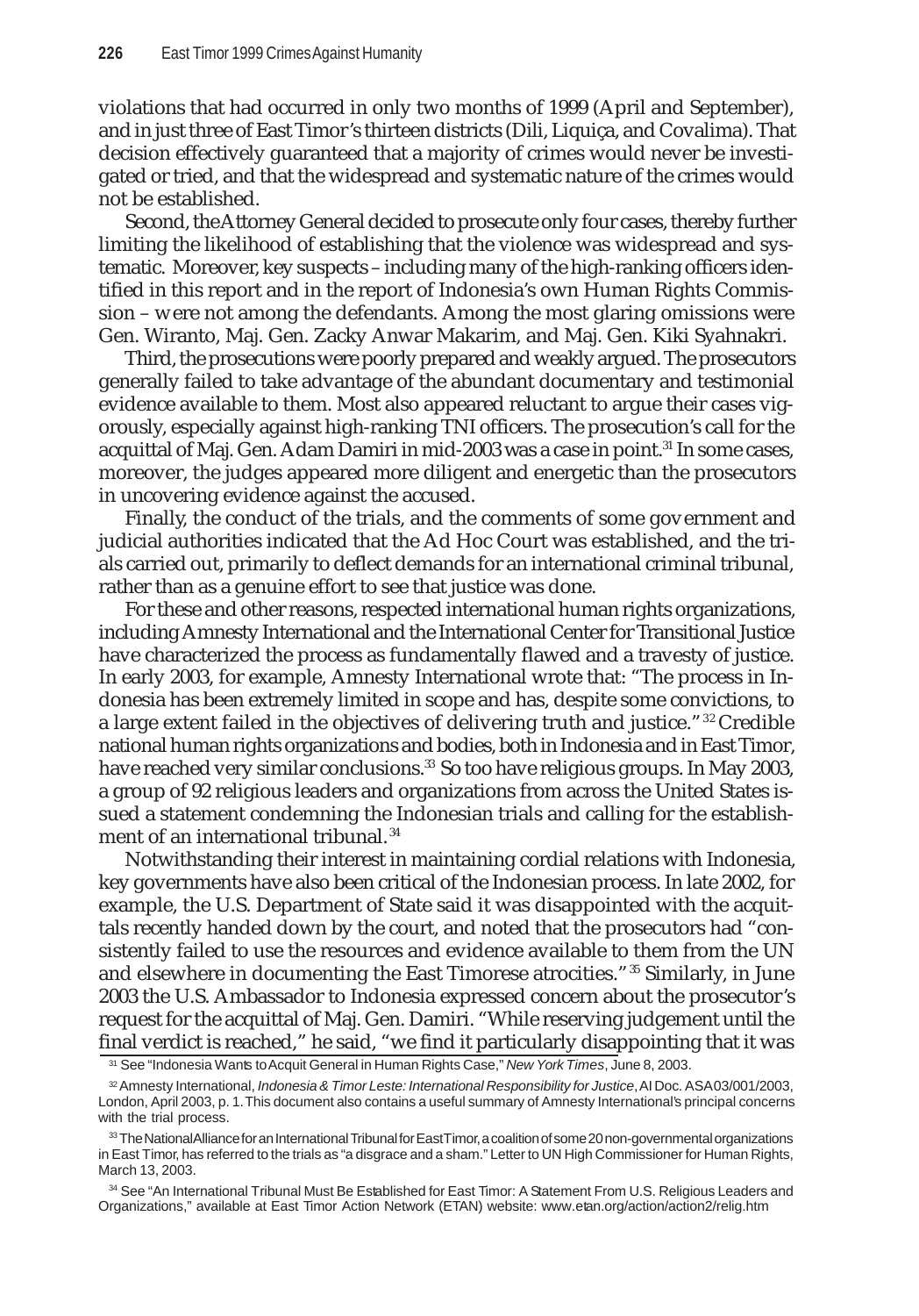the prosecution that sought a not-guilty verdict in this case."36

In short, it is fair to conclude that Indonesia's national judicial process has not borne fruit, either in the way of credible clarification of the facts or in bringing the perpetrators to justice.

What then of the judicial process in East Timor itself? Here the news is marginally better, but by no means good enough. On the positive side, some of the basic judicial machinery for investigating and prosecuting serious criminal offences, including crimes against humanity, now exists in East Timor. In 2000, pursuant to UN Security Council Resolution 1272 (1999), UNTAET enacted a statute establishing Special Panels for Serious Crimes within the Dili District Court to try serious crimes, including crimes against humanity.<sup>37</sup> Under the same statute, the norms of international law were adopted as the basis on which such crimes would be prosecuted and tried. UNTAET also established a Serious Crimes Unit (SCU) with a mandate to investigate serious crimes that had occurred between January 1 and October 25, 1999, and to prosecute those responsible for such crimes.<sup>38</sup>

After a series of false starts and delays, in 2002 these mechanisms began to achieve some notable successes. As of late May 2003, 60 indictments had been filed against a total of 247 individuals, most of whom were charged with crimes against humanity.<sup>39</sup> Those indictments accounted for roughly 40% of all the killings reported to have been committed in 1999. Notably, those indicted as of May 2003 included many of the high-ranking TNI officers identified as suspects in this report, including Gen. Wiranto, and seven other high-ranking officers and officials.

These results, achieved in the face of significant logistical and political obstacles, are impressive. Yet, there is little reason for optimism. For one thing, as of late May 2003, more than 65% of those indicted remained at large in Indonesia.<sup>40</sup> And there is virtually no chance that any of the senior officials and officers that have been indicted – that is to say, the managers and the planners of the violence – will ever be tried through East Timor's judicial process. The main reason is that the Government of Indonesia has categorically refused to extradite any suspects to East Timor, or even to recognize the competence of East Timor's courts to try them.41 Consequently, the only cases that have been tried to date, or that are likely to be tried in the future, are those of local militiamen.

A related problem is that the Government of East Timor has been reluctant to take responsibility for prosecuting high-ranking Indonesian officials.<sup>42</sup> That reluctance is understandable. A tiny, fledgling state, impoverished and decimated by long years of occupation and war, and still sharing a vulnerable border with Indonesia, it cannot reasonably be expected to take the lead in the costly and complex process of bringing

<sup>35</sup> Cited in "Lt. Col. Endar Priyanto," *Masters of Terror*, http://yayasanhak.minihub.org/mot/booktoc.htm

<sup>36</sup> U.S. Ambassador Ralph L. Boyce, cited in "Indonesia Wants to Acquit General in Human Rights Case," *New York Times*, June 8, 2003.

<sup>37</sup> The statute is UNTAET Regulation No. 2000/15 (June 6, 2000) "On the Establishment of Panels with Exclusive Jurisdiction Over Serious Criminal Offences." The serious crimes over which these Panels have jurisdiction are: genocide, war crimes, crimes against humanity, murder, sexual offences, and torture.

<sup>38</sup> After East Timor's independence on May 20, 2002, the Serious Crimes Unit began to operate under the legal authority of the General Prosecutor of the Democratic Republic of Timor Leste (RDTL). See Serious Crimes Unit (SCU), "Serious Crimes Update V/03," May 28, 2003.

<sup>39</sup> SCU, "Serious Crimes Update V/03," Dili, May 28, 2003.

<sup>40</sup> The actual figure was 169 of 247 indictees. See SCU, "Serious Crimes Update V/03," Dili, May 28, 2003.

<sup>41</sup> In response to the Indictment of Gen. Wiranto *et al.*, issued in February 2003, Indonesia's Foreign Minister was quoted as saying: "[The Timor-Leste court] is not at all an international tribunal . . . they don't have international jurisdiction and for that matter legally they don't have the capacity to reach non-East Timorese." *ABC Radio*, February 25, 2003.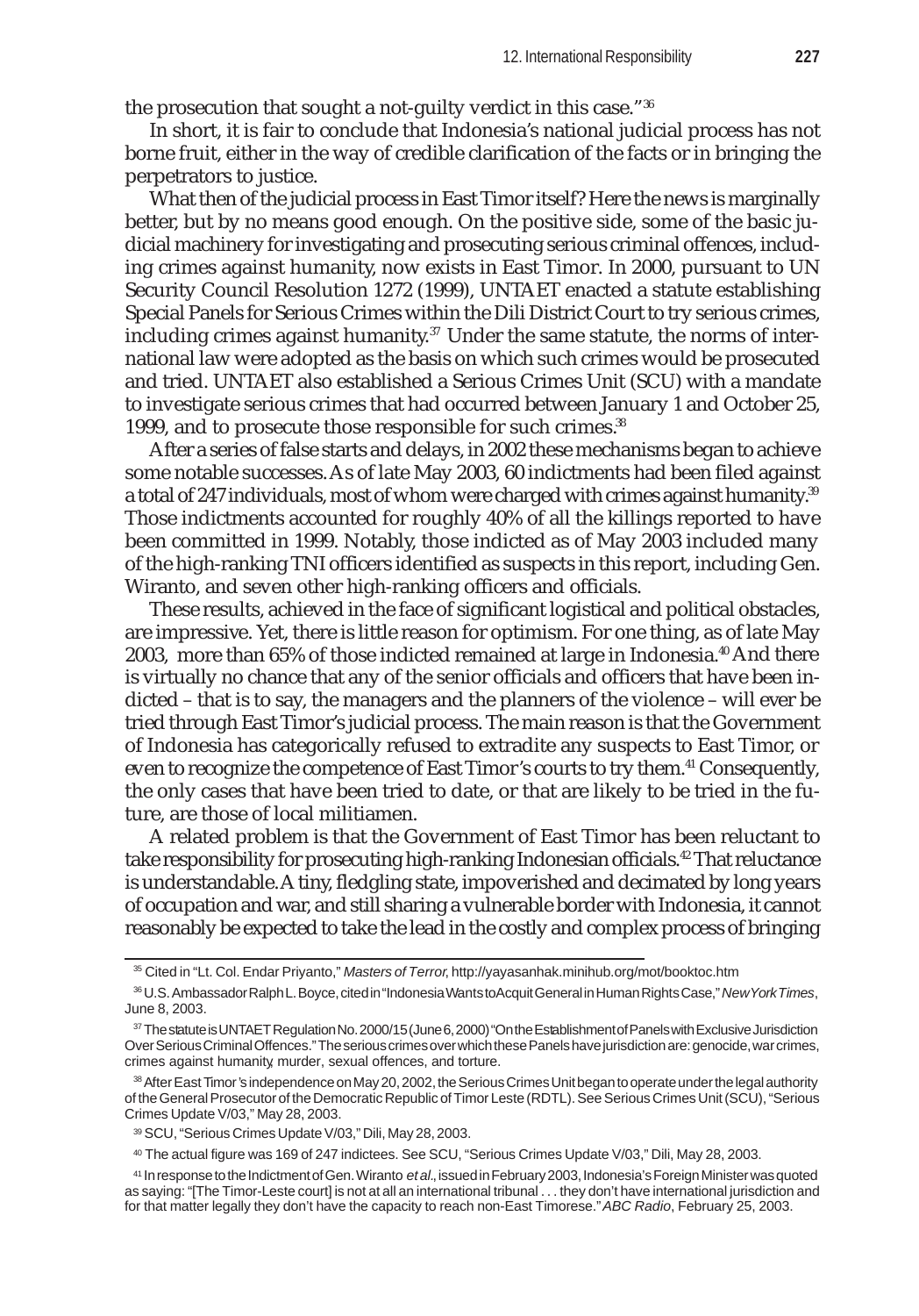to justice some of Indonesia's most powerful officials. Moreover, even if the government wished to take on this task, it would be seriously hampered by the lack of resources, capacity, and expertise in the country's new judiciary.43

To make matters worse, there is uncertainty about the future of the UN-mandated Serious Crimes Unit and the Special Panels for Serious Crimes, the institutions that perform the essential work of investigation, prosecution and trial. 44 To date that work has relied heavily on UN staff and on UN and international funding. As that assistance declines, and with UNMISET's mandate set to expire in May 2005, progress on all of these fronts can be expected to slow and perhaps even to stop.45

Under these circumstances, it is extremely unlikely that East Timor's judicial system, whatever its other merits, will provide a satisfactory resolution to the search for justice for the crimes against humanity committed in 1999. In view of the clear failure of Indonesia's own judicial processes, that means that all available national judicial remedies for bringing the perpetrators to justice have now been exhausted. These are precisely the circumstances in which it is appropriate and necessary to prosecute such crimes under a broader, universal jurisdiction. That was, moreover, the course of action recommended by the UN Special Rapporteurs and the International Commission of Inquiry on East Timor nearly four years ago.

For these reasons, this report concludes that the United Nations should establish – indeed, has a solemn duty to establish – an international criminal tribunal to prosecute the crimes against humanity committed in East Timor. More specifically, it urges the UN Secretary General and the Security Council to take the lead in this matter, in keeping with their stated commitment to ensure that justice will be done. ■

<sup>42</sup> The President Xanana Gusmão has been especially cautious in this regard. The Prime Minister Mari Alkatiri has called for the establishment of an international tribunal in a neutral third country. See, "East Timor PM Wants International Tribunal To Try Indonesian Officers," *AP*, May 30, 2003.

<sup>&</sup>lt;sup>43</sup> For a useful summary of the problems facing East Timor's judiciary in 2003, see Judicial System Monitoring Programme (JSMP), "JSMP Background Paper on the Justice Sector," prepared for the Timor-Leste and Development Partners Meeting, June 2003. Also see, UNMISET, Press Release, "Justice Sector Consultation Meeting ends: 'Fair and efficient justice key to a democratic state," Dili, June 6, 2003.

<sup>44</sup>At the time of writing, the SCU was expected to complete its investigations by November 2004, and the Special Panels to complete trials by May 2005.

<sup>45</sup> These problems are spelled out in more detail in Amnesty International, *Indonesia & Timor Leste: International Responsibility for Justice*, AI Doc. ASA 03/001/2003, London, April 2003, p. 8.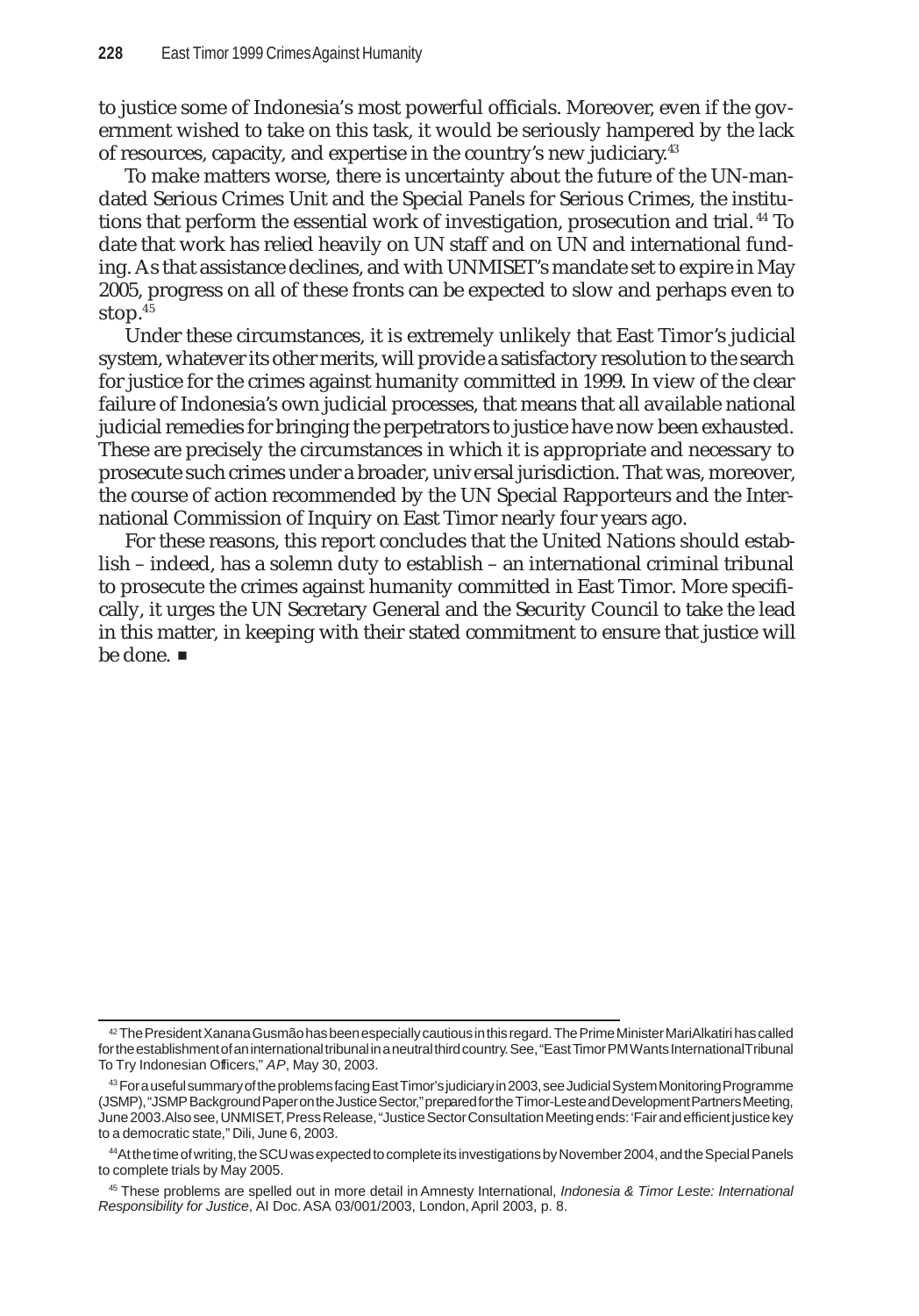# TABLE 1: SENIOR OFFICERS & OFFICIALS WHO APPEAR TO BEAR INDIVIDUAL OR COMMAND RESPONSIBILITY1 FOR CRIMES AGAINST HUMANITY IN EAST TIMOR, 1999

| <b>MILITARY</b>                                                   |                                                                                                                                                                                                                                                                                                                                                                                                                                                                                                                                                                                                                                                                                                                                                                                                                                                                                                         |  |
|-------------------------------------------------------------------|---------------------------------------------------------------------------------------------------------------------------------------------------------------------------------------------------------------------------------------------------------------------------------------------------------------------------------------------------------------------------------------------------------------------------------------------------------------------------------------------------------------------------------------------------------------------------------------------------------------------------------------------------------------------------------------------------------------------------------------------------------------------------------------------------------------------------------------------------------------------------------------------------------|--|
| TNI AND ARMY<br><b>HEADQUARTERS</b>                               | Gen. Wiranto - Commander, Armed Forces & Minister of<br>Defence and Security<br>Gen. Subagyo Hadisiswoyo - Army Chief of Staff<br>*Maj. Gen. Kiki Syahnakri - Assistant for Operations to Army<br>Chief of Staff & Martial Law Commander, East Timor<br>Lt. Gen. Sugiono - Armed Forces Chief of the General Staff<br>*Maj. Gen. Sjafrie Sjamsuddin - Assistant for Territorial Affairs to<br>Armed Forces Chief of the General Staff<br>Maj. Gen. Endriartono Sutarto - Assistant for Operations to<br>Armed Forces Chief of the General Staff<br>Lt. Gen. Djamari Chaniago - Commander, Kostrad<br>Maj. Gen. Syahrir - Commander, Kopassus<br>Lt. Gen. Tyasno Sudarto - Head, BAIS (before April 1999, BIA)<br>*Brig. Gen. Arifuddin - Director A, BAIS (before April 1999, BIA)<br>*Maj. Gen. Zacky Anwar Makarim - Head, BIA (to January 1999)<br>& Member, Task Force for the Popular Consultation |  |
| <b>REGIONAL MILITARY</b><br>COMMAND – KODAM IX/<br><b>UDAYANA</b> | *Maj. Gen. Adam Damiri - Commander, Kodam IX/Udayana<br>*Brig. Gen. Mahidin Simbolon - Chief of Staff, Kodam IX/<br>Udayana                                                                                                                                                                                                                                                                                                                                                                                                                                                                                                                                                                                                                                                                                                                                                                             |  |
| <b>SUB-REGIONAL</b><br><b>MILITARY COMMAND -</b><br>KOREM 164/WD  | *Col. Tono Suratman - Commander, Korem 164/WD (to August<br>13, 1999)<br>*Col. Noer Muis - Commander, Korem 164/WD (from August 13,<br>1999)<br>Col. Mudjiono - Deputy Commander, Korem 164/WD (to May/<br>June 1999)<br>Lt. Col. Supadi, Chief of Staff, Korem 164/WD<br>Maj. R.M. Bambang Wisnumurty - Head of Intelligence, Korem<br>164/WD                                                                                                                                                                                                                                                                                                                                                                                                                                                                                                                                                          |  |
| <b>DISTRICT MILITARY</b><br>COMMANDS – KODIM<br>$(1627 - 1639)$   | Maj. Maman Rahman - Commander, Kodim 1632/Aileu<br>*Lt. Col. Paulus Gatot Rudianto - Commander, Kodim 1633/<br>Ainaro<br>Lt. Col. Hisar Richard Hutajulu - Commander, Kodim 1628/<br>Baucau<br>*Lt. Col. Burhanuddin Siagian - Commander, Kodim 1636/<br><b>Bobonaro</b><br>*Lt. Col. Ahmad Mas Agus - Commander, Kodim 1635/Covalima<br>*Lt. Col. Liliek Koeshadianto - Commander, Kodim 1635/<br>Covalima (from August 29 to September 7, 1999)                                                                                                                                                                                                                                                                                                                                                                                                                                                       |  |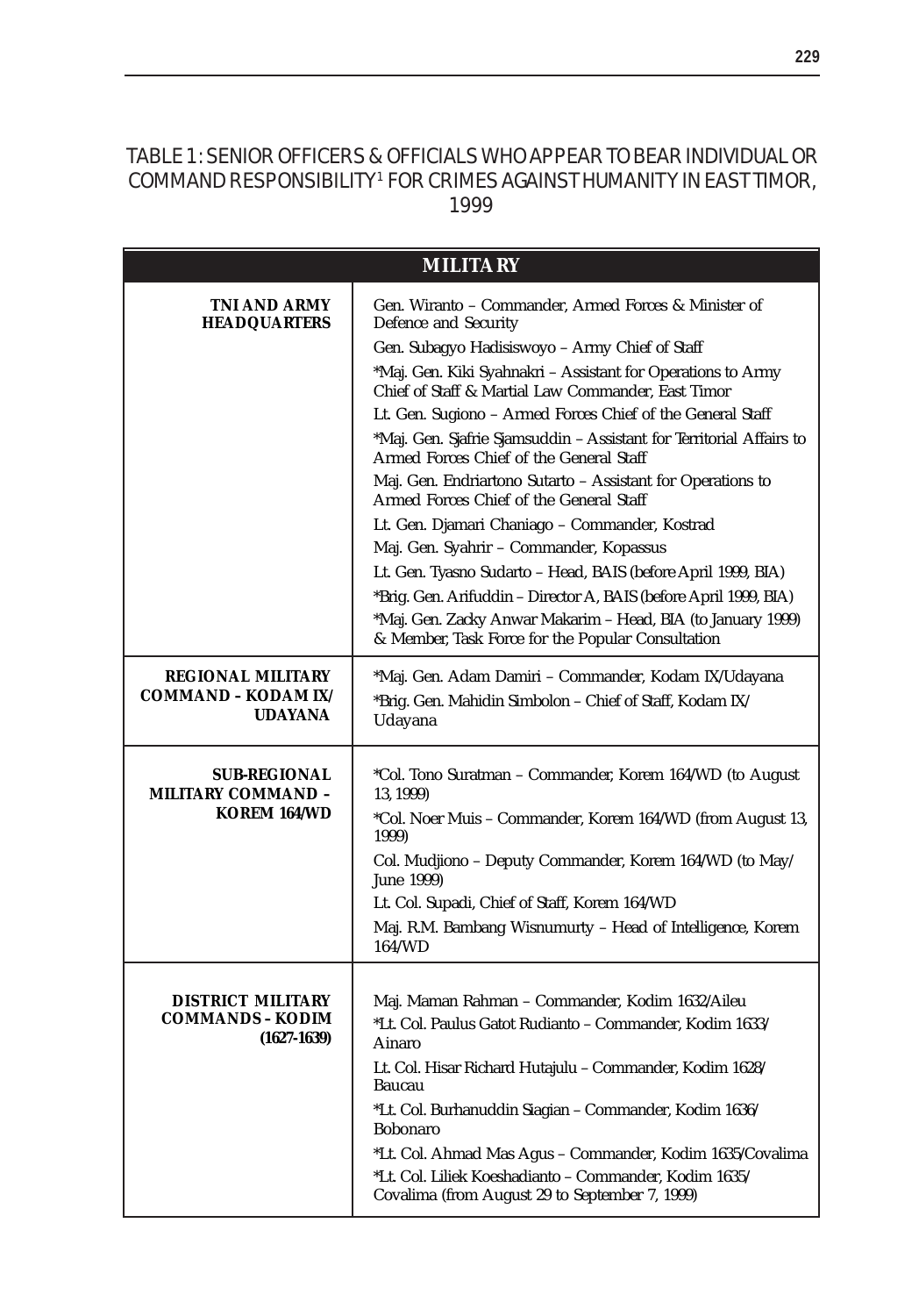|                                                        | *Lt. Col. Endar Priyanto - Commander, Kodim 1627/Dili (to<br>August 9, 1999)                                                 |
|--------------------------------------------------------|------------------------------------------------------------------------------------------------------------------------------|
|                                                        | *Lt. Col. Soedjarwo - Commander, Kodim 1627/Dili (from August                                                                |
|                                                        | 9, 1999<br>*Lt. Col. Muhamad Nur - Commander, Kodim 1637/Ermera                                                              |
|                                                        | *Lt. Col. Sudrajat A.S. - Commander, Kodim 1629/Lautem                                                                       |
|                                                        | *Lt. Col. Asep Kuswadi - Commander, Kodim 1638/Liquiça                                                                       |
|                                                        | *Lt. Col. Sulastiyo - Commander, Kodim 1631/Manatuto                                                                         |
|                                                        | Lt. Col. Gerson Ponto - Commander, Kodim 1631/Manatuto                                                                       |
|                                                        | Maj. Drs. H.M. Sinaga - Commander, Kodim 1634/Manufahi                                                                       |
|                                                        | *Lt. Col. Kamiso Miran - Commander, Kodim 1639/Oecussi                                                                       |
|                                                        | *Lt. Col. Bambang Sungesti - Commander, Kodim 1639/Oecussi                                                                   |
|                                                        | Lt. Col. Djoko Sukarsono - Commander, Kodim 1630/Viqueque<br>(to c. August 1999)                                             |
|                                                        | Lt. Col. Gustaf Hero - Commander, Kodim 1630/Viqueque (from<br>c. August 1999)                                               |
| <b>KOPASSUS AND</b><br><b>SECTORAL COMMANDS</b>        | *Lt. Col. Yayat Sudrajat - Commander, Satgas Tribuana VIII<br>(Kopassus)                                                     |
|                                                        | *Col. Sunarko – Commander, Sector A (to June 21, 1999)                                                                       |
|                                                        | *Col. Irwan Kusnadi – Commander, Sector A (from June 21, 1999)                                                               |
|                                                        | *Col. Tatang Zaenuddin - Commander, Sector B (to July 21, 1999)                                                              |
|                                                        | *Lt. Col. Nyus Rahasia - Deputy Commander, Sector B                                                                          |
|                                                        | *Col. Gerhan Lantara - Martial Law Commander, Sector A<br>(September, 1999)                                                  |
| <b>COMBAT BATTALIONS</b>                               | *Lt. Col. Yakraman Yagus - Commander, 744 Battalion                                                                          |
|                                                        | *Maj. Jacob Sarosa - Commander, 745 Battalion                                                                                |
|                                                        | C.O. 143rd Infantry Battalion                                                                                                |
|                                                        | C.O. 301 <sup>st</sup> Infantry Battalion                                                                                    |
|                                                        | C.O. 406 <sup>th</sup> Infantry Battalion                                                                                    |
|                                                        | C.O. 621 <sup>st</sup> Infantry Battalion                                                                                    |
|                                                        | <b>POLICE</b>                                                                                                                |
|                                                        |                                                                                                                              |
| <b>NATIONAL (POLRI) AND</b><br><b>REGIONAL (POLDA)</b> | Gen. (Pol.) Roesmanhadi - Chief of Police, Republic of Indonesia<br>*Col. (Pol.) Timbul Silaen - Chief of Police, East Timor |
| <b>DISTRICT (POLRES)</b>                               | Lt. Col. (Pol.) Bambang Hermanu - Chief of Police, Aileu                                                                     |
|                                                        | *Maj. (Pol.) Drs. Rizali SH - Chief of Police, Ainaro                                                                        |
|                                                        | Lt. Col. (Pol.) Drs. Sodak C. Marpaung - Chief of Police, Baucau                                                             |
|                                                        | *Maj. (Pol.) Drs. Budi Susilo, - Chief of Police, Bobonaro                                                                   |
|                                                        | *Lt. Col. (Pol.) Gatot Subiaktoro - Chief of Police, Covalima                                                                |
|                                                        | *Lt. Col. (Pol.) Drs. Hulman Gultom - Chief of Police, Dili                                                                  |
|                                                        | Lt. Col. (Pol.) Ery T.B. Gultom - Chief of Police, Ermera                                                                    |
|                                                        | Lt. Col. (Pol.) Drs. Irsan Wijaya - Chief of Police, Lautem                                                                  |
|                                                        | *Lt. Col. (Pol.) Adios Salova - Chief of Police, Liquiça                                                                     |
|                                                        | Maj. (Pol.) Drs. Joko Irianto - Chief of Police, Liquiça                                                                     |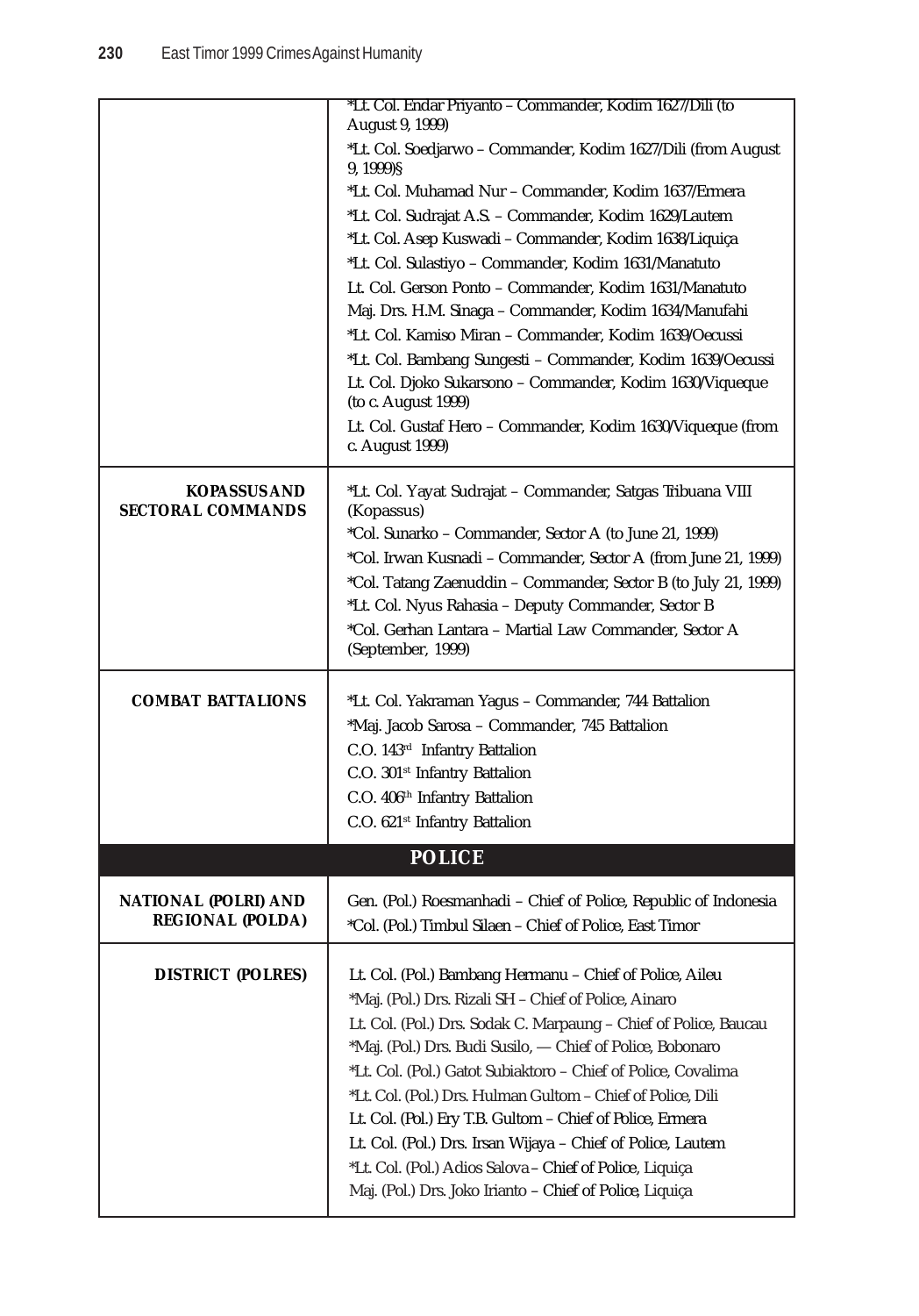|                                            | Lt. Col. (Pol.) Drs. J. A. Sumampow - Chief of Police, Manatuto<br>Lt. Col. (Pol.) Drs. Abdul Rachim - Chief of Police, Manufahi<br>*Lt. Col. (Pol.) Drs. Wilmar Marpaung - Chief of Police, Oecussi<br>Lt. Col. (Pol.) Drs. Abdul Rahman - Chief of Police, Viqueque                                                                                                                                                                                                                                                                                                                  |  |
|--------------------------------------------|----------------------------------------------------------------------------------------------------------------------------------------------------------------------------------------------------------------------------------------------------------------------------------------------------------------------------------------------------------------------------------------------------------------------------------------------------------------------------------------------------------------------------------------------------------------------------------------|--|
| <b>CIVILIAN AUTHORITIES</b>                |                                                                                                                                                                                                                                                                                                                                                                                                                                                                                                                                                                                        |  |
| <b>NATIONAL &amp;</b><br><b>PROVINCIAL</b> | *Lt. Gen. (ret.) Feisal Tanjung - Coordinating Minister for Political<br>and Security Affairs<br>*Lt. Gen. (ret.) A. M. Hendropriyono - Minister of Transmigration<br>and Resettlement<br>*Maj. Gen. (ret.) Yunus Yosfiah - Minister of Information<br>*Abílio Osório Soares - Governor, East Timor                                                                                                                                                                                                                                                                                    |  |
| <b>DISTRICT</b>                            | *Col. (ret.) Suprapto Tarman - Bupati, Aileu<br>*Evaristo Doutel Sarmento - Bupati, Ainaro<br>Virgílio Marcal - Bupati, Baucau<br>*Guilherme dos Santos - Bupati, Bobonaro<br>*Col. Herman Sedyono - Bupati, Covalima<br>*Domingos M.D. Soares - Bupati, Dili<br>Constantino Soares - Bupati, Ermera<br>*Edmundo da Conceiçao Silva - Bupati, Lautem<br>*Leoneto Martins - Bupati, Liquiça<br>*Vidal Doutel Sarmento - Bupati, Manatuto<br>Nazario José Tilman de Andrade - Bupati, Manufahi<br>*Filomeno Misquito da Costa - Bupati, Oecussi<br>*Martino Fernandes - Bupati, Viqueque |  |

<sup>1</sup> Names marked with an asterisk (\*) are those who appear to bear both individual and command responsibility.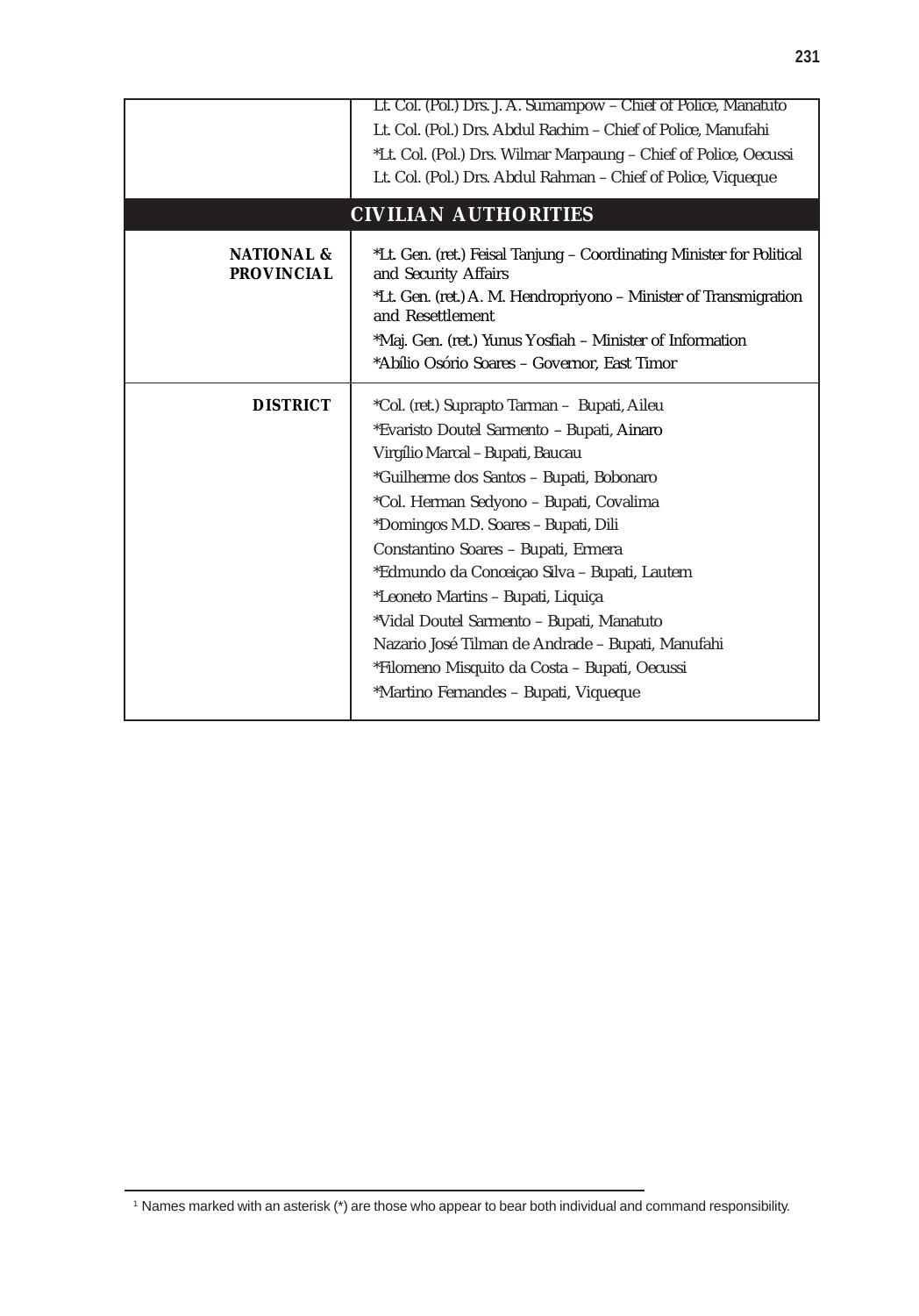# TABLE 2: KEY OFFICERS & OFFICIALS IN 1999 (ALPHABETICAL)

**MILITARY OFFICERS (NATIONAL) Brigadier General Arifuddin** Director A, BAIS (before April 1999, BIA) **Lt. General Djamari Chaniago** Commander, Kostrad (Pangkostrad) **General Subagyo Hadisiswoyo** Army Chief of Staff (KSAD) **Major General Amirul Isnaeni (deceased)** Deputy Assistant for Security to Army Chief of Staff (Waaspam KSAD) Deputy Martial Law Commander, East Timor (September, 1999) **Lt. General Johny Lumintang** Deputy Army Chief of Staff (Wakasad) **Major General Zacky Anwar Makarim** Head, BIA (to January 1999) Member, Task Force for the Implementation of the Popular Consultation in East Timor **Rear Admiral Yoost F. Mengko** Assistant for Intelligence to Armed Forces Chief of the General Staff (Asintel Kasum) **Brigadier General Mahidin Simbolon** Chief of Staff, Regional Military Command IX/Udayana **Major General Sjafrie Sjamsuddin** Assistant for Territorial Affairs to Armed Forces Chief of the General Staff (Aster Kasum) **Lt. General Tyasno Sudarto** Head, BAIS (before April 1999, BIA) **Lt. General Sugiono** Armed Forces Chief of the General Staff (Kasum) **Major General Endriartono Sutarto** Assistant for Operations to Armed Forces Chief of the General Staff (Asops Kasum) **Major General Kiki Syahnakri** Assistant for Operations to Army Chief of Staff (Asops KSAD) Martial Law Commander, East Timor (September, 1999) **Major General Syahrir M.S.** Commander, Kopassus (Danjen Kopassus) **General Wiranto** Commander, Armed Forces & Minister of Defence and Security **Lt. Gen. Susilo Bambang Yudhoyono** Armed Forces Chief of the Territorial Staff (Kaster) **MILITARY OFFICERS (REGION IX AND EAST TIMOR) Lt. Colonel Ahmad Mas Agus** Commander, District Military Command 1635/Covalima **Major General Adam R. Damiri** Commander, Regional Military Command IX/Udayana **Lt. Colonel Gustaf Hero** Commander, District Military Command 1630/Viqueque **Lt. Colonel Hisar Richard Hutajulu** Commander, District Military Command 1628/Baucau **Lt. Colonel Liliek Koeshadianto** Commander, District Military Command 1635/Covalima **Colonel Irwan Kusnadi** Commander, Sector A, East Timor (after June 21, 1999) **Lt. Colonel Asep Kuswadi** Commander, District Military Command 1638/Liquiça **Colonel Gerhan Lantara** Commander, 17th Airborne Infantry Brigade (Brigif Linud 17) Martial Law Commander, Sector A, East Timor (September 9-27, 1999) **Lt. Colonel Kamiso Miran** Commander, District Military Command 1639/Oecussi **Colonel Mudjiono** Deputy Commander, Sub-Regional Military Command 164/WD (to May or June 1999) **Colonel Noer Muis** Commander, Sub-Regional Military Command 164/WD (from August 13, 1999) **Lt. Colonel Muhamad Nur** Commander, District Military Command 1637/Ermera **Lt. Colonel Endar Priyanto** Commander, District Military Command 1627/Dili (to August 9, 1999) **Lt. Colonel Nyus Rahasia (Nus Rahardja)** Deputy Commander, Sector B, East Timor **Major Maman Rahman** Commander, District Military Command 1632/Aileu **Lt. Colonel Paulus Gatot Rudianto** Commander, District Military Command 1633/Ainaro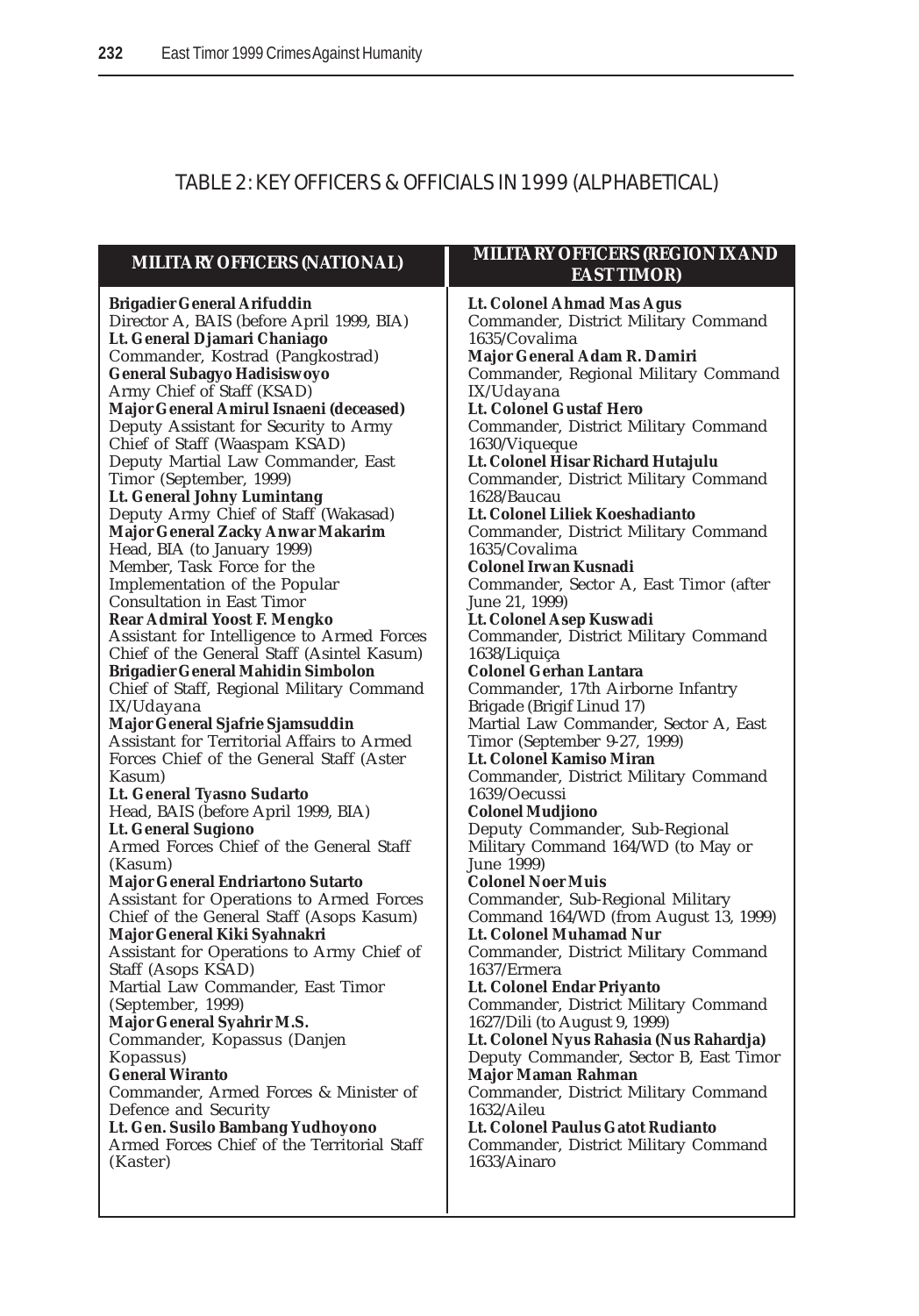| <b>MILITARY OFFICERS (REGION IX AND</b><br><b>EASTTIMOR)</b>         | Γ                                   |
|----------------------------------------------------------------------|-------------------------------------|
| Lt. Colonel Hardiono Saroso                                          | Lt. Colonel (                       |
| Chief of Staff, Sub-Regional Military                                | Police Chief.                       |
| Command 164/WD                                                       | Lt. Colonel (1                      |
| <b>Major Jacob Sarosa</b>                                            | Police Chief,                       |
| Commander, 745 Battalion                                             | Lt. Colonel (                       |
| Lt. Colonel Burhanuddin Siagian                                      | Police Chief,                       |
| Commander, District Military Command                                 | <b>Major (Pol.)</b>                 |
| 1636/Bobonaro                                                        | Police Chief.                       |
| Major Drs. H.M. Sinaga                                               | Lt. Colonel (                       |
| Commander, District Military Command                                 | Police Chief,                       |
| 1634/Manufahi<br>Lt. Colonel Soedjarwo                               | Lt. Colonel (<br>Police Chief.      |
| Commander, 303rd Infantry Battalion,                                 | Lt. Colonel (1                      |
| Kostrad                                                              | Police Chief,                       |
| Commander, District Military Command                                 | Lt. Colonel ()                      |
| 1627/Dili (from August 9, 1999)                                      | Police Chief,                       |
| Lt. Colonel Sudrajat                                                 | <b>Major (Pol.)</b>                 |
| Commander, District Military Command                                 | Police Chief,                       |
| 1629/Lautem                                                          | Lt. Colonel ()                      |
| Lt. Colonel Yayat Sudrajat                                           | Police Chief.                       |
| Commander, Satgas Tribuana VIII<br>(Kopassus), East Timor            | <b>Colonel Tim</b><br>Chief of Poli |
| Commander, Intelligence Task Force                                   | Lt. Colonel (                       |
| (SGI), Sub-Regional Military Command                                 | Police Chief.                       |
| 164/WD                                                               | Lt. Colonel (                       |
| Lt. Colonel Djoko Sukarsono                                          | Police Chief,                       |
| Commander, District Military Command                                 | <b>Major (Pol.)</b>                 |
| 1630/Viqueque                                                        | Police Chief,                       |
| Lt. Colonel Sulastiyo<br>Commander, District Military Command        | <b>Lt. Colonel (</b>                |
| 1631/Manatuto                                                        | Police Chief,                       |
| <b>Colonel Sunarko</b>                                               |                                     |
| Intelligence Assistant to Kopassus                                   |                                     |
| Commander                                                            |                                     |
| Commander, Sector A, East Timor (to                                  |                                     |
| June 21, 1999)                                                       |                                     |
| Lt. Colonel Bambang Sungesti<br>Commander, District Military Command |                                     |
| 1639/Oecussi                                                         |                                     |
| Lt. Colonel Supadi                                                   |                                     |
| Chief of Staff, Sub-Regional Military                                |                                     |
| Command 164/WD                                                       |                                     |
| <b>Colonel Tono Suratman</b>                                         |                                     |
| Commander, Sub-Regional Military                                     |                                     |
| Command 164/WD (to August 13, 1999)                                  |                                     |
| <b>Lt. Colonel Suwondo</b>                                           |                                     |
| Commander, District Military Command<br>1634/Manufahi                |                                     |
| Major General Kiki Syahnakri                                         |                                     |
| Assistant for Operations to the Army                                 |                                     |
| Chief of Staff                                                       |                                     |
| Martial Law Commander, East Timor                                    |                                     |
| (September, 1999)                                                    |                                     |
| <b>Major R.M. Bambang Wisnumurty</b>                                 |                                     |
| Head of Intelligence, Sub-Regional<br>Military Command 164/WD        |                                     |
| Lt. Colonel Yakraman Yagus                                           |                                     |
| Commander, 744 Battalion, East Timor                                 |                                     |
| <b>Colonel Tatang Zaenuddin</b>                                      |                                     |
| Commander, Sector B, East Timor (to July                             |                                     |
| 21, 1999)                                                            |                                     |

#### **POLICE OFFICERS**

**Pol.) Ery T.B. Gultom** Ermera **Lt. Colonel (Pol.) Drs. Hulman Gultom** Dili **Lt. Colonel (Pol.) Bambang Hermanu** Aileu **Drs. Joko Irianto** Liquiça **Lt. Colonel (Pol.) Drs. Sodak C. Marpaung** Baucau **Lt. Colonel (Pol.) Drs. Wilmar Marpaung** Oecussi **Lt. Colonel (Pol.) Drs. Abdul Rachim** Manufahi **Lt. Colonel (Pol.) Drs. Abdul Rahman** Viqueque **Major (Pol.) Drs. Rizali SH** Ainaro **Lt. Colonel (Pol.) Adios Salova** Liquiça **Colonel Timbul Silaen** ice, East Timor **Lt. Colonel (Pol.) Gatot Subiaktoro** Covalima **Lt. Colonel (Pol.) Drs. J. A. Sumampow** Manatuto **Major (Pol.) Drs. Budi Susilo** Bobonaro **Lt. Colonel (Pol.) Drs. Irsan Wijaya** Lautem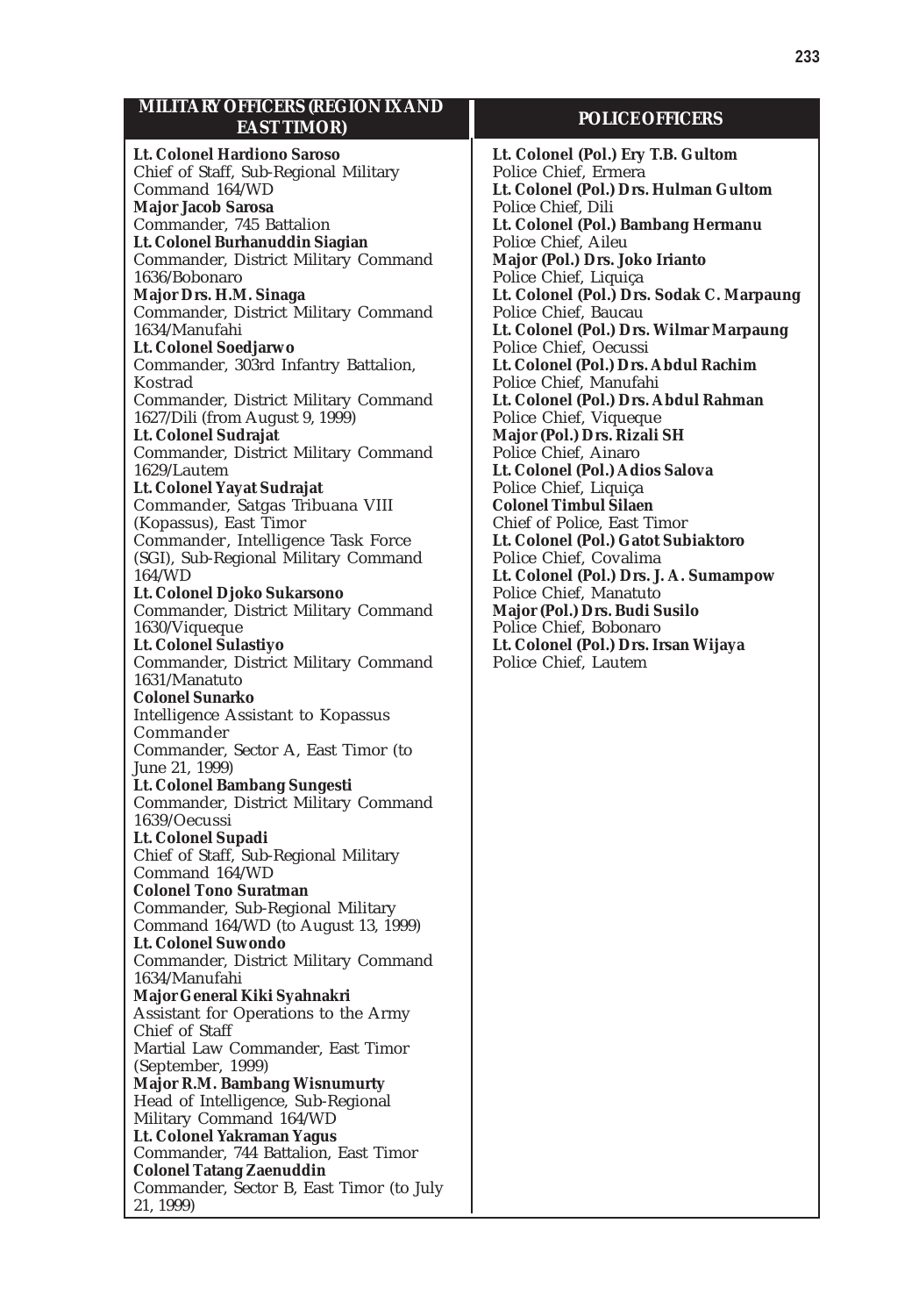| <b>CIVILIAN AUTHORITIES (NATIONAL)</b>                                                                                                                                                                                                                                                                                                                                                                                                                                                                                                                                                                                                                                                | <b>CIVILIAN AUTHORITIES (EAST TIMOR)</b>                                                                                                                                                                                                                                                                                                                                                                                                                                                                                                                                                                                                                                                                  |
|---------------------------------------------------------------------------------------------------------------------------------------------------------------------------------------------------------------------------------------------------------------------------------------------------------------------------------------------------------------------------------------------------------------------------------------------------------------------------------------------------------------------------------------------------------------------------------------------------------------------------------------------------------------------------------------|-----------------------------------------------------------------------------------------------------------------------------------------------------------------------------------------------------------------------------------------------------------------------------------------------------------------------------------------------------------------------------------------------------------------------------------------------------------------------------------------------------------------------------------------------------------------------------------------------------------------------------------------------------------------------------------------------------------|
| <b>Ali Alatas</b><br>Foreign Minister<br>Major General (ret.) H.R. Garnadi<br>Assistant I to the Coordinating Minister<br>for Political and Security Affairs<br><b>B.J. Habibie</b><br>President<br>Lt. General (ret.) A.M. Hendropriyono<br>Minister of Transmigration and<br>Resettlement<br><b>Brigadier General Glenny Kairupan</b><br>Member, Task Force for the<br>Implementation of the Popular<br>Consultation<br>Lt. General (ret.) Feisal Tanjung<br>Coordinating Minister for Political and<br><b>Security Affairs</b><br><b>Major General Sintong Panjaitan</b><br>Military advisor to President Habibie<br>Major General (ret.) Yunus Yosfiah<br>Minister of Information | Nazario José Tilman de Andrade<br>Bupati of Manufahi<br><b>Filomeno Misquito da Costa</b><br><b>Bupati of Oecussi</b><br><b>Martino Fernandes</b><br><b>Bupati of Viqueque</b><br><b>Leoneto Martins</b><br>Bupati of Liquiça<br><b>Guilherme dos Santos</b><br>Bupati of Bobonaro<br><b>Evaristo Doutel Sarmento</b><br><b>Bupati of Ainaro</b><br><b>Vidal Doutel Sarmento</b><br><b>Bupati of Manatuto</b><br><b>Colonel Herman Sedyono</b><br>Bupati of Covalima<br>Edmundo da Conceição Silva<br><b>Bupati of Lautem</b><br><b>Constantino Soares</b><br><b>Bupati of Ermera</b><br><b>Domingos M.D. Soares</b><br><b>Bupati of Dili</b><br>Colonel (ret.) Suprapto Tarman<br><b>Bupati of Aileu</b> |

# TABLE 3: PRO-INDONESIAN MILITIA GROUPS IN EAST TIMOR, 1999

| <b>DISTRICT</b> | <b>MILITIA GROUP</b>                                                                                                                                                                   |
|-----------------|----------------------------------------------------------------------------------------------------------------------------------------------------------------------------------------|
| Aileu           | AHI                                                                                                                                                                                    |
| Ainaro          | Mahidi, Laksaur                                                                                                                                                                        |
| Baucau          | Saka, Sera, Forum Komunikasi Partisan (FKP)                                                                                                                                            |
| <b>Bobonaro</b> | Halilintar, Dadurus Merah Putih (DMP), Firmi Merah Putih, Saka<br>Loromonu, ARMUI Merah Putih, Guntur Merah Putih, Hametin<br>Merah Putih, Harimau Merah Putih, Kaer Metin Merah Putih |
| Covalima        | Laksaur, Mahidi                                                                                                                                                                        |
| Dili            | <b>Aitarak</b>                                                                                                                                                                         |
| Ermera          | Darah Integrasi, Darah Merah, Naga Merah, Tim Pancasila, Aitarak                                                                                                                       |
| Lautem          | Tim Alfa                                                                                                                                                                               |
| Liquiça         | Besi Merah Putih (BMP), Pana                                                                                                                                                           |
| Manatuto        | Morok, Mahadomi                                                                                                                                                                        |
| Manufahi        | <b>ABLAI</b>                                                                                                                                                                           |
| <b>Oecussi</b>  | Sakunar                                                                                                                                                                                |
| Viqueque        | Makikit, 59/75 Junior                                                                                                                                                                  |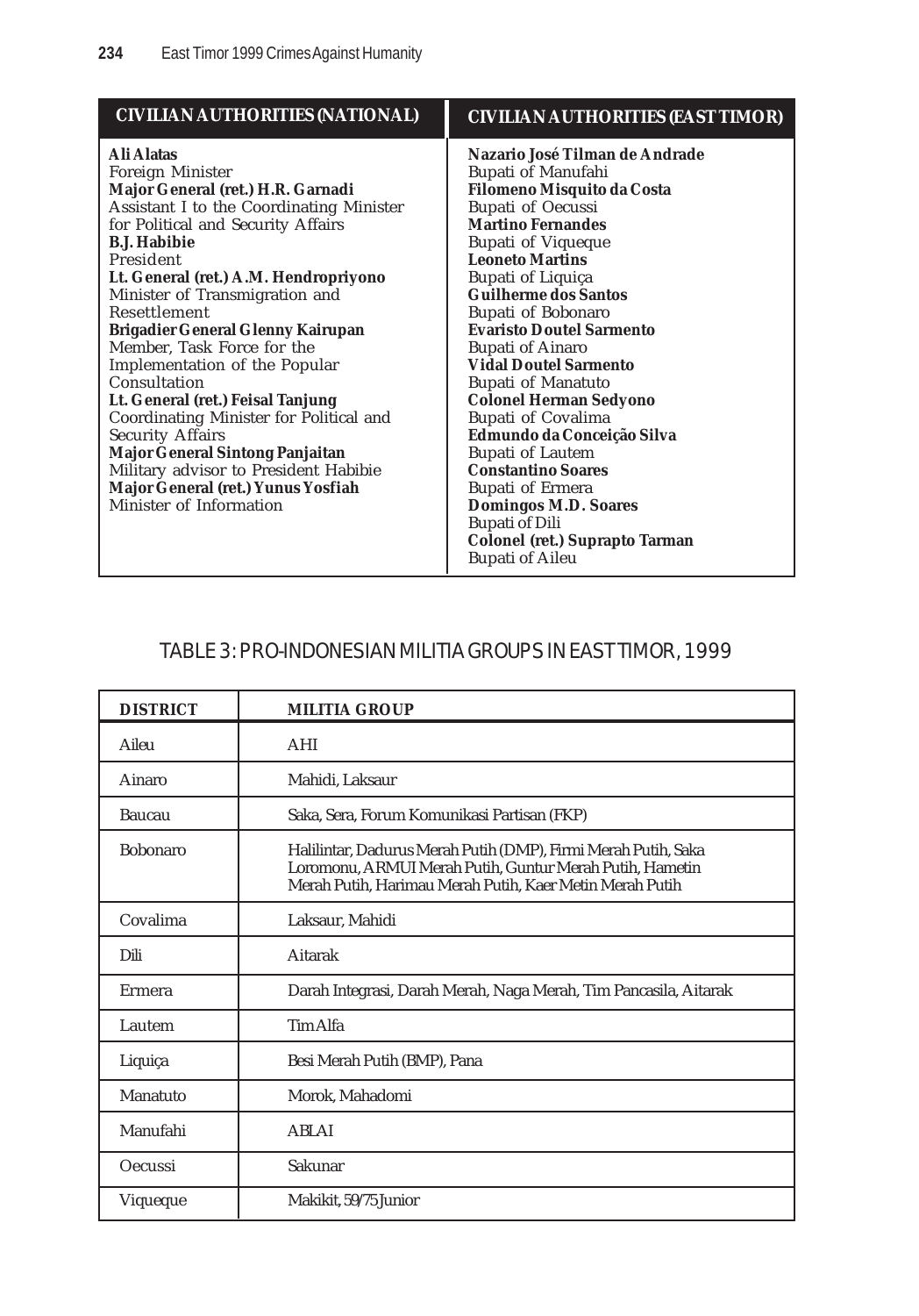# THE UNITED NATIONS AND EAST TIMOR - A CHRONOLOGY\*

# 1999 - 2000 - 2000 - 2002

| 1960 | The United Nations General Assembly adds "Timor and dependencies" to<br>the list of non-self-governing territories. East Timor is administered by<br>Portugal as an overseas province.                                                                                                                                                                                                                                                                          |
|------|-----------------------------------------------------------------------------------------------------------------------------------------------------------------------------------------------------------------------------------------------------------------------------------------------------------------------------------------------------------------------------------------------------------------------------------------------------------------|
| 1974 | Following a change of Government, Portugal acknowledges the applicability<br>of the United Nations Charter provisions regarding non-self-governing<br>territories and the right of the colonial territories under its administration,<br>including East Timor, to self-determination, including independence.                                                                                                                                                   |
| 1975 | After violent clashes erupt between groups favoring independence and those<br>favoring integration into Indonesia, Portugal withdraws and Indonesia<br>invades East Timor.                                                                                                                                                                                                                                                                                      |
| 1976 | Indonesia annexes East Timor as its 27th province. The United Nations never<br>recognizes this integration.                                                                                                                                                                                                                                                                                                                                                     |
| 1982 | The UN Secretary-General begins informal consultations with the<br>Governments of Indonesia and Portugal aimed at improving the<br>humanitarian situation in the Territory and resolving its status.                                                                                                                                                                                                                                                            |
| 1995 | The Secretary-General initiates a process to promote a dialogue among East<br>Timorese which provides a forum for East Timorese of all shades of political<br>opinion to explore ideas for improving the situation.                                                                                                                                                                                                                                             |
| 1998 | In June, Indonesia's President B.J. Habibie proposes autonomy for East Timor<br>on condition that the territory accepts integration into Indonesia. The<br>proposal is rejected by East Timorese resistance leaders. From August to<br>October, Secretary-General Kofi Annan and the Foreign Ministers of<br>Indonesia and Portugal hold in-depth discussions on Indonesia's proposals<br>for a special status based on a wide ranging autonomy for East Timor. |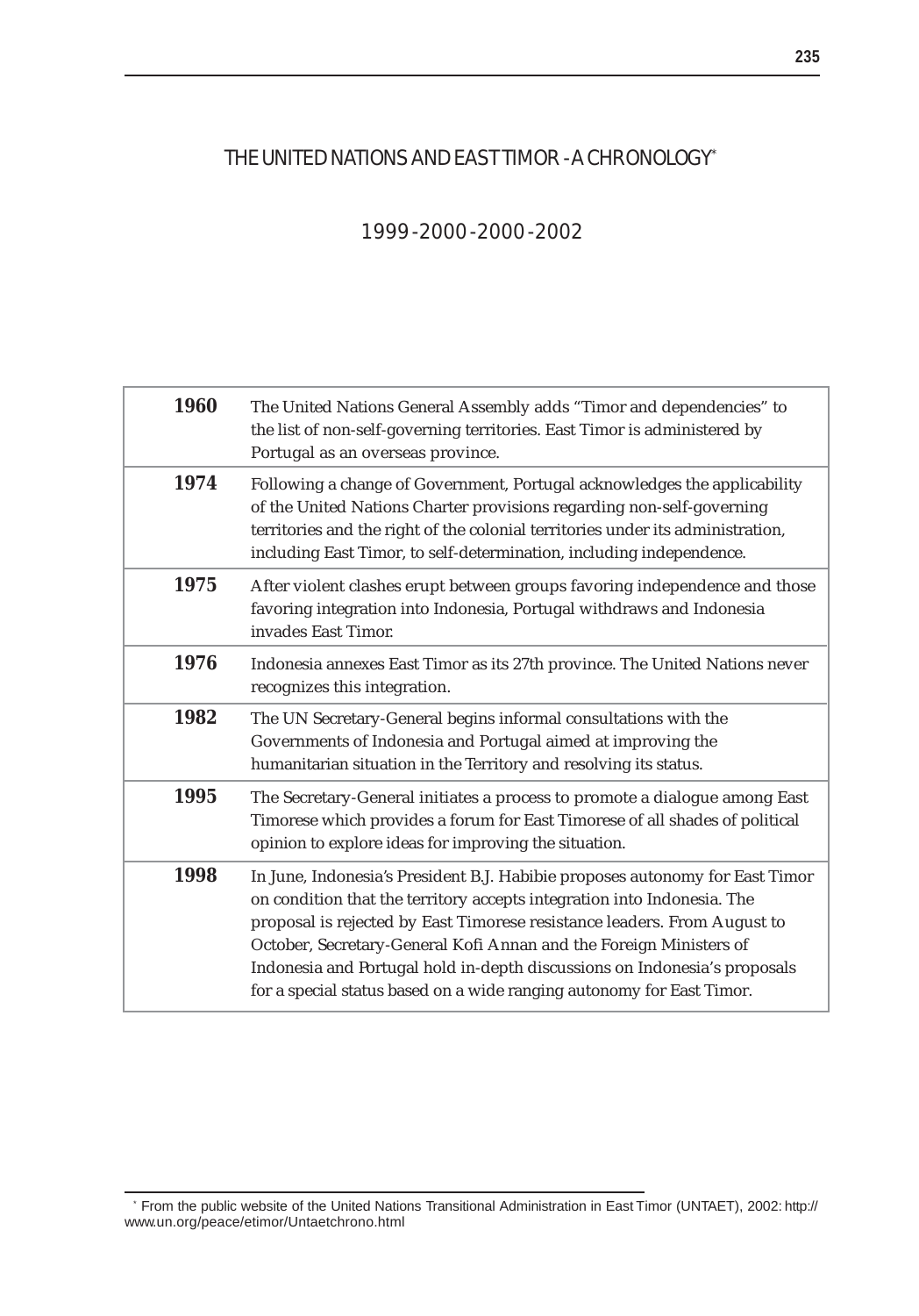#### **1999**

#### **27 January**

President Habibie indicates in a public statement that his Government might be prepared to consider independence for East Timor. Talks begin in New York between the Personal Representative of the Secretary-General, Jamsheed Marker, and the Directors-General of the Indonesian and Portuguese Foreign Ministries.

#### **11 March**

At ministerial-level tripartite talks in New York, agreement is reached on use of a direct ballot to consult East Timor's people about whether they accept or reject the autonomy proposal.

#### **21 April**

Secretary-General Annan welcomes the signing of an agreement, initiated by Indonesia's national Human Rights Commission, which commits all the parties in East Timor to end violence in the Territory.

#### **5 May**

The talks in New York result in a set of agreements between Indonesia and Portugal. The two Governments entrust the Secretary-General with organizing and conducting a "popular consultation" in order to ascertain whether the East Timorese people accept or reject a special autonomy for East Timor within the unitary Republic of Indonesia.

#### **1 June**

The newly-appointed Special Representative of the Secretary-General (SRSG) in East Timor, Ian Martin, arrives in Dili, East Timor.

#### **11 June**

The Security Council formally establishes UNAMET through the end of August 1999. In resolution 1246 (1999) adopted unanimously, the Council endorses the Secretary-General's proposal for a mission including up to 280 civilian police officers to advise the Indonesian Police, as well as 50 military liaison officers to maintain contact with the Indonesian Armed Forces. The Council stresses again the responsibility of the Indonesian Government in the maintenance of peace and security in East Timor to ensure the integrity of the ballot and the security of international staff and observers.

#### **18 June**

At a press conference in Dili, SRSG Martin says that continuing violence has forced tens of thousands of East Timorese from their homes, creating a "serious obstacle" to preparations for the vote on the future of the Territory.

#### **23 June**

Secretary-General Annan decides to delay the East Timor vote by two weeks, citing unabated violence and logistical problems. Reporting to the Security Council, the Secretary-General says that security conditions and the lack of a level playing field do not allow for the consultation process to go forward. Registration is delayed to 13 July to allow time for the deployment of UN staff throughout the Territory and to give Indonesian authorities time to address the pending security concerns.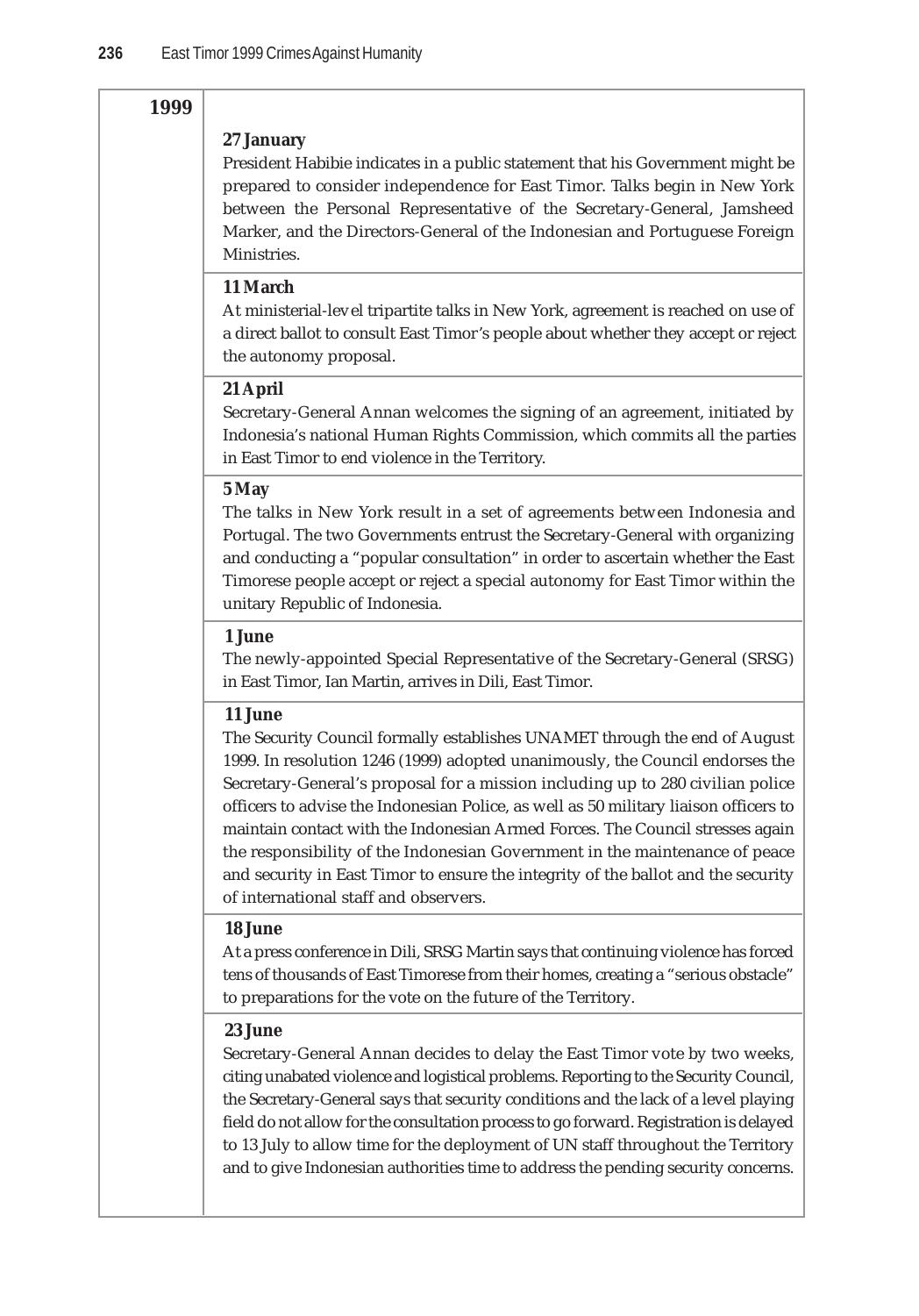#### **6 July**

Following attacks on UN personnel in Maliana and Liquiça, Security Council members demand an immediate halt to the violence and intimidation carried out by militia in the territory.

#### **16 July**

Voter registration begins after a three-day delay to allow time for Indonesian authorities to resolve remaining security problems.

#### **5 August**

Voter registration closes. UNAMET has registered 451,792 potential voters among the population of over 800,000 in East Timor and abroad.

#### **9 August**

Supporters and opponents of the autonomy proposal for East Timor sign a code of conduct for the campaign period leading up to the ballot on 30 August.

#### **14 August**

Campaigning for the popular consultation begins.

#### **18 August**

In response to an upsurge in militia activity, SRSG Martin, Ambassador Agus Tarmidzi, Chairman of the Indonesian Task Force, and senior Indonesian police officials visit Viqueque, Suai and Maliana, where they discuss additional security measures with local police, military and administration.

#### **19 August**

East Timorese leaders from pro-independence and pro-autonomy groups agree to establish a 25-person commission to foster reconciliation and cooperation in the Territory until the results of the UN-run autonomy ballot are implemented.

#### **20 August**

Violence mars campaigning in East Timor as pro-integration militia harass people attending a pro-independence rally in Suai. In Manatuto, military liaison officers serving with UNAMET are threatened by militia.

#### **24 August**

Indonesian authorities assure UNAMET that they will try to create a secure environment. Members of the Security Council express strong concern at the continuing campaign of intimidation and violence in East Timor and call on the parties to fulfill their commitments to disarm and store their weapons.

#### **26 August**

SRSG Martin tells a press conference in Dili that the UN intends to proceed with the vote despite the recent spate of deadly violence. In New York, Indonesia's representative, in a meeting of the Security Council, pledges his country's commitment to ensuring that there is a safe environment, as called for in the 5 May agreements. The Security Council extends UNAMET's mandate until 30 November. In a unanimous vote, the Council adopts resolution 126 (1999), endorsing the Secretary-General's proposal to restructure the UN Mission in East Timor for the interim phase after the 30 August vote.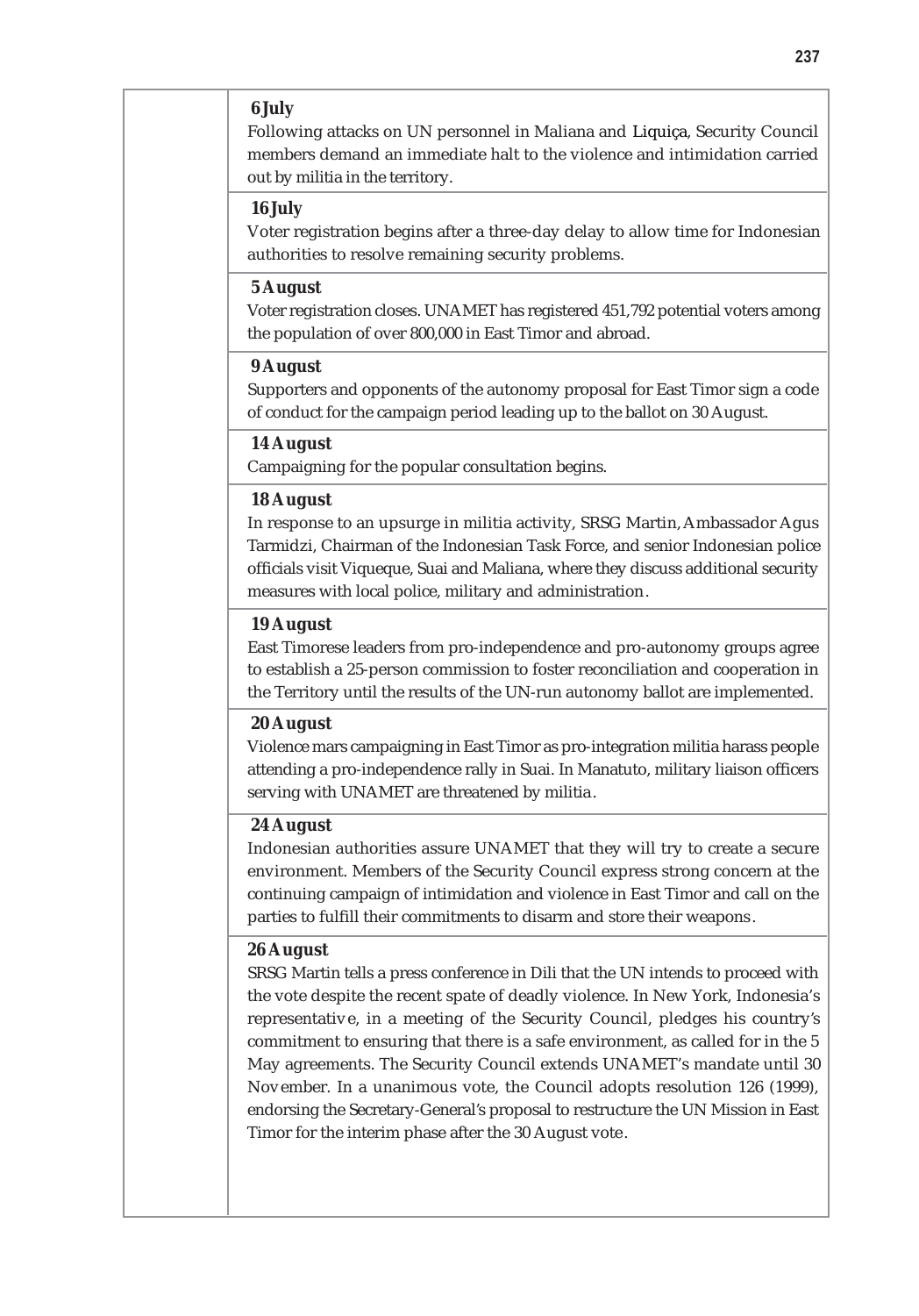#### **27 August**

UNAMET facilitates an historic meeting between the pro-independence fighters of FALINTIL and the Indonesian Armed Forces (TNI) at the main FALINTIL cantonment site in East Timor.

#### **29 August**

On the eve of the popular consultation, the Secretary-General issues an appeal to the people of East Timor, calling on all sides to "live up to their responsibilities before history."

#### **30 August**

UNAMET announces that at least 95 per cent of registered voters cast their ballots in the popular consultation; a total of more than 430,000.

#### **31 August**

Members of the East Timorese Consultative Commission meet for the first time. The group is composed of ten members each from the pro-independence and pro-autonomy camps, as well as five members appointed by the UN Secretary-General.

#### **1 September**

Violence erupts outside the UNAMET compound in Dili as militia members attack pro-independence supporters.

#### **2 September**

Pro-integration militias, at times with the support of elements of the Indonesian security forces, launch a campaign of violence, looting and arson throughout the entire Territory.

#### **4 September**

UNAMET announces the result of the vote: 94,388 or 21.5 per cent of East Timorese voted in favor of the special autonomy proposal and 344,580 or 78.5 per cent voted against. A total of 446,953 East Timorese cast their ballots within and outside the Territory.

#### **5 September**

The Secretary-General intensifies his efforts to secure urgent action by Indonesia to bring the situation under control within a specifically limited time frame, or to secure Indonesia's agreement to urgent deployment of an international security force.

#### **8 September**

A delegation of five members of the Security Council is dispatched to Jakarta and East Timor to discuss with the Government of Indonesia concrete steps for the peaceful implementation of the 5 May agreement. In New York, Council members back the Secretary-General's view that if the security situation in East Timor does not improve "within a very short period of time," they will have to consider further action to help the Indonesian Government resolve the present crisis in the Territory.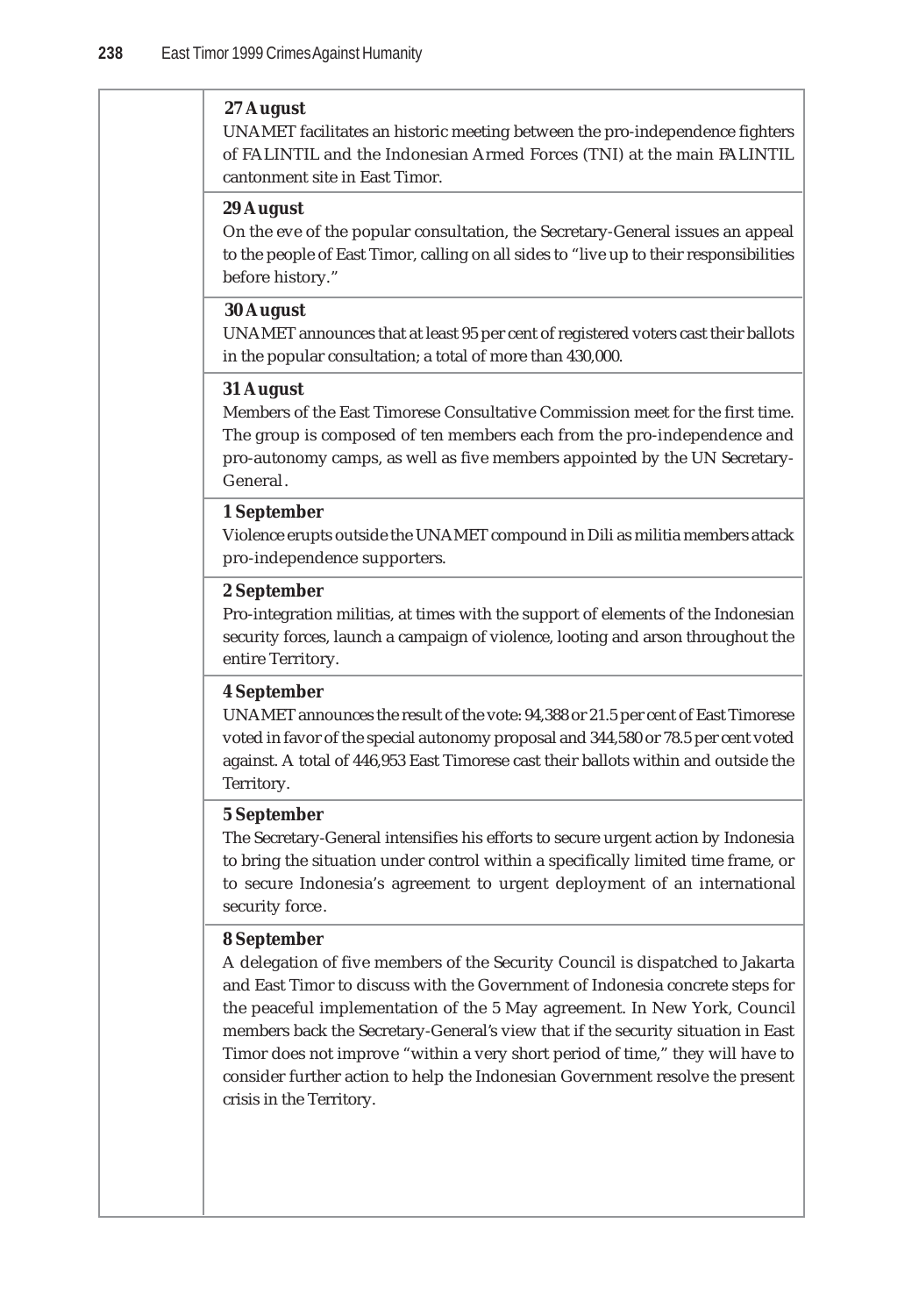## **10 September**

As lawlessness in the Territory increases and militia members threaten to invade the UN compound in Dili, the Secretary-General publicly urges the Indonesian Government to accept the offer of assistance from several Governments, including Australia, New Zealand, the Philippines and Malaysia, "without further delay." If the Indonesian Government refuses to do so, he tells a press conference, it cannot escape the responsibility "for what could amount, according to reports reaching us, to crimes against humanity."

# **12 September**

As the five member delegation concludes its visit to Jakarta, the Government of Indonesia agrees to accept the offer of assistance from the international community. The Security Council authorizes a multinational force (INTERFET) under a unified command structure headed by Australia. The United Nations begins a large-scale emergency humanitarian relief effort. At the same time, increasing attention is paid to the voluntary repatriation of some 250,000 East Timorese from West Timor and other areas in Indonesia and the region. The Indonesian Armed Forces and police begin a draw-down in the Territory.

# **28 September**

Indonesia and Portugal, at a meeting with the United Nations, reiterate their agreement for the transfer of authority in East Timor to the United Nations. They also agree that ad hoc measures are required to fill the gap created by the early departure of the Indonesian civil authorities. UNAMET re-establishes its headquarters in Dili and immediately begins efforts to restore the mission's logistical capacity and redeploy UNAMET personnel as conditions allow.

# **19 October**

The Indonesian People's Consultative Assembly formally recognizes the result of the popular consultation.

## **25 October**

The United Nations Security Council, by resolution 1272 (1999), establishes the United Nations Transitional Administration in East Timor (UNTAET). The Mission comprises three main components: governance and public administration; humanitarian assistance and emergency rehabilitation; and a military component with an authorized strength of up to 8,950 troops and 200 military observers.

## **27 October**

The Consolidated Inter-Agency Appeal for East Timor, led by the World Bank, is launched in Geneva to request \$199 million to meet urgent humanitarian needs through June 2000.

#### **1 November**

The last Indonesian Armed Forces (TNI) leave East Timor. The end of the 24-year presence is marked by a farewell ceremony attended by members of the Indonesian Task Force on East Timor, TNI, United Nations officials and Timorese resistance leader and President of the National Council of East Timorese Resistance (CNRT), Xanana Gusmão. The interagency assessment mission led by the World Bank arrives in Dili and meets at UNTAET headquarters with Xanana Gusmão and Acting SRSG Ian Martin.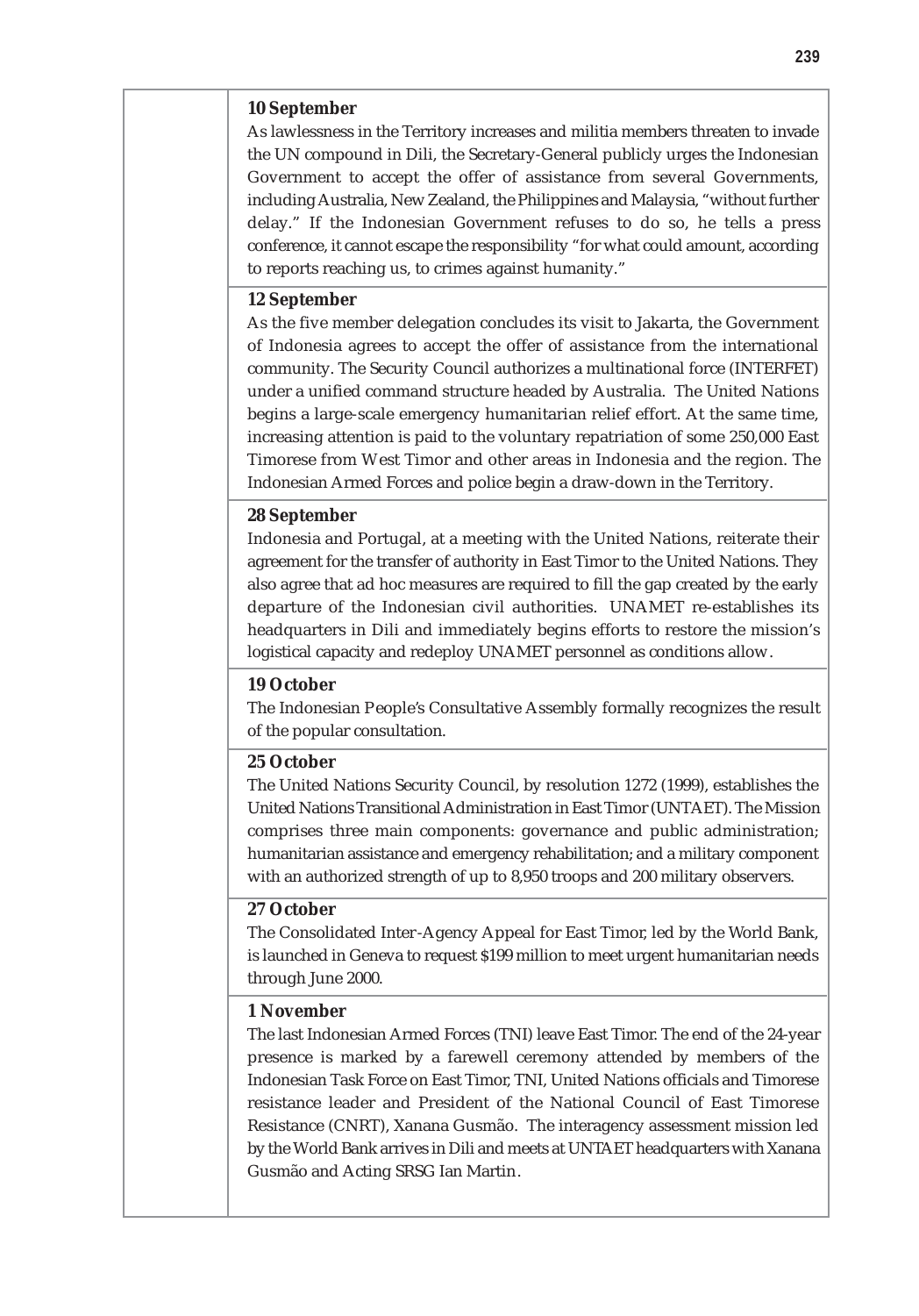#### **2 November**

Hostile militia impede UNHCR efforts in West Timor refugee camps in the Atambua area requiring police intervention.

## **8 November**

Three United Nations Special Rapporteurs begin initial investigations on alleged human rights abuses in East Timor.

# **15 November**

The United Nations Economic and Social Council (ECOSOC) endorses an international inquiry into alleged human rights violations in East Timor. The Council votes 27-10, with 11 abstentions, in support of a resolution by the United Nations Commission on Human Rights to send experts to gather information on possible violations committed in East Timor since January 1999.

## **17 November**

The newly appointed Special Representative of the Secretary-General and Transitional Administrator, Sergio Vieira de Mello, takes up duties in East Timor.

## **21 November**

A five-member international commission of inquiry on human rights violations in East Timor arrives in Dili. The commission is led by Sonia Picado.

## **22 November**

The SRSG travels to West Timor where he and US Ambassador Richard Holbrooke witness the signing of an agreement between INTERFET and the Indonesian Armed Forces designed to speed up the return of refugees from West Timor. UNHCR reports that despite continued harassment by militia, over 90,000 people have returned to East Timor.

#### **27 November**

The SRSG signs the first of a series of legal instruments setting out the terms of UNTAET's administration of the territory. Regulation 1999/1 establishes the authority of the Transitional Administrator and the legal regime for the Territory.

#### **1 December**

José Ramos Horta, the Nobel Laureate, returns to East Timor after 24 years in exile. He is accompanied by the SRSG.

# **2 December**

The SRSG signs Regulation 1999/2 on the establishment of the National Consultative Council (NCC), a 15-member joint East Timorese-UNTAET body, through which the representatives of the people of East Timor can actively participate in the decision-making process during the transition period.

# **3 December**

UNTAET establishes, by regulation 1999/3, a Transitional Judicial Service Commission comprising five individuals, namely, three East Timorese and 2 internationals.

#### **17 December**

A United Nations donor conference held in Tokyo results in over \$500 million in pledges to rebuild East Timor.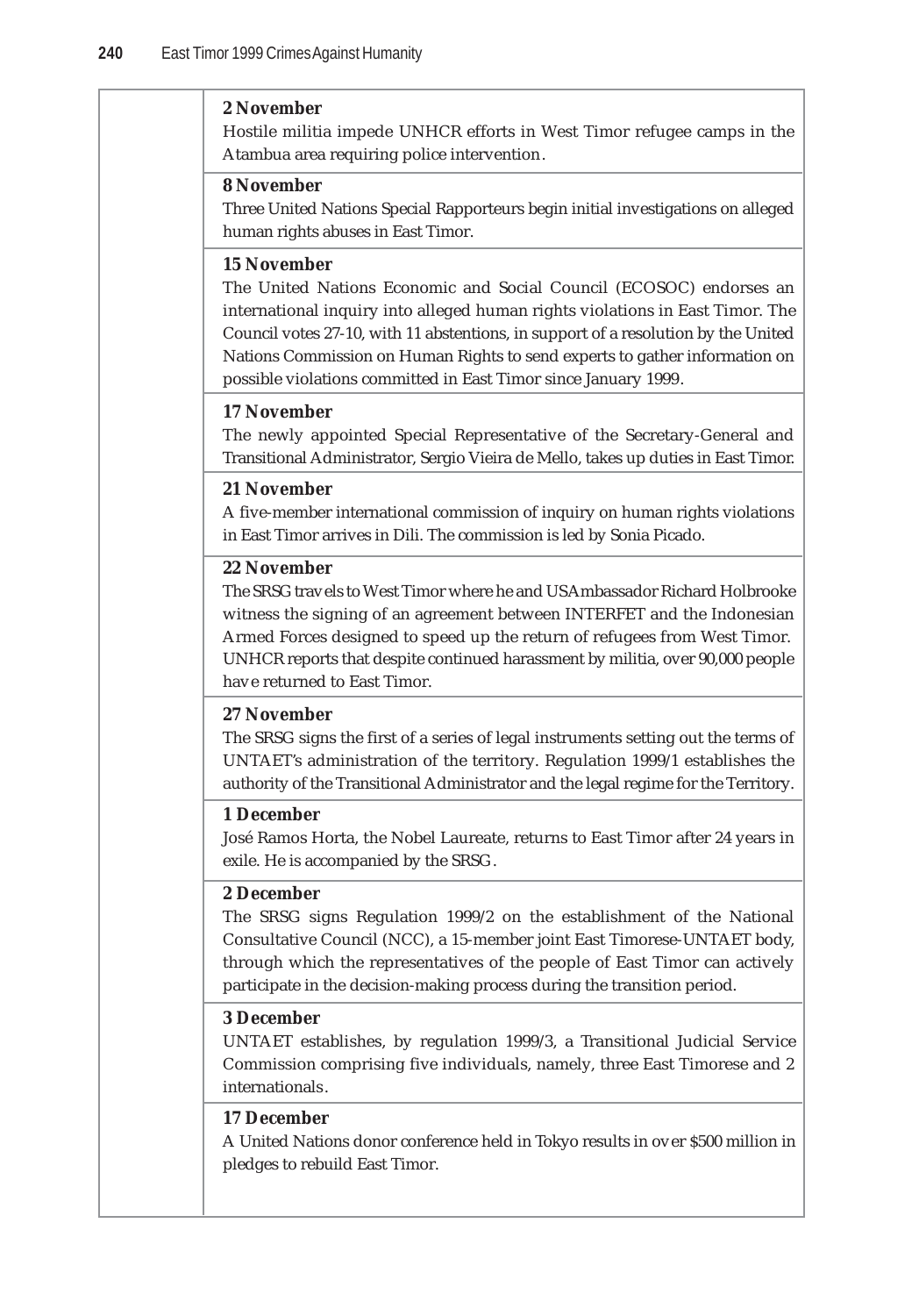|      | <b>20 December</b><br>UN military observers find a mass grave in the East Timorese enclave of Oecussi.<br>Eighteen burial sites are uncovered, some containing more than one body.                                                                                                                                                                                                             |
|------|------------------------------------------------------------------------------------------------------------------------------------------------------------------------------------------------------------------------------------------------------------------------------------------------------------------------------------------------------------------------------------------------|
| 2000 | 3 January<br>UNTAET formally takes control of Dili Airport. An Australian airline will begin flying<br>three times a week to Darwin beginning 18 January.                                                                                                                                                                                                                                      |
|      | 12 January<br>UNTAET, INTERFET and Indonesian military officials sign a Memorandum of<br>understanding intended to improve cooperation at the border between East and<br>West Timor.                                                                                                                                                                                                           |
|      | 19 January<br>UNTAET, acting on behalf of the Territory, signs a Memorandum of understanding<br>extending the terms of the East Timor Gap Treaty with the Government of<br>Australia.                                                                                                                                                                                                          |
|      | 21 January<br>The Secretary-General appoints Lieutenant General Jaime de los Santos of the<br>Philippines as Force Commander of UNTAET's military component.                                                                                                                                                                                                                                   |
|      | <b>31 January</b><br>The Secretary-General submits his first report on the work of UNTAET. He says<br>that the humanitarian disaster which resulted from the violence after the popular<br>consultation has been the most pressing crisis facing UNTAET.                                                                                                                                       |
|      | <b>15 February</b><br>The Secretary-General begins a two-day official visit to Jakarta, his first since<br>taking office, and meets with Indonesian officials.                                                                                                                                                                                                                                 |
|      | <b>17 February</b><br>The Secretary-General arrives in East Timor for a two-day visit. He meets in Dili<br>with the independence leader Xanana Gusmão, Nobel Peace Laureate Bishop<br>Carlos Filipe Ximenes Belo, and Bishop Basilio Nascimento.                                                                                                                                               |
|      | 21 February<br>World Bank President James Wolfensohn, Xanana Gusmão, and the SRSG sign<br>a grant agreement for the disbursement of \$21.5 million over two and a half years<br>for community empowerment and local government projects.                                                                                                                                                       |
|      | <b>23 February</b><br>INTERFET officially transfers its military command of the Territory to UNTAET.<br>A \$1.4 billion gas exploitation plan in the Timor Gap is approved.                                                                                                                                                                                                                    |
|      | <b>28 February</b><br>UNTAET and INTERFET finalize administrative arrangements for the takeover<br>of security responsibilities.                                                                                                                                                                                                                                                               |
|      | <b>29 February</b><br>Indonesian President Abdurrahman Wahid visits East Timor. The President signs<br>a communiqué with the SRSG, establishing, among other things, a border regime<br>for the passage of people and goods between East Timor and Indonesia,<br>cooperation on legal matters and continued support for East Timorese students<br>wanting to study in Indonesian universities. |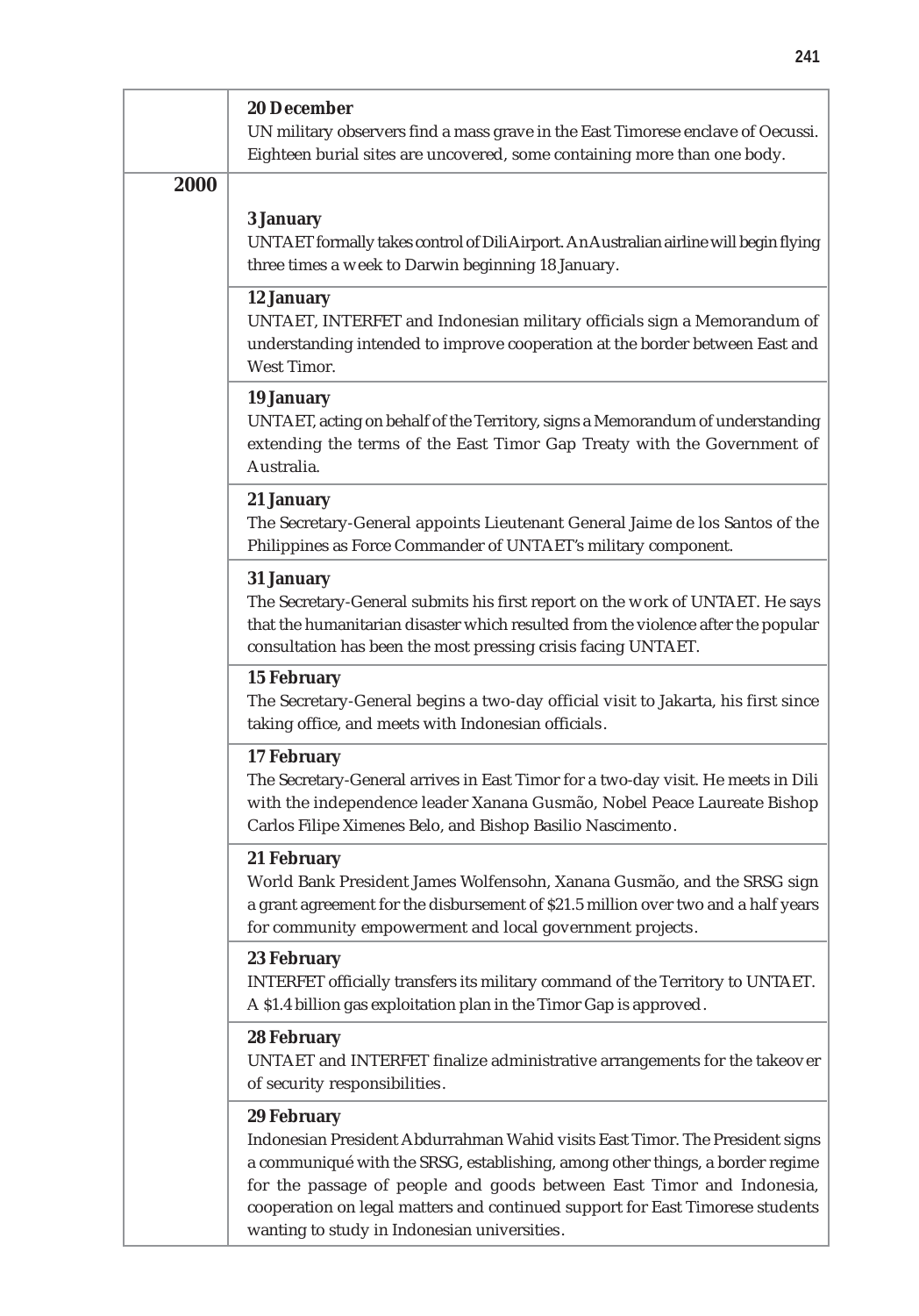### **3 March**

A series of armed attacks against United Nations troops and East Timorese people leads UNTAET to declare western zones to be "high threat" areas.

#### **27 March**

A police training college supported by UNTAET opens in Dili.

#### **29 March**

The SRSG and the Indonesian Attorney General, Marzuki Darusman, conclude an eight-week interim agreement on the provision of mutual assistance in legal, judicial and human rights matters.

# **31 March**

The Indonesian Government extends for three months the deadline for the return of refugees and rescinds its decision to cut off humanitarian aid to the refugees, noting that it would instead request assistance from the international community. The SRSG asks the Indonesian Defence Minister, Mahfud MD, to control any "extremists" and stop the militia incursions into East Timor by Indonesian-based militia. The Defence Minister says that neither the Indonesian army nor the police are involved in supporting the militia groups in West Timor.

# **3 April**

UNTAET, the World Bank and the United Nations Development Programme (UNDP) sign a grant agreement for \$499,000 towards a project to create employment for the poorest communities in Dili.

## **5 April**

UNTAET announces its decision to appoint East Timorese to top administrative positions within the new administration in Dili, namely as deputy district administrators and deputy heads of departments. The SRSG announces the establishment of new District Advisory Councils to allow East Timorese to voice their concerns on all key issues.

## **11 April**

The UNTAET Force Commander and the Commander of the Indonesian army in West Timor sign a Memorandum of understanding (MOU) covering security, boundary crossing, the passage of refugees and the provision of humanitarian assistance along the border between East and West Timor. The MOU confirms the previous Memorandum of 12 January, provides that neither side will be allowed to carry weapons across the border and specifies that both parties agree to cooperate in reporting and investigating boundary incidents.

## **28 April**

The East Timorese Postal Service begins operating.

# **12 May**

The Dili District Court opens its first public proceeding.

## **19 May**

Over eighty people are confirmed dead, most of them East Timorese refugees, in the intense flooding that continues to ravage West Timor. Some 21,000 people are estimated to have been displaced, 16,000 of whom are from 21 refugee camps for East Timorese in the Belu District of south-eastern West Timor.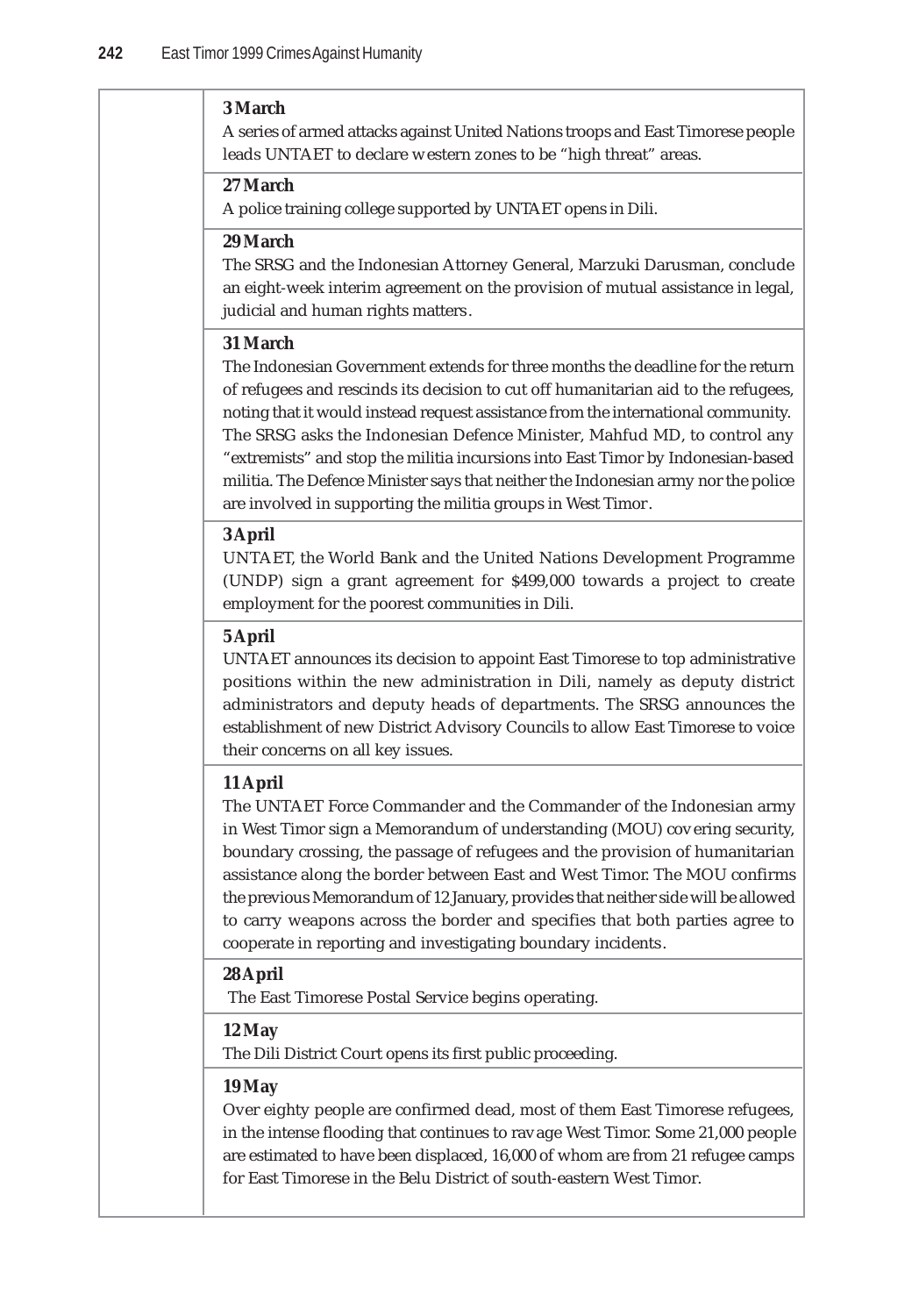# **30 May**

At the opening of the Conference on the Reconstruction of East Timor held in Dili, UNTAET suggests a period of co-government between UNTAET and the East Timorese prior to a full transfer of authority.

# **7 June**

UNTAET and the World Bank sign a \$12.7 million grant to help revamp the country's health sector.

## **8 June**

The SRSG and Xanana Gusmão meet with the Governor of West Timor to discuss how to speed up repatriation and increase trade on the island.

# **20 June**

UNHCR and other aid organizations suspend activities in three West Timor camps near Kupang following what it describes as several serious security incidents of threats and intimidation against its staff.

#### **21 June**

UNTAET and CNRT agree on a new composition and structure for the National Consultative Council (NCC). The newly expanded NCC will have 33 members. The members will include 13 representatives from the districts, seven representatives from CNRT and three representatives from other political parties. Its other members will represent youth, women's groups and non-governmental organisations, as well as the Catholic, Protestant and Muslim communities, professional and farmers' associations, the labour movement and the business community. All members, including the chairman of the NCC will be East Timorese.

# **23 June**

In Lisbon, the donor community pledges its continued support for the reconstruction of East Timor and the new East Timorese administration, and endorses a work programme for the Territory's development through December 2000. The donors indicate their support for closing the financing gap of \$16 million for the next financial year.

#### **12 July**

The NCC adopts a regulation establishing a Transitional Cabinet comprised of four East Timorese and four UNTAET representatives. The Secretary-General appoints Lieutenant-General Boonsrang Niumpradit of Thailand as Force Commander of UNTAET's military component, as of 19 July 2000. The first 50 graduates of East Timor's Police Training College officially take up their functions as police officers.

## **17 July**

The Transitional Cabinet holds its first meeting in Dili.

# **24 July**

A soldier from UNTAET's New Zealand contingent is killed following an exchange of gunfire with an armed group near the border with West Timor. This is the first combat-related death of a United Nations peacekeeper in East Timor.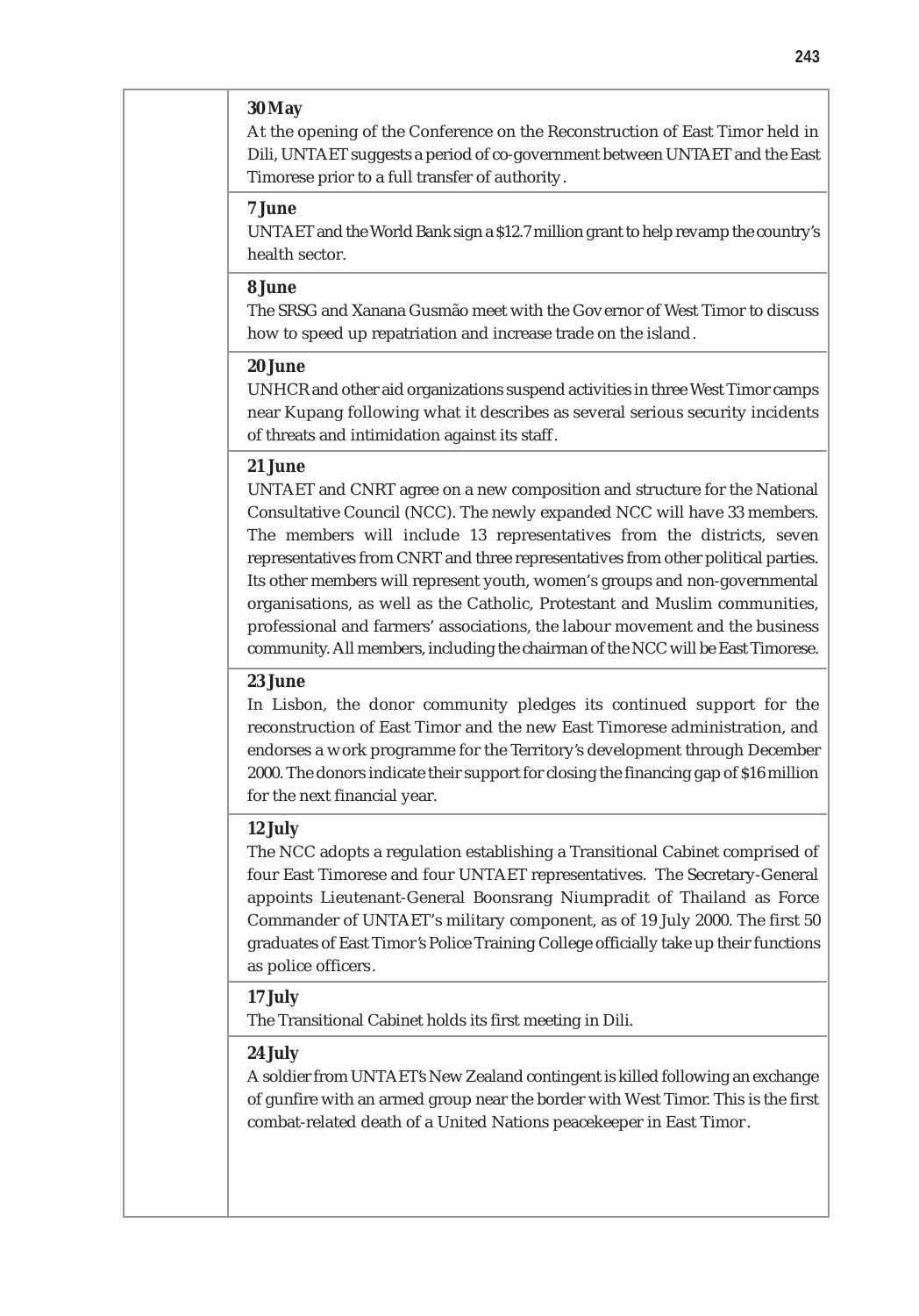# **27 July**

At a meeting in Indonesia between the SRSG, the UNTAET Force Commander and West Timor Commander, Major General Kiki Syahnakri, it is agreed that an ad hoc committee, comprised jointly of the Indonesian army and the UN peacekeeping force, be set up to investigate the killing of the UNTAET soldier on 24 July.

# **31 July**

UNTAET inaugurates East Timor's first diplomatic training programme in Dili.

## **3 August**

The Security Council calls on the Government of Indonesia to cooperate closely with the United Nations to end cross-border incursions from West Timor and to disarm the militias still operating in the border area.

# **10 August**

A soldier from UNTAET's Nepalese contingent is killed during an exchange of fire with militia in Suai, close to the border with West Timor.

## **23 August**

A high-level Indonesian delegation briefs the SRSG on the Indonesian Government's new policy on refugees and says that the refugee camps in West Timor will be closed down within three to six months in coordination with the United Nations.

## **25 August**

The first criminal sentence in East Timor is imposed by the Dili District Court.

# **6 September**

Three UNHCR staff are murdered in Atambua, West Timor, following an attack by armed militias on the UNHCR office.

## **8 September**

The Security Council adopts resolution 1319 which insists "that the Government of Indonesia take immediate additional steps, in fulfillment of its responsibilities, to disarm and disband the militia immediately, restore law and order in the affected areas in West Timor, ensure safety and security in the refugee camps and for humanitarian workers, and prevent cross-border incursions into East Timor."

## **12 September**

The East Timor Transitional Cabinet approves the establishment of a East Timor Defence Force (ETDF) with former Falintil soldiers representing the core of the 3,000 strong force.

#### **23 October**

CNRT President Xanana Gusmão is elected speaker of the East Timor National Council, a precursor of the nation's parliament.

## **10 November**

A Security Council delegation visits East and West Timor to review the implementation of resolution 1272, which gives the UN Transitional Administration in East Timor (UNTAET) the mandate to prepare the territory for independence. In West Timor, the delegation reviews resolution 1319, in particular the need for disarming and disbanding militia groups and repatriating refugees to East Timor.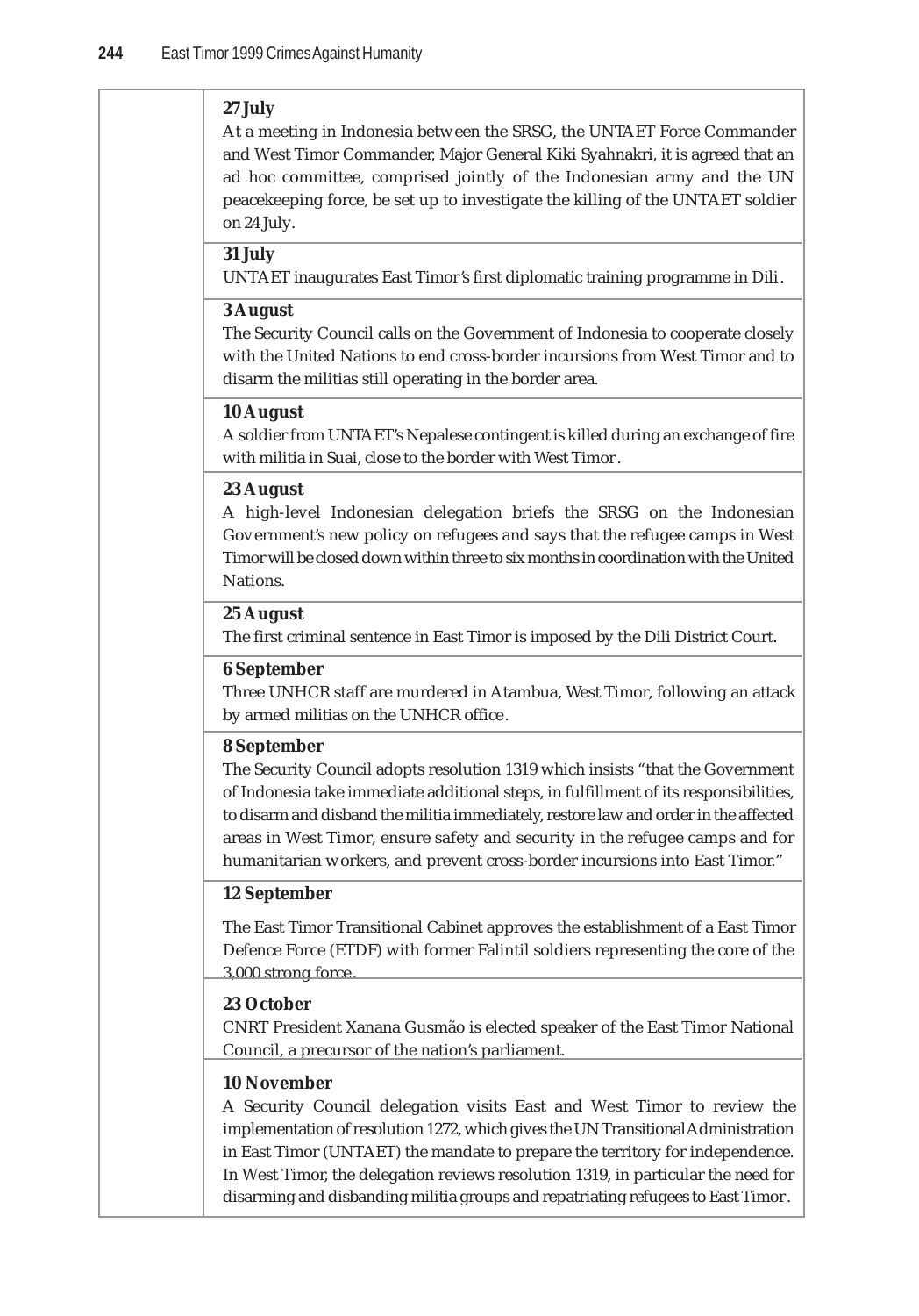|      | <b>15 November</b><br>The National University of East Timor is opened.                                                                                                                                                                                                                                                     |
|------|----------------------------------------------------------------------------------------------------------------------------------------------------------------------------------------------------------------------------------------------------------------------------------------------------------------------------|
|      | 1 December<br>The first indictments of persons suspected of committing serious crimes in East<br>Timor are presented to the Dili District Court.                                                                                                                                                                           |
|      | <b>11 December</b><br>The first indictment containing charges of "crimes against humanity" committed<br>in East Timor is filed.                                                                                                                                                                                            |
|      | <b>13 December</b><br>The East Timor Transitional Cabinet agrees to a proposal to establish a<br>Commission for Reception, Truth and Reconciliation.                                                                                                                                                                       |
| 2001 |                                                                                                                                                                                                                                                                                                                            |
|      | 3 January<br>The Indonesian Armed Forces and UN peacekeeping force agree to launch joint<br>security operations along the border between East Timor and Indonesia's East<br>Nusa Tenggara province, in West Timor.                                                                                                         |
|      | 17 January<br>The East Timor Transitional Cabinet approves draft regulations establishing a<br>defence force for East Timor and providing for the registration of political parties.                                                                                                                                       |
|      | <b>31 January</b><br>By Resolution 1338 (2001), the Security Council extends the mandate of UNTAET<br>until 31 January 2002.                                                                                                                                                                                               |
|      | 1 February<br>At a ceremony in Aileu marking the transition of Falintil into the East Timor Defence<br>Force, Falintil Commander Taur Matan Ruak is appointed Commander-in-Chief<br>of the Force, with the rank of Brigadier-General.                                                                                      |
|      | 16 March<br>The SRSG announces that the first democratic election in East Timor will be held<br>on 30 August 2001, after signing the Regulation on the Election of a Constituent<br>Assembly.                                                                                                                              |
|      | 17 March<br>UNTAET begins civil registration of the East Timorese population, an important<br>step toward organizing East Timor's first Constituent Assembly elections.                                                                                                                                                    |
|      | 4 May<br>The North Jakarta District Court sentences six men to between 10 and 20 months<br>in jail for their roles in connection with the killings on 6 September 2000 of three<br>UNHCR staff members in Atambua, West Timor. Secretary-General Kofi Annan<br>calls the light sentences "a wholly unacceptable response." |
|      | 7 May<br>Registration of political parties and independent candidates for the Constituent<br>Assembly election commences.                                                                                                                                                                                                  |
|      |                                                                                                                                                                                                                                                                                                                            |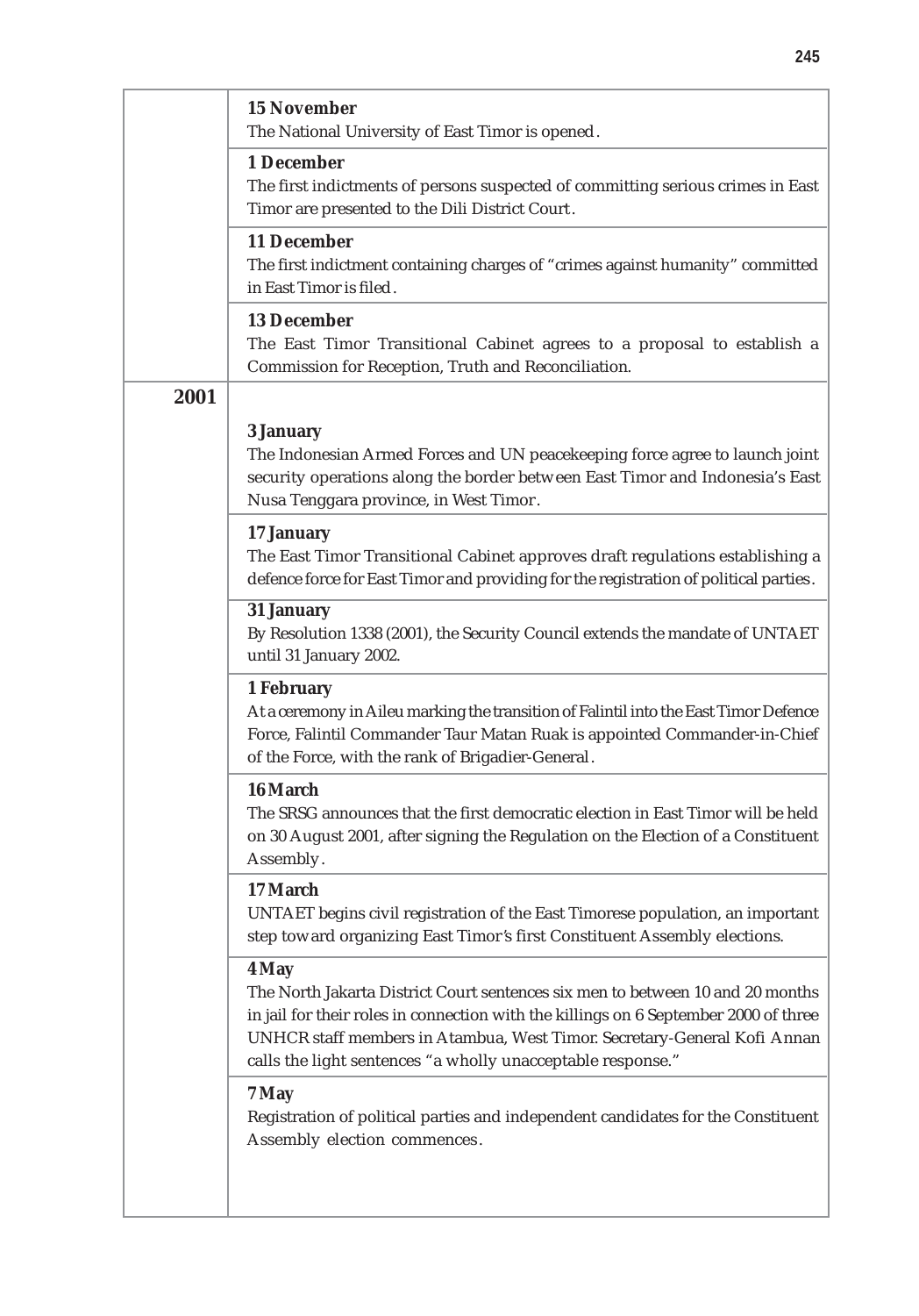#### **9 June**

The East Timor resistance umbrella organization CNRT is dissolved to make way for a range of political parties to participate in the upcoming election.

## **23 June**

Civil registration ends with 778,989 East Timorese having being registered and issued temporary identity cards.

# **28 June**

The SRSG presents the first State of the Nation address to the East Timorese National Council, giving a detailed and in-depth overview of the work and progress to date, the challenges that lie ahead, and calling again for a Pact of National Unity.

## **3 July**

An Arrangement between the East Timor Transitional Administration and the Australian Government is approved giving East Timor 90 per cent of the revenues from the oil and gas reserves in the Timor Sea.

## **30 August**

Hundreds of thousands of East Timorese head to the polls to elect members of a Constituent Assembly, in the Territory's first democratic elections.

# **6 September**

Fretilin is declared the winning party, with 57.3% of the vote, in East Timor's Constituent Assembly elections.

## **20 September**

24 members of the new all-East Timorese Council of Ministers of the Second Transitional Government are sworn-in before a large audience in Dili. The new Council replaces the Transitional Cabinet.

#### **22 October**

Constituent Assembly President Francisco Guterres signs a resolution adopting an assembly recommendation that UNTAET hand over sovereignty to elected Timorese government institutions on 20 May 2002.

# **26 October**

The first East Timor Defence Force (ETDF) battalion is formally inaugurated.

## **31 October**

The Security Council endorses Secretary-General Kofi Annan's recommendations that the United Nations continue its role in East Timor after the territory's independence next year, stressing that a premature withdrawal of the international presence could have a destabilizing effect in a number of crucial areas.

# **26 November**

UNTAET begins scheduled military downsizing. The SRSG welcomes UNTAET's new Civilian Police Commissioner, Canadian Peter Miller, to East Timor.

# **30 November**

The Constituent Assembly approves the overall structure of East Timor's first draft Constitution.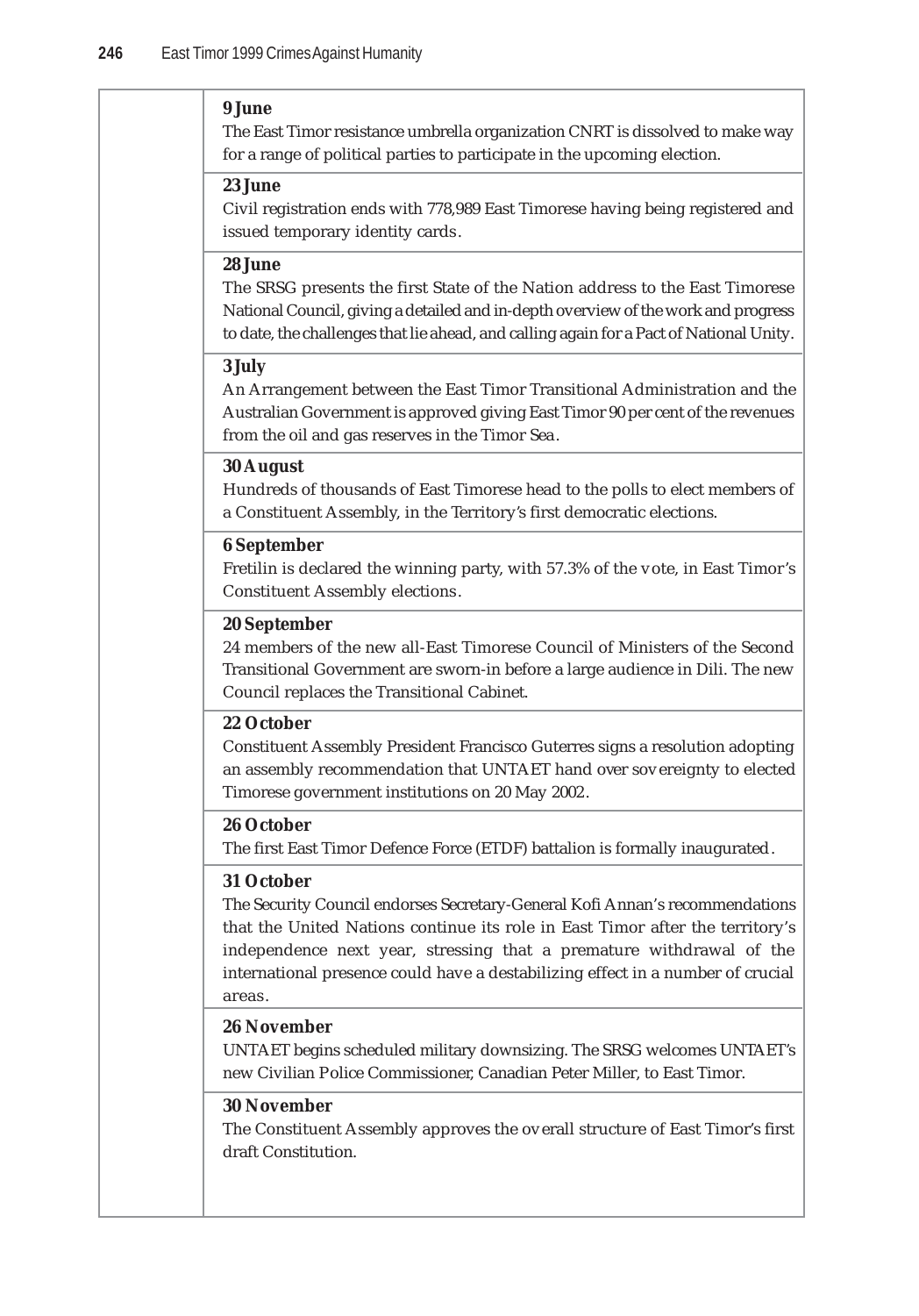|      | 11 December<br>The first convictions of crimes against humanity are handed down by the Dili<br>Serious Crimes Panel.                                                                                                                                       |
|------|------------------------------------------------------------------------------------------------------------------------------------------------------------------------------------------------------------------------------------------------------------|
|      | <b>13 December</b><br>The Donor's Conference on East Timor held in Oslo, Norway, ends with<br>participating countries expressing appreciation for East Timor's progress and<br>of the need to sustain the momentum of the achievements realized thus far.  |
| 2002 | <b>31 January</b>                                                                                                                                                                                                                                          |
|      | The Security Council unanimously adopts resolution 1392 (2002) extending the<br>mandate of UNTAET until 20 May 2002. The Constituent Assembly votes to<br>transform itself into East Timor's first legislature upon final approval of the<br>Constitution. |
|      | <b>18 February</b><br>United Nations international prosecutors indict 17 militia and Indonesian Armed<br>Forces members for crimes against humanity allegedly committed in 1999.                                                                           |
|      | 7 March<br>A pro-integration militia member is found guilty of murdering a United Nations<br>peacekeeper on 24 July 2000 and sentenced to six years imprisonment by an<br>Indonesian court.                                                                |
|      | 22 March<br>East Timor's Constituent Assembly signs into force the Territory's first<br>Constitution.                                                                                                                                                      |
|      | 14 April<br>East Timorese presidential elections are held. Francisco do Amaral and Xanana<br>Gusmão stand as the only two candidates.                                                                                                                      |
|      | 17 April<br>Xanana Gusmão is announced as President-elect of East Timor after capturing<br>82.7 per cent of the vote in the presidential elections.                                                                                                        |
|      | 20 May<br>East Timor becomes an independent nation.                                                                                                                                                                                                        |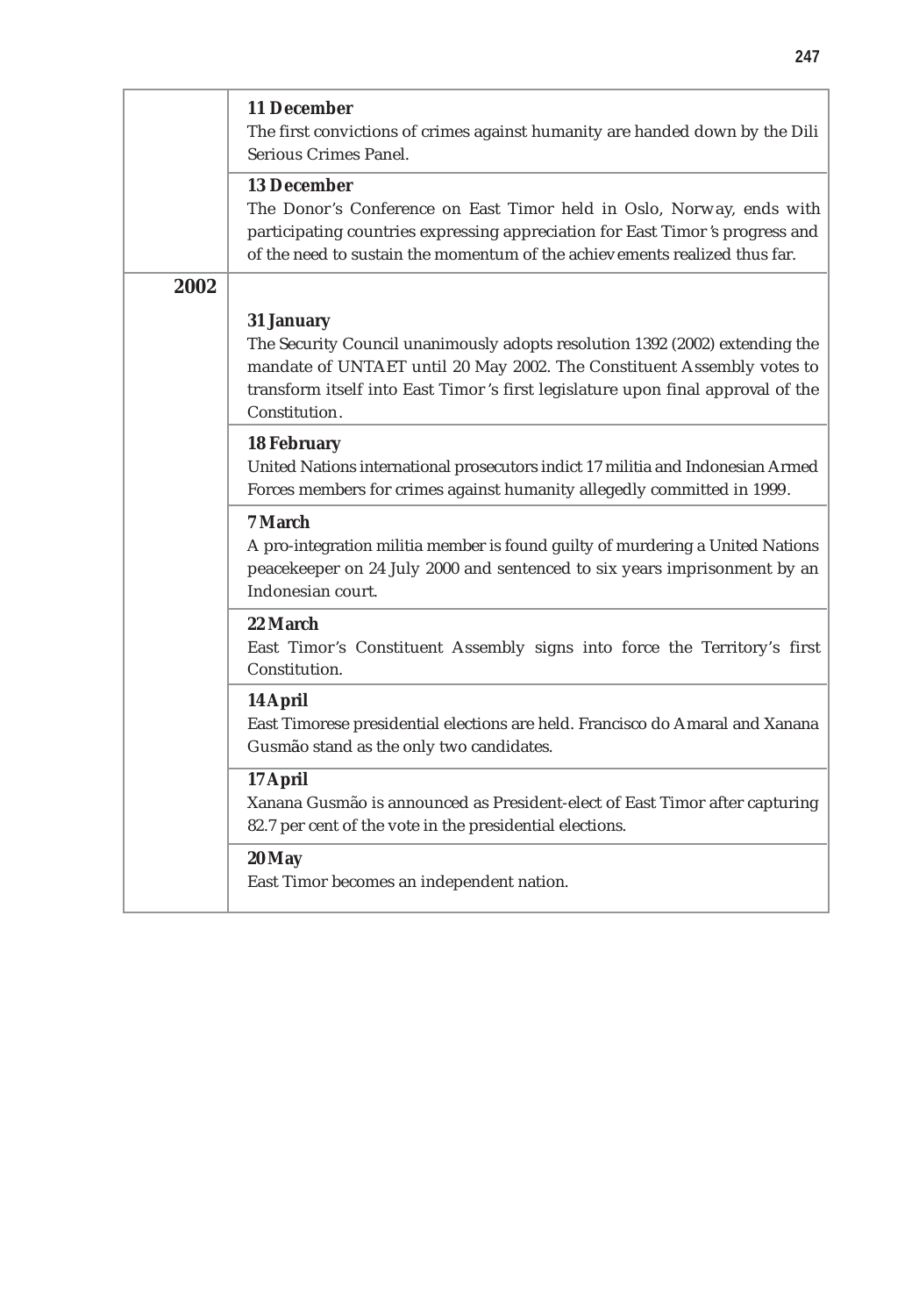

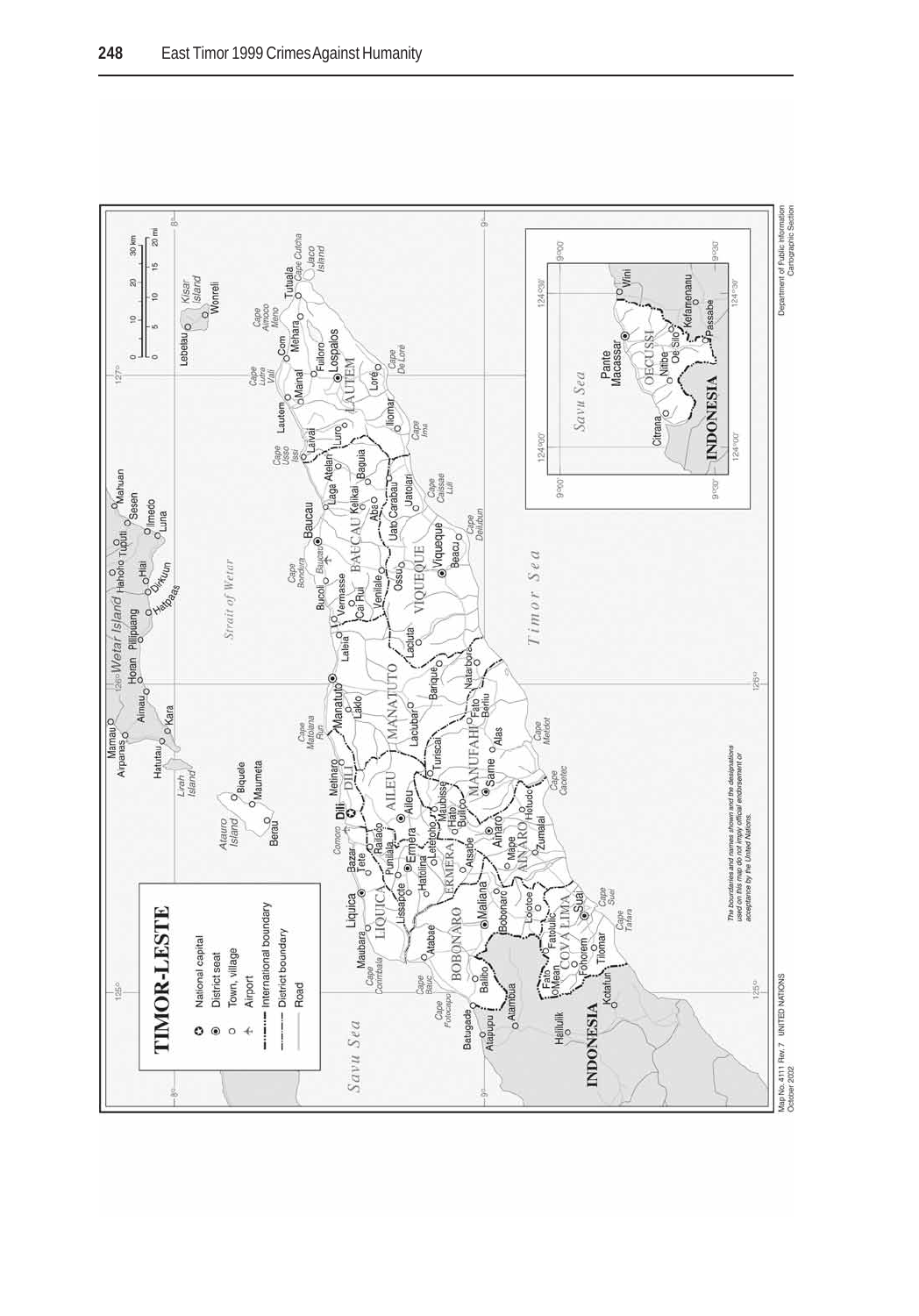# A Note on Sources

With a few exceptions, the documents cited in this report are held in the closed files of United Nations agencies, government bodies, and non-governmental organizations. The most important collections of documents are those of: i) the Human Rights Unit of UNMISET in Dili; ii) the Serious Crimes Unit (SCU) in the Office of the General Prosecutor of East Timor; and iii) the East Timorese non-governmental human rights organization Yayasan HAK. The author was fortunate in being granted permission to examine files from all of these collections for the purposes of preparing this report. To facilitate the future retrieval of the documents cited, the provenance of each has been provided at each reference, together with a document number. Thus, documents from the files of the Human Rights Unit are listed as 'HRU Collection, Doc. #X;' those from the Serious Crimes Unit are listed as 'SCU Collection, Doc #X;' and those from Yayasan HAK are listed as 'Yayasan HAK Collection, Doc.#X."

Some sections of this report are based on work previously published by the author. The discussion of the Indonesian military in Chapter 2 draws from: "Indonesia – On a New Course?" Muthiah Alagappa, ed. *Coercion and Governance: The Declining Political Role of the Military in Asia.* Stanford: Stanford University Press, 2001, pp. 226-256. Parts of Chapter 4 and much of Chapter 5 were originally published as: "The fruitless search for a smoking gun: tracing the origins of violence in East Timor," Freek Columbijn and J. Thomas Lindblad, eds. *Roots of Violence in Indonesia.* Leiden: KITLV Press, 2002, pp. 243-276*.* The discussion of militia history in Chapter 6 draws substantially, though with revisions, on: "People's war: militias in East Timor and Indonesia," *South East Asia Research*, 9, 3, pp. 271-318. In Chapter 10, case studies 10.6 and 10.7 are slightly revised versions of internal reports the author prepared as a UNAMET Political Affairs Officer in 1999. Some parts of Chapter 12 are drawn from: "If You Leave Us Here, We Will Die," in Nicolaus Mills and Kira Brunner, eds. *The New Killing Fields: Massacre and the Politics of Intervention*, New York: Basic Books, pp. 159-183. ■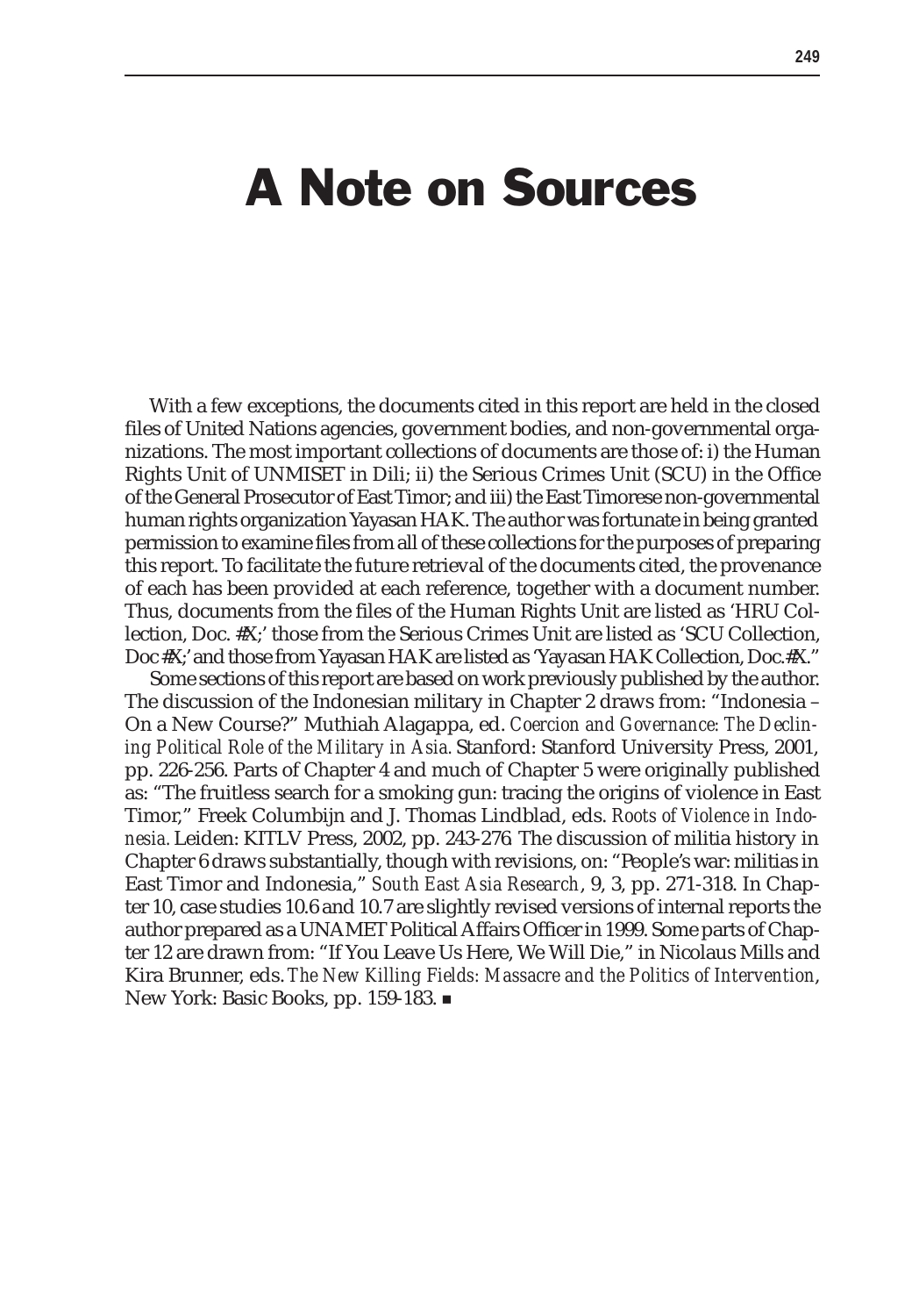**Geoffrey Robinson** is an Associate Professor and Vice-Chair of Graduate Affairs in the Department of History at UCLA. He earned his BA at McGill University and his Ph.D at Cornell University. He is the author of *The Dark Side of Paradise: Political Violence in Bali* (Cornell University Press, 1995) and a number of scholarly articles on the history and politics of Indonesia and East Timor. From 1989-1994 he worked at the Amnesty International headquarters in London, where he directed research and authored several major report about Indonesia, East Timor, and the Philippines. From June to November 1999, he served as a Political Affairs Officer with the United Nations Mission in East Timor (UNAMET).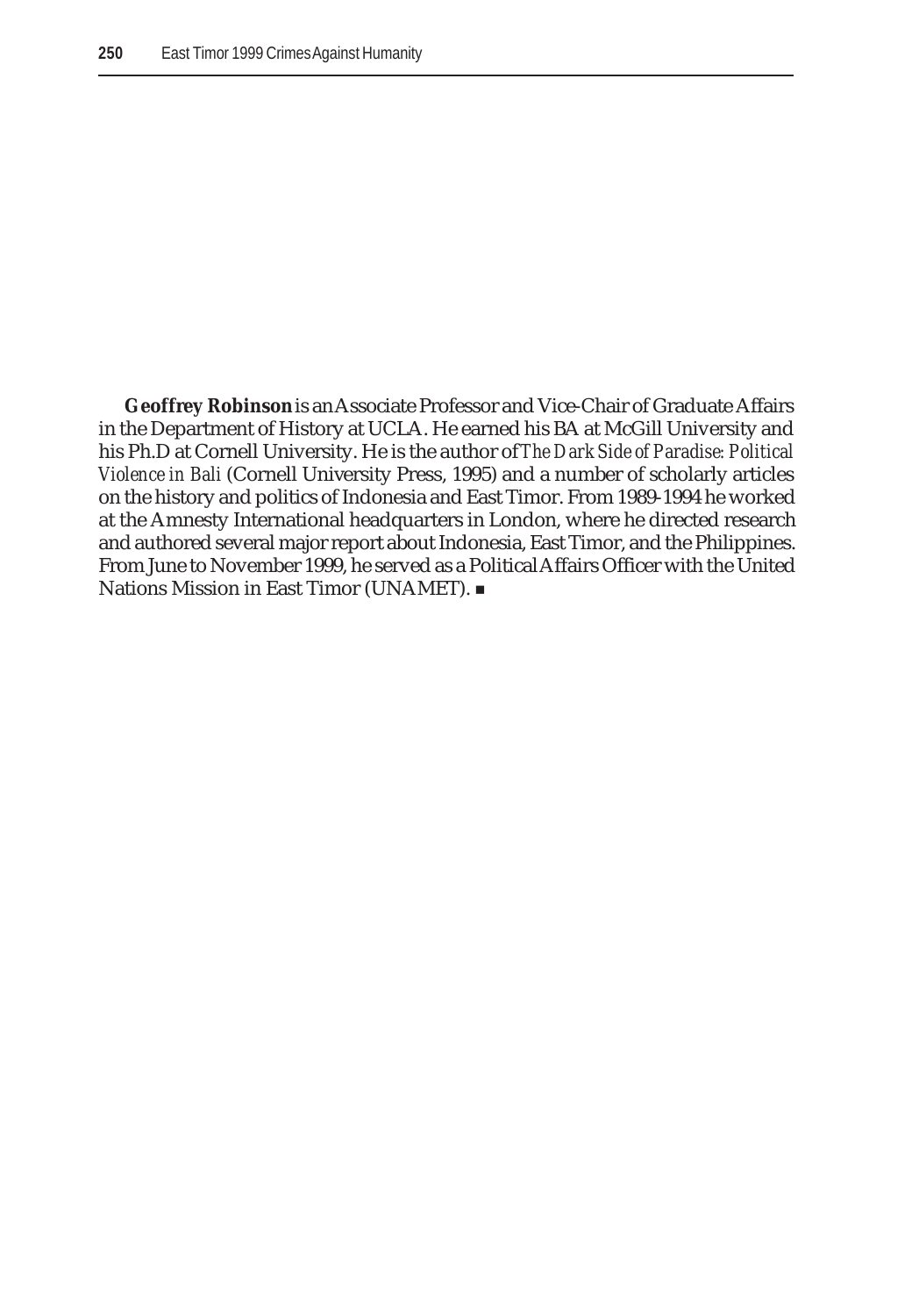

**HAK (Law, Human Rights and Justice) Association** is a non-governmental organization established on August 20, 1996 in Dili, Timor Leste with the aim of promoting and upholding human rights in East Timor. It began with providing legal assistance for political detainees and prisoners during Indonesian military occupation. Gradually HAK's services and programmes developed into providing support for the families of political detainees and prisoners, conducting human rights monitoring and investigation, launching human rights campaign, and distributing humanitarian aid for Internally Displaced Persons (IDPs) during 1999-2000. After East Timor's independence, HAK continues to work for human rights by monitoring the new government of Timor Leste's policies towards respecting, protecting and promoting human rights based on the principles of justice.



**ELSAM (The Institute for Policy Research and Advocacy)**, is a non-governmental organization for policy advocacy, established in August 1993 in Jakarta, Indonesia. It intends to participate in the effort to cultivate, promote and protect civil and political rights, as well as human rights in general – as mandated by the Constitution of the Republic of Indonesia and the United Nations Universal Declaration of Human Rights.

**251**